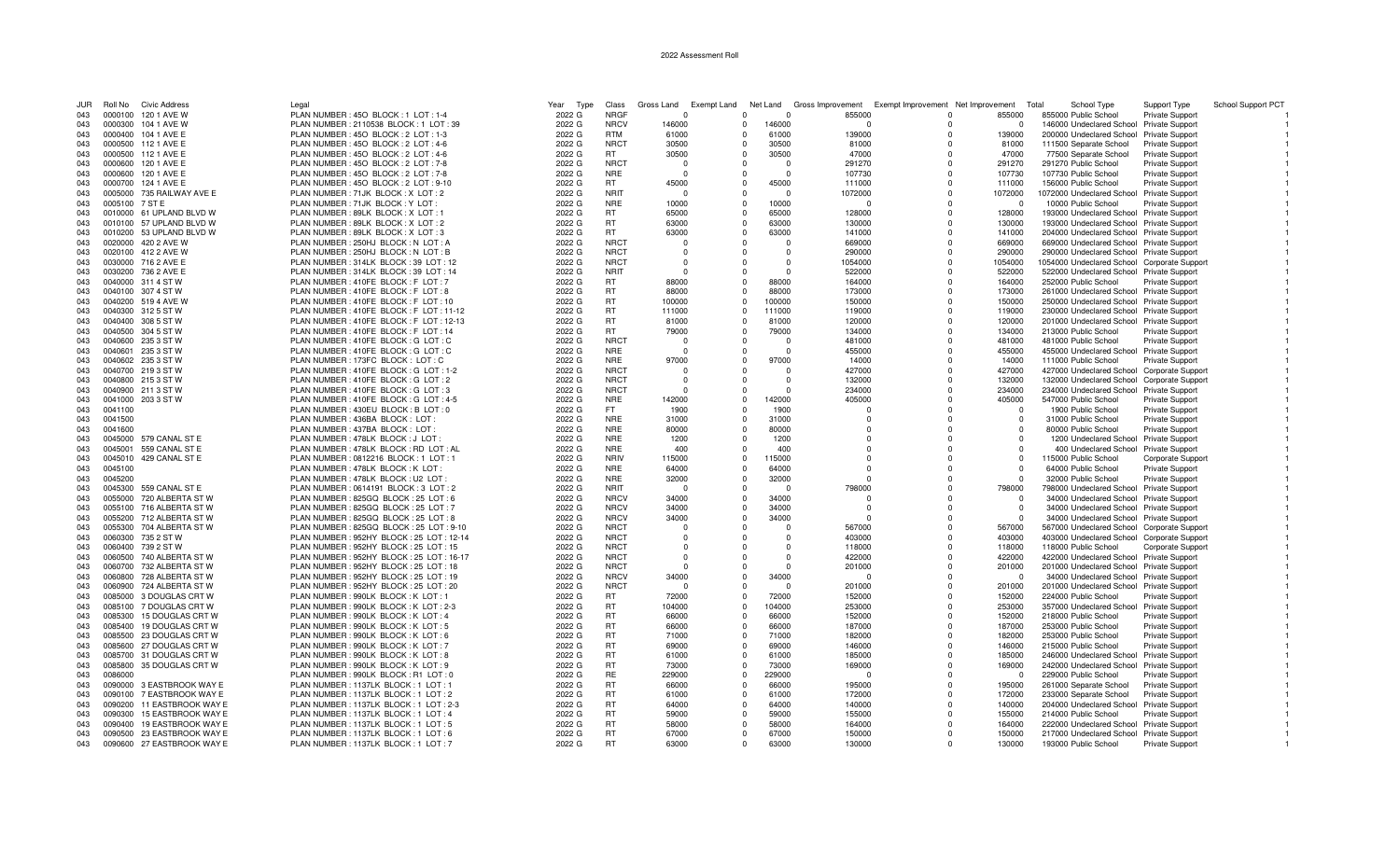| 043 |         | 0090700 31 EASTBROOK WAY E  | PLAN NUMBER: 1137LK BLOCK: 1 LOT: 8      | 2022 G | <b>RT</b> | 58000  | $\Omega$   | 58000  | 157000   | $\Omega$    | 157000   | 215000 Undeclared School Private Support |                        |     |
|-----|---------|-----------------------------|------------------------------------------|--------|-----------|--------|------------|--------|----------|-------------|----------|------------------------------------------|------------------------|-----|
| 043 |         | 0090800 35 EASTBROOK WAY E  | PLAN NUMBER: 1137LK BLOCK: 1 LOT: 9      | 2022 G | <b>RT</b> | 59000  | $\Omega$   | 59000  | 154000   | $\Omega$    | 154000   | 213000 Undeclared School Private Support |                        |     |
| 043 |         | 0090900 39 EASTBROOK WAY E  | PLAN NUMBER: 1137LK BLOCK: 1 LOT: 10     | 2022 G | <b>RT</b> | 59000  | $\Omega$   | 59000  | 158000   | n           | 158000   | 217000 Public School                     | <b>Private Support</b> |     |
|     |         |                             |                                          |        |           |        |            |        |          |             |          |                                          |                        |     |
| 043 |         | 0091000 43 EASTBROOK WAY E  | PLAN NUMBER: 1137LK BLOCK: 1 LOT: 11     | 2022 G | <b>RT</b> | 55000  | $\Omega$   | 55000  | 170000   | $\Omega$    | 170000   | 225000 Undeclared School Private Support |                        |     |
| 043 |         | 0091100 47 EASTBROOK WAY E  | PLAN NUMBER: 1137LK BLOCK: 1 LOT: 12     | 2022 G | <b>RT</b> | 52000  | $\Omega$   | 52000  | 145000   | $\Omega$    | 145000   | 197000 Public School                     | Private Support        |     |
| 043 |         | 0091200 51 EASTBROOK WAY E  | PLAN NUMBER: 1137LK BLOCK: 1 LOT: 13     | 2022 G | <b>RT</b> | 52000  | $\Omega$   | 52000  | 152000   | $\Omega$    | 152000   | 204000 Undeclared School Private Support |                        |     |
| 043 |         | 0091300 55 EASTBROOK WAY E  | PLAN NUMBER: 1137LK BLOCK: 1 LOT: 14     | 2022 G | <b>RT</b> | 52000  | $^{\circ}$ | 52000  | 156000   | $\mathbf 0$ | 156000   | 208000 Undeclared School Private Support |                        |     |
| 043 |         | 0091400 59 EASTBROOK WAY E  | PLAN NUMBER: 1137LK BLOCK: 1 LOT: 15     | 2022 G | RT.       | 52000  | $\Omega$   | 52000  | 139000   | $\Omega$    | 139000   | 191000 Public School                     | Private Support        |     |
|     |         |                             |                                          |        |           |        |            |        |          |             |          |                                          |                        |     |
| 043 |         | 0091500 63 EASTBROOK WAY E  | PLAN NUMBER: 1137LK BLOCK: 1 LOT: 16     | 2022 G | <b>RT</b> | 52000  | $\Omega$   | 52000  | 135000   | $\Omega$    | 135000   | 187000 Undeclared School Private Support |                        |     |
| 043 |         | 0091600 67 EASTBROOK WAY E  | PLAN NUMBER: 1137LK BLOCK: 1 LOT: 17     | 2022 G | <b>RT</b> | 52000  | $\Omega$   | 52000  | 129000   | $\Omega$    | 129000   | 181000 Undeclared School Private Support |                        |     |
| 043 |         | 0091700 71 EASTBROOK WAY E  | PLAN NUMBER: 1137LK BLOCK: 1 LOT: 18     | 2022 G | <b>RT</b> | 52000  | $\Omega$   | 52000  | 132000   | $\Omega$    | 132000   | 184000 Undeclared School Private Support |                        |     |
| 043 |         | 0091800 75 EASTBROOK WAY E  | PLAN NUMBER: 1137LK BLOCK: 1 LOT: 19     | 2022 G | <b>RT</b> | 52000  | $\Omega$   | 52000  | 139000   | $\Omega$    | 139000   | 191000 Undeclared School Private Support |                        |     |
| 043 |         | 0091900 79 EASTBROOK WAY E  | PLAN NUMBER: 1137LK BLOCK: 1 LOT: 20     | 2022 G | <b>RT</b> | 52000  | $\Omega$   | 52000  | 147000   | $\Omega$    | 147000   | 199000 Undeclared School Private Support |                        |     |
|     |         | 0092000 83 EASTBROOK WAY E  | PLAN NUMBER: 1137LK BLOCK: 1 LOT: 21     | 2022 G | RT.       | 55000  | $\Omega$   | 55000  | 167000   | $\Omega$    | 167000   |                                          |                        |     |
| 043 |         |                             |                                          |        |           |        |            |        |          |             |          | 222000 Undeclared School Private Support |                        |     |
| 043 |         | 0092100 87 EASTBROOK WAY E  | PLAN NUMBER: 1137LK BLOCK: 1 LOT: 22     | 2022 G | RT        | 55000  | $^{\circ}$ | 55000  | 156000   | $\Omega$    | 156000   | 211000 Undeclared School Private Support |                        |     |
| 043 |         | 0092200 91 EASTBROOK WAY E  | PLAN NUMBER: 1137LK BLOCK: 1 LOT: 23     | 2022 G | <b>RT</b> | 55000  | $\Omega$   | 55000  | 153000   | $\Omega$    | 153000   | 208000 Undeclared School Private Support |                        |     |
| 043 |         | 0092300 95 EASTBROOK WAY E  | PLAN NUMBER: 1137LK BLOCK: 1 LOT: 24     | 2022 G | <b>RT</b> | 77000  | $\Omega$   | 77000  | 208000   | $\Omega$    | 208000   | 285000 Public School                     | Private Support        |     |
| 043 |         | 0092400 99 EASTBROOK WAY E  | PLAN NUMBER: 1137LK BLOCK: 1 LOT: 25     | 2022 G | RT        | 55000  | $\Omega$   | 55000  | 180000   | $\Omega$    | 180000   | 235000 Undeclared School Private Support |                        |     |
| 043 | 0092500 | 103 EASTBROOK WAY E         | PLAN NUMBER: 1137LK BLOCK: 1 LOT: 26     | 2022 G | <b>RT</b> | 54000  | $\Omega$   | 54000  | 129000   | $\Omega$    | 129000   | 183000 Undeclared School Private Support |                        |     |
|     |         |                             |                                          |        |           |        | $\Omega$   |        |          | $\Omega$    |          |                                          |                        |     |
| 043 | 0092600 | 107 EASTBROOK WAY E         | PLAN NUMBER: 1137LK BLOCK: 1 LOT: 27     | 2022 G | RT.       | 55000  |            | 55000  | 97000    |             | 97000    | 152000 Undeclared School Private Support |                        |     |
| 043 | 0092700 | 111 EASTBROOK WAY E         | PLAN NUMBER: 1137LK BLOCK: 1 LOT: 28     | 2022 G | RT        | 55000  | $\Omega$   | 55000  | 137000   | $\Omega$    | 137000   | 192000 Public School                     | <b>Private Support</b> |     |
| 043 | 0092800 | 115 EASTBROOK WAY E         | PLAN NUMBER: 1137LK BLOCK: 1 LOT: 29     | 2022 G | <b>RT</b> | 52000  | $\Omega$   | 52000  | 78000    | $\Omega$    | 78000    | 130000 Undeclared School Private Support |                        |     |
| 043 | 0092900 | 119 EASTBROOK WAY E         | PLAN NUMBER: 1137LK BLOCK: 1 LOT: 30     | 2022 G | <b>RT</b> | 55000  | $^{\circ}$ | 55000  | 82000    | $\Omega$    | 82000    | 137000 Undeclared School Private Support |                        |     |
| 043 | 0093000 | 123 EASTBROOK WAY E         | PLAN NUMBER: 1137LK BLOCK: 1 LOT: 31     | 2022 G | <b>RT</b> | 55000  | $\Omega$   | 55000  | 76000    | $\Omega$    | 76000    | 131000 Undeclared School Private Support |                        |     |
| 043 | 0093100 | 127 EASTBROOK WAY E         | PLAN NUMBER: 1137LK BLOCK: 1 LOT: 32     | 2022 G | RT.       | 55000  | $\Omega$   | 55000  | 181000   | $\Omega$    | 181000   | 236000 Separate School                   | <b>Private Support</b> |     |
|     |         |                             |                                          |        |           |        |            |        |          |             |          |                                          |                        |     |
| 043 | 0093200 |                             | PLAN NUMBER: 1137LK BLOCK: 1 LOT: R33    | 2022 G | <b>RE</b> | 240000 | $\Omega$   | 240000 | $\Omega$ | $\Omega$    | $\Omega$ | 240000 Public School                     | <b>Private Support</b> |     |
| 043 |         | 0093300 32 EASTBROOK DR E   | PLAN NUMBER: 1137LK BLOCK: 2 LOT: 1      | 2022 G | <b>RT</b> | 58000  | $\Omega$   | 58000  | 158000   | $\Omega$    | 158000   | 216000 Separate School                   | <b>Private Support</b> |     |
| 043 |         | 0093400 28 EASTBROOK DR E   | PLAN NUMBER: 1137LK BLOCK: 2 LOT: 2      | 2022 G | <b>RT</b> | 54000  | $\Omega$   | 54000  | 139000   | $\Omega$    | 139000   | 193000 Undeclared School Private Support |                        |     |
| 043 | 0093500 | 24 EASTBROOK DR E           | PLAN NUMBER: 1137LK BLOCK: 2 LOT: 3      | 2022 G | <b>RT</b> | 54000  | $\Omega$   | 54000  | 103000   | $\Omega$    | 103000   | 157000 Undeclared School Private Support |                        |     |
| 043 | 0093600 | 20 EASTBROOK DR E           | PLAN NUMBER: 1137LK BLOCK: 2 LOT: 4      | 2022 G | <b>RT</b> | 54000  | $\Omega$   | 54000  | 107000   | $\Omega$    | 107000   | 161000 Public School                     | Private Support        |     |
|     |         |                             |                                          |        |           |        |            |        |          |             |          |                                          |                        |     |
| 043 | 0093700 | 16 EASTBROOK DR E           | PLAN NUMBER: 1137LK BLOCK: 2 LOT: 5      | 2022 G | <b>RT</b> | 55000  | $\Omega$   | 55000  | 177000   | $\Omega$    | 177000   | 232000 Undeclared School Private Support |                        |     |
| 043 | 0093800 |                             | PLAN NUMBER: 1137LK BLOCK: 2 LOT: R6     | 2022 G | <b>RE</b> | 183000 | $\Omega$   | 183000 | $\Omega$ | $\Omega$    | $\Omega$ | 183000 Public School                     | <b>Private Support</b> |     |
| 043 |         | 0093900 56 EASTBROOK DR E   | PLAN NUMBER: 1137LK BLOCK: 3 LOT: 1      | 2022 G | <b>RT</b> | 55000  | $\Omega$   | 55000  | 153000   | n           | 153000   | 208000 Separate School                   | <b>Private Support</b> |     |
| 043 |         | 0094000 60 EASTBROOK DR E   | PLAN NUMBER: 1137LK BLOCK: 3 LOT: 2      | 2022 G | <b>RT</b> | 55000  | $\Omega$   | 55000  | 135000   | $\Omega$    | 135000   | 190000 Undeclared School Private Support |                        |     |
| 043 |         | 0094100 64 EASTBROOK DR E   | PLAN NUMBER: 1137LK BLOCK: 3 LOT: 3      | 2022 G | <b>RT</b> | 55000  | $\Omega$   | 55000  | 159000   | $\Omega$    | 159000   | 214000 Undeclared School Private Support |                        |     |
| 043 |         | 0094200 68 EASTBROOK DR E   | PLAN NUMBER: 1137LK BLOCK: 3 LOT: 4      | 2022 G | <b>RT</b> | 52000  | $\Omega$   | 52000  | 125000   | $\Omega$    | 125000   | 177000 Public School                     | Private Support        |     |
|     |         |                             |                                          |        |           |        |            |        |          |             |          |                                          |                        |     |
| 043 |         | 0094300 72 EASTBROOK DR E   | PLAN NUMBER: 1137LK BLOCK: 3 LOT: 5      | 2022 G | <b>RT</b> | 55000  | $\Omega$   | 55000  | 111000   | $\Omega$    | 111000   | 166000 Undeclared School Private Support |                        |     |
| 043 |         | 0094400 76 EASTBROOK DR E   | PLAN NUMBER: 1137LK BLOCK: 3 LOT: 6      | 2022 G | <b>RT</b> | 55000  | $\Omega$   | 55000  | 69000    | $\Omega$    | 69000    | 124000 Undeclared School Private Support |                        |     |
| 043 | 0094500 | 80 EASTBROOK DR E           | PLAN NUMBER: 1137LK BLOCK: 3 LOT: 7      | 2022 G | <b>RT</b> | 55000  | $\Omega$   | 55000  | 129000   | $\Omega$    | 129000   | 184000 Undeclared School Private Support |                        |     |
| 043 |         | 0094600 27 EASTBROOK CRES E | PLAN NUMBER: 1137LK BLOCK: 3 LOT: 8      | 2022 G | <b>RT</b> | 55000  | $\Omega$   | 55000  | 159000   | $\Omega$    | 159000   | 214000 Public School                     | Private Support        |     |
| 043 |         | 0094700 23 EASTBROOK CRES E | PLAN NUMBER: 1137LK BLOCK: 3 LOT: 9      | 2022 G | <b>RT</b> | 55000  | $\Omega$   | 55000  | 168000   | $\Omega$    | 168000   | 223000 Public School                     | Private Support        |     |
| 043 | 0094800 |                             |                                          |        | <b>RT</b> | 59000  | $\Omega$   | 59000  |          | $\Omega$    | 192000   | 251000 Public School                     |                        |     |
|     |         | 19 EASTBROOK CRES E         | PLAN NUMBER: 1137LK BLOCK: 3 LOT: 10-11  | 2022 G |           |        |            |        | 192000   |             |          |                                          | Private Support        |     |
| 043 | 0094900 | 15 EASTBROOK CRES E         | PLAN NUMBER: 1137LK BLOCK: 3 LOT: 11-12  | 2022 G | <b>RT</b> | 52000  | $\Omega$   | 52000  | 142000   | $\Omega$    | 142000   | 194000 Public School                     | <b>Private Support</b> |     |
| 043 | 0095000 | 11 EASTBROOK CRES E         | PLAN NUMBER: 1137LK BLOCK: 3 LOT: 12     | 2022 G | RT.       | 52000  | $\Omega$   | 52000  | 150000   | $\Omega$    | 150000   | 202000 Undeclared School Private Support |                        |     |
| 043 | 0095100 | 7 EASTBROOK CRES E          | PLAN NUMBER: 1137LK BLOCK: 3 LOT: 13     | 2022 G | <b>RT</b> | 55000  | $\Omega$   | 55000  | 126000   | $\Omega$    | 126000   | 181000 Undeclared School Private Support |                        |     |
| 043 | 0095200 | <b>B-3 EASTBROOK CRESE</b>  | PLAN NUMBER: 1137LK BLOCK: 3 LOT: 14     | 2022 G | <b>RT</b> | 36000  | $^{\circ}$ | 36000  | 89000    | $\Omega$    | 89000    | 125000 Public School                     | Private Support        |     |
| 043 | 0095201 | A - 3 EASTBROOK CRES E      | PLAN NUMBER: 1137LK BLOCK: 3 LOT: 14     | 2022 G | RT        | 36000  | $\Omega$   | 36000  | 89000    | $\Omega$    | 89000    | 125000 Separate School                   | Private Support        |     |
|     |         |                             |                                          |        |           |        |            |        |          |             |          |                                          |                        |     |
| 043 | 0095300 | 4 EASTBROOK WAY E           | PLAN NUMBER : 1137LK BLOCK : 4 LOT : 1   | 2022 G | <b>RT</b> | 54000  | $\Omega$   | 54000  | 170000   | $\Omega$    | 170000   | 224000 Undeclared School Private Support |                        |     |
| 043 |         | 0095400 8 EASTBROOK WAY E   | PLAN NUMBER: 1137LK BLOCK: 4 LOT: 1.2    | 2022 G | RT.       | 68000  | $\Omega$   | 68000  | 174000   | $\Omega$    | 174000   | 242000 Undeclared School Private Support |                        |     |
| 043 |         | 0095500 12 EASTBROOK WAY E  | PLAN NUMBER: 1137LK BLOCK: 4 LOT: 3      | 2022 G | RT        | 61000  | $\Omega$   | 61000  | 175000   | $\Omega$    | 175000   | 236000 Undeclared School Private Support |                        |     |
| 043 | 0095600 | 16 EASTBROOK WAY E          | PLAN NUMBER: 1137LK BLOCK: 4 LOT: 4      | 2022 G | <b>RT</b> | 61000  | $\Omega$   | 61000  | 180000   | $\Omega$    | 180000   | 241000 Separate School                   | <b>Private Support</b> |     |
| 043 |         | 0095700 20 EASTBROOK WAY E  | PLAN NUMBER: 1137LK BLOCK: 4 LOT: 5      | 2022 G | <b>RT</b> | 69000  | $\Omega$   | 69000  | 178000   | $\Omega$    | 178000   | 247000 Public School                     | Private Support        |     |
|     |         |                             |                                          |        |           |        |            |        |          |             |          |                                          |                        |     |
| 043 |         | 0095800 24 EASTBROOK WAY E  | PLAN NUMBER: 1137LK BLOCK: 4 LOT: 6      | 2022 G | RT        | 59000  | $\Omega$   | 59000  | 137000   | $\Omega$    | 137000   | 196000 Public School                     | <b>Private Support</b> |     |
| 043 |         | 0095900 28 EASTBROOK WAY E  | PLAN NUMBER: 1137LK BLOCK: 4 LOT: 7      | 2022 G | <b>RT</b> | 59000  | $^{\circ}$ | 59000  | 167000   | $\Omega$    | 167000   | 226000 Undeclared School Private Support |                        |     |
| 043 |         | 0096000 85 EASTBROOK DR E   | PLAN NUMBER: 1137LK BLOCK: 4 LOT: 8      | 2022 G | RT.       | 50000  | $\Omega$   | 50000  | 102000   | $\Omega$    | 102000   | 152000 Undeclared School Private Support |                        |     |
| 043 |         | 0096100 81 EASTBROOK DR E   | PLAN NUMBER: 1137LK BLOCK: 4 LOT: 9      | 2022 G | RT        | 55000  | $\Omega$   | 55000  | 137000   | $\Omega$    | 137000   | 192000 Undeclared School Private Support |                        |     |
| 043 |         | 0096200 77 EASTBROOK DR E   | PLAN NUMBER : 1137LK BLOCK : 4 LOT : 10  | 2022 G | <b>RT</b> | 60000  | $\Omega$   | 60000  | 142000   | $\Omega$    | 142000   | 202000 Undeclared School Private Support |                        |     |
|     |         | 0096300 73 EASTBROOK DR E   | PLAN NUMBER: 1137LK BLOCK: 4 LOT: 11     | 2022 G | <b>RT</b> | 71000  | $\Omega$   | 71000  | 179000   | $\Omega$    | 179000   | 250000 Public School                     |                        |     |
| 043 |         |                             |                                          |        |           |        |            |        |          |             |          |                                          | Private Support        |     |
| 043 |         | 0096400 69 EASTBROOK DR E   | PLAN NUMBER: 1137LK BLOCK: 4 LOT: 12     | 2022 G | RT        | 57000  | $\Omega$   | 57000  | 133000   | $\Omega$    | 133000   | 190000 Separate School                   | <b>Private Support</b> |     |
| 043 |         | 0096500 65 EASTBROOK DR E   | PLAN NUMBER: 1137LK BLOCK: 4 LOT: 13     | 2022 G | <b>RT</b> | 63000  | $\Omega$   | 63000  | 143000   | $\Omega$    | 143000   | 206000 Public School                     | <b>Private Support</b> | 0.5 |
| 043 |         | 0096600 61 EASTBROOK DR E   | PLAN NUMBER: 1137LK BLOCK: 4 LOT: 14     | 2022 G | <b>RT</b> | 75000  | $\Omega$   | 75000  | 125000   | $\Omega$    | 125000   | 200000 Undeclared School Private Support |                        |     |
| 043 |         | 0096700 57 EASTBROOK DR E   | PLAN NUMBER: 1137LK BLOCK: 4 LOT: 15     | 2022 G | <b>RT</b> | 57000  | $\Omega$   | 57000  | 178000   | $\Omega$    | 178000   | 235000 Public School                     | <b>Private Support</b> |     |
| 043 | 0096800 | 53 EASTBROOK DR E           | PLAN NUMBER: 1137LK BLOCK: 4 LOT: 16     | 2022 G | <b>RT</b> | 55000  | $\Omega$   | 55000  | 160000   | $\Omega$    | 160000   | 215000 Public School                     | Private Support        |     |
| 043 |         |                             |                                          |        |           | 52000  | $\Omega$   | 52000  |          | $\Omega$    |          |                                          |                        |     |
|     |         | 0096900 49 EASTBROOK DR E   | PLAN NUMBER: 1137LK BLOCK: 4 LOT: 17     | 2022 G | RT        |        |            |        | 145000   |             | 145000   | 197000 Undeclared School Private Support |                        |     |
| 043 |         | 0097000 45 EASTBROOK DR E   | PLAN NUMBER: 1137LK BLOCK: 4 LOT: 18     | 2022 G | <b>RT</b> | 52000  | $\Omega$   | 52000  | 174000   | $\Omega$    | 174000   | 226000 Separate School                   | Private Support        |     |
| 043 |         | 0097100 41 EASTBROOK DR E   | PLAN NUMBER : 1812084 BLOCK : 4 LOT : 34 | 2022 G | RT.       | 59000  | $\Omega$   | 59000  | 48000    | $\Omega$    | 48000    | 107000 Undeclared School Private Support |                        |     |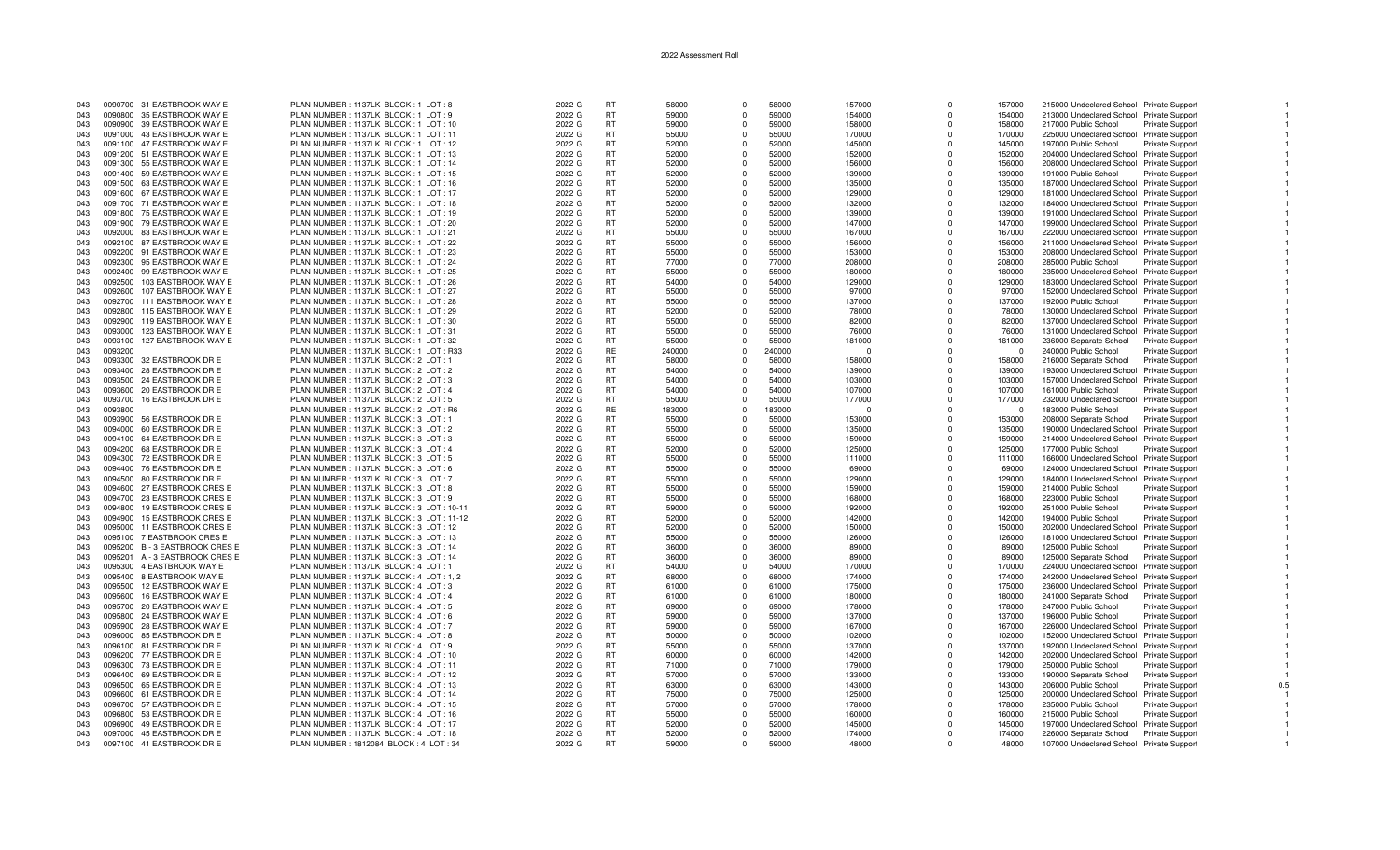| 043 |         | 0097200 39 EASTBROOK DR E   | PLAN NUMBER: 1137LK BLOCK: 4 LOT: 20-21 | 2022 G | <b>RT</b>   | 59000  | $\Omega$    | 59000  | 105000   | $\Omega$    | 105000      | 164000 Public School                       | Private Support        |  |
|-----|---------|-----------------------------|-----------------------------------------|--------|-------------|--------|-------------|--------|----------|-------------|-------------|--------------------------------------------|------------------------|--|
| 043 |         | 0097300 35 EASTBROOK DR E   | PLAN NUMBER: 1137LK BLOCK: 4 LOT: 22    | 2022 G | RT          | 44000  | $\Omega$    | 44000  | 48000    | $\Omega$    | 48000       | 92000 Undeclared School Private Support    |                        |  |
|     |         |                             |                                         |        |             |        |             |        |          |             |             |                                            |                        |  |
| 043 |         | 0097400 31 EASTBROOK DR E   | PLAN NUMBER : 1137LK BLOCK : 4 LOT : 23 | 2022 G | RT          | 44000  | $\Omega$    | 44000  | 51000    | $\Omega$    | 51000       | 95000 Undeclared School Private Support    |                        |  |
| 043 |         | 0097500 27 EASTBROOK DR E   | PLAN NUMBER: 1137LK BLOCK: 4 LOT: 24    | 2022 G | <b>RT</b>   | 44000  | $\Omega$    | 44000  | 105000   | $\Omega$    | 105000      | 149000 Separate School                     | <b>Private Support</b> |  |
| 043 |         | 0097600 23 EASTBROOK DR E   | PLAN NUMBER: 1137LK BLOCK: 4 LOT: 25    | 2022 G | <b>RT</b>   | 48000  | $\Omega$    | 48000  | 42000    | $\Omega$    | 42000       | 90000 Undeclared School Private Support    |                        |  |
|     |         |                             |                                         |        |             |        |             |        |          |             |             |                                            |                        |  |
| 043 |         | 0097700 19 EASTBROOK DR E   | PLAN NUMBER: 1137LK BLOCK: 4 LOT: 26    | 2022 G | <b>RT</b>   | 48000  | $\Omega$    | 48000  | 141000   | $\Omega$    | 141000      | 189000 Undeclared School Private Support   |                        |  |
| 043 |         | 0097800 15 EASTBROOK DR E   | PLAN NUMBER: 1137LK BLOCK: 4 LOT: 27    | 2022 G | RT          | 48000  | $\Omega$    | 48000  | 42000    | $\Omega$    | 42000       | 90000 Undeclared School Private Support    |                        |  |
| 043 | 0097900 | 11 EASTBROOK DR E           | PLAN NUMBER: 1137LK BLOCK: 4 LOT: 28    | 2022 G | <b>RT</b>   | 48000  | $\Omega$    | 48000  | 55000    | $\Omega$    | 55000       | 103000 Undeclared School Private Support   |                        |  |
|     |         |                             |                                         |        |             |        |             |        |          |             |             |                                            |                        |  |
| 043 |         | 0098000 7 EASTBROOK DR E    | PLAN NUMBER : 1137LK BLOCK : 4 LOT : 29 | 2022 G | <b>RT</b>   | 48000  | $\Omega$    | 48000  | 41000    | $\Omega$    | 41000       | 89000 Public School                        | Private Support        |  |
| 043 |         | 0098100 3 EASTBROOK DR E    | PLAN NUMBER: 1137LK BLOCK: 4 LOT: 30    | 2022 G | RT          | 48000  | $\Omega$    | 48000  | 100000   | $\Omega$    | 100000      | 148000 Separate School                     | <b>Private Support</b> |  |
|     |         |                             |                                         |        |             |        |             |        |          |             |             |                                            |                        |  |
| 043 | 0098200 |                             | PLAN NUMBER: 1137LK BLOCK: 4 LOT: R31   | 2022 G | RE          | 41000  | $\Omega$    | 41000  | $\Omega$ | $\Omega$    | $\Omega$    | 41000 Public School                        | Private Support        |  |
| 043 | 0100000 | 500 3 ST E                  | PLAN NUMBER: 1204IX BLOCK: PCL LOT: A   | 2022 G | RE          | 313000 | $\Omega$    | 313000 | 9370000  | $\Omega$    | 9370000     | 9683000 Public School                      | Private Support        |  |
| 043 |         | 0102500 935 2 AVE W         | PLAN NUMBER: 1486LK BLOCK: 8 LOT: 1     | 2022 G | RT          | 73000  | $\Omega$    | 73000  | 181000   | $\Omega$    | 181000      | 254000 Undeclared School Private Support   |                        |  |
|     |         |                             |                                         |        |             |        |             |        |          |             |             |                                            |                        |  |
| 043 |         | 0102600 931 2 AVE W         | PLAN NUMBER: 1486LK BLOCK: 8 LOT: 2     | 2022 G | <b>RT</b>   | 78000  | $\Omega$    | 78000  | 166000   | $\Omega$    | 166000      | 244000 Public School                       | <b>Private Support</b> |  |
| 043 |         | 0102700 927 2 AVE W         | PLAN NUMBER: 1486LK BLOCK: 8 LOT: 3     | 2022 G | <b>RT</b>   | 78000  | $\Omega$    | 78000  | 171000   | $\Omega$    | 171000      | 249000 Public School                       | <b>Private Support</b> |  |
|     | 0102800 | 923 2 AVE W                 | PLAN NUMBER: 1486LK BLOCK: 8 LOT: 4     | 2022 G | <b>RT</b>   | 78000  | $\Omega$    | 78000  | 175000   | $\Omega$    | 175000      | 253000 Undeclared School Private Support   |                        |  |
| 043 |         |                             |                                         |        |             |        |             |        |          |             |             |                                            |                        |  |
| 043 |         | 0102900 919 2 AVE W         | PLAN NUMBER: 1486LK BLOCK: 8 LOT: 5     | 2022 G | <b>RT</b>   | 79000  | $\Omega$    | 79000  | 150000   | $\Omega$    | 150000      | 229000 Public School                       | Private Support        |  |
| 043 |         | 0103000 915 2 AVE W         | PLAN NUMBER: 1486LK BLOCK: 8 LOT: 6     | 2022 G | <b>RT</b>   | 79000  | $\Omega$    | 79000  | 164000   | $\Omega$    | 164000      | 243000 Public School                       | Private Support        |  |
|     |         |                             |                                         |        |             |        |             |        |          |             |             |                                            |                        |  |
| 043 | 0103100 |                             | PLAN NUMBER: 1486LK BLOCK: 8 LOT: R7    | 2022 G | <b>RE</b>   | 184000 | $\Omega$    | 184000 | $\Omega$ | $\Omega$    | $\Omega$    | 184000 Public School                       | Private Support        |  |
| 043 | 0105000 | 503 2 AVE W                 | PLAN NUMBER: 1517HU BLOCK: LOT: 9       | 2022 G | RT          | 82000  | $\Omega$    | 82000  | 147000   | $\Omega$    | 147000      | 229000 Public School                       | Private Support        |  |
| 043 |         | 0107500 404 4 ST W          | PLAN NUMBER : 1542JK BLOCK : K LOT : 32 | 2022 G | RT          | 67000  | $\Omega$    | 67000  | 146000   | $\Omega$    | 146000      | 213000 Undeclared School Private Support   |                        |  |
|     |         |                             |                                         |        |             |        |             |        |          |             |             |                                            |                        |  |
| 043 |         | 0107600 408 4 ST W          | PLAN NUMBER: 1542JK BLOCK: K LOT: 33    | 2022 G | RT          | 67000  | $\Omega$    | 67000  | 176000   | $\Omega$    | 176000      | 243000 Separate School                     | Private Support        |  |
| 043 |         | 0107700 412 4 ST W          | PLAN NUMBER: 1542JK BLOCK: K LOT: 34    | 2022 G | RT          | 67000  | $\Omega$    | 67000  | 159000   | $\Omega$    | 159000      | 226000 Undeclared School Private Support   |                        |  |
|     |         |                             |                                         |        |             |        |             |        |          |             |             |                                            |                        |  |
| 043 | 0107800 | 416 4 ST W                  | PLAN NUMBER: 1542JK BLOCK: K LOT: 35    | 2022 G | <b>RT</b>   | 67000  | $\Omega$    | 67000  | 155000   | $\Omega$    | 155000      | 222000 Public School                       | <b>Private Support</b> |  |
| 043 |         | 0107900 420 4 ST W          | PLAN NUMBER: 1542JK BLOCK: K LOT: 36    | 2022 G | <b>RT</b>   | 67000  | $\Omega$    | 67000  | 155000   | $\Omega$    | 155000      | 222000 Public School                       | Private Support        |  |
| 043 |         | 0108000 424 4 ST W          | PLAN NUMBER: 1542JK BLOCK: K LOT: 37    | 2022 G | <b>RT</b>   | 67000  | $\Omega$    | 67000  | 159000   | $\Omega$    | 159000      | 226000 Undeclared School Private Support   |                        |  |
|     |         |                             |                                         |        |             |        |             |        |          |             |             |                                            |                        |  |
| 043 |         | 0108100 428 4 ST W          | PLAN NUMBER: 1542JK BLOCK: K LOT: 38    | 2022 G | <b>RT</b>   | 67000  | $\Omega$    | 67000  | 172000   | $\Omega$    | 172000      | 239000 Undeclared School Private Support   |                        |  |
| 043 |         | 0108200 432 4 ST W          | PLAN NUMBER: 1542JK BLOCK: K LOT: 39    | 2022 G | RT          | 67000  | $\Omega$    | 67000  | 118000   | $\Omega$    | 118000      | 185000 Undeclared School Private Support   |                        |  |
| 043 |         | 0108300 436 4 ST W          |                                         | 2022 G | <b>RT</b>   | 67000  | $\Omega$    | 67000  | 145000   | $\Omega$    |             |                                            |                        |  |
|     |         |                             | PLAN NUMBER : 1542JK BLOCK : K LOT : 40 |        |             |        |             |        |          |             | 145000      | 212000 Undeclared School Private Support   |                        |  |
| 043 |         | 0108400 440 4 ST W          | PLAN NUMBER: 1542JK BLOCK: K LOT: 41    | 2022 G | RT          | 64000  |             | 64000  | 151000   | $\Omega$    | 151000      | 215000 Undeclared School Private Support   |                        |  |
| 043 |         | 0110000 568 5 ST W          | PLAN NUMBER : 1584LK BLOCK : H LOT : 25 | 2022 G | <b>RT</b>   | 101000 | $^{\circ}$  | 101000 | 176000   | $\mathbf 0$ | 176000      | 277000 Public School                       | Private Support        |  |
|     |         |                             |                                         |        |             |        |             |        |          |             |             |                                            |                        |  |
| 043 |         | 0110100 572 5 ST W          | PLAN NUMBER: 1584LK BLOCK: H LOT: 26    | 2022 G | RT          | 98000  | $\Omega$    | 98000  | 152000   | $\Omega$    | 152000      | 250000 Undeclared School Private Support   |                        |  |
| 043 |         | 0110200 576 5 ST W          | PLAN NUMBER: 1584LK BLOCK: H LOT: 27    | 2022 G | <b>RT</b>   | 81000  | $\Omega$    | 81000  | 173000   | $\Omega$    | 173000      | 254000 Undeclared School Private Support   |                        |  |
| 043 |         | 0110300 3 ST MARY'S CRES W  | PLAN NUMBER: 1584LK BLOCK: H LOT: 28    | 2022 G | <b>RT</b>   | 68000  | $\Omega$    | 68000  | 191000   | $\Omega$    | 191000      | 259000 Undeclared School Private Support   |                        |  |
|     |         |                             |                                         |        |             |        |             |        |          |             |             |                                            |                        |  |
| 043 |         | 0110400 7 ST MARY'S CRES W  | PLAN NUMBER: 1584LK BLOCK: H LOT: 29    | 2022 G | <b>RT</b>   | 84000  | $\Omega$    | 84000  | 235000   | $\Omega$    | 235000      | 319000 Public School                       | <b>Private Support</b> |  |
| 043 |         | 0110500 11 ST MARY'S CRES W | PLAN NUMBER: 1584LK BLOCK: H LOT: 30    | 2022 G | <b>RT</b>   | 84000  | $\Omega$    | 84000  | 196000   | $\Omega$    | 196000      | 280000 Separate School                     | <b>Private Support</b> |  |
|     |         | 0110600 15 ST MARY'S CRES W | PLAN NUMBER: 1584LK BLOCK: H LOT: 31    | 2022 G | <b>RT</b>   | 80000  | $\Omega$    | 80000  | 213000   | $\Omega$    | 213000      | 293000 Undeclared School Private Support   |                        |  |
| 043 |         |                             |                                         |        |             |        |             |        |          |             |             |                                            |                        |  |
| 043 |         | 0110700 19 ST MARY'S CRES W | PLAN NUMBER: 1584LK BLOCK: H LOT: 32    | 2022 G | <b>RT</b>   | 94000  | $\Omega$    | 94000  | 208000   | $\Omega$    | 208000      | 302000 Public School                       | Private Support        |  |
| 043 |         | 0110800 23 ST MARY'S CRES W | PLAN NUMBER: 1584LK BLOCK: H LOT: 33    | 2022 G | <b>RT</b>   | 92000  | $\Omega$    | 92000  | 171000   | $\Omega$    | 171000      | 263000 Public School                       | Private Support        |  |
|     |         |                             |                                         |        |             |        |             |        |          |             |             |                                            |                        |  |
| 043 |         | 0110900 27 ST MARY'S CRES W | PLAN NUMBER: 1584LK BLOCK: H LOT: 34    | 2022 G | RT          | 100000 | $\Omega$    | 100000 | 169000   | $\Omega$    | 169000      | 269000 Public School                       | <b>Private Support</b> |  |
| 043 |         | 0111000 31 ST MARY'S CRES W | PLAN NUMBER: 1584LK BLOCK: H LOT: 35    | 2022 G | <b>RT</b>   | 101000 | $\Omega$    | 101000 | 233000   | $\Omega$    | 233000      | 334000 Separate School                     | Private Support        |  |
| 043 |         | 0111100 35 ST MARY'S CRES W | PLAN NUMBER: 1584LK BLOCK: H LOT: 36    | 2022 G | RT          | 91000  | $^{\circ}$  | 91000  | 233000   | $\Omega$    | 233000      | 324000 Public School                       | Private Support        |  |
|     |         |                             |                                         |        |             |        |             |        |          |             |             |                                            |                        |  |
| 043 |         | 0111200 39 ST MARY'S CRES W | PLAN NUMBER: 1584LK BLOCK: H LOT: 37    | 2022 G | <b>RT</b>   | 76000  | $\Omega$    | 76000  | 198000   | $\Omega$    | 198000      | 274000 Undeclared School Private Support   |                        |  |
| 043 |         | 0111300 43 ST MARY'S CRES W | PLAN NUMBER: 1584LK BLOCK: H LOT: 38    | 2022 G | <b>RT</b>   | 78000  | $\Omega$    | 78000  | 164000   | $\Omega$    | 164000      | 242000 Undeclared School Private Support   |                        |  |
| 043 |         | 0111400 47 ST MARY'S CRES W | PLAN NUMBER: 1584LK BLOCK: H LOT: 39    | 2022 G | <b>RT</b>   | 84000  | $\Omega$    | 84000  | 195000   | $\Omega$    | 195000      | 279000 Undeclared School Private Support   |                        |  |
|     |         |                             |                                         |        |             |        |             |        |          |             |             |                                            |                        |  |
| 043 |         | 0111500 51 ST MARY'S CRES W | PLAN NUMBER: 1584LK BLOCK: H LOT: 40    | 2022 G | <b>RT</b>   | 72000  | $\Omega$    | 72000  | 170000   | $\Omega$    | 170000      | 242000 Public School                       | <b>Private Support</b> |  |
| 043 | 0111700 |                             | PLAN NUMBER: 1584LK BLOCK: H LOT: R42   | 2022 G | <b>NRE</b>  | 106000 | $\Omega$    | 106000 | - 0      | $\Omega$    | $\Omega$    | 106000 Public School                       | <b>Private Support</b> |  |
| 043 | 0115000 | 1203 2 ST W                 | PLAN NUMBER : 3542HX BLOCK : 0 LOT : 0  | 2022 G | <b>NRCT</b> | 623000 | $\Omega$    | 623000 | 89000    | $\Omega$    | 89000       | 712000 Public School                       | Private Support        |  |
|     |         |                             |                                         |        |             |        |             |        |          |             |             |                                            |                        |  |
| 043 | 0115001 | 1208 3 ST W                 | PLAN NUMBER: 1607JK BLOCK: PCL LOT: A   | 2022 G | <b>NRCT</b> | 259000 | $\Omega$    | 259000 | $\Omega$ | $\Omega$    | $\Omega$    | 259000 Public School                       | Private Support        |  |
| 043 |         | 0117500 1210 2 AVE E        | PLAN NUMBER : 1794JK BLOCK : B LOT : 0  | 2022 G | FT.         | 800    | $\Omega$    | 800    | $\Omega$ | $\Omega$    | $\Omega$    | 800 Public School                          | Private Support        |  |
|     |         |                             |                                         |        |             |        |             |        |          |             |             |                                            |                        |  |
| 043 |         | 0117500 1210 2 AVE E        | PLAN NUMBER: 1794JK BLOCK: B LOT: 0     | 2022 G | <b>RT</b>   | 150000 | $\Omega$    | 150000 | 115000   | $\Omega$    | 115000      | 265000 Public School                       | Private Support        |  |
| 043 |         | 0117600 LEASED PROPERTY     | PLAN NUMBER: 1794JK BLOCK: B LOT: 0     | 2022 G | TFT         | 800    | $\mathbf 0$ | 800    | 0        | $\Omega$    | $\mathbf 0$ | 800 Public School                          | Private Support        |  |
| 043 |         | 0120000 507 2 AVE W         | PLAN NUMBER : 1994GX BLOCK : O LOT : 1  | 2022 G | <b>RT</b>   | 98000  | $\Omega$    | 98000  | 128000   | $\Omega$    | 128000      | 226000 Public School                       | Private Support        |  |
|     |         |                             |                                         |        |             |        |             |        |          |             |             |                                            |                        |  |
| 043 |         | 0120100 511 2 AVE W         | PLAN NUMBER: 1994GX BLOCK: O LOT: 2-3   | 2022 G | <b>RT</b>   | 103000 | $\Omega$    | 103000 | 190000   | $\Omega$    | 190000      | 293000 Public School                       | <b>Private Support</b> |  |
| 043 |         | 0120200 519 2 AVE W         | PLAN NUMBER: 1994GX BLOCK: O LOT: 4     | 2022 G | <b>RT</b>   | 75000  | $\Omega$    | 75000  | 164000   | $\Omega$    | 164000      | 239000 Public School                       | <b>Private Support</b> |  |
| 043 | 0120300 | 523 2 AVE W                 | PLAN NUMBER: 1994GX BLOCK: OLOT: 5      | 2022 G | <b>RT</b>   | 75000  | $\Omega$    | 75000  | 142000   | $\Omega$    | 142000      | 217000 Undeclared School Private Support   |                        |  |
|     |         |                             |                                         |        |             |        |             |        |          |             |             |                                            |                        |  |
| 043 |         | 0120400 527 2 AVE W         | PLAN NUMBER: 1994GX BLOCK: OLOT: 6      | 2022 G | <b>RT</b>   | 75000  | $\Omega$    | 75000  | 115000   | $\Omega$    | 115000      | 190000 Undeclared School Private Support   |                        |  |
| 043 |         | 0120500 531 2 AVE W         | PLAN NUMBER: 1994GX BLOCK: O LOT: 7     | 2022 G | <b>RT</b>   | 75000  | $\Omega$    | 75000  | 133000   | $\Omega$    | 133000      | 208000 Public School                       | Private Support        |  |
| 043 |         | 0120600 535 2 AVE W         | PLAN NUMBER: 1994GX BLOCK: O LOT: 8     | 2022 G | <b>RT</b>   | 80000  | $\Omega$    | 80000  | 147000   | $\Omega$    | 147000      | 227000 Undeclared School Private Support   |                        |  |
|     |         |                             |                                         |        |             |        |             |        |          |             |             |                                            |                        |  |
| 043 |         | 0120700 504 2 AVE W         | PLAN NUMBER: 1994GX BLOCK: P LOT: 1     | 2022 G | <b>RT</b>   | 65000  | $\mathbf 0$ | 65000  | 116000   | $\mathbf 0$ | 116000      | 181000 Undeclared School Private Support   |                        |  |
| 043 |         | 0120800 508 2 AVE W         | PLAN NUMBER: 1994GX BLOCK: P LOT: 2     | 2022 G | <b>RT</b>   | 88000  | $\Omega$    | 88000  | 150000   | $\Omega$    | 150000      | 238000 Undeclared School Private Support   |                        |  |
|     |         |                             |                                         |        | <b>RT</b>   |        | $\Omega$    | 75000  |          | $\Omega$    |             |                                            |                        |  |
| 043 |         | 0120900 512 2 AVE W         | PLAN NUMBER: 1994GX BLOCK: P LOT: 3     | 2022 G |             | 75000  |             |        | 145000   |             | 145000      | 220000 Undeclared School Private Support   |                        |  |
| 043 |         | 0121000 516 2 AVE W         | PLAN NUMBER : 1994GX BLOCK : P LOT : 4  | 2022 G | <b>RT</b>   | 75000  | $\Omega$    | 75000  | 112000   | $\Omega$    | 112000      | 187000 Undeclared School Private Support   |                        |  |
| 043 |         | 0121100 520 2 AVE W         | PLAN NUMBER: 1994GX BLOCK: P LOT: 5     | 2022 G | <b>RT</b>   | 75000  | $\Omega$    | 75000  | 131000   | $\Omega$    | 131000      | 206000 Undeclared School Corporate Support |                        |  |
|     |         |                             |                                         |        |             |        |             |        |          |             |             |                                            |                        |  |
| 043 |         | 0121200 524 2 AVE W         | PLAN NUMBER: 1994GX BLOCK: P LOT: 6     | 2022 G | RT.         | 75000  | $\Omega$    | 75000  | 135000   | $\Omega$    | 135000      | 210000 Undeclared School Private Support   |                        |  |
| 043 |         | 0121300 528 2 AVE W         | PLAN NUMBER: 1994GX BLOCK: P LOT: 7-8   | 2022 G | RT.         | 107000 | $\Omega$    | 107000 | 178000   | $\Omega$    | 178000      | 285000 Public School                       | <b>Private Support</b> |  |
|     |         |                             |                                         |        |             |        |             |        |          |             |             |                                            |                        |  |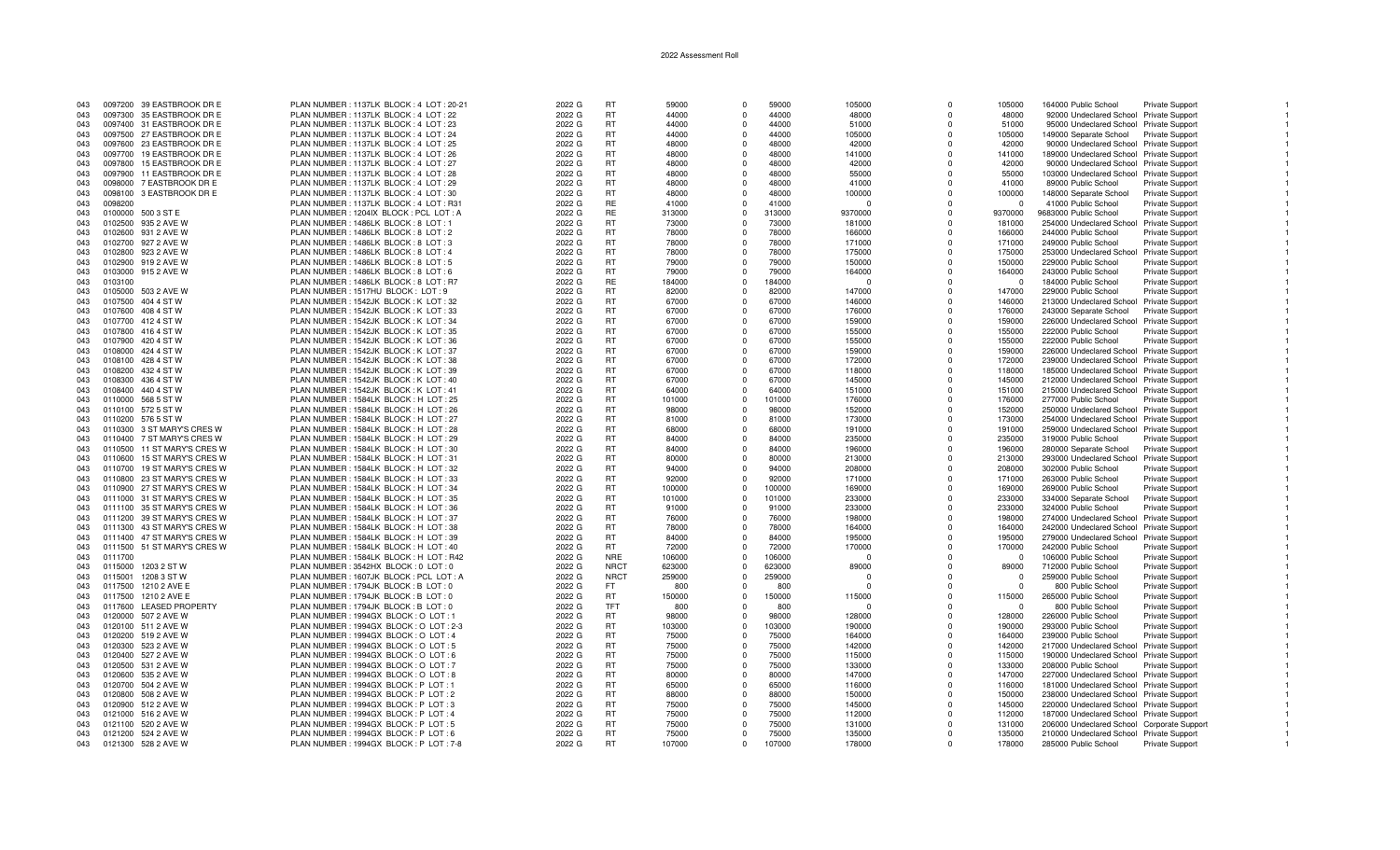| 043 | 0121400 536 2 AVE W      | PLAN NUMBER : 1994GX BLOCK : P LOT : 9  | 2022 G | <b>RT</b>   | 75000    | $\Omega$ | 75000    | 200000   | $\Omega$    | 200000   | 275000 Undeclared School Private Support   |                        |
|-----|--------------------------|-----------------------------------------|--------|-------------|----------|----------|----------|----------|-------------|----------|--------------------------------------------|------------------------|
| 043 | 0121500 535 2A AVE W     | PLAN NUMBER : 1994GX BLOCK : P LOT : 10 | 2022 G | <b>RT</b>   | 75000    | $\Omega$ | 75000    | 197000   | O           | 197000   | 272000 Undeclared School Private Support   |                        |
| 043 | 0121600 531 2A AVE W     | PLAN NUMBER: 1994GX BLOCK: P LOT: 11    | 2022 G | RT          | 75000    | $\Omega$ | 75000    | 151000   | $\Omega$    | 151000   | 226000 Undeclared School Private Support   |                        |
| 043 | 0121700 527 2A AVE W     | PLAN NUMBER : 1994GX BLOCK : P LOT : 12 | 2022 G | RT.         | 75000    | $\Omega$ | 75000    | 171000   | $\Omega$    | 171000   | 246000 Public School                       | Private Support        |
| 043 | 0121800 523 2A AVE W     | PLAN NUMBER: 1994GX BLOCK: P LOT: 13    | 2022 G | <b>RT</b>   | 75000    | $\Omega$ | 75000    | 161000   | $\Omega$    | 161000   | 236000 Public School                       | Private Support        |
| 043 | 0121900 519 2A AVE W     | PLAN NUMBER: 1994GX BLOCK: P LOT: 14    | 2022 G | <b>RT</b>   | 75000    | $\Omega$ | 75000    | 127000   | $\Omega$    | 127000   | 202000 Undeclared School Private Support   |                        |
| 043 | 0122000 515 2A AVE W     | PLAN NUMBER: 1994GX BLOCK: P LOT: 15    | 2022 G | <b>RT</b>   | 75000    | $\Omega$ | 75000    | 159000   | $\mathbf 0$ | 159000   | 234000 Undeclared School Private Support   |                        |
| 043 | 0122100 511 2A AVE W     | PLAN NUMBER: 1994GX BLOCK: P LOT: 16-17 | 2022 G | <b>RT</b>   | 97000    | $\Omega$ | 97000    | 115000   | $\Omega$    | 115000   |                                            |                        |
|     |                          |                                         |        | <b>RT</b>   |          | $\Omega$ |          |          | $\Omega$    |          | 212000 Separate School Private Support     |                        |
| 043 | 0122200 507 2A AVE W     | PLAN NUMBER: 1994GX BLOCK: P LOT: 17    | 2022 G |             | 75000    |          | 75000    | 110000   |             | 110000   | 185000 Undeclared School Private Support   |                        |
| 043 | 0122300 503 2A AVE W     | PLAN NUMBER : 1994GX BLOCK : P LOT : 18 | 2022 G | <b>RT</b>   | 81000    | $\Omega$ | 81000    | 155000   | O           | 155000   | 236000 Undeclared School Private Support   |                        |
| 043 | 0122400 504 2A AVE W     | PLAN NUMBER: 1994GX BLOCK: Q LOT: 1     | 2022 G | <b>RT</b>   | 81000    | $\Omega$ | 81000    | 157000   | $\Omega$    | 157000   | 238000 Undeclared School Private Support   |                        |
| 043 | 0122500 508 2A AVE W     | PLAN NUMBER : 1994GX BLOCK : Q LOT : 2  | 2022 G | <b>RT</b>   | 85000    | $\Omega$ | 85000    | 138000   | $\Omega$    | 138000   | 223000 Undeclared School Private Support   |                        |
| 043 | 0122600 512 2A AVE W     | PLAN NUMBER: 1994GX BLOCK: Q LOT: 3     | 2022 G | <b>RT</b>   | 88000    |          | 88000    | 145000   | $\Omega$    | 145000   | 233000 Public School                       | Private Support        |
| 043 | 0122700 516 2A AVE W     | PLAN NUMBER: 1994GX BLOCK: Q LOT: 4     | 2022 G | <b>RT</b>   | 75000    | $\Omega$ | 75000    | 142000   | $\Omega$    | 142000   | 217000 Undeclared School Private Support   |                        |
| 043 | 0122800 520 2A AVE W     | PLAN NUMBER : 1994GX BLOCK : Q LOT : 5  | 2022 G | <b>RT</b>   | 75000    | $\Omega$ | 75000    | 139000   | $\Omega$    | 139000   | 214000 Public School                       | Private Support        |
| 043 | 0122900 524 2A AVE W     | PLAN NUMBER : 1994GX BLOCK : Q LOT : 6  | 2022 G | <b>RT</b>   | 75000    | $\Omega$ | 75000    | 144000   | $\Omega$    | 144000   | 219000 Undeclared School Private Support   |                        |
| 043 | 0123000 528 2A AVE W     | PLAN NUMBER: 1994GX BLOCK: Q LOT: 7     | 2022 G | <b>RT</b>   | 75000    | $\Omega$ | 75000    | 119000   | $\Omega$    | 119000   | 194000 Undeclared School Private Support   |                        |
| 043 | 0123100 532 2A AVE W     | PLAN NUMBER: 1994GX BLOCK: Q LOT: 8     | 2022 G | <b>RT</b>   | 75000    | $\Omega$ | 75000    | 143000   | O           | 143000   | 218000 Undeclared School Private Support   |                        |
| 043 | 0123200 536 2A AVE W     | PLAN NUMBER : 1994GX BLOCK : Q LOT : 9  | 2022 G | RT          | 75000    | $\Omega$ | 75000    | 93000    | $\Omega$    | 93000    | 168000 Public School                       | Private Support        |
| 043 | 0123300 531 3 AVE W      | PLAN NUMBER: 1994GX BLOCK: Q LOT: 10    | 2022 G | <b>NRCT</b> | 75000    | $\Omega$ | 75000    | 87000    | $\Omega$    | 87000    | 162000 Public School                       | Private Support        |
| 043 | 0123400 527 3 AVE W      | PLAN NUMBER : 1994GX BLOCK : Q LOT : 11 | 2022 G | <b>RT</b>   | 75000    | $\Omega$ | 75000    | 191000   | $\Omega$    | 191000   | 266000 Undeclared School Private Support   |                        |
| 043 | 0123500 523 3 AVE W      | PLAN NUMBER: 1994GX BLOCK: Q LOT: 12,13 | 2022 G | <b>RT</b>   | 98000    | $\Omega$ | 98000    | 214000   | $\Omega$    | 214000   | 312000 Undeclared School Private Support   |                        |
| 043 | 0123600 519 3 AVE W      | PLAN NUMBER: 1994GX BLOCK: Q LOT: 13-14 | 2022 G | RT          | 98000    | $\Omega$ | 98000    | 284000   | $\Omega$    | 284000   | 382000 Public School                       | <b>Private Support</b> |
| 043 | 0123700 515 3 AVE W      | PLAN NUMBER: 1994GX BLOCK: Q LOT: 15    | 2022 G | <b>RT</b>   | 75000    | $\Omega$ | 75000    | 159000   | $\Omega$    | 159000   | 234000 Undeclared School Private Support   |                        |
| 043 | 0123800 511 3 AVE W      | PLAN NUMBER: 1994GX BLOCK: Q LOT: 16    | 2022 G | <b>RT</b>   | 75000    | $\Omega$ | 75000    | 164000   | $\Omega$    | 164000   | 239000 Undeclared School Private Support   |                        |
|     |                          |                                         |        | <b>NRE</b>  | 33000    | $\Omega$ | 33000    | $\Omega$ | $\Omega$    | $\Omega$ |                                            |                        |
| 043 | 0123900 507 3 AVE W      | PLAN NUMBER: 1994GX BLOCK: Q LOT: 17    | 2022 G |             |          |          |          |          |             |          | 33000 Undeclared School Private Support    |                        |
| 043 | 0124000 507 3 AVE W      | PLAN NUMBER: 1994GX BLOCK: Q LOT: 17-18 | 2022 G | <b>NRE</b>  | 113000   | $\Omega$ | 113000   | 1037000  | $\Omega$    | 1037000  | 1150000 Undeclared School Private Support  |                        |
| 043 | 0124100 320 6 ST W       | PLAN NUMBER: 1994GX BLOCK: R LOT: 3     | 2022 G | <b>RT</b>   | 75000    | $\Omega$ | 75000    | 155000   | $\Omega$    | 155000   | 230000 Public School                       | <b>Private Support</b> |
| 043 | 0124200 316 6 ST W       | PLAN NUMBER: 1994GX BLOCK: R LOT: 4     | 2022 G | <b>RT</b>   | 75000    |          | 75000    | 140000   | $\Omega$    | 140000   | 215000 Public School                       | <b>Private Support</b> |
| 043 | 0124300 312 6 ST W       | PLAN NUMBER: 1994GX BLOCK: R LOT: 5-6   | 2022 G | RT          | 100000   | $\Omega$ | 100000   | 248000   | $\Omega$    | 248000   | 348000 Public School                       | Private Support        |
| 043 | 0124400 308 6 ST W       | PLAN NUMBER: 1994GX BLOCK: R LOT: 6,7   | 2022 G | <b>RT</b>   | 88000    | $\Omega$ | 88000    | 222000   | $\Omega$    | 222000   | 310000 Public School                       | Private Support        |
| 043 | 0124500 532 3 AVE W      | PLAN NUMBER: 1994GX BLOCK: R LOT: 7-8   | 2022 G | <b>RT</b>   | 101000   | $\Omega$ | 101000   | 181000   | $\Omega$    | 181000   | 282000 Undeclared School Private Support   |                        |
| 043 | 0124600 327 6 ST W       | PLAN NUMBER: 1994GX BLOCK: S LOT: 1     | 2022 G | <b>RT</b>   | 74000    |          | 74000    | 177000   |             | 177000   | 251000 Undeclared School Private Support   |                        |
| 043 | 0124700 323 6 ST W       | PLAN NUMBER: 1994GX BLOCK: S LOT: 2     | 2022 G | <b>RT</b>   | 75000    | $\Omega$ | 75000    | 146000   | $\Omega$    | 146000   | 221000 Undeclared School Private Support   |                        |
| 043 | 0124800 319 6 ST W       | PLAN NUMBER: 1994GX BLOCK: S LOT: 3     | 2022 G | <b>RT</b>   | 75000    | $\Omega$ | 75000    | 132000   | $\Omega$    | 132000   | 207000 Undeclared School Private Support   |                        |
| 043 | 0124900 3156 ST W        | PLAN NUMBER: 1994GX BLOCK: S LOT: 4     | 2022 G | RT.         | 75000    | $\Omega$ | 75000    | 161000   | $\Omega$    | 161000   | 236000 Undeclared School Private Support   |                        |
| 043 | 0125000 311 6 ST W       | PLAN NUMBER: 1994GX BLOCK: S LOT: 5     | 2022 G | <b>RT</b>   | 75000    |          | 75000    | 126000   | $\Omega$    | 126000   | 201000 Undeclared School Private Support   |                        |
| 043 | 0125100 307 6 ST W       | PLAN NUMBER: 1994GX BLOCK: SLOT: 6      | 2022 G | <b>RT</b>   | 75000    | $\Omega$ | 75000    | 166000   | $\Omega$    | 166000   | 241000 Undeclared School Private Support   |                        |
| 043 | 0125200 303 6 ST W       | PLAN NUMBER: 1994GX BLOCK: S LOT: 7     | 2022 G | <b>RT</b>   | 73000    | $\Omega$ | 73000    | 135000   | $\Omega$    | 135000   | 208000 Undeclared School Private Support   |                        |
| 043 | 0125300 304 7 ST W       | PLAN NUMBER: 1994GX BLOCK: SLOT: 8      | 2022 G | <b>RT</b>   | 95000    | $\Omega$ | 95000    | 149000   | $\Omega$    | 149000   | 244000 Undeclared School Private Support   |                        |
| 043 | 0125400 308 7 ST W       | PLAN NUMBER: 1994GX BLOCK: S LOT: 8-9   | 2022 G | <b>RT</b>   | 77000    | $\Omega$ | 77000    | 142000   |             | 142000   | 219000 Undeclared School Private Support   |                        |
| 043 | 0125500 312 7 ST W       | PLAN NUMBER: 1994GX BLOCK: S LOT: 10    | 2022 G | <b>RT</b>   | 75000    | $\Omega$ | 75000    | 149000   | $\Omega$    | 149000   | 224000 Undeclared School Private Support   |                        |
| 043 | 0125600 316 7 ST W       | PLAN NUMBER: 1994GX BLOCK: S LOT: 11    | 2022 G | RT          | 73000    | $\Omega$ | 73000    | 168000   | $\Omega$    | 168000   | 241000 Undeclared School Private Support   |                        |
| 043 | 0125700 320 7 ST W       | PLAN NUMBER: 1994GX BLOCK: S LOT: 11    | 2022 G | <b>RT</b>   | 76000    | $\Omega$ | 76000    | 134000   | $\Omega$    | 134000   | 210000 Undeclared School Private Support   |                        |
| 043 | 0125800 324 7 ST W       | PLAN NUMBER: 1994GX BLOCK: S LOT: 13    | 2022 G | <b>RT</b>   | 65000    |          | 65000    | 156000   | $\Omega$    | 156000   | 221000 Undeclared School Private Support   |                        |
|     |                          |                                         | 2022 G |             | 96000    | $\Omega$ | 96000    |          | $\Omega$    |          |                                            |                        |
| 043 | 0125900 704 4 AVE W      | PLAN NUMBER: 1994GX BLOCK: T LOT: 1-2   |        | RT          |          |          |          | 151000   | $\Omega$    | 151000   | 247000 Undeclared School Private Support   |                        |
| 043 | 0126000 708 4 AVE W      | PLAN NUMBER: 1994GX BLOCK: TLOT: 2-3    | 2022 G | RT.         | 96000    | $\Omega$ | 96000    | 125000   |             | 125000   | 221000 Public School                       | <b>Private Support</b> |
| 043 | 0126100 712 4 AVE W      | PLAN NUMBER: 1994GX BLOCK: T LOT: 3-4   | 2022 G | <b>RT</b>   | 96000    | $\Omega$ | 96000    | 216000   | $\Omega$    | 216000   | 312000 Undeclared School Private Support   |                        |
| 043 | 0126200 716 4 AVE W      | PLAN NUMBER: 1994GX BLOCK: TLOT: 4      | 2022 G | <b>RT</b>   | 96000    | $\Omega$ | 96000    | 130000   | O           | 130000   | 226000 Undeclared School Private Support   |                        |
| 043 | 0126300 7155 AVE W       | PLAN NUMBER: 1994GX BLOCK: T LOT: 6-7   | 2022 G | <b>RT</b>   | 96000    | $\Omega$ | 96000    | 226000   | $\Omega$    | 226000   | 322000 Undeclared School Private Support   |                        |
| 043 | 0126400 711 5 AVE W      | PLAN NUMBER: 1994GX BLOCK: TLOT: 7-8    | 2022 G | <b>RT</b>   | 96000    |          | 96000    | 141000   | $\Omega$    | 141000   | 237000 Undeclared School Corporate Support |                        |
| 043 | 0126500 707 5 AVE W      | PLAN NUMBER: 1994GX BLOCK: T LOT: 8-9   | 2022 G | <b>RT</b>   | 96000    | $\Omega$ | 96000    | 127000   | $\Omega$    | 127000   | 223000 Undeclared School Private Support   |                        |
| 043 | 0126600 703 5 AVE W      | PLAN NUMBER: 1994GX BLOCK: TLOT: 9-10   | 2022 G | <b>RT</b>   | 96000    | $\Omega$ | 96000    | 246000   | $\Omega$    | 246000   | 342000 Public School                       | Private Support        |
| 043 | 0126700 704 5 AVE W      | PLAN NUMBER: 1994GX BLOCK: U LOT: 1     | 2022 G | <b>RT</b>   | 81000    | $\Omega$ | 81000    | 151000   | $\Omega$    | 151000   | 232000 Public School                       | <b>Private Support</b> |
| 043 | 0126800 708 5 AVE W      | PLAN NUMBER: 1994GX BLOCK: U LOT: 2     | 2022 G | RT.         | 81000    | $\Omega$ | 81000    | 150000   | $\Omega$    | 150000   | 231000 Undeclared School Private Support   |                        |
| 043 | 0126900 712 5 AVE W      | PLAN NUMBER: 1994GX BLOCK: U LOT: 3     | 2022 G | <b>RT</b>   | 81000    | $\Omega$ | 81000    | 121000   | $\Omega$    | 121000   | 202000 Undeclared School Private Support   |                        |
| 043 | 0127000 716 5 AVE W      | PLAN NUMBER: 1994GX BLOCK: U LOT: 4     | 2022 G | <b>RT</b>   | 81000    | $\Omega$ | 81000    | 157000   | 0           | 157000   | 238000 Separate School                     | <b>Private Support</b> |
| 043 | 0127100 720 5 AVE W      | PLAN NUMBER: 1994GX BLOCK: U LOT: 5     | 2022 G | <b>RT</b>   | 81000    | $\Omega$ | 81000    | 175000   | $\Omega$    | 175000   | 256000 Undeclared School Private Support   |                        |
| 043 | 0127200 719 CASSILS RD W | PLAN NUMBER : 1994GX BLOCK : U LOT : 6  | 2022 G | RT.         | 73000    | $\Omega$ | 73000    | 136000   | $\Omega$    | 136000   | 209000 Separate School                     | <b>Private Support</b> |
| 043 | 0127300 715 CASSILS RD W | PLAN NUMBER: 1994GX BLOCK: U LOT: 7     | 2022 G | <b>RT</b>   | 73000    | $\Omega$ | 73000    | 145000   | $\Omega$    | 145000   | 218000 Separate School                     | <b>Private Support</b> |
| 043 | 0127400 711 CASSILS RD W | PLAN NUMBER : 1994GX BLOCK : U LOT : 8  | 2022 G | RT.         | 73000    | $\Omega$ | 73000    | 167000   | $\Omega$    | 167000   | 240000 Undeclared School Private Support   |                        |
| 043 | 0127500 707 CASSILS RD W | PLAN NUMBER: 1994GX BLOCK: U LOT: 9     | 2022 G | RT          | 73000    | $\Omega$ | 73000    | 134000   | $\Omega$    | 134000   | 207000 Public School                       | <b>Private Support</b> |
| 043 | 0127600 703 CASSILS RD W | PLAN NUMBER: 1994GX BLOCK: U LOT: 10    | 2022 G | <b>RT</b>   | 73000    | $\Omega$ | 73000    | 153000   | $\Omega$    | 153000   | 226000 Undeclared School Private Support   |                        |
| 043 | 0130000 327 3 ST W       | PLAN NUMBER : 2046FJ BLOCK : E LOT      | 2022 G | <b>NRE</b>  | $\Omega$ |          | $\Omega$ | 2073000  | $\Omega$    | 2073000  | 2073000 Public School                      | Private Support        |
| 043 | 0130200 319 3 ST W       | PLAN NUMBER : 2046FJ BLOCK : D LOT      | 2022 G | <b>RT</b>   | 42000    | $\Omega$ | 42000    | 40000    | $\Omega$    | 40000    | 82000 Undeclared School Private Support    |                        |
| 043 | 0130300 514 3 AVE W      | PLAN NUMBER : 2046FJ BLOCK : F LOT : 9  | 2022 G | <b>RT</b>   | 104000   | $\Omega$ | 104000   | 226000   |             | 226000   | 330000 Undeclared School Private Support   |                        |
|     |                          |                                         |        |             |          |          |          |          |             |          |                                            |                        |

 $\overline{1}$ 

 $\overline{1}$ 

 $\blacksquare$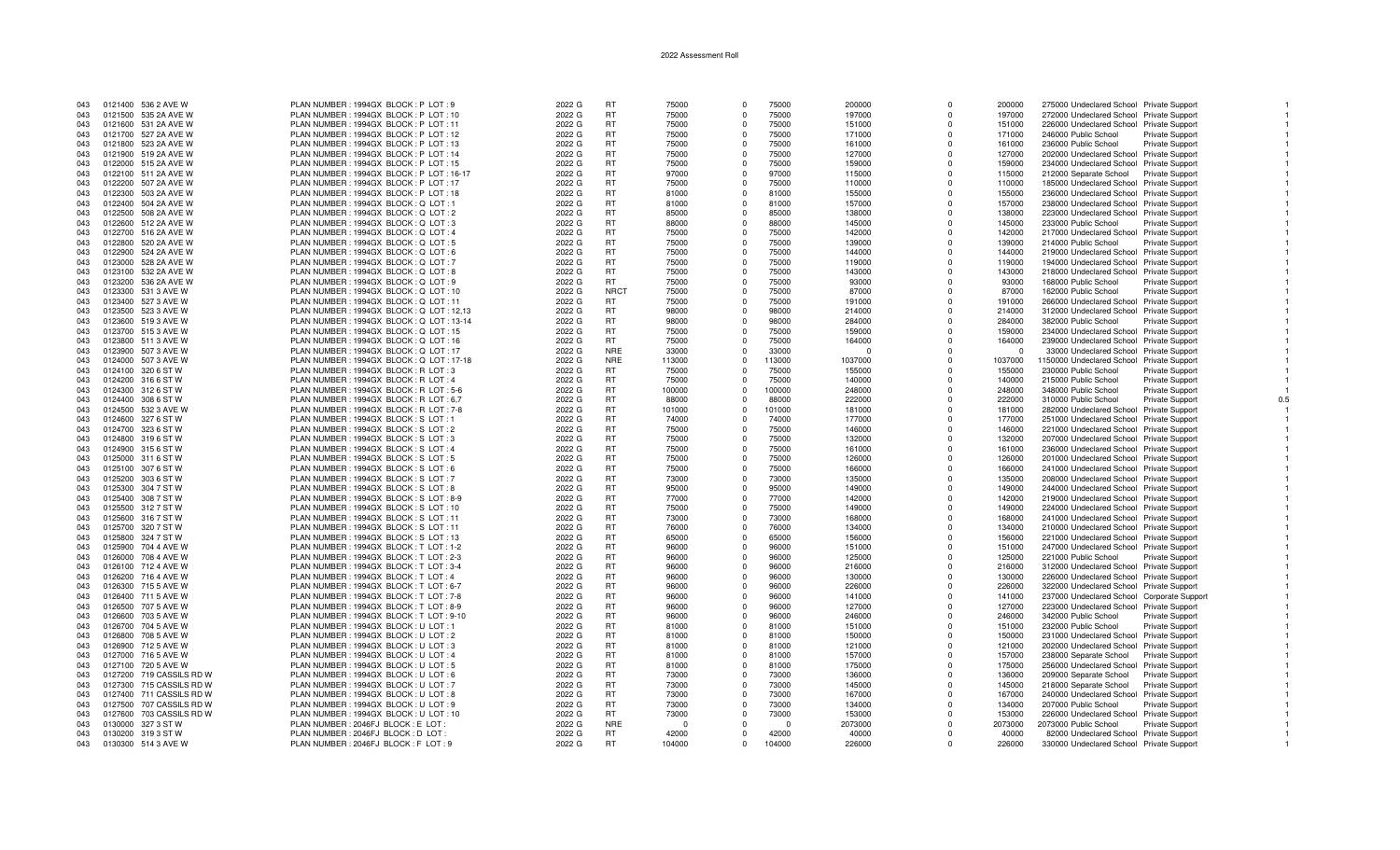| 043 |         | 0132500 328 6 ST W           | PLAN NUMBER: 2099JK BLOCK: R LOT: 1       | 2022 G | <b>RT</b>       | 81000  | $\Omega$    | 81000  | 185000   | $\Omega$ | 185000   | 266000 Public School                     | <b>Private Support</b> |  |
|-----|---------|------------------------------|-------------------------------------------|--------|-----------------|--------|-------------|--------|----------|----------|----------|------------------------------------------|------------------------|--|
| 043 |         | 0132600 324 6 ST W           | PLAN NUMBER: 2099JK BLOCK: R LOT: 2       | 2022 G | RT.             | 75000  | $\Omega$    | 75000  | 118000   | $\Omega$ | 118000   | 193000 Undeclared School Private Support |                        |  |
| 043 | 0132700 |                              | PLAN NUMBER : 2099JK BLOCK : V LOT :      | 2022 G | <b>NRE</b>      | 74000  | $\Omega$    | 74000  | $\Omega$ | $\Omega$ | - 0      | 74000 Public School                      | <b>Private Support</b> |  |
| 043 | 0132800 |                              | PLAN NUMBER : 2099JK BLOCK : W LOT        | 2022 G | <b>NRE</b>      | 185000 | $\Omega$    | 185000 | $\Omega$ | $\Omega$ | $\Omega$ | 185000 Public School                     | <b>Private Support</b> |  |
| 043 | 0132901 | 60 GREYSTONE CLOSE E         | PLAN NUMBER: 0211591 BLOCK: 11 LOT:       | 2022 G | <b>RT</b>       | 155000 | $\Omega$    | 155000 | 383000   | $\Omega$ | 383000   | 538000 Undeclared School Private Support |                        |  |
| 043 | 0133000 | 56 GREYSTONE CLOSE E         | PLAN NUMBER: 0211591 BLOCK: 11 LOT: 2     | 2022 G | <b>RTV</b>      | 122000 | $\Omega$    | 122000 | $\Omega$ | $\Omega$ | - റ      | 122000 Public School                     | Private Support        |  |
| 043 | 0133001 | 52 GREYSTONE CLOSE E         | PLAN NUMBER : 0211591 BLOCK : 11 LOT : 3  | 2022 G | RT              | 125000 | $\Omega$    | 125000 | 671000   | $\Omega$ | 671000   | 796000 Public School                     | <b>Private Support</b> |  |
| 043 |         | 0133100 48 GREYSTONE CLOSE E | PLAN NUMBER: 0211591 BLOCK: 11 LOT: 4     | 2022 G | <b>RT</b>       | 105000 | $\Omega$    | 105000 | 484000   | $\Omega$ | 484000   | 589000 Public School                     | Private Support        |  |
| 043 |         | 0133101 44 GREYSTONE CLOSE E | PLAN NUMBER: 0211591 BLOCK: 11 LOT: 5     | 2022 G | <b>RT</b>       | 118000 | $\Omega$    | 118000 | 414000   | $\Omega$ | 414000   | 532000 Public School                     | <b>Private Support</b> |  |
| 043 | 0133200 | 40 GREYSTONE CLOSE E         | PLAN NUMBER : 0211591 BLOCK : 11 LOT : 6  | 2022 G | <b>RT</b>       | 137000 | $\Omega$    | 137000 | 545000   | $\Omega$ | 545000   | 682000 Public School                     | <b>Private Support</b> |  |
| 043 | 0133201 | 36 GREYSTONE CLOSE E         | PLAN NUMBER: 0211591 BLOCK: 11 LOT: 7     | 2022 G | <b>RT</b>       | 128000 | $\Omega$    | 128000 | 465000   | $\Omega$ | 465000   | 593000 Undeclared School Private Support |                        |  |
| 043 | 0133300 | 32 GREYSTONE CLOSE E         | PLAN NUMBER: 0211591 BLOCK: 11 LOT: 8     | 2022 G | <b>RT</b>       | 99000  | $\Omega$    | 99000  | 329000   | $\Omega$ | 329000   | 428000 Public School                     | <b>Private Support</b> |  |
| 043 |         | 0133301 28 GREYSTONE CLOSE E | PLAN NUMBER : 0211591 BLOCK : 11 LOT : 9  | 2022 G | <b>RT</b>       | 99000  | $\Omega$    | 99000  | 531000   | $\Omega$ | 531000   | 630000 Undeclared School Private Support |                        |  |
| 043 |         | 0133400 24 GREYSTONE CLOSE E | PLAN NUMBER : 0211591 BLOCK : 11 LOT : 10 | 2022 G | <b>RT</b>       | 99000  | $\mathbf 0$ | 99000  | 290000   | $\Omega$ | 290000   | 389000 Separate School Private Support   |                        |  |
| 043 | 0133401 | 20 GREYSTONE CLOSE E         | PLAN NUMBER: 0211591 BLOCK: 11 LOT: 11    | 2022 G | RT              | 99000  | $\Omega$    | 99000  | 340000   | $\Omega$ | 340000   | 439000 Undeclared School Private Support |                        |  |
| 043 | 0133500 | 16 GREYSTONE CLOSE E         | PLAN NUMBER : 0211591 BLOCK : 11 LOT : 12 | 2022 G | <b>RT</b>       | 106000 | $\Omega$    | 106000 | 700000   | $\Omega$ | 700000   | 806000 Undeclared School Private Support |                        |  |
| 043 | 0133501 | 12 GREYSTONE CLOSE E         | PLAN NUMBER : 0211591 BLOCK : 11 LOT : 13 | 2022 G | <b>RT</b>       | 127000 | $\Omega$    | 127000 | 313000   | $\Omega$ | 313000   | 440000 Undeclared School Private Support |                        |  |
| 043 | 0133600 | 8 GREYSTONE CLOSE E          | PLAN NUMBER: 0211591 BLOCK: 11 LOT: 14    | 2022 G | RT.             | 137000 | $\Omega$    | 137000 | 572000   | $\Omega$ | 572000   | 709000 Undeclared School Private Support |                        |  |
| 043 | 0133601 | 112 GREYSTONE CLOSE E        | PLAN NUMBER: 0211591 BLOCK: 11 LOT: 15    | 2022 G | <b>RT</b>       | 87000  | $\Omega$    | 87000  | 344000   | $\Omega$ | 344000   | 431000 Undeclared School Private Support |                        |  |
| 043 | 0133700 | 108 GREYSTONE CLOSE E        | PLAN NUMBER : 0211591 BLOCK : 11 LOT : 16 | 2022 G | <b>RT</b>       | 86000  | $\Omega$    | 86000  | 304000   | $\Omega$ | 304000   | 390000 Undeclared School Private Support |                        |  |
| 043 | 0133701 | 104 GREYSTONE CLOSE E        | PLAN NUMBER: 0211591 BLOCK: 11 LOT: 17    | 2022 G | <b>RT</b>       | 86000  | $\Omega$    | 86000  | 298000   | $\Omega$ | 298000   | 384000 Undeclared School Private Support |                        |  |
|     | 0133800 | 100 GREYSTONE CLOSE E        | PLAN NUMBER : 0211591 BLOCK : 11 LOT : 18 | 2022 G | <b>RT</b>       | 86000  | $\mathbf 0$ | 86000  |          | 0        | 355000   |                                          |                        |  |
| 043 | 0133801 |                              |                                           |        |                 |        | $\Omega$    |        | 355000   | $\Omega$ |          | 441000 Public School                     | <b>Private Support</b> |  |
| 043 |         | 96 GREYSTONE CLOSE E         | PLAN NUMBER: 0211591 BLOCK: 11 LOT: 19    | 2022 G | RT<br><b>RT</b> | 86000  | $\Omega$    | 86000  | 297000   |          | 297000   | 383000 Public School                     | <b>Private Support</b> |  |
| 043 |         | 0133900 92 GREYSTONE CLOSE E | PLAN NUMBER: 0211591 BLOCK: 11 LOT: 20    | 2022 G | <b>RT</b>       | 86000  |             | 86000  | 320000   | $\Omega$ | 320000   | 406000 Public School                     | <b>Private Support</b> |  |
| 043 |         | 0134000 88 GREYSTONE CLOSE E | PLAN NUMBER: 0211591 BLOCK: 11 LOT: 21    | 2022 G |                 | 100000 | $\Omega$    | 100000 | 338000   | $\Omega$ | 338000   | 438000 Public School                     | <b>Private Support</b> |  |
| 043 |         | 0134001 84 GREYSTONE CLOSE E | PLAN NUMBER : 0211591 BLOCK : 11 LOT : 22 | 2022 G | <b>RT</b>       | 117000 | $\Omega$    | 117000 | 384000   | $\Omega$ | 384000   | 501000 Separate School                   | <b>Private Support</b> |  |
| 043 | 0134100 | 80 GREYSTONE CLOSE E         | PLAN NUMBER: 0211591 BLOCK: 11 LOT: 23    | 2022 G | <b>RT</b>       | 107000 | $\Omega$    | 107000 | 464000   | $\Omega$ | 464000   | 571000 Undeclared School Private Support |                        |  |
| 043 |         | 0134101 76 GREYSTONE CLOSE E | PLAN NUMBER: 0211591 BLOCK: 11 LOT: 24    | 2022 G | <b>RT</b>       | 94000  | $\Omega$    | 94000  | 295000   | $\Omega$ | 295000   | 389000 Undeclared School Private Support |                        |  |
| 043 |         | 0134200 72 GREYSTONE CLOSE E | PLAN NUMBER: 0211591 BLOCK: 11 LOT: 25    | 2022 G | <b>RT</b>       | 92000  | $\Omega$    | 92000  | 374000   | $\Omega$ | 374000   | 466000 Separate School                   | <b>Private Support</b> |  |
| 043 | 0134201 | 68 GREYSTONE CLOSE E         | PLAN NUMBER : 0211591 BLOCK : 11 LOT : 26 | 2022 G | <b>RT</b>       | 92000  | $\Omega$    | 92000  | 365000   | $\Omega$ | 365000   | 457000 Undeclared School Private Support |                        |  |
| 043 |         | 0134300 64 GREYSTONE CLOSE E | PLAN NUMBER: 0211591 BLOCK: 11 LOT: 27    | 2022 G | <b>RT</b>       | 95000  | $\Omega$    | 95000  | 313000   | $\Omega$ | 313000   | 408000 Undeclared School Private Support |                        |  |
| 043 | 0134301 | 55 GREYSTONE CLOSE E         | PLAN NUMBER: 0211591 BLOCK: 11 LOT: 28    | 2022 G | <b>RT</b>       | 108000 | $\Omega$    | 108000 | 547000   | $\Omega$ | 547000   | 655000 Public School                     | <b>Private Support</b> |  |
| 043 |         | 0134400 51 GREYSTONE CLOSE E | PLAN NUMBER: 0211591 BLOCK: 11 LOT: 29    | 2022 G | <b>RT</b>       | 99000  | $\Omega$    | 99000  | 314000   | $\Omega$ | 314000   | 413000 Public School                     | <b>Private Support</b> |  |
| 043 | 0134401 | 47 GREYSTONE CLOSE E         | PLAN NUMBER : 0211591 BLOCK : 11 LOT : 30 | 2022 G | <b>RT</b>       | 98000  | $\mathbf 0$ | 98000  | 455000   | $\Omega$ | 455000   | 553000 Public School                     | Private Support        |  |
| 043 | 0134500 | 43 GREYSTONE CLOSE E         | PLAN NUMBER : 0211591 BLOCK : 11 LOT : 31 | 2022 G | RT              | 112000 | $\Omega$    | 112000 | 428000   | $\Omega$ | 428000   | 540000 Public School                     | Private Support        |  |
| 043 | 0134501 | 107 GREYSTONE CLOSE E        | PLAN NUMBER : 0211591 BLOCK : 11 LOT : 32 | 2022 G | <b>RT</b>       | 107000 | $\Omega$    | 107000 | 324000   | $\Omega$ | 324000   | 431000 Public School                     | <b>Private Support</b> |  |
| 043 | 0134600 | 103 GREYSTONE CLOSE E        | PLAN NUMBER: 0211591 BLOCK: 11 LOT: 33    | 2022 G | <b>RT</b>       | 99000  | $\Omega$    | 99000  | 319000   | $\Omega$ | 319000   | 418000 Separate School                   | <b>Private Support</b> |  |
| 043 | 0134601 | 99 GREYSTONE CLOSE E         | PLAN NUMBER : 0211591 BLOCK : 11 LOT : 34 | 2022 G | <b>RT</b>       | 89000  | $\Omega$    | 89000  | 291000   | $\Omega$ | 291000   | 380000 Separate School                   | <b>Private Support</b> |  |
| 043 |         | 0134700 95 GREYSTONE CLOSE E | PLAN NUMBER: 0211591 BLOCK: 11 LOT: 35    | 2022 G | RT.             | 89000  | $\Omega$    | 89000  | 290000   | $\Omega$ | 290000   | 379000 Undeclared School Private Support |                        |  |
| 043 |         | 0134701 91 GREYSTONE CLOSE E | PLAN NUMBER: 0211591 BLOCK: 11 LOT: 36    | 2022 G | <b>RT</b>       | 90000  | $\Omega$    | 90000  | 299000   | $\Omega$ | 299000   | 389000 Undeclared School Private Support |                        |  |
| 043 |         | 0134800 87 GREYSTONE CLOSE E | PLAN NUMBER : 0211591 BLOCK : 11 LOT : 37 | 2022 G | <b>RT</b>       | 91000  | $\Omega$    | 91000  | 252000   | $\Omega$ | 252000   | 343000 Undeclared School Private Support |                        |  |
| 043 |         | 0135000 503 4 AVE W          | PLAN NUMBER : 2230JK BLOCK : F LOT : 15   | 2022 G | <b>NRCT</b>     | 98000  | $\mathbf 0$ | 98000  | 146000   | $\Omega$ | 146000   | 244000 Undeclared School Private Support |                        |  |
| 043 |         | 0135100 327 4 ST W           | PLAN NUMBER : 2230JK BLOCK : F LOT : 16   | 2022 G | RT              | 98000  | $\Omega$    | 98000  | 189000   | $\Omega$ | 189000   | 287000 Undeclared School Private Support |                        |  |
| 043 |         | 0135200 323 4 ST W           | PLAN NUMBER : 2230JK BLOCK : F LOT : 17   | 2022 G | <b>RT</b>       | 98000  | $\Omega$    | 98000  | 145000   | $\Omega$ | 145000   | 243000 Undeclared School Private Support |                        |  |
| 043 |         | 0135300 319 4 ST W           | PLAN NUMBER : 2230JK BLOCK : F LOT : 18   | 2022 G | <b>RT</b>       | 93000  | $\Omega$    | 93000  | 193000   | $\Omega$ | 193000   | 286000 Undeclared School Private Support |                        |  |
| 043 |         | 0135400 315 4 ST W           | PLAN NUMBER : 2230JK BLOCK : F LOT : 19   | 2022 G | RT              | 98000  | $^{\circ}$  | 98000  | 147000   | $\Omega$ | 147000   | 245000 Public School                     | <b>Private Support</b> |  |
| 043 |         | 0142500 703 1 ST E           | PLAN NUMBER: 2265JK BLOCK: 9 LOT: 2       | 2022 G | <b>RT</b>       | 81000  | $\Omega$    | 81000  | 161000   | $\Omega$ | 161000   | 242000 Undeclared School Private Support |                        |  |
| 043 |         | 0142600 707 1 ST E           | PLAN NUMBER: 2265JK BLOCK: 9 LOT: 3       | 2022 G | <b>RT</b>       | 72000  | $\Omega$    | 72000  | 125000   | $\Omega$ | 125000   | 197000 Public School                     | Private Support        |  |
| 043 |         | 0142700 711 1 ST E           | PLAN NUMBER: 2265JK BLOCK: 9 LOT: 4       | 2022 G | <b>RT</b>       | 72000  | $\Omega$    | 72000  | 123000   | $\Omega$ | 123000   | 195000 Public School                     | <b>Private Support</b> |  |
| 043 |         | 0142800 715 1 ST E           | PLAN NUMBER : 2265JK BLOCK : 9 LOT : 5    | 2022 G | <b>RT</b>       | 72000  | $\mathbf 0$ | 72000  | 123000   | $\Omega$ | 123000   | 195000 Undeclared School Private Support |                        |  |
| 043 |         | 0142900 719 1 ST E           | PLAN NUMBER : 2265JK BLOCK : 9 LOT : 6    | 2022 G | <b>RT</b>       | 72000  | $\Omega$    | 72000  | 163000   | $\Omega$ | 163000   | 235000 Public School                     | <b>Private Support</b> |  |
| 043 |         | 0143000 723 1 ST E           | PLAN NUMBER: 2265JK BLOCK: 9 LOT: 7       | 2022 G | <b>RT</b>       | 72000  | $\Omega$    | 72000  | 121000   | $\Omega$ | 121000   | 193000 Undeclared School Private Support |                        |  |
| 043 |         | 0143100 727 1 ST E           | PLAN NUMBER : 2265JK BLOCK : 9 LOT : 8    | 2022 G | <b>RT</b>       | 72000  | $\Omega$    | 72000  | 163000   | $\Omega$ | 163000   | 235000 Public School                     | <b>Private Support</b> |  |
| 043 |         | 0143200 731 1 ST E           | PLAN NUMBER: 2265JK BLOCK: 9 LOT: 9       | 2022 G | <b>RT</b>       | 72000  | $^{\circ}$  | 72000  | 125000   | $\Omega$ | 125000   | 197000 Public School                     | <b>Private Support</b> |  |
| 043 |         | 0143300 735 1 ST E           | PLAN NUMBER: 2265JK BLOCK: 9 LOT: 10      | 2022 G | <b>RT</b>       | 72000  | $\Omega$    | 72000  | 154000   | $\Omega$ | 154000   | 226000 Public School                     | Private Support        |  |
| 043 |         | 0143400 739 1 ST E           | PLAN NUMBER: 2265JK BLOCK: 9 LOT: 11      | 2022 G | <b>RT</b>       | 72000  | $\Omega$    | 72000  | 131000   | $\Omega$ | 131000   | 203000 Undeclared School Private Support |                        |  |
| 043 |         | 0143500 743 1 ST E           | PLAN NUMBER: 2265JK BLOCK: 9 LOT: 12      | 2022 G | <b>RT</b>       | 72000  | $\Omega$    | 72000  | 125000   | $\Omega$ | 125000   | 197000 Public School                     | Private Support        |  |
| 043 |         | 0143600 747 1 ST E           | PLAN NUMBER: 2265JK BLOCK: 9 LOT: 13      | 2022 G | <b>RT</b>       | 76000  | $\Omega$    | 76000  | 159000   | $\Omega$ | 159000   | 235000 Undeclared School Private Support |                        |  |
| 043 |         | 0143700 751 1 ST E           | PLAN NUMBER : 1013212 BLOCK : 9 LOT : 17  | 2022 G | RT.             | 81000  | $\Omega$    | 81000  | 141000   | $\Omega$ | 141000   | 222000 Separate School                   | <b>Private Support</b> |  |
| 043 |         | 0143800 755 1 ST E           | PLAN NUMBER : 1013212 BLOCK : 9 LOT : 18  | 2022 G | <b>RTM</b>      | - 0    | $\Omega$    | $\cap$ | 378000   | $\Omega$ | 378000   | 378000 Undeclared School Private Support |                        |  |
| 043 |         | 0143900 704 1 ST E           | PLAN NUMBER : 2265JK BLOCK : 10 LOT : 1   | 2022 G | <b>RT</b>       | 77000  | $\Omega$    | 77000  | 185000   | $\Omega$ | 185000   | 262000 Undeclared School Private Support |                        |  |
| 043 |         | 0144000 708 1 ST E           | PLAN NUMBER : 2265JK BLOCK : 10 LOT : 2   | 2022 G | <b>RT</b>       | 68000  | $^{\circ}$  | 68000  | 155000   | $\Omega$ | 155000   | 223000 Undeclared School Private Support |                        |  |
| 043 |         | 0144100 712 1 ST E           | PLAN NUMBER : 2265JK BLOCK : 10 LOT : 3   | 2022 G | <b>RT</b>       | 68000  | $\Omega$    | 68000  | 185000   | $\Omega$ | 185000   | 253000 Public School                     | Private Support        |  |
| 043 |         | 0144200 716 1 ST E           | PLAN NUMBER: 2265JK BLOCK: 10 LOT: 4      | 2022 G | <b>RT</b>       | 68000  | $\mathbf 0$ | 68000  | 170000   | $\Omega$ | 170000   | 238000 Undeclared School Private Support |                        |  |
| 043 |         | 0144300 720 1 ST E           | PLAN NUMBER: 2265JK BLOCK: 10 LOT: 5      | 2022 G | <b>RT</b>       | 68000  | $\Omega$    | 68000  | 163000   | $\Omega$ | 163000   | 231000 Undeclared School Private Support |                        |  |
| 043 |         | 0144400 724 1 ST E           | PLAN NUMBER : 2265JK BLOCK : 10 LOT : 6   | 2022 G | <b>RT</b>       | 68000  | $\Omega$    | 68000  | 165000   | $\Omega$ | 165000   | 233000 Public School                     | <b>Private Support</b> |  |
|     |         |                              |                                           |        |                 |        |             |        |          |          |          |                                          |                        |  |

 $0.5\,$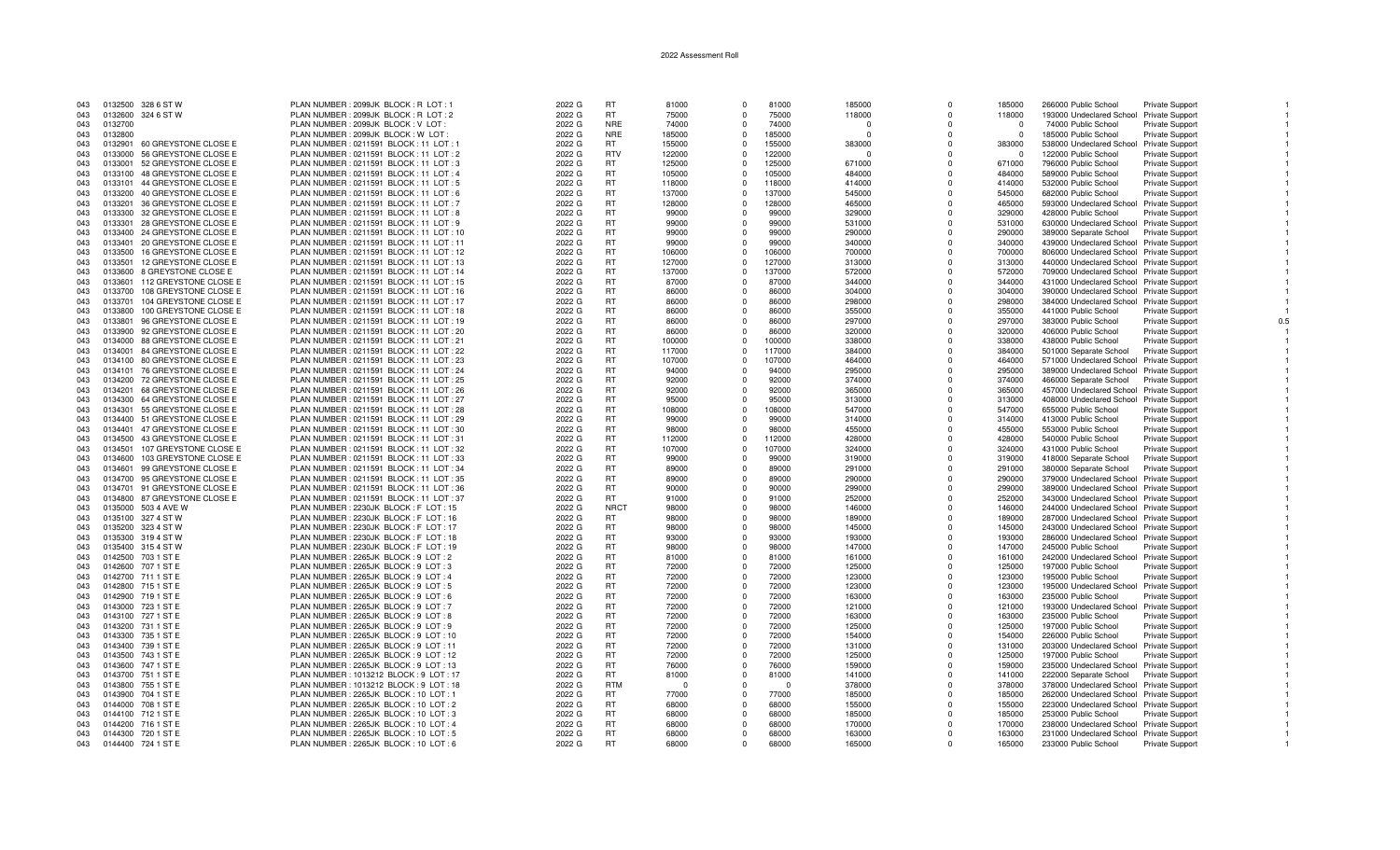| 043 |         | 0144500 728 1 ST E           | PLAN NUMBER: 2265JK BLOCK: 10 LOT: 7     | 2022 G | <b>RT</b>   | 68000  | $\Omega$    | 68000  | 147000   | $\Omega$ | 147000   | 215000 Undeclared School Private Support |                        |  |
|-----|---------|------------------------------|------------------------------------------|--------|-------------|--------|-------------|--------|----------|----------|----------|------------------------------------------|------------------------|--|
| 043 |         | 0144600 732 1 ST E           | PLAN NUMBER : 2265JK BLOCK : 10 LOT : 8  | 2022 G | <b>RT</b>   | 68000  | $\Omega$    | 68000  | 164000   | $\Omega$ | 164000   | 232000 Public School                     | Private Support        |  |
| 043 |         | 0144700 736 1 ST E           | PLAN NUMBER: 2265JK BLOCK: 10 LOT: 9     | 2022 G | RT          | 68000  | $\Omega$    | 68000  | 83000    | $\Omega$ | 83000    | 151000 Undeclared School Private Support |                        |  |
| 043 |         | 0144800 740 1 ST E           | PLAN NUMBER : 2265JK BLOCK : 10 LOT : 10 | 2022 G | -RT         | 68000  | $\Omega$    | 68000  | 127000   | $\Omega$ | 127000   | 195000 Undeclared School Private Support |                        |  |
| 043 |         | 0144900 744 1 ST E           | PLAN NUMBER: 2265JK BLOCK: 10 LOT: 11    | 2022 G | <b>RT</b>   | 68000  | $\Omega$    | 68000  | 157000   | $\Omega$ | 157000   | 225000 Separate School                   | <b>Private Support</b> |  |
|     |         |                              |                                          |        |             |        |             |        |          |          |          |                                          |                        |  |
| 043 |         | 0145000 748 1 ST E           | PLAN NUMBER: 2265JK BLOCK: 10 LOT: 12    | 2022 G | <b>RT</b>   | 68000  | $\Omega$    | 68000  | 151000   | $\Omega$ | 151000   | 219000 Public School                     | <b>Private Support</b> |  |
| 043 |         | 0145100 752 1 ST E           | PLAN NUMBER: 2265JK BLOCK: 10 LOT: 13    | 2022 G | <b>RT</b>   | 68000  | $\mathbf 0$ | 68000  | 166000   | 0        | 166000   | 234000 Public School                     | <b>Private Support</b> |  |
| 043 |         | 0145200 756 1 ST E           | PLAN NUMBER: 2265JK BLOCK: 10 LOT: 14    | 2022 G | <b>RT</b>   | 68000  | $\Omega$    | 68000  | 148000   | $\Omega$ | 148000   | 216000 Undeclared School Private Support |                        |  |
| 043 |         | 0145300 760 1 ST E           | PLAN NUMBER: 2265JK BLOCK: 10 LOT: 15    | 2022 G | <b>RT</b>   | 90000  | $\Omega$    | 90000  | 169000   | $\Omega$ | 169000   | 259000 Undeclared School Private Support |                        |  |
| 043 |         | 0145400 763 2 ST E           | PLAN NUMBER : 2265JK BLOCK : 10 LOT : 16 | 2022 G | <b>RT</b>   | 84000  | $\Omega$    | 84000  | 160000   | $\Omega$ | 160000   | 244000 Undeclared School Private Support |                        |  |
| 043 |         | 0145500 759 2 ST E           | PLAN NUMBER: 2265JK BLOCK: 10 LOT: 17    | 2022 G | <b>RT</b>   | 68000  | $\mathbf 0$ | 68000  | 168000   | $\Omega$ | 168000   | 236000 Undeclared School Private Support |                        |  |
| 043 |         | 0145600 755 2 ST E           | PLAN NUMBER: 2265JK BLOCK: 10 LOT: 18    | 2022 G | <b>RT</b>   | 68000  | $\Omega$    | 68000  | 131000   | $\Omega$ | 131000   | 199000 Public School                     | Private Support        |  |
| 043 |         | 0145700 751 2 ST E           | PLAN NUMBER: 2265JK BLOCK: 10 LOT: 19    | 2022 G | -RT         | 68000  | $\Omega$    | 68000  | 160000   | $\Omega$ | 160000   | 228000 Public School                     | <b>Private Support</b> |  |
| 043 |         | 0145800 747 2 ST E           | PLAN NUMBER: 2265JK BLOCK: 10 LOT: 20    | 2022 G | <b>RT</b>   | 68000  | $\Omega$    | 68000  | 153000   | $\Omega$ | 153000   | 221000 Undeclared School Private Support |                        |  |
|     |         |                              |                                          |        | <b>RT</b>   |        |             |        |          |          |          |                                          |                        |  |
| 043 |         | 0145900 743 2 ST E           | PLAN NUMBER: 2265JK BLOCK: 10 LOT: 21    | 2022 G |             | 68000  | $\Omega$    | 68000  | 146000   | $\Omega$ | 146000   | 214000 Undeclared School Private Support |                        |  |
| 043 |         | 0146000 739 2 ST E           | PLAN NUMBER: 2265JK BLOCK: 10 LOT: 22    | 2022 G | <b>RT</b>   | 68000  | $\Omega$    | 68000  | 168000   | $\Omega$ | 168000   | 236000 Separate School Private Support   |                        |  |
| 043 |         | 0146100 735 2 ST E           | PLAN NUMBER: 2265JK BLOCK: 10 LOT: 23    | 2022 G | -RT         | 68000  | $\Omega$    | 68000  | 128000   | $\Omega$ | 128000   | 196000 Undeclared School Private Support |                        |  |
| 043 |         | 0146200 731 2 ST E           | PLAN NUMBER: 2265JK BLOCK: 10 LOT: 24    | 2022 G | <b>RT</b>   | 68000  | $\Omega$    | 68000  | 125000   | $\Omega$ | 125000   | 193000 Undeclared School Private Support |                        |  |
| 043 |         | 0146300 727 2 ST E           | PLAN NUMBER: 2265JK BLOCK: 10 LOT: 25    | 2022 G | <b>RT</b>   | 68000  | $\mathbf 0$ | 68000  | 156000   | $\Omega$ | 156000   | 224000 Undeclared School Private Support |                        |  |
| 043 |         | 0146400 723 2 ST E           | PLAN NUMBER: 2265JK BLOCK: 10 LOT: 26    | 2022 G | -RT         | 68000  | $\Omega$    | 68000  | 163000   | $\Omega$ | 163000   | 231000 Public School                     | Private Support        |  |
| 043 |         | 0146500 719 2 ST E           | PLAN NUMBER: 2265JK BLOCK: 10 LOT: 27    | 2022 G | <b>RT</b>   | 68000  | $\Omega$    | 68000  | 145000   | $\Omega$ | 145000   | 213000 Undeclared School Private Support |                        |  |
| 043 |         | 0146600 715 2 ST E           | PLAN NUMBER : 2265JK BLOCK : 10 LOT : 28 | 2022 G | <b>RT</b>   | 68000  | $\Omega$    | 68000  | 114000   | $\Omega$ | 114000   | 182000 Public School                     | Private Support        |  |
| 043 |         | 0146700 711 2 ST E           | PLAN NUMBER: 2265JK BLOCK: 10 LOT: 29    | 2022 G | <b>RT</b>   | 68000  | $\Omega$    | 68000  | 143000   | $\Omega$ | 143000   | 211000 Undeclared School Private Support |                        |  |
| 043 |         | 0146800 707 2 ST E           | PLAN NUMBER: 2265JK BLOCK: 10 LOT: 30    | 2022 G | <b>RT</b>   | 68000  | $\Omega$    | 68000  | 171000   | $\Omega$ | 171000   | 239000 Public School                     | Private Support        |  |
| 043 |         |                              | PLAN NUMBER: 2265JK BLOCK: 10 LOT: 31    | 2022 G | <b>RT</b>   | 77000  | $\mathbf 0$ | 77000  | 153000   | $\Omega$ | 153000   |                                          |                        |  |
|     |         | 0146900 703 2 ST E           |                                          |        |             |        |             |        |          |          |          | 230000 Separate School                   | <b>Private Support</b> |  |
| 043 |         | 0150000 1011 FRAZER AVE W    | PLAN NUMBER : 2342GO BLOCK : N LOT : 0   | 2022 G | FT.         | 400    | $\Omega$    | 400    | n        | $\Omega$ | $\Omega$ | 400 Undeclared School Private Support    |                        |  |
| 043 |         | 0150100 1024 CASSILS RD W    | PLAN NUMBER : 2342GO BLOCK : K LOT :     | 2022 G | <b>RT</b>   | 238000 | $\Omega$    | 238000 | 461000   | $\Omega$ | 461000   | 699000 Public School                     | <b>Private Support</b> |  |
| 043 |         | 0150101 1003 FRAZER AVE W    | PLAN NUMBER : 2342GO BLOCK : M LOT : 0   | 2022 G | <b>RTV</b>  | 20000  | $\Omega$    | 20000  | $\Omega$ | $\Omega$ | $\Omega$ | 20000 Public School                      | Private Support        |  |
| 043 |         | 0150200    1019 FRAZER AVE W | PLAN NUMBER : 2342GO BLOCK : O LOT : 0   | 2022 G | <b>RTV</b>  | 122000 | $\Omega$    | 122000 | $\Omega$ | $\Omega$ | $\Omega$ | 122000 Undeclared School Private Support |                        |  |
| 043 |         | 0150300 624 11 ST W          | PLAN NUMBER : 0112787 BLOCK : W LOT :    | 2022 G | <b>RT</b>   | 48000  | $\Omega$    | 48000  | 111000   | $\Omega$ | 111000   | 159000 Undeclared School Private Support |                        |  |
| 043 | 0150301 | 626 11 ST W                  | PLAN NUMBER: 0112787 BLOCK: W LOT: 2     | 2022 G | RT          | 48000  | $\Omega$    | 48000  | 111000   | $\Omega$ | 111000   | 159000 Public School                     | <b>Private Support</b> |  |
| 043 |         | 0150302 628 11 ST W          | PLAN NUMBER : 0112787 BLOCK : W LOT : 3  | 2022 G | <b>RT</b>   | 48000  | $\Omega$    | 48000  | 107000   | $\Omega$ | 107000   | 155000 Undeclared School Private Support |                        |  |
| 043 |         | 0150303 630 11 ST W          | PLAN NUMBER : 0112787 BLOCK : W LOT : 4  | 2022 G | <b>RT</b>   | 48000  | $\Omega$    | 48000  | 107000   | $\Omega$ | 107000   | 155000 Separate School                   | Private Support        |  |
| 043 |         | 0150304 634 11 STW           | PLAN NUMBER : 0112787 BLOCK : W LOT : 5  | 2022 G | <b>RT</b>   | 87000  | $\Omega$    | 87000  | 122000   | $\Omega$ | 122000   | 209000 Undeclared School Private Support |                        |  |
| 043 |         | 0150305 636 11 STW           | PLAN NUMBER : 0112787 BLOCK : W LOT : 6  | 2022 G | <b>RT</b>   | 52000  | $\Omega$    | 52000  | 148000   | $\Omega$ | 148000   | 200000 Public School                     | Corporate Support      |  |
| 043 |         | 0150306 638 11 ST W          | PLAN NUMBER : 0112787 BLOCK : W LOT : 7  | 2022 G | <b>RT</b>   | 52000  | $\Omega$    | 52000  | 121000   | $\Omega$ | 121000   | 173000 Public School                     | Private Support        |  |
| 043 |         |                              |                                          |        | <b>RT</b>   | 52000  | $\Omega$    |        |          | $\Omega$ | 119000   |                                          |                        |  |
|     |         | 0150307 640 11 ST W          | PLAN NUMBER: 0112787 BLOCK: W LOT: 8     | 2022 G |             |        |             | 52000  | 119000   |          |          | 171000 Public School                     | <b>Private Support</b> |  |
| 043 |         | 0150308 642 11 ST W          | PLAN NUMBER : 0112787 BLOCK : W LOT : 9  | 2022 G | <b>RT</b>   | 52000  | $\mathbf 0$ | 52000  | 135000   | $\Omega$ | 135000   | 187000 Undeclared School Private Support |                        |  |
| 043 |         | 0150400 648 11 ST W          | PLAN NUMBER: 2110605 BLOCK: W LOT: 10    | 2022 G | RT          | 94000  | $\mathbf 0$ | 94000  | 454000   | $\Omega$ | 454000   | 548000 Public School                     | <b>Private Support</b> |  |
| 043 |         | 0150401 644 11 ST W          | PLAN NUMBER: 2110605 BLOCK: W LOT: 11    | 2022 G | <b>RTV</b>  | 85000  | $\Omega$    | 85000  | $\Omega$ | $\Omega$ | $\cap$   | 85000 Undeclared School Private Support  |                        |  |
| 043 |         | 0150500 603 11 ST W          | PLAN NUMBER : 2342GO BLOCK : Q LOT : 0   | 2022 G | RT.         | 180000 | $\Omega$    | 180000 | 80000    | $\Omega$ | 80000    | 260000 Undeclared School Private Support |                        |  |
| 043 |         | 0150600 629 11 ST W          | PLAN NUMBER : 2342GO BLOCK : S LOT : 0   | 2022 G | <b>RTV</b>  | 116000 | $\Omega$    | 116000 | n        | $\Omega$ | - 0      | 116000 Public School                     | <b>Private Support</b> |  |
| 043 |         | 0150601 615 11 ST W          | PLAN NUMBER : 2342GO BLOCK : V LOT : 0   | 2022 G | RT.         | 193000 | $\Omega$    | 193000 | 129000   | $\Omega$ | 129000   | 322000 Undeclared School Private Support |                        |  |
| 043 |         | 0150700 1111 FRAZER AVE W    | PLAN NUMBER : 2342GO BLOCK : T LOT       | 2022 G | <b>RT</b>   | 149000 | $\Omega$    | 149000 | 220000   | $\Omega$ | 220000   | 369000 Undeclared School Private Support |                        |  |
| 043 |         | 0150800 740 12 ST W          | PLAN NUMBER : 2342GO BLOCK : U LOT       | 2022 G | FT.         | 200    | $\Omega$    | 200    | $\Omega$ | $\Omega$ |          | 200 Undeclared School Private Support    |                        |  |
| 043 |         | 0150800 740 12 ST W          | PLAN NUMBER : 2342GO BLOCK : U LOT       | 2022 G | <b>NRCT</b> | 38750  | $\Omega$    | 38750  | 33000    | $\Omega$ | 33000    | 71750 Undeclared School Private Support  |                        |  |
| 043 |         | 0150800 740 12 ST W          | PLAN NUMBER : 2342GO BLOCK : U LOT       | 2022 G | RT.         | 116250 | $\Omega$    | 116250 | 191000   | $\Omega$ | 191000   | 307250 Undeclared School Private Support |                        |  |
| 043 | 0160100 |                              | PLAN NUMBER: 2359JK BLOCK: 0 LOT: R1,R2  | 2022 G | <b>NRE</b>  | 14000  | $\Omega$    | 14000  | $\Omega$ | $\Omega$ | $\Omega$ | 14000 Public School                      | <b>Private Support</b> |  |
| 043 |         | 0162500 805 4 AVE W          | PLAN NUMBER: 2653JK BLOCK: 1 LOT: R1     | 2022 G | <b>NRE</b>  | 513000 | $\Omega$    | 513000 | 6602000  | $\Omega$ | 6602000  | 7115000 Public School                    |                        |  |
| 043 |         |                              | PLAN NUMBER: 2653JK BLOCK: 1 LOT: B      |        | <b>NRE</b>  | 264000 | $\mathbf 0$ | 264000 | $\Omega$ | $\Omega$ |          | 264000 Public School                     | <b>Private Support</b> |  |
|     |         | 0162600 620 2 AVE W          |                                          | 2022 G |             |        |             |        |          |          | $\Omega$ |                                          | Private Support        |  |
| 043 |         | 0162700 44 9 ST W            | PLAN NUMBER: 2653JK BLOCK: 2 LOT: 1      | 2022 G | RT          | 67000  | $\Omega$    | 67000  | 160000   | $\Omega$ | 160000   | 227000 Separate School                   | <b>Private Support</b> |  |
| 043 |         | 0162800 835 4 AVE W          | PLAN NUMBER : 2653JK BLOCK : 2 LOT : 2   | 2022 G | <b>RT</b>   | 63000  | $\Omega$    | 63000  | 151000   | $\Omega$ | 151000   | 214000 Undeclared School Private Support |                        |  |
| 043 |         | 0162900 831 4 AVE W          | PLAN NUMBER : 2653JK BLOCK : 2 LOT : 3   | 2022 G | <b>RT</b>   | 63000  | $\Omega$    | 63000  | 186000   | $\Omega$ | 186000   | 249000 Undeclared School Private Support |                        |  |
| 043 |         | 0163000 827 4 AVE W          | PLAN NUMBER: 2653JK BLOCK: 2 LOT: 4      | 2022 G | RT          | 63000  | $^{\circ}$  | 63000  | 151000   | $\Omega$ | 151000   | 214000 Undeclared School Private Support |                        |  |
| 043 |         | 0163100 438 ST W             | PLAN NUMBER: 2653JK BLOCK: 2 LOT: 5      | 2022 G | <b>RT</b>   | 67000  | $\Omega$    | 67000  | 140000   | $\Omega$ | 140000   | 207000 Undeclared School Private Support |                        |  |
| 043 |         | 0163200 398 ST W             | PLAN NUMBER : 2653JK BLOCK : 2 LOT : 6   | 2022 G | <b>RT</b>   | 68000  | $\Omega$    | 68000  | 130000   | $\Omega$ | 130000   | 198000 Undeclared School Private Support |                        |  |
| 043 |         | 0163300 358 ST W             | PLAN NUMBER: 2653JK BLOCK: 2 LOT: 7      | 2022 G | <b>RT</b>   | 77000  | $\Omega$    | 77000  | 127000   | $\Omega$ | 127000   | 204000 Public School                     | <b>Private Support</b> |  |
| 043 |         | 0163400 31 8 ST W            | PLAN NUMBER: 2653JK BLOCK: 2 LOT: 8      | 2022 G | <b>RT</b>   | 77000  | $\mathbf 0$ | 77000  | 149000   | $\Omega$ | 149000   | 226000 Public School                     | Private Support        |  |
| 043 |         | 0163500 278 ST W             | PLAN NUMBER : 2653JK BLOCK : 2 LOT : 9   | 2022 G | <b>RT</b>   | 71000  | $\Omega$    | 71000  | 172000   | $\Omega$ | 172000   | 243000 Undeclared School Private Support |                        |  |
| 043 |         | 0163600 238 ST W             | PLAN NUMBER : 2653JK BLOCK : 2 LOT : 10  | 2022 G | -RT         | 73000  | $\Omega$    | 73000  | 128000   | $\Omega$ | 128000   | 201000 Undeclared School Private Support |                        |  |
|     |         |                              |                                          |        |             |        |             |        |          | $\Omega$ |          |                                          |                        |  |
| 043 |         | 0163700 198STW               | PLAN NUMBER : 2653JK BLOCK : 2 LOT : 11  | 2022 G | <b>RT</b>   | 77000  | $\Omega$    | 77000  | 119000   |          | 119000   | 196000 Public School                     | <b>Private Support</b> |  |
| 043 |         | 0163800 158 ST W             | PLAN NUMBER: 2653JK BLOCK: 2 LOT: 12     | 2022 G | <b>RT</b>   | 77000  | $\mathbf 0$ | 77000  | 153000   | $\Omega$ | 153000   | 230000 Public School                     | <b>Private Support</b> |  |
| 043 |         | 0163900 118 ST W             | PLAN NUMBER: 2653JK BLOCK: 2 LOT: 13     | 2022 G | <b>RT</b>   | 68000  | $\Omega$    | 68000  | 141000   | $\Omega$ | 141000   | 209000 Public School                     | Private Support        |  |
| 043 |         | 0164000 804 2 AVE W          | PLAN NUMBER: 2653JK BLOCK: 2 LOT: 14     | 2022 G | RT          | 78000  | $\mathbf 0$ | 78000  | 144000   | $\Omega$ | 144000   | 222000 Undeclared School Private Support |                        |  |
| 043 |         | 0164100 808 2 AVE W          | PLAN NUMBER: 2653JK BLOCK: 2 LOT: 14-15  | 2022 G | <b>RT</b>   | 72000  | $\Omega$    | 72000  | 175000   | $\Omega$ | 175000   | 247000 Undeclared School Private Support |                        |  |
| 043 |         | 0164200 812 2 AVE W          | PLAN NUMBER: 2653JK BLOCK: 2 LOT: 16     | 2022 G | <b>RT</b>   | 72000  | $\Omega$    | 72000  | 138000   | $\Omega$ | 138000   | 210000 Undeclared School Private Support |                        |  |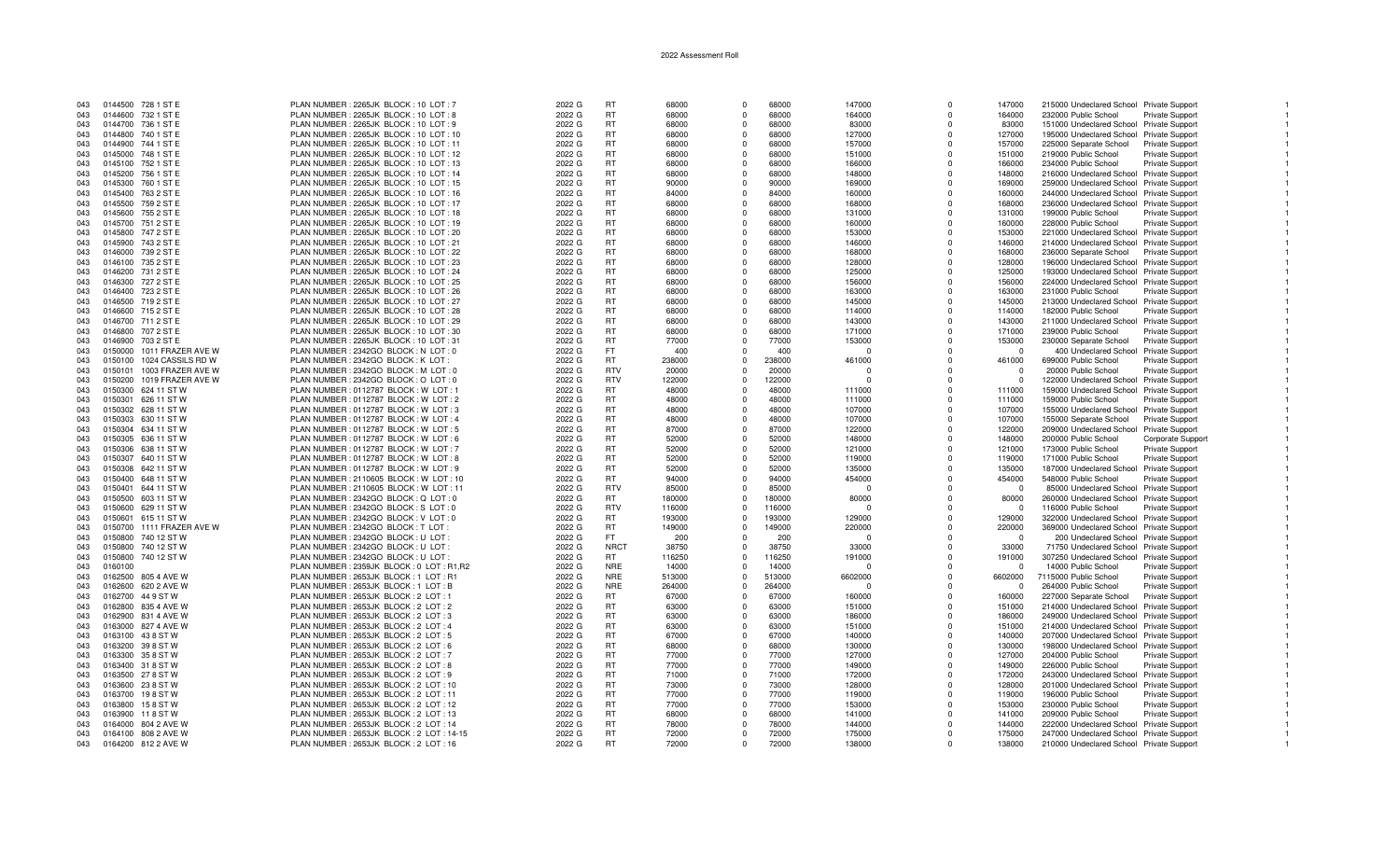| 043        | 0164300 49 ST W                            | PLAN NUMBER: 2653JK BLOCK: 2 LOT: 17      | 2022 G | <b>RT</b>   | 76000    | $\Omega$             | 76000    | 138000   | $\Omega$    | 138000           | 214000 Public School                                                                 | Private Support        |  |
|------------|--------------------------------------------|-------------------------------------------|--------|-------------|----------|----------------------|----------|----------|-------------|------------------|--------------------------------------------------------------------------------------|------------------------|--|
| 043        | 0164400 129 ST W                           | PLAN NUMBER: 2653JK BLOCK: 2 LOT: 18      | 2022 G | <b>RT</b>   | 67000    | $\mathbf{0}$         | 67000    | 67000    | $\Omega$    | 67000            | 134000 Public School                                                                 | Private Support        |  |
| 043        | 0164500 169 ST W                           | PLAN NUMBER : 2653JK BLOCK : 2 LOT : 19   | 2022 G | <b>RT</b>   | 68000    | $\Omega$             | 68000    | 143000   | $\Omega$    | 143000           | 211000 Public School                                                                 | Private Support        |  |
| 043        | 0164600 209 ST W                           | PLAN NUMBER: 2653JK BLOCK: 2 LOT: 20      | 2022 G | <b>RT</b>   | 68000    | $\Omega$             | 68000    | 158000   | $\Omega$    | 158000           | 226000 Undeclared School Private Support                                             |                        |  |
| 043        | 0164700 24 9 ST W                          | PLAN NUMBER : 2653JK BLOCK : 2 LOT : 21   | 2022 G | <b>RT</b>   | 72000    | $\Omega$             | 72000    | 156000   | $\Omega$    | 156000           | 228000 Public School                                                                 | <b>Private Support</b> |  |
| 043        | 0164800 28 9 ST W                          | PLAN NUMBER: 2653JK BLOCK: 2 LOT: 22      | 2022 G | RT          | 73000    | $^{\circ}$           | 73000    | 142000   | $^{\circ}$  | 142000           | 215000 Undeclared School                                                             | <b>Private Support</b> |  |
| 043        | 0164900 329 ST W                           | PLAN NUMBER: 2653JK BLOCK: 2 LOT: 23-24   | 2022 G | <b>RT</b>   | 69000    | $\Omega$             | 69000    | 172000   | $\Omega$    | 172000           | 241000 Separate School                                                               | Private Support        |  |
| 043        | 0165000 369 ST W                           | PLAN NUMBER: 2653JK BLOCK: 2 LOT: 24      | 2022 G | <b>RT</b>   | 67000    | $\Omega$             | 67000    | 149000   | $\Omega$    | 149000           | 216000 Public School                                                                 | Private Support        |  |
| 043        | 0165100 409 ST W                           | PLAN NUMBER: 2653JK BLOCK: 2 LOT: 25      | 2022 G | <b>RT</b>   | 67000    | $\Omega$             | 67000    | 138000   | $\Omega$    | 138000           | 205000 Separate School                                                               | Private Support        |  |
| 043        | 0165200                                    | PLAN NUMBER: 2653JK BLOCK: 3 LOT: R2      | 2022 G | <b>NRE</b>  | 83000    | $\mathbf{0}$         | 83000    | $\Omega$ | $\Omega$    | $\Omega$         | 83000 Public School                                                                  | Private Support        |  |
| 043        | 0165300 28 10 ST W                         | PLAN NUMBER : 2653JK BLOCK : 3 LOT : 1    | 2022 G | <b>RTM</b>  | - 0      | $\Omega$             | $\Omega$ | 274000   | $\Omega$    | 274000           | 274000 Public School                                                                 | Private Support        |  |
| 043        | 0165400 927 4 AVE W                        | PLAN NUMBER: 2653JK BLOCK: 3 LOT: 2       | 2022 G | <b>RT</b>   | 72000    | $\Omega$             | 72000    | 172000   | $\Omega$    | 172000           | 244000 Public School                                                                 | <b>Private Support</b> |  |
| 043        | 0165500 923 4 AVE W                        | PLAN NUMBER : 2653JK BLOCK : 3 LOT : 3    | 2022 G | <b>RT</b>   | 46000    | $\Omega$             | 46000    | 67000    | $\Omega$    | 67000            | 113000 Public School                                                                 | <b>Private Support</b> |  |
|            | 0165501 B - 923 4 AVE W                    | PLAN NUMBER: 2653JK BLOCK: 3 LOT: 3       | 2022 G | <b>RT</b>   | 46000    | $\Omega$             | 46000    | 72000    | $\Omega$    | 72000            | 118000 Undeclared School Private Support                                             |                        |  |
| 043<br>043 | 0165600 919 4 AVE W                        | PLAN NUMBER: 2653JK BLOCK: 3 LOT: 4       | 2022 G | <b>RT</b>   | 72000    | $\Omega$             | 72000    | 196000   | $\Omega$    | 196000           | 268000 Public School                                                                 | Private Support        |  |
| 043        |                                            | PLAN NUMBER: 2653JK BLOCK: 3 LOT: 5       | 2022 G | <b>RT</b>   | 66000    | $\Omega$             | 66000    | 122000   | $\Omega$    |                  |                                                                                      |                        |  |
| 043        | 0165700 915 4 AVE W<br>0165800 911 4 AVE W | PLAN NUMBER: 2653JK BLOCK: 3 LOT: 6       | 2022 G | RT          | 66000    | $\Omega$             | 66000    | 143000   | $\Omega$    | 122000<br>143000 | 188000 Undeclared School Private Support<br>209000 Undeclared School Private Support |                        |  |
|            |                                            |                                           |        | <b>RT</b>   | 66000    | $\Omega$             | 66000    | 163000   | $\Omega$    |                  |                                                                                      |                        |  |
| 043        | 0165900 907 4 AVE W                        | PLAN NUMBER : 2653JK BLOCK : 3 LOT : 7    | 2022 G |             |          |                      |          |          |             | 163000           | 229000 Undeclared School Private Support                                             |                        |  |
| 043        | 0166000 59 9 ST W                          | PLAN NUMBER : 2653JK BLOCK : 3 LOT : 8    | 2022 G | <b>RT</b>   | 71000    | $\Omega$<br>$\Omega$ | 71000    | 166000   | $\Omega$    | 166000           | 237000 Undeclared School Private Support                                             |                        |  |
| 043        | 0166100 559 ST W                           | PLAN NUMBER: 2653JK BLOCK: 3 LOT: 9       | 2022 G | <b>RT</b>   | 71000    |                      | 71000    | 117000   | $\Omega$    | 117000           | 188000 Public School                                                                 | Private Support        |  |
| 043        | 0166200 51 9 ST W                          | PLAN NUMBER : 2653JK BLOCK : 3 LOT : 10   | 2022 G | <b>RT</b>   | 68000    | $\Omega$             | 68000    | 153000   | $\Omega$    | 153000           | 221000 Undeclared School Private Support                                             |                        |  |
| 043        | 0166300 479 STW                            | PLAN NUMBER: 2653JK BLOCK: 3 LOT: 11      | 2022 G | <b>RT</b>   | 86000    | $\mathbf 0$          | 86000    | 154000   | $\mathbf 0$ | 154000           | 240000 Public School                                                                 | <b>Private Support</b> |  |
| 043        | 0166400 43 9 ST W                          | PLAN NUMBER: 2653JK BLOCK: 3 LOT: 12      | 2022 G | <b>RT</b>   | 98000    | $\Omega$             | 98000    | 150000   | $\Omega$    | 150000           | 248000 Undeclared School Private Support                                             |                        |  |
| 043        | 0166500 399 ST W                           | PLAN NUMBER: 2653JK BLOCK: 3 LOT: 13      | 2022 G | <b>RT</b>   | 94000    | $\Omega$             | 94000    | 177000   | $\Omega$    | 177000           | 271000 Public School                                                                 | Private Support        |  |
| 043        | 0166600 359 ST W                           | PLAN NUMBER: 2653JK BLOCK: 3 LOT: 14      | 2022 G | RT          | 84000    | $\Omega$             | 84000    | 145000   | $\Omega$    | 145000           | 229000 Public School                                                                 | <b>Private Support</b> |  |
| 043        | 0166700 31 9 ST W                          | PLAN NUMBER : 2653JK BLOCK : 3 LOT : 15   | 2022 G | <b>RT</b>   | 97000    | $\Omega$             | 97000    | 172000   | $\Omega$    | 172000           | 269000 Undeclared School Private Support                                             |                        |  |
| 043        | 0166800 279 ST W                           | PLAN NUMBER : 2653JK BLOCK : 3 LOT : 16   | 2022 G | <b>RT</b>   | 78000    | $\Omega$             | 78000    | 141000   | $\Omega$    | 141000           | 219000 Undeclared School Private Support                                             |                        |  |
| 043        | 0166900 23 9 ST W                          | PLAN NUMBER: 2653JK BLOCK: 3 LOT: 17      | 2022 G | <b>RT</b>   | 72000    | $\Omega$             | 72000    | 208000   | $\Omega$    | 208000           | 280000 Undeclared School Private Support                                             |                        |  |
| 043        | 0167000 199STW                             | PLAN NUMBER: 2653JK BLOCK: 3 LOT: 18      | 2022 G | <b>RT</b>   | 71000    | $\Omega$             | 71000    | 132000   | $\Omega$    | 132000           | 203000 Public School                                                                 | <b>Private Support</b> |  |
| 043        | 0167100 39 ST W                            | PLAN NUMBER: 2653JK BLOCK: 3 LOT: 19      | 2022 G | <b>RT</b>   | 80000    | $\mathbf 0$          | 80000    | 155000   | $\mathbf 0$ | 155000           | 235000 Public School                                                                 | <b>Private Support</b> |  |
| 043        | 0167200 908 2 AVE W                        | PLAN NUMBER: 2653JK BLOCK: 3 LOT: 20      | 2022 G | <b>RT</b>   | 72000    | $\Omega$             | 72000    | 157000   | $\Omega$    | 157000           | 229000 Undeclared School Private Support                                             |                        |  |
| 043        | 0167300 912 2 AVE W                        | PLAN NUMBER: 2653JK BLOCK: 3 LOT: 21      | 2022 G | <b>RT</b>   | 72000    | $\Omega$             | 72000    | 135000   | $\Omega$    | 135000           | 207000 Undeclared School Private Support                                             |                        |  |
| 043        | 0167400 916 2 AVE W                        | PLAN NUMBER: 2653JK BLOCK: 3 LOT: 22      | 2022 G | <b>RT</b>   | 72000    | $\Omega$             | 72000    | 174000   | $\Omega$    | 174000           | 246000 Undeclared School Private Support                                             |                        |  |
| 043        | 0167500 920 2 AVE W                        | PLAN NUMBER : 2653JK BLOCK : 3 LOT : 23   | 2022 G | <b>RT</b>   | 80000    | $\Omega$             | 80000    | 135000   | $\Omega$    | 135000           | 215000 Undeclared School Private Support                                             |                        |  |
| 043        | 0167600 4 10 ST W                          | PLAN NUMBER: 2653JK BLOCK: 3 LOT: 24      | 2022 G | <b>RT</b>   | 80000    | $\Omega$             | 80000    | 126000   | $\Omega$    | 126000           | 206000 Undeclared School Private Support                                             |                        |  |
| 043        | 0167700 8 10 ST W                          | PLAN NUMBER: 2653JK BLOCK: 3 LOT: 25      | 2022 G | <b>RT</b>   | 74000    | $\Omega$             | 74000    | 152000   | $\Omega$    | 152000           | 226000 Undeclared School Private Support                                             |                        |  |
| 043        | 0167800 12 10 ST W                         | PLAN NUMBER: 2653JK BLOCK: 3 LOT: 26      | 2022 G | <b>RT</b>   | 74000    | $\Omega$             | 74000    | 154000   | $\Omega$    | 154000           | 228000 Public School                                                                 | <b>Private Support</b> |  |
|            | 0167900 16 10 ST W                         | PLAN NUMBER: 2653JK BLOCK: 3 LOT: 27      | 2022 G | <b>RT</b>   | 74000    | $\mathbf 0$          | 74000    | 145000   | $\mathbf 0$ | 145000           | 219000 Separate School                                                               | <b>Private Support</b> |  |
| 043        | 0168000 20 10 ST W                         |                                           | 2022 G | <b>RT</b>   | 74000    | $\Omega$             | 74000    | 172000   | $\Omega$    |                  |                                                                                      |                        |  |
| 043        |                                            | PLAN NUMBER: 2653JK BLOCK: 3 LOT: 28      |        |             |          |                      |          |          |             | 172000           | 246000 Public School                                                                 | Private Support        |  |
| 043        | 0168100 24 10 ST W                         | PLAN NUMBER: 2653JK BLOCK: 3 LOT: 29      | 2022 G | <b>RT</b>   | 74000    | $\Omega$             | 74000    | 153000   | $\Omega$    | 153000           | 227000 Undeclared School Private Support                                             |                        |  |
| 043        | 0205200 119 CENTRE ST                      | PLAN NUMBER: 2859R BLOCK: 1 LOT: 15-16    | 2022 G | <b>RT</b>   | 42000    | $\Omega$             | 42000    | 94000    | $\Omega$    | 94000            | 136000 Undeclared School Private Support                                             |                        |  |
| 043        | 0205300 123 CENTRE ST                      | PLAN NUMBER: 2859R BLOCK: 1 LOT: 17-18    | 2022 G | <b>RT</b>   | 42000    | $\Omega$             | 42000    | 77000    | $\Omega$    | 77000            | 119000 Undeclared School Private Support                                             |                        |  |
| 043        | 0205400 127 CENTRE ST                      | PLAN NUMBER: 2859R BLOCK: 1 LOT: 19-20    | 2022 G | <b>RT</b>   | 42000    | $\Omega$             | 42000    | 14000    | $\Omega$    | 14000            | 56000 Undeclared School Private Support                                              |                        |  |
| 043        | 0205500<br>131 CENTRE ST                   | PLAN NUMBER: 2859R BLOCK: 1 LOT: 21-22    | 2022 G | <b>RT</b>   | 42000    | $\Omega$             | 42000    | 165000   | $\Omega$    | 165000           | 207000 Undeclared School Private Support                                             |                        |  |
| 043        | 0205600 103 2 AVE W                        | PLAN NUMBER: 2859R BLOCK: 1 LOT: 23-24    | 2022 G | <b>NRCT</b> | $\Omega$ | $\Omega$             | $\Omega$ | 330000   | $\Omega$    | 330000           | 330000 Undeclared School Corporate Support                                           |                        |  |
| 043        | 0205700 140 1 ST W                         | PLAN NUMBER : 2859R BLOCK : 1 LOT : 25-28 | 2022 G | <b>NRCT</b> | $\Omega$ | $\Omega$             | $\Omega$ | 520000   | $^{\circ}$  | 520000           | 520000 Undeclared School Private Support                                             |                        |  |
| 043        | 0205800 134 1 ST W                         | PLAN NUMBER: 2859R BLOCK: 1 LOT: 29       | 2022 G | <b>NRCT</b> | $\Omega$ | $\Omega$             | $\Omega$ | 156000   | $\Omega$    | 156000           | 156000 Public School                                                                 | Private Support        |  |
| 043        | 0205900<br>132 1 ST W                      | PLAN NUMBER: 2859R BLOCK: 1 LOT: 30       | 2022 G | <b>NRCT</b> | $\Omega$ | $\Omega$             | $\Omega$ | 115000   | $\Omega$    | 115000           | 115000 Undeclared School Private Support                                             |                        |  |
| 043        | 0206000 124 1 ST W                         | PLAN NUMBER: 2859R BLOCK: 1 LOT: 31-33    | 2022 G | <b>NRCT</b> | $\Omega$ | $\Omega$             | $\cap$   | 317000   | $\Omega$    | 317000           | 317000 Undeclared School Private Support                                             |                        |  |
| 043        | 0206100 120 1 ST W                         | PLAN NUMBER: 2859R BLOCK: 1 LOT: 33-35    | 2022 G | <b>NRCT</b> | $\Omega$ | $\Omega$             | $\cap$   | 228000   | $\Omega$    | 228000           | 228000 Separate School Private Support                                               |                        |  |
| 043        | 0206200 116 1 ST W                         | PLAN NUMBER: 2859R BLOCK: 1 LOT: 36-38    | 2022 G | <b>NRCT</b> | 64000    | $\Omega$             | 64000    | 145000   | $\Omega$    | 145000           | 209000 Undeclared School Private Support                                             |                        |  |
| 043        | 0206400 111 1 ST E                         | PLAN NUMBER: 2859R BLOCK: 2 LOT: 11-12    | 2022 G | RT.         | 42000    | $\Omega$             | 42000    | 49000    | $\Omega$    | 49000            | 91000 Undeclared School Private Support                                              |                        |  |
| 043        | 0206500 115 1 ST E                         | PLAN NUMBER : 2859R BLOCK : 2 LOT : 13-14 | 2022 G | <b>RT</b>   | 42000    | $\Omega$             | 42000    | 304000   | $\Omega$    | 304000           | 346000 Undeclared School Private Support                                             |                        |  |
| 043        | 0206600 119 1 ST E                         | PLAN NUMBER : 2859R BLOCK : 2 LOT : 15-16 | 2022 G | <b>RT</b>   | 42000    | $\mathbf{0}$         | 42000    | 159000   | $^{\circ}$  | 159000           | 201000 Undeclared School Private Support                                             |                        |  |
| 043        | 0206700 123 1 ST E                         | PLAN NUMBER : 2859R BLOCK : 2 LOT : 17-18 | 2022 G | <b>RT</b>   | 42000    | $\Omega$             | 42000    | 67000    | $\Omega$    | 67000            | 109000 Undeclared School Private Support                                             |                        |  |
| 043        | 0206800 127 1 ST E                         | PLAN NUMBER: 2859R BLOCK: 2 LOT: 19-20    | 2022 G | <b>RT</b>   | 42000    | $\Omega$             | 42000    | 129000   | $\Omega$    | 129000           | 171000 Undeclared School Private Support                                             |                        |  |
| 043        | 0206900 131 1 ST E                         | PLAN NUMBER: 2859R BLOCK: 2 LOT: 21-22    | 2022 G | RT.         | 42000    | $\Omega$             | 42000    | 128000   | $\Omega$    | 128000           | 170000 Undeclared School Private Support                                             |                        |  |
| 043        | 0207000 135 1 ST E                         | PLAN NUMBER: 2859R BLOCK: 2 LOT: 23-24    | 2022 G | <b>RTM</b>  | - 0      | $\Omega$             | $\cap$   | 389000   | $\Omega$    | 389000           | 389000 Undeclared School Corporate Support                                           |                        |  |
| 043        | 0207100 136 CENTRE ST                      | PLAN NUMBER: 2859R BLOCK: 2 LOT: 25-26    | 2022 G | <b>RTM</b>  | - 0      | $\Omega$             | $\Omega$ | 467000   | $\Omega$    | 467000           | 467000 Public School                                                                 | <b>Private Support</b> |  |
| 043        | 0207200 132 CENTRE ST                      | PLAN NUMBER: 2859R BLOCK: 2 LOT: 27-28    | 2022 G | RT.         | 39000    | $\Omega$             | 39000    | 109000   | $\Omega$    | 109000           | 148000 Undeclared School Private Support                                             |                        |  |
| 043        | 0207300 128 CENTRE ST                      | PLAN NUMBER: 2859R BLOCK: 2 LOT: 29-30    | 2022 G | <b>RTM</b>  | $\Omega$ | $\Omega$             |          | 367000   | $\Omega$    | 367000           | 367000 Undeclared School Private Support                                             |                        |  |
|            |                                            |                                           |        |             |          |                      |          |          |             |                  |                                                                                      |                        |  |
| 043        | 0207400 124 CENTRE ST                      | PLAN NUMBER: 2859R BLOCK: 2 LOT: 31-33    | 2022 G | <b>RT</b>   | 49000    | $\mathbf{0}$         | 49000    | 92000    | $\Omega$    | 92000            | 141000 Undeclared School Private Support                                             |                        |  |
| 043        | 0207500 120 CENTRE ST                      | PLAN NUMBER: 2859R BLOCK: 2 LOT: 33-34    | 2022 G | <b>RT</b>   | 34000    | $\Omega$             | 34000    | 12000    | $\Omega$    | 12000            | 46000 Public School                                                                  | Private Support        |  |
| 043        | 0207600 116 CENTRE ST                      | PLAN NUMBER: 2859R BLOCK: 2 LOT: 35-36    | 2022 G | <b>RT</b>   | 42000    | $\Omega$             | 42000    | 98000    | $\Omega$    | 98000            | 140000 Public School                                                                 | <b>Private Support</b> |  |
| 043        | 0207700 112 CENTRE ST                      | PLAN NUMBER : 2859R BLOCK : 2 LOT : 37-38 | 2022 G | <b>RT</b>   | 42000    | $\Omega$             | 42000    | 54000    | $\Omega$    | 54000            | 96000 Undeclared School Private Support                                              |                        |  |
| 043        | 0207800 104 1 ST E                         | PLAN NUMBER : 2859R BLOCK : 3 LOT : 1-3   | 2022 G | <b>RTM</b>  |          | $\Omega$             |          | 428000   | $\Omega$    | 428000           | 428000 Public School                                                                 | <b>Private Support</b> |  |

 $\overline{1}$ 

 $0.5\,$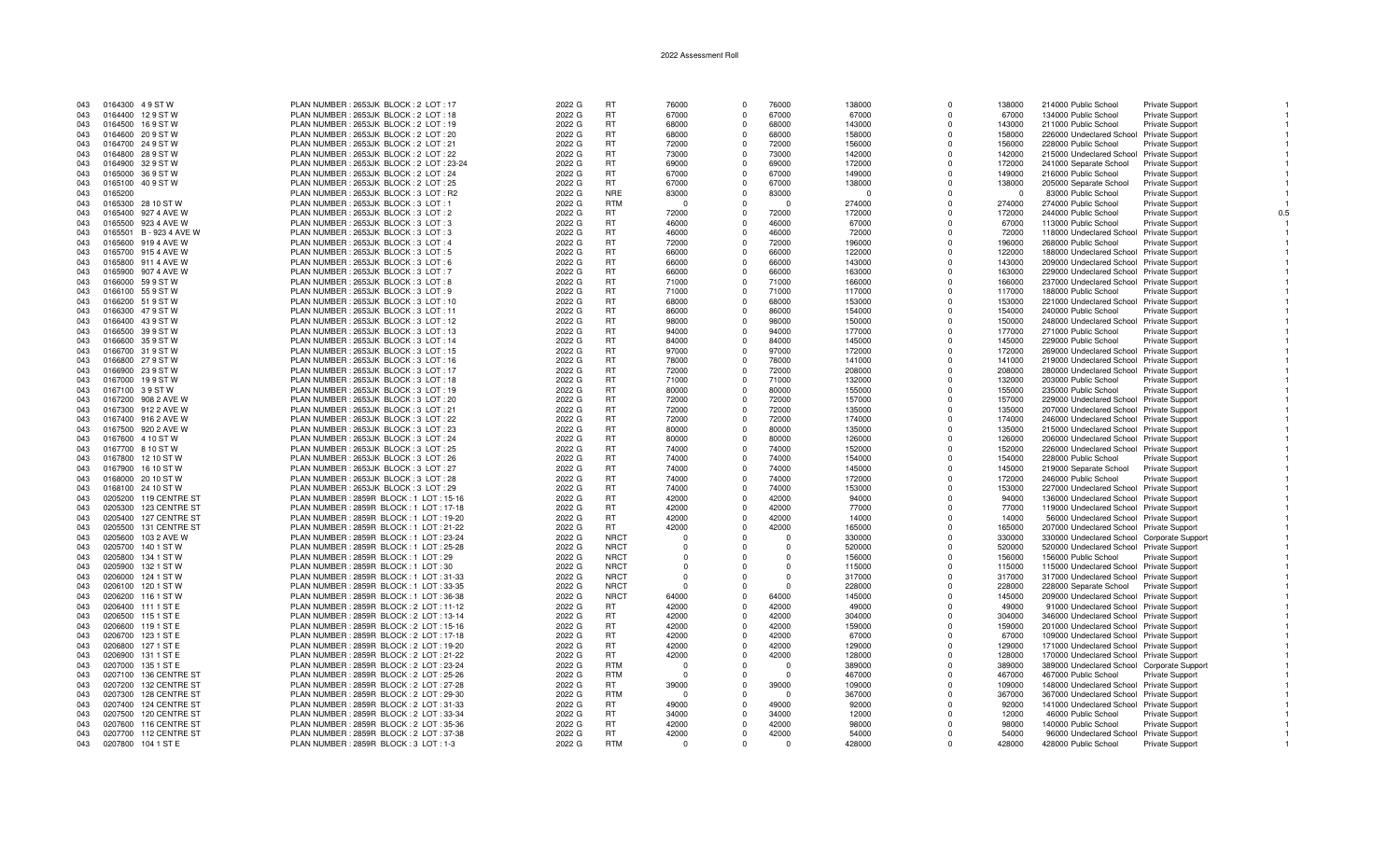| 043 |         | 0207900 212 1 AVE E | PLAN NUMBER: 2859R BLOCK: 3 LOT: 4-6      | 2022 G | <b>RTV</b>  | 54000    | $\Omega$     | 54000    | $\Omega$ | $\Omega$       | $\cap$   | 54000 Public School                        | Private Support        |  |
|-----|---------|---------------------|-------------------------------------------|--------|-------------|----------|--------------|----------|----------|----------------|----------|--------------------------------------------|------------------------|--|
| 043 |         | 0208000 220 1 AVE E | PLAN NUMBER: 2859R BLOCK: 3 LOT: 7-8      | 2022 G | RT.         | 45000    | $\Omega$     | 45000    | 96000    | $\Omega$       | 96000    | 141000 Undeclared School Private Support   |                        |  |
| 043 |         | 0208100 224 1 AVE E | PLAN NUMBER: 2859R BLOCK: 3 LOT: 9-10     | 2022 G | <b>RT</b>   | 45000    | $\mathbf 0$  | 45000    | 86000    | $\Omega$       | 86000    | 131000 Undeclared School Private Support   |                        |  |
| 043 |         | 0208200 111 2 ST E  | PLAN NUMBER: 2859R BLOCK: 3 LOT: 11-12    | 2022 G | <b>RT</b>   | 42000    | $\Omega$     | 42000    | 78000    | $\Omega$       | 78000    | 120000 Undeclared School Private Support   |                        |  |
| 043 |         | 0208300 115 2 ST E  | PLAN NUMBER: 2859R BLOCK: 3 LOT: 13-14    | 2022 G | <b>RT</b>   | 42000    | $\Omega$     | 42000    | 50000    | $\Omega$       | 50000    | 92000 Public School                        | <b>Private Support</b> |  |
|     |         |                     |                                           |        | <b>RT</b>   | 30000    | $\Omega$     |          | 65000    | $\Omega$       |          |                                            |                        |  |
| 043 |         | 0208400 119 2 ST E  | PLAN NUMBER : 2859R BLOCK : 3 LOT : 15-16 | 2022 G |             |          |              | 30000    |          |                | 65000    | 95000 Public School                        | <b>Private Support</b> |  |
| 043 | 0208500 | 123 2 ST E          | PLAN NUMBER: 2859R BLOCK: 3 LOT: 16-17    | 2022 G | <b>RT</b>   | 38000    | $\mathbf 0$  | 38000    | 94000    | 0              | 94000    | 132000 Public School                       | <b>Private Support</b> |  |
| 043 |         | 0208600 127 2 ST E  | PLAN NUMBER: 2859R BLOCK: 3 LOT: 18-19    | 2022 G | <b>RT</b>   | 42000    | $\Omega$     | 42000    | 124000   | $\Omega$       | 124000   | 166000 Undeclared School Private Support   |                        |  |
| 043 |         | 0208700 131 2 ST E  | PLAN NUMBER: 2859R BLOCK: 3 LOT: 20-21    | 2022 G | <b>RT</b>   | 42000    | $\Omega$     | 42000    | 24000    | $\Omega$       | 24000    | 66000 Undeclared School Private Support    |                        |  |
| 043 |         | 0208800 135 2 ST E  | PLAN NUMBER: 2859R BLOCK: 3 LOT: 22-23    | 2022 G | <b>RT</b>   | 34000    | $\Omega$     | 34000    | 90000    | $\Omega$       | 90000    | 124000 Undeclared School Private Support   |                        |  |
| 043 |         | 0208900 139 2 ST E  | PLAN NUMBER: 2859R BLOCK: 3 LOT: 23-24    | 2022 G | <b>RT</b>   | 34000    | $\mathbf{0}$ | 34000    | 200000   | $\Omega$       | 200000   | 234000 Undeclared School Private Support   |                        |  |
| 043 |         | 0209000 211 2 AVE E | PLAN NUMBER: 2859R BLOCK: 3 LOT: 25-27    | 2022 G | <b>RT</b>   | 28000    | $\Omega$     | 28000    | 12000    | $\Omega$       | 12000    | 40000 Undeclared School Private Support    |                        |  |
| 043 |         | 0209100 136 1 ST E  | PLAN NUMBER: 2859R BLOCK: 3 LOT: 25-27    | 2022 G | <b>RT</b>   | 28000    | $\Omega$     | 28000    | 24000    | $\Omega$       | 24000    | 52000 Undeclared School Private Support    |                        |  |
| 043 |         | 0209200 132 1 ST E  | PLAN NUMBER: 2859R BLOCK: 3 LOT: 27-28    | 2022 G | <b>RT</b>   | 39000    | $\Omega$     | 39000    | 79000    | $\Omega$       | 79000    | 118000 Undeclared School Private Support   |                        |  |
| 043 |         | 0209300 128 1 ST E  | PLAN NUMBER: 2859R BLOCK: 3 LOT: 29-31    | 2022 G | <b>RT</b>   | 56000    | $\Omega$     | 56000    | 146000   | $\Omega$       | 146000   | 202000 Undeclared School Private Support   |                        |  |
| 043 |         | 0209400 124 1 ST E  | PLAN NUMBER: 2859R BLOCK: 3 LOT: 32-33    | 2022 G | <b>RT</b>   | 36000    | $\Omega$     | 36000    | 52000    | $\Omega$       | 52000    | 88000 Undeclared School Private Support    |                        |  |
| 043 |         | 0209500 120 1 ST E  | PLAN NUMBER: 2859R BLOCK: 3 LOT: 33-34    | 2022 G | <b>RT</b>   | 33000    | $\Omega$     | 33000    | 96000    | $\Omega$       | 96000    | 129000 Public School                       | <b>Private Support</b> |  |
| 043 |         | 0209600 116 1 ST E  | PLAN NUMBER: 2859R BLOCK: 3 LOT: 35-37    | 2022 G | <b>RT</b>   | 49000    | $\Omega$     | 49000    | 126000   | $\Omega$       | 126000   | 175000 Undeclared School Private Support   |                        |  |
| 043 |         | 0209700 112 1 ST E  | PLAN NUMBER: 2859R BLOCK: 3 LOT: 37-38    | 2022 G | <b>RT</b>   | 32000    | $\mathbf 0$  | 32000    | 79000    | $\Omega$       | 79000    | 111000 Undeclared School Private Support   |                        |  |
| 043 |         | 0209800 102 2 ST W  | PLAN NUMBER : 2859R BLOCK : 4 LOT : 1-3   | 2022 G | <b>NRCT</b> | $\cap$   | $\Omega$     | $\Omega$ | 276000   | $\Omega$       | 276000   |                                            |                        |  |
|     |         |                     |                                           |        | <b>NRCT</b> |          |              | $\Omega$ |          | $\Omega$       |          | 276000 Undeclared School Private Support   |                        |  |
| 043 |         | 0209900 106 2 ST W  | PLAN NUMBER: 2859R BLOCK: 4 LOT: 1-2      | 2022 G |             |          | $\Omega$     |          | 113000   |                | 113000   | 113000 Public School                       | <b>Private Support</b> |  |
| 043 |         | 0209900 106 2 ST W  | PLAN NUMBER: 2859R BLOCK: 4 LOT: 1-2      | 2022 G | RT.         | - 0      | $\Omega$     | $\Omega$ | 141000   | $\Omega$       | 141000   | 141000 Public School                       | Private Support        |  |
| 043 |         | 0210000 108 2 ST W  | PLAN NUMBER: 2859R BLOCK: 4 LOT: 1-2      | 2022 G | <b>NRCT</b> | $\Omega$ | $\Omega$     | $\Omega$ | 98000    | $\Omega$       | 98000    | 98000 Public School                        | <b>Private Support</b> |  |
| 043 |         | 0210100 110 2 ST W  | PLAN NUMBER: 2859R BLOCK: 4 LOT: 1-2      | 2022 G | <b>NRCT</b> | $\Omega$ | $\Omega$     | $\Omega$ | 92000    | $\Omega$       | 92000    | 92000 Undeclared School Private Support    |                        |  |
| 043 |         | 0210200 212 1 AVE W | PLAN NUMBER: 2859R BLOCK: 4 LOT: 3-6      | 2022 G | <b>NRCT</b> | $\Omega$ | $\Omega$     | $\Omega$ | 422000   | $\Omega$       | 422000   | 422000 Public School                       | <b>Private Support</b> |  |
| 043 |         | 0210300 107 1 ST W  | PLAN NUMBER: 2859R BLOCK: 4 LOT: 7-10     | 2022 G | <b>NRCT</b> | $\Omega$ | $\Omega$     | $\Omega$ | 602000   | $\Omega$       | 602000   | 602000 Undeclared School Corporate Support |                        |  |
| 043 |         | 0210400 111 1 ST W  | PLAN NUMBER: 2859R BLOCK: 4 LOT: 11-13    | 2022 G | <b>NRCT</b> | 85000    | $\Omega$     | 85000    | 907000   | $\Omega$       | 907000   | 992000 Undeclared School Private Support   |                        |  |
| 043 |         | 0210600 119 1 ST W  | PLAN NUMBER: 2859R BLOCK: 4 LOT: 15       | 2022 G | <b>NRCV</b> | 21000    | $\Omega$     | 21000    | $\Omega$ | $\Omega$       | $\Omega$ | 21000 Undeclared School Private Support    |                        |  |
| 043 |         | 0210700 121 1 ST W  | PLAN NUMBER: 2859R BLOCK: 4 LOT: 16       | 2022 G | <b>NRCT</b> |          | $\Omega$     | $\Omega$ | 130000   | $\Omega$       | 130000   | 130000 Undeclared School Private Support   |                        |  |
| 043 |         | 0210700 121 1 ST W  | PLAN NUMBER: 2859R BLOCK: 4 LOT: 16       | 2022 G | <b>RT</b>   | - 0      | $\Omega$     | $\Omega$ | 42000    | $\Omega$       | 42000    | 42000 Undeclared School Private Support    |                        |  |
| 043 |         | 0210900 123 1 ST W  | PLAN NUMBER: 2859R BLOCK: 4 LOT: 17       | 2022 G | <b>NRCT</b> | $\Omega$ | $\Omega$     | $\Omega$ | 153000   | $\Omega$       | 153000   | 153000 Separate School                     | <b>Private Support</b> |  |
| 043 |         | 0211000 127 1 ST W  | PLAN NUMBER: 2859R BLOCK: 4 LOT: 18-19    | 2022 G | <b>NRCT</b> | $\Omega$ | $\Omega$     | $\Omega$ | 390000   | $\Omega$       | 390000   | 390000 Undeclared School Private Support   |                        |  |
| 043 |         | 0211100 131 1 ST W  | PLAN NUMBER: 2859R BLOCK: 4 LOT: 20       | 2022 G | <b>NRCT</b> |          | $\Omega$     |          | 125000   | $\Omega$       | 125000   | 125000 Public School                       | <b>Private Support</b> |  |
| 043 |         | 0211200 139 1 ST W  | PLAN NUMBER: 2859R BLOCK: 4 LOT: 21-24    | 2022 G | <b>NRE</b>  | 85000    | $\Omega$     | 85000    | 23000    | $\Omega$       | 23000    | 108000 Public School                       | <b>Private Support</b> |  |
| 043 |         | 0211600 136 2 ST W  | PLAN NUMBER: 2859R BLOCK: 4 LOT: 25-28    | 2022 G | <b>NRCT</b> |          | $\Omega$     | $\Omega$ | 543000   | $\Omega$       | 543000   | 543000 Public School                       | <b>Private Support</b> |  |
| 043 |         |                     |                                           |        | <b>NRCT</b> | $\cap$   | $\Omega$     | $\Omega$ |          | $\Omega$       |          |                                            |                        |  |
|     |         | 0211900 132 2 ST W  | PLAN NUMBER: 2859R BLOCK: 4 LOT: 28       | 2022 G |             |          |              |          | 30000    |                | 30000    | 30000 Undeclared School Private Support    |                        |  |
| 043 |         | 0211900 132 2 ST W  | PLAN NUMBER: 2859R BLOCK: 4 LOT: 28       | 2022 G | RT.         |          | $\Omega$     | $\Omega$ | 188000   | $\Omega$       | 188000   | 188000 Undeclared School Private Support   |                        |  |
| 043 |         | 0212000 128 2 ST W  | PLAN NUMBER: 2859R BLOCK: 4 LOT: 29-30    | 2022 G | <b>NRCT</b> | $\Omega$ | $\Omega$     | $\Omega$ | 373000   | $\Omega$       | 373000   | 373000 Undeclared School Private Support   |                        |  |
| 043 | 0212200 | 124 2 ST W          | PLAN NUMBER: 2859R BLOCK: 4 LOT: 31-32    | 2022 G | <b>NRCT</b> |          | $\mathbf 0$  | $\Omega$ | 348000   | $\Omega$       | 348000   | 348000 Undeclared School Private Support   |                        |  |
| 043 |         | 0213400 122 2 ST W  | PLAN NUMBER: 2859R BLOCK: 4 LOT: 33       | 2022 G | <b>NRCT</b> |          | $\Omega$     | $\Omega$ | 106000   | $\Omega$       | 106000   | 106000 Undeclared School Private Support   |                        |  |
| 043 |         | 0213400 122 2 ST W  | PLAN NUMBER : 2859R BLOCK : 4 LOT : 33    | 2022 G | RT.         |          | $\Omega$     | $\Omega$ | 53000    | $\Omega$       | 53000    | 53000 Undeclared School Private Support    |                        |  |
| 043 |         | 0213600 120 2 ST W  | PLAN NUMBER: 2859R BLOCK: 4 LOT: 33-34    | 2022 G | <b>NRCT</b> |          | $\Omega$     | $\Omega$ | 206000   | $\Omega$       | 206000   | 206000 Undeclared School Private Support   |                        |  |
| 043 |         | 0213700 118 2 ST W  | PLAN NUMBER: 2859R BLOCK: 4 LOT: 34-35    | 2022 G | <b>NRCT</b> |          | $\Omega$     | $\Omega$ | 335000   | $\Omega$       | 335000   | 335000 Undeclared School Private Support   |                        |  |
| 043 |         | 0213800 116 2 ST W  | PLAN NUMBER: 2859R BLOCK: 4 LOT: 36       | 2022 G | <b>NRCT</b> | $\Omega$ | $\Omega$     | $\Omega$ | 214000   | $\Omega$       | 214000   | 214000 Undeclared School Corporate Support |                        |  |
| 043 |         | 0213900 114 2 ST W  | PLAN NUMBER: 2859R BLOCK: 4 LOT: 37       | 2022 G | <b>NRCT</b> |          |              | $\Omega$ | 183000   | $\Omega$       | 183000   | 183000 Undeclared School Private Support   |                        |  |
| 043 |         | 0214000 112 2 ST W  | PLAN NUMBER : 2859R BLOCK : 4 LOT : 38    | 2022 G | <b>NRE</b>  | $\cap$   | $\Omega$     | $\Omega$ | 192600   | $\Omega$       | 192600   | 192600 Public School                       | Private Support        |  |
| 043 |         | 0214100 320 1 AVE W | PLAN NUMBER: 2859R BLOCK: 5 LOT: 1        | 2022 G | <b>NRCV</b> | 24000    | $\Omega$     | 24000    | $\Omega$ | $\Omega$       | $\Omega$ | 24000 Undeclared School Private Support    |                        |  |
| 043 |         | 0214200 316 1 AVE W | PLAN NUMBER: 2859R BLOCK: 5 LOT: 2        | 2022 G | <b>NRCT</b> | - 0      | $\Omega$     | $\cap$   | 162000   | $\Omega$       | 162000   | 162000 Undeclared School Private Support   |                        |  |
| 043 |         | 0214600 103 2 ST W  | PLAN NUMBER : 2859R BLOCK : 5 LOT : 8-10  | 2022 G | <b>NRCT</b> |          | $\Omega$     |          | 141000   | $\Omega$       | 141000   | 141000 Public School                       | Private Support        |  |
| 043 |         | 0214900 107 2 ST W  | PLAN NUMBER : 2859R BLOCK : 5 LOT : 3-10  | 2022 G | <b>NRCT</b> | 185000   | $\mathbf 0$  | 185000   | 1086000  | $\Omega$       | 1086000  | 1271000 Undeclared School Private Support  |                        |  |
| 043 |         | 0215000 111 2 ST W  | PLAN NUMBER: 2859R BLOCK: 5 LOT: 11       | 2022 G | <b>NRE</b>  |          | $\mathbf 0$  | $\Omega$ | 170400   | $\Omega$       | 170400   | 170400 Undeclared School Corporate Support |                        |  |
| 043 |         | 0215100 113 2 ST W  | PLAN NUMBER: 2859R BLOCK: 5 LOT: 12       | 2022 G | <b>NRCT</b> | - 0      | $\Omega$     | $\Omega$ | 69000    | $\Omega$       | 69000    | 69000 Public School                        |                        |  |
|     |         |                     |                                           |        | <b>NRCT</b> |          | $\Omega$     | $\Omega$ |          | $\Omega$       |          |                                            | <b>Private Support</b> |  |
| 043 |         | 0215200 115 2 ST W  | PLAN NUMBER: 2859R BLOCK: 5 LOT: 13       | 2022 G |             |          |              |          | 157000   |                | 157000   | 157000 Public School                       | <b>Private Support</b> |  |
| 043 |         | 0215200 115 2 ST W  | PLAN NUMBER: 2859R BLOCK: 5 LOT: 13       | 2022 G | <b>RT</b>   | $\Omega$ | $\Omega$     | $\Omega$ | 99000    | $\overline{0}$ | 99000    | 99000 Public School                        | <b>Private Support</b> |  |
| 043 |         | 0215300 117 2 ST W  | PLAN NUMBER: 2859R BLOCK: 5 LOT: 13-14    | 2022 G | <b>NRCT</b> |          | $\Omega$     | $\Omega$ | 172000   | $\Omega$       | 172000   | 172000 Public School                       | <b>Private Support</b> |  |
| 043 |         | 0215300 117 2 ST W  | PLAN NUMBER: 2859R BLOCK: 5 LOT: 13-14    | 2022 G | <b>RT</b>   |          | $\Omega$     | $\Omega$ | 49000    | $\Omega$       | 49000    | 49000 Public School                        | Private Support        |  |
| 043 |         | 0215400 119 2 ST W  | PLAN NUMBER: 2859R BLOCK: 5 LOT: 15       | 2022 G | <b>NRCT</b> |          | $\Omega$     | $\Omega$ | 115000   | $\Omega$       | 115000   | 115000 Undeclared School Private Support   |                        |  |
| 043 |         | 0215500 121 2 ST W  | PLAN NUMBER: 2859R BLOCK: 5 LOT: 16       | 2022 G | <b>NRCT</b> |          | $\mathbf 0$  | $\Omega$ | 26000    | $\Omega$       | 26000    | 26000 Undeclared School Corporate Support  |                        |  |
| 043 |         | 0215600 123 2 ST W  | PLAN NUMBER: 2859R BLOCK: 5 LOT: 16-17    | 2022 G | <b>NRCT</b> |          | $\Omega$     | $\Omega$ | 327000   | $\Omega$       | 327000   | 327000 Undeclared School Private Support   |                        |  |
| 043 |         | 0215700 125 2 ST W  | PLAN NUMBER: 2859R BLOCK: 5 LOT: 18       | 2022 G | <b>NRCT</b> |          | $\Omega$     | $\Omega$ | 138000   | $\Omega$       | 138000   | 138000 Undeclared School Private Support   |                        |  |
| 043 |         | 0215700 125 2 ST W  | PLAN NUMBER : 2859R BLOCK : 5 LOT : 18    | 2022 G | RT.         |          | $\Omega$     | $\Omega$ | 60000    | $\Omega$       | 60000    | 60000 Undeclared School Private Support    |                        |  |
| 043 | 0215800 | 127 2 ST W          | PLAN NUMBER: 2859R BLOCK: 5 LOT: 19       | 2022 G | <b>NRCT</b> | $\Omega$ | $\mathbf 0$  | $\Omega$ | 146000   | $\Omega$       | 146000   | 146000 Undeclared School Private Support   |                        |  |
| 043 |         | 0216001 129 2 ST W  | PLAN NUMBER: 2859R BLOCK: 5 LOT: 19-21    | 2022 G | <b>NRCT</b> | $\Omega$ | $\Omega$     | $\Omega$ | 321000   | $\Omega$       | 321000   | 321000 Undeclared School Private Support   |                        |  |
| 043 |         | 0216100 133 2 ST W  | PLAN NUMBER: 2859R BLOCK: 5 LOT: 22       | 2022 G | <b>NRCT</b> |          | $\Omega$     | $\Omega$ | 140000   | $\Omega$       | 140000   | 140000 Public School                       | Private Support        |  |
| 043 |         | 0216200 137 2 ST W  | PLAN NUMBER: 2859R BLOCK: 5 LOT: 23-24    | 2022 G | <b>NRCT</b> | $\cap$   | $\Omega$     | $\Omega$ | 454000   | $\Omega$       | 454000   | 454000 Public School                       | Private Support        |  |
| 043 |         | 0216300 136 3 ST W  | PLAN NUMBER: 2859R BLOCK: 5 LOT: 25-28    | 2022 G | <b>NRE</b>  | 85000    | $\Omega$     | 85000    | 23000    | $\Omega$       | 23000    | 108000 Public School                       | <b>Private Support</b> |  |
|     |         |                     |                                           |        |             |          |              |          |          |                |          |                                            |                        |  |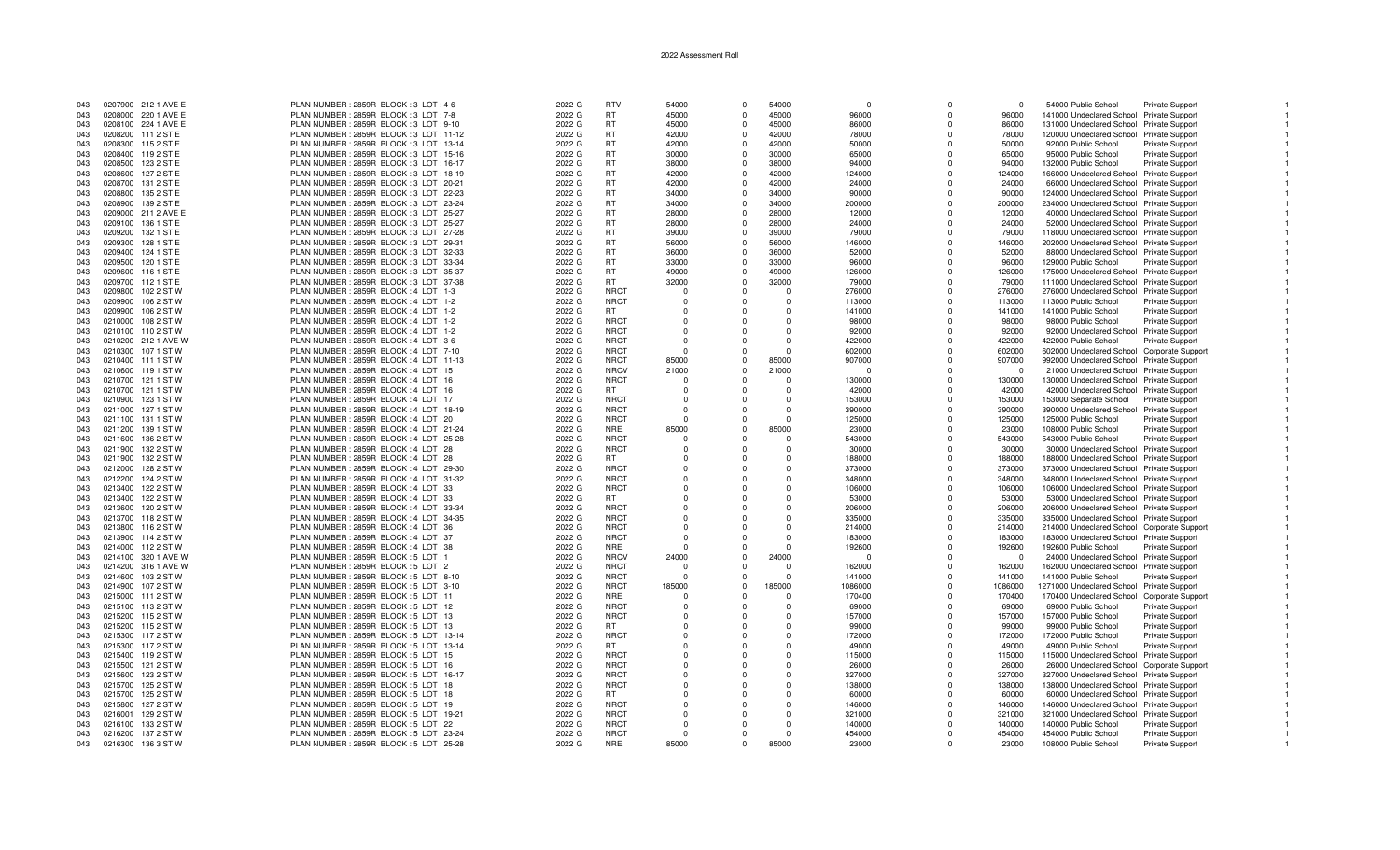| 043 |         | 0216500 124 3 ST W        | PLAN NUMBER: 2859R BLOCK: 5 LOT: 29-32         | 2022 G | <b>NRCT</b> | $\Omega$ |              | $\Omega$ | 433000   | $\Omega$     | 433000   | 433000 Public School                       | <b>Corporate Support</b> |  |
|-----|---------|---------------------------|------------------------------------------------|--------|-------------|----------|--------------|----------|----------|--------------|----------|--------------------------------------------|--------------------------|--|
| 043 |         | 0216900 120 3 ST W        | PLAN NUMBER : 2859R BLOCK : 5 LOT : 33-38      | 2022 G | <b>NRCT</b> | $\Omega$ | $\Omega$     | $\Omega$ | 823000   | $\Omega$     | 823000   | 823000 Undeclared School Private Support   |                          |  |
| 043 |         | 0225000 828 2 ST W        | PLAN NUMBER: 2874JK BLOCK: 1 LOT: 1            | 2022 G | <b>NRCT</b> | $\Omega$ | $\Omega$     | $\Omega$ | 284000   | $\Omega$     | 284000   | 284000 Undeclared School Private Support   |                          |  |
| 043 |         | 0225100 824 2 ST W        | PLAN NUMBER : 2874JK BLOCK : 1 LOT : 2         | 2022 G | <b>NRCV</b> | 50000    | $\Omega$     | 50000    | $\Omega$ | $\Omega$     | $\cap$   | 50000 Undeclared School Private Support    |                          |  |
| 043 |         | 0225200 816 2 ST W        | PLAN NUMBER: 2874JK BLOCK: 1 LOT: 3-5          | 2022 G | <b>NRCV</b> | 90000    | $\Omega$     | 90000    | $\Omega$ | $\Omega$     | $\Omega$ | 90000 Public School                        | <b>Corporate Support</b> |  |
| 043 |         | 0225500 804 2 ST W        | PLAN NUMBER : 2874JK BLOCK : 1 LOT : 6-9       | 2022 G | <b>NRCV</b> | 114000   | $\mathbf{0}$ | 114000   | $\Omega$ | $\Omega$     | $\Omega$ | 114000 Public School                       | Corporate Support        |  |
| 043 | 0225900 | 716 2 ST W                | PLAN NUMBER: 2874JK BLOCK: 1 LOT: 10           | 2022 G | <b>NRCT</b> | $\Omega$ | $\Omega$     | $\Omega$ | 277000   | $\Omega$     | 277000   | 277000 Undeclared School Private Support   |                          |  |
| 043 |         | 0226000 708 2 ST W        | PLAN NUMBER: 2874JK BLOCK: 1 LOT: 11-12        | 2022 G | <b>NRCT</b> | $\cap$   | $\Omega$     | $\cap$   | 708000   | $\Omega$     | 708000   | 708000 Undeclared School Corporate Suppor  |                          |  |
| 043 |         | 0226001 712 2 ST W        | PLAN NUMBER: 2874JK BLOCK: 1 LOT: 11           | 2022 G | <b>NRCT</b> | $\Omega$ |              | $\Omega$ | 481000   | <sup>0</sup> | 481000   | 481000 Undeclared School Private Support   |                          |  |
|     |         |                           |                                                |        |             |          |              |          |          |              |          |                                            |                          |  |
| 043 |         | 0226200 707 1 ST W        | PLAN NUMBER : 9310531 BLOCK : 3 LOT            | 2022 G | <b>NRCT</b> | $\Omega$ |              | $\Omega$ | 522000   | $\Omega$     | 522000   | 522000 Undeclared School Private Support   |                          |  |
| 043 |         | 0226300 703 1 ST W        | PLAN NUMBER : 9310531 BLOCK : 2 LOT :          | 2022 G | <b>NRCT</b> | - 0      |              | $\Omega$ | 770000   | $\Omega$     | 770000   | 770000 Undeclared School Private Support   |                          |  |
| 043 |         | 0227500 803 CASSILS RD W  | PLAN NUMBER : 2896JK BLOCK : 1 LOT : 1         | 2022 G | <b>RT</b>   | 88000    | $\Omega$     | 88000    | 171000   | $\Omega$     | 171000   | 259000 Public School                       | Private Support          |  |
| 043 |         | 0227600 807 CASSILS RD W  | PLAN NUMBER: 2896JK BLOCK: 1 LOT: 2-4          | 2022 G | <b>NRE</b>  | 117000   | $\Omega$     | 117000   | 1201000  | $\Omega$     | 1201000  | 1318000 Public School                      | Private Support          |  |
| 043 |         | 0227900 819 CASSILS RD W  | PLAN NUMBER: 2896JK BLOCK: 1 LOT: 5            | 2022 G | <b>NRE</b>  | 73000    | $\Omega$     | 73000    | $\Omega$ | $\Omega$     | $\Omega$ | 73000 Public School                        | Private Support          |  |
| 043 | 0228000 | 823 CASSILS RD W          | PLAN NUMBER: 2896JK BLOCK: 1 LOT: 6            | 2022 G | <b>NRE</b>  | 72000    | $\Omega$     | 72000    | $\Omega$ | $\Omega$     | $\Omega$ | 72000 Public School                        | Private Support          |  |
| 043 |         | 0228100 39 LAUREL PL W    | PLAN NUMBER : 2896JK BLOCK : 1 LOT : 7         | 2022 G | <b>RT</b>   | 102000   | $\Omega$     | 102000   | 346000   | $\Omega$     | 346000   | 448000 Undeclared School Private Support   |                          |  |
|     |         |                           |                                                |        | <b>RT</b>   |          | $\Omega$     |          |          | $\Omega$     |          |                                            |                          |  |
| 043 |         | 0228200 35 LAUREL PL W    | PLAN NUMBER: 2896JK BLOCK: 1 LOT: 8            | 2022 G |             | 90000    |              | 90000    | 199000   |              | 199000   | 289000 Undeclared School Private Support   |                          |  |
| 043 |         | 0228300 31 LAUREL PL W    | PLAN NUMBER: 2896JK BLOCK: 1 LOT: 9            | 2022 G | <b>RT</b>   | 82000    | $\Omega$     | 82000    | 151000   | $\Omega$     | 151000   | 233000 Undeclared School Private Support   |                          |  |
| 043 |         | 0228400 27 LAUREL PL W    | PLAN NUMBER : 2896JK BLOCK : 1 LOT : 10        | 2022 G | <b>RT</b>   | 95000    | $\Omega$     | 95000    | 170000   | $\Omega$     | 170000   | 265000 Undeclared School Private Support   |                          |  |
| 043 |         | 0228500 23 LAUREL PL W    | PLAN NUMBER: 2896JK BLOCK: 1 LOT: 11           | 2022 G | <b>RT</b>   | 93000    | $\Omega$     | 93000    | 230000   | $\Omega$     | 230000   | 323000 Public School                       | Private Support          |  |
| 043 |         | 0228600 19 LAUREL PL W    | PLAN NUMBER : 2896JK BLOCK : 1 LOT : 12        | 2022 G | <b>RT</b>   | 94000    | $\Omega$     | 94000    | 268000   | $\Omega$     | 268000   | 362000 Undeclared School Private Support   |                          |  |
| 043 |         | 0228700 15 LAUREL PL W    | PLAN NUMBER: 2896JK BLOCK: 1 LOT: 13           | 2022 G | <b>RT</b>   | 100000   | $\Omega$     | 100000   | 215000   | $\Omega$     | 215000   | 315000 Public School                       | Private Support          |  |
| 043 |         | 0228800 11 LAUREL PL W    | PLAN NUMBER: 2896JK BLOCK: 1 LOT: 14           | 2022 G | <b>RT</b>   | 96000    | $\Omega$     | 96000    | 305000   | $\Omega$     | 305000   | 401000 Public School                       | <b>Private Support</b>   |  |
|     |         |                           |                                                |        |             |          |              |          |          |              |          |                                            |                          |  |
| 043 |         | 0228900 7 LAUREL PL W     | PLAN NUMBER: 2896JK BLOCK: 1 LOT: 15           | 2022 G | <b>RT</b>   | 101000   | $\Omega$     | 101000   | 172000   | $\Omega$     | 172000   | 273000 Undeclared School Private Support   |                          |  |
| 043 |         | 0229000 3 LAUREL PL W     | PLAN NUMBER: 2896JK BLOCK: 1 LOT: 16           | 2022 G | <b>RT</b>   | 103000   | $\Omega$     | 103000   | 284000   | $\Omega$     | 284000   | 387000 Public School                       | Private Support          |  |
| 043 |         | 0229100 804 4 AVE W       | PLAN NUMBER: 2896JK BLOCK: 1 LOT: 17           | 2022 G | <b>RT</b>   | 108000   | $\Omega$     | 108000   | 267000   | $\Omega$     | 267000   | 375000 Undeclared School Private Support   |                          |  |
| 043 |         | 0229200 808 4 AVE W       | PLAN NUMBER: 2896JK BLOCK: 1 LOT: 17-18        | 2022 G | <b>RT</b>   | 100000   | $\Omega$     | 100000   | 192000   | $\Omega$     | 192000   | 292000 Public School                       | Private Support          |  |
| 043 |         | 0229300 812 4 AVE W       | PLAN NUMBER: 2896JK BLOCK: 1 LOT: 18-19        | 2022 G | <b>RT</b>   | 113000   | $\Omega$     | 113000   | 185000   | $\Omega$     | 185000   | 298000 Public School                       | Private Support          |  |
| 043 |         | 0229400 820 4 AVE W       | PLAN NUMBER: 2896JK BLOCK: 1 LOT: 19           | 2022 G | <b>RT</b>   | 109000   | $\Omega$     | 109000   | 358000   | $\Omega$     | 358000   | 467000 Public School                       | <b>Private Support</b>   |  |
| 043 |         | 0230000 503 2 ST W        | PLAN NUMBER: 2941JK BLOCK: 19 LOT: 1-2         | 2022 G | <b>NRCT</b> | $\Omega$ | $\Omega$     | $\Omega$ | 481000   | $\Omega$     | 481000   | 481000 Undeclared School Private Support   |                          |  |
| 043 |         | 0230200 511 2 ST W        | PLAN NUMBER: 2941JK BLOCK: 19 LOT: 3           | 2022 G | <b>NRE</b>  | $\Omega$ | $\Omega$     | $\Omega$ | 299200   | $\mathbf 0$  | 299200   | 299200 Public School                       |                          |  |
|     |         |                           |                                                |        |             |          |              | $\Omega$ |          |              |          |                                            | <b>Private Support</b>   |  |
| 043 |         | 0230300 519 2 ST W        | PLAN NUMBER : 2941JK BLOCK : 19 LOT : 4        | 2022 G | <b>NRCT</b> | $\Omega$ | U            |          | 260000   | $\Omega$     | 260000   | 260000 Undeclared School Private Support   |                          |  |
| 043 |         | 0230400 527 2 ST W        | PLAN NUMBER: 2941JK BLOCK: 19 LOT: 5           | 2022 G | <b>NRCT</b> | $\Omega$ | U            | $\Omega$ | 561000   | $\Omega$     | 561000   | 561000 Undeclared School Corporate Suppor  |                          |  |
| 043 |         | 0232500 928 2 ST W        | PLAN NUMBER: 3017JK BLOCK: 8 LOT: 15           | 2022 G | <b>NRCT</b> | $\Omega$ | $\Omega$     |          | 361000   | $\Omega$     | 361000   | 361000 Public School                       | Corporate Support        |  |
| 043 |         | 0232600 924 2 ST W        | PLAN NUMBER: 3017JK BLOCK: 8 LOT: 15-17        | 2022 G | <b>NRCT</b> | 119000   | $\Omega$     | 119000   | 561000   | $\Omega$     | 561000   | 680000 Public School                       | <b>Private Support</b>   |  |
| 043 |         | 0232601 924 2 ST W        | PLAN NUMBER: 3017JK BLOCK: 8 LOT: 17           | 2022 G | <b>NRCT</b> | $\Omega$ | $\Omega$     | $\Omega$ | 198000   | $\Omega$     | 198000   | 198000 Public School                       | <b>Private Support</b>   |  |
| 043 |         | 0232900 912 2 ST W        | PLAN NUMBER : 9310983 BLOCK : 1 LOT : 1        | 2022 G | <b>NRCT</b> | $\cap$   | $\Omega$     | $\cap$   | 175000   | $\Omega$     | 175000   | 175000 Public School                       | Corporate Support        |  |
| 043 |         | 0233000 904 2 ST W        | PLAN NUMBER: 9310983 BLOCK: 1 LOT: 2           | 2022 G | <b>NRCT</b> | - 0      | <sup>n</sup> |          | 420000   | $\Omega$     | 420000   | 420000 Public School                       | Private Support          |  |
|     |         |                           | PLAN NUMBER: 3017JK BLOCK: 8 LOT: 21           | 2022 G | <b>RT</b>   | 89000    | $\Omega$     | 89000    | 174000   |              | 174000   |                                            |                          |  |
| 043 |         | 0233100 8 9 AVE W         |                                                |        |             |          |              |          |          | $\Omega$     |          | 263000 Public School                       | <b>Private Support</b>   |  |
| 043 |         | 0233200 11 FAIRVIEW AVE W | PLAN NUMBER: 3017JK BLOCK: 8 LOT: 22           | 2022 G | <b>NRCT</b> | 38100    | $\Omega$     | 38100    | 47000    | $\Omega$     | 47000    | 85100 Separate School                      | Private Support          |  |
| 043 |         | 0233200 11 FAIRVIEW AVE W | PLAN NUMBER: 3017JK BLOCK: 8 LOT: 22           | 2022 G | <b>RT</b>   | 88900    | $\Omega$     | 88900    | 133000   | $\Omega$     | 133000   | 221900 Separate School                     | Private Support          |  |
| 043 |         | 0234000 710 1 AVE E       | PLAN NUMBER: 1212145 BLOCK: 33 LOT: 3          | 2022 G | <b>NRIT</b> | $\Omega$ | $\Omega$     |          | 860000   | $\Omega$     | 860000   | 860000 Undeclared School                   | <b>Private Support</b>   |  |
| 043 |         | 0235000 707 2 AVE E       | PLAN NUMBER : 1212145 BLOCK : 33 LOT : 2       | 2022 G | <b>NRE</b>  | - 0      | $\Omega$     | $\Omega$ | 519000   | $\Omega$     | 519000   | 519000 Public School                       | Private Support          |  |
| 043 |         | 0235100 745 2 AVE E       | PLAN NUMBER: 3027HN BLOCK: 34 LOT: 0           | 2022 G | <b>NRE</b>  | $\Omega$ | $\Omega$     | $\Omega$ | 2572000  | $\Omega$     | 2572000  | 2572000 Public School                      | Private Support          |  |
| 043 | 0236000 | 1560 SUTHERLAND DR E      | PLAN NUMBER: 1413170 BLOCK: 10 LOT: 1          | 2022 G | <b>RT</b>   | 130000   | $\Omega$     | 130000   | 247000   | $\Omega$     | 247000   | 377000 Public School                       | <b>Private Support</b>   |  |
| 043 | 0236001 | 1510 SUTHERLAND DR E      | QUARTER SECTION : SE SECTION : 4 TOWNSHIP : 19 | 2022 G | RT          | 153000   | $\Omega$     | 153000   | 358000   | $\Omega$     | 358000   | 511000 Public School                       | Private Support          |  |
|     |         |                           |                                                |        | <b>RT</b>   | 45000    | $\Omega$     | 45000    |          | $\Omega$     |          |                                            |                          |  |
| 043 |         | 0237500 304 1 AVE E       | PLAN NUMBER: 3230AM BLOCK: 11 LOT: 1-2         | 2022 G |             |          |              |          | 65000    |              | 65000    | 110000 Public School                       | Private Support          |  |
| 043 |         | 0237600 308 1 AVE E       | PLAN NUMBER: 3230AM BLOCK: 11 LOT: 3-4         | 2022 G | <b>RT</b>   | 45000    | $\Omega$     | 45000    | 60000    | $\Omega$     | 60000    | 105000 Undeclared School Private Support   |                          |  |
| 043 |         | 0237700 312 1 AVE E       | PLAN NUMBER: 3230AM BLOCK: 11 LOT: 5-7         | 2022 G | <b>RT</b>   | 54000    | $\Omega$     | 54000    | 35000    | $\Omega$     | 35000    | 89000 Undeclared School Private Support    |                          |  |
| 043 |         | 0237800 316 1 AVE E       | PLAN NUMBER: 3230AM BLOCK: 11 LOT: 7-8         | 2022 G | <b>RT</b>   | 37000    | $\Omega$     | 37000    | 74000    | $\Omega$     | 74000    | 111000 Undeclared School Private Support   |                          |  |
| 043 |         | 0237900 320 1 AVE E       | PLAN NUMBER: 3230AM BLOCK: 11 LOT: 9-10        | 2022 G | <b>RT</b>   | 45000    | $\Omega$     | 45000    | 94000    | $\Omega$     | 94000    | 139000 Undeclared School Private Support   |                          |  |
| 043 |         | 0238000 115 3 ST E        | PLAN NUMBER: 3230AM BLOCK: 11 LOT: 11-13       | 2022 G | <b>RT</b>   | 56000    | $\Omega$     | 56000    | 50000    | $\Omega$     | 50000    | 106000 Public School                       | <b>Private Support</b>   |  |
| 043 |         | 0238200 119 3 ST E        | PLAN NUMBER: 3230AM BLOCK: 11 LOT: 14-15       | 2022 G | <b>RT</b>   | 39000    | $\Omega$     | 39000    | 132000   | $\Omega$     | 132000   | 171000 Undeclared School Private Support   |                          |  |
| 043 | 0238300 | 123 3 ST E                | PLAN NUMBER: 3230AM BLOCK: 11 LOT: 15-17       | 2022 G | <b>RT</b>   | 45000    | $\Omega$     | 45000    | 117000   | $\Omega$     | 117000   | 162000 Undeclared School Private Support   |                          |  |
|     |         |                           |                                                |        |             |          |              |          |          |              |          |                                            |                          |  |
| 043 |         | 0238500 127 3 ST E        | PLAN NUMBER: 3230AM BLOCK: 11 LOT: 18-19       | 2022 G | <b>RTV</b>  | 42000    | $\Omega$     | 42000    | $\Omega$ | $\Omega$     | $\Omega$ | 42000 Public School                        | Private Support          |  |
| 043 | 0238600 | 131 3 ST E                | PLAN NUMBER: 3230AM BLOCK: 11 LOT: 20          | 2022 G | RT          | 27000    | $\Omega$     | 27000    | 148000   | $\Omega$     | 148000   | 175000 Undeclared School Private Support   |                          |  |
| 043 | 0238601 | 133 3 ST E                | PLAN NUMBER: 3230AM BLOCK: 11 LOT: 21          | 2022 G | <b>RT</b>   | 27000    | $\Omega$     | 27000    | 153000   | $\Omega$     | 153000   | 180000 Undeclared School Private Support   |                          |  |
| 043 |         | 0238700 319 2 AVE E       | PLAN NUMBER: 3230AM BLOCK: 11 LOT: 22-24       | 2022 G | <b>NRCT</b> | $\Omega$ | $\Omega$     |          | 128000   | $\Omega$     | 128000   | 128000 Undeclared School Corporate Support |                          |  |
| 043 |         | 0238900 140 2 ST E        | PLAN NUMBER: 3230AM BLOCK: 11 LOT: 25          | 2022 G | RT.         | 42000    | $\Omega$     | 42000    | 259000   | $\Omega$     | 259000   | 301000 Undeclared School Private Support   |                          |  |
| 043 |         | 0239100 132 2 ST E        | PLAN NUMBER: 3230AM BLOCK: 11 LOT: 27-28       | 2022 G | RT          | 31000    | $^{\circ}$   | 31000    | 94000    | $\Omega$     | 94000    | 125000 Public School                       | Private Support          |  |
| 043 |         | 0239200 128 2 ST E        | PLAN NUMBER: 3230AM BLOCK: 11 LOT: 28-29       | 2022 G | <b>RT</b>   | 37000    | $\Omega$     | 37000    | 55000    | $\Omega$     | 55000    | 92000 Public School                        | Private Support          |  |
| 043 | 0239300 | 124 2 ST E                | PLAN NUMBER: 3230AM BLOCK: 11 LOT: 30-31       | 2022 G | <b>RT</b>   | 42000    | $\Omega$     | 42000    | 134000   | $\Omega$     | 134000   |                                            |                          |  |
|     |         |                           |                                                |        |             |          |              |          |          |              |          | 176000 Undeclared School Private Support   |                          |  |
| 043 |         | 0239400 120 2 ST E        | PLAN NUMBER: 3230AM BLOCK: 11 LOT: 32-33       | 2022 G | <b>RT</b>   | 42000    | $\Omega$     | 42000    | 140000   | $\Omega$     | 140000   | 182000 Undeclared School Private Support   |                          |  |
| 043 | 0239500 | 116 2 ST E                | PLAN NUMBER: 3230AM BLOCK: 11 LOT: 34-35       | 2022 G | <b>RT</b>   | 32000    | $\Omega$     | 32000    | 211000   | $\Omega$     | 211000   | 243000 Undeclared School Private Support   |                          |  |
| 043 |         | 0239600 112 2 ST E        | PLAN NUMBER: 3230AM BLOCK: 11 LOT: 35-37       | 2022 G | RT.         | 42000    | $\Omega$     | 42000    | 107000   | $\Omega$     | 107000   | 149000 Undeclared School Private Support   |                          |  |
| 043 |         | 0239700 108 2 ST E        | PLAN NUMBER: 3230AM BLOCK: 11 LOT: 37,38       | 2022 G | RT.         | 37000    | $\Omega$     | 37000    | 165000   | $\Omega$     | 165000   | 202000 Undeclared School Private Support   |                          |  |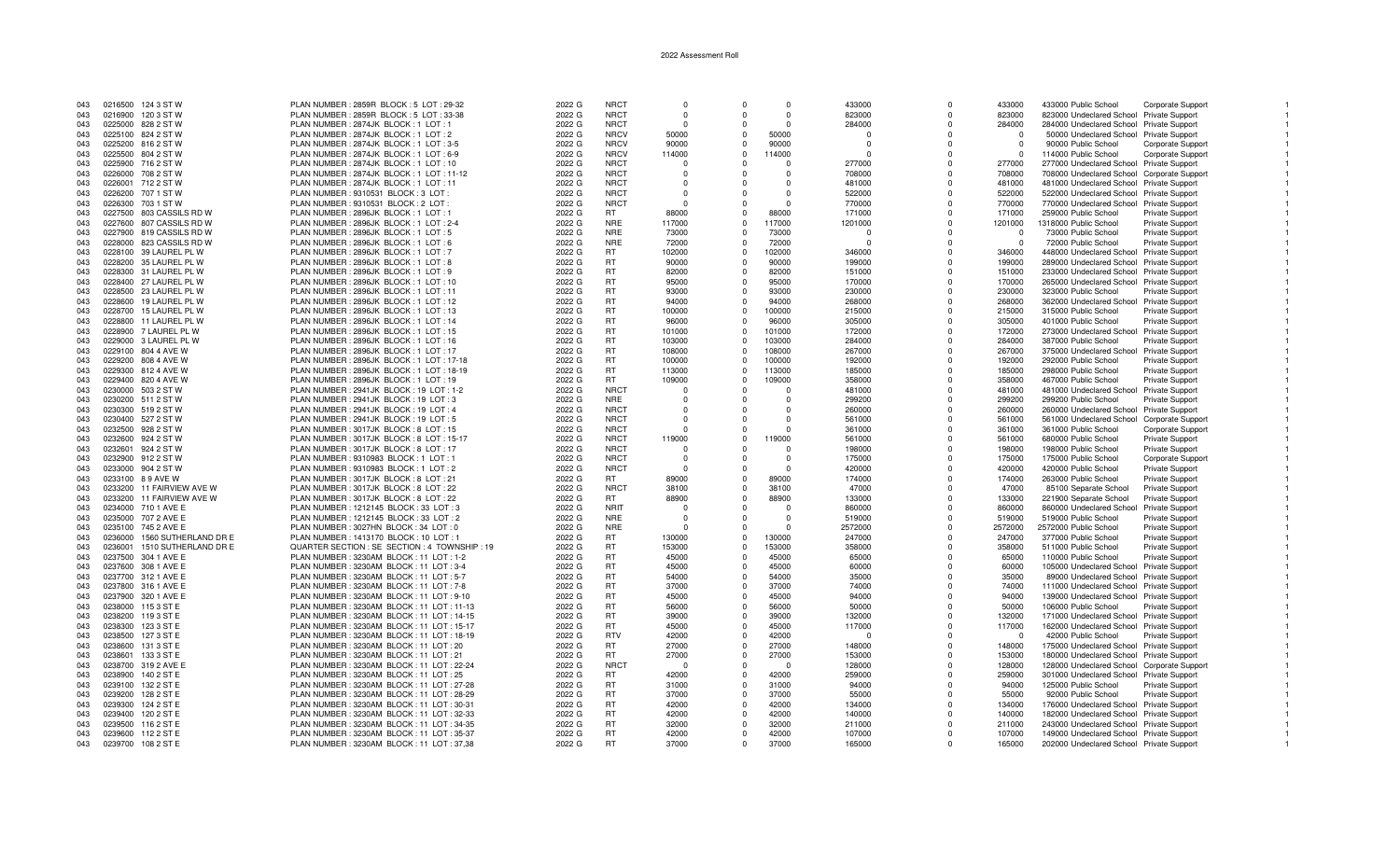| 043 | 0239800 203 3 ST E      | PLAN NUMBER: 3230AM BLOCK: 12 LOT: 1-3                | 2022 G | <b>RTM</b>  |            | $\Omega$    | $\Omega$ | 415000   | $\Omega$ | 415000   | 415000 Undeclared School Private Support    |                        |  |
|-----|-------------------------|-------------------------------------------------------|--------|-------------|------------|-------------|----------|----------|----------|----------|---------------------------------------------|------------------------|--|
|     |                         |                                                       |        |             |            |             |          |          |          |          |                                             |                        |  |
| 043 | 0239900 211 3 ST E      | PLAN NUMBER: 3230AM BLOCK: 12 LOT: 4-5                | 2022 G | <b>RT</b>   | 42000      | 0           | 42000    | 42000    | $\Omega$ | 42000    | 84000 Public School                         | <b>Private Support</b> |  |
| 043 | 0240000 215 3 ST E      | PLAN NUMBER: 3230AM BLOCK: 12 LOT: 6-7                | 2022 G | <b>RT</b>   | 42000      | $\Omega$    | 42000    | 38000    | $\Omega$ | 38000    | 80000 Undeclared School Private Support     |                        |  |
| 043 | 0240100 219 3 ST E      | PLAN NUMBER: 3230AM BLOCK: 12 LOT: 8-9                | 2022 G | <b>RT</b>   | 42000      | $\mathbf 0$ | 42000    | 221000   | $\Omega$ | 221000   | 263000 Undeclared School Private Support    |                        |  |
| 043 | 0240200 223 3 ST E      | PLAN NUMBER: 3230AM BLOCK: 12 LOT: 10-11              | 2022 G | <b>RT</b>   | 39000      | $\Omega$    | 39000    | 243000   | $\Omega$ | 243000   | 282000 Separate School Private Support      |                        |  |
|     |                         |                                                       |        |             |            |             |          |          |          |          |                                             |                        |  |
| 043 | 0240410 1 - 231 3 ST E  | PLAN NUMBER: 0715013 BLOCK: 1 LOT                     | 2022 G | RTM         | 19000      | $\Omega$    | 19000    | 67000    | $\Omega$ | 67000    | 86000 Undeclared School Corporate Support   |                        |  |
| 043 | 0240420 2 - 231 3 ST E  | PLAN NUMBER : 0715013 BLOCK : 2 LOT                   | 2022 G | <b>RTM</b>  | 19000      | $\Omega$    | 19000    | 67000    | $\Omega$ | 67000    | 86000 Undeclared School Corporate Support   |                        |  |
| 043 | 0240430 3 - 231 3 ST E  | PLAN NUMBER : 0715013 BLOCK : 3 LOT                   | 2022 G | <b>RTM</b>  | 19000      | $\Omega$    | 19000    | 66000    | $\Omega$ | 66000    | 85000 Undeclared School Private Support     |                        |  |
| 043 | 0240440 4 - 231 3 ST E  | PLAN NUMBER : 0715013 BLOCK : 4 QUARTER SECTION : E   | 2022 G | <b>RTM</b>  | 19000      | $\Omega$    | 19000    | 66000    | $\Omega$ | 66000    | 85000 Undeclared School Private Support     |                        |  |
|     |                         |                                                       |        |             |            |             |          |          |          |          |                                             |                        |  |
| 043 | 0240450 5 - 231 3 ST E  | PLAN NUMBER : 0715013 BLOCK : 5 LOT                   | 2022 G | <b>RTM</b>  | 19000      | $\Omega$    | 19000    | 66000    | $\Omega$ | 66000    | 85000 Undeclared School Private Support     |                        |  |
| 043 | 0240460 6 - 231 3 ST E  | PLAN NUMBER : 0715013 BLOCK : 6 LOT                   | 2022 G | <b>RTM</b>  | 19000      | $\Omega$    | 19000    | 66000    | $\Omega$ | 66000    | 85000 Undeclared School Private Support     |                        |  |
| 043 | 0240470 7 - 231 3 ST E  | PLAN NUMBER: 0715013 BLOCK: 7 LOT                     | 2022 G | <b>RTM</b>  | 19000      | $\mathbf 0$ | 19000    | 67000    | $\Omega$ | 67000    | 86000 Undeclared School Private Support     |                        |  |
| 043 | 0240480 8 - 231 3 ST E  | PLAN NUMBER: 0715013 BLOCK: 8 LOT                     | 2022 G | <b>RTM</b>  | 19000      | $\mathbf 0$ | 19000    | 67000    | $\Omega$ | 67000    | 86000 Undeclared School Private Support     |                        |  |
|     |                         |                                                       |        |             |            |             |          |          |          |          |                                             |                        |  |
| 043 | 0240500 239 3 ST E      | PLAN NUMBER: 3230AM BLOCK: 12 LOT: 16-20              | 2022 G | RTM         | - 0        | $\Omega$    | $\Omega$ | 1032000  | $\Omega$ | 1032000  | 1032000 Undeclared School Corporate Support |                        |  |
| 043 | 0240800 244 2 ST E      | PLAN NUMBER: 3230AM BLOCK: 12 LOT: 21-23              | 2022 G | <b>RT</b>   | 53000      | $\Omega$    | 53000    | 76000    | $\Omega$ | 76000    | 129000 Undeclared School Private Support    |                        |  |
| 043 | 0240900 240 2 ST E      | PLAN NUMBER: 3230AM BLOCK: 12 LOT: 24-25              | 2022 G | <b>RTV</b>  | 39000      | $\Omega$    | 39000    | $\Omega$ | $\Omega$ | $\Omega$ | 39000 Public School                         | Corporate Support      |  |
| 043 | 0241000 236 2 ST E      | PLAN NUMBER: 3230AM BLOCK: 12 LOT: 26-27              | 2022 G | <b>RT</b>   | 42000      | $\Omega$    | 42000    | 61000    | $\Omega$ | 61000    | 103000 Public School                        | <b>Private Support</b> |  |
|     |                         |                                                       |        |             |            |             |          |          | $\Omega$ |          |                                             |                        |  |
| 043 | 0241100 232 2 ST E      | PLAN NUMBER: 3230AM BLOCK: 12 LOT: 28                 | 2022 G | <b>RT</b>   | 27000      | $\Omega$    | 27000    | 50000    |          | 50000    | 77000 Separate School                       | <b>Private Support</b> |  |
| 043 | 0241200 228 2 ST E      | PLAN NUMBER: 3230AM BLOCK: 12 LOT: 29-30              | 2022 G | <b>RT</b>   | 39000      | $\Omega$    | 39000    | 205000   | $\Omega$ | 205000   | 244000 Undeclared School Private Support    |                        |  |
| 043 | 0241300 224 2 ST E      | PLAN NUMBER: 3230AM BLOCK: 12 LOT: 31-32              | 2022 G | <b>RT</b>   | 42000      | $\Omega$    | 42000    | 55000    | $\Omega$ | 55000    | 97000 Public School                         | Private Support        |  |
| 043 | 0241400 220 2 ST E      | PLAN NUMBER: 3230AM BLOCK: 12 LOT: 33-34              | 2022 G | <b>RT</b>   | 33000      | $\Omega$    | 33000    | 49000    | $\Omega$ | 49000    | 82000 Undeclared School Private Support     |                        |  |
|     |                         |                                                       |        |             |            | $\Omega$    |          |          | $\Omega$ |          |                                             |                        |  |
| 043 | 0241500 212 2 ST E      | PLAN NUMBER: 3230AM BLOCK: 12 LOT: 34-36              | 2022 G | <b>RT</b>   | 50000      |             | 50000    | 40000    |          | 40000    | 90000 Undeclared School Private Support     |                        |  |
| 043 | 0241600 208 2 ST E      | PLAN NUMBER: 3230AM BLOCK: 12 LOT: 37-38              | 2022 G | <b>RT</b>   | 42000      | $\Omega$    | 42000    | 124000   | $\Omega$ | 124000   | 166000 Public School                        | Private Support        |  |
| 043 | 0241700 314 2 AVE E     | PLAN NUMBER: 3230AM BLOCK: 12 LOT: 39-40              | 2022 G | <b>RT</b>   | 42000      | $\mathbf 0$ | 42000    | 202000   | $\Omega$ | 202000   | 244000 Undeclared School Corporate Support  |                        |  |
| 043 | 0241800 303 2 ST E      | PLAN NUMBER: 3230AM BLOCK: 14 LOT: 1                  | 2022 G | <b>RT</b>   | 42000      | $\Omega$    | 42000    | 160000   | $\Omega$ | 160000   | 202000 Public School                        | <b>Private Support</b> |  |
| 043 |                         |                                                       |        | <b>RT</b>   | 42000      | $\Omega$    | 42000    |          | $\Omega$ | 70000    |                                             |                        |  |
|     | 0241900 307 2 ST E      | PLAN NUMBER: 3230AM BLOCK: 14 LOT: 2                  | 2022 G |             |            |             |          | 70000    |          |          | 112000 Undeclared School Private Support    |                        |  |
| 043 | 0242000 311 2 ST E      | PLAN NUMBER: 3230AM BLOCK: 14 LOT: 3                  | 2022 G | <b>RT</b>   | 42000      | $\Omega$    | 42000    | 79000    | $\Omega$ | 79000    | 121000 Undeclared School Private Support    |                        |  |
| 043 | 0242100 315 2 ST E      | PLAN NUMBER: 3230AM BLOCK: 14 LOT: 4                  | 2022 G | <b>RT</b>   | 42000      | $\mathbf 0$ | 42000    | 110000   | $\Omega$ | 110000   | 152000 Undeclared School Private Support    |                        |  |
| 043 | 0242200 319 2 ST E      | PLAN NUMBER: 3230AM BLOCK: 14 LOT: 5                  | 2022 G | <b>RT</b>   | 42000      | $\Omega$    | 42000    | 116000   | $\Omega$ | 116000   | 158000 Public School                        | Private Support        |  |
|     |                         |                                                       |        | <b>RT</b>   | 42000      | $\Omega$    | 42000    |          | $\Omega$ |          |                                             |                        |  |
| 043 | 0242300 323 2 ST E      | PLAN NUMBER: 3230AM BLOCK: 14 LOT: 6                  | 2022 G |             |            |             |          | 125000   |          | 125000   | 167000 Undeclared School Private Support    |                        |  |
| 043 | 0242400 327 2 ST E      | PLAN NUMBER: 3230AM BLOCK: 14 LOT: 7                  | 2022 G | <b>RT</b>   | 42000      | $\Omega$    | 42000    | 109000   | $\Omega$ | 109000   | 151000 Undeclared School Private Support    |                        |  |
| 043 | 0242500 331 2 ST E      | PLAN NUMBER: 3230AM BLOCK: 14 LOT: 8                  | 2022 G | <b>RT</b>   | 42000      | $\mathbf 0$ | 42000    | 88000    | 0        | 88000    | 130000 Undeclared School Private Support    |                        |  |
| 043 | 0242600 335 2 ST E      | PLAN NUMBER: 3230AM BLOCK: 14 LOT: 9                  | 2022 G | <b>RT</b>   | 55000      | $\Omega$    | 55000    | 107000   | $\Omega$ | 107000   | 162000 Undeclared School Private Support    |                        |  |
| 043 | 0242700 339 2 ST E      | PLAN NUMBER: 3230AM BLOCK: 14 LOT: 10                 | 2022 G | <b>RT</b>   | 42000      | $\Omega$    | 42000    | 48000    | $\Omega$ | 48000    | 90000 Public School                         | <b>Private Support</b> |  |
|     |                         |                                                       |        |             |            |             |          |          |          |          |                                             |                        |  |
| 043 | 0242800 340 1 ST E      | PLAN NUMBER: 3230AM BLOCK: 14 LOT: 11                 | 2022 G | <b>RT</b>   | 42000      | $\Omega$    | 42000    | 71000    | $\Omega$ | 71000    | 113000 Separate School                      | <b>Private Support</b> |  |
| 043 | 0242900 336 1 ST E      | PLAN NUMBER: 3230AM BLOCK: 14 LOT: 12                 | 2022 G | <b>RT</b>   | 42000      | $\mathbf 0$ | 42000    | 109000   | 0        | 109000   | 151000 Undeclared School Private Support    |                        |  |
| 043 | 0243000 332 1 ST E      | PLAN NUMBER: 3230AM BLOCK: 14 LOT: 13                 | 2022 G | <b>RT</b>   | 42000      | $\Omega$    | 42000    | 82000    | $\Omega$ | 82000    | 124000 Public School                        | Private Support        |  |
| 043 | 0243100 328 1 ST E      | PLAN NUMBER: 3230AM BLOCK: 14 LOT: 14                 | 2022 G | RT.         | 42000      | $\Omega$    | 42000    | 81000    | $\Omega$ | 81000    | 123000 Undeclared School Private Support    |                        |  |
|     |                         |                                                       |        |             |            |             |          |          |          |          |                                             |                        |  |
| 043 | 0243200 324 1 ST E      | PLAN NUMBER: 3230AM BLOCK: 14 LOT: 15                 | 2022 G | <b>RTM</b>  | 42000      | $^{\circ}$  | 42000    | 145000   | $\Omega$ | 145000   | 187000 Undeclared School Private Support    |                        |  |
| 043 | 0243300 320 1 ST E      | PLAN NUMBER: 3230AM BLOCK: 14 LOT: 16                 | 2022 G | <b>RTM</b>  | 42000      | $\mathbf 0$ | 42000    | 132000   | $\Omega$ | 132000   | 174000 Undeclared School Private Support    |                        |  |
| 043 | 0243400 316 1 ST E      | PLAN NUMBER: 3230AM BLOCK: 14 LOT: 17                 | 2022 G | <b>RT</b>   | 38000      | $\Omega$    | 38000    | 35000    | $\Omega$ | 35000    | 73000 Public School                         | Private Support        |  |
| 043 | 0243500 312 1 ST E      | PLAN NUMBER: 3230AM BLOCK: 14 LOT: 17-18              | 2022 G | <b>RT</b>   | 45000      | $\Omega$    | 45000    | 80000    | $\Omega$ | 80000    | 125000 Undeclared School Private Support    |                        |  |
|     |                         |                                                       |        | <b>RT</b>   |            |             | 42000    |          |          |          |                                             |                        |  |
| 043 | 0243600 308 1 ST E      | PLAN NUMBER: 3230AM BLOCK: 14 LOT: 19                 | 2022 G |             | 42000      | $^{\circ}$  |          | 116000   | $\Omega$ | 116000   | 158000 Undeclared School Private Support    |                        |  |
| 043 | 0243700 304 1 ST E      | PLAN NUMBER: 3230AM BLOCK: 14 LOT: 20                 | 2022 G | <b>RT</b>   | 42000      | $\Omega$    | 42000    | 120000   | $\Omega$ | 120000   | 162000 Public School                        | <b>Private Support</b> |  |
| 043 | 0243800 204 3 AVE E     | PLAN NUMBER : 2011290 BLOCK : 15 LOT : 21             | 2022 G | <b>NRCT</b> | $\sqrt{ }$ | $\Omega$    | $\Omega$ | 308000   | $\Omega$ | 308000   | 308000 Undeclared School Private Support    |                        |  |
| 043 | 0243800 204 3 AVE E     | PLAN NUMBER: 2011290 BLOCK: 15 LOT: 21                | 2022 G | RT.         | 38000      | $\Omega$    | 38000    | 74000    | $\Omega$ | 74000    | 112000 Undeclared School Private Support    |                        |  |
|     |                         |                                                       |        | <b>RT</b>   |            |             |          |          |          |          |                                             |                        |  |
| 043 | 0244000 311 1 ST W      | PLAN NUMBER: 3230AM BLOCK: 15 LOT: 3                  | 2022 G |             | 42000      | $^{\circ}$  | 42000    | 171000   | $\Omega$ | 171000   | 213000 Undeclared School Private Support    |                        |  |
| 043 | 0244100 315 1 ST W      | PLAN NUMBER: 3230AM BLOCK: 15 LOT: 4                  | 2022 G | <b>RT</b>   | 39000      | $\Omega$    | 39000    | 93000    | $\Omega$ | 93000    | 132000 Public School                        | Private Support        |  |
| 043 | 0244200 319 1 ST W      | PLAN NUMBER: 3230AM BLOCK: 15 LOT: 5-6                | 2022 G | <b>RT</b>   | 53000      | $\mathbf 0$ | 53000    | 195000   | $\Omega$ | 195000   | 248000 Public School                        | Private Support        |  |
| 043 | 0244300 323 1 ST W      | PLAN NUMBER: 3230AM BLOCK: 15 LOT: 6-7                | 2022 G | <b>RT</b>   | 53000      | $\Omega$    | 53000    | 345000   | $\Omega$ | 345000   | 398000 Public School                        | <b>Private Support</b> |  |
|     |                         |                                                       |        |             |            | $\mathbf 0$ | 53000    |          |          |          |                                             |                        |  |
| 043 | 0244400 327 1 ST W      | PLAN NUMBER: 3230AM BLOCK: 15 LOT: 8-9                | 2022 G | RT.         | 53000      |             |          | 209000   | $\Omega$ | 209000   | 262000 Undeclared School Private Support    |                        |  |
| 043 | 0244500 331 1 ST W      | PLAN NUMBER: 3230AM BLOCK: 15 LOT: 9-10               | 2022 G | RT.         | 56000      | $\Omega$    | 56000    | 49000    | $\Omega$ | 49000    | 105000 Undeclared School Private Support    |                        |  |
| 043 | 0244600 340 2 ST W      | PLAN NUMBER: 3230AM BLOCK: 15 LOT: 11                 | 2022 G | <b>NRCT</b> |            | $\Omega$    |          | 248000   | $\Omega$ | 248000   | 248000 Public School                        | <b>Private Support</b> |  |
| 043 | 0245102 1 - 330 2 ST W  | PLAN NUMBER: 1411985 BLOCK: 1 QUARTER SECTION: NW     | 2022 G | <b>NRCT</b> | - 0        | $\Omega$    | $\Omega$ | 201000   | $\Omega$ | 201000   | 201000 Undeclared School Corporate Support  |                        |  |
|     |                         |                                                       |        | <b>NRCT</b> |            | $\Omega$    |          |          | $\Omega$ |          |                                             |                        |  |
| 043 | 0245103 2 - 330 2 ST W  | PLAN NUMBER: 1411985 BLOCK: 2 QUARTER SECTION: NW     | 2022 G |             |            |             | $\Omega$ | 191000   |          | 191000   | 191000 Undeclared School Corporate Support  |                        |  |
| 043 | 0245104 3 - 330 2 ST W  | PLAN NUMBER: 1411985 BLOCK: 3 QUARTER SECTION: NW     | 2022 G | <b>NRCT</b> | $\Omega$   | $\Omega$    | $\Omega$ | 183000   | $\Omega$ | 183000   | 183000 Undeclared School Corporate Support  |                        |  |
| 043 | 0245105 4 - 330 2 ST W  | PLAN NUMBER: 1411985 BLOCK: 4 QUARTER SECTION: NW     | 2022 G | <b>NRCT</b> |            | $\Omega$    |          | 183000   | $\Omega$ | 183000   | 183000 Undeclared School Corporate Support  |                        |  |
| 043 | 0245106 5 - 330 2 ST W  | PLAN NUMBER: 1411985 BLOCK: 5 QUARTER SECTION: NW     | 2022 G | <b>NRCT</b> |            | $\Omega$    | $\Omega$ | 173000   | $\Omega$ | 173000   | 173000 Undeclared School Corporate Support  |                        |  |
| 043 | 0245107 6 - 330 2 ST W  | PLAN NUMBER: 1411985 BLOCK: 6 QUARTER SECTION: NW     | 2022 G | <b>NRCT</b> |            | $\Omega$    | $\Omega$ | 209000   | $\Omega$ | 209000   | 209000 Public School                        | Corporate Support      |  |
|     |                         |                                                       |        |             |            |             |          |          |          |          |                                             |                        |  |
| 043 | 0245108 7 - 330 2 ST W  | PLAN NUMBER : 1411985 BLOCK : 7 QUARTER SECTION : NW  | 2022 G | <b>RTM</b>  |            | $\Omega$    | $\Omega$ | 219000   | $\Omega$ | 219000   | 219000 Undeclared School Private Support    |                        |  |
| 043 | 0245109 8 - 330 2 ST W  | PLAN NUMBER: 1411985 BLOCK: 8 LOT                     | 2022 G | RTM         |            | $\Omega$    | $\Omega$ | 219000   | $\Omega$ | 219000   | 219000 Undeclared School Private Support    |                        |  |
| 043 | 0245110 9 - 330 2 ST W  | PLAN NUMBER: 1411985 BLOCK: 9 QUARTER SECTION: NW     | 2022 G | <b>RTM</b>  | $\Omega$   | $\Omega$    | $\Omega$ | 219000   | $\Omega$ | 219000   | 219000 Undeclared School Private Support    |                        |  |
| 043 | 0245111 10 - 330 2 ST W | PLAN NUMBER : 1411985 BLOCK : 10 QUARTER SECTION : NW | 2022 G | RTM         |            | $\Omega$    | $\Omega$ | 219000   | $\Omega$ | 219000   | 219000 Undeclared School Private Support    |                        |  |
|     |                         |                                                       |        |             |            |             |          |          |          |          |                                             |                        |  |
| 043 | 0245112 11 - 330 2 ST W | PLAN NUMBER: 1411985 BLOCK: 11 QUARTER SECTION: NW    | 2022 G | <b>RTM</b>  |            | $\Omega$    | $\Omega$ | 164000   | $\Omega$ | 164000   | 164000 Undeclared School Private Support    |                        |  |
| 043 | 0245113 12 - 330 2 ST W | PLAN NUMBER: 1411985 BLOCK: 12 QUARTER SECTION: NW    | 2022 G | <b>RTM</b>  |            | $\Omega$    |          | 224000   | $\Omega$ | 224000   | 224000 Undeclared School Corporate Support  |                        |  |
| 043 | 0245114 13 - 330 2 ST W | PLAN NUMBER : 1411985 BLOCK : 13 QUARTER SECTION : NW | 2022 G | <b>RTM</b>  |            |             |          | 219000   | $\Omega$ | 219000   | 219000 Undeclared School Private Support    |                        |  |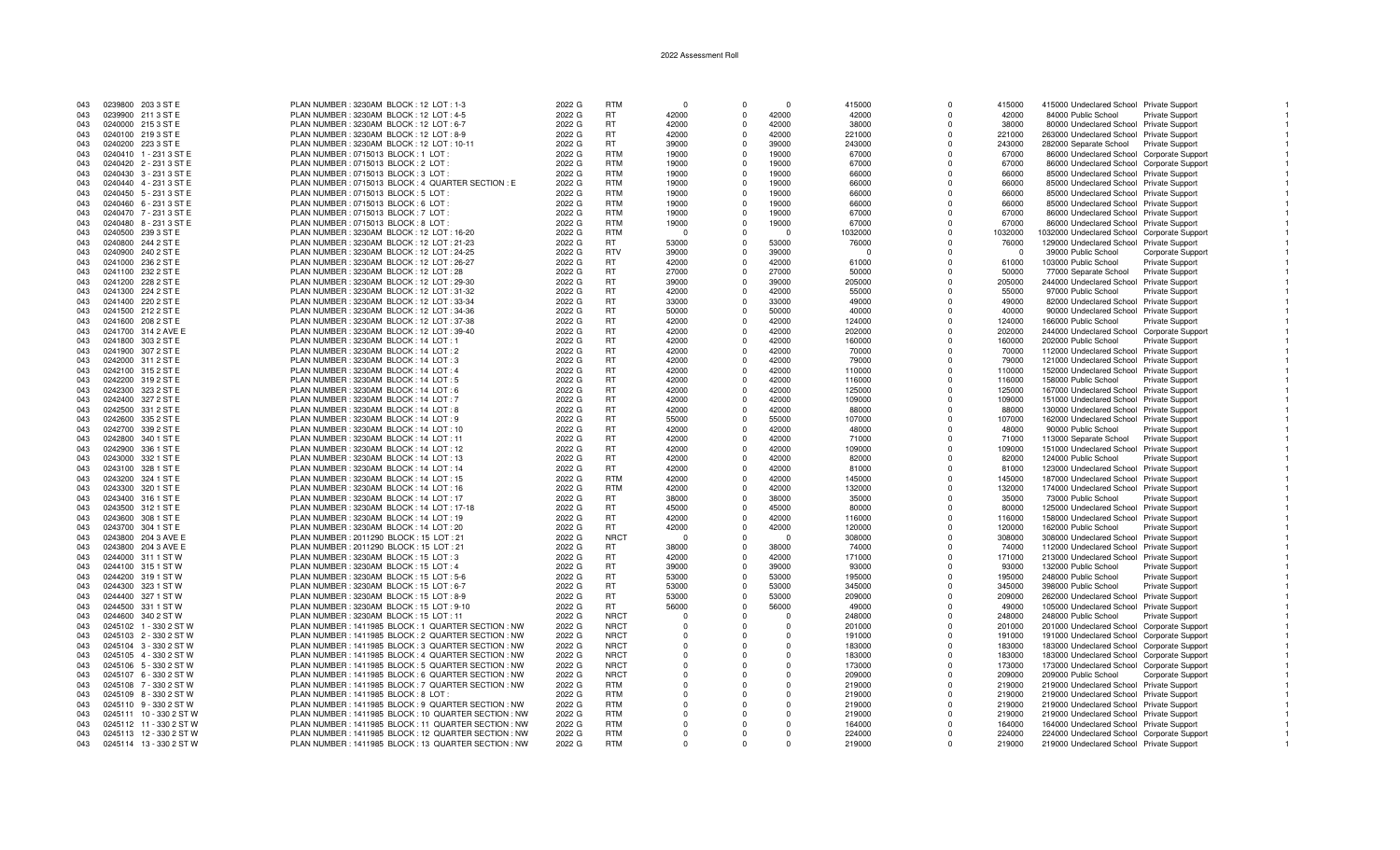| 043 | 0245115 14 - 330 2 ST W     | PLAN NUMBER : 1411985 BLOCK : 14 QUARTER SECTION : NW | 2022 G | <b>RTM</b>  |          | $\Omega$       | $\Omega$ | 219000   | $\Omega$   | 219000   | 219000 Undeclared School Private Support     |                        |     |
|-----|-----------------------------|-------------------------------------------------------|--------|-------------|----------|----------------|----------|----------|------------|----------|----------------------------------------------|------------------------|-----|
| 043 | 0245116 15 - 330 2 ST W     | PLAN NUMBER: 1411985 BLOCK: 15 QUARTER SECTION: NW    | 2022 G | <b>RTM</b>  |          | $\Omega$       | $\Omega$ | 219000   | $^{\circ}$ | 219000   | 219000 Undeclared School Private Support     |                        |     |
| 043 | 0245117 16 - 330 2 ST W     | PLAN NUMBER: 1411985 BLOCK: 16 QUARTER SECTION: NW    | 2022 G | <b>RTM</b>  | $\Omega$ | $\Omega$       | $\Omega$ | 164000   | $\Omega$   | 164000   | 164000 Undeclared School Private Support     |                        |     |
| 043 | 0245118 17 - 330 2 ST W     | PLAN NUMBER: 1411985 BLOCK: 17 QUARTER SECTION: NW    | 2022 G | <b>RTM</b>  |          | $\Omega$       | $\Omega$ | 219000   | $\Omega$   | 219000   | 219000 Undeclared School Private Support     |                        |     |
| 043 | 0245119 18 - 330 2 ST W     | PLAN NUMBER: 1411985 BLOCK: 18 QUARTER SECTION: NW    | 2022 G | <b>RTM</b>  | $\Omega$ | $\Omega$       | $\Omega$ | 219000   | $\Omega$   | 219000   | 219000 Undeclared School Corporate Support   |                        |     |
| 043 | 0245120 19 - 330 2 ST W     | PLAN NUMBER: 1411985 BLOCK: 19 QUARTER SECTION: NW    | 2022 G | <b>RTM</b>  | $\Omega$ | $\Omega$       | $\Omega$ | 219000   | $\Omega$   | 219000   | 219000 Undeclared School Corporate Support   |                        |     |
| 043 | 0245121 20 - 330 2 ST W     | PLAN NUMBER: 1411985 BLOCK: 20 QUARTER SECTION: NW    | 2022 G | <b>RTM</b>  | $\Omega$ | $\Omega$       | $\Omega$ | 219000   | $\Omega$   | 219000   | 219000 Undeclared School Private Support     |                        |     |
| 043 | 0245122 21 - 330 2 ST W     | PLAN NUMBER: 1411985 BLOCK: 21 QUARTER SECTION: NW    | 2022 G | <b>RTM</b>  |          | $\Omega$       | $\Omega$ | 164000   | $\Omega$   | 164000   | 164000 Separate School Corporate Support     |                        |     |
| 043 | 0245123 22 - 330 2 ST W     | PLAN NUMBER: 1411985 BLOCK: 22 QUARTER SECTION: NW    | 2022 G | <b>RTM</b>  | $\Omega$ | $\Omega$       | $\Omega$ | 224000   | $\Omega$   | 224000   | 224000 Undeclared School Private Support     |                        |     |
| 043 | 0245124 23 - 330 2 ST W     | PLAN NUMBER: 1411985 BLOCK: 23 QUARTER SECTION: NW    | 2022 G | <b>RTM</b>  |          | $\Omega$       | $\Omega$ | 224000   | $\Omega$   | 224000   | 224000 Undeclared School Private Support     |                        |     |
| 043 | 0245125 24 - 330 2 ST W     | PLAN NUMBER: 1411985 BLOCK: 24 QUARTER SECTION: NW    | 2022 G | <b>RTM</b>  | $\Omega$ | $\Omega$       | $\Omega$ | 219000   | $\Omega$   | 219000   | 219000 Undeclared School Private Support     |                        |     |
| 043 | 0245126 25 - 330 2 ST W     | PLAN NUMBER: 1411985 BLOCK: 25 QUARTER SECTION: NW    | 2022 G | <b>RTM</b>  | $\Omega$ |                | $\Omega$ | 219000   | $^{\circ}$ | 219000   | 219000 Undeclared School Private Support     |                        |     |
| 043 | 0245127 26 - 330 2 ST W     | PLAN NUMBER : 1411985 BLOCK : 26 QUARTER SECTION : NW | 2022 G | <b>RTM</b>  | $\Omega$ | $\Omega$       | $\cap$   | 164000   | $\Omega$   | 164000   | 164000 Undeclared School Private Support     |                        |     |
| 043 | 0245200 316 2 ST W          | PLAN NUMBER: 3230AM BLOCK: 15 LOT: 17                 | 2022 G | <b>RT</b>   | 35000    | $\Omega$       | 35000    | 127000   | $\Omega$   | 127000   | 162000 Public School                         | <b>Private Support</b> |     |
| 043 | 0245300 312 2 ST W          | PLAN NUMBER: 3230AM BLOCK: 15 LOT: 18                 | 2022 G | <b>NRCT</b> | $\Omega$ | $\Omega$       | $\Omega$ | 212000   | $\Omega$   | 212000   | 212000 Undeclared School Private Support     |                        |     |
| 043 | 0245400 308 2 ST W          | PLAN NUMBER: 3230AM BLOCK: 15 LOT: 19                 | 2022 G | <b>NRCT</b> |          |                | $\Omega$ | 112000   | $\Omega$   | 112000   | 112000 Undeclared School Private Support     |                        |     |
| 043 | 0245500 A - 212 3 AVE W     | PLAN NUMBER: 0011508 BLOCK: 1 LOT                     | 2022 G | <b>NRCT</b> | $\Omega$ | $\Omega$       | $\Omega$ | 168000   | $\Omega$   | 168000   | 168000 Public School                         | <b>Private Support</b> |     |
| 043 | 0245600 303 2 ST W          | PLAN NUMBER: 3230AM BLOCK: 16 LOT: 1-2                | 2022 G | <b>NRCT</b> | $\Omega$ | $\Omega$       | $\Omega$ | 341000   | $\Omega$   | 341000   | 341000 Undeclared School Private Support     |                        |     |
| 043 | 0245700 307 2 ST W          | PLAN NUMBER: 3230AM BLOCK: 16 LOT: 2-3                | 2022 G | <b>RT</b>   | 50000    | $\Omega$       | 50000    | 127000   | $\Omega$   | 127000   | 177000 Public School                         | Private Support        |     |
| 043 | 0245800 311 2 ST W          | PLAN NUMBER: 3230AM BLOCK: 16 LOT: 4                  | 2022 G | <b>RT</b>   | 37000    | $\Omega$       | 37000    | 126000   | $\Omega$   | 126000   |                                              |                        |     |
| 043 | 0245900 315 2 ST W          | PLAN NUMBER: 3230AM BLOCK: 16 LOT: 5-6                | 2022 G | <b>NRCT</b> | - 0      | $\Omega$       | $\Omega$ | 717000   | $\Omega$   | 717000   | 163000 Public School<br>717000 Public School | <b>Private Support</b> |     |
|     | 0246100 333 2 ST W          | PLAN NUMBER : 3230AM BLOCK : 16 LOT : 7               | 2022 G | <b>NRCT</b> | $\Omega$ | $\Omega$       | $\Omega$ | 938000   | $\Omega$   | 938000   |                                              | Corporate Support      |     |
| 043 |                             |                                                       |        | <b>RTM</b>  | $\Omega$ | $\Omega$       | $\Omega$ |          | $\Omega$   |          | 938000 Public School                         | <b>Private Support</b> |     |
| 043 | 0246100 333 2 ST W          | PLAN NUMBER: 3230AM BLOCK: 16 LOT: 7                  | 2022 G |             |          |                |          | 912000   |            | 912000   | 912000 Public School                         | Private Support        |     |
| 043 | 0246500 340 3 ST W          | PLAN NUMBER: 3230AM BLOCK: 16 LOT: 11                 | 2022 G | <b>RT</b>   | 39000    | $\Omega$       | 39000    | 112000   | $\Omega$   | 112000   | 151000 Undeclared School Private Support     |                        |     |
| 043 | 0246600 336 3 ST W          | PLAN NUMBER: 3230AM BLOCK: 16 LOT: 12                 | 2022 G | <b>RT</b>   | 39000    | $\Omega$       | 39000    | 149000   | $\Omega$   | 149000   | 188000 Undeclared School Private Support     |                        |     |
| 043 | 0246700 332 3 ST W          | PLAN NUMBER: 3230AM BLOCK: 16 LOT: 13                 | 2022 G | <b>RT</b>   | 42000    | $\Omega$       | 42000    | 147000   | $\Omega$   | 147000   | 189000 Undeclared School Private Support     |                        |     |
| 043 | 0246800 328 3 ST W          | PLAN NUMBER: 3230AM BLOCK: 16 LOT: 14                 | 2022 G | <b>RT</b>   | 39000    | $\Omega$       | 39000    | 98000    | $\Omega$   | 98000    | 137000 Undeclared School Private Support     |                        |     |
| 043 | 0246900 324 3 ST W          | PLAN NUMBER: 3230AM BLOCK: 16 LOT: 15                 | 2022 G | <b>RT</b>   | 42000    | $\Omega$       | 42000    | 181000   | $\Omega$   | 181000   | 223000 Undeclared School Private Support     |                        |     |
| 043 | 0246901 320 3 ST W          | PLAN NUMBER: 3230AM BLOCK: 16 LOT: 16                 | 2022 G | <b>RT</b>   | 42000    | $\Omega$       | 42000    | 135000   | $\Omega$   | 135000   | 177000 Undeclared School Private Support     |                        |     |
| 043 | 0247000 312 3 ST W          | PLAN NUMBER: 3230AM BLOCK: 16 LOT: 17                 | 2022 G | <b>RT</b>   | 42000    | $\Omega$       | 42000    | 106000   | $\Omega$   | 106000   | 148000 Public School                         | <b>Private Support</b> |     |
| 043 | 0247100 304 3 ST W          | PLAN NUMBER : 3230AM BLOCK : 16 LOT : 19-20           | 2022 G | <b>RT</b>   | 64000    | $\Omega$       | 64000    | 182000   | $\Omega$   | 182000   | 246000 Public School                         | Private Support        |     |
| 043 | 0247200 404 3 ST W          | PLAN NUMBER: 3230AM BLOCK: 17 LOT: 1                  | 2022 G | <b>RT</b>   | 42000    | $\Omega$       | 42000    | 94000    | $\Omega$   | 94000    | 136000 Undeclared School Private Support     |                        |     |
| 043 | 0247400 220 4 AVE W         | PLAN NUMBER : 3230AM BLOCK : 18 LOT : 1               | 2022 G | <b>NRGE</b> | - 0      | $\overline{0}$ | $\Omega$ | 1432000  | $\Omega$   | 1432000  | 1432000 Undeclared School Private Support    |                        |     |
| 043 | 0247600 215 1 AVE E         | PLAN NUMBER: 3230AM BLOCK: B LOT: 0                   | 2022 G | <b>NRCT</b> | 37000    | $^{\circ}$     | 37000    | 15000    | $\Omega$   | 15000    | 52000 Public School                          | Private Support        |     |
| 043 | 0247700 305 1 AVE E         | PLAN NUMBER: 3230AM BLOCK: C LOT: 0                   | 2022 G | <b>NRCV</b> | 23000    | $\Omega$       | 23000    | $\Omega$ | $\Omega$   | $\Omega$ | 23000 Undeclared School Private Support      |                        |     |
| 043 | 0247800 323 1 ST E          | PLAN NUMBER: 3230AM BLOCK: D LOT:                     | 2022 G | <b>NRE</b>  | 253000   | $\Omega$       | 253000   | 39727000 | $\Omega$   | 39727000 | 39980000 Public School                       | Private Support        |     |
| 043 | 0247802 323 1 ST E          | PLAN NUMBER: 3230AM BLOCK: D LOT: 0                   | 2022 G | <b>NRCT</b> | $\Omega$ | $\Omega$       | $\Omega$ | 107000   | $\Omega$   | 107000   | 107000 Undeclared School Private Support     |                        |     |
| 043 | 0250000 120 YOUNG RD W      | PLAN NUMBER : 3410GC BLOCK : E LOT : 0                | 2022 G | ME          | $\Omega$ | $\Omega$       | $\Omega$ | 173000   | $^{\circ}$ | 173000   | 173000 Undeclared School Private Support     |                        |     |
| 043 | 0250000 120 YOUNG RD W      | PLAN NUMBER : 3410GC BLOCK : E LOT : 0                | 2022 G | <b>NRIT</b> | $\Omega$ | $\Omega$       | $\Omega$ | 491000   | $\Omega$   | 491000   | 491000 Undeclared School Private Support     |                        |     |
| 043 | 0252500 650 4 AVE E         | PLAN NUMBER: 3496JK BLOCK: R1 LOT                     | 2022 G | <b>NRE</b>  | 627000   | $\Omega$       | 627000   | 29633000 | $\Omega$   | 29633000 | 30260000 Public School                       | Private Support        |     |
| 043 | 0255000 743 SUTHERLAND DR E | PLAN NUMBER: 3536JK BLOCK: 39 LOT: 1                  | 2022 G | <b>NRIT</b> | - 0      | $\Omega$       |          | 238000   | $\Omega$   | 238000   | 238000 Public School                         | <b>Private Support</b> |     |
| 043 | 0255300 540 2 AVE E         | PLAN NUMBER : 3536JK BLOCK : 40 LOT : 1               | 2022 G | <b>NRCT</b> | - 0      | $\Omega$       | $\Omega$ | 820000   | $\Omega$   | 820000   | 820000 Undeclared School Private Support     |                        |     |
| 043 | 0255400 507 SUTHERLAND DR E | PLAN NUMBER: 3536JK BLOCK: 40 LOT: 2                  | 2022 G | <b>NRIV</b> | 204000   | $\Omega$       | 204000   | $\Omega$ | $\Omega$   | $\Omega$ | 204000 Undeclared School Private Support     |                        |     |
| 043 | 0255500 619 SUTHERLAND DR E | PLAN NUMBER: 3536JK BLOCK: 40 LOT: 3                  | 2022 G | <b>NRCT</b> | $\Omega$ |                | $\Omega$ | 418000   | $\Omega$   | 418000   | 418000 Undeclared School Private Support     |                        |     |
| 043 | 0255600 631 SUTHERLAND DR E | PLAN NUMBER: 3536JK BLOCK: 40 LOT: 4                  | 2022 G | <b>NRIT</b> | $\Omega$ | $\Omega$       | $\Omega$ | 778000   | $\Omega$   | 778000   | 778000 Undeclared School Private Support     |                        |     |
| 043 | 0255700 639 SUTHERLAND DR E | PLAN NUMBER: 3536JK BLOCK: 40 LOT: 5                  | 2022 G | <b>NRCT</b> | $\Omega$ | $\Omega$       | $\Omega$ | 797000   | $^{\circ}$ | 797000   | 797000 Public School                         | Corporate Support      |     |
| 043 | 0255800 315 6 ST E          | PLAN NUMBER: 0514496 BLOCK: 40 LOT: 9                 | 2022 G | <b>NRCT</b> | $\Omega$ | $\Omega$       | $\Omega$ | 865000   | $\Omega$   | 865000   | 865000 Undeclared School Corporate Support   |                        |     |
| 043 | 0255801 307 6 ST E          | PLAN NUMBER : 9612419 BLOCK : LOT : 2                 | 2022 G | <b>NRCT</b> | $\Omega$ |                | $\Omega$ | 562000   | $\Omega$   | 562000   | 562000 Public School                         | <b>Private Support</b> |     |
| 043 | 0255900 620 2 AVE E         | PLAN NUMBER : 0813137 BLOCK : 40 LOT : 10             | 2022 G | <b>NRCT</b> | $\Omega$ | $\Omega$       | $\Omega$ | 1022000  | $\Omega$   | 1022000  | 1022000 Undeclared School Private Support    |                        |     |
| 043 | 0300000 303 3 ST E          | PLAN NUMBER: 3596HR BLOCK: 13 LOT: 1                  | 2022 G | RT.         | 39000    | $^{\circ}$     | 39000    | 252000   | $\Omega$   | 252000   | 291000 Public School                         | <b>Private Support</b> | 0.5 |
| 043 | 0300100 307 3 ST E          | PLAN NUMBER: 3596HR BLOCK: 13 LOT: 2                  | 2022 G | <b>RT</b>   | 42000    | $\Omega$       | 42000    | 111000   | $\Omega$   | 111000   | 153000 Undeclared School Private Support     |                        |     |
| 043 | 0300200 311 3 ST E          | PLAN NUMBER: 3596HR BLOCK: 13 LOT: 3                  | 2022 G | <b>RT</b>   | 42000    | $\Omega$       | 42000    | 172000   | $\Omega$   | 172000   | 214000 Undeclared School Private Support     |                        |     |
| 043 | 0300300 315 3 ST E          | PLAN NUMBER: 3596HR BLOCK: 13 LOT: 4                  | 2022 G | <b>RT</b>   | 42000    | $\Omega$       | 42000    | 140000   | $\Omega$   | 140000   | 182000 Public School                         | Private Support        |     |
| 043 | 0300400 319 3 ST E          | PLAN NUMBER: 3596HR BLOCK: 13 LOT: 5                  | 2022 G | <b>RT</b>   | 42000    | $^{\circ}$     | 42000    | 169000   | $^{\circ}$ | 169000   | 211000 Undeclared School Private Support     |                        |     |
| 043 | 0300500 323 3 ST E          | PLAN NUMBER: 3596HR BLOCK: 13 LOT: 6                  | 2022 G | <b>RT</b>   | 42000    | $\Omega$       | 42000    | 174000   | $\Omega$   | 174000   | 216000 Undeclared School Private Support     |                        |     |
| 043 | 0300600 327 3 ST E          | PLAN NUMBER: 3596HR BLOCK: 13 LOT: 7                  | 2022 G | <b>RT</b>   | 42000    | $\Omega$       | 42000    | 173000   | $\Omega$   | 173000   | 215000 Undeclared School Private Support     |                        |     |
| 043 | 0300700 331 3 ST E          | PLAN NUMBER: 3596HR BLOCK: 13 LOT: 8                  | 2022 G | <b>RT</b>   | 39000    | $\Omega$       | 39000    | 161000   | $\Omega$   | 161000   | 200000 Undeclared School Private Support     |                        |     |
| 043 | 0300800 335 3 ST E          | PLAN NUMBER : 3596HR BLOCK : 13 LOT : 9               | 2022 G | <b>RT</b>   | 39000    | $\Omega$       | 39000    | 116000   | $\Omega$   | 116000   | 155000 Public School                         | <b>Private Support</b> |     |
| 043 | 0300900 339 3 ST E          | PLAN NUMBER: 3596HR BLOCK: 13 LOT: 10                 | 2022 G | RT.         | 39000    | $\Omega$       | 39000    | 133000   | $\Omega$   | 133000   | 172000 Public School                         | <b>Private Support</b> |     |
| 043 | 0301000 340 2 ST E          | PLAN NUMBER: 3596HR BLOCK: 13 LOT: 11                 | 2022 G | <b>RT</b>   | 42000    | $\Omega$       | 42000    | 167000   | $\Omega$   | 167000   | 209000 Public School                         | Private Support        |     |
| 043 | 0301100 336 2 ST E          | PLAN NUMBER: 3596HR BLOCK: 13 LOT: 12                 | 2022 G | <b>RT</b>   | 38000    | $\Omega$       | 38000    | 69000    | $\Omega$   | 69000    | 107000 Undeclared School Private Support     |                        |     |
| 043 | 0301200 332 2 ST E          | PLAN NUMBER: 3596HR BLOCK: 13 LOT: 12-13              | 2022 G | <b>RT</b>   | 38000    | $^{\circ}$     | 38000    | 37000    | $^{\circ}$ | 37000    | 75000 Undeclared School Private Support      |                        |     |
| 043 | 0301300 328 2 ST E          | PLAN NUMBER: 3596HR BLOCK: 13 LOT: 13-14              | 2022 G | <b>RT</b>   | 42000    | $\Omega$       | 42000    | 178000   | $\Omega$   | 178000   | 220000 Undeclared School Private Support     |                        |     |
| 043 | 0301400 324 2 ST E          | PLAN NUMBER: 3596HR BLOCK: 13 LOT: 14-15              | 2022 G | <b>RT</b>   | 49000    | $\Omega$       | 49000    | 37000    | $\Omega$   | 37000    |                                              |                        |     |
| 043 | 0301500 320 2 ST E          | PLAN NUMBER: 3596HR BLOCK: 13 LOT: 16                 | 2022 G | <b>RTV</b>  | 42000    | $\Omega$       | 42000    | $\Omega$ | $\Omega$   | - 0      | 86000 Separate School Private Support        |                        |     |
| 043 |                             | PLAN NUMBER: 3596HR BLOCK: 13 LOT: 17                 | 2022 G | <b>RT</b>   | 42000    | $\Omega$       | 42000    | 67000    |            | 67000    | 42000 Undeclared School Private Support      |                        |     |
|     | 0301600 316 2 ST E          |                                                       |        |             |          |                |          |          |            |          | 109000 Undeclared School Private Support     |                        |     |

 $\overline{1}$ 

 $\overline{1}$ 

 $0.5\,$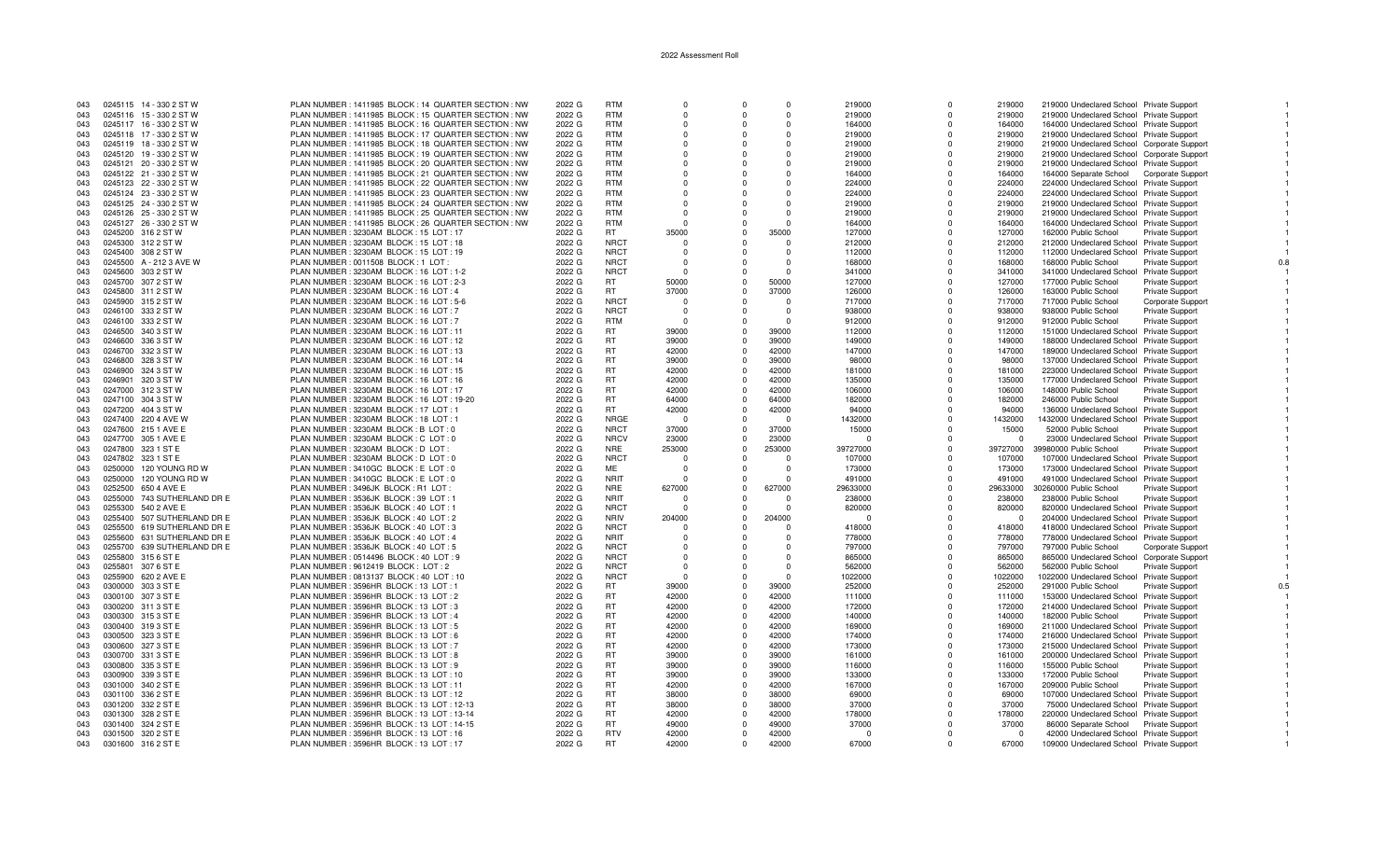| <b>RT</b><br>0301700 312 2 ST E<br>PLAN NUMBER: 3596HR BLOCK: 13 LOT: 18<br>2022 G<br>42000<br>42000<br>111000<br>153000 Undeclared School Private Support<br>043<br>$\Omega$<br>$\Omega$<br>111000<br>2022 G<br><b>RT</b><br>42000<br>42000<br>043<br>0301800 308 2 ST E<br>PLAN NUMBER: 3596HR BLOCK: 13 LOT: 19<br>65000<br>65000<br>Private Support<br>$\Omega$<br>$\Omega$<br>107000 Public School<br>0301900 304 2 ST E<br>PLAN NUMBER: 3596HR BLOCK: 13 LOT: 20<br>RT.<br>42000<br>155000<br>197000 Public School<br>043<br>2022 G<br>$\Omega$<br>42000<br>$\Omega$<br>155000<br><b>Private Support</b><br><b>NRE</b><br>PLAN NUMBER: 3606FP BLOCK: N LOT: 4<br>2022 G<br>46000<br>46000<br>46000 Public School<br>0302500 212 4 ST W<br>Private Support<br>043<br>0<br>$\Omega$<br>$\Omega$<br>$\Omega$<br>PLAN NUMBER: 3606FP BLOCK: N LOT: 5-7<br><b>NRCT</b><br>043<br>0302600 220 4 ST W<br>2022 G<br>$\Omega$<br>$\Omega$<br>$\Omega$<br>1077000<br>$\Omega$<br>1077000<br>1077000 Undeclared School Private Support<br><b>RTM</b><br>0302700 236 4 ST W<br>PLAN NUMBER: 3606FP BLOCK: N LOT: 8-10<br>2022 G<br>1127000<br>1127000 Undeclared School Private Support<br>043<br>$\Omega$<br>$\Omega$<br>1127000<br><b>NRCT</b><br>0302800 411 3 AVE W<br>PLAN NUMBER : 3606FP BLOCK : N LOT : 8-10<br>2022 G<br>278000<br>278000<br>278000 Public School<br>Private Support<br>043<br>$\Omega$<br>$\Omega$<br>- 0<br>PLAN NUMBER: 3642JK BLOCK: 1 LOT: 1<br>2022 G<br>RT.<br>90000<br>90000<br>181000<br>043<br>0305000 817 4 AVE W<br>$\Omega$<br>$\Omega$<br>181000<br>271000 Undeclared School Private Support<br>PLAN NUMBER: 3642JK BLOCK: 1 LOT: 2<br>2022 G<br><b>RT</b><br>77000<br>77000<br>209000<br>286000 Public School<br>043<br>0305100 44 8 ST W<br>$\Omega$<br>$\Omega$<br>209000<br>Private Support<br><b>RT</b><br>81000<br>81000<br>0305200 40 8 ST W<br>PLAN NUMBER: 3642JK BLOCK: 1 LOT: 3<br>2022 G<br>$\Omega$<br>135000<br>$\Omega$<br>135000<br>216000 Undeclared School Private Support<br>043<br>PLAN NUMBER: 3642JK BLOCK: 1 LOT: 4<br><b>RT</b><br>0305300 36 8 ST W<br>2022 G<br>77000<br>$\mathbf 0$<br>77000<br>135000<br>135000<br>212000 Undeclared School Private Support<br>043<br>$\Omega$<br><b>RT</b><br>77000<br>77000<br>0305400 328 ST W<br>PLAN NUMBER: 3642JK BLOCK: 1 LOT: 5<br>2022 G<br>156000<br>043<br>$\Omega$<br>156000<br>$\Omega$<br>233000 Undeclared School Private Support<br>043<br>0305500 288 ST W<br>PLAN NUMBER: 3642JK BLOCK: 1 LOT: 6<br>2022 G<br><b>RT</b><br>84000<br>$\Omega$<br>84000<br>139000<br>139000<br>223000 Public School<br>Private Support<br>$\Omega$<br><b>RT</b><br>043<br>0305600<br>24 8 ST W<br>PLAN NUMBER: 3642JK BLOCK: 1 LOT: 7<br>2022 G<br>81000<br>$\Omega$<br>81000<br>172000<br>$\Omega$<br>172000<br>253000 Undeclared School Private Support<br>0305700 20 8 ST W<br>PLAN NUMBER: 3642JK BLOCK: 1 LOT: 8<br>2022 G<br><b>RT</b><br>86000<br>86000<br>142000<br>142000<br>228000 Public School<br>043<br>$\Omega$<br>Private Support<br>$\Omega$<br>043<br>0305800<br>168 ST W<br>PLAN NUMBER: 3642JK BLOCK: 1 LOT: 9<br>2022 G<br>RT<br>77000<br>$\Omega$<br>77000<br>163000<br>$\Omega$<br>163000<br>240000 Public School<br>Private Support<br>043<br>0305900<br>128 ST W<br>PLAN NUMBER: 3642JK BLOCK: 1 LOT: 10<br>2022 G<br><b>RT</b><br>81000<br>$\Omega$<br>81000<br>167000<br>167000<br>248000 Undeclared School Private Support<br>$\Omega$<br><b>RT</b><br>77000<br>043<br>0306000 88STW<br>PLAN NUMBER: 3642JK BLOCK: 1 LOT: 11<br>2022 G<br>$\Omega$<br>77000<br>186000<br>$\Omega$<br>186000<br>263000 Undeclared School Private Support<br><b>RT</b><br>0306100 48 ST W<br>PLAN NUMBER: 3642JK BLOCK: 1 LOT: 12<br>2022 G<br>86000<br>86000<br>231000<br>317000 Undeclared School Private Support<br>043<br>$\Omega$<br>$\Omega$<br>231000<br>2022 G<br><b>NRCT</b><br>043<br>0310500 504 2 ST W<br>PLAN NUMBER: 1710993 BLOCK: 1 LOT: 24<br>$\Omega$<br>2049000<br>$\Omega$<br>2049000<br>2049000 Undeclared School Corporate Support<br>$\Omega$<br>$\Omega$<br>2022 G<br><b>RE</b><br>39000<br>39000<br>043<br>0310600 547 1 ST W<br>PLAN NUMBER : 3661FC BLOCK : 1 LOT : 12<br>$\Omega$<br>$\Omega$<br>39000 Public School<br>Private Support<br>$\Omega$<br>- 0<br><b>RT</b><br>0310700 543 1 ST W<br>PLAN NUMBER: 3661FC BLOCK: 1 LOT: 13<br>2022 G<br>45000<br>45000<br>52000<br>52000<br>97000 Undeclared School Private Support<br>043<br>$\Omega$<br>$\Omega$<br>PLAN NUMBER: 3661FC BLOCK: 1 LOT: 14<br>2022 G<br><b>RT</b><br>45000<br>45000<br>0310800 539 1 ST W<br>108000<br>108000<br>153000 Public School<br>Private Support<br>043<br>$\Omega$<br>$\Omega$<br>0310900 535 1 ST W<br>PLAN NUMBER: 3661FC BLOCK: 1 LOT: 15<br>2022 G<br>RT.<br>45000<br>45000<br>157000<br>202000 Undeclared School Private Support<br>043<br>$\Omega$<br>$\Omega$<br>157000<br>2022 G<br><b>RTV</b><br>45000<br>$\Omega$<br>45000<br>043<br>0311000 531 1 ST W<br>PLAN NUMBER: 3661FC BLOCK: 1 LOT: 16<br>$\Omega$<br>45000 Public School<br>Private Support<br>- 0<br>- 0<br><b>RT</b><br>0311100 527 1 ST W<br>PLAN NUMBER: 3661FC BLOCK: 1 LOT: 17<br>2022 G<br>45000<br>$\Omega$<br>45000<br>183000<br>183000<br>228000 Public School<br>Private Support<br>043<br>$\Omega$<br>0311200 523 1 ST W<br>PLAN NUMBER: 3661FC BLOCK: 1 LOT: 18<br>2022 G<br><b>RT</b><br>45000<br>45000<br>$\mathbf 0$<br>107000<br>107000<br>152000 Undeclared School Private Support<br>043<br>$\Omega$<br>043<br>0311311 519 1 ST W<br>PLAN NUMBER: 1912035 BLOCK: 1 LOT: 25<br>2022 G<br><b>RTM</b><br>320000<br>320000<br>320000 Undeclared School Corporate Support<br>$\Omega$<br>$\Omega$<br>$\Omega$<br><b>RTM</b><br>PLAN NUMBER: 1912035 BLOCK: 1 LOT: 26<br>2022 G<br>320000<br>Private Support<br>043<br>0311312 517 1 ST W<br>$\Omega$<br>$\Omega$<br>$\Omega$<br>320000<br>320000 Separate School<br>0311313 515 1 ST W<br>PLAN NUMBER: 1912035 BLOCK: 1 LOT: 27<br>2022 G<br><b>RTM</b><br>320000<br>320000 Public School<br>043<br>$\Omega$<br>320000<br><b>Private Support</b><br>ŋ<br>2022 G<br><b>RTM</b><br>320000<br>0311314 513 1 ST W<br>PLAN NUMBER: 1912035 BLOCK: 1 LOT: 28<br>$\overline{0}$<br>320000<br>320000 Public School<br>043<br>$\Omega$<br>$\Omega$<br><b>Private Support</b><br>$\Omega$<br><b>RT</b><br>45000<br>45000<br>043<br>0311500 511 1 ST W<br>PLAN NUMBER: 3661FC BLOCK: 1 LOT: 21<br>2022 G<br>$\Omega$<br>50000<br>$\Omega$<br>50000<br>95000 Public School<br>Private Support<br><b>RT</b><br>45000<br>45000<br>0311600 507 1 ST W<br>PLAN NUMBER: 3661FC BLOCK: 1 LOT: 22<br>2022 G<br>45000<br>45000<br>90000 Undeclared School Private Support<br>043<br>0<br>$\Omega$<br>0311700 503 1 ST W<br>PLAN NUMBER: 3661FC BLOCK: 1 LOT: 23<br>2022 G<br><b>NRCT</b><br>54000<br>54000<br>15000<br>15000<br>69000 Undeclared School Private Support<br>043<br>$\Omega$<br>$\Omega$<br>0311800 548 1 ST W<br>PLAN NUMBER: 3661FC BLOCK: 2 LOT: 1<br>2022 G<br>RE.<br>30000<br>30000<br>0<br>30000 Public School<br><b>Private Support</b><br>043<br>- 0<br>$\Omega$<br>$\Omega$<br>0311900 544 1 ST W<br>PLAN NUMBER: 3661FC BLOCK: 2 LOT: 2<br>2022 G<br><b>RT</b><br>45000<br>45000<br>043<br>$\Omega$<br>10000<br>$\Omega$<br>10000<br>55000 Undeclared School Private Support<br>2022 G<br><b>RT</b><br>45000<br>45000<br>0312000 540 1 ST W<br>PLAN NUMBER: 3661FC BLOCK: 2 LOT: 3<br>$\Omega$<br>108000<br>153000 Public School<br>043<br>$\Omega$<br>108000<br><b>Private Support</b><br><b>RT</b><br>043<br>0312100 536 1 ST W<br>PLAN NUMBER: 3661FC BLOCK: 2 LOT: 4<br>2022 G<br>45000<br>45000<br>148000<br>148000<br>193000 Separate School<br>Private Support<br>$\Omega$<br>$\Omega$<br><b>RT</b><br>PLAN NUMBER: 3661FC BLOCK: 2 LOT: 5<br>2022 G<br>45000<br>45000<br>043<br>0312200 532 1 ST W<br>$\Omega$<br>109000<br>$\Omega$<br>109000<br>154000 Undeclared School Private Support<br><b>RT</b><br>0312300 528 1 ST W<br>PLAN NUMBER: 3661FC BLOCK: 2 LOT: 6<br>2022 G<br>45000<br>$\Omega$<br>45000<br>145000<br>145000<br>190000 Undeclared School Private Support<br>043<br>$\Omega$<br><b>RT</b><br>043<br>0312400 524 1 ST W<br>PLAN NUMBER : 3661FC BLOCK : 2 LOT : 7<br>2022 G<br>45000<br>$\Omega$<br>45000<br>15000<br>$\Omega$<br>15000<br>60000 Public School<br><b>Private Support</b><br><b>RT</b><br>043<br>0312500 520 1 ST W<br>PLAN NUMBER: 3661FC BLOCK: 2 LOT: 8<br>2022 G<br>42000<br>42000<br>140000<br>140000<br>182000 Public School<br>Private Support<br>$\Omega$<br>$\Omega$<br><b>RTM</b><br>PLAN NUMBER : 2011236 BLOCK : 1 QUARTER SECTION : NW<br>2022 G<br>176000<br>043<br>0312601 1 - 516 1 ST W<br>0<br>$\Omega$<br>176000<br>0<br>176000 Undeclared School Corporate Support<br>$\Omega$<br><b>RTM</b><br>043<br>0312602 2 - 516 1 ST W<br>PLAN NUMBER : 2011236 BLOCK : 2 QUARTER SECTION : NW<br>2022 G<br>176000<br>176000<br>176000 Undeclared School Corporate Support<br>$\Omega$<br>$\Omega$<br>$\Omega$<br>$\Omega$<br><b>RTM</b><br>2022 G<br>043<br>0312603 3 - 516 1 ST W<br>PLAN NUMBER : 2011236 BLOCK : 3 QUARTER SECTION : NW<br>176000<br>$\Omega$<br>176000<br>176000 Undeclared School Corporate Support<br>0312604 4 - 516 1 ST W<br>PLAN NUMBER : 2011236 BLOCK : 4 QUARTER SECTION : NW<br>2022 G<br><b>RTM</b><br>176000<br>176000 Separate School<br>043<br>$\Omega$<br>$\Omega$<br>176000<br><b>Private Support</b><br>- 0<br>$\Omega$<br>2022 G<br>RE<br>30000<br>043<br>0312700 535 CENTRE ST<br>PLAN NUMBER: 3661FC BLOCK: 2 LOT: 10<br>$\Omega$<br>30000<br>$\Omega$<br>30000 Public School<br>Private Support<br>$\Omega$<br>$\Omega$<br>0312800 531 CENTRE ST<br>PLAN NUMBER : 3661FC BLOCK : 2 LOT : 11<br>2022 G<br><b>RT</b><br>45000<br>45000<br>84000<br>84000<br>043<br>$\Omega$<br>$\Omega$<br>129000 Undeclared School Private Support<br>0312900 527 CENTRE ST<br>PLAN NUMBER: 3661FC BLOCK: 2 LOT: 12<br>2022 G<br>RT<br>45000<br>$\Omega$<br>45000<br>119000<br>119000<br>164000 Undeclared School Private Support<br>043<br>$\Omega$<br>0313000 523 CENTRE ST<br>PLAN NUMBER: 3661FC BLOCK: 2 LOT: 13<br>2022 G<br><b>RT</b><br>45000<br>45000<br>196000<br>196000<br>241000 Undeclared School Private Support<br>043<br>$\Omega$<br>$\Omega$<br><b>RT</b><br>45000<br>45000<br>043<br>0313100 519 CENTRE ST<br>PLAN NUMBER: 3661FC BLOCK: 2 LOT: 14<br>2022 G<br>$\Omega$<br>112000<br>$\Omega$<br>112000<br>157000 Undeclared School Private Support<br>043<br>0313200 515 CENTRE ST<br>PLAN NUMBER: 3661FC BLOCK: 2 LOT: 15<br>2022 G<br><b>RT</b><br>45000<br>$\Omega$<br>45000<br>18000<br>18000<br>$\Omega$<br>63000 Separate School<br>Private Support<br>043<br>0313300 511 CENTRE ST<br>PLAN NUMBER: 3661FC BLOCK: 2 LOT: 16<br>2022 G<br><b>RT</b><br>45000<br>45000<br>67000<br>67000<br>112000 Separate School<br>$\Omega$<br>$\Omega$<br><b>Private Support</b><br>0313401 1 - 507 CENTRE ST<br>2022 G<br><b>RTM</b><br>PLAN NUMBER : 2011394 BLOCK : 1 QUARTER SECTION : NE<br>163000<br>163000<br>163000 Public School<br>043<br>0<br>$\Omega$<br><b>Private Support</b><br>- 0<br>- 0<br><b>RTM</b><br>0313402 2 - 507 CENTRE ST<br>PLAN NUMBER : 2011394 BLOCK : 2 QUARTER SECTION : NE<br>2022 G<br>163000<br>163000<br>163000 Public School<br>043<br>$\Omega$<br>$\Omega$<br>$\Omega$<br>$\Omega$<br><b>Private Support</b><br>2022 G<br><b>RTM</b><br>0313403 3 - 507 CENTRE ST<br>PLAN NUMBER : 2011394 BLOCK : 3 QUARTER SECTION : NE<br>163000<br>163000<br>163000 Undeclared School Corporate Suppor<br>043<br>$\Omega$<br>$\Omega$<br>$\Omega$<br>n<br>0313404 4 - 507 CENTRE ST<br>PLAN NUMBER : 2011394 BLOCK : 4 QUARTER SECTION : NE<br>2022 G<br><b>RTM</b><br>043<br>163000<br>$\Omega$<br>163000<br>163000 Undeclared School Corporate Support<br>$\Omega$<br>$\Omega$<br>0313500 503 CENTRE ST<br>PLAN NUMBER: 3661FC BLOCK: 2 LOT: 18<br>2022 G<br><b>RT</b><br>45000<br>45000<br>167000<br>167000<br>212000 Undeclared School Private Support<br>043<br>0<br>$\Omega$<br>043<br>0313600 528 CENTRE ST<br>PLAN NUMBER : 3661FC BLOCK : 3 LOT : 2<br>2022 G<br>RT<br>45000<br>45000<br>127000<br>172000 Undeclared School Private Support<br>$\Omega$<br>127000<br>$\Omega$<br>2022 G<br><b>RT</b><br>61000<br>61000<br>043<br>0313700 524 CENTRE ST<br>PLAN NUMBER: 3661FC BLOCK: 3 LOT: 3-4<br>$\Omega$<br>195000<br>195000<br>256000 Public School<br>$\Omega$<br><b>Private Support</b><br>0.5<br>0313800 520 CENTRE ST<br>PLAN NUMBER : 3661FC BLOCK : 3 LOT : 4-5<br>2022 G<br><b>RT</b><br>64000<br>64000<br>243000<br>307000 Public School<br>043<br>$\Omega$<br>$\Omega$<br>243000<br><b>Private Support</b><br>0313900 516 CENTRE ST<br>2022 G<br>RT<br>45000<br>45000<br>PLAN NUMBER : 3661FC BLOCK : 3 LOT : 6<br>147000<br>147000<br>192000 Public School<br>043<br>$^{\circ}$<br>$\Omega$<br><b>Private Support</b><br>PLAN NUMBER : 3661FC BLOCK : 3 LOT : 7<br>2022 G<br><b>RT</b><br>45000<br>45000<br>043<br>0314000 512 CENTRE ST<br>$\Omega$<br>82000<br>$\Omega$<br>82000<br>127000 Separate School<br>Private Support<br><b>RT</b><br>45000<br>45000<br>PLAN NUMBER: 3661FC BLOCK: 3 LOT: 8<br>2022 G<br>30000<br>30000<br>043<br>0314100 508 CENTRE ST<br>$\Omega$<br>$\Omega$<br>75000 Undeclared School<br><b>Private Support</b><br><b>RT</b><br>043<br>0314200 504 CENTRE ST<br>PLAN NUMBER: 3661FC BLOCK: 3 LOT: 9<br>2022 G<br>45000<br>45000<br>151000<br>151000<br>196000 Public School<br>Private Support<br>$\Omega$<br>$\Omega$<br><b>RT</b><br>PLAN NUMBER: 3661FC BLOCK: 3 LOT: 13<br>2022 G<br>44000<br>44000<br>179000<br>223000 Public School<br>043<br>0314300 515 1 ST E<br>$\Omega$<br>179000<br><b>Private Support</b> |  |  |  |  |  |  |  |  |
|---------------------------------------------------------------------------------------------------------------------------------------------------------------------------------------------------------------------------------------------------------------------------------------------------------------------------------------------------------------------------------------------------------------------------------------------------------------------------------------------------------------------------------------------------------------------------------------------------------------------------------------------------------------------------------------------------------------------------------------------------------------------------------------------------------------------------------------------------------------------------------------------------------------------------------------------------------------------------------------------------------------------------------------------------------------------------------------------------------------------------------------------------------------------------------------------------------------------------------------------------------------------------------------------------------------------------------------------------------------------------------------------------------------------------------------------------------------------------------------------------------------------------------------------------------------------------------------------------------------------------------------------------------------------------------------------------------------------------------------------------------------------------------------------------------------------------------------------------------------------------------------------------------------------------------------------------------------------------------------------------------------------------------------------------------------------------------------------------------------------------------------------------------------------------------------------------------------------------------------------------------------------------------------------------------------------------------------------------------------------------------------------------------------------------------------------------------------------------------------------------------------------------------------------------------------------------------------------------------------------------------------------------------------------------------------------------------------------------------------------------------------------------------------------------------------------------------------------------------------------------------------------------------------------------------------------------------------------------------------------------------------------------------------------------------------------------------------------------------------------------------------------------------------------------------------------------------------------------------------------------------------------------------------------------------------------------------------------------------------------------------------------------------------------------------------------------------------------------------------------------------------------------------------------------------------------------------------------------------------------------------------------------------------------------------------------------------------------------------------------------------------------------------------------------------------------------------------------------------------------------------------------------------------------------------------------------------------------------------------------------------------------------------------------------------------------------------------------------------------------------------------------------------------------------------------------------------------------------------------------------------------------------------------------------------------------------------------------------------------------------------------------------------------------------------------------------------------------------------------------------------------------------------------------------------------------------------------------------------------------------------------------------------------------------------------------------------------------------------------------------------------------------------------------------------------------------------------------------------------------------------------------------------------------------------------------------------------------------------------------------------------------------------------------------------------------------------------------------------------------------------------------------------------------------------------------------------------------------------------------------------------------------------------------------------------------------------------------------------------------------------------------------------------------------------------------------------------------------------------------------------------------------------------------------------------------------------------------------------------------------------------------------------------------------------------------------------------------------------------------------------------------------------------------------------------------------------------------------------------------------------------------------------------------------------------------------------------------------------------------------------------------------------------------------------------------------------------------------------------------------------------------------------------------------------------------------------------------------------------------------------------------------------------------------------------------------------------------------------------------------------------------------------------------------------------------------------------------------------------------------------------------------------------------------------------------------------------------------------------------------------------------------------------------------------------------------------------------------------------------------------------------------------------------------------------------------------------------------------------------------------------------------------------------------------------------------------------------------------------------------------------------------------------------------------------------------------------------------------------------------------------------------------------------------------------------------------------------------------------------------------------------------------------------------------------------------------------------------------------------------------------------------------------------------------------------------------------------------------------------------------------------------------------------------------------------------------------------------------------------------------------------------------------------------------------------------------------------------------------------------------------------------------------------------------------------------------------------------------------------------------------------------------------------------------------------------------------------------------------------------------------------------------------------------------------------------------------------------------------------------------------------------------------------------------------------------------------------------------------------------------------------------------------------------------------------------------------------------------------------------------------------------------------------------------------------------------------------------------------------------------------------------------------------------------------------------------------------------------------------------------------------------------------------------------------------------------------------------------------------------------------------------------------------------------------------------------------------------------------------------------------------------------------------------------------------------------------------------------------------------------------------------------------------------------------------------------------------------------------------------------------------------------------------------------------------------------------------------------------------------------------------------------------------------------------------------------------------------------------------------------------------------------------------------------------------------------------------------------------------------------------------------------------------------------------------------------------------------------------------------------------------------------------------------------------------------------------------------------------------------------------------------------------------------------------------------------------------------------------------------------------------------------------------------------------------------------------------------------------------------------------------------------------------------------------------------------------------------------------------------------------------------------------------------------------------------------------------------------------------------------------------------------------------------------------------------------------------------------------------------------------------------------------------------------------------------------------------------------------------------------------------------------------------------------------------------------------------------------------------------------------------------------------------------------------------------------------------------------------------------------------------------------------------------------------------------------------------------------------------------------------------------------------------------------------------------------------------------------------------------------------------------------------------------------------------------------------------------------------------------------------------------------------------------------------------------------------------------------------------------------------------------------------------------------------------------------------------------------------------------------------------------------------------------------------------------------------------------------------------------------------------------------------------------------------------------------------------------------------------------------------------------------------------------------------------------------------------------------------------------------------------------------------------------------------------------------------------------------------------------------------------------------------------------------------------------------------------------------------------------------------------------------------------------------------------------------------------------------------------------------------------------------------------------------------------------------------------------------------------------------------------------------------------------------------------------------------------------------------------------------------------------------------------------------------------------------------------------------------------------------------------------------------------------------------------------------------------------------------------------------------------------------------------------------------------------------------------------------------------------------------------------------------------------------------------------------------------------------------------------------------------------------------------------------------------------------------------------------------------------------------------------------------------------------------------------------------------------------------------------------------------------------------------------------------------------------------------------------------------------------------------------------------------------------------------------------------------------------------------------------------------------------------------------------------------------------------------------------------------------------------------------------------------------------------------------------------------------------------------------------------------------------------------------------------------------------------------------------------------------------------|--|--|--|--|--|--|--|--|
|                                                                                                                                                                                                                                                                                                                                                                                                                                                                                                                                                                                                                                                                                                                                                                                                                                                                                                                                                                                                                                                                                                                                                                                                                                                                                                                                                                                                                                                                                                                                                                                                                                                                                                                                                                                                                                                                                                                                                                                                                                                                                                                                                                                                                                                                                                                                                                                                                                                                                                                                                                                                                                                                                                                                                                                                                                                                                                                                                                                                                                                                                                                                                                                                                                                                                                                                                                                                                                                                                                                                                                                                                                                                                                                                                                                                                                                                                                                                                                                                                                                                                                                                                                                                                                                                                                                                                                                                                                                                                                                                                                                                                                                                                                                                                                                                                                                                                                                                                                                                                                                                                                                                                                                                                                                                                                                                                                                                                                                                                                                                                                                                                                                                                                                                                                                                                                                                                                                                                                                                                                                                                                                                                                                                                                                                                                                                                                                                                                                                                                                                                                                                                                                                                                                                                                                                                                                                                                                                                                                                                                                                                                                                                                                                                                                                                                                                                                                                                                                                                                                                                                                                                                                                                                                                                                                                                                                                                                                                                                                                                                                                                                                                                                                                                                                                                                                                                                                                                                                                                                                                                                                                                                                                                                                                                                                                                                                                                                                                                                                                                                                                                                                                                                                                                                                                                                                                                                                                                                                                                                                                                                                                                                                                                                                                                                                                                                                                                                                                                                                                                                                                                                                                                                                                                                                                                                                                                                                                                                                                                                                                                                                                                                                                                                                                                                                                                                                                                                                                                                                                                                                                                                                                                                                                                                                                                                                                                                                                                                                                                                                                                                                                                                                                                                                                                                                                                                                                                                                                                                                                                                                                                                                                                                                                                                                                                                                                                                                                                                                                                                                                                                                                                                                                                                                                                                                                                                                                                                                                                                                                                                                                                                                                                                                                                                                                                                                                                                                                                                                                                                                                                                                                                                                                                                                                                               |  |  |  |  |  |  |  |  |
|                                                                                                                                                                                                                                                                                                                                                                                                                                                                                                                                                                                                                                                                                                                                                                                                                                                                                                                                                                                                                                                                                                                                                                                                                                                                                                                                                                                                                                                                                                                                                                                                                                                                                                                                                                                                                                                                                                                                                                                                                                                                                                                                                                                                                                                                                                                                                                                                                                                                                                                                                                                                                                                                                                                                                                                                                                                                                                                                                                                                                                                                                                                                                                                                                                                                                                                                                                                                                                                                                                                                                                                                                                                                                                                                                                                                                                                                                                                                                                                                                                                                                                                                                                                                                                                                                                                                                                                                                                                                                                                                                                                                                                                                                                                                                                                                                                                                                                                                                                                                                                                                                                                                                                                                                                                                                                                                                                                                                                                                                                                                                                                                                                                                                                                                                                                                                                                                                                                                                                                                                                                                                                                                                                                                                                                                                                                                                                                                                                                                                                                                                                                                                                                                                                                                                                                                                                                                                                                                                                                                                                                                                                                                                                                                                                                                                                                                                                                                                                                                                                                                                                                                                                                                                                                                                                                                                                                                                                                                                                                                                                                                                                                                                                                                                                                                                                                                                                                                                                                                                                                                                                                                                                                                                                                                                                                                                                                                                                                                                                                                                                                                                                                                                                                                                                                                                                                                                                                                                                                                                                                                                                                                                                                                                                                                                                                                                                                                                                                                                                                                                                                                                                                                                                                                                                                                                                                                                                                                                                                                                                                                                                                                                                                                                                                                                                                                                                                                                                                                                                                                                                                                                                                                                                                                                                                                                                                                                                                                                                                                                                                                                                                                                                                                                                                                                                                                                                                                                                                                                                                                                                                                                                                                                                                                                                                                                                                                                                                                                                                                                                                                                                                                                                                                                                                                                                                                                                                                                                                                                                                                                                                                                                                                                                                                                                                                                                                                                                                                                                                                                                                                                                                                                                                                                                                                                               |  |  |  |  |  |  |  |  |
|                                                                                                                                                                                                                                                                                                                                                                                                                                                                                                                                                                                                                                                                                                                                                                                                                                                                                                                                                                                                                                                                                                                                                                                                                                                                                                                                                                                                                                                                                                                                                                                                                                                                                                                                                                                                                                                                                                                                                                                                                                                                                                                                                                                                                                                                                                                                                                                                                                                                                                                                                                                                                                                                                                                                                                                                                                                                                                                                                                                                                                                                                                                                                                                                                                                                                                                                                                                                                                                                                                                                                                                                                                                                                                                                                                                                                                                                                                                                                                                                                                                                                                                                                                                                                                                                                                                                                                                                                                                                                                                                                                                                                                                                                                                                                                                                                                                                                                                                                                                                                                                                                                                                                                                                                                                                                                                                                                                                                                                                                                                                                                                                                                                                                                                                                                                                                                                                                                                                                                                                                                                                                                                                                                                                                                                                                                                                                                                                                                                                                                                                                                                                                                                                                                                                                                                                                                                                                                                                                                                                                                                                                                                                                                                                                                                                                                                                                                                                                                                                                                                                                                                                                                                                                                                                                                                                                                                                                                                                                                                                                                                                                                                                                                                                                                                                                                                                                                                                                                                                                                                                                                                                                                                                                                                                                                                                                                                                                                                                                                                                                                                                                                                                                                                                                                                                                                                                                                                                                                                                                                                                                                                                                                                                                                                                                                                                                                                                                                                                                                                                                                                                                                                                                                                                                                                                                                                                                                                                                                                                                                                                                                                                                                                                                                                                                                                                                                                                                                                                                                                                                                                                                                                                                                                                                                                                                                                                                                                                                                                                                                                                                                                                                                                                                                                                                                                                                                                                                                                                                                                                                                                                                                                                                                                                                                                                                                                                                                                                                                                                                                                                                                                                                                                                                                                                                                                                                                                                                                                                                                                                                                                                                                                                                                                                                                                                                                                                                                                                                                                                                                                                                                                                                                                                                                                                                               |  |  |  |  |  |  |  |  |
|                                                                                                                                                                                                                                                                                                                                                                                                                                                                                                                                                                                                                                                                                                                                                                                                                                                                                                                                                                                                                                                                                                                                                                                                                                                                                                                                                                                                                                                                                                                                                                                                                                                                                                                                                                                                                                                                                                                                                                                                                                                                                                                                                                                                                                                                                                                                                                                                                                                                                                                                                                                                                                                                                                                                                                                                                                                                                                                                                                                                                                                                                                                                                                                                                                                                                                                                                                                                                                                                                                                                                                                                                                                                                                                                                                                                                                                                                                                                                                                                                                                                                                                                                                                                                                                                                                                                                                                                                                                                                                                                                                                                                                                                                                                                                                                                                                                                                                                                                                                                                                                                                                                                                                                                                                                                                                                                                                                                                                                                                                                                                                                                                                                                                                                                                                                                                                                                                                                                                                                                                                                                                                                                                                                                                                                                                                                                                                                                                                                                                                                                                                                                                                                                                                                                                                                                                                                                                                                                                                                                                                                                                                                                                                                                                                                                                                                                                                                                                                                                                                                                                                                                                                                                                                                                                                                                                                                                                                                                                                                                                                                                                                                                                                                                                                                                                                                                                                                                                                                                                                                                                                                                                                                                                                                                                                                                                                                                                                                                                                                                                                                                                                                                                                                                                                                                                                                                                                                                                                                                                                                                                                                                                                                                                                                                                                                                                                                                                                                                                                                                                                                                                                                                                                                                                                                                                                                                                                                                                                                                                                                                                                                                                                                                                                                                                                                                                                                                                                                                                                                                                                                                                                                                                                                                                                                                                                                                                                                                                                                                                                                                                                                                                                                                                                                                                                                                                                                                                                                                                                                                                                                                                                                                                                                                                                                                                                                                                                                                                                                                                                                                                                                                                                                                                                                                                                                                                                                                                                                                                                                                                                                                                                                                                                                                                                                                                                                                                                                                                                                                                                                                                                                                                                                                                                                                                               |  |  |  |  |  |  |  |  |
|                                                                                                                                                                                                                                                                                                                                                                                                                                                                                                                                                                                                                                                                                                                                                                                                                                                                                                                                                                                                                                                                                                                                                                                                                                                                                                                                                                                                                                                                                                                                                                                                                                                                                                                                                                                                                                                                                                                                                                                                                                                                                                                                                                                                                                                                                                                                                                                                                                                                                                                                                                                                                                                                                                                                                                                                                                                                                                                                                                                                                                                                                                                                                                                                                                                                                                                                                                                                                                                                                                                                                                                                                                                                                                                                                                                                                                                                                                                                                                                                                                                                                                                                                                                                                                                                                                                                                                                                                                                                                                                                                                                                                                                                                                                                                                                                                                                                                                                                                                                                                                                                                                                                                                                                                                                                                                                                                                                                                                                                                                                                                                                                                                                                                                                                                                                                                                                                                                                                                                                                                                                                                                                                                                                                                                                                                                                                                                                                                                                                                                                                                                                                                                                                                                                                                                                                                                                                                                                                                                                                                                                                                                                                                                                                                                                                                                                                                                                                                                                                                                                                                                                                                                                                                                                                                                                                                                                                                                                                                                                                                                                                                                                                                                                                                                                                                                                                                                                                                                                                                                                                                                                                                                                                                                                                                                                                                                                                                                                                                                                                                                                                                                                                                                                                                                                                                                                                                                                                                                                                                                                                                                                                                                                                                                                                                                                                                                                                                                                                                                                                                                                                                                                                                                                                                                                                                                                                                                                                                                                                                                                                                                                                                                                                                                                                                                                                                                                                                                                                                                                                                                                                                                                                                                                                                                                                                                                                                                                                                                                                                                                                                                                                                                                                                                                                                                                                                                                                                                                                                                                                                                                                                                                                                                                                                                                                                                                                                                                                                                                                                                                                                                                                                                                                                                                                                                                                                                                                                                                                                                                                                                                                                                                                                                                                                                                                                                                                                                                                                                                                                                                                                                                                                                                                                                                                                               |  |  |  |  |  |  |  |  |
|                                                                                                                                                                                                                                                                                                                                                                                                                                                                                                                                                                                                                                                                                                                                                                                                                                                                                                                                                                                                                                                                                                                                                                                                                                                                                                                                                                                                                                                                                                                                                                                                                                                                                                                                                                                                                                                                                                                                                                                                                                                                                                                                                                                                                                                                                                                                                                                                                                                                                                                                                                                                                                                                                                                                                                                                                                                                                                                                                                                                                                                                                                                                                                                                                                                                                                                                                                                                                                                                                                                                                                                                                                                                                                                                                                                                                                                                                                                                                                                                                                                                                                                                                                                                                                                                                                                                                                                                                                                                                                                                                                                                                                                                                                                                                                                                                                                                                                                                                                                                                                                                                                                                                                                                                                                                                                                                                                                                                                                                                                                                                                                                                                                                                                                                                                                                                                                                                                                                                                                                                                                                                                                                                                                                                                                                                                                                                                                                                                                                                                                                                                                                                                                                                                                                                                                                                                                                                                                                                                                                                                                                                                                                                                                                                                                                                                                                                                                                                                                                                                                                                                                                                                                                                                                                                                                                                                                                                                                                                                                                                                                                                                                                                                                                                                                                                                                                                                                                                                                                                                                                                                                                                                                                                                                                                                                                                                                                                                                                                                                                                                                                                                                                                                                                                                                                                                                                                                                                                                                                                                                                                                                                                                                                                                                                                                                                                                                                                                                                                                                                                                                                                                                                                                                                                                                                                                                                                                                                                                                                                                                                                                                                                                                                                                                                                                                                                                                                                                                                                                                                                                                                                                                                                                                                                                                                                                                                                                                                                                                                                                                                                                                                                                                                                                                                                                                                                                                                                                                                                                                                                                                                                                                                                                                                                                                                                                                                                                                                                                                                                                                                                                                                                                                                                                                                                                                                                                                                                                                                                                                                                                                                                                                                                                                                                                                                                                                                                                                                                                                                                                                                                                                                                                                                                                                                                               |  |  |  |  |  |  |  |  |
|                                                                                                                                                                                                                                                                                                                                                                                                                                                                                                                                                                                                                                                                                                                                                                                                                                                                                                                                                                                                                                                                                                                                                                                                                                                                                                                                                                                                                                                                                                                                                                                                                                                                                                                                                                                                                                                                                                                                                                                                                                                                                                                                                                                                                                                                                                                                                                                                                                                                                                                                                                                                                                                                                                                                                                                                                                                                                                                                                                                                                                                                                                                                                                                                                                                                                                                                                                                                                                                                                                                                                                                                                                                                                                                                                                                                                                                                                                                                                                                                                                                                                                                                                                                                                                                                                                                                                                                                                                                                                                                                                                                                                                                                                                                                                                                                                                                                                                                                                                                                                                                                                                                                                                                                                                                                                                                                                                                                                                                                                                                                                                                                                                                                                                                                                                                                                                                                                                                                                                                                                                                                                                                                                                                                                                                                                                                                                                                                                                                                                                                                                                                                                                                                                                                                                                                                                                                                                                                                                                                                                                                                                                                                                                                                                                                                                                                                                                                                                                                                                                                                                                                                                                                                                                                                                                                                                                                                                                                                                                                                                                                                                                                                                                                                                                                                                                                                                                                                                                                                                                                                                                                                                                                                                                                                                                                                                                                                                                                                                                                                                                                                                                                                                                                                                                                                                                                                                                                                                                                                                                                                                                                                                                                                                                                                                                                                                                                                                                                                                                                                                                                                                                                                                                                                                                                                                                                                                                                                                                                                                                                                                                                                                                                                                                                                                                                                                                                                                                                                                                                                                                                                                                                                                                                                                                                                                                                                                                                                                                                                                                                                                                                                                                                                                                                                                                                                                                                                                                                                                                                                                                                                                                                                                                                                                                                                                                                                                                                                                                                                                                                                                                                                                                                                                                                                                                                                                                                                                                                                                                                                                                                                                                                                                                                                                                                                                                                                                                                                                                                                                                                                                                                                                                                                                                                                                               |  |  |  |  |  |  |  |  |
|                                                                                                                                                                                                                                                                                                                                                                                                                                                                                                                                                                                                                                                                                                                                                                                                                                                                                                                                                                                                                                                                                                                                                                                                                                                                                                                                                                                                                                                                                                                                                                                                                                                                                                                                                                                                                                                                                                                                                                                                                                                                                                                                                                                                                                                                                                                                                                                                                                                                                                                                                                                                                                                                                                                                                                                                                                                                                                                                                                                                                                                                                                                                                                                                                                                                                                                                                                                                                                                                                                                                                                                                                                                                                                                                                                                                                                                                                                                                                                                                                                                                                                                                                                                                                                                                                                                                                                                                                                                                                                                                                                                                                                                                                                                                                                                                                                                                                                                                                                                                                                                                                                                                                                                                                                                                                                                                                                                                                                                                                                                                                                                                                                                                                                                                                                                                                                                                                                                                                                                                                                                                                                                                                                                                                                                                                                                                                                                                                                                                                                                                                                                                                                                                                                                                                                                                                                                                                                                                                                                                                                                                                                                                                                                                                                                                                                                                                                                                                                                                                                                                                                                                                                                                                                                                                                                                                                                                                                                                                                                                                                                                                                                                                                                                                                                                                                                                                                                                                                                                                                                                                                                                                                                                                                                                                                                                                                                                                                                                                                                                                                                                                                                                                                                                                                                                                                                                                                                                                                                                                                                                                                                                                                                                                                                                                                                                                                                                                                                                                                                                                                                                                                                                                                                                                                                                                                                                                                                                                                                                                                                                                                                                                                                                                                                                                                                                                                                                                                                                                                                                                                                                                                                                                                                                                                                                                                                                                                                                                                                                                                                                                                                                                                                                                                                                                                                                                                                                                                                                                                                                                                                                                                                                                                                                                                                                                                                                                                                                                                                                                                                                                                                                                                                                                                                                                                                                                                                                                                                                                                                                                                                                                                                                                                                                                                                                                                                                                                                                                                                                                                                                                                                                                                                                                                                                                               |  |  |  |  |  |  |  |  |
|                                                                                                                                                                                                                                                                                                                                                                                                                                                                                                                                                                                                                                                                                                                                                                                                                                                                                                                                                                                                                                                                                                                                                                                                                                                                                                                                                                                                                                                                                                                                                                                                                                                                                                                                                                                                                                                                                                                                                                                                                                                                                                                                                                                                                                                                                                                                                                                                                                                                                                                                                                                                                                                                                                                                                                                                                                                                                                                                                                                                                                                                                                                                                                                                                                                                                                                                                                                                                                                                                                                                                                                                                                                                                                                                                                                                                                                                                                                                                                                                                                                                                                                                                                                                                                                                                                                                                                                                                                                                                                                                                                                                                                                                                                                                                                                                                                                                                                                                                                                                                                                                                                                                                                                                                                                                                                                                                                                                                                                                                                                                                                                                                                                                                                                                                                                                                                                                                                                                                                                                                                                                                                                                                                                                                                                                                                                                                                                                                                                                                                                                                                                                                                                                                                                                                                                                                                                                                                                                                                                                                                                                                                                                                                                                                                                                                                                                                                                                                                                                                                                                                                                                                                                                                                                                                                                                                                                                                                                                                                                                                                                                                                                                                                                                                                                                                                                                                                                                                                                                                                                                                                                                                                                                                                                                                                                                                                                                                                                                                                                                                                                                                                                                                                                                                                                                                                                                                                                                                                                                                                                                                                                                                                                                                                                                                                                                                                                                                                                                                                                                                                                                                                                                                                                                                                                                                                                                                                                                                                                                                                                                                                                                                                                                                                                                                                                                                                                                                                                                                                                                                                                                                                                                                                                                                                                                                                                                                                                                                                                                                                                                                                                                                                                                                                                                                                                                                                                                                                                                                                                                                                                                                                                                                                                                                                                                                                                                                                                                                                                                                                                                                                                                                                                                                                                                                                                                                                                                                                                                                                                                                                                                                                                                                                                                                                                                                                                                                                                                                                                                                                                                                                                                                                                                                                                                                               |  |  |  |  |  |  |  |  |
|                                                                                                                                                                                                                                                                                                                                                                                                                                                                                                                                                                                                                                                                                                                                                                                                                                                                                                                                                                                                                                                                                                                                                                                                                                                                                                                                                                                                                                                                                                                                                                                                                                                                                                                                                                                                                                                                                                                                                                                                                                                                                                                                                                                                                                                                                                                                                                                                                                                                                                                                                                                                                                                                                                                                                                                                                                                                                                                                                                                                                                                                                                                                                                                                                                                                                                                                                                                                                                                                                                                                                                                                                                                                                                                                                                                                                                                                                                                                                                                                                                                                                                                                                                                                                                                                                                                                                                                                                                                                                                                                                                                                                                                                                                                                                                                                                                                                                                                                                                                                                                                                                                                                                                                                                                                                                                                                                                                                                                                                                                                                                                                                                                                                                                                                                                                                                                                                                                                                                                                                                                                                                                                                                                                                                                                                                                                                                                                                                                                                                                                                                                                                                                                                                                                                                                                                                                                                                                                                                                                                                                                                                                                                                                                                                                                                                                                                                                                                                                                                                                                                                                                                                                                                                                                                                                                                                                                                                                                                                                                                                                                                                                                                                                                                                                                                                                                                                                                                                                                                                                                                                                                                                                                                                                                                                                                                                                                                                                                                                                                                                                                                                                                                                                                                                                                                                                                                                                                                                                                                                                                                                                                                                                                                                                                                                                                                                                                                                                                                                                                                                                                                                                                                                                                                                                                                                                                                                                                                                                                                                                                                                                                                                                                                                                                                                                                                                                                                                                                                                                                                                                                                                                                                                                                                                                                                                                                                                                                                                                                                                                                                                                                                                                                                                                                                                                                                                                                                                                                                                                                                                                                                                                                                                                                                                                                                                                                                                                                                                                                                                                                                                                                                                                                                                                                                                                                                                                                                                                                                                                                                                                                                                                                                                                                                                                                                                                                                                                                                                                                                                                                                                                                                                                                                                                                                                               |  |  |  |  |  |  |  |  |
|                                                                                                                                                                                                                                                                                                                                                                                                                                                                                                                                                                                                                                                                                                                                                                                                                                                                                                                                                                                                                                                                                                                                                                                                                                                                                                                                                                                                                                                                                                                                                                                                                                                                                                                                                                                                                                                                                                                                                                                                                                                                                                                                                                                                                                                                                                                                                                                                                                                                                                                                                                                                                                                                                                                                                                                                                                                                                                                                                                                                                                                                                                                                                                                                                                                                                                                                                                                                                                                                                                                                                                                                                                                                                                                                                                                                                                                                                                                                                                                                                                                                                                                                                                                                                                                                                                                                                                                                                                                                                                                                                                                                                                                                                                                                                                                                                                                                                                                                                                                                                                                                                                                                                                                                                                                                                                                                                                                                                                                                                                                                                                                                                                                                                                                                                                                                                                                                                                                                                                                                                                                                                                                                                                                                                                                                                                                                                                                                                                                                                                                                                                                                                                                                                                                                                                                                                                                                                                                                                                                                                                                                                                                                                                                                                                                                                                                                                                                                                                                                                                                                                                                                                                                                                                                                                                                                                                                                                                                                                                                                                                                                                                                                                                                                                                                                                                                                                                                                                                                                                                                                                                                                                                                                                                                                                                                                                                                                                                                                                                                                                                                                                                                                                                                                                                                                                                                                                                                                                                                                                                                                                                                                                                                                                                                                                                                                                                                                                                                                                                                                                                                                                                                                                                                                                                                                                                                                                                                                                                                                                                                                                                                                                                                                                                                                                                                                                                                                                                                                                                                                                                                                                                                                                                                                                                                                                                                                                                                                                                                                                                                                                                                                                                                                                                                                                                                                                                                                                                                                                                                                                                                                                                                                                                                                                                                                                                                                                                                                                                                                                                                                                                                                                                                                                                                                                                                                                                                                                                                                                                                                                                                                                                                                                                                                                                                                                                                                                                                                                                                                                                                                                                                                                                                                                                                                                               |  |  |  |  |  |  |  |  |
|                                                                                                                                                                                                                                                                                                                                                                                                                                                                                                                                                                                                                                                                                                                                                                                                                                                                                                                                                                                                                                                                                                                                                                                                                                                                                                                                                                                                                                                                                                                                                                                                                                                                                                                                                                                                                                                                                                                                                                                                                                                                                                                                                                                                                                                                                                                                                                                                                                                                                                                                                                                                                                                                                                                                                                                                                                                                                                                                                                                                                                                                                                                                                                                                                                                                                                                                                                                                                                                                                                                                                                                                                                                                                                                                                                                                                                                                                                                                                                                                                                                                                                                                                                                                                                                                                                                                                                                                                                                                                                                                                                                                                                                                                                                                                                                                                                                                                                                                                                                                                                                                                                                                                                                                                                                                                                                                                                                                                                                                                                                                                                                                                                                                                                                                                                                                                                                                                                                                                                                                                                                                                                                                                                                                                                                                                                                                                                                                                                                                                                                                                                                                                                                                                                                                                                                                                                                                                                                                                                                                                                                                                                                                                                                                                                                                                                                                                                                                                                                                                                                                                                                                                                                                                                                                                                                                                                                                                                                                                                                                                                                                                                                                                                                                                                                                                                                                                                                                                                                                                                                                                                                                                                                                                                                                                                                                                                                                                                                                                                                                                                                                                                                                                                                                                                                                                                                                                                                                                                                                                                                                                                                                                                                                                                                                                                                                                                                                                                                                                                                                                                                                                                                                                                                                                                                                                                                                                                                                                                                                                                                                                                                                                                                                                                                                                                                                                                                                                                                                                                                                                                                                                                                                                                                                                                                                                                                                                                                                                                                                                                                                                                                                                                                                                                                                                                                                                                                                                                                                                                                                                                                                                                                                                                                                                                                                                                                                                                                                                                                                                                                                                                                                                                                                                                                                                                                                                                                                                                                                                                                                                                                                                                                                                                                                                                                                                                                                                                                                                                                                                                                                                                                                                                                                                                                                                               |  |  |  |  |  |  |  |  |
|                                                                                                                                                                                                                                                                                                                                                                                                                                                                                                                                                                                                                                                                                                                                                                                                                                                                                                                                                                                                                                                                                                                                                                                                                                                                                                                                                                                                                                                                                                                                                                                                                                                                                                                                                                                                                                                                                                                                                                                                                                                                                                                                                                                                                                                                                                                                                                                                                                                                                                                                                                                                                                                                                                                                                                                                                                                                                                                                                                                                                                                                                                                                                                                                                                                                                                                                                                                                                                                                                                                                                                                                                                                                                                                                                                                                                                                                                                                                                                                                                                                                                                                                                                                                                                                                                                                                                                                                                                                                                                                                                                                                                                                                                                                                                                                                                                                                                                                                                                                                                                                                                                                                                                                                                                                                                                                                                                                                                                                                                                                                                                                                                                                                                                                                                                                                                                                                                                                                                                                                                                                                                                                                                                                                                                                                                                                                                                                                                                                                                                                                                                                                                                                                                                                                                                                                                                                                                                                                                                                                                                                                                                                                                                                                                                                                                                                                                                                                                                                                                                                                                                                                                                                                                                                                                                                                                                                                                                                                                                                                                                                                                                                                                                                                                                                                                                                                                                                                                                                                                                                                                                                                                                                                                                                                                                                                                                                                                                                                                                                                                                                                                                                                                                                                                                                                                                                                                                                                                                                                                                                                                                                                                                                                                                                                                                                                                                                                                                                                                                                                                                                                                                                                                                                                                                                                                                                                                                                                                                                                                                                                                                                                                                                                                                                                                                                                                                                                                                                                                                                                                                                                                                                                                                                                                                                                                                                                                                                                                                                                                                                                                                                                                                                                                                                                                                                                                                                                                                                                                                                                                                                                                                                                                                                                                                                                                                                                                                                                                                                                                                                                                                                                                                                                                                                                                                                                                                                                                                                                                                                                                                                                                                                                                                                                                                                                                                                                                                                                                                                                                                                                                                                                                                                                                                                                                               |  |  |  |  |  |  |  |  |
|                                                                                                                                                                                                                                                                                                                                                                                                                                                                                                                                                                                                                                                                                                                                                                                                                                                                                                                                                                                                                                                                                                                                                                                                                                                                                                                                                                                                                                                                                                                                                                                                                                                                                                                                                                                                                                                                                                                                                                                                                                                                                                                                                                                                                                                                                                                                                                                                                                                                                                                                                                                                                                                                                                                                                                                                                                                                                                                                                                                                                                                                                                                                                                                                                                                                                                                                                                                                                                                                                                                                                                                                                                                                                                                                                                                                                                                                                                                                                                                                                                                                                                                                                                                                                                                                                                                                                                                                                                                                                                                                                                                                                                                                                                                                                                                                                                                                                                                                                                                                                                                                                                                                                                                                                                                                                                                                                                                                                                                                                                                                                                                                                                                                                                                                                                                                                                                                                                                                                                                                                                                                                                                                                                                                                                                                                                                                                                                                                                                                                                                                                                                                                                                                                                                                                                                                                                                                                                                                                                                                                                                                                                                                                                                                                                                                                                                                                                                                                                                                                                                                                                                                                                                                                                                                                                                                                                                                                                                                                                                                                                                                                                                                                                                                                                                                                                                                                                                                                                                                                                                                                                                                                                                                                                                                                                                                                                                                                                                                                                                                                                                                                                                                                                                                                                                                                                                                                                                                                                                                                                                                                                                                                                                                                                                                                                                                                                                                                                                                                                                                                                                                                                                                                                                                                                                                                                                                                                                                                                                                                                                                                                                                                                                                                                                                                                                                                                                                                                                                                                                                                                                                                                                                                                                                                                                                                                                                                                                                                                                                                                                                                                                                                                                                                                                                                                                                                                                                                                                                                                                                                                                                                                                                                                                                                                                                                                                                                                                                                                                                                                                                                                                                                                                                                                                                                                                                                                                                                                                                                                                                                                                                                                                                                                                                                                                                                                                                                                                                                                                                                                                                                                                                                                                                                                                                                               |  |  |  |  |  |  |  |  |
|                                                                                                                                                                                                                                                                                                                                                                                                                                                                                                                                                                                                                                                                                                                                                                                                                                                                                                                                                                                                                                                                                                                                                                                                                                                                                                                                                                                                                                                                                                                                                                                                                                                                                                                                                                                                                                                                                                                                                                                                                                                                                                                                                                                                                                                                                                                                                                                                                                                                                                                                                                                                                                                                                                                                                                                                                                                                                                                                                                                                                                                                                                                                                                                                                                                                                                                                                                                                                                                                                                                                                                                                                                                                                                                                                                                                                                                                                                                                                                                                                                                                                                                                                                                                                                                                                                                                                                                                                                                                                                                                                                                                                                                                                                                                                                                                                                                                                                                                                                                                                                                                                                                                                                                                                                                                                                                                                                                                                                                                                                                                                                                                                                                                                                                                                                                                                                                                                                                                                                                                                                                                                                                                                                                                                                                                                                                                                                                                                                                                                                                                                                                                                                                                                                                                                                                                                                                                                                                                                                                                                                                                                                                                                                                                                                                                                                                                                                                                                                                                                                                                                                                                                                                                                                                                                                                                                                                                                                                                                                                                                                                                                                                                                                                                                                                                                                                                                                                                                                                                                                                                                                                                                                                                                                                                                                                                                                                                                                                                                                                                                                                                                                                                                                                                                                                                                                                                                                                                                                                                                                                                                                                                                                                                                                                                                                                                                                                                                                                                                                                                                                                                                                                                                                                                                                                                                                                                                                                                                                                                                                                                                                                                                                                                                                                                                                                                                                                                                                                                                                                                                                                                                                                                                                                                                                                                                                                                                                                                                                                                                                                                                                                                                                                                                                                                                                                                                                                                                                                                                                                                                                                                                                                                                                                                                                                                                                                                                                                                                                                                                                                                                                                                                                                                                                                                                                                                                                                                                                                                                                                                                                                                                                                                                                                                                                                                                                                                                                                                                                                                                                                                                                                                                                                                                                                                                               |  |  |  |  |  |  |  |  |
|                                                                                                                                                                                                                                                                                                                                                                                                                                                                                                                                                                                                                                                                                                                                                                                                                                                                                                                                                                                                                                                                                                                                                                                                                                                                                                                                                                                                                                                                                                                                                                                                                                                                                                                                                                                                                                                                                                                                                                                                                                                                                                                                                                                                                                                                                                                                                                                                                                                                                                                                                                                                                                                                                                                                                                                                                                                                                                                                                                                                                                                                                                                                                                                                                                                                                                                                                                                                                                                                                                                                                                                                                                                                                                                                                                                                                                                                                                                                                                                                                                                                                                                                                                                                                                                                                                                                                                                                                                                                                                                                                                                                                                                                                                                                                                                                                                                                                                                                                                                                                                                                                                                                                                                                                                                                                                                                                                                                                                                                                                                                                                                                                                                                                                                                                                                                                                                                                                                                                                                                                                                                                                                                                                                                                                                                                                                                                                                                                                                                                                                                                                                                                                                                                                                                                                                                                                                                                                                                                                                                                                                                                                                                                                                                                                                                                                                                                                                                                                                                                                                                                                                                                                                                                                                                                                                                                                                                                                                                                                                                                                                                                                                                                                                                                                                                                                                                                                                                                                                                                                                                                                                                                                                                                                                                                                                                                                                                                                                                                                                                                                                                                                                                                                                                                                                                                                                                                                                                                                                                                                                                                                                                                                                                                                                                                                                                                                                                                                                                                                                                                                                                                                                                                                                                                                                                                                                                                                                                                                                                                                                                                                                                                                                                                                                                                                                                                                                                                                                                                                                                                                                                                                                                                                                                                                                                                                                                                                                                                                                                                                                                                                                                                                                                                                                                                                                                                                                                                                                                                                                                                                                                                                                                                                                                                                                                                                                                                                                                                                                                                                                                                                                                                                                                                                                                                                                                                                                                                                                                                                                                                                                                                                                                                                                                                                                                                                                                                                                                                                                                                                                                                                                                                                                                                                                                                               |  |  |  |  |  |  |  |  |
|                                                                                                                                                                                                                                                                                                                                                                                                                                                                                                                                                                                                                                                                                                                                                                                                                                                                                                                                                                                                                                                                                                                                                                                                                                                                                                                                                                                                                                                                                                                                                                                                                                                                                                                                                                                                                                                                                                                                                                                                                                                                                                                                                                                                                                                                                                                                                                                                                                                                                                                                                                                                                                                                                                                                                                                                                                                                                                                                                                                                                                                                                                                                                                                                                                                                                                                                                                                                                                                                                                                                                                                                                                                                                                                                                                                                                                                                                                                                                                                                                                                                                                                                                                                                                                                                                                                                                                                                                                                                                                                                                                                                                                                                                                                                                                                                                                                                                                                                                                                                                                                                                                                                                                                                                                                                                                                                                                                                                                                                                                                                                                                                                                                                                                                                                                                                                                                                                                                                                                                                                                                                                                                                                                                                                                                                                                                                                                                                                                                                                                                                                                                                                                                                                                                                                                                                                                                                                                                                                                                                                                                                                                                                                                                                                                                                                                                                                                                                                                                                                                                                                                                                                                                                                                                                                                                                                                                                                                                                                                                                                                                                                                                                                                                                                                                                                                                                                                                                                                                                                                                                                                                                                                                                                                                                                                                                                                                                                                                                                                                                                                                                                                                                                                                                                                                                                                                                                                                                                                                                                                                                                                                                                                                                                                                                                                                                                                                                                                                                                                                                                                                                                                                                                                                                                                                                                                                                                                                                                                                                                                                                                                                                                                                                                                                                                                                                                                                                                                                                                                                                                                                                                                                                                                                                                                                                                                                                                                                                                                                                                                                                                                                                                                                                                                                                                                                                                                                                                                                                                                                                                                                                                                                                                                                                                                                                                                                                                                                                                                                                                                                                                                                                                                                                                                                                                                                                                                                                                                                                                                                                                                                                                                                                                                                                                                                                                                                                                                                                                                                                                                                                                                                                                                                                                                                                                               |  |  |  |  |  |  |  |  |
|                                                                                                                                                                                                                                                                                                                                                                                                                                                                                                                                                                                                                                                                                                                                                                                                                                                                                                                                                                                                                                                                                                                                                                                                                                                                                                                                                                                                                                                                                                                                                                                                                                                                                                                                                                                                                                                                                                                                                                                                                                                                                                                                                                                                                                                                                                                                                                                                                                                                                                                                                                                                                                                                                                                                                                                                                                                                                                                                                                                                                                                                                                                                                                                                                                                                                                                                                                                                                                                                                                                                                                                                                                                                                                                                                                                                                                                                                                                                                                                                                                                                                                                                                                                                                                                                                                                                                                                                                                                                                                                                                                                                                                                                                                                                                                                                                                                                                                                                                                                                                                                                                                                                                                                                                                                                                                                                                                                                                                                                                                                                                                                                                                                                                                                                                                                                                                                                                                                                                                                                                                                                                                                                                                                                                                                                                                                                                                                                                                                                                                                                                                                                                                                                                                                                                                                                                                                                                                                                                                                                                                                                                                                                                                                                                                                                                                                                                                                                                                                                                                                                                                                                                                                                                                                                                                                                                                                                                                                                                                                                                                                                                                                                                                                                                                                                                                                                                                                                                                                                                                                                                                                                                                                                                                                                                                                                                                                                                                                                                                                                                                                                                                                                                                                                                                                                                                                                                                                                                                                                                                                                                                                                                                                                                                                                                                                                                                                                                                                                                                                                                                                                                                                                                                                                                                                                                                                                                                                                                                                                                                                                                                                                                                                                                                                                                                                                                                                                                                                                                                                                                                                                                                                                                                                                                                                                                                                                                                                                                                                                                                                                                                                                                                                                                                                                                                                                                                                                                                                                                                                                                                                                                                                                                                                                                                                                                                                                                                                                                                                                                                                                                                                                                                                                                                                                                                                                                                                                                                                                                                                                                                                                                                                                                                                                                                                                                                                                                                                                                                                                                                                                                                                                                                                                                                                                                               |  |  |  |  |  |  |  |  |
|                                                                                                                                                                                                                                                                                                                                                                                                                                                                                                                                                                                                                                                                                                                                                                                                                                                                                                                                                                                                                                                                                                                                                                                                                                                                                                                                                                                                                                                                                                                                                                                                                                                                                                                                                                                                                                                                                                                                                                                                                                                                                                                                                                                                                                                                                                                                                                                                                                                                                                                                                                                                                                                                                                                                                                                                                                                                                                                                                                                                                                                                                                                                                                                                                                                                                                                                                                                                                                                                                                                                                                                                                                                                                                                                                                                                                                                                                                                                                                                                                                                                                                                                                                                                                                                                                                                                                                                                                                                                                                                                                                                                                                                                                                                                                                                                                                                                                                                                                                                                                                                                                                                                                                                                                                                                                                                                                                                                                                                                                                                                                                                                                                                                                                                                                                                                                                                                                                                                                                                                                                                                                                                                                                                                                                                                                                                                                                                                                                                                                                                                                                                                                                                                                                                                                                                                                                                                                                                                                                                                                                                                                                                                                                                                                                                                                                                                                                                                                                                                                                                                                                                                                                                                                                                                                                                                                                                                                                                                                                                                                                                                                                                                                                                                                                                                                                                                                                                                                                                                                                                                                                                                                                                                                                                                                                                                                                                                                                                                                                                                                                                                                                                                                                                                                                                                                                                                                                                                                                                                                                                                                                                                                                                                                                                                                                                                                                                                                                                                                                                                                                                                                                                                                                                                                                                                                                                                                                                                                                                                                                                                                                                                                                                                                                                                                                                                                                                                                                                                                                                                                                                                                                                                                                                                                                                                                                                                                                                                                                                                                                                                                                                                                                                                                                                                                                                                                                                                                                                                                                                                                                                                                                                                                                                                                                                                                                                                                                                                                                                                                                                                                                                                                                                                                                                                                                                                                                                                                                                                                                                                                                                                                                                                                                                                                                                                                                                                                                                                                                                                                                                                                                                                                                                                                                                                                               |  |  |  |  |  |  |  |  |
|                                                                                                                                                                                                                                                                                                                                                                                                                                                                                                                                                                                                                                                                                                                                                                                                                                                                                                                                                                                                                                                                                                                                                                                                                                                                                                                                                                                                                                                                                                                                                                                                                                                                                                                                                                                                                                                                                                                                                                                                                                                                                                                                                                                                                                                                                                                                                                                                                                                                                                                                                                                                                                                                                                                                                                                                                                                                                                                                                                                                                                                                                                                                                                                                                                                                                                                                                                                                                                                                                                                                                                                                                                                                                                                                                                                                                                                                                                                                                                                                                                                                                                                                                                                                                                                                                                                                                                                                                                                                                                                                                                                                                                                                                                                                                                                                                                                                                                                                                                                                                                                                                                                                                                                                                                                                                                                                                                                                                                                                                                                                                                                                                                                                                                                                                                                                                                                                                                                                                                                                                                                                                                                                                                                                                                                                                                                                                                                                                                                                                                                                                                                                                                                                                                                                                                                                                                                                                                                                                                                                                                                                                                                                                                                                                                                                                                                                                                                                                                                                                                                                                                                                                                                                                                                                                                                                                                                                                                                                                                                                                                                                                                                                                                                                                                                                                                                                                                                                                                                                                                                                                                                                                                                                                                                                                                                                                                                                                                                                                                                                                                                                                                                                                                                                                                                                                                                                                                                                                                                                                                                                                                                                                                                                                                                                                                                                                                                                                                                                                                                                                                                                                                                                                                                                                                                                                                                                                                                                                                                                                                                                                                                                                                                                                                                                                                                                                                                                                                                                                                                                                                                                                                                                                                                                                                                                                                                                                                                                                                                                                                                                                                                                                                                                                                                                                                                                                                                                                                                                                                                                                                                                                                                                                                                                                                                                                                                                                                                                                                                                                                                                                                                                                                                                                                                                                                                                                                                                                                                                                                                                                                                                                                                                                                                                                                                                                                                                                                                                                                                                                                                                                                                                                                                                                                                                                               |  |  |  |  |  |  |  |  |
|                                                                                                                                                                                                                                                                                                                                                                                                                                                                                                                                                                                                                                                                                                                                                                                                                                                                                                                                                                                                                                                                                                                                                                                                                                                                                                                                                                                                                                                                                                                                                                                                                                                                                                                                                                                                                                                                                                                                                                                                                                                                                                                                                                                                                                                                                                                                                                                                                                                                                                                                                                                                                                                                                                                                                                                                                                                                                                                                                                                                                                                                                                                                                                                                                                                                                                                                                                                                                                                                                                                                                                                                                                                                                                                                                                                                                                                                                                                                                                                                                                                                                                                                                                                                                                                                                                                                                                                                                                                                                                                                                                                                                                                                                                                                                                                                                                                                                                                                                                                                                                                                                                                                                                                                                                                                                                                                                                                                                                                                                                                                                                                                                                                                                                                                                                                                                                                                                                                                                                                                                                                                                                                                                                                                                                                                                                                                                                                                                                                                                                                                                                                                                                                                                                                                                                                                                                                                                                                                                                                                                                                                                                                                                                                                                                                                                                                                                                                                                                                                                                                                                                                                                                                                                                                                                                                                                                                                                                                                                                                                                                                                                                                                                                                                                                                                                                                                                                                                                                                                                                                                                                                                                                                                                                                                                                                                                                                                                                                                                                                                                                                                                                                                                                                                                                                                                                                                                                                                                                                                                                                                                                                                                                                                                                                                                                                                                                                                                                                                                                                                                                                                                                                                                                                                                                                                                                                                                                                                                                                                                                                                                                                                                                                                                                                                                                                                                                                                                                                                                                                                                                                                                                                                                                                                                                                                                                                                                                                                                                                                                                                                                                                                                                                                                                                                                                                                                                                                                                                                                                                                                                                                                                                                                                                                                                                                                                                                                                                                                                                                                                                                                                                                                                                                                                                                                                                                                                                                                                                                                                                                                                                                                                                                                                                                                                                                                                                                                                                                                                                                                                                                                                                                                                                                                                                                                               |  |  |  |  |  |  |  |  |
|                                                                                                                                                                                                                                                                                                                                                                                                                                                                                                                                                                                                                                                                                                                                                                                                                                                                                                                                                                                                                                                                                                                                                                                                                                                                                                                                                                                                                                                                                                                                                                                                                                                                                                                                                                                                                                                                                                                                                                                                                                                                                                                                                                                                                                                                                                                                                                                                                                                                                                                                                                                                                                                                                                                                                                                                                                                                                                                                                                                                                                                                                                                                                                                                                                                                                                                                                                                                                                                                                                                                                                                                                                                                                                                                                                                                                                                                                                                                                                                                                                                                                                                                                                                                                                                                                                                                                                                                                                                                                                                                                                                                                                                                                                                                                                                                                                                                                                                                                                                                                                                                                                                                                                                                                                                                                                                                                                                                                                                                                                                                                                                                                                                                                                                                                                                                                                                                                                                                                                                                                                                                                                                                                                                                                                                                                                                                                                                                                                                                                                                                                                                                                                                                                                                                                                                                                                                                                                                                                                                                                                                                                                                                                                                                                                                                                                                                                                                                                                                                                                                                                                                                                                                                                                                                                                                                                                                                                                                                                                                                                                                                                                                                                                                                                                                                                                                                                                                                                                                                                                                                                                                                                                                                                                                                                                                                                                                                                                                                                                                                                                                                                                                                                                                                                                                                                                                                                                                                                                                                                                                                                                                                                                                                                                                                                                                                                                                                                                                                                                                                                                                                                                                                                                                                                                                                                                                                                                                                                                                                                                                                                                                                                                                                                                                                                                                                                                                                                                                                                                                                                                                                                                                                                                                                                                                                                                                                                                                                                                                                                                                                                                                                                                                                                                                                                                                                                                                                                                                                                                                                                                                                                                                                                                                                                                                                                                                                                                                                                                                                                                                                                                                                                                                                                                                                                                                                                                                                                                                                                                                                                                                                                                                                                                                                                                                                                                                                                                                                                                                                                                                                                                                                                                                                                                                                                               |  |  |  |  |  |  |  |  |
|                                                                                                                                                                                                                                                                                                                                                                                                                                                                                                                                                                                                                                                                                                                                                                                                                                                                                                                                                                                                                                                                                                                                                                                                                                                                                                                                                                                                                                                                                                                                                                                                                                                                                                                                                                                                                                                                                                                                                                                                                                                                                                                                                                                                                                                                                                                                                                                                                                                                                                                                                                                                                                                                                                                                                                                                                                                                                                                                                                                                                                                                                                                                                                                                                                                                                                                                                                                                                                                                                                                                                                                                                                                                                                                                                                                                                                                                                                                                                                                                                                                                                                                                                                                                                                                                                                                                                                                                                                                                                                                                                                                                                                                                                                                                                                                                                                                                                                                                                                                                                                                                                                                                                                                                                                                                                                                                                                                                                                                                                                                                                                                                                                                                                                                                                                                                                                                                                                                                                                                                                                                                                                                                                                                                                                                                                                                                                                                                                                                                                                                                                                                                                                                                                                                                                                                                                                                                                                                                                                                                                                                                                                                                                                                                                                                                                                                                                                                                                                                                                                                                                                                                                                                                                                                                                                                                                                                                                                                                                                                                                                                                                                                                                                                                                                                                                                                                                                                                                                                                                                                                                                                                                                                                                                                                                                                                                                                                                                                                                                                                                                                                                                                                                                                                                                                                                                                                                                                                                                                                                                                                                                                                                                                                                                                                                                                                                                                                                                                                                                                                                                                                                                                                                                                                                                                                                                                                                                                                                                                                                                                                                                                                                                                                                                                                                                                                                                                                                                                                                                                                                                                                                                                                                                                                                                                                                                                                                                                                                                                                                                                                                                                                                                                                                                                                                                                                                                                                                                                                                                                                                                                                                                                                                                                                                                                                                                                                                                                                                                                                                                                                                                                                                                                                                                                                                                                                                                                                                                                                                                                                                                                                                                                                                                                                                                                                                                                                                                                                                                                                                                                                                                                                                                                                                                                                                               |  |  |  |  |  |  |  |  |
|                                                                                                                                                                                                                                                                                                                                                                                                                                                                                                                                                                                                                                                                                                                                                                                                                                                                                                                                                                                                                                                                                                                                                                                                                                                                                                                                                                                                                                                                                                                                                                                                                                                                                                                                                                                                                                                                                                                                                                                                                                                                                                                                                                                                                                                                                                                                                                                                                                                                                                                                                                                                                                                                                                                                                                                                                                                                                                                                                                                                                                                                                                                                                                                                                                                                                                                                                                                                                                                                                                                                                                                                                                                                                                                                                                                                                                                                                                                                                                                                                                                                                                                                                                                                                                                                                                                                                                                                                                                                                                                                                                                                                                                                                                                                                                                                                                                                                                                                                                                                                                                                                                                                                                                                                                                                                                                                                                                                                                                                                                                                                                                                                                                                                                                                                                                                                                                                                                                                                                                                                                                                                                                                                                                                                                                                                                                                                                                                                                                                                                                                                                                                                                                                                                                                                                                                                                                                                                                                                                                                                                                                                                                                                                                                                                                                                                                                                                                                                                                                                                                                                                                                                                                                                                                                                                                                                                                                                                                                                                                                                                                                                                                                                                                                                                                                                                                                                                                                                                                                                                                                                                                                                                                                                                                                                                                                                                                                                                                                                                                                                                                                                                                                                                                                                                                                                                                                                                                                                                                                                                                                                                                                                                                                                                                                                                                                                                                                                                                                                                                                                                                                                                                                                                                                                                                                                                                                                                                                                                                                                                                                                                                                                                                                                                                                                                                                                                                                                                                                                                                                                                                                                                                                                                                                                                                                                                                                                                                                                                                                                                                                                                                                                                                                                                                                                                                                                                                                                                                                                                                                                                                                                                                                                                                                                                                                                                                                                                                                                                                                                                                                                                                                                                                                                                                                                                                                                                                                                                                                                                                                                                                                                                                                                                                                                                                                                                                                                                                                                                                                                                                                                                                                                                                                                                                                                               |  |  |  |  |  |  |  |  |
|                                                                                                                                                                                                                                                                                                                                                                                                                                                                                                                                                                                                                                                                                                                                                                                                                                                                                                                                                                                                                                                                                                                                                                                                                                                                                                                                                                                                                                                                                                                                                                                                                                                                                                                                                                                                                                                                                                                                                                                                                                                                                                                                                                                                                                                                                                                                                                                                                                                                                                                                                                                                                                                                                                                                                                                                                                                                                                                                                                                                                                                                                                                                                                                                                                                                                                                                                                                                                                                                                                                                                                                                                                                                                                                                                                                                                                                                                                                                                                                                                                                                                                                                                                                                                                                                                                                                                                                                                                                                                                                                                                                                                                                                                                                                                                                                                                                                                                                                                                                                                                                                                                                                                                                                                                                                                                                                                                                                                                                                                                                                                                                                                                                                                                                                                                                                                                                                                                                                                                                                                                                                                                                                                                                                                                                                                                                                                                                                                                                                                                                                                                                                                                                                                                                                                                                                                                                                                                                                                                                                                                                                                                                                                                                                                                                                                                                                                                                                                                                                                                                                                                                                                                                                                                                                                                                                                                                                                                                                                                                                                                                                                                                                                                                                                                                                                                                                                                                                                                                                                                                                                                                                                                                                                                                                                                                                                                                                                                                                                                                                                                                                                                                                                                                                                                                                                                                                                                                                                                                                                                                                                                                                                                                                                                                                                                                                                                                                                                                                                                                                                                                                                                                                                                                                                                                                                                                                                                                                                                                                                                                                                                                                                                                                                                                                                                                                                                                                                                                                                                                                                                                                                                                                                                                                                                                                                                                                                                                                                                                                                                                                                                                                                                                                                                                                                                                                                                                                                                                                                                                                                                                                                                                                                                                                                                                                                                                                                                                                                                                                                                                                                                                                                                                                                                                                                                                                                                                                                                                                                                                                                                                                                                                                                                                                                                                                                                                                                                                                                                                                                                                                                                                                                                                                                                                                                               |  |  |  |  |  |  |  |  |
|                                                                                                                                                                                                                                                                                                                                                                                                                                                                                                                                                                                                                                                                                                                                                                                                                                                                                                                                                                                                                                                                                                                                                                                                                                                                                                                                                                                                                                                                                                                                                                                                                                                                                                                                                                                                                                                                                                                                                                                                                                                                                                                                                                                                                                                                                                                                                                                                                                                                                                                                                                                                                                                                                                                                                                                                                                                                                                                                                                                                                                                                                                                                                                                                                                                                                                                                                                                                                                                                                                                                                                                                                                                                                                                                                                                                                                                                                                                                                                                                                                                                                                                                                                                                                                                                                                                                                                                                                                                                                                                                                                                                                                                                                                                                                                                                                                                                                                                                                                                                                                                                                                                                                                                                                                                                                                                                                                                                                                                                                                                                                                                                                                                                                                                                                                                                                                                                                                                                                                                                                                                                                                                                                                                                                                                                                                                                                                                                                                                                                                                                                                                                                                                                                                                                                                                                                                                                                                                                                                                                                                                                                                                                                                                                                                                                                                                                                                                                                                                                                                                                                                                                                                                                                                                                                                                                                                                                                                                                                                                                                                                                                                                                                                                                                                                                                                                                                                                                                                                                                                                                                                                                                                                                                                                                                                                                                                                                                                                                                                                                                                                                                                                                                                                                                                                                                                                                                                                                                                                                                                                                                                                                                                                                                                                                                                                                                                                                                                                                                                                                                                                                                                                                                                                                                                                                                                                                                                                                                                                                                                                                                                                                                                                                                                                                                                                                                                                                                                                                                                                                                                                                                                                                                                                                                                                                                                                                                                                                                                                                                                                                                                                                                                                                                                                                                                                                                                                                                                                                                                                                                                                                                                                                                                                                                                                                                                                                                                                                                                                                                                                                                                                                                                                                                                                                                                                                                                                                                                                                                                                                                                                                                                                                                                                                                                                                                                                                                                                                                                                                                                                                                                                                                                                                                                                                                               |  |  |  |  |  |  |  |  |
|                                                                                                                                                                                                                                                                                                                                                                                                                                                                                                                                                                                                                                                                                                                                                                                                                                                                                                                                                                                                                                                                                                                                                                                                                                                                                                                                                                                                                                                                                                                                                                                                                                                                                                                                                                                                                                                                                                                                                                                                                                                                                                                                                                                                                                                                                                                                                                                                                                                                                                                                                                                                                                                                                                                                                                                                                                                                                                                                                                                                                                                                                                                                                                                                                                                                                                                                                                                                                                                                                                                                                                                                                                                                                                                                                                                                                                                                                                                                                                                                                                                                                                                                                                                                                                                                                                                                                                                                                                                                                                                                                                                                                                                                                                                                                                                                                                                                                                                                                                                                                                                                                                                                                                                                                                                                                                                                                                                                                                                                                                                                                                                                                                                                                                                                                                                                                                                                                                                                                                                                                                                                                                                                                                                                                                                                                                                                                                                                                                                                                                                                                                                                                                                                                                                                                                                                                                                                                                                                                                                                                                                                                                                                                                                                                                                                                                                                                                                                                                                                                                                                                                                                                                                                                                                                                                                                                                                                                                                                                                                                                                                                                                                                                                                                                                                                                                                                                                                                                                                                                                                                                                                                                                                                                                                                                                                                                                                                                                                                                                                                                                                                                                                                                                                                                                                                                                                                                                                                                                                                                                                                                                                                                                                                                                                                                                                                                                                                                                                                                                                                                                                                                                                                                                                                                                                                                                                                                                                                                                                                                                                                                                                                                                                                                                                                                                                                                                                                                                                                                                                                                                                                                                                                                                                                                                                                                                                                                                                                                                                                                                                                                                                                                                                                                                                                                                                                                                                                                                                                                                                                                                                                                                                                                                                                                                                                                                                                                                                                                                                                                                                                                                                                                                                                                                                                                                                                                                                                                                                                                                                                                                                                                                                                                                                                                                                                                                                                                                                                                                                                                                                                                                                                                                                                                                                                                               |  |  |  |  |  |  |  |  |
|                                                                                                                                                                                                                                                                                                                                                                                                                                                                                                                                                                                                                                                                                                                                                                                                                                                                                                                                                                                                                                                                                                                                                                                                                                                                                                                                                                                                                                                                                                                                                                                                                                                                                                                                                                                                                                                                                                                                                                                                                                                                                                                                                                                                                                                                                                                                                                                                                                                                                                                                                                                                                                                                                                                                                                                                                                                                                                                                                                                                                                                                                                                                                                                                                                                                                                                                                                                                                                                                                                                                                                                                                                                                                                                                                                                                                                                                                                                                                                                                                                                                                                                                                                                                                                                                                                                                                                                                                                                                                                                                                                                                                                                                                                                                                                                                                                                                                                                                                                                                                                                                                                                                                                                                                                                                                                                                                                                                                                                                                                                                                                                                                                                                                                                                                                                                                                                                                                                                                                                                                                                                                                                                                                                                                                                                                                                                                                                                                                                                                                                                                                                                                                                                                                                                                                                                                                                                                                                                                                                                                                                                                                                                                                                                                                                                                                                                                                                                                                                                                                                                                                                                                                                                                                                                                                                                                                                                                                                                                                                                                                                                                                                                                                                                                                                                                                                                                                                                                                                                                                                                                                                                                                                                                                                                                                                                                                                                                                                                                                                                                                                                                                                                                                                                                                                                                                                                                                                                                                                                                                                                                                                                                                                                                                                                                                                                                                                                                                                                                                                                                                                                                                                                                                                                                                                                                                                                                                                                                                                                                                                                                                                                                                                                                                                                                                                                                                                                                                                                                                                                                                                                                                                                                                                                                                                                                                                                                                                                                                                                                                                                                                                                                                                                                                                                                                                                                                                                                                                                                                                                                                                                                                                                                                                                                                                                                                                                                                                                                                                                                                                                                                                                                                                                                                                                                                                                                                                                                                                                                                                                                                                                                                                                                                                                                                                                                                                                                                                                                                                                                                                                                                                                                                                                                                                                                               |  |  |  |  |  |  |  |  |
|                                                                                                                                                                                                                                                                                                                                                                                                                                                                                                                                                                                                                                                                                                                                                                                                                                                                                                                                                                                                                                                                                                                                                                                                                                                                                                                                                                                                                                                                                                                                                                                                                                                                                                                                                                                                                                                                                                                                                                                                                                                                                                                                                                                                                                                                                                                                                                                                                                                                                                                                                                                                                                                                                                                                                                                                                                                                                                                                                                                                                                                                                                                                                                                                                                                                                                                                                                                                                                                                                                                                                                                                                                                                                                                                                                                                                                                                                                                                                                                                                                                                                                                                                                                                                                                                                                                                                                                                                                                                                                                                                                                                                                                                                                                                                                                                                                                                                                                                                                                                                                                                                                                                                                                                                                                                                                                                                                                                                                                                                                                                                                                                                                                                                                                                                                                                                                                                                                                                                                                                                                                                                                                                                                                                                                                                                                                                                                                                                                                                                                                                                                                                                                                                                                                                                                                                                                                                                                                                                                                                                                                                                                                                                                                                                                                                                                                                                                                                                                                                                                                                                                                                                                                                                                                                                                                                                                                                                                                                                                                                                                                                                                                                                                                                                                                                                                                                                                                                                                                                                                                                                                                                                                                                                                                                                                                                                                                                                                                                                                                                                                                                                                                                                                                                                                                                                                                                                                                                                                                                                                                                                                                                                                                                                                                                                                                                                                                                                                                                                                                                                                                                                                                                                                                                                                                                                                                                                                                                                                                                                                                                                                                                                                                                                                                                                                                                                                                                                                                                                                                                                                                                                                                                                                                                                                                                                                                                                                                                                                                                                                                                                                                                                                                                                                                                                                                                                                                                                                                                                                                                                                                                                                                                                                                                                                                                                                                                                                                                                                                                                                                                                                                                                                                                                                                                                                                                                                                                                                                                                                                                                                                                                                                                                                                                                                                                                                                                                                                                                                                                                                                                                                                                                                                                                                                                                               |  |  |  |  |  |  |  |  |
|                                                                                                                                                                                                                                                                                                                                                                                                                                                                                                                                                                                                                                                                                                                                                                                                                                                                                                                                                                                                                                                                                                                                                                                                                                                                                                                                                                                                                                                                                                                                                                                                                                                                                                                                                                                                                                                                                                                                                                                                                                                                                                                                                                                                                                                                                                                                                                                                                                                                                                                                                                                                                                                                                                                                                                                                                                                                                                                                                                                                                                                                                                                                                                                                                                                                                                                                                                                                                                                                                                                                                                                                                                                                                                                                                                                                                                                                                                                                                                                                                                                                                                                                                                                                                                                                                                                                                                                                                                                                                                                                                                                                                                                                                                                                                                                                                                                                                                                                                                                                                                                                                                                                                                                                                                                                                                                                                                                                                                                                                                                                                                                                                                                                                                                                                                                                                                                                                                                                                                                                                                                                                                                                                                                                                                                                                                                                                                                                                                                                                                                                                                                                                                                                                                                                                                                                                                                                                                                                                                                                                                                                                                                                                                                                                                                                                                                                                                                                                                                                                                                                                                                                                                                                                                                                                                                                                                                                                                                                                                                                                                                                                                                                                                                                                                                                                                                                                                                                                                                                                                                                                                                                                                                                                                                                                                                                                                                                                                                                                                                                                                                                                                                                                                                                                                                                                                                                                                                                                                                                                                                                                                                                                                                                                                                                                                                                                                                                                                                                                                                                                                                                                                                                                                                                                                                                                                                                                                                                                                                                                                                                                                                                                                                                                                                                                                                                                                                                                                                                                                                                                                                                                                                                                                                                                                                                                                                                                                                                                                                                                                                                                                                                                                                                                                                                                                                                                                                                                                                                                                                                                                                                                                                                                                                                                                                                                                                                                                                                                                                                                                                                                                                                                                                                                                                                                                                                                                                                                                                                                                                                                                                                                                                                                                                                                                                                                                                                                                                                                                                                                                                                                                                                                                                                                                                                                               |  |  |  |  |  |  |  |  |
|                                                                                                                                                                                                                                                                                                                                                                                                                                                                                                                                                                                                                                                                                                                                                                                                                                                                                                                                                                                                                                                                                                                                                                                                                                                                                                                                                                                                                                                                                                                                                                                                                                                                                                                                                                                                                                                                                                                                                                                                                                                                                                                                                                                                                                                                                                                                                                                                                                                                                                                                                                                                                                                                                                                                                                                                                                                                                                                                                                                                                                                                                                                                                                                                                                                                                                                                                                                                                                                                                                                                                                                                                                                                                                                                                                                                                                                                                                                                                                                                                                                                                                                                                                                                                                                                                                                                                                                                                                                                                                                                                                                                                                                                                                                                                                                                                                                                                                                                                                                                                                                                                                                                                                                                                                                                                                                                                                                                                                                                                                                                                                                                                                                                                                                                                                                                                                                                                                                                                                                                                                                                                                                                                                                                                                                                                                                                                                                                                                                                                                                                                                                                                                                                                                                                                                                                                                                                                                                                                                                                                                                                                                                                                                                                                                                                                                                                                                                                                                                                                                                                                                                                                                                                                                                                                                                                                                                                                                                                                                                                                                                                                                                                                                                                                                                                                                                                                                                                                                                                                                                                                                                                                                                                                                                                                                                                                                                                                                                                                                                                                                                                                                                                                                                                                                                                                                                                                                                                                                                                                                                                                                                                                                                                                                                                                                                                                                                                                                                                                                                                                                                                                                                                                                                                                                                                                                                                                                                                                                                                                                                                                                                                                                                                                                                                                                                                                                                                                                                                                                                                                                                                                                                                                                                                                                                                                                                                                                                                                                                                                                                                                                                                                                                                                                                                                                                                                                                                                                                                                                                                                                                                                                                                                                                                                                                                                                                                                                                                                                                                                                                                                                                                                                                                                                                                                                                                                                                                                                                                                                                                                                                                                                                                                                                                                                                                                                                                                                                                                                                                                                                                                                                                                                                                                                                                                               |  |  |  |  |  |  |  |  |
|                                                                                                                                                                                                                                                                                                                                                                                                                                                                                                                                                                                                                                                                                                                                                                                                                                                                                                                                                                                                                                                                                                                                                                                                                                                                                                                                                                                                                                                                                                                                                                                                                                                                                                                                                                                                                                                                                                                                                                                                                                                                                                                                                                                                                                                                                                                                                                                                                                                                                                                                                                                                                                                                                                                                                                                                                                                                                                                                                                                                                                                                                                                                                                                                                                                                                                                                                                                                                                                                                                                                                                                                                                                                                                                                                                                                                                                                                                                                                                                                                                                                                                                                                                                                                                                                                                                                                                                                                                                                                                                                                                                                                                                                                                                                                                                                                                                                                                                                                                                                                                                                                                                                                                                                                                                                                                                                                                                                                                                                                                                                                                                                                                                                                                                                                                                                                                                                                                                                                                                                                                                                                                                                                                                                                                                                                                                                                                                                                                                                                                                                                                                                                                                                                                                                                                                                                                                                                                                                                                                                                                                                                                                                                                                                                                                                                                                                                                                                                                                                                                                                                                                                                                                                                                                                                                                                                                                                                                                                                                                                                                                                                                                                                                                                                                                                                                                                                                                                                                                                                                                                                                                                                                                                                                                                                                                                                                                                                                                                                                                                                                                                                                                                                                                                                                                                                                                                                                                                                                                                                                                                                                                                                                                                                                                                                                                                                                                                                                                                                                                                                                                                                                                                                                                                                                                                                                                                                                                                                                                                                                                                                                                                                                                                                                                                                                                                                                                                                                                                                                                                                                                                                                                                                                                                                                                                                                                                                                                                                                                                                                                                                                                                                                                                                                                                                                                                                                                                                                                                                                                                                                                                                                                                                                                                                                                                                                                                                                                                                                                                                                                                                                                                                                                                                                                                                                                                                                                                                                                                                                                                                                                                                                                                                                                                                                                                                                                                                                                                                                                                                                                                                                                                                                                                                                                                                               |  |  |  |  |  |  |  |  |
|                                                                                                                                                                                                                                                                                                                                                                                                                                                                                                                                                                                                                                                                                                                                                                                                                                                                                                                                                                                                                                                                                                                                                                                                                                                                                                                                                                                                                                                                                                                                                                                                                                                                                                                                                                                                                                                                                                                                                                                                                                                                                                                                                                                                                                                                                                                                                                                                                                                                                                                                                                                                                                                                                                                                                                                                                                                                                                                                                                                                                                                                                                                                                                                                                                                                                                                                                                                                                                                                                                                                                                                                                                                                                                                                                                                                                                                                                                                                                                                                                                                                                                                                                                                                                                                                                                                                                                                                                                                                                                                                                                                                                                                                                                                                                                                                                                                                                                                                                                                                                                                                                                                                                                                                                                                                                                                                                                                                                                                                                                                                                                                                                                                                                                                                                                                                                                                                                                                                                                                                                                                                                                                                                                                                                                                                                                                                                                                                                                                                                                                                                                                                                                                                                                                                                                                                                                                                                                                                                                                                                                                                                                                                                                                                                                                                                                                                                                                                                                                                                                                                                                                                                                                                                                                                                                                                                                                                                                                                                                                                                                                                                                                                                                                                                                                                                                                                                                                                                                                                                                                                                                                                                                                                                                                                                                                                                                                                                                                                                                                                                                                                                                                                                                                                                                                                                                                                                                                                                                                                                                                                                                                                                                                                                                                                                                                                                                                                                                                                                                                                                                                                                                                                                                                                                                                                                                                                                                                                                                                                                                                                                                                                                                                                                                                                                                                                                                                                                                                                                                                                                                                                                                                                                                                                                                                                                                                                                                                                                                                                                                                                                                                                                                                                                                                                                                                                                                                                                                                                                                                                                                                                                                                                                                                                                                                                                                                                                                                                                                                                                                                                                                                                                                                                                                                                                                                                                                                                                                                                                                                                                                                                                                                                                                                                                                                                                                                                                                                                                                                                                                                                                                                                                                                                                                                                                               |  |  |  |  |  |  |  |  |
|                                                                                                                                                                                                                                                                                                                                                                                                                                                                                                                                                                                                                                                                                                                                                                                                                                                                                                                                                                                                                                                                                                                                                                                                                                                                                                                                                                                                                                                                                                                                                                                                                                                                                                                                                                                                                                                                                                                                                                                                                                                                                                                                                                                                                                                                                                                                                                                                                                                                                                                                                                                                                                                                                                                                                                                                                                                                                                                                                                                                                                                                                                                                                                                                                                                                                                                                                                                                                                                                                                                                                                                                                                                                                                                                                                                                                                                                                                                                                                                                                                                                                                                                                                                                                                                                                                                                                                                                                                                                                                                                                                                                                                                                                                                                                                                                                                                                                                                                                                                                                                                                                                                                                                                                                                                                                                                                                                                                                                                                                                                                                                                                                                                                                                                                                                                                                                                                                                                                                                                                                                                                                                                                                                                                                                                                                                                                                                                                                                                                                                                                                                                                                                                                                                                                                                                                                                                                                                                                                                                                                                                                                                                                                                                                                                                                                                                                                                                                                                                                                                                                                                                                                                                                                                                                                                                                                                                                                                                                                                                                                                                                                                                                                                                                                                                                                                                                                                                                                                                                                                                                                                                                                                                                                                                                                                                                                                                                                                                                                                                                                                                                                                                                                                                                                                                                                                                                                                                                                                                                                                                                                                                                                                                                                                                                                                                                                                                                                                                                                                                                                                                                                                                                                                                                                                                                                                                                                                                                                                                                                                                                                                                                                                                                                                                                                                                                                                                                                                                                                                                                                                                                                                                                                                                                                                                                                                                                                                                                                                                                                                                                                                                                                                                                                                                                                                                                                                                                                                                                                                                                                                                                                                                                                                                                                                                                                                                                                                                                                                                                                                                                                                                                                                                                                                                                                                                                                                                                                                                                                                                                                                                                                                                                                                                                                                                                                                                                                                                                                                                                                                                                                                                                                                                                                                                                                               |  |  |  |  |  |  |  |  |
|                                                                                                                                                                                                                                                                                                                                                                                                                                                                                                                                                                                                                                                                                                                                                                                                                                                                                                                                                                                                                                                                                                                                                                                                                                                                                                                                                                                                                                                                                                                                                                                                                                                                                                                                                                                                                                                                                                                                                                                                                                                                                                                                                                                                                                                                                                                                                                                                                                                                                                                                                                                                                                                                                                                                                                                                                                                                                                                                                                                                                                                                                                                                                                                                                                                                                                                                                                                                                                                                                                                                                                                                                                                                                                                                                                                                                                                                                                                                                                                                                                                                                                                                                                                                                                                                                                                                                                                                                                                                                                                                                                                                                                                                                                                                                                                                                                                                                                                                                                                                                                                                                                                                                                                                                                                                                                                                                                                                                                                                                                                                                                                                                                                                                                                                                                                                                                                                                                                                                                                                                                                                                                                                                                                                                                                                                                                                                                                                                                                                                                                                                                                                                                                                                                                                                                                                                                                                                                                                                                                                                                                                                                                                                                                                                                                                                                                                                                                                                                                                                                                                                                                                                                                                                                                                                                                                                                                                                                                                                                                                                                                                                                                                                                                                                                                                                                                                                                                                                                                                                                                                                                                                                                                                                                                                                                                                                                                                                                                                                                                                                                                                                                                                                                                                                                                                                                                                                                                                                                                                                                                                                                                                                                                                                                                                                                                                                                                                                                                                                                                                                                                                                                                                                                                                                                                                                                                                                                                                                                                                                                                                                                                                                                                                                                                                                                                                                                                                                                                                                                                                                                                                                                                                                                                                                                                                                                                                                                                                                                                                                                                                                                                                                                                                                                                                                                                                                                                                                                                                                                                                                                                                                                                                                                                                                                                                                                                                                                                                                                                                                                                                                                                                                                                                                                                                                                                                                                                                                                                                                                                                                                                                                                                                                                                                                                                                                                                                                                                                                                                                                                                                                                                                                                                                                                                                                               |  |  |  |  |  |  |  |  |
|                                                                                                                                                                                                                                                                                                                                                                                                                                                                                                                                                                                                                                                                                                                                                                                                                                                                                                                                                                                                                                                                                                                                                                                                                                                                                                                                                                                                                                                                                                                                                                                                                                                                                                                                                                                                                                                                                                                                                                                                                                                                                                                                                                                                                                                                                                                                                                                                                                                                                                                                                                                                                                                                                                                                                                                                                                                                                                                                                                                                                                                                                                                                                                                                                                                                                                                                                                                                                                                                                                                                                                                                                                                                                                                                                                                                                                                                                                                                                                                                                                                                                                                                                                                                                                                                                                                                                                                                                                                                                                                                                                                                                                                                                                                                                                                                                                                                                                                                                                                                                                                                                                                                                                                                                                                                                                                                                                                                                                                                                                                                                                                                                                                                                                                                                                                                                                                                                                                                                                                                                                                                                                                                                                                                                                                                                                                                                                                                                                                                                                                                                                                                                                                                                                                                                                                                                                                                                                                                                                                                                                                                                                                                                                                                                                                                                                                                                                                                                                                                                                                                                                                                                                                                                                                                                                                                                                                                                                                                                                                                                                                                                                                                                                                                                                                                                                                                                                                                                                                                                                                                                                                                                                                                                                                                                                                                                                                                                                                                                                                                                                                                                                                                                                                                                                                                                                                                                                                                                                                                                                                                                                                                                                                                                                                                                                                                                                                                                                                                                                                                                                                                                                                                                                                                                                                                                                                                                                                                                                                                                                                                                                                                                                                                                                                                                                                                                                                                                                                                                                                                                                                                                                                                                                                                                                                                                                                                                                                                                                                                                                                                                                                                                                                                                                                                                                                                                                                                                                                                                                                                                                                                                                                                                                                                                                                                                                                                                                                                                                                                                                                                                                                                                                                                                                                                                                                                                                                                                                                                                                                                                                                                                                                                                                                                                                                                                                                                                                                                                                                                                                                                                                                                                                                                                                                                                               |  |  |  |  |  |  |  |  |
|                                                                                                                                                                                                                                                                                                                                                                                                                                                                                                                                                                                                                                                                                                                                                                                                                                                                                                                                                                                                                                                                                                                                                                                                                                                                                                                                                                                                                                                                                                                                                                                                                                                                                                                                                                                                                                                                                                                                                                                                                                                                                                                                                                                                                                                                                                                                                                                                                                                                                                                                                                                                                                                                                                                                                                                                                                                                                                                                                                                                                                                                                                                                                                                                                                                                                                                                                                                                                                                                                                                                                                                                                                                                                                                                                                                                                                                                                                                                                                                                                                                                                                                                                                                                                                                                                                                                                                                                                                                                                                                                                                                                                                                                                                                                                                                                                                                                                                                                                                                                                                                                                                                                                                                                                                                                                                                                                                                                                                                                                                                                                                                                                                                                                                                                                                                                                                                                                                                                                                                                                                                                                                                                                                                                                                                                                                                                                                                                                                                                                                                                                                                                                                                                                                                                                                                                                                                                                                                                                                                                                                                                                                                                                                                                                                                                                                                                                                                                                                                                                                                                                                                                                                                                                                                                                                                                                                                                                                                                                                                                                                                                                                                                                                                                                                                                                                                                                                                                                                                                                                                                                                                                                                                                                                                                                                                                                                                                                                                                                                                                                                                                                                                                                                                                                                                                                                                                                                                                                                                                                                                                                                                                                                                                                                                                                                                                                                                                                                                                                                                                                                                                                                                                                                                                                                                                                                                                                                                                                                                                                                                                                                                                                                                                                                                                                                                                                                                                                                                                                                                                                                                                                                                                                                                                                                                                                                                                                                                                                                                                                                                                                                                                                                                                                                                                                                                                                                                                                                                                                                                                                                                                                                                                                                                                                                                                                                                                                                                                                                                                                                                                                                                                                                                                                                                                                                                                                                                                                                                                                                                                                                                                                                                                                                                                                                                                                                                                                                                                                                                                                                                                                                                                                                                                                                                                                               |  |  |  |  |  |  |  |  |
|                                                                                                                                                                                                                                                                                                                                                                                                                                                                                                                                                                                                                                                                                                                                                                                                                                                                                                                                                                                                                                                                                                                                                                                                                                                                                                                                                                                                                                                                                                                                                                                                                                                                                                                                                                                                                                                                                                                                                                                                                                                                                                                                                                                                                                                                                                                                                                                                                                                                                                                                                                                                                                                                                                                                                                                                                                                                                                                                                                                                                                                                                                                                                                                                                                                                                                                                                                                                                                                                                                                                                                                                                                                                                                                                                                                                                                                                                                                                                                                                                                                                                                                                                                                                                                                                                                                                                                                                                                                                                                                                                                                                                                                                                                                                                                                                                                                                                                                                                                                                                                                                                                                                                                                                                                                                                                                                                                                                                                                                                                                                                                                                                                                                                                                                                                                                                                                                                                                                                                                                                                                                                                                                                                                                                                                                                                                                                                                                                                                                                                                                                                                                                                                                                                                                                                                                                                                                                                                                                                                                                                                                                                                                                                                                                                                                                                                                                                                                                                                                                                                                                                                                                                                                                                                                                                                                                                                                                                                                                                                                                                                                                                                                                                                                                                                                                                                                                                                                                                                                                                                                                                                                                                                                                                                                                                                                                                                                                                                                                                                                                                                                                                                                                                                                                                                                                                                                                                                                                                                                                                                                                                                                                                                                                                                                                                                                                                                                                                                                                                                                                                                                                                                                                                                                                                                                                                                                                                                                                                                                                                                                                                                                                                                                                                                                                                                                                                                                                                                                                                                                                                                                                                                                                                                                                                                                                                                                                                                                                                                                                                                                                                                                                                                                                                                                                                                                                                                                                                                                                                                                                                                                                                                                                                                                                                                                                                                                                                                                                                                                                                                                                                                                                                                                                                                                                                                                                                                                                                                                                                                                                                                                                                                                                                                                                                                                                                                                                                                                                                                                                                                                                                                                                                                                                                                                                               |  |  |  |  |  |  |  |  |
|                                                                                                                                                                                                                                                                                                                                                                                                                                                                                                                                                                                                                                                                                                                                                                                                                                                                                                                                                                                                                                                                                                                                                                                                                                                                                                                                                                                                                                                                                                                                                                                                                                                                                                                                                                                                                                                                                                                                                                                                                                                                                                                                                                                                                                                                                                                                                                                                                                                                                                                                                                                                                                                                                                                                                                                                                                                                                                                                                                                                                                                                                                                                                                                                                                                                                                                                                                                                                                                                                                                                                                                                                                                                                                                                                                                                                                                                                                                                                                                                                                                                                                                                                                                                                                                                                                                                                                                                                                                                                                                                                                                                                                                                                                                                                                                                                                                                                                                                                                                                                                                                                                                                                                                                                                                                                                                                                                                                                                                                                                                                                                                                                                                                                                                                                                                                                                                                                                                                                                                                                                                                                                                                                                                                                                                                                                                                                                                                                                                                                                                                                                                                                                                                                                                                                                                                                                                                                                                                                                                                                                                                                                                                                                                                                                                                                                                                                                                                                                                                                                                                                                                                                                                                                                                                                                                                                                                                                                                                                                                                                                                                                                                                                                                                                                                                                                                                                                                                                                                                                                                                                                                                                                                                                                                                                                                                                                                                                                                                                                                                                                                                                                                                                                                                                                                                                                                                                                                                                                                                                                                                                                                                                                                                                                                                                                                                                                                                                                                                                                                                                                                                                                                                                                                                                                                                                                                                                                                                                                                                                                                                                                                                                                                                                                                                                                                                                                                                                                                                                                                                                                                                                                                                                                                                                                                                                                                                                                                                                                                                                                                                                                                                                                                                                                                                                                                                                                                                                                                                                                                                                                                                                                                                                                                                                                                                                                                                                                                                                                                                                                                                                                                                                                                                                                                                                                                                                                                                                                                                                                                                                                                                                                                                                                                                                                                                                                                                                                                                                                                                                                                                                                                                                                                                                                                                                               |  |  |  |  |  |  |  |  |
|                                                                                                                                                                                                                                                                                                                                                                                                                                                                                                                                                                                                                                                                                                                                                                                                                                                                                                                                                                                                                                                                                                                                                                                                                                                                                                                                                                                                                                                                                                                                                                                                                                                                                                                                                                                                                                                                                                                                                                                                                                                                                                                                                                                                                                                                                                                                                                                                                                                                                                                                                                                                                                                                                                                                                                                                                                                                                                                                                                                                                                                                                                                                                                                                                                                                                                                                                                                                                                                                                                                                                                                                                                                                                                                                                                                                                                                                                                                                                                                                                                                                                                                                                                                                                                                                                                                                                                                                                                                                                                                                                                                                                                                                                                                                                                                                                                                                                                                                                                                                                                                                                                                                                                                                                                                                                                                                                                                                                                                                                                                                                                                                                                                                                                                                                                                                                                                                                                                                                                                                                                                                                                                                                                                                                                                                                                                                                                                                                                                                                                                                                                                                                                                                                                                                                                                                                                                                                                                                                                                                                                                                                                                                                                                                                                                                                                                                                                                                                                                                                                                                                                                                                                                                                                                                                                                                                                                                                                                                                                                                                                                                                                                                                                                                                                                                                                                                                                                                                                                                                                                                                                                                                                                                                                                                                                                                                                                                                                                                                                                                                                                                                                                                                                                                                                                                                                                                                                                                                                                                                                                                                                                                                                                                                                                                                                                                                                                                                                                                                                                                                                                                                                                                                                                                                                                                                                                                                                                                                                                                                                                                                                                                                                                                                                                                                                                                                                                                                                                                                                                                                                                                                                                                                                                                                                                                                                                                                                                                                                                                                                                                                                                                                                                                                                                                                                                                                                                                                                                                                                                                                                                                                                                                                                                                                                                                                                                                                                                                                                                                                                                                                                                                                                                                                                                                                                                                                                                                                                                                                                                                                                                                                                                                                                                                                                                                                                                                                                                                                                                                                                                                                                                                                                                                                                                                                               |  |  |  |  |  |  |  |  |
|                                                                                                                                                                                                                                                                                                                                                                                                                                                                                                                                                                                                                                                                                                                                                                                                                                                                                                                                                                                                                                                                                                                                                                                                                                                                                                                                                                                                                                                                                                                                                                                                                                                                                                                                                                                                                                                                                                                                                                                                                                                                                                                                                                                                                                                                                                                                                                                                                                                                                                                                                                                                                                                                                                                                                                                                                                                                                                                                                                                                                                                                                                                                                                                                                                                                                                                                                                                                                                                                                                                                                                                                                                                                                                                                                                                                                                                                                                                                                                                                                                                                                                                                                                                                                                                                                                                                                                                                                                                                                                                                                                                                                                                                                                                                                                                                                                                                                                                                                                                                                                                                                                                                                                                                                                                                                                                                                                                                                                                                                                                                                                                                                                                                                                                                                                                                                                                                                                                                                                                                                                                                                                                                                                                                                                                                                                                                                                                                                                                                                                                                                                                                                                                                                                                                                                                                                                                                                                                                                                                                                                                                                                                                                                                                                                                                                                                                                                                                                                                                                                                                                                                                                                                                                                                                                                                                                                                                                                                                                                                                                                                                                                                                                                                                                                                                                                                                                                                                                                                                                                                                                                                                                                                                                                                                                                                                                                                                                                                                                                                                                                                                                                                                                                                                                                                                                                                                                                                                                                                                                                                                                                                                                                                                                                                                                                                                                                                                                                                                                                                                                                                                                                                                                                                                                                                                                                                                                                                                                                                                                                                                                                                                                                                                                                                                                                                                                                                                                                                                                                                                                                                                                                                                                                                                                                                                                                                                                                                                                                                                                                                                                                                                                                                                                                                                                                                                                                                                                                                                                                                                                                                                                                                                                                                                                                                                                                                                                                                                                                                                                                                                                                                                                                                                                                                                                                                                                                                                                                                                                                                                                                                                                                                                                                                                                                                                                                                                                                                                                                                                                                                                                                                                                                                                                                                                                               |  |  |  |  |  |  |  |  |
|                                                                                                                                                                                                                                                                                                                                                                                                                                                                                                                                                                                                                                                                                                                                                                                                                                                                                                                                                                                                                                                                                                                                                                                                                                                                                                                                                                                                                                                                                                                                                                                                                                                                                                                                                                                                                                                                                                                                                                                                                                                                                                                                                                                                                                                                                                                                                                                                                                                                                                                                                                                                                                                                                                                                                                                                                                                                                                                                                                                                                                                                                                                                                                                                                                                                                                                                                                                                                                                                                                                                                                                                                                                                                                                                                                                                                                                                                                                                                                                                                                                                                                                                                                                                                                                                                                                                                                                                                                                                                                                                                                                                                                                                                                                                                                                                                                                                                                                                                                                                                                                                                                                                                                                                                                                                                                                                                                                                                                                                                                                                                                                                                                                                                                                                                                                                                                                                                                                                                                                                                                                                                                                                                                                                                                                                                                                                                                                                                                                                                                                                                                                                                                                                                                                                                                                                                                                                                                                                                                                                                                                                                                                                                                                                                                                                                                                                                                                                                                                                                                                                                                                                                                                                                                                                                                                                                                                                                                                                                                                                                                                                                                                                                                                                                                                                                                                                                                                                                                                                                                                                                                                                                                                                                                                                                                                                                                                                                                                                                                                                                                                                                                                                                                                                                                                                                                                                                                                                                                                                                                                                                                                                                                                                                                                                                                                                                                                                                                                                                                                                                                                                                                                                                                                                                                                                                                                                                                                                                                                                                                                                                                                                                                                                                                                                                                                                                                                                                                                                                                                                                                                                                                                                                                                                                                                                                                                                                                                                                                                                                                                                                                                                                                                                                                                                                                                                                                                                                                                                                                                                                                                                                                                                                                                                                                                                                                                                                                                                                                                                                                                                                                                                                                                                                                                                                                                                                                                                                                                                                                                                                                                                                                                                                                                                                                                                                                                                                                                                                                                                                                                                                                                                                                                                                                                                                               |  |  |  |  |  |  |  |  |
|                                                                                                                                                                                                                                                                                                                                                                                                                                                                                                                                                                                                                                                                                                                                                                                                                                                                                                                                                                                                                                                                                                                                                                                                                                                                                                                                                                                                                                                                                                                                                                                                                                                                                                                                                                                                                                                                                                                                                                                                                                                                                                                                                                                                                                                                                                                                                                                                                                                                                                                                                                                                                                                                                                                                                                                                                                                                                                                                                                                                                                                                                                                                                                                                                                                                                                                                                                                                                                                                                                                                                                                                                                                                                                                                                                                                                                                                                                                                                                                                                                                                                                                                                                                                                                                                                                                                                                                                                                                                                                                                                                                                                                                                                                                                                                                                                                                                                                                                                                                                                                                                                                                                                                                                                                                                                                                                                                                                                                                                                                                                                                                                                                                                                                                                                                                                                                                                                                                                                                                                                                                                                                                                                                                                                                                                                                                                                                                                                                                                                                                                                                                                                                                                                                                                                                                                                                                                                                                                                                                                                                                                                                                                                                                                                                                                                                                                                                                                                                                                                                                                                                                                                                                                                                                                                                                                                                                                                                                                                                                                                                                                                                                                                                                                                                                                                                                                                                                                                                                                                                                                                                                                                                                                                                                                                                                                                                                                                                                                                                                                                                                                                                                                                                                                                                                                                                                                                                                                                                                                                                                                                                                                                                                                                                                                                                                                                                                                                                                                                                                                                                                                                                                                                                                                                                                                                                                                                                                                                                                                                                                                                                                                                                                                                                                                                                                                                                                                                                                                                                                                                                                                                                                                                                                                                                                                                                                                                                                                                                                                                                                                                                                                                                                                                                                                                                                                                                                                                                                                                                                                                                                                                                                                                                                                                                                                                                                                                                                                                                                                                                                                                                                                                                                                                                                                                                                                                                                                                                                                                                                                                                                                                                                                                                                                                                                                                                                                                                                                                                                                                                                                                                                                                                                                                                                                                               |  |  |  |  |  |  |  |  |
|                                                                                                                                                                                                                                                                                                                                                                                                                                                                                                                                                                                                                                                                                                                                                                                                                                                                                                                                                                                                                                                                                                                                                                                                                                                                                                                                                                                                                                                                                                                                                                                                                                                                                                                                                                                                                                                                                                                                                                                                                                                                                                                                                                                                                                                                                                                                                                                                                                                                                                                                                                                                                                                                                                                                                                                                                                                                                                                                                                                                                                                                                                                                                                                                                                                                                                                                                                                                                                                                                                                                                                                                                                                                                                                                                                                                                                                                                                                                                                                                                                                                                                                                                                                                                                                                                                                                                                                                                                                                                                                                                                                                                                                                                                                                                                                                                                                                                                                                                                                                                                                                                                                                                                                                                                                                                                                                                                                                                                                                                                                                                                                                                                                                                                                                                                                                                                                                                                                                                                                                                                                                                                                                                                                                                                                                                                                                                                                                                                                                                                                                                                                                                                                                                                                                                                                                                                                                                                                                                                                                                                                                                                                                                                                                                                                                                                                                                                                                                                                                                                                                                                                                                                                                                                                                                                                                                                                                                                                                                                                                                                                                                                                                                                                                                                                                                                                                                                                                                                                                                                                                                                                                                                                                                                                                                                                                                                                                                                                                                                                                                                                                                                                                                                                                                                                                                                                                                                                                                                                                                                                                                                                                                                                                                                                                                                                                                                                                                                                                                                                                                                                                                                                                                                                                                                                                                                                                                                                                                                                                                                                                                                                                                                                                                                                                                                                                                                                                                                                                                                                                                                                                                                                                                                                                                                                                                                                                                                                                                                                                                                                                                                                                                                                                                                                                                                                                                                                                                                                                                                                                                                                                                                                                                                                                                                                                                                                                                                                                                                                                                                                                                                                                                                                                                                                                                                                                                                                                                                                                                                                                                                                                                                                                                                                                                                                                                                                                                                                                                                                                                                                                                                                                                                                                                                                                                               |  |  |  |  |  |  |  |  |
|                                                                                                                                                                                                                                                                                                                                                                                                                                                                                                                                                                                                                                                                                                                                                                                                                                                                                                                                                                                                                                                                                                                                                                                                                                                                                                                                                                                                                                                                                                                                                                                                                                                                                                                                                                                                                                                                                                                                                                                                                                                                                                                                                                                                                                                                                                                                                                                                                                                                                                                                                                                                                                                                                                                                                                                                                                                                                                                                                                                                                                                                                                                                                                                                                                                                                                                                                                                                                                                                                                                                                                                                                                                                                                                                                                                                                                                                                                                                                                                                                                                                                                                                                                                                                                                                                                                                                                                                                                                                                                                                                                                                                                                                                                                                                                                                                                                                                                                                                                                                                                                                                                                                                                                                                                                                                                                                                                                                                                                                                                                                                                                                                                                                                                                                                                                                                                                                                                                                                                                                                                                                                                                                                                                                                                                                                                                                                                                                                                                                                                                                                                                                                                                                                                                                                                                                                                                                                                                                                                                                                                                                                                                                                                                                                                                                                                                                                                                                                                                                                                                                                                                                                                                                                                                                                                                                                                                                                                                                                                                                                                                                                                                                                                                                                                                                                                                                                                                                                                                                                                                                                                                                                                                                                                                                                                                                                                                                                                                                                                                                                                                                                                                                                                                                                                                                                                                                                                                                                                                                                                                                                                                                                                                                                                                                                                                                                                                                                                                                                                                                                                                                                                                                                                                                                                                                                                                                                                                                                                                                                                                                                                                                                                                                                                                                                                                                                                                                                                                                                                                                                                                                                                                                                                                                                                                                                                                                                                                                                                                                                                                                                                                                                                                                                                                                                                                                                                                                                                                                                                                                                                                                                                                                                                                                                                                                                                                                                                                                                                                                                                                                                                                                                                                                                                                                                                                                                                                                                                                                                                                                                                                                                                                                                                                                                                                                                                                                                                                                                                                                                                                                                                                                                                                                                                                                                               |  |  |  |  |  |  |  |  |
|                                                                                                                                                                                                                                                                                                                                                                                                                                                                                                                                                                                                                                                                                                                                                                                                                                                                                                                                                                                                                                                                                                                                                                                                                                                                                                                                                                                                                                                                                                                                                                                                                                                                                                                                                                                                                                                                                                                                                                                                                                                                                                                                                                                                                                                                                                                                                                                                                                                                                                                                                                                                                                                                                                                                                                                                                                                                                                                                                                                                                                                                                                                                                                                                                                                                                                                                                                                                                                                                                                                                                                                                                                                                                                                                                                                                                                                                                                                                                                                                                                                                                                                                                                                                                                                                                                                                                                                                                                                                                                                                                                                                                                                                                                                                                                                                                                                                                                                                                                                                                                                                                                                                                                                                                                                                                                                                                                                                                                                                                                                                                                                                                                                                                                                                                                                                                                                                                                                                                                                                                                                                                                                                                                                                                                                                                                                                                                                                                                                                                                                                                                                                                                                                                                                                                                                                                                                                                                                                                                                                                                                                                                                                                                                                                                                                                                                                                                                                                                                                                                                                                                                                                                                                                                                                                                                                                                                                                                                                                                                                                                                                                                                                                                                                                                                                                                                                                                                                                                                                                                                                                                                                                                                                                                                                                                                                                                                                                                                                                                                                                                                                                                                                                                                                                                                                                                                                                                                                                                                                                                                                                                                                                                                                                                                                                                                                                                                                                                                                                                                                                                                                                                                                                                                                                                                                                                                                                                                                                                                                                                                                                                                                                                                                                                                                                                                                                                                                                                                                                                                                                                                                                                                                                                                                                                                                                                                                                                                                                                                                                                                                                                                                                                                                                                                                                                                                                                                                                                                                                                                                                                                                                                                                                                                                                                                                                                                                                                                                                                                                                                                                                                                                                                                                                                                                                                                                                                                                                                                                                                                                                                                                                                                                                                                                                                                                                                                                                                                                                                                                                                                                                                                                                                                                                                                                                               |  |  |  |  |  |  |  |  |
|                                                                                                                                                                                                                                                                                                                                                                                                                                                                                                                                                                                                                                                                                                                                                                                                                                                                                                                                                                                                                                                                                                                                                                                                                                                                                                                                                                                                                                                                                                                                                                                                                                                                                                                                                                                                                                                                                                                                                                                                                                                                                                                                                                                                                                                                                                                                                                                                                                                                                                                                                                                                                                                                                                                                                                                                                                                                                                                                                                                                                                                                                                                                                                                                                                                                                                                                                                                                                                                                                                                                                                                                                                                                                                                                                                                                                                                                                                                                                                                                                                                                                                                                                                                                                                                                                                                                                                                                                                                                                                                                                                                                                                                                                                                                                                                                                                                                                                                                                                                                                                                                                                                                                                                                                                                                                                                                                                                                                                                                                                                                                                                                                                                                                                                                                                                                                                                                                                                                                                                                                                                                                                                                                                                                                                                                                                                                                                                                                                                                                                                                                                                                                                                                                                                                                                                                                                                                                                                                                                                                                                                                                                                                                                                                                                                                                                                                                                                                                                                                                                                                                                                                                                                                                                                                                                                                                                                                                                                                                                                                                                                                                                                                                                                                                                                                                                                                                                                                                                                                                                                                                                                                                                                                                                                                                                                                                                                                                                                                                                                                                                                                                                                                                                                                                                                                                                                                                                                                                                                                                                                                                                                                                                                                                                                                                                                                                                                                                                                                                                                                                                                                                                                                                                                                                                                                                                                                                                                                                                                                                                                                                                                                                                                                                                                                                                                                                                                                                                                                                                                                                                                                                                                                                                                                                                                                                                                                                                                                                                                                                                                                                                                                                                                                                                                                                                                                                                                                                                                                                                                                                                                                                                                                                                                                                                                                                                                                                                                                                                                                                                                                                                                                                                                                                                                                                                                                                                                                                                                                                                                                                                                                                                                                                                                                                                                                                                                                                                                                                                                                                                                                                                                                                                                                                                                                                               |  |  |  |  |  |  |  |  |
|                                                                                                                                                                                                                                                                                                                                                                                                                                                                                                                                                                                                                                                                                                                                                                                                                                                                                                                                                                                                                                                                                                                                                                                                                                                                                                                                                                                                                                                                                                                                                                                                                                                                                                                                                                                                                                                                                                                                                                                                                                                                                                                                                                                                                                                                                                                                                                                                                                                                                                                                                                                                                                                                                                                                                                                                                                                                                                                                                                                                                                                                                                                                                                                                                                                                                                                                                                                                                                                                                                                                                                                                                                                                                                                                                                                                                                                                                                                                                                                                                                                                                                                                                                                                                                                                                                                                                                                                                                                                                                                                                                                                                                                                                                                                                                                                                                                                                                                                                                                                                                                                                                                                                                                                                                                                                                                                                                                                                                                                                                                                                                                                                                                                                                                                                                                                                                                                                                                                                                                                                                                                                                                                                                                                                                                                                                                                                                                                                                                                                                                                                                                                                                                                                                                                                                                                                                                                                                                                                                                                                                                                                                                                                                                                                                                                                                                                                                                                                                                                                                                                                                                                                                                                                                                                                                                                                                                                                                                                                                                                                                                                                                                                                                                                                                                                                                                                                                                                                                                                                                                                                                                                                                                                                                                                                                                                                                                                                                                                                                                                                                                                                                                                                                                                                                                                                                                                                                                                                                                                                                                                                                                                                                                                                                                                                                                                                                                                                                                                                                                                                                                                                                                                                                                                                                                                                                                                                                                                                                                                                                                                                                                                                                                                                                                                                                                                                                                                                                                                                                                                                                                                                                                                                                                                                                                                                                                                                                                                                                                                                                                                                                                                                                                                                                                                                                                                                                                                                                                                                                                                                                                                                                                                                                                                                                                                                                                                                                                                                                                                                                                                                                                                                                                                                                                                                                                                                                                                                                                                                                                                                                                                                                                                                                                                                                                                                                                                                                                                                                                                                                                                                                                                                                                                                                                                                               |  |  |  |  |  |  |  |  |
|                                                                                                                                                                                                                                                                                                                                                                                                                                                                                                                                                                                                                                                                                                                                                                                                                                                                                                                                                                                                                                                                                                                                                                                                                                                                                                                                                                                                                                                                                                                                                                                                                                                                                                                                                                                                                                                                                                                                                                                                                                                                                                                                                                                                                                                                                                                                                                                                                                                                                                                                                                                                                                                                                                                                                                                                                                                                                                                                                                                                                                                                                                                                                                                                                                                                                                                                                                                                                                                                                                                                                                                                                                                                                                                                                                                                                                                                                                                                                                                                                                                                                                                                                                                                                                                                                                                                                                                                                                                                                                                                                                                                                                                                                                                                                                                                                                                                                                                                                                                                                                                                                                                                                                                                                                                                                                                                                                                                                                                                                                                                                                                                                                                                                                                                                                                                                                                                                                                                                                                                                                                                                                                                                                                                                                                                                                                                                                                                                                                                                                                                                                                                                                                                                                                                                                                                                                                                                                                                                                                                                                                                                                                                                                                                                                                                                                                                                                                                                                                                                                                                                                                                                                                                                                                                                                                                                                                                                                                                                                                                                                                                                                                                                                                                                                                                                                                                                                                                                                                                                                                                                                                                                                                                                                                                                                                                                                                                                                                                                                                                                                                                                                                                                                                                                                                                                                                                                                                                                                                                                                                                                                                                                                                                                                                                                                                                                                                                                                                                                                                                                                                                                                                                                                                                                                                                                                                                                                                                                                                                                                                                                                                                                                                                                                                                                                                                                                                                                                                                                                                                                                                                                                                                                                                                                                                                                                                                                                                                                                                                                                                                                                                                                                                                                                                                                                                                                                                                                                                                                                                                                                                                                                                                                                                                                                                                                                                                                                                                                                                                                                                                                                                                                                                                                                                                                                                                                                                                                                                                                                                                                                                                                                                                                                                                                                                                                                                                                                                                                                                                                                                                                                                                                                                                                                                                                               |  |  |  |  |  |  |  |  |
|                                                                                                                                                                                                                                                                                                                                                                                                                                                                                                                                                                                                                                                                                                                                                                                                                                                                                                                                                                                                                                                                                                                                                                                                                                                                                                                                                                                                                                                                                                                                                                                                                                                                                                                                                                                                                                                                                                                                                                                                                                                                                                                                                                                                                                                                                                                                                                                                                                                                                                                                                                                                                                                                                                                                                                                                                                                                                                                                                                                                                                                                                                                                                                                                                                                                                                                                                                                                                                                                                                                                                                                                                                                                                                                                                                                                                                                                                                                                                                                                                                                                                                                                                                                                                                                                                                                                                                                                                                                                                                                                                                                                                                                                                                                                                                                                                                                                                                                                                                                                                                                                                                                                                                                                                                                                                                                                                                                                                                                                                                                                                                                                                                                                                                                                                                                                                                                                                                                                                                                                                                                                                                                                                                                                                                                                                                                                                                                                                                                                                                                                                                                                                                                                                                                                                                                                                                                                                                                                                                                                                                                                                                                                                                                                                                                                                                                                                                                                                                                                                                                                                                                                                                                                                                                                                                                                                                                                                                                                                                                                                                                                                                                                                                                                                                                                                                                                                                                                                                                                                                                                                                                                                                                                                                                                                                                                                                                                                                                                                                                                                                                                                                                                                                                                                                                                                                                                                                                                                                                                                                                                                                                                                                                                                                                                                                                                                                                                                                                                                                                                                                                                                                                                                                                                                                                                                                                                                                                                                                                                                                                                                                                                                                                                                                                                                                                                                                                                                                                                                                                                                                                                                                                                                                                                                                                                                                                                                                                                                                                                                                                                                                                                                                                                                                                                                                                                                                                                                                                                                                                                                                                                                                                                                                                                                                                                                                                                                                                                                                                                                                                                                                                                                                                                                                                                                                                                                                                                                                                                                                                                                                                                                                                                                                                                                                                                                                                                                                                                                                                                                                                                                                                                                                                                                                                                                               |  |  |  |  |  |  |  |  |
|                                                                                                                                                                                                                                                                                                                                                                                                                                                                                                                                                                                                                                                                                                                                                                                                                                                                                                                                                                                                                                                                                                                                                                                                                                                                                                                                                                                                                                                                                                                                                                                                                                                                                                                                                                                                                                                                                                                                                                                                                                                                                                                                                                                                                                                                                                                                                                                                                                                                                                                                                                                                                                                                                                                                                                                                                                                                                                                                                                                                                                                                                                                                                                                                                                                                                                                                                                                                                                                                                                                                                                                                                                                                                                                                                                                                                                                                                                                                                                                                                                                                                                                                                                                                                                                                                                                                                                                                                                                                                                                                                                                                                                                                                                                                                                                                                                                                                                                                                                                                                                                                                                                                                                                                                                                                                                                                                                                                                                                                                                                                                                                                                                                                                                                                                                                                                                                                                                                                                                                                                                                                                                                                                                                                                                                                                                                                                                                                                                                                                                                                                                                                                                                                                                                                                                                                                                                                                                                                                                                                                                                                                                                                                                                                                                                                                                                                                                                                                                                                                                                                                                                                                                                                                                                                                                                                                                                                                                                                                                                                                                                                                                                                                                                                                                                                                                                                                                                                                                                                                                                                                                                                                                                                                                                                                                                                                                                                                                                                                                                                                                                                                                                                                                                                                                                                                                                                                                                                                                                                                                                                                                                                                                                                                                                                                                                                                                                                                                                                                                                                                                                                                                                                                                                                                                                                                                                                                                                                                                                                                                                                                                                                                                                                                                                                                                                                                                                                                                                                                                                                                                                                                                                                                                                                                                                                                                                                                                                                                                                                                                                                                                                                                                                                                                                                                                                                                                                                                                                                                                                                                                                                                                                                                                                                                                                                                                                                                                                                                                                                                                                                                                                                                                                                                                                                                                                                                                                                                                                                                                                                                                                                                                                                                                                                                                                                                                                                                                                                                                                                                                                                                                                                                                                                                                                                                               |  |  |  |  |  |  |  |  |
|                                                                                                                                                                                                                                                                                                                                                                                                                                                                                                                                                                                                                                                                                                                                                                                                                                                                                                                                                                                                                                                                                                                                                                                                                                                                                                                                                                                                                                                                                                                                                                                                                                                                                                                                                                                                                                                                                                                                                                                                                                                                                                                                                                                                                                                                                                                                                                                                                                                                                                                                                                                                                                                                                                                                                                                                                                                                                                                                                                                                                                                                                                                                                                                                                                                                                                                                                                                                                                                                                                                                                                                                                                                                                                                                                                                                                                                                                                                                                                                                                                                                                                                                                                                                                                                                                                                                                                                                                                                                                                                                                                                                                                                                                                                                                                                                                                                                                                                                                                                                                                                                                                                                                                                                                                                                                                                                                                                                                                                                                                                                                                                                                                                                                                                                                                                                                                                                                                                                                                                                                                                                                                                                                                                                                                                                                                                                                                                                                                                                                                                                                                                                                                                                                                                                                                                                                                                                                                                                                                                                                                                                                                                                                                                                                                                                                                                                                                                                                                                                                                                                                                                                                                                                                                                                                                                                                                                                                                                                                                                                                                                                                                                                                                                                                                                                                                                                                                                                                                                                                                                                                                                                                                                                                                                                                                                                                                                                                                                                                                                                                                                                                                                                                                                                                                                                                                                                                                                                                                                                                                                                                                                                                                                                                                                                                                                                                                                                                                                                                                                                                                                                                                                                                                                                                                                                                                                                                                                                                                                                                                                                                                                                                                                                                                                                                                                                                                                                                                                                                                                                                                                                                                                                                                                                                                                                                                                                                                                                                                                                                                                                                                                                                                                                                                                                                                                                                                                                                                                                                                                                                                                                                                                                                                                                                                                                                                                                                                                                                                                                                                                                                                                                                                                                                                                                                                                                                                                                                                                                                                                                                                                                                                                                                                                                                                                                                                                                                                                                                                                                                                                                                                                                                                                                                                                                                               |  |  |  |  |  |  |  |  |
|                                                                                                                                                                                                                                                                                                                                                                                                                                                                                                                                                                                                                                                                                                                                                                                                                                                                                                                                                                                                                                                                                                                                                                                                                                                                                                                                                                                                                                                                                                                                                                                                                                                                                                                                                                                                                                                                                                                                                                                                                                                                                                                                                                                                                                                                                                                                                                                                                                                                                                                                                                                                                                                                                                                                                                                                                                                                                                                                                                                                                                                                                                                                                                                                                                                                                                                                                                                                                                                                                                                                                                                                                                                                                                                                                                                                                                                                                                                                                                                                                                                                                                                                                                                                                                                                                                                                                                                                                                                                                                                                                                                                                                                                                                                                                                                                                                                                                                                                                                                                                                                                                                                                                                                                                                                                                                                                                                                                                                                                                                                                                                                                                                                                                                                                                                                                                                                                                                                                                                                                                                                                                                                                                                                                                                                                                                                                                                                                                                                                                                                                                                                                                                                                                                                                                                                                                                                                                                                                                                                                                                                                                                                                                                                                                                                                                                                                                                                                                                                                                                                                                                                                                                                                                                                                                                                                                                                                                                                                                                                                                                                                                                                                                                                                                                                                                                                                                                                                                                                                                                                                                                                                                                                                                                                                                                                                                                                                                                                                                                                                                                                                                                                                                                                                                                                                                                                                                                                                                                                                                                                                                                                                                                                                                                                                                                                                                                                                                                                                                                                                                                                                                                                                                                                                                                                                                                                                                                                                                                                                                                                                                                                                                                                                                                                                                                                                                                                                                                                                                                                                                                                                                                                                                                                                                                                                                                                                                                                                                                                                                                                                                                                                                                                                                                                                                                                                                                                                                                                                                                                                                                                                                                                                                                                                                                                                                                                                                                                                                                                                                                                                                                                                                                                                                                                                                                                                                                                                                                                                                                                                                                                                                                                                                                                                                                                                                                                                                                                                                                                                                                                                                                                                                                                                                                                                                               |  |  |  |  |  |  |  |  |
|                                                                                                                                                                                                                                                                                                                                                                                                                                                                                                                                                                                                                                                                                                                                                                                                                                                                                                                                                                                                                                                                                                                                                                                                                                                                                                                                                                                                                                                                                                                                                                                                                                                                                                                                                                                                                                                                                                                                                                                                                                                                                                                                                                                                                                                                                                                                                                                                                                                                                                                                                                                                                                                                                                                                                                                                                                                                                                                                                                                                                                                                                                                                                                                                                                                                                                                                                                                                                                                                                                                                                                                                                                                                                                                                                                                                                                                                                                                                                                                                                                                                                                                                                                                                                                                                                                                                                                                                                                                                                                                                                                                                                                                                                                                                                                                                                                                                                                                                                                                                                                                                                                                                                                                                                                                                                                                                                                                                                                                                                                                                                                                                                                                                                                                                                                                                                                                                                                                                                                                                                                                                                                                                                                                                                                                                                                                                                                                                                                                                                                                                                                                                                                                                                                                                                                                                                                                                                                                                                                                                                                                                                                                                                                                                                                                                                                                                                                                                                                                                                                                                                                                                                                                                                                                                                                                                                                                                                                                                                                                                                                                                                                                                                                                                                                                                                                                                                                                                                                                                                                                                                                                                                                                                                                                                                                                                                                                                                                                                                                                                                                                                                                                                                                                                                                                                                                                                                                                                                                                                                                                                                                                                                                                                                                                                                                                                                                                                                                                                                                                                                                                                                                                                                                                                                                                                                                                                                                                                                                                                                                                                                                                                                                                                                                                                                                                                                                                                                                                                                                                                                                                                                                                                                                                                                                                                                                                                                                                                                                                                                                                                                                                                                                                                                                                                                                                                                                                                                                                                                                                                                                                                                                                                                                                                                                                                                                                                                                                                                                                                                                                                                                                                                                                                                                                                                                                                                                                                                                                                                                                                                                                                                                                                                                                                                                                                                                                                                                                                                                                                                                                                                                                                                                                                                                                                                               |  |  |  |  |  |  |  |  |
|                                                                                                                                                                                                                                                                                                                                                                                                                                                                                                                                                                                                                                                                                                                                                                                                                                                                                                                                                                                                                                                                                                                                                                                                                                                                                                                                                                                                                                                                                                                                                                                                                                                                                                                                                                                                                                                                                                                                                                                                                                                                                                                                                                                                                                                                                                                                                                                                                                                                                                                                                                                                                                                                                                                                                                                                                                                                                                                                                                                                                                                                                                                                                                                                                                                                                                                                                                                                                                                                                                                                                                                                                                                                                                                                                                                                                                                                                                                                                                                                                                                                                                                                                                                                                                                                                                                                                                                                                                                                                                                                                                                                                                                                                                                                                                                                                                                                                                                                                                                                                                                                                                                                                                                                                                                                                                                                                                                                                                                                                                                                                                                                                                                                                                                                                                                                                                                                                                                                                                                                                                                                                                                                                                                                                                                                                                                                                                                                                                                                                                                                                                                                                                                                                                                                                                                                                                                                                                                                                                                                                                                                                                                                                                                                                                                                                                                                                                                                                                                                                                                                                                                                                                                                                                                                                                                                                                                                                                                                                                                                                                                                                                                                                                                                                                                                                                                                                                                                                                                                                                                                                                                                                                                                                                                                                                                                                                                                                                                                                                                                                                                                                                                                                                                                                                                                                                                                                                                                                                                                                                                                                                                                                                                                                                                                                                                                                                                                                                                                                                                                                                                                                                                                                                                                                                                                                                                                                                                                                                                                                                                                                                                                                                                                                                                                                                                                                                                                                                                                                                                                                                                                                                                                                                                                                                                                                                                                                                                                                                                                                                                                                                                                                                                                                                                                                                                                                                                                                                                                                                                                                                                                                                                                                                                                                                                                                                                                                                                                                                                                                                                                                                                                                                                                                                                                                                                                                                                                                                                                                                                                                                                                                                                                                                                                                                                                                                                                                                                                                                                                                                                                                                                                                                                                                                                                                               |  |  |  |  |  |  |  |  |
|                                                                                                                                                                                                                                                                                                                                                                                                                                                                                                                                                                                                                                                                                                                                                                                                                                                                                                                                                                                                                                                                                                                                                                                                                                                                                                                                                                                                                                                                                                                                                                                                                                                                                                                                                                                                                                                                                                                                                                                                                                                                                                                                                                                                                                                                                                                                                                                                                                                                                                                                                                                                                                                                                                                                                                                                                                                                                                                                                                                                                                                                                                                                                                                                                                                                                                                                                                                                                                                                                                                                                                                                                                                                                                                                                                                                                                                                                                                                                                                                                                                                                                                                                                                                                                                                                                                                                                                                                                                                                                                                                                                                                                                                                                                                                                                                                                                                                                                                                                                                                                                                                                                                                                                                                                                                                                                                                                                                                                                                                                                                                                                                                                                                                                                                                                                                                                                                                                                                                                                                                                                                                                                                                                                                                                                                                                                                                                                                                                                                                                                                                                                                                                                                                                                                                                                                                                                                                                                                                                                                                                                                                                                                                                                                                                                                                                                                                                                                                                                                                                                                                                                                                                                                                                                                                                                                                                                                                                                                                                                                                                                                                                                                                                                                                                                                                                                                                                                                                                                                                                                                                                                                                                                                                                                                                                                                                                                                                                                                                                                                                                                                                                                                                                                                                                                                                                                                                                                                                                                                                                                                                                                                                                                                                                                                                                                                                                                                                                                                                                                                                                                                                                                                                                                                                                                                                                                                                                                                                                                                                                                                                                                                                                                                                                                                                                                                                                                                                                                                                                                                                                                                                                                                                                                                                                                                                                                                                                                                                                                                                                                                                                                                                                                                                                                                                                                                                                                                                                                                                                                                                                                                                                                                                                                                                                                                                                                                                                                                                                                                                                                                                                                                                                                                                                                                                                                                                                                                                                                                                                                                                                                                                                                                                                                                                                                                                                                                                                                                                                                                                                                                                                                                                                                                                                                                                               |  |  |  |  |  |  |  |  |
|                                                                                                                                                                                                                                                                                                                                                                                                                                                                                                                                                                                                                                                                                                                                                                                                                                                                                                                                                                                                                                                                                                                                                                                                                                                                                                                                                                                                                                                                                                                                                                                                                                                                                                                                                                                                                                                                                                                                                                                                                                                                                                                                                                                                                                                                                                                                                                                                                                                                                                                                                                                                                                                                                                                                                                                                                                                                                                                                                                                                                                                                                                                                                                                                                                                                                                                                                                                                                                                                                                                                                                                                                                                                                                                                                                                                                                                                                                                                                                                                                                                                                                                                                                                                                                                                                                                                                                                                                                                                                                                                                                                                                                                                                                                                                                                                                                                                                                                                                                                                                                                                                                                                                                                                                                                                                                                                                                                                                                                                                                                                                                                                                                                                                                                                                                                                                                                                                                                                                                                                                                                                                                                                                                                                                                                                                                                                                                                                                                                                                                                                                                                                                                                                                                                                                                                                                                                                                                                                                                                                                                                                                                                                                                                                                                                                                                                                                                                                                                                                                                                                                                                                                                                                                                                                                                                                                                                                                                                                                                                                                                                                                                                                                                                                                                                                                                                                                                                                                                                                                                                                                                                                                                                                                                                                                                                                                                                                                                                                                                                                                                                                                                                                                                                                                                                                                                                                                                                                                                                                                                                                                                                                                                                                                                                                                                                                                                                                                                                                                                                                                                                                                                                                                                                                                                                                                                                                                                                                                                                                                                                                                                                                                                                                                                                                                                                                                                                                                                                                                                                                                                                                                                                                                                                                                                                                                                                                                                                                                                                                                                                                                                                                                                                                                                                                                                                                                                                                                                                                                                                                                                                                                                                                                                                                                                                                                                                                                                                                                                                                                                                                                                                                                                                                                                                                                                                                                                                                                                                                                                                                                                                                                                                                                                                                                                                                                                                                                                                                                                                                                                                                                                                                                                                                                                                                                               |  |  |  |  |  |  |  |  |
|                                                                                                                                                                                                                                                                                                                                                                                                                                                                                                                                                                                                                                                                                                                                                                                                                                                                                                                                                                                                                                                                                                                                                                                                                                                                                                                                                                                                                                                                                                                                                                                                                                                                                                                                                                                                                                                                                                                                                                                                                                                                                                                                                                                                                                                                                                                                                                                                                                                                                                                                                                                                                                                                                                                                                                                                                                                                                                                                                                                                                                                                                                                                                                                                                                                                                                                                                                                                                                                                                                                                                                                                                                                                                                                                                                                                                                                                                                                                                                                                                                                                                                                                                                                                                                                                                                                                                                                                                                                                                                                                                                                                                                                                                                                                                                                                                                                                                                                                                                                                                                                                                                                                                                                                                                                                                                                                                                                                                                                                                                                                                                                                                                                                                                                                                                                                                                                                                                                                                                                                                                                                                                                                                                                                                                                                                                                                                                                                                                                                                                                                                                                                                                                                                                                                                                                                                                                                                                                                                                                                                                                                                                                                                                                                                                                                                                                                                                                                                                                                                                                                                                                                                                                                                                                                                                                                                                                                                                                                                                                                                                                                                                                                                                                                                                                                                                                                                                                                                                                                                                                                                                                                                                                                                                                                                                                                                                                                                                                                                                                                                                                                                                                                                                                                                                                                                                                                                                                                                                                                                                                                                                                                                                                                                                                                                                                                                                                                                                                                                                                                                                                                                                                                                                                                                                                                                                                                                                                                                                                                                                                                                                                                                                                                                                                                                                                                                                                                                                                                                                                                                                                                                                                                                                                                                                                                                                                                                                                                                                                                                                                                                                                                                                                                                                                                                                                                                                                                                                                                                                                                                                                                                                                                                                                                                                                                                                                                                                                                                                                                                                                                                                                                                                                                                                                                                                                                                                                                                                                                                                                                                                                                                                                                                                                                                                                                                                                                                                                                                                                                                                                                                                                                                                                                                                                                                               |  |  |  |  |  |  |  |  |
|                                                                                                                                                                                                                                                                                                                                                                                                                                                                                                                                                                                                                                                                                                                                                                                                                                                                                                                                                                                                                                                                                                                                                                                                                                                                                                                                                                                                                                                                                                                                                                                                                                                                                                                                                                                                                                                                                                                                                                                                                                                                                                                                                                                                                                                                                                                                                                                                                                                                                                                                                                                                                                                                                                                                                                                                                                                                                                                                                                                                                                                                                                                                                                                                                                                                                                                                                                                                                                                                                                                                                                                                                                                                                                                                                                                                                                                                                                                                                                                                                                                                                                                                                                                                                                                                                                                                                                                                                                                                                                                                                                                                                                                                                                                                                                                                                                                                                                                                                                                                                                                                                                                                                                                                                                                                                                                                                                                                                                                                                                                                                                                                                                                                                                                                                                                                                                                                                                                                                                                                                                                                                                                                                                                                                                                                                                                                                                                                                                                                                                                                                                                                                                                                                                                                                                                                                                                                                                                                                                                                                                                                                                                                                                                                                                                                                                                                                                                                                                                                                                                                                                                                                                                                                                                                                                                                                                                                                                                                                                                                                                                                                                                                                                                                                                                                                                                                                                                                                                                                                                                                                                                                                                                                                                                                                                                                                                                                                                                                                                                                                                                                                                                                                                                                                                                                                                                                                                                                                                                                                                                                                                                                                                                                                                                                                                                                                                                                                                                                                                                                                                                                                                                                                                                                                                                                                                                                                                                                                                                                                                                                                                                                                                                                                                                                                                                                                                                                                                                                                                                                                                                                                                                                                                                                                                                                                                                                                                                                                                                                                                                                                                                                                                                                                                                                                                                                                                                                                                                                                                                                                                                                                                                                                                                                                                                                                                                                                                                                                                                                                                                                                                                                                                                                                                                                                                                                                                                                                                                                                                                                                                                                                                                                                                                                                                                                                                                                                                                                                                                                                                                                                                                                                                                                                                                                                               |  |  |  |  |  |  |  |  |
|                                                                                                                                                                                                                                                                                                                                                                                                                                                                                                                                                                                                                                                                                                                                                                                                                                                                                                                                                                                                                                                                                                                                                                                                                                                                                                                                                                                                                                                                                                                                                                                                                                                                                                                                                                                                                                                                                                                                                                                                                                                                                                                                                                                                                                                                                                                                                                                                                                                                                                                                                                                                                                                                                                                                                                                                                                                                                                                                                                                                                                                                                                                                                                                                                                                                                                                                                                                                                                                                                                                                                                                                                                                                                                                                                                                                                                                                                                                                                                                                                                                                                                                                                                                                                                                                                                                                                                                                                                                                                                                                                                                                                                                                                                                                                                                                                                                                                                                                                                                                                                                                                                                                                                                                                                                                                                                                                                                                                                                                                                                                                                                                                                                                                                                                                                                                                                                                                                                                                                                                                                                                                                                                                                                                                                                                                                                                                                                                                                                                                                                                                                                                                                                                                                                                                                                                                                                                                                                                                                                                                                                                                                                                                                                                                                                                                                                                                                                                                                                                                                                                                                                                                                                                                                                                                                                                                                                                                                                                                                                                                                                                                                                                                                                                                                                                                                                                                                                                                                                                                                                                                                                                                                                                                                                                                                                                                                                                                                                                                                                                                                                                                                                                                                                                                                                                                                                                                                                                                                                                                                                                                                                                                                                                                                                                                                                                                                                                                                                                                                                                                                                                                                                                                                                                                                                                                                                                                                                                                                                                                                                                                                                                                                                                                                                                                                                                                                                                                                                                                                                                                                                                                                                                                                                                                                                                                                                                                                                                                                                                                                                                                                                                                                                                                                                                                                                                                                                                                                                                                                                                                                                                                                                                                                                                                                                                                                                                                                                                                                                                                                                                                                                                                                                                                                                                                                                                                                                                                                                                                                                                                                                                                                                                                                                                                                                                                                                                                                                                                                                                                                                                                                                                                                                                                                                                                               |  |  |  |  |  |  |  |  |
|                                                                                                                                                                                                                                                                                                                                                                                                                                                                                                                                                                                                                                                                                                                                                                                                                                                                                                                                                                                                                                                                                                                                                                                                                                                                                                                                                                                                                                                                                                                                                                                                                                                                                                                                                                                                                                                                                                                                                                                                                                                                                                                                                                                                                                                                                                                                                                                                                                                                                                                                                                                                                                                                                                                                                                                                                                                                                                                                                                                                                                                                                                                                                                                                                                                                                                                                                                                                                                                                                                                                                                                                                                                                                                                                                                                                                                                                                                                                                                                                                                                                                                                                                                                                                                                                                                                                                                                                                                                                                                                                                                                                                                                                                                                                                                                                                                                                                                                                                                                                                                                                                                                                                                                                                                                                                                                                                                                                                                                                                                                                                                                                                                                                                                                                                                                                                                                                                                                                                                                                                                                                                                                                                                                                                                                                                                                                                                                                                                                                                                                                                                                                                                                                                                                                                                                                                                                                                                                                                                                                                                                                                                                                                                                                                                                                                                                                                                                                                                                                                                                                                                                                                                                                                                                                                                                                                                                                                                                                                                                                                                                                                                                                                                                                                                                                                                                                                                                                                                                                                                                                                                                                                                                                                                                                                                                                                                                                                                                                                                                                                                                                                                                                                                                                                                                                                                                                                                                                                                                                                                                                                                                                                                                                                                                                                                                                                                                                                                                                                                                                                                                                                                                                                                                                                                                                                                                                                                                                                                                                                                                                                                                                                                                                                                                                                                                                                                                                                                                                                                                                                                                                                                                                                                                                                                                                                                                                                                                                                                                                                                                                                                                                                                                                                                                                                                                                                                                                                                                                                                                                                                                                                                                                                                                                                                                                                                                                                                                                                                                                                                                                                                                                                                                                                                                                                                                                                                                                                                                                                                                                                                                                                                                                                                                                                                                                                                                                                                                                                                                                                                                                                                                                                                                                                                                                                               |  |  |  |  |  |  |  |  |
|                                                                                                                                                                                                                                                                                                                                                                                                                                                                                                                                                                                                                                                                                                                                                                                                                                                                                                                                                                                                                                                                                                                                                                                                                                                                                                                                                                                                                                                                                                                                                                                                                                                                                                                                                                                                                                                                                                                                                                                                                                                                                                                                                                                                                                                                                                                                                                                                                                                                                                                                                                                                                                                                                                                                                                                                                                                                                                                                                                                                                                                                                                                                                                                                                                                                                                                                                                                                                                                                                                                                                                                                                                                                                                                                                                                                                                                                                                                                                                                                                                                                                                                                                                                                                                                                                                                                                                                                                                                                                                                                                                                                                                                                                                                                                                                                                                                                                                                                                                                                                                                                                                                                                                                                                                                                                                                                                                                                                                                                                                                                                                                                                                                                                                                                                                                                                                                                                                                                                                                                                                                                                                                                                                                                                                                                                                                                                                                                                                                                                                                                                                                                                                                                                                                                                                                                                                                                                                                                                                                                                                                                                                                                                                                                                                                                                                                                                                                                                                                                                                                                                                                                                                                                                                                                                                                                                                                                                                                                                                                                                                                                                                                                                                                                                                                                                                                                                                                                                                                                                                                                                                                                                                                                                                                                                                                                                                                                                                                                                                                                                                                                                                                                                                                                                                                                                                                                                                                                                                                                                                                                                                                                                                                                                                                                                                                                                                                                                                                                                                                                                                                                                                                                                                                                                                                                                                                                                                                                                                                                                                                                                                                                                                                                                                                                                                                                                                                                                                                                                                                                                                                                                                                                                                                                                                                                                                                                                                                                                                                                                                                                                                                                                                                                                                                                                                                                                                                                                                                                                                                                                                                                                                                                                                                                                                                                                                                                                                                                                                                                                                                                                                                                                                                                                                                                                                                                                                                                                                                                                                                                                                                                                                                                                                                                                                                                                                                                                                                                                                                                                                                                                                                                                                                                                                                                                               |  |  |  |  |  |  |  |  |
|                                                                                                                                                                                                                                                                                                                                                                                                                                                                                                                                                                                                                                                                                                                                                                                                                                                                                                                                                                                                                                                                                                                                                                                                                                                                                                                                                                                                                                                                                                                                                                                                                                                                                                                                                                                                                                                                                                                                                                                                                                                                                                                                                                                                                                                                                                                                                                                                                                                                                                                                                                                                                                                                                                                                                                                                                                                                                                                                                                                                                                                                                                                                                                                                                                                                                                                                                                                                                                                                                                                                                                                                                                                                                                                                                                                                                                                                                                                                                                                                                                                                                                                                                                                                                                                                                                                                                                                                                                                                                                                                                                                                                                                                                                                                                                                                                                                                                                                                                                                                                                                                                                                                                                                                                                                                                                                                                                                                                                                                                                                                                                                                                                                                                                                                                                                                                                                                                                                                                                                                                                                                                                                                                                                                                                                                                                                                                                                                                                                                                                                                                                                                                                                                                                                                                                                                                                                                                                                                                                                                                                                                                                                                                                                                                                                                                                                                                                                                                                                                                                                                                                                                                                                                                                                                                                                                                                                                                                                                                                                                                                                                                                                                                                                                                                                                                                                                                                                                                                                                                                                                                                                                                                                                                                                                                                                                                                                                                                                                                                                                                                                                                                                                                                                                                                                                                                                                                                                                                                                                                                                                                                                                                                                                                                                                                                                                                                                                                                                                                                                                                                                                                                                                                                                                                                                                                                                                                                                                                                                                                                                                                                                                                                                                                                                                                                                                                                                                                                                                                                                                                                                                                                                                                                                                                                                                                                                                                                                                                                                                                                                                                                                                                                                                                                                                                                                                                                                                                                                                                                                                                                                                                                                                                                                                                                                                                                                                                                                                                                                                                                                                                                                                                                                                                                                                                                                                                                                                                                                                                                                                                                                                                                                                                                                                                                                                                                                                                                                                                                                                                                                                                                                                                                                                                                                                                               |  |  |  |  |  |  |  |  |
|                                                                                                                                                                                                                                                                                                                                                                                                                                                                                                                                                                                                                                                                                                                                                                                                                                                                                                                                                                                                                                                                                                                                                                                                                                                                                                                                                                                                                                                                                                                                                                                                                                                                                                                                                                                                                                                                                                                                                                                                                                                                                                                                                                                                                                                                                                                                                                                                                                                                                                                                                                                                                                                                                                                                                                                                                                                                                                                                                                                                                                                                                                                                                                                                                                                                                                                                                                                                                                                                                                                                                                                                                                                                                                                                                                                                                                                                                                                                                                                                                                                                                                                                                                                                                                                                                                                                                                                                                                                                                                                                                                                                                                                                                                                                                                                                                                                                                                                                                                                                                                                                                                                                                                                                                                                                                                                                                                                                                                                                                                                                                                                                                                                                                                                                                                                                                                                                                                                                                                                                                                                                                                                                                                                                                                                                                                                                                                                                                                                                                                                                                                                                                                                                                                                                                                                                                                                                                                                                                                                                                                                                                                                                                                                                                                                                                                                                                                                                                                                                                                                                                                                                                                                                                                                                                                                                                                                                                                                                                                                                                                                                                                                                                                                                                                                                                                                                                                                                                                                                                                                                                                                                                                                                                                                                                                                                                                                                                                                                                                                                                                                                                                                                                                                                                                                                                                                                                                                                                                                                                                                                                                                                                                                                                                                                                                                                                                                                                                                                                                                                                                                                                                                                                                                                                                                                                                                                                                                                                                                                                                                                                                                                                                                                                                                                                                                                                                                                                                                                                                                                                                                                                                                                                                                                                                                                                                                                                                                                                                                                                                                                                                                                                                                                                                                                                                                                                                                                                                                                                                                                                                                                                                                                                                                                                                                                                                                                                                                                                                                                                                                                                                                                                                                                                                                                                                                                                                                                                                                                                                                                                                                                                                                                                                                                                                                                                                                                                                                                                                                                                                                                                                                                                                                                                                                                                               |  |  |  |  |  |  |  |  |
|                                                                                                                                                                                                                                                                                                                                                                                                                                                                                                                                                                                                                                                                                                                                                                                                                                                                                                                                                                                                                                                                                                                                                                                                                                                                                                                                                                                                                                                                                                                                                                                                                                                                                                                                                                                                                                                                                                                                                                                                                                                                                                                                                                                                                                                                                                                                                                                                                                                                                                                                                                                                                                                                                                                                                                                                                                                                                                                                                                                                                                                                                                                                                                                                                                                                                                                                                                                                                                                                                                                                                                                                                                                                                                                                                                                                                                                                                                                                                                                                                                                                                                                                                                                                                                                                                                                                                                                                                                                                                                                                                                                                                                                                                                                                                                                                                                                                                                                                                                                                                                                                                                                                                                                                                                                                                                                                                                                                                                                                                                                                                                                                                                                                                                                                                                                                                                                                                                                                                                                                                                                                                                                                                                                                                                                                                                                                                                                                                                                                                                                                                                                                                                                                                                                                                                                                                                                                                                                                                                                                                                                                                                                                                                                                                                                                                                                                                                                                                                                                                                                                                                                                                                                                                                                                                                                                                                                                                                                                                                                                                                                                                                                                                                                                                                                                                                                                                                                                                                                                                                                                                                                                                                                                                                                                                                                                                                                                                                                                                                                                                                                                                                                                                                                                                                                                                                                                                                                                                                                                                                                                                                                                                                                                                                                                                                                                                                                                                                                                                                                                                                                                                                                                                                                                                                                                                                                                                                                                                                                                                                                                                                                                                                                                                                                                                                                                                                                                                                                                                                                                                                                                                                                                                                                                                                                                                                                                                                                                                                                                                                                                                                                                                                                                                                                                                                                                                                                                                                                                                                                                                                                                                                                                                                                                                                                                                                                                                                                                                                                                                                                                                                                                                                                                                                                                                                                                                                                                                                                                                                                                                                                                                                                                                                                                                                                                                                                                                                                                                                                                                                                                                                                                                                                                                                                                                               |  |  |  |  |  |  |  |  |
|                                                                                                                                                                                                                                                                                                                                                                                                                                                                                                                                                                                                                                                                                                                                                                                                                                                                                                                                                                                                                                                                                                                                                                                                                                                                                                                                                                                                                                                                                                                                                                                                                                                                                                                                                                                                                                                                                                                                                                                                                                                                                                                                                                                                                                                                                                                                                                                                                                                                                                                                                                                                                                                                                                                                                                                                                                                                                                                                                                                                                                                                                                                                                                                                                                                                                                                                                                                                                                                                                                                                                                                                                                                                                                                                                                                                                                                                                                                                                                                                                                                                                                                                                                                                                                                                                                                                                                                                                                                                                                                                                                                                                                                                                                                                                                                                                                                                                                                                                                                                                                                                                                                                                                                                                                                                                                                                                                                                                                                                                                                                                                                                                                                                                                                                                                                                                                                                                                                                                                                                                                                                                                                                                                                                                                                                                                                                                                                                                                                                                                                                                                                                                                                                                                                                                                                                                                                                                                                                                                                                                                                                                                                                                                                                                                                                                                                                                                                                                                                                                                                                                                                                                                                                                                                                                                                                                                                                                                                                                                                                                                                                                                                                                                                                                                                                                                                                                                                                                                                                                                                                                                                                                                                                                                                                                                                                                                                                                                                                                                                                                                                                                                                                                                                                                                                                                                                                                                                                                                                                                                                                                                                                                                                                                                                                                                                                                                                                                                                                                                                                                                                                                                                                                                                                                                                                                                                                                                                                                                                                                                                                                                                                                                                                                                                                                                                                                                                                                                                                                                                                                                                                                                                                                                                                                                                                                                                                                                                                                                                                                                                                                                                                                                                                                                                                                                                                                                                                                                                                                                                                                                                                                                                                                                                                                                                                                                                                                                                                                                                                                                                                                                                                                                                                                                                                                                                                                                                                                                                                                                                                                                                                                                                                                                                                                                                                                                                                                                                                                                                                                                                                                                                                                                                                                                                                                               |  |  |  |  |  |  |  |  |
|                                                                                                                                                                                                                                                                                                                                                                                                                                                                                                                                                                                                                                                                                                                                                                                                                                                                                                                                                                                                                                                                                                                                                                                                                                                                                                                                                                                                                                                                                                                                                                                                                                                                                                                                                                                                                                                                                                                                                                                                                                                                                                                                                                                                                                                                                                                                                                                                                                                                                                                                                                                                                                                                                                                                                                                                                                                                                                                                                                                                                                                                                                                                                                                                                                                                                                                                                                                                                                                                                                                                                                                                                                                                                                                                                                                                                                                                                                                                                                                                                                                                                                                                                                                                                                                                                                                                                                                                                                                                                                                                                                                                                                                                                                                                                                                                                                                                                                                                                                                                                                                                                                                                                                                                                                                                                                                                                                                                                                                                                                                                                                                                                                                                                                                                                                                                                                                                                                                                                                                                                                                                                                                                                                                                                                                                                                                                                                                                                                                                                                                                                                                                                                                                                                                                                                                                                                                                                                                                                                                                                                                                                                                                                                                                                                                                                                                                                                                                                                                                                                                                                                                                                                                                                                                                                                                                                                                                                                                                                                                                                                                                                                                                                                                                                                                                                                                                                                                                                                                                                                                                                                                                                                                                                                                                                                                                                                                                                                                                                                                                                                                                                                                                                                                                                                                                                                                                                                                                                                                                                                                                                                                                                                                                                                                                                                                                                                                                                                                                                                                                                                                                                                                                                                                                                                                                                                                                                                                                                                                                                                                                                                                                                                                                                                                                                                                                                                                                                                                                                                                                                                                                                                                                                                                                                                                                                                                                                                                                                                                                                                                                                                                                                                                                                                                                                                                                                                                                                                                                                                                                                                                                                                                                                                                                                                                                                                                                                                                                                                                                                                                                                                                                                                                                                                                                                                                                                                                                                                                                                                                                                                                                                                                                                                                                                                                                                                                                                                                                                                                                                                                                                                                                                                                                                                                                                               |  |  |  |  |  |  |  |  |
|                                                                                                                                                                                                                                                                                                                                                                                                                                                                                                                                                                                                                                                                                                                                                                                                                                                                                                                                                                                                                                                                                                                                                                                                                                                                                                                                                                                                                                                                                                                                                                                                                                                                                                                                                                                                                                                                                                                                                                                                                                                                                                                                                                                                                                                                                                                                                                                                                                                                                                                                                                                                                                                                                                                                                                                                                                                                                                                                                                                                                                                                                                                                                                                                                                                                                                                                                                                                                                                                                                                                                                                                                                                                                                                                                                                                                                                                                                                                                                                                                                                                                                                                                                                                                                                                                                                                                                                                                                                                                                                                                                                                                                                                                                                                                                                                                                                                                                                                                                                                                                                                                                                                                                                                                                                                                                                                                                                                                                                                                                                                                                                                                                                                                                                                                                                                                                                                                                                                                                                                                                                                                                                                                                                                                                                                                                                                                                                                                                                                                                                                                                                                                                                                                                                                                                                                                                                                                                                                                                                                                                                                                                                                                                                                                                                                                                                                                                                                                                                                                                                                                                                                                                                                                                                                                                                                                                                                                                                                                                                                                                                                                                                                                                                                                                                                                                                                                                                                                                                                                                                                                                                                                                                                                                                                                                                                                                                                                                                                                                                                                                                                                                                                                                                                                                                                                                                                                                                                                                                                                                                                                                                                                                                                                                                                                                                                                                                                                                                                                                                                                                                                                                                                                                                                                                                                                                                                                                                                                                                                                                                                                                                                                                                                                                                                                                                                                                                                                                                                                                                                                                                                                                                                                                                                                                                                                                                                                                                                                                                                                                                                                                                                                                                                                                                                                                                                                                                                                                                                                                                                                                                                                                                                                                                                                                                                                                                                                                                                                                                                                                                                                                                                                                                                                                                                                                                                                                                                                                                                                                                                                                                                                                                                                                                                                                                                                                                                                                                                                                                                                                                                                                                                                                                                                                                                                               |  |  |  |  |  |  |  |  |
|                                                                                                                                                                                                                                                                                                                                                                                                                                                                                                                                                                                                                                                                                                                                                                                                                                                                                                                                                                                                                                                                                                                                                                                                                                                                                                                                                                                                                                                                                                                                                                                                                                                                                                                                                                                                                                                                                                                                                                                                                                                                                                                                                                                                                                                                                                                                                                                                                                                                                                                                                                                                                                                                                                                                                                                                                                                                                                                                                                                                                                                                                                                                                                                                                                                                                                                                                                                                                                                                                                                                                                                                                                                                                                                                                                                                                                                                                                                                                                                                                                                                                                                                                                                                                                                                                                                                                                                                                                                                                                                                                                                                                                                                                                                                                                                                                                                                                                                                                                                                                                                                                                                                                                                                                                                                                                                                                                                                                                                                                                                                                                                                                                                                                                                                                                                                                                                                                                                                                                                                                                                                                                                                                                                                                                                                                                                                                                                                                                                                                                                                                                                                                                                                                                                                                                                                                                                                                                                                                                                                                                                                                                                                                                                                                                                                                                                                                                                                                                                                                                                                                                                                                                                                                                                                                                                                                                                                                                                                                                                                                                                                                                                                                                                                                                                                                                                                                                                                                                                                                                                                                                                                                                                                                                                                                                                                                                                                                                                                                                                                                                                                                                                                                                                                                                                                                                                                                                                                                                                                                                                                                                                                                                                                                                                                                                                                                                                                                                                                                                                                                                                                                                                                                                                                                                                                                                                                                                                                                                                                                                                                                                                                                                                                                                                                                                                                                                                                                                                                                                                                                                                                                                                                                                                                                                                                                                                                                                                                                                                                                                                                                                                                                                                                                                                                                                                                                                                                                                                                                                                                                                                                                                                                                                                                                                                                                                                                                                                                                                                                                                                                                                                                                                                                                                                                                                                                                                                                                                                                                                                                                                                                                                                                                                                                                                                                                                                                                                                                                                                                                                                                                                                                                                                                                                                                                               |  |  |  |  |  |  |  |  |
|                                                                                                                                                                                                                                                                                                                                                                                                                                                                                                                                                                                                                                                                                                                                                                                                                                                                                                                                                                                                                                                                                                                                                                                                                                                                                                                                                                                                                                                                                                                                                                                                                                                                                                                                                                                                                                                                                                                                                                                                                                                                                                                                                                                                                                                                                                                                                                                                                                                                                                                                                                                                                                                                                                                                                                                                                                                                                                                                                                                                                                                                                                                                                                                                                                                                                                                                                                                                                                                                                                                                                                                                                                                                                                                                                                                                                                                                                                                                                                                                                                                                                                                                                                                                                                                                                                                                                                                                                                                                                                                                                                                                                                                                                                                                                                                                                                                                                                                                                                                                                                                                                                                                                                                                                                                                                                                                                                                                                                                                                                                                                                                                                                                                                                                                                                                                                                                                                                                                                                                                                                                                                                                                                                                                                                                                                                                                                                                                                                                                                                                                                                                                                                                                                                                                                                                                                                                                                                                                                                                                                                                                                                                                                                                                                                                                                                                                                                                                                                                                                                                                                                                                                                                                                                                                                                                                                                                                                                                                                                                                                                                                                                                                                                                                                                                                                                                                                                                                                                                                                                                                                                                                                                                                                                                                                                                                                                                                                                                                                                                                                                                                                                                                                                                                                                                                                                                                                                                                                                                                                                                                                                                                                                                                                                                                                                                                                                                                                                                                                                                                                                                                                                                                                                                                                                                                                                                                                                                                                                                                                                                                                                                                                                                                                                                                                                                                                                                                                                                                                                                                                                                                                                                                                                                                                                                                                                                                                                                                                                                                                                                                                                                                                                                                                                                                                                                                                                                                                                                                                                                                                                                                                                                                                                                                                                                                                                                                                                                                                                                                                                                                                                                                                                                                                                                                                                                                                                                                                                                                                                                                                                                                                                                                                                                                                                                                                                                                                                                                                                                                                                                                                                                                                                                                                                                                                               |  |  |  |  |  |  |  |  |
|                                                                                                                                                                                                                                                                                                                                                                                                                                                                                                                                                                                                                                                                                                                                                                                                                                                                                                                                                                                                                                                                                                                                                                                                                                                                                                                                                                                                                                                                                                                                                                                                                                                                                                                                                                                                                                                                                                                                                                                                                                                                                                                                                                                                                                                                                                                                                                                                                                                                                                                                                                                                                                                                                                                                                                                                                                                                                                                                                                                                                                                                                                                                                                                                                                                                                                                                                                                                                                                                                                                                                                                                                                                                                                                                                                                                                                                                                                                                                                                                                                                                                                                                                                                                                                                                                                                                                                                                                                                                                                                                                                                                                                                                                                                                                                                                                                                                                                                                                                                                                                                                                                                                                                                                                                                                                                                                                                                                                                                                                                                                                                                                                                                                                                                                                                                                                                                                                                                                                                                                                                                                                                                                                                                                                                                                                                                                                                                                                                                                                                                                                                                                                                                                                                                                                                                                                                                                                                                                                                                                                                                                                                                                                                                                                                                                                                                                                                                                                                                                                                                                                                                                                                                                                                                                                                                                                                                                                                                                                                                                                                                                                                                                                                                                                                                                                                                                                                                                                                                                                                                                                                                                                                                                                                                                                                                                                                                                                                                                                                                                                                                                                                                                                                                                                                                                                                                                                                                                                                                                                                                                                                                                                                                                                                                                                                                                                                                                                                                                                                                                                                                                                                                                                                                                                                                                                                                                                                                                                                                                                                                                                                                                                                                                                                                                                                                                                                                                                                                                                                                                                                                                                                                                                                                                                                                                                                                                                                                                                                                                                                                                                                                                                                                                                                                                                                                                                                                                                                                                                                                                                                                                                                                                                                                                                                                                                                                                                                                                                                                                                                                                                                                                                                                                                                                                                                                                                                                                                                                                                                                                                                                                                                                                                                                                                                                                                                                                                                                                                                                                                                                                                                                                                                                                                                                                                               |  |  |  |  |  |  |  |  |

 $0.5$ <br>1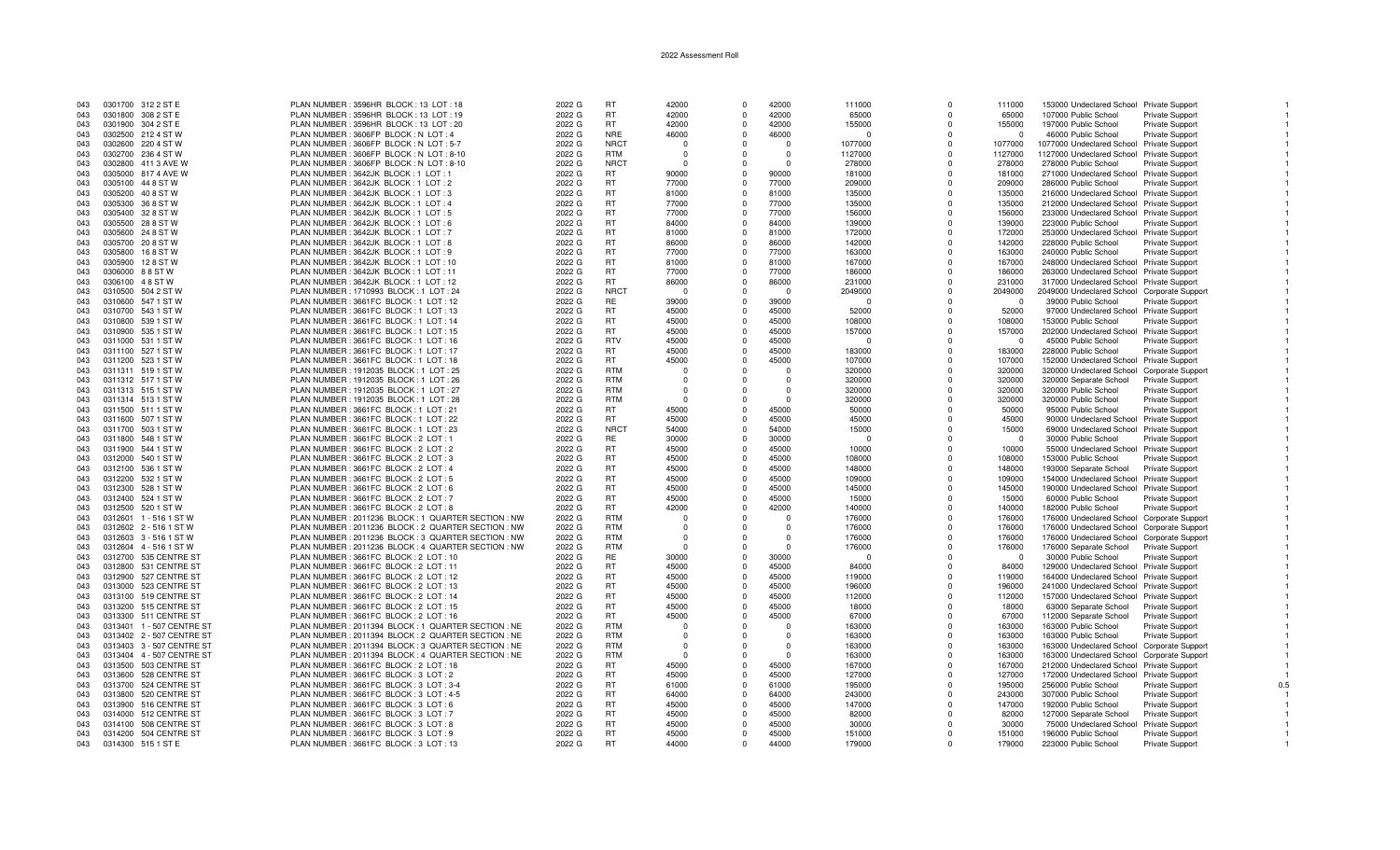| 043 | 0314400 511 1 ST E        | PLAN NUMBER: 3661FC BLOCK: 3 LOT: 14      | 2022 G | <b>RT</b>   | 45000    | $\Omega$    | 45000    | 177000   | $\Omega$   | 177000   | 222000 Undeclared School Private Support   |                               |
|-----|---------------------------|-------------------------------------------|--------|-------------|----------|-------------|----------|----------|------------|----------|--------------------------------------------|-------------------------------|
| 043 | 0314500 507 1 ST E        | PLAN NUMBER : 3661FC BLOCK : 3 LOT : 15   | 2022 G | <b>RT</b>   | 46000    | $\Omega$    | 46000    | 171000   | $\Omega$   | 171000   | 217000 Undeclared School Private Support   |                               |
| 043 | 0314600 A - 503 1 ST E    | PLAN NUMBER: 1013371 BLOCK: 3 LOT: 24     | 2022 G | <b>RT</b>   | 26000    | $\Omega$    | 26000    | 112000   | $\Omega$   | 112000   | 138000 Public School                       | Private Support               |
| 043 | 0314601 B-5031STE         | PLAN NUMBER : 1013371 BLOCK : 3 LOT : 23  | 2022 G | <b>RT</b>   | 34000    | $\Omega$    | 34000    | 101000   | $\Omega$   | 101000   | 135000 Undeclared School Private Support   |                               |
| 043 | 0315000 101 1 AVE E       | PLAN NUMBER: 3671FO BLOCK: B LOT: 1       | 2022 G | <b>NRCT</b> | $\Omega$ | $\Omega$    | $\Omega$ | 224000   | $\Omega$   | 224000   | 224000 Public School                       | Corporate Support             |
|     |                           |                                           |        | <b>NRCT</b> |          |             |          |          |            |          |                                            |                               |
| 043 | 0315100 103 1 AVE E       | PLAN NUMBER: 3671FO BLOCK: B LOT: 2       | 2022 G |             |          | $\Omega$    |          | 230000   | $\Omega$   | 230000   | 230000 Public School                       | <b>Private Support</b>        |
| 043 | 0315200 119 1 AVE E       | PLAN NUMBER : 3671FO BLOCK : B LOT : 3    | 2022 G | <b>NRCT</b> | $\cap$   | $\mathbf 0$ | $\Omega$ | 115000   | $\Omega$   | 115000   | 115000 Undeclared School Private Support   |                               |
| 043 | 0315500 316 CASSILS RD E  | PLAN NUMBER : 9912217 BLOCK : 24 LOT : 19 | 2022 G | <b>NRCT</b> |          | $\Omega$    | $\Omega$ | 440000   | $\Omega$   | 440000   | 440000 Undeclared School Private Support   |                               |
| 043 | 0315600 312 CASSILS RD W  | PLAN NUMBER: 3683FP BLOCK: 24 LOT: 2-4    | 2022 G | <b>NRCT</b> |          | $\Omega$    | $\Omega$ | 1398000  | $\Omega$   | 1398000  | 1398000 Public School                      | <b>Private Support</b>        |
| 043 | 0315902 619 2 ST W        | PLAN NUMBER: 3683FP BLOCK: 24 LOT: 5-7    | 2022 G | <b>NRCT</b> |          | $\Omega$    | $\Omega$ | 926000   | $\Omega$   | 926000   | 926000 Public School                       | Private Support               |
| 043 | 0315903 623 2 ST W        | PLAN NUMBER: 3683FP BLOCK: 24 LOT: 8      | 2022 G | <b>NRCT</b> |          | $\Omega$    | $\Omega$ | 264000   | $\Omega$   | 264000   | 264000 Undeclared School Private Support   |                               |
| 043 | 0316000 627 2 ST W        | PLAN NUMBER: 3683FP BLOCK: 24 LOT: 9      | 2022 G | <b>NRCT</b> |          | $\Omega$    | $\Omega$ | 222000   | $\Omega$   | 222000   | 222000 Undeclared School Private Support   |                               |
| 043 | 0316200 631 2 ST W        | PLAN NUMBER: 3683FP BLOCK: 24 LOT: 10-11  | 2022 G | <b>NRCT</b> |          | $\Omega$    | $\Omega$ | 522000   | $\Omega$   | 522000   | 522000 Undeclared School Private Support   |                               |
| 043 | 0316400 636 ALBERTA ST W  | PLAN NUMBER : 3683FP BLOCK : 24 LOT : 12  | 2022 G | <b>NRCT</b> |          | $\Omega$    | $\Omega$ | 251000   | $\Omega$   | 251000   | 251000 Undeclared School Private Support   |                               |
| 043 | 0316500 632 ALBERTA ST W  | PLAN NUMBER: 3683FP BLOCK: 24 LOT: 13-15  | 2022 G | <b>NRCT</b> | $\Omega$ | $\mathbf 0$ | $\Omega$ | 327000   | $\Omega$   | 327000   | 327000 Separate School                     | <b>Private Support</b>        |
| 043 | 0316800 620 ALBERTA ST W  | PLAN NUMBER: 3683FP BLOCK: 24 LOT: 16     | 2022 G | <b>NRCT</b> |          | $\Omega$    | $\Omega$ | 172000   | $\Omega$   | 172000   | 172000 Public School                       |                               |
|     |                           |                                           |        |             |          | $\Omega$    | $\Omega$ |          | $\Omega$   |          |                                            | <b>Private Support</b>        |
| 043 | 0316801 618 ALBERTA ST W  | PLAN NUMBER: 3683FP BLOCK: 24 LOT: 16     | 2022 G | <b>NRCT</b> |          |             |          | 169000   |            | 169000   | 169000 Public School                       | Corporate Support             |
| 043 | 0316900 616 ALBERTA ST W  | PLAN NUMBER: 3683FP BLOCK: 24 LOT: 17     | 2022 G | <b>NRCT</b> |          | $\Omega$    | $\Omega$ | 368000   | $\Omega$   | 368000   | 368000 Undeclared School Private Support   |                               |
| 043 | 0316901 612 ALBERTA ST W  | PLAN NUMBER: 3683FP BLOCK: 24 LOT: 18     | 2022 G | <b>NRCT</b> | $\cap$   | $\Omega$    | $\Omega$ | 182000   | $\Omega$   | 182000   | 182000 Public School                       | Private Support               |
| 043 | 0317000 1429 2 ST W       | PLAN NUMBER : 3673JK BLOCK : J LOT        | 2022 G | <b>NRCT</b> |          | $\Omega$    | $\Omega$ | 1136000  | $\Omega$   | 1136000  | 1136000 Undeclared School Private Support  |                               |
| 043 | 0317500 439 3 ST W        | PLAN NUMBER: 3711GA BLOCK: LOT: 1         | 2022 G | <b>RTM</b>  | - 0      | $\Omega$    | $\Omega$ | 184000   | $\Omega$   | 184000   | 184000 Undeclared School Private Support   |                               |
| 043 | 0317600 435 3 ST W        | PLAN NUMBER: 3711GA BLOCK: K LOT: 2       | 2022 G | <b>RT</b>   | 55000    | $\Omega$    | 55000    | 113000   | $\Omega$   | 113000   | 168000 Public School                       | <b>Private Support</b>        |
| 043 | 0317700 431 3 ST W        | PLAN NUMBER: 3711GA BLOCK: LOT: 3-4       | 2022 G | <b>RT</b>   | 73000    | $\mathbf 0$ | 73000    | 113000   | $^{\circ}$ | 113000   | 186000 Undeclared School Private Support   |                               |
| 043 | 0317800 427 3 ST W        | PLAN NUMBER: 3711GA BLOCK: LOT: 4-5       | 2022 G | <b>RT</b>   | 49000    | $\Omega$    | 49000    | 129000   | $\Omega$   | 129000   | 178000 Undeclared School Private Support   |                               |
| 043 | 0320000 604 1 ST W        | PLAN NUMBER: 3849FR BLOCK: 4 LOT: 1       | 2022 G | <b>RT</b>   | 77000    | $\Omega$    | 77000    | 57000    | $\Omega$   | 57000    | 134000 Undeclared School Private Support   |                               |
| 043 | 0320100 608 1 ST W        | PLAN NUMBER : 3849FR BLOCK : 4 LOT : 2    | 2022 G | <b>RT</b>   | 64000    | $\Omega$    | 64000    | 94000    | $\Omega$   | 94000    | 158000 Undeclared School Private Support   |                               |
|     | 0320200 612 1 ST W        | PLAN NUMBER: 3849FR BLOCK: 4 LOT: 3       | 2022 G | RT          | 64000    | $\mathbf 0$ | 64000    |          | $\Omega$   |          |                                            |                               |
| 043 |                           |                                           |        |             |          |             |          | 104000   |            | 104000   | 168000 Separate School                     | <b>Private Support</b>        |
| 043 | 0320300 616 1 ST W        | PLAN NUMBER: 3849FR BLOCK: 4 LOT: 4       | 2022 G | <b>RT</b>   | 64000    | $\Omega$    | 64000    | 77000    | $\Omega$   | 77000    | 141000 Undeclared School Private Support   |                               |
| 043 | 0320400 620 1 ST W        | PLAN NUMBER: 3849FR BLOCK: 4 LOT: 5       | 2022 G | <b>RT</b>   | 64000    | $\Omega$    | 64000    | 138000   | $\Omega$   | 138000   | 202000 Public School                       | <b>Private Support</b>        |
| 043 | 0320500 624 1 ST W        | PLAN NUMBER: 3849FR BLOCK: 4 LOT: 6       | 2022 G | <b>RT</b>   | 64000    | $\Omega$    | 64000    | 95000    | $\Omega$   | 95000    | 159000 Public School                       | <b>Private Support</b><br>0.5 |
| 043 | 0320600 628 1 ST W        | PLAN NUMBER: 3849FR BLOCK: 4 LOT: 7       | 2022 G | <b>RT</b>   | 64000    | $\Omega$    | 64000    | 106000   | $\Omega$   | 106000   | 170000 Public School                       | <b>Private Support</b>        |
| 043 | 0320700 632 1 ST W        | PLAN NUMBER: 3849FR BLOCK: 4 LOT: 8       | 2022 G | <b>RT</b>   | 41000    | $\Omega$    | 41000    | 115000   | $\Omega$   | 115000   | 156000 Public School                       | <b>Private Support</b>        |
| 043 | 0320701 634 1 ST W        | PLAN NUMBER: 3849FR BLOCK: 4 LOT: 8       | 2022 G | <b>RT</b>   | 41000    | $\Omega$    | 41000    | 124000   | $\Omega$   | 124000   | 165000 Undeclared School Private Support   |                               |
| 043 | 0320800 636 1 ST W        | PLAN NUMBER: 3849FR BLOCK: 4 LOT: 9       | 2022 G | <b>RT</b>   | 64000    | $\Omega$    | 64000    | 220000   | $\Omega$   | 220000   | 284000 Public School                       | <b>Private Support</b>        |
| 043 | 0320900 640 1 ST W        | PLAN NUMBER: 3849FR BLOCK: 4 LOT: 10      | 2022 G | <b>RT</b>   | 64000    | $\mathbf 0$ | 64000    | 144000   | 0          | 144000   | 208000 Public School                       | <b>Private Support</b>        |
| 043 | 0321000 644 1 ST W        | PLAN NUMBER: 3849FR BLOCK: 4 LOT: 11      | 2022 G | <b>RT</b>   | 64000    | $\Omega$    | 64000    | 98000    | $\Omega$   | 98000    | 162000 Undeclared School Private Support   |                               |
|     |                           |                                           | 2022 G | <b>RT</b>   | 99000    | $\Omega$    | 99000    |          | $\Omega$   | 76000    |                                            |                               |
| 043 | 0321100 648 1 ST W        | PLAN NUMBER: 3849FR BLOCK: 4 LOT: 12-13   |        |             |          |             |          | 76000    |            |          | 175000 Undeclared School Private Support   |                               |
| 043 | 0321300 656 1 ST W        | PLAN NUMBER: 3849FR BLOCK: 4 LOT: 14      | 2022 G | <b>RT</b>   | 64000    | $\Omega$    | 64000    | 106000   | $\Omega$   | 106000   | 170000 Public School                       | <b>Private Support</b><br>0.5 |
| 043 | 0321400 655 CENTRE ST     | PLAN NUMBER: 3849FR BLOCK: 4 LOT: 15      | 2022 G | <b>RT</b>   | 64000    | $\Omega$    | 64000    | 105000   | $\Omega$   | 105000   | 169000 Public School                       | <b>Private Support</b>        |
| 043 | 0321500 651 CENTRE ST     | PLAN NUMBER: 3849FR BLOCK: 4 LOT: 16      | 2022 G | <b>RT</b>   | 64000    | $\Omega$    | 64000    | 86000    | $\Omega$   | 86000    | 150000 Public School                       | Private Support               |
| 043 | 0321600 647 CENTRE ST     | PLAN NUMBER: 3849FR BLOCK: 4 LOT: 17      | 2022 G | <b>RT</b>   | 64000    | $\Omega$    | 64000    | 14000    | $\Omega$   | 14000    | 78000 Public School                        | Private Support               |
| 043 | 0321700 643 CENTRE ST     | PLAN NUMBER: 3849FR BLOCK: 4 LOT: 18      | 2022 G | <b>RT</b>   | 64000    | $\Omega$    | 64000    | 77000    | $\Omega$   | 77000    | 141000 Undeclared School Private Support   |                               |
| 043 | 0321800 639 CENTRE ST     | PLAN NUMBER: 3849FR BLOCK: 4 LOT: 19      | 2022 G | <b>RT</b>   | 64000    | $\Omega$    | 64000    | 277000   | $\Omega$   | 277000   | 341000 Undeclared School Private Support   |                               |
| 043 | 0321900 635 CENTRE ST     | PLAN NUMBER: 3849FR BLOCK: 4 LOT: 20      | 2022 G | <b>RT</b>   | 64000    | $\Omega$    | 64000    | 208000   | $\Omega$   | 208000   | 272000 Public School                       | Private Support               |
| 043 | 0322000 631 CENTRE ST     | PLAN NUMBER: 3849FR BLOCK: 4 LOT: 21      | 2022 G | <b>RT</b>   | 64000    | $\Omega$    | 64000    | 100000   | $\Omega$   | 100000   | 164000 Undeclared School Private Support   |                               |
| 043 | 0322100 627 CENTRE ST     | PLAN NUMBER: 3849FR BLOCK: 4 LOT: 22      | 2022 G | <b>RT</b>   | 68000    | $\mathbf 0$ | 68000    | 124000   | $\Omega$   | 124000   | 192000 Public School                       | Private Support               |
| 043 | 0322200 623 CENTRE ST     | PLAN NUMBER: 3849FR BLOCK: 4 LOT: 23      | 2022 G | <b>RT</b>   | 64000    | $\mathbf 0$ | 64000    | 61000    | $\Omega$   | 61000    | 125000 Public School                       | <b>Private Support</b>        |
| 043 | 0322300 619 CENTRE ST     | PLAN NUMBER: 3849FR BLOCK: 4 LOT: 24      | 2022 G | <b>RT</b>   | 64000    | $\Omega$    | 64000    | 181000   | $\Omega$   | 181000   | 245000 Public School                       |                               |
|     |                           |                                           |        |             |          |             |          |          |            |          |                                            | <b>Private Support</b>        |
| 043 | 0322400 615 CENTRE ST     | PLAN NUMBER: 3849FR BLOCK: 4 LOT: 25      | 2022 G | <b>RT</b>   | 64000    | $\Omega$    | 64000    | 27000    | $\Omega$   | 27000    | 91000 Undeclared School Private Support    |                               |
| 043 | 0322500 611 CENTRE ST     | PLAN NUMBER: 3849FR BLOCK: 4 LOT: 26      | 2022 G | RT          | 64000    | $\mathbf 0$ | 64000    | 122000   | $\Omega$   | 122000   | 186000 Public School                       | <b>Private Support</b>        |
| 043 | 0322600 607 CENTRE ST     | PLAN NUMBER: 3849FR BLOCK: 4 LOT: 27      | 2022 G | <b>RT</b>   | 64000    | $\Omega$    | 64000    | 162000   | $\Omega$   | 162000   | 226000 Undeclared School Private Support   |                               |
| 043 | 0322700 603 CENTRE ST     | PLAN NUMBER: 3849FR BLOCK: 4 LOT: 28      | 2022 G | <b>RT</b>   | 80000    | $\Omega$    | 80000    | 60000    | $\Omega$   | 60000    | 140000 Public School                       | Private Support               |
| 043 | 0323100 647 1 ST W        | PLAN NUMBER: 3849FR BLOCK: 5 LOT: 5-6     | 2022 G | <b>NRIT</b> |          | $\Omega$    |          | 350000   | $\Omega$   | 350000   | 350000 Undeclared School Private Support   |                               |
| 043 | 0323201 655 1 ST W        | PLAN NUMBER : 0412950 BLOCK : 5 LOT : 9   | 2022 G | <b>NRIT</b> | - 0      | $\Omega$    | $\cap$   | 202000   | $\Omega$   | 202000   | 202000 Undeclared School Corporate Support |                               |
| 043 | 0323203 660 2 ST W        | PLAN NUMBER: 0412950 BLOCK: 5 LOT: 7.8    | 2022 G | <b>NRCV</b> | 171000   | $\Omega$    | 171000   | $\Omega$ | $\Omega$   | $\Omega$ | 171000 Undeclared School Corporate Support |                               |
| 043 | 0325000 804 CASSILS RD E  | PLAN NUMBER: 3892JK BLOCK: A LOT: 0       | 2022 G | <b>NRE</b>  | 205000   | $\Omega$    | 205000   | 488000   | $\Omega$   | 488000   | 693000 Public School                       | <b>Private Support</b>        |
| 043 | 0330000 208 2 AVE W       | PLAN NUMBER: 3911JK BLOCK: 9 LOT: 41-42   | 2022 G | <b>NRCT</b> |          | $\Omega$    | $\Omega$ | 314000   | $\Omega$   | 314000   | 314000 Undeclared School Private Support   |                               |
| 043 | 0330500 20 FAIRVIEW AVE E | PLAN NUMBER : 0012778 BLOCK : 2 LOT : 13  | 2022 G | <b>NRCT</b> |          | $\Omega$    | $\Omega$ | 415000   | $\Omega$   | 415000   | 415000 Undeclared School Private Support   |                               |
| 043 | 0330500 20 FAIRVIEW AVE E | PLAN NUMBER : 0012778 BLOCK : 2 LOT : 13  | 2022 G | RT          |          | $\Omega$    | $\Omega$ |          | $\Omega$   | 86000    |                                            |                               |
|     |                           |                                           |        |             |          |             |          | 86000    |            |          | 86000 Undeclared School Private Support    |                               |
| 043 | 0330600 1004 2 ST W       | PLAN NUMBER: 3926JK BLOCK: 2 LOT: 11-12   | 2022 G | <b>NRCT</b> | - 0      | U           | $\Omega$ | 741000   | $\Omega$   | 741000   | 741000 Undeclared School Private Support   |                               |
| 043 | 0330600 1004 2 ST W       | PLAN NUMBER: 3926JK BLOCK: 2 LOT: 11-12   | 2022 G | RT.         |          | $\Omega$    |          | 39000    | $\Omega$   | 39000    | 39000 Undeclared School Private Support    |                               |
| 043 | 0333000 203 2 ST E        | PLAN NUMBER : 4012X BLOCK : 6 LOT : 1-2   | 2022 G | <b>RT</b>   | 42000    | $^{\circ}$  | 42000    | 104000   | $\Omega$   | 104000   | 146000 Public School                       | <b>Private Support</b>        |
| 043 | 0333100 207 2 ST E        | PLAN NUMBER: 4012X BLOCK: 6 LOT: 3-4      | 2022 G | <b>RT</b>   | 42000    | $\Omega$    | 42000    | 208000   | $\Omega$   | 208000   | 250000 Public School                       | Private Support               |
| 043 | 0333200 211 2 ST E        | PLAN NUMBER: 4012X BLOCK: 6 LOT: 5-6      | 2022 G | <b>RT</b>   | 42000    | $\Omega$    | 42000    | 93000    | $\Omega$   | 93000    | 135000 Undeclared School Private Support   |                               |
| 043 | 0333300 215 2 ST E        | PLAN NUMBER: 4012X BLOCK: 6 LOT: 7        | 2022 G | <b>RT</b>   | 27000    | $\Omega$    | 27000    | 156000   | $\Omega$   | 156000   | 183000 Undeclared School Private Support   |                               |
| 043 | 0333400 219 2 ST E        | PLAN NUMBER: 4012X BLOCK: 6 LOT: 8-9      | 2022 G | RT.         | 42000    | $\Omega$    | 42000    | 24000    | $\Omega$   | 24000    | 66000 Undeclared School Private Support    |                               |
|     |                           |                                           |        |             |          |             |          |          |            |          |                                            |                               |

 $\overline{1}$ 

 $\overline{1}$ 

 $0.\overline{5}$ 

 $\overline{1}$ 

 $\overline{1}$ 

 $0.5$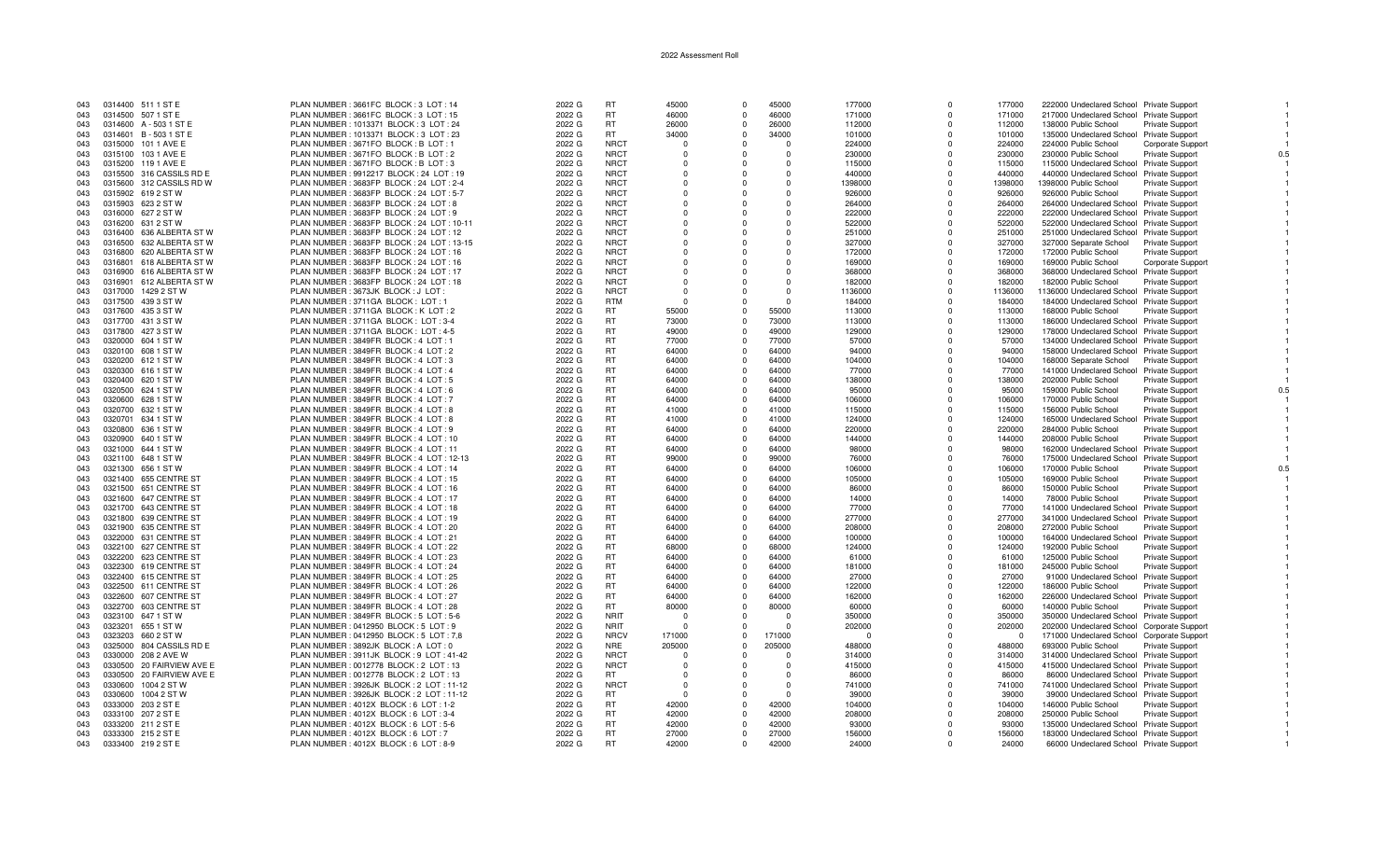| 043 | 0333500 223 2 ST E    | PLAN NUMBER: 4012X BLOCK: 6 LOT: 10       | 2022 G | <b>RT</b>   | 27000          | $\Omega$                | 27000          | 148000   | $\Omega$             | 148000   | 175000 Undeclared School Private Support   |                          |  |
|-----|-----------------------|-------------------------------------------|--------|-------------|----------------|-------------------------|----------------|----------|----------------------|----------|--------------------------------------------|--------------------------|--|
| 043 | 0333501 225 2 ST E    | PLAN NUMBER: 4012X BLOCK: 6 LOT: 11       | 2022 G | <b>RT</b>   | 27000          | $\mathbf 0$             | 27000          | 146000   | $\Omega$             | 146000   | 173000 Public School                       | Private Support          |  |
| 043 | 0333600 227 2 ST E    | PLAN NUMBER: 4012X BLOCK: 6 LOT: 12-14    | 2022 G | <b>RT</b>   | 56000          | $\Omega$                | 56000          | 178000   | $\Omega$             | 178000   | 234000 Public School                       | <b>Private Support</b>   |  |
| 043 | 0333700 235 2 ST E    | PLAN NUMBER : 4012X BLOCK : 6 LOT : 15-16 | 2022 G | <b>RT</b>   | 42000          | $\Omega$                | 42000          | 77000    | $\Omega$             | 77000    | 119000 Separate School                     | <b>Private Support</b>   |  |
| 043 | 0333800 239 2 ST E    | PLAN NUMBER: 4012X BLOCK: 6 LOT: 17-18    | 2022 G | <b>RT</b>   | 42000          | $\Omega$                | 42000          | 178000   | $\Omega$             | 178000   | 220000 Undeclared School Private Support   |                          |  |
| 043 | 0333900 243 2 ST E    | PLAN NUMBER : 4012X BLOCK : 6 LOT : 19-20 | 2022 G | RT          | 42000          | $^{\circ}$              | 42000          | 198000   | $\Omega$             | 198000   | 240000 Separate School                     | <b>Private Support</b>   |  |
| 043 | 0334000 203 3 AVE E   | PLAN NUMBER : 4012X BLOCK : 6 LOT : 21-22 | 2022 G | <b>RT</b>   | 42000          | $\Omega$                | 42000          | 238000   | $\Omega$             | 238000   | 280000 Separate School                     | <b>Private Support</b>   |  |
| 043 | 0334100 240 1 ST E    | PLAN NUMBER : 4012X BLOCK : 6 LOT : 23-24 | 2022 G | <b>RT</b>   | 35000          | $\Omega$                | 35000          | 151000   | $\Omega$             | 151000   | 186000 Public School                       | Private Support          |  |
| 043 | 0334200 236 1 ST E    | PLAN NUMBER : 4012X BLOCK : 6 LOT : 24-25 | 2022 G | <b>RT</b>   | 33000          | $\mathbf 0$             | 33000          | 74000    | $\Omega$             | 74000    | 107000 Public School                       | <b>Private Support</b>   |  |
| 043 | 0334300 232 1 ST E    | PLAN NUMBER : 4012X BLOCK : 6 LOT : 26-27 | 2022 G | <b>RT</b>   | 42000          | $\mathbf 0$             | 42000          | 113000   | $\Omega$             | 113000   | 155000 Undeclared School Private Support   |                          |  |
| 043 | 0334400 228 1 ST E    | PLAN NUMBER: 4012X BLOCK: 6 LOT: 28-29    | 2022 G | <b>RT</b>   | 42000          | $\Omega$                | 42000          | 130000   | $\Omega$             | 130000   | 172000 Undeclared School Private Support   |                          |  |
| 043 | 0334500 224 1 ST E    | PLAN NUMBER: 4012X BLOCK: 6 LOT: 30-31    | 2022 G | <b>RT</b>   | 42000          | $\Omega$                | 42000          | 88000    | $\Omega$             | 88000    | 130000 Undeclared School Private Support   |                          |  |
| 043 | 0334600 220 1 ST E    | PLAN NUMBER : 4012X BLOCK : 6 LOT : 32    | 2022 G | <b>RT</b>   | 27000          | $\Omega$                | 27000          | 38000    | $\Omega$             | 38000    |                                            |                          |  |
|     |                       |                                           |        |             |                |                         |                |          |                      |          | 65000 Undeclared School Private Support    |                          |  |
| 043 | 0334700 A-2161 STE    | PLAN NUMBER : 4012X BLOCK : 6 LOT : 33    | 2022 G | <b>RT</b>   | 27000          | $^{\circ}$              | 27000          | 143000   | $\Omega$<br>$\Omega$ | 143000   | 170000 Undeclared School Private Support   |                          |  |
| 043 | 0334701 B-2161STE     | PLAN NUMBER: 4012X BLOCK: 6 LOT: 34       | 2022 G | <b>RT</b>   | 27000          | $\Omega$                | 27000          | 143000   |                      | 143000   | 170000 Separate School                     | <b>Private Support</b>   |  |
| 043 | 0334800 212 1 ST E    | PLAN NUMBER : 4012X BLOCK : 6 LOT : 35-36 | 2022 G | <b>RT</b>   | 42000          | $\Omega$                | 42000          | 99000    | $\Omega$             | 99000    | 141000 Separate School                     | <b>Private Support</b>   |  |
| 043 | 0334900 208 1 ST E    | PLAN NUMBER : 4012X BLOCK : 6 LOT : 37-38 | 2022 G | <b>RT</b>   | 44000          | $\Omega$                | 44000          | 238000   | $\Omega$             | 238000   | 282000 Undeclared School Private Support   |                          |  |
| 043 | 0335000 204 1 ST E    | PLAN NUMBER : 4012X BLOCK : 6 LOT : 39-40 | 2022 G | <b>RT</b>   | 42000          | $\Omega$                | 42000          | 172000   | $\Omega$             | 172000   | 214000 Undeclared School Private Support   |                          |  |
| 043 | 0335100 203 1 ST E    | PLAN NUMBER: 4012X BLOCK: 7 LOT: 1-2      | 2022 G | <b>RT</b>   | 42000          | $\Omega$                | 42000          | 29000    | $\Omega$             | 29000    | 71000 Public School                        | Private Support          |  |
| 043 | 0335200 207 1 ST E    | PLAN NUMBER: 4012X BLOCK: 7 LOT: 3-4      | 2022 G | <b>RT</b>   | 42000          | $\Omega$                | 42000          | 163000   | $\Omega$             | 163000   | 205000 Public School                       | <b>Private Support</b>   |  |
| 043 | 0335300 211 1 ST E    | PLAN NUMBER: 4012X BLOCK: 7 LOT: 5-6      | 2022 G | <b>RT</b>   | 42000          | $\Omega$                | 42000          | 147000   | $\Omega$             | 147000   | 189000 Undeclared School Private Support   |                          |  |
| 043 | 0335400 215 1 ST E    | PLAN NUMBER: 4012X BLOCK: 7 LOT: 7        | 2022 G | <b>RT</b>   | 27000          | $\mathbf 0$             | 27000          | 45000    | $\Omega$             | 45000    | 72000 Undeclared School Private Support    |                          |  |
| 043 | 0335500 219 1 ST E    | PLAN NUMBER: 4012X BLOCK: 7 LOT: 8-9      | 2022 G | <b>RT</b>   | 42000          | $\Omega$                | 42000          | 99000    | $\Omega$             | 99000    | 141000 Separate School                     | <b>Corporate Support</b> |  |
| 043 | 0335600 223 1 ST E    | PLAN NUMBER: 4012X BLOCK: 7 LOT: 10-1     | 2022 G | <b>RT</b>   | 42000          | $\mathbf 0$             | 42000          | 35000    | $\Omega$             | 35000    | 77000 Undeclared School Private Support    |                          |  |
| 043 | 0335700 227 1 ST E    | PLAN NUMBER : 4012X BLOCK : 7 LOT : 12-13 | 2022 G | RT          | 42000          | $\mathbf 0$             | 42000          | 88000    | $\Omega$             | 88000    | 130000 Separate School                     | <b>Private Support</b>   |  |
| 043 | 0335800 231 1 ST E    | PLAN NUMBER : 4012X BLOCK : 7 LOT : 14-15 | 2022 G | <b>RT</b>   | 42000          | $\Omega$                | 42000          | 187000   | $\Omega$             | 187000   | 229000 Public School                       | Corporate Support        |  |
| 043 | 0335900 233 1 ST E    | PLAN NUMBER: 4012X BLOCK: 7 LOT: 16-17    | 2022 G | <b>RT</b>   | 42000          | $\Omega$                | 42000          | 229000   | $\Omega$             | 229000   | 271000 Separate School                     | Private Support          |  |
| 043 | 0336000 235 1 ST E    | PLAN NUMBER: 4012X BLOCK: 7 LOT: 18-20    | 2022 G | RE          | 56000          | $\Omega$                | 56000          | 25000    | $\Omega$             | 25000    | 81000 Public School                        | <b>Private Support</b>   |  |
| 043 | 0336100 232 CENTRE ST | PLAN NUMBER: 4012X BLOCK: 7 LOT: 21-23    | 2022 G | RE.         | 56000          | $\Omega$                | 56000          | 25000    | $\Omega$             | 25000    | 81000 Public School                        | <b>Private Support</b>   |  |
| 043 | 0336200 228 CENTRE ST | PLAN NUMBER : 4012X BLOCK : 7 LOT : 24-26 | 2022 G | <b>RTM</b>  | - 0            | $\mathbf 0$             | - 0            | 378000   | $\Omega$             | 378000   | 378000 Public School                       | Private Support          |  |
| 043 | 0336300 224 CENTRE ST | PLAN NUMBER : 4012X BLOCK : 7 LOT : 27-28 | 2022 G | RT.         | 39000          | $\Omega$                | 39000          | 54000    | $\Omega$             | 54000    | 93000 Undeclared School Private Support    |                          |  |
| 043 | 0336400 220 CENTRE ST | PLAN NUMBER : 4012X BLOCK : 7 LOT : 29-30 | 2022 G | <b>RT</b>   | 42000          | $\mathbf 0$             | 42000          | 199000   | $\Omega$             | 199000   | 241000 Undeclared School Private Support   |                          |  |
| 043 | 0336500 216 CENTRE ST | PLAN NUMBER: 4012X BLOCK: 7 LOT: 31-33    | 2022 G | <b>RT</b>   | 56000          | $\Omega$                | 56000          | 85000    | $\Omega$             | 85000    | 141000 Undeclared School Private Support   |                          |  |
| 043 | 0336700 212 CENTRE ST | PLAN NUMBER : 4012X BLOCK : 7 LOT : 34-36 | 2022 G | <b>RT</b>   | 56000          | $\Omega$                | 56000          | 90000    | $\Omega$             | 90000    | 146000 Undeclared School Private Support   |                          |  |
| 043 | 0336900 208 CENTRE ST | PLAN NUMBER: 4012X BLOCK: 7 LOT: 37-38    | 2022 G | RT.         | 42000          | $\Omega$                | 42000          | 69000    | $\Omega$             | 69000    | 111000 Undeclared School Private Support   |                          |  |
| 043 | 0337000 204 CENTRE ST | PLAN NUMBER: 4012X BLOCK: 7 LOT: 39-40    | 2022 G | <b>RTM</b>  | 39000          | $\Omega$                | 39000          | 15000    | $\Omega$             | 15000    | 54000 Undeclared School Private Support    |                          |  |
| 043 | 0337100 203 CENTRE ST | PLAN NUMBER : 4012X BLOCK : 8 LOT : 1-2   | 2022 G | <b>RT</b>   | 42000          | $\Omega$                | 42000          | 23000    | $\Omega$             | 23000    | 65000 Undeclared School Private Support    |                          |  |
| 043 | 0337200 207 CENTRE ST | PLAN NUMBER: 4012X BLOCK: 8 LOT: 3-4      | 2022 G | <b>RTV</b>  | 42000          | $\mathbf 0$             | 42000          | $\Omega$ | $\Omega$             | $\Omega$ | 42000 Public School                        | <b>Private Support</b>   |  |
| 043 | 0337300 211 CENTRE ST | PLAN NUMBER: 4012X BLOCK: 8 LOT: 5-6      | 2022 G | RT.         | 42000          | $\Omega$                | 42000          | 157000   | $\Omega$             | 157000   | 199000 Undeclared School Private Support   |                          |  |
| 043 | 0337400 215 CENTRE ST | PLAN NUMBER: 4012X BLOCK: 8 LOT: 7-8      | 2022 G | <b>RT</b>   | 42000          | $\mathbf 0$             | 42000          | 172000   | $\Omega$             | 172000   | 214000 Undeclared School Private Support   |                          |  |
| 043 | 0337500 219 CENTRE ST | PLAN NUMBER: 4012X BLOCK: 8 LOT: 9-10     | 2022 G | <b>RT</b>   | 42000          | $\Omega$                | 42000          | 147000   | $\Omega$             | 147000   | 189000 Undeclared School Private Support   |                          |  |
| 043 | 0337600 223 CENTRE ST | PLAN NUMBER: 1412816 BLOCK: 8 LOT: 41     | 2022 G | <b>RT</b>   | 29000          | $\mathbf 0$             | 29000          | 20000    | $\Omega$             | 20000    | 49000 Undeclared School Private Support    |                          |  |
| 043 | 0337700 225 CENTRE ST | PLAN NUMBER : 1412816 BLOCK : 8 LOT : 42  | 2022 G | <b>RT</b>   | 40000          | $\Omega$                | 40000          | 98000    | $\Omega$             | 98000    | 138000 Separate School Private Support     |                          |  |
| 043 | 0337900 231 CENTRE ST | PLAN NUMBER: 4012X BLOCK: 8 LOT: 14-17    | 2022 G | <b>RT</b>   | 64000          | $\Omega$                | 64000          | 193000   | $\Omega$             | 193000   | 257000 Undeclared School Private Support   |                          |  |
| 043 | 0338000 235 CENTRE ST | PLAN NUMBER: 4012X BLOCK: 8 LOT: 18-20    | 2022 G | <b>RE</b>   | 56000          | $\Omega$                | 56000          | 25000    | $\Omega$             | 25000    | 81000 Undeclared School Private Support    |                          |  |
| 043 | 0338300 111 3 AVE W   | PLAN NUMBER : 4012X BLOCK : 8 LOT : 21-22 | 2022 G | <b>NRE</b>  | 33000          | $\mathbf 0$             | 33000          | 404000   | $\Omega$             | 404000   |                                            |                          |  |
| 043 |                       | PLAN NUMBER: 4012X BLOCK: 8 LOT: 23-24    |        | RT.         | 42000          | $\Omega$                | 42000          |          | $\Omega$             | 135000   | 437000 Undeclared School Private Support   |                          |  |
|     | 0338400 236 1 ST W    |                                           | 2022 G |             |                |                         |                | 135000   |                      |          | 177000 Undeclared School Private Support   |                          |  |
| 043 | 0338500 232 1 ST W    | PLAN NUMBER: 4012X BLOCK: 8 LOT: 25-26    | 2022 G | <b>RT</b>   | 42000          | $\mathbf 0$<br>$\Omega$ | 42000          | 86000    | $\Omega$             | 86000    | 128000 Public School                       | Private Support          |  |
| 043 | 0338600 228 1 ST W    | PLAN NUMBER: 4012X BLOCK: 8 LOT: 27-28    | 2022 G | <b>RT</b>   | 42000<br>42000 |                         | 42000<br>42000 | 81000    | $\Omega$             | 81000    | 123000 Public School                       | <b>Private Support</b>   |  |
| 043 | 0338700 224 1 ST W    | PLAN NUMBER: 4012X BLOCK: 8 LOT: 29-30    | 2022 G | <b>RT</b>   |                | $\mathbf 0$             |                | 119000   | $\Omega$             | 119000   | 161000 Undeclared School Private Support   |                          |  |
| 043 | 0338800 220 1 ST W    | PLAN NUMBER: 4012X BLOCK: 8 LOT: 31-32    | 2022 G | <b>RT</b>   | 42000          | $\Omega$                | 42000          | 67000    | $\Omega$             | 67000    | 109000 Public School                       | <b>Private Support</b>   |  |
| 043 | 0338900 216 1 ST W    | PLAN NUMBER : 4012X BLOCK : 8 LOT : 33-34 | 2022 G | <b>RT</b>   | 42000          | $\Omega$                | 42000          | 73000    | $\Omega$             | 73000    | 115000 Undeclared School Private Support   |                          |  |
| 043 | 0339000 212 1 ST W    | PLAN NUMBER: 4012X BLOCK: 8 LOT: 35-36    | 2022 G | <b>RT</b>   | 42000          | $\Omega$                | 42000          | 61000    | $\Omega$             | 61000    | 103000 Undeclared School Private Support   |                          |  |
| 043 | 0339100 208 1 ST W    | PLAN NUMBER : 4012X BLOCK : 8 LOT : 37-38 | 2022 G | <b>NRCV</b> | 43000          | $\mathbf 0$             | 43000          | $\Omega$ | $\Omega$             | $\Omega$ | 43000 Undeclared School Private Support    |                          |  |
| 043 | 0339200 116 2 AVE W   | PLAN NUMBER: 4012X BLOCK: 8 LOT: 39-40    | 2022 G | <b>NRCT</b> | $\Omega$       | $\Omega$                | $\Omega$       | 289000   | $\Omega$             | 289000   | 289000 Undeclared School Private Support   |                          |  |
| 043 | 0339300 202 2 AVE W   | PLAN NUMBER: 4012X BLOCK: 9 LOT: 1-3      | 2022 G | <b>NRCT</b> | $\Omega$       | $\Omega$                | $\Omega$       | 94000    | $\Omega$             | 94000    | 94000 Public School                        | Private Support          |  |
| 043 | 0339400 211 1 ST W    | PLAN NUMBER: 4012X BLOCK: 9 LOT: 4-5      | 2022 G | RT.         | 42000          | $\Omega$                | 42000          | 69000    | $\Omega$             | 69000    | 111000 Undeclared School Private Support   |                          |  |
| 043 | 0339500 215 1 ST W    | PLAN NUMBER : 4012X BLOCK : 9 LOT : 6     | 2022 G | <b>RT</b>   | 27000          | $\Omega$                | 27000          | 75000    | $\Omega$             | 75000    | 102000 Undeclared School Private Support   |                          |  |
| 043 | 0339600 219 1 ST W    | PLAN NUMBER : 4012X BLOCK : 9 LOT : 7-8   | 2022 G | -RT         | 42000          | $\Omega$                | 42000          | 99000    | $\Omega$             | 99000    | 141000 Undeclared School Private Support   |                          |  |
| 043 | 0339700 223 1 ST W    | PLAN NUMBER : 4012X BLOCK : 9 LOT : 9-10  | 2022 G | -RT         | 42000          | $\Omega$                | 42000          | 91000    | $\Omega$             | 91000    | 133000 Public School                       | <b>Private Support</b>   |  |
| 043 | 0339900 231 1 ST W    | PLAN NUMBER: 4012X BLOCK: 9 LOT: 11-13    | 2022 G | <b>RT</b>   | 56000          | $\Omega$                | 56000          | 130000   | $\Omega$             | 130000   | 186000 Public School                       | <b>Private Support</b>   |  |
| 043 | 0340000 235 1 ST W    | PLAN NUMBER: 4012X BLOCK: 9 LOT: 14       | 2022 G | RT          | 27000          | $^{\circ}$              | 27000          | 20000    | $\Omega$             | 20000    | 47000 Public School                        | <b>Private Support</b>   |  |
| 043 | 0340100 239 1 ST W    | PLAN NUMBER: 4012X BLOCK: 9 LOT: 15-20    | 2022 G | <b>NRCT</b> | $\Omega$       | $\Omega$                | - 0            | 411000   | $\Omega$             | 411000   | 411000 Undeclared School Corporate Support |                          |  |
| 043 | 0340400 240 2 ST W    | PLAN NUMBER: 4012X BLOCK: 9 LOT: 21-22    | 2022 G | <b>NRCT</b> | $\Omega$       | $\Omega$                | $\cap$         | 490000   | $\Omega$             | 490000   | 490000 Undeclared School Corporate Support |                          |  |
| 043 | 0340500 228 2 ST W    | PLAN NUMBER: 4012X BLOCK: 9 LOT: 23-28    | 2022 G | <b>NRCT</b> | $\Omega$       | $\Omega$                | $\Omega$       | 550000   | $\Omega$             | 550000   | 550000 Undeclared School Corporate Support |                          |  |
| 043 | 0340600 224 2 ST W    | PLAN NUMBER: 4012X BLOCK: 9 LOT: 29-30    | 2022 G | <b>NRCT</b> |                | $\Omega$                |                | 93000    | $\Omega$             | 93000    | 93000 Public School                        | <b>Private Support</b>   |  |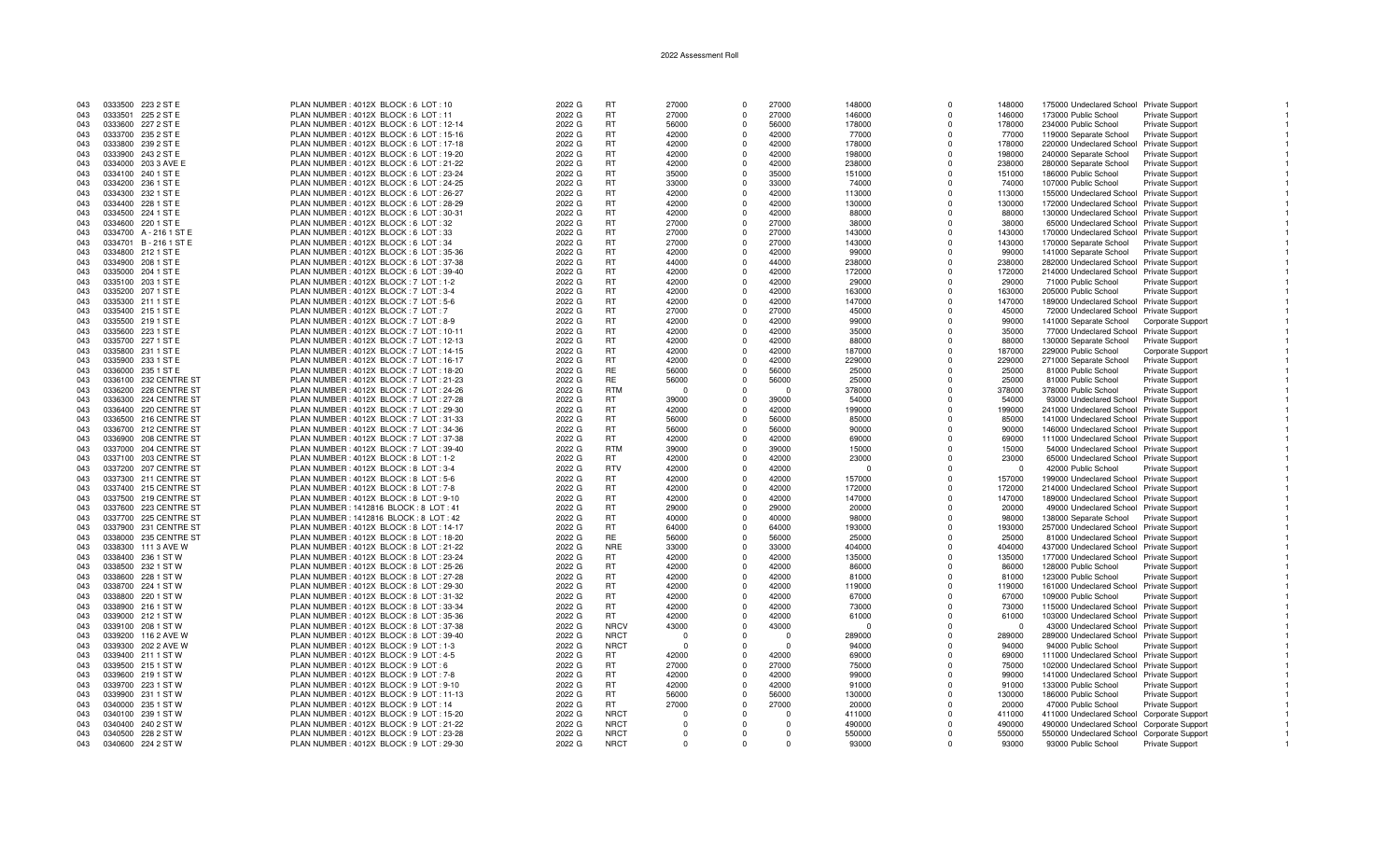| 043        |           | 0340600 224 2 ST W             | PLAN NUMBER: 4012X BLOCK: 9 LOT: 29-30                                       | 2022 G           | <b>RT</b>   | $\Omega$       | $\Omega$    | $\Omega$ | 99000              | $\Omega$ | 99000    | 99000 Public School                                              | <b>Private Support</b> |     |
|------------|-----------|--------------------------------|------------------------------------------------------------------------------|------------------|-------------|----------------|-------------|----------|--------------------|----------|----------|------------------------------------------------------------------|------------------------|-----|
| 043        |           | 0340800 220 2 ST W             | PLAN NUMBER: 4012X BLOCK: 9 LOT: 31-32                                       | 2022 G           | <b>NRCT</b> | $\Omega$       | $\Omega$    | $\Omega$ | 512000             | $\Omega$ | 512000   | 512000 Undeclared School Private Support                         |                        |     |
| 043        |           | 0340900 216 2 ST W             | PLAN NUMBER: 4012X BLOCK: 9 LOT: 34-35                                       | 2022 G           | <b>NRCT</b> | 47000          | $\Omega$    | 47000    | 10000              | $\Omega$ | 10000    | 57000 Undeclared School Private Support                          |                        |     |
| 043        |           | 0341100 210 2 ST W             | PLAN NUMBER: 4012X BLOCK: 9 LOT: 35-36                                       | 2022 G           | <b>NRCT</b> | $\Omega$       | $\Omega$    | $\Omega$ | 177000             | $\Omega$ | 177000   | 177000 Separate School Private Support                           |                        |     |
| 043        |           | 0341200 212 2 AVE W            | PLAN NUMBER : 4012X BLOCK : 9 LOT : 37-40                                    | 2022 G           | <b>NRCT</b> |                | $\Omega$    | $\Omega$ | 770000             | $\Omega$ | 770000   | 770000 Undeclared School Private Support                         |                        |     |
| 043        |           | 0341400 203 2 ST W             | PLAN NUMBER: 4012X BLOCK: 10 LOT: 1-6                                        | 2022 G           | <b>NRCT</b> | $\Omega$       | $\Omega$    | $\Omega$ | 817000             | $\Omega$ | 817000   | 817000 Undeclared School Private Support                         |                        |     |
| 043        |           | 0341500 219 2 ST W             | PLAN NUMBER: 4012X BLOCK: 10 LOT: 9-11                                       | 2022 G           | <b>NRGP</b> | $\Omega$       | $\Omega$    | - 0      | 555000             | $\Omega$ | 555000   | 555000 Public School                                             | Private Support        |     |
| 043        |           | 0341700 227 2 ST W             | PLAN NUMBER: 4012X BLOCK: 10 LOT: 12-13                                      | 2022 G           | <b>NRGP</b> | 48000          | $\Omega$    | 48000    | 11000              | $\Omega$ | 11000    | 59000 Public School                                              | Private Support        |     |
| 043        |           | 0341900 235 2 ST W             | PLAN NUMBER : 4012X BLOCK : 10 LOT : 14-20                                   | 2022 G           | <b>NRCT</b> |                | $\Omega$    | $\Omega$ | 976000             | $\Omega$ | 976000   | 976000 Undeclared School Private Support                         |                        |     |
| 043        |           | 0342100 240 3 ST W             | PLAN NUMBER : 4012X BLOCK : 10 LOT : 21-22                                   | 2022 G           | <b>NRCT</b> | $\Omega$       | $\Omega$    | $\Omega$ | 303000             | $\Omega$ | 303000   | 303000 Undeclared School Private Support                         |                        |     |
| 043        |           | 0342200 236 3 ST W             | PLAN NUMBER: 4012X BLOCK: 10 LOT: 23-24                                      | 2022 G           | RT.         | 42000          | $\Omega$    | 42000    | 38000              | $\Omega$ | 38000    | 80000 Undeclared School Private Support                          |                        |     |
| 043        |           | 0342300 232 3 ST W             | PLAN NUMBER: 4012X BLOCK: 10 LOT: 25-26                                      | 2022 G           | RTM         | $\Omega$       | $\Omega$    | $\Omega$ | 286000             | $\Omega$ | 286000   | 286000 Public School                                             | Private Support        |     |
| 043        |           | 0342400 224 3 ST W             | PLAN NUMBER: 4012X BLOCK: 10 LOT: 27-30                                      | 2022 G           | <b>NRCT</b> |                | $\Omega$    | $\Omega$ | 107000             | $\Omega$ | 107000   | 107000 Public School                                             | Private Support        |     |
| 043        |           | 0342600 220 3 ST W             | PLAN NUMBER : 4012X BLOCK : 10 LOT : 31-32                                   | 2022 G           | <b>NRCT</b> | $\Omega$       | $\Omega$    | $\Omega$ | 224000             | $\Omega$ | 224000   | 224000 Undeclared School Private Support                         |                        |     |
| 043        |           | 0342700 216 3 ST W             | PLAN NUMBER: 4012X BLOCK: 10 LOT: 33,34                                      | 2022 G           | RT          | 42000          | $\mathbf 0$ | 42000    | 58000              | $\Omega$ | 58000    | 100000 Public School                                             | <b>Private Support</b> |     |
| 043        |           | 0342800 212 3 ST W             | PLAN NUMBER: 4012X BLOCK: 10 LOT: 35-36                                      | 2022 G           | <b>RT</b>   | 42000          | $\Omega$    | 42000    | 32000              | $\Omega$ | 32000    | 74000 Separate School                                            | Private Support        |     |
| 043        |           | 0342900 208 3 ST W             | PLAN NUMBER : 4012X BLOCK : 10 LOT : 37-38                                   | 2022 G           | <b>RT</b>   | 37000          | $\Omega$    | 37000    | 136000             | $\Omega$ | 136000   | 173000 Public School                                             | <b>Private Support</b> |     |
| 043        |           | 0343000 204 3 ST W             | PLAN NUMBER: 4012X BLOCK: 10 LOT: 39-40                                      | 2022 G           | <b>NRCT</b> |                | $\Omega$    | $\Omega$ | 699000             | $\Omega$ | 699000   | 699000 Public School                                             | <b>Private Support</b> |     |
| 043        | 0343500   | 1029 CASSILS RD W              | PLAN NUMBER : 4215JK BLOCK : 4 LOT : 1                                       | 2022 G           | RE.         | 102000         | $\Omega$    | 102000   | 419000             | $\Omega$ | 419000   | 521000 Public School                                             | <b>Private Support</b> |     |
| 043        |           | 0343810 1 - 1011 CASSILS RD W  | PLAN NUMBER : 0614172 BLOCK : 1                                              | 2022 G           | <b>RTM</b>  | $\Omega$       | $\Omega$    | $\Omega$ | 69000              | $\Omega$ | 69000    | 69000 Undeclared School Corporate Support                        |                        |     |
| 043        |           | 0343820 2 - 1011 CASSILS RD W  | PLAN NUMBER : 0614172 BLOCK : 2                                              | 2022 G           | <b>RTM</b>  |                | $\Omega$    |          | 69000              | $\Omega$ | 69000    | 69000 Undeclared School Corporate Support                        |                        |     |
| 043        |           | 0343830 3 - 1011 CASSILS RD W  | PLAN NUMBER : 0614172 BLOCK : 3                                              | 2022 G           | <b>RTM</b>  | $\Omega$       | $\mathbf 0$ | - 0      | 69000              | $\Omega$ | 69000    | 69000 Undeclared School Corporate Support                        |                        |     |
| 043        |           | 0343840  4 - 1011 CASSILS RD W | PLAN NUMBER : 0614172 BLOCK : 4                                              | 2022 G           | <b>RTM</b>  | $\Omega$       | $\Omega$    | $\Omega$ | 69000              | $\Omega$ | 69000    | 69000 Undeclared School Corporate Support                        |                        |     |
| 043        |           | 0343850 5 - 1011 CASSILS RD W  | PLAN NUMBER : 0614172 BLOCK : 5                                              | 2022 G           | <b>RTM</b>  | $\Omega$       | $\Omega$    | $\Omega$ | 69000              | $\Omega$ | 69000    | 69000 Undeclared School Corporate Support                        |                        |     |
| 043        |           | 0343860 6 - 1011 CASSILS RD W  | PLAN NUMBER : 0614172 BLOCK : 6                                              | 2022 G           | <b>RTM</b>  |                | $\Omega$    | - 0      | 69000              | $\Omega$ | 69000    | 69000 Undeclared School Corporate Support                        |                        |     |
| 043        |           | 0343870 7 - 1011 CASSILS RD W  | PLAN NUMBER : 0614172 BLOCK : 7                                              | 2022 G           | <b>RTM</b>  | $\Omega$       | $\Omega$    | - 0      | 69000              | $\Omega$ | 69000    | 69000 Undeclared School Corporate Support                        |                        |     |
| 043        |           | 0343880 8 - 1011 CASSILS RD W  | PLAN NUMBER : 0614172 BLOCK : 8 LOT : 0                                      | 2022 G           | <b>RTM</b>  |                | $\Omega$    | $\Omega$ | 69000              | $\Omega$ | 69000    | 69000 Undeclared School Corporate Support                        |                        |     |
| 043        |           | 0343890 9 - 1011 CASSILS RD W  | PLAN NUMBER : 0614172 BLOCK : 9                                              | 2022 G           | <b>RTM</b>  | $\Omega$       | $\Omega$    | $\Omega$ | 69000              | $\Omega$ | 69000    | 69000 Undeclared School Private Support                          |                        |     |
| 043        |           | 0343900 10 - 1011 CASSILS RD W | PLAN NUMBER : 0614172 BLOCK : 10                                             | 2022 G           | <b>RTM</b>  |                | $\Omega$    | $\Omega$ | 69000              | $\Omega$ | 69000    | 69000 Undeclared School Corporate Support                        |                        |     |
| 043        |           | 0343910 11 - 1011 CASSILS RD W | PLAN NUMBER : 0614172 BLOCK : 11                                             | 2022 G           | <b>RTM</b>  | $\Omega$       | $\Omega$    | $\Omega$ | 69000              | $\Omega$ | 69000    | 69000 Undeclared School Private Support                          |                        |     |
| 043        |           | 0343920 12 - 1011 CASSILS RD W | PLAN NUMBER : 0614172 BLOCK : 12                                             | 2022 G           | <b>RTM</b>  | $\Omega$       | $\Omega$    | $\Omega$ | 69000              | $\Omega$ | 69000    | 69000 Undeclared School Corporate Support                        |                        |     |
| 043        |           | 0344000 75 10 ST W             | PLAN NUMBER: 4215JK BLOCK: 4 LOT: 4                                          | 2022 G           | <b>RT</b>   | 80000          | $\Omega$    | 80000    | 192000             | $\Omega$ | 192000   | 272000 Public School                                             | <b>Private Support</b> |     |
| 043        |           | 0344100 71 10 ST W             | PLAN NUMBER : 4215JK BLOCK : 4 LOT : 5                                       | 2022 G           | RT.         | 82000          | $\Omega$    | 82000    | 156000             | $\Omega$ | 156000   | 238000 Public School                                             | <b>Private Support</b> |     |
| 043        |           | 0344200 67 10 ST W             | PLAN NUMBER : 4215JK BLOCK : 4 LOT : 6                                       | 2022 G           | <b>RT</b>   | 82000          | $\mathbf 0$ | 82000    | 164000             | $\Omega$ | 164000   | 246000 Public School                                             | Private Support        |     |
| 043        |           | 0344300 63 10 ST W             | PLAN NUMBER: 4215JK BLOCK: 4 LOT: 7                                          | 2022 G           | <b>RT</b>   | 86000          | $\Omega$    | 86000    | 171000             | $\Omega$ | 171000   | 257000 Undeclared School Private Support                         |                        |     |
| 043        |           | 0344400 59 10 ST W             | PLAN NUMBER : 4215JK BLOCK : 4 LOT : 8                                       | 2022 G           | <b>RT</b>   | 86000          | $\Omega$    | 86000    | 140000             | $\Omega$ | 140000   | 226000 Undeclared School Private Support                         |                        |     |
| 043        |           | 0344500 55 10 ST W             | PLAN NUMBER: 4215JK BLOCK: 4 LOT: 9                                          | 2022 G           | <b>RT</b>   | 84000          | $\Omega$    | 84000    | 172000             | $\Omega$ | 172000   | 256000 Separate School                                           | <b>Private Support</b> |     |
| 043        |           | 0344600 51 10 ST W             | PLAN NUMBER : 4215JK BLOCK : 4 LOT : 10                                      | 2022 G           | <b>RT</b>   | 84000          | $\Omega$    | 84000    | 148000             | $\Omega$ | 148000   | 232000 Undeclared School Private Support                         |                        |     |
| 043        |           | 0344700 47 10 ST W             | PLAN NUMBER: 4215JK BLOCK: 4 LOT: 11                                         | 2022 G           | <b>RT</b>   | 75000          | $\Omega$    | 75000    | 156000             | $\Omega$ | 156000   | 231000 Undeclared School Private Support                         |                        |     |
| 043        |           | 0344800 43 10 ST W             | PLAN NUMBER: 4215JK BLOCK: 4 LOT: 12                                         | 2022 G           | <b>RT</b>   | 75000          | $\Omega$    | 75000    | 145000             | $\Omega$ | 145000   | 220000 Public School                                             | <b>Private Support</b> |     |
| 043        |           | 0344900 39 10 ST W             | PLAN NUMBER: 4215JK BLOCK: 4 LOT: 13                                         | 2022 G           | <b>RT</b>   | 90000          | $\Omega$    | 90000    | 188000             | $\Omega$ | 188000   | 278000 Public School                                             | <b>Private Support</b> |     |
| 043        |           | 0345000 35 10 ST W             | PLAN NUMBER: 4215JK BLOCK: 4 LOT: 14                                         | 2022 G           | <b>RT</b>   | 84000          | $\mathbf 0$ | 84000    | 185000             | $\Omega$ | 185000   | 269000 Undeclared School Private Support                         |                        |     |
| 043        |           | 0345100 31 10 ST W             | PLAN NUMBER: 4215JK BLOCK: 4 LOT: 15                                         | 2022 G           | RT          | 86000          | $\Omega$    | 86000    | 85000              | $\Omega$ | 85000    | 171000 Undeclared School Private Support                         |                        |     |
| 043        |           | 0345200 27 10 ST W             | PLAN NUMBER: 4215JK BLOCK: 4 LOT: 16                                         | 2022 G           | <b>RT</b>   | 81000          | $\Omega$    | 81000    | 134000             | $\Omega$ | 134000   | 215000 Undeclared School Private Support                         |                        |     |
| 043        |           | 0345300 23 10 ST W             | PLAN NUMBER: 4215JK BLOCK: 4 LOT: 17                                         | 2022 G           | <b>RT</b>   | 77000          | $\Omega$    | 77000    | 174000             | $\Omega$ | 174000   | 251000 Undeclared School Private Support                         |                        |     |
| 043        |           | 0345400 19 10 ST W             | PLAN NUMBER: 4215JK BLOCK: 4 LOT: 18                                         | 2022 G           | <b>RT</b>   | 77000          | $\Omega$    | 77000    | 157000             | $\Omega$ | 157000   | 234000 Separate School Private Support                           |                        |     |
| 043        |           | 0345500 15 10 ST W             | PLAN NUMBER: 4215JK BLOCK: 4 LOT: 19                                         | 2022 G           | <b>RT</b>   | 77000          | $\Omega$    | 77000    | 170000             | $\Omega$ | 170000   | 247000 Undeclared School Private Support                         |                        |     |
| 043        |           | 0345600 11 10 ST W             | PLAN NUMBER: 4215JK BLOCK: 4 LOT: 20                                         | 2022 G           | <b>RTM</b>  | 78000          | $\Omega$    | 78000    | 237000             | $\Omega$ | 237000   | 315000 Undeclared School Private Support                         |                        |     |
| 043        |           | 0345700 7 10 ST W              | PLAN NUMBER : 4215JK BLOCK : 4 LOT : 21                                      | 2022 G           | <b>RT</b>   | 74000          | $\Omega$    | 74000    | 165000             | $\Omega$ | 165000   | 239000 Public School                                             | <b>Private Support</b> |     |
| 043        |           | 0345800 3 10 ST W              | PLAN NUMBER: 4215JK BLOCK: 4 LOT: 21                                         | 2022 G           | <b>RT</b>   | 96000          | $\mathbf 0$ | 96000    | 168000             | $\Omega$ | 168000   | 264000 Undeclared School Private Support                         |                        |     |
| 043        |           | 0345900 B - 1008 2 AVE W       | PLAN NUMBER: 1112116 BLOCK: 4 LOT: 46                                        | 2022 G           | <b>RT</b>   | 60000          | $\Omega$    | 60000    | 77000              | $\Omega$ | 77000    | 137000 Undeclared School Private Support                         |                        |     |
| 043        |           | 0345901 A - 1008 2 AVE W       | PLAN NUMBER: 1112116 BLOCK: 4 LOT: 47                                        | 2022 G           | <b>RT</b>   | 63000          | $\Omega$    | 63000    | 95000              | $\Omega$ | 95000    | 158000 Undeclared School Private Support                         |                        |     |
| 043        |           | 0346000 8 CHINOOK CRES W       | PLAN NUMBER: 4215JK BLOCK: 4 LOT: 24                                         | 2022 G           | <b>RT</b>   | 90000          | $\Omega$    | 90000    | 122000             | $\Omega$ | 122000   | 212000 Public School                                             | <b>Private Support</b> |     |
| 043        |           | 0346100 12 CHINOOK CRES W      | PLAN NUMBER: 4215JK BLOCK: 4 LOT: 25                                         | 2022 G           | <b>RT</b>   | 79000          | $^{\circ}$  | 79000    | 111000             | $\Omega$ | 111000   | 190000 Public School                                             | <b>Private Support</b> |     |
| 043        | 0346200   | <b>16 CHINOOK CRES W</b>       | PLAN NUMBER: 4215JK BLOCK: 4 LOT: 26                                         | 2022 G           | <b>RT</b>   | 78000          | $\Omega$    | 78000    | 127000             | $\Omega$ | 127000   | 205000 Undeclared School Private Support                         |                        |     |
| 043        |           | 0346300 20 CHINOOK CRES W      | PLAN NUMBER: 4215JK BLOCK: 4 LOT: 27                                         | 2022 G           | <b>RT</b>   | 69000          | $\Omega$    | 69000    | 160000             | $\Omega$ | 160000   | 229000 Undeclared School Private Support                         |                        |     |
| 043        | 0346400 W |                                |                                                                              |                  | RE          |                | $\Omega$    | 47000    |                    | $\Omega$ | $\Omega$ |                                                                  |                        |     |
|            |           | 0346500 24 CHINOOK CRES W      | PLAN NUMBER: 4215JK BLOCK: 4 LOT: 28<br>PLAN NUMBER: 4215JK BLOCK: 4 LOT: 29 | 2022 G<br>2022 G | <b>RT</b>   | 47000<br>74000 | $\Omega$    | 74000    | $\Omega$<br>205000 | $\Omega$ | 205000   | 47000 Public School                                              | Private Support        |     |
| 043<br>043 |           | 0346600 28 CHINOOK CRES W      | PLAN NUMBER: 4215JK BLOCK: 4 LOT: 30                                         | 2022 G           | <b>RT</b>   | 73000          | $\Omega$    | 73000    | 145000             | $\Omega$ | 145000   | 279000 Undeclared School Private Support<br>218000 Public School | <b>Private Support</b> |     |
| 043        |           | 0346700 32 CHINOOK CRES W      | PLAN NUMBER: 4215JK BLOCK: 4 LOT: 31                                         | 2022 G           | <b>RT</b>   | 73000          | $\Omega$    | 73000    | 204000             | $\Omega$ | 204000   |                                                                  |                        |     |
| 043        |           | 0346800 36 CHINOOK CRES W      | PLAN NUMBER: 4215JK BLOCK: 4 LOT: 32                                         | 2022 G           | <b>RT</b>   | 67000          | $\Omega$    | 67000    | 173000             | $\Omega$ | 173000   | 277000 Undeclared School Private Support                         |                        |     |
|            |           | 0346900 40 CHINOOK CRES W      | PLAN NUMBER: 4215JK BLOCK: 4 LOT: 33                                         | 2022 G           | <b>RT</b>   | 67000          | $^{\circ}$  | 67000    | 172000             | $\Omega$ | 172000   | 240000 Undeclared School Private Support<br>239000 Public School |                        |     |
| 043<br>043 |           | 0347000 44 CHINOOK CRES W      |                                                                              | 2022 G           | <b>RT</b>   | 67000          | $\Omega$    | 67000    | 143000             | $\Omega$ | 143000   |                                                                  | <b>Private Support</b> |     |
| 043        |           | 0347100 48 CHINOOK CRES W      | PLAN NUMBER: 4215JK BLOCK: 4 LOT: 34<br>PLAN NUMBER: 4215JK BLOCK: 4 LOT: 35 | 2022 G           | <b>RT</b>   | 67000          | $\mathbf 0$ | 67000    | 153000             | $\Omega$ | 153000   | 210000 Public School                                             | Private Support        |     |
| 043        |           | 0347200 52 CHINOOK CRES W      | PLAN NUMBER: 4215JK BLOCK: 4 LOT: 36                                         | 2022 G           | <b>RT</b>   | 71000          | $\Omega$    | 71000    | 138000             | $\Omega$ | 138000   | 220000 Undeclared School Private Support<br>209000 Public School |                        |     |
| 043        |           | 0347300 56 CHINOOK CRES W      |                                                                              | 2022 G           | <b>RT</b>   | 71000          | $\Omega$    | 71000    |                    | $\Omega$ | 155000   | 226000 Public School                                             | Private Support        |     |
|            |           |                                | PLAN NUMBER: 4215JK BLOCK: 4 LOT: 37                                         |                  |             |                |             |          | 155000             |          |          |                                                                  | <b>Private Support</b> | 0.5 |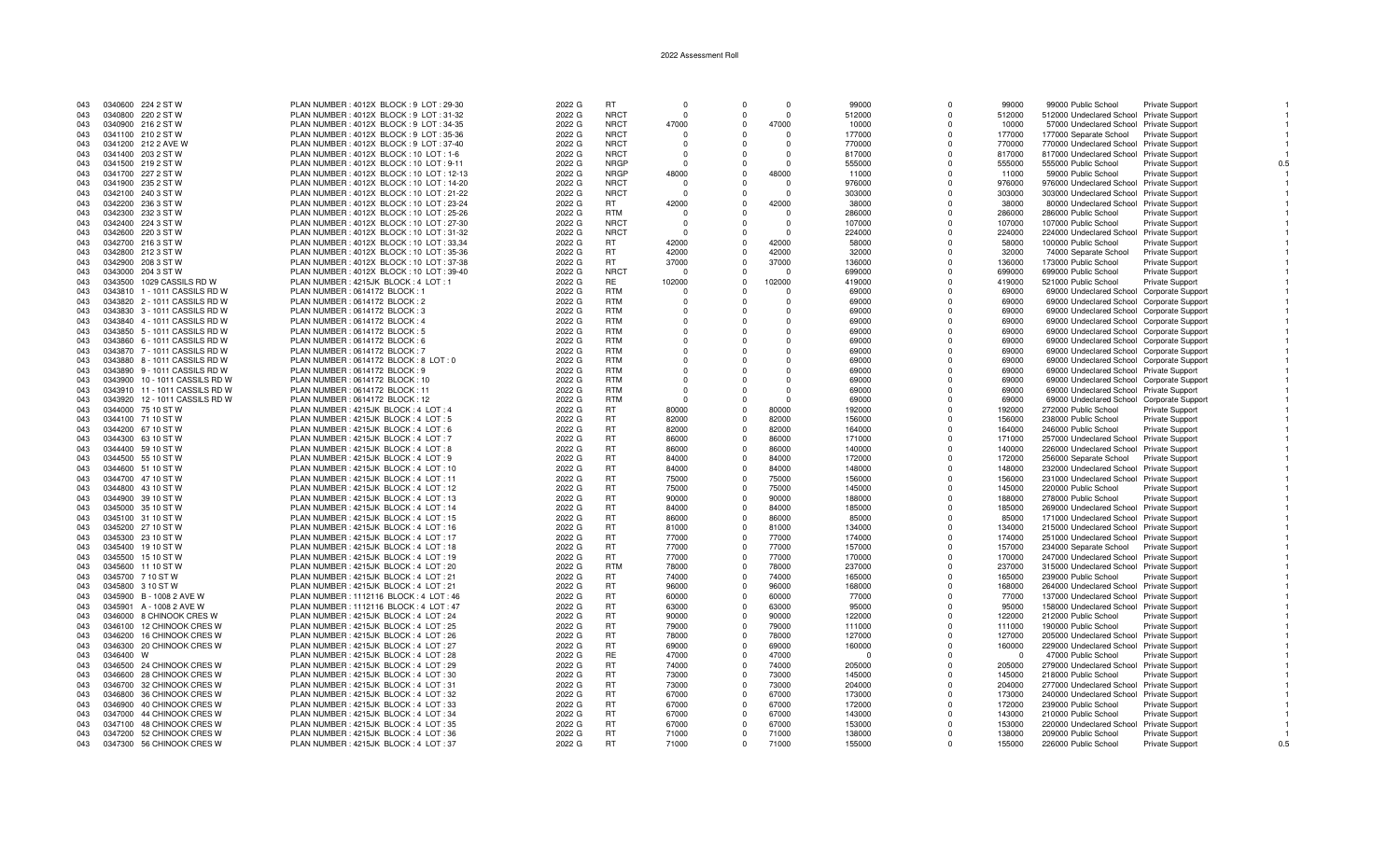| 043 |           | 0347400 60 CHINOOK CRES W  | PLAN NUMBER: 4215JK BLOCK: 4 LOT: 38           | 2022 G             | RT          | 92000    | $\sqrt{ }$ | 92000    | 149000   | 0           | 149000         | 241000 Undeclared School Private Support   |                        |     |
|-----|-----------|----------------------------|------------------------------------------------|--------------------|-------------|----------|------------|----------|----------|-------------|----------------|--------------------------------------------|------------------------|-----|
| 043 |           | 0347500 64 CHINOOK CRES W  | PLAN NUMBER: 4215JK BLOCK: 4 LOT: 39           | 2022 G             | <b>RT</b>   | 101000   | $\Omega$   | 101000   | 176000   | $\Omega$    | 176000         | 277000 Public School                       | <b>Private Support</b> | 0.5 |
| 043 |           | 0347600 68 CHINOOK CRES W  | PLAN NUMBER: 4215JK BLOCK: 4 LOT: 40           | 2022 G             | <b>RT</b>   | 83000    |            | 83000    | 176000   | $\Omega$    | 176000         | 259000 Undeclared School Private Support   |                        |     |
| 043 |           | 0347700 72 CHINOOK CRES W  | PLAN NUMBER: 4215JK BLOCK: 4 LOT: 41           | 2022 G             | <b>RT</b>   | 65000    | $\Omega$   | 65000    | 168000   | $\Omega$    | 168000         | 233000 Undeclared School Private Support   |                        |     |
| 043 |           | 0347800 76 CHINOOK CRES W  | PLAN NUMBER : 4215JK BLOCK : 4 LOT : 42        | 2022 G             | <b>RT</b>   | 66000    |            | 66000    | 162000   | $\Omega$    | 162000         | 228000 Undeclared School Private Support   |                        |     |
| 043 | 0347900 W |                            | PLAN NUMBER: 4215JK BLOCK: 4 LOT: 43           | 2022 G             | <b>RE</b>   | 42000    | $\Omega$   | 42000    | - 0      | $\Omega$    | $\Omega$       | 42000 Public School                        | Private Support        |     |
|     |           |                            |                                                |                    |             |          |            |          |          | $\Omega$    |                |                                            |                        |     |
| 043 |           | 0348000 80 CHINOOK CRES W  | PLAN NUMBER: 4215JK BLOCK: 4 LOT: 44           | 2022 G             | <b>RT</b>   | 67000    | $\Omega$   | 67000    | 214000   |             | 214000         | 281000 Undeclared School Private Support   |                        |     |
| 043 |           | 0348100 84 CHINOOK CRES W  | PLAN NUMBER: 4215JK BLOCK: 4 LOT: 45           | 2022 G             | <b>RT</b>   | 76000    | $\Omega$   | 76000    | 188000   | $\Omega$    | 188000         | 264000 Undeclared School Private Support   |                        |     |
| 043 |           | 0348200 55 CHINOOK CRES W  | PLAN NUMBER : 4215JK BLOCK : 5 LOT : 1         | 2022 G             | <b>RT</b>   | 83000    | $\Omega$   | 83000    | 178000   | O           | 178000         | 261000 Undeclared School Private Support   |                        |     |
| 043 |           | 0348300 51 CHINOOK CRES W  | PLAN NUMBER: 4215JK BLOCK: 5 LOT: 2            | 2022 G             | <b>RT</b>   | 79000    | $\Omega$   | 79000    | 159000   | $\Omega$    | 159000         | 238000 Undeclared School Private Support   |                        |     |
| 043 |           | 0348400 47 CHINOOK CRES W  | PLAN NUMBER: 4215JK BLOCK: 5 LOT: 3            | 2022 G             | <b>RT</b>   | 76000    | $\Omega$   | 76000    | 170000   | $\Omega$    | 170000         | 246000 Undeclared School Private Support   |                        |     |
| 043 |           | 0348500 43 CHINOOK CRES W  | PLAN NUMBER: 4215JK BLOCK: 5 LOT: 4            | 2022 G             | <b>RT</b>   | 76000    | $\Omega$   | 76000    | 175000   | $\Omega$    | 175000         | 251000 Separate School                     | <b>Private Support</b> |     |
| 043 |           | 0348600 39 CHINOOK CRES W  | PLAN NUMBER: 4215JK BLOCK: 5 LOT: 5            | 2022 G             | <b>RT</b>   | 73000    |            | 73000    | 157000   | $\Omega$    | 157000         | 230000 Public School                       | <b>Private Support</b> |     |
| 043 |           | 0348700 35 CHINOOK CRES W  | PLAN NUMBER : 4215JK BLOCK : 5 LOT : 6         | 2022 G             | <b>RT</b>   | 73000    | $\Omega$   | 73000    | 151000   | $\Omega$    | 151000         | 224000 Public School                       | Private Support        |     |
| 043 |           | 0348800 31 CHINOOK CRES W  | PLAN NUMBER: 4215JK BLOCK: 5 LOT: 7            | 2022 G             | <b>RT</b>   | 75000    | $\Omega$   | 75000    | 140000   | $\Omega$    | 140000         | 215000 Undeclared School Private Support   |                        |     |
| 043 |           | 0348900 27 CHINOOK CRES W  | PLAN NUMBER : 4215JK BLOCK : 5 LOT : 8         | 2022 G             | <b>RT</b>   | 71000    | $\Omega$   | 71000    | 197000   | $\Omega$    | 197000         | 268000 Undeclared School Private Support   |                        |     |
| 043 |           | 0349000 23 CHINOOK CRES W  | PLAN NUMBER : 4215JK BLOCK : 5 LOT : 9         | 2022 G             | <b>RT</b>   | 59000    | $\Omega$   | 59000    | 134000   | $\Omega$    | 134000         | 193000 Undeclared School Private Support   |                        |     |
| 043 |           | 0349100 9 CHINOOK CRES W   | PLAN NUMBER: 4215JK BLOCK: 5 LOT: 10           | 2022 G             | <b>RTM</b>  | - 0      | $\Omega$   | $\Omega$ | 1257000  | $\Omega$    | 1257000        | 1257000 Public School                      | Private Support        |     |
| 043 |           | 0349200 16 11 ST W         | PLAN NUMBER: 4215JK BLOCK: 5 LOT: 11           | 2022 G             | RT          | 61000    | $\Omega$   | 61000    | 130000   | $\Omega$    | 130000         | 191000 Public School                       | <b>Private Support</b> |     |
| 043 |           | 0349300 20 11 ST W         | PLAN NUMBER: 4215JK BLOCK: 5 LOT: 12           | 2022 G             | <b>RT</b>   | 64000    | $\Omega$   | 64000    | 146000   | $\Omega$    | 146000         | 210000 Public School                       | Private Support        |     |
| 043 |           | 0349400 24 11 ST W         | PLAN NUMBER: 4215JK BLOCK: 5 LOT: 13           | 2022 G             | <b>RT</b>   | 64000    |            | 64000    | 133000   | $\Omega$    | 133000         | 197000 Undeclared School Private Support   |                        |     |
|     |           |                            |                                                |                    |             |          |            |          |          |             |                |                                            |                        |     |
| 043 |           | 0349500 28 11 ST W         | PLAN NUMBER : 4215JK BLOCK : 5 LOT : 14        | 2022 G             | <b>RT</b>   | 64000    | $\Omega$   | 64000    | 143000   | $\mathbf 0$ | 143000         | 207000 Undeclared School Private Support   |                        |     |
| 043 |           | 0349600 32 11 ST W         | PLAN NUMBER: 4215JK BLOCK: 5 LOT: 15           | 2022 G             | <b>RT</b>   | 74000    | $\Omega$   | 74000    | 129000   | $\Omega$    | 129000         | 203000 Public School                       | Private Support        |     |
| 043 |           | 0349700 36 11 ST W         | PLAN NUMBER : 4215JK BLOCK : 5 LOT : 16        | 2022 G             | <b>RT</b>   | 69000    | $\Omega$   | 69000    | 198000   | $\Omega$    | 198000         | 267000 Undeclared School Private Support   |                        |     |
| 043 |           | 0349800 40 11 ST W         | PLAN NUMBER: 4215JK BLOCK: 5 LOT: 17           | 2022 G             | <b>RT</b>   | 69000    | $\Omega$   | 69000    | 181000   | ŋ           | 181000         | 250000 Undeclared School Private Support   |                        |     |
| 043 |           | 0349900 44 11 ST W         | PLAN NUMBER: 4215JK BLOCK: 5 LOT: 18           | 2022 G             | <b>RT</b>   | 69000    | $\Omega$   | 69000    | 148000   | $\Omega$    | 148000         | 217000 Undeclared School Private Support   |                        |     |
| 043 |           | 0350000 48 11 ST W         | PLAN NUMBER: 4215JK BLOCK: 5 LOT: 19           | 2022 G             | <b>RT</b>   | 69000    | $\Omega$   | 69000    | 142000   | $\Omega$    | 142000         | 211000 Undeclared School Private Support   |                        |     |
| 043 |           | 0350100 52 11 ST W         | PLAN NUMBER : 4215JK BLOCK : 5 LOT : 20        | 2022 G             | <b>RT</b>   | 75000    | $\Omega$   | 75000    | 185000   | $\Omega$    | 185000         | 260000 Undeclared School Private Support   |                        |     |
| 043 |           | 0350200 83 CHINOOK CRES W  | PLAN NUMBER: 4215JK BLOCK: 5 LOT: 21           | 2022 G             | <b>RT</b>   | 75000    |            | 75000    | 184000   | $\Omega$    | 184000         | 259000 Undeclared School Private Support   |                        |     |
| 043 | 0352300   | 1027 2 AVE W               | PLAN NUMBER: 4215JK BLOCK: 7 LOT: 1            | 2022 G             | RE          | 74000    | $\Omega$   | 74000    | 140000   | $\Omega$    | 140000         | 214000 Undeclared School Private Support   |                        |     |
| 043 | 0352400   | 1023 2 AVE W               | PLAN NUMBER : 4215JK BLOCK : 7 LOT : 2         | 2022 G             | <b>RE</b>   | 74000    | $\Omega$   | 74000    | 124000   | $\Omega$    | 124000         | 198000 Undeclared School Private Support   |                        |     |
| 043 | 0352500   | 1019 2 AVE W               | PLAN NUMBER: 4215JK BLOCK: 7 LOT: 3            | 2022 G             | <b>RE</b>   | 89000    | $\Omega$   | 89000    | 148000   | $\Omega$    | 148000         | 237000 Undeclared School Private Support   |                        |     |
| 043 | 0352600   | 1015 2 AVE W               | PLAN NUMBER : 4215JK BLOCK : 7 LOT : 4         | 2022 G             | <b>RE</b>   | 87000    | $\Omega$   | 87000    | 124000   | O           | 124000         | 211000 Undeclared School Private Support   |                        |     |
| 043 |           | 0352700 1011 2 AVE W       | PLAN NUMBER : 4215JK BLOCK : 7 LOT : 5         | 2022 G             | RE          | 78000    | $\Omega$   | 78000    | 154000   | $\Omega$    | 154000         | 232000 Undeclared School Private Support   |                        |     |
| 043 | 0352800   | 1007 2 AVE W               | PLAN NUMBER: 4215JK BLOCK: 7 LOT: 6            | 2022 G             | RE          | 74000    |            | 74000    | 138000   | $\Omega$    | 138000         | 212000 Undeclared School Private Support   |                        |     |
| 043 | 0352900   | 1003 2 AVE W               | PLAN NUMBER : 4215JK BLOCK : 7 LOT : 7         | 2022 G             | <b>RE</b>   | 70000    | $\Omega$   | 70000    | 156000   | $\Omega$    | 156000         | 226000 Undeclared School Private Support   |                        |     |
|     |           |                            |                                                |                    | <b>RE</b>   |          |            |          | $\Omega$ |             | $\Omega$       |                                            |                        |     |
| 043 | 0353000   | 65 UPLAND BLVD W           | PLAN NUMBER: 4255JK BLOCK: 1 LOT: 1            | 2022 G             |             | 32000    |            | 32000    |          |             |                | 32000 Public School                        | <b>Private Support</b> |     |
| 043 | 0353200   |                            | PLAN NUMBER: 4303JK BLOCK: LOT: C              | 2022 G             | <b>NRE</b>  | 101000   | $\Omega$   | 101000   | $\Omega$ | $\Omega$    | $\Omega$       | 101000 Separate School                     | <b>Private Support</b> |     |
| 043 | 0353500   | 1131 2 ST W                | PLAN NUMBER: 0512916 BLOCK: 13 LOT: 2          | 2022 G             | <b>NRCT</b> | $\cap$   |            | $\Omega$ | 343000   | $\Omega$    | 343000         | 343000 Public School                       | <b>Private Support</b> |     |
| 043 | 0353501   | 1127 2 ST W                | PLAN NUMBER: 0512916 BLOCK: 13 LOT: 1          | 2022 G             | <b>NRCT</b> | $\cap$   |            | $\Omega$ | 617000   | ŋ           | 617000         | 617000 Public School                       | <b>Private Support</b> |     |
| 043 |           | 0353502 1130 3 St W        | PLAN NUMBER : 0512916 BLOCK : 13 LOT : 3       | 2022 G             | <b>NRCV</b> | 274000   | $\Omega$   | 274000   | $\Omega$ | O           | $\Omega$       | 274000 Public School                       | <b>Private Support</b> |     |
| 043 |           | 0353600 1139 2 ST W        | PLAN NUMBER : 7910779 BLOCK : J LOT : 0        | 2022 G             | <b>NRCV</b> | 400000   | $\Omega$   | 400000   | $\Omega$ | n           | $\Omega$       | 400000 Undeclared School Private Support   |                        |     |
| 043 |           | 0354000 40 MCKITTRICK PL E | PLAN NUMBER: 4393JK BLOCK: 36 LOT: 1           | 2022 G             | RT          | 78000    | $\Omega$   | 78000    | 203000   | $\Omega$    | 203000         | 281000 Public School                       | Private Support        |     |
| 043 |           | 0354100 36 MCKITTRICK PL E | PLAN NUMBER: 4393JK BLOCK: 36 LOT: 2           | 2022 G             | <b>RT</b>   | 69000    | $\Omega$   | 69000    | 190000   | $\Omega$    | 190000         | 259000 Undeclared School Private Support   |                        |     |
| 043 |           | 0354200 32 MCKITTRICK PL E | PLAN NUMBER: 4393JK BLOCK: 36 LOT: 3           | 2022 G             | <b>RT</b>   | 68000    | $\Omega$   | 68000    | 145000   | O           | 145000         | 213000 Public School                       | <b>Private Support</b> |     |
| 043 |           | 0354300 28 MCKITTRICK PL E | PLAN NUMBER: 4393JK BLOCK: 36 LOT: 4           | 2022 G             | <b>RT</b>   | 88000    | $\Omega$   | 88000    | 186000   | $\Omega$    | 186000         | 274000 Undeclared School Private Support   |                        |     |
| 043 |           | 0354400 24 MCKITTRICK PL E | PLAN NUMBER: 4393JK BLOCK: 36 LOT: 5           | 2022 G             | <b>RT</b>   | 91000    | $\Omega$   | 91000    | 174000   | $\Omega$    | 174000         | 265000 Public School                       | <b>Private Support</b> |     |
| 043 |           | 0354500 20 MCKITTRICK PL E | PLAN NUMBER: 4393JK BLOCK: 36 LOT: 6           | 2022 G             | <b>RT</b>   | 93000    | $\Omega$   | 93000    | 189000   | $\Omega$    | 189000         | 282000 Separate School                     | <b>Private Support</b> |     |
| 043 |           | 0354600 16 MCKITTRICK PL E | PLAN NUMBER: 4393JK BLOCK: 36 LOT: 7           | 2022 G             | <b>RT</b>   | 89000    | $\Omega$   | 89000    | 122000   | 0           | 122000         | 211000 Undeclared School Private Support   |                        |     |
| 043 |           | 0354700 12 MCKITTRICK PL E | PLAN NUMBER: 4393JK BLOCK: 36 LOT: 8           | 2022 G             | <b>RT</b>   | 72000    | $\Omega$   | 72000    | 158000   | $\Omega$    | 158000         | 230000 Undeclared School Private Support   |                        |     |
| 043 |           | 0354800 8 MCKITTRICK PL E  | PLAN NUMBER: 4393JK BLOCK: 36 LOT: 9           | 2022 G             | <b>RT</b>   | 76000    |            | 76000    | 196000   | $\Omega$    | 196000         | 272000 Undeclared School Private Support   |                        |     |
| 043 |           | 0354900 4 MCKITTRICK PL E  | PLAN NUMBER : 4393JK BLOCK : 36 LOT : 10       | 2022 G             | <b>RT</b>   | 91000    | $\Omega$   | 91000    | 156000   | $\Omega$    | 156000         | 247000 Undeclared School Private Support   |                        |     |
|     |           |                            |                                                |                    | <b>RT</b>   |          |            |          |          | O           |                |                                            |                        |     |
| 043 |           | 0355000 651 4 AVE E        | PLAN NUMBER: 4393JK BLOCK: 38 LOT: 1           | 2022 G             |             | 86000    | $\Omega$   | 86000    | 170000   |             | 170000         | 256000 Public School                       | <b>Private Support</b> |     |
| 043 | 0355100   | 655 4 AVE E                | PLAN NUMBER: 4393JK BLOCK: 38 LOT: 2           | 2022 G             | <b>RT</b>   | 89000    | $\Omega$   | 89000    | 141000   | $\Omega$    | 141000         | 230000 Public School                       | <b>Private Support</b> |     |
| 043 | 0355200   | 659 4 AVE E                | PLAN NUMBER: 4393JK BLOCK: 38 LOT: 3           | 2022 G             | <b>RT</b>   | 88000    | $\Omega$   | 88000    | 220000   | $\Omega$    | 220000         | 308000 Separate School                     | Private Support        |     |
| 043 | 0355300   | 663 4 AVE E                | PLAN NUMBER: 4393JK BLOCK: 38 LOT: 4           | 2022 G             | <b>RT</b>   | 83000    | $\Omega$   | 83000    | 183000   | $\Omega$    | 183000         | 266000 Separate School                     | Private Support        |     |
| 043 |           | 0355400 667 4 AVE E        | PLAN NUMBER: 4393JK BLOCK: 38 LOT: 5           | 2022 G             | <b>RT</b>   | 80000    | $\Omega$   | 80000    | 156000   | 0           | 156000         | 236000 Separate School                     | Private Support        |     |
| 043 |           | 0355500 671 4 AVE E        | PLAN NUMBER: 4393JK BLOCK: 38 LOT: 6           | 2022 G             | RT          | 74000    | $\Omega$   | 74000    | 211000   | $\Omega$    | 211000         | 285000 Public School                       | <b>Private Support</b> |     |
| 043 | 0355600   |                            | PLAN NUMBER: 4393JK BLOCK: 36 LOT: R2          | 2022 G             | <b>NRE</b>  | 65000    |            | 65000    | O        | O           | $\Omega$       | 65000 Public School                        | <b>Private Support</b> |     |
| 043 | 0356000   | 1103 2 ST W                | PLAN NUMBER : 4440GV BLOCK : F LOT             | 2022 G             | <b>NRCT</b> | - 0      |            | $\Omega$ | 1271000  | $\Omega$    | 1271000        | 1271000 Undeclared School Private Support  |                        |     |
| 043 | 0356100   | 1119 2 ST W                | PLAN NUMBER : 4440GV BLOCK : G LOT             | 2022 G             | <b>NRCT</b> | $\cap$   | $\Omega$   | $\Omega$ | 867000   | $\Omega$    | 867000         | 867000 Undeclared School Corporate Support |                        |     |
| 043 | 0356101   | <b>LEASED PROPERTY</b>     | PLAN NUMBER: BLOCK: QUARTER SECTION            | 2022 G             | <b>TNR</b>  | 8000     | $\Omega$   | 8000     | $\Omega$ | $\Omega$    | $\overline{0}$ | 8000 Undeclared School Corporate Support   |                        |     |
| 043 | 0356500   | 113 3 ST W                 | PLAN NUMBER: 4602GL BLOCK: PCL LOT: B          | 2022 G             | <b>NRCT</b> | 26000    | $\Omega$   | 26000    | 3000     | $\Omega$    | 3000           | 29000 Undeclared School Private Support    |                        |     |
| 043 |           | 0356600 111 3 ST W         | PLAN NUMBER : 4602GL BLOCK : PCL LOT : C       | 2022 G             | <b>NRCT</b> | $\Omega$ |            | $\Omega$ | 172000   |             | 172000         | 172000 Undeclared School Private Support   |                        |     |
| 043 | 0356601   |                            |                                                | 2022 G<br>$\Omega$ | <b>TNR</b>  | 1400     | $\Omega$   | 1400     | $\Omega$ | $\Omega$    | $\Omega$       | 1400 Undeclared School Private Support     |                        |     |
| 043 |           | 0356900 105 3 ST W         | PLAN NUMBER : 4602GL BLOCK : B LOT : PART OF B | 2022 G             | <b>NRCV</b> | 4000     |            | 4000     | $\Omega$ | $\Omega$    | $\Omega$       | 4000 Undeclared School Private Support     |                        |     |
|     |           |                            |                                                |                    |             |          |            |          |          |             |                |                                            |                        |     |

 $0.5$ 

 $-1$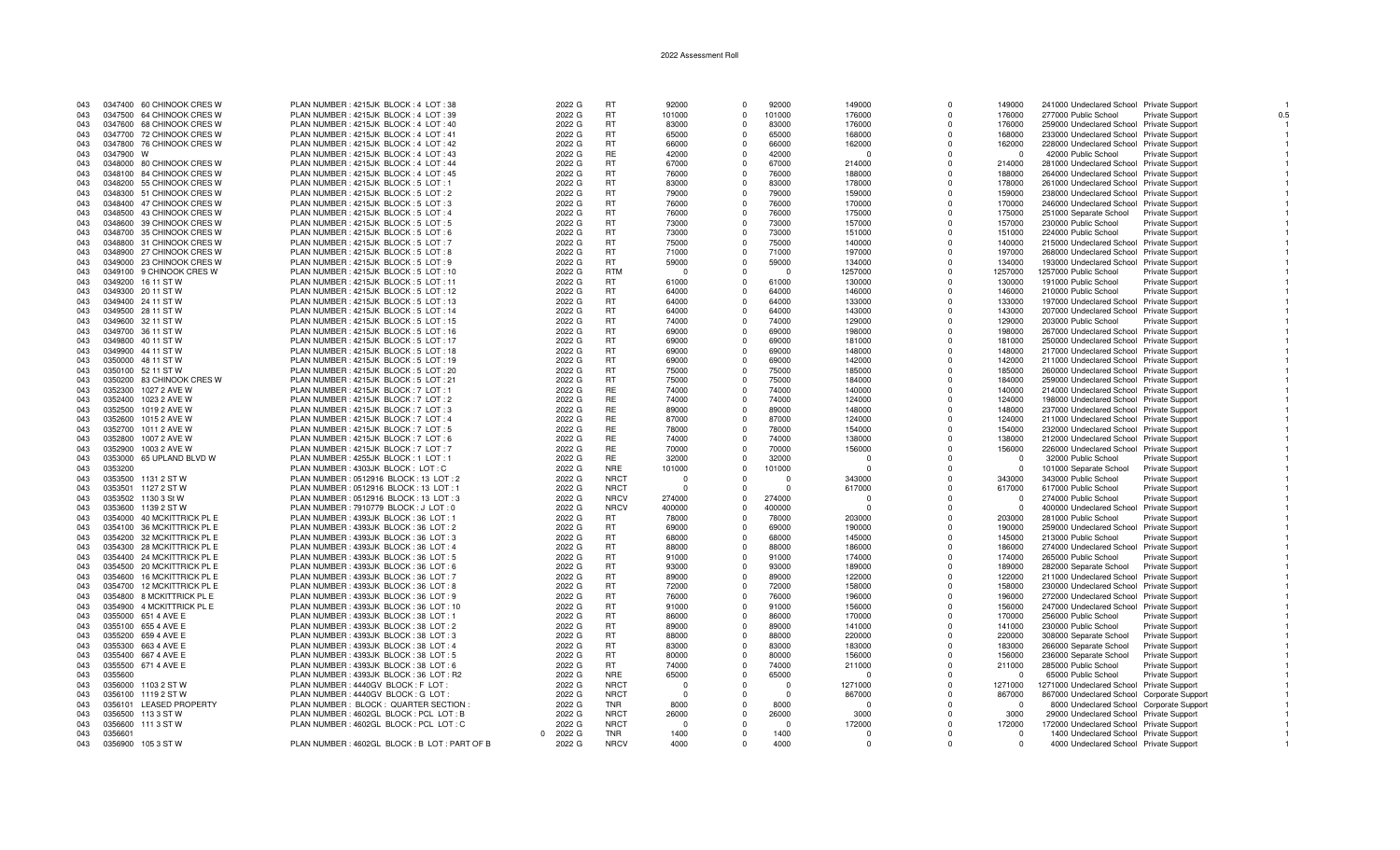| 043 |         | 0357000 736 RAILWAY AVE E | PLAN NUMBER: 9611641 BLOCK: 1 LOT: 2                  | 2022 G | <b>NRCT</b> | $\Omega$    | $\Omega$   | $\Omega$ | 207000  | $\Omega$ | 207000   | 207000 Public School                     | Private Support          | 0.5 |
|-----|---------|---------------------------|-------------------------------------------------------|--------|-------------|-------------|------------|----------|---------|----------|----------|------------------------------------------|--------------------------|-----|
| 043 |         | 0357100 728 RAILWAY AVE E | PLAN NUMBER : 4697HX BLOCK : G LOT :                  | 2022 G | <b>NRCT</b> | $\Omega$    | $\Omega$   | $\Omega$ | 498000  | $\Omega$ | 498000   | 498000 Public School                     | <b>Private Support</b>   |     |
| 043 |         | 0357200 729 1 AVE E       | PLAN NUMBER : 4697HX BLOCK : G LOT : 0                | 2022 G | <b>NRCV</b> | 68000       | $\Omega$   | 68000    |         | $\Omega$ | $\Omega$ | 68000 Undeclared School                  | <b>Corporate Support</b> |     |
|     |         |                           |                                                       |        |             |             |            |          |         |          |          |                                          |                          |     |
| 043 |         | 0357201 745 1 AVE E       | PLAN NUMBER : 9611641 BLOCK : 1 LOT : 1               | 2022 G | <b>NRIT</b> | - 0         | $\Omega$   | $\Omega$ | 1707000 | $\Omega$ | 1707000  | 1707000 Public School                    | <b>Private Support</b>   |     |
| 043 | 0357500 |                           | PLAN NUMBER: 4735JK BLOCK: 37 LOT: U2                 | 2022 G | <b>NRE</b>  | 53000       | $\Omega$   | 53000    |         | $\Omega$ | $\Omega$ | 53000 Public School                      | Private Support          |     |
| 043 | 0357600 | 650 4 AVE E               | PLAN NUMBER: 4735JK BLOCK: 37 LOT: R2                 | 2022 G | <b>NRE</b>  | 65000       | $\Omega$   | 65000    |         | $\Omega$ | - 0      | 65000 Public School                      | <b>Private Support</b>   |     |
|     |         |                           |                                                       |        |             |             |            |          |         |          |          |                                          |                          |     |
| 043 |         | 0360000 4153 STW          | PLAN NUMBER: 4808HJ BLOCK: K LOT: 8                   | 2022 G | <b>RT</b>   | 41000       | $\Omega$   | 41000    | 142000  | $\Omega$ | 142000   | 183000 Public School                     | <b>Private Support</b>   |     |
| 043 | 0360001 | 413 3 ST W                | PLAN NUMBER: 4808HJ BLOCK: K LOT: 8                   | 2022 G | <b>RT</b>   | 44000       | $\Omega$   | 44000    | 153000  | $\Omega$ | 153000   | 197000 Undeclared School                 | Private Support          |     |
| 043 |         | 0360100 409 3 ST W        | PLAN NUMBER: 4808HJ BLOCK: K LOT: 9                   | 2022 G | <b>RT</b>   | 44000       | $\Omega$   | 44000    | 167000  | $\Omega$ | 167000   | 211000 Public School                     | <b>Private Support</b>   |     |
|     |         |                           |                                                       |        | <b>RT</b>   | 44000       | $\Omega$   |          |         | $\Omega$ |          |                                          |                          |     |
| 043 |         | 0360101 411 3 ST W        | PLAN NUMBER: 4808HJ BLOCK: K LOT: 9                   | 2022 G |             |             |            | 44000    | 171000  |          | 171000   | 215000 Public School                     | <b>Private Support</b>   |     |
| 043 |         | 0360200 430 3A ST W       | PLAN NUMBER : 4808HJ BLOCK : K LOT : 14               | 2022 G | <b>RT</b>   | 64000       | $\Omega$   | 64000    | 15000   | $\Omega$ | 15000    | 79000 Public School                      | Private Support          |     |
| 043 |         | 0360300 428 3A ST W       | PLAN NUMBER: 4808HJ BLOCK: K LOT: 15                  | 2022 G | <b>RT</b>   | 63000       | $\Omega$   | 63000    | 124000  | $\Omega$ | 124000   | 187000 Undeclared School                 | <b>Private Support</b>   |     |
| 043 |         | 0360400 424 3A ST W       | PLAN NUMBER: 4808HJ BLOCK: K LOT: 16                  | 2022 G | <b>RT</b>   | 66000       | $\Omega$   | 66000    | 246000  | $\Omega$ | 246000   | 312000 Public School                     | <b>Private Support</b>   |     |
|     |         |                           |                                                       |        |             |             |            |          |         |          |          |                                          |                          |     |
| 043 |         | 0360500 420 3A ST W       | PLAN NUMBER: 4808HJ BLOCK: K LOT: 17                  | 2022 G | <b>RT</b>   | 66000       | $\Omega$   | 66000    | 142000  | $\Omega$ | 142000   | 208000 Undeclared School                 | <b>Private Support</b>   |     |
| 043 |         | 0360600 416 3A ST W       | PLAN NUMBER: 4808HJ BLOCK: K LOT: 18                  | 2022 G | <b>RT</b>   | 66000       | $\Omega$   | 66000    | 139000  | $\Omega$ | 139000   | 205000 Public School                     | Private Support          |     |
| 043 |         | 0360700 412 3A ST W       | PLAN NUMBER: 4808HJ BLOCK: K LOT: 19                  | 2022 G | <b>RT</b>   | 66000       | $\Omega$   | 66000    | 136000  | $\Omega$ | 136000   | 202000 Public School                     | <b>Private Support</b>   |     |
|     |         |                           |                                                       |        |             |             |            |          |         |          |          |                                          |                          |     |
| 043 |         | 0360800 431 3A ST W       | PLAN NUMBER: 4808HJ BLOCK: K LOT: 24                  | 2022 G | <b>RT</b>   | 63000       | $\Omega$   | 63000    | 92000   | $\Omega$ | 92000    | 155000 Public School                     | <b>Private Support</b>   |     |
| 043 |         | 0360900 427 3A ST W       | PLAN NUMBER: 4808HJ BLOCK: K LOT: 25                  | 2022 G | <b>RT</b>   | 66000       | $\Omega$   | 66000    | 123000  | $\Omega$ | 123000   | 189000 Public School                     | <b>Private Support</b>   |     |
| 043 |         | 0361000 423 3A ST W       | PLAN NUMBER: 4808HJ BLOCK: K LOT: 26                  | 2022 G | <b>RT</b>   | 66000       | $\Omega$   | 66000    | 128000  | $\Omega$ | 128000   | 194000 Separate School                   | Private Support          |     |
|     |         |                           |                                                       |        | <b>RT</b>   | 67000       | $\Omega$   | 67000    | 165000  | $\Omega$ |          |                                          |                          |     |
| 043 |         | 0361100 419 3A ST W       | PLAN NUMBER: 4808HJ BLOCK: K LOT: 27                  | 2022 G |             |             |            |          |         |          | 165000   | 232000 Separate School                   | <b>Private Support</b>   |     |
| 043 |         | 0361200 415 3A ST W       | PLAN NUMBER: 4808HJ BLOCK: K LOT: 28                  | 2022 G | <b>RT</b>   | 66000       | $\Omega$   | 66000    | 138000  | $\Omega$ | 138000   | 204000 Undeclared School Private Support |                          |     |
| 043 |         | 0361300 411 3A ST W       | PLAN NUMBER : 9212326 BLOCK : K LOT : 29A             | 2022 G | RT.         | 80000       | $\Omega$   | 80000    | 163000  | $\Omega$ | 163000   | 243000 Undeclared School                 | <b>Private Support</b>   |     |
|     |         |                           |                                                       | 2022 G | <b>NRCT</b> | - 0         | $\Omega$   | - 0      |         | $\Omega$ | 115000   |                                          |                          |     |
| 043 |         | 0362500 503 2 AVE E       | PLAN NUMBER: 5111FW BLOCK: 30 LOT: 1                  |        |             |             |            |          | 115000  |          |          | 115000 Public School                     | <b>Private Support</b>   |     |
| 043 |         | 0362600 507 2 AVE E       | PLAN NUMBER: 5111FW BLOCK: 30 LOT: 2                  | 2022 G | RT.         | 39000       | $\Omega$   | 39000    | 108000  | $\Omega$ | 108000   | 147000 Undeclared School Private Support |                          |     |
| 043 |         | 0362700 511 2 AVE E       | PLAN NUMBER: 5111FW BLOCK: 30 LOT: 3                  | 2022 G | <b>RT</b>   | 39000       | $\Omega$   | 39000    | 118000  | $\Omega$ | 118000   | 157000 Undeclared School Private Support |                          |     |
| 043 |         | 0362800 515 2 AVE E       | PLAN NUMBER: 5111FW BLOCK: 30 LOT: 4                  | 2022 G | <b>RT</b>   | 39000       | $\Omega$   | 39000    | 36000   | $\Omega$ | 36000    | 75000 Undeclared School Private Support  |                          |     |
|     |         |                           |                                                       |        |             |             |            |          |         |          |          |                                          |                          |     |
| 043 |         | 0362900 519 2 AVE E       | PLAN NUMBER: 5111FW BLOCK: 30 LOT: 5                  | 2022 G | <b>RTV</b>  | 39000       | $\Omega$   | 39000    | - 0     |          | - 0      | 39000 Public School                      | Private Support          |     |
| 043 |         | 0363000 523 2 AVE E       | PLAN NUMBER: 5111FW BLOCK: 30 LOT: 6                  | 2022 G | <b>RT</b>   | 39000       | $\Omega$   | 39000    | 117000  | $\Omega$ | 117000   | 156000 Undeclared School Private Support |                          |     |
| 043 |         | 0363100 527 2 AVE E       | PLAN NUMBER: 5111FW BLOCK: 30 LOT: 7                  | 2022 G | <b>RT</b>   | 39000       | $\Omega$   | 39000    | 38000   | $\Omega$ | 38000    | 77000 Public School                      | Private Support          |     |
|     |         |                           |                                                       |        |             |             |            |          |         |          |          |                                          |                          |     |
| 043 |         | 0363200 531 2 AVE E       | PLAN NUMBER: 5111FW BLOCK: 30 LOT: 8                  | 2022 G | RT.         | 39000       | $\Omega$   | 39000    | 44000   | $\Omega$ | 44000    | 83000 Separate School                    | Private Support          |     |
| 043 |         | 0363300 535 2 AVE E       | PLAN NUMBER: 5111FW BLOCK: 30 LOT: 9-10               | 2022 G | <b>RTM</b>  | 64000       | $^{\circ}$ | 64000    | 94000   | $\Omega$ | 94000    | 158000 Undeclared School Private Support |                          |     |
| 043 |         | 0363500 540 1A AVE E      | PLAN NUMBER: 5111FW BLOCK: 30 LOT: 11                 | 2022 G | RT.         | 53000       | $\Omega$   | 53000    | 126000  | $\Omega$ | 126000   | 179000 Undeclared School Private Support |                          |     |
|     |         |                           |                                                       |        | <b>RTM</b>  |             |            |          |         |          |          |                                          |                          |     |
| 043 |         | 0363601 1 - 524 1A AVE E  | PLAN NUMBER: 0812258 BLOCK: 1 LOT                     | 2022 G |             | $\Omega$    | $\Omega$   | $\Omega$ | 68000   | $\Omega$ | 68000    | 68000 Undeclared School Private Support  |                          |     |
| 043 |         | 0363602 2 - 524 1A AVE E  | PLAN NUMBER: 0812258 BLOCK: 2 LOT                     | 2022 G | <b>RTM</b>  | $\Omega$    | $\Omega$   | $\Omega$ | 68000   | $\Omega$ | 68000    | 68000 Undeclared School Private Support  |                          |     |
| 043 |         | 0363603 3 - 524 1A AVE E  | PLAN NUMBER : 0812258 BLOCK : 3 QUARTER SECTION       | 2022 G | <b>RTM</b>  | $\Omega$    | $\Omega$   | O        | 64000   | $\Omega$ | 64000    | 64000 Undeclared School Private Support  |                          |     |
|     |         | 0363604 4 - 524 1A AVE E  | PLAN NUMBER : 0812258 BLOCK : 4                       | 2022 G | <b>RTM</b>  | $\Omega$    |            | $\Omega$ | 63000   | $\Omega$ | 63000    |                                          |                          |     |
| 043 |         |                           |                                                       |        |             |             |            |          |         |          |          | 63000 Undeclared School Private Support  |                          |     |
| 043 |         | 0363605 5 - 524 1A AVE E  | PLAN NUMBER : 0812258 BLOCK : 5 QUARTER SECTION       | 2022 G | <b>RTM</b>  | $\Omega$    |            | n        | 68000   | $\Omega$ | 68000    | 68000 Undeclared School Private Support  |                          |     |
| 043 |         | 0363606 6 - 524 1A AVE E  | PLAN NUMBER : 0812258 BLOCK : 6                       | 2022 G | <b>RTM</b>  | $\Omega$    |            |          | 68000   | $\Omega$ | 68000    | 68000 Undeclared School Private Support  |                          |     |
| 043 |         | 0363607 7 - 524 1A AVE E  | PLAN NUMBER : 0812258 BLOCK : 7                       | 2022 G | <b>RTM</b>  | $\Omega$    | $\Omega$   | $\Omega$ | 68000   | $\Omega$ | 68000    | 68000 Undeclared School Private Support  |                          |     |
|     |         |                           |                                                       |        |             |             |            |          |         |          |          |                                          |                          |     |
| 043 |         | 0363608 8 - 524 1A AVE E  | PLAN NUMBER : 0812258 BLOCK : 8 LOT                   | 2022 G | <b>RTM</b>  | $\Omega$    | $\Omega$   | $\Omega$ | 68000   | $\Omega$ | 68000    | 68000 Undeclared School Private Support  |                          |     |
| 043 |         | 0363609 9 - 524 1A AVE E  | PLAN NUMBER : 0812258 BLOCK : 9 QUARTER SECTION :     | 2022 G | <b>RTM</b>  | $\Omega$    | $\Omega$   | $\Omega$ | 63000   | $\Omega$ | 63000    | 63000 Undeclared School Private Support  |                          |     |
| 043 |         | 0363610 10 - 524 1A AVE E | PLAN NUMBER : 0812258 BLOCK : 10                      | 2022 G | <b>RTM</b>  | $\Omega$    | $\Omega$   | O        | 63000   | $\Omega$ | 63000    | 63000 Undeclared School Private Support  |                          |     |
| 043 |         | 0363611 11 - 524 1A AVE E | PLAN NUMBER: 0812258 BLOCK: 11 LOT:                   | 2022 G | <b>RTM</b>  | $\Omega$    | $\Omega$   | O        | 68000   | $\Omega$ | 68000    |                                          |                          |     |
|     |         |                           |                                                       |        |             |             |            |          |         |          |          | 68000 Undeclared School Private Support  |                          |     |
| 043 |         | 0363612 12 - 524 1A AVE E | PLAN NUMBER: 0812258 BLOCK: 12 LOT                    | 2022 G | <b>RTM</b>  | $\mathbf 0$ |            | $\Omega$ | 63000   | $\Omega$ | 63000    | 63000 Undeclared School Private Support  |                          |     |
| 043 |         | 0363613 13 - 524 1A AVE E | PLAN NUMBER : 0812258 BLOCK : 13 LOT :                | 2022 G | <b>RTM</b>  | $\Omega$    | $\Omega$   | n        | 68000   | $\Omega$ | 68000    | 68000 Undeclared School Private Support  |                          |     |
| 043 |         | 0363614 14 - 524 1A AVE E | PLAN NUMBER: 0812258 BLOCK: 14 LOT                    | 2022 G | <b>RTM</b>  | $\Omega$    |            | O        | 70000   | $\Omega$ | 70000    | 70000 Undeclared School Private Support  |                          |     |
|     |         |                           |                                                       |        |             |             |            |          |         |          |          |                                          |                          |     |
| 043 |         | 0363615 15 - 524 1A AVE E | PLAN NUMBER: 0812258 BLOCK: 15 LOT                    | 2022 G | <b>RTM</b>  | $\Omega$    | $\Omega$   | $\Omega$ | 68000   | $\Omega$ | 68000    | 68000 Undeclared School Private Support  |                          |     |
| 043 |         | 0363616 16 - 524 1A AVE E | PLAN NUMBER : 0812258 BLOCK : 16 LOT                  | 2022 G | <b>RTM</b>  | $\Omega$    | $\Omega$   | $\Omega$ | 64000   | $\Omega$ | 64000    | 64000 Undeclared School Private Support  |                          |     |
| 043 |         | 0363617 17 - 524 1A AVE E | PLAN NUMBER: 0812258 BLOCK: 17 LOT                    | 2022 G | <b>RTM</b>  | $\Omega$    | $\Omega$   | $\Omega$ | 56000   | $\Omega$ | 56000    | 56000 Undeclared School Private Support  |                          |     |
|     |         |                           |                                                       |        | <b>RTM</b>  |             | $\Omega$   |          |         |          |          |                                          |                          |     |
| 043 |         | 0363618 18 - 524 1A AVE E | PLAN NUMBER: 0812258 BLOCK: 18 LOT                    | 2022 G |             | $\Omega$    |            | O        | 64000   | $\Omega$ | 64000    | 64000 Undeclared School Private Support  |                          |     |
| 043 |         | 0363619 19 - 524 1A AVE E | PLAN NUMBER: 0812258 BLOCK: 19 LOT:                   | 2022 G | <b>RTM</b>  | $\Omega$    | $\Omega$   | $\Omega$ | 68000   | $\Omega$ | 68000    | 68000 Undeclared School Private Support  |                          |     |
| 043 |         | 0363620 20 - 524 1A AVE E | PLAN NUMBER: 0812258 BLOCK: 20 LOT:                   | 2022 G | <b>RTM</b>  | $\Omega$    |            | $\Omega$ | 68000   | $\Omega$ | 68000    | 68000 Undeclared School Private Support  |                          |     |
|     |         |                           |                                                       |        | <b>RTM</b>  | $\Omega$    |            | O        |         | $\Omega$ |          |                                          |                          |     |
| 043 |         | 0363621 21 - 524 1A AVE E | PLAN NUMBER : 0812258 BLOCK : 21 QUARTER SECTION : SE | 2022 G |             |             | $\Omega$   |          | 70000   |          | 70000    | 70000 Undeclared School Private Support  |                          |     |
| 043 |         | 0363622 22 - 524 1A AVE E | PLAN NUMBER : 0812258 BLOCK : 22                      | 2022 G | <b>RTM</b>  | $\Omega$    |            | $\Omega$ | 68000   | $\Omega$ | 68000    | 68000 Undeclared School Private Support  |                          |     |
| 043 |         | 0363623 23 - 524 1A AVE E | PLAN NUMBER: 0812258 BLOCK: 23 LOT:                   | 2022 G | <b>RTM</b>  | $\Omega$    | $\Omega$   | $\Omega$ | 64000   | $\Omega$ | 64000    | 64000 Undeclared School Private Support  |                          |     |
| 043 |         | 0363624 24 - 524 1A AVE E | PLAN NUMBER : 0812258 BLOCK : 24                      | 2022 G | <b>RTM</b>  | $\Omega$    | $\Omega$   | $\Omega$ | 64000   | $\Omega$ | 64000    | 64000 Undeclared School Private Support  |                          |     |
|     |         |                           |                                                       |        |             |             |            |          |         |          |          |                                          |                          |     |
| 043 |         | 0363625 25 - 524 1A AVE E | PLAN NUMBER : 0812258 BLOCK : 25                      | 2022 G | <b>RTM</b>  | $\Omega$    | $\Omega$   | $\Omega$ | 68000   | $\Omega$ | 68000    | 68000 Undeclared School Private Support  |                          |     |
| 043 |         | 0363626 26 - 524 1A AVE E | PLAN NUMBER : 0812258 BLOCK : 26                      | 2022 G | <b>RTM</b>  | $\Omega$    |            | n        | 68000   |          | 68000    | 68000 Undeclared School Private Support  |                          |     |
| 043 |         | 0363627 27 - 524 1A AVE E | PLAN NUMBER : 0812258 BLOCK : 27                      | 2022 G | <b>RTM</b>  | $\Omega$    |            | O        | 64000   |          | 64000    | 64000 Undeclared School Private Support  |                          |     |
|     |         |                           |                                                       |        |             |             |            |          |         |          |          |                                          |                          |     |
| 043 |         | 0363628 28 - 524 1A AVE E | PLAN NUMBER : 0812258 BLOCK : 28                      | 2022 G | <b>RTM</b>  | $\Omega$    |            | $\Omega$ | 68000   |          | 68000    | 68000 Undeclared School Private Support  |                          |     |
| 043 |         | 0363629 29 - 524 1A AVE E | PLAN NUMBER : 0812258 BLOCK : 29                      | 2022 G | <b>RTM</b>  | $\Omega$    | $\Omega$   | O        | 70000   | $\Omega$ | 70000    | 70000 Undeclared School Private Support  |                          |     |
| 043 |         | 0363630 30 - 524 1A AVE E | PLAN NUMBER : 0812258 BLOCK : 30                      | 2022 G | <b>RTM</b>  | $\Omega$    |            | $\Omega$ | 68000   |          | 68000    | 68000 Undeclared School Private Support  |                          |     |
| 043 |         | 0363631 31 - 524 1A AVE E | PLAN NUMBER : 0812258 BLOCK : 31                      | 2022G  | <b>RTM</b>  | $\Omega$    | $\Omega$   | $\Omega$ | 64000   | $\Omega$ | 64000    | 64000 Undeclared School Private Support  |                          |     |
|     |         |                           |                                                       |        |             |             |            |          |         |          |          |                                          |                          |     |
| 043 |         | 0363632 32 - 524 1A AVE E | PLAN NUMBER : 0812258 BLOCK : 32                      | 2022 G | <b>RTM</b>  | $\Omega$    | $\Omega$   | $\Omega$ | 64000   | $\Omega$ | 64000    | 64000 Undeclared School Private Support  |                          |     |
| 043 |         | 0363633 33 - 524 1A AVE E | PLAN NUMBER : 0812258 BLOCK : 33                      | 2022 G | <b>RTM</b>  | $\Omega$    | $\Omega$   | $\Omega$ | 68000   | $\Omega$ | 68000    | 68000 Undeclared School Private Support  |                          |     |
| 043 |         | 0363634 34 - 524 1A AVE E | PLAN NUMBER : 0812258 BLOCK : 34                      | 2022 G | <b>RTM</b>  | $\Omega$    | $\Omega$   | $\Omega$ | 68000   | $\Omega$ | 68000    | 68000 Undeclared School Private Support  |                          |     |
|     |         |                           |                                                       |        |             |             |            |          |         |          |          |                                          |                          |     |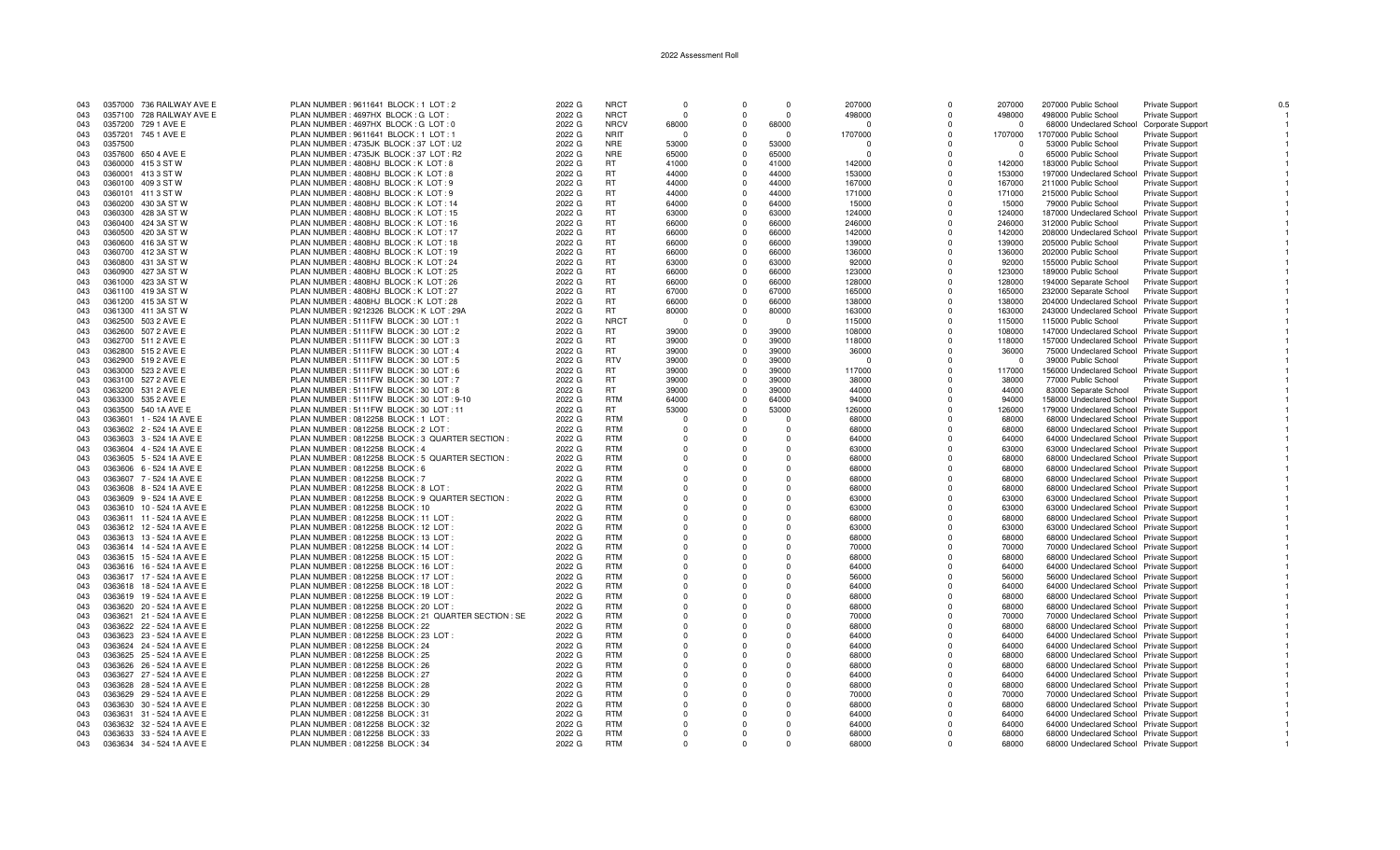| 043 | 0363635 35 - 524 1A AVE E  | PLAN NUMBER: 0812258 BLOCK: 35                  | 2022 G | <b>RTM</b>  | $\Omega$ | $\Omega$     | $\cap$   | 70000          | $\Omega$    | 70000    | 70000 Undeclared School Private Support    |                          |  |
|-----|----------------------------|-------------------------------------------------|--------|-------------|----------|--------------|----------|----------------|-------------|----------|--------------------------------------------|--------------------------|--|
| 043 | 0363636 36 - 524 1A AVE E  | PLAN NUMBER : 0812258 BLOCK : 36                | 2022 G | <b>RTM</b>  |          | $\Omega$     |          | 68000          | $\Omega$    | 68000    | 68000 Undeclared School Private Support    |                          |  |
| 043 | 0363637 37 - 524 1A AVE E  | PLAN NUMBER : 0812258 BLOCK : 37                | 2022 G | <b>RTM</b>  | $\Omega$ | $\Omega$     | $\Omega$ | 64000          | $\Omega$    | 64000    | 64000 Undeclared School Private Support    |                          |  |
|     |                            |                                                 |        |             |          |              |          |                |             |          |                                            |                          |  |
| 043 | 0363638 38 - 524 1A AVE E  | PLAN NUMBER : 0812258 BLOCK : 38                | 2022 G | <b>RTM</b>  | $\Omega$ | $\Omega$     | $\Omega$ | 64000          | $\Omega$    | 64000    | 64000 Undeclared School Private Support    |                          |  |
| 043 | 0363639 39 - 524 1A AVE E  | PLAN NUMBER: 0812258 BLOCK: 39                  | 2022 G | <b>RTM</b>  | $\Omega$ | $\Omega$     | $\Omega$ | 68000          | $\Omega$    | 68000    | 68000 Undeclared School Private Support    |                          |  |
| 043 | 0363640 40 - 524 1A AVE E  | PLAN NUMBER : 0812258 BLOCK : 40                | 2022 G | <b>RTM</b>  | $\Omega$ | $\Omega$     | $\Omega$ | 68000          | $\Omega$    | 68000    | 68000 Undeclared School Private Support    |                          |  |
| 043 | 0363641 41 - 524 1A AVE E  | PLAN NUMBER : 0812258 BLOCK : 41                | 2022 G | <b>RTM</b>  | $\Omega$ | $\Omega$     | $\Omega$ | 64000          | $\mathbf 0$ | 64000    | 64000 Undeclared School Private Support    |                          |  |
| 043 | 0363642 42 - 524 1A AVE E  | PLAN NUMBER : 0812258 BLOCK : 42                | 2022 G | <b>RTM</b>  | $\cap$   | $\Omega$     | $\cap$   | 68000          | $\Omega$    | 68000    | 68000 Undeclared School Private Support    |                          |  |
| 043 | 0363800 508 1A AVE E       | PLAN NUMBER: 5111FW BLOCK: 30 LOT: 15           | 2022 G | <b>RTM</b>  | 53000    | $\Omega$     | 53000    | 144000         | $\Omega$    | 144000   | 197000 Undeclared School Private Support   |                          |  |
|     | 0363900 504 1A AVE E       | PLAN NUMBER: 5111FW BLOCK: 30 LOT: 16           | 2022 G | RT.         | 53000    | $\Omega$     | 53000    | 44000          | $\Omega$    | 44000    |                                            |                          |  |
| 043 |                            |                                                 |        |             |          |              |          |                |             |          | 97000 Undeclared School Private Support    |                          |  |
| 043 | 0364000 503 1A AVE E       | PLAN NUMBER: 5111FW BLOCK: 31 LOT: 1            | 2022 G | <b>RT</b>   | 44000    | $\Omega$     | 44000    | 47000          | $\Omega$    | 47000    | 91000 Public School                        | Private Support          |  |
| 043 | 0364100 507 1A AVE E       | PLAN NUMBER: 5111FW BLOCK: 31 LOT: 2            | 2022 G | <b>RT</b>   | 44000    | $\Omega$     | 44000    | 160000         | $\Omega$    | 160000   | 204000 Undeclared School Corporate Support |                          |  |
| 043 | 0364200 511 1A AVE E       | PLAN NUMBER: 5111FW BLOCK: 31 LOT: 3            | 2022 G | <b>RTV</b>  | 44000    | $\Omega$     | 44000    | $\Omega$       | $\Omega$    | $\Omega$ | 44000 Undeclared School Private Support    |                          |  |
| 043 | 0364300 515 1A AVE E       | PLAN NUMBER: 5111FW BLOCK: 31 LOT: 4            | 2022 G | <b>RT</b>   | 44000    | $\Omega$     | 44000    | 32000          | $\Omega$    | 32000    | 76000 Undeclared School Private Support    |                          |  |
| 043 | 0364400 519 1A AVE E       | PLAN NUMBER: 5111FW BLOCK: 31 LOT: 5            | 2022 G | <b>RT</b>   | 44000    | $\Omega$     | 44000    | 76000          | $\Omega$    | 76000    | 120000 Public School                       | <b>Private Support</b>   |  |
| 043 | 0364500 523 1A AVE E       | PLAN NUMBER : 5111FW BLOCK : 31 LOT : 6         | 2022 G | <b>RT</b>   | 44000    | $\Omega$     | 44000    | 64000          | $\Omega$    | 64000    | 108000 Undeclared School Private Support   |                          |  |
|     |                            |                                                 |        | <b>RT</b>   |          | $\Omega$     | 44000    |                | $\Omega$    |          |                                            |                          |  |
| 043 | 0364600 527 1A AVE E       | PLAN NUMBER: 5111FW BLOCK: 31 LOT: 7            | 2022 G |             | 44000    |              |          | 104000         |             | 104000   | 148000 Undeclared School Private Support   |                          |  |
| 043 | 0364700 531 1A AVE E       | PLAN NUMBER : 5111FW BLOCK : 31 LOT : 8         | 2022 G | <b>RT</b>   | 44000    | $\Omega$     | 44000    | 150000         | $\Omega$    | 150000   | 194000 Public School                       | <b>Corporate Support</b> |  |
| 043 | 0364800 535 1A AVE E       | PLAN NUMBER: 5111FW BLOCK: 31 LOT: 9            | 2022 G | <b>RT</b>   | 44000    | $\mathbf{0}$ | 44000    | 33000          | $\Omega$    | 33000    | 77000 Undeclared School Private Support    |                          |  |
| 043 | 0364900 539 1A AVE E       | PLAN NUMBER: 5111FW BLOCK: 31 LOT: 10           | 2022 G | <b>RT</b>   | 44000    | $\Omega$     | 44000    | 135000         | $\Omega$    | 135000   | 179000 Undeclared School Private Support   |                          |  |
| 043 | 0365200 813 2 ST W         | PLAN NUMBER : 5125JK BLOCK : L LOT : 4          | 2022 G | <b>NRCT</b> | - 0      |              | $\cap$   | 393600         | $\Omega$    | 393600   | 393600 Public School                       | <b>Corporate Support</b> |  |
| 043 | 0365200 813 2 ST W         | PLAN NUMBER: 5125JK BLOCK: L LOT: 4             | 2022 G | RT.         | $\Omega$ | $\Omega$     | $\Omega$ | 16400          | $\Omega$    | 16400    | 16400 Public School                        | Corporate Support        |  |
| 043 | 159 VEINER RD W<br>0365500 | PLAN NUMBER : 9813627 BLOCK : A LOT : 1         | 2022 G | <b>NRIT</b> | $\Omega$ | $\Omega$     | $\Omega$ | 867000         | $\Omega$    | 867000   | 867000 Separate School                     | <b>Private Support</b>   |  |
| 043 |                            |                                                 |        |             |          | $\Omega$     |          |                | $\Omega$    |          |                                            |                          |  |
|     | 0365900 820 RAILWAY AVE E  | PLAN NUMBER : 5228FD BLOCK : B LOT              | 2022 G | <b>NRE</b>  | 117600   |              | 117600   | 365000         |             | 365000   | 482600 Public School                       | Private Support          |  |
| 043 | 0365900 820 RAILWAY AVE E  | PLAN NUMBER : 5228FD BLOCK : B LOT              | 2022 G | <b>RT</b>   | 176400   | $\Omega$     | 176400   | 105000         | $\Omega$    | 105000   | 281400 Public School                       | <b>Private Support</b>   |  |
| 043 | 0365901<br>2251 2 AVE E    | PLAN NUMBER : 5293FN BLOCK : C LOT              | 2022 G | DIP         | 23640    | $\Omega$     | 23640    | 4410           | $\Omega$    | 4410     | 28050 Undeclared School Corporate Support  |                          |  |
| 043 | 2251 2 AVE E<br>0365901    | PLAN NUMBER : 5293FN BLOCK : C LOT              | 2022 G | <b>DIPE</b> | 133930   | $\Omega$     | 133930   | $\Omega$       | $\Omega$    | $\Omega$ | 133930 Undeclared School Corporate Support |                          |  |
| 043 | 0365901<br>2251 2 AVE E    | PLAN NUMBER: 5293FN BLOCK: C LOT:               | 2022 G | <b>DIPM</b> | $\cap$   | $\Omega$     | $\cap$   | 8690           | $\Omega$    | 8690     | 8690 Undeclared School Corporate Support   |                          |  |
| 043 | 0366000 643 4 AVE E        | PLAN NUMBER: 5366JK BLOCK: 38 LOT: 7            | 2022 G | RT.         | 62000    | $\Omega$     | 62000    | 146000         | $\Omega$    | 146000   | 208000 Undeclared School Private Support   |                          |  |
| 043 | 0366100 68 PURCELL PL E    | PLAN NUMBER: 5366JK BLOCK: 38 LOT: 8            | 2022 G | <b>RT</b>   | 58000    | $\Omega$     | 58000    | 119000         | $\Omega$    | 119000   | 177000 Undeclared School Private Support   |                          |  |
|     |                            |                                                 |        |             |          |              |          |                |             |          |                                            |                          |  |
| 043 | 0366200 64 PURCELL PL E    | PLAN NUMBER: 5366JK BLOCK: 38 LOT: 9            | 2022 G | <b>RT</b>   | 59000    | $\Omega$     | 59000    | 138000         | $\Omega$    | 138000   | 197000 Undeclared School Private Support   |                          |  |
| 043 | 0366300 60 PURCELL PL E    | PLAN NUMBER: 5366JK BLOCK: 38 LOT: 10           | 2022 G | <b>RT</b>   | 61000    | $\Omega$     | 61000    | 128000         | $\Omega$    | 128000   | 189000 Public School                       | Private Support          |  |
| 043 | 0366400 56 PURCELL PL E    | PLAN NUMBER: 5366JK BLOCK: 38 LOT: 11           | 2022 G | <b>RT</b>   | 59000    | $\Omega$     | 59000    | 164000         | $\Omega$    | 164000   | 223000 Public School                       | Private Support          |  |
| 043 | 0366500 52 PURCELL PL E    | PLAN NUMBER : 5366JK BLOCK : 38 LOT : 12        | 2022 G | <b>RT</b>   | 65000    | $\Omega$     | 65000    | 135000         | $\Omega$    | 135000   | 200000 Undeclared School Private Support   |                          |  |
| 043 | 0366600<br>48 PURCELL PL E | PLAN NUMBER: 5366JK BLOCK: 38 LOT: 13           | 2022 G | <b>RT</b>   | 81000    | $\Omega$     | 81000    | 171000         | $\Omega$    | 171000   | 252000 Public School                       | <b>Private Support</b>   |  |
| 043 | 0366700 44 PURCELL PL E    | PLAN NUMBER: 5366JK BLOCK: 38 LOT: 14           | 2022 G | <b>RT</b>   | 88000    | $\Omega$     | 88000    | 152000         | $\Omega$    | 152000   | 240000 Public School                       | <b>Private Support</b>   |  |
| 043 | 0366800 40 PURCELL PL E    | PLAN NUMBER: 5366JK BLOCK: 38 LOT: 15           | 2022 G | <b>RT</b>   | 68000    | $\Omega$     | 68000    | 140000         | $\Omega$    | 140000   | 208000 Public School                       | Private Support          |  |
|     |                            |                                                 |        |             |          |              |          |                |             |          |                                            |                          |  |
| 043 | 0366900 36 PURCELL PL E    | PLAN NUMBER: 5366JK BLOCK: 38 LOT: 17           | 2022 G | <b>RT</b>   | 70000    | $\mathbf 0$  | 70000    | 169000         | $\mathbf 0$ | 169000   | 239000 Undeclared School Private Support   |                          |  |
| 043 | 0367000 32 PURCELL PL E    | PLAN NUMBER: 5366JK BLOCK: 38 LOT: 18           | 2022 G | <b>RT</b>   | 93000    | $\Omega$     | 93000    | 214000         | $\Omega$    | 214000   | 307000 Undeclared School Private Support   |                          |  |
| 043 | 0367100 28 PURCELL PL E    | PLAN NUMBER: 5366JK BLOCK: 38 LOT: 19           | 2022 G | <b>RT</b>   | 89000    | $\Omega$     | 89000    | 181000         | $\Omega$    | 181000   | 270000 Public School                       | Private Support          |  |
| 043 | 0367200 24 PURCELL PL E    | PLAN NUMBER: 5366JK BLOCK: 38 LOT: 20           | 2022 G | <b>RT</b>   | 75000    | $\Omega$     | 75000    | 180000         | $\Omega$    | 180000   | 255000 Undeclared School Private Support   |                          |  |
| 043 | 0367300 20 PURCELL PL E    | PLAN NUMBER: 5366JK BLOCK: 38 LOT: 21           | 2022 G | <b>RT</b>   | 76000    | $\Omega$     | 76000    | 221000         | $\Omega$    | 221000   | 297000 Public School                       | <b>Private Support</b>   |  |
| 043 | 0367400 16 PURCELL PL E    | PLAN NUMBER: 5366JK BLOCK: 38 LOT: 22           | 2022 G | <b>RT</b>   | 81000    | $\Omega$     | 81000    | 222000         | $\Omega$    | 222000   | 303000 Undeclared School Private Support   |                          |  |
| 043 | 0367500 12 PURCELL PL E    | PLAN NUMBER: 5366JK BLOCK: 38 LOT: 23           | 2022 G | <b>RT</b>   | 70000    | $\Omega$     | 70000    | 135000         | $\Omega$    | 135000   | 205000 Undeclared School Private Support   |                          |  |
|     |                            |                                                 |        |             |          |              |          |                |             |          |                                            |                          |  |
| 043 | 0367600 535 4 AVE E        | PLAN NUMBER: 5366JK BLOCK: 38 LOT: 24           | 2022 G | RT          | 86000    | $\Omega$     | 86000    | 217000         | $\Omega$    | 217000   | 303000 Public School                       | Private Support          |  |
| 043 | 0367700 A - 531 4 AVE E    | PLAN NUMBER : 9210178 BLOCK : 38 LOT : 47       | 2022 G | <b>RT</b>   | 51000    | $\Omega$     | 51000    | 111000         | $\Omega$    | 111000   | 162000 Undeclared School Private Support   |                          |  |
| 043 | 0367701 B-5314 AVE E       | PLAN NUMBER : 9210178 BLOCK : 38 LOT : 48       | 2022 G | <b>RT</b>   | 52000    | $\Omega$     | 52000    | 77000          | $\Omega$    | 77000    | 129000 Undeclared School Private Support   |                          |  |
| 043 | 0367800 A - 527 4 AVE E    | PLAN NUMBER : 0112660 BLOCK : 38 LOT : 51       | 2022 G | <b>RT</b>   | 50000    | $\Omega$     | 50000    | 79000          | $\Omega$    | 79000    | 129000 Undeclared School Corporate Suppor  |                          |  |
| 043 | 0367801 B - 527 4 AVE E    | PLAN NUMBER : 0112660 BLOCK : 38 LOT : 52       | 2022 G | <b>RT</b>   | 52000    | $\Omega$     | 52000    | 98000          | $\Omega$    | 98000    | 150000 Undeclared School Private Support   |                          |  |
| 043 | 0367900 A - 523 4 AVE E    | PLAN NUMBER : 9813527 BLOCK : 38 LOT : 49       | 2022 G | <b>RT</b>   | 54000    | $\mathbf 0$  | 54000    | 145000         | $\Omega$    | 145000   | 199000 Separate School                     | Private Support          |  |
| 043 | 0367901 B - 523 4 AVE E    | PLAN NUMBER: 9813527 BLOCK: 38 LOT: 50          | 2022 G | <b>RT</b>   | 51000    | $\Omega$     | 51000    | 94000          | $\Omega$    | 94000    | 145000 Public School                       | Private Support          |  |
|     |                            |                                                 |        |             |          | $\Omega$     |          |                | $\Omega$    |          |                                            |                          |  |
| 043 | 0368000                    | PLAN NUMBER: 5366JK BLOCK: 38 LOT: U16          | 2022 G | <b>RE</b>   | 7000     |              | 7000     | $\Omega$       |             | $\cap$   | 7000 Public School                         | <b>Private Support</b>   |  |
| 043 | 0368001                    | PLAN NUMBER: 5366JK BLOCK: 38 LOT: R3           | 2022 G | <b>NRE</b>  | 128000   | $\Omega$     | 128000   | $\Omega$       | $\Omega$    | $\Omega$ | 128000 Undeclared School Corporate Support |                          |  |
| 043 | 0368002                    | PLAN NUMBER: 5366JK BLOCK: 38 LOT: R4           | 2022 G | <b>NRE</b>  | 41000    | $\Omega$     | 41000    | $\overline{0}$ | $\Omega$    | $\Omega$ | 41000 Undeclared School Corporate Support  |                          |  |
| 043 | 0368100                    | PLAN NUMBER: 5366JK BLOCK: 38 LOT: U28          | 2022 G | RE.         | 57000    | $\Omega$     | 57000    | $\Omega$       | $\Omega$    | $\Omega$ | 57000 Public School                        | <b>Private Support</b>   |  |
| 043 | 0368101                    | PLAN NUMBER: 5366JK BLOCK: 38 LOT: 28U          | 2022 G | <b>RTV</b>  | 22000    | $\Omega$     | 22000    | $\Omega$       | $\Omega$    | $\cap$   | 22000 Separate School                      | Private Support          |  |
| 043 | 0368500 120 3 ST E         | PLAN NUMBER : 5652FF BLOCK : H LOT : 0          | 2022 G | <b>NRIV</b> | 47000    | $\Omega$     | 47000    | $\Omega$       |             | $\Omega$ | 47000 Undeclared School Private Support    |                          |  |
|     | 0368700<br>415 2 AVE E     | QUARTER SECTION : SE SECTION : 32 TOWNSHIP : 18 | 2022 G | <b>NRIT</b> | $\Omega$ | $\Omega$     | - 0      | 675000         | $\Omega$    | 675000   |                                            |                          |  |
| 043 |                            |                                                 |        |             |          | $\Omega$     | $\Omega$ |                | $\Omega$    |          | 675000 Separate School                     | <b>Private Support</b>   |  |
| 043 | 0369200 403 2 ST W         | PLAN NUMBER: 5716AW BLOCK: 17 LOT: 2-4          | 2022 G | <b>NRCT</b> | - 0      |              |          | 455000         |             | 455000   | 455000 Undeclared School Private Support   |                          |  |
| 043 | 0369200 403 2 ST W         | PLAN NUMBER: 5716AW BLOCK: 17 LOT: 2-4          | 2022 G | RT.         | 32000    | $\Omega$     | 32000    | 143000         | $\Omega$    | 143000   | 175000 Undeclared School Private Support   |                          |  |
| 043 | 0369300 415 2 ST W         | PLAN NUMBER: 5716AW BLOCK: 17 LOT: 4-5          | 2022 G | <b>RT</b>   | 37000    | $\Omega$     | 37000    | 16000          | $\Omega$    | 16000    | 53000 Undeclared School Private Support    |                          |  |
| 043 | 0369400 419 2 ST W         | PLAN NUMBER: 5716AW BLOCK: 17 LOT: 5-6          | 2022 G | <b>RT</b>   | 42000    | $\Omega$     | 42000    | 140000         | $\Omega$    | 140000   | 182000 Undeclared School Private Support   |                          |  |
| 043 | 0369600 423 2 ST W         | PLAN NUMBER: 5716AW BLOCK: 17 LOT: 7            | 2022 G | <b>RT</b>   | 39000    | $\Omega$     | 39000    | 197000         | $\Omega$    | 197000   | 236000 Public School                       | Private Support          |  |
| 043 | 0369700 427 2 ST W         | PLAN NUMBER: 5716AW BLOCK: 17 LOT: 8            | 2022 G | <b>RT</b>   | 37000    | $\Omega$     | 37000    | 62000          | $\Omega$    | 62000    | 99000 Undeclared School Private Support    |                          |  |
| 043 | 0369900 435 2 ST W         | PLAN NUMBER: 5716AW BLOCK: 17 LOT: 9-11         | 2022 G | <b>NRCT</b> | $\Omega$ | $\Omega$     | $\cap$   | 358000         | $\Omega$    | 358000   | 358000 Public School                       | <b>Corporate Support</b> |  |
| 043 |                            | PLAN NUMBER: 5716AW BLOCK: 17 LOT: 12           | 2022 G | <b>NRCT</b> |          | $\Omega$     | റ        | 346000         |             | 346000   | 346000 Undeclared School Private Support   |                          |  |
|     | 0370000 315 5 AVE W        |                                                 |        |             |          |              |          |                |             |          |                                            |                          |  |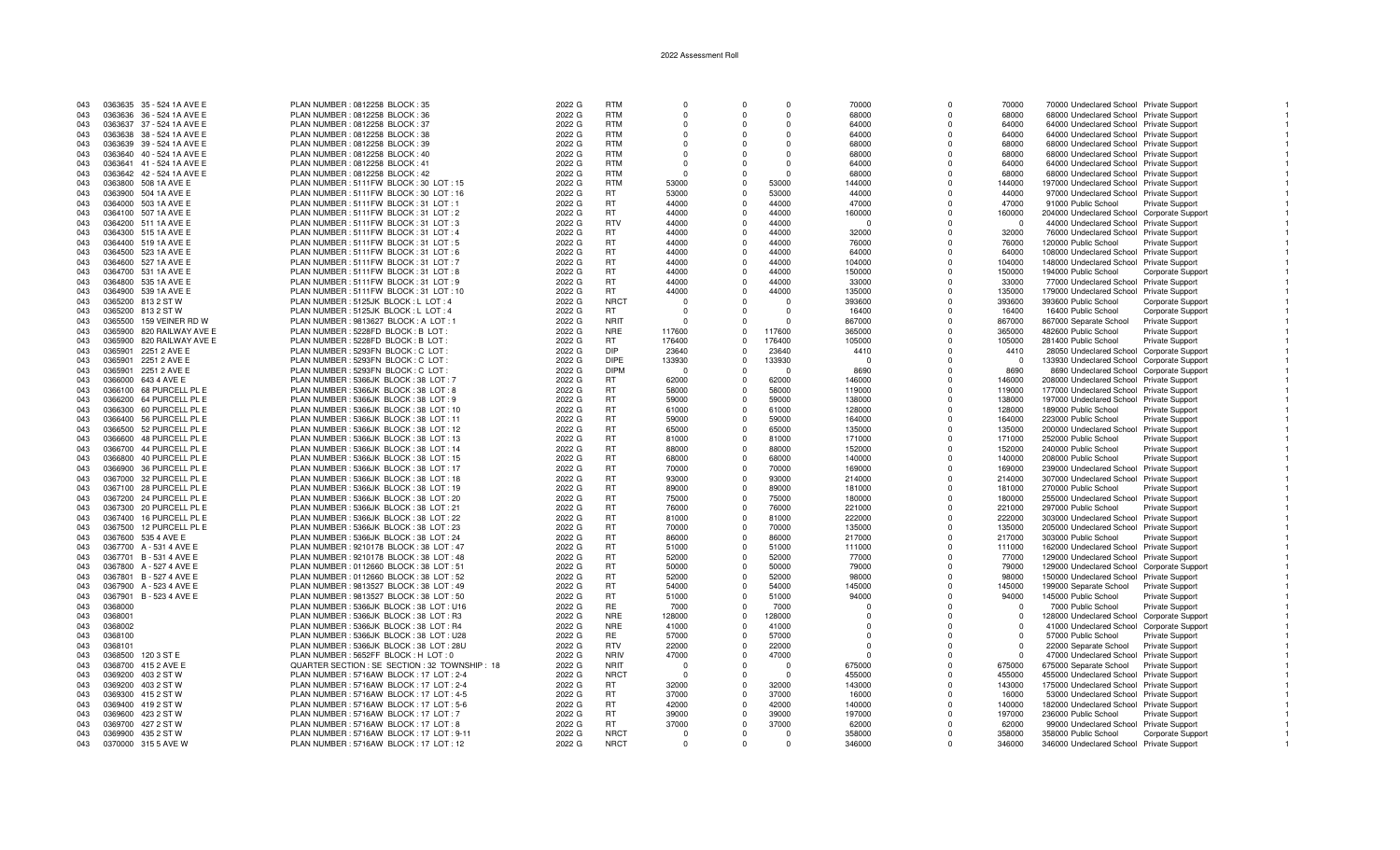| 043 | 0370100 436 3 ST W             |                               | PLAN NUMBER: 5716AW BLOCK: 17 LOT: 13     | 2022 G | <b>NRCT</b> | 48000    | $\Omega$     | 48000    | 11000    | $\Omega$    | 11000    | 59000 Undeclared School Private Support    |                        |  |
|-----|--------------------------------|-------------------------------|-------------------------------------------|--------|-------------|----------|--------------|----------|----------|-------------|----------|--------------------------------------------|------------------------|--|
| 043 | 0370200 432 3 ST W             |                               | PLAN NUMBER: 5716AW BLOCK: 17 LOT: 14     | 2022 G | RT          | 42000    | $\Omega$     | 42000    | 103000   | $\Omega$    | 103000   | 145000 Undeclared School Private Support   |                        |  |
| 043 | 0370300 428 3 ST W             |                               | PLAN NUMBER: 5716AW BLOCK: 17 LOT: 15     | 2022 G | <b>RT</b>   | 44000    | $\Omega$     | 44000    | 227000   | $\Omega$    | 227000   | 271000 Undeclared School Private Support   |                        |  |
| 043 | 0370400 424 3 ST W             |                               | PLAN NUMBER: 5716AW BLOCK: 17 LOT: 16     | 2022 G | <b>NRE</b>  | 43000    | $\Omega$     | 43000    | 451000   | $\Omega$    | 451000   | 494000 Public School                       | Private Support        |  |
| 043 |                                |                               |                                           |        | <b>RTM</b>  | - 0      | $\Omega$     | $\Omega$ |          | $\Omega$    | 937000   |                                            |                        |  |
|     | 0370700 435 1 ST W             |                               | PLAN NUMBER : 2010695 BLOCK : 18 LOT : 10 | 2022 G |             |          |              |          | 937000   |             |          | 937000 Undeclared School Corporate Support |                        |  |
| 043 | 0370800 440 2 ST W             |                               | PLAN NUMBER: 5716AW BLOCK: 18 LOT: 5      | 2022 G | <b>NRCT</b> | - 0      | $\Omega$     | $\cap$   | 335000   | $\Omega$    | 335000   | 335000 Undeclared School Private Support   |                        |  |
| 043 | 0370900<br>436 2 ST W          |                               | PLAN NUMBER: 5716AW BLOCK: 18 LOT: 6      | 2022 G | RT.         | 37000    | $\Omega$     | 37000    | 127000   | $\Omega$    | 127000   | 164000 Undeclared School Private Support   |                        |  |
| 043 | 0371000 432 2 ST W             |                               | PLAN NUMBER: 5716AW BLOCK: 18 LOT: 7      | 2022 G | <b>NRCV</b> | 43000    | $\Omega$     | 43000    | $\Omega$ | $\Omega$    | $\Omega$ | 43000 Undeclared School Private Support    |                        |  |
| 043 | 0372200 636 2 ST W             |                               | PLAN NUMBER : 0713219 BLOCK : 1 LOT : 2   | 2022 G | <b>NRCT</b> | $\Omega$ | $\Omega$     | $\cap$   | 507000   | $\Omega$    | 507000   | 507000 Undeclared School Private Support   |                        |  |
| 043 | 0372400 641 1 ST W             |                               | PLAN NUMBER: 0713219 BLOCK: 1 LOT: 3      | 2022 G | <b>NRCT</b> | - 0      | $\Omega$     | $\Omega$ | 1361000  | $\Omega$    | 1361000  | 1361000 Undeclared School Private Support  |                        |  |
| 043 | 0372500                        |                               | PLAN NUMBER: 5796JK BLOCK: RW LOT: 18     | 2022 G | RE.         | 142000   | $\Omega$     | 142000   | $\Omega$ | $\Omega$    | $\Omega$ | 142000 Public School                       | <b>Private Support</b> |  |
| 043 | 0372501                        |                               | PLAN NUMBER : 5796JK BLOCK : 0 LOT : 0    | 2022 G | DIP.        | 10250    | $\Omega$     | 10250    | 17910    | $\Omega$    | 17910    | 28160 Undeclared School Corporate Support  |                        |  |
| 043 | 0372600                        |                               | PLAN NUMBER : 6029JK BLOCK : LOT : U1     | 2022 G | <b>NRE</b>  | 24000    |              | 24000    | $\Omega$ | $\Omega$    |          | 24000 Public School                        | <b>Private Support</b> |  |
| 043 | 0373000 27 FAIRVIEW AVE E      |                               | PLAN NUMBER : 6123JK BLOCK : 6 LOT : 1    | 2022 G | RT          | 127000   | $\Omega$     | 127000   | 104000   | $\Omega$    | 104000   | 231000 Undeclared School Private Support   |                        |  |
| 043 | 0373100 31 FAIRVIEW AVE E      |                               | PLAN NUMBER : 6123JK BLOCK : 6 LOT : 2    | 2022 G | RT          | 127000   | $\Omega$     | 127000   | 218000   | $\Omega$    | 218000   | 345000 Undeclared School Private Support   |                        |  |
|     |                                |                               |                                           |        |             |          | $\Omega$     |          |          | $\Omega$    |          |                                            |                        |  |
| 043 | 0373200 35 FAIRVIEW AVE E      |                               | PLAN NUMBER : 6123JK BLOCK : 6 LOT : 3    | 2022 G | RT          | 127000   |              | 127000   | 166000   |             | 166000   | 293000 Undeclared School Private Support   |                        |  |
| 043 | 0373300 39 FAIRVIEW AVE E      |                               | PLAN NUMBER : 6123JK BLOCK : 6 LOT : 4    | 2022 G | <b>RT</b>   | 118000   | $\Omega$     | 118000   | 109000   | $\Omega$    | 109000   | 227000 Public School                       | <b>Private Support</b> |  |
| 043 | 0373400 43 FAIRVIEW AVE E      |                               | PLAN NUMBER: 6123JK BLOCK: 6 LOT: 5       | 2022 G | <b>RT</b>   | 118000   | $\Omega$     | 118000   | 228000   | $\Omega$    | 228000   | 346000 Public School                       | <b>Private Support</b> |  |
| 043 | 0373500 47 FAIRVIEW AVE E      |                               | PLAN NUMBER : 6123JK BLOCK : 6 LOT : 6    | 2022 G | <b>RT</b>   | 150000   | $\Omega$     | 150000   | 160000   | $\Omega$    | 160000   | 310000 Public School                       | <b>Private Support</b> |  |
| 043 | 0373600 55 FAIRVIEW AVE E      |                               | PLAN NUMBER : 6123JK BLOCK : 6 LOT : 7    | 2022 G | <b>RT</b>   | 123000   | $\Omega$     | 123000   | 186000   | $\Omega$    | 186000   | 309000 Undeclared School Private Support   |                        |  |
| 043 | 0373700 59 FAIRVIEW AVE E      |                               | PLAN NUMBER: 6123JK BLOCK: 6 LOT: 8       | 2022 G | RT          | 128000   | $\Omega$     | 128000   | 148000   | $\Omega$    | 148000   | 276000 Undeclared School Private Support   |                        |  |
| 043 | 0373800 63 FAIRVIEW AVE E      |                               | PLAN NUMBER : 6123JK BLOCK : 6 LOT : 9    | 2022 G | RT          | 125000   | $\Omega$     | 125000   | 169000   | $\mathbf 0$ | 169000   | 294000 Public School                       | Private Support        |  |
| 043 | 0373900 67 FAIRVIEW AVE E      |                               | PLAN NUMBER: 6123JK BLOCK: 6 LOT: 10      | 2022 G | RT          | 123000   | $\Omega$     | 123000   | 102000   | $\Omega$    | 102000   | 225000 Undeclared School Private Support   |                        |  |
| 043 | 0374000 71 FAIRVIEW AVE E      |                               | PLAN NUMBER: 6123JK BLOCK: 6 LOT: 11      | 2022 G | <b>RT</b>   | 108000   | $\Omega$     | 108000   | 160000   | $\Omega$    | 160000   | 268000 Undeclared School Private Support   |                        |  |
| 043 | 0374100 72 9 AVE E             |                               | PLAN NUMBER: 6123JK BLOCK: 6 LOT: 12      | 2022 G | <b>RT</b>   | 89000    | $\Omega$     | 89000    | 123000   | $\Omega$    | 123000   | 212000 Public School                       | <b>Private Support</b> |  |
|     | 0374200 68 9 AVE E             |                               |                                           |        | <b>RT</b>   | 64000    |              | 64000    |          |             |          |                                            |                        |  |
| 043 |                                |                               | PLAN NUMBER : 6123JK BLOCK : 6 LOT : 13   | 2022 G |             |          | $\Omega$     |          | 146000   | $\Omega$    | 146000   | 210000 Undeclared School Private Support   |                        |  |
| 043 | 0374300 64 9 AVE E             |                               | PLAN NUMBER: 6123JK BLOCK: 6 LOT: 14      | 2022 G | RT          | 70000    | $\Omega$     | 70000    | 160000   | $\Omega$    | 160000   | 230000 Undeclared School Private Support   |                        |  |
| 043 | 0374400 60 9 AVE E             |                               | PLAN NUMBER : 6123JK BLOCK : 6 LOT : 15   | 2022 G | <b>RT</b>   | 75000    | $\Omega$     | 75000    | 129000   | $\Omega$    | 129000   | 204000 Undeclared School Private Support   |                        |  |
| 043 | 0374500 56 9 AVE E             |                               | PLAN NUMBER: 6123JK BLOCK: 6 LOT: 16      | 2022 G | RT          | 88000    | $\Omega$     | 88000    | 189000   | $\Omega$    | 189000   | 277000 Undeclared School Private Support   |                        |  |
| 043 | 0374700 52 9 AVE E             |                               | PLAN NUMBER : 6123JK BLOCK : 6 LOT : 17   | 2022 G | RT          | 78000    | $\Omega$     | 78000    | 166000   | $\Omega$    | 166000   | 244000 Public School                       | Private Support        |  |
| 043 | 0374800 48 9 AVE E             |                               | PLAN NUMBER: 6123JK BLOCK: 6 LOT: 18      | 2022 G | <b>RT</b>   | 90000    | $\Omega$     | 90000    | 162000   | $\Omega$    | 162000   | 252000 Public School                       | <b>Private Support</b> |  |
| 043 | 0374900 A - 44 9 AVE E         |                               | PLAN NUMBER : 0213932 BLOCK : 6 LOT : 24  | 2022 G | <b>RT</b>   | 55000    | $\Omega$     | 55000    | 145000   | $\Omega$    | 145000   | 200000 Undeclared School Private Support   |                        |  |
| 043 | 0374901 B-449 AVE E            |                               | PLAN NUMBER : 0213932 BLOCK : 6 LOT : 25  | 2022 G | <b>RT</b>   | 56000    | $\Omega$     | 56000    | 110000   | $\Omega$    | 110000   | 166000 Undeclared School Private Support   |                        |  |
| 043 | 0375000 36 9 AVE E             |                               | PLAN NUMBER : 6123JK BLOCK : 6 LOT : 20   | 2022 G | RT          | 80000    | $\mathbf 0$  | 80000    | 169000   | $\Omega$    | 169000   | 249000 Undeclared School Private Support   |                        |  |
| 043 | 0375100 32 9 AVE W             |                               | PLAN NUMBER: 6123JK BLOCK: 6 LOT: 20      | 2022 G | RT          | 93000    | $\Omega$     | 93000    | 214000   | $\Omega$    | 214000   | 307000 Undeclared School Private Support   |                        |  |
|     |                                |                               |                                           |        |             |          | $\Omega$     |          |          | $\Omega$    |          |                                            |                        |  |
| 043 | 0375200 28 9 AVE W             |                               | PLAN NUMBER : 6123JK BLOCK : 6 LOT : 22   | 2022 G | RT          | 87000    |              | 87000    | 157000   |             | 157000   | 244000 Undeclared School Private Support   |                        |  |
| 043 | 0375300 24 9 AVE W             |                               | PLAN NUMBER: 6123JK BLOCK: 6 LOT: 23      | 2022 G | RT          | 93000    | $\Omega$     | 93000    | 153000   | $\Omega$    | 153000   | 246000 Undeclared School Private Support   |                        |  |
| 043 | 0375500                        |                               | PLAN NUMBER: 6284JK BLOCK: 38 LOT: R3     | 2022 G | <b>RE</b>   | 130000   | $\mathbf{0}$ | 130000   | $\Omega$ | $\Omega$    | $\Omega$ | 130000 Public School                       | <b>Private Support</b> |  |
| 043 | 0375600                        | 64 CHARLESWORTH CRES E        | PLAN NUMBER: 6284JK BLOCK: 38 LOT: 28     | 2022 G | <b>RT</b>   | 64000    | $\Omega$     | 64000    | 161000   | $\Omega$    | 161000   | 225000 Public School                       | <b>Private Support</b> |  |
| 043 | 0375700 60 CHARLESWORTH CRES E |                               | PLAN NUMBER: 6284JK BLOCK: 38 LOT: 29     | 2022 G | <b>RT</b>   | 72000    | $\Omega$     | 72000    | 163000   | $\Omega$    | 163000   | 235000 Separate School                     | <b>Private Support</b> |  |
| 043 | 0375800 56 CHARLESWORTH CRES E |                               | PLAN NUMBER: 6284JK BLOCK: 38 LOT: 30     | 2022 G | <b>RT</b>   | 68000    | $\Omega$     | 68000    | 135000   | $\Omega$    | 135000   | 203000 Public School                       | Private Support        |  |
| 043 | 0375900 52 CHARLESWORTH CRES E |                               | PLAN NUMBER: 6284JK BLOCK: 38 LOT: 31     | 2022 G | RT          | 68000    | $\mathbf 0$  | 68000    | 132000   | $\Omega$    | 132000   | 200000 Undeclared School Private Support   |                        |  |
| 043 | 0376000 48 CHARLESWORTH CRES E |                               | PLAN NUMBER: 6284JK BLOCK: 38 LOT: 31-32  | 2022 G | RT          | 75000    | $\Omega$     | 75000    | 204000   | $\Omega$    | 204000   | 279000 Separate School                     | Private Support        |  |
| 043 | 0376100 44 CHARLESWORTH CRES E |                               | PLAN NUMBER: 6284JK BLOCK: 38 LOT: 33     | 2022 G | RT          | 80000    | $\Omega$     | 80000    | 248000   | $\Omega$    | 248000   | 328000 Public School                       | <b>Private Support</b> |  |
| 043 | 0376200 40 CHARLESWORTH CRES E |                               | PLAN NUMBER: 6284JK BLOCK: 38 LOT: 34     | 2022 G | <b>RT</b>   | 89000    | $\Omega$     | 89000    | 167000   | $\Omega$    | 167000   | 256000 Undeclared School Private Support   |                        |  |
| 043 | 0376400 32 CHARLESWORTH CRES E |                               | PLAN NUMBER: 6284JK BLOCK: 38 LOT: 36     | 2022 G | RT          | 82000    | $\Omega$     | 82000    | 139000   | $\Omega$    | 139000   | 221000 Undeclared School Private Support   |                        |  |
|     |                                |                               |                                           |        |             |          |              |          |          |             |          |                                            |                        |  |
| 043 | 0376500 28 CHARLESWORTH CRES E |                               | PLAN NUMBER: 6284JK BLOCK: 38 LOT: 37     | 2022 G | <b>RT</b>   | 56000    | $\Omega$     | 56000    | 149000   | $\Omega$    | 149000   | 205000 Undeclared School Private Support   |                        |  |
| 043 | 0376600 24 CHARLESWORTH CRES E |                               | PLAN NUMBER: 6284JK BLOCK: 38 LOT: 38     | 2022 G | RT          | 63000    | $\Omega$     | 63000    | 160000   | $\Omega$    | 160000   | 223000 Undeclared School Private Support   |                        |  |
| 043 | 0376700 20 CHARLESWORTH CRES E |                               | PLAN NUMBER: 6284JK BLOCK: 38 LOT: 39     | 2022 G | <b>RT</b>   | 66000    | $\Omega$     | 66000    | 152000   | $\Omega$    | 152000   | 218000 Undeclared School Private Support   |                        |  |
| 043 | 0376800 16 CHARLESWORTH CRES E |                               | PLAN NUMBER : 6284JK BLOCK : 38 LOT : 40  | 2022 G | RT          | 85000    | $\mathbf 0$  | 85000    | 152000   | $\Omega$    | 152000   | 237000 Undeclared School Private Support   |                        |  |
| 043 | 0376900                        | <b>12 CHARLESWORTH CRES E</b> | PLAN NUMBER : 6284JK BLOCK : 38 LOT : 41  | 2022 G | <b>RT</b>   | 63000    | $\Omega$     | 63000    | 132000   | $\Omega$    | 132000   | 195000 Undeclared School Private Support   |                        |  |
| 043 | 0377000 8 CHARLESWORTH CRES E  |                               | PLAN NUMBER: 6284JK BLOCK: 38 LOT: 42     | 2022 G | <b>RT</b>   | 63000    | $\Omega$     | 63000    | 145000   | $\Omega$    | 145000   | 208000 Public School                       | <b>Private Support</b> |  |
| 043 | 0377100 224 3 ST E             |                               | PLAN NUMBER: 6284JK BLOCK: 38 LOT: 43     | 2022 G | <b>RT</b>   | 48000    | $\Omega$     | 48000    | 76000    | $\Omega$    | 76000    | 124000 Public School                       | Private Support        |  |
| 043 | 0377101 220 3 ST E             |                               | PLAN NUMBER: 6284JK BLOCK: 38 LOT: 43     | 2022 G | <b>RT</b>   | 48000    | $\Omega$     | 48000    | 74000    | $\Omega$    | 74000    | 122000 Public School                       | <b>Private Support</b> |  |
| 043 | 0377200 216 3 ST E             |                               | PLAN NUMBER: 6284JK BLOCK: 38 LOT: 44     | 2022 G | <b>RT</b>   | 70000    | $\Omega$     | 70000    | 163000   | $\Omega$    | 163000   | 233000 Public School                       | Private Support        |  |
| 043 | 0377300 208 3 ST E             |                               | PLAN NUMBER: 6284JK BLOCK: 38 LOT: 44-45  | 2022 G | <b>RTM</b>  | - 0      | $\Omega$     | $\Omega$ | 298000   | $\Omega$    | 298000   | 298000 Public School                       | Private Support        |  |
|     |                                |                               |                                           |        |             |          |              |          |          |             |          |                                            |                        |  |
| 043 | 0377400 11 CHARLESWORTH CRES E |                               | PLAN NUMBER: 6284JK BLOCK: 39 LOT: 1      | 2022 G | <b>RT</b>   | 63000    | $\Omega$     | 63000    | 105000   | $\Omega$    | 105000   | 168000 Public School                       | Private Support        |  |
| 043 | 0377500 7 CHARLESWORTH CRES E  |                               | PLAN NUMBER: 6284JK BLOCK: 39 LOT: 2      | 2022 G | RT          | 63000    | $\Omega$     | 63000    | 105000   | $\Omega$    | 105000   | 168000 Public School                       | Private Support        |  |
| 043 | 0377600 308 3 ST E             |                               | PLAN NUMBER: 6284JK BLOCK: 39 LOT: 3      | 2022 G | <b>RT</b>   | 61000    | $\Omega$     | 61000    | 108000   | $\Omega$    | 108000   | 169000 Separate School                     | Private Support        |  |
| 043 | 0377700 312 3 ST E             |                               | PLAN NUMBER : 6284JK BLOCK : 39 LOT : 4   | 2022 G | <b>RT</b>   | 86000    | $\Omega$     | 86000    | 172000   | $\Omega$    | 172000   | 258000 Undeclared School Private Support   |                        |  |
| 043 | 0377800 316 3 ST E             |                               | PLAN NUMBER: 6284JK BLOCK: 39 LOT: 5      | 2022 G | <b>RT</b>   | 88000    | $\Omega$     | 88000    | 172000   | $\Omega$    | 172000   | 260000 Undeclared School Private Support   |                        |  |
| 043 | 0377900 320 3 ST E             |                               | PLAN NUMBER: 6284JK BLOCK: 39 LOT: 6      | 2022 G | RT          | 88000    | $^{\circ}$   | 88000    | 186000   | $\Omega$    | 186000   | 274000 Undeclared School Private Support   |                        |  |
| 043 | 0378000 324 3 ST E             |                               | PLAN NUMBER: 6284JK BLOCK: 39 LOT: 7      | 2022 G | <b>RT</b>   | 87000    | $\Omega$     | 87000    | 181000   | $\Omega$    | 181000   | 268000 Public School                       | Private Support        |  |
| 043 | 0378100 328 3 ST E             |                               | PLAN NUMBER: 6284JK BLOCK: 39 LOT: 8      | 2022 G | RT          | 85000    | $\Omega$     | 85000    | 198000   | $\Omega$    | 198000   | 283000 Undeclared School Private Support   |                        |  |
| 043 | 0378200 332 3 ST E             |                               | PLAN NUMBER: 6284JK BLOCK: 39 LOT: 9      | 2022 G | <b>RT</b>   | 86000    | $\Omega$     | 86000    | 187000   | $\Omega$    | 187000   | 273000 Undeclared School Private Support   |                        |  |
| 043 | 0378300 336 3 ST E             |                               | PLAN NUMBER: 6284JK BLOCK: 39 LOT: 10     | 2022 G | <b>RT</b>   | 81000    | $\Omega$     | 81000    | 167000   | $\Omega$    | 167000   | 248000 Undeclared School Private Support   |                        |  |
|     |                                |                               |                                           |        |             |          |              |          |          |             |          |                                            |                        |  |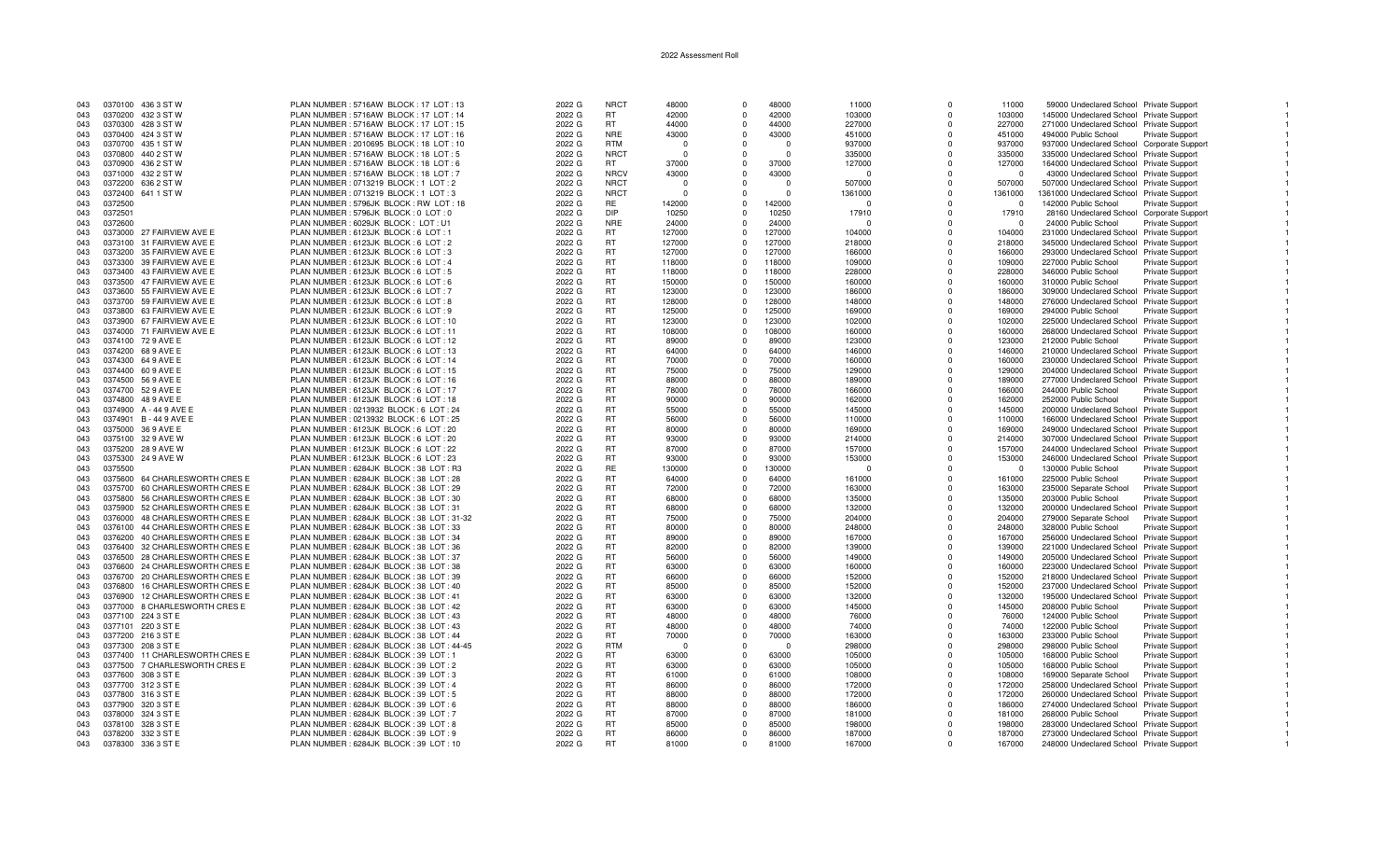| 043 | 0378400 344 3 ST E               | PLAN NUMBER: 2010704 BLOCK: 39 LOT: 23   | 2022 G             | <b>RTM</b>       | $\Omega$   | $\Omega$   | $\Omega$ | 547000   | $\Omega$    | 547000   | 547000 Undeclared School Corporate Support  |                        |     |
|-----|----------------------------------|------------------------------------------|--------------------|------------------|------------|------------|----------|----------|-------------|----------|---------------------------------------------|------------------------|-----|
| 043 | 0378500 43 CHARLESWORTH CRES E   | PLAN NUMBER: 6284JK BLOCK: 39 LOT: 15    | 2022 G             | RT               | 87000      | $\Omega$   | 87000    | 166000   | $\mathbf 0$ | 166000   | 253000 Undeclared School Private Support    |                        |     |
| 043 | 0378600 39 CHARLESWORTH CRES E   | PLAN NUMBER: 6284JK BLOCK: 39 LOT: 16    | 2022 G             | <b>RT</b>        | 92000      | $\Omega$   | 92000    | 185000   | $\Omega$    | 185000   | 277000 Public School                        | Private Support        |     |
| 043 | 0378700 35 CHARLESWORTH CRES E   | PLAN NUMBER: 6284JK BLOCK: 39 LOT: 17    | 2022 G             | RT               | 93000      | $\Omega$   | 93000    | 154000   | $\Omega$    | 154000   | 247000 Undeclared School Private Support    |                        |     |
| 043 | 0378800 31 CHARLESWORTH CRES E   | PLAN NUMBER: 6284JK BLOCK: 39 LOT: 18    | 2022 G             | <b>RT</b>        | 92000      | $\Omega$   | 92000    | 146000   | $\Omega$    | 146000   | 238000 Public School                        | Private Support        |     |
| 043 | 0378900 27 CHARLESWORTH CRES E   | PLAN NUMBER: 6284JK BLOCK: 39 LOT: 19    | 2022 G             | RT               | 90000      | $^{\circ}$ | 90000    | 184000   | $\mathbf 0$ | 184000   | 274000 Undeclared School Private Support    |                        |     |
| 043 | 0379000 23 CHARLESWORTH CRES E   | PLAN NUMBER: 6284JK BLOCK: 39 LOT: 20    | 2022 G             | <b>RT</b>        | 89000      | $\Omega$   | 89000    | 145000   | $\Omega$    | 145000   | 234000 Undeclared School Private Support    |                        |     |
| 043 | 0379100 19 CHARLESWORTH CRES E   | PLAN NUMBER: 6284JK BLOCK: 39 LOT: 21    | 2022 G             | RT               | 88000      | $\Omega$   | 88000    | 243000   | $\Omega$    | 243000   | 331000 Public School                        | Private Support        |     |
| 043 | 0379200 15 CHARLESWORTH CRES E   | PLAN NUMBER: 6284JK BLOCK: 39 LOT: 22    | 2022 G             | <b>RT</b>        | 93000      | $\Omega$   | 93000    | 184000   | $\Omega$    | 184000   | 277000 Undeclared School Private Support    |                        |     |
| 043 | 0379300 403 3 ST W               | PLAN NUMBER: 6288HN BLOCK: K LOT: 10     | 2022 G             | <b>RT</b>        | 92000      | $\Omega$   | 92000    | 244000   | $\Omega$    | 244000   | 336000 Undeclared School Private Support    |                        |     |
| 043 | 0379400 404 3A ST W              | PLAN NUMBER : 6288HN BLOCK : K LOT : 20  | 2022 G             | <b>RTM</b>       | - 0        | $\Omega$   |          | 737000   | $\Omega$    | 737000   | 737000 Public School                        | Corporate Support      |     |
|     | 0379500 112 3 ST E               |                                          |                    | <b>NRCT</b>      |            | $\Omega$   | 32000    |          | $\Omega$    |          |                                             |                        |     |
| 043 |                                  | PLAN NUMBER : 6307JK BLOCK : G LOT : 1   | 2022 G             |                  | 32000      |            |          | 1000     |             | 1000     | 33000 Public School                         | <b>Private Support</b> |     |
| 043 | 0379602 434 1 AVE E              | PLAN NUMBER: 6307JK BLOCK: G LOT: 2      | 2022 G             | <b>NRIT</b>      | $\cap$     | $\Omega$   |          | 945000   | $\Omega$    | 945000   | 945000 Public School                        | <b>Private Support</b> |     |
| 043 | 0379610 419 2 AVE E              | PLAN NUMBER : 0311895 BLOCK : 2 LOT : 1  | 2022 G             | <b>NRIV</b>      | 50000      | $\Omega$   | 50000    | $\Omega$ | $\Omega$    | $\Omega$ | 50000 Undeclared School Corporate Suppor    |                        |     |
| 043 | 0379620 425 2 AVE E              | PLAN NUMBER : 0311895 BLOCK : 2 LOT : 2  | 2022 G             | <b>NRIT</b>      | - 0        | $\Omega$   | $\Omega$ | 893000   | $\Omega$    | 893000   | 893000 Undeclared School Corporate Support  |                        |     |
| 043 | 0379630 131 4 ST E               | PLAN NUMBER : 0311895 BLOCK : 2 LOT : 3  | 2022 G             | <b>NRIV</b>      | 43000      | $\Omega$   | 43000    | n        | $\Omega$    | - 0      | 43000 Undeclared School Corporate Support   |                        |     |
| 043 | 0379700 504 1 ST E               | PLAN NUMBER: 6381HL BLOCK: 4 LOT: 1      | 2022 G             | <b>RT</b>        | 56000      | $\Omega$   | 56000    | 277000   | $\Omega$    | 277000   | 333000 Separate School                      | Private Support        |     |
| 043 | 0379800 508 1 ST E               | PLAN NUMBER : 6381HL BLOCK : 4 LOT : 2   | 2022 G             | RT               | 46000      | $\Omega$   | 46000    | 179000   | $\Omega$    | 179000   | 225000 Public School                        | Private Support        |     |
| 043 | 0379900 512 1 ST E               | PLAN NUMBER : 6381HL BLOCK : 4 LOT : 3   | 2022 G             | RT               | 46000      | $\Omega$   | 46000    | 200000   | $\Omega$    | 200000   | 246000 Undeclared School Private Support    |                        |     |
| 043 | 0380000 516 1 ST E               | PLAN NUMBER : 6381HL BLOCK : 4 LOT : 4   | 2022 G             | <b>RT</b>        | 46000      | $\Omega$   | 46000    | 184000   | $\Omega$    | 184000   | 230000 Undeclared School Private Support    |                        |     |
| 043 | 0380100 520 1 ST E               | PLAN NUMBER : 6381HL BLOCK : 4 LOT : 5   | 2022 G             | RT               | 46000      | $\Omega$   | 46000    | 168000   | $\Omega$    | 168000   | 214000 Public School                        | Private Support        |     |
| 043 | 0380200 203 CASSILS RD E         | PLAN NUMBER : 6381HL BLOCK : 4 LOT : 6   | 2022 G             | RT               | 51000      | $^{\circ}$ | 51000    | 140000   | $\Omega$    | 140000   | 191000 Undeclared School Private Support    |                        |     |
| 043 | 0380300<br>207 CASSILS RD E      | PLAN NUMBER : 6381HL BLOCK : 4 LOT : 7   | 2022 G             | RT               | 47000      | $\Omega$   | 47000    | 132000   | $\Omega$    | 132000   | 179000 Undeclared School Private Support    |                        |     |
| 043 | 0380400 211 CASSILS RD E         | PLAN NUMBER : 6381HL BLOCK : 4 LOT : 8   | 2022 G             | RT               | 47000      | $\Omega$   | 47000    | 159000   | $\Omega$    | 159000   | 206000 Separate School                      | Private Support        |     |
| 043 | 0380500 215 CASSILS RD E         | PLAN NUMBER : 6381HL BLOCK : 4 LOT : 9   | 2022 G             | <b>RT</b>        | 47000      | $\Omega$   | 47000    | 159000   | $\Omega$    | 159000   | 206000 Public School                        | Private Support        |     |
| 043 | 0380501                          | PLAN NUMBER : 6381HL BLOCK : 4 LOT : 0   | 2022 G             | <b>RE</b>        | 21000      | $\Omega$   | 21000    | $\Omega$ | $\Omega$    | $\Omega$ | 21000 Separate School                       | Private Support        |     |
| 043 | 0380600 217 CASSILS RD E         | PLAN NUMBER : 6381HL BLOCK : 4 LOT : 10  | 2022 G             | <b>RT</b>        | 48000      | $\Omega$   | 48000    | 164000   | $\Omega$    | 164000   | 212000 Public School                        | <b>Private Support</b> |     |
| 043 | 0380700 221 CASSILS RD E         | PLAN NUMBER : 6381HL BLOCK : 4 LOT : 11  | 2022 G             | <b>RT</b>        | 45000      | $\Omega$   | 45000    | 163000   | $\Omega$    | 163000   | 208000 Undeclared School Private Support    |                        |     |
| 043 | 0380800 225 CASSILS RD E         | PLAN NUMBER : 6381HL BLOCK : 4 LOT : 12  | 2022 G             | <b>RT</b>        | 55000      | $\Omega$   | 55000    | 163000   | $\Omega$    | 163000   | 218000 Public School                        | <b>Private Support</b> |     |
| 043 | 0380900 527 3 ST E               | PLAN NUMBER : 6381HL BLOCK : 4 LOT : 13  | 2022 G             | <b>RT</b>        | 84000      | $\Omega$   | 84000    | 175000   | $\Omega$    | 175000   | 259000 Undeclared School Private Support    |                        |     |
| 043 | 0381000 523 3 ST E               | PLAN NUMBER: 6381HL BLOCK: 4 LOT: 14     | 2022 G             | <b>RT</b>        | 81000      | $\Omega$   | 81000    | 149000   | $\Omega$    | 149000   | 230000 Public School                        | Corporate Support      |     |
| 043 | 0381100 519 3 ST E               | PLAN NUMBER : 6381HL BLOCK : 4 LOT : 15  | 2022 G             | <b>RT</b>        | 82000      | $\Omega$   | 82000    | 163000   | $\Omega$    | 163000   |                                             |                        |     |
|     |                                  |                                          |                    |                  |            |            |          |          |             |          | 245000 Undeclared School                    | Private Support        |     |
| 043 | 0381200 515 3 ST E               | PLAN NUMBER: 6381HL BLOCK: 4 LOT: 16     | 2022 G             | <b>RT</b>        | 80000      | $\Omega$   | 80000    | 109000   | $\Omega$    | 109000   | 189000 Public School                        | Private Support        |     |
| 043 | 0381300 511 3 ST E               | PLAN NUMBER: 6381HL BLOCK: 4 LOT: 17     | 2022 G             | <b>RT</b>        | 79000      | $\Omega$   | 79000    | 114000   | $\Omega$    | 114000   | 193000 Public School                        | Private Support        |     |
| 043 | 0381400 507 3 ST E               | PLAN NUMBER: 6381HL BLOCK: 4 LOT: 18     | 2022 G             | RT               | 80000      | $\Omega$   | 80000    | 207000   | $\Omega$    | 207000   | 287000 Public School                        | <b>Private Support</b> |     |
| 043 | 0381500 503 3 ST E               | PLAN NUMBER: 6381HL BLOCK: 4 LOT: 19     | 2022 G             | <b>RT</b>        | 80000      | $\Omega$   | 80000    | 209000   | $\Omega$    | 209000   | 289000 Public School                        | Private Support        |     |
| 043 | 0381600 304 5 AVE E              | PLAN NUMBER: 6381HL BLOCK: 4 LOT: 20     | 2022 G             | RT               | 74000      | $\Omega$   | 74000    | 290000   | $\Omega$    | 290000   | 364000 Undeclared School Private Support    |                        |     |
| 043 | 0381700 508 2 ST E               | PLAN NUMBER: 6381HL BLOCK: 4 LOT: 21     | 2022 G             | <b>RT</b>        | 74000      | $\Omega$   | 74000    | 282000   | $\Omega$    | 282000   | 356000 Undeclared School Private Support    |                        |     |
| 043 | 0381800 512 2 ST E               | PLAN NUMBER: 6381HL BLOCK: 4 LOT: 22     | 2022 G             | RT               | 74000      | $^{\circ}$ | 74000    | 200000   | $\mathbf 0$ | 200000   | 274000 Public School                        | <b>Private Support</b> |     |
| 043 | 0381900 516 2 ST E               | PLAN NUMBER: 6381HL BLOCK: 4 LOT: 23     | 2022 G             | <b>RT</b>        | 89000      | $\Omega$   | 89000    | 170000   | $\Omega$    | 170000   | 259000 Public School                        | Private Support        |     |
| 043 | 0382000 520 2 ST E               | PLAN NUMBER: 6381HL BLOCK: 4 LOT: 24     | 2022 G             | RT               | 95000      | $\Omega$   | 95000    | 152000   | $\Omega$    | 152000   | 247000 Undeclared School Private Support    |                        |     |
| 043 | 0382100 524 2 ST E               | PLAN NUMBER: 6381HL BLOCK: 4 LOT: 25     | 2022 G             | RT               | 105000     | $\Omega$   | 105000   | 202000   | $\Omega$    | 202000   | 307000 Separate School                      | <b>Private Support</b> |     |
| 043 | 0382200 528 2 ST E               | PLAN NUMBER : 6381HL BLOCK : 4 LOT : 26  | 2022 G             | <b>RT</b>        | 98000      | $\Omega$   | 98000    | 172000   | $\Omega$    | 172000   | 270000 Public School                        | <b>Private Support</b> |     |
| 043 | 0382300<br>532 2 ST E            | PLAN NUMBER: 6381HL BLOCK: 4 LOT: 27     | 2022 G             | <b>RT</b>        | 85000      | $\Omega$   | 85000    | 151000   | $\Omega$    | 151000   | 236000 Undeclared School Private Support    |                        |     |
| 043 | 0382400 536 2 ST E               | PLAN NUMBER : 6381HL BLOCK : 4 LOT : 28  | 2022 G             | <b>RT</b>        | 82000      | $\Omega$   | 82000    | 184000   | $\Omega$    | 184000   | 266000 Public School                        | <b>Private Support</b> |     |
| 043 | 0382500 403 3 ST E               | PLAN NUMBER : 6381HL BLOCK : 5 LOT : 1   | 2022 G             | <b>RTM</b>       | - 0        | $\Omega$   |          | 188000   | $\Omega$    | 188000   | 188000 Separate School                      | <b>Private Support</b> |     |
| 043 | 0382600<br>407 3 ST E            | PLAN NUMBER : 6381HL BLOCK : 5 LOT : 2   | 2022 G             | <b>RT</b>        | 66000      | $\Omega$   | 66000    | 125000   | $\Omega$    | 125000   | 191000 Undeclared School Private Support    |                        |     |
| 043 | 0382700 411 3 ST E               | PLAN NUMBER : 6381HL BLOCK : 5 LOT : 3   | 2022 G             | <b>RT</b>        | 66000      | $\Omega$   | 66000    | 184000   | $\Omega$    | 184000   | 250000 Undeclared School Private Support    |                        |     |
| 043 | 0382800 415 3 ST E               | PLAN NUMBER : 6381HL BLOCK : 5 LOT : 4   | 2022 G             | <b>RT</b>        | 66000      | $\Omega$   | 66000    | 205000   | $\Omega$    | 205000   | 271000 Undeclared School Private Support    |                        |     |
| 043 | 0382900 419 3 ST E               | PLAN NUMBER: 6381HL BLOCK: 5 LOT: 5      | 2022 G             | <b>RT</b>        | 66000      | $\Omega$   | 66000    | 123000   | $\Omega$    | 123000   | 189000 Public School                        | Private Support        |     |
| 043 | 0383000 423 3 ST E               | PLAN NUMBER : 6381HL BLOCK : 5 LOT : 6   | 2022 G             | <b>RT</b>        | 66000      | $\Omega$   | 66000    | 154000   | $\Omega$    | 154000   | 220000 Undeclared School Private Support    |                        |     |
| 043 | 0383100 427 3 ST E               | PLAN NUMBER: 6381HL BLOCK: 5 LOT: 7      | 2022 G             | RT               | 66000      | $\Omega$   | 66000    | 104000   | $\Omega$    | 104000   | 170000 Undeclared School Private Support    |                        |     |
| 043 | 0383200 431 3 ST E               | PLAN NUMBER : 6381HL BLOCK : 5 LOT : 8   | 2022 G             | <b>RT</b>        | 66000      | $\Omega$   | 66000    | 108000   | $\Omega$    | 108000   | 174000 Undeclared School Private Support    |                        |     |
| 043 | 0383300 435 3 ST E               | PLAN NUMBER : 6381HL BLOCK : 5 LOT : 9   | 2022 G             | RT               | 71000      | $\Omega$   | 71000    | 131000   | $\Omega$    | 131000   | 202000 Undeclared School Private Support    |                        |     |
|     | 0383400 439 3 ST E               | PLAN NUMBER : 6381HL BLOCK : 5 LOT : 10  | 2022 G             | RT               | 72000      | $\Omega$   | 72000    | 158000   | $\Omega$    | 158000   | 230000 Public School                        |                        |     |
| 043 |                                  |                                          |                    |                  |            | $\Omega$   |          |          | $\Omega$    |          |                                             | Private Support        |     |
| 043 | 0383500<br>443 3 ST E            | PLAN NUMBER: 6381HL BLOCK: 5 LOT: 11     | 2022 G             | RT               | 72000      |            | 72000    | 165000   |             | 165000   | 237000 Public School                        | <b>Private Support</b> |     |
| 043 | 0383600 447 3 ST E               | PLAN NUMBER : 6381HL BLOCK : 5 LOT : 12  | 2022 G             | <b>RT</b>        | 72000      | $\Omega$   | 72000    | 104000   | $\Omega$    | 104000   | 176000 Undeclared School Private Support    |                        |     |
| 043 | 0383700 451 3 ST E               | PLAN NUMBER: 6381HL BLOCK: 5 LOT: 13     | 2022 G             | <b>RT</b>        | 72000      | $\Omega$   | 72000    | 174000   | $\Omega$    | 174000   | 246000 Separate School                      | Private Support        |     |
| 043 | 0384100 505 1 AVE E              | PLAN NUMBER: 0111584 BLOCK: 41 LOT: 1    | 2022 G             | <b>NRIT</b>      | - 0        | $\Omega$   | $\cap$   | 1005000  | $\Omega$    | 1005000  | 1005000 Undeclared School Corporate Support |                        |     |
| 043 | 0384101 515 1 AVE E              | PLAN NUMBER : 0111584 BLOCK : 41 LOT : 2 | 2022 G             | <b>NRE</b>       | $\Omega$   | $\Omega$   | $\Omega$ | 328020   | $\Omega$    | 328020   | 328020 Public School                        | Corporate Support      | 0.5 |
| 043 | 0384101 515 1 AVE E              | PLAN NUMBER : 0111584 BLOCK : 41 LOT : 2 | 2022 G             | <b>NRIT</b>      | $\sqrt{ }$ | $\Omega$   | $\Omega$ | 665980   | $\Omega$    | 665980   | 665980 Public School                        | Corporate Support      | 0.5 |
| 043 | 0384102                          |                                          | 2022 G             | <b>TNR</b>       | 3400       | $\Omega$   | 3400     | $\Omega$ | $\Omega$    | $\Omega$ | 3400 Undeclared School Corporate Support    |                        |     |
| 043 | 0384103 LEASE PROP - 505 1 AVE E |                                          | 2022 G<br>$\Omega$ | <b>TNR</b>       | 3000       | $\Omega$   | 3000     | $\Omega$ | $\Omega$    | $\Omega$ | 3000 Undeclared School Corporate Support    |                        |     |
| 043 | 0384200 206 ST E                 | PLAN NUMBER : 6547FO BLOCK : B LOT : 0   | 2022 G             | NRC <sub>1</sub> | - 0        | $\Omega$   | $\Omega$ | 1255000  | $\Omega$    | 1255000  | 1255000 Undeclared School Corporate Support |                        |     |
| 043 | 0384600 49 INDUSTRIAL RD W       | PLAN NUMBER : 6599JK BLOCK : C LOT :     | 2022 G             | <b>NRIT</b>      | 653000     | $\Omega$   | 653000   | 136000   | $\Omega$    | 136000   | 789000 Undeclared School Private Support    |                        |     |
| 043 | 0384700                          | PLAN NUMBER : 6599JK BLOCK : 0 LOT : U1  | 2022 G             | <b>NRE</b>       | 25000      | $\Omega$   | 25000    | $\Omega$ | $\Omega$    | $\Omega$ | 25000 Public School                         | <b>Private Support</b> |     |
|     |                                  |                                          |                    |                  |            |            |          |          |             |          |                                             |                        |     |

 $\overline{1}$ 

 $\overline{1}$ 

 $-1$ 

 $-1$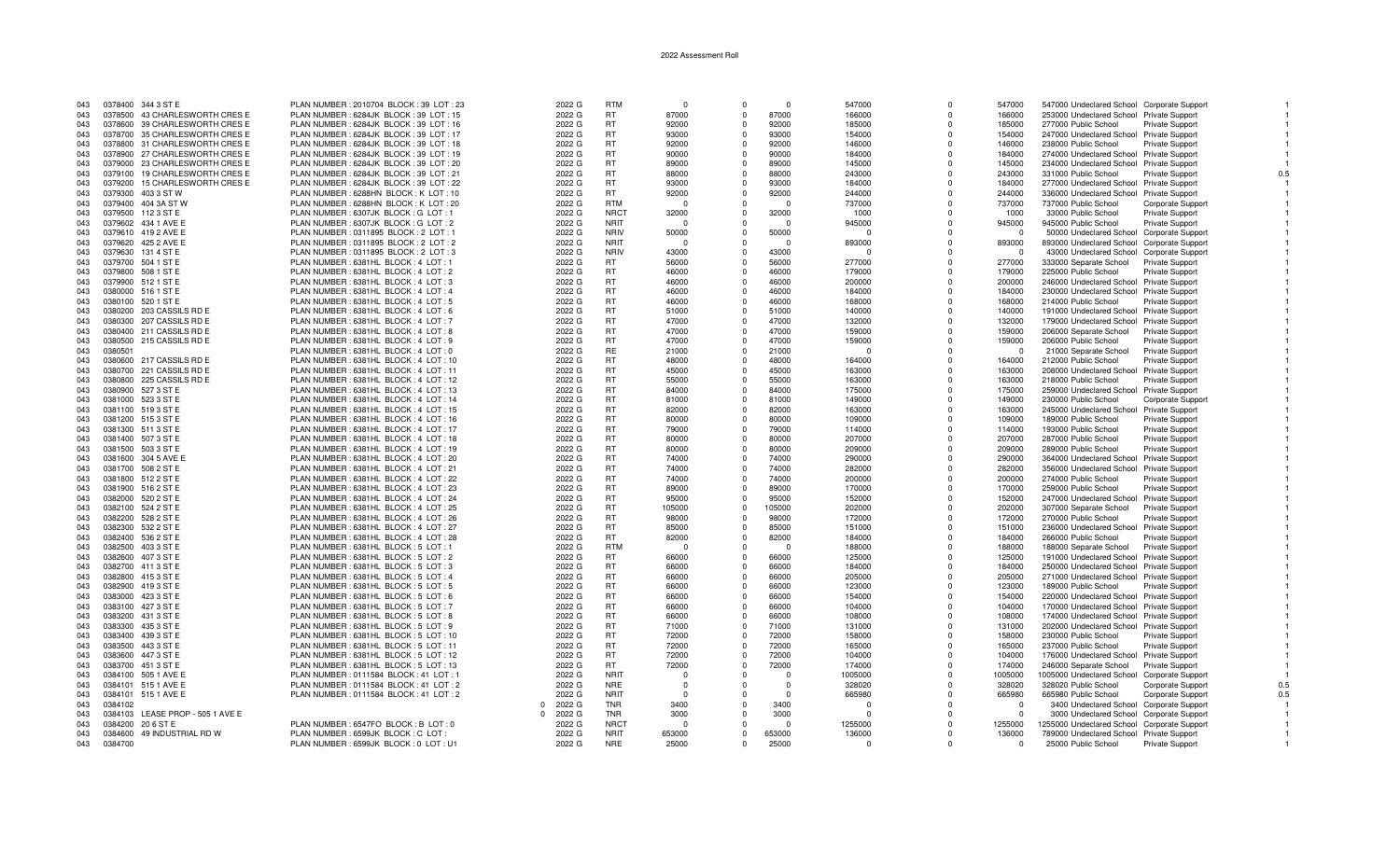| 043 |         | 0384900 439 3A ST W         | PLAN NUMBER: 6678GM BLOCK: LOT: 22                  | 2022 G | <b>RT</b>   | 67000    | $\Omega$   | 67000      | 147000   | $\Omega$   | 147000         | 214000 Undeclared School Private Support    |                        |  |
|-----|---------|-----------------------------|-----------------------------------------------------|--------|-------------|----------|------------|------------|----------|------------|----------------|---------------------------------------------|------------------------|--|
| 043 |         | 0385000 435 3A ST W         | PLAN NUMBER: 6678GM BLOCK: LOT: 23                  | 2022 G | <b>RT</b>   | 67000    | $^{\circ}$ | 67000      | 98000    | $\Omega$   | 98000          | 165000 Undeclared School Private Support    |                        |  |
| 043 |         | 0385100 415 5 AVE W         | PLAN NUMBER: 6678GM BLOCK: LOT: 12                  | 2022 G | <b>RT</b>   | 63000    | $\Omega$   | 63000      | 196000   | $\Omega$   | 196000         | 259000 Undeclared School Private Support    |                        |  |
| 043 |         | 0385200 434 3A ST W         | PLAN NUMBER: 6678GM BLOCK: LOT: 13                  | 2022 G | RT.         | 63000    | $\Omega$   | 63000      | 9000     | $\Omega$   | 9000           | 72000 Undeclared School Private Support     |                        |  |
|     |         |                             |                                                     |        |             |          |            |            |          |            |                |                                             |                        |  |
| 043 |         | 0385300 316 6 ST E          | PLAN NUMBER: 6763JK BLOCK: 39 LOT: 4                | 2022 G | <b>NRIT</b> | - 0      | $\Omega$   |            | 491000   | $\Omega$   | 491000         | 491000 Public School                        | Private Support        |  |
| 043 |         | 0385700 221 7 ST E          | PLAN NUMBER: 1210591 BLOCK: 39 LOT: 21              | 2022 G | <b>NRCT</b> | $\Omega$ | $\Omega$   | $\Omega$   | 3443000  | $\Omega$   | 3443000        | 3443000 Undeclared School Private Support   |                        |  |
| 043 | 0385801 | 311 7 ST E                  | PLAN NUMBER : 9913501 BLOCK : 42 LOT : 1            | 2022 G | <b>NRCT</b> | $\Omega$ | $\Omega$   | $\Omega$   | 512000   | $\Omega$   | 512000         | 512000 Undeclared School Private Support    |                        |  |
|     |         | 0385900 335 7 ST E          |                                                     | 2022 G | <b>NRCT</b> | $\Omega$ |            | $\Omega$   |          | $\Omega$   |                |                                             |                        |  |
| 043 |         |                             | PLAN NUMBER : 9913501 BLOCK : 42 LOT : 2            |        |             |          |            |            | 637000   |            | 637000         | 637000 Undeclared School Private Support    |                        |  |
| 043 | 0387200 | 1080 2 ST W                 | PLAN NUMBER : 0013291 BLOCK : 2 LOT : 15            | 2022 G | <b>NRCT</b> | $\Omega$ | n          | - 0        | 2333000  | $\Omega$   | 2333000        | 2333000 Undeclared School Corporate Support |                        |  |
| 043 | 0387201 | 1020 2 ST W                 | PLAN NUMBER: 0013291 BLOCK: 2 LOT: 14               | 2022 G | <b>NRCT</b> | $\Omega$ | $\Omega$   | $\cap$     | 1001000  | $^{\circ}$ | 1001000        | 1001000 Undeclared School Corporate Support |                        |  |
| 043 | 0388200 | 285 VEINER RD E             | PLAN NUMBER: 1313040 BLOCK: F LOT: 1                | 2022 G | <b>NRIV</b> | 184000   | $\Omega$   | 184000     | $\Omega$ | $\Omega$   | $\overline{0}$ | 184000 Public School                        | Corporate Support      |  |
|     |         |                             |                                                     |        | <b>NRIT</b> |          |            | $\Omega$   |          |            |                |                                             |                        |  |
| 043 |         | 0388300 289 VEINER RD E     | PLAN NUMBER: 1313040 BLOCK: F LOT: 2                | 2022 G |             | $\Omega$ |            |            | 449000   | $\Omega$   | 449000         | 449000 Public School                        | Corporate Support      |  |
| 043 |         | 0388400 329 VEINER RD E     | PLAN NUMBER : 6856JK BLOCK : G LOT : 0              | 2022 G | <b>NRIT</b> | $\Omega$ | $\Omega$   | $\cap$     | 363000   | $\Omega$   | 363000         | 363000 Undeclared School Corporate Support  |                        |  |
| 043 | 0388401 | 339 VEINER RD E             | PLAN NUMBER : 9811897 BLOCK : 4 LOT :               | 2022 G | <b>NRIV</b> | 158000   | $\Omega$   | 158000     | $\Omega$ | $\Omega$   | $\Omega$       | 158000 Undeclared School Private Support    |                        |  |
| 043 | 0388500 | 10 INDUSTRIAL RD W          | PLAN NUMBER : 6856JK BLOCK : H LOT : 90'            | 2022 G | <b>NRIT</b> | $\cap$   | $\Omega$   | $\Omega$   | 1559000  | $\Omega$   | 1559000        | 1559000 Undeclared School Private Support   |                        |  |
|     |         |                             |                                                     |        |             |          |            |            |          |            |                |                                             |                        |  |
| 043 | 0388501 | 50 INDUSTRIAL RD W          | PLAN NUMBER : 6856JK BLOCK : H LOT                  | 2022 G | <b>NRIT</b> |          | $\Omega$   |            | 184000   | $\Omega$   | 184000         | 184000 Undeclared School Private Support    |                        |  |
| 043 | 0388700 |                             | PLAN NUMBER : 6856JK BLOCK : U1 LOT : 0             | 2022 G | <b>NRE</b>  | 83000    | $\Omega$   | 83000      | 10000    | $\Omega$   | 10000          | 93000 Public School                         | Private Support        |  |
| 043 |         | 0389000 1104 FRAZER AVE W   | PLAN NUMBER: 6672HG BLOCK: PCL LOT: X               | 2022 G | <b>NRE</b>  | 212000   | $\Omega$   | 212000     | 1118000  | $\Omega$   | 1118000        | 1330000 Public School                       | Private Support        |  |
| 043 |         | 0389500 503 SUTHERLAND DR E | PLAN NUMBER : 6958JK BLOCK : 40 LOT : 9             | 2022 G | <b>NRCT</b> | $\cap$   | $\Omega$   | $\cap$     | 104000   | $\Omega$   | 104000         | 104000 Undeclared School Private Support    |                        |  |
|     |         |                             |                                                     |        |             |          |            |            |          |            |                |                                             |                        |  |
| 043 |         | 0390500 715 1 AVE E         | PLAN NUMBER : 71JK BLOCK : W LOT                    | 2022 G | <b>NRCT</b> |          | $\Omega$   |            | 749000   | $\Omega$   | 749000         | 749000 Undeclared School Corporate Support  |                        |  |
| 043 |         | 0390510 711 1 AVE E         | PLAN NUMBER : 7012JK BLOCK : A QUARTER SECTION : SE | 2022 G | <b>NRIT</b> | $\Omega$ | n          | $\cap$     | 295000   | $\Omega$   | 295000         | 295000 Undeclared School Corporate Support  |                        |  |
| 043 |         | 0390600 927 2 ST W          | PLAN NUMBER : 2110704 BLOCK : 27 LOT : 3            | 2022 G | <b>NRCT</b> | $\Omega$ | $\Omega$   | $\Omega$   | 1621000  | $\Omega$   | 1621000        | 1621000 Undeclared School Corporate Support |                        |  |
| 043 |         | 0391100 415 4 AVE E         | PLAN NUMBER : 2010696 BLOCK : 39 LOT : 24           | 2022 G | <b>RTM</b>  | $\Omega$ |            | $\cap$     | 700000   | $\Omega$   | 700000         |                                             |                        |  |
|     |         |                             |                                                     |        |             |          |            |            |          |            |                | 700000 Undeclared School Corporate Support  |                        |  |
| 043 |         | 0391400 20 7 ST E           | PLAN NUMBER : 0313610 BLOCK : 12 LOT : 1            | 2022 G | <b>NRE</b>  | 318000   | $\Omega$   | 318000     | 124000   | $\Omega$   | 124000         | 442000 Public School                        | Private Support        |  |
| 043 | 0391401 |                             | PLAN NUMBER : 7297EM BLOCK : C LOT : 0              | 2022 G | <b>TNR</b>  | 800      | $\Omega$   | 800        | $\Omega$ | $\Omega$   | $\Omega$       | 800 Undeclared School Private Support       |                        |  |
| 043 |         | 0391402 22 7 ST E           | PLAN NUMBER : GL58 BLOCK : OT QUARTER SECTION : SW  | 2022 G | <b>NRIV</b> | 5000     | $\Omega$   | 5000       | $\Omega$ | $\Omega$   | $\overline{0}$ | 5000 Undeclared School Private Support      |                        |  |
|     |         | 0391500 519 1 ST E          |                                                     | 2022 G | <b>RT</b>   | 43000    | $\Omega$   | 43000      | 193000   | $\Omega$   |                | 236000 Public School                        |                        |  |
| 043 |         |                             | PLAN NUMBER: 7314JK BLOCK: 3 LOT: 17                |        |             |          |            |            |          |            | 193000         |                                             | <b>Private Support</b> |  |
| 043 |         | 0391600 523 1 ST E          | PLAN NUMBER: 7314JK BLOCK: 3 LOT: 18                | 2022 G | <b>RT</b>   | 42000    | $\Omega$   | 42000      | 189000   | $\Omega$   | 189000         | 231000 Public School                        | Private Support        |  |
| 043 |         | 0391700 527 1 ST E          | PLAN NUMBER: 7314JK BLOCK: 3 LOT: 19                | 2022 G | <b>RT</b>   | 42000    | $\Omega$   | 42000      | 142000   | $\Omega$   | 142000         | 184000 Public School                        | Private Support        |  |
| 043 |         | 0391800 531 1 ST E          | PLAN NUMBER : 7314JK BLOCK : 3 LOT : 20             | 2022 G | <b>RT</b>   | 41000    | $\Omega$   | 41000      | 133000   | $\Omega$   | 133000         | 174000 Undeclared School Private Support    |                        |  |
|     |         |                             |                                                     |        |             |          |            |            |          |            |                |                                             |                        |  |
| 043 |         | 0391900 535 1 ST E          | PLAN NUMBER: 7314JK BLOCK: 3 LOT: 21                | 2022 G | <b>RT</b>   | 32000    | $\Omega$   | 32000      | 131000   | $\Omega$   | 131000         | 163000 Undeclared School Private Support    |                        |  |
| 043 |         | 0392000 532 CENTRE ST       | PLAN NUMBER: 7314JK BLOCK: 3 LOT: 22                | 2022 G | <b>RT</b>   | 34000    | $\Omega$   | 34000      | 118000   | $\Omega$   | 118000         | 152000 Undeclared School Private Support    |                        |  |
| 043 |         | 0392100 303 3 ST W          | PLAN NUMBER : 7351FM BLOCK : 0 LOT : 1              | 2022 G | <b>RT</b>   | 56000    | $\Omega$   | 56000      | 141000   | $\Omega$   | 141000         | 197000 Undeclared School Private Support    |                        |  |
| 043 |         | 0392200 307 3 ST W          | PLAN NUMBER : 7351FM BLOCK : 0 LOT : 2              | 2022 G | <b>RT</b>   | 56000    | $\Omega$   | 56000      | 169000   | $\Omega$   | 169000         | 225000 Public School                        | Private Support        |  |
|     |         |                             |                                                     |        |             |          |            |            |          |            |                |                                             |                        |  |
| 043 |         | 0392300 311 3 ST W          | PLAN NUMBER: 7351FM BLOCK: LOT: 3                   | 2022 G | <b>RT</b>   | 56000    | $\Omega$   | 56000      | 160000   | $\Omega$   | 160000         | 216000 Undeclared School Private Support    |                        |  |
| 043 |         | 0392500 19 OAK AVE W        | PLAN NUMBER: 7386JK BLOCK: 4 LOT: 4                 | 2022 G | <b>RT</b>   | 64000    | $\Omega$   | 64000      | 117000   | $\Omega$   | 117000         | 181000 Undeclared School Private Support    |                        |  |
| 043 |         | 0392600 23 OAK AVE W        | PLAN NUMBER: 8386JK BLOCK: 4 LOT: 5-6               | 2022 G | <b>RT</b>   | 67000    | $\Omega$   | 67000      | 206000   | $\Omega$   | 206000         | 273000 Separate School                      | <b>Private Support</b> |  |
| 043 |         | 0392700 27 OAK AVE W        | PLAN NUMBER: 7386JK BLOCK: 4 LOT: 6                 | 2022 G | <b>RTM</b>  | $\Omega$ | $\Omega$   | $\sqrt{ }$ | 215000   | $\Omega$   | 215000         | 215000 Undeclared School Private Support    |                        |  |
|     |         |                             |                                                     |        |             |          |            |            |          |            |                |                                             |                        |  |
| 043 |         | 0392800 31 OAK AVE W        | PLAN NUMBER : 7386JK BLOCK : 4 LOT : 6-7            | 2022 G | RT.         | 73000    | $\Omega$   | 73000      | 182000   | $\Omega$   | 182000         | 255000 Separate School                      | Private Support        |  |
| 043 |         | 0392801 35 OAK AVE W        | PLAN NUMBER: 7386JK BLOCK: 4 LOT: 7                 | 2022 G | <b>RT</b>   | 79000    | $\Omega$   | 79000      | 192000   | $\Omega$   | 192000         | 271000 Separate School                      | <b>Private Support</b> |  |
| 043 |         | 0393100 315 3 ST W          | PLAN NUMBER: 7559FA BLOCK: LOT: A                   | 2022 G | <b>RT</b>   | 42000    | $\Omega$   | 42000      | 143000   | $\Omega$   | 143000         | 185000 Undeclared School Private Support    |                        |  |
| 043 |         | 0393500 604 CENTRE ST       | PLAN NUMBER : 7742FW BLOCK : 6 LOT : 1              | 2022 G | <b>RTM</b>  | 72000    | $\Omega$   | 72000      | 112000   | $\Omega$   | 112000         | 184000 Undeclared School Private Support    |                        |  |
|     |         |                             |                                                     |        |             |          |            |            |          |            |                |                                             |                        |  |
| 043 |         | 0393600 608 CENTRE ST       | PLAN NUMBER : 7742FW BLOCK : 6 LOT : 2              | 2022 G | <b>RT</b>   | 60000    | $\Omega$   | 60000      | 120000   | $\Omega$   | 120000         | 180000 Public School                        | Private Support        |  |
| 043 |         | 0393700 612 CENTRE ST       | PLAN NUMBER: 7742FW BLOCK: 6 LOT: 3                 | 2022 G | <b>RT</b>   | 60000    | $\Omega$   | 60000      | 139000   | $\Omega$   | 139000         | 199000 Undeclared School Private Support    |                        |  |
| 043 |         | 0393800 616 CENTRE ST       | PLAN NUMBER : 7742FW BLOCK : 6 LOT : 4              | 2022 G | <b>RT</b>   | 60000    | $\Omega$   | 60000      | 9000     | $\Omega$   | 9000           | 69000 Undeclared School Private Support     |                        |  |
| 043 |         | 0393900 620 CENTRE ST       | PLAN NUMBER: 7742FW BLOCK: 6 LOT: 5                 | 2022 G | RT          | 60000    | $\Omega$   | 60000      | 80000    | $\Omega$   | 80000          | 140000 Undeclared School Private Support    |                        |  |
|     |         |                             |                                                     |        |             |          |            |            |          |            |                |                                             |                        |  |
| 043 |         | 0394010 624 CENTRE ST       | PLAN NUMBER: 0710540 BLOCK: 6 LOT: 15               | 2022 G | <b>RT</b>   | 39000    | $\Omega$   | 39000      | 167000   | $\Omega$   | 167000         | 206000 Undeclared School Corporate Support  |                        |  |
| 043 |         | 0394020 626 CENTRE ST       | PLAN NUMBER : 0710540 BLOCK : 6 LOT : 16            | 2022 G | <b>RT</b>   | 44000    | $\Omega$   | 44000      | 167000   | $\Omega$   | 167000         | 211000 Public School                        | <b>Private Support</b> |  |
| 043 |         | 0394100 628 CENTRE ST       | PLAN NUMBER: 7742FW BLOCK: 6 LOT: 7                 | 2022 G | <b>RT</b>   | 60000    | $\Omega$   | 60000      | 89000    | $\Omega$   | 89000          | 149000 Undeclared School Private Support    |                        |  |
| 043 |         | 0394200 632 CENTRE ST       | PLAN NUMBER : 7742FW BLOCK : 6 LOT : 8              | 2022 G | <b>RT</b>   | 64000    | $\Omega$   | 64000      | 188000   | $\Omega$   | 188000         | 252000 Undeclared School Private Support    |                        |  |
|     |         |                             |                                                     |        |             |          |            |            |          |            |                |                                             |                        |  |
| 043 |         | 0394300 636 CENTRE ST       | PLAN NUMBER: 7742FW BLOCK: 6 LOT: 9                 | 2022 G | <b>RT</b>   | 64000    | $\Omega$   | 64000      | 16000    | $\Omega$   | 16000          | 80000 Undeclared School Private Support     |                        |  |
| 043 |         | 0394400 640 CENTRE ST       | PLAN NUMBER: 7742FW BLOCK: 6 LOT: 10                | 2022 G | <b>RT</b>   | 60000    | $\Omega$   | 60000      | 67000    | $\Omega$   | 67000          | 127000 Undeclared School Private Support    |                        |  |
| 043 |         | 0394500 644 CENTRE ST       | PLAN NUMBER: 7742FW BLOCK: 6 LOT: 11                | 2022 G | <b>RT</b>   | 41000    | $\Omega$   | 41000      | 111000   | $\Omega$   | 111000         | 152000 Undeclared School Private Support    |                        |  |
|     |         |                             |                                                     |        | <b>RT</b>   | 41000    | $\Omega$   | 41000      |          | $\Omega$   |                |                                             |                        |  |
| 043 |         | 0394501 646 CENTRE ST       | PLAN NUMBER : 7742FW BLOCK : 6 LOT : 11             | 2022 G |             |          |            |            | 95000    |            | 95000          | 136000 Undeclared School Private Support    |                        |  |
| 043 |         | 0394600 648 CENTRE ST       | PLAN NUMBER: 7742FW BLOCK: 6 LOT: 12                | 2022 G | <b>RT</b>   | 60000    | $\Omega$   | 60000      | 50000    | $\Omega$   | 50000          | 110000 Public School                        | <b>Private Support</b> |  |
| 043 |         | 0394700 652 CENTRE ST       | PLAN NUMBER : 7742FW BLOCK : 6 LOT : 13             | 2022 G | <b>RT</b>   | 60000    | $\Omega$   | 60000      | 27000    | $\Omega$   | 27000          | 87000 Undeclared School Private Support     |                        |  |
| 043 |         | 0394800 103 GARROW AVE      | PLAN NUMBER: 1113173 BLOCK: 6 LOT: 17               | 2022 G | <b>RT</b>   | 41000    | $\Omega$   | 41000      | 211000   | $\Omega$   | 211000         | 252000 Public School                        | Private Support        |  |
|     |         |                             |                                                     |        |             |          |            |            |          |            |                |                                             |                        |  |
| 043 | 0394801 | 105 GARROW AVE              | PLAN NUMBER: 1113173 BLOCK: 6 LOT: 18               | 2022 G | <b>RT</b>   | 44000    | $\Omega$   | 44000      | 211000   | $\Omega$   | 211000         | 255000 Undeclared School Private Support    |                        |  |
| 043 |         | 0395000 439 4 ST W          | PLAN NUMBER: 7922FG BLOCK: H LOT: 1                 | 2022 G | <b>RT</b>   | 88000    | $\Omega$   | 88000      | 160000   | $\Omega$   | 160000         | 248000 Public School                        | <b>Private Support</b> |  |
| 043 |         | 0395100 435 4 ST W          | PLAN NUMBER: 7922FG BLOCK: H LOT: 2                 | 2022 G | <b>RT</b>   | 88000    | $\Omega$   | 88000      | 156000   | $\Omega$   | 156000         | 244000 Undeclared School Private Support    |                        |  |
| 043 |         | 0395200 431 4 ST W          | PLAN NUMBER: 7922FG BLOCK: H LOT: 3                 | 2022 G | RT          | 88000    | $\Omega$   | 88000      | 134000   | $\Omega$   | 134000         | 222000 Separate School                      | <b>Private Support</b> |  |
|     |         |                             |                                                     |        |             |          |            |            |          |            |                |                                             |                        |  |
| 043 |         | 0395300 427 4 ST W          | PLAN NUMBER: 7922FG BLOCK: H LOT: 4                 | 2022 G | <b>RT</b>   | 88000    | $\Omega$   | 88000      | 132000   | $\Omega$   | 132000         | 220000 Public School                        | <b>Private Support</b> |  |
| 043 |         | 0395400 423 4 ST W          | PLAN NUMBER: 7922FG BLOCK: H LOT: 5                 | 2022 G | <b>RT</b>   | 88000    | $\Omega$   | 88000      | 141000   | $\Omega$   | 141000         | 229000 Undeclared School Private Support    |                        |  |
| 043 |         | 0395500 419 4 ST W          | PLAN NUMBER: 7922FG BLOCK: H LOT: 6                 | 2022 G | <b>RT</b>   | 88000    | $\Omega$   | 88000      | 143000   | $\Omega$   | 143000         | 231000 Undeclared School Private Support    |                        |  |
| 043 |         | 0395600 415 4 ST W          | PLAN NUMBER: 7922FG BLOCK: H LOT: 7                 |        | <b>RT</b>   | 88000    | $\Omega$   | 88000      |          | $\Omega$   |                |                                             |                        |  |
|     |         |                             |                                                     | 2022 G |             |          |            |            | 128000   |            | 128000         | 216000 Undeclared School Private Support    |                        |  |
| 043 |         | 0395700 411 4 ST W          | PLAN NUMBER: 7922FG BLOCK: H LOT: 8                 | 2022 G | <b>RT</b>   | 88000    | $\Omega$   | 88000      | 195000   | $\Omega$   | 195000         | 283000 Undeclared School Private Support    |                        |  |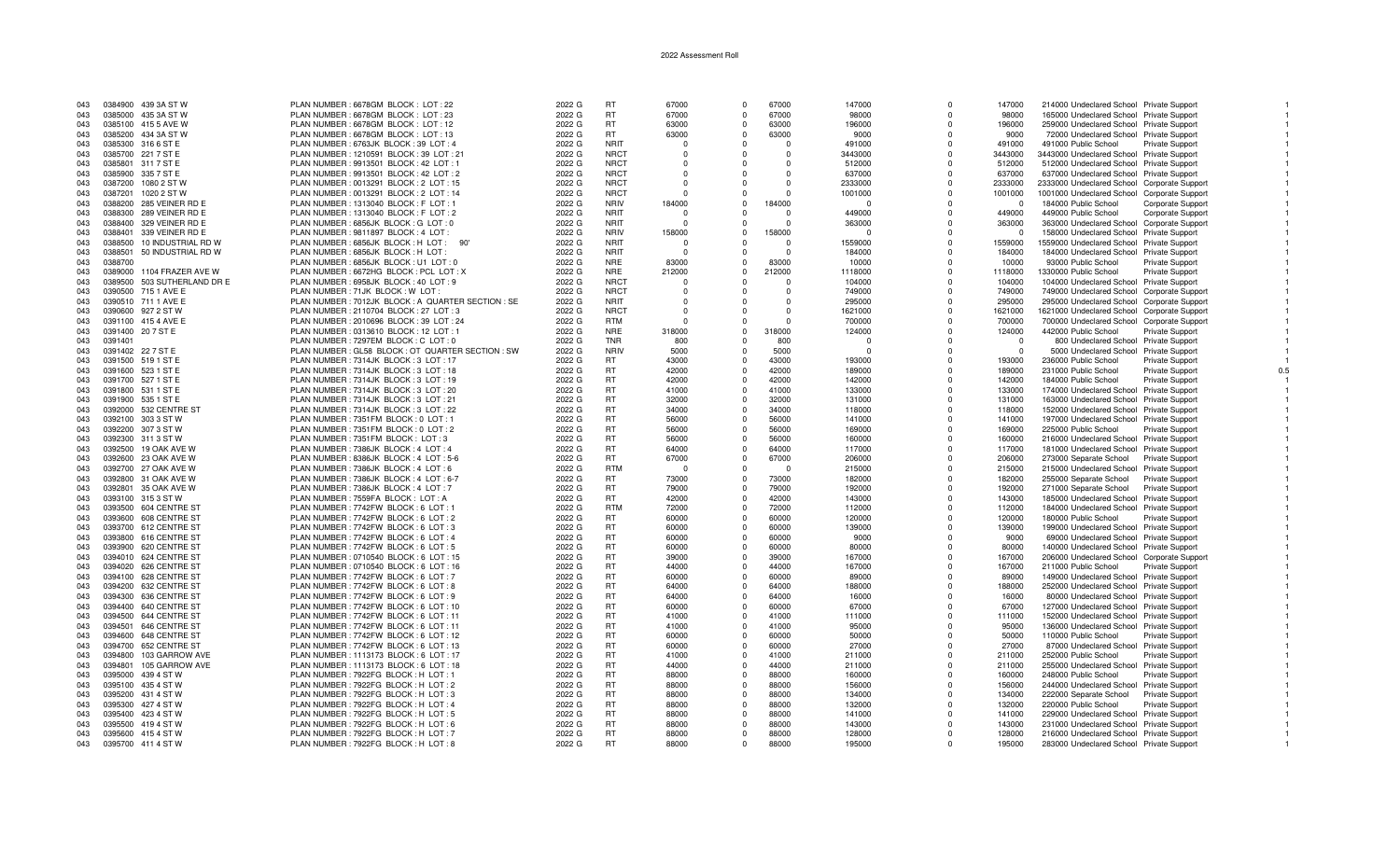| 043 |         | 0395800 407 4 ST W         | PLAN NUMBER : 7922FG BLOCK : H LOT : 9         | 2022 G | <b>RT</b>   | 88000      | $\Omega$       | 88000    | 300000   | $\Omega$     | 300000   | 388000 Public School                     | Private Support          |  |
|-----|---------|----------------------------|------------------------------------------------|--------|-------------|------------|----------------|----------|----------|--------------|----------|------------------------------------------|--------------------------|--|
| 043 |         | 0395900 403 4 ST W         | PLAN NUMBER : 7922FG BLOCK : H LOT : 10        | 2022 G | <b>RT</b>   | 88000      | $\Omega$       | 88000    | 158000   | $\Omega$     | 158000   | 246000 Undeclared School Private Support |                          |  |
| 043 |         | 0396000 514 4 AVE W        | PLAN NUMBER: 7922FG BLOCK: H LOT: 11           | 2022 G | <b>RT</b>   | 88000      | $\Omega$       | 88000    | 109000   | $\Omega$     | 109000   | 197000 Undeclared School Private Support |                          |  |
| 043 |         | 0396100 518 4 AVE W        | PLAN NUMBER : 7922FG BLOCK : H LOT : 12        | 2022 G | <b>RT</b>   | 88000      | $\Omega$       | 88000    | 107000   | $\Omega$     | 107000   | 195000 Separate School                   | <b>Private Support</b>   |  |
| 043 |         | 0396200 520 4 AVE W        | PLAN NUMBER : 7922FG BLOCK : H LOT : 13        | 2022 G | <b>RT</b>   | 88000      | $\Omega$       | 88000    | 133000   | $\Omega$     | 133000   | 221000 Undeclared School Private Support |                          |  |
| 043 |         | 0396300 524 4 AVE W        | PLAN NUMBER: 7922FG BLOCK: H LOT: 14           | 2022 G | <b>RT</b>   | 88000      | $\Omega$       | 88000    | 119000   | $\Omega$     | 119000   | 207000 Undeclared School Private Support |                          |  |
|     |         |                            |                                                |        |             |            |                |          |          |              |          |                                          |                          |  |
| 043 |         | 0396400 528 4 AVE W        | PLAN NUMBER: 7922FG BLOCK: H LOT: 15           | 2022 G | <b>RT</b>   | 88000      | $^{\circ}$     | 88000    | 99000    | $^{\circ}$   | 99000    | 187000 Undeclared School Private Support |                          |  |
| 043 | 0396500 | 532 4 AVE W                | PLAN NUMBER: 7922FG BLOCK: H LOT: 16           | 2022 G | <b>RT</b>   | 74000      | $\Omega$       | 74000    | 305000   | $\Omega$     | 305000   | 379000 Undeclared School Private Support |                          |  |
| 043 | 0396600 | 536 4 AVE W                | PLAN NUMBER: 7922FG BLOCK: H LOT: 17           | 2022 G | <b>RT</b>   | 62000      | $\Omega$       | 62000    | 47000    | $\Omega$     | 47000    | 109000 Undeclared School Private Support |                          |  |
| 043 |         | 0396700 540 5 ST W         | PLAN NUMBER : 7922FG BLOCK : H LOT : 18        | 2022 G | <b>RT</b>   | 77000      | $\Omega$       | 77000    | 126000   | $\Omega$     | 126000   | 203000 Public School                     | <b>Private Support</b>   |  |
| 043 |         | 0396800 544 5 ST W         | PLAN NUMBER: 7922FG BLOCK: H LOT: 19           | 2022 G | <b>RT</b>   | 62000      | $^{\circ}$     | 62000    | 84000    | $\Omega$     | 84000    | 146000 Public School                     | Private Support          |  |
| 043 | 0396900 | 548 5 ST W                 | PLAN NUMBER: 7922FG BLOCK: H LOT: 20           | 2022 G | <b>RT</b>   | 88000      | $\Omega$       | 88000    | 201000   | $\Omega$     | 201000   | 289000 Undeclared School Private Support |                          |  |
| 043 |         | 0397000 552 5 ST W         | PLAN NUMBER: 7922FG BLOCK: H LOT: 21           | 2022 G | <b>RT</b>   | 88000      | $\Omega$       | 88000    | 338000   | $\Omega$     | 338000   | 426000 Undeclared School Private Support |                          |  |
| 043 |         | 0397100 556 5 ST W         | PLAN NUMBER: 7922FG BLOCK: H LOT: 22-23        | 2022 G | <b>RT</b>   | 115000     | $\Omega$       | 115000   | 276000   | $\Omega$     | 276000   | 391000 Public School                     | Private Support          |  |
| 043 |         | 0397200 564 5 ST W         | PLAN NUMBER : 7922FG BLOCK : H LOT : 24        | 2022 G | <b>RT</b>   | 88000      | $\Omega$       | 88000    | 143000   | $\Omega$     | 143000   | 231000 Public School                     | <b>Private Support</b>   |  |
| 043 | 0397300 | 403 3A ST W                | PLAN NUMBER : 7922FG BLOCK : K LOT             | 2022 G | <b>RT</b>   | 92000      | $\Omega$       | 92000    | 162000   | $\Omega$     | 162000   | 254000 Undeclared School Private Support |                          |  |
| 043 |         | 0397600 15 FAIRVIEW AVE W  | PLAN NUMBER: 7992GG BLOCK: 8 LOT: 5            | 2022 G | <b>RT</b>   | 118000     | $\Omega$       | 118000   | 105000   | <sup>0</sup> | 105000   | 223000 Undeclared School Private Support |                          |  |
| 043 |         | 0397700 19 FAIRVIEW AVE W  |                                                | 2022 G | <b>RT</b>   | 118000     | $\Omega$       | 118000   | 210000   | $\Omega$     | 210000   |                                          |                          |  |
|     |         |                            | PLAN NUMBER: 7992GG BLOCK: 8 LOT: 6            |        |             |            |                |          |          |              |          | 328000 Undeclared School Private Support |                          |  |
| 043 |         | 0397800 23 FAIRVIEW AVE W  | PLAN NUMBER: 7992GG BLOCK: 8 LOT: 7            | 2022 G | <b>RT</b>   | 118000     | $^{\circ}$     | 118000   | 180000   | $^{\circ}$   | 180000   | 298000 Public School                     | Private Support          |  |
| 043 |         | 0397900 20 9 AVE W         | PLAN NUMBER: 7992GG BLOCK: 8 LOT: 8            | 2022 G | <b>RTM</b>  | $\sqrt{ }$ | $\Omega$       |          | 287000   | $\Omega$     | 287000   | 287000 Public School                     | Private Support          |  |
| 043 | 0398000 | 16 9 AVE W                 | PLAN NUMBER: 7992GG BLOCK: 8 LOT: 9-10         | 2022 G | <b>RT</b>   | 104000     | $\Omega$       | 104000   | 284000   | $\Omega$     | 284000   | 388000 Undeclared School Private Support |                          |  |
| 043 |         | 0398100 129 AVE W          | PLAN NUMBER : 9212715 BLOCK : 8 LOT : 10A      | 2022 G | RT.         | 94000      | $\Omega$       | 94000    | 184000   | $\Omega$     | 184000   | 278000 Undeclared School Private Support |                          |  |
| 043 | 0408500 | 330 FAIRVIEW AVE W         | PLAN NUMBER : 8213FW BLOCK : C LOT             | 2022 G | <b>NRCV</b> | 272000     | $\Omega$       | 272000   | $\Omega$ | $\Omega$     | - 0      | 272000 Public School                     | Corporate Support        |  |
| 043 | 0408600 | 1027 2 ST W                | PLAN NUMBER : 8213FW BLOCK : E LOT             | 2022 G | <b>NRCT</b> | - 0        | $\Omega$       | $\cap$   | 2365000  | $\Omega$     | 2365000  | 2365000 Public School                    | <b>Corporate Support</b> |  |
| 043 |         | 0408700 330 FAIRVIEW AVE W | PLAN NUMBER: 8213FW BLOCK: D LOT               | 2022 G | <b>NRCT</b> | $\Omega$   |                | $\Omega$ | 3916000  | $\Omega$     | 3916000  | 3916000 Public School                    | <b>Private Support</b>   |  |
| 043 |         | 0408800 707 2 ST W         | PLAN NUMBER: 8213FW BLOCK: 25 LOT: 1-2         | 2022 G | <b>NRCT</b> | $\Omega$   | $\Omega$       |          | 352000   | $\Omega$     | 352000   | 352000 Undeclared School Private Support |                          |  |
| 043 |         | 0408900 711 2 ST W         | PLAN NUMBER: 8213FW BLOCK: 25 LOT: 3           | 2022 G | <b>NRCT</b> |            |                |          | 198000   | $\Omega$     | 198000   | 198000 Public School                     | <b>Private Support</b>   |  |
| 043 |         | 0409000 715 2 ST W         | PLAN NUMBER: 8213FW BLOCK: 25 LOT: 4-5         | 2022 G | <b>NRCT</b> | $\Omega$   | $\Omega$       |          | 774000   | $\Omega$     | 774000   | 774000 Undeclared School Private Support |                          |  |
|     |         |                            |                                                |        |             |            |                |          |          |              |          |                                          |                          |  |
| 043 | 0409200 | 952 CASSILS RD W           | PLAN NUMBER : 9610408 BLOCK : 1 LOT : 1        | 2022 G | RT.         | 104000     | $\Omega$       | 104000   | 138000   | $\Omega$     | 138000   | 242000 Undeclared School Private Support |                          |  |
| 043 | 0409201 | 995 FRAZER AVE             | BLOCK: 1 LOT: QUARTER SECTION: SW              | 2022 G | FT.         | 500        | $\Omega$       | 500      | $\Omega$ | $\Omega$     | - 0      | 500 Undeclared School Private Support    |                          |  |
| 043 | 0409300 | 956 CASSILS RD W           | PLAN NUMBER: 8213FW BLOCK: H LOT               | 2022 G | <b>RT</b>   | 129000     | $\Omega$       | 129000   | 317000   | $\Omega$     | 317000   | 446000 Undeclared School Private Support |                          |  |
| 043 | 0409500 | 1012 CASSILS RD W          | PLAN NUMBER : 8213FW BLOCK : J LOT             | 2022 G | <b>RT</b>   | 116000     | $\Omega$       | 116000   | 115000   | $\Omega$     | 115000   | 231000 Undeclared School Private Support |                          |  |
| 043 |         | 0409600 1016 CASSILS RD W  | PLAN NUMBER : 8213FW BLOCK : J LOT : 0         | 2022 G | RT.         | 107000     | $\Omega$       | 107000   | 208000   | $\Omega$     | 208000   | 315000 Public School                     | Private Support          |  |
| 043 |         | 0410100 603 1 ST W         | PLAN NUMBER : 8359FU BLOCK : 8 LOT : 1         | 2022 G | <b>NRCV</b> | 35000      | $\Omega$       | 35000    | $\Omega$ | <sup>0</sup> | $\Omega$ | 35000 Separate School                    | Corporate Support        |  |
| 043 |         | 0410101 603 1 ST W         | PLAN NUMBER : 8359FU BLOCK : 8 LOT : 2         | 2022 G | <b>NRCV</b> | 36000      | $\Omega$       | 36000    | $\Omega$ | $\Omega$     | $\Omega$ | 36000 Separate School                    | Corporate Support        |  |
| 043 |         | 0410200 403 2 AVE W        | PLAN NUMBER : 8527FF BLOCK : 0 LOT : 1-2       | 2022 G | <b>NRCT</b> | - 0        | $\Omega$       | $\cap$   | 797630   | $\Omega$     | 797630   | 797630 Undeclared School Private Support |                          |  |
| 043 |         | 0410200 403 2 AVE W        | PLAN NUMBER : 8527FF BLOCK : 0 LOT : 1-2       | 2022 G | <b>NRE</b>  |            |                |          | 163370   | $\Omega$     | 163370   | 163370 Undeclared School Private Support |                          |  |
| 043 |         | 0410400 125 3 ST W         | PLAN NUMBER: 8527FF BLOCK: LOT: 3              | 2022 G | <b>NRE</b>  | 22500      | $\overline{0}$ | 22500    | $\Omega$ | $\Omega$     | $\Omega$ | 22500 Public School                      | Private Support          |  |
| 043 |         | 0410500 121 3 ST W         | PLAN NUMBER: 8527FF BLOCK: LOT: 4              | 2022 G | <b>NRE</b>  | 22900      | $\Omega$       | 22900    | $\Omega$ | $\Omega$     | $\Omega$ | 22900 Public School                      | Private Support          |  |
| 043 |         |                            |                                                | 2022 G | <b>RT</b>   | 44000      | $\Omega$       | 44000    |          | $\Omega$     | 127000   |                                          |                          |  |
|     |         | 0410600 4 SPRUCE AVE W     | PLAN NUMBER : 8530FL BLOCK : 1 LOT : 1         |        |             |            |                |          | 127000   |              |          | 171000 Undeclared School Private Support |                          |  |
| 043 |         | 0410700 8 SPRUCE AVE W     | PLAN NUMBER : 8530FL BLOCK : 1 LOT : 2         | 2022 G | <b>RT</b>   | 42000      | $\Omega$       | 42000    | 65000    | $\Omega$     | 65000    | 107000 Undeclared School Private Support |                          |  |
| 043 |         | 0410800 12 SPRUCE AVE W    | PLAN NUMBER: 8530FL BLOCK: 1 LOT: 3            | 2022 G | <b>RT</b>   | 44000      | $\Omega$       | 44000    | 80000    | $\Omega$     | 80000    | 124000 Public School                     | <b>Private Support</b>   |  |
| 043 |         | 0410900 16 SPRUCE AVE W    | PLAN NUMBER: 8530FL BLOCK: 1 LOT: 4            | 2022 G | <b>RT</b>   | 42000      | $\Omega$       | 42000    | 143000   | $\Omega$     | 143000   | 185000 Separate School                   | <b>Private Support</b>   |  |
| 043 |         | 0411000 20 SPRUCE AVE W    | PLAN NUMBER: 8530FL BLOCK: 1 LOT: 5            | 2022 G | <b>RT</b>   | 42000      | $\Omega$       | 42000    | 45000    | $\Omega$     | 45000    | 87000 Undeclared School Private Support  |                          |  |
| 043 |         | 0411100 24 SPRUCE AVE W    | PLAN NUMBER: 8530FL BLOCK: 1 LOT: 6            | 2022 G | RT          | 42000      | $\Omega$       | 42000    | 106000   | $\Omega$     | 106000   | 148000 Undeclared School Private Support |                          |  |
| 043 |         | 0411200 28 SPRUCE AVE W    | PLAN NUMBER : 8530FL BLOCK : 1 LOT : 7         | 2022 G | <b>RT</b>   | 42000      | $\Omega$       | 42000    | 82000    | $\Omega$     | 82000    | 124000 Undeclared School Private Support |                          |  |
| 043 |         | 0411300 32 SPRUCE AVE W    | PLAN NUMBER : 8530FL BLOCK : 1 LOT : 8         | 2022 G | RT.         | 42000      | $\Omega$       | 42000    | 75000    | $\Omega$     | 75000    | 117000 Public School                     | Private Support          |  |
| 043 |         | 0411400 36 SPRUCE AVE W    | PLAN NUMBER: 8530FL BLOCK: 1 LOT: 9            | 2022 G | <b>RT</b>   | 42000      | $\Omega$       | 42000    | 70000    | $\Omega$     | 70000    | 112000 Undeclared School Private Support |                          |  |
| 043 |         | 0411500 40 SPRUCE AVE W    | PLAN NUMBER : 8530FL BLOCK : 1 LOT : 10        | 2022 G | <b>RT</b>   | 42000      | $\Omega$       | 42000    | 80000    | $\Omega$     | 80000    | 122000 Undeclared School Private Support |                          |  |
| 043 |         | 0411600 135 YOUNG RD W     | PLAN NUMBER : 8530FL BLOCK : 2 LOT : 1         | 2022 G | <b>NRCT</b> | - 0        | $\mathbf 0$    | $\Omega$ | 332000   | $\Omega$     | 332000   | 332000 Undeclared School Private Support |                          |  |
| 043 |         | 0411700 8 PINE AVE W       | PLAN NUMBER: 8530FL BLOCK: 2 LOT: 2            | 2022 G | RT          | 49000      | $\Omega$       | 49000    | 74000    | $\Omega$     | 74000    | 123000 Undeclared School Private Support |                          |  |
|     |         |                            |                                                | 2022 G | <b>RT</b>   | 49000      | $\Omega$       | 49000    | 77000    | $\Omega$     |          |                                          |                          |  |
| 043 |         | 0411800 12 PINE AVE W      | PLAN NUMBER: 8530FL BLOCK: 2 LOT: 3            |        |             |            |                |          |          |              | 77000    | 126000 Undeclared School Private Support |                          |  |
| 043 |         | 0411900 16 PINE AVE W      | PLAN NUMBER : 8530FL BLOCK : 2 LOT : 4         | 2022 G | <b>RT</b>   | 49000      | $\Omega$       | 49000    | 116000   | $\Omega$     | 116000   | 165000 Undeclared School Private Support |                          |  |
| 043 |         | 0412000 20 PINE AVE W      | PLAN NUMBER: 8530FL BLOCK: 2 LOT: 5            | 2022 G | <b>RT</b>   | 49000      | $\Omega$       | 49000    | 128000   | $\Omega$     | 128000   | 177000 Public School                     | <b>Private Support</b>   |  |
| 043 |         | 0412100 24 PINE AVE W      | PLAN NUMBER : 8530FL BLOCK : 2 LOT : 6         | 2022 G | RT.         | 49000      | $\Omega$       | 49000    | 84000    | $\Omega$     | 84000    | 133000 Undeclared School Private Support |                          |  |
| 043 |         | 0412200 28 PINE AVE W      | PLAN NUMBER: 8530FL BLOCK: 2 LOT: 7            | 2022 G | <b>RT</b>   | 49000      | $\Omega$       | 49000    | 129000   | $\Omega$     | 129000   | 178000 Undeclared School Private Support |                          |  |
| 043 |         | 0412300 32 PINE AVE W      | PLAN NUMBER : 8530FL BLOCK : 2 LOT : 8         | 2022 G | <b>RT</b>   | 49000      | $\Omega$       | 49000    | 96000    | $\Omega$     | 96000    | 145000 Public School                     | Private Support          |  |
| 043 |         | 0412400 36 PINE AVE W      | PLAN NUMBER: 8530FL BLOCK: 2 LOT: 9            | 2022 G | <b>RTV</b>  | 49000      | $^{\circ}$     | 49000    | $\Omega$ | $\Omega$     | $\Omega$ | 49000 Undeclared School Private Support  |                          |  |
| 043 |         | 0412500 31 SPRUCE AVE W    | PLAN NUMBER : 8530FL BLOCK : 2 LOT : 10        | 2022 G | RT.         | 49000      | $\Omega$       | 49000    | 134000   | $\Omega$     | 134000   | 183000 Public School                     | <b>Private Support</b>   |  |
| 043 |         | 0412600 27 SPRUCE AVE W    | PLAN NUMBER : 8530FL BLOCK : 2 LOT : 11-12     | 2022 G | <b>RT</b>   | 66000      | $\Omega$       | 66000    | 134000   | $\Omega$     | 134000   | 200000 Separate School                   | <b>Private Support</b>   |  |
| 043 |         | 0412700 23 SPRUCE AVE W    | <b>PLAN NUMBER: 8530FL BLOCK: 2 LOT: 12-13</b> | 2022 G | <b>RT</b>   | 66000      | $\Omega$       | 66000    | 110000   | $\Omega$     | 110000   | 176000 Public School                     | <b>Private Support</b>   |  |
| 043 |         | 0412800 19 SPRUCE AVE W    | PLAN NUMBER: 8530FL BLOCK: 2 LOT: 14           | 2022 G | <b>RT</b>   | 49000      | $\Omega$       | 49000    | 84000    | $\Omega$     | 84000    | 133000 Undeclared School Private Support |                          |  |
| 043 |         | 0412900 15 SPRUCE AVE W    | PLAN NUMBER: 8530FL BLOCK: 2 LOT: 15           | 2022 G | <b>RT</b>   | 49000      | $\Omega$       | 49000    | 89000    | $\Omega$     | 89000    | 138000 Public School                     | Private Support          |  |
|     |         |                            |                                                |        | <b>RTV</b>  | 49000      | $\Omega$       |          |          | $\Omega$     |          |                                          |                          |  |
| 043 |         | 0413000 11 SPRUCE AVE W    | PLAN NUMBER: 8530FL BLOCK: 2 LOT: 16           | 2022 G |             |            |                | 49000    | $\Omega$ |              |          | 49000 Separate School                    | <b>Private Support</b>   |  |
| 043 |         | 0413100 7 SPRUCE AVE W     | PLAN NUMBER : 8530FL BLOCK : 2 LOT : 17        | 2022 G | <b>RT</b>   | 49000      | $\Omega$       | 49000    | 90000    | $\Omega$     | 90000    | 139000 Undeclared School Private Support |                          |  |
| 043 |         | 0413200 3 SPRUCE AVE W     | PLAN NUMBER : 8530FL BLOCK : 2 LOT : 18        | 2022 G | <b>RT</b>   | 67000      | $\Omega$       | 67000    | 94000    |              | 94000    | 161000 Separate School                   | Private Support          |  |

 $0.5$ 

 $0.5\,$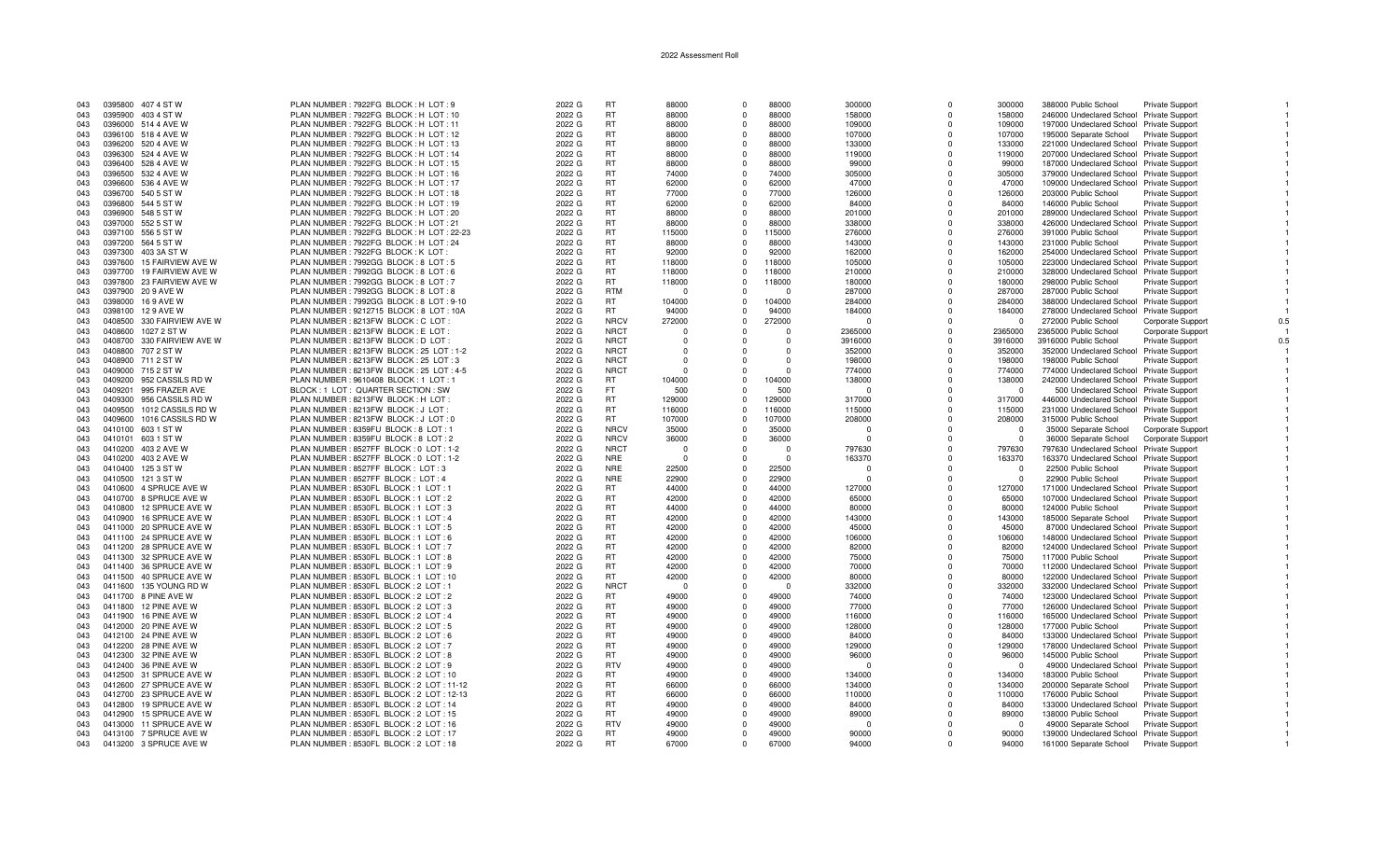| 043 |         | 0413300 4 OAK AVE W             | PLAN NUMBER: 8530FL BLOCK: 3 LOT: 1             | 2022 G | RT          | 40000    | $\Omega$   | 40000    | 165000       | $\Omega$   | 165000   | 205000 Undeclared School Private Support   |                        |  |
|-----|---------|---------------------------------|-------------------------------------------------|--------|-------------|----------|------------|----------|--------------|------------|----------|--------------------------------------------|------------------------|--|
| 043 |         | 0413400 8 OAK AVE W             | PLAN NUMBER : 8530FL BLOCK : 3 LOT : 1-2        | 2022 G | RT.         | 52000    | $\Omega$   | 52000    | 146000       | $\Omega$   | 146000   | 198000 Undeclared School Private Support   |                        |  |
| 043 |         | 0413500 12 OAK AVE W            | PLAN NUMBER: 8530FL BLOCK: 3 LOT: 3.4           | 2022 G | <b>RT</b>   | 66000    | $\Omega$   | 66000    | 89000        | $\Omega$   | 89000    | 155000 Public School                       | <b>Private Support</b> |  |
|     |         |                                 |                                                 |        |             |          |            |          |              |            |          |                                            |                        |  |
| 043 |         | 0413600 18 OAK AVE W            | PLAN NUMBER: 8530FL BLOCK: 3 LOT: 4-5           | 2022 G | <b>RT</b>   | 66000    | $\Omega$   | 66000    | 87000        | $\Omega$   | 87000    | 153000 Public School                       | Private Support        |  |
| 043 |         | 0413700 20 OAK AVE W            | PLAN NUMBER : 8530FL BLOCK : 3 LOT : 6          | 2022 G | <b>RT</b>   | 49000    | $\Omega$   | 49000    | 111000       | $\Omega$   | 111000   | 160000 Public School                       | <b>Private Support</b> |  |
| 043 |         | 0413800 24 OAK AVE W            | PLAN NUMBER : 8530FL BLOCK : 3 LOT : 7          | 2022 G | <b>RT</b>   | 49000    | $\Omega$   | 49000    | 103000       | $\Omega$   | 103000   | 152000 Undeclared School Private Support   |                        |  |
|     |         |                                 |                                                 |        |             |          |            |          |              |            |          |                                            |                        |  |
| 043 |         | 0413900 28 OAK AVE W            | PLAN NUMBER: 8530FL BLOCK: 3 LOT: 8             | 2022 G | RT.         | 49000    | $\Omega$   | 49000    | 85000        | $\Omega$   | 85000    | 134000 Undeclared School Private Support   |                        |  |
| 043 |         | 0414000 32 OAK AVE W            | PLAN NUMBER: 8530FL BLOCK: 3 LOT: 9             | 2022 G | <b>RT</b>   | 49000    | $\Omega$   | 49000    | 23000        | $\Omega$   | 23000    | 72000 Undeclared School Private Support    |                        |  |
| 043 |         | 0414100 23 PINE AVE W           | PLAN NUMBER : 9711710 BLOCK : 3 LOT : 21        | 2022 G | <b>RT</b>   | 37000    | $\Omega$   | 37000    | 131000       | $\Omega$   | 131000   | 168000 Public School                       | Private Support        |  |
|     |         |                                 |                                                 |        |             |          |            |          |              |            |          |                                            |                        |  |
| 043 |         | 0414101 27 PINE AVE W           | PLAN NUMBER : 9711710 BLOCK : 3 LOT : 22        | 2022 G | <b>RT</b>   | 35000    | $\Omega$   | 35000    | 144000       | $\Omega$   | 144000   | 179000 Public School                       | <b>Private Support</b> |  |
| 043 |         | 0414102 21 PINE AVE W           | PLAN NUMBER: 9711710 BLOCK: 3 LOT: 20           | 2022 G | <b>RT</b>   | 37000    | $\Omega$   | 37000    | 132000       | $\Omega$   | 132000   | 169000 Public School                       | Private Support        |  |
| 043 |         | 0414200 19 PINE AVE W           | PLAN NUMBER : 8530FL BLOCK : 3 LOT : 12         | 2022 G | <b>RT</b>   | 49000    | $\Omega$   | 49000    | 141000       | $\Omega$   | 141000   | 190000 Public School                       | Private Support        |  |
|     |         |                                 |                                                 |        |             |          | $\Omega$   |          |              |            |          |                                            |                        |  |
| 043 |         | 0414300 15 PINE AVE W           | PLAN NUMBER: 8530FL BLOCK: 3 LOT: 13-14         | 2022 G | <b>RT</b>   | 66000    |            | 66000    | 98000        | $\Omega$   | 98000    | 164000 Undeclared School Private Support   |                        |  |
| 043 |         | 0414400 11 PINE AVE W           | PLAN NUMBER: 8530FL BLOCK: 3 LOT: 14-15         | 2022 G | <b>RT</b>   | 66000    | $\Omega$   | 66000    | 112000       | $\Omega$   | 112000   | 178000 Undeclared School Private Support   |                        |  |
| 043 |         | 0414500 7 PINE AVE W            | PLAN NUMBER : 8530FL BLOCK : 3 LOT : 16         | 2022 G | <b>RT</b>   | 49000    | $^{\circ}$ | 49000    | 106000       | $^{\circ}$ | 106000   | 155000 Undeclared School Private Support   |                        |  |
| 043 |         | 0414800  40 SARSON ST W         | PLAN NUMBER : 8530FL BLOCK : 6 LOT : 1          | 2022 G | RT.         | 67000    | $\Omega$   | 67000    | 39000        | $\Omega$   | 39000    |                                            |                        |  |
|     |         |                                 |                                                 |        |             |          |            |          |              |            |          | 106000 Undeclared School Private Support   |                        |  |
| 043 |         | 0414900 3 WILDROSE CRES W       | PLAN NUMBER: 8530FL BLOCK: 6 LOT: 2             | 2022 G | RT.         | 49000    | $\Omega$   | 49000    | 141000       | $\Omega$   | 141000   | 190000 Undeclared School Private Support   |                        |  |
| 043 |         | 0415000 7 WILDROSE CRES W       | PLAN NUMBER : 8530FL BLOCK : 6 LOT : 3          | 2022 G | RT.         | 49000    | $\Omega$   | 49000    | 34000        | $\Omega$   | 34000    | 83000 Undeclared School Private Support    |                        |  |
| 043 |         | 0415300 16 WILDROSE CRES W      | PLAN NUMBER: 8530FL BLOCK: 7 LOT: 2             | 2022 G | <b>RT</b>   | 49000    | $\Omega$   | 49000    | 98000        | $\Omega$   | 98000    | 147000 Public School                       | <b>Private Support</b> |  |
|     |         |                                 |                                                 |        |             |          |            |          |              |            |          |                                            |                        |  |
| 043 |         | 0415400 12 WILDROSE CRES W      | PLAN NUMBER: 8530FL BLOCK: 7 LOT: 3             | 2022 G | <b>RT</b>   | 49000    | $\Omega$   | 49000    | 16000        | $\Omega$   | 16000    | 65000 Undeclared School Private Support    |                        |  |
| 043 |         | 0415500 8 WILDROSE CRES W       | PLAN NUMBER: 8530FL BLOCK: 7 LOT: 4             | 2022 G | <b>RT</b>   | 49000    | $\Omega$   | 49000    | 18000        | $\Omega$   | 18000    | 67000 Undeclared School Private Support    |                        |  |
| 043 |         | 0415600 4 WILDROSE CRES W       | PLAN NUMBER: 8530FL BLOCK: 7 LOT: 5             | 2022 G | <b>RT</b>   | 49000    | $\Omega$   | 49000    | 182000       | $\Omega$   | 182000   | 231000 Undeclared School Private Support   |                        |  |
|     |         |                                 |                                                 |        |             |          |            |          |              |            |          |                                            |                        |  |
| 043 |         | 0415700 39 SPRUCE AVE W         | PLAN NUMBER: 8530FL BLOCK: 7 LOT: 6             | 2022 G | <b>RT</b>   | 49000    | $\Omega$   | 49000    | 26000        | $\Omega$   | 26000    | 75000 Undeclared School Private Support    |                        |  |
| 043 |         | 0415800  43 SPRUCE AVE W        | PLAN NUMBER: 8530FL BLOCK: 7 LOT: 7             | 2022 G | <b>RT</b>   | 49000    | $\Omega$   | 49000    | 142000       | $\Omega$   | 142000   | 191000 Undeclared School Private Support   |                        |  |
| 043 |         | 0415900 47 SPRUCE AVE W         | PLAN NUMBER : 8530FL BLOCK : 7 LOT : 8          | 2022 G | <b>RT</b>   | 49000    | $\Omega$   | 49000    | 119000       | $\Omega$   | 119000   | 168000 Public School                       | Private Support        |  |
|     |         |                                 |                                                 |        |             |          |            |          |              |            |          |                                            |                        |  |
| 043 |         | 0416000 51 SPRUCE AVE W         | PLAN NUMBER: 8530FL BLOCK: 7 LOT: 9             | 2022 G | RT          | 49000    | $\Omega$   | 49000    | 123000       | $\Omega$   | 123000   | 172000 Undeclared School Private Support   |                        |  |
| 043 |         | 0416100 55 SPRUCE AVE W         | PLAN NUMBER : 8530FL BLOCK : 7 LOT : 10         | 2022 G | RT          | 49000    | $\Omega$   | 49000    | 126000       | $\Omega$   | 126000   | 175000 Public School                       | Corporate Support      |  |
| 043 |         | 0416200 59 SPRUCE AVE W         | PLAN NUMBER : 8530FL BLOCK : 7 LOT : 11         | 2022 G | RT.         | 49000    | $\Omega$   | 49000    | 111000       | $\Omega$   | 111000   | 160000 Public School                       | Private Support        |  |
|     |         |                                 |                                                 |        |             |          |            |          |              |            |          |                                            |                        |  |
| 043 |         | 0416300 63 SPRUCE AVE W         | PLAN NUMBER: 8530FL BLOCK: 7 LOT: 12            | 2022 G | RT.         | 56000    | $\Omega$   | 56000    | 107000       | $\Omega$   | 107000   | 163000 Public School                       | <b>Private Support</b> |  |
| 043 |         | 0416400 67 SPRUCE AVE W         | PLAN NUMBER: 8530FL BLOCK: 7 LOT: 13            | 2022 G | <b>RT</b>   | 56000    | $\Omega$   | 56000    | 192000       | $\Omega$   | 192000   | 248000 Undeclared School Private Support   |                        |  |
| 043 |         | 0416500 71 SPRUCE AVE W         | PLAN NUMBER: 8530FL BLOCK: 7 LOT: 14            | 2022 G | RT          | 49000    | $\Omega$   | 49000    | 107000       | $\Omega$   | 107000   | 156000 Public School                       | <b>Private Support</b> |  |
|     |         |                                 |                                                 |        |             |          |            |          |              |            |          |                                            |                        |  |
| 043 |         | 0416600 75 SPRUCE AVE W         | PLAN NUMBER: 8530FL BLOCK: 7 LOT: 15            | 2022 G | <b>RT</b>   | 75000    | $\Omega$   | 75000    | 107000       | $\Omega$   | 107000   | 182000 Undeclared School Private Support   |                        |  |
| 043 |         | 0416700 48 SPRUCE AVE W         | PLAN NUMBER: 8530FL BLOCK: 8 LOT: 1             | 2022 G | <b>RT</b>   | 42000    | $\Omega$   | 42000    | 139000       | $\Omega$   | 139000   | 181000 Undeclared School Private Support   |                        |  |
| 043 |         | 0416800 52 SPRUCE AVE W         | PLAN NUMBER: 8530FL BLOCK: 8 LOT: 2             | 2022 G | RT          | 42000    | $\Omega$   | 42000    | 93000        | $\Omega$   | 93000    | 135000 Public School                       | Private Support        |  |
|     |         |                                 |                                                 |        |             |          |            |          |              |            |          |                                            |                        |  |
| 043 |         | 0416900 56 SPRUCE AVE W         | PLAN NUMBER: 8530FL BLOCK: 8 LOT: 3             | 2022 G | <b>RT</b>   | 42000    | $\Omega$   | 42000    | 112000       | $\Omega$   | 112000   | 154000 Undeclared School Private Support   |                        |  |
| 043 |         | 0417000 60 SPRUCE AVE W         | PLAN NUMBER: 8530FL BLOCK: 8 LOT: 4             | 2022 G | RT          | 42000    | $\Omega$   | 42000    | 106000       | $\Omega$   | 106000   | 148000 Undeclared School Private Support   |                        |  |
| 043 |         | 0417100 64 SPRUCE AVE W         | PLAN NUMBER: 8530FL BLOCK: 8 LOT: 5             | 2022 G | <b>RT</b>   | 42000    | $\Omega$   | 42000    | 102000       | $\Omega$   | 102000   | 144000 Undeclared School Private Support   |                        |  |
|     |         |                                 |                                                 |        |             |          |            |          |              |            |          |                                            |                        |  |
| 043 |         | 0417200 68 SPRUCE AVE W         | PLAN NUMBER: 8530FL BLOCK: 8 LOT: 6             | 2022 G | RT          | 42000    | $\Omega$   | 42000    | 122000       | $\Omega$   | 122000   | 164000 Public School                       | Private Support        |  |
| 043 |         | 0417300 72 SPRUCE AVE W         | PLAN NUMBER : 8530FL BLOCK : 8 LOT : 7          | 2022 G | <b>RT</b>   | 42000    | $\Omega$   | 42000    | 105000       | $\Omega$   | 105000   | 147000 Undeclared School Private Support   |                        |  |
| 043 |         | 0417400 76 SPRUCE AVE W         | PLAN NUMBER : 8530FL BLOCK : 8 LOT : 8          | 2022 G | RT.         | 42000    | $\Omega$   | 42000    | 113000       | $\Omega$   | 113000   | 155000 Public School                       | <b>Private Support</b> |  |
|     |         |                                 |                                                 |        |             |          |            |          |              |            |          |                                            |                        |  |
| 043 |         | 0417500 80 SPRUCE AVE W         | PLAN NUMBER: 8530FL BLOCK: 8 LOT: 9             | 2022 G | <b>RT</b>   | 57000    | $\Omega$   | 57000    | 203000       | $\Omega$   | 203000   | 260000 Undeclared School Private Support   |                        |  |
| 043 |         | 0417600 84 SPRUCE AVE W         | PLAN NUMBER: 8530FL BLOCK: 8 LOT: 10            | 2022 G | RT.         | 58000    | $\Omega$   | 58000    | 145000       | $\Omega$   | 145000   | 203000 Undeclared School Private Support   |                        |  |
| 043 |         | 0417700 88 SPRUCE AVE W         | PLAN NUMBER: 8530FL BLOCK: 8 LOT: 11            | 2022 G | <b>RT</b>   | 63000    | $\Omega$   | 63000    | 114000       | $\Omega$   | 114000   | 177000 Undeclared School Private Support   |                        |  |
| 043 |         |                                 |                                                 |        | <b>RT</b>   | 66000    |            | 66000    |              | $\Omega$   | 148000   |                                            |                        |  |
|     |         | 0417800 92 SPRUCE AVE W         | PLAN NUMBER: 8530FL BLOCK: 8 LOT: 12            | 2022 G |             |          | $\Omega$   |          | 148000       |            |          | 214000 Public School                       | <b>Private Support</b> |  |
| 043 |         | 0420600 320 8 AVE W             | PLAN NUMBER: 1010685 BLOCK: L LOT: 5            | 2022 G | <b>NRCT</b> | - 0      | $\Omega$   | $\Omega$ | 4863000      | $\Omega$   | 4863000  | 4863000 Public School                      | Private Support        |  |
| 043 |         | 0421500 427 1 ST W              | PLAN NUMBER: 8687FE BLOCK: 18 LOT: A            | 2022 G | <b>RT</b>   | 48000    | $\Omega$   | 48000    | 207000       | $\Omega$   | 207000   | 255000 Public School                       | Private Support        |  |
| 043 |         | 0421600 423 1 ST W              | PLAN NUMBER : 9212428 BLOCK : 18 LOT : 8        | 2022 G | <b>RT</b>   | 66000    | $\Omega$   | 66000    | 154000       | $\Omega$   | 154000   |                                            |                        |  |
|     |         |                                 |                                                 |        |             |          |            |          |              |            |          | 220000 Undeclared School Private Support   |                        |  |
| 043 |         | 0421700 428 2 ST W              | PLAN NUMBER: 2010262 BLOCK: 18 LOT: 9           | 2022 G | <b>NRCT</b> | $\Omega$ | $\Omega$   | $\Omega$ | 575000       | $\Omega$   | 575000   | 575000 Undeclared School Corporate Support |                        |  |
| 043 |         | 0421800 424 2 ST W              | PLAN NUMBER : 8687FE BLOCK : 18 LOT : D         | 2022 G | <b>RT</b>   | 37000    | $\Omega$   | 37000    | 118000       | $\Omega$   | 118000   | 155000 Undeclared School Private Support   |                        |  |
| 043 |         | 0421900 420 2 ST W              | PLAN NUMBER : 8687FE BLOCK : 18 LOT : E         | 2022 G | <b>NRE</b>  | 48000    | $\Omega$   | 48000    | 246000       | $\Omega$   | 246000   | 294000 Undeclared School Private Support   |                        |  |
|     |         |                                 |                                                 |        |             |          |            |          |              |            |          |                                            |                        |  |
| 043 |         | 0422000 104 3 ST E              | QUARTER SECTION : SE SECTION : 32 TOWNSHIP : 18 | 2022 G | <b>NRIT</b> | - 0      | $\Omega$   | $\cap$   | 603000       | $\Omega$   | 603000   | 603000 Public School                       | Private Support        |  |
| 043 |         | 0422500 123 1 AVE E             | PLAN NUMBER: 8796FU BLOCK: B LOT: 4             | 2022 G | <b>NRE</b>  | 25000    | $\Omega$   | 25000    | $\Omega$     | $\Omega$   | $\Omega$ | 25000 Public School                        | <b>Private Support</b> |  |
| 043 |         | 0422600 211 1 AVE E             | PLAN NUMBER: 8796FU BLOCK: B LOT: 5             | 2022 G | <b>NRCT</b> | - 0      | $\Omega$   | $\cap$   | 333000       | $\Omega$   | 333000   | 333000 Separate School                     | Corporate Support      |  |
|     |         |                                 |                                                 |        |             |          |            |          |              |            |          |                                            |                        |  |
| 043 |         | 0423000 116 3 ST E              | PLAN NUMBER: BLOCK: LOT: PL-N                   | 2022 G | <b>NRCV</b> | 29000    | $\Omega$   | 29000    | <sup>0</sup> | $\Omega$   | $\Omega$ | 29000 Public School                        | <b>Private Support</b> |  |
| 043 | 0423900 | 415 1 AVE E                     | PLAN NUMBER : 731195 BLOCK : M LOT              | 2022 G | <b>NRE</b>  | - 0      | $\Omega$   | $\cap$   | 338000       | $\Omega$   | 338000   | 338000 Public School                       | Private Support        |  |
| 043 | 0424000 |                                 | PLAN NUMBER: 731260 BLOCK: R1 LOT               | 2022 G | RE          | 374000   | $\Omega$   | 374000   | $\Omega$     | $\Omega$   | $\Omega$ | 374000 Public School                       | Private Support        |  |
|     |         |                                 |                                                 |        |             |          |            |          |              |            |          |                                            |                        |  |
| 043 | 0424100 |                                 | PLAN NUMBER: 731260 BLOCK: R2 LOT               | 2022 G | <b>RE</b>   | 453000   | $\Omega$   | 453000   | $\Omega$     | $\Omega$   | $\Omega$ | 453000 Public School                       | Private Support        |  |
| 043 | 0424200 | 128 GREENBROOK RD E             | PLAN NUMBER: 731260 BLOCK: 3 LOT: 1             | 2022 G | <b>RTM</b>  | $\Omega$ |            |          | 287000       | $\Omega$   | 287000   | 287000 Undeclared School                   | <b>Private Support</b> |  |
| 043 |         | 0424300 B - 124 GREENBROOK RD E | PLAN NUMBER: 731260 BLOCK: 3 LOT: 2             | 2022 G | RT.         | 40000    | $\Omega$   | 40000    | 84000        | O          | 84000    | 124000 Public School                       | Private Support        |  |
|     |         |                                 |                                                 |        |             |          |            |          |              | $\Omega$   |          |                                            |                        |  |
| 043 |         | 0424301 A - 124 GREENBROOK RD E | PLAN NUMBER: 731260 BLOCK: 3 LOT: 2             | 2022 G | RT          | 40000    | $^{\circ}$ | 40000    | 85000        |            | 85000    | 125000 Public School                       | <b>Private Support</b> |  |
| 043 |         | 0424400 A - 120 GREENBROOK RD E | PLAN NUMBER: 731260 BLOCK: 3 LOT: 3             | 2022 G | RT.         | 40000    | $\Omega$   | 40000    | 83000        | $\Omega$   | 83000    | 123000 Undeclared School Private Support   |                        |  |
| 043 |         | 0424401 B - 120 GREENBROOK RD E | PLAN NUMBER: 731260 BLOCK: 3 LOT: 3             | 2022 G | RT.         | 41000    | $\Omega$   | 41000    | 83000        | $\Omega$   | 83000    | 124000 Undeclared School Private Support   |                        |  |
| 043 |         | 0424500 116 GREENBROOK RD E     | PLAN NUMBER : 731260 BLOCK : 3 LOT : 4          | 2022 G | <b>RTM</b>  | $\Omega$ | $\Omega$   | $\Omega$ | 287000       | $\Omega$   | 287000   | 287000 Undeclared School Private Support   |                        |  |
|     |         |                                 |                                                 |        |             |          |            |          |              |            |          |                                            |                        |  |
| 043 | 0424600 | 112 GREENBROOK RD E             | PLAN NUMBER: 731260 BLOCK: 3 LOT: 5             | 2022 G | RT.         | 40000    | $\Omega$   | 40000    | 88000        | $\Omega$   | 88000    | 128000 Undeclared School Private Support   |                        |  |
| 043 |         | 0424601 110 GREENBROOK RD E     | PLAN NUMBER: 731260 BLOCK: 3 LOT: 5             | 2022 G | RT.         | 41000    | $\Omega$   | 41000    | 73000        | $\Omega$   | 73000    | 114000 Public School                       | <b>Private Support</b> |  |
| 043 |         | 0424700 B - 108 GREENBROOK RD E | PLAN NUMBER : 731260 BLOCK : 3 LOT : 6          | 2022 G | <b>RT</b>   | 41000    | $\Omega$   | 41000    | 86000        | $\Omega$   | 86000    | 127000 Undeclared School Private Support   |                        |  |
|     |         |                                 |                                                 |        |             |          |            |          |              |            |          |                                            |                        |  |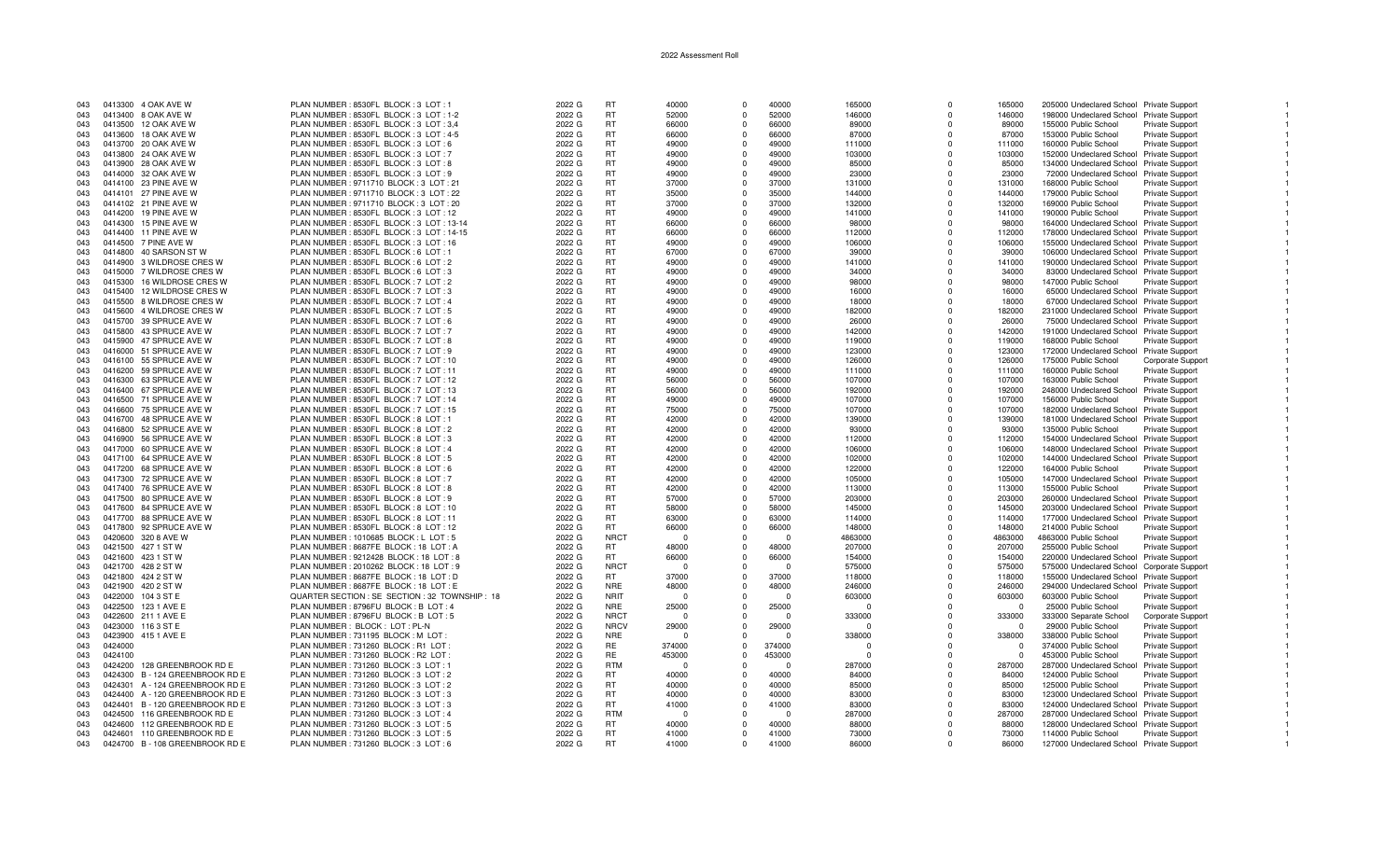| 043 |         | 0424701 A - 108 GREENBROOK RD E | PLAN NUMBER: 731260 BLOCK: 3 LOT: 6     | 2022 G | RT        | 41000 | $\Omega$    | 41000 | 88000  | $\Omega$    | 88000  | 129000 Undeclared School Private Support |                        |
|-----|---------|---------------------------------|-----------------------------------------|--------|-----------|-------|-------------|-------|--------|-------------|--------|------------------------------------------|------------------------|
| 043 |         | 0424800 102 GREENBROOK RD E     | PLAN NUMBER: 731260 BLOCK: 3 LOT: 7     | 2022 G | RT        | 41000 | $\Omega$    | 41000 | 85000  | $\Omega$    | 85000  | 126000 Public School                     | <b>Private Support</b> |
|     | 0424801 | 104 GREENBROOK RD E             | PLAN NUMBER : 731260 BLOCK : 3 LOT : 7  |        | <b>RT</b> |       | $\Omega$    | 41000 |        | $\Omega$    |        |                                          |                        |
| 043 |         |                                 |                                         | 2022 G |           | 41000 |             |       | 83000  |             | 83000  | 124000 Undeclared School Private Support |                        |
| 043 |         | 0424900 B - 100 GREENBROOK RD E | PLAN NUMBER: 731260 BLOCK: 3 LOT: 8     | 2022 G | <b>RT</b> | 41000 | $\Omega$    | 41000 | 86000  | $\Omega$    | 86000  | 127000 Public School                     | Private Support        |
| 043 |         | 0424901 A - 100 GREENBROOK RD E | PLAN NUMBER: 731260 BLOCK: 3 LOT: 8     | 2022 G | <b>RT</b> | 41000 | $\Omega$    | 41000 | 87000  | $\Omega$    | 87000  | 128000 Undeclared School Private Support |                        |
| 043 |         | 0425000 B - 96 GREENBROOK RD E  | PLAN NUMBER: 731260 BLOCK: 3 LOT: 9     | 2022 G | <b>RT</b> | 41000 | $\Omega$    | 41000 | 85000  | $\Omega$    | 85000  | 126000 Public School                     | Private Support        |
| 043 |         | 0425001 A - 96 GREENBROOK RD E  | PLAN NUMBER: 731260 BLOCK: 3 LOT: 9     | 2022 G | RT        | 41000 | $\Omega$    | 41000 | 85000  | $\Omega$    | 85000  | 126000 Undeclared School Private Support |                        |
| 043 |         |                                 |                                         | 2022 G | <b>RT</b> | 41000 | $\Omega$    | 41000 | 86000  | $\Omega$    |        |                                          |                        |
|     |         | 0425100 B - 92 GREENBROOK RD E  | PLAN NUMBER: 731260 BLOCK: 3 LOT: 10    |        |           |       |             |       |        |             | 86000  | 127000 Undeclared School Private Support |                        |
| 043 |         | 0425101 A - 92 GREENBROOK RD E  | PLAN NUMBER: 731260 BLOCK: 3 LOT: 10    | 2022 G | RT        | 41000 | $\Omega$    | 41000 | 85000  | $\Omega$    | 85000  | 126000 Public School                     | <b>Private Support</b> |
| 043 |         | 0425200 88 GREENBROOK RD E      | PLAN NUMBER: 731260 BLOCK: 3 LOT: 11    | 2022 G | <b>RT</b> | 60000 | $\Omega$    | 60000 | 161000 | $\Omega$    | 161000 | 221000 Undeclared School Private Support |                        |
| 043 | 0425300 | 115 GREENBROOK RD E             | PLAN NUMBER: 731260 BLOCK: 4 LOT: 1     | 2022 G | <b>RT</b> | 53000 | $\Omega$    | 53000 | 137000 | $\Omega$    | 137000 | 190000 Public School                     | <b>Private Support</b> |
| 043 | 0425400 | 111 GREENBROOK RD E             | PLAN NUMBER: 731260 BLOCK: 4 LOT: 2     | 2022 G | <b>RT</b> | 50000 | $\Omega$    | 50000 | 137000 | $\Omega$    | 137000 | 187000 Public School                     | <b>Private Support</b> |
|     |         |                                 |                                         |        |           |       |             |       |        |             |        |                                          |                        |
| 043 | 0425500 | 107 GREENBROOK RD E             | PLAN NUMBER: 731260 BLOCK: 4 LOT: 3     | 2022 G | <b>RT</b> | 54000 | $\Omega$    | 54000 | 133000 | $\Omega$    | 133000 | 187000 Undeclared School Private Support |                        |
| 043 | 0425600 | 103 GREENBROOK RD E             | PLAN NUMBER: 731260 BLOCK: 4 LOT: 4     | 2022 G | RT        | 54000 | $\Omega$    | 54000 | 161000 | $\Omega$    | 161000 | 215000 Public School                     | Private Support        |
| 043 |         | 0425700 99 GREENBROOK RD E      | PLAN NUMBER: 731260 BLOCK: 4 LOT: 5     | 2022 G | RT        | 50000 | $\Omega$    | 50000 | 160000 | $\Omega$    | 160000 | 210000 Public School                     | <b>Private Support</b> |
| 043 |         | 0425800 95 GREENBROOK RD E      | PLAN NUMBER: 731260 BLOCK: 4 LOT: 6     | 2022 G | RT        | 54000 | $\Omega$    | 54000 | 156000 | $\Omega$    | 156000 | 210000 Undeclared School Private Support |                        |
| 043 |         | 0425900 91 GREENBROOK RD E      | PLAN NUMBER: 731260 BLOCK: 4 LOT: 7     | 2022 G | <b>RT</b> | 54000 | $\Omega$    | 54000 | 144000 | $\Omega$    | 144000 | 198000 Public School                     | <b>Private Support</b> |
|     |         |                                 |                                         |        | <b>RT</b> | 54000 | $\Omega$    | 54000 |        | $\Omega$    | 127000 |                                          |                        |
| 043 |         | 0426000 87 GREENBROOK RD E      | PLAN NUMBER: 731260 BLOCK: 4 LOT: 8     | 2022 G |           |       |             |       | 127000 |             |        | 181000 Undeclared School Private Support |                        |
| 043 |         | 0426100 83 GREENBROOK RD E      | PLAN NUMBER: 731260 BLOCK: 4 LOT: 9     | 2022 G | <b>RT</b> | 60000 | $\Omega$    | 60000 | 169000 | $\Omega$    | 169000 | 229000 Undeclared School Private Support |                        |
| 043 |         | 0426200 79 GREENBROOK RD E      | PLAN NUMBER: 731260 BLOCK: 4 LOT: 10    | 2022 G | <b>RT</b> | 61000 | $\Omega$    | 61000 | 161000 | $\Omega$    | 161000 | 222000 Undeclared School Private Support |                        |
| 043 |         | 0426300 75 GREENBROOK RD E      | PLAN NUMBER: 731260 BLOCK: 4 LOT: 11-12 | 2022 G | RT        | 90000 | $\Omega$    | 90000 | 268000 | $\Omega$    | 268000 | 358000 Public School                     | Private Support        |
| 043 |         | 0426400 67 GREENBROOK RD E      | PLAN NUMBER: 731260 BLOCK: 4 LOT: 13    | 2022 G | RT        | 57000 | $^{\circ}$  | 57000 | 188000 | $\mathbf 0$ | 188000 | 245000 Undeclared School Private Support |                        |
|     |         |                                 |                                         |        |           |       | $\Omega$    |       |        |             |        |                                          |                        |
| 043 | 0426500 | 63 GREENBROOK RD E              | PLAN NUMBER: 731260 BLOCK: 4 LOT: 14-15 | 2022 G | RT        | 80000 |             | 80000 | 175000 | $\Omega$    | 175000 | 255000 Undeclared School Private Support |                        |
| 043 |         | 0426600 55 GREENBROOK RD E      | PLAN NUMBER: 731260 BLOCK: 4 LOT: 15-16 | 2022 G | <b>RT</b> | 80000 | $\Omega$    | 80000 | 165000 | $\Omega$    | 165000 | 245000 Undeclared School Private Support |                        |
| 043 |         | 0426700 51 GREENBROOK RD E      | PLAN NUMBER: 731260 BLOCK: 4 LOT: 17    | 2022 G | <b>RT</b> | 61000 | $\Omega$    | 61000 | 165000 | $\Omega$    | 165000 | 226000 Undeclared School Private Support |                        |
| 043 |         | 0426800 47 GREENBROOK RD E      | PLAN NUMBER: 731260 BLOCK: 4 LOT: 18    | 2022 G | <b>RT</b> | 57000 | $\Omega$    | 57000 | 165000 | $\Omega$    | 165000 | 222000 Public School                     | Private Support        |
| 043 | 0426900 | 43 GREENBROOK RD E              | PLAN NUMBER: 731260 BLOCK: 4 LOT: 19    | 2022 G | <b>RT</b> | 57000 | $\Omega$    | 57000 | 186000 | $\Omega$    | 186000 | 243000 Undeclared School Private Support |                        |
|     |         |                                 |                                         |        |           |       | $\Omega$    |       |        | $\Omega$    |        |                                          |                        |
| 043 |         | 0427000 39 GREENBROOK RD E      | PLAN NUMBER: 731260 BLOCK: 4 LOT: 20    | 2022 G | <b>RT</b> | 60000 |             | 60000 | 184000 |             | 184000 | 244000 Undeclared School Private Support |                        |
| 043 |         | 0427100 4 GREENBROOK WAY E      | PLAN NUMBER: 731260 BLOCK: 4 LOT: 21    | 2022 G | RT        | 62000 | $\Omega$    | 62000 | 188000 | $\Omega$    | 188000 | 250000 Undeclared School Private Support |                        |
| 043 |         | 0427200 8 GREENBROOK WAY E      | PLAN NUMBER: 731260 BLOCK: 4 LOT: 22    | 2022 G | RT        | 57000 | $\Omega$    | 57000 | 169000 | $\Omega$    | 169000 | 226000 Public School                     | Private Support        |
| 043 | 0427300 | 12 GREENBROOK WAY E             | PLAN NUMBER: 731260 BLOCK: 4 LOT: 23    | 2022 G | <b>RT</b> | 57000 | $\Omega$    | 57000 | 166000 | $\Omega$    | 166000 | 223000 Undeclared School Private Support |                        |
| 043 |         | 0427400 16 GREENBROOK WAY E     | PLAN NUMBER : 731260 BLOCK : 4 LOT : 24 | 2022 G | <b>RT</b> | 57000 | $\Omega$    | 57000 | 182000 | $\Omega$    | 182000 | 239000 Undeclared School Private Support |                        |
|     |         |                                 |                                         |        |           |       |             |       |        |             |        |                                          |                        |
| 043 |         | 0427500 20 GREENBROOK WAY E     | PLAN NUMBER: 731260 BLOCK: 4 LOT: 25    | 2022 G | <b>RT</b> | 61000 | $\Omega$    | 61000 | 170000 | $\Omega$    | 170000 | 231000 Undeclared School Private Support |                        |
| 043 |         | 0427600 24 GREENBROOK WAY E     | PLAN NUMBER: 731260 BLOCK: 4 LOT: 26    | 2022 G | RT        | 57000 | $\mathbf 0$ | 57000 | 209000 | $\Omega$    | 209000 | 266000 Public School                     | Private Support        |
| 043 |         | 0427700 28 GREENBROOK WAY E     | PLAN NUMBER : 731260 BLOCK : 4 LOT : 27 | 2022 G | RT        | 57000 | $\Omega$    | 57000 | 186000 | $\Omega$    | 186000 | 243000 Undeclared School Private Support |                        |
| 043 |         | 0427800 32 GREENBROOK WAY E     | PLAN NUMBER: 731260 BLOCK: 4 LOT: 28    | 2022 G | RT        | 61000 | $\Omega$    | 61000 | 160000 | $\Omega$    | 160000 | 221000 Public School                     | Private Support        |
| 043 |         | 0427900 36 GREENBROOK WAY E     | PLAN NUMBER : 731260 BLOCK : 4 LOT : 29 | 2022 G | RT        | 61000 | $\Omega$    | 61000 | 179000 | $\Omega$    | 179000 | 240000 Public School                     | Private Support        |
|     |         |                                 |                                         |        |           |       |             |       |        |             |        |                                          |                        |
| 043 | 0428000 | 40 GREENBROOK WAY E             | PLAN NUMBER: 731260 BLOCK: 4 LOT: 30    | 2022 G | <b>RT</b> | 66000 | $\Omega$    | 66000 | 167000 | $\Omega$    | 167000 | 233000 Undeclared School Private Support |                        |
| 043 | 0428100 | 44 GREENBROOK WAY E             | PLAN NUMBER : 731260 BLOCK : 4 LOT : 31 | 2022 G | <b>RT</b> | 71000 | $\Omega$    | 71000 | 171000 | $\Omega$    | 171000 | 242000 Public School                     | <b>Private Support</b> |
| 043 |         | 0428200 48 GREENBROOK WAY E     | PLAN NUMBER: 731260 BLOCK: 4 LOT: 32    | 2022 G | <b>RT</b> | 63000 | $\Omega$    | 63000 | 162000 | $\Omega$    | 162000 | 225000 Public School                     | <b>Private Support</b> |
| 043 |         | 0428300 52 GREENBROOK WAY E     | PLAN NUMBER: 731260 BLOCK: 4 LOT: 33    | 2022 G | <b>RT</b> | 61000 | $\Omega$    | 61000 | 172000 | $\Omega$    | 172000 | 233000 Undeclared School Private Support |                        |
| 043 |         | 0428400 56 GREENBROOK WAY E     | PLAN NUMBER: 731260 BLOCK: 4 LOT: 34    | 2022 G | RT        | 61000 | $\mathbf 0$ | 61000 | 135000 | $\Omega$    | 135000 | 196000 Undeclared School Private Support |                        |
| 043 | 0428500 | 60 GREENBROOK WAY E             | PLAN NUMBER: 731260 BLOCK: 4 LOT: 35    | 2022 G | RT        | 57000 | $\Omega$    | 57000 | 161000 | $\Omega$    |        |                                          |                        |
|     |         |                                 |                                         |        |           |       |             |       |        |             | 161000 | 218000 Undeclared School Private Support |                        |
| 043 | 0428600 | 64 GREENBROOK WAY E             | PLAN NUMBER: 731260 BLOCK: 4 LOT: 36    | 2022 G | RT        | 57000 | $\Omega$    | 57000 | 153000 | $\Omega$    | 153000 | 210000 Undeclared School Private Support |                        |
| 043 |         | 0428700 68 GREENBROOK WAY E     | PLAN NUMBER : 731260 BLOCK : 4 LOT : 37 | 2022 G | <b>RT</b> | 57000 | $\Omega$    | 57000 | 182000 | $\Omega$    | 182000 | 239000 Undeclared School Private Support |                        |
| 043 |         | 0428800 72 GREENBROOK WAY E     | PLAN NUMBER: 731260 BLOCK: 4 LOT: 38    | 2022 G | RT        | 60000 | $\Omega$    | 60000 | 188000 | $\Omega$    | 188000 | 248000 Undeclared School Private Support |                        |
| 043 | 0428900 | 132 GREENBROOK DR E             | PLAN NUMBER: 731260 BLOCK: 4 LOT: 39    | 2022 G | <b>RT</b> | 41000 | $\Omega$    | 41000 | 68000  | $\Omega$    | 68000  | 109000 Undeclared School Private Support |                        |
| 043 | 0428901 | 134 GREENBROOK DR E             | PLAN NUMBER : 731260 BLOCK : 4 LOT : 39 | 2022 G | RT        | 41000 | $\Omega$    | 41000 | 68000  | $\Omega$    | 68000  | 109000 Public School                     | Private Support        |
|     |         |                                 |                                         |        |           |       |             |       |        |             |        |                                          |                        |
| 043 | 0429000 | 138 GREENBROOK DR E             | PLAN NUMBER: 731260 BLOCK: 4 LOT: 40    | 2022 G | <b>RT</b> | 41000 | $\Omega$    | 41000 | 71000  | $\Omega$    | 71000  | 112000 Undeclared School Private Support |                        |
| 043 | 0429001 | 136 GREENBROOK DR E             | PLAN NUMBER: 731260 BLOCK: 4 LOT: 40    | 2022 G | RT        | 41000 | $\mathbf 0$ | 41000 | 75000  | $\Omega$    | 75000  | 116000 Separate School                   | <b>Private Support</b> |
| 043 | 0429100 | 142 GREENBROOK DR E             | PLAN NUMBER : 731260 BLOCK : 4 LOT : 41 | 2022 G | <b>RT</b> | 41000 | $\Omega$    | 41000 | 79000  | $\Omega$    | 79000  | 120000 Undeclared School Private Support |                        |
| 043 | 0429101 | 140 GREENBROOK DR E             | PLAN NUMBER : 731260 BLOCK : 4 LOT : 41 | 2022 G | <b>RT</b> | 41000 | $\Omega$    | 41000 | 73000  | $\Omega$    | 73000  | 114000 Undeclared School Private Support |                        |
| 043 | 0429200 | 146 GREENBROOK DR E             | PLAN NUMBER: 731260 BLOCK: 4 LOT: 42    | 2022 G | <b>RT</b> | 41000 | $\Omega$    | 41000 | 62000  | $\Omega$    | 62000  | 103000 Undeclared School Private Support |                        |
|     |         |                                 |                                         |        |           |       |             |       |        |             |        |                                          |                        |
| 043 | 0429201 | 144 GREENBROOK DR E             | PLAN NUMBER: 731260 BLOCK: 4 LOT: 42    | 2022 G | <b>RT</b> | 41000 | $\Omega$    | 41000 | 68000  | $\Omega$    | 68000  | 109000 Public School                     | <b>Private Support</b> |
| 043 | 0429300 | 63 GREENBROOK WAY E             | PLAN NUMBER: 731260 BLOCK: 5 LOT: 1     | 2022 G | <b>RT</b> | 56000 | $\Omega$    | 56000 | 148000 | $\Omega$    | 148000 | 204000 Public School                     | Private Support        |
| 043 |         | 0429400 59 GREENBROOK WAY E     | PLAN NUMBER: 731260 BLOCK: 5 LOT: 2     | 2022 G | RT        | 57000 | $\Omega$    | 57000 | 152000 | $\Omega$    | 152000 | 209000 Undeclared School Private Support |                        |
| 043 |         | 0429500 55 GREENBROOK WAY E     | PLAN NUMBER: 731260 BLOCK: 5 LOT: 3     | 2022 G | <b>RT</b> | 57000 | $\Omega$    | 57000 | 176000 | $\Omega$    | 176000 | 233000 Undeclared School Private Support |                        |
| 043 |         | 0429600 51 GREENBROOK WAY E     | PLAN NUMBER: 731260 BLOCK: 5 LOT: 4     | 2022 G | RT        | 57000 | $\Omega$    | 57000 | 132000 | $\Omega$    | 132000 | 189000 Public School                     | Private Support        |
|     |         | 0429700 47 GREENBROOK WAY E     |                                         | 2022 G | <b>RT</b> | 57000 | $\Omega$    | 57000 |        | $\Omega$    |        |                                          |                        |
| 043 |         |                                 | PLAN NUMBER: 731260 BLOCK: 5 LOT: 5     |        |           |       |             |       | 199000 |             | 199000 | 256000 Separate School                   | <b>Private Support</b> |
| 043 |         | 0429800 43 GREENBROOK WAY E     | PLAN NUMBER: 731260 BLOCK: 5 LOT: 6     | 2022 G | <b>RT</b> | 57000 | $\Omega$    | 57000 | 156000 | $\Omega$    | 156000 | 213000 Undeclared School Private Support |                        |
| 043 |         | 0429900 39 GREENBROOK WAY E     | PLAN NUMBER : 731260 BLOCK : 5 LOT : 7  | 2022 G | <b>RT</b> | 60000 | $\Omega$    | 60000 | 148000 | $\Omega$    | 148000 | 208000 Undeclared School Private Support |                        |
| 043 |         | 0430000 35 GREENBROOK WAY E     | PLAN NUMBER: 731260 BLOCK: 5 LOT: 8     | 2022 G | RT        | 60000 | $^{\circ}$  | 60000 | 203000 | $\Omega$    | 203000 | 263000 Undeclared School Private Support |                        |
| 043 |         | 0430100 31 GREENBROOK WAY E     | PLAN NUMBER: 731260 BLOCK: 5 LOT: 9     | 2022 G | <b>RT</b> | 57000 | $\Omega$    | 57000 | 173000 | $\Omega$    | 173000 | 230000 Undeclared School Private Support |                        |
| 043 |         | 0430200 27 GREENBROOK WAY E     | PLAN NUMBER: 731260 BLOCK: 5 LOT: 10    | 2022 G | RT        | 57000 | $\Omega$    | 57000 | 146000 | $\Omega$    | 146000 | 203000 Undeclared School Private Support |                        |
| 043 |         |                                 |                                         |        | <b>RT</b> | 57000 | $\Omega$    |       |        | $\Omega$    |        |                                          |                        |
|     |         | 0430300 23 GREENBROOK WAY E     | PLAN NUMBER: 731260 BLOCK: 5 LOT: 11    | 2022 G |           |       |             | 57000 | 156000 |             | 156000 | 213000 Undeclared School Private Support |                        |
| 043 |         | 0430400 19 GREENBROOK WAY E     | PLAN NUMBER: 731260 BLOCK: 5 LOT: 12    | 2022 G | <b>RT</b> | 57000 | $\Omega$    | 57000 | 146000 | $\Omega$    | 146000 | 203000 Public School                     | <b>Private Support</b> |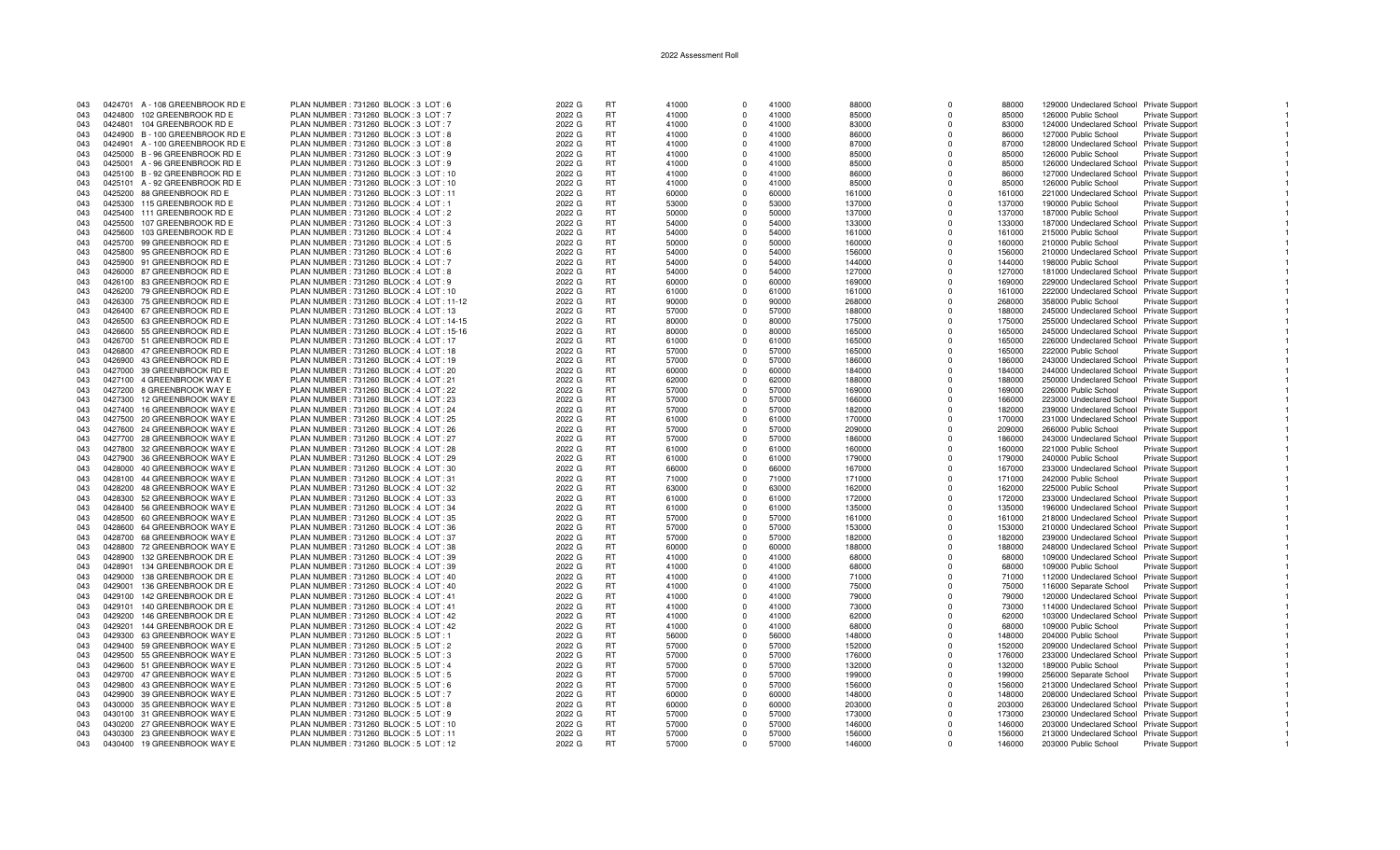| 043 |         | 0430500 15 GREENBROOK WAY E      | PLAN NUMBER : 731260 BLOCK : 5 LOT : 13  | 2022 G | <b>RT</b>  | 57000 | $\Omega$       | 57000    | 161000   | $\Omega$    | 161000   | 218000 Public School                        | <b>Private Support</b> |  |
|-----|---------|----------------------------------|------------------------------------------|--------|------------|-------|----------------|----------|----------|-------------|----------|---------------------------------------------|------------------------|--|
| 043 |         | 0430600 11 GREENBROOK WAY E      | PLAN NUMBER: 731260 BLOCK: 5 LOT: 14     | 2022 G | <b>RT</b>  | 57000 | $\Omega$       | 57000    | 150000   | $\Omega$    | 150000   | 207000 Separate School                      | Private Support        |  |
|     |         |                                  |                                          |        |            |       |                |          |          |             |          |                                             |                        |  |
| 043 |         | 0430700 7 GREENBROOK WAY E       | PLAN NUMBER: 731260 BLOCK: 5 LOT: 15     | 2022 G | <b>RT</b>  | 57000 | $\Omega$       | 57000    | 170000   | $\mathbf 0$ | 170000   | 227000 Separate School                      | <b>Private Support</b> |  |
| 043 |         | 0430800 3 GREENBROOK WAY E       | PLAN NUMBER : 731260 BLOCK : 5 LOT : 16  | 2022 G | <b>RT</b>  | 61000 | $\Omega$       | 61000    | 178000   | $\Omega$    | 178000   | 239000 Public School                        | Private Support        |  |
| 043 |         | 0430900 56 GREENBROOK DR E       | PLAN NUMBER: 731260 BLOCK: 5 LOT: 17     | 2022 G | <b>RT</b>  | 56000 | $\Omega$       | 56000    | 154000   | $\Omega$    | 154000   | 210000 Public School                        | <b>Private Support</b> |  |
|     |         | 0431000 60 GREENBROOK DR E       | PLAN NUMBER: 731260 BLOCK: 5 LOT: 18     | 2022 G | <b>RT</b>  | 57000 | $\overline{0}$ | 57000    | 154000   | $\Omega$    | 154000   |                                             |                        |  |
| 043 |         |                                  |                                          |        |            |       |                |          |          |             |          | 211000 Undeclared School Private Support    |                        |  |
| 043 |         | 0431100 64 GREENBROOK DR E       | PLAN NUMBER : 731260 BLOCK : 5 LOT : 19  | 2022 G | <b>RT</b>  | 57000 | $\Omega$       | 57000    | 152000   | $\Omega$    | 152000   | 209000 Separate School                      | <b>Private Support</b> |  |
| 043 |         | 0431200 68 GREENBROOK DR E       | PLAN NUMBER : 731260 BLOCK : 5 LOT : 20  | 2022 G | <b>RT</b>  | 57000 | $\Omega$       | 57000    | 168000   | $\Omega$    | 168000   | 225000 Public School                        | <b>Private Support</b> |  |
| 043 |         | 0431300 72 GREENBROOK DR E       | PLAN NUMBER: 731260 BLOCK: 5 LOT: 21     | 2022 G | <b>RT</b>  | 57000 | $\Omega$       | 57000    | 181000   | $\Omega$    |          | 238000 Undeclared School Private Support    |                        |  |
|     |         |                                  |                                          |        |            |       |                |          |          |             | 181000   |                                             |                        |  |
| 043 |         | 0431400 76 GREENBROOK DR E       | PLAN NUMBER: 731260 BLOCK: 5 LOT: 22     | 2022 G | <b>RT</b>  | 57000 | $\Omega$       | 57000    | 173000   | $\Omega$    | 173000   | 230000 Separate School                      | <b>Private Support</b> |  |
| 043 |         | 0431500 80 GREENBROOK DR E       | PLAN NUMBER: 731260 BLOCK: 5 LOT: 23     | 2022 G | <b>RT</b>  | 60000 | $\Omega$       | 60000    | 196000   | $\Omega$    | 196000   | 256000 Undeclared School Private Support    |                        |  |
| 043 |         | 0431600 84 GREENBROOK DR E       | PLAN NUMBER: 731260 BLOCK: 5 LOT: 24     | 2022 G | <b>RT</b>  | 65000 | $\Omega$       | 65000    | 158000   | $\Omega$    | 158000   | 223000 Undeclared School Private Support    |                        |  |
|     |         |                                  |                                          |        |            |       |                |          |          |             |          |                                             |                        |  |
| 043 |         | 0431700 88 GREENBROOK DR E       | PLAN NUMBER : 731260 BLOCK : 5 LOT : 25  | 2022 G | <b>RT</b>  | 65000 | $\Omega$       | 65000    | 147000   | $\Omega$    | 147000   | 212000 Public School                        | <b>Private Support</b> |  |
| 043 |         | 0431800 92 GREENBROOK DR E       | PLAN NUMBER: 731260 BLOCK: 5 LOT: 26     | 2022 G | <b>RT</b>  | 61000 | $\Omega$       | 61000    | 144000   | $\Omega$    | 144000   | 205000 Undeclared School Private Support    |                        |  |
| 043 |         | 0431900 96 GREENBROOK DR E       | PLAN NUMBER: 731260 BLOCK: 5 LOT: 27     | 2022 G | <b>RT</b>  | 58000 | $\mathbf{0}$   | 58000    | 182000   | $^{\circ}$  | 182000   |                                             |                        |  |
|     |         |                                  |                                          |        |            |       |                |          |          |             |          | 240000 Public School                        | <b>Private Support</b> |  |
| 043 | 0432000 | 100 GREENBROOK DR E              | PLAN NUMBER: 731260 BLOCK: 5 LOT: 28     | 2022 G | <b>RT</b>  | 57000 | $\Omega$       | 57000    | 178000   | $\Omega$    | 178000   | 235000 Undeclared School Private Support    |                        |  |
| 043 |         | 0432100 104 GREENBROOK DR E      | PLAN NUMBER : 731260 BLOCK : 5 LOT : 29  | 2022 G | <b>RT</b>  | 57000 | $\Omega$       | 57000    | 167000   | $\Omega$    | 167000   | 224000 Undeclared School Private Support    |                        |  |
| 043 |         | 0432200 108 GREENBROOK DR E      | PLAN NUMBER: 731260 BLOCK: 5 LOT: 30     | 2022 G | <b>RT</b>  | 56000 | $\Omega$       | 56000    | 154000   | $\Omega$    | 154000   | 210000 Undeclared School Private Support    |                        |  |
|     |         |                                  |                                          |        |            |       |                |          |          |             |          |                                             |                        |  |
| 043 |         | 0432300 112 GREENBROOK DR E      | PLAN NUMBER: 731260 BLOCK: 5 LOT: 31     | 2022 G | <b>RT</b>  | 67000 | $\Omega$       | 67000    | 146000   | $\Omega$    | 146000   | 213000 Separate School Private Support      |                        |  |
| 043 | 0432400 | 116 GREENBROOK DR E              | PLAN NUMBER : 2110689 BLOCK : 5 LOT : 35 | 2022 G | <b>RT</b>  | 41000 | $\Omega$       | 41000    | 90000    | $\Omega$    | 90000    | 131000 Undeclared School Private Support    |                        |  |
| 043 | 0432401 | 118 GREENBROOK DR E              | PLAN NUMBER: 2110689 BLOCK: 5 LOT: 36    | 2022 G | <b>RT</b>  | 41000 | $\Omega$       | 41000    | 90000    | $\Omega$    | 90000    | 131000 Undeclared School Private Support    |                        |  |
|     |         |                                  |                                          |        |            |       |                |          |          |             |          |                                             |                        |  |
| 043 | 0432500 | 122 GREENBROOK DR E              | PLAN NUMBER : 731260 BLOCK : 5 LOT : 33  | 2022 G | <b>RT</b>  | 41000 | $\Omega$       | 41000    | 88000    | $\Omega$    | 88000    | 129000 Undeclared School Private Support    |                        |  |
| 043 | 0432501 | 120 GREENBROOK DR E              | PLAN NUMBER: 731260 BLOCK: 5 LOT: 33     | 2022 G | <b>RT</b>  | 41000 | $\Omega$       | 41000    | 79000    | $\Omega$    | 79000    | 120000 Undeclared School Private Support    |                        |  |
| 043 | 0432600 | 126 GREENBROOK DR E              | PLAN NUMBER: 731260 BLOCK: 5 LOT: 34     | 2022 G | <b>RT</b>  | 42000 | $\Omega$       | 42000    | 83000    | $\Omega$    | 83000    | 125000 Undeclared School Private Support    |                        |  |
|     |         |                                  |                                          |        |            |       |                |          |          |             |          |                                             |                        |  |
| 043 | 0432601 | 124 GREENBROOK DR E              | PLAN NUMBER: 731260 BLOCK: 5 LOT: 34     | 2022 G | <b>RT</b>  | 42000 | $\Omega$       | 42000    | 69000    | $\Omega$    | 69000    | 111000 Public School                        | Private Support        |  |
| 043 |         | 0433400 99 GREENBROOK DR E       | PLAN NUMBER: 731260 BLOCK: 6 LOT: 9      | 2022 G | RT         | 54000 | $\Omega$       | 54000    | 161000   | $\Omega$    | 161000   | 215000 Public School                        | Private Support        |  |
| 043 |         | 0433500 95 GREENBROOK DR E       | PLAN NUMBER: 731260 BLOCK: 6 LOT: 10     | 2022 G | <b>RT</b>  | 57000 | $\Omega$       | 57000    | 185000   | $\Omega$    | 185000   | 242000 Public School                        | <b>Private Support</b> |  |
|     |         |                                  |                                          |        |            |       |                |          |          |             |          |                                             |                        |  |
| 043 |         | 0433600 91 GREENBROOK DR E       | PLAN NUMBER : 731260 BLOCK : 6 LOT : 11  | 2022 G | <b>RT</b>  | 57000 | $\Omega$       | 57000    | 125000   | $\Omega$    | 125000   | 182000 Undeclared School Private Support    |                        |  |
| 043 |         | 0433700 87 GREENBROOK DR E       | PLAN NUMBER: 731260 BLOCK: 6 LOT: 12     | 2022 G | <b>RT</b>  | 57000 | $\Omega$       | 57000    | 183000   | $\Omega$    | 183000   | 240000 Public School                        | <b>Private Support</b> |  |
| 043 |         | 0433800 83 GREENBROOK DR E       | PLAN NUMBER: 731260 BLOCK: 6 LOT: 13     | 2022 G | <b>RT</b>  | 58000 | $\Omega$       | 58000    | 152000   | $\Omega$    | 152000   | 210000 Undeclared School Private Support    |                        |  |
|     |         |                                  |                                          |        | <b>RT</b>  | 60000 | $\Omega$       | 60000    |          | $\Omega$    | 177000   |                                             |                        |  |
| 043 |         | 0433900 79 GREENBROOK DR E       | PLAN NUMBER : 731260 BLOCK : 6 LOT : 14  | 2022 G |            |       |                |          | 177000   |             |          | 237000 Public School                        | <b>Private Support</b> |  |
| 043 |         | 0434000 75 GREENBROOK DR E       | PLAN NUMBER: 731260 BLOCK: 6 LOT: 15     | 2022 G | <b>RT</b>  | 57000 | $\Omega$       | 57000    | 147000   | $\Omega$    | 147000   | 204000 Separate School                      | <b>Private Support</b> |  |
| 043 |         | 0434100 71 GREENBROOK DR E       | PLAN NUMBER: 731260 BLOCK: 6 LOT: 16     | 2022 G | <b>RT</b>  | 57000 | $\Omega$       | 57000    | 163000   | $\Omega$    | 163000   | 220000 Undeclared School Private Support    |                        |  |
| 043 |         | 0434200 67 GREENBROOK DR E       | PLAN NUMBER: 731260 BLOCK: 6 LOT: 17     | 2022 G | <b>RT</b>  | 57000 | $\Omega$       | 57000    | 169000   | $\Omega$    | 169000   | 226000 Undeclared School Private Support    |                        |  |
|     |         |                                  |                                          |        |            |       |                |          |          |             |          |                                             |                        |  |
| 043 |         | 0434300 63 GREENBROOK DR E       | PLAN NUMBER: 731260 BLOCK: 6 LOT: 18     | 2022 G | <b>RT</b>  | 57000 | $\Omega$       | 57000    | 154000   | $\Omega$    | 154000   | 211000 Public School                        | Private Support        |  |
| 043 |         | 0434400 59 GREENBROOK DR E       | PLAN NUMBER: 731260 BLOCK: 6 LOT: 19     | 2022 G | RT         | 57000 | $\Omega$       | 57000    | 175000   | $\Omega$    | 175000   | 232000 Undeclared School Private Support    |                        |  |
| 043 |         | 0434500 55 GREENBROOK DR E       | PLAN NUMBER: 731260 BLOCK: 6 LOT: 20     | 2022 G | <b>RT</b>  | 57000 | $\Omega$       | 57000    | 148000   | $\Omega$    | 148000   | 205000 Undeclared School Private Support    |                        |  |
|     |         |                                  |                                          |        |            |       |                |          |          |             |          |                                             |                        |  |
| 043 |         | 0434600 51 GREENBROOK DR E       | PLAN NUMBER: 731260 BLOCK: 6 LOT: 21     | 2022 G | <b>RT</b>  | 57000 | $\Omega$       | 57000    | 191000   | $\Omega$    | 191000   | 248000 Undeclared School Private Support    |                        |  |
| 043 |         | 0434700 47 GREENBROOK DR E       | PLAN NUMBER : 731260 BLOCK : 6 LOT : 22  | 2022 G | <b>RT</b>  | 57000 | $\Omega$       | 57000    | 162000   | $\Omega$    | 162000   | 219000 Undeclared School Private Support    |                        |  |
| 043 |         | 0434800 43 GREENBROOK DR E       | PLAN NUMBER: 731260 BLOCK: 6 LOT: 23     | 2022 G | <b>RT</b>  | 57000 | $\Omega$       | 57000    | 169000   | $\Omega$    | 169000   | 226000 Public School                        | <b>Private Support</b> |  |
|     |         |                                  |                                          |        |            |       | $\Omega$       |          |          |             |          |                                             |                        |  |
| 043 |         | 0434900 39 GREENBROOK DR E       | PLAN NUMBER : 731260 BLOCK : 6 LOT : 24  | 2022 G | <b>RT</b>  | 57000 |                | 57000    | 201000   | $\Omega$    | 201000   | 258000 Undeclared School Private Support    |                        |  |
| 043 |         | 0435000 35 GREENBROOK DR E       | PLAN NUMBER: 731260 BLOCK: 6 LOT: 25     | 2022 G | <b>RT</b>  | 55000 | $\Omega$       | 55000    | 124000   | $\Omega$    | 124000   | 179000 Undeclared School Private Support    |                        |  |
| 043 |         | 0435100 31 GREENBROOK DR E       | PLAN NUMBER: 731260 BLOCK: 6 LOT: 25     | 2022 G | <b>RTV</b> | 34000 | $\Omega$       | 34000    | n        | $\Omega$    | $\Omega$ | 34000 Undeclared School Private Support     |                        |  |
| 043 | 0435200 | 27 GREENBROOK DR E               | PLAN NUMBER: 731260 BLOCK: 6 LOT: 26-27  | 2022 G | <b>RTM</b> | - 0   | $\Omega$       | $\Omega$ | 1646000  | $\Omega$    | 1646000  | 1646000 Undeclared School Corporate Support |                        |  |
|     |         |                                  |                                          |        |            |       |                |          |          |             |          |                                             |                        |  |
| 043 | 0435301 |                                  | PLAN NUMBER: 731260 BLOCK: R30 LOT: R30  | 2022 G | <b>RE</b>  | 40000 | $\Omega$       | 40000    | $\Omega$ | $\Omega$    | $\Omega$ | 40000 Public School                         | Private Support        |  |
| 043 | 0435400 |                                  | PLAN NUMBER: 731260 BLOCK: LOT: R31      | 2022 G | <b>RE</b>  | 40000 | $\Omega$       | 40000    | $\Omega$ | $\Omega$    |          | 40000 Public School                         | Private Support        |  |
| 043 | 0435600 | 4 GREENBROOK CRES E              | PLAN NUMBER: 731260 BLOCK: 7 LOT: 1      | 2022 G | <b>RT</b>  | 68000 | $\Omega$       | 68000    | 153000   | $\Omega$    | 153000   | 221000 Undeclared School Private Support    |                        |  |
|     |         |                                  |                                          |        |            |       |                |          |          |             |          |                                             |                        |  |
| 043 | 0435800 | 14 GREENBROOK CRES E             | PLAN NUMBER: 731260 BLOCK: 7 LOT: 3      | 2022 G | <b>RT</b>  | 41000 | $\Omega$       | 41000    | 88000    | $\Omega$    | 88000    | 129000 Public School                        | <b>Private Support</b> |  |
| 043 | 0435801 | 12 GREENBROOK CRES E             | PLAN NUMBER: 731260 BLOCK: 7 LOT: 3      | 2022 G | <b>RT</b>  | 41000 | $\Omega$       | 41000    | 88000    | $\Omega$    | 88000    | 129000 Undeclared School Private Support    |                        |  |
| 043 | 0435900 | 16 GREENBROOK CRES E             | PLAN NUMBER: 731260 BLOCK: 7 LOT: 4      | 2022 G | <b>RTM</b> | - 0   | $\Omega$       |          | 367000   | $\Omega$    | 367000   | 367000 Undeclared School Private Support    |                        |  |
| 043 |         |                                  |                                          |        | <b>RT</b>  |       | $\Omega$       | 41000    |          | $\Omega$    |          |                                             |                        |  |
|     |         | 0436000 B - 20 GREENBROOK CRESE  | PLAN NUMBER : 731260 BLOCK : 7 LOT : 5   | 2022 G |            | 41000 |                |          | 96000    |             | 96000    | 137000 Public School                        | Private Support        |  |
| 043 |         | 0436001 A - 20 GREENBROOK CRESE  | PLAN NUMBER: 731260 BLOCK: 7 LOT: 5      | 2022 G | <b>RT</b>  | 41000 | $\Omega$       | 41000    | 107000   | $\Omega$    | 107000   | 148000 Undeclared School Private Support    |                        |  |
| 043 |         | 0436100 A - 24 GREENBROOK CRES E | PLAN NUMBER: 731260 BLOCK: 7 LOT: 6      | 2022 G | <b>RT</b>  | 38000 | $\Omega$       | 38000    | 100000   | $\Omega$    | 100000   | 138000 Undeclared School Private Support    |                        |  |
| 043 |         | 0436101 B-24 GREENBROOK CRESE    | PLAN NUMBER : 731260 BLOCK : 7 LOT : 6   | 2022 G | <b>RT</b>  | 41000 | $\Omega$       | 41000    | 86000    | $\Omega$    | 86000    | 127000 Public School                        | <b>Private Support</b> |  |
|     |         |                                  |                                          |        |            |       |                |          |          |             |          |                                             |                        |  |
| 043 |         | 0436300 32 GREENBROOK CRES E     | PLAN NUMBER: 731260 BLOCK: 7 LOT: 8      | 2022 G | <b>RTM</b> | - 0   | $\Omega$       | $\Omega$ | 308000   | $\Omega$    | 308000   | 308000 Public School                        | Private Support        |  |
| 043 | 0436600 | 44 GREENBROOK CRES E             | PLAN NUMBER: 731260 BLOCK: 7 LOT: 11     | 2022 G | <b>RT</b>  | 71000 | $\Omega$       | 71000    | 177000   | $\Omega$    | 177000   | 248000 Separate School                      | <b>Private Support</b> |  |
| 043 |         | 0436700 48 GREENBROOK CRES E     | PLAN NUMBER: 731260 BLOCK: 7 LOT: 12     | 2022 G | <b>RT</b>  | 61000 | $\Omega$       | 61000    | 186000   | $\Omega$    | 186000   | 247000 Separate School                      | Private Support        |  |
|     |         |                                  |                                          |        |            |       |                |          |          |             |          |                                             |                        |  |
| 043 |         | 0436800 52 GREENBROOK CRES E     | PLAN NUMBER : 731260 BLOCK : 7 LOT : 13  | 2022 G | <b>RT</b>  | 68000 | $\Omega$       | 68000    | 192000   | $\Omega$    | 192000   | 260000 Public School                        | Private Support        |  |
| 043 |         | 0436900 56 GREENBROOK CRES E     | PLAN NUMBER : 731260 BLOCK : 7 LOT : 14  | 2022 G | <b>RT</b>  | 87000 | $\Omega$       | 87000    | 272000   | $\Omega$    | 272000   | 359000 Undeclared School                    | Private Support        |  |
| 043 |         | 0437000 60 GREENBROOK CRES E     | PLAN NUMBER: 731260 BLOCK: 7 LOT: 15     | 2022 G | <b>RT</b>  | 90000 | $\mathbf{0}$   | 90000    | 355000   | $^{\circ}$  | 355000   | 445000 Public School                        | <b>Private Support</b> |  |
| 043 |         |                                  |                                          |        | <b>RT</b>  | 64000 | $\Omega$       | 64000    |          | $\Omega$    | 204000   |                                             |                        |  |
|     |         | 0437100 64 GREENBROOK CRES E     | PLAN NUMBER : 731260 BLOCK : 7 LOT : 16  | 2022 G |            |       |                |          | 204000   |             |          | 268000 Undeclared School Private Support    |                        |  |
| 043 |         | 0437200 68 GREENBROOK CRES E     | PLAN NUMBER: 731260 BLOCK: 7 LOT: 17     | 2022 G | <b>RT</b>  | 60000 | $\Omega$       | 60000    | 197000   | $\Omega$    | 197000   | 257000 Public School                        | <b>Private Support</b> |  |
| 043 |         | 0437300 72 GREENBROOK CRES E     | PLAN NUMBER: 731260 BLOCK: 7 LOT: 18     | 2022 G | <b>RT</b>  | 61000 | $\Omega$       | 61000    | 135000   | $\Omega$    | 135000   | 196000 Public School                        | <b>Private Support</b> |  |
| 043 |         | 0437400 76 GREENBROOK CRESE      | PLAN NUMBER: 731260 BLOCK: 7 LOT: 19     | 2022 G | <b>RT</b>  | 57000 | $\Omega$       | 57000    | 167000   | $\Omega$    | 167000   | 224000 Public School                        | <b>Private Support</b> |  |
|     |         |                                  |                                          |        |            |       |                |          |          |             |          |                                             |                        |  |
| 043 |         | 0437500 80 GREENBROOK CRES E     | PLAN NUMBER: 731260 BLOCK: 7 LOT: 20     | 2022 G | <b>RT</b>  | 61000 | $\Omega$       | 61000    | 226000   | $\Omega$    | 226000   | 287000 Undeclared School Private Support    |                        |  |
| 043 |         | 0437600 84 GREENBROOK CRES E     | PLAN NUMBER: 731260 BLOCK: 7 LOT: 21     | 2022 G | <b>RT</b>  | 61000 | $\Omega$       | 61000    | 144000   | $\Omega$    | 144000   | 205000 Undeclared School Private Support    |                        |  |
|     |         |                                  |                                          |        |            |       |                |          |          |             |          |                                             |                        |  |

 $0.5\,$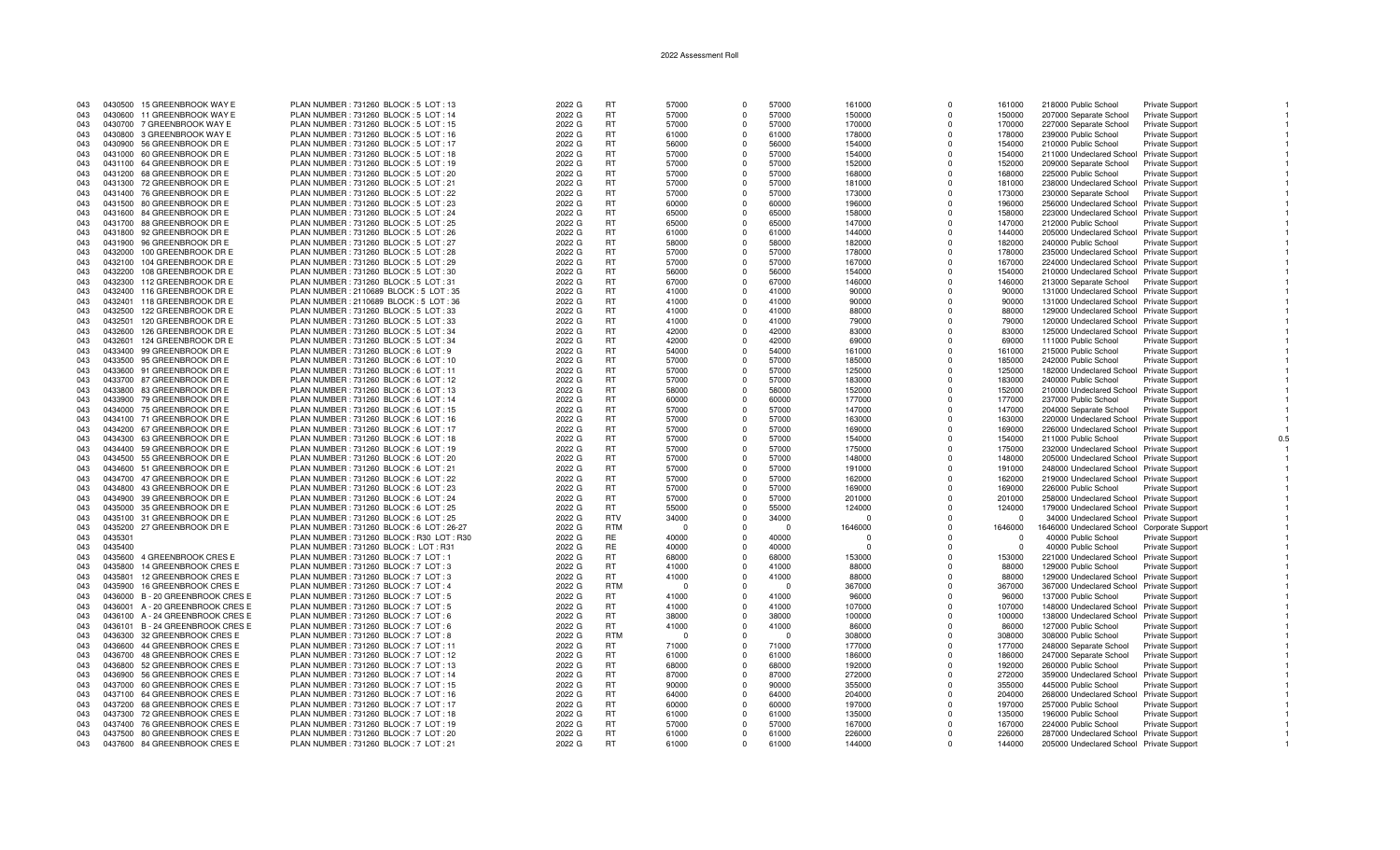| 043 |         | 0437700 88 GREENBROOK CRES E | PLAN NUMBER: 731260 BLOCK: 7 LOT: 22     | 2022 G | <b>RT</b>  | 61000    | $\Omega$    | 61000    | 150000 | $\Omega$ | 150000 | 211000 Undeclared School Private Support |                        |
|-----|---------|------------------------------|------------------------------------------|--------|------------|----------|-------------|----------|--------|----------|--------|------------------------------------------|------------------------|
| 043 |         | 0437800 92 GREENBROOK CRES E | PLAN NUMBER: 731260 BLOCK: 7 LOT: 23     | 2022 G | RT         | 61000    | $\Omega$    | 61000    | 148000 | $\Omega$ | 148000 | 209000 Separate School                   | <b>Private Support</b> |
| 043 | 0437900 | 96 GREENBROOK CRES E         | PLAN NUMBER: 731260 BLOCK: 7 LOT: 24     | 2022 G | <b>RT</b>  | 69000    | $\Omega$    | 69000    | 132000 | $\Omega$ | 132000 | 201000 Undeclared School Private Support |                        |
|     |         |                              |                                          |        |            |          |             |          |        |          |        |                                          |                        |
| 043 |         | 0438000 40 GREENBROOK DR E   | PLAN NUMBER: 731260 BLOCK: 7 LOT: 25     | 2022 G | <b>RT</b>  | 68000    | $\Omega$    | 68000    | 152000 | $\Omega$ | 152000 | 220000 Public School                     | Private Support        |
| 043 |         | 0438100 44 GREENBROOK DR E   | PLAN NUMBER: 731260 BLOCK: 7 LOT: 26     | 2022 G | <b>RT</b>  | 61000    | $\Omega$    | 61000    | 141000 | $\Omega$ | 141000 | 202000 Public School                     | <b>Private Support</b> |
| 043 |         | 0438200 48 GREENBROOK DR E   | PLAN NUMBER : 731260 BLOCK : 7 LOT : 27  | 2022 G | RT         | 60000    | $\Omega$    | 60000    | 196000 | $\Omega$ | 196000 | 256000 Undeclared School Private Support |                        |
| 043 | 0438300 | 12 GREENBROOK RD E           | PLAN NUMBER: 731260 BLOCK: 7 LOT: 28     | 2022 G | <b>RT</b>  | 59000    | $\Omega$    | 59000    | 181000 | $\Omega$ | 181000 | 240000 Undeclared School Private Support |                        |
| 043 | 0438400 | 16 GREENBROOK RD E           | PLAN NUMBER: 731260 BLOCK: 7 LOT: 29     | 2022 G | <b>RT</b>  | 57000    | $\Omega$    | 57000    | 182000 | $\Omega$ | 182000 | 239000 Public School                     | Private Support        |
| 043 |         |                              |                                          |        | RT         |          | $\Omega$    |          |        |          |        |                                          |                        |
|     |         | 0438500 20 GREENBROOK RD E   | PLAN NUMBER : 731260 BLOCK : 7 LOT : 30  | 2022 G |            | 57000    |             | 57000    | 187000 |          | 187000 | 244000 Undeclared School Private Support |                        |
| 043 |         | 0438600 24 GREENBROOK RD E   | PLAN NUMBER: 731260 BLOCK: 7 LOT: 31     | 2022 G | RT         | 57000    | $\mathbf 0$ | 57000    | 163000 | $\Omega$ | 163000 | 220000 Undeclared School Private Support |                        |
| 043 | 0438700 | 28 GREENBROOK RD E           | PLAN NUMBER: 731260 BLOCK: 7 LOT: 32     | 2022 G | <b>RT</b>  | 62000    | $\Omega$    | 62000    | 164000 | $\Omega$ | 164000 | 226000 Undeclared School Private Support |                        |
| 043 |         | 0438800 32 GREENBROOK RD E   | PLAN NUMBER: 731260 BLOCK: 7 LOT: 33     | 2022 G | <b>RT</b>  | 61000    | $\Omega$    | 61000    | 179000 | $\Omega$ | 179000 | 240000 Undeclared School Private Support |                        |
| 043 |         | 0438900 36 GREENBROOK RD E   | PLAN NUMBER: 731260 BLOCK: 7 LOT: 34     | 2022 G | <b>RT</b>  | 58000    | $\Omega$    | 58000    | 17000  | $\Omega$ | 17000  | 75000 Undeclared School Private Support  |                        |
| 043 | 0439000 | 40 GREENBROOK RD E           | PLAN NUMBER: 731260 BLOCK: 7 LOT: 35     | 2022 G | RT         | 72000    | $\Omega$    | 72000    | 189000 | $\Omega$ | 189000 | 261000 Undeclared School Private Support |                        |
|     |         |                              |                                          |        |            |          |             |          |        |          |        |                                          |                        |
| 043 |         | 0439100 95 GREENBROOK CRES E | PLAN NUMBER: 731260 BLOCK: 8 LOT: 1      | 2022 G | <b>RT</b>  | 57000    | $\Omega$    | 57000    | 170000 | $\Omega$ | 170000 | 227000 Undeclared School Private Support |                        |
| 043 |         | 0439200 91 GREENBROOK CRES E | PLAN NUMBER: 731260 BLOCK: 8 LOT: 2      | 2022 G | <b>RT</b>  | 57000    | $\Omega$    | 57000    | 152000 | $\Omega$ | 152000 | 209000 Undeclared School Private Support |                        |
| 043 |         | 0439300 87 GREENBROOK CRES E | PLAN NUMBER: 731260 BLOCK: 8 LOT: 3-4    | 2022 G | RT         | 72000    | $\Omega$    | 72000    | 157000 | $\Omega$ | 157000 | 229000 Public School                     | <b>Private Support</b> |
| 043 |         | 0439400 79 GREENBROOK CRES E | PLAN NUMBER : 731260 BLOCK : 8 LOT : 4-5 | 2022 G | RT         | 75000    | $\Omega$    | 75000    | 196000 | $\Omega$ | 196000 | 271000 Separate School                   | Private Support        |
| 043 | 0439500 | 75 GREENBROOK CRES E         | PLAN NUMBER : 731260 BLOCK : 8 LOT : 6   | 2022 G | <b>RT</b>  | 57000    | $\Omega$    | 57000    | 174000 | $\Omega$ | 174000 | 231000 Public School                     | <b>Private Support</b> |
| 043 | 0439600 | 71 GREENBROOK CRES E         | PLAN NUMBER: 731260 BLOCK: 8 LOT: 7      | 2022 G | <b>RT</b>  | 57000    | $\Omega$    | 57000    | 177000 | $\Omega$ | 177000 | 234000 Undeclared School Private Support |                        |
|     |         |                              |                                          |        |            |          |             |          |        |          |        |                                          |                        |
| 043 |         | 0439700 67 GREENBROOK CRES E | PLAN NUMBER: 731260 BLOCK: 8 LOT: 8      | 2022 G | <b>RT</b>  | 57000    | $\Omega$    | 57000    | 170000 | $\Omega$ | 170000 | 227000 Public School                     | <b>Private Support</b> |
| 043 | 0439800 | 63 GREENBROOK CRES E         | PLAN NUMBER: 731260 BLOCK: 8 LOT: 9      | 2022 G | RT         | 57000    | $\mathbf 0$ | 57000    | 184000 | $\Omega$ | 184000 | 241000 Public School                     | <b>Private Support</b> |
| 043 | 0439900 | 59 GREENBROOK CRES E         | PLAN NUMBER: 731260 BLOCK: 8 LOT: 10     | 2022 G | <b>RT</b>  | 60000    | $\Omega$    | 60000    | 162000 | $\Omega$ | 162000 | 222000 Undeclared School Private Support |                        |
| 043 |         | 0440000 39 GREENBROOK CRES E | PLAN NUMBER: 731260 BLOCK: 8 LOT: 11     | 2022 G | RT         | 57000    | $\Omega$    | 57000    | 164000 | $\Omega$ | 164000 | 221000 Undeclared School Private Support |                        |
| 043 |         | 0440100 35 GREENBROOK CRES E | PLAN NUMBER: 731260 BLOCK: 8 LOT: 12     | 2022 G | RT         | 54000    | $\Omega$    | 54000    | 145000 |          | 145000 | 199000 Public School                     | <b>Private Support</b> |
| 043 |         | 0440200 31 GREENBROOK CRES E | PLAN NUMBER: 731260 BLOCK: 8 LOT: 13     | 2022 G | RT         | 54000    | $\Omega$    | 54000    | 181000 | $\Omega$ | 181000 | 235000 Public School                     |                        |
|     |         |                              |                                          |        |            |          |             |          |        |          |        |                                          | <b>Private Support</b> |
| 043 | 0440300 | 27 GREENBROOK CRES E         | PLAN NUMBER: 731260 BLOCK: 8 LOT: 14     | 2022 G | <b>RT</b>  | 50000    | $\Omega$    | 50000    | 163000 | $\Omega$ | 163000 | 213000 Undeclared School Private Support |                        |
| 043 |         | 0440400 23 GREENBROOK CRES E | PLAN NUMBER: 731260 BLOCK: 8 LOT: 15     | 2022 G | <b>RT</b>  | 54000    | $\Omega$    | 54000    | 171000 | $\Omega$ | 171000 | 225000 Undeclared School Private Support |                        |
| 043 | 0440500 | 19 GREENBROOK CRES E         | PLAN NUMBER: 731260 BLOCK: 8 LOT: 16     | 2022 G | <b>RT</b>  | 54000    | $\Omega$    | 54000    | 156000 | $\Omega$ | 156000 | 210000 Undeclared School Private Support |                        |
| 043 | 0440600 | 15 GREENBROOK CRES E         | PLAN NUMBER: 731260 BLOCK: 8 LOT: 17     | 2022 G | RT         | 50000    | $\Omega$    | 50000    | 150000 | $\Omega$ | 150000 | 200000 Undeclared School Private Support |                        |
| 043 | 0440700 | 11 GREENBROOK CRES E         | PLAN NUMBER: 731260 BLOCK: 8 LOT: 18     | 2022 G | <b>RT</b>  | 50000    | $\Omega$    | 50000    | 149000 | $\Omega$ | 149000 | 199000 Public School                     | Private Support        |
|     |         |                              |                                          |        | RT         | 54000    | $\Omega$    | 54000    |        | $\Omega$ |        |                                          |                        |
| 043 |         | 0440800 7 GREENBROOK CRES E  | PLAN NUMBER: 731260 BLOCK: 8 LOT: 19     | 2022 G |            |          |             |          | 161000 |          | 161000 | 215000 Undeclared School Private Support |                        |
| 043 |         | 0440900 3 GREENBROOK CRES E  | PLAN NUMBER : 731260 BLOCK : 8 LOT : 20  | 2022 G | RT         | 56000    | $\Omega$    | 56000    | 193000 | $\Omega$ | 193000 | 249000 Public School                     | Private Support        |
| 043 |         | 0441100 4 WESTBROOK CRES W   | PLAN NUMBER: 731299 BLOCK: 9 LOT: 1      | 2022 G | <b>RT</b>  | 69000    | $\Omega$    | 69000    | 377000 | $\Omega$ | 377000 | 446000 Undeclared School Private Support |                        |
| 043 |         | 0441200 8 WESTBROOK CRES W   | PLAN NUMBER: 731299 BLOCK: 9 LOT: 2      | 2022 G | <b>RT</b>  | 70000    | $\Omega$    | 70000    | 202000 | $\Omega$ | 202000 | 272000 Public School                     | <b>Private Support</b> |
| 043 |         | 0441300 12 WESTBROOK CRES W  | PLAN NUMBER: 731299 BLOCK: 9 LOT: 3      | 2022 G | <b>RT</b>  | 70000    | $\Omega$    | 70000    | 168000 | $\Omega$ | 168000 | 238000 Undeclared School Private Support |                        |
| 043 |         | 0441400 16 WESTBROOK CRES W  | PLAN NUMBER: 731299 BLOCK: 9 LOT: 4      | 2022 G | <b>RT</b>  | 70000    | $\Omega$    | 70000    | 213000 | $\Omega$ | 213000 | 283000 Undeclared School Private Support |                        |
|     |         |                              |                                          |        |            |          |             |          |        |          |        |                                          |                        |
| 043 |         | 0441500 20 WESTBROOK CRES W  | PLAN NUMBER: 731299 BLOCK: 9 LOT: 5      | 2022 G | RT         | 70000    | $\Omega$    | 70000    | 175000 | $\Omega$ | 175000 | 245000 Undeclared School Private Support |                        |
| 043 |         | 0441600 22 WESTBROOK CRES W  | PLAN NUMBER: 731299 BLOCK: 9 LOT: 6      | 2022 G | <b>RT</b>  | 45000    | $\Omega$    | 45000    | 98000  | $\Omega$ | 98000  | 143000 Undeclared School Private Support |                        |
| 043 |         | 0441601 24 WESTBROOK CRES W  | PLAN NUMBER: 731299 BLOCK: 9 LOT: 6      | 2022 G | RT         | 48000    | $\Omega$    | 48000    | 105000 | $\Omega$ | 105000 | 153000 Public School                     | Private Support        |
| 043 |         | 0441700 28 WESTBROOK CRES W  | PLAN NUMBER: 731299 BLOCK: 9 LOT: 7      | 2022 G | RT         | 57000    | $\Omega$    | 57000    | 85000  | $\Omega$ | 85000  | 142000 Public School                     | Private Support        |
| 043 | 0441701 | 26 WESTBROOK CRES W          | PLAN NUMBER: 731299 BLOCK: 9 LOT: 7      | 2022 G | <b>RT</b>  | 50000    | $\Omega$    | 50000    | 92000  | $\Omega$ | 92000  | 142000 Public School                     | <b>Private Support</b> |
| 043 | 0441800 | 32 WESTBROOK CRES W          | PLAN NUMBER: 731299 BLOCK: 9 LOT: 8      | 2022 G | <b>RT</b>  | 53000    | $\Omega$    | 53000    | 88000  | $\Omega$ | 88000  | 141000 Public School                     | <b>Private Support</b> |
|     |         |                              |                                          |        |            |          |             |          |        |          |        |                                          |                        |
| 043 |         | 0441900 30 WESTBROOK CRES W  | PLAN NUMBER: 731299 BLOCK: 9 LOT: 8      | 2022 G | <b>RT</b>  | 55000    | $\Omega$    | 55000    | 95000  | $\Omega$ | 95000  | 150000 Undeclared School Private Support |                        |
| 043 |         | 0442000 36 WESTBROOK CRES W  | PLAN NUMBER: 731299 BLOCK: 9 LOT: 9      | 2022 G | <b>RT</b>  | 70000    | $\Omega$    | 70000    | 178000 | $\Omega$ | 178000 | 248000 Public School                     | <b>Private Support</b> |
| 043 |         | 0442100 40 WESTBROOK CRES W  | PLAN NUMBER : 731299 BLOCK : 9 LOT : 10  | 2022 G | RT         | 43000    | $\Omega$    | 43000    | 101000 | $\Omega$ | 101000 | 144000 Separate School                   | <b>Private Support</b> |
| 043 |         | 0442101 38 WESTBROOK CRES W  | PLAN NUMBER: 731299 BLOCK: 9 LOT: 10     | 2022 G | <b>RT</b>  | 43000    | $\Omega$    | 43000    | 96000  | $\Omega$ | 96000  | 139000 Undeclared School Private Support |                        |
| 043 |         | 0442200 44 WESTBROOK CRES W  | PLAN NUMBER: 731299 BLOCK: 9 LOT: 11     | 2022 G | RT         | 49000    | $\Omega$    | 49000    | 93000  | $\Omega$ | 93000  | 142000 Public School                     | Private Support        |
| 043 |         | 0442300 42 WESTBROOK CRES W  | PLAN NUMBER: 731299 BLOCK: 9 LOT: 11     | 2022 G | RT         | 44000    | $\Omega$    | 44000    | 98000  | $\Omega$ | 98000  | 142000 Undeclared School Private Support |                        |
|     |         |                              |                                          |        |            |          |             |          |        |          |        |                                          |                        |
| 043 | 0442400 | 46 WESTBROOK CRES W          | PLAN NUMBER: 731299 BLOCK: 9 LOT: 12     | 2022 G | RT         | 47000    | $\Omega$    | 47000    | 83000  | $\Omega$ | 83000  | 130000 Undeclared School Private Support |                        |
| 043 | 0442401 | 48 WESTBROOK CRES W          | PLAN NUMBER : 731299 BLOCK : 9 LOT : 12  | 2022 G | <b>RT</b>  | 41000    | $\Omega$    | 41000    | 84000  | $\Omega$ | 84000  | 125000 Public School                     | <b>Private Support</b> |
| 043 | 0442600 | 56 WESTBROOK CRES W          | PLAN NUMBER: 731299 BLOCK: 9 LOT: 14     | 2022 G | <b>RT</b>  | 51000    | $\Omega$    | 51000    | 100000 | $\Omega$ | 100000 | 151000 Public School                     | Private Support        |
| 043 | 0442601 | 54 WESTBROOK CRES W          | PLAN NUMBER: 731299 BLOCK: 9 LOT: 14     | 2022 G | <b>RT</b>  | 63000    | $\Omega$    | 63000    | 89000  | $\Omega$ | 89000  | 152000 Public School                     | Private Support        |
| 043 | 0442700 | 60 WESTBROOK CRES W          | PLAN NUMBER: 731299 BLOCK: 9 LOT: 15     | 2022 G | RT         | 46000    | $\Omega$    | 46000    | 114000 | $\Omega$ | 114000 | 160000 Undeclared School                 | <b>Private Support</b> |
| 043 | 0442701 | 58 WESTBROOK CRES W          | PLAN NUMBER: 731299 BLOCK: 9 LOT: 15     | 2022 G | <b>RT</b>  | 46000    | $\Omega$    | 46000    | 89000  | $\Omega$ | 89000  | 135000 Undeclared School Private Support |                        |
|     |         |                              |                                          |        |            |          |             |          |        |          |        |                                          |                        |
| 043 |         | 0442800 64 WESTBROOK CRES W  | PLAN NUMBER: 731299 BLOCK: 9 LOT: 16     | 2022 G | RT         | 70000    | $\Omega$    | 70000    | 164000 | $\Omega$ | 164000 | 234000 Public School                     | Private Support        |
| 043 |         | 0442900 68 WESTBROOK CRES W  | PLAN NUMBER : 731299 BLOCK : 9 LOT : 17  | 2022 G | RT         | 70000    | $\Omega$    | 70000    | 155000 | $\Omega$ | 155000 | 225000 Separate School                   | Private Support        |
| 043 |         | 0443000 72 WESTBROOK CRES W  | PLAN NUMBER: 731299 BLOCK: 9 LOT: 18     | 2022 G | <b>RT</b>  | 70000    | $\Omega$    | 70000    | 155000 | $\Omega$ | 155000 | 225000 Undeclared School                 | <b>Private Support</b> |
| 043 |         | 0443100 76 WESTBROOK CRES W  | PLAN NUMBER: 731299 BLOCK: 9 LOT: 19     | 2022 G | <b>RT</b>  | 70000    | $\Omega$    | 70000    | 157000 | $\Omega$ | 157000 | 227000 Public School                     | <b>Private Support</b> |
| 043 |         | 0443200 80 WESTBROOK CRES W  | PLAN NUMBER: 731299 BLOCK: 9 LOT: 20     | 2022 G | <b>RT</b>  | 69000    | $\Omega$    | 69000    | 138000 | $\Omega$ | 138000 | 207000 Separate School                   | Private Support        |
| 043 | 0443300 | 939 CASSILS RD W             | PLAN NUMBER : 731299 BLOCK : 9 LOT : 21  | 2022 G | <b>RTM</b> | $\Omega$ | $\Omega$    | $\Omega$ | 287000 | $\Omega$ | 287000 | 287000 Public School                     | Private Support        |
|     |         |                              |                                          |        |            |          |             | $\Omega$ |        |          |        |                                          |                        |
| 043 | 0443400 | 935 CASSILS RD W             | PLAN NUMBER: 731299 BLOCK: 9 LOT: 22     | 2022 G | <b>RTM</b> | $\Omega$ | $\Omega$    |          | 287000 | $\Omega$ | 287000 | 287000 Public School                     | <b>Private Support</b> |
| 043 |         | 0443500 931 CASSILS RD W     | PLAN NUMBER: 731299 BLOCK: 9 LOT: 23     | 2022 G | <b>RTM</b> | $\Omega$ | $\Omega$    | $\Omega$ | 287000 | $\Omega$ | 287000 | 287000 Public School                     | Corporate Support      |
| 043 |         | 0443600 927 CASSILS RD W     | PLAN NUMBER: 731299 BLOCK: 9 LOT: 24     | 2022 G | <b>RTM</b> | $\Omega$ | $\Omega$    | $\cap$   | 287000 | $\Omega$ | 287000 | 287000 Undeclared School Private Support |                        |
| 043 |         | 0443700 923 CASSILS RD W     | PLAN NUMBER: 731299 BLOCK: 9 LOT: 25     | 2022 G | <b>RTM</b> | $\Omega$ | $\Omega$    | $\cap$   | 287000 | $\Omega$ | 287000 | 287000 Undeclared School Private Support |                        |
| 043 |         | 0443800 919 CASSILS RD W     | PLAN NUMBER: 731299 BLOCK: 9 LOT: 26     | 2022 G | <b>RTM</b> | $\Omega$ |             |          | 287000 | $\Omega$ | 287000 | 287000 Undeclared School Private Support |                        |
|     |         |                              |                                          |        |            |          |             |          |        |          |        |                                          |                        |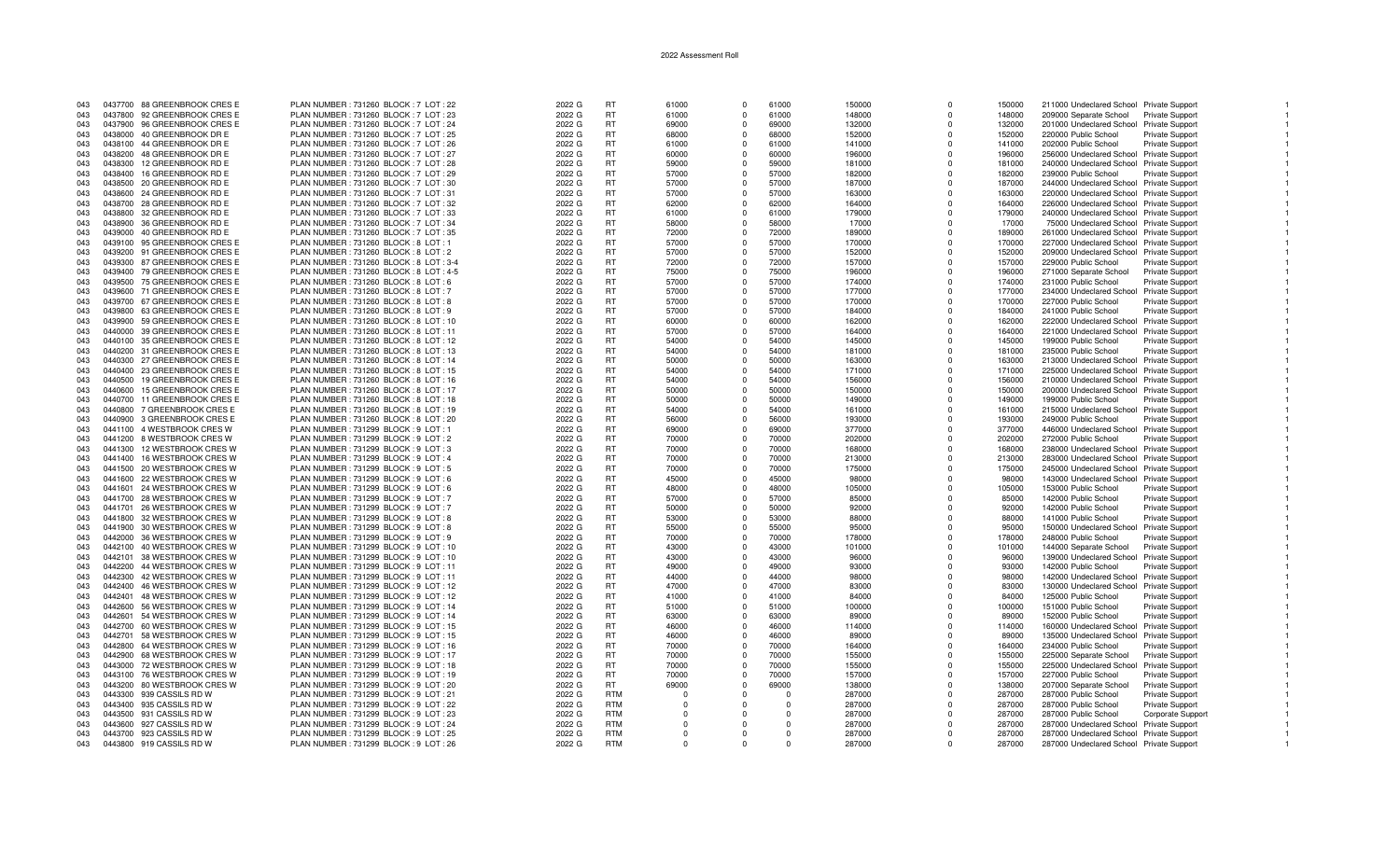| 043 |         | 0443900 915 CASSILS RD W    | PLAN NUMBER: 731299 BLOCK: 9 LOT: 27     | 2022 G | <b>RTM</b>  | $\Omega$ | $\Omega$     | $\Omega$ | 287000   | $\Omega$    | 287000   | 287000 Public School                        | Private Support        |  |
|-----|---------|-----------------------------|------------------------------------------|--------|-------------|----------|--------------|----------|----------|-------------|----------|---------------------------------------------|------------------------|--|
| 043 |         | 0444000 911 CASSILS RD W    | PLAN NUMBER: 731299 BLOCK: 9 LOT: 28     | 2022 G | <b>RTM</b>  | $\Omega$ | <sup>n</sup> | $\Omega$ | 287000   | $\Omega$    | 287000   | 287000 Undeclared School Corporate Support  |                        |  |
| 043 |         | 0444100 907 CASSILS RD W    | PLAN NUMBER : 731299 BLOCK : 9 LOT : 29  | 2022 G | <b>RTM</b>  | $\Omega$ | <sup>n</sup> | $\Omega$ | 287000   | $\Omega$    | 287000   | 287000 Undeclared School Corporate Support  |                        |  |
|     |         |                             |                                          |        |             |          |              |          |          |             |          |                                             |                        |  |
| 043 |         | 0444200 903 CASSILS RD W    | PLAN NUMBER: 731299 BLOCK: 9 LOT: 30     | 2022 G | <b>RTM</b>  | - 0      |              | $\Omega$ | 287000   | $\Omega$    | 287000   | 287000 Undeclared School Private Support    |                        |  |
| 043 |         | 0444300 47 WESTBROOK CRES W | PLAN NUMBER: 731299 BLOCK: 10 LOT: 1     | 2022 G | <b>RT</b>   | 70000    | $\Omega$     | 70000    | 145000   | $\Omega$    | 145000   | 215000 Public School                        | Private Support        |  |
| 043 |         | 0444400 43 WESTBROOK CRES W | PLAN NUMBER : 731299 BLOCK : 10 LOT : 2  | 2022 G | RT          | 71000    |              | 71000    | 155000   | $\Omega$    | 155000   | 226000 Undeclared School Private Support    |                        |  |
| 043 |         | 0444500 39 WESTBROOK CRES W | PLAN NUMBER: 731299 BLOCK: 10 LOT: 3     | 2022 G | RT          | 71000    | $^{\circ}$   | 71000    | 172000   | $\mathbf 0$ | 172000   | 243000 Public School                        | Private Support        |  |
| 043 |         | 0444600 35 WESTBROOK CRES W | PLAN NUMBER: 731299 BLOCK: 10 LOT: 4     | 2022 G | <b>RT</b>   | 71000    | $\Omega$     | 71000    | 147000   | $\Omega$    | 147000   | 218000 Separate School                      | <b>Private Support</b> |  |
| 043 |         |                             |                                          |        | <b>RT</b>   | 71000    | $\Omega$     | 71000    |          | $\Omega$    |          |                                             |                        |  |
|     |         | 0444700 31 WESTBROOK CRES W | PLAN NUMBER : 731299 BLOCK : 10 LOT : 5  | 2022 G |             |          |              |          | 156000   |             | 156000   | 227000 Public School                        | <b>Private Support</b> |  |
| 043 |         | 0444800 27 WESTBROOK CRES W | PLAN NUMBER : 731299 BLOCK : 10 LOT : 6  | 2022 G | <b>RT</b>   | 46000    | $\Omega$     | 46000    | 87000    | $\Omega$    | 87000    | 133000 Undeclared School Private Support    |                        |  |
| 043 |         | 0444900 29 WESTBROOK CRES W | PLAN NUMBER: 731299 BLOCK: 10 LOT: 6     | 2022 G | RT          | 43000    | $\Omega$     | 43000    | 88000    | $\Omega$    | 88000    | 131000 Undeclared School Private Support    |                        |  |
| 043 |         | 0445000 25 WESTBROOK CRES W | PLAN NUMBER : 731299 BLOCK : 10 LOT : 7  | 2022 G | RT          | 44000    | $\Omega$     | 44000    | 94000    | $\Omega$    | 94000    | 138000 Public School                        | <b>Private Support</b> |  |
| 043 | 0445001 | 23 WESTBROOK CRES W         | PLAN NUMBER: 731299 BLOCK: 10 LOT: 7     | 2022 G | RT          | 45000    | $\Omega$     | 45000    | 94000    | $\Omega$    | 94000    | 139000 Public School                        | <b>Private Support</b> |  |
| 043 |         | 0445100 19 WESTBROOK CRES W | PLAN NUMBER: 731299 BLOCK: 10 LOT: 8     | 2022 G | <b>RT</b>   | 71000    | $\Omega$     | 71000    | 143000   | $\Omega$    | 143000   | 214000 Undeclared School Private Support    |                        |  |
|     |         |                             |                                          |        |             |          |              |          |          |             |          |                                             |                        |  |
| 043 |         | 0445200 15 WESTBROOK CRES W | PLAN NUMBER: 731299 BLOCK: 10 LOT: 9     | 2022 G | RT          | 71000    | $\Omega$     | 71000    | 195000   | $\Omega$    | 195000   | 266000 Undeclared School Private Support    |                        |  |
| 043 | 0445300 | 11 WESTBROOK CRES W         | PLAN NUMBER: 731299 BLOCK: 10 LOT: 10    | 2022 G | <b>RT</b>   | 71000    | $\Omega$     | 71000    | 173000   | $\Omega$    | 173000   | 244000 Separate School                      | Private Support        |  |
| 043 |         | 0445400 7 WESTBROOK CRES W  | PLAN NUMBER : 731299 BLOCK : 10 LOT : 11 | 2022 G | RT          | 71000    | $\Omega$     | 71000    | 153000   | $\Omega$    | 153000   | 224000 Public School                        | Private Support        |  |
| 043 |         | 0445500 3 WESTBROOK CRES W  | PLAN NUMBER: 731299 BLOCK: 10 LOT: 12    | 2022 G | RT          | 70000    | $\Omega$     | 70000    | 175000   | $\Omega$    | 175000   | 245000 Public School                        | Private Support        |  |
| 043 |         | 0445600 870 SUTHERLAND DR E | PLAN NUMBER: 731306 BLOCK: R3 LOT:       | 2022 G | <b>RE</b>   | 301000   | $\Omega$     | 301000   | 66000    | $\Omega$    | 66000    | 367000 Public School                        | <b>Private Support</b> |  |
|     |         |                             |                                          |        |             | - 0      | $\Omega$     | $\Omega$ |          | $\Omega$    |          |                                             |                        |  |
| 043 |         | 0445700 804 SUTHERLAND DR E | PLAN NUMBER: 731306 BLOCK: 2 LOT:        | 2022 G | <b>RTM</b>  |          |              |          | 3564000  |             | 3564000  | 3564000 Undeclared School Corporate Support |                        |  |
| 043 |         | 0446000 511 4 ST W          | PLAN NUMBER: 7811523 BLOCK: 1 LOT: 0     | 2022 G | <b>NRE</b>  | 152000   | $\Omega$     | 152000   | 1963000  | $\Omega$    | 1963000  | 2115000 Separate School                     | Private Support        |  |
| 043 | 0446002 |                             | PLAN NUMBER: 7811523 BLOCK: 0 LOT: 2     | 2022 G | <b>NRCV</b> | 122000   | $\Omega$     | 122000   | ſ        | $\Omega$    | $\Omega$ | 122000 Separate School                      | Private Support        |  |
| 043 |         | 0446100 423 CASSILS RD W    | PLAN NUMBER: 731349 BLOCK: LOT: A        | 2022 G | <b>NRCT</b> | $\Omega$ | $\Omega$     | $\Omega$ | 5608000  | $\mathbf 0$ | 5608000  | 5608000 Public School                       | <b>Private Support</b> |  |
| 043 |         | 0446200 352 7 ST E          | PLAN NUMBER: 731352 BLOCK: 1 LOT: 1      | 2022 G | <b>NRCT</b> | $\Omega$ | $\Omega$     | $\Omega$ | 743000   | $\Omega$    | 743000   | 743000 Undeclared School Private Support    |                        |  |
| 043 |         | 0446300 344 7 ST E          | PLAN NUMBER : 731352 BLOCK : 1 LOT : 2   | 2022 G | <b>NRCT</b> | $\cap$   | $\Omega$     | $\Omega$ | 193000   | $\Omega$    |          | 193000 Undeclared School Private Support    |                        |  |
|     |         |                             |                                          |        |             |          |              |          |          |             | 193000   |                                             |                        |  |
| 043 |         | 0446400 328 7 ST E          | PLAN NUMBER : 731352 BLOCK : 1 LOT : 3-5 | 2022 G | <b>NRCT</b> | $\Omega$ | $\Omega$     |          | 2593000  | $\Omega$    | 2593000  | 2593000 Undeclared School Corporate Support |                        |  |
| 043 |         | 0446700 312 7 ST E          | PLAN NUMBER : 731352 BLOCK : 1 LOT : 6   | 2022 G | <b>NRIV</b> | 112000   | $\Omega$     | 112000   | $\Omega$ | $\Omega$    | $\Omega$ | 112000 Undeclared School Private Support    |                        |  |
| 043 |         | 0446900 303 8 ST E          | PLAN NUMBER: 731352 BLOCK: 1 LOT: 8      | 2022 G | <b>NRCT</b> | $\Omega$ | $\Omega$     | $\Omega$ | 885000   | $\Omega$    | 885000   | 885000 Undeclared School Corporate Support  |                        |  |
| 043 |         | 0447000 311 8 ST E          | PLAN NUMBER: 731352 BLOCK: 1 LOT: 9      | 2022 G | <b>NRCT</b> | $\Omega$ | $\Omega$     | $\Omega$ | 316000   | $\Omega$    | 316000   | 316000 Undeclared School Private Support    |                        |  |
| 043 |         | 0447100 319 8 ST E          | PLAN NUMBER : 731352 BLOCK : 1 LOT : 10  | 2022 G | <b>NRCT</b> | $\Omega$ | $\Omega$     | $\Omega$ | 379000   | $\Omega$    | 379000   | 379000 Undeclared School Private Support    |                        |  |
|     |         |                             |                                          |        |             |          |              |          |          |             |          |                                             |                        |  |
| 043 |         | 0447200 325 8 ST E          | PLAN NUMBER: 731352 BLOCK: 1 LOT: 11     | 2022 G | <b>NRCT</b> | $\Omega$ | $\Omega$     | $\Omega$ | 448000   | $\Omega$    | 448000   | 448000 Undeclared School Private Support    |                        |  |
| 043 |         | 0447300 333 8 ST E          | PLAN NUMBER: 731352 BLOCK: 1 LOT: 12     | 2022 G | <b>NRCT</b> | $\Omega$ | $\Omega$     | $\cap$   | 280000   | $\Omega$    | 280000   | 280000 Undeclared School Private Support    |                        |  |
| 043 |         | 0447400 341 8 ST E          | PLAN NUMBER: 731352 BLOCK: 1 LOT: 13     | 2022 G | <b>NRIT</b> | $\Omega$ |              |          | 380000   | $\Omega$    | 380000   | 380000 Undeclared School Private Support    |                        |  |
| 043 |         | 0447500 349 8 ST E          | PLAN NUMBER: 731352 BLOCK: 1 LOT: 14     | 2022 G | <b>DIP</b>  | 98100    | $\Omega$     | 98100    | 13700    | $\Omega$    | 13700    | 111800 Public School                        | Corporate Support      |  |
| 043 |         | 0447500 349 8 ST E          | PLAN NUMBER: 731352 BLOCK: 1 LOT: 14     | 2022 G | <b>DIPM</b> | -0       | $\Omega$     |          | 8690     | $\Omega$    | 8690     | 8690 Public School                          | Corporate Support      |  |
| 043 |         |                             |                                          |        | <b>NRCT</b> | $\Omega$ | $\Omega$     | $\cap$   |          | $\Omega$    |          |                                             |                        |  |
|     |         | 0447600 220 7 ST E          | PLAN NUMBER: 731352 BLOCK: 2 LOT: 1      | 2022 G |             |          |              |          | 363000   |             | 363000   | 363000 Undeclared School Corporate Support  |                        |  |
| 043 |         | 0447700 807 3 AVE E         | PLAN NUMBER : 731352 BLOCK : 2 LOT : 2   | 2022 G | <b>NRCT</b> | $\Omega$ | $\Omega$     | $\Omega$ | 358000   | $\Omega$    | 358000   | 358000 Undeclared School Private Support    |                        |  |
| 043 |         | 0447800 811 3 AVE E         | PLAN NUMBER: 731352 BLOCK: 2 LOT: 3      | 2022 G | <b>NRCT</b> | $\Omega$ | $\Omega$     | $\Omega$ | 233000   | $\Omega$    | 233000   | 233000 Undeclared School Private Support    |                        |  |
| 043 |         | 0447900 8153 AVE E          | PLAN NUMBER: 731352 BLOCK: 2 LOT: 4      | 2022 G | <b>NRCT</b> | $\Omega$ | $\Omega$     | $\Omega$ | 464000   | $\Omega$    | 464000   | 464000 Public School                        | Private Support        |  |
| 043 |         | 0448000 819 3 AVE E         | PLAN NUMBER : 731352 BLOCK : 2 LOT : 5   | 2022 G | <b>NRCT</b> | $\Omega$ | $\Omega$     | $\Omega$ | 216000   | $\Omega$    | 216000   | 216000 Undeclared School Corporate Support  |                        |  |
| 043 |         | 0448100 823 3 AVE E         | PLAN NUMBER: 731352 BLOCK: 2 LOT: 6      | 2022 G | <b>NRCT</b> |          | $\Omega$     |          | 259000   | $\Omega$    | 259000   | 259000 Undeclared School Corporate Support  |                        |  |
|     |         |                             |                                          |        |             |          |              |          |          |             |          |                                             |                        |  |
| 043 |         | 0448200 204 7 ST E          | PLAN NUMBER : 731352 BLOCK : 2 LOT : 7   | 2022 G | <b>NRE</b>  | $\Omega$ | $\Omega$     | $\Omega$ | 1375000  | $\Omega$    | 1375000  | 1375000 Public School                       | Private Support        |  |
| 043 | 0448300 | 907 SUTHERLAND DR E         | PLAN NUMBER: 731352 BLOCK: 3 LOT: 1      | 2022 G | <b>NRCT</b> | $\Omega$ |              |          | 667000   | $\Omega$    | 667000   | 667000 Undeclared School Corporate Support  |                        |  |
| 043 |         | 0448400 344 8 ST E          | PLAN NUMBER: 731352 BLOCK: 3 LOT: 2      | 2022 G | <b>NRCT</b> | $\Omega$ | $\Omega$     | $\Omega$ | 777000   | $\Omega$    | 777000   | 777000 Undeclared School Private Support    |                        |  |
| 043 |         | 0448500 336 8 ST E          | PLAN NUMBER: 731352 BLOCK: 3 LOT: 3      | 2022 G | <b>NRCT</b> | $\Omega$ |              | $\Omega$ | 226000   | $\Omega$    | 226000   | 226000 Undeclared School Private Support    |                        |  |
| 043 |         | 0448600 328 8 ST E          | PLAN NUMBER : 731352 BLOCK : 3 LOT : 4   | 2022 G | <b>NRCT</b> | $\Omega$ | $\Omega$     | $\Omega$ | 187000   | $\Omega$    | 187000   | 187000 Undeclared School Private Support    |                        |  |
| 043 |         | 0448700 312 8 ST E          | PLAN NUMBER: 731352 BLOCK: 3 LOT: 5-7    | 2022 G | <b>NRIT</b> | $\Omega$ | $\Omega$     | $\Omega$ | 516000   | $\Omega$    | 516000   | 516000 Undeclared School Corporate Support  |                        |  |
|     |         |                             |                                          |        |             |          |              |          |          |             |          |                                             |                        |  |
| 043 |         | 0449500 4 KARA CRES W       | PLAN NUMBER: 731630 BLOCK: G LOT: 1      | 2022 G | <b>RT</b>   | 57000    | $\Omega$     | 57000    | 153000   | $\Omega$    | 153000   | 210000 Public School                        | Private Support        |  |
| 043 |         | 0449600 8 KARA CRES W       | PLAN NUMBER: 731630 BLOCK: G LOT: 2      | 2022 G | <b>RT</b>   | 76000    | $\Omega$     | 76000    | 150000   | $\Omega$    | 150000   | 226000 Public School                        | Private Support        |  |
| 043 |         | 0449700 12 KARA CRES W      | PLAN NUMBER: 731630 BLOCK: G LOT: 3      | 2022 G | <b>RT</b>   | 65000    | $\Omega$     | 65000    | 142000   | $\Omega$    | 142000   | 207000 Undeclared School Private Support    |                        |  |
| 043 |         | 0449800 16 KARA CRES W      | PLAN NUMBER: 731630 BLOCK: G LOT: 4      | 2022 G | RT          | 80000    | $\Omega$     | 80000    | 157000   | $\Omega$    | 157000   | 237000 Undeclared School Private Support    |                        |  |
| 043 |         | 0449900 20 KARA CRES W      | PLAN NUMBER: 731630 BLOCK: G LOT: 5      | 2022 G | <b>RT</b>   | 62000    | $\Omega$     | 62000    | 135000   | $\Omega$    | 135000   | 197000 Separate School                      | <b>Private Support</b> |  |
|     |         |                             |                                          |        |             |          |              |          |          |             |          |                                             |                        |  |
| 043 |         | 0450000 24 KARA CRES W      | PLAN NUMBER: 731630 BLOCK: G LOT: 6      | 2022 G | RT          | 57000    | $\Omega$     | 57000    | 144000   | $\Omega$    | 144000   | 201000 Undeclared School Private Support    |                        |  |
| 043 |         | 0450100 916 CASSILS RD W    | PLAN NUMBER: 731630 BLOCK: G LOT: 7      | 2022 G | <b>RT</b>   | 101000   | $\Omega$     | 101000   | 105000   | $\Omega$    | 105000   | 206000 Undeclared School Private Support    |                        |  |
| 043 |         | 0450200 604 8 ST W          | PLAN NUMBER: 731630 BLOCK: G LOT: 8      | 2022 G | <b>RTM</b>  | - 0      | $\Omega$     | $\Omega$ | 1080000  | $\Omega$    | 1080000  | 1080000 Undeclared School Corporate Support |                        |  |
| 043 |         | 0450300 56 HEATHER CRES W   | PLAN NUMBER: 731630 BLOCK: G LOT: 9      | 2022 G | RT          | 59000    | $\Omega$     | 59000    | 211000   | $\Omega$    | 211000   | 270000 Undeclared School Private Support    |                        |  |
| 043 |         | 0450400 52 HEATHER CRES W   | PLAN NUMBER: 731630 BLOCK: G LOT: 10     | 2022 G | <b>RT</b>   | 57000    | $\Omega$     | 57000    | 164000   | $\Omega$    | 164000   | 221000 Undeclared School Private Support    |                        |  |
|     |         | 0450500 48 HEATHER CRES W   | PLAN NUMBER: 731630 BLOCK: G LOT: 11     | 2022 G | RT          | 64000    | $\Omega$     | 64000    | 179000   | $\Omega$    | 179000   | 243000 Undeclared School Private Support    |                        |  |
| 043 |         |                             |                                          |        |             |          |              |          |          |             |          |                                             |                        |  |
| 043 |         | 0450600 44 HEATHER CRES W   | PLAN NUMBER: 731630 BLOCK: G LOT: 12     | 2022 G | RT          | 64000    | $\Omega$     | 64000    | 162000   | $\Omega$    | 162000   | 226000 Public School                        | Private Support        |  |
| 043 |         | 0450700 40 HEATHER CRES W   | PLAN NUMBER: 731630 BLOCK: G LOT: 13     | 2022 G | <b>RT</b>   | 74000    | $\Omega$     | 74000    | 218000   | $\Omega$    | 218000   | 292000 Public School                        | <b>Private Support</b> |  |
| 043 |         | 0450800 36 HEATHER CRES W   | PLAN NUMBER: 731630 BLOCK: G LOT: 14     | 2022 G | <b>RT</b>   | 75000    | $\Omega$     | 75000    | 164000   | $\Omega$    | 164000   | 239000 Undeclared School Private Support    |                        |  |
| 043 |         | 0450900 32 HEATHER CRES W   | PLAN NUMBER: 731630 BLOCK: G LOT: 15     | 2022 G | RT          | 77000    | $\Omega$     | 77000    | 154000   | $\Omega$    | 154000   | 231000 Undeclared School Private Support    |                        |  |
| 043 |         | 0451000 28 HEATHER CRES W   | PLAN NUMBER: 731630 BLOCK: G LOT: 16     | 2022 G | <b>RT</b>   | 80000    | $\Omega$     | 80000    | 169000   | $\Omega$    | 169000   | 249000 Undeclared School Private Support    |                        |  |
|     |         |                             |                                          |        | RT          | 80000    | $\Omega$     | 80000    |          | $\Omega$    |          |                                             |                        |  |
| 043 |         | 0451100 24 HEATHER CRES W   | PLAN NUMBER: 731630 BLOCK: G LOT: 17     | 2022 G |             |          |              |          | 171000   |             | 171000   | 251000 Public School                        | Private Support        |  |
| 043 |         | 0451200 20 HEATHER CRES W   | PLAN NUMBER: 731630 BLOCK: G LOT: 18     | 2022 G | <b>RT</b>   | 69000    | $\Omega$     | 69000    | 181000   | $\Omega$    | 181000   | 250000 Undeclared School Private Support    |                        |  |
| 043 |         | 0451300 16 HEATHER CRES W   | PLAN NUMBER: 731630 BLOCK: G LOT: 19     | 2022 G | <b>RT</b>   | 65000    | $\Omega$     | 65000    | 199000   | $\Omega$    | 199000   | 264000 Public School                        | <b>Private Support</b> |  |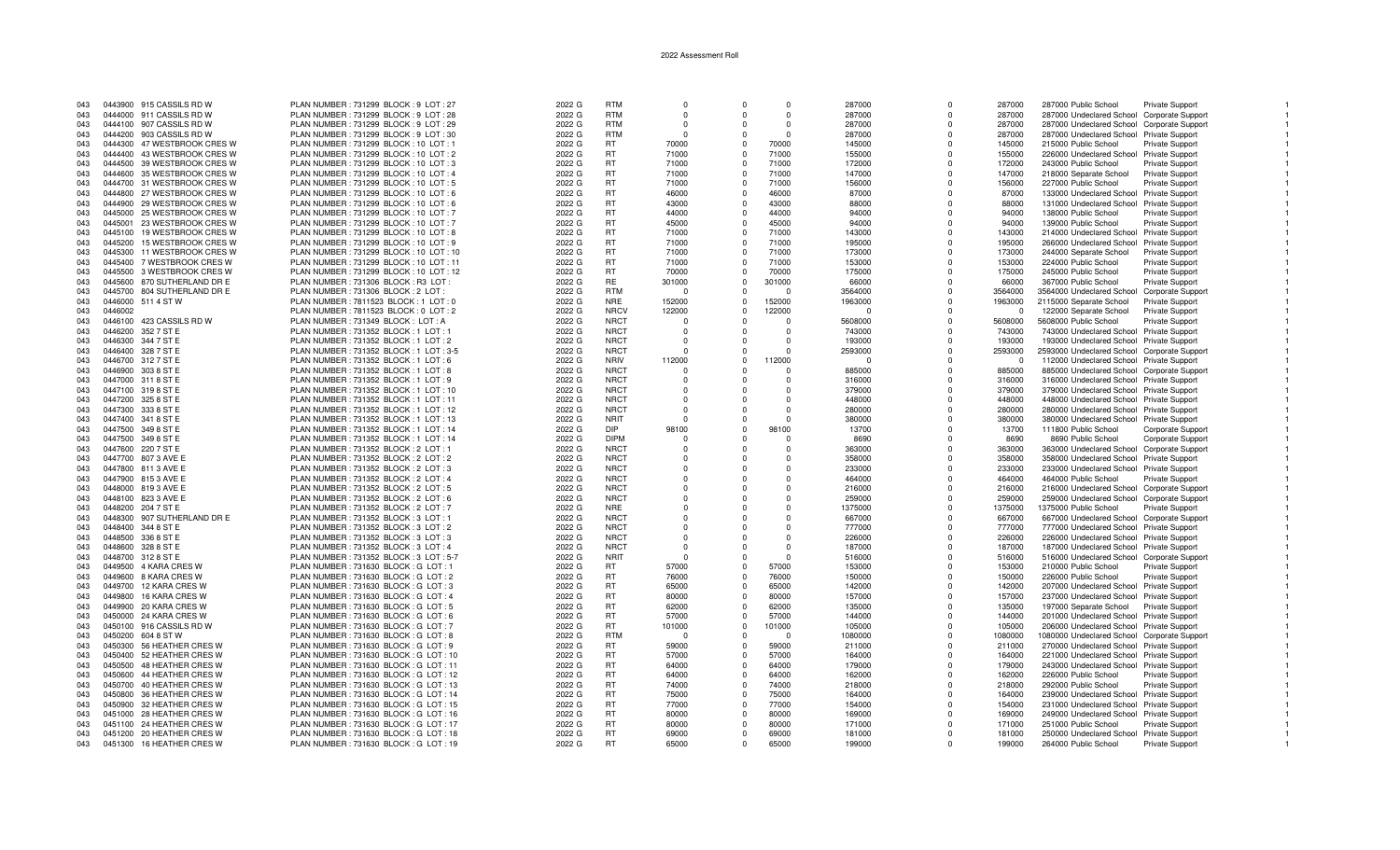| 043 |         | 0451400 12 HEATHER CRES W    | PLAN NUMBER: 731630 BLOCK: G LOT: 20      | 2022 G | <b>RT</b>   | 64000    | $\Omega$    | 64000    | 178000 |          | 178000     | 242000 Public School                     | Private Support        |     |
|-----|---------|------------------------------|-------------------------------------------|--------|-------------|----------|-------------|----------|--------|----------|------------|------------------------------------------|------------------------|-----|
| 043 |         | 0451500 8 HEATHER CRES W     | PLAN NUMBER: 731630 BLOCK: G LOT: 21      | 2022 G | <b>RT</b>   | 60000    | $\Omega$    | 60000    | 191000 | $\Omega$ | 191000     | 251000 Public School                     | <b>Private Support</b> |     |
| 043 |         | 0451600 4 HEATHER CRES W     | PLAN NUMBER: 731630 BLOCK: G LOT: 22      | 2022 G | <b>RT</b>   | 63000    | $\Omega$    | 63000    | 177000 |          | 177000     | 240000 Undeclared School Private Support |                        |     |
|     |         |                              |                                           |        |             |          |             |          |        |          |            |                                          |                        |     |
| 043 | 0452000 | 1220 2 ST W                  | PLAN NUMBER : 0210722 BLOCK : C LOT : 1   | 2022 G | <b>NRCT</b> | $\Omega$ | $\Omega$    | $\Omega$ | 722000 | $\Omega$ | 722000     | 722000 Undeclared School Private Support |                        |     |
| 043 |         | 0452500 827 1 ST W           | PLAN NUMBER: 7410641 BLOCK: 1 LOT: 1      | 2022 G | <b>NRCT</b> | $\Omega$ | $\Omega$    | $\Omega$ | 964000 | $\Omega$ | 964000     | 964000 Undeclared School Private Support |                        |     |
| 043 |         | 0452700 819 1 ST W           | PLAN NUMBER : 7410641 BLOCK : 1 LOT : 3-4 | 2022 G | <b>NRCT</b> | $\Omega$ | $\Omega$    | $\Omega$ | 302000 | $\Omega$ | 302000     | 302000 Undeclared School Private Support |                        |     |
| 043 |         | 0452900 811 1 ST W           | PLAN NUMBER: 7410641 BLOCK: 1 LOT: 5      | 2022 G | <b>NRCV</b> | 48000    | $\Omega$    | 48000    |        | $\Omega$ | $\Omega$   | 48000 Undeclared School Private Support  |                        |     |
|     |         |                              |                                           |        |             |          |             |          |        |          |            |                                          |                        |     |
| 043 | 0453000 | 807 1 ST W                   | PLAN NUMBER : 7410641 BLOCK : 1 LOT : 6,7 | 2022 G | <b>NRCT</b> | $\Omega$ | $\Omega$    | $\Omega$ | 619000 | $\Omega$ | 619000     | 619000 Separate School                   | <b>Private Support</b> |     |
| 043 | 0453300 | 719 1 ST W                   | PLAN NUMBER: 7410641 BLOCK: 1 LOT: 8-9    | 2022 G | <b>NRCV</b> | 95000    | $\Omega$    | 95000    |        | $\Omega$ | $\Omega$   | 95000 Separate School                    | Private Support        |     |
| 043 |         | 0453400 715 1 ST W           | PLAN NUMBER : 7410641 BLOCK : 1 LOT : 10  | 2022 G | <b>NRCV</b> | 48000    | $\Omega$    | 48000    |        | $\Omega$ | $\Omega$   | 48000 Undeclared School Private Support  |                        |     |
| 043 |         | 0453500 60 MCNAB PARK ST E   | PLAN NUMBER : 7411020 BLOCK : 1 LOT : 1   | 2022 G | <b>RT</b>   | 78000    | $\Omega$    | 78000    | 186000 | $\Omega$ | 186000     | 264000 Public School                     | Private Support        |     |
| 043 | 0453600 | 64 MCNAB PARK ST E           | PLAN NUMBER: 7411020 BLOCK: 1 LOT: 2      | 2022 G | <b>RT</b>   | 74000    | $\Omega$    | 74000    | 169000 | $\Omega$ | 169000     | 243000 Public School                     |                        |     |
|     |         |                              |                                           |        |             |          |             |          |        |          |            |                                          | <b>Private Support</b> |     |
| 043 |         | 0453700 68 MCNAB PARK ST E   | PLAN NUMBER: 7411020 BLOCK: 1 LOT: 3      | 2022 G | <b>RT</b>   | 79000    | $\Omega$    | 79000    | 227000 | $\Omega$ | 227000     | 306000 Undeclared School Private Support |                        |     |
| 043 |         | 0453800 72 MCNAB PARK ST E   | PLAN NUMBER: 7411020 BLOCK: 1 LOT: 4      | 2022 G | <b>RT</b>   | 79000    | $\Omega$    | 79000    | 197000 | $\Omega$ | 197000     | 276000 Separate School                   | <b>Private Support</b> |     |
| 043 |         | 0453900 76 MCNAB PARK ST E   | PLAN NUMBER: 7411020 BLOCK: 1 LOT: 5      | 2022 G | <b>RT</b>   | 74000    | $\Omega$    | 74000    | 201000 | $\Omega$ | 201000     | 275000 Undeclared School Private Support |                        |     |
| 043 | 0454000 | 80 MCNAB PARK ST E           | PLAN NUMBER: 7411020 BLOCK: 1 LOT: 6      | 2022 G | RT          | 79000    | $\Omega$    | 79000    | 237000 | $\Omega$ | 237000     | 316000 Undeclared School Private Support |                        |     |
|     |         |                              |                                           |        |             |          | $\Omega$    |          |        | $\Omega$ |            |                                          |                        |     |
| 043 | 0454100 | 84 MCNAB PARK ST E           | PLAN NUMBER: 7411020 BLOCK: 1 LOT: 7      | 2022 G | <b>RT</b>   | 78000    |             | 78000    | 198000 |          | 198000     | 276000 Public School                     | Private Support        |     |
| 043 | 0454200 | 88 MCNAB PARK ST E           | PLAN NUMBER: 7411020 BLOCK: 1 LOT: 8      | 2022 G | <b>RT</b>   | 82000    | $\Omega$    | 82000    | 181000 | $\Omega$ | 181000     | 263000 Public School                     | <b>Private Support</b> |     |
| 043 | 0454300 | 92 MCNAB PARK ST E           | PLAN NUMBER: 7411020 BLOCK: 1 LOT: 9      | 2022 G | <b>RT</b>   | 79000    | $\Omega$    | 79000    | 239000 | $\Omega$ | 239000     | 318000 Undeclared School Private Support |                        |     |
| 043 | 0454400 | 96 MCNAB PARK ST E           | PLAN NUMBER: 7411020 BLOCK: 1 LOT: 10     | 2022 G | <b>RT</b>   | 84000    | $\Omega$    | 84000    | 182000 | $\Omega$ | 182000     | 266000 Public School                     | <b>Private Support</b> |     |
| 043 | 0454500 | 100 MCNAB PARK ST E          | PLAN NUMBER: 7411020 BLOCK: 1 LOT: 11     | 2022 G | <b>RT</b>   | 72000    | $\Omega$    | 72000    | 279000 | $\Omega$ | 279000     |                                          |                        |     |
|     |         |                              |                                           |        |             |          |             |          |        |          |            | 351000 Public School                     | Private Support        |     |
| 043 | 0454600 | 104 MCNAB PARK ST E          | PLAN NUMBER: 7411020 BLOCK: 1 LOT: 12     | 2022 G | RT          | 75000    | $\Omega$    | 75000    | 196000 | $\Omega$ | 196000     | 271000 Undeclared School Private Support |                        |     |
| 043 | 0454700 | 108 MCNAB PARK ST E          | PLAN NUMBER : 7411020 BLOCK : 1 LOT : 13  | 2022 G | <b>RT</b>   | 75000    | $\Omega$    | 75000    | 245000 | $\Omega$ | 245000     | 320000 Public School                     | <b>Private Support</b> |     |
| 043 | 0454800 | 112 MCNAB PARK ST E          | PLAN NUMBER: 7411020 BLOCK: 1 LOT: 14     | 2022 G | <b>RT</b>   | 109000   | $\Omega$    | 109000   | 183000 | $\Omega$ | 183000     | 292000 Separate School                   | <b>Private Support</b> |     |
| 043 | 0454900 | 116 MCNAB PARK ST E          | PLAN NUMBER: 7411020 BLOCK: 1 LOT: 15     | 2022 G | <b>RT</b>   | 68000    | $\Omega$    | 68000    | 179000 | $\Omega$ | 179000     | 247000 Undeclared School Private Support |                        |     |
|     |         |                              |                                           |        |             |          |             |          |        |          |            |                                          |                        |     |
| 043 |         | 0455000 120 MCNAB PARK ST E  | PLAN NUMBER : 7411020 BLOCK : 1 LOT : 16  | 2022 G | <b>RT</b>   | 74000    | $\Omega$    | 74000    | 161000 | $\Omega$ | 161000     | 235000 Public School                     | <b>Private Support</b> |     |
| 043 | 0455100 | 124 MCNAB PARK ST E          | PLAN NUMBER: 7411020 BLOCK: 1 LOT: 17     | 2022 G | <b>RT</b>   | 70000    | $\Omega$    | 70000    | 184000 | $\Omega$ | 184000     | 254000 Undeclared School Private Support |                        |     |
| 043 | 0455200 | 128 MCNAB PARK ST E          | PLAN NUMBER: 7411020 BLOCK: 1 LOT: 18     | 2022 G | <b>RT</b>   | 70000    | $\Omega$    | 70000    | 182000 | $\Omega$ | 182000     | 252000 Public School                     | Private Support        |     |
| 043 | 0455300 | 132 MCNAB PARK ST E          | PLAN NUMBER : 7411020 BLOCK : 1 LOT : 19  | 2022 G | <b>RT</b>   | 73000    | $\Omega$    | 73000    | 159000 | $\Omega$ | 159000     | 232000 Public School                     | <b>Private Support</b> |     |
|     |         |                              |                                           |        |             |          |             |          |        | $\Omega$ |            |                                          |                        |     |
| 043 | 0455400 | 100 INGRAM PARK DR E         | PLAN NUMBER: 7411020 BLOCK: 1 LOT: 20     | 2022 G | <b>RT</b>   | 83000    | $\Omega$    | 83000    | 187000 |          | 187000     | 270000 Undeclared School Private Support |                        |     |
| 043 | 0455500 | 104 INGRAM PARK DR E         | PLAN NUMBER: 7411020 BLOCK: 1 LOT: 21     | 2022 G | <b>RT</b>   | 74000    | $\mathbf 0$ | 74000    | 203000 | $\Omega$ | 203000     | 277000 Undeclared School Private Support |                        |     |
| 043 | 0455600 | 108 INGRAM PARK DR E         | PLAN NUMBER: 7411020 BLOCK: 1 LOT: 22     | 2022 G | <b>RT</b>   | 74000    | $\Omega$    | 74000    | 176000 | $\Omega$ | 176000     | 250000 Undeclared School Private Support |                        |     |
| 043 | 0455700 | 112 INGRAM PARK DR E         | PLAN NUMBER: 7411020 BLOCK: 1 LOT: 23     | 2022 G | <b>RT</b>   | 79000    | $\Omega$    | 79000    | 210000 | $\Omega$ | 210000     | 289000 Public School                     | Private Support        |     |
| 043 |         | 0455800 116 INGRAM PARK DR E | PLAN NUMBER: 7411020 BLOCK: 1 LOT: 24     | 2022 G | <b>RT</b>   | 84000    | $\Omega$    | 84000    | 129000 |          | 129000     | 213000 Public School                     | <b>Private Support</b> |     |
|     |         |                              |                                           |        |             |          |             |          |        |          |            |                                          |                        |     |
| 043 | 0455900 | 120 INGRAM PARK DR E         | PLAN NUMBER : 7411020 BLOCK : 1 LOT : 25  | 2022 G | <b>RT</b>   | 84000    | $\Omega$    | 84000    | 249000 | $\Omega$ | 249000     | 333000 Public School                     | <b>Private Support</b> |     |
| 043 | 0456000 | 124 INGRAM PARK DR E         | PLAN NUMBER: 7411020 BLOCK: 1 LOT: 26     | 2022 G | <b>RT</b>   | 79000    | $\Omega$    | 79000    | 157000 | $\Omega$ | 157000     | 236000 Undeclared School Private Support |                        |     |
| 043 | 0456100 |                              | PLAN NUMBER: 7411020 BLOCK: 1 LOT: R27    | 2022 G | <b>RE</b>   | 295000   | $\Omega$    | 295000   |        | $\Omega$ | $\Omega$   | 295000 Public School                     | Private Support        |     |
| 043 | 0456200 | 138 INGRAM PARK DR E         | PLAN NUMBER: 7411020 BLOCK: 1 LOT: 28     | 2022 G | <b>RT</b>   | 88000    | $\Omega$    | 88000    | 250000 | $\Omega$ | 250000     | 338000 Undeclared School Private Support |                        |     |
| 043 | 0456300 | 8 SARA KING CRT E            | PLAN NUMBER: 7411020 BLOCK: 1 LOT: 29     | 2022 G | <b>RT</b>   | 98000    | $\Omega$    | 98000    | 232000 | $\Omega$ | 232000     | 330000 Undeclared School Private Support |                        |     |
|     |         |                              |                                           |        |             |          |             |          |        |          |            |                                          |                        |     |
| 043 | 0456400 | 12 SARA KING CRT E           | PLAN NUMBER : 7411020 BLOCK : 1 LOT : 30  | 2022 G | <b>RT</b>   | 105000   | $\Omega$    | 105000   | 274000 | $\Omega$ | 274000     | 379000 Undeclared School Private Support |                        |     |
| 043 | 0456500 | 16 SARA KING CRT E           | PLAN NUMBER : 7411020 BLOCK : 1 LOT : 31  | 2022 G | <b>RT</b>   | 107000   | $\Omega$    | 107000   | 256000 |          | 256000     | 363000 Undeclared School Private Support |                        |     |
| 043 | 0456600 | 20 SARA KING CRT E           | PLAN NUMBER: 7411020 BLOCK: 1 LOT: 32     | 2022 G | <b>RT</b>   | 109000   | $\Omega$    | 109000   | 180000 |          | 180000     | 289000 Undeclared School Private Support |                        |     |
| 043 |         | 0456700 24 SARA KING CRT E   | PLAN NUMBER: 7411020 BLOCK: 1 LOT: 33     | 2022 G | <b>RT</b>   | 79000    | $^{\circ}$  | 79000    | 178000 | $\Omega$ | 178000     | 257000 Public School                     | Private Support        |     |
|     |         |                              |                                           |        | <b>RT</b>   | 87000    | $\Omega$    |          |        | $\Omega$ |            |                                          |                        |     |
| 043 | 0456800 | 150 INGRAM PARK DR E         | PLAN NUMBER: 7411020 BLOCK: 1 LOT: 34     | 2022 G |             |          |             | 87000    | 151000 |          | 151000     | 238000 Separate School                   | Private Support        |     |
| 043 | 0456900 | 160 INGRAM PARK DR E         | PLAN NUMBER: 7411020 BLOCK: 1 LOT: 35     | 2022 G | <b>RT</b>   | 96000    | $\Omega$    | 96000    | 204000 | $\Omega$ | 204000     | 300000 Public School                     | <b>Private Support</b> |     |
| 043 | 0457000 | 8 COULTIS CRT E              | PLAN NUMBER : 7411020 BLOCK : 1 LOT : 36  | 2022 G | <b>RT</b>   | 89000    | $\Omega$    | 89000    | 262000 | $\Omega$ | 262000     | 351000 Public School                     | <b>Private Support</b> |     |
| 043 | 0457100 | 12 COULTIS CRT E             | PLAN NUMBER: 7411020 BLOCK: 1 LOT: 37     | 2022 G | <b>RT</b>   | 87000    | $\Omega$    | 87000    | 253000 | $\Omega$ | 253000     | 340000 Public School                     | Private Support        |     |
| 043 |         | 0457200 16 COULTIS CRT E     | PLAN NUMBER: 7411020 BLOCK: 1 LOT: 38     | 2022 G | <b>RT</b>   | 109000   | $\Omega$    | 109000   | 176000 | $\Omega$ | 176000     | 285000 Public School                     | Private Support        |     |
|     |         |                              |                                           |        |             |          |             |          |        |          |            |                                          |                        |     |
| 043 |         | 0457300 20 COULTIS CRT E     | PLAN NUMBER : 7411020 BLOCK : 1 LOT : 39  | 2022 G | RT          | 98000    | $\Omega$    | 98000    | 226000 | $\Omega$ | 226000     | 324000 Public School                     | <b>Private Support</b> |     |
| 043 |         | 0457400 24 COULTIS CRT E     | PLAN NUMBER : 7411020 BLOCK : 1 LOT : 40  | 2022 G | <b>RT</b>   | 108000   | $\Omega$    | 108000   | 168000 | $\Omega$ | 168000     | 276000 Public School                     | <b>Private Support</b> |     |
| 043 |         | 0457500 28 COULTIS CRT E     | PLAN NUMBER : 7411020 BLOCK : 1 LOT : 41  | 2022 G | <b>RT</b>   | 99000    | $\Omega$    | 99000    | 313000 | $\Omega$ | 313000     | 412000 Undeclared School Private Support |                        |     |
| 043 |         | 0457600 32 COULTIS CRT E     | PLAN NUMBER: 7411020 BLOCK: 1 LOT: 42     | 2022 G | <b>RT</b>   | 87000    | $\Omega$    | 87000    | 220000 | $\Omega$ | 220000     | 307000 Undeclared School Private Support |                        |     |
|     |         |                              |                                           |        | <b>RT</b>   | 89000    | $\Omega$    | 89000    |        |          |            |                                          |                        |     |
| 043 |         | 0457700 36 COULTIS CRT E     | PLAN NUMBER: 7411020 BLOCK: 1 LOT: 43     | 2022 G |             |          |             |          | 223000 |          | 223000     | 312000 Public School                     | <b>Private Support</b> |     |
| 043 | 0457800 | 40 COULTIS CRT E             | PLAN NUMBER: 7411020 BLOCK: 1 LOT: 44     | 2022 G | <b>RT</b>   | 96000    | $^{\circ}$  | 96000    | 210000 | $\Omega$ | 210000     | 306000 Undeclared School Private Support |                        |     |
| 043 | 0457900 |                              | PLAN NUMBER : 7411020 BLOCK : 1 LOT : R45 | 2022 G | <b>RE</b>   | 132000   | $\Omega$    | 132000   |        | $\Omega$ | $^{\circ}$ | 132000 Public School                     | Private Support        |     |
| 043 | 0458000 | 173 INGRAM PARK DR E         | PLAN NUMBER : 7411020 BLOCK : 2 LOT : 1   | 2022 G | <b>RT</b>   | 75000    | $\Omega$    | 75000    | 158000 | $\Omega$ | 158000     | 233000 Undeclared School Private Support |                        |     |
| 043 | 0458100 | 169 INGRAM PARK DR E         | PLAN NUMBER: 7411020 BLOCK: 2 LOT: 2      | 2022 G | <b>RT</b>   | 71000    | $\Omega$    | 71000    | 192000 | $\Omega$ | 192000     | 263000 Undeclared School Private Support |                        |     |
|     |         |                              |                                           |        |             |          |             |          |        |          |            |                                          |                        |     |
| 043 | 0458200 | 165 INGRAM PARK DR E         | PLAN NUMBER: 7411020 BLOCK: 2 LOT: 3      | 2022 G | <b>RT</b>   | 71000    | $\Omega$    | 71000    | 182000 | $\Omega$ | 182000     | 253000 Undeclared School Private Support |                        |     |
| 043 | 0458300 | 161 INGRAM PARK DR E         | PLAN NUMBER : 7411020 BLOCK : 2 LOT : 4   | 2022 G | RT          | 71000    | $\Omega$    | 71000    | 157000 | $\Omega$ | 157000     | 228000 Undeclared School Private Support |                        |     |
| 043 | 0458400 | 157 INGRAM PARK DR E         | PLAN NUMBER : 7411020 BLOCK : 2 LOT : 5   | 2022 G | <b>RT</b>   | 71000    | $\Omega$    | 71000    | 151000 | $\Omega$ | 151000     | 222000 Public School                     | <b>Private Support</b> |     |
| 043 | 0458500 | 153 INGRAM PARK DR E         | PLAN NUMBER: 7411020 BLOCK: 2 LOT: 6      | 2022 G | <b>RT</b>   | 74000    | $\Omega$    | 74000    | 141000 |          | 141000     | 215000 Public School                     | <b>Private Support</b> |     |
| 043 | 0458600 | 149 INGRAM PARK DR E         | PLAN NUMBER : 7411020 BLOCK : 2 LOT : 7   | 2022 G | <b>RT</b>   | 74000    | $\Omega$    | 74000    | 143000 | $\Omega$ | 143000     | 217000 Public School                     | <b>Private Support</b> | 0.5 |
|     |         |                              |                                           |        |             |          |             |          |        |          |            |                                          |                        |     |
| 043 | 0458700 | 145 INGRAM PARK DR E         | PLAN NUMBER: 7411020 BLOCK: 2 LOT: 8      | 2022 G | <b>RT</b>   | 79000    | $\Omega$    | 79000    | 177000 | $\Omega$ | 177000     | 256000 Undeclared School Private Support |                        |     |
| 043 | 0458800 | 141 INGRAM PARK DR E         | PLAN NUMBER : 7411020 BLOCK : 2 LOT : 9   | 2022 G | <b>RT</b>   | 74000    | $\Omega$    | 74000    | 157000 |          | 157000     | 231000 Undeclared School Private Support |                        |     |
| 043 |         | 0458900 137 INGRAM PARK DR E | PLAN NUMBER : 7411020 BLOCK : 2 LOT : 10  | 2022 G | <b>RT</b>   | 73000    | $\Omega$    | 73000    | 177000 |          | 177000     | 250000 Separate School Private Support   |                        |     |
| 043 |         | 0459000 133 INGRAM PARK DR E | PLAN NUMBER : 7411020 BLOCK : 2 LOT : 11  | 2022 G | <b>RT</b>   | 77000    | $\Omega$    | 77000    | 199000 |          | 199000     | 276000 Undeclared School Private Support |                        |     |
|     |         |                              |                                           |        |             |          |             |          |        |          |            |                                          |                        |     |

 $\overline{1}$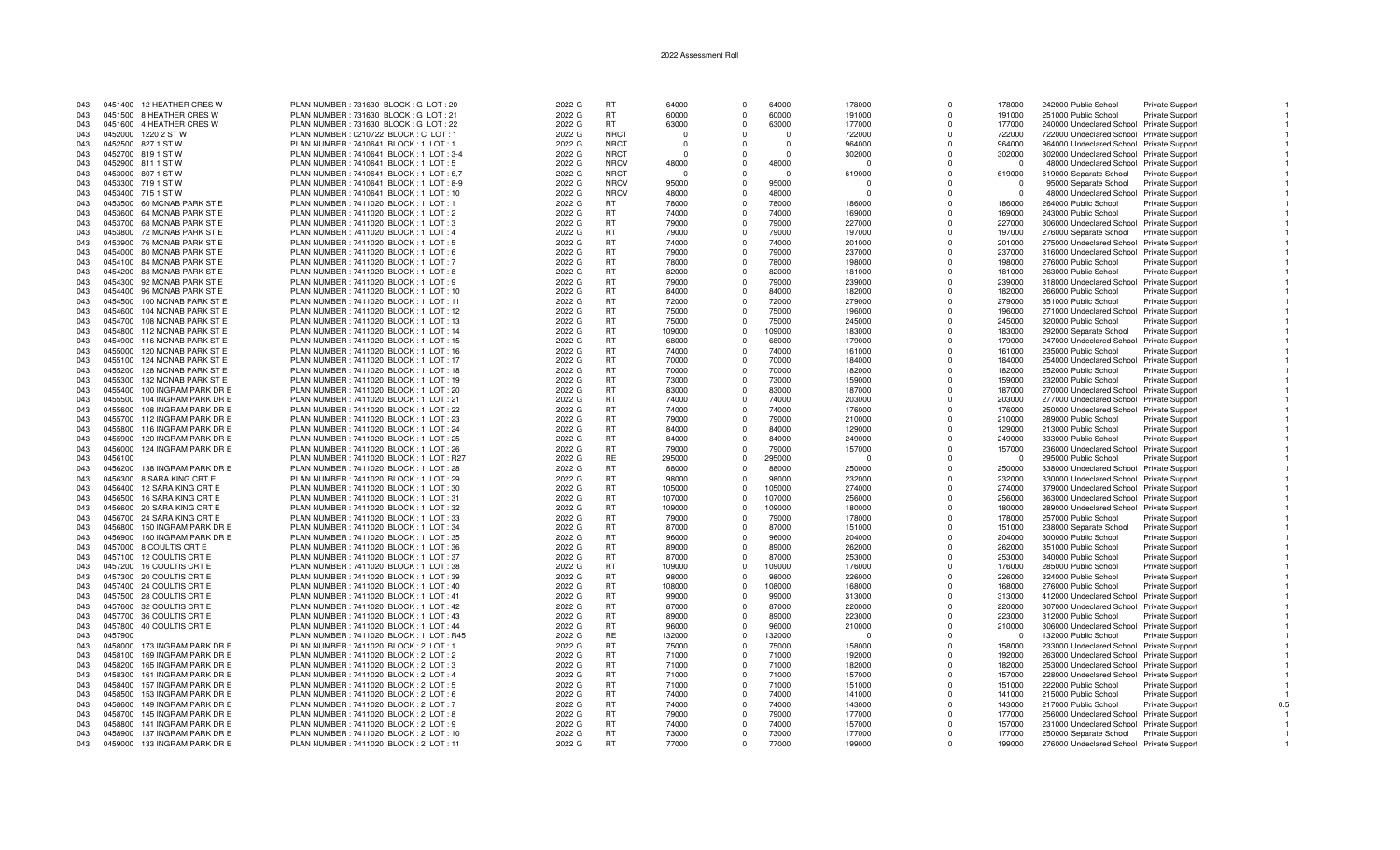| 043 |         | 0459100 129 INGRAM PARK DR E | PLAN NUMBER : 7411020 BLOCK : 2 LOT : 12  | 2022 G | <b>RT</b>  | 76000 | $\Omega$     | 76000    | 171000 | $\Omega$     | 171000   | 247000 Undeclared School Private Support         |     |
|-----|---------|------------------------------|-------------------------------------------|--------|------------|-------|--------------|----------|--------|--------------|----------|--------------------------------------------------|-----|
| 043 | 0459200 | 125 INGRAM PARK DR E         | PLAN NUMBER : 7411020 BLOCK : 2 LOT : 13  | 2022 G | <b>RT</b>  | 78000 | $\Omega$     | 78000    | 159000 | $\Omega$     | 159000   | 237000 Public School<br>Private Support          |     |
| 043 |         | 0459300 79 BEAMISH PARK DR E | PLAN NUMBER : 7411020 BLOCK : 2 LOT : 14  | 2022 G | <b>RT</b>  | 68000 | $\Omega$     | 68000    | 158000 |              | 158000   | 226000 Public School<br><b>Private Support</b>   |     |
| 043 |         | 0459400 75 BEAMISH PARK DR E | PLAN NUMBER: 7411020 BLOCK: 2 LOT: 15     | 2022 G | <b>RT</b>  | 69000 | $\Omega$     | 69000    | 155000 | $\Omega$     | 155000   | 224000 Undeclared School Private Support         |     |
|     |         |                              |                                           |        |            |       |              |          |        | $\Omega$     |          |                                                  |     |
| 043 |         | 0459500 71 BEAMISH PARK DR E | PLAN NUMBER : 7411020 BLOCK : 2 LOT : 16  | 2022 G | <b>RT</b>  | 69000 | $\Omega$     | 69000    | 168000 |              | 168000   | 237000 Public School<br><b>Private Support</b>   |     |
| 043 |         | 0459600 67 BEAMISH PARK DR E | PLAN NUMBER: 7411020 BLOCK: 2 LOT: 17     | 2022 G | <b>RT</b>  | 69000 | $\Omega$     | 69000    | 172000 | $\Omega$     | 172000   | 241000 Undeclared School Private Support         |     |
| 043 |         | 0459700 63 BEAMISH PARK DR E | PLAN NUMBER: 7411020 BLOCK: 2 LOT: 18     | 2022 G | <b>RT</b>  | 65000 | $\Omega$     | 65000    | 115000 | $\Omega$     | 115000   | 180000 Separate School<br><b>Private Support</b> |     |
| 043 |         | 0459800 61 BEAMISH PARK DR E | PLAN NUMBER: 7411020 BLOCK: 2 LOT: 19     | 2022 G | <b>RT</b>  | 48000 | $\Omega$     | 48000    | 72000  | $\Omega$     | 72000    | 120000 Undeclared School Private Support         |     |
|     |         |                              |                                           |        |            |       |              |          |        |              |          |                                                  |     |
| 043 | 0459801 | 59 BEAMISH PARK DR E         | PLAN NUMBER: 7411020 BLOCK: 2 LOT: 19     | 2022 G | <b>RT</b>  | 49000 | $\Omega$     | 49000    | 72000  | $\Omega$     | 72000    | 121000 Undeclared School Private Support         |     |
| 043 |         | 0459900 57 BEAMISH PARK DR E | PLAN NUMBER: 7411020 BLOCK: 2 LOT: 20     | 2022 G | <b>RT</b>  | 48000 | $\Omega$     | 48000    | 72000  | $\Omega$     | 72000    | 120000 Undeclared School Private Support         |     |
| 043 | 0459901 | 55 BEAMISH PARK DR E         | PLAN NUMBER : 7411020 BLOCK : 2 LOT : 20  | 2022 G | <b>RT</b>  | 54000 | $\Omega$     | 54000    | 72000  | <sup>0</sup> | 72000    | 126000 Undeclared School Private Support         |     |
| 043 |         | 0460000 53 BEAMISH PARK DR E | PLAN NUMBER: 7411020 BLOCK: 2 LOT: 21     | 2022 G | <b>RT</b>  | 50000 | $\Omega$     | 50000    | 72000  | $\Omega$     | 72000    | 122000 Undeclared School Corporate Support       |     |
|     |         |                              |                                           |        |            |       |              |          |        |              |          |                                                  |     |
| 043 |         | 0460001 51 BEAMISH PARK DR E | PLAN NUMBER: 7411020 BLOCK: 2 LOT: 21     | 2022 G | <b>RT</b>  | 76000 | $\Omega$     | 76000    | 94000  | $\Omega$     | 94000    | 170000 Separate School<br><b>Private Support</b> |     |
| 043 |         | 0460100 49 BEAMISH PARK DR E | PLAN NUMBER : 7411020 BLOCK : 2 LOT : 22  | 2022 G | <b>RT</b>  | 65000 | $\Omega$     | 65000    | 71000  | $\Omega$     | 71000    | 136000 Separate School<br>Private Support        | 0.5 |
| 043 |         | 0460101 47 BEAMISH PARK DR E | PLAN NUMBER: 7411020 BLOCK: 2 LOT: 22     | 2022 G | <b>RT</b>  | 54000 | $\Omega$     | 54000    | 72000  | $\Omega$     | 72000    | 126000 Public School<br><b>Private Support</b>   |     |
| 043 |         | 0460200 43 BEAMISH PARK DR E | PLAN NUMBER: 7411020 BLOCK: 2 LOT: 23     | 2022 G | <b>RT</b>  | 51000 | $\Omega$     | 51000    | 72000  | $\Omega$     | 72000    | 123000 Undeclared School Private Support         |     |
|     |         |                              |                                           |        |            |       |              |          |        |              |          |                                                  |     |
| 043 | 0460201 | 45 BEAMISH PARK DR E         | PLAN NUMBER : 7411020 BLOCK : 2 LOT : 23  | 2022 G | <b>RT</b>  | 53000 | $\Omega$     | 53000    | 72000  | $\Omega$     | 72000    | 125000 Undeclared School Private Support         |     |
| 043 |         | 0460300 39 BEAMISH PARK DR E | PLAN NUMBER: 7411020 BLOCK: 2 LOT: 24     | 2022 G | <b>RT</b>  | 52000 | $\Omega$     | 52000    | 72000  | $\Omega$     | 72000    | 124000 Public School<br>Private Support          |     |
| 043 |         | 0460301 41 BEAMISH PARK DR E | PLAN NUMBER: 7411020 BLOCK: 2 LOT: 24     | 2022 G | <b>RT</b>  | 52000 | $\Omega$     | 52000    | 74000  |              | 74000    | 126000 Undeclared School Private Support         |     |
| 043 |         | 0460400 35 BEAMISH PARK DR E | PLAN NUMBER : 7411020 BLOCK : 2 LOT : 25  |        | <b>RT</b>  | 52000 | $\Omega$     | 52000    | 72000  | $\Omega$     | 72000    | 124000 Undeclared School Private Support         |     |
|     |         |                              |                                           | 2022 G |            |       |              |          |        |              |          |                                                  |     |
| 043 | 0460401 | 37 BEAMISH PARK DR E         | PLAN NUMBER: 7411020 BLOCK: 2 LOT: 25     | 2022 G | <b>RT</b>  | 52000 | $\Omega$     | 52000    | 72000  | $\Omega$     | 72000    | 124000 Undeclared School Private Support         |     |
| 043 |         | 0460500 31 BEAMISH PARK DR E | PLAN NUMBER : 7411020 BLOCK : 2 LOT : 26  | 2022 G | <b>RT</b>  | 52000 | $\Omega$     | 52000    | 72000  | $\Omega$     | 72000    | 124000 Undeclared School Private Support         |     |
| 043 | 0460501 | 33 BEAMISH PARK DR E         | PLAN NUMBER : 7411020 BLOCK : 2 LOT : 26  | 2022 G | <b>RT</b>  | 52000 | $\Omega$     | 52000    | 72000  | $\Omega$     | 72000    | 124000 Undeclared School Private Support         |     |
|     |         |                              |                                           |        |            |       |              |          |        |              |          |                                                  |     |
| 043 |         | 0460600 27 BEAMISH PARK DR E | PLAN NUMBER : 7411020 BLOCK : 2 LOT : 27  | 2022 G | <b>RT</b>  | 52000 | $\mathbf{0}$ | 52000    | 72000  | $\Omega$     | 72000    | <b>Private Support</b><br>124000 Public School   |     |
| 043 | 0460601 | 29 BEAMISH PARK DR E         | PLAN NUMBER: 7411020 BLOCK: 2 LOT: 27     | 2022 G | <b>RT</b>  | 52000 | $\Omega$     | 52000    | 72000  | $\Omega$     | 72000    | 124000 Undeclared School Private Support         |     |
| 043 |         | 0460700 23 BEAMISH PARK DR E | PLAN NUMBER: 7411020 BLOCK: 2 LOT: 28     | 2022 G | <b>RT</b>  | 53000 | $\Omega$     | 53000    | 72000  | $\Omega$     | 72000    | 125000 Public School<br>Private Support          |     |
| 043 | 0460701 | 25 BEAMISH PARK DR E         | PLAN NUMBER: 7411020 BLOCK: 2 LOT: 28     | 2022 G | <b>RT</b>  | 53000 | $\Omega$     | 53000    | 72000  |              | 72000    | 125000 Public School<br><b>Private Support</b>   |     |
|     |         |                              |                                           |        |            |       |              |          |        |              |          |                                                  |     |
| 043 | 0460800 | 19 BEAMISH PARK DR E         | PLAN NUMBER : 7411020 BLOCK : 2 LOT : 29  | 2022 G | <b>RT</b>  | 58000 | $\Omega$     | 58000    | 72000  | $\Omega$     | 72000    | 130000 Public School<br>Private Support          |     |
| 043 | 0460801 | 21 BEAMISH PARK DR E         | PLAN NUMBER : 7411020 BLOCK : 2 LOT : 29  | 2022 G | <b>RT</b>  | 58000 | $\Omega$     | 58000    | 72000  | $\Omega$     | 72000    | 130000 Public School<br>Private Support          |     |
| 043 | 0460900 | 15 BEAMISH PARK DR E         | PLAN NUMBER: 7411020 BLOCK: 2 LOT: 30     | 2022 G | <b>RT</b>  | 54000 | $\Omega$     | 54000    | 78000  | $\Omega$     | 78000    | 132000 Public School<br><b>Private Support</b>   |     |
|     |         |                              |                                           |        |            |       |              |          |        | $\Omega$     |          |                                                  |     |
| 043 | 0460901 | 17 BEAMISH PARK DR E         | PLAN NUMBER : 7411020 BLOCK : 2 LOT : 30  | 2022 G | <b>RT</b>  | 54000 | $\Omega$     | 54000    | 72000  |              | 72000    | 126000 Public School<br><b>Private Support</b>   |     |
| 043 | 0461000 | 13 BEAMISH PARK DR E         | PLAN NUMBER: 7411020 BLOCK: 2 LOT: 31     | 2022 G | <b>RT</b>  | 54000 | $\mathbf 0$  | 54000    | 72000  | $\Omega$     | 72000    | 126000 Undeclared School Private Support         |     |
| 043 | 0461001 | 11 BEAMISH PARK DR E         | PLAN NUMBER: 7411020 BLOCK: 2 LOT: 31     | 2022 G | <b>RT</b>  | 52000 | $\Omega$     | 52000    | 72000  | $\Omega$     | 72000    | 124000 Undeclared School Corporate Support       |     |
| 043 | 0461200 |                              | PLAN NUMBER : 7411020 BLOCK : 2 LOT : R33 | 2022 G | RE         | 83000 | $\Omega$     | 83000    | - 0    | $\Omega$     | $\Omega$ | 83000 Public School<br>Private Support           |     |
| 043 |         | 0461300 24 BEAMISH PARK DR E | PLAN NUMBER : 7411020 BLOCK : 3 LOT : 1   | 2022 G | <b>RT</b>  | 82000 | $\Omega$     | 82000    | 156000 |              | 156000   | 238000 Public School<br><b>Private Support</b>   |     |
|     |         |                              |                                           |        |            |       |              |          |        |              |          |                                                  |     |
| 043 |         | 0461400 28 BEAMISH PARK DR E | PLAN NUMBER: 7411020 BLOCK: 3 LOT: 2      | 2022 G | <b>RT</b>  | 71000 | $\Omega$     | 71000    | 123000 | $\Omega$     | 123000   | 194000 Undeclared School Private Support         |     |
| 043 |         | 0461500 32 BEAMISH PARK DR E | PLAN NUMBER : 7411020 BLOCK : 3 LOT : 3   | 2022 G | <b>RT</b>  | 67000 | $\Omega$     | 67000    | 150000 | $\Omega$     | 150000   | 217000 Undeclared School Private Support         |     |
| 043 |         | 0461600 36 BEAMISH PARK DR E | PLAN NUMBER : 7411020 BLOCK : 3 LOT : 4   | 2022 G | <b>RT</b>  | 66000 | $\Omega$     | 66000    | 153000 | $\Omega$     | 153000   | 219000 Undeclared School Private Support         |     |
|     |         | 0461700 40 BEAMISH PARK DR E | PLAN NUMBER : 7411020 BLOCK : 3 LOT : 5   | 2022 G | <b>RT</b>  | 67000 |              | 67000    | 149000 | $\Omega$     | 149000   |                                                  |     |
| 043 |         |                              |                                           |        |            |       | $\Omega$     |          |        |              |          | 216000 Undeclared School Private Support         |     |
| 043 |         | 0461800 44 BEAMISH PARK DR E | PLAN NUMBER : 7411020 BLOCK : 3 LOT : 6   | 2022 G | <b>RT</b>  | 70000 | $\mathbf 0$  | 70000    | 113000 | $\Omega$     | 113000   | 183000 Public School<br><b>Private Support</b>   |     |
| 043 |         | 0461900 43 EIDE PARK DR E    | PLAN NUMBER: 7411020 BLOCK: 3 LOT: 7      | 2022 G | <b>RT</b>  | 73000 | $\Omega$     | 73000    | 120000 | $\Omega$     | 120000   | 193000 Public School<br><b>Private Support</b>   |     |
| 043 |         | 0462000 39 EIDE PARK DR E    | PLAN NUMBER: 7411020 BLOCK: 3 LOT: 8      | 2022 G | <b>RT</b>  | 70000 | $\Omega$     | 70000    | 162000 | $\Omega$     | 162000   | 232000 Undeclared School Private Support         |     |
|     |         |                              |                                           |        |            |       |              |          |        |              |          |                                                  |     |
| 043 |         | 0462100 35 EIDE PARK DR E    | PLAN NUMBER : 7411020 BLOCK : 3 LOT : 9   | 2022 G | <b>RT</b>  | 70000 | $\Omega$     | 70000    | 157000 | $\Omega$     | 157000   | 227000 Undeclared School Private Support         |     |
| 043 |         | 0462200 31 EIDE PARK DR E    | PLAN NUMBER: 7411020 BLOCK: 3 LOT: 10     | 2022 G | <b>RT</b>  | 74000 | $\Omega$     | 74000    | 177000 | $\Omega$     | 177000   | 251000 Undeclared School Private Support         |     |
| 043 |         | 0462300 27 EIDE PARK DR E    | PLAN NUMBER : 7411020 BLOCK : 3 LOT : 11  | 2022 G | <b>RT</b>  | 81000 | $\Omega$     | 81000    | 145000 | $\Omega$     | 145000   | 226000 Public School<br>Private Support          |     |
| 043 |         | 0462400 4 EIDE PARK DR E     | PLAN NUMBER : 7411020 BLOCK : 4 LOT : 1   | 2022 G | <b>RT</b>  | 69000 | $\Omega$     | 69000    | 114000 | $\Omega$     | 114000   | 183000 Undeclared School Private Support         |     |
|     |         |                              |                                           |        |            |       |              |          |        |              |          |                                                  |     |
| 043 |         | 0462500 8 EIDE PARK DR E     | PLAN NUMBER : 7411020 BLOCK : 4 LOT : 2   | 2022 G | <b>RT</b>  | 67000 | $\Omega$     | 67000    | 154000 | $\Omega$     | 154000   | 221000 Public School<br>Private Support          |     |
| 043 |         | 0462600 12 EIDE PARK DR E    | PLAN NUMBER: 7411020 BLOCK: 4 LOT: 3      | 2022 G | <b>RT</b>  | 67000 | $\mathbf 0$  | 67000    | 122000 | $\Omega$     | 122000   | 189000 Public School<br><b>Private Support</b>   |     |
| 043 | 0462700 | 16 EIDE PARK DR E            | PLAN NUMBER: 7411020 BLOCK: 4 LOT: 4      | 2022 G | <b>RT</b>  | 67000 | $\Omega$     | 67000    | 146000 | $\Omega$     | 146000   | 213000 Undeclared School Private Support         |     |
| 043 |         | 0462800 20 EIDE PARK DR E    | PLAN NUMBER: 7411020 BLOCK: 4 LOT: 5      | 2022 G | <b>RT</b>  | 68000 | $\Omega$     | 68000    | 104000 | $\Omega$     | 104000   | 172000 Undeclared School Private Support         |     |
|     |         |                              |                                           |        |            |       |              |          |        |              |          |                                                  |     |
| 043 |         | 0462900 24 EIDE PARK DR E    | PLAN NUMBER : 7411020 BLOCK : 4 LOT : 6   | 2022 G | <b>RT</b>  | 82000 | $\Omega$     | 82000    | 177000 | $\Omega$     | 177000   | 259000 Undeclared School Private Support         |     |
| 043 |         | 0463000 28 EIDE PARK DR E    | PLAN NUMBER : 7411020 BLOCK : 4 LOT : 7   | 2022 G | <b>RT</b>  | 73000 | $\Omega$     | 73000    | 169000 | $\Omega$     | 169000   | 242000 Undeclared School Private Support         |     |
| 043 |         | 0463100 32 EIDE PARK DR E    | PLAN NUMBER: 7411020 BLOCK: 4 LOT: 8      | 2022 G | <b>RT</b>  | 74000 | $\Omega$     | 74000    | 170000 | $\Omega$     | 170000   | 244000 Public School<br><b>Private Support</b>   |     |
| 043 |         | 0463200 36 EIDE PARK DR E    | PLAN NUMBER: 7411020 BLOCK: 4 LOT: 9      | 2022 G | <b>RT</b>  | 74000 | $\Omega$     | 74000    | 186000 | $\Omega$     | 186000   | 260000 Undeclared School Private Support         |     |
|     |         |                              |                                           |        |            |       |              |          |        |              |          |                                                  |     |
| 043 |         | 0463300 40 EIDE PARK DR E    | PLAN NUMBER: 7411020 BLOCK: 4 LOT: 10     | 2022 G | <b>RT</b>  | 74000 | $\Omega$     | 74000    | 189000 | $\Omega$     | 189000   | 263000 Public School<br>Private Support          |     |
| 043 |         | 0463400 44 EIDE PARK DR E    | PLAN NUMBER: 7411020 BLOCK: 4 LOT: 11     | 2022 G | <b>RT</b>  | 73000 | $^{\circ}$   | 73000    | 172000 | $\Omega$     | 172000   | 245000 Public School<br><b>Private Support</b>   |     |
| 043 | 0463500 | 117 INGRAM PARK DR E         | PLAN NUMBER : 7411020 BLOCK : 4 LOT : 12  | 2022 G | <b>RT</b>  | 73000 | $\Omega$     | 73000    | 173000 | $\Omega$     | 173000   | 246000 Public School<br>Private Support          |     |
|     |         |                              |                                           |        |            |       |              |          |        |              |          |                                                  |     |
| 043 |         | 0463600 113 INGRAM PARK DR E | PLAN NUMBER : 7411020 BLOCK : 4 LOT : 13  | 2022 G | <b>RT</b>  | 70000 | $\Omega$     | 70000    | 165000 | $\Omega$     | 165000   | 235000 Undeclared School Private Support         |     |
| 043 |         | 0463700 109 INGRAM PARK DR E | PLAN NUMBER : 7411020 BLOCK : 4 LOT : 14  | 2022 G | <b>RT</b>  | 74000 | $\Omega$     | 74000    | 154000 |              | 154000   | 228000 Separate School<br><b>Private Support</b> |     |
| 043 | 0463800 | 105 INGRAM PARK DR E         | PLAN NUMBER: 7411020 BLOCK: 4 LOT: 15     | 2022 G | <b>RT</b>  | 70000 | $\Omega$     | 70000    | 150000 | $\Omega$     | 150000   | 220000 Public School<br>Private Support          |     |
| 043 | 0463900 | 101 INGRAM PARK DR E         | PLAN NUMBER: 7411020 BLOCK: 4 LOT: 16     | 2022 G | <b>RT</b>  | 74000 | $\Omega$     | 74000    | 157000 | $\Omega$     | 157000   | 231000 Undeclared School Private Support         |     |
|     |         |                              |                                           |        |            |       |              |          |        |              |          |                                                  |     |
| 043 |         | 0464000 97 INGRAM PARK DR E  | PLAN NUMBER: 7411020 BLOCK: 4 LOT: 17     | 2022 G | <b>RT</b>  | 70000 | $\Omega$     | 70000    | 193000 | $\Omega$     | 193000   | <b>Private Support</b><br>263000 Public School   |     |
| 043 |         | 0464100 93 INGRAM PARK DR E  | PLAN NUMBER : 7411020 BLOCK : 4 LOT : 18  | 2022 G | <b>RT</b>  | 71000 | $\Omega$     | 71000    | 145000 | $\Omega$     | 145000   | 216000 Undeclared School Private Support         |     |
| 043 |         | 0464200 89 INGRAM PARK DR E  | PLAN NUMBER : 7411020 BLOCK : 4 LOT : 19  | 2022 G | <b>RT</b>  | 71000 | $\Omega$     | 71000    | 158000 | $\Omega$     | 158000   | 229000 Undeclared School Private Support         |     |
| 043 |         | 0464300 85 INGRAM PARK DR E  | PLAN NUMBER : 7411020 BLOCK : 4 LOT : 20  | 2022 G | <b>RT</b>  | 73000 | $\Omega$     | 73000    | 152000 | $\Omega$     | 152000   | 225000 Public School<br>Private Support          |     |
|     |         |                              |                                           |        |            |       |              |          |        |              |          |                                                  |     |
| 043 |         | 0464510 1040 3 AVE E         | PLAN NUMBER : 0614044 BLOCK : 1           | 2022 G | <b>RTM</b> |       | $\Omega$     | $\Omega$ | 72000  | $\Omega$     | 72000    | 72000 Public School<br><b>Private Support</b>    |     |

 $\overline{1}$ 

 $\overline{1}$ 

 $0.5\,$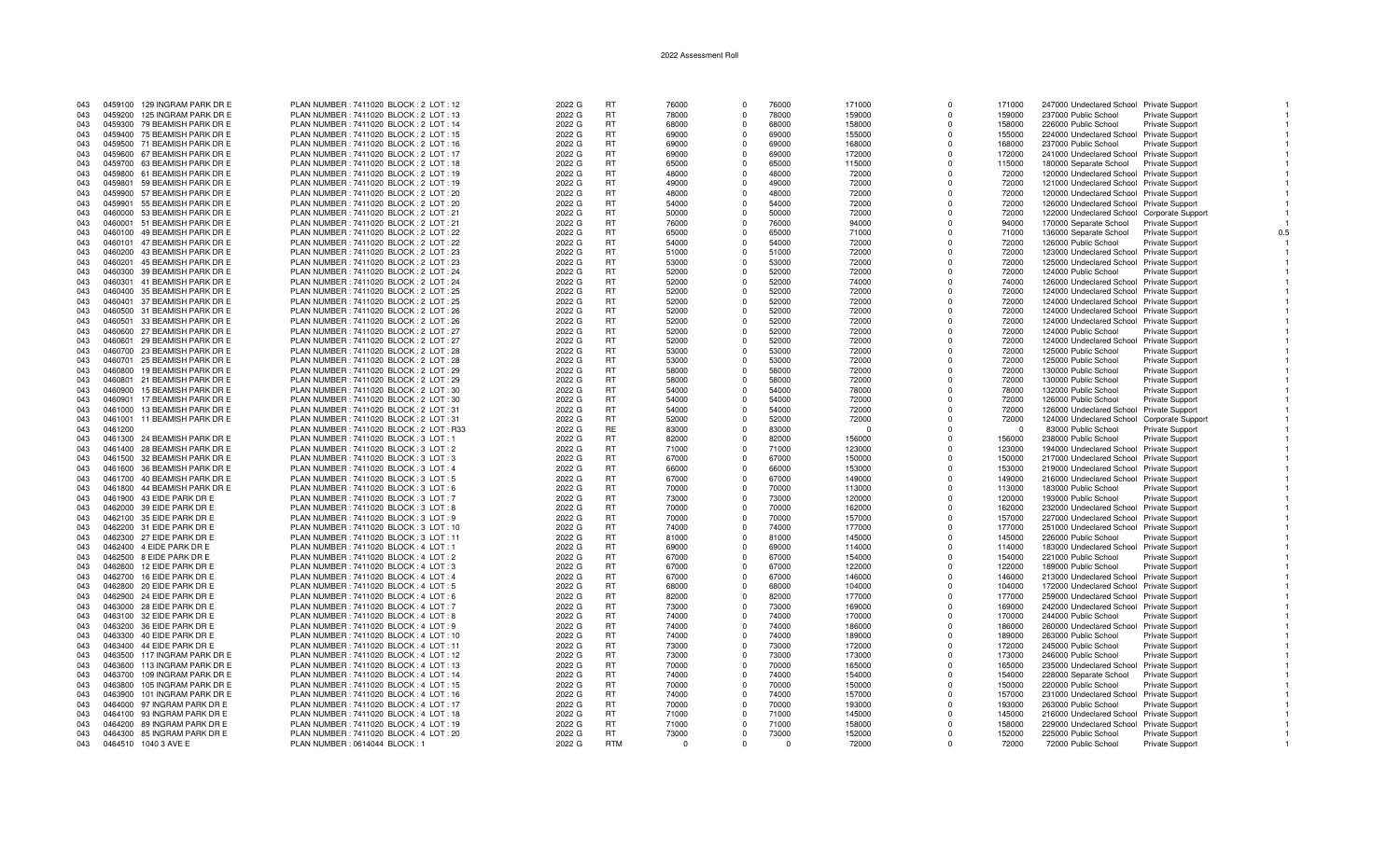| 043 | 0464520 UNIT 2 - 1040 3 AVE E  | PLAN NUMBER : 0614044 BLOCK : 2         | 2022 G | <b>RTM</b> | $\Omega$ | $\Omega$     | $\Omega$ | 71000 | $\Omega$       | 71000 | 71000 Public School                       | Corporate Support        |  |
|-----|--------------------------------|-----------------------------------------|--------|------------|----------|--------------|----------|-------|----------------|-------|-------------------------------------------|--------------------------|--|
| 043 | 0464530 UNIT 3 - 1040 3 AVE E  | PLAN NUMBER : 0614044 BLOCK : 3         | 2022 G | <b>RTM</b> | $\Omega$ | $\Omega$     | $\Omega$ | 65000 | $\Omega$       | 65000 | 65000 Public School                       | Corporate Support        |  |
| 043 | 0464540 UNIT 4 - 1040 3 AVE E  | PLAN NUMBER : 0614044 BLOCK : 4         | 2022 G | <b>RTM</b> |          |              |          | 71000 | $\Omega$       | 71000 | 71000 Public School                       | Corporate Support        |  |
| 043 | 0464550 UNIT 5 - 1040 3 AVE E  | PLAN NUMBER : 0614044 BLOCK : 5         | 2022 G | <b>RTM</b> | $\Omega$ | $\Omega$     | $\Omega$ | 72000 | $\Omega$       | 72000 | 72000 Public School                       |                          |  |
|     |                                |                                         |        |            |          |              |          |       |                |       |                                           | Corporate Support        |  |
| 043 | 0464560 UNIT 6 - 1040 3 AVE E  | PLAN NUMBER : 0614044 BLOCK : 6         | 2022 G | <b>RTM</b> |          | $\Omega$     | $\Omega$ | 71000 | $\Omega$       | 71000 | 71000 Public School                       | Corporate Support        |  |
| 043 | 0464570 UNIT 7 - 1040 3 AVE E  | PLAN NUMBER : 0614044 BLOCK : 7         | 2022 G | <b>RTM</b> |          | $\Omega$     | $\Omega$ | 72000 | $\Omega$       | 72000 | 72000 Public School                       | Corporate Support        |  |
| 043 | 0464580 UNIT 8 - 1040 3 AVE E  | PLAN NUMBER : 0614044 BLOCK : 8         | 2022 G | <b>RTM</b> |          | $\Omega$     | $\Omega$ | 71000 | $\Omega$       | 71000 | 71000 Public School                       | Corporate Support        |  |
| 043 | 0464590 UNIT 9 - 1040 3 AVE E  | PLAN NUMBER : 0614044 BLOCK : 9         | 2022 G | <b>RTM</b> | $\Omega$ | $\Omega$     | $\Omega$ | 71000 | $\Omega$       | 71000 | 71000 Public School                       | Corporate Support        |  |
| 043 | 0464600 UNIT 10 - 1040 3 AVE E | PLAN NUMBER : 0614044 BLOCK : 10        | 2022 G | <b>RTM</b> |          | $\Omega$     | $\Omega$ | 71000 | $\Omega$       | 71000 | 71000 Public School                       | Corporate Support        |  |
|     |                                |                                         |        |            |          | $\Omega$     | $\Omega$ |       | $\Omega$       |       |                                           |                          |  |
| 043 | 0464610 UNIT 11 - 1040 3 AVE E | PLAN NUMBER : 0614044 BLOCK : 11        | 2022 G | <b>RTM</b> |          |              |          | 72000 |                | 72000 | 72000 Public School                       | Corporate Support        |  |
| 043 | 0464620 UNIT 12 - 1040 3 AVE E | PLAN NUMBER : 0614044 BLOCK : 12        | 2022 G | <b>RTM</b> |          |              |          | 71000 | $\Omega$       | 71000 | 71000 Public School                       | <b>Corporate Support</b> |  |
| 043 | 0464801 UNIT 1 - 1023 3 AVE E  | PLAN NUMBER : 0613419 BLOCK : 1 LOT : 0 | 2022 G | <b>RTM</b> |          | <sup>0</sup> | $\Omega$ | 69000 | $\Omega$       | 69000 | 69000 Undeclared School Corporate Support |                          |  |
| 043 | 0464802 UNIT 2 - 1023 3 AVE E  | PLAN NUMBER : 0613419 BLOCK : 2         | 2022 G | <b>RTM</b> |          | <sup>0</sup> | $\Omega$ | 64000 | $\Omega$       | 64000 | 64000 Undeclared School Corporate Support |                          |  |
| 043 | 0464803 UNIT 3 - 1023 3 AVE E  | PLAN NUMBER : 0613419 BLOCK : 3         | 2022 G | <b>RTM</b> |          |              | $\Omega$ | 64000 | $\Omega$       | 64000 | 64000 Undeclared School Corporate Support |                          |  |
|     |                                |                                         |        | <b>RTM</b> | $\Omega$ | $\Omega$     | $\Omega$ |       | $\Omega$       | 64000 |                                           |                          |  |
| 043 | 0464804 UNIT 4 - 1023 3 AVE E  | PLAN NUMBER : 0613419 BLOCK : 4         | 2022 G |            |          |              |          | 64000 |                |       | 64000 Undeclared School Corporate Support |                          |  |
| 043 | 0464805 UNIT 5 - 1023 3 AVE E  | PLAN NUMBER : 0613419 BLOCK : 5         | 2022 G | <b>RTM</b> |          | $\Omega$     | $\Omega$ | 69000 | $\Omega$       | 69000 | 69000 Undeclared School Corporate Support |                          |  |
| 043 | 0464806 UNIT 6 - 1023 3 AVE E  | PLAN NUMBER : 0613419 BLOCK : 6         | 2022 G | <b>RTM</b> |          | $\Omega$     | $\Omega$ | 69000 | $\Omega$       | 69000 | 69000 Undeclared School Corporate Support |                          |  |
| 043 | 0464807 UNIT 7 - 1023 3 AVE E  | PLAN NUMBER : 0613419 BLOCK : 7         | 2022 G | <b>RTM</b> |          |              | $\Omega$ | 55000 | <sup>0</sup>   | 55000 | 55000 Undeclared School Corporate Support |                          |  |
| 043 | 0464808 UNIT 8 - 1023 3 AVE E  | PLAN NUMBER : 0613419 BLOCK : 8         | 2022 G | <b>RTM</b> |          | $\Omega$     | $\Omega$ | 64000 | $\Omega$       | 64000 | 64000 Undeclared School Corporate Support |                          |  |
| 043 | 0464809 UNIT 9 - 1023 3 AVE E  | PLAN NUMBER : 0613419 BLOCK : 9         | 2022 G | <b>RTM</b> |          |              |          | 64000 | $\overline{0}$ | 64000 | 64000 Undeclared School Corporate Support |                          |  |
| 043 | 0464810 UNIT 10 - 1023 3 AVE E |                                         | 2022 G | <b>RTM</b> |          | $\Omega$     | $\Omega$ | 69000 | $\Omega$       | 69000 |                                           |                          |  |
|     |                                | PLAN NUMBER : 0613419 BLOCK : 10        |        |            |          |              |          |       |                |       | 69000 Undeclared School Corporate Support |                          |  |
| 043 | 0464811 UNIT 11 - 1023 3 AVE E | PLAN NUMBER : 0613419 BLOCK : 11        | 2022 G | <b>RTM</b> |          |              |          | 69000 | $\Omega$       | 69000 | 69000 Undeclared School Corporate Support |                          |  |
| 043 | 0464812 UNIT 12 - 1023 3 AVE E | PLAN NUMBER : 0613419 BLOCK : 12        | 2022 G | <b>RTM</b> | $\Omega$ | $\Omega$     | $\Omega$ | 64000 | $\Omega$       | 64000 | 64000 Undeclared School Corporate Support |                          |  |
| 043 | 0464813 UNIT 13 - 1023 3 AVE E | PLAN NUMBER : 0613419 BLOCK : 13        | 2022 G | <b>RTM</b> |          | $\Omega$     | $\Omega$ | 64000 | $\Omega$       | 64000 | 64000 Undeclared School Corporate Support |                          |  |
| 043 | 0464814 UNIT 14 - 1023 3 AVE E | PLAN NUMBER : 0613419 BLOCK : 14        | 2022 G | <b>RTM</b> |          | $\Omega$     | $\Omega$ | 64000 | $\Omega$       | 64000 | 64000 Undeclared School Corporate Support |                          |  |
| 043 | 0464815 UNIT 15 - 1023 3 AVE E | PLAN NUMBER : 0613419 BLOCK : 15        | 2022 G | <b>RTM</b> |          |              |          | 69000 | <sup>0</sup>   | 69000 | 69000 Undeclared School Corporate Support |                          |  |
|     |                                |                                         |        |            |          |              |          |       |                |       |                                           |                          |  |
| 043 | 0464816 UNIT 16 - 1023 3 AVE E | PLAN NUMBER : 0613419 BLOCK : 16        | 2022 G | <b>RTM</b> |          | <sup>0</sup> | $\Omega$ | 69000 | <sup>0</sup>   | 69000 | 69000 Undeclared School Corporate Support |                          |  |
| 043 | 0464817 UNIT 17 - 1023 3 AVE E | PLAN NUMBER : 0613419 BLOCK : 17        | 2022 G | <b>RTM</b> |          |              |          | 64000 | $\Omega$       | 64000 | 64000 Undeclared School Corporate Support |                          |  |
| 043 | 0464818 UNIT 18 - 1023 3 AVE E | PLAN NUMBER : 0613419 BLOCK : 18        | 2022 G | <b>RTM</b> |          | $\Omega$     | $\Omega$ | 64000 | $\Omega$       | 64000 | 64000 Undeclared School Corporate Support |                          |  |
| 043 | 0464819 UNIT 19 - 1023 3 AVE E | PLAN NUMBER : 0613419 BLOCK : 19        | 2022 G | <b>RTM</b> |          |              | $\Omega$ | 64000 | $\Omega$       | 64000 | 64000 Undeclared School Corporate Support |                          |  |
| 043 | 0464820 UNIT 20 - 1023 3 AVE E | PLAN NUMBER : 0613419 BLOCK : 20        | 2022 G | <b>RTM</b> | $\Omega$ | $\Omega$     | $\Omega$ | 69000 | $\Omega$       | 69000 | 69000 Undeclared School Corporate Support |                          |  |
|     |                                |                                         |        |            |          |              |          |       |                |       |                                           |                          |  |
| 043 | 0464821 UNIT 21 - 1023 3 AVE E | PLAN NUMBER : 0613419 BLOCK : 21        | 2022 G | <b>RTM</b> |          | $\Omega$     | $\Omega$ | 69000 | $\Omega$       | 69000 | 69000 Undeclared School Corporate Support |                          |  |
| 043 | 0464822 UNIT 22 - 1023 3 AVE E | PLAN NUMBER : 0613419 BLOCK : 22        | 2022 G | <b>RTM</b> |          | $\Omega$     | $\Omega$ | 64000 | <sup>0</sup>   | 64000 | 64000 Undeclared School Corporate Support |                          |  |
| 043 | 0464823 UNIT 23 - 1023 3 AVE E | PLAN NUMBER : 0613419 BLOCK : 22        | 2022 G | <b>RTM</b> |          |              |          | 64000 |                | 64000 | 64000 Undeclared School Corporate Support |                          |  |
| 043 | 0464824 UNIT 24 - 1023 3 AVE E | PLAN NUMBER : 0613419 BLOCK : 24        | 2022 G | <b>RTM</b> |          | $\Omega$     | $\Omega$ | 64000 | $\Omega$       | 64000 | 64000 Undeclared School Corporate Support |                          |  |
| 043 | 0464825 UNIT 25 - 1023 3 AVE E | PLAN NUMBER : 0613419 BLOCK : 25        | 2022 G | <b>RTM</b> |          |              |          | 69000 | $\Omega$       | 69000 | 69000 Undeclared School Corporate Support |                          |  |
| 043 | 0464826 UNIT 26 - 1023 3 AVE E | PLAN NUMBER : 0613419 BLOCK : 26        | 2022 G | <b>RTM</b> |          |              | $\Omega$ | 69000 | $\Omega$       | 69000 |                                           |                          |  |
|     |                                |                                         |        |            |          |              |          |       |                |       | 69000 Undeclared School Corporate Support |                          |  |
| 043 | 0464827 UNIT 27 - 1023 3 AVE E | PLAN NUMBER : 0613419 BLOCK : 27        | 2022 G | <b>RTM</b> |          | $\Omega$     | $\Omega$ | 64000 | $\Omega$       | 64000 | 64000 Undeclared School Corporate Support |                          |  |
| 043 | 0464828 UNIT 28 - 1023 3 AVE E | PLAN NUMBER : 0613419 BLOCK : 28        | 2022 G | <b>RTM</b> |          | $\Omega$     | $\Omega$ | 64000 | $\Omega$       | 64000 | 64000 Undeclared School Corporate Support |                          |  |
| 043 | 0464829 UNIT 29 - 1023 3 AVE E | PLAN NUMBER : 0613419 BLOCK : 29        | 2022 G | <b>RTM</b> | $\Omega$ | $\Omega$     | $\Omega$ | 64000 | $\Omega$       | 64000 | 64000 Undeclared School Corporate Support |                          |  |
| 043 | 0464830 UNIT 30 - 1023 3 AVE E | PLAN NUMBER : 0613419 BLOCK : 30        | 2022 G | <b>RTM</b> |          |              | $\Omega$ | 69000 | $\Omega$       | 69000 | 69000 Undeclared School Corporate Support |                          |  |
| 043 | 0465010 UNIT 1 - 1027 3 AVE E  | PLAN NUMBER : 0614032 BLOCK : 1         | 2022 G | RTM        |          | <sup>0</sup> |          | 71000 | <sup>0</sup>   | 71000 | 71000 Undeclared School Corporate Support |                          |  |
|     |                                |                                         |        |            |          |              |          |       |                |       |                                           |                          |  |
| 043 | 0465020 UNIT 2 - 1027 3 AVE E  | PLAN NUMBER : 0614032 BLOCK : 2         | 2022 G | <b>RTM</b> |          | $\Omega$     | $\Omega$ | 71000 | $\Omega$       | 71000 | 71000 Undeclared School Corporate Support |                          |  |
| 043 | 0465030 UNIT 3 - 1027 3 AVE E  | PLAN NUMBER : 0614032 BLOCK : 3         | 2022 G | <b>RTM</b> |          | $\Omega$     | $\Omega$ | 64000 | $\Omega$       | 64000 | 64000 Undeclared School Corporate Support |                          |  |
| 043 | 0465040 UNIT 4 - 1027 3 AVE E  | PLAN NUMBER : 0614032 BLOCK : 4         | 2022 G | <b>RTM</b> |          |              | $\Omega$ | 71000 | $\Omega$       | 71000 | 71000 Undeclared School Corporate Support |                          |  |
| 043 | 0465050 UNIT 5 - 1027 3 AVE E  | PLAN NUMBER : 0614032 BLOCK : 5         | 2022 G | <b>RTM</b> | $\Omega$ | $\Omega$     | $\Omega$ | 71000 | $\Omega$       | 71000 | 71000 Undeclared School Corporate Support |                          |  |
| 043 | 0465060 UNIT 6 - 1027 3 AVE E  | PLAN NUMBER : 0614032 BLOCK : 6         | 2022 G | <b>RTM</b> |          | $\Omega$     | $\Omega$ | 71000 | $\Omega$       | 71000 | 71000 Undeclared School Corporate Support |                          |  |
| 043 | 0465070 UNIT 7 - 1027 3 AVE E  | PLAN NUMBER : 0614032 BLOCK : 7         | 2022 G | <b>RTM</b> |          | $\Omega$     | $\Omega$ | 72000 | $\Omega$       | 72000 | 72000 Undeclared School Corporate Support |                          |  |
|     |                                |                                         |        |            |          |              |          |       |                |       |                                           |                          |  |
| 043 | 0465080 UNIT 8 - 1027 3 AVE E  | PLAN NUMBER : 0614032 BLOCK : 8         | 2022 G | <b>RTM</b> |          |              |          | 71000 | $\Omega$       | 71000 | 71000 Undeclared School Corporate Support |                          |  |
| 043 | 0465090 UNIT 9 - 1027 3 AVE E  | PLAN NUMBER : 0614032 BLOCK : 9         | 2022 G | RTM        |          | <sup>0</sup> | $\Omega$ | 71000 | <sup>0</sup>   | 71000 | 71000 Undeclared School Corporate Support |                          |  |
| 043 | 0465101 1 - 1039 3 AVE E       | PLAN NUMBER : 0713221 BLOCK : 1 LOT     | 2022 G | <b>RTM</b> |          |              | $\Omega$ | 64000 | $\Omega$       | 64000 | 64000 Undeclared School Private Support   |                          |  |
| 043 | 0465102 2 - 1039 3 AVE E       | PLAN NUMBER : 0713221 BLOCK : 2 LOT     | 2022 G | <b>RTM</b> |          | $\Omega$     | $\Omega$ | 57000 | $\Omega$       | 57000 | 57000 Undeclared School Private Support   |                          |  |
| 043 | 0465103 3 - 1039 3 AVE E       | PLAN NUMBER : 0713221 BLOCK : 3 LOT     | 2022 G | <b>RTM</b> |          |              |          | 69000 | $\Omega$       | 69000 | 69000 Undeclared School Private Support   |                          |  |
|     |                                |                                         |        | <b>RTM</b> |          |              |          |       |                |       |                                           |                          |  |
| 043 | 0465104 4 - 1039 3 AVE E       | PLAN NUMBER : 0713221 BLOCK : 4 LOT     | 2022 G |            | $\Omega$ | $\Omega$     | $\Omega$ | 69000 | $\Omega$       | 69000 | 69000 Undeclared School Private Support   |                          |  |
| 043 | 0465105 5 - 1039 3 AVE E       | PLAN NUMBER: 0713221 BLOCK: 5 LOT       | 2022 G | <b>RTM</b> |          | $\Omega$     | $\Omega$ | 69000 | $\Omega$       | 69000 | 69000 Undeclared School Private Support   |                          |  |
| 043 | 0465106 6 - 1039 3 AVE E       | PLAN NUMBER : 0713221 BLOCK : 6 LOT     | 2022 G | <b>RTM</b> |          | $\Omega$     | $\Omega$ | 64000 | $\Omega$       | 64000 | 64000 Undeclared School Private Support   |                          |  |
| 043 | 0465107 7 - 1039 3 AVE E       | PLAN NUMBER : 0713221 BLOCK : 7 LOT     | 2022 G | <b>RTM</b> |          | <sup>0</sup> |          | 64000 | <sup>0</sup>   | 64000 | 64000 Undeclared School Private Support   |                          |  |
| 043 | 0465108 8 - 1039 3 AVE E       | PLAN NUMBER: 0713221 BLOCK: 8 LOT       | 2022 G | <b>RTM</b> |          | n            |          | 69000 | $\Omega$       | 69000 | 69000 Undeclared School Private Support   |                          |  |
| 043 | 0465109 9 - 1039 3 AVE E       | PLAN NUMBER : 0713221 BLOCK : 9 LOT :   | 2022 G | <b>RTM</b> |          |              |          | 69000 | $\Omega$       | 69000 | 69000 Undeclared School Private Support   |                          |  |
|     |                                |                                         |        |            |          |              |          |       | $\Omega$       |       |                                           |                          |  |
| 043 | 0465110 UNIT 10 - 1027 3 AVE E | PLAN NUMBER : 0614032 BLOCK : 10        | 2022 G | <b>RTM</b> |          |              | $\Omega$ | 69000 |                | 69000 | 69000 Undeclared School Corporate Support |                          |  |
| 043 | 0465111 10 - 1039 3 AVE E      | PLAN NUMBER : 0713221 BLOCK : 10 LOT :  | 2022 G | <b>RTM</b> |          | <sup>0</sup> | $\Omega$ | 69000 | $\Omega$       | 69000 | 69000 Undeclared School Private Support   |                          |  |
| 043 | 0465112 11 - 1039 3 AVE E      | PLAN NUMBER: 0713221 BLOCK: 11 LOT:     | 2022 G | <b>RTM</b> | $\Omega$ | $\Omega$     | $\Omega$ | 64000 | $\Omega$       | 64000 | 64000 Undeclared School Private Support   |                          |  |
| 043 | 0465113 12 - 1039 3 AVE E      | PLAN NUMBER : 0713221 BLOCK : 12 LOT :  | 2022 G | <b>RTM</b> | $\Omega$ | $\Omega$     | $\Omega$ | 64000 | $\Omega$       | 64000 | 64000 Undeclared School Private Support   |                          |  |
| 043 | 0465114 13 - 1039 3 AVE E      | PLAN NUMBER: 0713221 BLOCK: 13 LOT      | 2022 G | <b>RTM</b> |          |              |          | 69000 | $\Omega$       | 69000 | 69000 Undeclared School Private Support   |                          |  |
| 043 | 0465115 14 - 1039 3 AVE E      | PLAN NUMBER : 0713221 BLOCK : 14 LOT :  | 2022 G | <b>RTM</b> | $\Omega$ | <sup>0</sup> |          | 69000 | $\Omega$       | 69000 |                                           |                          |  |
|     |                                |                                         |        |            |          |              |          |       |                |       | 69000 Undeclared School Private Support   |                          |  |
| 043 | 0465116 15 - 1039 3 AVE E      | PLAN NUMBER : 0713221 BLOCK : 15 LOT :  | 2022 G | <b>RTM</b> |          |              |          | 68000 |                | 68000 | 68000 Undeclared School Private Support   |                          |  |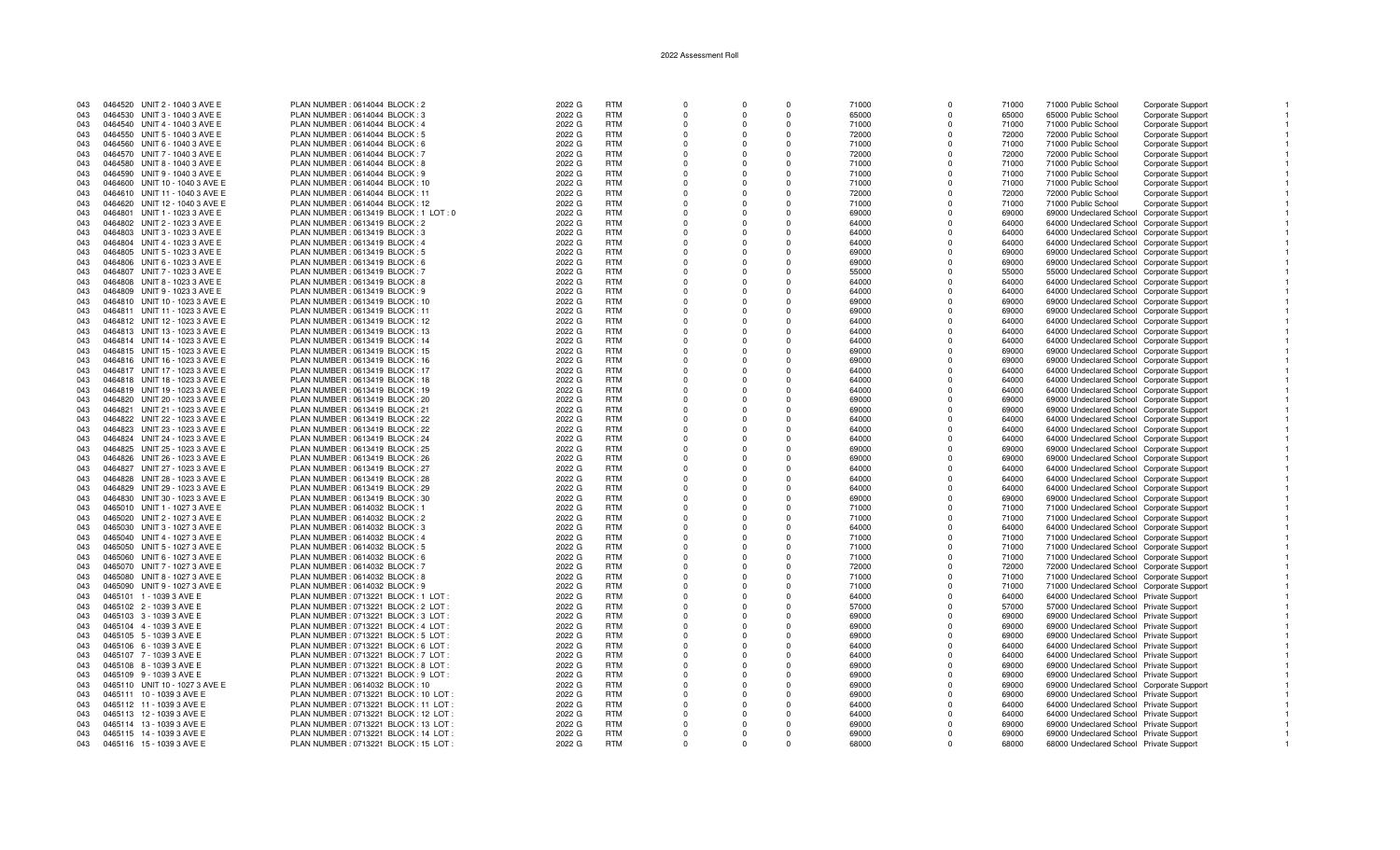| 043 |         | 0465120 UNIT 11 - 1027 3 AVE E    | PLAN NUMBER : 0614032 BLOCK : 11         | 2022 G | <b>RTM</b> | $\Omega$ | $\Omega$ | $\Omega$ | 72000    | $\Omega$ | 72000    | 72000 Undeclared School Corporate Support  |                        |
|-----|---------|-----------------------------------|------------------------------------------|--------|------------|----------|----------|----------|----------|----------|----------|--------------------------------------------|------------------------|
| 043 |         | 0465130 UNIT 12 - 1027 3 AVE E    | PLAN NUMBER : 0614032 BLOCK : 12         | 2022 G | <b>RTM</b> | $\Omega$ |          | $\Omega$ | 71000    | ŋ        | 71000    | 71000 Undeclared School Corporate Support  |                        |
| 043 |         | 0465200 79 INGRAM PARK DR E       | PLAN NUMBER: 7411020 BLOCK: 5 LOT: 6     | 2022 G | <b>RTM</b> | $\Omega$ |          | $\Omega$ | 369000   | ŋ        | 369000   | 369000 Undeclared School Corporate Support |                        |
| 043 |         | 0465300 75 INGRAM PARK DR E       | PLAN NUMBER : 7411020 BLOCK : 5 LOT : 7  | 2022 G | <b>RTM</b> | $\Omega$ |          | $\Omega$ | 369000   | $\Omega$ | 369000   | 369000 Undeclared School Private Support   |                        |
|     |         |                                   |                                          |        |            |          |          |          |          |          |          |                                            |                        |
| 043 |         | 0465400 71 INGRAM PARK DR E       | PLAN NUMBER : 7411020 BLOCK : 5 LOT : 8  | 2022 G | <b>RTM</b> | $\Omega$ | $\Omega$ | $\Omega$ | 369000   | $\Omega$ | 369000   | 369000 Undeclared School Private Support   |                        |
| 043 | 0465500 | 67 INGRAM PARK DR E               | PLAN NUMBER : 7411020 BLOCK : 5 LOT : 9  | 2022 G | <b>RTM</b> | $\Omega$ |          | $\Omega$ | 369000   | $\Omega$ | 369000   | 369000 Public School                       | <b>Private Support</b> |
| 043 | 0465600 | 63 INGRAM PARK DR E               | PLAN NUMBER: 7411020 BLOCK: 5 LOT: 10    | 2022 G | <b>RTM</b> | $\Omega$ | $\Omega$ | $\Omega$ | 385000   | $\Omega$ | 385000   | 385000 Undeclared School Private Support   |                        |
|     | 0465700 |                                   |                                          | 2022 G | <b>RTM</b> | $\Omega$ |          | $\Omega$ |          | $\Omega$ | 308000   |                                            |                        |
| 043 |         | 59 INGRAM PARK DR E               | PLAN NUMBER: 7411020 BLOCK: 5 LOT: 11    |        |            |          |          |          | 308000   |          |          | 308000 Public School                       | <b>Private Support</b> |
| 043 | 0465800 | 55 INGRAM PARK DR E               | PLAN NUMBER: 7411020 BLOCK: 5 LOT: 12    | 2022 G | <b>RTM</b> | $\Omega$ |          | $\Omega$ | 308000   | $\Omega$ | 308000   | 308000 Undeclared School Private Support   |                        |
| 043 |         | 0465900 51 INGRAM PARK DR E       | PLAN NUMBER: 7411020 BLOCK: 5 LOT: 13    | 2022 G | <b>RTM</b> | $\Omega$ |          | $\Omega$ | 385000   | $\Omega$ | 385000   | 385000 Public School                       | <b>Private Support</b> |
| 043 |         | 0466000 27 CROOKER CRT E          | PLAN NUMBER : 7411020 BLOCK : 5 LOT : 14 | 2022 G | <b>RT</b>  | 95000    | $\Omega$ | 95000    | 198000   | O        | 198000   | 293000 Public School                       | Private Support        |
|     |         |                                   |                                          |        |            |          |          |          |          |          |          |                                            |                        |
| 043 |         | 0466100 23 CROOKER CRT E          | PLAN NUMBER: 7411020 BLOCK: 5 LOT: 15    | 2022 G | <b>RT</b>  | 94000    |          | 94000    | 215000   | $\Omega$ | 215000   | 309000 Undeclared School Private Support   |                        |
| 043 | 0466200 | 19 CROOKER CRT E                  | PLAN NUMBER: 7411020 BLOCK: 5 LOT: 16    | 2022 G | <b>RT</b>  | 109000   | $\Omega$ | 109000   | 293000   | $\Omega$ | 293000   | 402000 Undeclared School Private Support   |                        |
| 043 | 0466300 | 15 CROOKER CRT E                  | PLAN NUMBER : 7411020 BLOCK : 5 LOT : 17 | 2022 G | <b>RT</b>  | 107000   |          | 107000   | 204000   | $\Omega$ | 204000   | 311000 Undeclared School Private Support   |                        |
| 043 |         | 0466400 11 CROOKER CRT E          | PLAN NUMBER: 7411020 BLOCK: 5 LOT: 18    | 2022 G | <b>RT</b>  | 115000   | $\Omega$ | 115000   | 287000   | $\Omega$ | 287000   | 402000 Separate School                     | Private Support        |
|     |         |                                   |                                          |        |            |          |          |          |          |          |          |                                            |                        |
| 043 | 0466500 | 7 CROOKER CRT E                   | PLAN NUMBER: 7411020 BLOCK: 5 LOT: 19    | 2022 G | <b>RT</b>  | 88000    | $\Omega$ | 88000    | 187000   | $\Omega$ | 187000   | 275000 Public School                       | <b>Private Support</b> |
| 043 |         | 0466600 3 CROOKER CRT E           | PLAN NUMBER : 7411020 BLOCK : 5 LOT : 20 | 2022 G | <b>RT</b>  | 93000    | $\Omega$ | 93000    | 280000   | $\Omega$ | 280000   | 373000 Undeclared School Private Support   |                        |
| 043 | 0466700 | 1022 2 AVE E                      | PLAN NUMBER: 7411020 BLOCK: 5 LOT: 21    | 2022 G | <b>RT</b>  | 87000    | $\Omega$ | 87000    | 164000   | $\Omega$ | 164000   | 251000 Undeclared School Private Support   |                        |
| 043 | 0466800 | 1018 2 AVE E                      | PLAN NUMBER : 7411020 BLOCK : 5 LOT : 22 | 2022 G | <b>RT</b>  | 88000    | $\Omega$ | 88000    | 143000   | O        | 143000   | 231000 Public School                       | Private Support        |
|     |         |                                   |                                          |        |            |          |          |          |          |          |          |                                            |                        |
| 043 | 0466900 | 1014 2 AVE E                      | PLAN NUMBER: 7411020 BLOCK: 5 LOT: 23    | 2022 G | <b>RT</b>  | 88000    |          | 88000    | 188000   | $\Omega$ | 188000   | 276000 Public School                       | <b>Private Support</b> |
| 043 |         | 0467000 1010 2 AVE E              | PLAN NUMBER: 7411020 BLOCK: 5 LOT: 24    | 2022 G | <b>RT</b>  | 88000    | $\Omega$ | 88000    | 241000   | $\Omega$ | 241000   | 329000 Undeclared School Private Support   |                        |
| 043 | 0467100 |                                   | PLAN NUMBER: 7411020 BLOCK: 5 LOT: R25   | 2022 G | <b>NRE</b> | 431000   |          | 431000   | $\Omega$ | $\Omega$ | $\Omega$ | 431000 Public School                       | <b>Private Support</b> |
|     |         |                                   |                                          |        | RT         |          |          |          |          |          |          |                                            |                        |
| 043 | 0467200 | 44 INGRAM PARK DR E               | PLAN NUMBER : 7411020 BLOCK : 6 LOT : 1  | 2022 G |            | 71000    | $\Omega$ | 71000    | 151000   | $\Omega$ | 151000   | 222000 Public School                       | <b>Private Support</b> |
| 043 | 0467300 | 48 INGRAM PARK DR E               | PLAN NUMBER : 7411020 BLOCK : 6 LOT : 2  | 2022 G | <b>RT</b>  | 71000    | $\Omega$ | 71000    | 116000   | $\Omega$ | 116000   | 187000 Undeclared School Private Support   |                        |
| 043 | 0467400 | 52 INGRAM PARK DR E               | PLAN NUMBER : 7411020 BLOCK : 6 LOT : 3  | 2022 G | <b>RT</b>  | 72000    | $\Omega$ | 72000    | 163000   | $\Omega$ | 163000   | 235000 Undeclared School Private Support   |                        |
| 043 |         | 0467500 56 INGRAM PARK DR E       | PLAN NUMBER : 7411020 BLOCK : 6 LOT : 4  | 2022 G | <b>RT</b>  | 72000    | $\Omega$ | 72000    | 144000   | 0        | 144000   | 216000 Public School                       | Private Support        |
|     |         |                                   |                                          |        |            |          |          |          |          |          |          |                                            |                        |
| 043 |         | 0467600 60 INGRAM PARK DR E       | PLAN NUMBER : 7411020 BLOCK : 6 LOT : 5  | 2022 G | <b>RT</b>  | 71000    | $\Omega$ | 71000    | 164000   | 0        | 164000   | 235000 Public School                       | Private Support        |
| 043 | 0467700 | 64 INGRAM PARK DR E               | PLAN NUMBER : 7411020 BLOCK : 6 LOT : 6  | 2022 G | RT         | 72000    | $\Omega$ | 72000    | 128000   | $\Omega$ | 128000   | 200000 Undeclared School Private Support   |                        |
| 043 | 0467800 | 68 INGRAM PARK DR E               | PLAN NUMBER : 7411020 BLOCK : 6 LOT : 7  | 2022 G | <b>RT</b>  | 75000    | $\Omega$ | 75000    | 149000   | $\Omega$ | 149000   | 224000 Undeclared School Private Support   |                        |
| 043 |         | 0467900 72 INGRAM PARK DR E       | PLAN NUMBER: 7411020 BLOCK: 6 LOT: 8     | 2022 G | <b>RT</b>  | 76000    |          | 76000    | 161000   | $\Omega$ | 161000   | 237000 Undeclared School Private Support   |                        |
|     |         |                                   |                                          |        |            |          |          |          |          |          |          |                                            |                        |
| 043 | 0468000 | 76 INGRAM PARK DR E               | PLAN NUMBER : 7411020 BLOCK : 6 LOT : 9  | 2022 G | <b>RT</b>  | 67000    | $\Omega$ | 67000    | 163000   | $\Omega$ | 163000   | 230000 Undeclared School Private Support   |                        |
| 043 | 0468100 | 80 INGRAM PARK DR E               | PLAN NUMBER : 7411020 BLOCK : 6 LOT : 10 | 2022 G | <b>RT</b>  | 74000    | $\Omega$ | 74000    | 161000   | $\Omega$ | 161000   | 235000 Public School                       | <b>Private Support</b> |
| 043 | 0468200 | 84 INGRAM PARK DR E               | PLAN NUMBER: 7411020 BLOCK: 6 LOT: 11    | 2022 G | <b>RT</b>  | 79000    | $\Omega$ | 79000    | 144000   | $\Omega$ | 144000   | 223000 Public School                       | <b>Private Support</b> |
| 043 | 0468300 | 88 INGRAM PARK DR E               | PLAN NUMBER: 7411020 BLOCK: 6 LOT: 12    | 2022 G | <b>RT</b>  | 74000    | $\Omega$ | 74000    | 144000   | O        | 144000   | 218000 Public School                       | Private Support        |
|     |         |                                   |                                          |        |            |          |          |          |          |          |          |                                            |                        |
| 043 |         | 0468400 92 INGRAM PARK DR E       | PLAN NUMBER: 7411020 BLOCK: 6 LOT: 13    | 2022 G | <b>RT</b>  | 78000    | $\Omega$ | 78000    | 165000   | 0        | 165000   | 243000 Undeclared School Private Support   |                        |
| 043 | 0468500 | 119 DR. ANDERSON PARK ST E        | PLAN NUMBER: 7411020 BLOCK: 6 LOT: 14    | 2022 G | <b>RT</b>  | 73000    | $\Omega$ | 73000    | 179000   | 0        | 179000   | 252000 Undeclared School Private Support   |                        |
| 043 | 0468600 | 115 DR. ANDERSON PARK ST E        | PLAN NUMBER : 7411020 BLOCK : 6 LOT : 15 | 2022 G | <b>RT</b>  | 70000    | $\Omega$ | 70000    | 181000   | $\Omega$ | 181000   | 251000 Undeclared School Private Support   |                        |
| 043 | 0468700 | 111 DR. ANDERSON PARK ST E        |                                          | 2022 G | <b>RT</b>  | 71000    |          | 71000    | 206000   | $\Omega$ | 206000   |                                            |                        |
|     |         |                                   | PLAN NUMBER : 7411020 BLOCK : 6 LOT : 16 |        |            |          |          |          |          |          |          | 277000 Undeclared School Private Support   |                        |
| 043 | 0468800 | 107 DR. ANDERSON PARK ST E        | PLAN NUMBER: 7411020 BLOCK: 6 LOT: 17    | 2022 G | <b>RT</b>  | 77000    | $\Omega$ | 77000    | 180000   | $\Omega$ | 180000   | 257000 Undeclared School Private Support   |                        |
| 043 | 0468900 | 103 DR. ANDERSON PARK ST E        | PLAN NUMBER : 7411020 BLOCK : 6 LOT : 18 | 2022 G | <b>RT</b>  | 77000    | $\Omega$ | 77000    | 158000   | $\Omega$ | 158000   | 235000 Undeclared School Private Support   |                        |
| 043 | 0469000 | 99 DR. ANDERSON PARK ST E         | PLAN NUMBER: 7411020 BLOCK: 6 LOT: 19    | 2022 G | <b>RT</b>  | 76000    | $\Omega$ | 76000    | 197000   | $\Omega$ | 197000   | 273000 Public School                       | Private Support        |
| 043 |         | 0469100 95 DR. ANDERSON PARK ST E | PLAN NUMBER: 7411020 BLOCK: 6 LOT: 20    | 2022 G | <b>RT</b>  | 70000    | $\Omega$ | 70000    | 167000   | O        | 167000   |                                            |                        |
|     |         |                                   |                                          |        |            |          |          |          |          |          |          | 237000 Undeclared School Private Support   |                        |
| 043 |         | 0469200 91 DR. ANDERSON PARK ST E | PLAN NUMBER: 7411020 BLOCK: 6 LOT: 21    | 2022 G | <b>RT</b>  | 70000    | $\Omega$ | 70000    | 194000   | 0        | 194000   | 264000 Public School                       | <b>Private Support</b> |
| 043 | 0469300 | 87 DR. ANDERSON PARK ST E         | PLAN NUMBER: 7411020 BLOCK: 6 LOT: 22    | 2022 G | <b>RT</b>  | 70000    | $\Omega$ | 70000    | 163000   | 0        | 163000   | 233000 Undeclared School Private Support   |                        |
| 043 |         | 0469400 83 DR. ANDERSON PARK ST E | PLAN NUMBER: 7411020 BLOCK: 6 LOT: 23    | 2022 G | <b>RT</b>  | 70000    | $\Omega$ | 70000    | 189000   | $\Omega$ | 189000   | 259000 Separate School                     | <b>Private Support</b> |
|     |         |                                   |                                          |        | <b>RT</b>  | 73000    | $\Omega$ | 73000    |          | $\Omega$ |          |                                            |                        |
| 043 |         | 0469500 79 DR. ANDERSON PARK ST E | PLAN NUMBER : 7411020 BLOCK : 6 LOT : 24 | 2022 G |            |          |          |          | 167000   |          | 167000   | 240000 Undeclared School Private Support   |                        |
| 043 | 0469600 | 1156 2 AVE E                      | PLAN NUMBER : 7411020 BLOCK : 7 LOT : 1  | 2022 G | <b>RT</b>  | 82000    | $\Omega$ | 82000    | 153000   | $\Omega$ | 153000   | 235000 Undeclared School Private Support   |                        |
| 043 | 0469700 | 1152 2 AVE E                      | PLAN NUMBER : 7411020 BLOCK : 7 LOT : 2  | 2022 G | <b>RT</b>  | 79000    | $\Omega$ | 79000    | 214000   | $\Omega$ | 214000   | 293000 Undeclared School Private Support   |                        |
| 043 |         | 0469800 1148 2 AVE E              | PLAN NUMBER : 7411020 BLOCK : 7 LOT : 3  | 2022 G | <b>RT</b>  | 79000    | $\Omega$ | 79000    | 200000   | $\Omega$ | 200000   | 279000 Undeclared School Private Support   |                        |
|     |         |                                   |                                          |        | <b>RT</b>  |          | $\Omega$ |          |          | O        |          |                                            |                        |
| 043 |         | 0469900 1144 2 AVE E              | PLAN NUMBER : 7411020 BLOCK : 7 LOT : 4  | 2022 G |            | 83000    |          | 83000    | 311000   |          | 311000   | 394000 Undeclared School Private Support   |                        |
| 043 |         | 0470000 1140 2 AVE E              | PLAN NUMBER: 7411020 BLOCK: 7 LOT: 5     | 2022 G | <b>RT</b>  | 79000    | $\Omega$ | 79000    | 217000   | O        | 217000   | 296000 Public School                       | <b>Private Support</b> |
| 043 | 0470100 | 1136 2 AVE E                      | PLAN NUMBER : 7411020 BLOCK : 7 LOT : 6  | 2022 G | <b>RT</b>  | 79000    | $\Omega$ | 79000    | 267000   | $\Omega$ | 267000   | 346000 Public School                       | <b>Private Support</b> |
| 043 |         | 0470200 1132 2 AVE E              | PLAN NUMBER: 7411020 BLOCK: 7 LOT: 7     | 2022 G | <b>RT</b>  | 79000    | $\Omega$ | 79000    | 254000   | $\Omega$ | 254000   | 333000 Public School                       | Private Support        |
|     |         |                                   |                                          |        |            |          |          |          |          |          |          |                                            |                        |
| 043 |         | 0470300 1128 2 AVE E              | PLAN NUMBER: 7411020 BLOCK: 7 LOT: 8     | 2022 G | <b>RT</b>  | 83000    |          | 83000    | 193000   | $\Omega$ | 193000   | 276000 Undeclared School Private Support   |                        |
| 043 |         | 0470400 1124 2 AVE E              | PLAN NUMBER: 7411020 BLOCK: 7 LOT: 9     | 2022 G | <b>RT</b>  | 79000    | $\Omega$ | 79000    | 271000   | $\Omega$ | 271000   | 350000 Undeclared School Private Support   |                        |
| 043 | 0470500 | 1120 2 AVE E                      | PLAN NUMBER: 7411020 BLOCK: 7 LOT: 10    | 2022 G | <b>RT</b>  | 79000    | $\Omega$ | 79000    | 216000   | $\Omega$ | 216000   | 295000 Undeclared School Private Support   |                        |
| 043 |         | 0470600 1116 2 AVE E              | PLAN NUMBER: 7411020 BLOCK: 7 LOT: 11-12 | 2022 G | <b>RT</b>  | 105000   | $\Omega$ | 105000   | 446000   | $\Omega$ | 446000   | 551000 Undeclared School Private Support   |                        |
|     |         |                                   |                                          |        |            |          |          |          |          |          |          |                                            |                        |
| 043 |         | 0470700 1108 2 AVE E              | PLAN NUMBER: 7411020 BLOCK: 7 LOT: 12-13 | 2022 G | <b>RT</b>  | 104000   | $\Omega$ | 104000   | 188000   | ŋ        | 188000   | 292000 Public School                       | <b>Private Support</b> |
| 043 |         | 0470800 1104 2 AVE E              | PLAN NUMBER: 7411020 BLOCK: 7 LOT: 14    | 2022 G | <b>RT</b>  | 82000    | $\Omega$ | 82000    | 206000   | O        | 206000   | 288000 Public School                       | Private Support        |
| 043 | 0470900 | 12 INGRAM PARK DR E               | PLAN NUMBER: 7411020 BLOCK: 7 LOT: 15    | 2022 G | <b>RT</b>  | 75000    | $\Omega$ | 75000    | 167000   | $\Omega$ | 167000   | 242000 Public School                       | <b>Private Support</b> |
| 043 | 0471000 |                                   |                                          |        | <b>RT</b>  | 79000    | $\Omega$ | 79000    |          | $\Omega$ |          |                                            |                        |
|     |         | 16 INGRAM PARK DR E               | PLAN NUMBER: 7411020 BLOCK: 7 LOT: 16    | 2022 G |            |          |          |          | 150000   |          | 150000   | 229000 Undeclared School Private Support   |                        |
| 043 |         | 0471100 20 INGRAM PARK DR E       | PLAN NUMBER: 7411020 BLOCK: 7 LOT: 17    | 2022 G | <b>RT</b>  | 81000    | $\Omega$ | 81000    | 165000   | $\Omega$ | 165000   | 246000 Undeclared School Private Support   |                        |
| 043 |         | 0471200 24 INGRAM PARK DR E       | PLAN NUMBER: 7411020 BLOCK: 7 LOT: 18    | 2022 G | <b>RT</b>  | 79000    | $\Omega$ | 79000    | 179000   | $\Omega$ | 179000   | 258000 Undeclared School Private Support   |                        |
| 043 | 0471300 | 28 INGRAM PARK DR E               | PLAN NUMBER: 7411020 BLOCK: 7 LOT: 19    | 2022 G | <b>RT</b>  | 78000    | $\Omega$ | 78000    | 199000   | $\Omega$ | 199000   | 277000 Undeclared School Private Support   |                        |
|     |         |                                   |                                          |        | <b>RT</b>  |          |          |          |          |          |          |                                            |                        |
| 043 |         | 0471400 32 INGRAM PARK DR E       | PLAN NUMBER: 7411020 BLOCK: 7 LOT: 20    | 2022 G |            | 80000    | $\Omega$ | 80000    | 128000   | $\Omega$ | 128000   | 208000 Undeclared School Private Support   |                        |
| 043 |         | 0471500 36 INGRAM PARK DR E       | PLAN NUMBER : 7411020 BLOCK : 7 LOT : 21 | 2022 G | <b>RT</b>  | 78000    | $\Omega$ | 78000    | 198000   | $\Omega$ | 198000   | 276000 Public School                       | <b>Private Support</b> |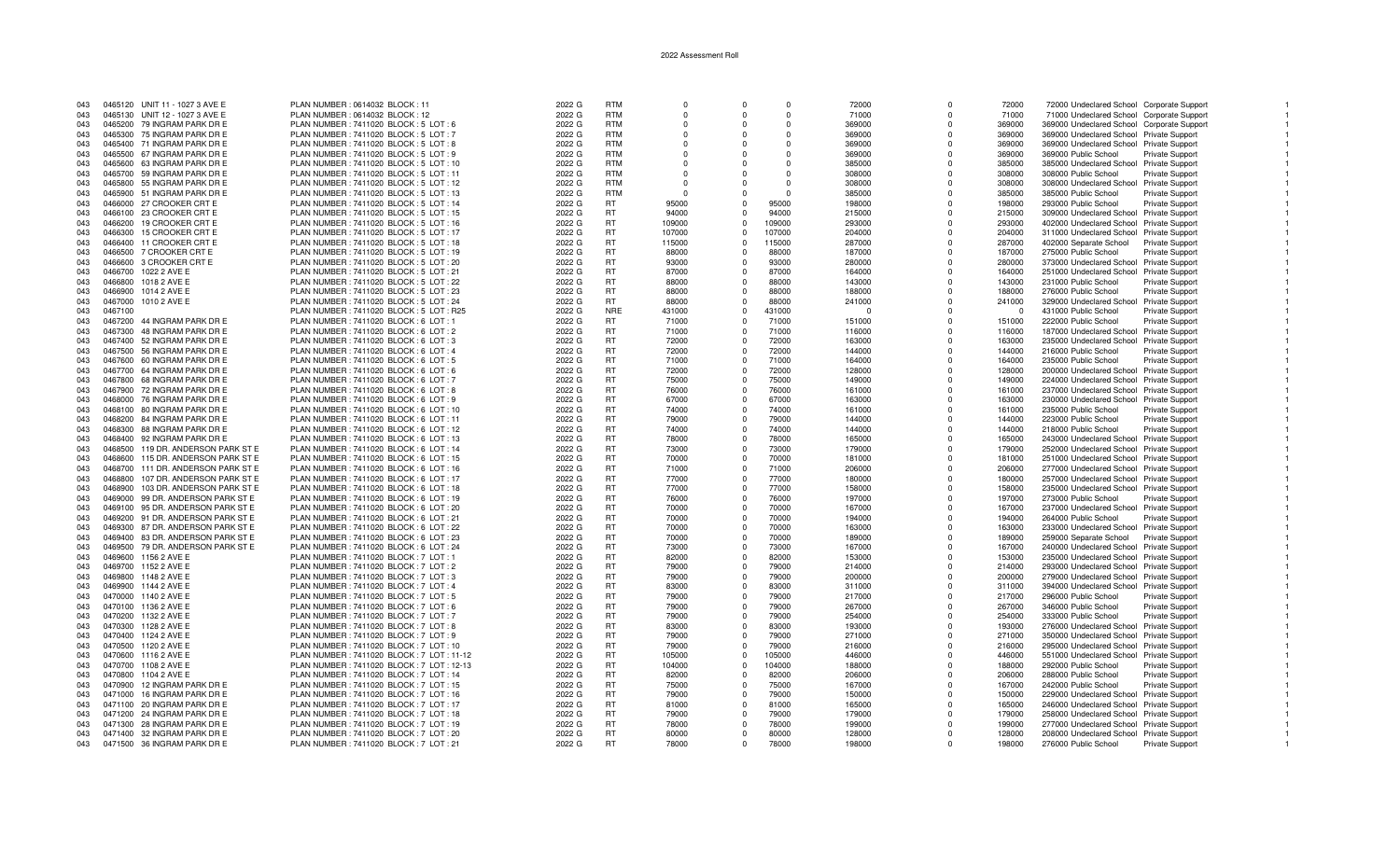| 043 |         | 0471600 71 DR. ANDERSON PARK ST E | PLAN NUMBER: 7411020 BLOCK: 7 LOT: 22    | 2022 G | RT        | 73000  | $\Omega$   | 73000  | 211000 | $\Omega$    | 211000 | 284000 Public School                     | <b>Private Support</b> |     |
|-----|---------|-----------------------------------|------------------------------------------|--------|-----------|--------|------------|--------|--------|-------------|--------|------------------------------------------|------------------------|-----|
| 043 |         | 0471700 67 DR. ANDERSON PARK ST E | PLAN NUMBER: 7411020 BLOCK: 7 LOT: 23    | 2022 G | <b>RT</b> | 70000  | $\Omega$   | 70000  | 188000 | $\Omega$    | 188000 | 258000 Undeclared School Private Support |                        |     |
| 043 |         | 0471800 63 DR. ANDERSON PARK ST E | PLAN NUMBER : 7411020 BLOCK : 7 LOT : 24 | 2022 G | <b>RT</b> | 70000  | $\Omega$   | 70000  | 140000 | $\Omega$    | 140000 | 210000 Public School                     | Private Support        |     |
| 043 |         | 0471900 59 DR. ANDERSON PARK ST E | PLAN NUMBER : 7411020 BLOCK : 7 LOT : 25 | 2022 G | RT.       | 70000  | $\Omega$   | 70000  | 191000 | $\Omega$    | 191000 | 261000 Public School                     | Private Support        |     |
| 043 |         | 0472000 55 DR. ANDERSON PARK ST E | PLAN NUMBER : 7411020 BLOCK : 7 LOT : 26 | 2022 G | RT        | 72000  | $\Omega$   | 72000  | 163000 | $\Omega$    | 163000 | 235000 Undeclared School                 | <b>Private Support</b> |     |
| 043 |         | 0472100 51 DR. ANDERSON PARK ST E | PLAN NUMBER: 7411020 BLOCK: 7 LOT: 27    | 2022 G | <b>RT</b> | 81000  | $\Omega$   | 81000  | 158000 | $\Omega$    | 158000 | 239000 Public School                     | Private Support        |     |
| 043 |         | 0472200 47 DR. ANDERSON PARK ST E | PLAN NUMBER: 7411020 BLOCK: 7 LOT: 28    | 2022 G | <b>RT</b> | 105000 | $\Omega$   | 105000 | 192000 | $\Omega$    | 192000 | 297000 Public School                     | Private Support        |     |
| 043 |         | 0472300 43 DR. ANDERSON PARK ST E | PLAN NUMBER: 7411020 BLOCK: 7 LOT: 29    | 2022 G | <b>RT</b> | 81000  | $\Omega$   | 81000  | 184000 | $\Omega$    | 184000 | 265000 Public School                     | Private Support        |     |
| 043 |         | 0472400 39 DR. ANDERSON PARK ST E | PLAN NUMBER : 7411020 BLOCK : 7 LOT : 30 | 2022 G | RT        | 74000  | $\Omega$   | 74000  | 187000 | $\Omega$    | 187000 | 261000 Undeclared School                 | <b>Private Support</b> |     |
| 043 |         | 0472500 35 DR. ANDERSON PARK ST E | PLAN NUMBER: 7411020 BLOCK: 7 LOT: 31    | 2022 G | <b>RT</b> | 74000  | $\Omega$   | 74000  | 171000 | $\Omega$    | 171000 | 245000 Public School                     | Private Support        |     |
| 043 |         | 0472600 31 DR. ANDERSON PARK ST E | PLAN NUMBER : 7411020 BLOCK : 7 LOT : 32 | 2022 G | <b>RT</b> | 74000  | $\Omega$   | 74000  | 122000 | $\Omega$    | 122000 | 196000 Public School                     | <b>Private Support</b> |     |
| 043 |         | 0472700 27 DR. ANDERSON PARK ST E | PLAN NUMBER: 7411020 BLOCK: 7 LOT: 33    | 2022 G | RT.       | 74000  | $\Omega$   | 74000  | 198000 | $\Omega$    | 198000 | 272000 Public School                     | <b>Private Support</b> |     |
| 043 |         | 0472800 23 DR. ANDERSON PARK ST E | PLAN NUMBER: 7411020 BLOCK: 7 LOT: 34    | 2022 G | <b>RT</b> | 70000  | $\Omega$   | 70000  | 140000 | $\Omega$    | 140000 | 210000 Public School                     | Private Support        |     |
| 043 | 0472900 | 19 DR. ANDERSON PARK ST E         | PLAN NUMBER: 7411020 BLOCK: 7 LOT: 35    | 2022 G | <b>RT</b> | 74000  | $^{\circ}$ | 74000  | 157000 | $\Omega$    | 157000 | 231000 Public School                     | Private Support        |     |
| 043 | 0473000 | 15 DR. ANDERSON PARK ST E         | PLAN NUMBER: 7411020 BLOCK: 7 LOT: 36    | 2022 G | <b>RT</b> | 74000  | $\Omega$   | 74000  | 154000 | $\Omega$    | 154000 | 228000 Undeclared School                 | <b>Private Support</b> |     |
| 043 | 0473100 | 11 DR. ANDERSON PARK ST E         | PLAN NUMBER: 7411020 BLOCK: 7 LOT: 37    | 2022 G | <b>RT</b> | 74000  | $\Omega$   | 74000  | 164000 | $\Omega$    | 164000 | 238000 Separate School                   | <b>Private Support</b> |     |
| 043 |         | 0473200 7 DR. ANDERSON PARK ST E  | PLAN NUMBER : 7411020 BLOCK : 7 LOT : 38 | 2022 G | RT.       | 72000  | $\Omega$   | 72000  | 218000 | $\Omega$    | 218000 | 290000 Separate School                   | <b>Private Support</b> |     |
| 043 |         | 0473300 3 DR. ANDERSON PARK ST E  | PLAN NUMBER: 7411020 BLOCK: 7 LOT: 39    | 2022 G | <b>RT</b> | 81000  | $\Omega$   | 81000  | 213000 | $\Omega$    | 213000 | 294000 Public School                     | Private Support        |     |
| 043 |         | 0473400 4 DR. ANDERSON PARK ST E  | PLAN NUMBER: 7411020 BLOCK: 8 LOT: 1     | 2022 G | RT        | 78000  | $\Omega$   | 78000  | 171000 | $\Omega$    | 171000 | 249000 Undeclared School Private Support |                        |     |
| 043 |         | 0473500 8 DR. ANDERSON PARK ST E  | PLAN NUMBER : 7411020 BLOCK : 8 LOT : 2  | 2022 G | <b>RT</b> | 72000  | $\Omega$   | 72000  | 157000 | $\Omega$    | 157000 | 229000 Public School                     | Private Support        |     |
| 043 |         | 0473600 12 DR. ANDERSON PARK ST E | PLAN NUMBER: 7411020 BLOCK: 8 LOT: 3     | 2022 G | <b>RT</b> | 70000  | $\Omega$   | 70000  | 170000 | $\Omega$    | 170000 | 240000 Public School                     | Private Support        |     |
|     | 0473700 | 16 DR. ANDERSON PARK ST E         | PLAN NUMBER: 7411020 BLOCK: 8 LOT: 4     | 2022 G | <b>RT</b> | 70000  | $^{\circ}$ | 70000  |        | $\mathbf 0$ | 169000 |                                          |                        |     |
| 043 | 0473800 |                                   |                                          |        |           |        | $\Omega$   |        | 169000 | $\Omega$    |        | 239000 Undeclared School Private Support |                        |     |
| 043 |         | 20 DR. ANDERSON PARK ST E         | PLAN NUMBER: 7411020 BLOCK: 8 LOT: 5     | 2022 G | RT        | 70000  | $\Omega$   | 70000  | 155000 |             | 155000 | 225000 Undeclared School Private Support |                        |     |
| 043 |         | 0473900 24 DR. ANDERSON PARK ST E | PLAN NUMBER : 7411020 BLOCK : 8 LOT : 6  | 2022 G | <b>RT</b> | 70000  |            | 70000  | 153000 | $\Omega$    | 153000 | 223000 Undeclared School Private Support |                        |     |
| 043 |         | 0474000 28 DR. ANDERSON PARK ST E | PLAN NUMBER: 7411020 BLOCK: 8 LOT: 7     | 2022 G | RT.       | 70000  | $\Omega$   | 70000  | 120000 | n           | 120000 | 190000 Undeclared School Private Support |                        |     |
| 043 |         | 0474100 32 DR. ANDERSON PARK ST E | PLAN NUMBER: 7411020 BLOCK: 8 LOT: 8     | 2022 G | <b>RT</b> | 70000  | $\Omega$   | 70000  | 121000 | $\Omega$    | 121000 | 191000 Undeclared School Private Support |                        |     |
| 043 |         | 0474200 36 DR. ANDERSON PARK ST E | PLAN NUMBER: 7411020 BLOCK: 8 LOT: 9     | 2022 G | <b>RT</b> | 75000  | $\Omega$   | 75000  | 143000 | $\Omega$    | 143000 | 218000 Undeclared School Private Support |                        |     |
| 043 |         | 0474300 40 DR. ANDERSON PARK ST E | PLAN NUMBER: 7411020 BLOCK: 8 LOT: 10    | 2022 G | <b>RT</b> | 78000  | $\Omega$   | 78000  | 158000 | $\Omega$    | 158000 | 236000 Undeclared School Private Support |                        |     |
| 043 |         | 0474400 44 DR. ANDERSON PARK ST E | PLAN NUMBER: 7411020 BLOCK: 8 LOT: 11    | 2022 G | RT        | 72000  | $\Omega$   | 72000  | 120000 | $\Omega$    | 120000 | 192000 Undeclared School Private Support |                        |     |
| 043 |         | 0474500 48 DR. ANDERSON PARK ST E | PLAN NUMBER: 7411020 BLOCK: 8 LOT: 12    | 2022 G | <b>RT</b> | 70000  | $\Omega$   | 70000  | 137000 | $\Omega$    | 137000 | 207000 Public School                     | Private Support        |     |
| 043 |         | 0474600 52 DR. ANDERSON PARK ST E | PLAN NUMBER : 7411020 BLOCK : 8 LOT : 13 | 2022 G | RT.       | 70000  | $\Omega$   | 70000  | 121000 | $\Omega$    | 121000 | 191000 Public School                     | <b>Private Support</b> |     |
| 043 |         | 0474700 56 DR. ANDERSON PARK ST E | PLAN NUMBER: 7411020 BLOCK: 8 LOT: 14    | 2022 G | <b>RT</b> | 70000  | $\Omega$   | 70000  | 164000 | $\Omega$    | 164000 | 234000 Undeclared School Private Support |                        |     |
| 043 |         | 0474800 60 DR. ANDERSON PARK ST E | PLAN NUMBER: 7411020 BLOCK: 8 LOT: 15    | 2022 G | RT.       | 70000  | $\Omega$   | 70000  | 174000 | $\Omega$    | 174000 | 244000 Undeclared School Private Support |                        |     |
| 043 |         | 0474900 64 DR. ANDERSON PARK ST E | PLAN NUMBER : 7411020 BLOCK : 8 LOT : 16 | 2022 G | <b>RT</b> | 73000  | $^{\circ}$ | 73000  | 166000 | $\Omega$    | 166000 | 239000 Undeclared School Private Support |                        |     |
| 043 |         | 0475000 68 DR. ANDERSON PARK ST E | PLAN NUMBER: 7411020 BLOCK: 8 LOT: 17    | 2022 G | <b>RT</b> | 70000  | $\Omega$   | 70000  | 155000 | $\Omega$    | 155000 | 225000 Public School                     | Private Support        |     |
| 043 |         | 0475100 72 DR. ANDERSON PARK ST E | PLAN NUMBER: 7411020 BLOCK: 8 LOT: 18    | 2022 G | <b>RT</b> | 70000  | $\Omega$   | 70000  | 172000 | $\Omega$    | 172000 | 242000 Separate School                   | <b>Private Support</b> |     |
| 043 |         | 0475200 76 DR. ANDERSON PARK ST E | PLAN NUMBER: 7411020 BLOCK: 8 LOT: 19    | 2022 G | RT        | 70000  | $\Omega$   | 70000  | 166000 | $\Omega$    | 166000 | 236000 Separate School                   | <b>Private Support</b> |     |
| 043 |         | 0475300 80 DR. ANDERSON PARK ST E | PLAN NUMBER: 7411020 BLOCK: 8 LOT: 20    | 2022 G | <b>RT</b> | 74000  | $\Omega$   | 74000  | 201000 | $\Omega$    | 201000 | 275000 Public School                     | <b>Private Support</b> |     |
| 043 |         | 0475400 84 DR. ANDERSON PARK ST E | PLAN NUMBER : 7411020 BLOCK : 8 LOT : 21 | 2022 G | RT.       | 76000  | $\Omega$   | 76000  | 160000 | $\Omega$    | 160000 | 236000 Undeclared School Private Support |                        |     |
| 043 |         | 0475500 88 DR. ANDERSON PARK ST E | PLAN NUMBER : 7411020 BLOCK : 8 LOT : 22 | 2022 G | RT        | 79000  | $\Omega$   | 79000  | 162000 | $\Omega$    | 162000 | 241000 Public School                     | <b>Private Support</b> |     |
| 043 |         | 0475600 92 DR. ANDERSON PARK ST E | PLAN NUMBER: 7411020 BLOCK: 8 LOT: 23    | 2022 G | <b>RT</b> | 82000  | $\Omega$   | 82000  | 198000 | $\Omega$    | 198000 | 280000 Undeclared School Private Support |                        |     |
| 043 |         | 0475700 55 BLAZIER PARK ST E      | PLAN NUMBER : 1610502 BLOCK : 8 LOT : 39 | 2022 G | <b>RT</b> | 81000  | $^{\circ}$ | 81000  | 189000 | $\Omega$    | 189000 | 270000 Public School                     | Private Support        | 0.5 |
| 043 |         | 0475800 51 BLAZIER PARK ST E      | PLAN NUMBER: 1610502 BLOCK: 8 LOT: 38    | 2022 G | <b>RT</b> | 70000  | $\Omega$   | 70000  | 144000 | $\Omega$    | 144000 | 214000 Undeclared School Private Support |                        |     |
| 043 |         | 0475900 47 BLAZIER PARK ST E      | PLAN NUMBER : 7411020 BLOCK : 8 LOT : 26 | 2022 G | <b>RT</b> | 70000  | $\Omega$   | 70000  | 164000 | $\Omega$    | 164000 | 234000 Undeclared School Private Support |                        |     |
| 043 |         | 0476000 43 BLAZIER PARK ST E      | PLAN NUMBER : 7411020 BLOCK : 8 LOT : 27 | 2022 G | <b>RT</b> | 70000  | $\Omega$   | 70000  | 154000 | $\Omega$    | 154000 | 224000 Public School                     | <b>Private Support</b> |     |
| 043 |         | 0476100 39 BLAZIER PARK ST E      | PLAN NUMBER: 7411020 BLOCK: 8 LOT: 28    | 2022 G | <b>RT</b> | 74000  | $\Omega$   | 74000  | 192000 | $\Omega$    | 192000 | 266000 Undeclared School Private Support |                        |     |
| 043 |         | 0476200 35 BLAZIER PARK ST E      | PLAN NUMBER: 7411020 BLOCK: 8 LOT: 29    | 2022 G | <b>RT</b> | 74000  | $\Omega$   | 74000  | 188000 | $\Omega$    | 188000 | 262000 Undeclared School Private Support |                        |     |
| 043 |         | 0476300 31 BLAZIER PARK ST E      | PLAN NUMBER: 7411020 BLOCK: 8 LOT: 30    | 2022 G | <b>RT</b> | 79000  | $\Omega$   | 79000  | 171000 | $\Omega$    | 171000 | 250000 Undeclared School Private Support |                        |     |
| 043 |         | 0476400 27 BLAZIER PARK ST E      | PLAN NUMBER: 7411020 BLOCK: 8 LOT: 31    | 2022 G | <b>RT</b> | 79000  | $\Omega$   | 79000  | 171000 | $\Omega$    | 171000 | 250000 Undeclared School Private Support |                        |     |
| 043 |         | 0476500 23 BLAZIER PARK ST E      | PLAN NUMBER : 7411020 BLOCK : 8 LOT : 32 | 2022 G | RT        | 99000  | $^{\circ}$ | 99000  | 213000 | $\Omega$    | 213000 | 312000 Undeclared School Private Support |                        |     |
| 043 |         | 0476600 19 BLAZIER PARK ST E      | PLAN NUMBER : 7411020 BLOCK : 8 LOT : 33 | 2022 G | <b>RT</b> | 81000  | $\Omega$   | 81000  | 210000 | $\Omega$    | 210000 | 291000 Undeclared School Private Support |                        |     |
| 043 |         | 0476700 15 BLAZIER PARK ST E      | PLAN NUMBER: 7411020 BLOCK: 8 LOT: 34    | 2022 G | <b>RT</b> | 74000  | $\Omega$   | 74000  | 148000 | $\Omega$    | 148000 | 222000 Undeclared School Private Support |                        |     |
| 043 |         | 0476800 11 BLAZIER PARK ST E      | PLAN NUMBER: 7411020 BLOCK: 8 LOT: 35    | 2022 G | <b>RT</b> | 79000  | $\Omega$   | 79000  | 180000 | $\Omega$    | 180000 | 259000 Public School                     | <b>Private Support</b> | 0.5 |
| 043 |         | 0476900 7 BLAZIER PARK ST E       | PLAN NUMBER: 7411020 BLOCK: 8 LOT: 36    | 2022 G | RT        | 78000  | $\Omega$   | 78000  | 193000 | $\Omega$    | 193000 | 271000 Undeclared School Private Support |                        |     |
| 043 |         | 0477000 3 BLAZIER PARK ST E       | PLAN NUMBER: 7411020 BLOCK: 8 LOT: 37    | 2022 G | <b>RT</b> | 81000  | $\Omega$   | 81000  | 185000 | $\Omega$    | 185000 | 266000 Public School                     | Private Support        |     |
| 043 |         | 0477100 76 BLAZIER PARK ST E      | PLAN NUMBER : 7411020 BLOCK : 9 LOT : 1  | 2022 G | <b>RT</b> | 78000  | $\Omega$   | 78000  | 173000 | $\Omega$    | 173000 | 251000 Undeclared School Private Support |                        |     |
| 043 |         | 0477200 103 MCNAB PARK ST E       | PLAN NUMBER : 7411020 BLOCK : 9 LOT : 2  | 2022 G | <b>RT</b> | 74000  | $\Omega$   | 74000  | 195000 | $\Omega$    | 195000 | 269000 Undeclared School Private Support |                        |     |
| 043 |         | 0477300 99 MCNAB PARK ST E        | PLAN NUMBER : 7411020 BLOCK : 9 LOT : 3  | 2022 G | <b>RT</b> | 74000  | $\Omega$   | 74000  | 186000 | $\Omega$    | 186000 | 260000 Undeclared School Private Support |                        |     |
| 043 |         | 0477400 95 MCNAB PARK ST E        | PLAN NUMBER : 7411020 BLOCK : 9 LOT : 4  | 2022 G | RT.       | 78000  | $\Omega$   | 78000  | 209000 | $\Omega$    | 209000 | 287000 Undeclared School Private Support |                        |     |
| 043 |         | 0477500 91 MCNAB PARK ST E        | PLAN NUMBER: 7411020 BLOCK: 9 LOT: 5     | 2022 G | RT        | 77000  | $\Omega$   | 77000  | 159000 | $\Omega$    | 159000 | 236000 Undeclared School Private Support |                        |     |
| 043 |         | 0477600 87 MCNAB PARK ST E        | PLAN NUMBER : 7411020 BLOCK : 9 LOT : 6  | 2022 G | <b>RT</b> | 72000  | $\Omega$   | 72000  | 151000 | $\Omega$    | 151000 | 223000 Undeclared School Private Support |                        |     |
| 043 |         | 0477700 83 MCNAB PARK STE         | PLAN NUMBER : 7411020 BLOCK : 9 LOT : 7  | 2022 G | <b>RT</b> | 79000  | $^{\circ}$ | 79000  | 148000 | $\Omega$    | 148000 | 227000 Public School                     | Private Support        |     |
| 043 |         | 0477800 79 MCNAB PARK ST E        | PLAN NUMBER: 7411020 BLOCK: 9 LOT: 8     | 2022 G | <b>RT</b> | 70000  | $\Omega$   | 70000  | 139000 | $\Omega$    | 139000 | 209000 Undeclared School Private Support |                        |     |
| 043 |         | 0477900 75 MCNAB PARK ST E        | PLAN NUMBER : 7411020 BLOCK : 9 LOT : 9  | 2022 G | RT        | 70000  | $\Omega$   | 70000  | 180000 | $\Omega$    | 180000 | 250000 Undeclared School Private Support |                        |     |
| 043 |         | 0478000 71 MCNAB PARK ST E        | PLAN NUMBER: 7411020 BLOCK: 9 LOT: 10    | 2022 G | <b>RT</b> | 70000  | $\Omega$   | 70000  | 168000 | $\Omega$    | 168000 | 238000 Undeclared School Private Support |                        |     |
| 043 |         | 0478100 67 MCNAB PARK ST E        | PLAN NUMBER : 7411020 BLOCK : 9 LOT : 11 | 2022 G | RT.       | 70000  | $\Omega$   | 70000  | 188000 | $\Omega$    | 188000 | 258000 Public School                     | <b>Private Support</b> |     |
|     |         |                                   |                                          |        |           |        |            |        |        |             |        |                                          |                        |     |

 $0.5\,$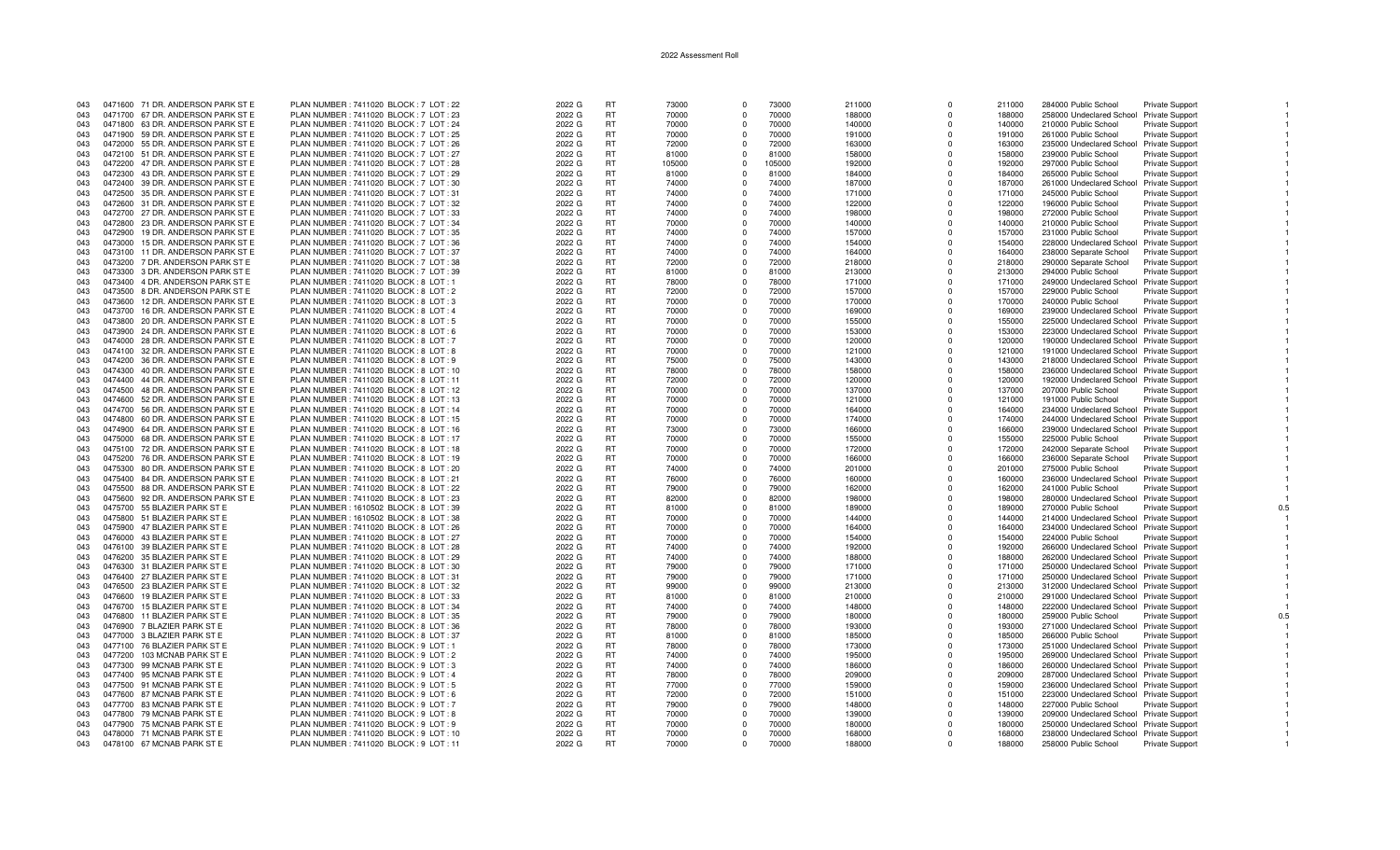| 043 |         | 0478200 63 MCNAB PARK ST E   | PLAN NUMBER: 7411020 BLOCK: 9 LOT: 12     | 2022 G | <b>RT</b>   | 70000    | $\Omega$   | 70000    | 198000   | $\Omega$     | 198000   | 268000 Undeclared School Private Support  |                        |
|-----|---------|------------------------------|-------------------------------------------|--------|-------------|----------|------------|----------|----------|--------------|----------|-------------------------------------------|------------------------|
| 043 |         | 0478300 59 MCNAB PARK ST E   | PLAN NUMBER: 7411020 BLOCK: 9 LOT: 13     | 2022 G | <b>RT</b>   | 70000    |            | 70000    | 157000   | $\Omega$     | 157000   | 227000 Undeclared School Private Support  |                        |
|     |         |                              |                                           |        |             |          |            |          |          |              |          |                                           |                        |
| 043 |         | 0478400 55 MCNAB PARK ST E   | PLAN NUMBER : 7411020 BLOCK : 9 LOT : 14  | 2022 G | <b>RT</b>   | 70000    | $\Omega$   | 70000    | 188000   | $\mathbf 0$  | 188000   | 258000 Public School                      | Private Support        |
| 043 | 0478500 |                              | PLAN NUMBER: 7411020 BLOCK: 9 LOT: R15    | 2022 G | RE          | 190000   | $\Omega$   | 190000   | $\Omega$ | $\Omega$     | $\Omega$ | 190000 Public School                      | Private Support        |
| 043 |         | 0478600 44 BLAZIER PARK ST E | PLAN NUMBER: 7411020 BLOCK: 9 LOT: 16     | 2022 G | <b>RT</b>   | 73000    | $\Omega$   | 73000    | 184000   | $\Omega$     | 184000   | 257000 Public School                      | Private Support        |
|     |         |                              |                                           |        |             |          |            |          |          |              |          |                                           |                        |
| 043 |         | 0478700 48 BLAZIER PARK ST E | PLAN NUMBER : 7411020 BLOCK : 9 LOT : 17  | 2022 G | <b>RT</b>   | 74000    | $\Omega$   | 74000    | 162000   | $\Omega$     | 162000   | 236000 Public School                      | Private Support        |
| 043 |         | 0478800 52 BLAZIER PARK ST E | PLAN NUMBER: 7411020 BLOCK: 9 LOT: 18     | 2022 G | <b>RT</b>   | 74000    | $\Omega$   | 74000    | 201000   | $\Omega$     | 201000   | 275000 Separate School                    | <b>Private Support</b> |
| 043 |         | 0478900 56 BLAZIER PARK ST E | PLAN NUMBER: 7411020 BLOCK: 9 LOT: 19     | 2022 G | <b>RT</b>   | 74000    | $\Omega$   | 74000    | 162000   | $\Omega$     | 162000   | 236000 Public School                      | <b>Private Support</b> |
|     |         |                              |                                           |        |             |          |            |          |          |              |          |                                           |                        |
| 043 |         | 0479000 60 BLAZIER PARK ST E | PLAN NUMBER: 7411020 BLOCK: 9 LOT: 20     | 2022 G | <b>RT</b>   | 74000    | $\Omega$   | 74000    | 165000   | $\Omega$     | 165000   | 239000 Public School                      | <b>Private Support</b> |
| 043 |         | 0479100 64 BLAZIER PARK ST E | PLAN NUMBER : 7411020 BLOCK : 9 LOT : 21  | 2022 G | <b>RT</b>   | 73000    | $\Omega$   | 73000    | 165000   | $\Omega$     | 165000   | 238000 Separate School                    | <b>Private Support</b> |
|     |         |                              |                                           |        | <b>RT</b>   | 83000    | $\Omega$   | 83000    |          | $\Omega$     |          |                                           |                        |
| 043 |         | 0479200 68 BLAZIER PARK ST E | PLAN NUMBER : 7411020 BLOCK : 9 LOT : 22  | 2022 G |             |          |            |          | 179000   |              | 179000   | 262000 Undeclared School Private Support  |                        |
| 043 |         | 0479300 4 MCNAB PARK ST E    | PLAN NUMBER : 7411020 BLOCK : 10 LOT : 1  | 2022 G | <b>RT</b>   | 123000   | $\Omega$   | 123000   | 442000   | $\Omega$     | 442000   | 565000 Undeclared School Private Support  |                        |
| 043 |         | 0479400 12 MCNAB PARK ST E   | PLAN NUMBER: 7411020 BLOCK: 10 LOT: 2     | 2022 G | <b>RT</b>   | 80000    | $\Omega$   | 80000    | 156000   | $\Omega$     | 156000   | 236000 Undeclared School Private Support  |                        |
|     |         |                              |                                           |        |             |          |            |          |          |              |          |                                           |                        |
| 043 |         | 0479500 16 MCNAB PARK ST E   | PLAN NUMBER: 7411020 BLOCK: 10 LOT: 3     | 2022 G | <b>RT</b>   | 79000    |            | 79000    | 166000   | $\Omega$     | 166000   | 245000 Undeclared School Private Support  |                        |
| 043 |         | 0479600 20 MCNAB PARK ST E   | PLAN NUMBER: 7411020 BLOCK: 10 LOT: 4     | 2022 G | <b>RT</b>   | 79000    | $\Omega$   | 79000    | 303000   | $\Omega$     | 303000   | 382000 Separate School Private Support    |                        |
| 043 |         | 0479700 24 MCNAB PARK ST E   | PLAN NUMBER: 7411020 BLOCK: 10 LOT: 5     | 2022 G | <b>RT</b>   | 79000    | $\Omega$   | 79000    | 160000   | $\Omega$     | 160000   | 239000 Undeclared School Private Support  |                        |
|     |         |                              |                                           |        |             |          |            |          |          |              |          |                                           |                        |
| 043 |         | 0479800 28 MCNAB PARK ST E   | PLAN NUMBER: 7411020 BLOCK: 10 LOT: 6     | 2022 G | <b>RT</b>   | 82000    | $\Omega$   | 82000    | 179000   | $\Omega$     | 179000   | 261000 Public School                      | Private Support        |
| 043 |         | 0479900 32 MCNAB PARK ST E   | PLAN NUMBER: 7411020 BLOCK: 10 LOT: 7     | 2022 G | <b>RT</b>   | 73000    | $\Omega$   | 73000    | 162000   | $\Omega$     | 162000   | 235000 Undeclared School Private Support  |                        |
| 043 |         | 0480000 36 MCNAB PARK ST E   | PLAN NUMBER : 7411020 BLOCK : 10 LOT : 8  | 2022 G | <b>RT</b>   | 74000    | $\Omega$   | 74000    | 186000   | $\Omega$     | 186000   | 260000 Public School                      | Private Support        |
|     |         |                              |                                           |        |             |          |            |          |          |              |          |                                           |                        |
| 043 |         | 0480100 40 MCNAB PARK ST E   | PLAN NUMBER: 7411020 BLOCK: 10 LOT: 9     | 2022 G | <b>RT</b>   | 74000    | $\Omega$   | 74000    | 130000   | $\mathbf 0$  | 130000   | 204000 Separate School                    | <b>Private Support</b> |
| 043 |         | 0480200 44 MCNAB PARK ST E   | PLAN NUMBER: 7411020 BLOCK: 10 LOT: 10    | 2022 G | <b>RT</b>   | 74000    | $\Omega$   | 74000    | 206000   | $\Omega$     | 206000   | 280000 Undeclared School Private Support  |                        |
|     |         |                              |                                           |        |             |          |            |          |          | $\Omega$     |          |                                           |                        |
| 043 |         | 0480300 48 MCNAB PARK ST E   | PLAN NUMBER : 7411020 BLOCK : 10 LOT : 11 | 2022 G | <b>RT</b>   | 74000    | $^{\circ}$ | 74000    | 205000   |              | 205000   | 279000 Public School                      | <b>Private Support</b> |
| 043 |         | 0480400 52 MCNAB PARK ST E   | PLAN NUMBER : 7411020 BLOCK : 10 LOT : 12 | 2022 G | RT.         | 73000    | $\Omega$   | 73000    | 160000   | $\Omega$     | 160000   | 233000 Public School                      | Private Support        |
| 043 |         | 0480502 1 - 404 5 AVE W      | PLAN NUMBER : 0911677 BLOCK : 1           | 2022 G | <b>RTM</b>  | $\Omega$ |            | $\Omega$ | 70000    | $\Omega$     | 70000    | 70000 Undeclared School Corporate Support |                        |
|     |         |                              |                                           |        |             |          |            |          |          |              |          |                                           |                        |
| 043 |         | 0480503 2 - 404 5 AVE W      | PLAN NUMBER : 0911677 BLOCK : 2           | 2022 G | <b>RTM</b>  | $\Omega$ |            | $\Omega$ | 70000    | $\Omega$     | 70000    | 70000 Undeclared School Corporate Support |                        |
| 043 |         | 0480504 3 - 404 5 AVE W      | PLAN NUMBER : 0911677 BLOCK : 3           | 2022 G | <b>RTM</b>  | $\Omega$ | $\cap$     | $\Omega$ | 70000    | $\Omega$     | 70000    | 70000 Undeclared School Corporate Support |                        |
| 043 |         | 0480505 4 - 404 5 AVE W      | PLAN NUMBER : 0911677 BLOCK : 4           | 2022 G | <b>RTM</b>  | $\Omega$ |            | $\Omega$ | 70000    | $\Omega$     | 70000    | 70000 Undeclared School Corporate Support |                        |
|     |         |                              |                                           |        |             |          |            |          |          |              |          |                                           |                        |
| 043 |         | 0480506 5 - 404 5 AVE W      | PLAN NUMBER : 0911677 BLOCK : 5           | 2022 G | <b>RTM</b>  | $\Omega$ |            | $\Omega$ | 70000    | $\Omega$     | 70000    | 70000 Undeclared School Corporate Support |                        |
| 043 |         | 0480507 6 - 404 5 AVE W      | PLAN NUMBER : 0911677 BLOCK : 6           | 2022 G | <b>RTM</b>  | $\Omega$ |            | $\Omega$ | 70000    | $\Omega$     | 70000    | 70000 Undeclared School Corporate Support |                        |
| 043 |         | 0480508 7 - 404 5 AVE W      | PLAN NUMBER : 0911677 BLOCK : 7           | 2022 G | <b>RTM</b>  | $\Omega$ |            | $\Omega$ | 70000    | $\Omega$     | 70000    |                                           |                        |
|     |         |                              |                                           |        |             |          |            |          |          |              |          | 70000 Undeclared School Corporate Support |                        |
| 043 |         | 0480509 8 - 404 5 AVE W      | PLAN NUMBER : 0911677 BLOCK : 8           | 2022 G | <b>RTM</b>  | $\Omega$ | $\Omega$   | $\Omega$ | 70000    | $\Omega$     | 70000    | 70000 Undeclared School Corporate Support |                        |
| 043 |         | 0480510 9 - 404 5 AVE W      | PLAN NUMBER : 0911677 BLOCK : 9           | 2022 G | <b>RTM</b>  | $\Omega$ | $\Omega$   | $\Omega$ | 69000    | $\Omega$     | 69000    | 69000 Undeclared School Corporate Support |                        |
|     |         |                              |                                           |        |             | $\Omega$ |            |          |          | $\Omega$     |          |                                           |                        |
| 043 |         | 0480511 10 - 404 5 AVE W     | PLAN NUMBER : 0911677 BLOCK : 10          | 2022 G | <b>RTM</b>  |          | $\Omega$   | $\Omega$ | 65000    |              | 65000    | 65000 Undeclared School Corporate Support |                        |
| 043 |         | 0480512 11 - 404 5 AVE W     | PLAN NUMBER: 0911677 BLOCK: 11            | 2022 G | <b>RTM</b>  | $\Omega$ | $\Omega$   | $\Omega$ | 70000    | $\Omega$     | 70000    | 70000 Undeclared School Corporate Support |                        |
| 043 |         | 0480513 12 - 404 5 AVE W     | PLAN NUMBER : 0911677 BLOCK : 12          | 2022 G | <b>RTM</b>  |          |            | $\Omega$ | 70000    | $\Omega$     | 70000    | 70000 Undeclared School Corporate Support |                        |
|     |         |                              |                                           |        |             |          |            |          |          |              |          |                                           |                        |
| 043 |         | 0480514 13 - 404 5 AVE W     | PLAN NUMBER : 0911677 BLOCK : 13          | 2022 G | <b>RTM</b>  | $\Omega$ |            | $\Omega$ | 70000    | $\Omega$     | 70000    | 70000 Undeclared School Corporate Support |                        |
| 043 |         | 0480515 14 - 404 5 AVE W     | PLAN NUMBER : 0911677 BLOCK : 14          | 2022 G | <b>RTM</b>  | $\Omega$ |            | $\Omega$ | 70000    | $\Omega$     | 70000    | 70000 Undeclared School Corporate Support |                        |
| 043 |         | 0480516 15 - 404 5 AVE W     | PLAN NUMBER : 0911677 BLOCK : 15          | 2022 G | <b>RTM</b>  | $\Omega$ | $\Omega$   | $\Omega$ | 69000    | $\Omega$     | 69000    | 69000 Undeclared School Corporate Support |                        |
|     |         |                              |                                           |        |             |          |            |          |          |              |          |                                           |                        |
| 043 |         | 0480517 16 - 404 5 AVE W     | PLAN NUMBER : 0911677 BLOCK : 16          | 2022 G | <b>RTM</b>  |          |            | $\Omega$ | 70000    | $\Omega$     | 70000    | 70000 Undeclared School Corporate Support |                        |
| 043 |         | 0480518 17 - 404 5 AVE W     | PLAN NUMBER : 0911677 BLOCK : 17          | 2022 G | <b>RTM</b>  | $\Omega$ | $\Omega$   | $\Omega$ | 64000    | $\Omega$     | 64000    | 64000 Undeclared School Corporate Support |                        |
| 043 |         | 0480519 18 - 404 5 AVE W     | PLAN NUMBER : 0911677 BLOCK : 18          | 2022 G | <b>RTM</b>  | $\Omega$ | $\Omega$   | $\Omega$ | 56000    | $\Omega$     | 56000    | 56000 Undeclared School Corporate Support |                        |
|     |         |                              |                                           |        |             |          |            |          |          |              |          |                                           |                        |
| 043 |         | 0480520 19 - 404 5 AVE W     | PLAN NUMBER : 0911677 BLOCK : 19          | 2022 G | <b>RTM</b>  | $\Omega$ | $\Omega$   | $\Omega$ | 69000    | $\Omega$     | 69000    | 69000 Undeclared School Corporate Support |                        |
| 043 |         | 0480521 20 - 404 5 AVE W     | PLAN NUMBER : 0911677 BLOCK : 20          | 2022 G | <b>RTM</b>  | $\Omega$ |            | $\Omega$ | 70000    | O            | 70000    | 70000 Undeclared School Corporate Support |                        |
| 043 |         | 0480522 21 - 404 5 AVE W     | PLAN NUMBER : 0911677 BLOCK : 21          | 2022 G | <b>RTM</b>  | $\Omega$ |            | $\Omega$ | 70000    | <sup>n</sup> | 70000    |                                           |                        |
|     |         |                              |                                           |        |             |          |            |          |          |              |          | 70000 Undeclared School Corporate Support |                        |
| 043 |         | 0480523 22 - 404 5 AVE W     | PLAN NUMBER : 0911677 BLOCK : 22          | 2022 G | <b>RTM</b>  | $\Omega$ |            | $\Omega$ | 70000    | $\Omega$     | 70000    | 70000 Undeclared School Corporate Support |                        |
| 043 |         | 0480524 23 - 404 5 AVE W     | PLAN NUMBER : 0911677 BLOCK : 23          | 2022 G | <b>RTM</b>  | $\Omega$ | $\Omega$   | $\Omega$ | 70000    | $\Omega$     | 70000    | 70000 Undeclared School Corporate Support |                        |
|     |         |                              |                                           |        | <b>RTM</b>  |          |            |          |          |              |          |                                           |                        |
| 043 |         | 0480525 24 - 404 5 AVE W     | PLAN NUMBER : 0911677 BLOCK : 24          | 2022 G |             |          |            | $\Omega$ | 70000    | $\Omega$     | 70000    | 70000 Undeclared School Corporate Support |                        |
| 043 |         | 0480526 25 - 404 5 AVE W     | PLAN NUMBER : 0911677 BLOCK : 25          | 2022 G | <b>RTM</b>  | $\Omega$ | $\Omega$   | $\Omega$ | 64000    | $\Omega$     | 64000    | 64000 Undeclared School Corporate Support |                        |
| 043 |         | 0480527 26 - 404 5 AVE W     | PLAN NUMBER : 0911677 BLOCK : 26          | 2022 G | <b>RTM</b>  | $\Omega$ | $\Omega$   | $\Omega$ | 70000    | $\Omega$     | 70000    | 70000 Undeclared School Corporate Support |                        |
|     |         |                              |                                           |        |             |          |            |          |          |              |          |                                           |                        |
| 043 |         | 0480528 27 - 404 5 AVE W     | PLAN NUMBER : 0911677 BLOCK : 27          | 2022 G | <b>RTM</b>  | $\Omega$ | $\Omega$   | $\Omega$ | 70000    | $\Omega$     | 70000    | 70000 Undeclared School Corporate Support |                        |
| 043 |         | 0480529 28 - 404 5 AVE W     | PLAN NUMBER : 0911677 BLOCK : 28          | 2022 G | <b>RTM</b>  | $\Omega$ | $\Omega$   | $\Omega$ | 70000    | $\Omega$     | 70000    | 70000 Undeclared School Corporate Support |                        |
| 043 |         | 0480530 29 - 404 5 AVE W     | PLAN NUMBER : 0911677 BLOCK : 29          | 2022 G | <b>RTM</b>  | $\Omega$ |            | $\Omega$ | 70000    | $\Omega$     | 70000    | 70000 Undeclared School Corporate Support |                        |
|     |         |                              |                                           |        |             |          |            |          |          |              |          |                                           |                        |
| 043 |         | 0480531 30 - 404 5 AVE W     | PLAN NUMBER : 0911677 BLOCK : 30          | 2022 G | <b>RTM</b>  | $\Omega$ |            | $\Omega$ | 69000    | $\Omega$     | 69000    | 69000 Undeclared School Corporate Support |                        |
| 043 |         | 0480532 31 - 404 5 AVE W     | PLAN NUMBER : 0911677 BLOCK : 31          | 2022 G | <b>RTM</b>  | $\Omega$ | $\Omega$   | $\Omega$ | 70000    | $\Omega$     | 70000    | 70000 Undeclared School Corporate Support |                        |
|     |         |                              |                                           |        | <b>RTM</b>  | $\Omega$ |            | $\Omega$ |          | $\Omega$     |          |                                           |                        |
| 043 |         | 0480533 32 - 404 5 AVE W     | PLAN NUMBER : 0911677 BLOCK : 32          | 2022 G |             |          |            |          | 64000    |              | 64000    | 64000 Undeclared School Corporate Support |                        |
| 043 |         | 0480534 33 - 404 5 AVE W     | PLAN NUMBER: 0911677 BLOCK: 33            | 2022 G | <b>RTM</b>  | $\Omega$ | $\Omega$   | $\Omega$ | 70000    | $\Omega$     | 70000    | 70000 Undeclared School Corporate Support |                        |
| 043 |         | 0480535 34 - 404 5 AVE W     | PLAN NUMBER : 0911677 BLOCK : 34          | 2022 G | <b>RTM</b>  | $\Omega$ | $\Omega$   | $\Omega$ | 70000    | $\Omega$     | 70000    | 70000 Undeclared School Corporate Support |                        |
| 043 |         | 0480536 35 - 404 5 AVE W     |                                           |        | <b>RTM</b>  | $\Omega$ | $\Omega$   | $\Omega$ |          | $\Omega$     |          |                                           |                        |
|     |         |                              | PLAN NUMBER : 0911677 BLOCK : 35          | 2022 G |             |          |            |          | 70000    |              | 70000    | 70000 Undeclared School Corporate Support |                        |
| 043 |         | 0480537 36 - 404 5 AVE W     | PLAN NUMBER : 0911677 BLOCK : 36          | 2022 G | <b>RTM</b>  | $\Omega$ | $\cap$     | $\Omega$ | 70000    | O            | 70000    | 70000 Undeclared School Corporate Support |                        |
| 043 |         | 0480538 37 - 404 5 AVE W     | PLAN NUMBER : 0911677 BLOCK : 37          | 2022 G | <b>RTM</b>  | $\Omega$ |            | $\Omega$ | 69000    | $\Omega$     | 69000    | 69000 Undeclared School Corporate Support |                        |
| 043 |         | 0480539 38 - 404 5 AVE W     | PLAN NUMBER : 0911677 BLOCK : 38          | 2022 G | <b>RTM</b>  | $\Omega$ |            | $\Omega$ | 69000    | $\Omega$     | 69000    | 69000 Undeclared School Corporate Support |                        |
|     |         |                              |                                           |        |             |          |            |          |          |              |          |                                           |                        |
| 043 |         | 0480540 39 - 404 5 AVE W     | PLAN NUMBER : 0911677 BLOCK : 39          | 2022 G | <b>RTM</b>  | $\Omega$ |            | $\Omega$ | 64000    | $\Omega$     | 64000    | 64000 Undeclared School Corporate Support |                        |
| 043 |         | 0480541 40 - 404 5 AVE W     | PLAN NUMBER : 0911677 BLOCK : 40          | 2022 G | <b>RTM</b>  | $\Omega$ |            | $\Omega$ | 69000    | n            | 69000    | 69000 Undeclared School Corporate Support |                        |
|     |         | 0480542 41 - 404 5 AVE W     | PLAN NUMBER : 0911677 BLOCK : 41          | 2022 G | <b>RTM</b>  | $\Omega$ |            | $\Omega$ |          |              | 69000    | 69000 Undeclared School Corporate Support |                        |
| 043 |         |                              |                                           |        |             |          | $\Omega$   |          | 69000    |              |          |                                           |                        |
| 043 |         | 0480543 42 - 404 5 AVE W     | PLAN NUMBER : 0911677 BLOCK : 42          | 2022 G | <b>RTM</b>  | $\Omega$ | $\Omega$   | $\Omega$ | 69000    | $\Omega$     | 69000    | 69000 Undeclared School Corporate Support |                        |
| 043 |         | 0480600 240 AQUADUCT DR E    | PLAN NUMBER: 7510755 BLOCK: 1 LOT: 1      | 2022 G | <b>NRIT</b> | $\Omega$ | $\Omega$   | $\Omega$ | 591000   | $\Omega$     | 591000   | 591000 Separate School Corporate Support  |                        |
|     |         |                              |                                           |        |             |          |            |          |          |              |          |                                           |                        |

 $\overline{1}$ 

 $\overline{1}$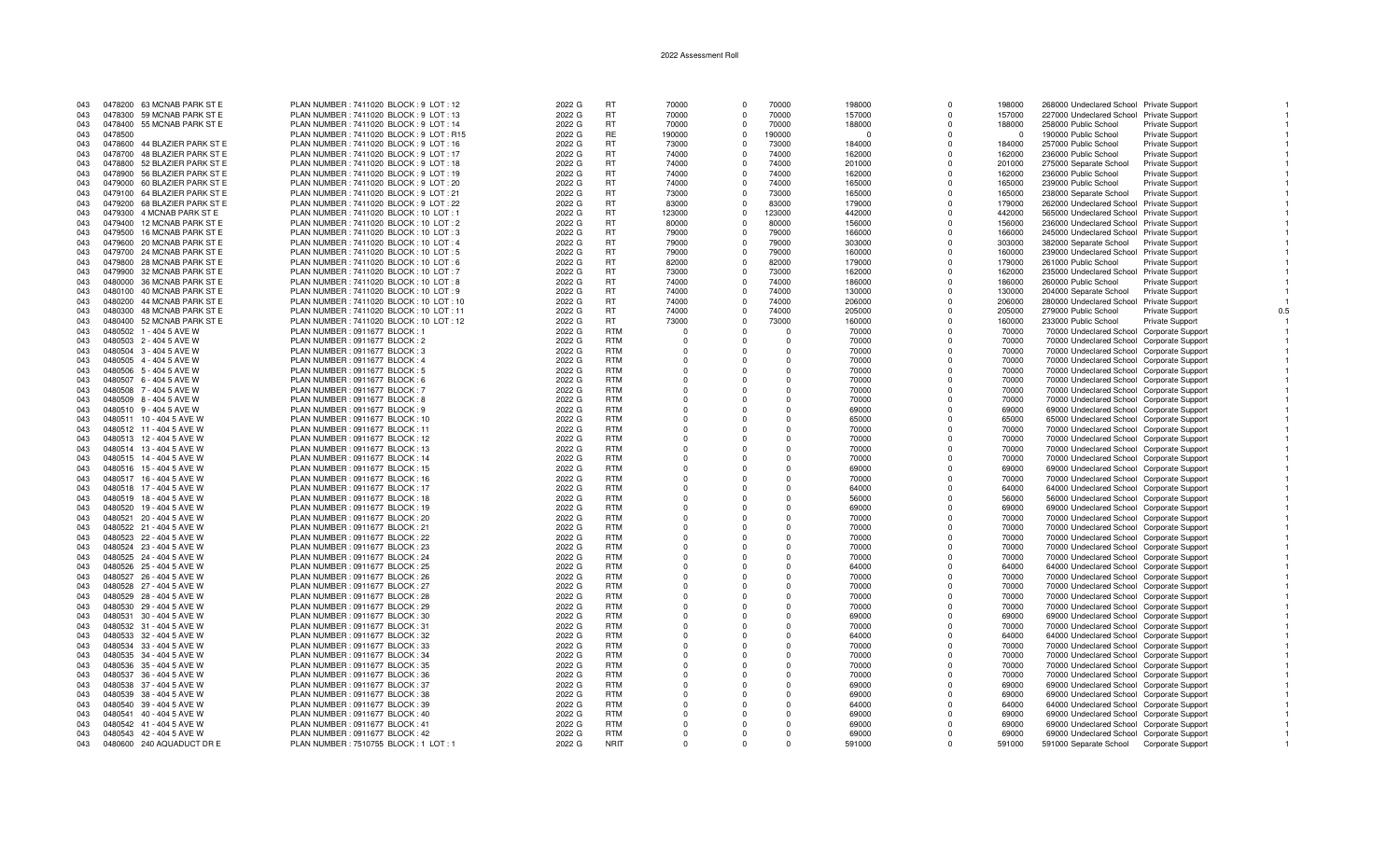| 043 | 0480700 250 AQUADUCT DR E                | PLAN NUMBER: 7510755 BLOCK: 1 LOT: 2     | 2022 G | <b>NRIT</b> | $\Omega$ |             | $\Omega$ | 297000   |          | 297000                  | 297000 Public School<br><b>Private Support</b>  |                            |
|-----|------------------------------------------|------------------------------------------|--------|-------------|----------|-------------|----------|----------|----------|-------------------------|-------------------------------------------------|----------------------------|
| 043 | 0480800 260 AQUADUCT DR E                | PLAN NUMBER : 7510755 BLOCK : 1 LOT : 3  | 2022 G | <b>NRIT</b> | $\Omega$ | $\Omega$    | $\Omega$ | 351000   | $\Omega$ | 351000                  | 351000 Undeclared School                        | <b>Corporate Support</b>   |
| 043 | 0480900 270 AQUADUCT DR E                | PLAN NUMBER: 7510755 BLOCK: 1 LOT: 4     | 2022 G | <b>NRIT</b> | $\Omega$ |             | $\Omega$ | 1962000  |          | 1962000                 | 1962000 Public School<br><b>Private Support</b> |                            |
| 043 | 0481000 280 AQUADUCT DR E                | PLAN NUMBER: 7510755 BLOCK: 1 LOT: 5     | 2022 G | <b>NRIT</b> | $\Omega$ |             | $\Omega$ | 390000   |          | 390000                  | 390000 Public School                            | Corporate Support<br>0.5   |
|     |                                          |                                          |        |             |          |             |          |          |          |                         |                                                 |                            |
| 043 | 0481100 290 AQUADUCT DR E                | PLAN NUMBER: 7510755 BLOCK: 1 LOT: 6     | 2022 G | <b>NRIT</b> | $\Omega$ | $\Omega$    | $\Omega$ | 989000   | $\Omega$ | 989000                  | 989000 Undeclared School Corporate Support      |                            |
| 043 | 0481200                                  | PLAN NUMBER: 7510755 BLOCK: 1 LOT: U7    | 2022 G | <b>NRE</b>  | 133000   | $\Omega$    | 133000   |          |          | $^{\circ}$              | 133000 Public School<br><b>Private Support</b>  |                            |
| 043 | 0481400 259 AQUADUCT DR E                | PLAN NUMBER: 7510755 BLOCK: 2 LOT: 2     | 2022 G | <b>NRIT</b> | $\Omega$ | $\Omega$    | $\Omega$ | 694000   | $\cap$   | 694000                  | 694000 Undeclared School Private Support        |                            |
| 043 | 0481500 249 AQUADUCT DR E                | PLAN NUMBER : 7510755 BLOCK : 2 LOT : 3  | 2022 G | <b>NRIT</b> | - 0      |             | $\Omega$ | 747000   |          | 747000                  | 747000 Public School<br><b>Private Support</b>  |                            |
| 043 | 0481600 239 AQUADUCT DR E                | PLAN NUMBER: 7510755 BLOCK: 2 LOT: 4     | 2022 G | <b>NRIT</b> | $\Omega$ |             | $\Omega$ | 574000   |          | 574000                  | 574000 Public School                            | Corporate Support          |
| 043 | 0481601 270 VEINER RD E                  | PLAN NUMBER : 7510755 BLOCK : 2 LOT : 4  | 2022 G | <b>NRIT</b> | $\Omega$ |             | $\Omega$ | 176000   |          | 176000                  | 176000 Undeclared School Corporate Support      |                            |
| 043 | 0481700 289 CANAL ST E                   | PLAN NUMBER : 7510755 BLOCK : 2 LOT : 5  | 2022 G | <b>NRIT</b> | $\Omega$ | $\Omega$    |          | 190000   |          | 190000                  | 190000 Undeclared School Private Support        |                            |
|     |                                          |                                          |        |             |          |             |          |          |          |                         |                                                 |                            |
| 043 | 247 AQUADUCT DR E<br>0481800             | PLAN NUMBER : 7510755 BLOCK : 2 LOT : U6 | 2022 G | <b>NRE</b>  | 116000   | $\Omega$    | 116000   |          |          | $\Omega$                | 116000 Public School<br><b>Private Support</b>  |                            |
| 043 | 0481900                                  | PLAN NUMBER: 7510755 BLOCK: 2 LOT: U7    | 2022 G | <b>NRE</b>  | 10000    | $\Omega$    | 10000    | $\Omega$ | $\Omega$ | $\Omega$                | 10000 Public School<br><b>Private Support</b>   |                            |
| 043 | 0482000                                  | PLAN NUMBER: 7510755 BLOCK: 2 LOT: U8    | 2022 G | <b>NRE</b>  | 41000    |             | 41000    |          |          | - 0                     | 41000 Public School<br>Private Support          |                            |
| 043 | 0482001                                  | PLAN NUMBER: 8911514 BLOCK: D LOT: 0     | 2022 G | <b>NRE</b>  | 37000    | $\Omega$    | 37000    | $\Omega$ |          | $\Omega$                | 37000 Public School<br>Private Support          |                            |
| 043 | 0482100 280 CANAL ST E                   | PLAN NUMBER: 7510755 BLOCK: 3 LOT: 1     | 2022 G | <b>NRE</b>  | 359000   | $\Omega$    | 359000   | 625000   |          | 625000                  | 984000 Public School<br><b>Private Support</b>  |                            |
| 043 | 0482200<br>260 CANAL ST E                | PLAN NUMBER : 7510755 BLOCK : 3 LOT : 2  | 2022 G | <b>NRIT</b> | $\Omega$ | $\Omega$    | $\Omega$ | 269000   |          | 269000                  | 269000 Public School                            | <b>Corporate Support</b>   |
| 043 | 0482201<br>289 AQUADUCT DR E             | PLAN NUMBER: 7510755 BLOCK: 3 LOT: 2     | 2022 G | <b>NRIT</b> | - 0      |             | $\Omega$ | 586000   |          | 586000                  | 586000 Undeclared School                        | <b>Corporate Support</b>   |
|     |                                          |                                          |        |             |          |             |          |          |          |                         |                                                 |                            |
| 043 | 0482301<br>329 AQUADUCT DR E             | PLAN NUMBER: 7510755 BLOCK: 3 LOT: 3     | 2022 G | <b>NRIT</b> | $\Omega$ |             | $\Omega$ | 640000   |          | 640000                  | 640000 Public School                            | Corporate Support<br>0.5   |
| 043 | 0482303<br>339 AQUADUCT DR E             | PLAN NUMBER : 7510755 BLOCK : 3 LOT : 3  | 2022 G | <b>NRIT</b> |          |             | $\Omega$ | 253000   |          | 253000                  | 253000 Separate School                          | <b>Corporate Support</b>   |
| 043 | 0482400 330 CANAL ST E                   | PLAN NUMBER : 1910307 BLOCK : 3 LOT : 18 | 2022 G | <b>NRE</b>  | 318000   | $\Omega$    | 318000   | 17853000 | $\Omega$ | 17853000                | 18171000 Undeclared School                      | Corporate Support          |
| 043 | 0482500<br>360 CANAL ST E                | PLAN NUMBER : 7510755 BLOCK : 3 LOT : 5  | 2022 G | <b>NRIT</b> |          |             | $\Omega$ | 731000   |          | 731000                  | 731000 Public School<br><b>Private Support</b>  |                            |
| 043 | 250 INDUSTRIAL RD E<br>0482700           | PLAN NUMBER: 9910761 BLOCK: 3 LOT: 15    | 2022 G | <b>NRIT</b> | - 0      | $\Omega$    | $\Omega$ | 736000   | $\Omega$ | 736000                  | 736000 Undeclared School Private Support        |                            |
| 043 | 350 AQUADUCT DR E<br>0482701             | PLAN NUMBER: 7510755 BLOCK: 3 LOT: 7     | 2022 G | <b>NRCT</b> | $\Omega$ | $\Omega$    |          | 931000   | - 0      | 931000                  | 931000 Undeclared School Private Support        |                            |
| 043 | 0482800                                  | PLAN NUMBER: 7510755 BLOCK: 3 LOT: U8    | 2022 G | <b>NRE</b>  | 15000    | $\Omega$    | 15000    |          | n        | $\Omega$                | 15000 Public School<br>Private Support          |                            |
|     |                                          |                                          |        |             |          |             |          |          |          |                         |                                                 |                            |
| 043 | 0482900                                  | PLAN NUMBER: 7510755 BLOCK: 3 LOT: U9    | 2022 G | <b>NRE</b>  | 18000    | $\Omega$    | 18000    |          |          | $\Omega$                | 18000 Public School<br>Private Support          |                            |
| 043 | 0483000                                  | PLAN NUMBER: 7510755 BLOCK: 3 LOT: U10   | 2022 G | <b>NRE</b>  | 19000    | $\Omega$    | 19000    | $\Omega$ |          | $^{\circ}$              | 19000 Public School<br>Private Support          |                            |
| 043 | 330 AQUADUCT DR E<br>0483100             | PLAN NUMBER: 7510755 BLOCK: 4 LOT: 1     | 2022 G | <b>NRIT</b> | $\Omega$ | $\Omega$    | $\Omega$ | 290000   |          | 290000                  | 290000 Separate School                          | Corporate Support          |
| 043 | 360 AQUADUCT DR E<br>0483200             | PLAN NUMBER : 7510755 BLOCK : 4 LOT : 2  | 2022 G | <b>NRIT</b> | - 0      |             | $\Omega$ | 556000   |          | 556000                  | 556000 Undeclared School Private Support        |                            |
| 043 | 390 AQUADUCT DR E<br>0483300             | PLAN NUMBER : 7510755 BLOCK : 4 LOT : 3  | 2022 G | ME          | $\Omega$ |             | $\Omega$ | 359000   |          | 359000                  | 359000 Undeclared School Private Support        |                            |
| 043 | 0483300<br>390 AQUADUCT DR E             | PLAN NUMBER : 7510755 BLOCK : 4 LOT : 3  | 2022 G | <b>NRIT</b> | $\Omega$ | $\Omega$    | $\Omega$ | 928000   | $\Omega$ | 928000                  | 928000 Undeclared School Private Support        |                            |
| 043 | 0483400                                  |                                          |        | <b>NRE</b>  |          | $\Omega$    | 20000    |          |          | $\overline{0}$          |                                                 |                            |
|     |                                          | PLAN NUMBER: 7510755 BLOCK: 4 LOT: U4    | 2022 G |             | 20000    |             |          |          |          |                         | 20000 Public School<br>Private Support          |                            |
| 043 | 0483500<br>151 INDUSTRIAL RD E           | PLAN NUMBER: 7510755 BLOCK: 5 LOT: 1     | 2022 G | <b>NRIT</b> |          | $\Omega$    | n        | 390000   |          | 390000                  | 390000 Undeclared School Private Support        |                            |
| 043 | 440 CANAL ST E<br>0483501                | PLAN NUMBER : 7510755 BLOCK : 5 LOT : 1  | 2022 G | <b>NRIT</b> |          |             |          | 429000   |          | 429000                  | 429000 Undeclared School Private Support        |                            |
| 043 | 0483502<br>191 INDUSTRIAL RD E           | PLAN NUMBER: 7510755 BLOCK: 5 LOT: 1     | 2022 G | <b>NRIT</b> | $\Omega$ |             | n        | 614000   |          | 614000                  | 614000 Public School<br><b>Private Support</b>  |                            |
| 043 | 0483600<br>419 AQUADUCT DR E             | PLAN NUMBER: 7510755 BLOCK: 5 LOT: 2     | 2022 G | <b>NRIT</b> | $\Omega$ |             | $\Omega$ | 1120000  | $\Omega$ | 1120000                 | 1120000 Public School<br>Private Support        |                            |
| 043 | 0483601<br>439 AQUADUCT DR E             | PLAN NUMBER : 7510755 BLOCK : 5 LOT : 2  | 2022 G | ME          |          |             | $\Omega$ | 258000   |          | 258000                  | Private Support<br>258000 Public School         |                            |
| 043 | 0483601<br>439 AQUADUCT DR E             | PLAN NUMBER : 7510755 BLOCK : 5 LOT : 2  | 2022 G | <b>NRIT</b> |          | $\Omega$    | $\Omega$ | 1918000  | $\Omega$ | 1918000                 | 1918000 Public School<br>Private Support        |                            |
|     |                                          |                                          | 2022 G | <b>NRIT</b> |          |             | n        |          |          |                         |                                                 |                            |
| 043 | 0483700<br>460 CANAL ST E                | PLAN NUMBER : 7510755 BLOCK : 5 LOT : 3  |        |             |          |             |          | 743000   |          | 743000                  | 743000 Public School                            | 0.666<br>Corporate Support |
| 043 | 0483800<br>449 AQUADUCT DR E             | PLAN NUMBER: 7510755 BLOCK: 5 LOT: 4     | 2022 G | <b>NRIV</b> | 216000   | $\Omega$    | 216000   |          | $\Omega$ | $\overline{0}$          | 216000 Public School<br><b>Private Support</b>  |                            |
| 043 | 0483801<br>459 AQUADUCT DR E             | PLAN NUMBER : 7510755 BLOCK : 5 LOT : 4  | 2022 G | <b>NRIT</b> |          |             |          | 395000   |          | 395000                  | 395000 Public School<br><b>Private Support</b>  | 0.17                       |
| 043 | 0483900<br>490 CANAL ST E                | PLAN NUMBER: 7510755 BLOCK: 5 LOT: 5     | 2022 G | <b>NRIT</b> | $\Omega$ | $\Omega$    |          | 1121000  | $\Omega$ | 1121000                 | 1121000 Public School<br>Private Support        | 0.666                      |
| 043 | 0484000<br>489 AQUADUCT DR E             | PLAN NUMBER : 7510755 BLOCK : 5 LOT : 6  | 2022 G | <b>NRIV</b> | 222000   | $\Omega$    | 222000   |          |          | $^{\circ}$              | 222000 Public School<br><b>Private Support</b>  |                            |
| 043 | 0484001<br>479 AQUADUCT DR E             | PLAN NUMBER : 7510755 BLOCK : 5 LOT : 6  | 2022 G | <b>NRIT</b> | $\Omega$ | $\Omega$    | $\Omega$ | 610000   | $\Omega$ | 610000                  | 610000 Public School                            | Corporate Support          |
| 043 | 0484100                                  | PLAN NUMBER : 7510755 BLOCK : 5 LOT : U7 | 2022 G | <b>NRE</b>  | 14000    |             | 14000    |          |          | $\Omega$                | 14000 Public School<br><b>Private Support</b>   |                            |
|     | 0484200<br>451 INDUSTRIAL RD E           | PLAN NUMBER: 7510755 BLOCK: 6 LOT: 1     | 2022 G | <b>NRIT</b> | $\Omega$ | $\Omega$    | $\Omega$ | 331000   | $\Omega$ |                         |                                                 |                            |
| 043 |                                          |                                          |        |             |          |             |          |          |          | 331000                  | 331000 Undeclared School Private Support        |                            |
| 043 | 0484201<br>420 AQUADUCT DR E             | PLAN NUMBER: 1212155 BLOCK: 6 LOT: 12    | 2022 G | <b>NRCT</b> | $\Omega$ |             | $\Omega$ | 394000   |          | 394000                  | 394000 Separate School                          | Corporate Support<br>0.5   |
| 043 | 0484300<br>551 INDUSTRIAL RD E           | PLAN NUMBER : 7510755 BLOCK : 6 LOT : 2  | 2022 G | <b>NRIT</b> | $\Omega$ | $\Omega$    | $\Omega$ | 393000   |          | 393000                  | 393000 Undeclared School Private Support        |                            |
| 043 | 0484301<br>521 INDUSTRIAL RD E           | PLAN NUMBER : 8510968 BLOCK : 6 LOT : 6  | 2022 G | <b>NRIT</b> |          |             |          | 500000   |          | 500000                  | 500000 Undeclared School Private Support        |                            |
| 043 | 0484302 501 INDUSTRIAL RD E              | PLAN NUMBER : 8510968 BLOCK : 6 LOT : 5  | 2022 G | <b>NRIT</b> | n        |             | $\Omega$ | 232000   |          | 232000                  | 232000 Undeclared School Corporate Support      |                            |
| 043 | 0484303<br>481 INDUSTRIAL RD E           | PLAN NUMBER : 8510968 BLOCK : 6 LOT : 4  | 2022 G | <b>NRIT</b> | $\Omega$ |             | $\Omega$ | 345000   |          | 345000                  | 345000 Undeclared School Private Support        |                            |
| 043 | 0484400<br>601 INDUSTRIAL RD E           | PLAN NUMBER: 7510755 BLOCK: 6 LOT: 3     | 2022 G | <b>NRIT</b> | $\Omega$ |             | $\Omega$ | 519000   |          | 519000                  | 519000 Undeclared School Private Support        |                            |
|     |                                          |                                          |        | <b>NRIT</b> |          |             | $\Omega$ |          |          |                         |                                                 |                            |
| 043 | 0484401 651 INDUSTRIAL RD E              | PLAN NUMBER: 7510755 BLOCK: 6 LOT: 3     | 2022 G |             |          |             |          | 358000   |          | 358000                  | 358000 Separate School                          | <b>Corporate Support</b>   |
| 043 | 0486000 284 VEINER RD E                  | PLAN NUMBER : 8911514 BLOCK : E LOT : 0  | 2022 G | <b>NRIV</b> | 123000   | $\mathbf 0$ | 123000   | - 0      | $\cap$   | $\overline{\mathbf{0}}$ | 123000 Public School                            | Corporate Support          |
| 043 | 0487000 280 VEINER RD E                  | PLAN NUMBER: 8711579 BLOCK: A LOT: 0     | 2022 G | <b>NRIV</b> | 9000     | $\Omega$    | 9000     |          |          | $\Omega$                | 9000 Undeclared School Corporate Support        |                            |
| 043 | 0488000 295 CANAL ST E                   | PLAN NUMBER: 8711579 BLOCK: C LOT: 0     | 2022 G | <b>NRIV</b> | 36000    | $\Omega$    | 36000    | $\Omega$ |          | $\Omega$                | 36000 Undeclared School Corporate Support       |                            |
| 043 | 1 GREENBROOK MOBILE VILLGE E<br>0500000  | PLAN NUMBER: 731306 BLOCK: 2 LOT: 1      | 2022 G | <b>RT</b>   | $\Omega$ | $\Omega$    | n        | 42000    |          | 42000                   | 42000 Separate School Private Support           |                            |
| 043 | 2 GREENBROOK MOBILE VILLGE E<br>0500100  | PLAN NUMBER: 731306 BLOCK: 2 LOT: 2      | 2022 G | <b>RT</b>   | $\Omega$ |             | $\Omega$ | 31000    |          | 31000                   | 31000 Undeclared School Private Support         |                            |
| 043 | 3 GREENBROOK MOBILE VILLGE E<br>0500200  | PLAN NUMBER: 731306 BLOCK: 2 LOT: 3      | 2022 G | <b>RT</b>   |          |             |          | 15000    |          | 15000                   | 15000 Undeclared School Private Support         |                            |
|     |                                          |                                          |        | <b>RT</b>   | $\Omega$ |             | $\Omega$ | 16000    |          |                         |                                                 |                            |
| 043 | 0500300<br>4 GREENBROOK MOBILE VILLGE E  | PLAN NUMBER: 731306 BLOCK: 2 LOT: 4      | 2022 G |             |          |             |          |          |          | 16000                   | 16000 Public School<br>Private Support          |                            |
| 043 | 5 GREENBROOK MOBILE VILLGE E<br>0500400  | PLAN NUMBER : 731306 BLOCK : 2 LOT : 5   | 2022 G | RT          | $\Omega$ | $\Omega$    | $\Omega$ | 12000    |          | 12000                   | 12000 Undeclared School Private Support         |                            |
| 043 | 6 GREENBROOK MOBILE VILLGE E<br>0500500  | PLAN NUMBER : 731306 BLOCK : 2 LOT : 6   | 2022 G | <b>RT</b>   | $\Omega$ | $\Omega$    | $\Omega$ | 17000    |          | 17000                   | 17000 Undeclared School Private Support         |                            |
| 043 | 7 GREENBROOK MOBILE VILLGE E<br>0500600  | PLAN NUMBER: 731306 BLOCK: 2 LOT: 7      | 2022 G | <b>RT</b>   | $\Omega$ | $\Omega$    | $\Omega$ | 29000    |          | 29000                   | 29000 Undeclared School Private Support         |                            |
| 043 | 8 GREENBROOK MOBILE VILLGE E<br>0500700  | PLAN NUMBER: 731306 BLOCK: 2 LOT: 8      | 2022 G | <b>RT</b>   | $\Omega$ |             | $\Omega$ | 13000    |          | 13000                   | 13000 Public School<br>Private Support          |                            |
| 043 | 9 GREENBROOK MOBILE VILLGE E<br>0500800  | PLAN NUMBER: 731306 BLOCK: 2 LOT: 9      | 2022 G | <b>RT</b>   | $\Omega$ | $\Omega$    |          | 17000    |          | 17000                   | 17000 Separate School Private Support           |                            |
| 043 | 10 GREENBROOK MOBILE VILLGE E<br>0500900 | PLAN NUMBER : 731306 BLOCK : 2 LOT : 10  | 2022 G | <b>RT</b>   |          |             |          | 16000    |          | 16000                   | 16000 Undeclared School Private Support         |                            |
|     |                                          |                                          |        |             |          |             |          |          |          |                         |                                                 |                            |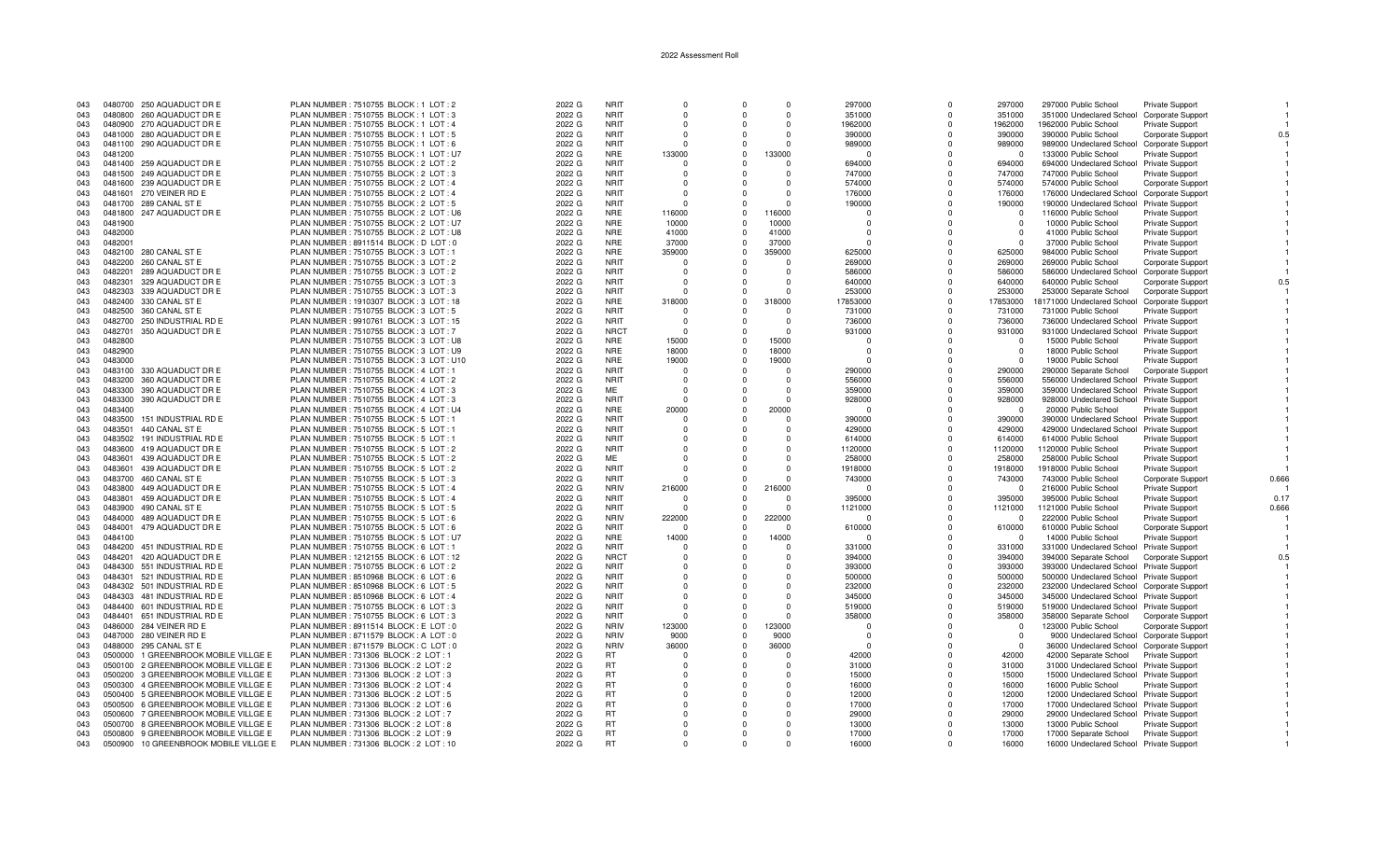| 043 |         | 0501000 11 GREENBROOK MOBILE VILLGE E | PLAN NUMBER: 731306 BLOCK: 2 LOT: 11                                             | 2022 G | <b>RT</b> | $\Omega$       | $\Omega$    | $\Omega$ | 29000 | $\Omega$ | 29000 | 29000 Public School                     | <b>Private Support</b> |  |
|-----|---------|---------------------------------------|----------------------------------------------------------------------------------|--------|-----------|----------------|-------------|----------|-------|----------|-------|-----------------------------------------|------------------------|--|
| 043 | 0501100 | 12 GREENBROOK MOBILE VILLGE E         | PLAN NUMBER: 731306 BLOCK: 2 LOT: 12                                             | 2022 G | <b>RT</b> | $\Omega$       | $\Omega$    | $\Omega$ | 14000 | $\Omega$ | 14000 | 14000 Undeclared School Private Support |                        |  |
| 043 |         | 0501200 13 GREENBROOK MOBILE VILLGE E | PLAN NUMBER: 731306 BLOCK: 2 LOT: 13                                             | 2022 G | <b>RT</b> | $\Omega$       | $\Omega$    | $\Omega$ | 14000 | $\Omega$ | 14000 | 14000 Undeclared School Private Support |                        |  |
| 043 | 0501300 | 14 GREENBROOK MOBILE VILLGE E         | PLAN NUMBER: 731306 BLOCK: 2 LOT: 14                                             | 2022 G | <b>RT</b> | $\Omega$       | $\Omega$    | $\Omega$ | 31000 | $\Omega$ | 31000 | 31000 Public School                     | Private Support        |  |
|     |         |                                       |                                                                                  |        |           |                |             |          |       |          |       |                                         |                        |  |
| 043 | 0501400 | 15 GREENBROOK MOBILE VILLGE E         | PLAN NUMBER: 731306 BLOCK: 2 LOT: 15                                             | 2022 G | <b>RT</b> | $^{\circ}$     | $\mathbf 0$ | 0        | 34000 | $\Omega$ | 34000 | 34000 Undeclared School Private Support |                        |  |
| 043 | 0501500 | 16 GREENBROOK MOBILE VILLGE E         | PLAN NUMBER : 731306 BLOCK : 2 LOT : 16                                          | 2022 G | <b>RT</b> | $\Omega$       | $\Omega$    | $\Omega$ | 22000 | $\Omega$ | 22000 | 22000 Undeclared School Private Support |                        |  |
| 043 | 0501600 | 17 GREENBROOK MOBILE VILLGE E         | PLAN NUMBER: 731306 BLOCK: 2 LOT: 17                                             | 2022 G | <b>RT</b> | $\Omega$       | $\Omega$    | $\Omega$ | 40000 | $\Omega$ | 40000 | 40000 Undeclared School Private Support |                        |  |
| 043 | 0501700 | 18 GREENBROOK MOBILE VILLGE E         | PLAN NUMBER : 731306 BLOCK : 2 LOT : 18                                          | 2022 G | <b>RT</b> | $\Omega$       | $\Omega$    | $\Omega$ | 24000 |          | 24000 | 24000 Undeclared School Private Support |                        |  |
| 043 | 0501800 | 19 GREENBROOK MOBILE VILLGE E         | PLAN NUMBER: 731306 BLOCK: 2 LOT: 19                                             | 2022 G | <b>RT</b> | $\Omega$       | $\Omega$    | $\Omega$ | 17000 | $\Omega$ | 17000 | 17000 Undeclared School Private Support |                        |  |
| 043 |         | 0501900 20 GREENBROOK MOBILE VILLGE E | PLAN NUMBER: 731306 BLOCK: 2 LOT: 20                                             | 2022 G | <b>RT</b> | $\Omega$       | $\Omega$    | $\Omega$ | 18000 | $\Omega$ | 18000 | 18000 Public School                     | <b>Private Support</b> |  |
| 043 |         | 0502000 21 GREENBROOK MOBILE VILLGE E | PLAN NUMBER: 731306 BLOCK: 2 LOT: 21                                             | 2022 G | <b>RT</b> | $\Omega$       | $\Omega$    | $\Omega$ | 16000 | $\Omega$ | 16000 | 16000 Undeclared School Private Support |                        |  |
| 043 |         | 0502100 22 GREENBROOK MOBILE VILLGE E | PLAN NUMBER: 731306 BLOCK: 2 LOT: 22                                             | 2022 G | <b>RT</b> | $\Omega$       | $\Omega$    | $\Omega$ | 48000 |          | 48000 | 48000 Undeclared School Private Support |                        |  |
| 043 |         | 0502200 23 GREENBROOK MOBILE VILLGE E | PLAN NUMBER: 731306 BLOCK: 2 LOT: 23                                             | 2022 G | <b>RT</b> | $\overline{0}$ | $\Omega$    | $\Omega$ | 30000 | $\Omega$ | 30000 | 30000 Separate School Private Support   |                        |  |
| 043 | 0502300 | 24 GREENBROOK MOBILE VILLGE E         | PLAN NUMBER : 731306 BLOCK : 2 LOT : 24                                          | 2022 G | <b>RT</b> | $\Omega$       | $\Omega$    | $\Omega$ | 18000 | $\Omega$ | 18000 | 18000 Undeclared School Private Support |                        |  |
| 043 |         | 0502400 25 GREENBROOK MOBILE VILLGE E | PLAN NUMBER : 731306 BLOCK : 2 LOT : 25                                          | 2022 G | <b>RT</b> | $\Omega$       | $\Omega$    | $\Omega$ | 23000 | $\Omega$ | 23000 |                                         |                        |  |
|     |         |                                       |                                                                                  |        |           |                |             |          |       |          |       | 23000 Undeclared School Private Support |                        |  |
| 043 |         | 0502500 26 GREENBROOK MOBILE VILLGE E | PLAN NUMBER: 731306 BLOCK: 2 LOT: 26                                             | 2022 G | <b>RT</b> | $\Omega$       | $\Omega$    | $\Omega$ | 23000 |          | 23000 | 23000 Undeclared School Private Support |                        |  |
| 043 |         | 0502600 27 GREENBROOK MOBILE VILLGE E | PLAN NUMBER : 731306 BLOCK : 2 LOT : 27                                          | 2022 G | <b>RT</b> | $\Omega$       | $\Omega$    | $\Omega$ | 25000 | $\Omega$ | 25000 | 25000 Undeclared School Private Support |                        |  |
| 043 |         | 0502700 28 GREENBROOK MOBILE VILLGE E | PLAN NUMBER: 731306 BLOCK: 2 LOT: 28                                             | 2022 G | <b>RT</b> | $\Omega$       | $\Omega$    | $\Omega$ | 27000 | $\Omega$ | 27000 | 27000 Undeclared School Private Support |                        |  |
| 043 |         | 0502800 29 GREENBROOK MOBILE VILLGE E | PLAN NUMBER: 731306 BLOCK: 2 LOT: 29                                             | 2022 G | RT.       | $\Omega$       | $\Omega$    | $\Omega$ | 30000 | $\Omega$ | 30000 | 30000 Public School                     | Private Support        |  |
| 043 |         | 0502900 30 GREENBROOK MOBILE VILLGE E | PLAN NUMBER : 731306 BLOCK : 2 LOT : 30                                          | 2022 G | <b>RT</b> | $\Omega$       | $\Omega$    | $\Omega$ | 32000 |          | 32000 | 32000 Undeclared School Private Support |                        |  |
| 043 |         | 0503000 31 GREENBROOK MOBILE VILLGE E | PLAN NUMBER: 731306 BLOCK: 2 LOT: 31                                             | 2022 G | <b>RT</b> | $\Omega$       | $\Omega$    | $\Omega$ | 38000 | $\Omega$ | 38000 | 38000 Public School                     | <b>Private Support</b> |  |
| 043 |         | 0503100 32 GREENBROOK MOBILE VILLGE E | PLAN NUMBER : 731306 BLOCK : 2 LOT : 32                                          | 2022 G | <b>RT</b> | $\Omega$       | $\Omega$    | $\Omega$ | 17000 | $\Omega$ | 17000 | 17000 Undeclared School Private Support |                        |  |
| 043 | 0503200 | 33 GREENBROOK MOBILE VILLGE E         | PLAN NUMBER: 731306 BLOCK: 2 LOT: 33                                             | 2022 G | <b>RT</b> | $\Omega$       | $\Omega$    | $\Omega$ | 8000  | $\Omega$ | 8000  | 8000 Undeclared School Private Support  |                        |  |
| 043 |         | 0503300 34 GREENBROOK MOBILE VILLGE E | PLAN NUMBER: 731306 BLOCK: 2 LOT: 34                                             | 2022 G | <b>RT</b> | $\Omega$       | $\Omega$    | $\Omega$ | 37000 |          | 37000 | 37000 Undeclared School Private Support |                        |  |
| 043 |         | 0503400 35 GREENBROOK MOBILE VILLGE E | PLAN NUMBER: 731306 BLOCK: 2 LOT: 35                                             | 2022 G | <b>RT</b> | $\Omega$       | $\Omega$    | $\Omega$ | 25000 |          | 25000 | 25000 Undeclared School Private Support |                        |  |
|     |         | 0503500 36 GREENBROOK MOBILE VILLGE E | PLAN NUMBER: 731306 BLOCK: 2 LOT: 36                                             | 2022 G | <b>RT</b> | $\Omega$       | $\Omega$    | $\Omega$ | 26000 | $\Omega$ | 26000 |                                         |                        |  |
| 043 |         |                                       |                                                                                  |        |           |                |             |          |       |          |       | 26000 Public School                     | <b>Private Support</b> |  |
| 043 |         | 0503600 37 GREENBROOK MOBILE VILLGE E | PLAN NUMBER: 731306 BLOCK: 2 LOT: 37                                             | 2022 G | <b>RT</b> | $\Omega$       | $\Omega$    | $\Omega$ | 21000 | $\Omega$ | 21000 | 21000 Undeclared School Private Support |                        |  |
| 043 |         | 0503700 38 GREENBROOK MOBILE VILLGE E | PLAN NUMBER : 731306 BLOCK : 2 LOT : 38                                          | 2022 G | <b>RT</b> | $\Omega$       | $\Omega$    | $\Omega$ | 30000 | $\Omega$ | 30000 | 30000 Undeclared School Private Support |                        |  |
| 043 |         | 0503800 39 GREENBROOK MOBILE VILLGE E | PLAN NUMBER : 731306 BLOCK : 2 LOT : 39                                          | 2022 G | <b>RT</b> | $\Omega$       | $\Omega$    | $\Omega$ | 14000 | $\Omega$ | 14000 | 14000 Undeclared School Private Support |                        |  |
| 043 |         | 0503900 40 GREENBROOK MOBILE VILLGE E | PLAN NUMBER: 731306 BLOCK: 2 LOT: 40                                             | 2022 G | <b>RT</b> | $\Omega$       | $\Omega$    | $\Omega$ | 13000 | $\Omega$ | 13000 | 13000 Undeclared School Private Support |                        |  |
| 043 |         | 0504000 41 GREENBROOK MOBILE VILLGE E | PLAN NUMBER: 731306 BLOCK: 2 LOT: 41                                             | 2022 G | <b>RT</b> | $\Omega$       | $\Omega$    | $\Omega$ | 14000 | $\Omega$ | 14000 | 14000 Undeclared School Private Support |                        |  |
| 043 |         | 0504100 42 GREENBROOK MOBILE VILLGE E | PLAN NUMBER : 731306 BLOCK : 2 LOT : 42                                          | 2022 G | <b>RT</b> | $\Omega$       | $\Omega$    | $\Omega$ | 18000 | $\Omega$ | 18000 | 18000 Public School                     | <b>Private Support</b> |  |
| 043 | 0504200 | 43 GREENBROOK MOBILE VILLGE E         | PLAN NUMBER: 731306 BLOCK: 2 LOT: 43                                             | 2022 G | <b>RT</b> | $\Omega$       | $\Omega$    | $\Omega$ | 21000 | $\Omega$ | 21000 | 21000 Undeclared School Private Support |                        |  |
| 043 |         | 0504300 44 GREENBROOK MOBILE VILLGE E | PLAN NUMBER : 731306 BLOCK : 2 LOT : 44                                          | 2022 G | RT        | $\Omega$       | $\Omega$    | $\Omega$ | 30000 | $\Omega$ | 30000 | 30000 Undeclared School Private Support |                        |  |
| 043 |         | 0504400 45 GREENBROOK MOBILE VILLGE E | PLAN NUMBER: 731306 BLOCK: 2 LOT: 45                                             | 2022 G | <b>RT</b> | $\Omega$       | $\Omega$    | $\Omega$ | 31000 |          | 31000 | 31000 Undeclared School Private Support |                        |  |
| 043 |         | 0504500 46 GREENBROOK MOBILE VILLGE E | PLAN NUMBER : 731306 BLOCK : 2 LOT : 46                                          | 2022 G | <b>RT</b> | $\Omega$       | $\Omega$    | $\Omega$ | 38000 | $\Omega$ | 38000 | 38000 Undeclared School Private Support |                        |  |
|     |         |                                       |                                                                                  |        | <b>RT</b> | $\Omega$       | $\Omega$    | $\Omega$ |       |          |       |                                         |                        |  |
| 043 |         | 0504600 47 GREENBROOK MOBILE VILLGE E | PLAN NUMBER : 731306 BLOCK : 2 LOT : 47                                          | 2022 G |           |                |             |          | 27000 | $\Omega$ | 27000 | 27000 Undeclared School Private Support |                        |  |
| 043 | 0504700 | 48 GREENBROOK MOBILE VILLGE E         | PLAN NUMBER: 731306 BLOCK: 2 LOT: 48                                             | 2022 G | <b>RT</b> | $^{\circ}$     | 0           | 0        | 16000 | $\Omega$ | 16000 | 16000 Public School                     | <b>Private Support</b> |  |
| 043 | 0504800 | 49 GREENBROOK MOBILE VILLGE E         | PLAN NUMBER: 731306 BLOCK: 2 LOT: 49                                             | 2022 G | <b>RT</b> | $\Omega$       | $\Omega$    | $\Omega$ | 15000 | $\Omega$ | 15000 | 15000 Public School                     | Private Support        |  |
| 043 |         | 0504900 50 GREENBROOK MOBILE VILLGE E | PLAN NUMBER : 731306 BLOCK : 2 LOT : 50                                          | 2022 G | <b>RT</b> | $\Omega$       | $\Omega$    | $\Omega$ | 23000 | $\Omega$ | 23000 | 23000 Undeclared School Private Support |                        |  |
| 043 |         | 0505000 51 GREENBROOK MOBILE VILLGE E | PLAN NUMBER: 731306 BLOCK: 2 LOT: 51                                             | 2022 G | <b>RT</b> | $\Omega$       | $\Omega$    | $\Omega$ | 17000 | $\Omega$ | 17000 | 17000 Undeclared School Private Support |                        |  |
| 043 | 0505100 | 52 GREENBROOK MOBILE VILLGE E         | PLAN NUMBER: 731306 BLOCK: 2 LOT: 52                                             | 2022 G | <b>RT</b> | $\Omega$       | $\Omega$    | $\Omega$ | 36000 | $\Omega$ | 36000 | 36000 Undeclared School Private Support |                        |  |
| 043 |         | 0505200 53 GREENBROOK MOBILE VILLGE E | PLAN NUMBER : 731306 BLOCK : 2 LOT : 53                                          | 2022 G | RT.       | $\Omega$       | $\Omega$    | $\Omega$ | 18000 | $\Omega$ | 18000 | 18000 Undeclared School Private Support |                        |  |
| 043 |         |                                       | 0505300 54-A GREENBROOK MOBILE VILLGE E PLAN NUMBER : 731306 BLOCK : 2 LOT : 54  | 2022 G | <b>RT</b> | $\Omega$       | $\Omega$    | $\Omega$ | 18000 | $\Omega$ | 18000 | 18000 Undeclared School Private Support |                        |  |
| 043 |         |                                       | 0505400 54-B GREENBROOK MOBILE VILLGE E PLAN NUMBER : 731306 BLOCK : 2 LOT : 54B | 2022 G | <b>RT</b> | $\Omega$       | $\Omega$    | $\Omega$ | 8000  |          | 8000  | 8000 Undeclared School Private Support  |                        |  |
| 043 | 0505500 |                                       | 54-C GREENBROOK MOBILE VILLGE E PLAN NUMBER : 731306 BLOCK : 2 LOT : 54C         | 2022 G | <b>RT</b> | $\Omega$       | $\Omega$    | $\Omega$ | 42000 | $\Omega$ | 42000 | 42000 Undeclared School Private Support |                        |  |
| 043 | 0505600 | 55 GREENBROOK MOBILE VILLGE E         | PLAN NUMBER: 731306 BLOCK: 2 LOT: 55                                             |        | <b>RT</b> | $\Omega$       | $\Omega$    | $\Omega$ | 14000 | $\Omega$ | 14000 | 14000 Undeclared School Private Support |                        |  |
|     |         |                                       |                                                                                  | 2022 G |           |                |             |          |       |          |       |                                         |                        |  |
| 043 | 0505701 | 56 GREENBROOK MOBILE VILLGE E         | PLAN NUMBER: 731306 BLOCK: 2 LOT: 56                                             | 2022 G | <b>RT</b> | $\Omega$       | $\Omega$    | $\Omega$ | 22000 | $\Omega$ | 22000 | 22000 Public School                     | Private Support        |  |
| 043 | 0505800 | 57 GREENBROOK MOBILE VILLGE E         | PLAN NUMBER: 731306 BLOCK: 2 LOT: 57                                             | 2022 G | <b>RT</b> | $\Omega$       | $\Omega$    | $\Omega$ | 92000 |          | 92000 | 92000 Undeclared School Private Support |                        |  |
| 043 | 0505900 | 58 GREENBROOK MOBILE VILLGE E         | PLAN NUMBER: 731306 BLOCK: 2 LOT: 58                                             | 2022 G | <b>RT</b> | $\Omega$       | $\Omega$    | $\Omega$ | 23000 | $\Omega$ | 23000 | 23000 Undeclared School Private Support |                        |  |
| 043 |         | 0506000 59 GREENBROOK MOBILE VILLGE E | PLAN NUMBER: 731306 BLOCK: 2 LOT: 59                                             | 2022 G | <b>RT</b> | $\Omega$       | $\Omega$    | $\Omega$ | 25000 |          | 25000 | 25000 Public School                     | Private Support        |  |
| 043 |         | 0506100 60 GREENBROOK MOBILE VILLGE E | PLAN NUMBER : 731306 BLOCK : 2 LOT : 60                                          | 2022 G | <b>RT</b> | $\Omega$       | $\Omega$    | $\Omega$ | 14000 | $\Omega$ | 14000 | 14000 Undeclared School Private Support |                        |  |
| 043 |         | 0506200 61 GREENBROOK MOBILE VILLGE E | PLAN NUMBER: 731306 BLOCK: 2 LOT: 61                                             | 2022 G | RT.       | $\Omega$       | $\Omega$    | $\Omega$ | 30000 |          | 30000 | 30000 Public School                     | <b>Private Support</b> |  |
| 043 | 0506300 | 62 GREENBROOK MOBILE VILLGE E         | PLAN NUMBER: 731306 BLOCK: 2 LOT: 62                                             | 2022 G | <b>RT</b> | $\Omega$       | $\Omega$    | $\Omega$ | 18000 | $\Omega$ | 18000 | 18000 Public School                     | <b>Private Support</b> |  |
| 043 |         | 0506400 63 GREENBROOK MOBILE VILLGE E | PLAN NUMBER : 731306 BLOCK : 2 LOT : 63                                          | 2022 G | <b>RT</b> | $\Omega$       | $\Omega$    | $\Omega$ | 25000 | $\Omega$ | 25000 | 25000 Public School                     | <b>Private Support</b> |  |
| 043 |         | 0506500 64 GREENBROOK MOBILE VILLGE E | PLAN NUMBER : 731306 BLOCK : 2 LOT : 64                                          | 2022 G | <b>RT</b> | $\Omega$       | $\Omega$    | $\Omega$ | 24000 | $\Omega$ | 24000 | 24000 Undeclared School Private Support |                        |  |
|     |         | 65 GREENBROOK MOBILE VILLGE E         | PLAN NUMBER: 731306 BLOCK: 2 LOT: 65                                             |        | <b>RT</b> |                |             | $\Omega$ |       |          |       | 31000 Undeclared School Private Support |                        |  |
| 043 | 0506600 |                                       |                                                                                  | 2022 G | <b>RT</b> | $\Omega$       | $\Omega$    |          | 31000 |          | 31000 |                                         |                        |  |
| 043 | 0506700 | 66 GREENBROOK MOBILE VILLGE E         | PLAN NUMBER: 731306 BLOCK: 2 LOT: 66                                             | 2022 G |           | $\Omega$       | $\Omega$    | $\Omega$ | 21000 | $\Omega$ | 21000 | 21000 Undeclared School Private Support |                        |  |
| 043 |         | 0506800 67 GREENBROOK MOBILE VILLGE E | PLAN NUMBER : 731306 BLOCK : 2 LOT : 67                                          | 2022 G | <b>RT</b> | $\Omega$       | $\Omega$    | $\Omega$ | 9000  |          | 9000  | 9000 Public School                      | <b>Private Support</b> |  |
| 043 |         | 0506900 68 GREENBROOK MOBILE VILLGE E | PLAN NUMBER : 731306 BLOCK : 2 LOT : 68                                          | 2022 G | <b>RT</b> | $\Omega$       | $\Omega$    | $\Omega$ | 15000 | $\Omega$ | 15000 | 15000 Public School                     | Private Support        |  |
| 043 |         | 0507000 69 GREENBROOK MOBILE VILLGE E | PLAN NUMBER: 731306 BLOCK: 2 LOT: 69                                             | 2022 G | RT        | $\Omega$       | $\Omega$    | $\Omega$ | 22000 |          | 22000 | 22000 Public School                     | Private Support        |  |
| 043 |         | 0507100 70 GREENBROOK MOBILE VILLGE E | PLAN NUMBER: 731306 BLOCK: 2 LOT: 70                                             | 2022 G | <b>RT</b> | $^{\circ}$     | $^{\circ}$  | 0        | 31000 | $\Omega$ | 31000 | 31000 Undeclared School Private Support |                        |  |
| 043 | 0507200 | 71 GREENBROOK MOBILE VILLGE E         | PLAN NUMBER: 731306 BLOCK: 2 LOT: 71                                             | 2022 G | <b>RT</b> | $^{\circ}$     | $\Omega$    | $\Omega$ | 18000 |          | 18000 | 18000 Undeclared School Private Support |                        |  |
| 043 |         | 0507300 72 GREENBROOK MOBILE VILLGE E | PLAN NUMBER: 731306 BLOCK: 2 LOT: 72                                             | 2022 G | <b>RT</b> | $\Omega$       | $\Omega$    | $\Omega$ | 17000 | $\Omega$ | 17000 | 17000 Undeclared School Private Support |                        |  |
| 043 |         | 0507400 73 GREENBROOK MOBILE VILLGE E | PLAN NUMBER : 731306 BLOCK : 2 LOT : 73                                          | 2022 G | <b>RT</b> | $\Omega$       | $\Omega$    |          | 24000 |          | 24000 | 24000 Undeclared School Private Support |                        |  |
| 043 |         | 0507500 74 GREENBROOK MOBILE VILLGE E | PLAN NUMBER: 731306 BLOCK: 2 LOT: 74                                             | 2022 G | <b>RT</b> | $\cap$         | $\Omega$    | $\Omega$ | 24000 |          | 24000 | 24000 Undeclared School Private Support |                        |  |
|     |         |                                       |                                                                                  |        |           |                |             |          |       |          |       |                                         |                        |  |

 $0.5$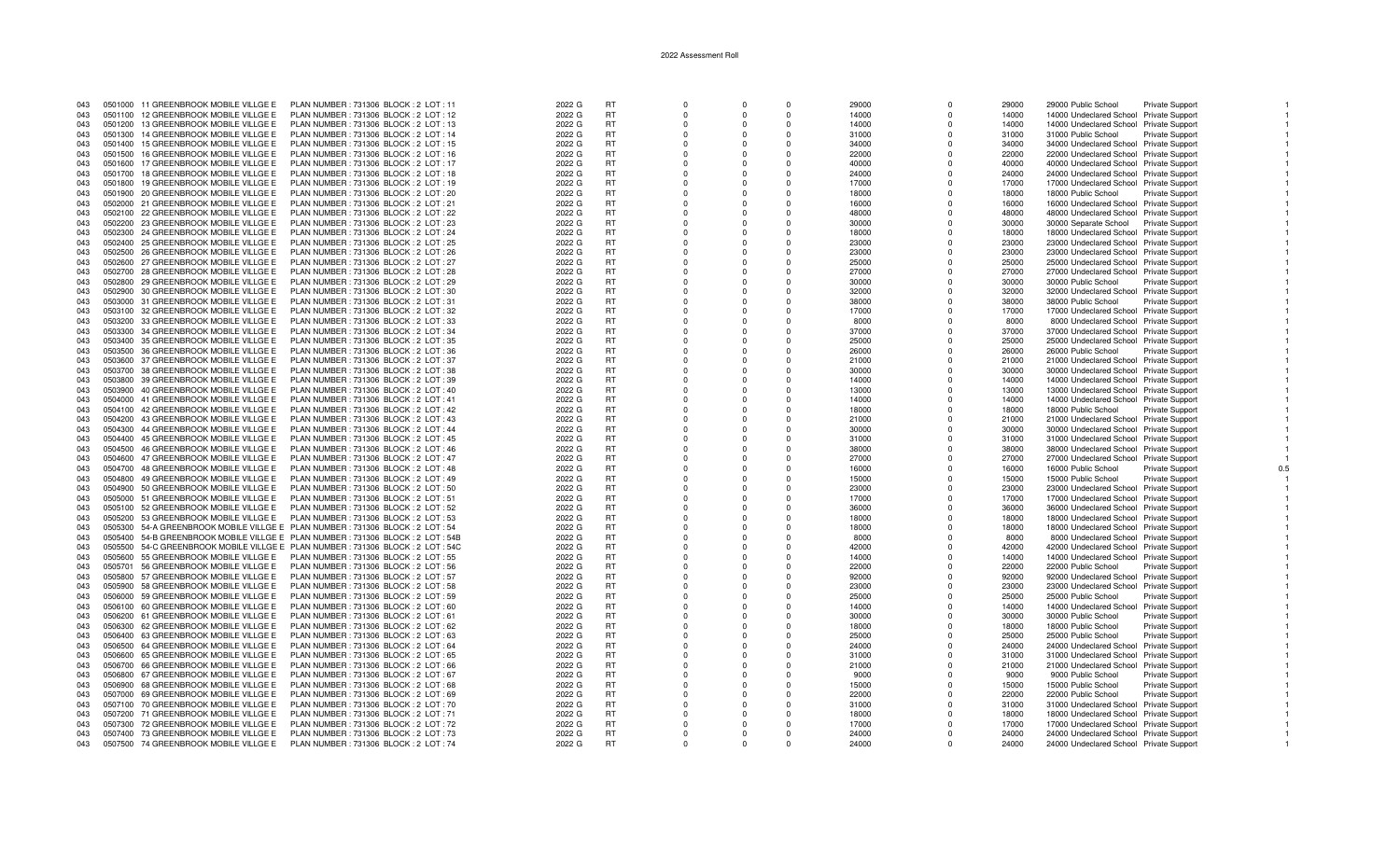| 043 |         | 0507600 75 GREENBROOK MOBILE VILLGE E | PLAN NUMBER: 731306 BLOCK: 2 LOT: 75     | 2022 G | <b>RT</b> | $\Omega$   |          | $\Omega$ | 13000  | $\Omega$     | 13000  | 13000 Public School                       | <b>Private Support</b> |  |
|-----|---------|---------------------------------------|------------------------------------------|--------|-----------|------------|----------|----------|--------|--------------|--------|-------------------------------------------|------------------------|--|
| 043 | 0507700 | 76 GREENBROOK MOBILE VILLGE E         | PLAN NUMBER: 731306 BLOCK: 2 LOT: 76     | 2022 G | <b>RT</b> | $\Omega$   | $\Omega$ | $\Omega$ | 10000  | $\Omega$     | 10000  | 10000 Public School                       | Private Support        |  |
| 043 | 0507800 | 77 GREENBROOK MOBILE VILLGE E         | PLAN NUMBER : 731306 BLOCK : 2 LOT : 77  | 2022 G | RT        | $\Omega$   |          | $\Omega$ | 15000  | n            | 15000  | 15000 Public School                       | <b>Private Support</b> |  |
|     |         |                                       |                                          |        |           |            |          |          |        |              |        |                                           |                        |  |
| 043 |         | 0507900 78 GREENBROOK MOBILE VILLGE E | PLAN NUMBER: 731306 BLOCK: 2 LOT: 78     | 2022 G | <b>RT</b> | $\Omega$   |          | $\Omega$ | 17000  | $\Omega$     | 17000  | 17000 Undeclared School Private Support   |                        |  |
| 043 |         | 0508000 79 GREENBROOK MOBILE VILLGE E | PLAN NUMBER : 731306 BLOCK : 2 LOT : 79  | 2022 G | <b>RT</b> | $\Omega$   |          | $\Omega$ | 16000  | n            | 16000  | 16000 Undeclared School Private Support   |                        |  |
| 043 | 0508100 | 80 GREENBROOK MOBILE VILLGE E         | PLAN NUMBER: 731306 BLOCK: 2 LOT: 80     | 2022 G | <b>RT</b> | $\Omega$   | $\Omega$ | $\Omega$ | 19000  | $\Omega$     | 19000  | 19000 Undeclared School Private Support   |                        |  |
| 043 | 0508200 | 81 GREENBROOK MOBILE VILLGE E         | PLAN NUMBER: 731306 BLOCK: 2 LOT: 81     | 2022 G | <b>RT</b> | $\Omega$   | $\Omega$ | $\Omega$ | 14000  | $\Omega$     | 14000  | 14000 Undeclared School Private Support   |                        |  |
| 043 | 0508300 | 82 GREENBROOK MOBILE VILLGE E         | PLAN NUMBER: 731306 BLOCK: 2 LOT: 82     | 2022 G | <b>RT</b> | $\Omega$   | $\Omega$ | $\Omega$ | 39000  | $\Omega$     | 39000  | 39000 Public School                       | <b>Private Support</b> |  |
| 043 |         | 0508400 83 GREENBROOK MOBILE VILLGE E | PLAN NUMBER: 731306 BLOCK: 2 LOT: 83     | 2022 G | <b>RT</b> | $\Omega$   |          | $\Omega$ | 37000  |              | 37000  | 37000 Undeclared School Private Support   |                        |  |
|     |         |                                       |                                          |        |           |            |          |          |        |              |        |                                           |                        |  |
| 043 |         | 0508500 84 GREENBROOK MOBILE VILLGE E | PLAN NUMBER: 731306 BLOCK: 2 LOT: 84     | 2022 G | <b>RT</b> | $\Omega$   |          | $\Omega$ | 16000  | $\Omega$     | 16000  | 16000 Public School                       | <b>Private Support</b> |  |
| 043 | 0508600 | 85 GREENBROOK MOBILE VILLGE E         | PLAN NUMBER: 731306 BLOCK: 2 LOT: 85     | 2022 G | <b>RT</b> | $\Omega$   |          | $\Omega$ | 25000  | n            | 25000  | 25000 Undeclared School Private Support   |                        |  |
| 043 |         | 0508700 86 GREENBROOK MOBILE VILLGE E | PLAN NUMBER: 731306 BLOCK: 2 LOT: 86     | 2022 G | <b>RT</b> | $\Omega$   |          | $\Omega$ | 24000  | $\Omega$     | 24000  | 24000 Undeclared School Private Support   |                        |  |
| 043 |         | 0508800 87 GREENBROOK MOBILE VILLGE E | PLAN NUMBER: 731306 BLOCK: 2 LOT: 87     | 2022 G | <b>RT</b> | $\Omega$   |          | $\Omega$ | 36000  |              | 36000  | 36000 Undeclared School Private Support   |                        |  |
| 043 | 0508900 | 88 GREENBROOK MOBILE VILLGE E         | PLAN NUMBER: 731306 BLOCK: 2 LOT: 88     | 2022 G | <b>RT</b> | $\Omega$   | $\Omega$ | $\Omega$ | 15000  | $\Omega$     | 15000  | 15000 Public School                       | Private Support        |  |
| 043 | 0509000 | 89 GREENBROOK MOBILE VILLGE E         | PLAN NUMBER: 731306 BLOCK: 2 LOT: 89     | 2022 G | <b>RT</b> | $\Omega$   | $\Omega$ | $\Omega$ | 26000  | $\Omega$     | 26000  | 26000 Separate School                     | <b>Private Support</b> |  |
|     |         |                                       |                                          |        |           | $\Omega$   | $\Omega$ | $\Omega$ |        | $\Omega$     |        |                                           |                        |  |
| 043 |         | 0509100 90 GREENBROOK MOBILE VILLGE E | PLAN NUMBER : 731306 BLOCK : 2 LOT : 90  | 2022 G | <b>RT</b> |            |          |          | 67000  |              | 67000  | 67000 Undeclared School Private Support   |                        |  |
| 043 |         | 0509200 91 GREENBROOK MOBILE VILLGE E | PLAN NUMBER : 731306 BLOCK : 2 LOT : 91  | 2022 G | <b>RT</b> | $\Omega$   |          | $\Omega$ | 34000  |              | 34000  | 34000 Public School                       | <b>Private Support</b> |  |
| 043 |         | 0509300 92 GREENBROOK MOBILE VILLGE E | PLAN NUMBER: 731306 BLOCK: 2 LOT: 92     | 2022 G | RT        | $\Omega$   |          | $\Omega$ | 15000  | <sup>0</sup> | 15000  | 15000 Undeclared School Private Support   |                        |  |
| 043 | 0509400 | 93 GREENBROOK MOBILE VILLGE E         | PLAN NUMBER: 731306 BLOCK: 2 LOT: 93     | 2022 G | <b>RT</b> | $\Omega$   |          | $\Omega$ | 13000  | $\Omega$     | 13000  | 13000 Undeclared School Private Support   |                        |  |
| 043 | 0509500 | 94 GREENBROOK MOBILE VILLGE E         | PLAN NUMBER : 731306 BLOCK : 2 LOT : 94  | 2022 G | <b>RT</b> | $\Omega$   |          | $\Omega$ | 14000  | $\Omega$     | 14000  | 14000 Public School                       | Private Support        |  |
| 043 | 0509600 | 95 GREENBROOK MOBILE VILLGE E         | PLAN NUMBER: 731306 BLOCK: 2 LOT: 95     | 2022 G | <b>RT</b> | $\Omega$   |          | $\Omega$ | 15000  |              | 15000  | 15000 Public School                       | <b>Private Support</b> |  |
|     | 0509700 | 1 LAKE STAFFORD WAY E                 | PLAN NUMBER: 7711742 BLOCK: 5 LOT: 1     | 2022 G | <b>RT</b> | $\Omega$   | $\Omega$ | $\Omega$ |        | $\Omega$     | 35000  |                                           |                        |  |
| 043 |         |                                       |                                          |        |           |            |          |          | 35000  |              |        | 35000 Undeclared School Private Support   |                        |  |
| 043 | 0509800 | 2 LAKE STAFFORD WAY E                 | PLAN NUMBER : 7711742 BLOCK : 5 LOT : 2  | 2022 G | <b>RT</b> | $\Omega$   | $\Omega$ | $\Omega$ | 36000  | $\Omega$     | 36000  | 36000 Public School                       | <b>Private Support</b> |  |
| 043 |         | 0509900 3 LAKE STAFFORD WAY E         | PLAN NUMBER : 7711742 BLOCK : 5 LOT : 3  | 2022 G | <b>RT</b> | $\Omega$   | $\Omega$ | $\Omega$ | 90000  | $\Omega$     | 90000  | 90000 Public School                       | Private Support        |  |
| 043 |         | 0510000 4 LAKE STAFFORD WAY E         | PLAN NUMBER : 7711742 BLOCK : 5 LOT : 4  | 2022 G | <b>RT</b> | $\Omega$   |          | $\Omega$ | 39000  |              | 39000  | 39000 Public School                       | <b>Private Support</b> |  |
| 043 |         | 0510200 6 LAKE STAFFORD WAY E         | PLAN NUMBER : 7711742 BLOCK : 5 LOT : 6  | 2022 G | <b>RT</b> | $\Omega$   |          | $\Omega$ | 26000  | <sup>0</sup> | 26000  | 26000 Undeclared School Private Support   |                        |  |
| 043 |         | 0510300 7 LAKE STAFFORD WAY E         | PLAN NUMBER: 7711742 BLOCK: 5 LOT: 7     | 2022 G | <b>RT</b> | $\Omega$   |          | $\Omega$ | 21000  | $\Omega$     | 21000  | 21000 Undeclared School Private Support   |                        |  |
|     |         |                                       |                                          | 2022 G | <b>RT</b> | $\Omega$   |          | $\Omega$ |        | $\Omega$     | 29000  |                                           |                        |  |
| 043 |         | 0510400 8 LAKE STAFFORD WAY E         | PLAN NUMBER: 7711742 BLOCK: 5 LOT: 8     |        |           |            |          |          | 29000  |              |        | 29000 Undeclared School Private Support   |                        |  |
| 043 |         | 0510500 9 LAKE STAFFORD WAY E         | PLAN NUMBER : 7711742 BLOCK : 5 LOT : 9  | 2022 G | <b>RT</b> | $\Omega$   |          | $\Omega$ | 32000  |              | 32000  | 32000 Public School                       | <b>Private Support</b> |  |
| 043 | 0510600 | 10 LAKE STAFFORD WAY E                | PLAN NUMBER : 7711742 BLOCK : 5 LOT : 10 | 2022 G | <b>RT</b> | $\Omega$   | $\Omega$ | $\Omega$ | 23000  | $\Omega$     | 23000  | 23000 Public School                       | Private Support        |  |
| 043 | 0510700 | 11 LAKE STAFFORD WAY E                | PLAN NUMBER: 7711742 BLOCK: 5 LOT: 11    | 2022 G | <b>RT</b> | $\Omega$   | $\Omega$ | $\Omega$ | 22000  | $\Omega$     | 22000  | 22000 Undeclared School Private Support   |                        |  |
| 043 |         | 0510800 12 LAKE STAFFORD WAY E        | PLAN NUMBER: 7711742 BLOCK: 5 LOT: 12    | 2022 G | <b>RT</b> | $\Omega$   | $\Omega$ | $\Omega$ | 115000 | $\Omega$     | 115000 | 115000 Undeclared School Private Support  |                        |  |
| 043 |         | 0510900 13 LAKE STAFFORD WAY E        | PLAN NUMBER : 7711742 BLOCK : 5 LOT : 13 | 2022 G | RT        | $\Omega$   |          | $\Omega$ | 28000  | $\Omega$     | 28000  | 28000 Separate School Private Support     |                        |  |
| 043 |         | 0511000 14 LAKE STAFFORD WAY E        | PLAN NUMBER : 7711742 BLOCK : 5 LOT : 14 | 2022 G | <b>RT</b> | $\Omega$   |          | $\Omega$ | 13000  | $\Omega$     | 13000  | 13000 Undeclared School Private Support   |                        |  |
|     |         |                                       |                                          |        |           |            |          | $\Omega$ |        |              |        |                                           |                        |  |
| 043 |         | 0511100 15 LAKE STAFFORD WAY E        | PLAN NUMBER : 7711742 BLOCK : 5 LOT : 15 | 2022 G | <b>RT</b> | $\Omega$   |          |          | 14000  | $\Omega$     | 14000  | 14000 Undeclared School Private Support   |                        |  |
| 043 |         | 0511200 16 LAKE STAFFORD WAY E        | PLAN NUMBER: 7711742 BLOCK: 5 LOT: 16    | 2022 G | <b>RT</b> | $\Omega$   |          | $\Omega$ | 15000  | $\Omega$     | 15000  | 15000 Undeclared School Private Support   |                        |  |
| 043 |         | 0511300 17 LAKE STAFFORD WAY E        | PLAN NUMBER: 7711742 BLOCK: 5 LOT: 17    | 2022 G | <b>RT</b> | $\Omega$   |          | $\Omega$ | 27000  |              | 27000  | 27000 Undeclared School Private Support   |                        |  |
| 043 | 0511401 | 18 LAKE STAFFORD WAY E                | PLAN NUMBER: 7711742 BLOCK: 5 LOT: 18    | 2022 G | <b>RT</b> | $\Omega$   | $\Omega$ | $\Omega$ | 27000  | $\Omega$     | 27000  | 27000 Undeclared School Corporate Support |                        |  |
| 043 |         | 0511600 20 LAKE STAFFORD WAY E        | PLAN NUMBER : 7711742 BLOCK : 5 LOT : 20 | 2022 G | RT        | $\Omega$   | $\Omega$ | $\Omega$ | 43000  | $\Omega$     | 43000  | 43000 Separate School Private Support     |                        |  |
| 043 |         | 0511700 21 LAKE STAFFORD WAY E        | PLAN NUMBER: 7711742 BLOCK: 5 LOT: 21    | 2022 G | <b>RT</b> | $\Omega$   | $\Omega$ | $\Omega$ | 22000  | $\Omega$     | 22000  | 22000 Undeclared School Private Support   |                        |  |
| 043 |         | 0511800 22 LAKE STAFFORD WAY E        | PLAN NUMBER : 7711742 BLOCK : 5 LOT : 22 | 2022 G | <b>RT</b> | $\Omega$   |          | $\Omega$ | 29000  | $\Omega$     | 29000  | 29000 Undeclared School Private Support   |                        |  |
|     |         |                                       |                                          |        |           |            |          |          |        |              |        |                                           |                        |  |
| 043 |         | 0511900 23 LAKE STAFFORD WAY E        | PLAN NUMBER : 7711742 BLOCK : 5 LOT : 23 | 2022 G | <b>RT</b> | $\Omega$   |          | $\Omega$ | 8000   | <sup>0</sup> | 8000   | 8000 Public School                        | Private Support        |  |
| 043 |         | 0512000 24 LAKE STAFFORD WAY E        | PLAN NUMBER : 7711742 BLOCK : 5 LOT : 24 | 2022 G | <b>RT</b> | $\Omega$   |          | $\Omega$ | 32000  | $\Omega$     | 32000  | 32000 Public School                       | Private Support        |  |
| 043 |         | 0512100 25 LAKE STAFFORD WAY E        | PLAN NUMBER : 7711742 BLOCK : 5 LOT : 25 | 2022 G | <b>RT</b> | $\Omega$   |          | $\Omega$ | 34000  | $\Omega$     | 34000  | 34000 Public School                       | <b>Private Support</b> |  |
| 043 |         | 0512200 26 LAKE STAFFORD WAY E        | PLAN NUMBER: 7711742 BLOCK: 5 LOT: 26    | 2022 G | <b>RT</b> | $\Omega$   |          | $\Omega$ | 27000  |              | 27000  | 27000 Undeclared School Private Support   |                        |  |
| 043 |         | 0512300 27 LAKE STAFFORD CRES E       | PLAN NUMBER: 7711742 BLOCK: 5 LOT: 27    | 2022 G | <b>RT</b> | $\Omega$   | $\Omega$ | $\Omega$ | 15000  | <sup>0</sup> | 15000  | 15000 Public School                       | <b>Private Support</b> |  |
| 043 |         | 0512400 28 LAKE STAFFORD CRES E       | PLAN NUMBER: 7711742 BLOCK: 5 LOT: 28    | 2022 G | <b>RT</b> | $\Omega$   | $\Omega$ | $\Omega$ | 19000  | $\Omega$     | 19000  | 19000 Public School                       | <b>Private Support</b> |  |
|     |         |                                       |                                          |        | <b>RT</b> |            |          |          |        |              |        |                                           |                        |  |
| 043 |         | 0512500 29 LAKE STAFFORD CRES E       | PLAN NUMBER: 7711742 BLOCK: 5 LOT: 29    | 2022 G |           | $\Omega$   |          | $\Omega$ | 28000  |              | 28000  | 28000 Undeclared School Private Support   |                        |  |
| 043 |         | 0512600 30 LAKE STAFFORD CRES E       | PLAN NUMBER: 7711742 BLOCK: 5 LOT: 30    | 2022 G | <b>RT</b> | $\Omega$   |          | $\Omega$ | 42000  | $\Omega$     | 42000  | 42000 Public School                       | Private Support        |  |
| 043 |         | 0512700 31 LAKE STAFFORD CRES E       | PLAN NUMBER : 7711742 BLOCK : 5 LOT : 31 | 2022 G | <b>RT</b> | $\Omega$   |          | $\Omega$ | 15000  | $\Omega$     | 15000  | 15000 Undeclared School Private Support   |                        |  |
| 043 |         | 0512800 32 LAKE STAFFORD CRES E       | PLAN NUMBER: 7711742 BLOCK: 5 LOT: 32    | 2022 G | <b>RT</b> | $\Omega$   |          | $\Omega$ | 23000  | $\Omega$     | 23000  | 23000 Undeclared School Private Support   |                        |  |
| 043 |         | 0512901 33 LAKE STAFFORD CRES E       | PLAN NUMBER: 7711742 BLOCK: 5 LOT: 33    | 2022 G | <b>RT</b> | $\Omega$   |          | $\Omega$ | 32000  | $\Omega$     | 32000  | 32000 Public School                       | <b>Private Support</b> |  |
| 043 |         | 0513000 34 LAKE STAFFORD CRES E       | PLAN NUMBER : 7711742 BLOCK : 5 LOT : 34 | 2022 G | <b>RT</b> | $\Omega$   |          | $\Omega$ | 29000  |              | 29000  | 29000 Undeclared School Private Support   |                        |  |
|     |         |                                       |                                          |        |           |            |          |          |        |              |        |                                           |                        |  |
| 043 | 0513101 | 35 LAKE STAFFORD CRES E               | PLAN NUMBER: 7711742 BLOCK: 5 LOT: 35    | 2022 G | RT        | $\Omega$   | $\Omega$ | $\Omega$ | 32000  | $\Omega$     | 32000  | 32000 Undeclared School Private Support   |                        |  |
| 043 |         | 0513200 36 LAKE STAFFORD CRES E       | PLAN NUMBER: 7711742 BLOCK: 5 LOT: 36    | 2022 G | <b>RT</b> | $\Omega$   | $\Omega$ | $\Omega$ | 18000  | $\Omega$     | 18000  | 18000 Public School                       | Private Support        |  |
| 043 |         | 0513300 37 LAKE STAFFORD CRES E       | PLAN NUMBER: 7711742 BLOCK: 5 LOT: 37    | 2022 G | <b>RT</b> | $\Omega$   |          | $\Omega$ | 40000  |              | 40000  | 40000 Undeclared School Private Support   |                        |  |
| 043 |         | 0513400 38 LAKE STAFFORD CRES E       | PLAN NUMBER: 7711742 BLOCK: 5 LOT: 38    | 2022 G | <b>RT</b> | $\Omega$   |          | $\Omega$ | 28000  | $\Omega$     | 28000  | 28000 Undeclared School Private Support   |                        |  |
| 043 |         | 0513500 39 LAKE STAFFORD CRES E       | PLAN NUMBER : 7711742 BLOCK : 5 LOT : 39 | 2022 G | <b>RT</b> | $\Omega$   |          | $\Omega$ | 16000  | <sup>0</sup> | 16000  | 16000 Undeclared School Private Support   |                        |  |
| 043 |         | 0513600 40 LAKE STAFFORD WAY E        | PLAN NUMBER : 7711742 BLOCK : 5 LOT : 40 | 2022 G | RT        | $\Omega$   |          | $\Omega$ | 18000  |              | 18000  | 18000 Undeclared School Corporate Support |                        |  |
| 043 |         |                                       |                                          | 2022 G | <b>RT</b> | $\Omega$   |          | $\Omega$ | 34000  | $\Omega$     | 34000  |                                           |                        |  |
|     |         | 0513700 41 LAKE STAFFORD WAY E        | PLAN NUMBER : 7711742 BLOCK : 5 LOT : 41 |        |           |            |          |          |        |              |        | 34000 Undeclared School Private Support   |                        |  |
| 043 |         | 0513800 42 LAKE STAFFORD CRES E       | PLAN NUMBER: 7711742 BLOCK: 5 LOT: 42    | 2022 G | <b>RT</b> | $\Omega$   | $\Omega$ | $\Omega$ | 47000  | n            | 47000  | 47000 Public School                       | <b>Private Support</b> |  |
| 043 | 0513900 | 43 LAKE STAFFORD CRES E               | PLAN NUMBER: 7711742 BLOCK: 5 LOT: 43    | 2022 G | RT        | $\Omega$   | $\Omega$ | $\Omega$ | 43000  | $\Omega$     | 43000  | 43000 Undeclared School Private Support   |                        |  |
| 043 |         | 0514000 44 LAKE STAFFORD CRES E       | PLAN NUMBER : 7711742 BLOCK : 5 LOT : 44 | 2022 G | <b>RT</b> | $\Omega$   | $\Omega$ | $\Omega$ | 12000  | $\Omega$     | 12000  | 12000 Undeclared School Private Support   |                        |  |
| 043 |         | 0514100 45 LAKE STAFFORD CRES E       | PLAN NUMBER: 7711742 BLOCK: 5 LOT: 45    | 2022 G | <b>RT</b> | $^{\circ}$ |          | $\Omega$ | 39000  |              | 39000  | 39000 Public School                       | <b>Private Support</b> |  |
| 043 |         | 0514200 46 LAKE STAFFORD CRES E       | PLAN NUMBER : 7711742 BLOCK : 5 LOT : 46 | 2022 G | <b>RT</b> | $\Omega$   |          | $\Omega$ | 31000  |              | 31000  | 31000 Undeclared School Private Support   |                        |  |
| 043 |         | 0514300 47 LAKE STAFFORD CRES E       | PLAN NUMBER : 7711742 BLOCK : 5 LOT : 47 | 2022 G | <b>RT</b> | $\Omega$   |          |          | 20000  |              | 20000  | 20000 Public School                       | <b>Private Support</b> |  |
|     |         |                                       |                                          |        |           |            |          |          |        |              |        |                                           |                        |  |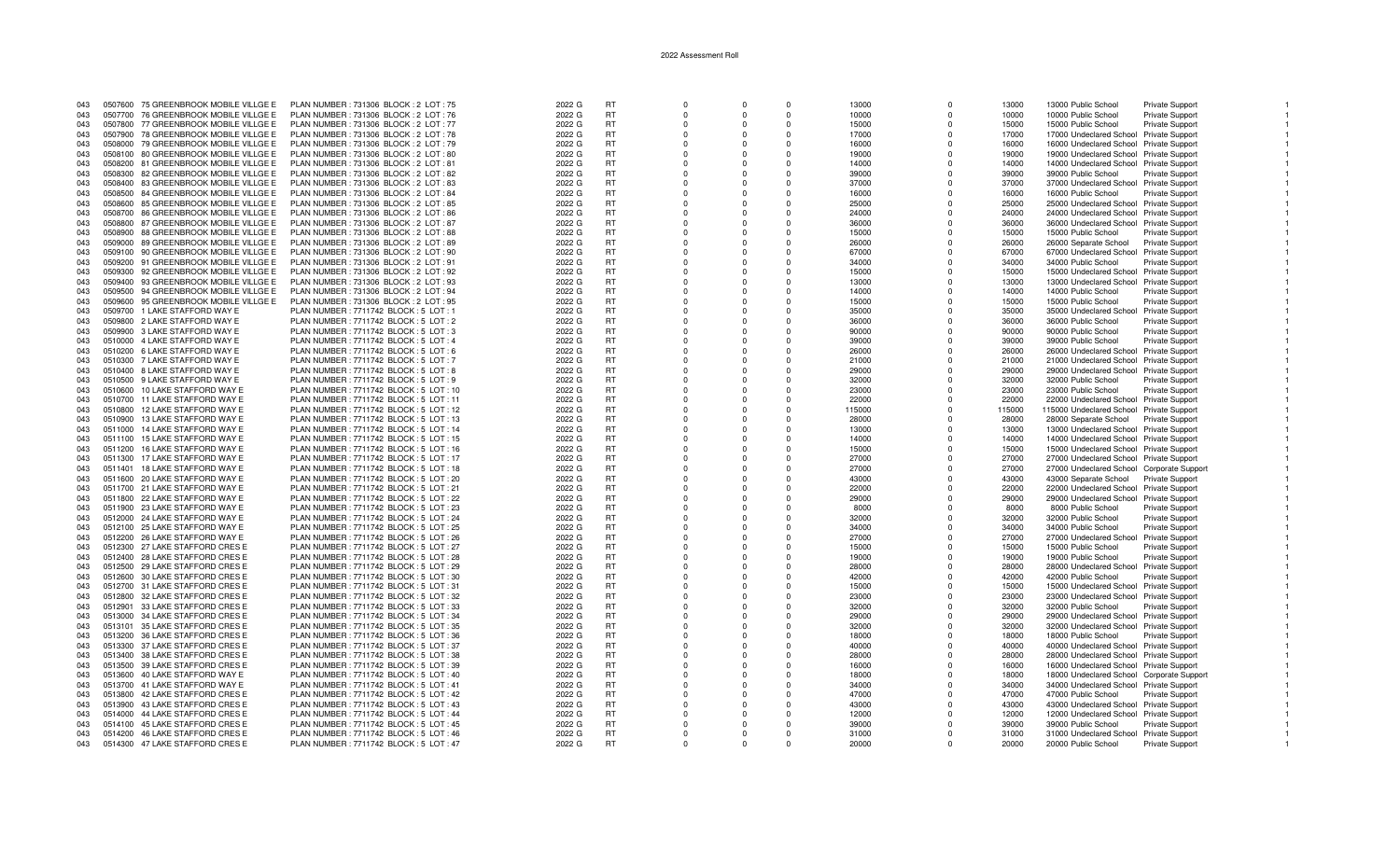| 043 |         | 0514400 48 LAKE STAFFORD CRES E | PLAN NUMBER: 7711742 BLOCK: 5 LOT: 48    | 2022 G | <b>RT</b> | $\Omega$ | $\Omega$ | $\Omega$    | 45000 | $\Omega$ | 45000 | 45000 Undeclared School Private Support         |                        |
|-----|---------|---------------------------------|------------------------------------------|--------|-----------|----------|----------|-------------|-------|----------|-------|-------------------------------------------------|------------------------|
| 043 |         | 0514500 49 LAKE STAFFORD CRES E | PLAN NUMBER : 7711742 BLOCK : 5 LOT : 49 | 2022 G | RT        | $\Omega$ | $\Omega$ | $\Omega$    | 36000 | $\Omega$ | 36000 | 36000 Separate School<br>Private Support        |                        |
| 043 |         | 0514600 50 LAKE STAFFORD CRESE  | PLAN NUMBER : 7711742 BLOCK : 5 LOT : 50 | 2022 G | <b>RT</b> | $\Omega$ |          | $\Omega$    | 40000 | $\Omega$ | 40000 | 40000 Public School<br>Private Support          |                        |
|     |         |                                 |                                          |        |           |          |          |             |       |          |       |                                                 |                        |
| 043 |         | 0514700 51 LAKE STAFFORD CRES E | PLAN NUMBER : 7711742 BLOCK : 5 LOT : 51 | 2022 G | <b>RT</b> | $\Omega$ | $\Omega$ | $\Omega$    | 35000 | $\Omega$ | 35000 | 35000 Separate School<br><b>Private Support</b> |                        |
| 043 |         | 0514800 52 LAKE STAFFORD CRES E | PLAN NUMBER: 7711742 BLOCK: 5 LOT: 52    | 2022 G | <b>RT</b> | $\Omega$ |          | $\Omega$    | 25000 | $\Omega$ | 25000 | 25000 Undeclared School Corporate Support       |                        |
| 043 |         | 0514900 53 LAKE STAFFORD CRES E | PLAN NUMBER: 7711742 BLOCK: 5 LOT: 53    | 2022 G | <b>RT</b> | $\Omega$ | $\Omega$ | $\Omega$    | 46000 | $\Omega$ | 46000 | 46000 Undeclared School Private Support         |                        |
| 043 |         | 0515100 55 LAKE STAFFORD WAY E  | PLAN NUMBER: 7711742 BLOCK: 5 LOT: 55    | 2022 G | <b>RT</b> | $\Omega$ | $\Omega$ | $\Omega$    | 16000 | $\Omega$ | 16000 | 16000 Undeclared School Private Support         |                        |
| 043 |         | 0515200 56 MANOR PARK CRES E    | PLAN NUMBER: 7711742 BLOCK: 5 LOT: 56    | 2022 G | <b>RT</b> | $\Omega$ | $\Omega$ | $\Omega$    | 17000 | $\Omega$ | 17000 | 17000 Separate School Private Support           |                        |
| 043 |         | 0515300 57 MANOR PARK CRES E    | PLAN NUMBER : 7711742 BLOCK : 5 LOT : 57 | 2022 G | <b>RT</b> | $\Omega$ | $\Omega$ | $\Omega$    | 26000 |          | 26000 | 26000 Undeclared School Private Support         |                        |
|     |         |                                 |                                          |        |           |          |          |             |       |          |       |                                                 |                        |
| 043 |         | 0515400 58 MANOR PARK CRES E    | PLAN NUMBER: 7711742 BLOCK: 5 LOT: 58    | 2022 G | <b>RT</b> | $\Omega$ | $\Omega$ | $\Omega$    | 32000 | $\Omega$ | 32000 | 32000 Separate School Private Support           |                        |
| 043 |         | 0515500 59 MANOR PARK CRES E    | PLAN NUMBER: 7711742 BLOCK: 5 LOT: 59    | 2022 G | <b>RT</b> | - 0      |          | $\Omega$    | 45000 | n        | 45000 | 45000 Undeclared School Private Support         |                        |
| 043 |         | 0515600 60 MANOR PARK CRES E    | PLAN NUMBER : 7711742 BLOCK : 5 LOT : 60 | 2022 G | <b>RT</b> | $\Omega$ |          | $\Omega$    | 20000 | $\Omega$ | 20000 | 20000 Undeclared School Private Support         |                        |
| 043 |         | 0515700 61 MANOR PARK CRES E    | PLAN NUMBER: 7711742 BLOCK: 5 LOT: 61    | 2022 G | <b>RT</b> | $\Omega$ |          | $\Omega$    | 31000 |          | 31000 | 31000 Undeclared School Private Support         |                        |
| 043 |         | 0515800 62 MANOR PARK CRES E    | PLAN NUMBER: 7711742 BLOCK: 5 LOT: 62    | 2022 G | <b>RT</b> | $\Omega$ | $\Omega$ | $\Omega$    | 24000 | $\Omega$ | 24000 | 24000 Public School<br><b>Private Support</b>   |                        |
|     | 0515900 |                                 |                                          |        | <b>RT</b> | $\Omega$ | $\Omega$ | $\Omega$    |       | $\Omega$ |       |                                                 |                        |
| 043 |         | 63 MANOR PARK CRES E            | PLAN NUMBER : 7711742 BLOCK : 5 LOT : 63 | 2022 G |           |          |          |             | 29000 |          | 29000 | 29000 Undeclared School Private Support         |                        |
| 043 |         | 0516000 64 MANOR PARK CRES E    | PLAN NUMBER : 7711742 BLOCK : 5 LOT : 64 | 2022 G | <b>RT</b> | $\Omega$ | $\Omega$ | $\Omega$    | 32000 | $\Omega$ | 32000 | 32000 Undeclared School Private Support         |                        |
| 043 |         | 0516100 65 MANOR PARK CRES E    | PLAN NUMBER : 7711742 BLOCK : 5 LOT : 65 | 2022 G | <b>RT</b> | $\Omega$ |          | $\Omega$    | 24000 |          | 24000 | 24000 Public School<br><b>Private Support</b>   |                        |
| 043 |         | 0516200 66 MANOR PARK CRES E    | PLAN NUMBER : 7711742 BLOCK : 5 LOT : 66 | 2022 G | <b>RT</b> | $\Omega$ | $\Omega$ | $\Omega$    | 27000 | n        | 27000 | 27000 Undeclared School Private Support         |                        |
| 043 |         | 0516300 67 LAKE STAFFORD WAY E  | PLAN NUMBER: 7711742 BLOCK: 5 LOT: 67    | 2022 G | <b>RT</b> | - 0      |          | $\Omega$    | 66000 | n        | 66000 | 66000 Undeclared School Private Support         |                        |
| 043 |         | 0516500 69 MANOR PARK CRES E    | PLAN NUMBER: 7711742 BLOCK: 5 LOT: 69    | 2022 G | <b>RT</b> | $\Omega$ | $\Omega$ | $\Omega$    | 27000 | $\Omega$ | 27000 | 27000 Separate School Private Support           |                        |
|     |         |                                 |                                          |        | <b>RT</b> |          |          | $\Omega$    |       |          |       |                                                 |                        |
| 043 |         | 0516600 70 MANOR PARK CRES E    | PLAN NUMBER : 7711742 BLOCK : 5 LOT : 70 | 2022 G |           | $\Omega$ |          |             | 28000 |          | 28000 | 28000 Undeclared School Private Support         |                        |
| 043 |         | 0516700 71 MANOR PARK CRES E    | PLAN NUMBER : 7711742 BLOCK : 5 LOT : 71 | 2022 G | <b>RT</b> | $\Omega$ | $\Omega$ | $\mathbf 0$ | 30000 | $\Omega$ | 30000 | 30000 Public School<br>Private Support          |                        |
| 043 | 0516800 | 72 MANOR PARK CRES E            | PLAN NUMBER : 7711742 BLOCK : 5 LOT : 72 | 2022 G | RT        | $\Omega$ | $\Omega$ | $\Omega$    | 29000 | $\Omega$ | 29000 | 29000 Undeclared School Private Support         |                        |
| 043 | 0516900 | 73 MANOR PARK CRES E            | PLAN NUMBER : 7711742 BLOCK : 5 LOT : 73 | 2022 G | <b>RT</b> | $\Omega$ | $\Omega$ | $\Omega$    | 18000 | $\Omega$ | 18000 | 18000 Undeclared School Private Support         |                        |
| 043 | 0517000 | 74 MANOR PARK CRES E            | PLAN NUMBER : 7711742 BLOCK : 5 LOT : 74 | 2022 G | <b>RT</b> | $\Omega$ | $\Omega$ | $\Omega$    | 42000 |          | 42000 | 42000 Separate School<br><b>Private Support</b> |                        |
| 043 |         | 0517100 75 MANOR PARK CRES E    | PLAN NUMBER: 7711742 BLOCK: 5 LOT: 75    | 2022 G | <b>RT</b> | - 0      | n        | $\Omega$    | 32000 | n        | 32000 | 32000 Public School                             | <b>Private Support</b> |
|     |         |                                 |                                          |        |           |          |          |             |       |          |       |                                                 |                        |
| 043 |         | 0517200 76 MANOR PARK CRES E    | PLAN NUMBER : 7711742 BLOCK : 5 LOT : 76 | 2022 G | <b>RT</b> | $\Omega$ |          | $\Omega$    | 29000 |          | 29000 | 29000 Undeclared School Private Support         |                        |
| 043 |         | 0517300 77 MANOR PARK CRES E    | PLAN NUMBER : 7711742 BLOCK : 5 LOT : 77 | 2022 G | <b>RT</b> | $\Omega$ | $\Omega$ | $\Omega$    | 25000 | $\Omega$ | 25000 | 25000 Public School<br>Private Support          |                        |
| 043 |         | 0517400 78 LAKE STAFFORD WAY E  | PLAN NUMBER: 7711742 BLOCK: 5 LOT: 78    | 2022 G | RT        | $\Omega$ |          | $\Omega$    | 27000 |          | 27000 | 27000 Undeclared School Private Support         |                        |
| 043 |         | 0517500 79 LAKE STAFFORD WAY E  | PLAN NUMBER : 7711742 BLOCK : 5 LOT : 79 | 2022 G | <b>RT</b> | $\Omega$ | $\Omega$ | $\Omega$    | 21000 | $\Omega$ | 21000 | 21000 Undeclared School Private Support         |                        |
| 043 |         | 0517600 80 LAKE STAFFORD WAY E  | PLAN NUMBER: 7711742 BLOCK: 5 LOT: 80    | 2022 G | <b>RT</b> | $\Omega$ | $\Omega$ | $\Omega$    | 36000 | $\Omega$ | 36000 | 36000 Undeclared School Private Support         |                        |
| 043 |         |                                 | PLAN NUMBER: 7711742 BLOCK: 5 LOT: 81    | 2022 G | <b>RT</b> | $\Omega$ | $\Omega$ | $\Omega$    | 15000 | $\Omega$ | 15000 | 15000 Undeclared School Private Support         |                        |
|     |         | 0517700 81 LAKE STAFFORD WAY E  |                                          |        |           |          |          |             |       |          |       |                                                 |                        |
| 043 |         | 0517800 82 LAKE STAFFORD WAY E  | PLAN NUMBER: 7711742 BLOCK: 5 LOT: 82    | 2022 G | <b>RT</b> | $\Omega$ | $\Omega$ | $\Omega$    | 29000 |          | 29000 | 29000 Public School<br>Private Support          |                        |
| 043 |         | 0517900 83 LAKE STAFFORD WAY E  | PLAN NUMBER: 7711742 BLOCK: 5 LOT: 83    | 2022 G | <b>RT</b> | $\Omega$ | $\Omega$ | $\Omega$    | 13000 | $\Omega$ | 13000 | 13000 Undeclared School Private Support         |                        |
| 043 |         | 0518000 84 LAKE STAFFORD WAY E  | PLAN NUMBER: 7711742 BLOCK: 5 LOT: 84    | 2022 G | <b>RT</b> | $\Omega$ |          | $\Omega$    | 14000 |          | 14000 | 14000 Undeclared School Private Support         |                        |
| 043 |         | 0518100 85 LAKE STAFFORD WAY E  | PLAN NUMBER: 7711742 BLOCK: 5 LOT: 85    | 2022 G | <b>RT</b> | $\Omega$ | $\Omega$ | $\Omega$    | 34000 | $\Omega$ | 34000 | 34000 Public School<br><b>Private Support</b>   |                        |
| 043 |         | 0518200 86 LAKE STAFFORD WAY E  | PLAN NUMBER : 7711742 BLOCK : 5 LOT : 86 | 2022 G | RT        | $\Omega$ |          | $\Omega$    | 23000 |          | 23000 | 23000 Public School<br><b>Private Support</b>   |                        |
|     |         |                                 |                                          |        |           |          |          |             |       |          |       |                                                 |                        |
| 043 |         | 0518300 1 MAPLE DR W            | PLAN NUMBER : 7610927 BLOCK : 6 LOT : 1  | 2022 G | <b>RT</b> | $\Omega$ | $\Omega$ | $\Omega$    | 22000 | $\Omega$ | 22000 | 22000 Public School<br><b>Private Support</b>   |                        |
| 043 |         | 0518400 59 MAPLE DR W           | PLAN NUMBER: 7610927 BLOCK: 6 LOT: 59    | 2022 G | <b>RT</b> | $\Omega$ | $\Omega$ | $\Omega$    | 26000 | $\Omega$ | 26000 | 26000 Undeclared School Private Support         |                        |
| 043 |         | 0518500 60 MAPLE DR W           | PLAN NUMBER : 7610927 BLOCK : 6 LOT : 60 | 2022 G | <b>RT</b> | $\Omega$ | $\Omega$ | $\Omega$    | 37000 | $\Omega$ | 37000 | <b>Private Support</b><br>37000 Public School   |                        |
| 043 |         | 0518600 61 MAPLE DR W           | PLAN NUMBER: 7610927 BLOCK: 6 LOT: 61    | 2022 G | <b>RT</b> | $\Omega$ | $\Omega$ | $\Omega$    | 33000 |          | 33000 | 33000 Undeclared School Private Support         |                        |
| 043 |         | 0518700 62 MAPLE DR W           | PLAN NUMBER : 7610927 BLOCK : 6 LOT : 62 | 2022 G | <b>RT</b> | $\Omega$ | $\Omega$ | $\Omega$    | 40000 | $\Omega$ | 40000 | 40000 Undeclared School Private Support         |                        |
| 043 |         | 0518800 63 MAPLE DR W           | PLAN NUMBER : 7610927 BLOCK : 6 LOT : 63 | 2022 G | RT        | $\Omega$ |          | $\Omega$    | 40000 | $\Omega$ | 40000 | 40000 Undeclared School Private Support         |                        |
|     |         |                                 |                                          |        | <b>RT</b> | $\Omega$ |          | $\Omega$    |       | $\Omega$ |       |                                                 |                        |
| 043 |         | 0519000 65 POPLAR ST W          | PLAN NUMBER : 7610927 BLOCK : 6 LOT : 65 | 2022 G |           |          |          |             | 31000 |          | 31000 | 31000 Undeclared School Private Support         |                        |
| 043 |         | 0519100 66 POPLAR ST W          | PLAN NUMBER : 7610927 BLOCK : 6 LOT : 66 | 2022 G | <b>RT</b> | $\Omega$ | $\Omega$ | $\Omega$    | 50000 |          | 50000 | 50000 Undeclared School Private Support         |                        |
| 043 |         | 0519200 67 POPLAR ST W          | PLAN NUMBER : 7610927 BLOCK : 6 LOT : 67 | 2022 G | RT        | $\Omega$ | $\Omega$ | $\Omega$    | 42000 | $\Omega$ | 42000 | 42000 Public School<br><b>Private Support</b>   |                        |
| 043 |         | 0519300 68 POPLAR ST W          | PLAN NUMBER: 7610927 BLOCK: 6 LOT: 68    | 2022 G | <b>RT</b> | $\Omega$ | $\Omega$ | $\Omega$    | 48000 | $\Omega$ | 48000 | 48000 Undeclared School Private Support         |                        |
| 043 |         | 0519400 69 POPLAR ST W          | PLAN NUMBER: 7610927 BLOCK: 6 LOT: 69    | 2022 G | <b>RT</b> | $\Omega$ | $\Omega$ | $\Omega$    | 44000 | $\Omega$ | 44000 | 44000 Undeclared School Private Support         |                        |
| 043 |         | 0519500 70 POPLAR ST W          | PLAN NUMBER: 7610927 BLOCK: 6 LOT: 70    | 2022 G | <b>RT</b> | $\Omega$ | $\Omega$ | $\Omega$    | 40000 | $\Omega$ | 40000 | 40000 Undeclared School Private Support         |                        |
|     |         |                                 |                                          |        |           |          |          |             |       |          |       |                                                 |                        |
| 043 |         | 0519600 71 POPLAR ST W          | PLAN NUMBER : 7610927 BLOCK : 6 LOT : 71 | 2022 G | <b>RT</b> | $\Omega$ | $\Omega$ | $\Omega$    | 43000 | $\Omega$ | 43000 | 43000 Undeclared School Private Support         |                        |
| 043 |         | 0519700 72 POPLAR ST W          | PLAN NUMBER : 7610927 BLOCK : 6 LOT : 72 | 2022 G | <b>RT</b> | $\Omega$ |          | $\Omega$    | 15000 | $\Omega$ | 15000 | 15000 Separate School Private Support           |                        |
| 043 |         | 0519800 73 POPLAR ST W          | PLAN NUMBER: 7610927 BLOCK: 6 LOT: 73    | 2022 G | <b>RT</b> | $\Omega$ | $\Omega$ | $\Omega$    | 40000 | $\Omega$ | 40000 | 40000 Undeclared School Private Support         |                        |
| 043 |         | 0520000 75 POPLAR ST W          | PLAN NUMBER : 7610927 BLOCK : 6 LOT : 75 | 2022 G | <b>RT</b> | $\Omega$ | $\Omega$ | $\Omega$    | 27000 |          | 27000 | 27000 Undeclared School Private Support         |                        |
| 043 |         | 0520100 76 POPLAR ST W          | PLAN NUMBER: 7610927 BLOCK: 6 LOT: 76    | 2022 G | <b>RT</b> | $\Omega$ | $\Omega$ | $\Omega$    | 21000 | $\Omega$ | 21000 | 21000 Public School<br><b>Private Support</b>   |                        |
| 043 |         | 0520200 77 POPLAR ST W          |                                          |        | <b>RT</b> | $\Omega$ | $\Omega$ | $\Omega$    | 29000 | $\Omega$ | 29000 |                                                 |                        |
|     |         |                                 | PLAN NUMBER : 7610927 BLOCK : 6 LOT : 77 | 2022 G |           |          |          |             |       |          |       | 29000 Public School<br>Private Support          |                        |
| 043 |         | 0520300 78 POPLAR ST W          | PLAN NUMBER: 7610927 BLOCK: 6 LOT: 78    | 2022 G | <b>RT</b> | $\Omega$ | $\Omega$ | $\Omega$    | 26000 |          | 26000 | 26000 Undeclared School Private Support         |                        |
| 043 |         | 0520400 79 POPLAR ST W          | PLAN NUMBER: 7610927 BLOCK: 6 LOT: 79    | 2022 G | <b>RT</b> | $\Omega$ | $\Omega$ | $\Omega$    | 37000 | $\Omega$ | 37000 | 37000 Public School<br>Private Support          |                        |
| 043 |         | 0520500 80 POPLAR ST W          | PLAN NUMBER : 7610927 BLOCK : 6 LOT : 80 | 2022 G | <b>RT</b> | $\Omega$ |          | $\Omega$    | 26000 | $\Omega$ | 26000 | 26000 Undeclared School Private Support         |                        |
| 043 |         | 0520700 82 POPLAR ST W          | PLAN NUMBER : 7610927 BLOCK : 6 LOT : 82 | 2022 G | <b>RT</b> | $\Omega$ |          | $\Omega$    | 31000 |          | 31000 | 31000 Public School<br><b>Private Support</b>   |                        |
| 043 |         | 0520800 83 POPLAR ST W          | PLAN NUMBER : 7610927 BLOCK : 6 LOT : 83 | 2022 G | <b>RT</b> | $\Omega$ | $\Omega$ | $\Omega$    | 30000 | $\Omega$ | 30000 | 30000 Separate School<br><b>Private Support</b> |                        |
| 043 |         | 0520901 84 POPLAR ST W          | PLAN NUMBER : 7610927 BLOCK : 6 LOT : 84 |        | <b>RT</b> | $\Omega$ | $\Omega$ | $\Omega$    | 42000 | $\Omega$ | 42000 |                                                 |                        |
|     |         |                                 |                                          | 2022 G |           |          |          |             |       |          |       | 42000 Undeclared School Private Support         |                        |
| 043 |         | 0521000 85 POPLAR ST W          | PLAN NUMBER: 7610927 BLOCK: 6 LOT: 85    | 2022 G | <b>RT</b> | $\Omega$ | $\Omega$ | $\Omega$    | 34000 | $\Omega$ | 34000 | 34000 Undeclared School Private Support         |                        |
| 043 |         | 0521200 87 WILLOW AVE W         | PLAN NUMBER: 7610927 BLOCK: 6 LOT: 87    | 2022 G | <b>RT</b> | $\Omega$ | $\Omega$ | $\Omega$    | 15000 | $\Omega$ | 15000 | 15000 Undeclared School Private Support         |                        |
| 043 |         | 0521300 88 WILLOW AVE W         | PLAN NUMBER : 7610927 BLOCK : 6 LOT : 88 | 2022 G | RT        | $\Omega$ |          | $\Omega$    | 27000 |          | 27000 | 27000 Undeclared School Private Support         |                        |
| 043 |         | 0521400 89 WILLOW AVE W         | PLAN NUMBER : 7610927 BLOCK : 6 LOT : 89 | 2022 G | <b>RT</b> | $\Omega$ | $\Omega$ | $\Omega$    | 98000 |          | 98000 | 98000 Undeclared School Private Support         |                        |
| 043 |         | 0521500 90 WILLOW AVE W         | PLAN NUMBER : 7610927 BLOCK : 6 LOT : 90 | 2022 G | <b>RT</b> |          |          |             | 13000 |          | 13000 | 13000 Public School<br><b>Private Support</b>   |                        |
|     |         |                                 |                                          |        |           |          |          |             |       |          |       |                                                 |                        |

 $\blacksquare$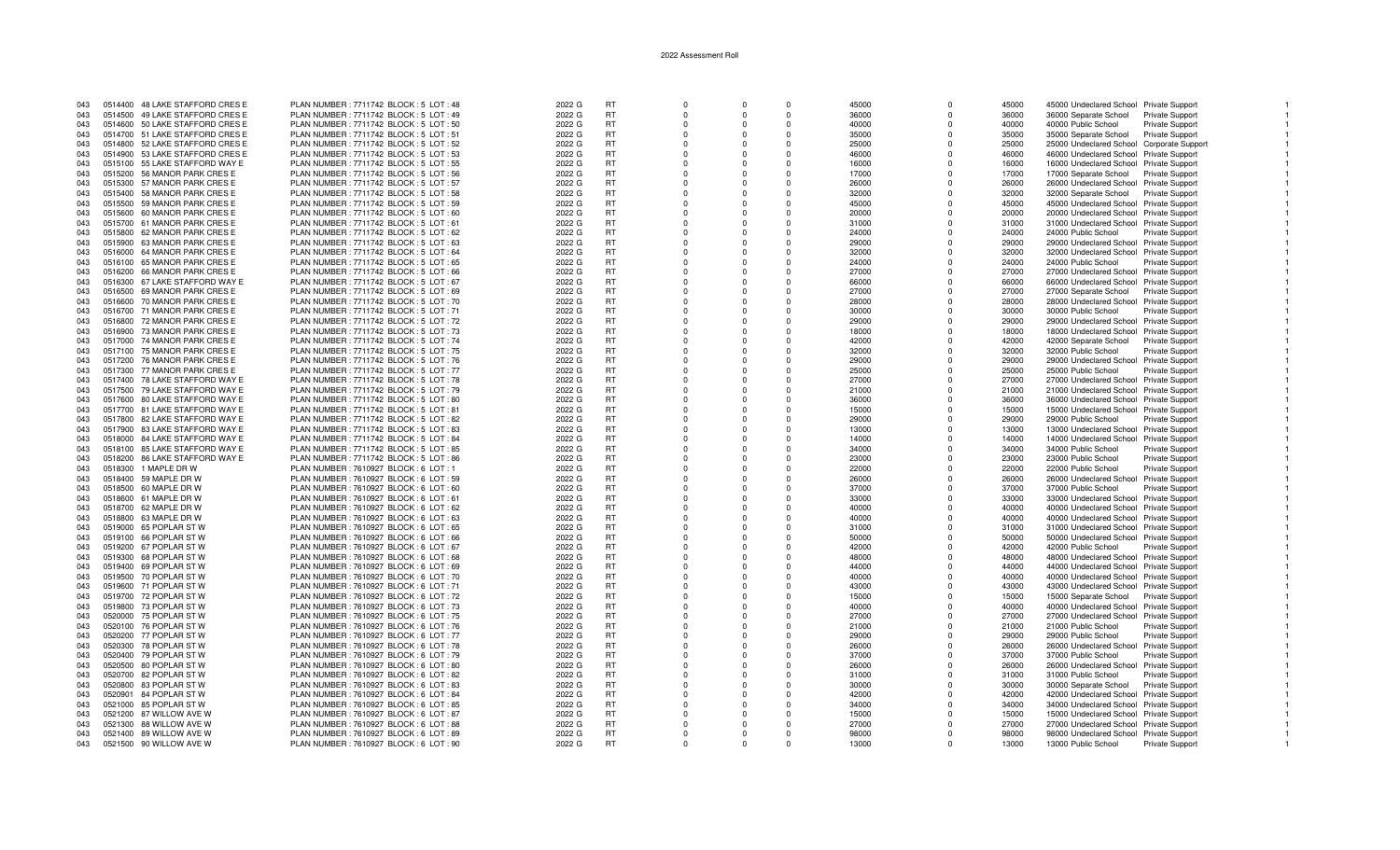| 043 |         | 0521600 91 WILLOW AVE W  | PLAN NUMBER: 7610927 BLOCK: 6 LOT: 91     | 2022 G | <b>RT</b> | $\Omega$ |          | $\Omega$ | 40000  | $\Omega$     | 40000  | 40000 Public School                       | Private Support        |  |
|-----|---------|--------------------------|-------------------------------------------|--------|-----------|----------|----------|----------|--------|--------------|--------|-------------------------------------------|------------------------|--|
| 043 |         | 0521700 92 WILLOW AVE W  | PLAN NUMBER: 7610927 BLOCK: 6 LOT: 92     | 2022 G | <b>RT</b> | $\Omega$ | $\Omega$ | $\Omega$ | 15000  | $\Omega$     | 15000  | 15000 Undeclared School Private Support   |                        |  |
| 043 |         | 0521800 93 WILLOW AVE W  | PLAN NUMBER : 7610927 BLOCK : 6 LOT : 93  | 2022 G | <b>RT</b> | $\Omega$ |          | $\Omega$ | 15000  | <sup>0</sup> | 15000  | 15000 Undeclared School Private Support   |                        |  |
| 043 |         | 0522000 95 WILLOW AVE W  | PLAN NUMBER: 7610927 BLOCK: 6 LOT: 95     | 2022 G | <b>RT</b> | $\Omega$ | $\Omega$ | $\Omega$ | 18000  | $\Omega$     | 18000  | 18000 Undeclared School Private Support   |                        |  |
| 043 |         | 0522100 96 WILLOW AVE W  | PLAN NUMBER : 7610927 BLOCK : 6 LOT : 96  | 2022 G | <b>RT</b> | $\Omega$ |          | $\Omega$ | 29000  | $\Omega$     | 29000  | 29000 Undeclared School Private Support   |                        |  |
|     |         |                          |                                           |        | <b>RT</b> |          |          |          |        |              |        |                                           |                        |  |
| 043 |         | 0522200 97 WILLOW AVE W  | PLAN NUMBER: 7610927 BLOCK: 6 LOT: 97     | 2022 G |           | $\Omega$ | $\Omega$ | $\Omega$ | 15000  | $\Omega$     | 15000  | 15000 Public School                       | Private Support        |  |
| 043 |         | 0522500 100 WILLOW AVE W | PLAN NUMBER : 7610927 BLOCK : 6 LOT : 100 | 2022 G | <b>RT</b> | $\Omega$ | $\Omega$ | $\Omega$ | 44000  | $\Omega$     | 44000  | 44000 Undeclared School Private Support   |                        |  |
| 043 |         | 0522600 101 WILLOW AVE W | PLAN NUMBER: 7610927 BLOCK: 6 LOT: 101    | 2022 G | <b>RT</b> | $\Omega$ | $\Omega$ | $\Omega$ | 15000  | $\Omega$     | 15000  | 15000 Undeclared School Private Support   |                        |  |
| 043 |         | 0522700 102 WILLOW AVE W | PLAN NUMBER : 7610927 BLOCK : 6 LOT : 102 | 2022 G | <b>RT</b> | $\Omega$ | $\Omega$ | $\Omega$ | 25000  | $\Omega$     | 25000  | 25000 Public School                       | Private Support        |  |
| 043 |         | 0522800 103 WILLOW AVE W | PLAN NUMBER: 7610927 BLOCK: 6 LOT: 103    | 2022 G | <b>RT</b> | $\Omega$ |          | $\Omega$ | 22000  | $\Omega$     | 22000  | 22000 Public School                       | <b>Private Support</b> |  |
| 043 |         | 0522900 104 WILLOW AVE W | PLAN NUMBER : 7610927 BLOCK : 6 LOT : 104 | 2022 G | <b>RT</b> | $\Omega$ |          | $\Omega$ | 38000  | $\Omega$     | 38000  | 38000 Undeclared School Private Support   |                        |  |
| 043 |         | 0523100 106 WILLOW AVE W | PLAN NUMBER : 7610927 BLOCK : 6 LOT : 106 | 2022 G | <b>RT</b> | $\Omega$ |          | $\Omega$ | 14000  | $\Omega$     | 14000  | 14000 Undeclared School Private Support   |                        |  |
| 043 |         | 0523200 107 WILLOW AVE W | PLAN NUMBER : 7610927 BLOCK : 6 LOT : 107 | 2022 G | <b>RT</b> | $\Omega$ |          | $\Omega$ | 17000  | $\Omega$     | 17000  | 17000 Undeclared School Private Support   |                        |  |
| 043 | 0523302 | 108 WILLOW AVE W         | PLAN NUMBER: 7610927 BLOCK: 6 LOT: 108    | 2022 G | <b>RT</b> | $\Omega$ | $\Omega$ | $\Omega$ | 30000  | $\Omega$     | 30000  | 30000 Undeclared School Corporate Support |                        |  |
| 043 |         | 0523400 109 WILLOW AVE W | PLAN NUMBER : 7610927 BLOCK : 6 LOT : 109 | 2022 G | <b>RT</b> | $\Omega$ | $\Omega$ | $\Omega$ | 31000  | $\Omega$     | 31000  | 31000 Separate School Private Support     |                        |  |
|     |         |                          |                                           |        | <b>RT</b> | $\Omega$ | $\Omega$ | $\Omega$ |        | $\Omega$     |        |                                           |                        |  |
| 043 |         | 0523500 110 WILLOW AVE W | PLAN NUMBER: 7610927 BLOCK: 6 LOT: 110    | 2022 G |           |          |          |          | 27000  |              | 27000  | 27000 Undeclared School Private Support   |                        |  |
| 043 |         | 0523600 111 WILLOW AVE W | PLAN NUMBER: 7610927 BLOCK: 6 LOT: 111    | 2022 G | <b>RT</b> | $\Omega$ | $\Omega$ | $\Omega$ | 15000  |              | 15000  | 15000 Undeclared School Private Support   |                        |  |
| 043 |         | 0523700 112 MAPLE DR W   | PLAN NUMBER: 7610927 BLOCK: 6 LOT: 112    | 2022 G | <b>RT</b> | $\Omega$ |          | $\Omega$ | 10000  | $\Omega$     | 10000  | 10000 Public School                       | Private Support        |  |
| 043 |         | 0523800 113 MAPLE DR W   | PLAN NUMBER : 7610927 BLOCK : 6 LOT : 113 | 2022 G | <b>RT</b> | $\Omega$ |          | $\Omega$ | 19000  | $\Omega$     | 19000  | 19000 Public School                       | <b>Private Support</b> |  |
| 043 |         | 0523900 114 MAPLE DR W   | PLAN NUMBER: 7610927 BLOCK: 6 LOT: 114    | 2022 G | <b>RT</b> | $\Omega$ |          | $\Omega$ | 14000  | $\Omega$     | 14000  | 14000 Public School                       | Private Support        |  |
| 043 |         | 0524000 115 MAPLE DR W   | PLAN NUMBER : 7610927 BLOCK : 6 LOT : 115 | 2022 G | <b>RT</b> | $\Omega$ |          | $\Omega$ | 13000  |              | 13000  | 13000 Undeclared School Private Support   |                        |  |
| 043 |         | 0524100 116 MAPLE DR W   | PLAN NUMBER: 7610927 BLOCK: 6 LOT: 116    | 2022 G | <b>RT</b> | $\Omega$ | $\Omega$ | $\Omega$ | 63000  | $\Omega$     | 63000  | 63000 Undeclared School Private Support   |                        |  |
| 043 |         | 0524200 117 MAPLE DR W   | PLAN NUMBER : 7610927 BLOCK : 6 LOT : 117 | 2022 G | <b>RT</b> | $\Omega$ | $\Omega$ | $\Omega$ | 41000  | $\Omega$     | 41000  | 41000 Undeclared School Private Support   |                        |  |
| 043 |         | 0524400 119 MAPLE DR W   | PLAN NUMBER: 7610927 BLOCK: 6 LOT: 119    | 2022 G | <b>RT</b> | $\Omega$ | $\Omega$ | $\Omega$ | 89000  | $\Omega$     | 89000  | 89000 Undeclared School Corporate Support |                        |  |
| 043 |         | 0524500 120 MAPLE DR W   | PLAN NUMBER : 7610927 BLOCK : 6 LOT : 120 | 2022 G | <b>RT</b> | $\Omega$ | $\Omega$ | $\Omega$ | 29000  |              | 29000  | 29000 Undeclared School Private Support   |                        |  |
| 043 |         | 0524600 121 MAPLE DR W   | PLAN NUMBER: 7610927 BLOCK: 6 LOT: 121    | 2022 G | <b>RT</b> | $\Omega$ |          | $\Omega$ | 44000  | $\Omega$     | 44000  | 44000 Public School                       | Private Support        |  |
|     |         |                          |                                           |        |           |          |          |          |        |              |        |                                           |                        |  |
| 043 |         | 0524700 122 BIRCH ST W   | PLAN NUMBER : 7610927 BLOCK : 6 LOT : 122 | 2022 G | RT        | $\Omega$ |          | $\Omega$ | 97000  | $\Omega$     | 97000  | 97000 Undeclared School Corporate Support |                        |  |
| 043 |         | 0524800 123 BIRCH ST W   | PLAN NUMBER : 7610927 BLOCK : 6 LOT : 123 | 2022 G | <b>RT</b> | $\Omega$ |          | $\Omega$ | 37000  | $\Omega$     | 37000  | 37000 Undeclared School Private Support   |                        |  |
| 043 |         | 0524900 124 BIRCH ST W   | PLAN NUMBER : 7610927 BLOCK : 6 LOT : 124 | 2022 G | <b>RT</b> | $\Omega$ |          | $\Omega$ | 87000  | $\Omega$     | 87000  | 87000 Undeclared School Private Support   |                        |  |
| 043 | 0525200 | 127 BIRCH ST W           | PLAN NUMBER: 7610927 BLOCK: 6 LOT: 127    | 2022 G | <b>RT</b> | $\Omega$ | $\Omega$ | $\Omega$ | 42000  | $\Omega$     | 42000  | 42000 Public School                       | Private Support        |  |
| 043 | 0525300 | 128 BIRCH ST W           | PLAN NUMBER: 7610927 BLOCK: 6 LOT: 128    | 2022 G | <b>RT</b> | $\Omega$ | $\Omega$ | $\Omega$ | 24000  | $\Omega$     | 24000  | 24000 Undeclared School Private Support   |                        |  |
| 043 | 0525400 | 129 BIRCH ST W           | PLAN NUMBER : 7610927 BLOCK : 6 LOT : 129 | 2022 G | <b>RT</b> | $\Omega$ | $\Omega$ | $\Omega$ | 34000  | $\Omega$     | 34000  | 34000 Undeclared School Private Support   |                        |  |
| 043 |         | 0525500 130 BIRCH ST W   | PLAN NUMBER: 7610927 BLOCK: 6 LOT: 130    | 2022 G | RT        | $\Omega$ |          | $\Omega$ | 25000  |              | 25000  | 25000 Undeclared School Private Support   |                        |  |
| 043 |         | 0525600 131 BIRCH ST W   | PLAN NUMBER: 7610927 BLOCK: 6 LOT: 131    | 2022 G | <b>RT</b> | $\Omega$ |          | $\Omega$ | 84000  | $\Omega$     | 84000  | 84000 Undeclared School Private Support   |                        |  |
| 043 |         | 0525700 132 BIRCH ST W   | PLAN NUMBER : 7610927 BLOCK : 6 LOT : 132 | 2022 G | <b>RT</b> | $\Omega$ |          | $\Omega$ | 84000  | $\Omega$     | 84000  | 84000 Public School                       | Private Support        |  |
| 043 | 0525800 | 133 BIRCH ST W           | PLAN NUMBER: 7610927 BLOCK: 6 LOT: 133    | 2022 G | <b>RT</b> | $\Omega$ | $\Omega$ | $\Omega$ | 24000  | $\Omega$     | 24000  | 24000 Undeclared School Private Support   |                        |  |
|     |         |                          |                                           |        |           |          |          |          |        |              |        |                                           |                        |  |
| 043 | 0526000 | 135 BIRCH ST W           | PLAN NUMBER : 7610927 BLOCK : 6 LOT : 135 | 2022 G | <b>RT</b> | $\Omega$ |          | $\Omega$ | 26000  |              | 26000  | 26000 Undeclared School Private Support   |                        |  |
| 043 | 0526100 | 136 BIRCH ST W           | PLAN NUMBER: 7610927 BLOCK: 6 LOT: 136    | 2022 G | <b>RT</b> | $\Omega$ | $\Omega$ | $\Omega$ | 35000  | $\Omega$     | 35000  | 35000 Undeclared School Private Support   |                        |  |
| 043 | 0526400 | 139 BIRCH ST W           | PLAN NUMBER : 7610927 BLOCK : 6 LOT : 139 | 2022 G | <b>RT</b> | $\Omega$ | $\Omega$ | $\Omega$ | 38000  | $\Omega$     | 38000  | 38000 Public School                       | Private Support        |  |
| 043 |         | 0526500 140 BIRCH ST W   | PLAN NUMBER : 7610927 BLOCK : 6 LOT : 140 | 2022 G | <b>RT</b> | $\Omega$ | $\Omega$ | $\Omega$ | 33000  | $\Omega$     | 33000  | 33000 Undeclared School Private Support   |                        |  |
| 043 |         | 0526600 141 BIRCH ST W   | PLAN NUMBER : 7610927 BLOCK : 6 LOT : 141 | 2022 G | <b>RT</b> | $\Omega$ |          | $\Omega$ | 31000  |              | 31000  | 31000 Public School                       | Private Support        |  |
| 043 |         | 0526700 142 BIRCH ST W   | PLAN NUMBER : 7610927 BLOCK : 6 LOT : 142 | 2022 G | <b>RT</b> | $\Omega$ |          | $\Omega$ | 38000  | n            | 38000  | 38000 Public School                       | Private Support        |  |
| 043 |         | 0526800 143 BIRCH ST W   | PLAN NUMBER : 7610927 BLOCK : 6 LOT : 143 | 2022 G | <b>RT</b> | $\Omega$ |          | $\Omega$ | 72000  | $\Omega$     | 72000  | 72000 Public School                       | Private Support        |  |
| 043 |         | 0526900 144 BIRCH ST W   | PLAN NUMBER: 7610927 BLOCK: 6 LOT: 144    | 2022 G | <b>RT</b> | $\Omega$ | $\Omega$ | $\Omega$ | 96000  | $\Omega$     | 96000  | 96000 Undeclared School Private Support   |                        |  |
| 043 |         | 0527000 145 BIRCH ST W   | PLAN NUMBER: 7610927 BLOCK: 6 LOT: 145    | 2022 G | <b>RT</b> | $\Omega$ |          | $\Omega$ | 24000  |              | 24000  | 24000 Undeclared School Private Support   |                        |  |
| 043 |         | 0527100 146 BIRCH ST W   | PLAN NUMBER : 7610927 BLOCK : 6 LOT : 146 | 2022 G | <b>RT</b> | $\Omega$ | $\Omega$ | $\Omega$ | 28000  | $\Omega$     | 28000  | 28000 Undeclared School Private Support   |                        |  |
|     |         |                          |                                           |        |           |          |          |          |        |              |        |                                           |                        |  |
| 043 |         | 0527200 147 BIRCH ST W   | PLAN NUMBER: 7610927 BLOCK: 6 LOT: 147    | 2022 G | <b>RT</b> | $\Omega$ | $\Omega$ | $\Omega$ | 36000  | $\Omega$     | 36000  | 36000 Public School                       | Private Support        |  |
| 043 |         | 0527300 148 BIRCH ST W   | PLAN NUMBER: 7610927 BLOCK: 6 LOT: 148    | 2022 G | <b>RT</b> | $\Omega$ | $\Omega$ | $\Omega$ | 23000  | $\Omega$     | 23000  | 23000 Public School                       | Private Support        |  |
| 043 |         | 0527400 149 BIRCH ST W   | PLAN NUMBER : 7610927 BLOCK : 6 LOT : 149 | 2022 G | <b>RT</b> | $\Omega$ |          | $\Omega$ | 23000  | $\Omega$     | 23000  | 23000 Undeclared School Private Support   |                        |  |
| 043 |         | 0527500 150 BIRCH ST W   | PLAN NUMBER : 7610927 BLOCK : 6 LOT : 150 | 2022 G | <b>RT</b> | $\Omega$ |          | $\Omega$ | 24000  | $\Omega$     | 24000  | 24000 Public School                       | Private Support        |  |
| 043 |         | 0527700 8 MAPLE DR W     | PLAN NUMBER : 7610927 BLOCK : 6 LOT : 8   | 2022 G | <b>RT</b> | $\Omega$ |          | $\Omega$ | 77000  | $\Omega$     | 77000  | 77000 Undeclared School Private Support   |                        |  |
| 043 |         | 0527800 21 MAPLE DR W    | PLAN NUMBER: 7610927 BLOCK: 6 LOT: 21     | 2022 G | <b>RT</b> | $\Omega$ | $\Omega$ | $\Omega$ | 44000  | $\Omega$     | 44000  | 44000 Undeclared School Private Support   |                        |  |
| 043 |         | 0527900 23 MAPLE DR W    | PLAN NUMBER : 7610927 BLOCK : 6 LOT : 23  | 2022 G | <b>RT</b> | $\Omega$ | $\Omega$ | $\Omega$ | 42000  |              | 42000  | 42000 Public School                       | Private Support        |  |
| 043 |         | 0528000 24 MAPLE DR W    | PLAN NUMBER: 7610927 BLOCK: 6 LOT: 24     | 2022 G | <b>RT</b> | $\Omega$ | $\Omega$ | $\Omega$ | 48000  | $\Omega$     | 48000  | 48000 Undeclared School Private Support   |                        |  |
| 043 |         | 0528100 25 MAPLE DR W    | PLAN NUMBER: 7610927 BLOCK: 6 LOT: 25     | 2022 G | <b>RT</b> | $\Omega$ | $\Omega$ | $\Omega$ | 43000  | $\Omega$     | 43000  | 43000 Undeclared School Private Support   |                        |  |
| 043 |         | 0528200 12 MAPLE DR W    | PLAN NUMBER : 7610927 BLOCK : 6 LOT : 12  | 2022 G | <b>RT</b> | $\Omega$ | $\Omega$ | $\Omega$ | 43000  | $\Omega$     | 43000  | 43000 Undeclared School Private Support   |                        |  |
|     |         |                          |                                           |        |           |          |          |          |        |              |        |                                           |                        |  |
| 043 |         | 0528300 27 MAPLE DR W    | PLAN NUMBER : 7610927 BLOCK : 6 LOT : 27  | 2022 G | <b>RT</b> | $\Omega$ |          | $\Omega$ | 43000  | $\Omega$     | 43000  | 43000 Undeclared School Private Support   |                        |  |
| 043 |         | 0528400 11 MAPLE DR W    | PLAN NUMBER: 7610927 BLOCK: 6 LOT: 11     | 2022 G | <b>RT</b> | $\Omega$ |          | $\Omega$ | 45000  | $\Omega$     | 45000  | 45000 Undeclared School Private Support   |                        |  |
| 043 |         | 0528500 29 MAPLE DR W    | PLAN NUMBER: 7610927 BLOCK: 6 LOT: 29     | 2022 G | <b>RT</b> | $\Omega$ |          | $\Omega$ | 43000  |              | 43000  | 43000 Undeclared School Private Support   |                        |  |
| 043 |         | 0528600 13 MAPLE DR W    | PLAN NUMBER : 7610927 BLOCK : 6 LOT : 13  | 2022 G | <b>RT</b> | $\Omega$ | $\Omega$ | $\Omega$ | 45000  | $\Omega$     | 45000  | 45000 Undeclared School Private Support   |                        |  |
| 043 |         | 0528700 14 MAPLE DR W    | PLAN NUMBER : 7610927 BLOCK : 6 LOT : 14  | 2022 G | <b>RT</b> | $\Omega$ | $\Omega$ | $\Omega$ | 52000  | $\Omega$     | 52000  | 52000 Undeclared School Private Support   |                        |  |
| 043 | 0528800 | 15 MAPLE DR W            | PLAN NUMBER: 7610927 BLOCK: 6 LOT: 15     | 2022 G | <b>RT</b> | $\Omega$ | $\Omega$ | $\Omega$ | 114000 | $\Omega$     | 114000 | 114000 Undeclared School Private Support  |                        |  |
| 043 | 0528900 | 16 MAPLE DR W            | PLAN NUMBER : 7610927 BLOCK : 6 LOT : 16  | 2022 G | <b>RT</b> | $\Omega$ | $\Omega$ | $\Omega$ | 40000  | $\Omega$     | 40000  | 40000 Public School                       | <b>Private Support</b> |  |
| 043 |         | 0529000 17 MAPLE DR W    | PLAN NUMBER : 7610927 BLOCK : 5 LOT : 17  | 2022 G | <b>RT</b> | $\Omega$ |          | $\Omega$ | 62000  |              | 62000  | 62000 Undeclared School Private Support   |                        |  |
| 043 |         | 0529100 18 MAPLE DR W    | PLAN NUMBER : 7610927 BLOCK : 6 LOT : 18  | 2022 G | <b>RT</b> | $\Omega$ |          | $\Omega$ | 44000  |              | 44000  | 44000 Undeclared School Private Support   |                        |  |
| 043 |         | 0529200 19 MAPLE DR W    | PLAN NUMBER : 7610927 BLOCK : 5 LOT : 19  | 2022 G | <b>RT</b> | $\Omega$ |          |          | 44000  |              | 44000  | 44000 Undeclared School Private Support   |                        |  |
|     |         |                          |                                           |        |           |          |          |          |        |              |        |                                           |                        |  |

## 2022 Assessment Roll

 $\blacksquare$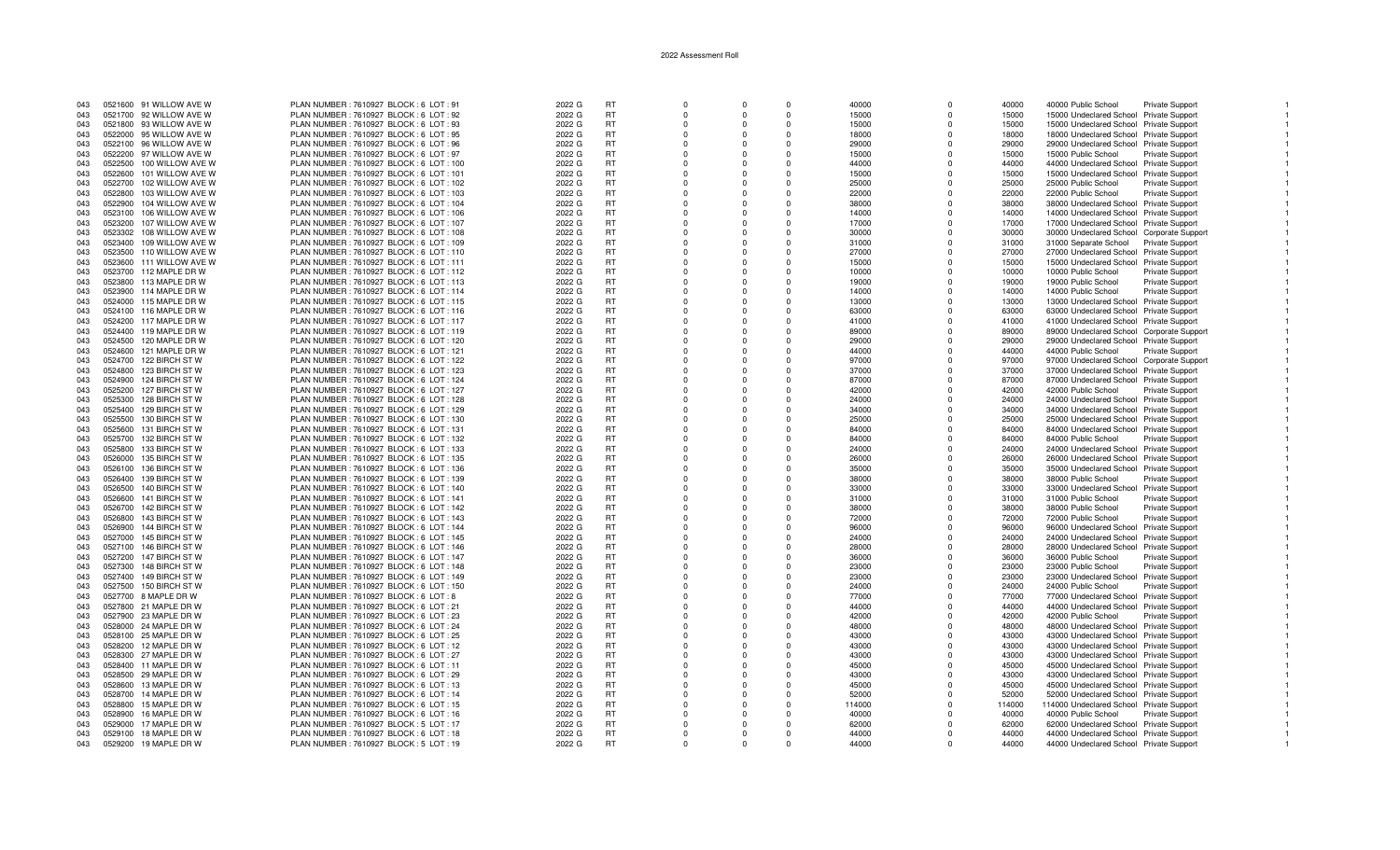| 043 |         | 0529300 20 MAPLE DR W         | PLAN NUMBER : 7610927 BLOCK : 6 LOT : 20  | 2022 G | <b>RT</b> | $\Omega$ | $\Omega$ | $\Omega$    | 45000  | $\Omega$             | 45000  | 45000 Undeclared School Private Support                                              |                        |     |
|-----|---------|-------------------------------|-------------------------------------------|--------|-----------|----------|----------|-------------|--------|----------------------|--------|--------------------------------------------------------------------------------------|------------------------|-----|
| 043 |         | 0529400 3 MAPLE DR W          | PLAN NUMBER : 7610927 BLOCK : 6 LOT : 3   | 2022 G | RT        | $\Omega$ | $\Omega$ | $\Omega$    | 43000  | $\Omega$             | 43000  | 43000 Undeclared School Private Support                                              |                        |     |
| 043 |         | 0529500 22 MAPLE DR W         | PLAN NUMBER : 7610927 BLOCK : 6 LOT : 22  | 2022 G | <b>RT</b> | $\Omega$ |          | $\Omega$    | 45000  | $\Omega$             | 45000  | 45000 Separate School Private Support                                                |                        |     |
| 043 |         | 0529600 5 MAPLE DR W          | PLAN NUMBER : 7610927 BLOCK : 6 LOT : 5   | 2022 G | <b>RT</b> | $\Omega$ | $\Omega$ | $\Omega$    | 43000  | $\Omega$             | 43000  | 43000 Undeclared School Private Support                                              |                        |     |
| 043 |         | 0529800 7 MAPLE DR W          | PLAN NUMBER: 7610927 BLOCK: 6 LOT: 7      | 2022 G | <b>RT</b> | $\Omega$ |          | $\Omega$    | 45000  | $\Omega$             | 45000  | 45000 Public School                                                                  | <b>Private Support</b> |     |
| 043 |         | 0529900 26 MAPLE DR W         | PLAN NUMBER: 7610927 BLOCK: 6 LOT: 26     | 2022 G | <b>RT</b> | $\Omega$ | $\Omega$ | $\Omega$    | 43000  | $\Omega$             | 43000  | 43000 Undeclared School Private Support                                              |                        |     |
| 043 | 0530000 | 2 MAPLE DR W                  | PLAN NUMBER : 7610927 BLOCK : 6 LOT : 2   | 2022 G | <b>RT</b> | $\Omega$ | $\Omega$ | $\Omega$    | 43000  | $\Omega$             | 43000  | 43000 Public School                                                                  | <b>Private Support</b> |     |
| 043 |         | 0530100 28 MAPLE DR W         | PLAN NUMBER: 7610927 BLOCK: 6 LOT: 28     | 2022 G | <b>RT</b> | $\Omega$ | $\Omega$ | $\Omega$    | 43000  | $\Omega$             | 43000  | 43000 Undeclared School Private Support                                              |                        |     |
| 043 |         | 0530200 33 MAPLE DR W         | PLAN NUMBER : 7610927 BLOCK : 6 LOT : 33  | 2022 G | <b>RT</b> | $\Omega$ | $\Omega$ | $\Omega$    | 42000  |                      | 42000  | 42000 Public School                                                                  | <b>Private Support</b> |     |
| 043 |         | 0530301 30 MAPLE DR W         | PLAN NUMBER : 7610927 BLOCK : 6 LOT : 30  | 2022 G | <b>RT</b> | $\Omega$ | $\Omega$ | $\Omega$    | 73000  | $\Omega$             | 73000  | 73000 Public School                                                                  | <b>Private Support</b> |     |
| 043 |         | 0530400 31 MAPLE DR W         | PLAN NUMBER: 7610927 BLOCK: 6 LOT: 31     | 2022 G | <b>RT</b> | - 0      |          | $\Omega$    | 43000  | n                    | 43000  | 43000 Undeclared School Private Support                                              |                        |     |
| 043 |         | 0530500 32 MAPLE DR W         | PLAN NUMBER: 7610927 BLOCK: 6 LOT: 32     | 2022 G | <b>RT</b> | $\Omega$ |          | $\Omega$    | 43000  | $\Omega$             | 43000  | 43000 Public School                                                                  | <b>Private Support</b> |     |
| 043 |         | 0530700 34 MAPLE DR W         | PLAN NUMBER : 7610927 BLOCK : 6 LOT : 34  | 2022 G | <b>RT</b> | $\Omega$ |          | $\Omega$    | 70000  |                      | 70000  | 70000 Public School                                                                  | <b>Private Support</b> |     |
| 043 |         | 0530800 35 MAPLE DR W         | PLAN NUMBER: 7610927 BLOCK: 6 LOT: 35     | 2022 G | RT        | $\Omega$ | $\Omega$ | $\Omega$    | 44000  | $\Omega$             | 44000  |                                                                                      |                        |     |
|     |         |                               |                                           |        |           | $\Omega$ |          | $\Omega$    |        |                      |        | 44000 Public School                                                                  | Private Support        |     |
| 043 | 0530900 | 58 MAPLE DR W                 | PLAN NUMBER : 7610927 BLOCK : 6 LOT : 58  | 2022 G | RT        | $\Omega$ | $\Omega$ | $\Omega$    | 40000  | $\Omega$<br>$\Omega$ | 40000  | 40000 Separate School                                                                | Private Support        |     |
| 043 |         | 0531000 37 MAPLE DR W         | PLAN NUMBER : 7610927 BLOCK : 6 LOT : 37  | 2022 G | <b>RT</b> | $\Omega$ | $\Omega$ |             | 90000  |                      | 90000  | 90000 Public School                                                                  | Corporate Suppor       |     |
| 043 |         | 0531100 38 MAPLE DR W         | PLAN NUMBER : 7610927 BLOCK : 6 LOT : 38  | 2022 G | <b>RT</b> |          |          | $\Omega$    | 92000  |                      | 92000  | 92000 Undeclared School Private Support                                              |                        |     |
| 043 |         | 0531200 39 MAPLE DR W         | PLAN NUMBER: 7610927 BLOCK: 6 LOT: 39     | 2022 G | RT        | $\Omega$ | n        | $\Omega$    | 44000  | n                    | 44000  | 44000 Public School                                                                  | <b>Private Support</b> |     |
| 043 |         | 0531300 40 MAPLE DR W         | PLAN NUMBER : 7610927 BLOCK : 6 LOT : 40  | 2022 G | <b>RT</b> | - 0      |          | $\Omega$    | 48000  |                      | 48000  | 48000 Undeclared School Private Support                                              |                        |     |
| 043 |         | 0531400 41 MAPLE DR W         | PLAN NUMBER: 7610927 BLOCK: 6 LOT: 41     | 2022 G | <b>RT</b> | $\Omega$ | n        | $\Omega$    | 51000  | $\Omega$             | 51000  | 51000 Undeclared School Private Support                                              |                        |     |
| 043 |         | 0531500 42 MAPLE DR W         | PLAN NUMBER: 7610927 BLOCK: 6 LOT: 42     | 2022 G | <b>RT</b> | $\Omega$ |          | $\Omega$    | 40000  |                      | 40000  | 40000 Undeclared School Private Support                                              |                        |     |
| 043 |         | 0531600 43 MAPLE DR W         | PLAN NUMBER : 7610927 BLOCK : 6 LOT : 43  | 2022 G | <b>RT</b> | $\Omega$ | $\Omega$ | $\mathbf 0$ | 43000  | $\Omega$             | 43000  | 43000 Undeclared School Private Support                                              |                        |     |
| 043 |         | 0532200 49 MAPLE DR W         | PLAN NUMBER: 7610927 BLOCK: 6 LOT: 49     | 2022 G | RT        | $\Omega$ | $\Omega$ | $\Omega$    | 45000  | $\Omega$             | 45000  | 45000 Undeclared School Private Support                                              |                        |     |
| 043 |         | 0532300 50 MAPLE DR W         | PLAN NUMBER: 7610927 BLOCK: 6 LOT: 50     | 2022 G | <b>RT</b> | $\Omega$ | $\Omega$ | $\Omega$    | 46000  | $\Omega$             | 46000  | 46000 Undeclared School Private Support                                              |                        |     |
| 043 |         | 0532400 51 MAPLE DR W         | PLAN NUMBER : 7610927 BLOCK : 6 LOT : 51  | 2022 G | <b>RT</b> | $\Omega$ |          | $\Omega$    | 45000  |                      | 45000  | 45000 Undeclared School Private Support                                              |                        |     |
| 043 |         | 0532500 52 MAPLE DR W         | PLAN NUMBER: 7610927 BLOCK: 6 LOT: 52     | 2022 G | <b>RT</b> | - 0      | n        | $\Omega$    | 44000  | n                    | 44000  | 44000 Public School                                                                  | Private Support        |     |
| 043 |         | 0532600 53 MAPLE DR W         | PLAN NUMBER: 7610927 BLOCK: 6 LOT: 53     | 2022 G | <b>RT</b> | $\Omega$ |          | $\Omega$    | 47000  |                      | 47000  | 47000 Public School                                                                  | <b>Private Support</b> |     |
| 043 |         | 0532700 54 MAPLE DR W         | PLAN NUMBER : 7610927 BLOCK : 6 LOT : 54  | 2022 G | <b>RT</b> | $\Omega$ | $\Omega$ | $\Omega$    | 35000  | $\Omega$             | 35000  | 35000 Undeclared School Private Support                                              |                        |     |
| 043 |         | 0532800 55 MAPLE DR W         | PLAN NUMBER: 7610927 BLOCK: 6 LOT: 55     | 2022 G | RT        | $\Omega$ |          | $\Omega$    | 49000  |                      | 49000  | 49000 Undeclared School Private Support                                              |                        |     |
| 043 |         | 0532900 56 MAPLE DR W         | PLAN NUMBER : 7610927 BLOCK : 6 LOT : 56  | 2022 G | <b>RT</b> | $\Omega$ | $\Omega$ | $\Omega$    | 45000  | $\Omega$             | 45000  | 45000 Undeclared School Private Support                                              |                        |     |
| 043 |         | 0533000 57 MAPLE DR W         | PLAN NUMBER : 7610927 BLOCK : 6 LOT : 57  | 2022 G | <b>RT</b> | $\Omega$ | $\Omega$ | $\Omega$    | 46000  | $\Omega$             | 46000  | 46000 Undeclared School Private Support                                              |                        |     |
| 043 |         | 0533100 36 MAPLE DR W         | PLAN NUMBER : 7610927 BLOCK : 6 LOT : 36  | 2022 G | <b>RT</b> | $\Omega$ | $\Omega$ | $\Omega$    | 45000  | $\Omega$             | 45000  | 45000 Public School                                                                  | <b>Private Support</b> |     |
| 043 |         | 0533500 152 BIRCH ST W        | PLAN NUMBER: 7610927 BLOCK: 6 LOT: 152    | 2022 G | <b>RT</b> | $\Omega$ |          | $\Omega$    | 45000  |                      | 45000  | 45000 Undeclared School Private Support                                              |                        |     |
| 043 |         | 0533600 153 WILDROSE CRT W    | PLAN NUMBER: 7610927 BLOCK: 6 LOT: 153    | 2022 G | RT        | $\Omega$ | $\Omega$ | $\Omega$    | 45000  | $\Omega$             | 45000  | 45000 Undeclared School Private Support                                              |                        |     |
| 043 |         | 0533700 154 WILDROSE CRT W    | PLAN NUMBER: 7610927 BLOCK: 6 LOT: 154    | 2022 G | <b>RT</b> | $\Omega$ |          | $\Omega$    | 45000  |                      | 45000  | 45000 Undeclared School Private Support                                              |                        |     |
| 043 |         |                               |                                           |        | <b>RT</b> | $\Omega$ |          | $\Omega$    | 43000  | $\Omega$             | 43000  |                                                                                      |                        |     |
|     |         | 0533800 155 WILDROSE CRT W    | PLAN NUMBER : 7610927 BLOCK : 6 LOT : 155 | 2022 G |           |          |          |             |        |                      |        | 43000 Undeclared School Private Support                                              |                        |     |
| 043 |         | 0533900 156 WILDROSE CRT W    | PLAN NUMBER: 7610927 BLOCK: 6 LOT: 156    | 2022 G | RT        | $\Omega$ |          | $\Omega$    | 45000  |                      | 45000  | 45000 Separate School                                                                | <b>Private Support</b> |     |
| 043 |         | 0534000 157 WILDROSE CRT W    | PLAN NUMBER: 7610927 BLOCK: 6 LOT: 157    | 2022 G | <b>RT</b> | $\Omega$ | $\Omega$ | $\Omega$    | 43000  | $\Omega$             | 43000  | 43000 Public School                                                                  | <b>Private Support</b> |     |
| 043 | 0534100 | 158 WILDROSE CRT W            | PLAN NUMBER: 7610927 BLOCK: 6 LOT: 158    | 2022 G | <b>RT</b> | $\Omega$ | $\Omega$ | $\Omega$    | 43000  | $\Omega$             | 43000  | 43000 Undeclared School Private Support                                              |                        |     |
| 043 |         | 0534200 159 WILDROSE CRT W    | PLAN NUMBER: 7610927 BLOCK: 6 LOT: 159    | 2022 G | <b>RT</b> | $\Omega$ | $\Omega$ | $\Omega$    | 44000  | $\Omega$             | 44000  | 44000 Undeclared School Private Support                                              |                        |     |
| 043 |         | 0534301 160 WILDROSE CRT W    | PLAN NUMBER : 7610927 BLOCK : 6 LOT : 160 | 2022 G | <b>RT</b> | $\Omega$ | $\Omega$ | $\Omega$    | 98000  |                      | 98000  | 98000 Undeclared School Private Support                                              |                        |     |
| 043 |         | 0534400 161 WILDROSE CRT W    | PLAN NUMBER : 7610927 BLOCK : 6 LOT : 161 | 2022 G | <b>RT</b> | $\Omega$ | $\Omega$ | $\Omega$    | 44000  | $\Omega$             | 44000  | 44000 Public School                                                                  | Private Support        | 0.5 |
| 043 |         | 0534500 162 WILDROSE CRT W    | PLAN NUMBER: 7610927 BLOCK: 6 LOT: 162    | 2022 G | RT        | $\Omega$ |          | $\Omega$    | 44000  | $\Omega$             | 44000  | 44000 Undeclared School Private Support                                              |                        |     |
| 043 |         | 0534600 163 WILDROSE CRT W    | PLAN NUMBER : 7610927 BLOCK : 6 LOT : 163 | 2022 G | <b>RT</b> | $\Omega$ |          | $\Omega$    | 47000  | $\Omega$             | 47000  | 47000 Public School                                                                  | Private Support        |     |
| 043 |         | 0534700 164 WILDROSE CRT W    | PLAN NUMBER: 7610927 BLOCK: 6 LOT: 164    | 2022 G | RT        | $\Omega$ | $\Omega$ | $\Omega$    | 76000  |                      | 76000  | 76000 Undeclared School Private Support                                              |                        |     |
| 043 |         | 0534800 9 MAPLE DR W          | PLAN NUMBER : 7610927 BLOCK : 6 LOT : 9   | 2022 G | RT        | $\Omega$ | $\Omega$ | $\Omega$    | 44000  | $\Omega$             | 44000  | 44000 Undeclared School Private Support                                              |                        |     |
| 043 | 0534900 | 10 MAPLE DR W                 | PLAN NUMBER: 7610927 BLOCK: 6 LOT: 10     | 2022 G | <b>RT</b> | $\Omega$ | $\Omega$ | $\Omega$    | 43000  | $\Omega$             | 43000  | 43000 Public School                                                                  | <b>Private Support</b> |     |
| 043 |         | 0535010 39 MEADOWPLACE DR E   | PLAN NUMBER: 0511998 BLOCK: 7 LOT: 35     | 2022 G | <b>RT</b> | $\Omega$ | $\Omega$ | $\Omega$    | 99000  |                      | 99000  | 99000 Public School                                                                  | Corporate Support      |     |
| 043 |         | 0535020 37 MEADOWPLACE DR E   | PLAN NUMBER : 0511998 BLOCK : 7 LOT : 36  | 2022 G | <b>RT</b> | $\Omega$ | $\Omega$ | $\Omega$    | 104000 | $\Omega$             | 104000 | 104000 Undeclared School Corporate Support                                           |                        |     |
| 043 |         | 0535030 35 MEADOWPLACE DR E   | PLAN NUMBER : 0511998 BLOCK : 7 LOT : 37  | 2022 G | <b>RT</b> | $\Omega$ | $\Omega$ | $\Omega$    | 87000  | $\Omega$             | 87000  | 87000 Undeclared School Private Support                                              |                        |     |
| 043 |         | 0535050 31 MEADOWPLACE DR E   | PLAN NUMBER : 0511998 BLOCK : 7 LOT : 39  | 2022 G | RT        | $\Omega$ |          | $\Omega$    | 76000  | $\Omega$             | 76000  | 76000 Undeclared School Corporate Support                                            |                        |     |
| 043 |         | 0535060 29 MEADOWPLACE DR E   | PLAN NUMBER : 0511998 BLOCK : 7 LOT : 40  | 2022 G | <b>RT</b> | $\Omega$ | $\Omega$ | $\Omega$    | 83000  | $\Omega$             | 83000  | 83000 Undeclared School Corporate Support                                            |                        |     |
| 043 |         | 0535070 27 MEADOWPLACE DR E   | PLAN NUMBER : 0511998 BLOCK : 7 LOT : 41  | 2022 G | RT        | $\Omega$ | $\Omega$ | $\Omega$    | 104000 |                      | 104000 | 104000 Undeclared School Corporate Support                                           |                        |     |
| 043 | 0535080 | 25 MEADOWPLACE DR E           | PLAN NUMBER: 0511998 BLOCK: 7 LOT: 42     | 2022 G | <b>RT</b> | $\Omega$ | $\Omega$ | $\Omega$    | 108000 | $\Omega$             | 108000 | 108000 Undeclared School Corporate Support                                           |                        |     |
| 043 | 0535120 | 17 MEADOWPLACE DR E           | PLAN NUMBER : 0511998 BLOCK : 7 LOT : 46  | 2022 G | <b>RT</b> | $\Omega$ | $\Omega$ | $\Omega$    | 105000 | $\Omega$             | 105000 | 105000 Undeclared School Corporate Support                                           |                        |     |
| 043 |         | 0535130 15 MEADOWPLACE DR E   | PLAN NUMBER : 0511998 BLOCK : 7 LOT : 47  | 2022 G | <b>RT</b> | $\Omega$ | $\Omega$ | $\Omega$    | 88000  |                      | 88000  | 88000 Undeclared School Private Support                                              |                        |     |
| 043 |         | 0535150 11 MEADOWPLACE DR E   | PLAN NUMBER : 0511998 BLOCK : 7 LOT : 47  | 2022 G | <b>RT</b> | $\Omega$ | $\Omega$ | $\Omega$    | 96000  | $\Omega$             | 96000  | 96000 Undeclared School Corporate Support                                            |                        |     |
| 043 |         | 0535160 9 MEADOWPLACE DR E    | PLAN NUMBER : 0511998 BLOCK : 7 LOT : 50  | 2022 G | <b>RT</b> | $\Omega$ |          | $\Omega$    | 75000  | $\Omega$             | 75000  | 75000 Undeclared School Private Support                                              |                        |     |
| 043 |         | 0535170 7 MEADOWPLACE DR E    | PLAN NUMBER : 0511998 BLOCK : 7 LOT : 51  | 2022 G | RT        | $\Omega$ |          | $\Omega$    | 78000  |                      | 78000  | 78000 Undeclared School Private Support                                              |                        |     |
| 043 |         | 0535180 5 MEADOWPLACE DR E    | PLAN NUMBER : 0511998 BLOCK : 7 LOT : 52  | 2022 G | <b>RT</b> | $\Omega$ | $\Omega$ | $\Omega$    | 94000  | $\Omega$             | 94000  |                                                                                      |                        |     |
| 043 |         | 0535190 3 MEADOWPLACE DR E    | PLAN NUMBER : 0511998 BLOCK : 7 LOT : 53  |        | <b>RT</b> | $\Omega$ | $\Omega$ | $\Omega$    | 78000  |                      | 78000  | 94000 Undeclared School Corporate Support<br>78000 Undeclared School Private Support |                        |     |
|     |         |                               |                                           | 2022 G |           |          |          |             |        | $\Omega$             |        |                                                                                      |                        |     |
| 043 |         | 0535200 3 MEADOWPLACE CRES E  | PLAN NUMBER: 0511998 BLOCK: 8 LOT: 29     | 2022 G | <b>RT</b> | $\Omega$ | $\Omega$ | $\Omega$    | 99000  |                      | 99000  | 99000 Undeclared School Corporate Support                                            |                        |     |
| 043 |         | 0535210 5 MEADOWPLACE CRES E  | PLAN NUMBER : 0511998 BLOCK : 8 LOT : 30  | 2022 G | <b>RT</b> | $\Omega$ | $\Omega$ | $\Omega$    | 97000  |                      | 97000  | 97000 Undeclared School Corporate Support                                            |                        |     |
| 043 |         | 0535220 7 MEADOWPLACE CRES E  | PLAN NUMBER : 0511998 BLOCK : 8 LOT : 31  | 2022 G | RT        | $\Omega$ |          | $\Omega$    | 79000  |                      | 79000  | 79000 Undeclared School Corporate Support                                            |                        |     |
| 043 |         | 0535230 9 MEADOWPLACE CRES E  | PLAN NUMBER : 0511998 BLOCK : 8 LOT : 32  | 2022 G | <b>RT</b> | $\Omega$ | $\Omega$ | $\Omega$    | 89000  |                      | 89000  | 89000 Undeclared School Corporate Support                                            |                        |     |
| 043 |         | 0535240 11 MEADOWPLACE CRES E | PLAN NUMBER : 0511998 BLOCK : 8 LOT : 33  | 2022 G | <b>RT</b> |          |          |             | 81000  |                      | 81000  | 81000 Undeclared School Corporate Support                                            |                        |     |

 $\overline{1}$ 

 $\overline{1}$ 

 $\overline{1}$ 

 $\overline{1}$ 

 $\overline{1}$ 

 $\overline{1}$ 

 $\overline{1}$ 

 $\overline{1}$ 

 $\overline{1}$ 

 $\overline{1}$ 

 $\overline{1}$ 

 $\mathbf{1}$ 

 $0.5\,$ 

 $\overline{1}$ 

 $\overline{1}$ 

 $\overline{1}$ 

 $\overline{1}$ 

 $\overline{1}$ 

 $\overline{1}$ 

 $\overline{1}$ 

 $\overline{1}$ 

 $0.5\,$ 

 $\overline{1}$ 

 $\overline{1}$ 

 $\overline{1}$ 

 $\overline{1}$ 

 $\overline{1}$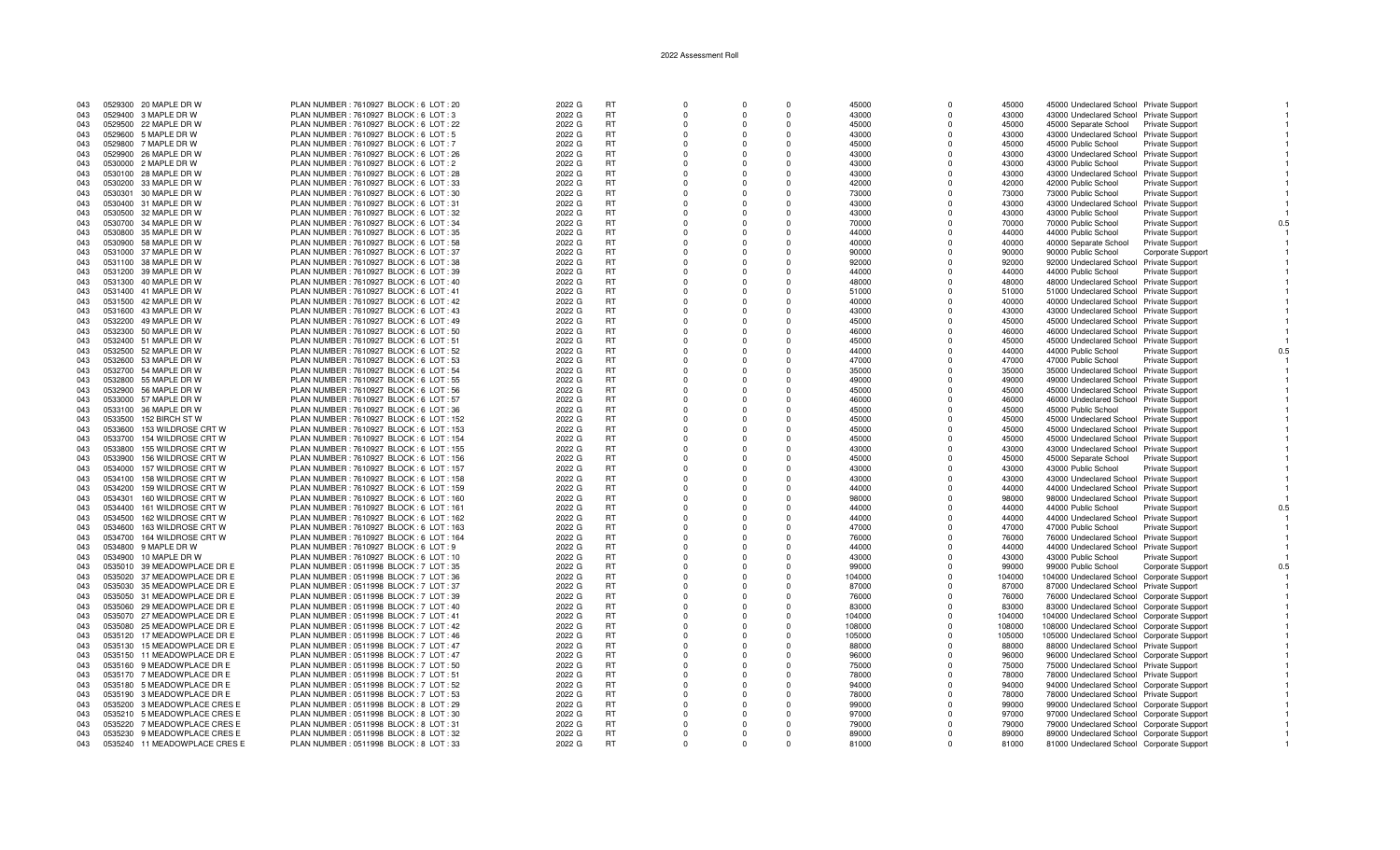| 043 | 0535250 | 13 MEADOWPLACE CRES E          | PLAN NUMBER : 0511998 BLOCK : 8 LOT : 34       | 2022 G | <b>RT</b>  | $\Omega$ |          | $\Omega$ | 96000    | O        | 96000      | 96000 Undeclared School Private Support          |  |
|-----|---------|--------------------------------|------------------------------------------------|--------|------------|----------|----------|----------|----------|----------|------------|--------------------------------------------------|--|
| 043 | 0535260 | 15 MEADOWPLACE CRES E          | PLAN NUMBER : 0511998 BLOCK : 8 LOT : 35       | 2022 G | <b>RT</b>  | $\Omega$ |          | $\Omega$ | 94000    |          | 94000      | 94000 Undeclared School Corporate Support        |  |
| 043 |         | 0535270 17 MEADOWPLACE CRES E  | PLAN NUMBER: 0511998 BLOCK: 8 LOT: 36          | 2022 G | <b>RT</b>  | $\Omega$ |          | $\Omega$ | 80000    | $\Omega$ | 80000      | 80000 Undeclared School Private Support          |  |
|     |         |                                |                                                |        |            |          |          |          |          |          |            |                                                  |  |
| 043 | 0535280 | 19 MEADOWPLACE CRES E          | PLAN NUMBER : 0511998 BLOCK : 8 LOT : 37       | 2022 G | <b>RT</b>  | $\Omega$ |          | $\Omega$ | 104000   | O        | 104000     | 104000 Undeclared School Private Support         |  |
| 043 |         | 0535290 21 MEADOWPLACE CRES E  | PLAN NUMBER: 0511998 BLOCK: 8 LOT: 38          | 2022 G | <b>RT</b>  | $\Omega$ |          | $\Omega$ | 126000   | O        | 126000     | 126000 Undeclared School Private Support         |  |
| 043 |         | 0535300 23 MEADOWPLACE CRES E  | PLAN NUMBER : 0511998 BLOCK : 8 LOT : 39       | 2022 G | <b>RT</b>  | $\Omega$ |          | $\Omega$ | 103000   | $\Omega$ | 103000     | 103000 Undeclared School Private Support         |  |
| 043 |         | 0535320 27 MEADOWPLACE CRES E  | PLAN NUMBER: 0511998 BLOCK: 8 LOT: 41          | 2022 G | RT         | 0        |          | 0        | 97000    | 0        | 97000      | 97000 Undeclared School Private Support          |  |
| 043 | 0535330 | 29 MEADOWPLACE CRES E          | PLAN NUMBER: 0511998 BLOCK: 8 LOT: 42          | 2022 G | <b>RT</b>  | $\Omega$ | $\Omega$ | $\Omega$ | 79000    | n        | 79000      |                                                  |  |
|     |         |                                |                                                |        |            |          |          |          |          |          |            | 79000 Undeclared School Corporate Support        |  |
| 043 |         | 0535340 31 MEADOWPLACE CRES E  | PLAN NUMBER : 0511998 BLOCK : 8 LOT : 43       | 2022 G | <b>RT</b>  | $\Omega$ |          | $\Omega$ | 84000    |          | 84000      | 84000 Undeclared School Private Support          |  |
| 043 |         | 0535350 33 MEADOWPLACE CRES E  | PLAN NUMBER : 0511998 BLOCK : 8 LOT : 44       | 2022 G | <b>RT</b>  | n        |          | $\Omega$ | 78000    |          | 78000      | 78000 Undeclared School Corporate Support        |  |
| 043 |         | 0535360 35 MEADOWPLACE CRES E  | PLAN NUMBER: 0511998 BLOCK: 8 LOT: 45          | 2022 G | RT         | $\Omega$ |          | $\Omega$ | 102000   | $\Omega$ | 102000     | 102000 Undeclared School Private Support         |  |
| 043 |         | 0535370 37 MEADOWPLACE CRES E  | PLAN NUMBER: 0511998 BLOCK: 8 LOT: 46          | 2022 G | <b>RT</b>  | $\Omega$ |          | $\Omega$ | 80000    | O        | 80000      | 80000 Public School<br>Corporate Support         |  |
|     |         |                                |                                                |        |            |          |          |          |          |          |            |                                                  |  |
| 043 |         | 0535380 39 MEADOWPLACE CRES E  | PLAN NUMBER: 0511998 BLOCK: 8 LOT: 47          | 2022 G | <b>RT</b>  | $\Omega$ |          | $\Omega$ | 101000   | 0        | 101000     | 101000 Undeclared School Corporate Support       |  |
| 043 |         | 0535390 41 MEADOWPLACE CRES E  | PLAN NUMBER: 0511998 BLOCK: 8 LOT: 48          | 2022 G | <b>RT</b>  | $\Omega$ | $\Omega$ | $\Omega$ | 138000   | $\Omega$ | 138000     | 138000 Public School<br>Private Support          |  |
| 043 |         | 0535410 45 MEADOWPLACE CRES E  | PLAN NUMBER: 0511998 BLOCK: 8 LOT: 50          | 2022 G | <b>RT</b>  | $\Omega$ |          | $\Omega$ | 82000    | $\Omega$ | 82000      | 82000 Undeclared School Corporate Support        |  |
| 043 |         | 0535420 47 MEADOWPLACE CRES E  | PLAN NUMBER : 0511998 BLOCK : 8 LOT : 51       | 2022 G | <b>RT</b>  | $\Omega$ |          | $\Omega$ | 97000    | $\Omega$ | 97000      | 97000 Undeclared School Corporate Support        |  |
|     |         |                                |                                                |        | <b>RT</b>  | $\Omega$ |          | $\Omega$ |          | ŋ        |            |                                                  |  |
| 043 |         | 0535430 49 MEADOWPLACE CRES E  | PLAN NUMBER: 0511998 BLOCK: 8 LOT: 52          | 2022 G |            |          |          |          | 79000    |          | 79000      | 79000 Undeclared School Corporate Support        |  |
| 043 |         | 0535440 51 MEADOWPLACE CRES E  | PLAN NUMBER : 0511998 BLOCK : 8 LOT : 53       | 2022 G | <b>RT</b>  | $\Omega$ |          | $\Omega$ | 97000    |          | 97000      | 97000 Undeclared School Corporate Support        |  |
| 043 |         | 0535450 53 MEADOWPLACE CRES E  | PLAN NUMBER: 0511998 BLOCK: 8 LOT: 54          | 2022 G | RT         | $\Omega$ |          | $\Omega$ | 100000   | 0        | 100000     | 100000 Undeclared School Private Support         |  |
| 043 |         | 0535460 55 MEADOWPLACE CRES E  | PLAN NUMBER : 0511998 BLOCK : 8 LOT : 55       | 2022 G | <b>RT</b>  | $\Omega$ |          | $\Omega$ | 81000    | $\Omega$ | 81000      | 81000 Undeclared School Corporate Support        |  |
| 043 |         | 0535470 57 MEADOWPLACE CRES E  | PLAN NUMBER : 0511998 BLOCK : 8 LOT : 56       | 2022 G | <b>RT</b>  | $\Omega$ |          | $\Omega$ | 94000    |          | 94000      | 94000 Undeclared School Corporate Support        |  |
|     |         |                                |                                                |        |            |          |          |          |          |          |            |                                                  |  |
| 043 |         | 0535480 2 MEADOWPLACE CRES E   | PLAN NUMBER: 0511998 BLOCK: 11 LOT: 1          | 2022 G | <b>RT</b>  | $\Omega$ | $\Omega$ | $\Omega$ | 96000    | $\Omega$ | 96000      | 96000 Undeclared School Private Support          |  |
| 043 |         | 0535500 6 MEADOWPLACE CRES E   | PLAN NUMBER: 0511998 BLOCK: 11 LOT: 3          | 2022 G | <b>RT</b>  | $\Omega$ |          | $\Omega$ | 86000    | $\Omega$ | 86000      | 86000 Undeclared School Private Support          |  |
| 043 |         | 0535510 8 MEADOWPLACE CRES E   | PLAN NUMBER: 0511998 BLOCK: 11 LOT: 4          | 2022 G | <b>RT</b>  | $\Omega$ |          | $\Omega$ | 103000   | $\Omega$ | 103000     | 103000 Undeclared School Corporate Support       |  |
| 043 | 0535520 | 10 MEADOWPLACE CRES E          | PLAN NUMBER: 0511998 BLOCK: 11 LOT: 5          | 2022 G | <b>RT</b>  | $\Omega$ |          | $\Omega$ | 102000   | 0        | 102000     | 102000 Undeclared School Private Support         |  |
|     |         |                                |                                                |        |            |          |          |          |          |          |            |                                                  |  |
| 043 | 0535530 | 12 MEADOWPLACE CRES E          | PLAN NUMBER : 0511998 BLOCK : 11 LOT : 6       | 2022 G | <b>RT</b>  | $\Omega$ |          | $\Omega$ | 82000    | 0        | 82000      | 82000 Undeclared School Corporate Support        |  |
| 043 | 0535540 | 14 MEADOWPLACE CRES E          | PLAN NUMBER: 0511998 BLOCK: 11 LOT: 7          | 2022 G | RT         | $\Omega$ |          | $\Omega$ | 94000    | O        | 94000      | 94000 Undeclared School Corporate Support        |  |
| 043 |         | 0535550 44 MEADOWPLACE CRES E  | PLAN NUMBER: 0511998 BLOCK: 11 LOT: 8          | 2022 G | <b>RT</b>  | $\Omega$ |          | $\Omega$ | 79000    | $\Omega$ | 79000      | 79000 Undeclared School Corporate Support        |  |
| 043 | 0535560 | 46 MEADOWPLACE CRES E          | PLAN NUMBER: 0511998 BLOCK: 11 LOT: 9          | 2022 G | <b>RT</b>  | $\Omega$ |          | $\Omega$ | 80000    | ŋ        | 80000      | 80000 Undeclared School Private Support          |  |
|     | 0535580 | 50 MEADOWPLACE CRES E          | PLAN NUMBER: 0511998 BLOCK: 11 LOT: 11         | 2022 G | <b>RT</b>  | $\Omega$ |          | $\Omega$ | 96000    | $\Omega$ | 96000      |                                                  |  |
| 043 |         |                                |                                                |        |            |          | n        |          |          |          |            | 96000 Undeclared School Corporate Support        |  |
| 043 | 0535590 | 52 MEADOWPLACE CRES E          | PLAN NUMBER: 0511998 BLOCK: 11 LOT: 12         | 2022 G | RT         | $\Omega$ |          | $\Omega$ | 97000    | $\Omega$ | 97000      | 97000 Undeclared School Corporate Support        |  |
| 043 | 0535600 | 54 MEADOWPLACE CRES E          | PLAN NUMBER : 0511998 BLOCK : 11 LOT : 13      | 2022 G | <b>RT</b>  | $\Omega$ |          | $\Omega$ | 82000    | O        | 82000      | 82000 Undeclared School Private Support          |  |
| 043 |         | 0535610 56 MEADOWPLACE CRES E  | PLAN NUMBER : 0511998 BLOCK : 11 LOT : 14      | 2022 G | <b>RT</b>  |          |          | $\Omega$ | 95000    |          | 95000      | 95000 Undeclared School Corporate Support        |  |
| 043 |         | 0535620 16 MEADOWPLACE DR E    | PLAN NUMBER : 0511998 BLOCK : 12 LOT : 1       | 2022 G | <b>RT</b>  | $\Omega$ |          | $\Omega$ | 94000    | ŋ        | 94000      | 94000 Undeclared School Corporate Support        |  |
|     |         |                                |                                                |        |            |          |          |          |          |          |            |                                                  |  |
| 043 | 0535630 | 14 MEADOWPLACE DR E            | PLAN NUMBER: 0511998 BLOCK: 12 LOT: 2          | 2022 G | <b>RT</b>  | $\Omega$ |          | $\Omega$ | 79000    | 0        | 79000      | 79000 Undeclared School Corporate Support        |  |
| 043 | 0535640 | 12 MEADOWPLACE DR E            | PLAN NUMBER: 0511998 BLOCK: 12 LOT: 3          | 2022 G | <b>RT</b>  | $\Omega$ |          | $\Omega$ | 93000    | $\Omega$ | 93000      | 93000 Undeclared School Private Support          |  |
| 043 | 0535660 | 8 MEADOWPLACE DR E             | PLAN NUMBER: 0511998 BLOCK: 12 LOT: 5          | 2022 G | <b>RT</b>  | $\Omega$ |          | $\Omega$ | 79000    |          | 79000      | 79000 Undeclared School Corporate Support        |  |
| 043 | 0535670 | 6 MEADOWPLACE DR E             | PLAN NUMBER : 0511998 BLOCK : 12 LOT : 6       | 2022 G | <b>RT</b>  | $\Omega$ | $\Omega$ | $\Omega$ | 74000    | $\Omega$ | 74000      | 74000 Undeclared School Private Support          |  |
| 043 | 0535680 | 4 MEADOWPLACE DR E             | PLAN NUMBER: 0511998 BLOCK: 12 LOT: 7          | 2022 G | <b>RT</b>  | $\Omega$ |          | $\Omega$ | 95000    | 0        | 95000      | 95000 Undeclared School Private Support          |  |
|     |         |                                |                                                |        |            |          |          |          |          |          |            |                                                  |  |
| 043 | 0535700 | 17 MEADOWPLACE GREEN E         | PLAN NUMBER: 0511998 BLOCK: 12 LOT: 9          | 2022 G | <b>RT</b>  | $\Omega$ |          | $\Omega$ | 105000   | n        | 105000     | 105000 Undeclared School Corporate Support       |  |
| 043 | 0535720 | 13 MEADOWPLACE GREEN E         | PLAN NUMBER : 0511998 BLOCK : 12 LOT : 11      | 2022 G | <b>RT</b>  | $\Omega$ |          | $\Omega$ | 101000   |          | 101000     | 101000 Undeclared School Corporate Support       |  |
| 043 |         | 0535740 9 MEADOWPLACE GREEN E  | PLAN NUMBER: 0511998 BLOCK: 12 LOT: 13         | 2022 G | <b>RT</b>  | $\Omega$ |          | $\Omega$ | 94000    | ŋ        | 94000      | 94000 Undeclared School Private Support          |  |
| 043 |         | 0535750 7 MEADOWPLACE GREEN E  | PLAN NUMBER : 0511998 BLOCK : 12 LOT : 14      | 2022 G | <b>RT</b>  | $\Omega$ |          | $\Omega$ | 96000    | 0        | 96000      | 96000 Undeclared School Corporate Support        |  |
| 043 |         | 0535760 5 MEADOWPLACE GREEN E  |                                                | 2022 G | <b>RT</b>  | $\Omega$ |          | $\Omega$ | 104000   | $\Omega$ | 104000     |                                                  |  |
|     |         |                                | PLAN NUMBER : 0511998 BLOCK : 12 LOT : 15      |        |            |          |          |          |          |          |            | 104000 Undeclared School Corporate Support       |  |
| 043 |         | 0535770 3 MEADOWPLACE GREEN E  | PLAN NUMBER : 0511998 BLOCK : 12 LOT : 16      | 2022 G | <b>RT</b>  | $\Omega$ |          | $\Omega$ | 76000    | 0        | 76000      | 76000 Undeclared School Corporate Support        |  |
| 043 |         | 0535780 2 MEADOWPLACE GREEN E  | PLAN NUMBER : 0511998 BLOCK : 13 LOT : 1       | 2022 G | <b>RT</b>  | $\Omega$ |          | $\Omega$ | 104000   | $\Omega$ | 104000     | 104000 Undeclared School Corporate Support       |  |
| 043 | 0535790 | <b>4 MEADOWPLACE GREEN E</b>   | PLAN NUMBER : 0511998 BLOCK : 13 LOT : 2       | 2022 G | <b>RT</b>  | $\Omega$ |          | $\Omega$ | 76000    | $\Omega$ | 76000      | 76000 Undeclared School Corporate Support        |  |
| 043 | 0535800 | 6 MEADOWPLACE GREEN E          | PLAN NUMBER: 0511998 BLOCK: 13 LOT: 3          | 2022 G | <b>RT</b>  | $\Omega$ |          | $\Omega$ | 81000    | ŋ        | 81000      | 81000 Undeclared School Corporate Support        |  |
|     |         |                                |                                                |        |            |          |          |          |          |          |            |                                                  |  |
| 043 | 0535820 | 10 MEADOWPLACE GREEN E         | PLAN NUMBER : 0511998 BLOCK : 13 LOT : 5       | 2022 G | <b>RT</b>  | $\Omega$ |          | $\Omega$ | 95000    |          | 95000      | 95000 Undeclared School Private Support          |  |
| 043 | 0535830 | 12 MEADOWPLACE GREEN E         | PLAN NUMBER : 0511998 BLOCK : 13 LOT : 6       | 2022 G | <b>RT</b>  | -0       |          | $\Omega$ | 88000    | 0        | 88000      | 88000 Undeclared School Corporate Support        |  |
| 043 | 0535840 | 14 MEADOWPLACE GREEN E         | PLAN NUMBER: 0511998 BLOCK: 13 LOT: 7          | 2022 G | <b>RT</b>  | $\Omega$ |          | $\Omega$ | 92000    | 0        | 92000      | 92000 Undeclared School Corporate Support        |  |
| 043 | 0535850 | 16 MEADOWPLACE GREEN E         | PLAN NUMBER: 0511998 BLOCK: 13 LOT: 8          | 2022 G | <b>RT</b>  | $\Omega$ |          | $\Omega$ | 79000    | $\Omega$ | 79000      | 79000 Undeclared School Private Support          |  |
| 043 | 0535860 | 303 20 ST E                    | PLAN NUMBER : 0814309 BLOCK : 8 LOT : 57       | 2022 G | <b>RT</b>  | $\Omega$ |          | $\Omega$ | 110000   | O        | 110000     |                                                  |  |
|     |         |                                |                                                |        |            |          |          |          |          |          |            | 110000 Undeclared School Private Support         |  |
| 043 | 0535870 | 305 20 ST E                    | PLAN NUMBER: 0814309 BLOCK: 8 LOT: 58          | 2022 G | <b>RT</b>  | $\Omega$ |          | $\Omega$ | 93000    | $\Omega$ | 93000      | 93000 Public School<br>Private Support           |  |
| 043 | 0535880 | 307 20 ST E                    | PLAN NUMBER : 0814309 BLOCK : 8 LOT : 59       | 2022 G | RT.        | $\cap$   |          | $\Omega$ | 96000    | $\Omega$ | 96000      | 96000 Undeclared School Private Support          |  |
| 043 |         | 0535995 51 MEADOWPLACE DR E    | PLAN NUMBER : 0814309 BLOCK : 7 LOT : 59       | 2022 G | <b>RT</b>  | $\Omega$ |          | $\Omega$ | 126000   | 0        | 126000     | 126000 Undeclared School Private Support         |  |
| 043 |         | 0600300 204 CASSILS RD E       | PLAN NUMBER: BLOCK: LOT:                       | 2022 G | <b>RTM</b> | $\cap$   |          | $\Omega$ | 8740000  | 0        | 8740000    | 8740000 Undeclared School Private Support        |  |
|     |         |                                |                                                |        |            |          |          |          |          |          |            |                                                  |  |
| 043 | 0600301 |                                | PLAN NUMBER : 0212323 BLOCK : 7 LOT : 1PUL     | 2022 G | RE         | 62000    |          | 62000    | $\Omega$ | 0        | $^{\circ}$ | 62000 Undeclared School Private Support          |  |
| 043 | 0600302 |                                | QUARTER SECTION : SE SECTION : 4 TOWNSHIP : 19 | 2022 G | FT.        | 1200     |          | 1200     | $\Omega$ |          | $\Omega$   | 1200 Undeclared School Private Support           |  |
| 043 | 0600303 | SUTHERLAND DR E                | PLAN NUMBER : 0313024 BLOCK : 9 LOT : 1        | 2022 G | FT.        | 800      |          | 800      | $\Omega$ |          | $\Omega$   | 800 Undeclared School Private Support            |  |
| 043 | 0600305 | 336 LAKE STAFFORD DR E         | PLAN NUMBER : 0413155 BLOCK : 7 LOT : 1        | 2022 G | <b>RT</b>  | 74000    | $\Omega$ | 74000    | 272000   | O        | 272000     | 346000 Public School<br><b>Corporate Support</b> |  |
| 043 | 0600306 | 340 LAKE STAFFORD DR E         | PLAN NUMBER : 0413155 BLOCK : 7 LOT : 2        | 2022 G | RT         | 67000    | $\Omega$ | 67000    | 253000   | $\Omega$ | 253000     |                                                  |  |
|     |         |                                |                                                |        |            |          |          |          |          |          |            | 320000 Undeclared School Private Support         |  |
| 043 | 0600307 | 344 LAKE STAFFORD DR E         | PLAN NUMBER : 0413155 BLOCK : 7 LOT : 3        | 2022 G | <b>RT</b>  | 67000    | $\Omega$ | 67000    | 238000   |          | 238000     | 305000 Undeclared School Private Support         |  |
| 043 |         | 0600308 348 LAKE STAFFORD DR E | PLAN NUMBER : 0413155 BLOCK : 7 LOT : 4        | 2022 G | <b>RT</b>  | 68000    |          | 68000    | 292000   |          | 292000     | 360000 Undeclared School Private Support         |  |
| 043 |         | 0600309 352 LAKE STAFFORD DR E | PLAN NUMBER : 0413155 BLOCK : 7 LOT : 5        | 2022 G | <b>RT</b>  | 68000    | $\Omega$ | 68000    | 243000   |          | 243000     | 311000 Undeclared School Private Support         |  |
| 043 |         | 0600310 356 LAKE STAFFORD DR E | PLAN NUMBER : 0413155 BLOCK : 7 LOT : 6        | 2022 G | <b>RT</b>  | 68000    |          | 68000    | 282000   |          | 282000     | 350000 Undeclared School Private Support         |  |
|     |         |                                |                                                |        |            |          |          |          |          |          |            |                                                  |  |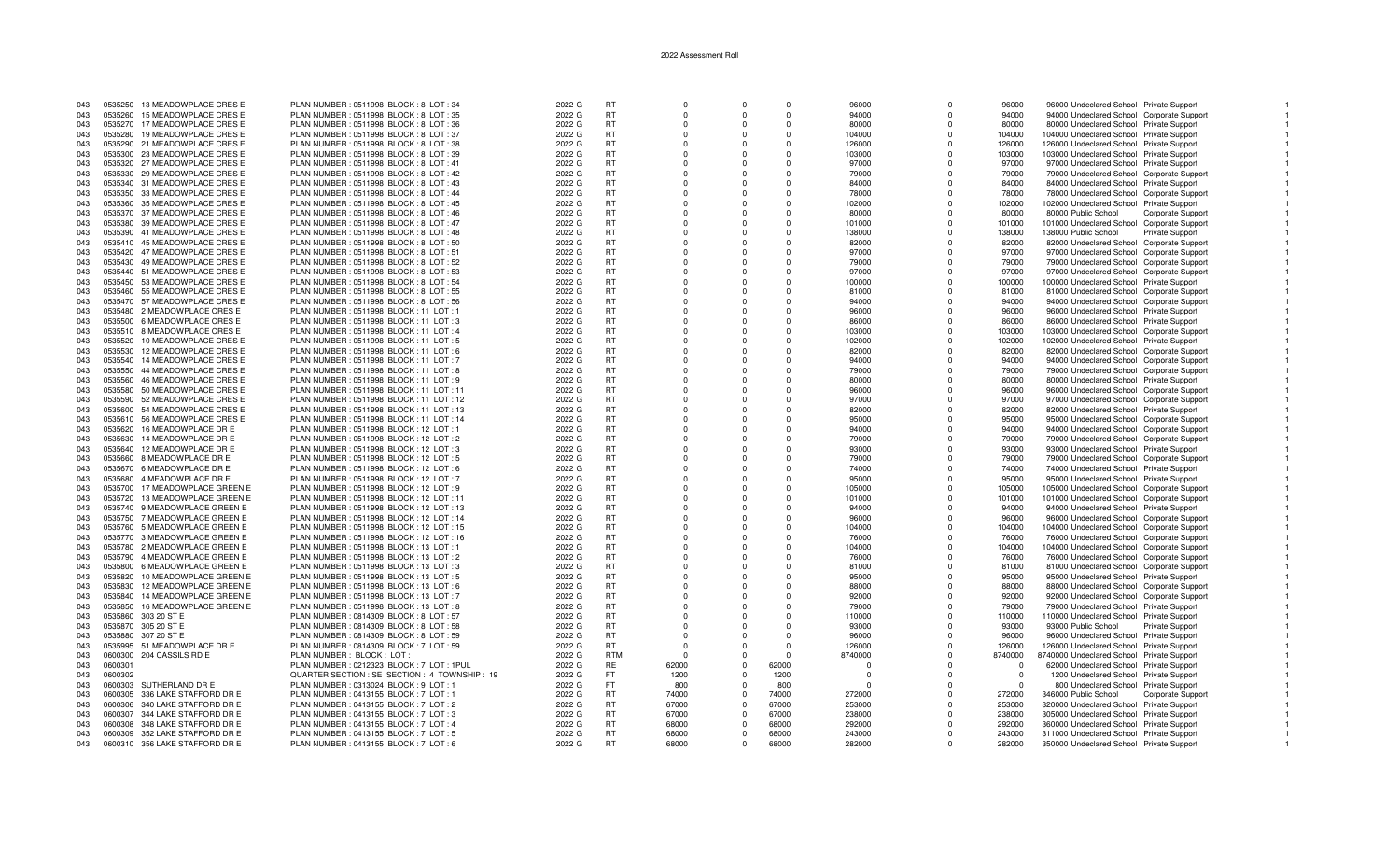| 043 |         | 0600311 360 LAKE STAFFORD DR E | PLAN NUMBER : 0413155 BLOCK : 7 LOT : 7      | 2022 G | <b>RT</b>   | 68000      | $\Omega$ | 68000    | 260000   | $\Omega$ | 260000         | 328000 Public School                        | Private Support        |     |
|-----|---------|--------------------------------|----------------------------------------------|--------|-------------|------------|----------|----------|----------|----------|----------------|---------------------------------------------|------------------------|-----|
| 043 |         | 0600312 364 LAKE STAFFORD DR E | PLAN NUMBER : 0413155 BLOCK : 7 LOT : 8      | 2022 G | RT.         | 68000      | $\Omega$ | 68000    | 268000   | $\Omega$ | 268000         | 336000 Undeclared School Private Support    |                        |     |
| 043 |         | 0600313 368 LAKE STAFFORD DR E | PLAN NUMBER : 0413155 BLOCK : 7 LOT : 9      | 2022 G | <b>RT</b>   | 78000      | $\Omega$ | 78000    | 389000   | $\Omega$ | 389000         | 467000 Separate School Private Support      |                        |     |
| 043 |         | 0600314 372 LAKE STAFFORD DR E | PLAN NUMBER : 0413155 BLOCK : 8 LOT : 1      | 2022 G | <b>RT</b>   | 75000      | $\Omega$ | 75000    | 286000   | 0        | 286000         | 361000 Undeclared School Private Support    |                        |     |
| 043 |         | 0600315 376 LAKE STAFFORD DR E | PLAN NUMBER : 0413155 BLOCK : 8 LOT : 2      | 2022 G | <b>RT</b>   | 72000      | $\Omega$ | 72000    | 427000   | $\Omega$ | 427000         | 499000 Undeclared School Private Support    |                        |     |
| 043 |         | 0600700 1217 2 ST W            | PLAN NUMBER : 0210516 BLOCK : 6 LOT : 1      | 2022 G | <b>NRCT</b> | $\sqrt{ }$ | $\Omega$ | $\Omega$ | 2348000  | $\Omega$ | 2348000        | 2348000 Undeclared School Corporate Support |                        |     |
| 043 | 0600708 |                                |                                              | 2022 G | <b>TNR</b>  | 5600       |          | 5600     | $\Omega$ | $\Omega$ | $\Omega$       | 5600 Undeclared School Corporate Support    |                        |     |
| 043 | 0600801 |                                | PLAN NUMBER : 0212372 BLOCK : 11 LOT : 36PUL | 2022 G | <b>RE</b>   | 127000     | $\Omega$ | 127000   | $\Omega$ | $\Omega$ | $\Omega$       | 127000 Undeclared School Private Support    |                        |     |
| 043 |         | 0600802 22 UPLAND RD W         | PLAN NUMBER: 0212372 BLOCK: 11 LOT: 1        | 2022 G | <b>RT</b>   | 51000      | $\Omega$ | 51000    | 264000   | $\Omega$ | 264000         |                                             |                        |     |
|     |         |                                |                                              |        | <b>RT</b>   |            |          |          |          | $\Omega$ |                | 315000 Public School                        | <b>Private Support</b> |     |
| 043 |         | 0600803 26 UPLAND RD W         | PLAN NUMBER : 0212372 BLOCK : 11 LOT : 2     | 2022 G |             | 40000      | $\Omega$ | 40000    | 257000   |          | 257000         | 297000 Undeclared School Private Support    |                        |     |
| 043 |         | 0600804 30 UPLAND RD W         | PLAN NUMBER: 0212372 BLOCK: 11 LOT: 3        | 2022 G | <b>RT</b>   | 40000      | $\Omega$ | 40000    | 278000   | O        | 278000         | 318000 Undeclared School Private Support    |                        |     |
| 043 |         | 0600805 34 UPLAND RD W         | PLAN NUMBER: 0212372 BLOCK: 11 LOT: 4        | 2022 G | <b>RT</b>   | 40000      | $\Omega$ | 40000    | 248000   | $\Omega$ | 248000         | 288000 Undeclared School Private Support    |                        |     |
| 043 |         | 0600806 38 UPLAND RD W         | PLAN NUMBER : 0212372 BLOCK : 11 LOT : 5     | 2022 G | RT          | 40000      |          | 40000    | 256000   | $\Omega$ | 256000         | 296000 Separate School Private Support      |                        |     |
| 043 |         | 0600807 42 UPLAND RD W         | PLAN NUMBER : 0212372 BLOCK : 11 LOT : 6     | 2022 G | <b>RT</b>   | 40000      | $\Omega$ | 40000    | 264000   | $\Omega$ | 264000         | 304000 Public School                        | Private Support        |     |
| 043 |         | 0600808 46 UPLAND RD W         | PLAN NUMBER : 0212372 BLOCK : 11 LOT : 7     | 2022 G | <b>RT</b>   | 43000      | $\Omega$ | 43000    | 291000   | $\Omega$ | 291000         | 334000 Undeclared School Private Support    |                        |     |
| 043 |         | 0600809 50 UPLAND RD W         | PLAN NUMBER: 0212372 BLOCK: 11 LOT: 8        | 2022 G | <b>RT</b>   | 44000      | $\Omega$ | 44000    | 252000   | $\Omega$ | 252000         | 296000 Public School                        | <b>Private Support</b> |     |
| 043 |         | 0600810 54 UPLAND RD W         | PLAN NUMBER: 0212372 BLOCK: 11 LOT: 9        | 2022 G | <b>RT</b>   | 40000      | $\Omega$ | 40000    | 271000   | $\Omega$ | 271000         | 311000 Undeclared School Private Support    |                        |     |
| 043 |         | 0600811 58 UPLAND RD W         | PLAN NUMBER : 0212372 BLOCK : 11 LOT : 10    | 2022 G | <b>RT</b>   | 40000      | $\Omega$ | 40000    | 246000   | $\Omega$ | 246000         | 286000 Separate School                      | <b>Private Support</b> |     |
| 043 |         | 0600812 62 UPLAND RD W         | PLAN NUMBER : 0212372 BLOCK : 11 LOT : 11    | 2022 G | <b>RT</b>   | 40000      | $\Omega$ | 40000    | 263000   | O        | 263000         | 303000 Undeclared School Private Support    |                        |     |
| 043 |         | 0600813 66 UPLAND RD W         | PLAN NUMBER : 0212372 BLOCK : 11 LOT : 12    | 2022 G | <b>RT</b>   | 40000      | $\Omega$ | 40000    | 252000   | $\Omega$ | 252000         | 292000 Undeclared School Private Support    |                        |     |
| 043 |         | 0600814 70 UPLAND RD W         | PLAN NUMBER : 0212372 BLOCK : 11 LOT : 13    | 2022 G | <b>RT</b>   | 40000      | $\Omega$ | 40000    | 254000   | O        | 254000         | 294000 Separate School                      | <b>Private Support</b> |     |
| 043 |         | 0600815 74 UPLAND RD W         | PLAN NUMBER : 0212372 BLOCK : 11 LOT : 14    | 2022 G | <b>RT</b>   | 40000      | $\Omega$ | 40000    | 272000   | $\Omega$ | 272000         | 312000 Separate School                      | Private Support        |     |
| 043 |         | 0600816 78 UPLAND RD W         | PLAN NUMBER: 0212372 BLOCK: 11 LOT: 15       | 2022 G | <b>RT</b>   | 46000      | $\Omega$ | 46000    | 339000   | $\Omega$ | 339000         | 385000 Undeclared School Private Support    |                        |     |
| 043 |         | 0600817 82 UPLAND RD W         | PLAN NUMBER : 0212372 BLOCK : 11 LOT : 16    | 2022 G | <b>RT</b>   | 46000      | $\Omega$ | 46000    | 294000   | $\Omega$ | 294000         | 340000 Public School                        |                        |     |
| 043 |         | 0600818 86 UPLAND RD W         |                                              | 2022 G | RT.         | 49000      | $\Omega$ | 49000    | 281000   | $\Omega$ |                |                                             | Private Support        |     |
|     |         |                                | PLAN NUMBER : 0212372 BLOCK : 11 LOT : 17    |        |             |            |          |          |          |          | 281000         | 330000 Undeclared School Private Support    |                        |     |
| 043 |         | 0600819 90 UPLAND RD W         | PLAN NUMBER : 0212372 BLOCK : 11 LOT : 18    | 2022 G | <b>RT</b>   | 45000      | $\Omega$ | 45000    | 274000   | $\Omega$ | 274000         | 319000 Public School                        | Private Support        |     |
| 043 |         | 0600820 94 UPLAND RD W         | PLAN NUMBER : 0212372 BLOCK : 11 LOT : 19    | 2022 G | <b>RT</b>   | 39000      | $\Omega$ | 39000    | 285000   | 0        | 285000         | 324000 Undeclared School Private Support    |                        |     |
| 043 | 0600821 | 98 UPLAND RD W                 | PLAN NUMBER : 0212372 BLOCK : 11 LOT : 20    | 2022 G | <b>RT</b>   | 40000      | $\Omega$ | 40000    | 260000   | 0        | 260000         | 300000 Undeclared School Private Support    |                        |     |
| 043 |         | 0600822 102 UPLAND RD W        | PLAN NUMBER : 0212372 BLOCK : 11 LOT : 21    | 2022 G | <b>RT</b>   | 40000      | $\Omega$ | 40000    | 275000   | $\Omega$ | 275000         | 315000 Undeclared School Private Support    |                        |     |
| 043 |         | 0600823 106 UPLAND RD W        | PLAN NUMBER : 0212372 BLOCK : 11 LOT : 22    | 2022 G | <b>RT</b>   | 40000      |          | 40000    | 255000   | $\Omega$ | 255000         | 295000 Undeclared School Private Support    |                        |     |
| 043 |         | 0600824 110 UPLAND RD W        | PLAN NUMBER : 0212372 BLOCK : 11 LOT : 23    | 2022 G | <b>RT</b>   | 40000      | $\Omega$ | 40000    | 272000   | $\Omega$ | 272000         | 312000 Undeclared School Private Support    |                        |     |
| 043 | 0600825 | 114 UPLAND RD W                | PLAN NUMBER : 0212372 BLOCK : 11 LOT : 24    | 2022 G | <b>RT</b>   | 40000      | $\Omega$ | 40000    | 249000   | $\Omega$ | 249000         | 289000 Undeclared School Private Support    |                        |     |
| 043 |         | 0600826 118 UPLAND RD W        | PLAN NUMBER : 0212372 BLOCK : 11 LOT : 25    | 2022 G | <b>RT</b>   | 40000      | $\Omega$ | 40000    | 262000   | $\Omega$ | 262000         | 302000 Undeclared School Private Support    |                        |     |
| 043 | 0600827 | 122 UPLAND RD W                | PLAN NUMBER : 0212372 BLOCK : 11 LOT : 26    | 2022 G | <b>RT</b>   | 40000      | $\Omega$ | 40000    | 289000   | O        | 289000         | 329000 Undeclared School Private Support    |                        |     |
| 043 | 0600828 | 126 UPLAND RD W                | PLAN NUMBER : 0212372 BLOCK : 11 LOT : 27    | 2022 G | <b>RT</b>   | 40000      | $\Omega$ | 40000    | 277000   | $\Omega$ | 277000         | 317000 Undeclared School Private Support    |                        |     |
| 043 | 0600829 | 130 UPLAND RD W                | PLAN NUMBER : 0212372 BLOCK : 11 LOT : 28    | 2022 G | <b>RT</b>   | 40000      |          | 40000    | 260000   | $\Omega$ | 260000         | 300000 Undeclared School Private Support    |                        |     |
| 043 | 0600830 | 134 UPLAND RD W                | PLAN NUMBER : 0212372 BLOCK : 11 LOT : 29    | 2022 G | <b>RT</b>   | 40000      | $\Omega$ | 40000    | 254000   | $\Omega$ | 254000         | 294000 Public School                        | <b>Private Support</b> |     |
| 043 | 0600831 | 138 UPLAND RD W                | PLAN NUMBER: 0212372 BLOCK: 11 LOT: 30       | 2022 G | <b>RT</b>   | 43000      |          | 43000    | 265000   | O        | 265000         | 308000 Undeclared School Private Support    |                        |     |
| 043 |         | 0600832 271 UPLAND AVE W       | PLAN NUMBER : 0212372 BLOCK : 11 LOT : 31    | 2022 G | <b>RT</b>   | 43000      | $\Omega$ | 43000    | 188000   | $\Omega$ | 188000         | 231000 Undeclared School Private Support    |                        |     |
|     |         | 267 UPLAND AVE W               |                                              | 2022 G | <b>RT</b>   | 40000      | $\Omega$ | 40000    |          | $\Omega$ | 227000         |                                             |                        |     |
| 043 | 0600833 |                                | PLAN NUMBER : 0212372 BLOCK : 11 LOT : 32    |        |             |            |          |          | 227000   |          |                | 267000 Undeclared School Private Support    |                        |     |
| 043 |         | 0600834 263 UPLAND AVE W       | PLAN NUMBER : 0212372 BLOCK : 11 LOT : 33    | 2022 G | <b>RT</b>   | 40000      | $\Omega$ | 40000    | 241000   | O        | 241000         | 281000 Undeclared School Private Support    |                        |     |
| 043 |         | 0600835 259 UPLAND AVE W       | PLAN NUMBER : 0212372 BLOCK : 11 LOT : 34    | 2022 G | <b>RT</b>   | 35000      |          | 35000    | 244000   |          | 244000         | 279000 Undeclared School Private Support    |                        |     |
| 043 |         | 0600836 255 UPLAND AVE W       | PLAN NUMBER : 0212372 BLOCK : 11 LOT : 35    | 2022 G | <b>RT</b>   | 44000      | $\Omega$ | 44000    | 230000   | $\Omega$ | 230000         | 274000 Undeclared School Private Support    |                        |     |
| 043 |         | 0600837 260 UPLAND AVE W       | PLAN NUMBER : 0212372 BLOCK : 6 LOT : 16     | 2022 G | RT.         | 40000      | $\Omega$ | 40000    | 207000   | $\Omega$ | 207000         | 247000 Public School                        | <b>Private Support</b> | 0.5 |
| 043 |         | 0600838 256 UPLAND AVE W       | PLAN NUMBER : 0212372 BLOCK : 6 LOT : 17     | 2022 G | <b>RT</b>   | 34000      |          | 34000    | 262000   | $\Omega$ | 262000         | 296000 Undeclared School Private Support    |                        |     |
| 043 |         | 0600839 252 UPLAND AVE W       | PLAN NUMBER : 0212372 BLOCK : 6 LOT : 18     | 2022 G | <b>RT</b>   | 34000      | $\Omega$ | 34000    | 275000   | $\Omega$ | 275000         | 309000 Undeclared School Private Support    |                        |     |
| 043 | 0600840 | 248 UPLAND AVE W               | PLAN NUMBER : 0212372 BLOCK : 6 LOT : 19     | 2022 G | <b>RT</b>   | 34000      | $\Omega$ | 34000    | 212000   | $\Omega$ | 212000         | 246000 Public School                        | Private Support        |     |
| 043 | 0600841 |                                | PLAN NUMBER : 0212372 BLOCK : 6 LOT : 15PUL  | 2022 G | <b>RE</b>   | 38000      | $\Omega$ | 38000    | $\Omega$ | $\Omega$ | $\Omega$       | 38000 Undeclared School Private Support     |                        |     |
| 043 |         | 0600842 308 UPLAND AVE W       | PLAN NUMBER : 0212372 BLOCK : 6 LOT : 12     | 2022 G | <b>RT</b>   | 44000      |          | 44000    | 287000   | 0        | 287000         | 331000 Undeclared School Private Support    |                        |     |
| 043 | 0600843 | 320 UPLAND AVE W               | PLAN NUMBER : 0212372 BLOCK : 6 LOT : 13MR   | 2022 G | <b>RE</b>   | 108000     | $\Omega$ | 108000   |          |          | $\Omega$       | 108000 Undeclared School Corporate Support  |                        |     |
| 043 | 0600844 |                                | PLAN NUMBER : 0212372 BLOCK : 6 LOT : 14PUL  | 2022 G | RE          | 63000      |          | 63000    | $\Omega$ | O        | $\overline{0}$ | 63000 Undeclared School Private Support     |                        |     |
| 043 |         | 0600845 303 UPLAND AVE W       | PLAN NUMBER : 0212372 BLOCK : 9 LOT : 21     | 2022 G | <b>RT</b>   | 45000      | $\Omega$ | 45000    | 271000   | $\Omega$ | 271000         | 316000 Undeclared School Private Support    |                        |     |
| 043 |         | 0600846 307 UPLAND AVE W       | PLAN NUMBER : 0212372 BLOCK : 9 LOT : 22     | 2022 G | <b>RT</b>   | 40000      |          | 40000    | 236000   | $\Omega$ | 236000         | 276000 Undeclared School Private Support    |                        |     |
| 043 |         | 0600847 311 UPLAND AVE W       | PLAN NUMBER : 0212372 BLOCK : 9 LOT : 23     | 2022 G | <b>RT</b>   | 34000      | $\Omega$ | 34000    | 205000   | $\Omega$ | 205000         | 239000 Separate School Private Support      |                        |     |
| 043 |         | 0600848 315 UPLAND AVE W       | PLAN NUMBER : 0212372 BLOCK : 9 LOT : 24     | 2022 G | <b>RT</b>   | 34000      | $\Omega$ | 34000    | 186000   | $\Omega$ | 186000         | 220000 Undeclared School Private Support    |                        |     |
| 043 |         | 0600849 319 UPLAND AVE W       | PLAN NUMBER : 0212372 BLOCK : 9 LOT : 25     | 2022 G | <b>RT</b>   | 34000      | $\Omega$ | 34000    | 249000   | $\Omega$ | 249000         | 283000 Undeclared School Private Support    |                        |     |
|     |         |                                |                                              |        | <b>RT</b>   |            |          |          |          |          |                |                                             |                        |     |
| 043 |         | 0600850 323 UPLAND AVE W       | PLAN NUMBER : 0212372 BLOCK : 9 LOT : 26     | 2022 G |             | 34000      |          | 34000    | 199000   |          | 199000         | 233000 Undeclared School Private Support    |                        |     |
| 043 |         | 0600851 327 UPLAND AVE W       | PLAN NUMBER : 0212372 BLOCK : 9 LOT : 27     | 2022 G | <b>RT</b>   | 34000      | $\Omega$ | 34000    | 239000   | $\Omega$ | 239000         | 273000 Undeclared School Private Support    |                        |     |
| 043 |         | 0600852 331 UPLAND AVE W       | PLAN NUMBER : 0212372 BLOCK : 9 LOT : 28     | 2022 G | <b>RT</b>   | 34000      |          | 34000    | 247000   | $\Omega$ | 247000         | 281000 Undeclared School Private Support    |                        |     |
| 043 |         | 0600853 335 UPLAND AVE W       | PLAN NUMBER : 0212372 BLOCK : 9 LOT : 29     | 2022 G | <b>RT</b>   | 38000      | $\Omega$ | 38000    | 193000   | $\Omega$ | 193000         | 231000 Undeclared School Private Support    |                        |     |
| 043 |         | 0600854 51 UPLAND MANOR W      | PLAN NUMBER : 0212372 BLOCK : 9 LOT : 18     | 2022 G | <b>RT</b>   | 40000      | $\Omega$ | 40000    | 256000   | $\Omega$ | 256000         | 296000 Public School                        | <b>Private Support</b> |     |
| 043 |         | 0600855 55 UPLAND MANOR W      | PLAN NUMBER : 0212372 BLOCK : 9 LOT : 19     | 2022 G | <b>RT</b>   | 40000      | $\Omega$ | 40000    | 247000   | $\Omega$ | 247000         | 287000 Undeclared School Private Support    |                        |     |
| 043 |         | 0600856 59 UPLAND MANOR W      | PLAN NUMBER : 0212372 BLOCK : 9 LOT : 20     | 2022 G | <b>RT</b>   | 40000      | $\Omega$ | 40000    | 252000   | $\Omega$ | 252000         | 292000 Undeclared School Private Support    |                        |     |
| 043 |         | 0600857 63 UPLAND MANOR W      | PLAN NUMBER: 0613077 BLOCK: 9 LOT: 21        | 2022 G | <b>RT</b>   | 40000      |          | 40000    | 300000   |          | 300000         | 340000 Undeclared School Private Support    |                        |     |
| 043 |         | 0600858 67 UPLAND MANOR W      | PLAN NUMBER : 0613077 BLOCK : 9 LOT : 22     | 2022 G | <b>RT</b>   | 40000      | $\Omega$ | 40000    | 294000   |          | 294000         | 334000 Separate School Private Support      |                        |     |
| 043 |         | 0600859 71 UPLAND MANOR W      | PLAN NUMBER : 0613077 BLOCK : 9 LOT : 23     | 2022 G | <b>RT</b>   | 46000      |          | 46000    | 319000   |          | 319000         | 365000 Undeclared School Private Support    |                        |     |

 $\overline{1}$ 

 $\blacksquare$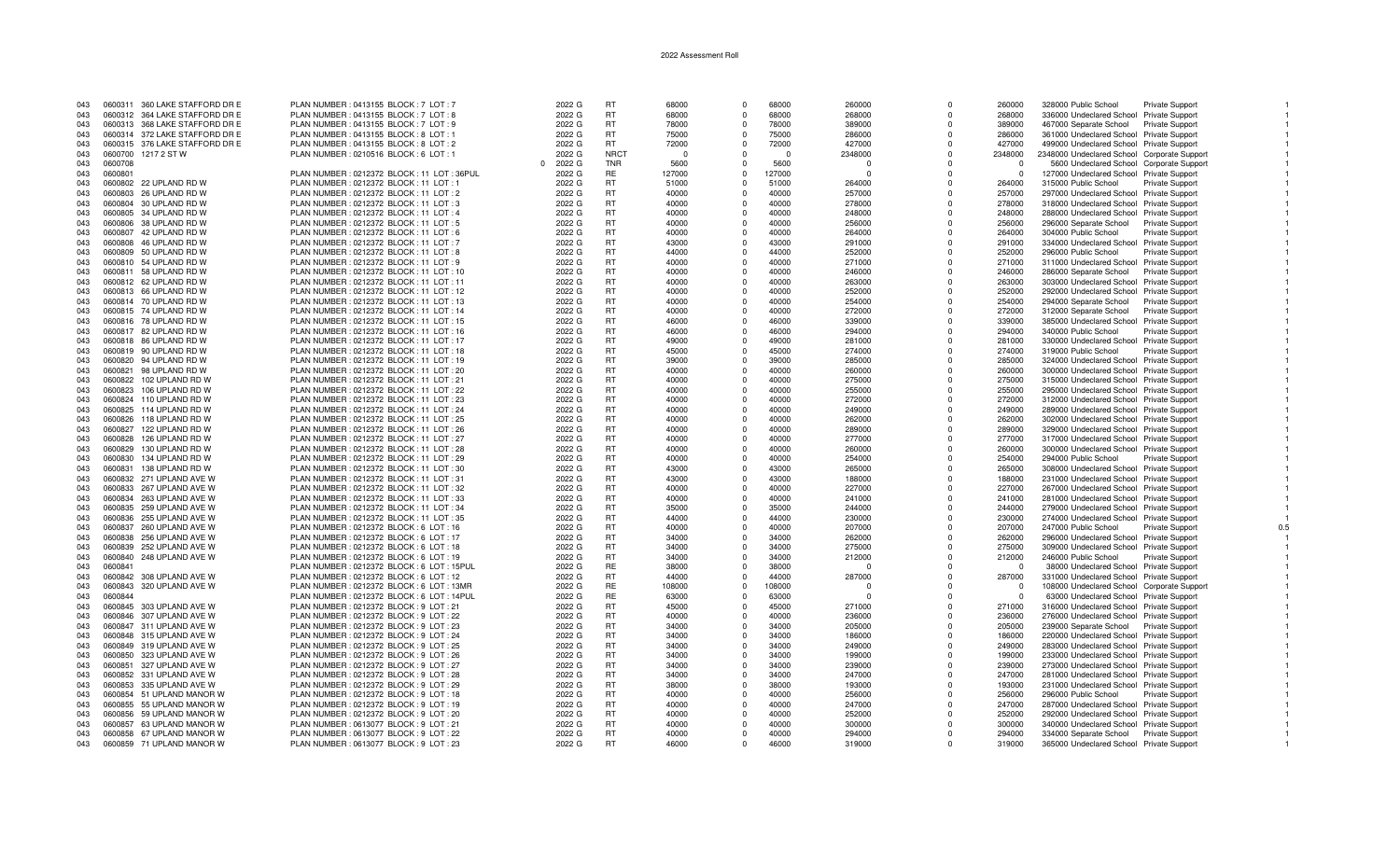| 043 | 0600860 | 140 UPLAND AVE W          | PLAN NUMBER : 0412639 BLOCK : 6 LOT : 23       | 2022 G | <b>RTV</b> | 40000 | $\Omega$   | 40000 | $\Omega$ | $\Omega$   | $\Omega$ | 40000 Undeclared School Corporate Support  |                          |  |
|-----|---------|---------------------------|------------------------------------------------|--------|------------|-------|------------|-------|----------|------------|----------|--------------------------------------------|--------------------------|--|
| 043 | 0600861 | 144 UPLAND AVE W          | PLAN NUMBER : 0412639 BLOCK : 6 LOT : 24       | 2022 G | <b>RTV</b> | 40000 | $\Omega$   | 40000 | $\Omega$ | $\Omega$   | $\Omega$ | 40000 Public School                        | Corporate Support        |  |
| 043 |         | 0600862 148 UPLAND AVE W  | PLAN NUMBER : 0412639 BLOCK : 6 LOT : 25       | 2022 G | RT.        | 40000 | $\Omega$   | 40000 | 281000   | O          | 281000   | 321000 Undeclared School Corporate Support |                          |  |
|     | 0600863 | 152 UPLAND AVE W          | PLAN NUMBER : 0412639 BLOCK : 6 LOT : 26       | 2022 G | <b>RT</b>  | 40000 | $\Omega$   | 40000 | 291000   | $\Omega$   | 291000   | 331000 Public School                       |                          |  |
| 043 |         |                           |                                                |        |            |       |            |       |          |            |          |                                            | Private Support          |  |
| 043 | 0600864 | 156 UPLAND AVE W          | PLAN NUMBER : 0412639 BLOCK : 6 LOT : 27       | 2022 G | <b>RT</b>  | 40000 | $\Omega$   | 40000 | 275000   | $\Omega$   | 275000   | 315000 Undeclared School Private Support   |                          |  |
| 043 | 0600865 | 160 UPLAND AVE W          | PLAN NUMBER : 0412639 BLOCK : 6 LOT : 28       | 2022 G | <b>RT</b>  | 40000 | $\Omega$   | 40000 | 262000   | $\Omega$   | 262000   | 302000 Separate School                     | <b>Private Support</b>   |  |
| 043 | 0600866 | 164 UPLAND AVE W          | PLAN NUMBER: 0412639 BLOCK: 6 LOT: 29          | 2022 G | <b>RT</b>  | 40000 | $\Omega$   | 40000 | 274000   | $\Omega$   | 274000   | 314000 Separate School                     | <b>Corporate Support</b> |  |
| 043 | 0600867 | 168 UPLAND AVE W          | PLAN NUMBER : 0412639 BLOCK : 6 LOT : 30       | 2022 G | <b>RT</b>  | 40000 | $\Omega$   | 40000 | 270000   | $\Omega$   | 270000   | 310000 Undeclared School Private Support   |                          |  |
| 043 | 0600868 | 172 UPLAND AVE W          | PLAN NUMBER : 0412639 BLOCK : 6 LOT : 31       | 2022 G | <b>RT</b>  | 40000 | $\Omega$   | 40000 | 252000   | $\Omega$   | 252000   | 292000 Undeclared School Corporate Support |                          |  |
| 043 | 0600869 | 176 UPLAND AVE W          | PLAN NUMBER : 0412639 BLOCK : 6 LOT : 32       | 2022 G | <b>RT</b>  | 40000 | $\Omega$   | 40000 | 255000   | $\Omega$   | 255000   | 295000 Undeclared School Corporate Support |                          |  |
|     |         |                           |                                                |        | FT.        |       | $\Omega$   |       |          | $\Omega$   |          |                                            |                          |  |
| 043 | 0600900 |                           | QUARTER SECTION : NW SECTION : 5 TOWNSHIP : 19 | 2022 G |            | 29100 |            | 29100 | $\Omega$ |            | $\Omega$ | 29100 Public School                        | <b>Private Support</b>   |  |
| 043 |         | 0600901 75 UPLAND PL W    | PLAN NUMBER: 0312891 BLOCK: 11 LOT: 37         | 2022 G | <b>RT</b>  | 40000 | $\Omega$   | 40000 | 283000   | $\Omega$   | 283000   | 323000 Undeclared School Private Support   |                          |  |
| 043 |         | 0600902 71 UPLAND PL W    | PLAN NUMBER: 0312891 BLOCK: 11 LOT: 38         | 2022 G | <b>RT</b>  | 40000 | $\Omega$   | 40000 | 243000   | $\Omega$   | 243000   | 283000 Undeclared School Private Support   |                          |  |
| 043 |         | 0600903 67 UPLAND PL W    | PLAN NUMBER: 0312891 BLOCK: 11 LOT: 39         | 2022 G | RT         | 40000 | $\Omega$   | 40000 | 269000   | $\Omega$   | 269000   | 309000 Undeclared School Corporate Support |                          |  |
| 043 |         | 0600904 63 UPLAND PL W    | PLAN NUMBER : 0312891 BLOCK : 11 LOT : 40      | 2022 G | <b>RT</b>  | 40000 | $\Omega$   | 40000 | 242000   | $\Omega$   | 242000   | 282000 Public School                       | Private Support          |  |
| 043 |         | 0600905 59 UPLAND PL W    | PLAN NUMBER: 0312891 BLOCK: 11 LOT: 41         | 2022 G | <b>RT</b>  | 40000 | $\Omega$   | 40000 | 259000   | $\Omega$   | 259000   | 299000 Undeclared School Private Support   |                          |  |
| 043 |         | 0600906 55 UPLAND PL W    | PLAN NUMBER : 0312891 BLOCK : 11 LOT : 42      | 2022 G | <b>RT</b>  | 47000 | $\Omega$   | 47000 | 289000   | $\Omega$   | 289000   | 336000 Undeclared School Corporate Support |                          |  |
|     |         | 0600907 51 UPLAND PL W    |                                                |        | <b>RT</b>  | 52000 | $\Omega$   | 52000 |          | $\Omega$   |          |                                            |                          |  |
| 043 |         |                           | PLAN NUMBER: 0312891 BLOCK: 11 LOT: 43         | 2022 G |            |       |            |       | 267000   |            | 267000   | 319000 Undeclared School Private Support   |                          |  |
| 043 |         | 0600908 47 UPLAND PL W    | PLAN NUMBER: 0312891 BLOCK: 11 LOT: 44         | 2022 G | RT.        | 54000 | $\Omega$   | 54000 | 240000   | $\Omega$   | 240000   | 294000 Separate School                     | <b>Corporate Support</b> |  |
| 043 |         | 0600909 43 UPLAND PL W    | PLAN NUMBER: 0312891 BLOCK: 11 LOT: 45         | 2022 G | <b>RT</b>  | 60000 | $\Omega$   | 60000 | 274000   | $\Omega$   | 274000   | 334000 Public School                       | <b>Private Support</b>   |  |
| 043 |         | 0600910 39 UPLAND PL W    | PLAN NUMBER : 0312891 BLOCK : 11 LOT : 46      | 2022 G | <b>RT</b>  | 60000 | $\Omega$   | 60000 | 28000    | $\Omega$   | 28000    | 88000 Undeclared School Corporate Support  |                          |  |
| 043 |         | 0600911 35 UPLAND PL W    | PLAN NUMBER: 0312891 BLOCK: 11 LOT: 47         | 2022 G | RT         | 50000 | $\Omega$   | 50000 | 323000   | $\Omega$   | 323000   | 373000 Undeclared School Private Support   |                          |  |
| 043 |         | 0600912 31 UPLAND PL W    | PLAN NUMBER: 0312891 BLOCK: 11 LOT: 48         | 2022 G | <b>RT</b>  | 56000 | $^{\circ}$ | 56000 | 267000   | $\Omega$   | 267000   | 323000 Undeclared School Private Support   |                          |  |
| 043 |         | 0600913 27 UPLAND PL W    | PLAN NUMBER : 0312891 BLOCK : 11 LOT : 49      | 2022 G | RT.        | 58000 | $\Omega$   | 58000 | 330000   | $\Omega$   | 330000   | 388000 Undeclared School Private Support   |                          |  |
| 043 |         | 0600914 23 UPLAND PL W    |                                                |        | <b>RT</b>  | 50000 | $\Omega$   | 50000 | 264000   | $\Omega$   | 264000   |                                            |                          |  |
|     |         |                           | PLAN NUMBER : 0312891 BLOCK : 11 LOT : 50      | 2022 G |            |       |            |       |          |            |          | 314000 Undeclared School Corporate Support |                          |  |
| 043 |         | 0600915 19 UPLAND PL W    | PLAN NUMBER : 0312891 BLOCK : 11 LOT : 51      | 2022 G | <b>RT</b>  | 41000 | $\Omega$   | 41000 | 284000   | $\Omega$   | 284000   | 325000 Undeclared School Private Support   |                          |  |
| 043 |         | 0600916 15 UPLAND PL W    | PLAN NUMBER : 0312891 BLOCK : 11 LOT : 52      | 2022 G | <b>RT</b>  | 41000 | $^{\circ}$ | 41000 | 271000   | $\Omega$   | 271000   | 312000 Undeclared School Corporate Support |                          |  |
| 043 |         | 0600917 11 UPLAND PL W    | PLAN NUMBER: 0312891 BLOCK: 11 LOT: 53         | 2022 G | RT.        | 40000 | $\Omega$   | 40000 | 261000   | $\Omega$   | 261000   | 301000 Undeclared School Corporate Support |                          |  |
| 043 |         | 0600918 40 UPLAND GREEN W | PLAN NUMBER : 0312891 BLOCK : 11 LOT : 54      | 2022 G | <b>RT</b>  | 46000 | $\Omega$   | 46000 | 278000   | $\Omega$   | 278000   | 324000 Public School                       | Private Support          |  |
| 043 |         | 0600919 36 UPLAND GREEN W | PLAN NUMBER: 0312891 BLOCK: 11 LOT: 55         | 2022 G | RT.        | 43000 | $\Omega$   | 43000 | 252000   | $\Omega$   | 252000   | 295000 Public School                       | Corporate Support        |  |
| 043 |         | 0600920 32 UPLAND GREEN W | PLAN NUMBER : 0312891 BLOCK : 11 LOT : 56      | 2022 G | <b>RT</b>  | 43000 | $^{\circ}$ | 43000 | 256000   | $\Omega$   | 256000   | 299000 Undeclared School Private Support   |                          |  |
|     |         |                           |                                                |        | <b>RT</b>  |       | $\Omega$   |       |          |            |          |                                            |                          |  |
| 043 |         | 0600921 24 UPLAND GREEN W | PLAN NUMBER : 0312891 BLOCK : 11 LOT : 57      | 2022 G |            | 60000 |            | 60000 | 298000   | $\Omega$   | 298000   | 358000 Public School                       | Private Support          |  |
| 043 |         | 0600922 20 UPLAND GREEN W | PLAN NUMBER : 0312891 BLOCK : 11 LOT : 58      | 2022 G | <b>RT</b>  | 60000 | $\Omega$   | 60000 | 280000   | $\Omega$   | 280000   | 340000 Public School                       | Private Support          |  |
| 043 |         | 0600923 16 UPLAND GREEN W | PLAN NUMBER: 0312891 BLOCK: 11 LOT: 59         | 2022 G | RT.        | 42000 | $\Omega$   | 42000 | 315000   | $\Omega$   | 315000   | 357000 Public School                       | <b>Private Support</b>   |  |
| 043 |         | 0600924 12 UPLAND GREEN W | PLAN NUMBER: 0312891 BLOCK: 11 LOT: 60         | 2022 G | <b>RT</b>  | 41000 | $\Omega$   | 41000 | 270000   | $\Omega$   | 270000   | 311000 Public School                       | <b>Private Support</b>   |  |
| 043 |         | 0600925 8 UPLAND GREEN W  | PLAN NUMBER : 0312891 BLOCK : 11 LOT : 61      | 2022 G | <b>RT</b>  | 45000 | $\Omega$   | 45000 | 259000   | $\Omega$   | 259000   | 304000 Public School                       | Private Support          |  |
| 043 |         | 0600926 4 UPLAND GREEN W  | PLAN NUMBER: 0312891 BLOCK: 11 LOT: 62         | 2022 G | <b>RT</b>  | 45000 | $\Omega$   | 45000 | 264000   | $\Omega$   | 264000   | 309000 Undeclared School Private Support   |                          |  |
| 043 |         | 0600927 128 UPLAND AVE W  | PLAN NUMBER : 0312891 BLOCK : 6 LOT : 20       | 2022 G | <b>RT</b>  | 43000 | $\Omega$   | 43000 | 258000   | $\Omega$   | 258000   | 301000 Undeclared School Corporate Support |                          |  |
|     |         |                           |                                                | 2022 G | <b>RTV</b> | 42000 | $\Omega$   | 42000 |          | $\Omega$   | $\Omega$ |                                            |                          |  |
| 043 | 0600928 | 132 UPLAND AVE W          | PLAN NUMBER: 0312891 BLOCK: 6 LOT: 21          |        |            |       |            |       | $\Omega$ |            |          | 42000 Public School                        | Corporate Support        |  |
| 043 | 0600929 | 136 UPLAND AVE W          | PLAN NUMBER : 0312891 BLOCK : 6 LOT : 22       | 2022 G | RT.        | 40000 | $\Omega$   | 40000 | 246000   | $\Omega$   | 246000   | 286000 Undeclared School Private Support   |                          |  |
| 043 |         | 0600930 4 UPLAND PL W     | PLAN NUMBER : 0312891 BLOCK : 12 LOT : 1       | 2022 G | <b>RT</b>  | 43000 | $\Omega$   | 43000 | 276000   | O          | 276000   | 319000 Undeclared School Private Support   |                          |  |
| 043 |         | 0600940 180 UPLAND AVE W  | PLAN NUMBER : 0412639 BLOCK : 6 LOT : 33       | 2022 G | <b>RT</b>  | 44000 | $\Omega$   | 44000 | 271000   | $\Omega$   | 271000   | 315000 Undeclared School Corporate Support |                          |  |
| 043 | 0600941 | 188 UPLAND AVE W          | PLAN NUMBER : 0412639 BLOCK : 6 LOT : 34       | 2022 G | <b>RT</b>  | 52000 | $^{\circ}$ | 52000 | 293000   | $\Omega$   | 293000   | 345000 Undeclared School Private Support   |                          |  |
| 043 |         | 0600942 196 UPLAND AVE W  | PLAN NUMBER : 0412639 BLOCK : 6 LOT : 35       | 2022 G | RT.        | 54000 | $\Omega$   | 54000 | 359000   | $\Omega$   | 359000   | 413000 Undeclared School Corporate Support |                          |  |
| 043 |         | 0600943 204 UPLAND AVE W  | PLAN NUMBER : 0412639 BLOCK : 6 LOT : 36       | 2022 G | <b>RT</b>  | 47000 | $\Omega$   | 47000 | 257000   | $\Omega$   | 257000   | 304000 Undeclared School Private Support   |                          |  |
| 043 |         | 0600944 208 UPLAND AVE W  | PLAN NUMBER : 0412639 BLOCK : 6 LOT : 37       | 2022 G | RT.        | 34000 | $\Omega$   | 34000 | 243000   | $\Omega$   | 243000   | 277000 Undeclared School Private Support   |                          |  |
|     |         |                           |                                                |        |            |       |            |       |          |            |          |                                            |                          |  |
| 043 |         | 0600945 212 UPLAND AVE W  | PLAN NUMBER : 0412639 BLOCK : 6 LOT : 38       | 2022 G | <b>RT</b>  | 34000 | $\Omega$   | 34000 | 241000   | $\Omega$   | 241000   | 275000 Undeclared School Private Support   |                          |  |
| 043 |         | 0600946 216 UPLAND AVE W  | PLAN NUMBER : 0412639 BLOCK : 6 LOT : 39       | 2022 G | <b>RT</b>  | 34000 | $\Omega$   | 34000 | 239000   | $\Omega$   | 239000   | 273000 Public School                       | Corporate Support        |  |
| 043 |         | 0600947 220 UPLAND AVE W  | PLAN NUMBER : 0412639 BLOCK : 6 LOT : 40       | 2022 G | RT         | 34000 | $\Omega$   | 34000 | 223000   |            | 223000   | 257000 Undeclared School Corporate Support |                          |  |
| 043 |         | 0600948 224 UPLAND AVE W  | PLAN NUMBER: 0412639 BLOCK: 6 LOT: 41          | 2022 G | RT.        | 34000 | $\Omega$   | 34000 | 233000   | $\Omega$   | 233000   | 267000 Undeclared School Private Support   |                          |  |
| 043 |         | 0600949 228 UPLAND AVE W  | PLAN NUMBER : 0412639 BLOCK : 6 LOT : 42       | 2022 G | RT         | 34000 | $\Omega$   | 34000 | 199000   | $\Omega$   | 199000   | 233000 Public School                       | Corporate Support        |  |
| 043 | 0600950 | 232 UPLAND AVE W          | PLAN NUMBER : 0412639 BLOCK : 6 LOT : 43       | 2022 G | <b>RT</b>  | 34000 | $\Omega$   | 34000 | 261000   | $\Omega$   | 261000   | 295000 Undeclared School Private Support   |                          |  |
| 043 | 0600951 | 236 UPLAND AVE W          | PLAN NUMBER : 0412639 BLOCK : 6 LOT : 44       | 2022 G | RT         | 34000 | $\Omega$   | 34000 | 261000   | $\Omega$   | 261000   | 295000 Undeclared School Private Support   |                          |  |
|     |         |                           |                                                |        |            |       |            |       |          |            |          |                                            |                          |  |
| 043 |         | 0600952 240 UPLAND AVE W  | PLAN NUMBER : 0412639 BLOCK : 6 LOT : 45       | 2022 G | <b>RT</b>  | 34000 | $^{\circ}$ | 34000 | 234000   | $^{\circ}$ | 234000   | 268000 Undeclared School Private Support   |                          |  |
| 043 | 0600953 | 244 UPLAND AVE W          | PLAN NUMBER : 0412639 BLOCK : 6 LOT : 46       | 2022 G | RT.        | 34000 | $\Omega$   | 34000 | 243000   | $\Omega$   | 243000   | 277000 Undeclared School Private Support   |                          |  |
| 043 | 0600954 |                           | PLAN NUMBER : 0412639 BLOCK : 6 LOT : 47PUL    | 2022 G | <b>RE</b>  | 75000 | $\Omega$   | 75000 | $\Omega$ | $\Omega$   | - 0      | 75000 Public School                        | <b>Corporate Support</b> |  |
| 043 |         | 0600955 8 UPLAND PL W     | PLAN NUMBER : 0412639 BLOCK : 12 LOT : 2       | 2022 G | <b>RT</b>  | 40000 | $\Omega$   | 40000 | 300000   | O          | 300000   | 340000 Undeclared School Corporate Support |                          |  |
| 043 | 0600956 | 12 UPLAND PL W            | PLAN NUMBER : 0412639 BLOCK : 12 LOT : 3       | 2022 G | <b>RT</b>  | 45000 | $\Omega$   | 45000 | 276000   | $\Omega$   | 276000   | 321000 Undeclared School Corporate Support |                          |  |
| 043 |         | 0600957 16 UPLAND PL W    | PLAN NUMBER : 0412639 BLOCK : 12 LOT : 4       | 2022 G | RT         | 45000 | $\Omega$   | 45000 | 268000   | $\Omega$   | 268000   | 313000 Public School                       | Corporate Support        |  |
| 043 |         | 0600958 24 UPLAND PL W    | PLAN NUMBER : 0412639 BLOCK : 12 LOT : 5       | 2022 G | RT.        | 45000 | $\Omega$   | 45000 | 294000   | $\Omega$   | 294000   | 339000 Undeclared School Corporate Support |                          |  |
|     |         | 0600959 32 UPLAND PL W    | PLAN NUMBER : 0412639 BLOCK : 12 LOT : 6       |        | <b>RT</b>  | 48000 | $\Omega$   | 48000 | 284000   | $\Omega$   |          |                                            |                          |  |
| 043 |         |                           |                                                | 2022 G |            |       |            |       |          |            | 284000   | 332000 Undeclared School Private Support   |                          |  |
| 043 | 0600960 | 40 UPLAND PL W            | PLAN NUMBER : 0412639 BLOCK : 12 LOT : 7       | 2022 G | RT         | 48000 | $\Omega$   | 48000 | 280000   | $\Omega$   | 280000   | 328000 Undeclared School Private Support   |                          |  |
| 043 | 0600961 | 48 UPLAND PL W            | PLAN NUMBER : 0412639 BLOCK : 12 LOT : 8       | 2022 G | <b>RT</b>  | 46000 | $\Omega$   | 46000 | 303000   | $\Omega$   | 303000   | 349000 Public School                       | Private Support          |  |
| 043 |         | 0600962 52 UPLAND PL W    | PLAN NUMBER : 0412639 BLOCK : 12 LOT : 9       | 2022 G | RT         | 48000 | $\Omega$   | 48000 | 317000   | $\Omega$   | 317000   | 365000 Undeclared School Private Support   |                          |  |
| 043 |         | 0600963 56 UPLAND PL W    | PLAN NUMBER : 0412639 BLOCK : 12 LOT : 10      | 2022 G | <b>RT</b>  | 40000 | $\Omega$   | 40000 | 260000   | $\Omega$   | 260000   | 300000 Undeclared School Corporate Support |                          |  |
| 043 |         | 0600964 60 UPLAND PL W    | PLAN NUMBER: 0412639 BLOCK: 12 LOT: 11         | 2022 G | RT.        | 40000 | $\Omega$   | 40000 | 282000   | $\Omega$   | 282000   | 322000 Separate School Corporate Support   |                          |  |
|     |         |                           |                                                |        |            |       |            |       |          |            |          |                                            |                          |  |

 $0.5\,$ 

 $\overline{1}$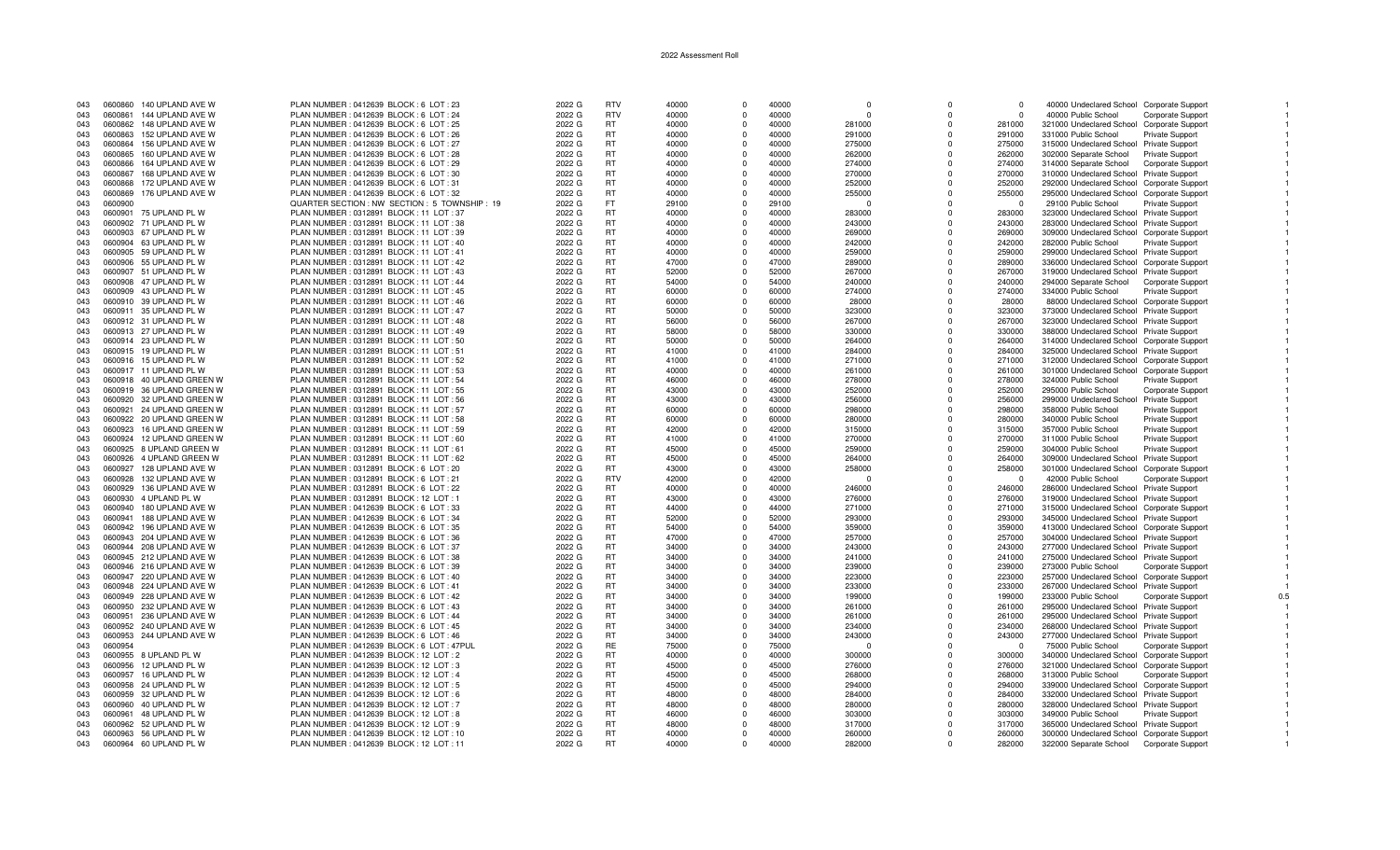| 043 | 0600965 64 UPLAND PL W         | PLAN NUMBER: 0412639 BLOCK: 12 LOT: 12          | 2022 G   | <b>RT</b>   | 40000    | $\Omega$     | 40000    | 269000     | $\Omega$     | 269000     | 309000 Undeclared School Private Support         |     |
|-----|--------------------------------|-------------------------------------------------|----------|-------------|----------|--------------|----------|------------|--------------|------------|--------------------------------------------------|-----|
| 043 | 0600966 68 UPLAND PL W         | PLAN NUMBER: 0412639 BLOCK: 12 LOT: 13          | 2022 G   | <b>RT</b>   | 45000    | $^{\circ}$   | 45000    | 268000     | $\Omega$     | 268000     | 313000 Undeclared School Corporate Support       |     |
| 043 | 0600967 72 UPLAND PL W         | PLAN NUMBER : 0412639 BLOCK : 12 LOT : 14       | 2022 G   | <b>RT</b>   | 44000    | $\Omega$     | 44000    | 260000     | $\Omega$     | 260000     | 304000 Public School<br><b>Corporate Support</b> |     |
|     |                                |                                                 |          |             |          |              |          |            |              |            |                                                  |     |
| 043 | 0600968 243 UPLAND AVE W       | PLAN NUMBER : 0412639 BLOCK : 12 LOT : 15       | 2022 G   | <b>RT</b>   | 42000    | $\Omega$     | 42000    | 268000     | $\Omega$     | 268000     | 310000 Undeclared School Private Support         |     |
| 043 | 0600969 239 UPLAND AVE W       | PLAN NUMBER : 0412639 BLOCK : 12 LOT : 16       | 2022 G   | <b>RT</b>   | 35000    | $\Omega$     | 35000    | 237000     | $\Omega$     | 237000     | 272000 Undeclared School Corporate Support       |     |
| 043 | 0600970 235 UPLAND AVE W       | PLAN NUMBER: 0412639 BLOCK: 12 LOT: 17          | 2022 G   | <b>RT</b>   | 35000    | $\Omega$     | 35000    | 268000     | $\Omega$     | 268000     | 303000 Undeclared School Private Support         |     |
| 043 | 0600971 231 UPLAND AVE W       | PLAN NUMBER: 0412639 BLOCK: 12 LOT: 18          | 2022 G   | <b>RT</b>   | 35000    | $\Omega$     | 35000    | 241000     | $\Omega$     | 241000     | 276000 Separate School Private Support           |     |
|     |                                |                                                 | 2022 G   | <b>RT</b>   | 35000    |              | 35000    |            | $\Omega$     |            |                                                  |     |
| 043 | 0600972 227 UPLAND AVE W       | PLAN NUMBER : 0412639 BLOCK : 12 LOT : 19       |          |             |          | $\Omega$     |          | 221000     |              | 221000     | 256000 Undeclared School Corporate Support       |     |
| 043 | 0600973 223 UPLAND AVE W       | PLAN NUMBER : 0412639 BLOCK : 12 LOT : 20       | 2022 G   | <b>RT</b>   | 35000    | $\Omega$     | 35000    | 253000     | $\Omega$     | 253000     | 288000 Undeclared School Private Support         |     |
| 043 | 0600974 219 UPLAND AVE W       | PLAN NUMBER : 0412639 BLOCK : 12 LOT : 21       | 2022 G   | <b>RT</b>   | 35000    | $\Omega$     | 35000    | 275000     | $\Omega$     | 275000     | 310000 Undeclared School Corporate Support       |     |
| 043 | 0600975 215 UPLAND AVE W       | PLAN NUMBER: 0412639 BLOCK: 12 LOT: 22          | 2022 G   | <b>RT</b>   | 35000    | $\Omega$     | 35000    | 241000     | $\Omega$     | 241000     | 276000 Public School<br>Corporate Support        |     |
|     |                                |                                                 |          | <b>RT</b>   |          | $\Omega$     |          |            | $\Omega$     |            |                                                  |     |
| 043 | 0600976 211 UPLAND AVE W       | PLAN NUMBER : 0412639 BLOCK : 12 LOT : 23       | 2022 G   |             | 35000    |              | 35000    | 264000     |              | 264000     | 299000 Undeclared School Corporate Support       |     |
| 043 | 0600977 207 UPLAND AVE W       | PLAN NUMBER : 0412639 BLOCK : 12 LOT : 24       | 2022 G   | <b>RT</b>   | 42000    | $\Omega$     | 42000    | 263000     | $\Omega$     | 263000     | 305000 Undeclared School Private Support         |     |
| 043 | 0600978 39 UPLAND BAY W        | PLAN NUMBER : 0412639 BLOCK : 12 LOT : 26       | 2022 G   | <b>RT</b>   | 47000    | $\Omega$     | 47000    | 276000     | $\Omega$     | 276000     | 323000 Public School<br><b>Corporate Support</b> |     |
| 043 | 0600979 35 UPLAND BAY W        | PLAN NUMBER : 0412639 BLOCK : 12 LOT : 27       | 2022 G   | <b>RT</b>   | 54000    | $\Omega$     | 54000    | 263000     | $\Omega$     | 263000     | 317000 Undeclared School Corporate Support       |     |
|     |                                |                                                 |          | <b>RT</b>   |          |              |          |            |              |            |                                                  |     |
| 043 | 0600980 31 UPLAND BAY W        | PLAN NUMBER : 0412639 BLOCK : 12 LOT : 28       | 2022 G   |             | 63000    | $\mathbf 0$  | 63000    | 286000     | $\Omega$     | 286000     | 349000 Public School<br><b>Corporate Support</b> | 0.5 |
| 043 | 27 UPLAND BAY W<br>0600981     | PLAN NUMBER : 0412639 BLOCK : 12 LOT : 29       | 2022 G   | RT          | 44000    | $\Omega$     | 44000    | 293000     | $\Omega$     | 293000     | 337000 Undeclared School Private Support         |     |
| 043 | 0600982 23 UPLAND BAY W        | PLAN NUMBER : 0412639 BLOCK : 12 LOT : 30       | 2022 G   | <b>RT</b>   | 40000    | $\Omega$     | 40000    | 268000     | $\Omega$     | 268000     | 308000 Undeclared School Private Support         |     |
| 043 | 0600983 19 UPLAND BAY W        | PLAN NUMBER : 0412639 BLOCK : 12 LOT : 31       | 2022 G   | <b>RT</b>   | 46000    | $\Omega$     | 46000    | 282000     | $\Omega$     | 282000     | 328000 Public School<br><b>Corporate Support</b> |     |
| 043 | 0600984 15 UPLAND BAY W        | PLAN NUMBER : 0412639 BLOCK : 12 LOT : 32       | 2022 G   | <b>RT</b>   | 55000    | $\Omega$     | 55000    | 293000     | $\Omega$     | 293000     | 348000 Undeclared School Corporate Support       |     |
|     |                                |                                                 |          |             |          |              |          |            |              |            |                                                  |     |
| 043 | 0600985 11 UPLAND BAY W        | PLAN NUMBER: 0412639 BLOCK: 12 LOT: 33          | 2022 G   | <b>RT</b>   | 47000    | $\Omega$     | 47000    | 284000     | $\Omega$     | 284000     | 331000 Undeclared School Private Support         |     |
| 043 | 0600986 7 UPLAND BAY W         | PLAN NUMBER : 0412639 BLOCK : 12 LOT : 34       | 2022 G   | <b>RT</b>   | 47000    | $\Omega$     | 47000    | 344000     | $\Omega$     | 344000     | 391000 Undeclared School Corporate Support       |     |
| 043 | 0600987 3 UPLAND BAY W         | PLAN NUMBER : 0412639 BLOCK : 12 LOT : 35       | 2022 G   | <b>RT</b>   | 49000    | $\Omega$     | 49000    | 289000     | $\Omega$     | 289000     | 338000 Undeclared School Corporate Support       |     |
|     | 0600988 43 UPLAND BAY W        | PLAN NUMBER : 0412639 BLOCK : 12 LOT : 25MR     |          | <b>RE</b>   | 72000    |              | 72000    |            |              |            |                                                  |     |
| 043 |                                |                                                 | 2022 G   |             |          | $\Omega$     |          | - 0        | $\Omega$     | $^{\circ}$ | 72000 Undeclared School Corporate Support        |     |
| 043 | 0601000 6 ST W                 | PLAN NUMBER: 1711387 BLOCK: 4 LOT: 4            | 2022 G   | <b>NRCV</b> | 197000   | $\Omega$     | 197000   |            | $\Omega$     | $^{\circ}$ | 197000 Undeclared School Corporate Support       |     |
| 043 | 0601200 907 2 ST W             | PLAN NUMBER : 0511295 BLOCK : 27 LOT : 1        | 2022 G   | <b>NRCT</b> | $\Omega$ | $\Omega$     | $\Omega$ | 1085000    | $\Omega$     | 1085000    | 1085000 Public School<br><b>Private Support</b>  |     |
| 043 | 0601300 903 FRAZER AVE W       | PLAN NUMBER : 23JK BLOCK : Y LOT : 0            | 2022 G   | <b>RT</b>   | 82000    | $\Omega$     | 82000    | 62000      | $\Omega$     | 62000      | 144000 Undeclared School Private Support         |     |
| 043 | 0601400 912 FRAZER AVE W       |                                                 |          | FT.         | 4200     |              | 4200     |            | $\Omega$     |            |                                                  |     |
|     |                                | PLAN NUMBER: BLOCK: LOT:                        | 2022 G   |             |          | $\Omega$     |          | $\Omega$   |              | $^{\circ}$ | 4200 Undeclared School Corporate Support         |     |
| 043 | 0601400 912 FRAZER AVE W       | PLAN NUMBER: BLOCK: LOT:                        | 2022 G   | <b>RT</b>   | 116000   | $\Omega$     | 116000   | 3000       | $\Omega$     | 3000       | 119000 Undeclared School Corporate Support       |     |
| 043 | 0601500 912 FRAZER AVE W       | QUARTER SECTION : SW SECTION : 5 TOWNSHIP : 19  | 2022 G   | FT.         | 5200     | $\Omega$     | 5200     | $\Omega$   | $\Omega$     | $\Omega$   | 5200 Public School<br>Private Support            |     |
| 043 | 0601600 1006 12 ST W           | QUARTER SECTION : SW SECTION : 5 TOWNSHIP : 19  | 2022 G   | <b>FT</b>   | 800      | $\Omega$     | 800      |            |              | $\Omega$   | 800 Undeclared School Private Support            |     |
|     |                                |                                                 |          |             |          |              |          |            | $\Omega$     |            |                                                  |     |
| 043 | 0601600 1006 12 ST W           | QUARTER SECTION : SW SECTION : 5 TOWNSHIP : 19  | 2022 G   | <b>RT</b>   | 116000   | $\Omega$     | 116000   | 258000     |              | 258000     | 374000 Undeclared School Private Support         |     |
| 043 | 0601700<br>940 CASSILS RD W    | PLAN NUMBER : 4096JK BLOCK : A LOT : 0          | 2022 G   | <b>RT</b>   | 105000   | $\Omega$     | 105000   | 186000     | $\Omega$     | 186000     | 291000 Public School<br><b>Private Support</b>   |     |
| 043 | 0601800 944 CASSILS RD W       | PLAN NUMBER: 4096JK BLOCK: A LOT: W1/2          | 2022 G   | <b>RT</b>   | 104000   | $\Omega$     | 104000   | 141000     | $\Omega$     | 141000     | 245000 Separate School<br><b>Private Support</b> |     |
| 043 | 0601900 5 VEINER RD E          | PLAN NUMBER : GL63 BLOCK : OT LOT               | 2022 G   | DIP         | 10710    | $\Omega$     | 10710    | 11790      | $\Omega$     | 11790      | 22500 Undeclared School Corporate Suppor         |     |
| 043 | 0601990 879 3 ST W             | PLAN NUMBER: 1510784 BLOCK: 4 LOT: 4            | 2022 G   | <b>NRCT</b> | $\Omega$ | $\Omega$     |          | 4436000    | $\Omega$     | 4436000    | 4436000 Undeclared School Private Support        |     |
|     |                                |                                                 |          |             |          |              |          |            |              |            |                                                  |     |
| 043 | 0602000 917 3 ST W             | PLAN NUMBER: 0211509 BLOCK: 1 LOT: 1            | 2022 G   | <b>NRCT</b> | $\Omega$ | $\Omega$     | $\Omega$ | 7417000    | $\Omega$     | 7417000    | 7417000 Undeclared School Private Support        |     |
| 043 | 0602100                        | PLAN NUMBER : 1923FD BLOCK : OT LOT :           | 2022 G   | <b>NRIV</b> | 18000    | $\Omega$     | 18000    |            | $\Omega$     | $\Omega$   | 18000 Undeclared School Private Support          |     |
| 043 | 0602301                        | QUARTER SECTION : SE SECTION : 29 TOWNSHIP : 18 | 2022 G   | <b>NRE</b>  | 384000   | $\Omega$     | 384000   |            | $\Omega$     | $\Omega$   | Private Support<br>384000 Public School          |     |
| 043 | 0602302                        | QUARTER SECTION : SW SECTION : 29 TOWNSHIP : 18 |          | <b>NRE</b>  | 135800   | $\Omega$     | 135800   |            | $\Omega$     | $\Omega$   |                                                  |     |
|     |                                |                                                 | 2022 G   |             |          |              |          |            |              |            | 135800 Public School<br>Private Support          |     |
| 043 | 0602303<br>120 POND ST E       | PLAN NUMBER: 0514350 BLOCK: 12 LOT: 3           | 2022 G   | <b>NRIT</b> | $\Omega$ | $\Omega$     | $\Omega$ | 1789000    | $\Omega$     | 1789000    | 1789000 Undeclared School Corporate Support      |     |
| 043 | 0602400                        | QUARTER SECTION : NE SECTION : 29 TOWNSHIP : 18 | 2022 G   | <b>NRE</b>  | 619000   | $\Omega$     | 619000   |            |              | $\Omega$   | 619000 Public School<br><b>Private Support</b>   |     |
| 043 | 0602401                        | QUARTER SECTION : NE SECTION : 29 TOWNSHIP : 18 | 2022 G   | <b>TNR</b>  | 131000   | $\Omega$     | 131000   | $\Omega$   | $\Omega$     | $\Omega$   | 131000 Undeclared School Private Support         |     |
| 043 | 0602402 460 AQUADUCT DR E      | PLAN NUMBER : 0310572 BLOCK : 6 LOT : 10        | 2022 G   | <b>NRIT</b> | $\Omega$ | $\Omega$     |          | 882000     | $\Omega$     | 882000     | 882000 Public School                             |     |
|     |                                |                                                 |          |             |          |              |          |            |              |            | <b>Corporate Support</b>                         |     |
| 043 | 550 INDUSTRIAL RD W<br>0602700 | PLAN NUMBER : BLOCK : LOT :                     | 2022 G   | <b>NRE</b>  | 320600   | $\Omega$     | 320600   | 4060200    | $\Omega$     | 4060200    | 4380800 Public School<br><b>Private Support</b>  |     |
| 043 | 550 INDUSTRIAL RD W<br>0602700 | PLAN NUMBER: BLOCK: LOT:                        | 2022 G   | <b>NRIT</b> | 137400   | $\Omega$     | 137400   | 676800     | $\Omega$     | 676800     | 814200 Public School<br><b>Private Support</b>   |     |
| 043 | MOTOCROSS TRACK<br>0602701     | PLAN NUMBER: BLOCK: LOT: 14.5 ACRES             | 2022 G   | <b>NRE</b>  | 336800   | $\Omega$     | 336800   |            | $\Omega$     | $\Omega$   | 336800 Public School<br><b>Private Support</b>   |     |
| 043 | 0602900                        | PLAN NUMBER : 8311824 BLOCK : 0 LOT : 1PUL      | 2022 G   | <b>NRE</b>  | 25000    | $\Omega$     | 25000    |            | $\Omega$     | $^{\circ}$ |                                                  |     |
|     |                                |                                                 |          |             |          |              |          |            |              |            | 25000 Public School<br><b>Private Support</b>    |     |
| 043 | 0602901<br>299 CANAL ST E      | PLAN NUMBER : 9510549 BLOCK : 2 LOT :           | 2022 G   | <b>NRIT</b> | $\Omega$ | $^{\circ}$   | $\Omega$ | 389000     | $\Omega$     | 389000     | 389000 Undeclared School Private Support         |     |
| 043 | 180 YOUNG RD W<br>0603700      | PLAN NUMBER: BLOCK: LOT: 1/2                    | 2022 G   | <b>NRE</b>  | 180540   | $\Omega$     | 180540   | $\Omega$   | $\Omega$     | $\Omega$   | 180540 Public School<br><b>Private Support</b>   |     |
| 043 | 0603700 180 YOUNG RD W         | PLAN NUMBER : BLOCK : LOT : 1/2                 | 2022 G   | <b>NRIV</b> | 82620    | $\Omega$     | 82620    | $\Omega$   | $\Omega$     | $\Omega$   | 82620 Public School<br>Private Support           |     |
|     |                                |                                                 |          |             |          |              |          |            |              |            |                                                  |     |
| 043 | 0603700<br>180 YOUNG RD W      | PLAN NUMBER: BLOCK: LOT: 1/2                    | 2022 G   | <b>RT</b>   | 42840    | $\Omega$     | 42840    | 181000     |              | 181000     | 223840 Public School<br><b>Private Support</b>   |     |
| 043 | 0603701                        | QUARTER SECTION : SW SECTION : 32 TOWNSHIP : 18 | 2022 G   | <b>NRIT</b> | 22000    | $\Omega$     | 22000    | 36000      | $\Omega$     | 36000      | 58000 Undeclared School Corporate Support        |     |
| 043 | 149 VEINER RD W<br>0603800     | PLAN NUMBER: 0211790 BLOCK: A LOT: 3            | 2022 G   | <b>NRIT</b> | $\Omega$ | $\mathbf{0}$ | $\Omega$ | 746000     | $\Omega$     | 746000     | 746000 Public School<br><b>Private Support</b>   | 0.5 |
| 043 | 1268 SUTHERLAND DR<br>0603900  | PLAN NUMBER: 7510629 BLOCK: LOT: PL-E           | 2022 G   | <b>NRE</b>  | 219000   | $\Omega$     | 219000   | $\sqrt{ }$ | $\Omega$     | $\cap$     | 219000 Public School<br>Private Support          |     |
|     |                                |                                                 |          |             |          |              |          |            |              |            |                                                  |     |
| 043 | 0604000 719 RAILWAY AVE E      | PLAN NUMBER: 71JK BLOCK: X LOT: 1               | 2022 G   | <b>NRIT</b> | $\Omega$ | $\Omega$     | $\Omega$ | 1233000    | $\Omega$     | 1233000    | 1233000 Undeclared School Private Support        |     |
| 043 | 0604100 201 1 AVE W            | PLAN NUMBER : 7410044 BLOCK : Z LOT : 0         | 2022 G   | <b>NRE</b>  | $\Omega$ | $\Omega$     | $\Omega$ | 2202000    | $\Omega$     | 2202000    | 2202000 Public School<br>Private Support         |     |
| 043 | 201 1 AVE W<br>0604101         | PLAN NUMBER : 7410044 BLOCK : R1 LOT : R-1      | 2022 G   | <b>NRE</b>  | 84000    | $\Omega$     | 84000    |            | $\Omega$     | $^{\circ}$ | 84000 Public School<br>Private Support           |     |
| 043 | 0604300                        | PLAN NUMBER : SPURTR BLOCK : ACK                | 2022 G   | <b>NRE</b>  | $\Omega$ | $\Omega$     | $\Omega$ | 10000      | $\mathbf{0}$ | 10000      | 10000 Public School<br>Private Support           |     |
|     |                                |                                                 |          | <b>NRIV</b> |          | $\Omega$     |          |            | $\Omega$     |            |                                                  |     |
| 043 | 0605100 AHMK0570001 - CPR      | PLAN NUMBER : CPR BLOCK : LOT                   | 2022 G   |             | 27000    |              | 27000    |            |              | $\Omega$   | 27000 Undeclared School Private Support          |     |
| 043 | 0606000<br>435 1 AVE           | PLAN NUMBER: 7318GM BLOCK: J LOT                | 2022 G   | <b>NRE</b>  | 22000    | $\Omega$     | 22000    | $\Omega$   | $\Omega$     | $\Omega$   | 22000 Public School<br><b>Private Support</b>    |     |
| 043 | 103 4 ST E<br>0606001          | PLAN NUMBER : 2312FR BLOCK : H LOT : 0          | 2022 G   | <b>NRIV</b> | 16000    | $\Omega$     | 16000    |            | $\Omega$     | $\Omega$   | 16000 Undeclared School Private Support          |     |
| 043 | 0606200                        | PLAN NUMBER : WK&TRANLIN BLOCK : LOT            | 2022 G   | <b>NRLT</b> | $\Omega$ | $\Omega$     | $\Omega$ | 3607580    | $\Omega$     | 3607580    | 3607580 Undeclared School Private Support        |     |
|     |                                |                                                 |          | <b>NRLT</b> | $\Omega$ |              | $\Omega$ |            |              | 156860     |                                                  |     |
| 043 | 0606201                        | PLAN NUMBER : WK&TRANLIN BLOCK : LOT            | 2022 G   |             |          | $\Omega$     |          | 156860     |              |            | 156860 Undeclared School Private Support         |     |
| 043 | 0606300                        | PLAN NUMBER: BLOCK: LOT: 1/4                    | 2022 G   | <b>NRCV</b> | 16000    | $\Omega$     | 16000    | $\Omega$   | $\Omega$     | $\Omega$   | 16000 Undeclared School Private Support          |     |
| 043 | 0606500 PIPELINE ASSM          |                                                 | 0 2022 G | <b>NRLT</b> | $\Omega$ | $\Omega$     | $\Omega$ | 5664370    | $\Omega$     | 5664370    | 5664370 Undeclared School Private Support        |     |
|     |                                |                                                 |          |             |          |              |          |            |              |            |                                                  |     |

 $\overline{1}$ 

 $\overline{1}$ 

 $\overline{1}$ 

 $\overline{1}$ 

 $0.5\,$ 

 $\overline{1}$ 

 $\begin{array}{c} 0.5 \\ 1 \end{array}$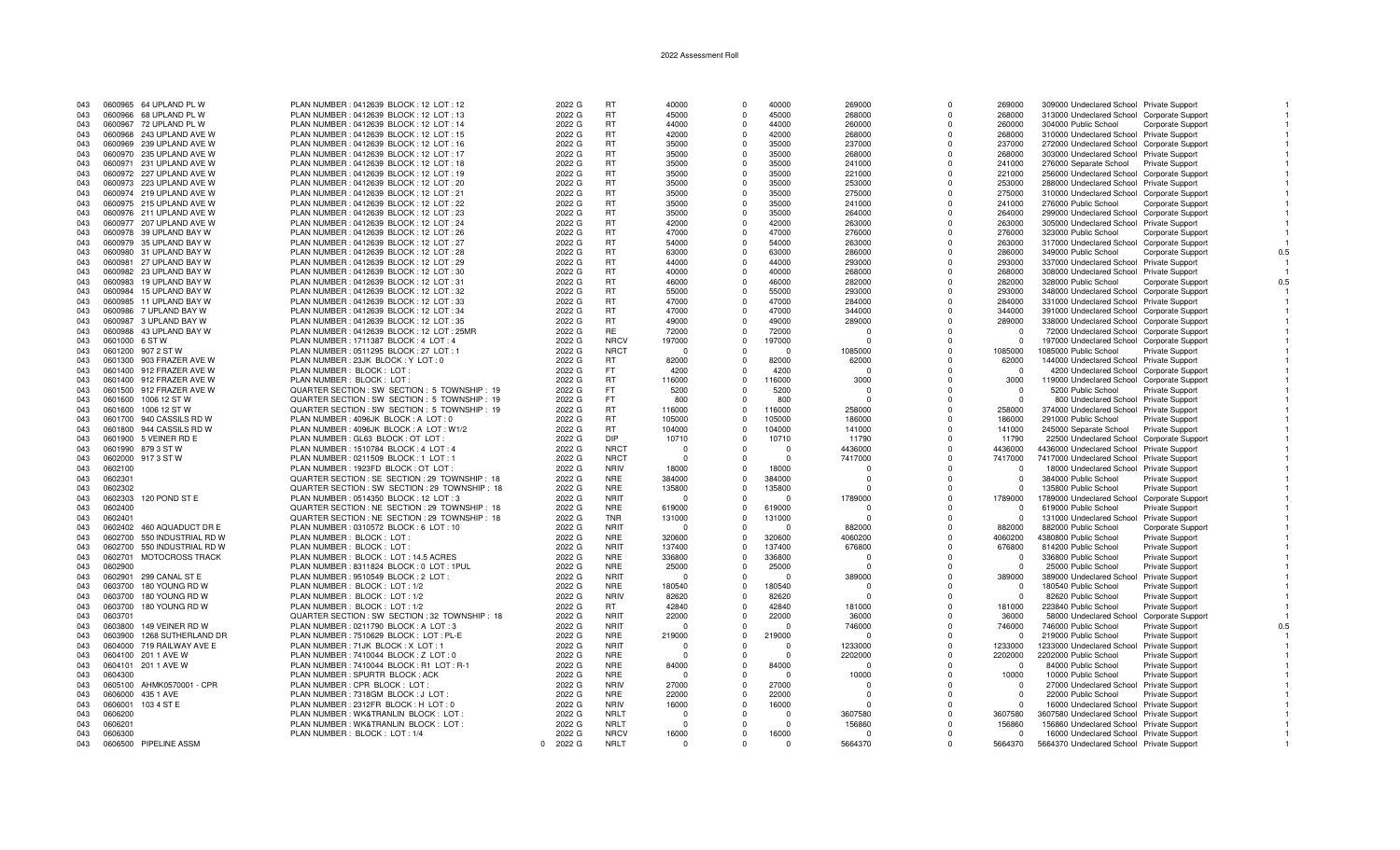| 043        | 0606502 | PIPELINE ASSM                  |                                                 |          | $0$ 2022 G | <b>NRLT</b> | $\Omega$  | $\Omega$       | $\Omega$ | 1133270  | $\Omega$     | 1133270    | 1133270 Undeclared School Private Support  |                          |  |
|------------|---------|--------------------------------|-------------------------------------------------|----------|------------|-------------|-----------|----------------|----------|----------|--------------|------------|--------------------------------------------|--------------------------|--|
| 043        |         | 0606503 PIPELINE ASSE          |                                                 | $\Omega$ | 2022 G     | <b>NRLT</b> | $\Omega$  | $\Omega$       | $\Omega$ | 1686230  | $\Omega$     | 1686230    | 1686230 Undeclared School Private Support  |                          |  |
| 043        | 0606506 |                                | LEGAL: 4-14-18-29                               |          | 2022 G     | <b>NRLT</b> | $\Omega$  |                | $\Omega$ | 21870    | $\Omega$     | 21870      | 21870 Undeclared School Corporate Support  |                          |  |
| 043        | 0606510 |                                |                                                 | $\Omega$ | 2022 G     | <b>NRLT</b> | $\Omega$  | $\Omega$       | $\Omega$ | 6153680  | $\Omega$     | 6153680    | 6153680 Undeclared School Private Support  |                          |  |
| 043        | 0606511 |                                | PLAN NUMBER: BLOCK: WK&TRANLIN LOT:             |          | 2022 G     | <b>NRLT</b> | $\Omega$  | $\Omega$       | $\Omega$ | 222860   | $\Omega$     | 222860     | 222860 Undeclared School Private Support   |                          |  |
| 043        | 0606513 |                                |                                                 |          | 0 2022 G   | <b>NRLT</b> | $\Omega$  | $\Omega$       | $\Omega$ | 72440    | $\Omega$     | 72440      | 72440 Undeclared School Private Support    |                          |  |
| 043        | 0606514 |                                |                                                 | $\Omega$ | 2022 G     | <b>NRLT</b> | $\Omega$  | $\Omega$       | O        | 2827760  | $\Omega$     | 2827760    | 2827760 Undeclared School Private Support  |                          |  |
|            | 0606515 |                                |                                                 | $\Omega$ | 2022 G     | <b>NRLT</b> | - 0       | $\Omega$       | $\Omega$ | 510720   | $\Omega$     | 510720     |                                            |                          |  |
| 043<br>043 | 0606517 |                                |                                                 |          | 2022 G     | <b>NRLT</b> | $\Omega$  | $\Omega$       | $\Omega$ | 397390   | $\Omega$     | 397390     | 510720 Undeclared School Corporate Support |                          |  |
| 043        | 0606518 |                                |                                                 | $\Omega$ |            | <b>NRLT</b> | $\Omega$  | $\Omega$       | $\Omega$ |          | $\Omega$     |            | 397390 Undeclared School Corporate Support |                          |  |
|            |         |                                |                                                 |          | 2022 G     |             |           |                |          | 16390    |              | 16390      | 16390 Undeclared School Corporate Support  |                          |  |
| 043        | 0606519 |                                |                                                 | $\Omega$ | 2022 G     | <b>NRLT</b> | $\Omega$  | $\Omega$       | $\Omega$ | 991670   | $\Omega$     | 991670     | 991670 Undeclared School Corporate Support |                          |  |
| 043        | 0606521 |                                |                                                 | $\Omega$ | 2022 G     | <b>NRLT</b> | $\Omega$  | $\Omega$       | $\Omega$ | 6500     | $\Omega$     | 6500       | 6500 Undeclared School Corporate Support   |                          |  |
| 043        | 0606523 |                                |                                                 | $\Omega$ | 2022 G     | <b>NRLT</b> | $\Omega$  |                | O        | 156620   | $\Omega$     | 156620     | 156620 Undeclared School Private Support   |                          |  |
| 043        | 0606524 |                                |                                                 | $\Omega$ | 2022 G     | <b>NRLT</b> | $\Omega$  | $\Omega$       | $\Omega$ | 12170    | $\Omega$     | 12170      | 12170 Undeclared School Corporate Support  |                          |  |
| 043        | 0606526 |                                |                                                 | $\Omega$ | 2022 G     | <b>NRLT</b> | $\Omega$  | $\Omega$       |          | 6080     | $\Omega$     | 6080       | 6080 Undeclared School Corporate Support   |                          |  |
| 043        | 0606800 | 59 YOUNG RD W                  | PLAN NUMBER : 8724HS BLOCK : OT LOT             |          | 2022 G     | <b>DIP</b>  | 33310     | $^{\circ}$     | 33310    | 1970     | $\Omega$     | 1970       | 35280 Undeclared School Private Support    |                          |  |
| 043        | 0606800 | 59 YOUNG RD W                  | PLAN NUMBER : 8724HS BLOCK : OT LOT             |          | 2022 G     | <b>DIPM</b> |           | $\Omega$       |          | 8690     | $\Omega$     | 8690       | 8690 Undeclared School Private Support     |                          |  |
| 043        | 0606900 | 625 8 ST W                     | PLAN NUMBER : 4096JK BLOCK : B LOT : 0          |          | 2022 G     | <b>NRE</b>  | 269000    | $\Omega$       | 269000   | 1789000  | $\Omega$     | 1789000    | 2058000 Public School                      | <b>Private Support</b>   |  |
| 043        | 0607000 | 923 FRAZER AVE W               | PLAN NUMBER : 4096JK BLOCK : C LOT : 0          |          | 2022 G     | <b>RTV</b>  | 82000     | $\Omega$       | 82000    |          | $\Omega$     | $\Omega$   | 82000 Public School                        | Corporate Support        |  |
| 043        | 0607100 | 915 FRAZER AVE W               | PLAN NUMBER : 4096JK BLOCK : D LOT : 0          |          | 2022 G     | <b>RTV</b>  | 82000     | $^{\circ}$     | 82000    | $\Omega$ | $\Omega$     | $^{\circ}$ | 82000 Public School                        | Corporate Support        |  |
| 043        | 0607400 | 1269 SUTHERLAND DR E           | PLAN NUMBER: 7510629 BLOCK: K LOT               |          | 2022 G     | <b>NRE</b>  | 413400    | $\Omega$       | 413400   | 547500   |              | 547500     | 960900 Public School                       | Private Support          |  |
| 043        | 0607500 |                                | PLAN NUMBER : CPR BLOCK : CPR LOT               |          | 2022 G     | <b>NRLT</b> | $\bigcap$ | $\Omega$       | $\Omega$ | 778420   |              | 778420     | 778420 Public School                       | <b>Corporate Support</b> |  |
| 043        | 0607600 | 303 1 AVE E                    | PLAN NUMBER : CPR BLOCK : CPR LOT               |          | 2022 G     | <b>NRCT</b> | 178000    | $\Omega$       | 178000   | 60000    | $\Omega$     | 60000      | 238000 Public School                       | Private Support          |  |
| 043        | 0607601 | 60 YOUNG RD W                  | QUARTER SECTION : SW SECTION : 32 TOWNSHIP : 18 |          | 2022 G     | <b>RE</b>   | 38000     | $\Omega$       | 38000    | $\Omega$ | $\Omega$     | $^{\circ}$ | 38000 Public School                        | <b>Private Support</b>   |  |
| 043        | 0607602 |                                | PLAN NUMBER : CPR BLOCK : CPR LOT : STATION     |          | 2022 G     | <b>NRCT</b> | 7000      | $\Omega$       | 7000     | 272000   | $\Omega$     | 272000     | 279000 Undeclared School Private Support   |                          |  |
| 043        | 0607603 | 40 YOUNG RD W                  | PLAN NUMBER : 0112055 BLOCK : 1 LOT : 1         |          | 2022 G     | <b>NRCV</b> | 65000     | $\Omega$       | 65000    |          | $\Omega$     | $\Omega$   | 65000 Undeclared School Private Support    |                          |  |
| 043        |         | 0607604 10 YOUNG RD W          | PLAN NUMBER : 0112055 BLOCK : 1 LOT : 1         |          | 2022 G     | <b>NRCT</b> | 11000     | $\Omega$       | 11000    | 330000   | $\Omega$     | 330000     | 341000 Public School                       | Private Support          |  |
| 043        | 0607800 | 440 3 ST E                     | PLAN NUMBER : 7610104 BLOCK : 37 LOT : 3        |          | 2022 G     | <b>NRE</b>  | 420000    | $\Omega$       | 420000   | 39371000 | $\Omega$     | 39371000   | 39791000 Public School                     | <b>Private Support</b>   |  |
| 043        |         | 0607900 15 OAK AVE W           | PLAN NUMBER : 7610283 BLOCK : 4 LOT : 1         |          | 2022 G     | RT.         | 61000     | $\Omega$       | 61000    | 165000   | $\Omega$     | 165000     | 226000 Separate School                     | Private Support          |  |
| 043        | 0608000 | 11 OAK AVE W                   | PLAN NUMBER: 7610283 BLOCK: 4 LOT: 2            |          | 2022 G     | <b>RT</b>   | 62000     | $\Omega$       | 62000    | 179000   | $\Omega$     | 179000     | 241000 Undeclared School Private Support   |                          |  |
| 043        |         | 0608100 7 OAK AVE W            | PLAN NUMBER: 7610283 BLOCK: 4 LOT: 3            |          | 2022 G     | <b>RT</b>   | 55000     | $^{\circ}$     | 55000    | 143000   | $\Omega$     | 143000     | 198000 Public School                       | Private Support          |  |
| 043        |         | 3 OAK AVE W                    | PLAN NUMBER : 7610283 BLOCK : 4 LOT : 4         |          | 2022 G     | RT          | 60000     | $\mathbf{0}$   | 60000    | 105000   | $\Omega$     | 105000     |                                            |                          |  |
|            | 0608200 |                                |                                                 |          |            | <b>NRE</b>  |           | $\Omega$       |          |          | $\Omega$     |            | 165000 Undeclared School Private Support   |                          |  |
| 043        |         | 0608300 416 3 ST W             | PLAN NUMBER : 7610325 BLOCK : 0 LOT : 1         |          | 2022 G     |             | 30000     |                | 30000    | 13000    |              | 13000      | 43000 Public School                        | Private Support          |  |
| 043        |         | 0608400 412 3 ST W             | PLAN NUMBER: 7610325 BLOCK: 0 LOT: 2            |          | 2022 G     | <b>NRE</b>  | 43000     | $\Omega$       | 43000    | 194000   | <sup>0</sup> | 194000     | 237000 Undeclared School Private Support   |                          |  |
| 043        | 0608500 | 408 3 ST W                     | PLAN NUMBER: 7610325 BLOCK: LOT: 3              |          | 2022 G     | <b>RTM</b>  | $\Omega$  | $\Omega$       | $\Omega$ | 383000   | $\Omega$     | 383000     | 383000 Undeclared School Private Support   |                          |  |
| 043        | 0609000 | 332 LAKE STAFFORD DR E         | PLAN NUMBER: 7610493 BLOCK: 1 LOT: 1            |          | 2022 G     | <b>RT</b>   | 90000     | $\Omega$       | 90000    | 218000   | $\Omega$     | 218000     | 308000 Public School                       | Private Support          |  |
| 043        |         | 0609100 328 LAKE STAFFORD DR E | PLAN NUMBER: 7610493 BLOCK: 1 LOT: 2            |          | 2022 G     | <b>RT</b>   | 111000    | $\Omega$       | 111000   | 216000   | $\Omega$     | 216000     | 327000 Undeclared School Private Support   |                          |  |
| 043        | 0609200 | 324 LAKE STAFFORD DR E         | PLAN NUMBER: 7610493 BLOCK: 1 LOT: 3            |          | 2022 G     | RT          | 113000    | $^{\circ}$     | 113000   | 221000   | $\Omega$     | 221000     | 334000 Public School                       | <b>Private Support</b>   |  |
| 043        | 0609300 | 320 LAKE STAFFORD DR E         | PLAN NUMBER: 7610493 BLOCK: 1 LOT: 4            |          | 2022 G     | <b>RT</b>   | 123000    | $\Omega$       | 123000   | 327000   | $\Omega$     | 327000     | 450000 Separate School                     | <b>Private Support</b>   |  |
| 043        | 0609400 | 316 LAKE STAFFORD DR E         | PLAN NUMBER: 7610493 BLOCK: 1 LOT: 5            |          | 2022 G     | <b>RT</b>   | 143000    | $\Omega$       | 143000   | 276000   | $\Omega$     | 276000     | 419000 Separate School                     | <b>Private Support</b>   |  |
| 043        |         | 0609500 312 LAKE STAFFORD DR E | PLAN NUMBER : 7610493 BLOCK : 1 LOT : 6         |          | 2022 G     | <b>RT</b>   | 123000    | $\Omega$       | 123000   | 202000   | $\Omega$     | 202000     | 325000 Undeclared School                   | <b>Private Support</b>   |  |
| 043        |         | 0609600 308 LAKE STAFFORD DR E | PLAN NUMBER: 7610493 BLOCK: 1 LOT: 7            |          | 2022 G     | RT          | 107000    | $\Omega$       | 107000   | 173000   |              | 173000     | 280000 Public School                       | Private Support          |  |
| 043        | 0609700 | 304 LAKE STAFFORD DR E         | PLAN NUMBER: 7610493 BLOCK: 1 LOT: 8            |          | 2022 G     | <b>RT</b>   | 97000     | $^{\circ}$     | 97000    | 255000   | $\Omega$     | 255000     | 352000 Public School                       | <b>Private Support</b>   |  |
| 043        | 0609800 | 300 LAKE STAFFORD DR E         | PLAN NUMBER: 7610493 BLOCK: 1 LOT: 9            |          | 2022 G     | <b>RT</b>   | 94000     | $\Omega$       | 94000    | 233000   | $\Omega$     | 233000     | 327000 Undeclared School Private Support   |                          |  |
| 043        |         | 0609900 296 LAKE STAFFORD DR E | PLAN NUMBER : 7610493 BLOCK : 1 LOT : 10        |          | 2022 G     | <b>RT</b>   | 94000     | $\Omega$       | 94000    | 188000   | $\Omega$     | 188000     | 282000 Undeclared School Private Support   |                          |  |
| 043        |         | 0610000 292 LAKE STAFFORD DR E | PLAN NUMBER : 7610493 BLOCK : 1 LOT : 11        |          | 2022 G     | <b>RT</b>   | 94000     | $\Omega$       | 94000    | 186000   | $\Omega$     | 186000     | 280000 Public School                       | <b>Private Support</b>   |  |
| 043        | 0610100 | 288 LAKE STAFFORD DR E         | PLAN NUMBER : 7610493 BLOCK : 1 LOT : 12        |          | 2022 G     | <b>RT</b>   | 94000     | $^{\circ}$     | 94000    | 230000   | $\Omega$     | 230000     | 324000 Undeclared School Private Support   |                          |  |
| 043        | 0610200 | 284 LAKE STAFFORD DR E         | PLAN NUMBER: 7610493 BLOCK: 1 LOT: 13           |          | 2022 G     | <b>RT</b>   | 94000     | $\Omega$       | 94000    | 196000   | $\Omega$     | 196000     | 290000 Public School                       | Private Support          |  |
| 043        |         | 0610300 280 LAKE STAFFORD DR E | PLAN NUMBER : 7610493 BLOCK : 1 LOT : 14        |          | 2022 G     | <b>RT</b>   | 94000     | $\Omega$       | 94000    | 158000   | U            | 158000     | 252000 Undeclared School Private Support   |                          |  |
| 043        |         | 0610400 276 LAKE STAFFORD DR E | PLAN NUMBER: 7610493 BLOCK: 1 LOT: 15           |          | 2022 G     | <b>RT</b>   | 97000     | $\Omega$       | 97000    | 200000   |              | 200000     | 297000 Public School                       | <b>Private Support</b>   |  |
| 043        |         | 0610500 272 LAKE STAFFORD DR E | PLAN NUMBER : 7610493 BLOCK : 1 LOT : 16        |          | 2022 G     | <b>RT</b>   | 97000     | $\Omega$       | 97000    | 276000   | $\Omega$     | 276000     | 373000 Undeclared School Private Support   |                          |  |
| 043        |         | 0610600 268 LAKE STAFFORD DR E | PLAN NUMBER: 7610493 BLOCK: 1 LOT: 17           |          | 2022 G     | <b>RT</b>   | 101000    | $\Omega$       | 101000   | 290000   | $\Omega$     | 290000     | 391000 Public School                       | Private Support          |  |
| 043        |         | 0610700 264 LAKE STAFFORD DR E | PLAN NUMBER: 7610493 BLOCK: 1 LOT: 18           |          | 2022 G     | <b>RT</b>   | 102000    | $\Omega$       | 102000   | 176000   | $\Omega$     | 176000     | 278000 Undeclared School Private Support   |                          |  |
| 043        | 0610800 | 260 LAKE STAFFORD DR E         | PLAN NUMBER: 7610493 BLOCK: 1 LOT: 19           |          | 2022 G     | <b>RT</b>   | 101000    | $^{\circ}$     | 101000   | 227000   | $\Omega$     | 227000     | 328000 Undeclared School Private Support   |                          |  |
| 043        | 0610900 | 256 LAKE STAFFORD DR E         | PLAN NUMBER: 7610493 BLOCK: 1 LOT: 20           |          | 2022 G     | <b>RT</b>   | 99000     | $\Omega$       | 99000    | 221000   | $\Omega$     | 221000     | 320000 Public School                       | <b>Private Support</b>   |  |
|            |         |                                |                                                 |          |            |             |           |                |          |          |              |            |                                            |                          |  |
| 043        | 0611000 | 252 LAKE STAFFORD DR E         | PLAN NUMBER: 7610493 BLOCK: 1 LOT: 21           |          | 2022 G     | <b>RT</b>   | 98000     | $\Omega$       | 98000    | 280000   | $\Omega$     | 280000     | 378000 Undeclared School Private Support   |                          |  |
| 043        |         | 0611100 248 LAKE STAFFORD DR E | PLAN NUMBER : 7610493 BLOCK : 1 LOT : 22        |          | 2022 G     | <b>RT</b>   | 97000     | $\Omega$       | 97000    | 195000   | <sup>0</sup> | 195000     | 292000 Undeclared School Private Support   |                          |  |
| 043        |         | 0611200 244 LAKE STAFFORD DR E | PLAN NUMBER: 7610493 BLOCK: 1 LOT: 23           |          | 2022 G     | <b>RT</b>   | 95000     | $\Omega$       | 95000    | 270000   | $\Omega$     | 270000     | 365000 Undeclared School Private Support   |                          |  |
| 043        | 0611300 |                                | PLAN NUMBER: 7610493 BLOCK: 1 LOT: R24          |          | 2022 G     | <b>RE</b>   | 13000     | 0              | 13000    | $\Omega$ | 0            | $^{\circ}$ | 13000 Public School                        | <b>Private Support</b>   |  |
| 043        | 0611400 |                                | PLAN NUMBER: 7610493 BLOCK: 1 LOT: R25          |          | 2022 G     | <b>RE</b>   | 288000    | $\Omega$       | 288000   |          |              | $\Omega$   | 288000 Public School                       | Private Support          |  |
| 043        | 0611500 | 3 LAKELAND CRT E               | PLAN NUMBER : 7610493 BLOCK : 2 LOT : 1         |          | 2022 G     | <b>RT</b>   | 82000     | $\Omega$       | 82000    | 184000   |              | 184000     | 266000 Undeclared School Private Support   |                          |  |
| 043        | 0611600 | 7 LAKELAND CRT E               | PLAN NUMBER : 7610493 BLOCK : 2 LOT : 2         |          | 2022 G     | <b>RT</b>   | 82000     | $\overline{0}$ | 82000    | 153000   | $\Omega$     | 153000     | 235000 Undeclared School Private Support   |                          |  |
| 043        | 0611700 | 11 LAKELAND CRT E              | PLAN NUMBER : 7610493 BLOCK : 2 LOT : 3         |          | 2022 G     | <b>RT</b>   | 86000     | $\Omega$       | 86000    | 181000   |              | 181000     | 267000 Undeclared School Private Support   |                          |  |
| 043        |         | 0611800 15 LAKELAND CRT E      | PLAN NUMBER: 7610493 BLOCK: 2 LOT: 4            |          | 2022 G     | <b>RT</b>   | 96000     | $\Omega$       | 96000    | 189000   |              | 189000     | 285000 Undeclared School Private Support   |                          |  |
| 043        |         | 0611900 19 LAKELAND CRT E      | PLAN NUMBER : 7610493 BLOCK : 2 LOT : 5         |          | 2022 G     | RT          | 108000    | $\Omega$       | 108000   | 164000   |              | 164000     | 272000 Undeclared School Private Support   |                          |  |
| 043        |         | 0612000 23 LAKELAND CRT E      | PLAN NUMBER : 7610493 BLOCK : 2 LOT : 6         |          | 2022 G     | <b>RT</b>   | 108000    | $\Omega$       | 108000   | 214000   | $\Omega$     | 214000     | 322000 Undeclared School Private Support   |                          |  |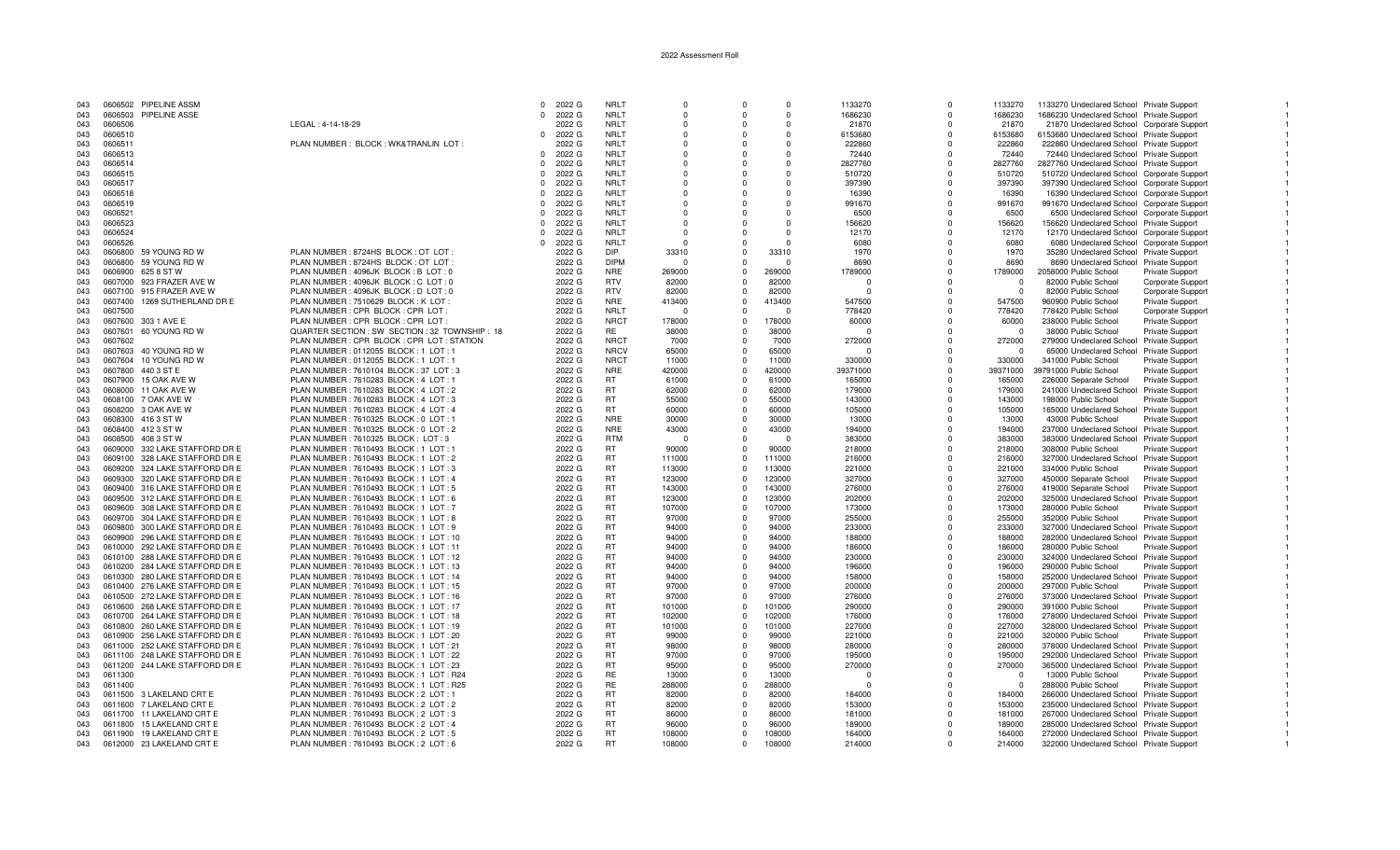| 043 |         | 0612100 27 LAKELAND CRT E      | PLAN NUMBER: 7610493 BLOCK: 2 LOT: 7     | 2022 G | <b>RT</b> | 96000  | $\Omega$       | 96000  | 162000   | $\Omega$    | 162000   | 258000 Undeclared School Private Support   |                        |  |
|-----|---------|--------------------------------|------------------------------------------|--------|-----------|--------|----------------|--------|----------|-------------|----------|--------------------------------------------|------------------------|--|
| 043 |         | 0612200 31 LAKELAND CRT E      | PLAN NUMBER : 7610493 BLOCK : 2 LOT : 8  | 2022 G | RT        | 86000  | $\Omega$       | 86000  | 184000   | $\Omega$    | 184000   | 270000 Undeclared School Private Support   |                        |  |
|     |         |                                |                                          |        |           |        |                |        |          |             |          |                                            |                        |  |
| 043 |         | 0612300 35 LAKELAND CRT E      | PLAN NUMBER: 7610493 BLOCK: 2 LOT: 9     | 2022 G | <b>RT</b> | 82000  | $\Omega$       | 82000  | 186000   | $\Omega$    | 186000   | 268000 Separate School                     | <b>Private Support</b> |  |
| 043 |         | 0612400 39 LAKELAND CRT E      | PLAN NUMBER : 7610493 BLOCK : 2 LOT : 10 | 2022 G | <b>RT</b> | 82000  | $\Omega$       | 82000  | 189000   | $\Omega$    | 189000   | 271000 Undeclared School Private Support   |                        |  |
| 043 |         | 0612500 735 LAKEWOOD RD E      | PLAN NUMBER: 7610493 BLOCK: 2 LOT: 11    | 2022 G | <b>RT</b> | 76000  | $\Omega$       | 76000  | 186000   | $\Omega$    | 186000   | 262000 Undeclared School Private Support   |                        |  |
|     |         |                                |                                          |        |           |        |                |        |          |             |          |                                            |                        |  |
| 043 |         | 0612600 731 LAKEWOOD RD E      | PLAN NUMBER: 7610493 BLOCK: 2 LOT: 12    | 2022 G | <b>RT</b> | 74000  |                | 74000  | 174000   | $\Omega$    | 174000   | 248000 Separate School                     | <b>Private Support</b> |  |
| 043 |         | 0612700 727 LAKEWOOD RD E      | PLAN NUMBER: 7610493 BLOCK: 2 LOT: 13    | 2022 G | <b>RT</b> | 74000  | $\Omega$       | 74000  | 164000   | $\Omega$    | 164000   | 238000 Separate School                     | Private Support        |  |
| 043 |         | 0612800 723 LAKEWOOD RD E      | PLAN NUMBER : 7610493 BLOCK : 2 LOT : 14 | 2022 G | <b>RT</b> | 74000  | $\Omega$       | 74000  | 173000   | $\Omega$    | 173000   | 247000 Undeclared School Private Support   |                        |  |
|     |         |                                |                                          |        |           |        |                |        |          |             |          |                                            |                        |  |
| 043 |         | 0612900 719 LAKEWOOD RD E      | PLAN NUMBER : 7610493 BLOCK : 2 LOT : 15 | 2022 G | <b>RT</b> | 74000  | $\Omega$       | 74000  | 146000   | $\Omega$    | 146000   | 220000 Undeclared School Private Support   |                        |  |
| 043 |         | 0613000 715 LAKEWOOD RD E      | PLAN NUMBER : 7610493 BLOCK : 2 LOT : 16 | 2022 G | <b>RT</b> | 74000  | $\Omega$       | 74000  | 178000   | $\Omega$    | 178000   | 252000 Undeclared School Private Support   |                        |  |
| 043 |         |                                |                                          |        | <b>RT</b> | 74000  | $\Omega$       | 74000  |          | $\Omega$    |          |                                            |                        |  |
|     |         | 0613100 711 LAKEWOOD RD E      | PLAN NUMBER : 7610493 BLOCK : 2 LOT : 17 | 2022 G |           |        |                |        | 143000   |             | 143000   | 217000 Public School                       | Private Support        |  |
| 043 |         | 0613200 707 LAKEWOOD RD E      | PLAN NUMBER : 7610493 BLOCK : 2 LOT : 18 | 2022 G | <b>RT</b> | 77000  | $\Omega$       | 77000  | 164000   | $\Omega$    | 164000   | 241000 Undeclared School Private Support   |                        |  |
| 043 |         | 0613300 12 LAKE BEVAN DR E     | PLAN NUMBER : 7610493 BLOCK : 2 LOT : 19 | 2022 G | <b>RT</b> | 80000  | $\Omega$       | 80000  | 143000   | $\Omega$    | 143000   | 223000 Undeclared School Private Support   |                        |  |
|     |         |                                |                                          |        |           |        |                |        |          |             |          |                                            |                        |  |
| 043 |         | 0613400 16 LAKE BEVAN DR E     | PLAN NUMBER : 7610493 BLOCK : 2 LOT : 20 | 2022 G | <b>RT</b> | 79000  | $\Omega$       | 79000  | 126000   | $\Omega$    | 126000   | 205000 Public School                       | <b>Private Support</b> |  |
| 043 |         | 0613500 20 LAKE BEVAN DR E     | PLAN NUMBER: 7610493 BLOCK: 2 LOT: 21    | 2022 G | <b>RT</b> | 97000  | $\Omega$       | 97000  | 185000   | $\Omega$    | 185000   | 282000 Public School                       | Private Support        |  |
| 043 | 0613600 | 24 LAKE BEVAN DR E             | PLAN NUMBER : 7610493 BLOCK : 2 LOT : 22 | 2022 G | <b>RT</b> | 110000 | $\Omega$       | 110000 | 130000   | $\Omega$    | 130000   | 240000 Undeclared School Private Support   |                        |  |
|     |         |                                |                                          |        |           |        |                |        |          |             |          |                                            |                        |  |
| 043 |         | 0613700 28 LAKE BEVAN DR E     | PLAN NUMBER : 7610493 BLOCK : 2 LOT : 23 | 2022 G | <b>RT</b> | 78000  | $\Omega$       | 78000  | 148000   | $\Omega$    | 148000   | 226000 Undeclared School Private Support   |                        |  |
| 043 |         | 0613800 32 LAKE BEVAN DR E     | PLAN NUMBER : 7610493 BLOCK : 2 LOT : 24 | 2022 G | <b>RT</b> | 77000  | $\Omega$       | 77000  | 151000   | $\Omega$    | 151000   | 228000 Undeclared School Private Suppor    |                        |  |
| 043 |         | 0613900 36 LAKE BEVAN DR E     | PLAN NUMBER: 7610493 BLOCK: 2 LOT: 25    | 2022 G | <b>RT</b> | 82000  | $\Omega$       | 82000  | 149000   | $\Omega$    | 149000   |                                            |                        |  |
|     |         |                                |                                          |        |           |        |                |        |          |             |          | 231000 Undeclared School Private Support   |                        |  |
| 043 |         | 0614000 40 LAKE BEVAN DR E     | PLAN NUMBER : 7610493 BLOCK : 2 LOT : 26 | 2022 G | <b>RT</b> | 78000  | $\Omega$       | 78000  | 165000   | $\Omega$    | 165000   | 243000 Separate School                     | <b>Private Support</b> |  |
| 043 |         | 0614100 44 LAKE BEVAN DR E     | PLAN NUMBER : 7610493 BLOCK : 2 LOT : 27 | 2022 G | <b>RT</b> | 75000  | $\Omega$       | 75000  | 127000   | $\Omega$    | 127000   | 202000 Public School                       | <b>Private Support</b> |  |
|     |         |                                |                                          |        | <b>RE</b> |        | $\Omega$       |        |          |             |          |                                            |                        |  |
| 043 | 0614200 |                                | PLAN NUMBER: 7610493 BLOCK: 2 LOT: R28   | 2022 G |           | 33000  |                | 33000  | $\Omega$ | $\Omega$    | $\Omega$ | 33000 Public School                        | <b>Private Support</b> |  |
| 043 |         | 0614400 3 LAKE BEVAN DR E      | PLAN NUMBER : 7610493 BLOCK : 3 LOT : 1  | 2022 G | <b>RT</b> | 79000  | $\Omega$       | 79000  | 156000   | $\Omega$    | 156000   | 235000 Undeclared School Private Support   |                        |  |
| 043 |         | 0614500 7 LAKE BEVAN DR E      | PLAN NUMBER : 7610493 BLOCK : 3 LOT : 2  | 2022 G | <b>RT</b> | 80000  | $\Omega$       | 80000  | 159000   | $\Omega$    | 159000   | 239000 Public School                       | Private Support        |  |
|     |         |                                |                                          |        |           |        |                |        |          |             |          |                                            |                        |  |
| 043 |         | 0614600 11 LAKE BEVAN DR E     | PLAN NUMBER: 7610493 BLOCK: 3 LOT: 3     | 2022 G | <b>RT</b> | 75000  | $\Omega$       | 75000  | 119000   | $\Omega$    | 119000   | 194000 Public School                       | Private Support        |  |
| 043 |         | 0614700 15 LAKE BEVAN DR E     | PLAN NUMBER : 7610493 BLOCK : 3 LOT : 4  | 2022 G | <b>RT</b> | 74000  | $\Omega$       | 74000  | 161000   | $\Omega$    | 161000   | 235000 Undeclared School Private Support   |                        |  |
| 043 |         | 0614800 59 LAKE BEVAN DR E     | PLAN NUMBER: 7610493 BLOCK: 3 LOT: 5     | 2022 G | <b>RT</b> | 80000  | $\Omega$       | 80000  | 179000   | $\Omega$    | 179000   | 259000 Undeclared School Private Support   |                        |  |
|     |         |                                |                                          |        |           |        |                |        |          |             |          |                                            |                        |  |
| 043 |         | 0614900 63 LAKE BEVAN DR E     | PLAN NUMBER : 7610493 BLOCK : 3 LOT : 6  | 2022 G | <b>RT</b> | 80000  | $\Omega$       | 80000  | 149000   | $\Omega$    | 149000   | 229000 Undeclared School Private Support   |                        |  |
| 043 |         | 0615000 67 LAKE BEVAN DR E     | PLAN NUMBER : 7610493 BLOCK : 3 LOT : 7  | 2022 G | <b>RT</b> | 80000  | $\Omega$       | 80000  | 166000   | $\Omega$    | 166000   | 246000 Public School                       | Private Support        |  |
|     |         |                                |                                          | 2022 G | <b>RT</b> | 88000  | $\Omega$       | 88000  |          | $\Omega$    |          |                                            |                        |  |
| 043 |         | 0615100 71 LAKE BEVAN DR E     | PLAN NUMBER : 7610493 BLOCK : 3 LOT : 8  |        |           |        |                |        | 165000   |             | 165000   | 253000 Public School                       | <b>Private Support</b> |  |
| 043 |         | 0615200 311 LAKE STAFFORD DR E | PLAN NUMBER: 7610493 BLOCK: 4 LOT: 1     | 2022 G | <b>RT</b> | 81000  | $\overline{0}$ | 81000  | 230000   | $\Omega$    | 230000   | 311000 Public School                       | Private Support        |  |
| 043 | 0615300 | 307 LAKE STAFFORD DR E         | PLAN NUMBER: 7610493 BLOCK: 4 LOT: 2     | 2022 G | <b>RT</b> | 85000  | $\Omega$       | 85000  | 174000   | $\Omega$    | 174000   | 259000 Public School                       | <b>Private Support</b> |  |
| 043 |         |                                |                                          |        |           |        | $\Omega$       |        |          | $\Omega$    |          |                                            |                        |  |
|     |         | 0615400 303 LAKE STAFFORD DR E | PLAN NUMBER: 7610493 BLOCK: 4 LOT: 3     | 2022 G | <b>RT</b> | 85000  |                | 85000  | 153000   |             | 153000   | 238000 Undeclared School Private Support   |                        |  |
| 043 |         | 0615500 299 LAKE STAFFORD DR E | PLAN NUMBER: 7610493 BLOCK: 4 LOT: 4     | 2022 G | <b>RT</b> | 85000  | $\Omega$       | 85000  | 169000   | $\Omega$    | 169000   | 254000 Undeclared School Private Support   |                        |  |
| 043 |         | 0615600 295 LAKE STAFFORD DR E | PLAN NUMBER: 7610493 BLOCK: 4 LOT: 5     | 2022 G | <b>RT</b> | 84000  | $\Omega$       | 84000  | 161000   | $\Omega$    | 161000   | 245000 Undeclared School Private Support   |                        |  |
|     |         |                                |                                          |        |           |        |                |        |          |             |          |                                            |                        |  |
| 043 |         | 0615700 12 LAKEVIEW CRES E     | PLAN NUMBER : 7610493 BLOCK : 4 LOT : 6  | 2022 G | <b>RT</b> | 102000 | $^{\circ}$     | 102000 | 173000   | $\mathbf 0$ | 173000   | 275000 Undeclared School Private Support   |                        |  |
| 043 | 0615800 | <b>16 LAKEVIEW CRES E</b>      | PLAN NUMBER : 7610493 BLOCK : 4 LOT : 7  | 2022 G | <b>RT</b> | 104000 | $\Omega$       | 104000 | 194000   | $\Omega$    | 194000   | 298000 Public School                       | Private Support        |  |
| 043 |         | 0615900 52 LAKEVIEW CRES E     | PLAN NUMBER : 7610493 BLOCK : 4 LOT : 8  | 2022 G | <b>RT</b> | 82000  | $\Omega$       | 82000  | 180000   | $\Omega$    | 180000   | 262000 Public School                       | <b>Private Support</b> |  |
|     |         |                                |                                          |        |           |        |                |        |          |             |          |                                            |                        |  |
| 043 |         | 0616000 56 LAKEVIEW CRES E     | PLAN NUMBER: 7610493 BLOCK: 4 LOT: 9     | 2022 G | <b>RT</b> | 83000  | $\overline{0}$ | 83000  | 177000   | $\Omega$    | 177000   | 260000 Public School                       | Private Support        |  |
| 043 |         | 0616100 60 LAKEVIEW CRES E     | PLAN NUMBER: 7610493 BLOCK: 4 LOT: 10    | 2022 G | RT        | 84000  | $\Omega$       | 84000  | 195000   | $\Omega$    | 195000   | 279000 Public School                       | <b>Private Support</b> |  |
| 043 |         | 0616200 64 LAKEVIEW CRES E     | PLAN NUMBER: 7610493 BLOCK: 4 LOT: 11    | 2022 G | <b>RT</b> | 95000  | $\Omega$       | 95000  | 141000   | $\Omega$    | 141000   | 236000 Public School                       | Private Support        |  |
|     |         |                                |                                          |        |           |        |                |        |          |             |          |                                            |                        |  |
| 043 |         | 0616300 35 LAKE NEWELL BAY E   | PLAN NUMBER: 7610493 BLOCK: 5 LOT: 1     | 2022 G | RT        | 82000  | $\Omega$       | 82000  | 203000   | $\Omega$    | 203000   | 285000 Undeclared School Private Support   |                        |  |
| 043 |         | 0616400 31 LAKE NEWELL BAY E   | PLAN NUMBER : 7610493 BLOCK : 5 LOT : 2  | 2022 G | <b>RT</b> | 78000  | $\Omega$       | 78000  | 209000   | $\Omega$    | 209000   | 287000 Undeclared School Private Support   |                        |  |
| 043 |         | 0616500 27 LAKE NEWELL BAY E   | PLAN NUMBER: 7610493 BLOCK: 5 LOT: 3     | 2022 G | RT        | 73000  | $\Omega$       | 73000  | 154000   | $\mathbf 0$ | 154000   | 227000 Public School                       | Private Support        |  |
|     |         |                                |                                          |        |           |        |                |        |          |             |          |                                            |                        |  |
| 043 |         | 0616600 23 LAKE NEWELL BAY E   | PLAN NUMBER : 7610493 BLOCK : 5 LOT : 4  | 2022 G | RT        | 111000 | $\Omega$       | 111000 | 203000   | $\Omega$    | 203000   | 314000 Public School                       | <b>Private Support</b> |  |
| 043 |         | 0616700 19 LAKE NEWELL BAY E   | PLAN NUMBER: 7610493 BLOCK: 5 LOT: 5     | 2022 G | <b>RT</b> | 93000  |                | 93000  | 195000   | $\Omega$    | 195000   | 288000 Public School                       | Private Support        |  |
| 043 |         | 0616800 15 LAKE NEWELL BAY E   | PLAN NUMBER: 7610493 BLOCK: 5 LOT: 6     | 2022 G | <b>RT</b> | 111000 | $\Omega$       | 111000 | 198000   | $\Omega$    | 198000   | 309000 Public School                       |                        |  |
|     |         |                                |                                          |        |           |        |                |        |          |             |          |                                            | Private Support        |  |
| 043 |         | 0616900 11 LAKE NEWELL BAY E   | PLAN NUMBER: 7610493 BLOCK: 5 LOT: 7     | 2022 G | <b>RT</b> | 72000  | $\Omega$       | 72000  | 147000   | $\Omega$    | 147000   | 219000 Public School                       | <b>Private Support</b> |  |
| 043 |         | 0617000 7 LAKE NEWELL BAY E    | PLAN NUMBER : 7610493 BLOCK : 5 LOT : 8  | 2022 G | <b>RT</b> | 78000  | $\Omega$       | 78000  | 152000   | $\Omega$    | 152000   | 230000 Public School                       | Private Support        |  |
|     |         |                                |                                          |        |           |        |                |        |          |             |          |                                            |                        |  |
| 043 |         | 0617100 3 LAKE NEWELL BAY E    | PLAN NUMBER : 7610493 BLOCK : 5 LOT : 9  | 2022 G | RT        | 82000  | $\Omega$       | 82000  | 155000   | $\Omega$    | 155000   | 237000 Undeclared School                   | <b>Private Support</b> |  |
| 043 |         | 0617200 100 LAKE NEWELL CRES E | PLAN NUMBER : 7610493 BLOCK : 5 LOT : 10 | 2022 G | <b>RT</b> | 76000  | $\Omega$       | 76000  | 171000   | $\Omega$    | 171000   | 247000 Public School                       | Private Support        |  |
| 043 | 0617300 | 104 LAKE NEWELL CRES E         | PLAN NUMBER: 7610493 BLOCK: 5 LOT: 11    | 2022 G | RT        | 74000  | $\Omega$       | 74000  | 128000   | $\Omega$    | 128000   | 202000 Undeclared School Private Support   |                        |  |
|     |         |                                |                                          |        |           |        |                |        |          |             |          |                                            |                        |  |
| 043 |         | 0617400 108 LAKE NEWELL CRES E | PLAN NUMBER : 7610493 BLOCK : 5 LOT : 12 | 2022 G | <b>RT</b> | 74000  | $\Omega$       | 74000  | 160000   | $\Omega$    | 160000   | 234000 Undeclared School Private Support   |                        |  |
| 043 |         | 0617500 112 LAKE NEWELL CRES E | PLAN NUMBER: 7610493 BLOCK: 5 LOT: 13    | 2022 G | RT        | 74000  | $\Omega$       | 74000  | 138000   | $\Omega$    | 138000   | 212000 Undeclared School Private Support   |                        |  |
| 043 |         | 0617600 116 LAKE NEWELL CRES E | PLAN NUMBER : 7610493 BLOCK : 5 LOT : 14 | 2022 G | <b>RT</b> | 74000  | $\Omega$       | 74000  | 140000   | $\Omega$    | 140000   | 214000 Public School                       | <b>Private Support</b> |  |
|     |         |                                |                                          |        |           |        |                |        |          |             |          |                                            |                        |  |
| 043 | 0617700 | 47 LAKE NEWELL CRT E           | PLAN NUMBER: 7610493 BLOCK: 5 LOT: 15    | 2022 G | <b>RT</b> | 82000  | $\Omega$       | 82000  | 165000   | $\Omega$    | 165000   | 247000 Public School                       | <b>Private Support</b> |  |
| 043 |         | 0617800 43 LAKE NEWELL CRT E   | PLAN NUMBER : 7610493 BLOCK : 5 LOT : 16 | 2022 G | <b>RT</b> | 82000  | $\Omega$       | 82000  | 130000   | $\Omega$    | 130000   | 212000 Public School                       | Private Support        |  |
| 043 |         | 0617900 39 LAKE NEWELL CRT E   | PLAN NUMBER : 7610493 BLOCK : 5 LOT : 17 | 2022 G | <b>RT</b> | 82000  | $\Omega$       | 82000  | 181000   | $\Omega$    | 181000   | 263000 Public School                       | <b>Private Support</b> |  |
|     |         |                                |                                          |        |           |        |                |        |          |             |          |                                            |                        |  |
| 043 |         | 0618000 35 LAKE NEWELL CRT E   | PLAN NUMBER: 7610493 BLOCK: 5 LOT: 18    | 2022 G | <b>RT</b> | 81000  | $\Omega$       | 81000  | 198000   | $\Omega$    | 198000   | 279000 Undeclared School Private Support   |                        |  |
| 043 |         | 0618100 31 LAKE NEWELL CRT E   | PLAN NUMBER: 7610493 BLOCK: 5 LOT: 19    | 2022 G | RT        | 106000 | $\Omega$       | 106000 | 276000   | $\Omega$    | 276000   | 382000 Undeclared School Corporate Support |                        |  |
| 043 |         | 0618200 27 LAKE NEWELL CRT E   | PLAN NUMBER : 7610493 BLOCK : 5 LOT : 20 | 2022 G | <b>RT</b> | 100000 | $\Omega$       | 100000 | 200000   | $\Omega$    | 200000   | 300000 Separate School                     | Private Support        |  |
|     |         |                                |                                          |        |           |        |                |        |          |             |          |                                            |                        |  |
| 043 |         | 0618300 23 LAKE NEWELL CRT E   | PLAN NUMBER: 7610493 BLOCK: 5 LOT: 21    | 2022 G | RT        | 98000  | $\Omega$       | 98000  | 254000   | $\Omega$    | 254000   | 352000 Undeclared School Private Support   |                        |  |
| 043 |         | 0618400 19 LAKE NEWELL CRT E   | PLAN NUMBER : 7610493 BLOCK : 5 LOT : 22 | 2022 G | RT        | 90000  | $\Omega$       | 90000  | 239000   | $\Omega$    | 239000   | 329000 Undeclared School Private Support   |                        |  |
| 043 | 0618500 | 15 LAKE NEWELL CRT E           | PLAN NUMBER: 7610493 BLOCK: 5 LOT: 23    | 2022 G | <b>RT</b> | 81000  | $\Omega$       | 81000  | 200000   | $\Omega$    | 200000   | 281000 Undeclared School Private Support   |                        |  |
|     |         |                                |                                          |        |           |        |                |        |          |             |          |                                            |                        |  |
| 043 |         | 0618600 11 LAKE NEWELL CRT E   | PLAN NUMBER : 7610493 BLOCK : 5 LOT : 24 | 2022 G | <b>RT</b> | 70000  | $\Omega$       | 70000  | 182000   | $\Omega$    | 182000   | 252000 Undeclared School Private Support   |                        |  |
| 043 |         | 0618700 7 LAKE NEWELL CRT E    | PLAN NUMBER: 7610493 BLOCK: 5 LOT: 25    | 2022 G | RT.       | 79000  | $\Omega$       | 79000  | 147000   | $\Omega$    | 147000   | 226000 Undeclared School Private Support   |                        |  |
|     |         |                                |                                          |        |           |        |                |        |          |             |          |                                            |                        |  |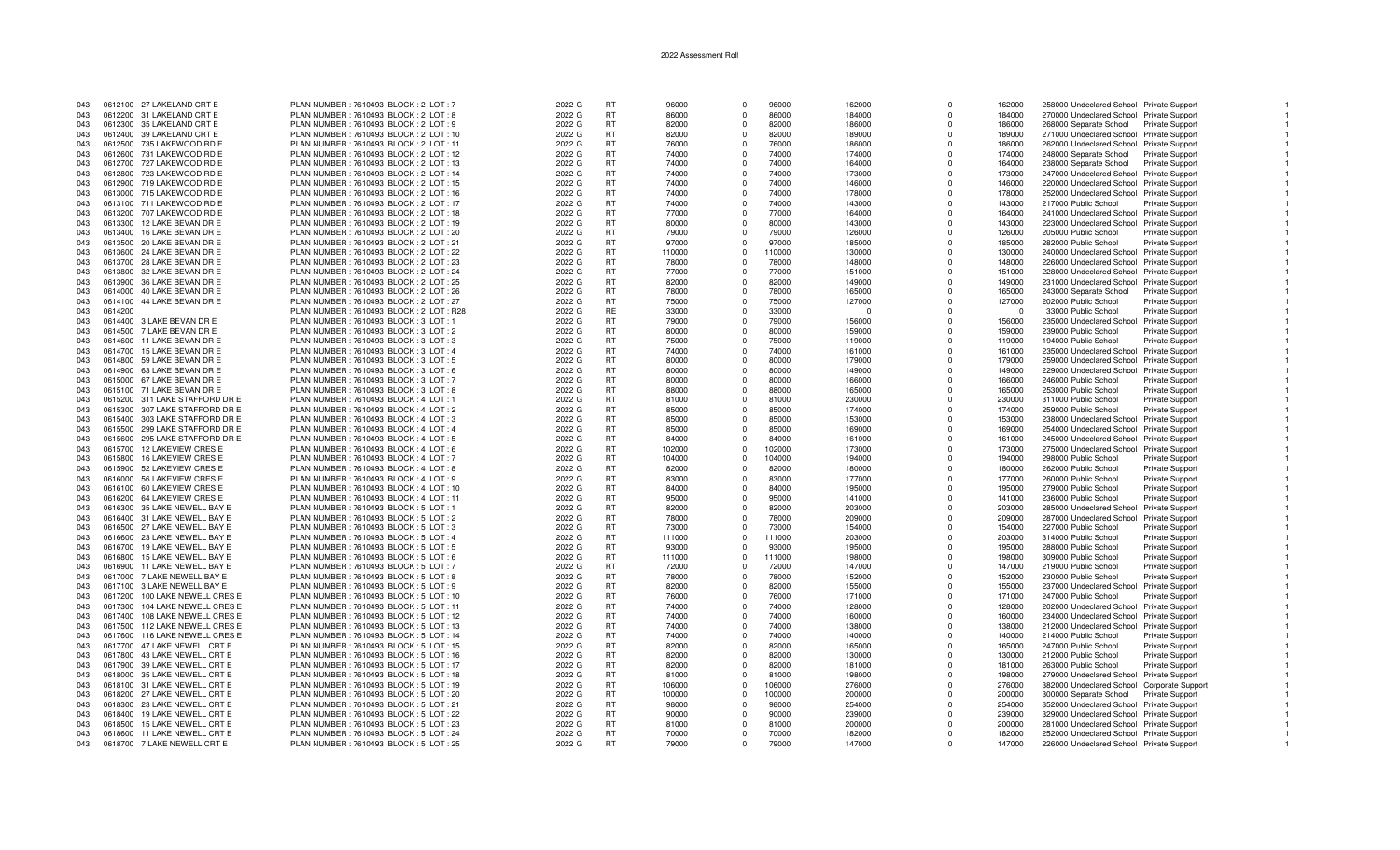| 043 |         | 0618800 3 LAKE NEWELL CRT E    | PLAN NUMBER: 7610493 BLOCK: 5 LOT: 26    | 2022 G | <b>RT</b> | 79000  | $\Omega$    | 79000  | 194000   | $\Omega$ | 194000 | 273000 Undeclared School Private Support |                        |  |
|-----|---------|--------------------------------|------------------------------------------|--------|-----------|--------|-------------|--------|----------|----------|--------|------------------------------------------|------------------------|--|
| 043 |         | 0618900 716 LAKEWOOD RD E      | PLAN NUMBER: 7610493 BLOCK: 5 LOT: 27    | 2022 G | RT.       | 87000  | $\Omega$    | 87000  | 233000   | $\Omega$ | 233000 | 320000 Undeclared School Private Support |                        |  |
| 043 |         | 0619000 712 LAKEWOOD RD E      | PLAN NUMBER : 7610493 BLOCK : 5 LOT : 28 | 2022 G | <b>RT</b> | 80000  | $\Omega$    | 80000  | 159000   | $\Omega$ | 159000 | 239000 Undeclared School Private Support |                        |  |
| 043 |         | 0619100 708 LAKEWOOD RD E      | PLAN NUMBER: 7610493 BLOCK: 5 LOT: 29    | 2022 G | <b>RT</b> | 80000  | $\Omega$    | 80000  | 222000   | $\Omega$ | 222000 | 302000 Undeclared School Private Support |                        |  |
| 043 |         | 0619200 704 LAKEWOOD RD E      | PLAN NUMBER : 7610493 BLOCK : 5 LOT : 30 | 2022 G | <b>RT</b> | 80000  | $\Omega$    | 80000  | 174000   | $\Omega$ | 174000 | 254000 Undeclared School Private Support |                        |  |
| 043 |         | 0619300 646 LAKEWOOD RD E      | PLAN NUMBER: 7610493 BLOCK: 5 LOT: 31    | 2022 G | <b>RT</b> | 81000  | $\Omega$    | 81000  | 162000   | $\Omega$ | 162000 | 243000 Undeclared School Private Support |                        |  |
| 043 |         | 0619400 642 LAKEWOOD RD E      | PLAN NUMBER: 7610493 BLOCK: 5 LOT: 32    | 2022 G | <b>RT</b> | 83000  | $\Omega$    | 83000  | 187000   | $\Omega$ | 187000 | 270000 Undeclared School Private Support |                        |  |
| 043 |         | 0619500 4 LAKE NEWELL CRES E   | PLAN NUMBER : 7610493 BLOCK : 5 LOT : 33 | 2022 G | <b>RT</b> | 88000  | $\Omega$    | 88000  | 159000   | $\Omega$ | 159000 | 247000 Public School                     | Private Support        |  |
| 043 |         | 0619600 8 LAKE NEWELL CRES E   | PLAN NUMBER: 7610493 BLOCK: 5 LOT: 34    | 2022 G | <b>RT</b> | 75000  | $\Omega$    | 75000  | 144000   | $\Omega$ | 144000 | 219000 Undeclared School Private Support |                        |  |
| 043 |         | 0619700 12 LAKE NEWELL CRES E  | PLAN NUMBER: 7610493 BLOCK: 5 LOT: 35    | 2022 G | <b>RT</b> | 75000  | $\Omega$    | 75000  | 159000   | $\Omega$ | 159000 | 234000 Undeclared School Private Support |                        |  |
| 043 | 0619800 | 16 LAKE NEWELL CRES E          | PLAN NUMBER : 7610493 BLOCK : 5 LOT : 36 | 2022 G | <b>RT</b> | 75000  | $\Omega$    | 75000  | 149000   | $\Omega$ | 149000 | 224000 Undeclared School Private Support |                        |  |
| 043 |         | 0619900 20 LAKE NEWELL CRES E  | PLAN NUMBER: 7610493 BLOCK: 5 LOT: 37    | 2022 G | <b>RT</b> | 76000  | $\Omega$    | 76000  | 190000   | $\Omega$ | 190000 | 266000 Undeclared School Private Support |                        |  |
| 043 |         | 0620000 24 LAKE NEWELL CRES E  | PLAN NUMBER: 7610493 BLOCK: 5 LOT: 38    | 2022 G | <b>RT</b> | 80000  | $\Omega$    | 80000  | 160000   | $\Omega$ | 160000 | 240000 Public School                     | Private Support        |  |
| 043 |         | 0620100 28 LAKE NEWELL CRES E  | PLAN NUMBER: 7610493 BLOCK: 5 LOT: 39    | 2022 G | <b>RT</b> | 80000  | $\mathbf 0$ | 80000  | 184000   | $\Omega$ | 184000 | 264000 Public School                     | Private Support        |  |
| 043 |         | 0620200 32 LAKE NEWELL CRES E  | PLAN NUMBER : 7610493 BLOCK : 5 LOT : 40 | 2022 G | RT.       | 78000  | $\Omega$    | 78000  | 166000   | $\Omega$ | 166000 | 244000 Undeclared School Private Support |                        |  |
| 043 |         | 0620300 36 LAKE NEWELL CRES E  | PLAN NUMBER : 7610493 BLOCK : 5 LOT : 41 | 2022 G | <b>RT</b> | 78000  | $\Omega$    | 78000  | 170000   | $\Omega$ | 170000 | 248000 Undeclared School Private Support |                        |  |
| 043 |         | 0620400 40 LAKE NEWELL CRES E  | PLAN NUMBER : 7610493 BLOCK : 5 LOT : 42 | 2022 G | <b>RT</b> | 72000  | $\Omega$    | 72000  | 149000   | $\Omega$ | 149000 | 221000 Public School                     | <b>Private Support</b> |  |
| 043 |         | 0620500 44 LAKE NEWELL CRES E  | PLAN NUMBER: 7610493 BLOCK: 5 LOT: 43    | 2022 G | <b>RT</b> | 79000  | $\Omega$    | 79000  | 149000   | $\Omega$ | 149000 | 228000 Undeclared School Private Support |                        |  |
| 043 |         | 0620600 331 LAKE STAFFORD DR E | PLAN NUMBER : 7610493 BLOCK : 6 LOT : 1  | 2022 G | <b>RT</b> | 96000  | $\Omega$    | 96000  | 198000   | $\Omega$ | 198000 | 294000 Public School                     | <b>Private Support</b> |  |
| 043 |         | 0620700 327 LAKE STAFFORD DR E | PLAN NUMBER: 7610493 BLOCK: 6 LOT: 2     | 2022 G | <b>RT</b> | 78000  | $\Omega$    | 78000  | 155000   | $\Omega$ | 155000 |                                          |                        |  |
| 043 |         |                                |                                          |        | <b>RT</b> | 79000  | $\Omega$    | 79000  |          | $\Omega$ |        | 233000 Separate School                   | <b>Private Support</b> |  |
|     |         | 0620800 323 LAKE STAFFORD DR E | PLAN NUMBER : 7610493 BLOCK : 6 LOT : 3  | 2022 G |           |        |             |        | 158000   | $\Omega$ | 158000 | 237000 Public School                     | <b>Private Support</b> |  |
| 043 |         | 0620900 67 LAKEVIEW CRES E     | PLAN NUMBER: 7610493 BLOCK: 6 LOT: 4     | 2022 G | <b>RT</b> | 80000  | $\mathbf 0$ | 80000  | 155000   |          | 155000 | 235000 Undeclared School Private Support |                        |  |
| 043 |         | 0621000 63 LAKEVIEW CRES E     | PLAN NUMBER : 7610493 BLOCK : 6 LOT : 5  | 2022 G | RT.       | 114000 | $\Omega$    | 114000 | 219000   | $\Omega$ | 219000 | 333000 Undeclared School Private Support |                        |  |
| 043 |         | 0621100 59 LAKEVIEW CRES E     | PLAN NUMBER : 7610493 BLOCK : 6 LOT : 6  | 2022 G | <b>RT</b> | 107000 | $\Omega$    | 107000 | 163000   | $\Omega$ | 163000 | 270000 Undeclared School Private Support |                        |  |
| 043 |         | 0621200 55 LAKEVIEW CRES E     | PLAN NUMBER: 7610493 BLOCK: 6 LOT: 7     | 2022 G | <b>RT</b> | 99000  | $\Omega$    | 99000  | 219000   | $\Omega$ | 219000 | 318000 Undeclared School Private Support |                        |  |
| 043 |         | 0621300 51 LAKEVIEW CRES E     | PLAN NUMBER : 7610493 BLOCK : 6 LOT : 8  | 2022 G | <b>RT</b> | 95000  | $\Omega$    | 95000  | 168000   | $\Omega$ | 168000 | 263000 Public School                     | Private Support        |  |
| 043 |         | 0621400 47 LAKEVIEW CRES E     | PLAN NUMBER: 7610493 BLOCK: 6 LOT: 9     | 2022 G | RT        | 87000  | $\Omega$    | 87000  | 165000   | $\Omega$ | 165000 | 252000 Public School                     | Private Support        |  |
| 043 |         | 0621500 43 LAKEVIEW CRES E     | PLAN NUMBER : 7610493 BLOCK : 6 LOT : 10 | 2022 G | <b>RT</b> | 84000  | $\Omega$    | 84000  | 169000   | $\Omega$ | 169000 | 253000 Undeclared School Private Support |                        |  |
| 043 |         | 0621600 39 LAKEVIEW CRES E     | PLAN NUMBER: 7610493 BLOCK: 6 LOT: 11    | 2022 G | <b>RT</b> | 110000 | $\Omega$    | 110000 | 243000   | $\Omega$ | 243000 | 353000 Undeclared School Private Support |                        |  |
| 043 |         | 0621700 35 LAKEVIEW CRES E     | PLAN NUMBER: 7610493 BLOCK: 6 LOT: 12    | 2022 G | <b>RT</b> | 117000 | $\Omega$    | 117000 | 193000   | $\Omega$ | 193000 | 310000 Public School                     | <b>Private Support</b> |  |
| 043 |         | 0621800 31 LAKEVIEW CRES E     | PLAN NUMBER : 7610493 BLOCK : 6 LOT : 13 | 2022 G | <b>RT</b> | 90000  | $\Omega$    | 90000  | 158000   | $\Omega$ | 158000 | 248000 Undeclared School Private Support |                        |  |
| 043 |         | 0621900 27 LAKEVIEW CRES E     | PLAN NUMBER: 7610493 BLOCK: 6 LOT: 14    | 2022 G | <b>RT</b> | 82000  | $\Omega$    | 82000  | 175000   | $\Omega$ | 175000 | 257000 Undeclared School Private Support |                        |  |
| 043 |         | 0622000 23 LAKEVIEW CRES E     | PLAN NUMBER : 7610493 BLOCK : 6 LOT : 15 | 2022 G | <b>RT</b> | 82000  | $\Omega$    | 82000  | 157000   | $\Omega$ | 157000 | 239000 Public School                     | <b>Private Support</b> |  |
| 043 |         | 0622100 19 LAKEVIEW CRES E     | PLAN NUMBER: 7610493 BLOCK: 6 LOT: 16    | 2022 G | <b>RT</b> | 79000  | $\mathbf 0$ | 79000  | 198000   | $\Omega$ | 198000 | 277000 Separate School                   | Private Support        |  |
| 043 | 0622200 | 15 LAKEVIEW CRES E             | PLAN NUMBER: 7610493 BLOCK: 6 LOT: 17    | 2022 G | RT        | 93000  | $\Omega$    | 93000  | 159000   | $\Omega$ | 159000 | 252000 Public School                     | Private Support        |  |
| 043 | 0622300 | 11 LAKEVIEW CRES E             | PLAN NUMBER: 7610493 BLOCK: 6 LOT: 18    | 2022 G | <b>RT</b> | 108000 | $\Omega$    | 108000 | 237000   | $\Omega$ | 237000 | 345000 Public School                     | Private Support        |  |
| 043 |         | 0622400 7 LAKEVIEW CRES E      | PLAN NUMBER: 7610493 BLOCK: 6 LOT: 19    | 2022 G | RT        | 87000  | $\Omega$    | 87000  | 198000   | $\Omega$ | 198000 | 285000 Public School                     | Private Support        |  |
| 043 |         | 0622500 287 LAKE STAFFORD DR E | PLAN NUMBER: 7610493 BLOCK: 6 LOT: 20    | 2022 G | <b>RT</b> | 95000  | $\Omega$    | 95000  | 169000   | $\Omega$ | 169000 | 264000 Separate School                   | <b>Private Support</b> |  |
| 043 | 0622600 | 283 LAKE STAFFORD DR E         | PLAN NUMBER : 7610493 BLOCK : 6 LOT : 21 | 2022 G | <b>RT</b> | 104000 | $\Omega$    | 104000 | 168000   | $\Omega$ | 168000 | 272000 Public School                     | <b>Private Support</b> |  |
| 043 |         | 0622700 279 LAKE STAFFORD DR E | PLAN NUMBER: 7610493 BLOCK: 6 LOT: 22    | 2022 G | <b>RT</b> | 110000 | $\Omega$    | 110000 | 144000   | $\Omega$ | 144000 | 254000 Undeclared School Private Support |                        |  |
| 043 |         | 0622800 275 LAKE STAFFORD DR E | PLAN NUMBER : 7610493 BLOCK : 6 LOT : 23 | 2022 G | <b>RT</b> | 87000  | $\Omega$    | 87000  | 184000   | $\Omega$ | 184000 | 271000 Public School                     | Private Support        |  |
| 043 |         | 0622900 271 LAKE STAFFORD DR E | PLAN NUMBER : 7610493 BLOCK : 6 LOT : 24 | 2022 G | <b>RT</b> | 88000  | $\mathbf 0$ | 88000  | 172000   | $\Omega$ | 172000 | 260000 Separate School                   | Private Support        |  |
| 043 | 0623000 | 143 LAKE NEWELL CRES E         | PLAN NUMBER : 7610493 BLOCK : 6 LOT : 25 | 2022 G | RT        | 80000  | $\Omega$    | 80000  | 163000   | $\Omega$ | 163000 | 243000 Public School                     | Private Support        |  |
| 043 |         | 0623100 139 LAKE NEWELL CRES E | PLAN NUMBER : 7610493 BLOCK : 6 LOT : 26 | 2022 G | <b>RT</b> | 82000  | $\Omega$    | 82000  | 149000   | $\Omega$ | 149000 | 231000 Undeclared School Private Support |                        |  |
| 043 | 0623200 | 135 LAKE NEWELL CRES E         | PLAN NUMBER : 7610493 BLOCK : 6 LOT : 27 | 2022 G | <b>RT</b> | 78000  | $\Omega$    | 78000  | 134000   | $\Omega$ | 134000 | 212000 Undeclared School Private Support |                        |  |
| 043 | 0623300 | 131 LAKE NEWELL CRES E         | PLAN NUMBER: 7610493 BLOCK: 6 LOT: 28    | 2022 G | <b>RT</b> | 81000  | $^{\circ}$  | 81000  | 142000   | $\Omega$ | 142000 | 223000 Undeclared School Private Support |                        |  |
| 043 | 0623400 | 127 LAKE NEWELL CRES E         | PLAN NUMBER: 7610493 BLOCK: 6 LOT: 29    | 2022 G | <b>RT</b> | 83000  | $\Omega$    | 83000  | 152000   | $\Omega$ | 152000 | 235000 Undeclared School Private Support |                        |  |
| 043 | 0623500 | 123 LAKE NEWELL CRES E         | PLAN NUMBER : 7610493 BLOCK : 6 LOT : 30 | 2022 G | <b>RT</b> | 81000  | $\Omega$    | 81000  | 110000   | $\Omega$ | 110000 | 191000 Public School                     | Private Support        |  |
| 043 |         | 0623600 119 LAKE NEWELL CRES E | PLAN NUMBER: 7610493 BLOCK: 6 LOT: 31    | 2022 G | <b>RT</b> | 77000  | $\Omega$    | 77000  | 142000   | $\Omega$ | 142000 | 219000 Undeclared School Private Support |                        |  |
| 043 | 0623700 | 115 LAKE NEWELL CRES E         | PLAN NUMBER : 7610493 BLOCK : 6 LOT : 32 | 2022 G | <b>RT</b> | 75000  | $\mathbf 0$ | 75000  | 166000   | $\Omega$ | 166000 | 241000 Public School                     | <b>Private Support</b> |  |
| 043 | 0623800 | 111 LAKE NEWELL CRES E         | PLAN NUMBER : 7610493 BLOCK : 6 LOT : 33 | 2022 G | <b>RT</b> | 75000  | $\Omega$    | 75000  | 148000   | $\Omega$ | 148000 | 223000 Undeclared School Private Support |                        |  |
| 043 | 0623900 | 107 LAKE NEWELL CRES E         | PLAN NUMBER : 7610493 BLOCK : 6 LOT : 34 | 2022 G | <b>RT</b> | 75000  | $\Omega$    | 75000  | 161000   | $\Omega$ | 161000 | 236000 Public School                     | <b>Private Support</b> |  |
| 043 |         | 0624000 103 LAKE NEWELL CRES E | PLAN NUMBER: 7610493 BLOCK: 6 LOT: 35    | 2022 G | <b>RT</b> | 75000  | $\Omega$    | 75000  | 144000   | $\Omega$ | 144000 | 219000 Undeclared School Private Support |                        |  |
| 043 |         | 0624100 99 LAKE NEWELL CRES E  | PLAN NUMBER : 7610493 BLOCK : 6 LOT : 36 | 2022 G | <b>RT</b> | 90000  | $\mathbf 0$ | 90000  | 178000   | $\Omega$ | 178000 | 268000 Separate School                   | <b>Private Support</b> |  |
| 043 |         | 0624200 95 LAKE NEWELL CRES E  | PLAN NUMBER: 7610493 BLOCK: 6 LOT: 37    | 2022 G | <b>RT</b> | 116000 | $\Omega$    | 116000 | 147000   | $\Omega$ | 147000 | 263000 Undeclared School Private Support |                        |  |
| 043 |         | 0624300 91 LAKE NEWELL CRES E  | PLAN NUMBER: 7610493 BLOCK: 6 LOT: 38    | 2022 G | <b>RT</b> | 111000 | $\mathbf 0$ | 111000 | 204000   | $\Omega$ | 204000 | 315000 Undeclared School Private Support |                        |  |
| 043 |         | 0624400 87 LAKE NEWELL CRES E  | PLAN NUMBER : 7610493 BLOCK : 6 LOT : 39 | 2022 G | <b>RT</b> | 90000  | $\Omega$    | 90000  | 146000   | $\Omega$ | 146000 | 236000 Undeclared School Private Support |                        |  |
| 043 |         | 0624500 83 LAKE NEWELL CRES E  | PLAN NUMBER: 7610493 BLOCK: 6 LOT: 40    | 2022 G | <b>RT</b> | 89000  | $\Omega$    | 89000  | 190000   | $\Omega$ | 190000 | 279000 Undeclared School Private Support |                        |  |
| 043 |         | 0624600 79 LAKE NEWELL CRES E  | PLAN NUMBER : 7610493 BLOCK : 6 LOT : 41 | 2022 G | <b>RT</b> | 89000  | $\Omega$    | 89000  | 141000   | $\Omega$ | 141000 | 230000 Public School                     | <b>Private Support</b> |  |
| 043 |         | 0624700 75 LAKE NEWELL CRES E  | PLAN NUMBER : 7610493 BLOCK : 6 LOT : 42 | 2022 G | <b>RT</b> | 91000  | $\Omega$    | 91000  | 172000   | $\Omega$ | 172000 | 263000 Public School                     | <b>Private Support</b> |  |
| 043 |         | 0624800 71 LAKE NEWELL CRES E  | PLAN NUMBER : 7610493 BLOCK : 6 LOT : 43 | 2022 G | <b>RT</b> | 91000  | $\Omega$    | 91000  | 127000   | $\Omega$ | 127000 | 218000 Public School                     | <b>Private Support</b> |  |
| 043 |         | 0624900 67 LAKE NEWELL CRES E  | PLAN NUMBER: 7610493 BLOCK: 6 LOT: 44    | 2022 G | <b>RT</b> | 91000  | $^{\circ}$  | 91000  | 158000   | $\Omega$ | 158000 | 249000 Public School                     | <b>Private Support</b> |  |
| 043 |         | 0625000 63 LAKE NEWELL CRES E  | PLAN NUMBER: 7610493 BLOCK: 6 LOT: 45    | 2022 G | <b>RT</b> | 95000  | $\Omega$    | 95000  | 129000   | $\Omega$ | 129000 | 224000 Undeclared School Private Support |                        |  |
| 043 |         | 0625100 59 LAKE NEWELL CRES E  | PLAN NUMBER : 7610493 BLOCK : 6 LOT : 46 | 2022 G | RT        | 91000  | $\mathbf 0$ | 91000  | 144000   | $\Omega$ | 144000 | 235000 Undeclared School Private Support |                        |  |
| 043 |         | 0625200 55 LAKE NEWELL CRES E  | PLAN NUMBER : 7610493 BLOCK : 6 LOT : 47 | 2022 G | <b>RT</b> | 94000  | $\Omega$    | 94000  | 158000   | $\Omega$ | 158000 | 252000 Undeclared School Private Support |                        |  |
| 043 |         | 0625300 51 LAKE NEWELL CRES E  | PLAN NUMBER: 7610493 BLOCK: 6 LOT: U48   | 2022 G | <b>RF</b> | 39000  | $\Omega$    | 39000  | $\Omega$ | $\Omega$ |        | 39000 Public School                      | Private Support        |  |
|     |         |                                |                                          |        |           |        |             |        |          |          |        |                                          |                        |  |

 $0.5$ 

 $^{\circ}$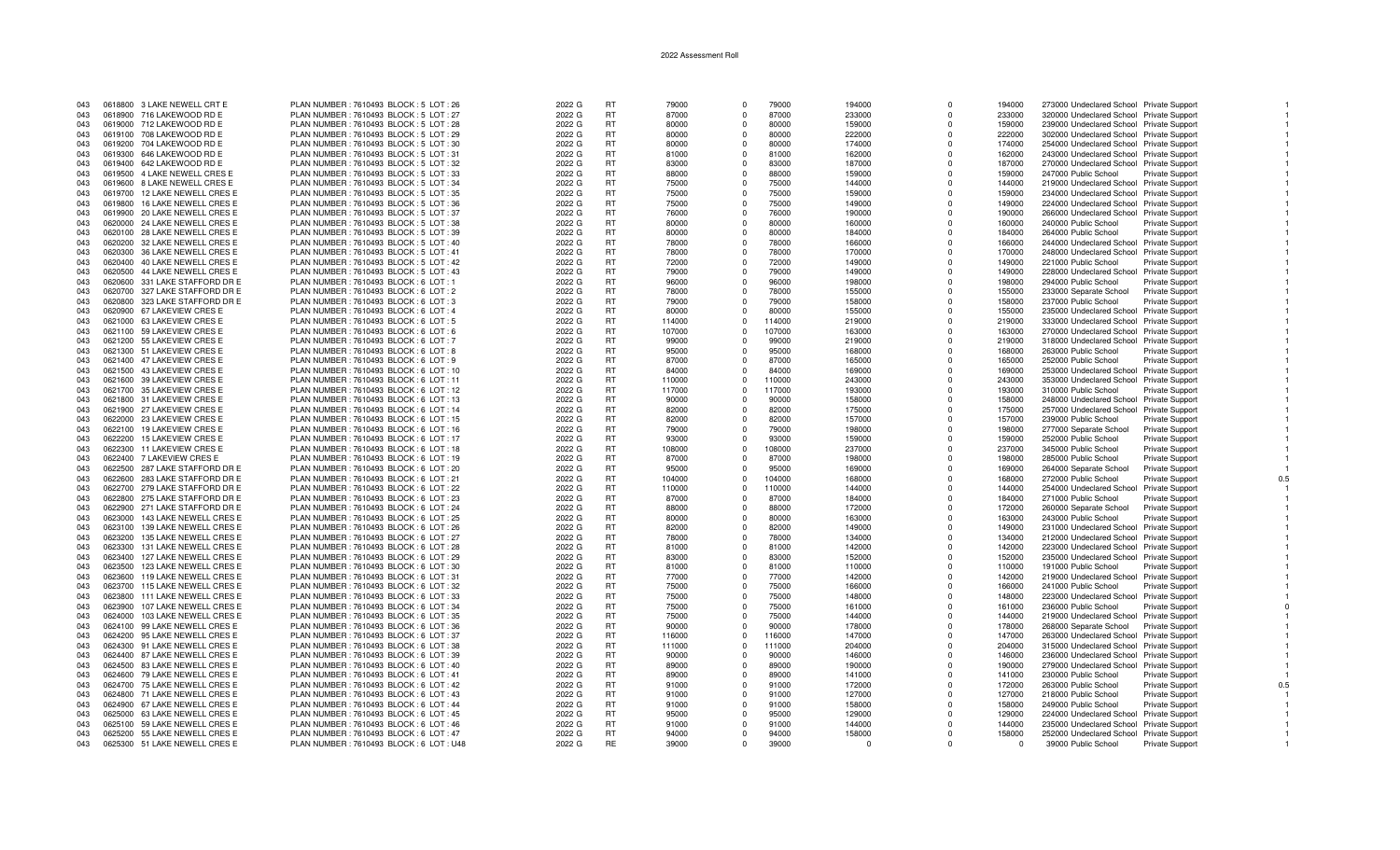| 043 |         | 0625400 31 LAKE NEWELL CRES E | PLAN NUMBER : 7610493 BLOCK : 6 LOT : 49 | 2022 G | <b>RT</b>   | 76000  | $\Omega$    | 76000    | 122000   | $\Omega$    | 122000   | 198000 Undeclared School Private Support   |                        |  |
|-----|---------|-------------------------------|------------------------------------------|--------|-------------|--------|-------------|----------|----------|-------------|----------|--------------------------------------------|------------------------|--|
| 043 | 0625500 | 27 LAKE NEWELL CRES E         | PLAN NUMBER : 7610493 BLOCK : 6 LOT : 50 | 2022 G | <b>RT</b>   | 79000  | $\Omega$    | 79000    | 162000   | $\Omega$    | 162000   | 241000 Public School                       | Private Support        |  |
| 043 |         | 0625600 12 LAKEWOOD GREEN E   | PLAN NUMBER: 7610493 BLOCK: 6 LOT: 51    | 2022 G | <b>RT</b>   |        | $\Omega$    | 81000    |          | n           | 149000   | 230000 Public School                       |                        |  |
|     |         |                               |                                          |        |             | 81000  |             |          | 149000   |             |          |                                            | <b>Private Support</b> |  |
| 043 |         | 0625700 16 LAKEWOOD GREEN E   | PLAN NUMBER: 7610493 BLOCK: 6 LOT: 52    | 2022 G | RT          | 85000  | $\Omega$    | 85000    | 160000   | $\Omega$    | 160000   | 245000 Undeclared School Private Support   |                        |  |
| 043 |         | 0626400 15 LAKEWOOD GREEN E   | PLAN NUMBER : 7610493 BLOCK : 6 LOT : 59 | 2022 G | RT          | 91000  | $\Omega$    | 91000    | 240000   | $\Omega$    | 240000   | 331000 Undeclared School Private Support   |                        |  |
| 043 | 0626500 | 11 LAKEWOOD GREEN E           | PLAN NUMBER : 7610493 BLOCK : 6 LOT : 60 | 2022 G | <b>RT</b>   | 96000  | $\Omega$    | 96000    | 170000   | $\Omega$    | 170000   | 266000 Public School                       | Private Support        |  |
| 043 | 0626600 | 19 LAKE NEWELL CRES E         | PLAN NUMBER : 7610493 BLOCK : 6 LOT : 61 | 2022 G | <b>RT</b>   | 74000  | $\Omega$    | 74000    | 138000   | $\Omega$    | 138000   | 212000 Public School                       | <b>Private Support</b> |  |
|     |         |                               |                                          |        |             |        |             |          |          |             |          |                                            |                        |  |
| 043 | 0626700 | 15 LAKE NEWELL CRES E         | PLAN NUMBER : 7610493 BLOCK : 6 LOT : 62 | 2022 G | RT          | 75000  | $\Omega$    | 75000    | 138000   | $\Omega$    | 138000   | 213000 Public School                       | <b>Private Support</b> |  |
| 043 | 0626800 | 11 LAKE NEWELL CRES E         | PLAN NUMBER : 7610493 BLOCK : 6 LOT : 63 | 2022 G | RT          | 75000  | $\Omega$    | 75000    | 165000   | $\Omega$    | 165000   | 240000 Public School                       | <b>Private Support</b> |  |
| 043 |         | 0626900 7 LAKE NEWELL CRES E  | PLAN NUMBER : 7610493 BLOCK : 6 LOT : 64 | 2022 G | RT          | 75000  | $\Omega$    | 75000    | 136000   | $\Omega$    | 136000   | 211000 Undeclared School Private Support   |                        |  |
| 043 |         | 0627000 3 LAKE NEWELL CRES E  | PLAN NUMBER : 7610493 BLOCK : 6 LOT : 65 | 2022 G | <b>RT</b>   | 82000  | $\Omega$    | 82000    | 143000   | $\Omega$    | 143000   | 225000 Undeclared School Corporate Support |                        |  |
|     |         |                               |                                          |        |             |        |             |          |          |             |          |                                            |                        |  |
| 043 |         | 0627100 616 LAKEWOOD RD E     | PLAN NUMBER : 7610493 BLOCK : 6 LOT : 66 | 2022 G | RT          | 96000  | $\Omega$    | 96000    | 166000   | $\Omega$    | 166000   | 262000 Public School                       | Private Support        |  |
| 043 |         | 0627200 612 LAKEWOOD RD E     | PLAN NUMBER: 7610493 BLOCK: 6 LOT: 67    | 2022 G | <b>RT</b>   | 94000  | $\Omega$    | 94000    | 184000   | $\Omega$    | 184000   | 278000 Undeclared School Private Support   |                        |  |
| 043 | 0629000 |                               | PLAN NUMBER: 7610740 BLOCK: R1 LOT: 0    | 2022 G | <b>RE</b>   | 359000 | $\Omega$    | 359000   | $\Omega$ | $\Omega$    | $\Omega$ | 359000 Public School                       | Private Support        |  |
| 043 | 0629100 |                               | PLAN NUMBER: 7610740 BLOCK: R2 LOT: 0    | 2022 G | <b>RE</b>   | 268000 | $\Omega$    | 268000   | $\Omega$ | $\Omega$    | $\Omega$ | 268000 Public School                       | Private Support        |  |
| 043 | 0629101 |                               | PLAN NUMBER: 7610740 BLOCK: R2 LOT: 0    | 2022 G | <b>DIP</b>  | 62200  | $\Omega$    | 62200    | 24740    | $\Omega$    | 24740    |                                            |                        |  |
|     |         |                               |                                          |        |             |        |             |          |          |             |          | 86940 Undeclared School Corporate Support  |                        |  |
| 043 | 0629101 |                               | PLAN NUMBER: 7610740 BLOCK: R2 LOT: 0    | 2022 G | <b>DIPM</b> | - 0    | $\Omega$    | $\Omega$ | 8690     | $\Omega$    | 8690     | 8690 Undeclared School Corporate Support   |                        |  |
| 043 |         | 0630000 75 11 ST W            | PLAN NUMBER: 7610740 BLOCK: 1 LOT: 1     | 2022 G | <b>RT</b>   | 72000  | $\Omega$    | 72000    | 180000   | $\Omega$    | 180000   | 252000 Undeclared School Private Support   |                        |  |
| 043 |         | 0630100 1107 CASSILS RD W     | PLAN NUMBER: 7610740 BLOCK: 1 LOT: 2     | 2022 G | <b>RT</b>   | 63000  | $\Omega$    | 63000    | 161000   | $\Omega$    | 161000   | 224000 Undeclared School Private Support   |                        |  |
| 043 |         | 0630200 1111 CASSILS RD W     | PLAN NUMBER: 7610740 BLOCK: 1 LOT: 3     | 2022 G | RT          | 63000  | $\Omega$    | 63000    | 143000   | $\Omega$    | 143000   | 206000 Separate School                     | <b>Private Support</b> |  |
|     |         |                               |                                          |        |             |        |             |          |          |             |          |                                            |                        |  |
| 043 | 0630300 | 1115 CASSILS RD W             | PLAN NUMBER : 7610740 BLOCK : 1 LOT : 4  | 2022 G | <b>RT</b>   | 63000  | $\Omega$    | 63000    | 163000   | $\Omega$    | 163000   | 226000 Undeclared School Private Support   |                        |  |
| 043 | 0630400 | 1119 CASSILS RD W             | PLAN NUMBER : 7610740 BLOCK : 1 LOT : 5  | 2022 G | <b>RT</b>   | 63000  | $\Omega$    | 63000    | 152000   | $\Omega$    | 152000   | 215000 Undeclared School Private Support   |                        |  |
| 043 | 0630500 | 1123 CASSILS RD W             | PLAN NUMBER : 7610740 BLOCK : 1 LOT : 6  | 2022 G | <b>RT</b>   | 63000  | $\Omega$    | 63000    | 137000   | $\Omega$    | 137000   | 200000 Public School                       | <b>Private Support</b> |  |
| 043 | 0630600 | 1127 CASSILS RD W             | PLAN NUMBER : 7610740 BLOCK : 1 LOT : 7  | 2022 G | RT          | 63000  | $\Omega$    | 63000    | 117000   | $\Omega$    | 117000   | 180000 Undeclared School Private Support   |                        |  |
|     |         |                               |                                          |        |             |        |             |          |          |             |          |                                            |                        |  |
| 043 | 0630700 | 1131 CASSILS RD W             | PLAN NUMBER : 7610740 BLOCK : 1 LOT : 8  | 2022 G | <b>RT</b>   | 63000  | $\Omega$    | 63000    | 140000   | $\Omega$    | 140000   | 203000 Undeclared School Private Support   |                        |  |
| 043 |         | 0630800 1135 CASSILS RD W     | PLAN NUMBER : 7610740 BLOCK : 1 LOT : 9  | 2022 G | <b>RT</b>   | 63000  | $\Omega$    | 63000    | 190000   | $\Omega$    | 190000   | 253000 Separate School                     | <b>Private Support</b> |  |
| 043 |         | 0630900 1139 CASSILS RD W     | PLAN NUMBER : 7610740 BLOCK : 1 LOT : 10 | 2022 G | <b>RT</b>   | 63000  | $\Omega$    | 63000    | 194000   | $\Omega$    | 194000   | 257000 Undeclared School Private Support   |                        |  |
| 043 | 0631000 | 1143 CASSILS RD W             | PLAN NUMBER: 7610740 BLOCK: 1 LOT: 11    | 2022 G | RT          | 63000  | $\Omega$    | 63000    | 113000   | $\Omega$    | 113000   | 176000 Undeclared School Private Support   |                        |  |
|     |         |                               |                                          |        | <b>RT</b>   |        | $\Omega$    |          |          | $\Omega$    |          |                                            |                        |  |
| 043 |         | 0631100 1147 CASSILS RD W     | PLAN NUMBER: 7610740 BLOCK: 1 LOT: 12    | 2022 G |             | 63000  |             | 63000    | 132000   |             | 132000   | 195000 Undeclared School Private Support   |                        |  |
| 043 |         | 0631200 1151 CASSILS RD W     | PLAN NUMBER : 7610740 BLOCK : 1 LOT : 13 | 2022 G | RT          | 63000  | $\Omega$    | 63000    | 107000   | $\Omega$    | 107000   | 170000 Separate School                     | <b>Private Support</b> |  |
| 043 |         | 0631300 1155 CASSILS RD W     | PLAN NUMBER: 7610740 BLOCK: 1 LOT: 14    | 2022 G | <b>RT</b>   | 63000  | $\Omega$    | 63000    | 168000   | $\Omega$    | 168000   | 231000 Undeclared School Private Support   |                        |  |
| 043 |         | 0631400 1159 CASSILS RD W     | PLAN NUMBER : 7610740 BLOCK : 1 LOT : 15 | 2022 G | <b>RT</b>   | 63000  | $\Omega$    | 63000    | 196000   | $\Omega$    | 196000   | 259000 Undeclared School Private Support   |                        |  |
|     |         | 0631500 1163 CASSILS RD W     | PLAN NUMBER: 7610740 BLOCK: 1 LOT: 16    | 2022 G | <b>RT</b>   | 63000  | $\Omega$    | 63000    | 165000   | $\Omega$    |          |                                            |                        |  |
| 043 |         |                               |                                          |        |             |        |             |          |          |             | 165000   | 228000 Separate School                     | <b>Private Support</b> |  |
| 043 |         | 0631600 68 12 ST W            | PLAN NUMBER: 7610740 BLOCK: 1 LOT: 17    | 2022 G | RT          | 64000  | $\Omega$    | 64000    | 145000   | $\Omega$    | 145000   | 209000 Public School                       | <b>Private Support</b> |  |
| 043 |         | 0631700 64 12 ST W            | PLAN NUMBER : 7610740 BLOCK : 1 LOT : 18 | 2022 G | RT          | 75000  | $\mathbf 0$ | 75000    | 183000   | $\Omega$    | 183000   | 258000 Public School                       | Private Support        |  |
| 043 |         | 0631800 60 12 ST W            | PLAN NUMBER : 7610740 BLOCK : 1 LOT : 19 | 2022 G | <b>RT</b>   | 74000  | $\Omega$    | 74000    | 171000   | $\Omega$    | 171000   | 245000 Undeclared School Private Support   |                        |  |
| 043 |         | 0631900 56 12 ST W            | PLAN NUMBER: 7610740 BLOCK: 1 LOT: 20    | 2022 G | <b>RT</b>   | 70000  | $\Omega$    | 70000    | 152000   | $\Omega$    | 152000   | 222000 Public School                       | <b>Private Support</b> |  |
|     |         |                               |                                          |        |             |        |             |          |          |             |          |                                            |                        |  |
| 043 |         | 0632000 52 12 ST W            | PLAN NUMBER : 7610740 BLOCK : 1 LOT : 21 | 2022 G | <b>RT</b>   | 70000  | $\Omega$    | 70000    | 188000   | $\Omega$    | 188000   | 258000 Undeclared School Private Support   |                        |  |
| 043 |         | 0632100 48 12 ST W            | PLAN NUMBER: 7610740 BLOCK: 1 LOT: 22    | 2022 G | <b>RT</b>   | 74000  | $\Omega$    | 74000    | 206000   | $\mathbf 0$ | 206000   | 280000 Undeclared School Private Support   |                        |  |
| 043 |         | 0632200 44 12 ST W            | PLAN NUMBER : 7610740 BLOCK : 1 LOT : 23 | 2022 G | <b>RT</b>   | 76000  | $\Omega$    | 76000    | 197000   | $\Omega$    | 197000   | 273000 Undeclared School Private Support   |                        |  |
| 043 |         | 0632300 40 12 ST W            | PLAN NUMBER : 7610740 BLOCK : 1 LOT : 24 | 2022 G | <b>RT</b>   | 70000  | $\Omega$    | 70000    | 160000   | $\Omega$    | 160000   | 230000 Public School                       | <b>Private Support</b> |  |
| 043 |         | 0632400 36 12 ST W            | PLAN NUMBER : 7610740 BLOCK : 1 LOT : 25 | 2022 G | <b>RT</b>   | 75000  | $\Omega$    | 75000    | 224000   | $\Omega$    | 224000   | 299000 Undeclared School Private Support   |                        |  |
|     |         |                               |                                          |        |             |        |             |          |          |             |          |                                            |                        |  |
| 043 |         | 0632500 72 CHINOOK WAY W      | PLAN NUMBER: 7610740 BLOCK: 1 LOT: 26    | 2022 G | <b>RT</b>   | 73000  | $\Omega$    | 73000    | 186000   | $\Omega$    | 186000   | 259000 Undeclared School Private Support   |                        |  |
| 043 |         | 0632600 68 CHINOOK WAY W      | PLAN NUMBER: 7610740 BLOCK: 1 LOT: 27    | 2022 G | <b>RT</b>   | 67000  | $\Omega$    | 67000    | 144000   | $\Omega$    | 144000   | 211000 Undeclared School Private Support   |                        |  |
| 043 |         | 0632700 64 CHINOOK WAY W      | PLAN NUMBER : 7610740 BLOCK : 1 LOT : 28 | 2022 G | <b>RT</b>   | 72000  | $\Omega$    | 72000    | 193000   | $\Omega$    | 193000   | 265000 Undeclared School Private Support   |                        |  |
| 043 |         | 0632800 60 CHINOOK WAY W      | PLAN NUMBER : 7610740 BLOCK : 1 LOT : 29 | 2022 G | <b>RT</b>   | 77000  | $\Omega$    | 77000    | 191000   | $\Omega$    | 191000   | 268000 Public School                       | Private Support        |  |
|     |         |                               |                                          |        |             |        |             |          |          |             |          |                                            |                        |  |
| 043 |         | 0632900 56 CHINOOK WAY W      | PLAN NUMBER : 7610740 BLOCK : 1 LOT : 30 | 2022 G | <b>RT</b>   | 73000  | $\Omega$    | 73000    | 155000   | $\Omega$    | 155000   | 228000 Public School                       | <b>Private Support</b> |  |
| 043 | 0633000 | 52 CHINOOK WAY W              | PLAN NUMBER: 7610740 BLOCK: 1 LOT: 31    | 2022 G | <b>RT</b>   | 78000  | $\Omega$    | 78000    | 174000   | $\Omega$    | 174000   | 252000 Public School                       | Private Support        |  |
| 043 |         | 0633100 48 CHINOOK WAY W      | PLAN NUMBER : 7610740 BLOCK : 1 LOT : 32 | 2022 G | <b>RT</b>   | 94000  | $\Omega$    | 94000    | 167000   | $\Omega$    | 167000   | 261000 Public School                       | Private Support        |  |
| 043 |         | 0633200 44 CHINOOK WAY W      | PLAN NUMBER : 7610740 BLOCK : 1 LOT : 33 | 2022 G | <b>RT</b>   | 71000  | $\mathbf 0$ | 71000    | 162000   | $\Omega$    | 162000   | 233000 Undeclared School                   | <b>Private Support</b> |  |
| 043 | 0633300 | 40 CHINOOK WAY W              | PLAN NUMBER : 7610740 BLOCK : 1 LOT : 34 | 2022 G | <b>RT</b>   | 75000  | $\Omega$    | 75000    | 184000   | $\Omega$    | 184000   |                                            |                        |  |
|     |         |                               |                                          |        |             |        |             |          |          |             |          | 259000 Separate School                     | <b>Private Support</b> |  |
| 043 |         | 0633400 36 CHINOOK WAY W      | PLAN NUMBER : 7610740 BLOCK : 1 LOT : 35 | 2022 G | <b>RT</b>   | 75000  | $\Omega$    | 75000    | 173000   | $\Omega$    | 173000   | 248000 Undeclared School Private Support   |                        |  |
| 043 |         | 0633500 32 CHINOOK WAY W      | PLAN NUMBER: 7610740 BLOCK: 1 LOT: 36    | 2022 G | <b>RT</b>   | 87000  | $\Omega$    | 87000    | 215000   | $\Omega$    | 215000   | 302000 Public School                       | Private Support        |  |
| 043 |         | 0633600 28 CHINOOK WAY W      | PLAN NUMBER: 7610740 BLOCK: 1 LOT: 37    | 2022 G | RT          | 74000  | $\Omega$    | 74000    | 171000   | $\Omega$    | 171000   | 245000 Public School                       | Private Support        |  |
| 043 |         | 0633700 24 CHINOOK WAY W      | PLAN NUMBER : 7610740 BLOCK : 1 LOT : 38 | 2022 G | RT          | 75000  | $\Omega$    | 75000    | 230000   | $\Omega$    | 230000   | 305000 Undeclared School Private Support   |                        |  |
|     |         |                               |                                          |        |             |        |             |          |          |             |          |                                            |                        |  |
| 043 |         | 0633800 20 CHINOOK WAY W      | PLAN NUMBER : 7610740 BLOCK : 1 LOT : 39 | 2022 G | <b>RT</b>   | 75000  | $\Omega$    | 75000    | 182000   | $\Omega$    | 182000   | 257000 Undeclared School Private Support   |                        |  |
| 043 |         | 0633900 16 CHINOOK WAY W      | PLAN NUMBER : 7610740 BLOCK : 1 LOT : 40 | 2022 G | <b>RT</b>   | 75000  | $\Omega$    | 75000    | 201000   | $\Omega$    | 201000   | 276000 Public School                       | <b>Private Support</b> |  |
| 043 |         | 0634000 12 CHINOOK WAY W      | PLAN NUMBER: 7610740 BLOCK: 1 LOT: 41    | 2022 G | <b>RT</b>   | 75000  | $\Omega$    | 75000    | 230000   | $\Omega$    | 230000   | 305000 Undeclared School Private Support   |                        |  |
| 043 |         | 0634100 8 CHINOOK WAY W       | PLAN NUMBER : 7610740 BLOCK : 1 LOT : 42 | 2022 G | RT          | 75000  | $\Omega$    | 75000    | 186000   | $\Omega$    | 186000   | 261000 Public School                       | Private Support        |  |
|     |         |                               |                                          |        |             |        | $\Omega$    |          |          | $\Omega$    |          |                                            |                        |  |
| 043 |         | 0634200 4 CHINOOK WAY W       | PLAN NUMBER: 7610740 BLOCK: 1 LOT: 43    | 2022 G | RT          | 78000  |             | 78000    | 208000   |             | 208000   | 286000 Undeclared School Private Support   |                        |  |
| 043 |         | 0634300 43 CHINOOK WAY W      | PLAN NUMBER : 7610740 BLOCK : 2 LOT : 1  | 2022 G | <b>RT</b>   | 69000  | $\Omega$    | 69000    | 152000   | $\Omega$    | 152000   | 221000 Public School                       | <b>Private Support</b> |  |
| 043 |         | 0634400 39 CHINOOK WAY W      | PLAN NUMBER : 7610740 BLOCK : 2 LOT : 2  | 2022 G | RT          | 73000  | $\Omega$    | 73000    | 182000   | $\Omega$    | 182000   | 255000 Undeclared School                   | <b>Private Support</b> |  |
| 043 |         | 0634500 35 CHINOOK WAY W      | PLAN NUMBER : 7610740 BLOCK : 2 LOT : 3  | 2022 G | <b>RT</b>   | 70000  | $\Omega$    | 70000    | 183000   | $\Omega$    | 183000   | 253000 Public School                       | Private Support        |  |
| 043 |         | 0634600 31 CHINOOK WAY W      | PLAN NUMBER : 7610740 BLOCK : 2 LOT : 4  | 2022 G | RT          | 75000  | $\Omega$    | 75000    | 244000   | $\Omega$    | 244000   | 319000 Public School                       |                        |  |
|     |         |                               |                                          |        |             |        |             |          |          |             |          |                                            | Private Support        |  |
| 043 |         | 0634700 59 CHINOOK ST W       | PLAN NUMBER: 7610740 BLOCK: 2 LOT: 5     | 2022 G | <b>RT</b>   | 76000  | $\Omega$    | 76000    | 121000   | $\Omega$    | 121000   | 197000 Public School                       | Private Support        |  |
| 043 |         | 0634800 55 CHINOOK ST W       | PLAN NUMBER : 7610740 BLOCK : 2 LOT : 6  | 2022 G | <b>RT</b>   | 72000  | $\Omega$    | 72000    | 140000   | $\Omega$    | 140000   | 212000 Public School                       | <b>Private Support</b> |  |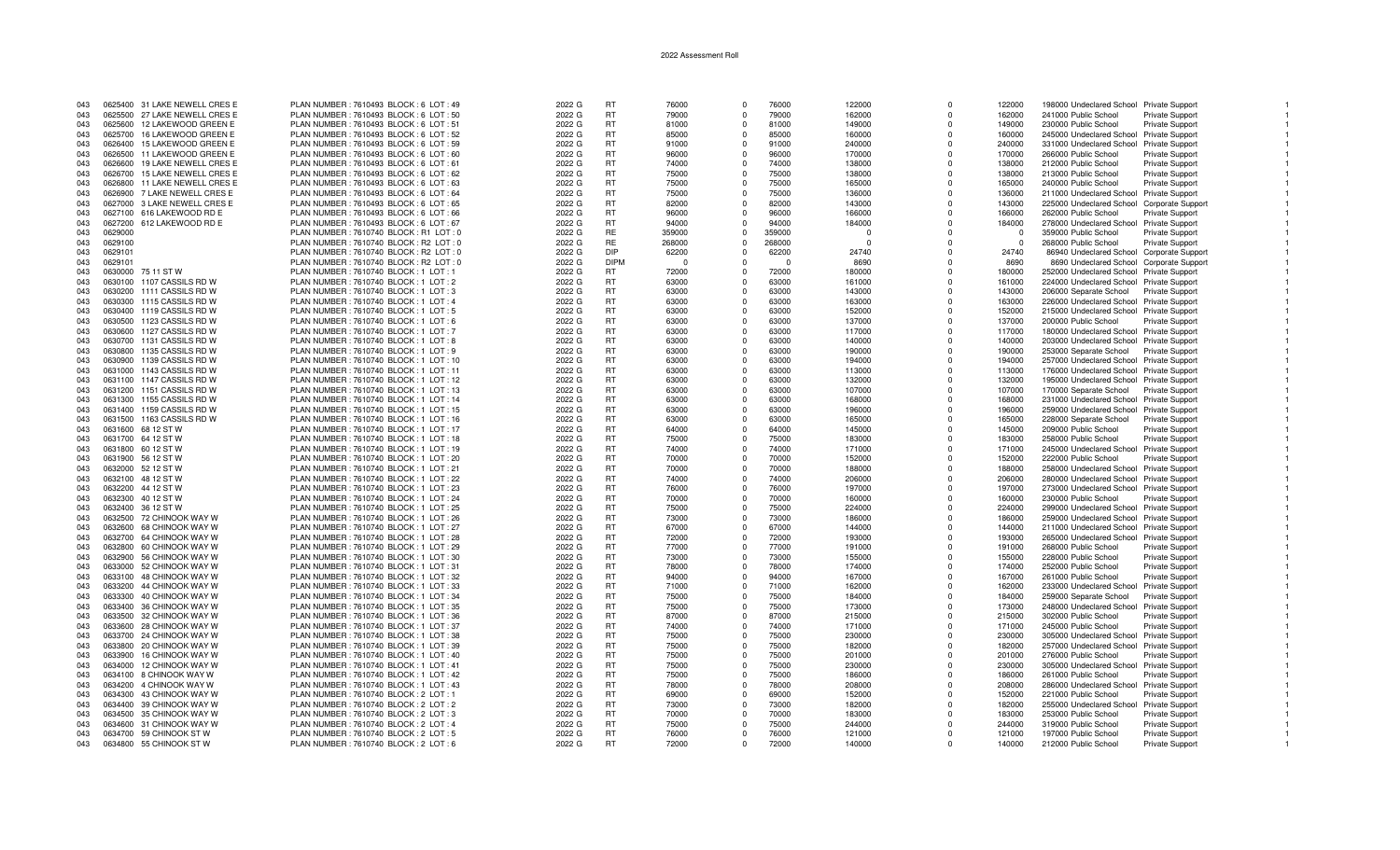| 043 |         | 0634900 51 CHINOOK ST W  | PLAN NUMBER : 7610740 BLOCK : 2 LOT : 7                                              | 2022 G | <b>RT</b> | 72000 | $\Omega$       | 72000 | 172000           | $\Omega$   | 172000 | 244000 Undeclared School Private Support |                        |      |
|-----|---------|--------------------------|--------------------------------------------------------------------------------------|--------|-----------|-------|----------------|-------|------------------|------------|--------|------------------------------------------|------------------------|------|
| 043 |         | 0635000 47 CHINOOK ST W  | PLAN NUMBER: 7610740 BLOCK: 2 LOT: 8                                                 | 2022 G | <b>RT</b> | 77000 | $\Omega$       | 77000 | 230000           | $\Omega$   | 230000 | 307000 Undeclared School Private Support |                        |      |
| 043 |         | 0635100 43 CHINOOK ST W  | PLAN NUMBER : 7610740 BLOCK : 2 LOT : 9                                              | 2022 G | <b>RT</b> | 72000 | $\Omega$       | 72000 | 212000           | $\Omega$   | 212000 | 284000 Undeclared School Private Support |                        |      |
| 043 |         | 0635200 39 CHINOOK ST W  | PLAN NUMBER: 7610740 BLOCK: 2 LOT: 10                                                | 2022 G | <b>RT</b> | 72000 | $\Omega$       | 72000 | 157000           | $\Omega$   | 157000 | 229000 Separate School                   | <b>Private Support</b> |      |
| 043 |         | 0635300 35 CHINOOK ST W  | PLAN NUMBER : 7610740 BLOCK : 2 LOT : 11                                             | 2022 G | <b>RT</b> | 72000 | $\Omega$       | 72000 | 181000           | $\Omega$   | 181000 | 253000 Undeclared School Private Support |                        |      |
| 043 |         | 0635400 31 CHINOOK ST W  | PLAN NUMBER : 7610740 BLOCK : 2 LOT : 12                                             | 2022 G | RT        | 68000 | $\Omega$       | 68000 | 184000           | $\Omega$   | 184000 | 252000 Public School                     | <b>Private Support</b> |      |
| 043 |         | 0635500 27 CHINOOK ST W  | PLAN NUMBER: 7610740 BLOCK: 2 LOT: 13                                                | 2022 G | <b>RT</b> | 68000 | $\Omega$       | 68000 | 227000           | $\Omega$   | 227000 | 295000 Public School                     | Private Support        |      |
| 043 |         | 0635600 23 CHINOOK ST W  | PLAN NUMBER: 7610740 BLOCK: 2 LOT: 14                                                | 2022 G | <b>RT</b> | 63000 | $\Omega$       | 63000 | 154000           | $\Omega$   | 154000 | 217000 Undeclared School Private Support |                        |      |
| 043 |         | 0635700 24 CHINOOK RD W  | PLAN NUMBER: 7610740 BLOCK: 2 LOT: 15                                                | 2022 G | <b>RT</b> | 80000 | $\Omega$       | 80000 | 167000           | $\Omega$   | 167000 | 247000 Separate School                   | <b>Private Support</b> |      |
| 043 |         | 0635800 28 CHINOOK RD W  | PLAN NUMBER : 7610740 BLOCK : 2 LOT : 16                                             | 2022 G | <b>RT</b> | 83000 | $\mathbf 0$    | 83000 | 199000           | $\Omega$   | 199000 | 282000 Public School                     |                        |      |
|     |         |                          |                                                                                      |        |           |       | $\Omega$       |       |                  | $\Omega$   |        |                                          | Private Support        |      |
| 043 |         | 0635900 32 CHINOOK RD W  | PLAN NUMBER : 7610740 BLOCK : 2 LOT : 17                                             | 2022 G | <b>RT</b> | 84000 | $\Omega$       | 84000 | 205000           |            | 205000 | 289000 Undeclared School Private Support |                        |      |
| 043 |         | 0636000 36 CHINOOK RD W  | PLAN NUMBER: 7610740 BLOCK: 2 LOT: 18                                                | 2022 G | <b>RT</b> | 86000 |                | 86000 | 148000           | $\Omega$   | 148000 | 234000 Public School                     | <b>Private Support</b> |      |
| 043 |         | 0636100 40 CHINOOK RD W  | PLAN NUMBER : 7610740 BLOCK : 2 LOT : 19                                             | 2022 G | <b>RT</b> | 83000 | $\Omega$       | 83000 | 173000           | $\Omega$   | 173000 | 256000 Public School                     | <b>Private Support</b> |      |
| 043 |         | 0636200 44 CHINOOK RD W  | PLAN NUMBER: 7610740 BLOCK: 2 LOT: 20                                                | 2022 G | <b>RT</b> | 67000 | $\Omega$       | 67000 | 155000           | $\Omega$   | 155000 | 222000 Public School                     | <b>Private Support</b> |      |
| 043 | 0636300 | 48 CHINOOK RD W          | PLAN NUMBER : 7610740 BLOCK : 2 LOT : 21                                             | 2022 G | <b>RT</b> | 89000 | $\Omega$       | 89000 | 118000           | $\Omega$   | 118000 | 207000 Undeclared School Private Support |                        |      |
| 043 |         | 0636400 59 11 ST W       | PLAN NUMBER: 7610740 BLOCK: 3 LOT: 1                                                 | 2022 G | <b>RT</b> | 78000 | $\Omega$       | 78000 | 338000           | $\Omega$   | 338000 | 416000 Undeclared School Private Support |                        |      |
| 043 |         | 0636500 55 11 ST W       | PLAN NUMBER : 7610740 BLOCK : 3 LOT : 2                                              | 2022 G | <b>RT</b> | 75000 | $\Omega$       | 75000 | 179000           | $\Omega$   | 179000 | 254000 Separate School                   | <b>Private Support</b> |      |
| 043 |         | 0636600 51 11 ST W       | PLAN NUMBER: 7610740 BLOCK: 3 LOT: 3                                                 | 2022 G | <b>RT</b> | 75000 | $\Omega$       | 75000 | 143000           | $\Omega$   | 143000 | 218000 Undeclared School Private Support |                        |      |
| 043 |         | 0636700 47 11 ST W       | PLAN NUMBER : 7610740 BLOCK : 3 LOT : 4                                              | 2022 G | <b>RT</b> | 75000 | $\Omega$       | 75000 | 234000           | $\Omega$   | 234000 | 309000 Undeclared School Private Support |                        |      |
| 043 |         | 0636800 43 11 ST W       | PLAN NUMBER : 7610740 BLOCK : 3 LOT : 5                                              | 2022 G | <b>RT</b> | 75000 | $\Omega$       | 75000 | 182000           | $\Omega$   | 182000 | 257000 Undeclared School Private Support |                        |      |
| 043 |         | 0636900 39 11 ST W       | PLAN NUMBER : 7610740 BLOCK : 3 LOT : 6                                              | 2022 G | <b>RT</b> | 75000 | $\Omega$       | 75000 | 213000           | $\Omega$   | 213000 | 288000 Undeclared School Private Support |                        |      |
| 043 |         | 0637000 35 11 ST W       | PLAN NUMBER: 7610740 BLOCK: 3 LOT: 7                                                 | 2022 G | <b>RT</b> | 75000 | $\overline{0}$ | 75000 | 177000           | $^{\circ}$ | 177000 | 252000 Undeclared School Private Support |                        |      |
| 043 |         | 0637100 31 11 ST W       | PLAN NUMBER: 7610740 BLOCK: 3 LOT: 8                                                 | 2022 G | <b>RT</b> | 79000 | $\Omega$       | 79000 | 142000           | $\Omega$   | 142000 | 221000 Undeclared School Private Support |                        |      |
| 043 |         | 0637200 27 11 ST W       | PLAN NUMBER: 7610740 BLOCK: 3 LOT: 9                                                 | 2022 G | <b>RT</b> | 79000 | $\Omega$       | 79000 | 133000           | $\Omega$   | 133000 | 212000 Public School                     | Private Support        |      |
| 043 |         | 0637300 23 11 ST W       | PLAN NUMBER: 7610740 BLOCK: 3 LOT: 10                                                | 2022 G | <b>RT</b> | 79000 | $\Omega$       | 79000 | 133000           | $\Omega$   | 133000 | 212000 Undeclared School Private Support |                        |      |
| 043 |         | 0637400 19 11 ST W       | PLAN NUMBER: 7610740 BLOCK: 3 LOT: 11                                                | 2022 G | <b>RT</b> | 76000 | $\Omega$       | 76000 | 179000           | $\Omega$   | 179000 | 255000 Undeclared School Private Support |                        |      |
| 043 |         | 0637500 15 11 ST W       | PLAN NUMBER : 7610740 BLOCK : 3 LOT : 12                                             | 2022 G | <b>RT</b> | 69000 | $\Omega$       | 69000 | 166000           | $\Omega$   | 166000 | 235000 Undeclared School Private Support |                        |      |
| 043 | 0637600 | 11 11 ST W               | PLAN NUMBER: 7610740 BLOCK: 3 LOT: 13                                                | 2022 G | <b>RT</b> | 70000 | $\Omega$       | 70000 | 156000           | $\Omega$   | 156000 | 226000 Undeclared School Private Support |                        |      |
| 043 | 0637700 | 12 MARSHALL DR W         | PLAN NUMBER : 7610740 BLOCK : 3 LOT : 14                                             | 2022 G | <b>RT</b> | 74000 | $\Omega$       | 74000 | 193000           | $\Omega$   | 193000 | 267000 Public School                     | <b>Private Support</b> |      |
| 043 | 0637800 | 16 MARSHALL DR W         | PLAN NUMBER: 7610740 BLOCK: 3 LOT: 15                                                | 2022 G | <b>RT</b> | 71000 | $\Omega$       | 71000 | 185000           | $^{\circ}$ | 185000 | 256000 Undeclared School Private Support |                        |      |
| 043 |         | 0637900 20 MARSHALL DR W | PLAN NUMBER: 7610740 BLOCK: 3 LOT: 16                                                | 2022 G | <b>RT</b> | 79000 | $\Omega$       | 79000 | 191000           | $\Omega$   | 191000 |                                          |                        |      |
|     |         |                          |                                                                                      |        | <b>RT</b> |       | $\Omega$       |       |                  | $\Omega$   |        | 270000 Undeclared School Private Support |                        |      |
| 043 | 0638000 | 12 CHINOOK ST W          | PLAN NUMBER: 7610740 BLOCK: 3 LOT: 17                                                | 2022 G |           | 85000 |                | 85000 | 162000           |            | 162000 | 247000 Undeclared School Private Support |                        |      |
| 043 |         | 0638100 16 CHINOOK ST W  | PLAN NUMBER: 7610740 BLOCK: 3 LOT: 18                                                | 2022 G | <b>RT</b> | 73000 | $\Omega$       | 73000 | 189000           | $\Omega$   | 189000 | 262000 Undeclared School Private Support |                        |      |
| 043 |         | 0638200 20 CHINOOK ST W  | PLAN NUMBER : 7610740 BLOCK : 3 LOT : 19                                             | 2022 G | <b>RT</b> | 72000 | $\Omega$       | 72000 | 253000           | $\Omega$   | 253000 | 325000 Undeclared School Private Support |                        |      |
| 043 |         | 0638300 24 CHINOOK ST W  | PLAN NUMBER : 7610740 BLOCK : 3 LOT : 20                                             | 2022 G | <b>RT</b> | 68000 | $\Omega$       | 68000 | 171000           | $\Omega$   | 171000 | 239000 Undeclared School Private Support |                        |      |
| 043 |         | 0638400 28 CHINOOK ST W  | PLAN NUMBER : 7610740 BLOCK : 3 LOT : 21                                             | 2022 G | <b>RT</b> | 72000 | $\Omega$       | 72000 | 196000           | $\Omega$   | 196000 | 268000 Public School                     | <b>Private Support</b> |      |
| 043 |         | 0638500 32 CHINOOK ST W  | PLAN NUMBER : 7610740 BLOCK : 3 LOT : 22                                             | 2022 G | <b>RT</b> | 72000 | $\Omega$       | 72000 | 161000           | $\Omega$   | 161000 | 233000 Undeclared School Private Support |                        |      |
| 043 |         | 0638600 36 CHINOOK ST W  | PLAN NUMBER: 7610740 BLOCK: 3 LOT: 23                                                | 2022 G | <b>RT</b> | 72000 | $\overline{0}$ | 72000 | 214000           | $^{\circ}$ | 214000 | 286000 Undeclared School Private Support |                        |      |
| 043 | 0638700 | 40 CHINOOK ST W          | PLAN NUMBER: 7610740 BLOCK: 3 LOT: 24                                                | 2022 G | <b>RT</b> | 72000 | $\Omega$       | 72000 | 172000           | $\Omega$   | 172000 | 244000 Undeclared School Private Support |                        |      |
| 043 | 0638800 | 44 CHINOOK ST W          | PLAN NUMBER: 7610740 BLOCK: 3 LOT: 25                                                | 2022 G | <b>RT</b> | 72000 | $\Omega$       | 72000 | 193000           | $\Omega$   | 193000 | 265000 Public School                     | Private Support        |      |
| 043 |         | 0638900 48 CHINOOK ST W  | PLAN NUMBER: 7610740 BLOCK: 3 LOT: 26                                                | 2022 G | <b>RT</b> | 72000 | $\Omega$       | 72000 | 201000           | $\Omega$   | 201000 | 273000 Undeclared School Private Support |                        |      |
| 043 |         | 0639000 52 CHINOOK ST W  | PLAN NUMBER: 7610740 BLOCK: 3 LOT: 27                                                | 2022 G | <b>RT</b> | 72000 | $\Omega$       | 72000 | 155000           | $\Omega$   | 155000 | 227000 Public School                     | <b>Private Support</b> | 0.75 |
| 043 |         | 0639100 56 CHINOOK ST W  | PLAN NUMBER : 7610740 BLOCK : 3 LOT : 28                                             | 2022 G | <b>RT</b> | 76000 | $\Omega$       | 76000 | 242000           | $\Omega$   | 242000 | 318000 Public School                     | <b>Private Support</b> | 0.5  |
| 043 |         | 0639200 28 12 ST W       | PLAN NUMBER : 7610740 BLOCK : 4 LOT : 1                                              | 2022 G | <b>RT</b> | 73000 | $\Omega$       | 73000 | 182000           | $\Omega$   | 182000 | 255000 Public School                     | <b>Private Support</b> |      |
| 043 |         | 0639300 24 12 ST W       | PLAN NUMBER : 7610740 BLOCK : 4 LOT : 2                                              | 2022 G | <b>RT</b> | 66000 | $\Omega$       | 66000 | 177000           | $\Omega$   | 177000 | 243000 Public School                     | Private Support        |      |
| 043 |         | 0639400 20 12 ST W       | PLAN NUMBER: 7610740 BLOCK: 4 LOT: 3                                                 | 2022 G | <b>RT</b> | 67000 | $\overline{0}$ | 67000 | 149000           | $^{\circ}$ | 149000 | 216000 Separate School                   | <b>Private Support</b> |      |
| 043 | 0639500 | 16 12 ST W               | PLAN NUMBER: 7610740 BLOCK: 4 LOT: 4                                                 | 2022 G | <b>RT</b> | 67000 | $\Omega$       | 67000 | 129000           | $\Omega$   | 129000 | 196000 Public School                     | Private Support        |      |
| 043 | 0639600 | 12 12 ST W               | PLAN NUMBER : 7610740 BLOCK : 4 LOT : 5                                              | 2022 G | <b>RT</b> | 73000 | $\Omega$       | 73000 | 183000           | $\Omega$   | 183000 | 256000 Public School                     | Private Support        |      |
| 043 |         | 0639700 8 12 ST W        | PLAN NUMBER : 7610740 BLOCK : 4 LOT : 6                                              | 2022 G | <b>RT</b> | 75000 | $\Omega$       | 75000 | 132000           | $\Omega$   | 132000 | 207000 Undeclared School Private Support |                        |      |
| 043 |         | 0639800 4 12 ST W        | PLAN NUMBER : 7610740 BLOCK : 4 LOT : 7                                              | 2022 G | <b>RT</b> | 92000 | $\Omega$       | 92000 | 174000           | $\Omega$   | 174000 | 266000 Public School                     | <b>Private Support</b> |      |
| 043 | 0639900 | 60 MARSHALL DR W         | PLAN NUMBER : 7610740 BLOCK : 4 LOT : 8                                              | 2022 G | <b>RT</b> | 78000 | $\Omega$       | 78000 | 137000           | $\Omega$   | 137000 | 215000 Public School                     | <b>Private Support</b> |      |
| 043 | 0640000 | 56 MARSHALL DR W         | PLAN NUMBER : 7610740 BLOCK : 4 LOT : 9                                              | 2022 G | <b>RT</b> | 75000 | $\Omega$       | 75000 | 156000           | $\Omega$   | 156000 | 231000 Public School                     | <b>Private Support</b> |      |
| 043 |         | 0640100 52 MARSHALL DR W | PLAN NUMBER : 7610740 BLOCK : 4 LOT : 10                                             | 2022 G | <b>RT</b> | 70000 | $\Omega$       | 70000 | 184000           | $\Omega$   | 184000 | 254000 Undeclared School Private Support |                        |      |
| 043 | 0640200 | 48 MARSHALL DR W         | PLAN NUMBER: 7610740 BLOCK: 4 LOT: 11                                                | 2022 G | <b>RT</b> | 70000 | $^{\circ}$     | 70000 | 199000           | $^{\circ}$ | 199000 | 269000 Undeclared School Private Support |                        |      |
| 043 | 0640300 | 44 MARSHALL DR W         | PLAN NUMBER: 7610740 BLOCK: 4 LOT: 12                                                | 2022 G | <b>RT</b> | 70000 | $\Omega$       | 70000 | 168000           | $\Omega$   | 168000 | 238000 Public School                     | Private Support        |      |
| 043 | 0640400 | 40 MARSHALL DR W         | PLAN NUMBER : 7610740 BLOCK : 4 LOT : 13                                             | 2022 G | <b>RT</b> | 75000 | $\Omega$       | 75000 | 189000           | $\Omega$   | 189000 | 264000 Public School                     | <b>Private Support</b> |      |
| 043 |         | 0640500 36 MARSHALL DR W | PLAN NUMBER: 7610740 BLOCK: 4 LOT: 14                                                | 2022 G | <b>RT</b> | 74000 | $\Omega$       | 74000 | 172000           | $\Omega$   | 172000 | 246000 Undeclared School Private Support |                        |      |
| 043 |         | 0640600 32 MARSHALL DR W | PLAN NUMBER : 7610740 BLOCK : 4 LOT : 15                                             | 2022 G | <b>RT</b> | 74000 | $\Omega$       | 74000 | 166000           | $\Omega$   | 166000 | 240000 Public School                     | <b>Private Support</b> |      |
| 043 | 0640700 | 15 CHINOOK ST W          | PLAN NUMBER : 7610740 BLOCK : 4 LOT : 16                                             | 2022 G | RT.       | 74000 | $\Omega$       | 74000 | 139000           | $\Omega$   | 139000 | 213000 Undeclared School Private Support |                        |      |
|     |         |                          |                                                                                      |        | <b>RT</b> | 90000 | $\Omega$       |       |                  | $\Omega$   |        |                                          |                        |      |
| 043 | 0640800 | 17 CHINOOK ST W          | PLAN NUMBER : 7610740 BLOCK : 4 LOT : 17<br>PLAN NUMBER : 7610740 BLOCK : 4 LOT : 18 | 2022 G | <b>RT</b> | 77000 | $\Omega$       | 90000 | 176000<br>206000 | $\Omega$   | 176000 | 266000 Public School                     | <b>Private Support</b> |      |
| 043 |         | 0640900 7 CHINOOK RD W   |                                                                                      | 2022 G |           |       |                | 77000 |                  |            | 206000 | 283000 Undeclared School Private Support |                        |      |
| 043 |         | 0641000 11 CHINOOK RD W  | PLAN NUMBER: 7610740 BLOCK: 4 LOT: 19                                                | 2022 G | <b>RT</b> | 70000 | $\Omega$       | 70000 | 242000           | $^{\circ}$ | 242000 | 312000 Undeclared School Private Support |                        |      |
| 043 |         | 0641100 15 CHINOOK RD W  | PLAN NUMBER: 7610740 BLOCK: 4 LOT: 20                                                | 2022 G | <b>RT</b> | 74000 | $\Omega$       | 74000 | 202000           | $\Omega$   | 202000 | 276000 Undeclared School Private Support |                        |      |
| 043 |         | 0641200 19 CHINOOK RD W  | PLAN NUMBER : 7610740 BLOCK : 4 LOT : 21                                             | 2022 G | <b>RT</b> | 75000 | $\Omega$       | 75000 | 139000           | $\Omega$   | 139000 | 214000 Undeclared School Private Support |                        |      |
| 043 |         | 0641300 23 CHINOOK RD W  | PLAN NUMBER : 7610740 BLOCK : 4 LOT : 22                                             | 2022 G | <b>RT</b> | 88000 | $\Omega$       | 88000 | 172000           | $\Omega$   | 172000 | 260000 Public School                     | Private Support        |      |
| 043 |         | 0641400 27 CHINOOK RD W  | PLAN NUMBER : 7610740 BLOCK : 4 LOT : 23                                             | 2022 G | <b>RT</b> | 74000 | $\Omega$       | 74000 | 166000           |            | 166000 | 240000 Undeclared School Private Support |                        |      |

 $\overline{1}$ 

 $\overline{1}$ 

 $\overline{1}$ 

 $\overline{1}$ 

 $\overline{1}$ 

 $\overline{1}$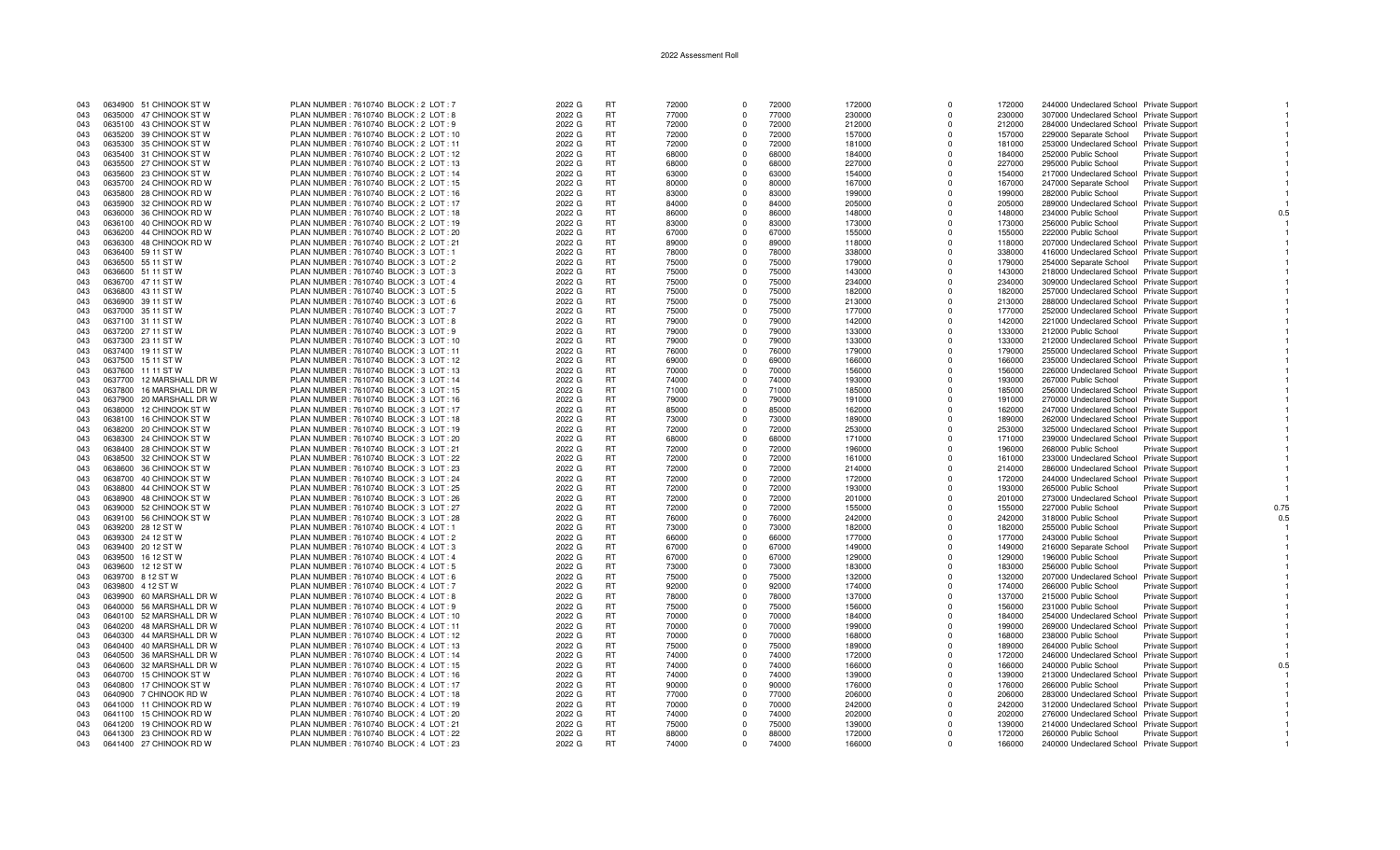| 043 | 0641500 31 CHINOOK RD W        | PLAN NUMBER : 7610740 BLOCK : 4 LOT : 24 | 2022 G | <b>RT</b>   | 98000      | $\Omega$    | 98000  | 175000   | $\Omega$    | 175000   | 273000 Undeclared School Private Support   |                        |  |
|-----|--------------------------------|------------------------------------------|--------|-------------|------------|-------------|--------|----------|-------------|----------|--------------------------------------------|------------------------|--|
| 043 | 0641600 35 CHINOOK RD W        | PLAN NUMBER : 7610740 BLOCK : 4 LOT : 25 | 2022 G | <b>RT</b>   | 95000      | $\Omega$    | 95000  | 191000   | $\Omega$    | 191000   | 286000 Undeclared School Private Support   |                        |  |
| 043 | 0641700 39 CHINOOK RD W        | PLAN NUMBER : 7610740 BLOCK : 4 LOT : 26 | 2022 G | <b>RT</b>   | 87000      | $\Omega$    | 87000  | 150000   | n           | 150000   | 237000 Undeclared School Private Support   |                        |  |
|     |                                |                                          |        | <b>RT</b>   |            |             |        |          |             |          |                                            |                        |  |
| 043 | 0641800 43 CHINOOK RD W        | PLAN NUMBER: 7610740 BLOCK: 4 LOT: 27    | 2022 G |             | 76000      | $\Omega$    | 76000  | 176000   | $\Omega$    | 176000   | 252000 Public School                       | Private Support        |  |
| 043 | 0642100 35 WILDROSE CRES W     | PLAN NUMBER: 7610927 BLOCK: 1 LOT: 1     | 2022 G | <b>RT</b>   | 73000      | $\Omega$    | 73000  | 186000   | $\Omega$    | 186000   | 259000 Undeclared School Private Support   |                        |  |
| 043 | 0642200 31 WILDROSE CRES W     | PLAN NUMBER: 7610927 BLOCK: 1 LOT: 2     | 2022 G | RT          | 71000      | $\Omega$    | 71000  | 169000   | $\Omega$    | 169000   | 240000 Public School                       | <b>Private Support</b> |  |
| 043 | 0642300 27 WILDROSE CRES W     | PLAN NUMBER: 7610927 BLOCK: 1 LOT: 3     | 2022 G | <b>RT</b>   | 60000      | $\Omega$    | 60000  | 188000   | $\Omega$    | 188000   | 248000 Separate School                     | Private Support        |  |
| 043 | 0642400 23 WILDROSE CRES W     | PLAN NUMBER : 7610927 BLOCK : 1 LOT : 4  | 2022 G | <b>RT</b>   | 63000      | $\Omega$    | 63000  | 161000   | $\Omega$    | 161000   | 224000 Undeclared School Private Support   |                        |  |
| 043 | 0642500 19 WILDROSE CRES W     | PLAN NUMBER: 7610927 BLOCK: 1 LOT: 5     | 2022 G | <b>RT</b>   | 61000      | $\Omega$    | 61000  | 174000   | $\Omega$    | 174000   | 235000 Undeclared School Private Support   |                        |  |
|     |                                |                                          |        |             |            | $\Omega$    |        |          |             |          |                                            |                        |  |
| 043 | 0642700 55 WILDROSE CRES W     | PLAN NUMBER: 7610927 BLOCK: 1 LOT: 7     | 2022 G | RT          | 66000      |             | 66000  | 172000   | $\Omega$    | 172000   | 238000 Public School                       | Private Support        |  |
| 043 | 0642800 51 WILDROSE CRES W     | PLAN NUMBER: 7610927 BLOCK: 1 LOT: 8     | 2022 G | <b>RT</b>   | 61000      | $\Omega$    | 61000  | 162000   | $\Omega$    | 162000   | 223000 Public School                       | Private Support        |  |
| 043 | 0642900 47 WILDROSE CRES W     | PLAN NUMBER: 7610927 BLOCK: 1 LOT: 9     | 2022 G | <b>RT</b>   | 58000      | $\Omega$    | 58000  | 158000   | $\Omega$    | 158000   | 216000 Undeclared School Private Support   |                        |  |
| 043 | 0643000<br>43 WILDROSE CRES W  | PLAN NUMBER : 7610927 BLOCK : 1 LOT : 10 | 2022 G | <b>RT</b>   | 55000      | $\Omega$    | 55000  | 165000   | $\Omega$    | 165000   | 220000 Undeclared School Private Support   |                        |  |
| 043 | 0643100 39 WILDROSE CRES W     | PLAN NUMBER: 7610927 BLOCK: 1 LOT: 11    | 2022 G | <b>RT</b>   | 57000      | $\Omega$    | 57000  | 179000   | $\Omega$    | 179000   | 236000 Separate School                     | <b>Private Support</b> |  |
| 043 | 0643101                        | PLAN NUMBER: 7610927 BLOCK: 1 LOT: U5    | 2022 G | <b>NRE</b>  | 12000      | $\Omega$    | 12000  | $\Omega$ | $\Omega$    | - 0      | 12000 Public School                        | Private Support        |  |
|     |                                |                                          |        |             |            |             |        |          |             |          |                                            |                        |  |
| 043 | 0643200<br>103 SPRUCE AVE W    | PLAN NUMBER : 7610927 BLOCK : 2 LOT : 1  | 2022 G | RT.         | 63000      | $\Omega$    | 63000  | 173000   | $\Omega$    | 173000   | 236000 Undeclared School Private Support   |                        |  |
| 043 | 0643300 99 SPRUCE AVE W        | PLAN NUMBER : 7610927 BLOCK : 2 LOT : 2  | 2022 G | <b>NRCT</b> | $\sqrt{ }$ | $\Omega$    | $\cap$ | 18000    | $\Omega$    | 18000    | 18000 Undeclared School Private Support    |                        |  |
| 043 | 0643300 99 SPRUCE AVE W        | PLAN NUMBER : 7610927 BLOCK : 2 LOT : 2  | 2022 G | <b>RT</b>   | 50000      | $\Omega$    | 50000  | 138000   | $\Omega$    | 138000   | 188000 Undeclared School Private Support   |                        |  |
| 043 | 0643400 95 SPRUCE AVE W        | PLAN NUMBER : 7610927 BLOCK : 2 LOT : 3  | 2022 G | <b>RT</b>   | 50000      | $\Omega$    | 50000  | 138000   | $\Omega$    | 138000   | 188000 Public School                       | <b>Private Support</b> |  |
| 043 | 0643500 91 SPRUCE AVE W        | PLAN NUMBER : 7610927 BLOCK : 2 LOT : 4  | 2022 G | RT          | 50000      | $\Omega$    | 50000  | 136000   | $\Omega$    | 136000   | 186000 Undeclared School Private Support   |                        |  |
| 043 | 0643600 87 SPRUCE AVE W        | PLAN NUMBER: 7610927 BLOCK: 2 LOT: 5     | 2022 G | <b>RT</b>   | 50000      | $\Omega$    | 50000  | 185000   | $\Omega$    | 185000   | 235000 Public School                       | Private Support        |  |
|     |                                |                                          |        |             |            | $\Omega$    |        |          | $\Omega$    |          |                                            |                        |  |
| 043 | 0643700 83 SPRUCE AVE W        | PLAN NUMBER : 7610927 BLOCK : 2 LOT : 6  | 2022 G | RT          | 50000      |             | 50000  | 161000   |             | 161000   | 211000 Separate School                     | Private Support        |  |
| 043 | 0643800 79 SPRUCE AVE W        | PLAN NUMBER : 7610927 BLOCK : 2 LOT : 7  | 2022 G | <b>RT</b>   | 70000      | $\Omega$    | 70000  | 223000   | $\Omega$    | 223000   | 293000 Undeclared School Private Support   |                        |  |
| 043 | 0644000 28 WILDROSE CRES W     | PLAN NUMBER: 7610927 BLOCK: 2 LOT: 9     | 2022 G | <b>RT</b>   | 54000      | $\Omega$    | 54000  | 187000   | $\Omega$    | 187000   | 241000 Undeclared School Private Support   |                        |  |
| 043 | 0644100 32 WILDROSE CRES W     | PLAN NUMBER: 7610927 BLOCK: 2 LOT: 10    | 2022 G | <b>RT</b>   | 53000      | $\Omega$    | 53000  | 185000   | $\Omega$    | 185000   | 238000 Undeclared School Private Support   |                        |  |
| 043 | 0644200 36 WILDROSE CRES W     | PLAN NUMBER: 7610927 BLOCK: 2 LOT: 11    | 2022 G | RT          | 52000      | $\Omega$    | 52000  | 153000   | $\Omega$    | 153000   | 205000 Public School                       | Private Support        |  |
| 043 | 0644300 40 WILDROSE CRES W     | PLAN NUMBER : 7610927 BLOCK : 2 LOT : 12 | 2022 G | RT          | 51000      | $\mathbf 0$ | 51000  | 189000   | $\Omega$    | 189000   | 240000 Undeclared School Private Support   |                        |  |
|     | 0644400<br>44 WILDROSE CRES W  | PLAN NUMBER : 7610927 BLOCK : 2 LOT : 13 | 2022 G | <b>RT</b>   | 60000      | $\Omega$    | 60000  | 157000   | $\Omega$    | 157000   |                                            |                        |  |
| 043 |                                |                                          |        |             |            |             |        |          |             |          | 217000 Separate School                     | Private Support        |  |
| 043 | 0644500<br>48 WILDROSE CRES W  | PLAN NUMBER : 7610927 BLOCK : 2 LOT : 14 | 2022 G | <b>RT</b>   | 73000      | $\Omega$    | 73000  | 151000   | $\Omega$    | 151000   | 224000 Undeclared School Private Support   |                        |  |
| 043 | 0644600 52 WILDROSE CRES W     | PLAN NUMBER : 7610927 BLOCK : 2 LOT : 15 | 2022 G | <b>RT</b>   | 58000      | $\Omega$    | 58000  | 130000   | $\Omega$    | 130000   | 188000 Public School                       | <b>Private Support</b> |  |
| 043 | 0644700 56 WILDROSE CRES W     | PLAN NUMBER: 7610927 BLOCK: 2 LOT: 16    | 2022 G | <b>RT</b>   | 52000      | $\Omega$    | 52000  | 132000   | $\Omega$    | 132000   | 184000 Public School                       | Private Support        |  |
| 043 | 0644800 60 WILDROSE CRES W     | PLAN NUMBER: 7610927 BLOCK: 2 LOT: 17    | 2022 G | <b>RT</b>   | 58000      | $\Omega$    | 58000  | 132000   | $\Omega$    | 132000   | 190000 Undeclared School Private Support   |                        |  |
| 043 | 0644900 64 WILDROSE CRES W     | PLAN NUMBER : 7610927 BLOCK : 2 LOT : 18 | 2022 G | <b>RT</b>   | 56000      | $\Omega$    | 56000  | 169000   | $\Omega$    | 169000   | 225000 Undeclared School Private Support   |                        |  |
| 043 | 0645000 68 WILDROSE CRES W     | PLAN NUMBER : 7610927 BLOCK : 2 LOT : 19 | 2022 G | <b>RT</b>   | 73000      | $\Omega$    | 73000  | 139000   | $\Omega$    | 139000   |                                            |                        |  |
|     |                                |                                          |        |             |            |             |        |          |             |          | 212000 Undeclared School Private Support   |                        |  |
| 043 | 0645100 36 ELM ST W            | PLAN NUMBER : 7610927 BLOCK : 2 LOT : 20 | 2022 G | <b>RT</b>   | 46000      | $\Omega$    | 46000  | 129000   | $\Omega$    | 129000   | 175000 Undeclared School Private Support   |                        |  |
| 043 | 0645200 32 ELM ST W            | PLAN NUMBER : 7610927 BLOCK : 2 LOT : 21 | 2022 G | <b>RT</b>   | 46000      | $\Omega$    | 46000  | 119000   | $\Omega$    | 119000   | 165000 Public School                       | Private Support        |  |
| 043 | 0645300 28 ELM ST W            | PLAN NUMBER : 7610927 BLOCK : 2 LOT : 22 | 2022 G | <b>RT</b>   | 46000      | $\Omega$    | 46000  | 177000   | $\Omega$    | 177000   | 223000 Undeclared School Private Support   |                        |  |
| 043 | 0645400 24 ELM ST W            | PLAN NUMBER : 7610927 BLOCK : 2 LOT : 23 | 2022 G | <b>RT</b>   | 46000      | $\Omega$    | 46000  | 140000   | $\Omega$    | 140000   | 186000 Undeclared School Private Support   |                        |  |
| 043 | 0645500<br>20 ELM ST W         | PLAN NUMBER : 7610927 BLOCK : 2 LOT : 24 | 2022 G | <b>RT</b>   | 52000      | $\Omega$    | 52000  | 140000   | $\Omega$    | 140000   | 192000 Undeclared School Private Support   |                        |  |
| 043 | 0645600<br>16 ELM ST W         |                                          | 2022 G | <b>RT</b>   | 52000      | $\Omega$    | 52000  |          | $\Omega$    | 115000   |                                            |                        |  |
|     |                                | PLAN NUMBER : 7610927 BLOCK : 2 LOT : 25 |        |             |            |             |        | 115000   |             |          | 167000 Separate School                     | Private Support        |  |
| 043 | 0645700 12 ELM ST W            | PLAN NUMBER : 7610927 BLOCK : 2 LOT : 26 | 2022 G | <b>RT</b>   | 52000      | $\Omega$    | 52000  | 155000   | $\Omega$    | 155000   | 207000 Public School                       | <b>Private Support</b> |  |
| 043 | 0645800<br>104 WILDROSE AVE W  | PLAN NUMBER: 7610927 BLOCK: 2 LOT: 27    | 2022 G | <b>RT</b>   | 52000      | $\Omega$    | 52000  | 129000   | $\Omega$    | 129000   | 181000 Undeclared School Private Support   |                        |  |
| 043 | 0645900<br>100 WILDROSE AVE W  | PLAN NUMBER : 7610927 BLOCK : 2 LOT : 28 | 2022 G | <b>RT</b>   | 49000      | $\Omega$    | 49000  | 115000   | $\mathbf 0$ | 115000   | 164000 Undeclared School Private Support   |                        |  |
| 043 | 0646000<br>96 WILDROSE AVE W   | PLAN NUMBER : 7610927 BLOCK : 2 LOT : 29 | 2022 G | <b>RT</b>   | 46000      | $\Omega$    | 46000  | 128000   | $\Omega$    | 128000   | 174000 Public School                       | Private Support        |  |
| 043 | 0646100 92 WILDROSE AVE W      | PLAN NUMBER : 7610927 BLOCK : 2 LOT : 30 | 2022 G | <b>RT</b>   | 46000      | $\Omega$    | 46000  | 122000   | $\Omega$    | 122000   | 168000 Undeclared School Private Support   |                        |  |
| 043 | 0646200 88 WILDROSE AVE W      | PLAN NUMBER: 7610927 BLOCK: 2 LOT: 31    | 2022 G | <b>RT</b>   | 46000      | $\Omega$    | 46000  | 129000   | $\Omega$    | 129000   | 175000 Public School                       | <b>Private Support</b> |  |
|     |                                |                                          |        |             |            |             |        |          |             |          |                                            |                        |  |
| 043 | 0646300<br>84 WILDROSE AVE W   | PLAN NUMBER : 7610927 BLOCK : 2 LOT : 32 | 2022 G | <b>RT</b>   | 49000      | $\Omega$    | 49000  | 155000   | $\Omega$    | 155000   | 204000 Undeclared School Private Support   |                        |  |
| 043 | 0646400 80 WILDROSE AVE W      | PLAN NUMBER : 7610927 BLOCK : 2 LOT : 33 | 2022 G | <b>RT</b>   | 50000      | $\Omega$    | 50000  | 135000   | $\Omega$    | 135000   | 185000 Undeclared School Private Support   |                        |  |
| 043 | 0646500 80 WILDROSE CRES W     | PLAN NUMBER: 7610927 BLOCK: 2 LOT: 34    | 2022 G | RT          | 50000      | $\Omega$    | 50000  | 102000   | $\Omega$    | 102000   | 152000 Separate School                     | <b>Private Support</b> |  |
| 043 | 0646600 84 WILDROSE CRES W     | PLAN NUMBER : 7610927 BLOCK : 2 LOT : 35 | 2022 G | <b>RT</b>   | 51000      | $\Omega$    | 51000  | 137000   | $\Omega$    | 137000   | 188000 Undeclared School Private Support   |                        |  |
| 043 | 0646700<br>88 WILDROSE CRES W  | PLAN NUMBER : 7610927 BLOCK : 2 LOT : 36 | 2022 G | <b>RT</b>   | 51000      | $\Omega$    | 51000  | 123000   | $\Omega$    | 123000   | 174000 Undeclared School Corporate Support |                        |  |
| 043 | 0646800<br>92 WILDROSE CRES W  | PLAN NUMBER: 7610927 BLOCK: 2 LOT: 37    | 2022 G | <b>RT</b>   | 51000      | $\Omega$    | 51000  | 139000   | $\Omega$    | 139000   | 190000 Undeclared School Private Support   |                        |  |
|     |                                |                                          |        |             |            |             |        |          |             |          |                                            |                        |  |
| 043 | 0646900 96 WILDROSE CRES W     | PLAN NUMBER: 7610927 BLOCK: 2 LOT: 38    | 2022 G | <b>RT</b>   | 51000      | $\Omega$    | 51000  | 148000   | $\Omega$    | 148000   | 199000 Undeclared School Private Support   |                        |  |
| 043 | 0647000<br>100 WILDROSE CRES W | PLAN NUMBER : 7610927 BLOCK : 2 LOT : 39 | 2022 G | <b>RT</b>   | 51000      | $^{\circ}$  | 51000  | 141000   | $\mathbf 0$ | 141000   | 192000 Undeclared School Private Support   |                        |  |
| 043 | 104 WILDROSE CRES W<br>0647100 | PLAN NUMBER : 7610927 BLOCK : 2 LOT : 40 | 2022 G | <b>RT</b>   | 51000      | $\Omega$    | 51000  | 121000   | $\Omega$    | 121000   | 172000 Separate School                     | <b>Private Support</b> |  |
| 043 | 0647200<br>108 WILDROSE CRES W | PLAN NUMBER: 7610927 BLOCK: 2 LOT: 41    | 2022 G | <b>RT</b>   | 51000      | $\Omega$    | 51000  | 182000   | $\Omega$    | 182000   | 233000 Public School                       | Private Support        |  |
| 043 | 112 WILDROSE CRES W<br>0647300 | PLAN NUMBER : 7610927 BLOCK : 2 LOT : 42 | 2022 G | <b>RT</b>   | 45000      | $\Omega$    | 45000  | 145000   | $\Omega$    | 145000   | 190000 Separate School                     | Private Support        |  |
| 043 | 0647302                        | PLAN NUMBER : 7610927 BLOCK : 2 LOT : U2 | 2022 G | <b>NRE</b>  | 5000       | $\Omega$    | 5000   | $\Omega$ | $\Omega$    | $\Omega$ | 5000 Public School                         | Private Support        |  |
|     |                                |                                          |        | <b>NRE</b>  |            | $\Omega$    |        | $\Omega$ | $\Omega$    |          |                                            |                        |  |
| 043 | 0647303                        | PLAN NUMBER: 7610927 BLOCK: 2 LOT: U1    | 2022 G |             | 5000       |             | 5000   |          |             |          | 5000 Public School                         | Private Support        |  |
| 043 | 0647304                        | PLAN NUMBER : 7610927 BLOCK : 2 LOT : U4 | 2022 G | <b>NRE</b>  | 20000      | $\Omega$    | 20000  | $\Omega$ | $\Omega$    | $\cap$   | 20000 Public School                        | Private Support        |  |
| 043 | 0647305                        | PLAN NUMBER: 7610927 BLOCK: R1 LOT: 0    | 2022 G | RE.         | 106000     | $\Omega$    | 106000 | $\Omega$ | $\Omega$    | $\Omega$ | 106000 Public School                       | <b>Private Support</b> |  |
| 043 | 0647400<br>80 ASH ST W         | PLAN NUMBER: 7610927 BLOCK: 3 LOT: 1     | 2022 G | RT          | 42000      | $\Omega$    | 42000  | 118000   | $\Omega$    | 118000   | 160000 Public School                       | Private Support        |  |
| 043 | 0647500 76 ASH ST W            | PLAN NUMBER: 7610927 BLOCK: 3 LOT: 2     | 2022 G | <b>RT</b>   | 43000      | $\Omega$    | 43000  | 137000   | $\Omega$    | 137000   | 180000 Undeclared School                   | <b>Private Support</b> |  |
| 043 | 0647600 72 ASH ST W            | PLAN NUMBER: 7610927 BLOCK: 3 LOT: 3     | 2022 G | RT          | 57000      | $\Omega$    | 57000  | 127000   | $\Omega$    | 127000   | 184000 Public School                       | Private Support        |  |
| 043 | 0647700 68 ASH ST W            | PLAN NUMBER: 7610927 BLOCK: 3 LOT: 4     | 2022 G | <b>RT</b>   | 62000      | $\Omega$    | 62000  | 151000   | $\Omega$    | 151000   | 213000 Public School                       |                        |  |
|     |                                |                                          |        |             |            |             |        |          |             |          |                                            | Private Support        |  |
| 043 | 0647800 64 ASH ST W            | PLAN NUMBER: 7610927 BLOCK: 3 LOT: 5     | 2022 G | <b>RT</b>   | 52000      | $\Omega$    | 52000  | 131000   | $\Omega$    | 131000   | 183000 Separate School                     | <b>Private Support</b> |  |

 $\overline{1}$ 

 $\overline{1}$ 

 $\overline{1}$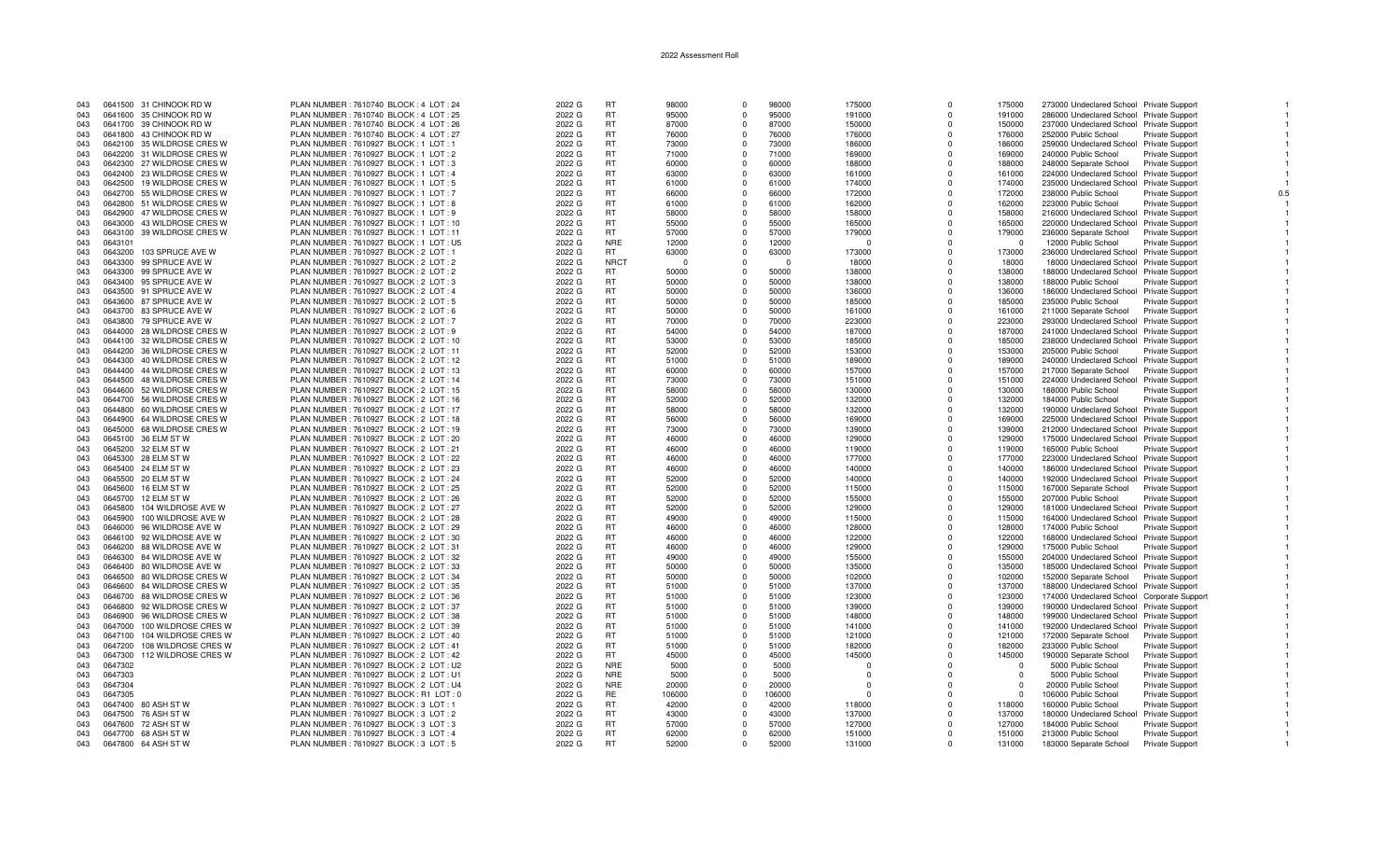| 043        | 0647900 60 ASH ST W                        | PLAN NUMBER: 7610927 BLOCK: 3 LOT: 6                                                 | 2022 G           | <b>RT</b>   | 47000    | $\Omega$     | 47000    | 137000           | $\Omega$    | 137000   | 184000 Undeclared School Private Support                                             |                        |     |
|------------|--------------------------------------------|--------------------------------------------------------------------------------------|------------------|-------------|----------|--------------|----------|------------------|-------------|----------|--------------------------------------------------------------------------------------|------------------------|-----|
| 043        | 0648000 56 ASH ST W                        | PLAN NUMBER : 7610927 BLOCK : 3 LOT : 7                                              | 2022 G           | RT          | 46000    | $\Omega$     | 46000    | 116000           | $\Omega$    | 116000   | 162000 Public School                                                                 | Private Support        |     |
| 043        | 0648100 52 ASH ST W                        | PLAN NUMBER: 7610927 BLOCK: 3 LOT: 8                                                 | 2022 G           | <b>RT</b>   | 47000    | $\Omega$     | 47000    | 139000           | $\Omega$    | 139000   | 186000 Undeclared School Private Support                                             |                        |     |
| 043        | 0648200 48 ASH ST W                        | PLAN NUMBER : 7610927 BLOCK : 3 LOT : 9                                              | 2022 G           | RT          | 46000    | $\Omega$     | 46000    | 130000           | $\Omega$    | 130000   | 176000 Public School                                                                 | Private Support        |     |
| 043        | 0648300 44 ASH ST W                        | PLAN NUMBER : 7610927 BLOCK : 3 LOT : 10                                             | 2022 G           | <b>RT</b>   | 47000    | $\Omega$     | 47000    | 123000           | $\Omega$    | 123000   | 170000 Undeclared School Private Support                                             |                        |     |
| 043        | 0648400 40 ASH ST W                        | PLAN NUMBER : 7610927 BLOCK : 3 LOT : 11                                             | 2022 G           | <b>RT</b>   | 46000    | $\Omega$     | 46000    | 155000           | $\Omega$    | 155000   | 201000 Undeclared School Private Support                                             |                        |     |
| 043        | 0648500 36 ASH ST W                        | PLAN NUMBER : 7610927 BLOCK : 3 LOT : 12                                             | 2022 G           | <b>RT</b>   | 47000    | $\Omega$     | 47000    | 135000           | $\Omega$    | 135000   | 182000 Undeclared School Private Support                                             |                        |     |
| 043        | 0648600 32 ASH ST W                        | PLAN NUMBER : 7610927 BLOCK : 3 LOT : 13                                             | 2022 G           | <b>RT</b>   | 46000    | $\Omega$     | 46000    | 127000           | $\Omega$    | 127000   | 173000 Undeclared School Private Support                                             |                        |     |
| 043        | 0648700 28 ASH ST W                        | PLAN NUMBER: 7610927 BLOCK: 3 LOT: 14                                                | 2022 G           | <b>RT</b>   | 47000    | $\Omega$     | 47000    | 151000           | $\Omega$    | 151000   | 198000 Undeclared School Private Support                                             |                        |     |
| 043        | 0648800 24 ASH ST W                        | PLAN NUMBER : 7610927 BLOCK : 3 LOT : 15                                             | 2022 G           | <b>RT</b>   | 47000    | $\Omega$     | 47000    | 143000           | $\Omega$    | 143000   | 190000 Separate School                                                               | <b>Private Support</b> |     |
| 043        | 0648900 20 ASH ST W                        | PLAN NUMBER: 7610927 BLOCK: 3 LOT: 16                                                | 2022 G           | <b>RT</b>   | 52000    | $\Omega$     | 52000    | 121000           | $\Omega$    | 121000   | 173000 Undeclared School Private Support                                             |                        |     |
| 043        | 0649000 16 ASH ST W                        | PLAN NUMBER: 7610927 BLOCK: 3 LOT: 17                                                | 2022 G           | <b>RT</b>   | 52000    | $\Omega$     | 52000    | 150000           | $\Omega$    | 150000   | 202000 Public School                                                                 | Private Support        |     |
| 043        | 0649100 12 ASH ST W                        | PLAN NUMBER: 7610927 BLOCK: 3 LOT: 18                                                | 2022 G           | <b>RT</b>   | 52000    | $\mathbf{0}$ | 52000    | 166000           | $\mathbf 0$ | 166000   | 218000 Undeclared School Private Support                                             |                        |     |
| 043        | 0649200 8 ASH ST W                         | PLAN NUMBER: 7610927 BLOCK: 3 LOT: 19                                                | 2022 G           | RT          | 52000    | $\Omega$     | 52000    | 184000           | $\Omega$    | 184000   | 236000 Undeclared School Private Support                                             |                        |     |
|            |                                            |                                                                                      |                  | <b>RT</b>   | 52000    | $\Omega$     | 52000    |                  | $\Omega$    | 151000   |                                                                                      |                        |     |
| 043<br>043 | 0649300 4 ASH ST W<br>0649400 3 ELM ST W   | PLAN NUMBER : 7610927 BLOCK : 3 LOT : 20<br>PLAN NUMBER : 7610927 BLOCK : 3 LOT : 21 | 2022 G<br>2022 G | <b>RT</b>   | 52000    | $\Omega$     | 52000    | 151000<br>154000 | $\Omega$    | 154000   | 203000 Undeclared School Private Support<br>206000 Undeclared School Private Support |                        |     |
| 043        | 0649500 7 ELM ST W                         | PLAN NUMBER : 7610927 BLOCK : 3 LOT : 22                                             | 2022 G           | <b>RT</b>   | 52000    | $\Omega$     | 52000    | 161000           | $\Omega$    | 161000   |                                                                                      |                        |     |
|            |                                            |                                                                                      |                  | <b>RT</b>   | 52000    | $\Omega$     | 52000    |                  | $\Omega$    |          | 213000 Undeclared School Private Support                                             |                        |     |
| 043        | 0649600 11 ELM ST W<br>0649700 15 ELM ST W | PLAN NUMBER : 7610927 BLOCK : 3 LOT : 23                                             | 2022 G           | <b>RT</b>   |          | $\Omega$     | 52000    | 191000           | $\Omega$    | 191000   | 243000 Undeclared School Private Support                                             |                        |     |
| 043        |                                            | PLAN NUMBER: 7610927 BLOCK: 3 LOT: 24                                                | 2022 G           |             | 52000    |              |          | 202000           |             | 202000   | 254000 Undeclared School Private Support                                             |                        |     |
| 043        | 0649800<br>19 ELM ST W                     | PLAN NUMBER: 7610927 BLOCK: 3 LOT: 25                                                | 2022 G           | <b>RT</b>   | 52000    | $\Omega$     | 52000    | 94000            | $\Omega$    | 94000    | 146000 Undeclared School Private Support                                             |                        |     |
| 043        | 0649900 23 ELM ST W                        | PLAN NUMBER: 7610927 BLOCK: 3 LOT: 26                                                | 2022 G           | <b>RT</b>   | 51000    | $\Omega$     | 51000    | 149000           | $\Omega$    | 149000   | 200000 Public School                                                                 | Private Support        |     |
| 043        | 0650000 27 ELM ST W                        | PLAN NUMBER: 7610927 BLOCK: 3 LOT: 27                                                | 2022 G           | RT          | 51000    | $\Omega$     | 51000    | 156000           | $\Omega$    | 156000   | 207000 Undeclared School Private Support                                             |                        |     |
| 043        | 0650100 31 ELM ST W                        | PLAN NUMBER : 7610927 BLOCK : 3 LOT : 28                                             | 2022 G           | <b>RT</b>   | 51000    | $\Omega$     | 51000    | 129000           | $\Omega$    | 129000   | 180000 Public School                                                                 | Private Support        |     |
| 043        | 0650200 35 ELM ST W                        | PLAN NUMBER: 7610927 BLOCK: 3 LOT: 29                                                | 2022 G           | <b>RT</b>   | 52000    | $\Omega$     | 52000    | 177000           | $\Omega$    | 177000   | 229000 Separate School                                                               | Private Support        |     |
| 043        | 0650400 43 ELM ST W                        | PLAN NUMBER : 7610927 BLOCK : 3 LOT : 30-31                                          | 2022 G           | <b>RT</b>   | 79000    | $\Omega$     | 79000    | 154000           | $\Omega$    | 154000   | 233000 Public School                                                                 | Private Support        |     |
| 043        | 0650500 47 ELM ST W                        | PLAN NUMBER: 7610927 BLOCK: 3 LOT: 32                                                | 2022 G           | <b>RT</b>   | 72000    | $\Omega$     | 72000    | 161000           | $\Omega$    | 161000   | 233000 Public School                                                                 | <b>Private Support</b> |     |
| 043        | 0650501<br>96 SPRUCE AVE W                 | PLAN NUMBER: 7610927 BLOCK: R2 LOT: R2                                               | 2022 G           | <b>RE</b>   | 201000   | $\Omega$     | 201000   | $\Omega$         | $\Omega$    | $\Omega$ | 201000 Public School                                                                 | <b>Private Support</b> |     |
| 043        | 0650502                                    | PLAN NUMBER: 7610927 BLOCK: R3 LOT: 0                                                | 2022 G           | <b>RE</b>   | 81000    | $\Omega$     | 81000    | $\Omega$         | $\Omega$    | $\Omega$ | 81000 Public School                                                                  | <b>Private Support</b> |     |
| 043        | 0650600 63 ASH ST W                        | PLAN NUMBER: 7610927 BLOCK: 4 LOT: 1                                                 | 2022 G           | <b>RT</b>   | 54000    | $\Omega$     | 54000    | 151000           | $\Omega$    | 151000   | 205000 Public School                                                                 | Private Support        |     |
| 043        | 0650700 59 ASH ST W                        | PLAN NUMBER: 7610927 BLOCK: 4 LOT: 2                                                 | 2022 G           | <b>RT</b>   | 48000    | $\Omega$     | 48000    | 126000           | $\Omega$    | 126000   | 174000 Separate School                                                               | Private Support        |     |
| 043        | 0650800 55 ASH ST W                        | PLAN NUMBER: 7610927 BLOCK: 4 LOT: 3                                                 | 2022 G           | <b>RT</b>   | 49000    | $\Omega$     | 49000    | 145000           | $\Omega$    | 145000   | 194000 Undeclared School Private Support                                             |                        |     |
| 043        | 0650900 51 ASH ST W                        | PLAN NUMBER: 7610927 BLOCK: 4 LOT: 4                                                 | 2022 G           | <b>RT</b>   | 48000    | $\Omega$     | 48000    | 133000           | $\Omega$    | 133000   | 181000 Separate School                                                               | Private Support        |     |
| 043        | 0651000 47 ASH ST W                        | PLAN NUMBER: 7610927 BLOCK: 4 LOT: 5                                                 | 2022 G           | <b>RT</b>   | 49000    | $\mathbf{0}$ | 49000    | 166000           | $\Omega$    | 166000   | 215000 Undeclared School Private Support                                             |                        |     |
| 043        | 0651100 43 ASH ST W                        | PLAN NUMBER : 7610927 BLOCK : 4 LOT : 6                                              | 2022 G           | RT          | 48000    | $\mathbf{0}$ | 48000    | 136000           | $^{\circ}$  | 136000   | 184000 Undeclared School Private Support                                             |                        |     |
| 043        | 0651200 39 ASH ST W                        | PLAN NUMBER: 7610927 BLOCK: 4 LOT: 7                                                 | 2022 G           | <b>RT</b>   | 49000    | $\Omega$     | 49000    | 140000           | $\Omega$    | 140000   | 189000 Undeclared School Private Support                                             |                        |     |
| 043        | 0651300 35 ASH ST W                        | PLAN NUMBER : 7610927 BLOCK : 4 LOT : 8                                              | 2022 G           | <b>RT</b>   | 49000    | $\Omega$     | 49000    | 113000           | $\Omega$    | 113000   | 162000 Public School                                                                 | <b>Private Support</b> |     |
| 043        | 0651400 31 ASH ST W                        | PLAN NUMBER : 7610927 BLOCK : 4 LOT : 9                                              | 2022 G           | <b>RT</b>   | 48000    | $\Omega$     | 48000    | 128000           | $\Omega$    | 128000   | 176000 Undeclared School Private Support                                             |                        |     |
| 043        | 0651500 27 ASH ST W                        | PLAN NUMBER : 7610927 BLOCK : 4 LOT : 10                                             | 2022 G           | <b>RT</b>   | 47000    | $\Omega$     | 47000    | 119000           | $\Omega$    | 119000   | 166000 Public School                                                                 | <b>Private Support</b> |     |
| 043        | 0651600 23 ASH ST W                        | PLAN NUMBER: 7610927 BLOCK: 4 LOT: 11                                                | 2022 G           | <b>RT</b>   | 49000    | $\Omega$     | 49000    | 134000           | $\Omega$    | 134000   | 183000 Undeclared School Private Support                                             |                        |     |
| 043        | 0651700 19 ASH ST W                        | PLAN NUMBER : 7610927 BLOCK : 4 LOT : 12                                             | 2022 G           | <b>RT</b>   | 52000    | $\Omega$     | 52000    | 171000           | $\Omega$    | 171000   | 223000 Public School                                                                 | Private Support        |     |
| 043        | 0651800 15 ASH ST W                        | PLAN NUMBER: 7610927 BLOCK: 4 LOT: 13                                                | 2022 G           | <b>RT</b>   | 52000    | $\Omega$     | 52000    | 136000           | $\Omega$    | 136000   | 188000 Undeclared School Private Support                                             |                        |     |
| 043        | 0651900 11 ASH ST W                        | PLAN NUMBER : 7610927 BLOCK : 4 LOT : 14                                             | 2022 G           | <b>RT</b>   | 52000    | $\mathbf{0}$ | 52000    | 133000           | $^{\circ}$  | 133000   | 185000 Public School                                                                 | <b>Private Support</b> |     |
| 043        | 0652000 7 ASH ST W                         | PLAN NUMBER: 7610927 BLOCK: 4 LOT: 15                                                | 2022 G           | <b>RT</b>   | 52000    | $\Omega$     | 52000    | 133000           | $\Omega$    | 133000   | 185000 Undeclared School Private Support                                             |                        |     |
| 043        | 0652100 3 ASH ST W                         | PLAN NUMBER: 7610927 BLOCK: 4 LOT: 16                                                | 2022 G           | <b>RT</b>   | 52000    | $\Omega$     | 52000    | 168000           | $\Omega$    | 168000   | 220000 Public School                                                                 | <b>Private Support</b> |     |
| 043        | 0652200 135 WILDROSE AVE W                 | PLAN NUMBER : 7610927 BLOCK : 5 LOT : 1                                              | 2022 G           | <b>RT</b>   | 49000    | $\Omega$     | 49000    | 152000           | $\Omega$    | 152000   | 201000 Undeclared School Private Support                                             |                        |     |
| 043        | 131 WILDROSE AVE W<br>0652300              | PLAN NUMBER : 7610927 BLOCK : 5 LOT : 2                                              | 2022 G           | <b>RT</b>   | 49000    | $\Omega$     | 49000    | 143000           | $\Omega$    | 143000   | 192000 Public School                                                                 | <b>Private Support</b> |     |
| 043        | 0652400 123 WILDROSE AVE W                 | PLAN NUMBER : 7610927 BLOCK : 5 LOT : 3                                              | 2022 G           | <b>RT</b>   | 49000    | $\Omega$     | 49000    | 127000           | $\Omega$    | 127000   | 176000 Public School                                                                 | <b>Private Support</b> |     |
| 043        | 0652500 119 WILDROSE AVE W                 | PLAN NUMBER : 7610927 BLOCK : 5 LOT : 4                                              | 2022 G           | <b>RT</b>   | 49000    | $\Omega$     | 49000    | 116000           | $\Omega$    | 116000   | 165000 Undeclared School Private Support                                             |                        |     |
| 043        | 0652600 115 WILDROSE AVE W                 | PLAN NUMBER : 7610927 BLOCK : 5 LOT : 5                                              | 2022 G           | <b>RT</b>   | 52000    | $\Omega$     | 52000    | 190000           | $\Omega$    | 190000   | 242000 Public School                                                                 | <b>Private Support</b> |     |
| 043        | 0652700 111 WILDROSE AVE W                 | PLAN NUMBER : 7610927 BLOCK : 5 LOT : 6                                              | 2022 G           | <b>RT</b>   | 52000    | $\mathbf{0}$ | 52000    | 133000           | $\Omega$    | 133000   | 185000 Undeclared School Private Support                                             |                        |     |
| 043        | 0652800 107 WILDROSE AVE W                 | PLAN NUMBER : 7610927 BLOCK : 5 LOT : 7                                              | 2022 G           | <b>RT</b>   | 49000    | $\Omega$     | 49000    | 139000           | $\Omega$    | 139000   | 188000 Public School                                                                 | Private Support        |     |
| 043        | 0652900<br>103 WILDROSE AVE W              | PLAN NUMBER : 7610927 BLOCK : 5 LOT : 8                                              | 2022 G           | <b>RT</b>   | 49000    | $\Omega$     | 49000    | 173000           | $\Omega$    | 173000   | 222000 Undeclared School Private Support                                             |                        |     |
| 043        | 0653000 99 WILDROSE AVE W                  | PLAN NUMBER : 7610927 BLOCK : 5 LOT : 9                                              | 2022 G           | <b>RT</b>   | 56000    | $\Omega$     | 56000    | 141000           | $\Omega$    | 141000   | 197000 Undeclared School Private Support                                             |                        |     |
| 043        | 0653100 95 WILDROSE AVE W                  | PLAN NUMBER : 7610927 BLOCK : 5 LOT : 10                                             | 2022 G           | <b>RT</b>   | 49000    | $\mathbf{0}$ | 49000    | 175000           | $^{\circ}$  | 175000   | 224000 Public School                                                                 | <b>Private Support</b> |     |
| 043        | 0653200 91 WILDROSE AVE W                  | PLAN NUMBER : 7610927 BLOCK : 5 LOT : 11                                             | 2022 G           | <b>RT</b>   | 49000    | $\Omega$     | 49000    | 128000           | $\Omega$    | 128000   | 177000 Undeclared School Private Support                                             |                        |     |
| 043        | 0653300 87 WILDROSE AVE W                  | PLAN NUMBER: 7610927 BLOCK: 5 LOT: 12                                                | 2022 G           | <b>RT</b>   | 49000    | $\Omega$     | 49000    | 126000           | $\Omega$    | 126000   | 175000 Undeclared School Private Support                                             |                        |     |
| 043        | 0653400 83 WILDROSE AVE W                  | PLAN NUMBER: 7610927 BLOCK: 5 LOT: 13                                                | 2022 G           | <b>RT</b>   | 49000    | $\Omega$     | 49000    | 137000           | $\Omega$    | 137000   | 186000 Public School                                                                 | Private Support        |     |
| 043        | 0653500 79 WILDROSE AVE W                  | PLAN NUMBER : 7610927 BLOCK : 5 LOT : 14                                             | 2022 G           | <b>RT</b>   | 50000    | $\Omega$     | 50000    | 141000           | $\Omega$    | 141000   | 191000 Undeclared School Private Support                                             |                        |     |
| 043        | 0653600 67 WILDROSE AVE W                  | PLAN NUMBER : 7610927 BLOCK : 5 LOT : 15                                             | 2022 G           | <b>RT</b>   | 57000    | $\Omega$     | 57000    | 171000           | $\Omega$    | 171000   | 228000 Undeclared School Private Support                                             |                        |     |
| 043        | 0653601<br>141 WILDROSE AVE W              | PLAN NUMBER: 7610927 BLOCK: 6 LOT:                                                   | 2022 G           | <b>NRCT</b> | $\Omega$ | $\Omega$     | $\cap$   | 44000            | $\Omega$    | 44000    | 44000 Undeclared School Corporate Support                                            |                        |     |
| 043        | 0653601<br>141 WILDROSE AVE W              | PLAN NUMBER: 7610927 BLOCK: 6 LOT:                                                   | 2022 G           | <b>RTM</b>  | $\Omega$ | $\Omega$     | $\Omega$ | 5339000          | $\Omega$    | 5339000  | 5339000 Undeclared School Corporate Support                                          |                        |     |
| 043        | 0653602                                    | PLAN NUMBER: 7610927 BLOCK: 5 LOT: U6                                                | 2022 G           | RE          | 18000    | $\mathbf{0}$ | 18000    | $\Omega$         | $^{\circ}$  | $\Omega$ | 18000 Public School                                                                  | <b>Private Support</b> |     |
| 043        | 0653603 63 WILDROSE AVE W                  | PLAN NUMBER : 7610927 BLOCK : 5 LOT : 15                                             | 2022 G           | <b>RT</b>   | 58000    | $\Omega$     | 58000    | 184000           | $\Omega$    | 184000   | 242000 Undeclared School Corporate Support                                           |                        |     |
| 043        | 0654100 325 9 ST E                         | PLAN NUMBER: 7611237 BLOCK: A LOT: 4                                                 | 2022 G           | <b>NRE</b>  | 51000    | $\Omega$     | 51000    | $\Omega$         | $\Omega$    |          | 51000 Public School                                                                  | <b>Private Support</b> |     |
| 043        | 0654101 329 9 ST E                         | PLAN NUMBER : 7611237 BLOCK : A LOT : 4                                              | 2022 G           | <b>NRCT</b> | $\Omega$ | $\Omega$     | $\Omega$ | 218000           | $\Omega$    | 218000   | 218000 Undeclared School Corporate Support                                           |                        |     |
| 043        | 0654200 333 9 ST E                         | PLAN NUMBER : 7611237 BLOCK : A LOT : 5                                              | 2022 G           | <b>NRCT</b> | $\Omega$ | $\Omega$     | റ        | 217000           |             | 217000   | 217000 Public School                                                                 | <b>Private Support</b> | 0.5 |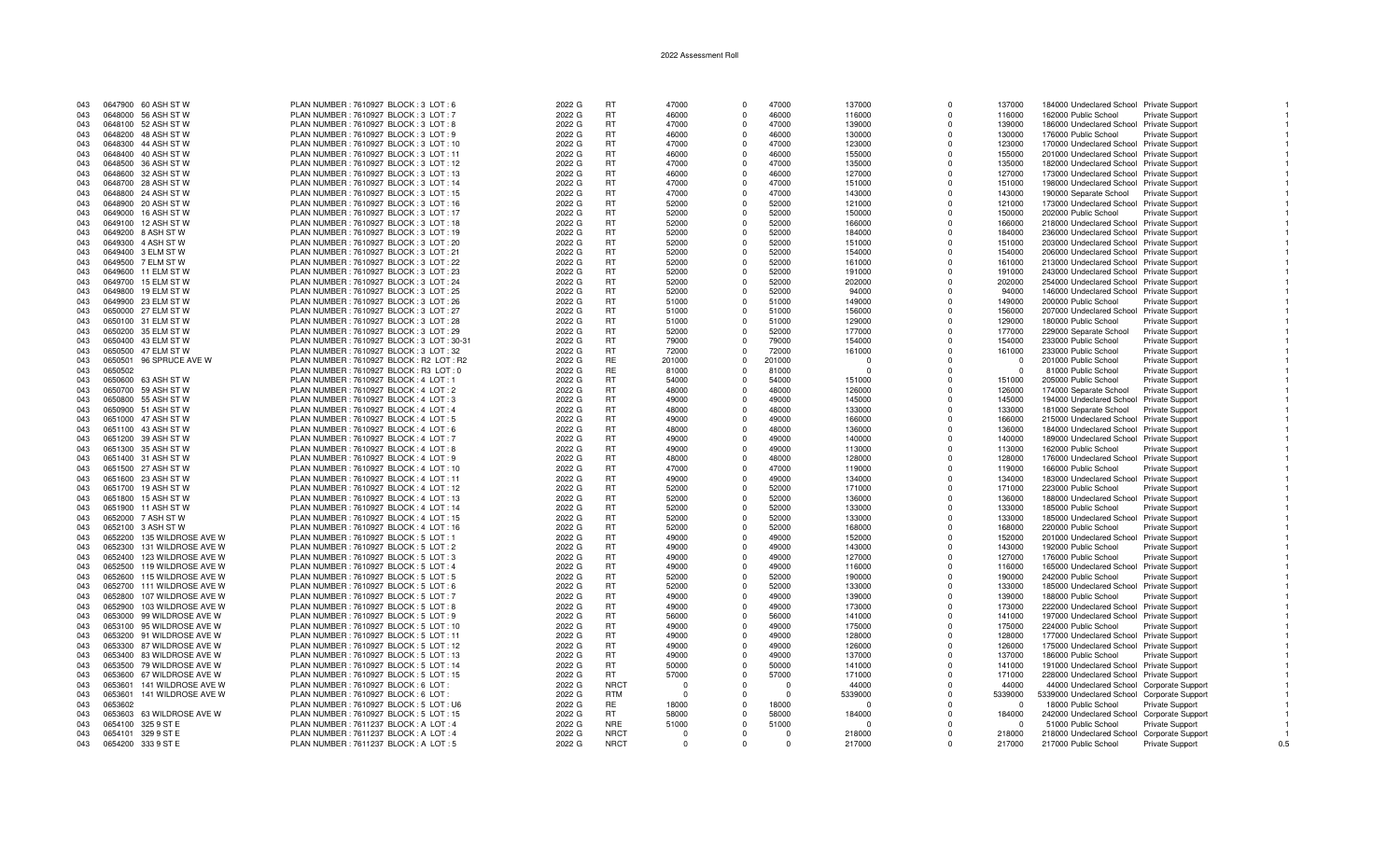## 0 2022 G NRLT 0 0 0 0 1094020 0 1094020 0 1094020 1094020 Indeclared School Private Support 1<br>1 2022 G NRLT 0 0 0 16230 0 16230 0 16230 16230 16230 16230 Undeclared School Corporate Support <sup>0</sup> <sup>2022</sup> <sup>G</sup> NRLT <sup>0</sup> <sup>0</sup> <sup>0</sup> <sup>16230</sup> <sup>0</sup> <sup>16230</sup> <sup>16230</sup> Undeclared School Corporate Support <sup>1</sup> 043 0654300 341 9 ST E PLAN NUMBER : 7611237 BLOCK : A LOT : 5-6 2022 G NRCT 0 0 0 534000 0 534000 0 534000 534000 Drdeclared School Corporate Support 1<br>043 0654400 349 9 ST E PLAN NUMBER : 7611071 BLOCK : A LOT : 0 2022 G 043 065440 0654400 0654400 0664400 0664400 0664400 0664400 0664400 0664400 0664400 0664400 07611237 BLOCK : 76<br>2022 G NRCT 0 0 0 367000 0 280000 0 367000 0 280000 280000 Undeclared School Corporate Support 0655002 109 VEINER RD W PLAN NUMBER : 7611071 BLOCK : 1 LOT : 0 2022 G NRCT 0 0 0 367000 0 367000 367000 Undeclared School Private Support <sup>1</sup>of the man of the section of the section of the section of the section of the section of the section of the section of the section of the section of the section of the section of the section of the section of the support i 043 0656100 269 VEINER RD E PLAN NUMBER : 7611071 BLOCK : 3 LOT : 2022 G NRIT 0 0 0 0 756000 756000 0 756000 756000 756000 756000 756000 756000 0 756000 0 756000 756000 0 756000 0 756000 0 756000 0 756000 0 756000 0 756000 PLAN NUMBER : 7710278 BLOCK : 1 LOT : 0

0654201

0654202

|     | ,,,,,,,,                 | <u> UNINUMBERIIDE SEI DEUVRIL EUR</u>       | ---- -             | .           |             |                | <u>uuuu</u> |          |          |                | POOOO OHQOOQIGUG OOHOOF FIIVQIC OQDDOF      |                          |
|-----|--------------------------|---------------------------------------------|--------------------|-------------|-------------|----------------|-------------|----------|----------|----------------|---------------------------------------------|--------------------------|
| 043 | 0660200 404 CASSILS RD W | PLAN NUMBER : 0612845 BLOCK : 3 LOT : 1     | 2022 G             | <b>NRCT</b> | $\Omega$    | $\Omega$       | $\Omega$    | 5279000  | $\Omega$ | 5279000        | 5279000 Undeclared School Corporate Support |                          |
| 043 | 0660210 550 CASSILS RD W | PLAN NUMBER : 0612845 BLOCK : 2 LOT : 6     | 2022 G             | <b>NRCT</b> | $\mathbf 0$ | $\Omega$       | $\Omega$    | 6143000  | $\Omega$ | 6143000        | 6143000 Undeclared School Corporate Support |                          |
| 043 | 0660220 645 4 ST W       | PLAN NUMBER : 0612845 BLOCK : 2 LOT : 7     | 2022 G             | <b>NRCT</b> | $\Omega$    | $\Omega$       | $\cap$      | 1674000  | $\Omega$ | 1674000        | 1674000 Undeclared School Corporate Support |                          |
| 043 | 0660500 421 4 AVE W      | PLAN NUMBER: 7710415 BLOCK: 1 LOT           | 2022 G             | RE          | $\Omega$    | $\Omega$       | $\Omega$    | 4637000  | $\Omega$ | 4637000        | 4637000 Public School                       | <b>Private Support</b>   |
| 043 | 0665100                  | PLAN NUMBER: 7711027 BLOCK: R2 LOT: R2      | 2022 G             | <b>RE</b>   | 307000      | $\Omega$       | 307000      | n        |          | $\overline{0}$ | 307000 Public School                        | <b>Private Support</b>   |
|     |                          |                                             |                    | RE          |             | $\Omega$       | 7000        |          |          | $\overline{0}$ |                                             |                          |
| 043 | 0666000                  | PLAN NUMBER: 7711061 BLOCK: K LOT: R2       | 2022 G             |             | 7000        |                |             | $\Omega$ |          |                | 7000 Public School                          | Private Support          |
| 043 | 0666100 807 2 AVE W      | PLAN NUMBER: 7711061 BLOCK: K LOT: 11       | 2022 G             | <b>RT</b>   | 103000      | $\Omega$       | 103000      | 137000   |          | 137000         | 240000 Public School                        | <b>Private Support</b>   |
| 043 | 0666200 815 2 AVE W      | PLAN NUMBER: 7711061 BLOCK: K LOT: 12       | 2022 G             | <b>RT</b>   | 115000      | $\Omega$       | 115000      | 316000   | $\Omega$ | 316000         | 431000 Undeclared School Private Support    |                          |
| 043 | 0667000 1032 3 AVE E     | PLAN NUMBER: 7711213 BLOCK: UNIT LOT:       | 2022 G             | <b>RTM</b>  | $\Omega$    | $\Omega$       |             | 71000    |          | 71000          | 71000 Undeclared School Private Support     |                          |
| 043 | 0667100 1032 3 AVE E     | PLAN NUMBER: 7711213 BLOCK: UNIT LOT: 2     | 2022 G             | <b>RTM</b>  | $\Omega$    | $\Omega$       |             | 65000    |          | 65000          | 65000 Undeclared School Private Support     |                          |
| 043 | 0667200 1032 3 AVE E     | PLAN NUMBER : 7711213 BLOCK : UNIT LOT : 3  | 2022 G             | <b>RTM</b>  | $\Omega$    |                |             | 71000    |          | 71000          | 71000 Undeclared School Private Support     |                          |
| 043 | 0667300 1032 3 AVE E     | PLAN NUMBER: 7711213 BLOCK: UNIT LOT: 4     | 2022 G             | <b>RTM</b>  | $\Omega$    | $\Omega$       |             | 70000    | $\Omega$ | 70000          | 70000 Undeclared School Private Support     |                          |
|     |                          |                                             |                    |             |             |                |             |          |          |                |                                             |                          |
| 043 | 0667400 1032 3 AVE E     | PLAN NUMBER: 7711213 BLOCK: UNIT LOT: 5     | 2022 G             | <b>RTM</b>  | $\Omega$    | $\Omega$       | $\Omega$    | 71000    | $\Omega$ | 71000          | 71000 Undeclared School Private Support     |                          |
| 043 | 0667500 1032 3 AVE E     | PLAN NUMBER: 7711213 BLOCK: UNIT LOT: 6     | 2022 G             | <b>RTM</b>  | $\Omega$    | $\Omega$       |             | 71000    | $\Omega$ | 71000          | 71000 Undeclared School Private Support     |                          |
| 043 | 0667600 1032 3 AVE E     | PLAN NUMBER: 7711213 BLOCK: UNIT LOT: 7     | 2022 G             | <b>RTM</b>  | $\Omega$    | $\Omega$       | $\cap$      | 71000    | $\Omega$ | 71000          | 71000 Undeclared School Private Support     |                          |
| 043 | 0667700 1032 3 AVE E     | PLAN NUMBER: 7711213 BLOCK: UNIT LOT: 8     | 2022 G             | <b>RTM</b>  | $\Omega$    | $\Omega$       |             | 71000    | $\Omega$ | 71000          | 71000 Undeclared School Private Support     |                          |
| 043 | 0667800 1032 3 AVE E     | PLAN NUMBER: 7711213 BLOCK: UNIT LOT: 9     | 2022 G             | <b>RTM</b>  | $\Omega$    | $\Omega$       | $\Omega$    | 71000    | $\Omega$ | 71000          | 71000 Undeclared School Private Support     |                          |
| 043 | 0667900 1032 3 AVE E     | PLAN NUMBER: 7711213 BLOCK: UNIT LOT: 10    | 2022 G             | <b>RTM</b>  | $\Omega$    | $\Omega$       | $\cap$      | 71000    | $\Omega$ | 71000          | 71000 Undeclared School Private Support     |                          |
|     |                          |                                             |                    |             |             | $\Omega$       | $\Omega$    |          | $\Omega$ |                |                                             |                          |
| 043 | 0668000 1032 3 AVE E     | PLAN NUMBER : 7711213 BLOCK : UNIT LOT : 11 | 2022 G             | RTM         | $\mathbf 0$ |                |             | 71000    |          | 71000          | 71000 Undeclared School Private Support     |                          |
| 043 | 0668100 1032 3 AVE E     | PLAN NUMBER: 7711213 BLOCK: UNIT LOT: 12    | 2022 G             | <b>RTM</b>  | $\Omega$    | $\Omega$       |             | 71000    |          | 71000          | 71000 Undeclared School Private Support     |                          |
| 043 | 0668500 1009 3 AVE E     | PLAN NUMBER: 7711214 BLOCK: 1 LOT:          | 2022 G             | <b>RTM</b>  | $\Omega$    | $\Omega$       |             | 70000    | $\Omega$ | 70000          | 70000 Undeclared School Private Support     |                          |
| 043 | 1009 3 AVE E<br>0668600  | PLAN NUMBER : 7711214 BLOCK : 2 LOT         | 2022 G             | <b>RTM</b>  | $\Omega$    | $\Omega$       |             | 70000    |          | 70000          | 70000 Undeclared School Private Support     |                          |
| 043 | 0668700 1009 3 AVE E     | PLAN NUMBER: 7711214 BLOCK: 3 LOT           | 2022 G             | <b>RTM</b>  | $\Omega$    | $\Omega$       | $\Omega$    | 70000    | $\Omega$ | 70000          | 70000 Undeclared School Private Support     |                          |
| 043 | 0668800<br>1009 3 AVE E  | PLAN NUMBER: 7711214 BLOCK: 4 LOT           | 2022 G             | <b>RTM</b>  | $\Omega$    | $\Omega$       |             | 70000    |          | 70000          | 70000 Undeclared School Private Support     |                          |
| 043 | 0668900<br>1009 3 AVE E  | PLAN NUMBER : 7711214 BLOCK : 5 LOT         | 2022 G             | <b>RTM</b>  | $\Omega$    | $\Omega$       |             | 70000    |          | 70000          | 70000 Undeclared School Private Support     |                          |
| 043 | 0669000 1009 3 AVE E     | PLAN NUMBER : 7711214 BLOCK : 6 LOT         | 2022 G             | <b>RTM</b>  | $\Omega$    | $\Omega$       |             | 70000    |          | 70000          |                                             |                          |
|     |                          |                                             |                    |             |             |                |             |          |          |                | 70000 Undeclared School Private Support     |                          |
| 043 | 0669100 1009 3 AVE E     | PLAN NUMBER: 7711214 BLOCK: 7 LOT           | 2022 G             | <b>RTM</b>  | $\Omega$    | $\Omega$       |             | 70000    |          | 70000          | 70000 Undeclared School Private Support     |                          |
| 043 | 0669200 1009 3 AVE E     | PLAN NUMBER: 7711214 BLOCK: 8 LOT           | 2022 G             | <b>RTM</b>  | $\Omega$    | $\Omega$       |             | 70000    | $\Omega$ | 70000          | 70000 Undeclared School Private Support     |                          |
| 043 | 0669300 1009 3 AVE E     | PLAN NUMBER: 7711214 BLOCK: 9 LOT           | 2022 G             | RTM         | $\Omega$    | $\Omega$       |             | 70000    | $\Omega$ | 70000          | 70000 Undeclared School Private Support     |                          |
| 043 | 0669400 1009 3 AVE E     | PLAN NUMBER: 7711214 BLOCK: 10 LOT          | 2022 G             | <b>RTM</b>  | $\Omega$    | $\Omega$       | $\cap$      | 70000    | $\Omega$ | 70000          | 70000 Undeclared School Private Support     |                          |
| 043 | 0669500 1009 3 AVE E     | PLAN NUMBER: 7711214 BLOCK: 11 LOT          | 2022 G             | <b>RTM</b>  | $\Omega$    | $\Omega$       |             | 70000    |          | 70000          | 70000 Undeclared School Private Support     |                          |
| 043 | 0669600 1009 3 AVE E     | PLAN NUMBER: 7711214 BLOCK: 12 LOT:         | 2022 G             | <b>RTM</b>  | $\Omega$    | $\Omega$       | $\Omega$    | 70000    | $\Omega$ | 70000          | 70000 Undeclared School Private Support     |                          |
| 043 | 0670000 1240 2A ST W     | PLAN NUMBER : 7711348 BLOCK : 1 LOT : 0     | 2022 G             | <b>NRCT</b> | $\Omega$    | $\Omega$       |             | 1092000  |          | 1092000        | 1092000 Public School                       | <b>Private Support</b>   |
| 043 | 0670001 7 13 AVE W       | PLAN NUMBER: 7711348 BLOCK: 1 LOT: 0        | 2022 G             | <b>NRCT</b> | 199000      | $\mathbf 0$    | 199000      | 12000    | $\Omega$ | 12000          | 211000 Undeclared School Private Support    |                          |
|     |                          |                                             |                    | <b>RTM</b>  |             | $\Omega$       | $\cap$      |          | $\Omega$ |                |                                             |                          |
| 043 | 0670002 1219 CENTRE ST   | PLAN NUMBER : 0213900 BLOCK : 1 LOT : 2     | 2022 G             |             | $\Omega$    |                |             | 1612000  |          | 1612000        | 1612000 Undeclared School Private Support   |                          |
| 043 | 0670003                  |                                             | 2022 G<br>$\Omega$ | TNR         | 5800        | $\overline{0}$ | 5800        |          |          | $\Omega$       | 5800 Undeclared School Corporate Support    |                          |
| 043 | 0670100 1308 2A ST W     | PLAN NUMBER: 7711348 BLOCK: 2 LOT: 1-2      | 2022 G             | <b>NRCT</b> | $\Omega$    | $\Omega$       |             | 1409520  |          | 1409520        | 1409520 Public School                       | Private Support          |
| 043 | 0670100 1308 2A ST W     | PLAN NUMBER: 7711348 BLOCK: 2 LOT: 1-2      | 2022 G             | <b>NRE</b>  | $\Omega$    | $\Omega$       |             | 268480   | $\Omega$ | 268480         | 268480 Public School                        | Private Support          |
| 043 | 0670300 1316 2A ST W     | PLAN NUMBER: 7711348 BLOCK: 2 LOT: 3 & 4    | 2022 G             | <b>NRCT</b> | $\Omega$    | $\Omega$       |             | 784000   | $\Omega$ | 784000         | 784000 Undeclared School                    | Private Support          |
| 043 | 0670500 1320 2A ST W     | PLAN NUMBER : 7711348 BLOCK : 2 LOT : 5     | 2022 G             | <b>NRCT</b> | $\Omega$    | $\Omega$       |             | 1184000  | $\Omega$ | 1184000        | 1184000 Public School                       | <b>Private Support</b>   |
| 043 | 0670600 115 15 AVE W     | PLAN NUMBER : 7711348 BLOCK : 2 LOT : 6     | 2022 G             | <b>NRCT</b> | $\Omega$    | $\Omega$       |             | 2441000  | $\Omega$ | 2441000        | 2441000 Public School                       | <b>Private Support</b>   |
| 043 | 0670601 1404 2 ST W      | PLAN NUMBER : 7711348 BLOCK : 2 LOT : 6     | 2022 G             | <b>NRCT</b> | $\Omega$    | $\Omega$       | $\Omega$    | 2266000  |          | 2266000        | 2266000 Public School                       | <b>Private Support</b>   |
|     |                          |                                             |                    |             |             | $\Omega$       |             |          |          |                |                                             |                          |
| 043 | 0670700 1319 CENTRE ST   | PLAN NUMBER: 7711348 BLOCK: 2 LOT: 7,8,9    | 2022 G             | <b>NRCT</b> | 277000      |                | 277000      | 13000    |          | 13000          | 290000 Undeclared School                    | <b>Private Support</b>   |
| 043 | 0671000 1307 CENTRE ST   | PLAN NUMBER : 7711348 BLOCK : 2 LOT : 10    | 2022 G             | <b>NRE</b>  | 142000      | $\Omega$       | 142000      | 497000   |          | 497000         | 639000 Public School                        | <b>Private Support</b>   |
| 043 | 0671100 1303 CENTRE ST   | PLAN NUMBER: 7711348 BLOCK: 2 LOT: 11       | 2022 G             | <b>NRCT</b> | $\Omega$    | $\Omega$       | $\Omega$    | 252000   | $\Omega$ | 252000         | 252000 Undeclared School                    | <b>Private Support</b>   |
| 043 | 0671300                  | PLAN NUMBER: 7711348 BLOCK: 2 LOT: R12      | 2022 G             | RE          | 18000       | $\Omega$       | 18000       | $\Omega$ | $\Omega$ | $\Omega$       | 18000 Public School                         | Private Support          |
| 043 | 0671400                  | PLAN NUMBER: 7910549 BLOCK: 2 LOT: 12       | 2022 G             | <b>DIP</b>  | 15680       | $\Omega$       | 15680       | 18280    | $\Omega$ | 18280          | 33960 Public School                         | <b>Corporate Support</b> |
| 043 | 0671400                  | PLAN NUMBER : 7910549 BLOCK : 2 LOT : 12    | 2022 G             | <b>DIPM</b> | $\Omega$    | $\Omega$       | - 0         | 8690     |          | 8690           | 8690 Public School                          | Corporate Support        |
| 043 | 0680000 3 ROYAL RD E     | PLAN NUMBER: 7711742 BLOCK: 4 LOT: 1        | 2022 G             | <b>RT</b>   | 51000       | $\Omega$       | 51000       | 91000    | $\Omega$ | 91000          | 142000 Public School                        | <b>Private Support</b>   |
| 043 | 0680100 7 ROYAL RD E     | PLAN NUMBER : 7711742 BLOCK : 4 LOT : 2     | 2022 G             | <b>RT</b>   | 50000       | $\Omega$       | 50000       | 91000    |          | 91000          | 141000 Undeclared School                    | Private Support          |
|     |                          |                                             |                    |             |             | $\Omega$       |             |          |          |                |                                             |                          |
| 043 | 0680200 11 ROYAL RD E    | PLAN NUMBER: 7711742 BLOCK: 4 LOT: 3        | 2022 G             | RT          | 50000       |                | 50000       | 98000    |          | 98000          | 148000 Public School                        | <b>Private Support</b>   |
| 043 | 0680300 15 ROYAL RD E    | PLAN NUMBER : 7711742 BLOCK : 4 LOT : 4     | 2022 G             | <b>RT</b>   | 50000       | $\Omega$       | 50000       | 97000    |          | 97000          | 147000 Separate School                      | Private Support          |
| 043 | 0680400 19 ROYAL RD E    | PLAN NUMBER : 7711742 BLOCK : 4 LOT : 5     | 2022 G             | RT          | 50000       | $\Omega$       | 50000       | 92000    |          | 92000          | 142000 Public School                        | <b>Private Support</b>   |
| 043 | 0680500 23 ROYAL RD E    | PLAN NUMBER: 7711742 BLOCK: 4 LOT: 6        | 2022 G             | <b>RT</b>   | 50000       | $\mathbf{0}$   | 50000       | 94000    |          | 94000          | 144000 Public School                        | <b>Private Support</b>   |
| 043 | 0680600 27 ROYAL RD E    | PLAN NUMBER: 7711742 BLOCK: 4 LOT: 7        | 2022 G             | RT          | 50000       | $\Omega$       | 50000       | 86000    |          | 86000          | 136000 Public School                        | <b>Private Support</b>   |
| 043 | 0680700 31 ROYAL RD E    | PLAN NUMBER: 7711742 BLOCK: 4 LOT: 8        | 2022 G             | RT          | 50000       | $\overline{0}$ | 50000       | 88000    | $\Omega$ | 88000          | 138000 Undeclared School                    | <b>Private Support</b>   |
| 043 | 0680800 35 ROYAL RD E    | PLAN NUMBER: 7711742 BLOCK: 4 LOT: 9        | 2022 G             | <b>RT</b>   | 50000       | $\Omega$       | 50000       | 98000    | $\Omega$ | 98000          | 148000 Undeclared School                    | <b>Private Support</b>   |
| 043 | 0680900 39 ROYAL RD E    | PLAN NUMBER : 7711742 BLOCK : 4 LOT : 10    | 2022 G             | <b>RT</b>   | 53000       | $\mathbf{0}$   | 53000       | 94000    | $\Omega$ | 94000          | 147000 Public School                        | Private Support          |
|     |                          |                                             |                    |             |             |                |             |          |          |                |                                             |                          |
|     |                          |                                             |                    |             |             |                |             |          |          |                |                                             |                          |

## 2022 Assessment Roll

 $\overline{1}$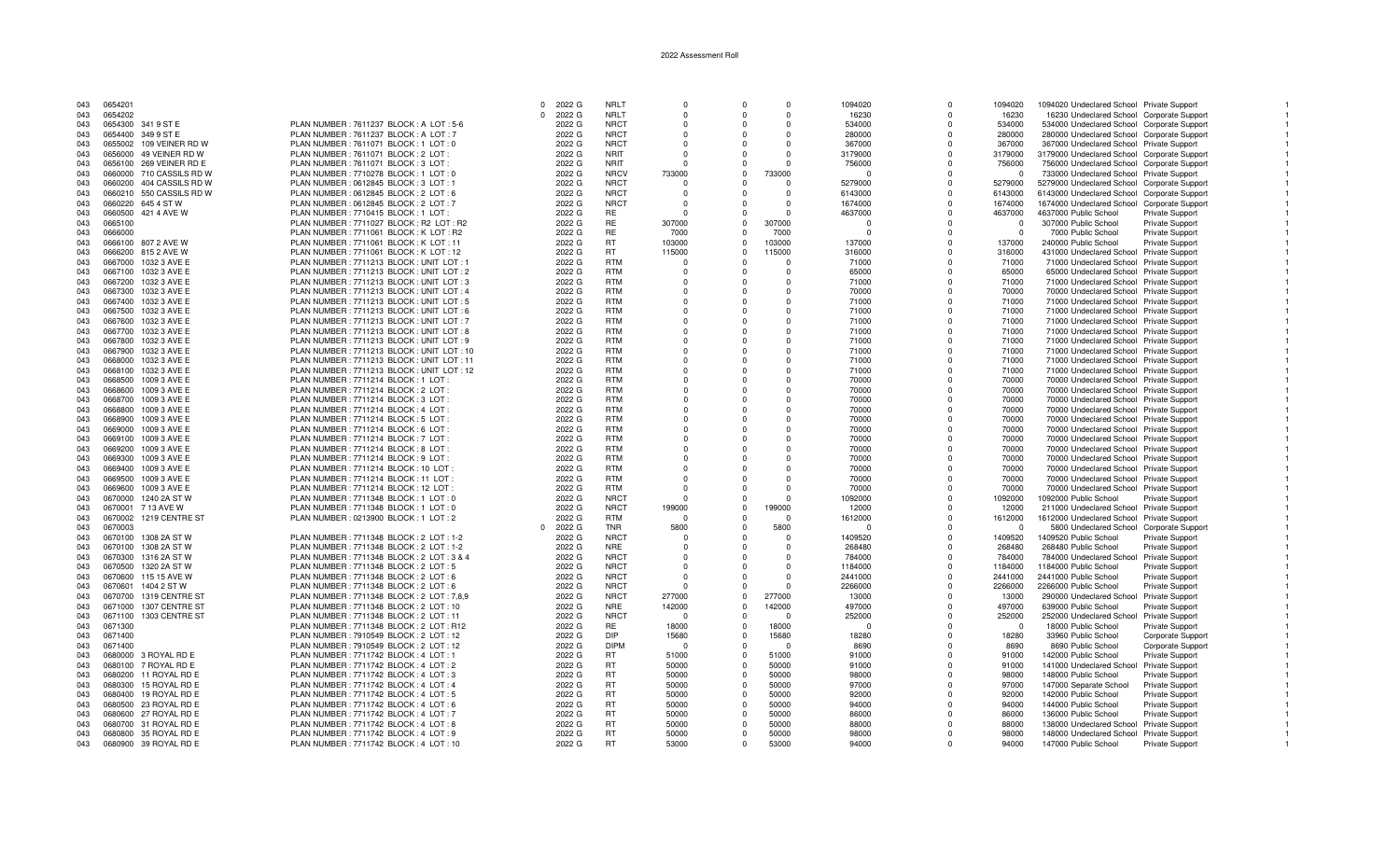| 043        | 0681000 43 ROYAL RD E                          | PLAN NUMBER: 7711742 BLOCK: 4 LOT: 11                                             | 2022 G           | <b>RT</b>              | 53000           | $\Omega$             | 53000           | 114000             | $\Omega$             | 114000            | 167000 Undeclared School Private Support                           |                                                  |     |
|------------|------------------------------------------------|-----------------------------------------------------------------------------------|------------------|------------------------|-----------------|----------------------|-----------------|--------------------|----------------------|-------------------|--------------------------------------------------------------------|--------------------------------------------------|-----|
| 043        | 0681100 47 ROYAL RD E                          | PLAN NUMBER: 7711742 BLOCK: 4 LOT: 12                                             | 2022 G           | <b>RT</b>              | 50000           | $\Omega$             | 50000           | 95000              | $\Omega$             | 95000             | 145000 Undeclared School Private Support                           |                                                  |     |
| 043        | 0681200 51 ROYAL RD E                          | PLAN NUMBER: 7711742 BLOCK: 4 LOT: 13                                             | 2022 G           | <b>RT</b>              | 53000           | $\Omega$             | 53000           | 79000              | $\Omega$             | 79000             | 132000 Public School                                               | <b>Private Support</b>                           |     |
| 043        | 0681300 55 ROYAL RD E                          | PLAN NUMBER : 7711742 BLOCK : 4 LOT : 14                                          | 2022 G           | <b>RT</b>              | 53000           | $\Omega$             | 53000           | 110000             | $\Omega$             | 110000            | 163000 Public School                                               | <b>Private Support</b>                           |     |
| 043        | 0681400 59 ROYAL RD E                          | PLAN NUMBER : 7711742 BLOCK : 4 LOT : 15                                          | 2022 G           | <b>RT</b>              | 50000           | $\Omega$             | 50000           | 117000             | $\Omega$             | 117000            | 167000 Undeclared School Private Support                           |                                                  |     |
| 043        | 0681500 63 ROYAL RD E                          | PLAN NUMBER: 7711742 BLOCK: 4 LOT: 16                                             | 2022 G           | <b>RT</b>              | 50000           | $\Omega$             | 50000           | 118000             | $\Omega$             | 118000            | 168000 Undeclared School Private Support                           |                                                  |     |
| 043        | 0681600 67 ROYAL RD E                          | PLAN NUMBER: 7711742 BLOCK: 4 LOT: 17                                             | 2022 G           | <b>RT</b>              | 50000           | $\Omega$             | 50000           | 86000              | $\Omega$             | 86000             | 136000 Undeclared School Private Support                           |                                                  |     |
| 043        | 0681700 71 ROYAL RD E                          | PLAN NUMBER: 7711742 BLOCK: 4 LOT: 18                                             | 2022 G           | <b>RT</b>              | 50000           | $\Omega$             | 50000           | 98000              | <sup>0</sup>         | 98000             | 148000 Separate School                                             | <b>Private Support</b>                           |     |
| 043        | 0681800 75 ROYAL RD E                          | PLAN NUMBER: 7711742 BLOCK: 4 LOT: 19                                             | 2022 G           | <b>RT</b>              | 50000           | $\Omega$             | 50000           | 109000             | $\Omega$             | 109000            | 159000 Public School                                               | <b>Private Support</b>                           |     |
| 043        | 0681900 79 ROYAL RD E                          | PLAN NUMBER: 7711742 BLOCK: 4 LOT: 20                                             | 2022 G           | <b>RT</b>              | 48000           | $\Omega$             | 48000           | 110000             | $\Omega$             | 110000            | 158000 Undeclared School Private Support                           |                                                  |     |
| 043        | 0682000 11 EARL CRT E                          | PLAN NUMBER : 7711742 BLOCK : 4 LOT : 21                                          | 2022 G           | <b>RT</b>              | 73000           | $\Omega$             | 73000           | 159000             | $\Omega$             | 159000            | 232000 Undeclared School Private Support                           |                                                  |     |
| 043        | 0682100 15 EARL CRT E                          | PLAN NUMBER: 7711742 BLOCK: 4 LOT: 22                                             | 2022 G           | <b>RT</b>              | 100000          | $\Omega$             | 100000          | 162000             | $\Omega$             | 162000            | 262000 Undeclared School Private Support                           |                                                  |     |
| 043        | 0682200<br>19 EARL CRT E                       | PLAN NUMBER : 7711742 BLOCK : 4 LOT : 23                                          | 2022 G           | <b>RT</b><br><b>RT</b> | 81000           | $\Omega$             | 81000           | 185000             | $\Omega$             | 185000            | 266000 Public School                                               | Private Support                                  |     |
| 043<br>043 | 0682300 23 EARL CRT E<br>0682400 27 EARL CRT E | PLAN NUMBER: 7711742 BLOCK: 4 LOT: 24<br>PLAN NUMBER : 7711742 BLOCK : 4 LOT : 25 | 2022 G<br>2022 G | <b>RT</b>              | 81000<br>100000 | $\Omega$<br>$\Omega$ | 81000<br>100000 | 165000<br>224000   | $\Omega$<br>$\Omega$ | 165000<br>224000  | 246000 Separate School<br>324000 Undeclared School Private Support | <b>Private Support</b>                           |     |
| 043        | 0682500 31 EARL CRT E                          | PLAN NUMBER: 7711742 BLOCK: 4 LOT: 26                                             | 2022 G           | <b>RT</b>              | 79000           | $\Omega$             | 79000           | 158000             | $\Omega$             | 158000            | 237000 Public School                                               | <b>Private Support</b>                           |     |
| 043        | 0682600 35 EARL CRT E                          | PLAN NUMBER: 7711742 BLOCK: 4 LOT: 27                                             | 2022 G           | <b>RT</b>              | 82000           | $\Omega$             | 82000           | 208000             | $\Omega$             | 208000            | 290000 Separate School                                             | <b>Private Support</b>                           |     |
| 043        | 0682700 39 EARL CRT E                          | PLAN NUMBER: 7711742 BLOCK: 4 LOT: 28                                             | 2022 G           | <b>RT</b>              | 60000           | $\Omega$             | 60000           | 158000             | $\Omega$             | 158000            | 218000 Public School                                               | Private Support                                  |     |
| 043        | 0682800 43 EARL CRT E                          | PLAN NUMBER: 7711742 BLOCK: 4 LOT: 29                                             | 2022 G           | <b>RT</b>              | 63000           | $\Omega$             | 63000           | 180000             | $\Omega$             | 180000            | 243000 Public School                                               | Private Support                                  |     |
| 043        | 0682900 47 EARL CRT E                          | PLAN NUMBER: 7711742 BLOCK: 4 LOT: 30                                             | 2022 G           | RT                     | 63000           | $\Omega$             | 63000           | 181000             | $\Omega$             | 181000            | 244000 Undeclared School Private Support                           |                                                  |     |
| 043        | 0683000 51 EARL CRT E                          | PLAN NUMBER: 7711742 BLOCK: 4 LOT: 31                                             | 2022 G           | <b>RT</b>              | 63000           | $\Omega$             | 63000           | 241000             | $\Omega$             | 241000            | 304000 Undeclared School Corporate Support                         |                                                  | 0.5 |
| 043        | 0683100 55 EARL CRT E                          | PLAN NUMBER: 7711742 BLOCK: 4 LOT: 32                                             | 2022 G           | <b>RT</b>              | 63000           | $\Omega$             | 63000           | 228000             | $\Omega$             | 228000            | 291000 Undeclared School Private Support                           |                                                  |     |
| 043        | 0683200 59 EARL CRT E                          | PLAN NUMBER : 7711742 BLOCK : 4 LOT : 33                                          | 2022 G           | <b>RT</b>              | 63000           | $\Omega$             | 63000           | 195000             | $\Omega$             | 195000            | 258000 Undeclared School Private Support                           |                                                  |     |
| 043        | 0683300 61 EARL CRT E                          | PLAN NUMBER : 7711742 BLOCK : 4 LOT : 34                                          | 2022 G           | <b>RT</b>              | 69000           | $\Omega$             | 69000           | 259000             | $\Omega$             | 259000            | 328000 Undeclared School Private Support                           |                                                  |     |
| 043        | 0683400 4 LAKE STAFFORD DR E                   | PLAN NUMBER: 7711742 BLOCK: 4 LOT: 35                                             | 2022 G           | <b>RT</b>              | 82000           | $\Omega$             | 82000           | 200000             |                      | 200000            | 282000 Undeclared School Private Support                           |                                                  |     |
| 043        | 0683500 8 LAKE STAFFORD DR E                   | PLAN NUMBER : 7711742 BLOCK : 4 LOT : 36                                          | 2022 G           | <b>RT</b>              | 72000           | $\Omega$             | 72000           | 171000             | $\Omega$             | 171000            | 243000 Public School                                               | Private Support                                  |     |
| 043        | 0683600 12 LAKE STAFFORD DR E                  | PLAN NUMBER: 7711742 BLOCK: 4 LOT: 37                                             | 2022 G           | <b>RT</b>              | 73000           | $\Omega$             | 73000           | 154000             | $\Omega$             | 154000            | 227000 Public School                                               | Private Support                                  |     |
| 043        | 0683700 16 LAKE STAFFORD DR E                  | PLAN NUMBER: 7711742 BLOCK: 4 LOT: 38                                             | 2022 G           | RT                     | 74000           | $\Omega$             | 74000           | 250000             | $\Omega$             | 250000            | 324000 Public School                                               | Private Support                                  |     |
| 043        | 0683800<br>20 LAKE STAFFORD DR E               | PLAN NUMBER: 7711742 BLOCK: 4 LOT: 39                                             | 2022 G           | <b>RT</b>              | 72000           | $\Omega$             | 72000           | 216000             | $\Omega$             | 216000            | 288000 Public School                                               | Private Support                                  |     |
| 043        | 24 LAKE STAFFORD DR E<br>0683900               | PLAN NUMBER : 7711742 BLOCK : 4 LOT : 40                                          | 2022 G           | <b>RT</b>              | 73000           | $\Omega$             | 73000           | 185000             | $\Omega$             | 185000            | 258000 Public School                                               | <b>Private Support</b>                           |     |
| 043        | 0684000 28 LAKE STAFFORD DR E                  | PLAN NUMBER: 7711742 BLOCK: 4 LOT: 41                                             | 2022 G           | <b>RT</b>              | 72000           | $\Omega$             | 72000           | 214000             | $\Omega$             | 214000            | 286000 Undeclared School Private Support                           |                                                  |     |
| 043        | 0684100 32 LAKE STAFFORD DR E                  | PLAN NUMBER: 7711742 BLOCK: 4 LOT: 42                                             | 2022 G           | <b>RT</b>              | 73000           | $\Omega$             | 73000           | 192000             | $\Omega$             | 192000            | 265000 Public School                                               | <b>Private Support</b>                           |     |
| 043        | 0684200 36 LAKE STAFFORD DR E                  | PLAN NUMBER : 7711742 BLOCK : 4 LOT : 43                                          | 2022 G           | <b>RT</b>              | 72000           | $\Omega$             | 72000           | 165000             | $\Omega$             | 165000            | 237000 Undeclared School Private Support                           |                                                  |     |
| 043        | 0684300 40 LAKE STAFFORD DR E                  | PLAN NUMBER: 7711742 BLOCK: 4 LOT: 44                                             | 2022 G           | <b>RT</b>              | 93000           | $\Omega$             | 93000           | 205000             | $\Omega$             | 205000            | 298000 Public School                                               | <b>Private Support</b>                           |     |
| 043        | 0685900                                        | PLAN NUMBER: 7711742 BLOCK: 4 LOT: R60                                            | 2022 G           | RE                     | 207000          | $\Omega$             | 207000          | $\Omega$           | $\Omega$             | $\Omega$          | 207000 Public School                                               | Private Support                                  |     |
| 043        | LAKE STAFFORD ESTATES<br>0686000               | PLAN NUMBER : 7711742 BLOCK : 5 LOT : 0                                           | 2022 G           | <b>NRCT</b>            | $\Omega$        | $\Omega$             | $\Omega$        | 29000              | $\Omega$             | 29000             | 29000 Public School                                                | <b>Private Support</b>                           |     |
| 043        | <b>LAKE STAFFORD ESTATES</b><br>0686000        | PLAN NUMBER : 7711742 BLOCK : 5 LOT : 0                                           | 2022 G           | <b>RTM</b>             | - 0             | $\Omega$             | $\Omega$        | 2797000            | $\Omega$             | 2797000           | 2797000 Public School                                              | Private Support                                  |     |
| 043        | 0686100                                        | PLAN NUMBER: 7711742 BLOCK: 5 LOT: R2                                             | 2022 G           | RE                     | 355000          | $^{\circ}$           | 355000          | $\Omega$           | $\Omega$             | $^{\circ}$        | 355000 Public School                                               | <b>Private Support</b>                           |     |
| 043        | 0688000 310 4 ST W                             | PLAN NUMBER: 7810017 BLOCK: M LOT: 1                                              | 2022 G           | <b>NRGF</b>            | - 0             | $\Omega$             | $\Omega$        | 818000             | $\Omega$             | 818000            | 818000 Public School                                               | Private Support                                  |     |
| 043        | 0702600 416 3 AVE W                            | PLAN NUMBER : 2046FJ BLOCK : M LOT : S.E. PTN                                     | 2022 G           | <b>RT</b>              | 93000           | $\Omega$             | 93000           | 264000             | $\Omega$             | 264000            | 357000 Public School                                               | <b>Private Support</b>                           |     |
| 043        | 0702601<br>426 3 AVE W                         | PLAN NUMBER: 8311657 BLOCK: LOT: 2                                                | 2022 G           | <b>RE</b>              | - 0             | $\Omega$             | $\Omega$        | 1604000            | $\Omega$             | 1604000           | 1604000 Public School                                              | <b>Private Support</b>                           |     |
| 043        | 0704000                                        | PLAN NUMBER: 1012304 BLOCK: 13 LOT: 2                                             | 2022 G           | <b>NRE</b>             | 245000          | $\Omega$             | 245000          |                    | $\Omega$             | $\Omega$          | 245000 Public School                                               | <b>Private Support</b>                           |     |
| 043        | 0704001 510 IRRIGATION WAY E                   | PLAN NUMBER : 0412994 BLOCK : 10 LOT : 4,5                                        | 2022 G           | <b>NRIT</b>            | $\Omega$        | $\Omega$             | $\Omega$        | 1010000            | $\Omega$             | 1010000           | 1010000 Undeclared School Corporate Support                        |                                                  |     |
| 043        | 0704003 500 IRRIGATION WAY E                   | PLAN NUMBER : 0412994 BLOCK : 10 LOT : 6                                          | 2022 G           | <b>NRE</b>             | 211000          | $\Omega$             | 211000          |                    | $\Omega$             | $\Omega$          | 211000 Undeclared School Corporate Support                         |                                                  |     |
| 043        | 480 IRRIGATION WAY E<br>0704004                | PLAN NUMBER : 0412994 BLOCK : 10 LOT : 8                                          | 2022 G           | <b>NRE</b>             | 89000           | $\Omega$             | 89000           | 0                  | $\Omega$             | $\Omega$          | 89000 Undeclared School Corporate Support                          |                                                  |     |
| 043        | <b>IRRIGATION WAY E</b><br>0704005             | PLAN NUMBER: 0412994 BLOCK: 10 LOT: 7PUL                                          | 2022 G           | <b>NRE</b>             | 105000          | $\Omega$             | 105000          | $\Omega$           | $\Omega$             | $\Omega$          | 105000 Undeclared School Corporate Support                         |                                                  |     |
| 043        | 0704100<br>405 7 ST E                          | PLAN NUMBER : 7810479 BLOCK : 0 LOT : 1                                           | 2022 G           | <b>NRE</b>             | 81000           | $\Omega$             | 81000           | $\Omega$           | $\Omega$             | $\Omega$          | 81000 Public School                                                | Private Support                                  |     |
| 043        | 0704600                                        | PLAN NUMBER : 7811118 BLOCK : 2 LOT : 0                                           | 2022 G           | <b>NRCV</b>            | 209000          | $\Omega$             | 209000          |                    |                      | $\Omega$          | 209000 Public School                                               | <b>Private Support</b>                           |     |
| 043        | 0704700                                        | PLAN NUMBER : 7811118 BLOCK : 3 LOT : 0                                           | 2022 G           | <b>NRCV</b>            | 29000           | $\Omega$             | 29000           | $\Omega$           | $\Omega$             | $\Omega$          | 29000 Public School                                                | <b>Private Support</b>                           |     |
| 043        | 0704802                                        | PLAN NUMBER: 7811118 BLOCK: 4 LOT: 0                                              | 2022 G           | <b>NRCV</b>            | 87000           | $\Omega$             | 87000           | $\Omega$           | <sup>0</sup>         | $\Omega$          | 87000 Public School                                                | <b>Private Support</b>                           |     |
| 043        | 0704803 311 1 AVE E                            | PLAN NUMBER: 7811118 BLOCK: 5 LOT: 0                                              | 2022 G           | <b>NRCV</b>            | 187000          | $\Omega$             | 187000          |                    | $\Omega$             | $\Omega$          | 187000 Public School                                               | <b>Private Support</b>                           |     |
| 043        | 0705000<br>4 CENTRE ST                         | PLAN NUMBER : 7811118 BLOCK : 6 LOT : 0                                           | 2022 G           | <b>NRCV</b>            | 126000          | $\Omega$             | 126000          |                    | $\Omega$             | $\Omega$          | 126000 Public School                                               | Private Support                                  |     |
| 043        | 0705100 99 2 ST W                              | PLAN NUMBER : 7811118 BLOCK : 7 LOT : 0                                           | 2022 G           | <b>NRCT</b>            | - 0             | $\Omega$             | $\Omega$        | 1837000            | $\Omega$             | 1837000           | 1837000 Undeclared School Corporate Support                        |                                                  |     |
| 043        | 33 - 43 LAKE NEWELL CRES E<br>0707400          | PLAN NUMBER: 7811182 BLOCK: 6 LOT: 81                                             | 2022 G           | RE                     | 185000          | $^{\circ}$           | 185000          | 823000<br>$\Omega$ | $\Omega$<br>$\Omega$ | 823000            | 1008000 Public School                                              | Private Support                                  |     |
| 043        | 0707500                                        | PLAN NUMBER: 7811182 BLOCK: 6 LOT: U73                                            | 2022 G           | RE                     | 1000            | $\Omega$             | 1000            |                    |                      | $\Omega$          | 1000 Public School                                                 | Private Support                                  |     |
| 043        | 0707600                                        | PLAN NUMBER : 7811182 BLOCK : 6 LOT : U82                                         | 2022 G           | RE<br><b>RT</b>        | 15000<br>49000  | $\Omega$<br>$\Omega$ | 15000<br>49000  | $\Omega$           | $\Omega$             | $\Omega$<br>83000 | 15000 Public School                                                | Private Support                                  |     |
| 043        | 0707700 B-509 AVE E                            | PLAN NUMBER: 7811232 BLOCK: 6 LOT: 17A<br>PLAN NUMBER: 7811232 BLOCK: 6 LOT: 17B  | 2022 G<br>2022 G | <b>RT</b>              | 53000           | $\Omega$             | 53000           | 83000<br>80000     | <sup>0</sup>         |                   | 132000 Public School                                               | <b>Private Support</b>                           |     |
| 043<br>043 | 0707701 A - 50 9 AVE E<br>0710000              | QUARTER SECTION : NW SECTION : 27 TOWNSHIP : 18                                   | 2022 G           | FT.                    | 3300            | $\Omega$             | 3300            | ŋ                  | $\Omega$             | 80000<br>$\Omega$ | 133000 Public School<br>3300 Public School                         | <b>Private Support</b><br><b>Private Support</b> |     |
| 043        | 0710100 1511 1 AVE E                           | QUARTER SECTION : NE SECTION : 28 TOWNSHIP : 18                                   | 2022 G           | <b>FT</b>              | 2200            | $\Omega$             | 2200            | $\Omega$           | $\Omega$             | - 0               | 2200 Public School                                                 |                                                  |     |
| 043        | 0710100<br>1511 1 AVE E                        | QUARTER SECTION : NE SECTION : 28 TOWNSHIP : 18                                   | 2022 G           | <b>RT</b>              | 170000          | $\Omega$             | 170000          | 186000             | $\Omega$             | 186000            | 356000 Public School                                               | Private Support<br>Private Support               |     |
| 043        | 0710300                                        | QUARTER SECTION : NE SECTION : 33 TOWNSHIP : 18                                   | 2022 G           | FT.                    | 1100            | $\Omega$             | 1100            | $\Omega$           | $\Omega$             | $^{\circ}$        | 1100 Undeclared School Private Support                             |                                                  |     |
| 043        | 0710410                                        | QUARTER SECTION : NE SECTION : 33 TOWNSHIP : 18                                   | 2022 G           | <b>NRE</b>             | 193000          | $\Omega$             | 193000          | $\Omega$           |                      | $\Omega$          | 193000 Undeclared School Corporate Support                         |                                                  |     |
| 043        | 0710501                                        | QUARTER SECTION : NE SECTION : 33 TOWNSHIP : 18                                   | 2022 G           | <b>TNR</b>             | 11400           | $\Omega$             | 11400           |                    |                      | $\Omega$          | 11400 Public School                                                | <b>Private Support</b>                           |     |
| 043        | 0710511 501 MEADOWBROOK DR                     | PLAN NUMBER: 1413235 BLOCK: 3 LOT: 33                                             | 2022 G           | <b>NRE</b>             | - 0             | $\Omega$             | $\Omega$        | 1209600            |                      | 1209600           | 1209600 Undeclared School Private Support                          |                                                  |     |
| 043        | 0710512 531 MEADOWBROOK DR E                   | PLAN NUMBER: 1413235 BLOCK: 3 LOT: 34                                             | 2022 G           | <b>RE</b>              | 208000          | $\Omega$             | 208000          |                    |                      | $\Omega$          | 208000 Undeclared School Private Support                           |                                                  |     |
|            |                                                |                                                                                   |                  |                        |                 |                      |                 |                    |                      |                   |                                                                    |                                                  |     |

 $\blacksquare$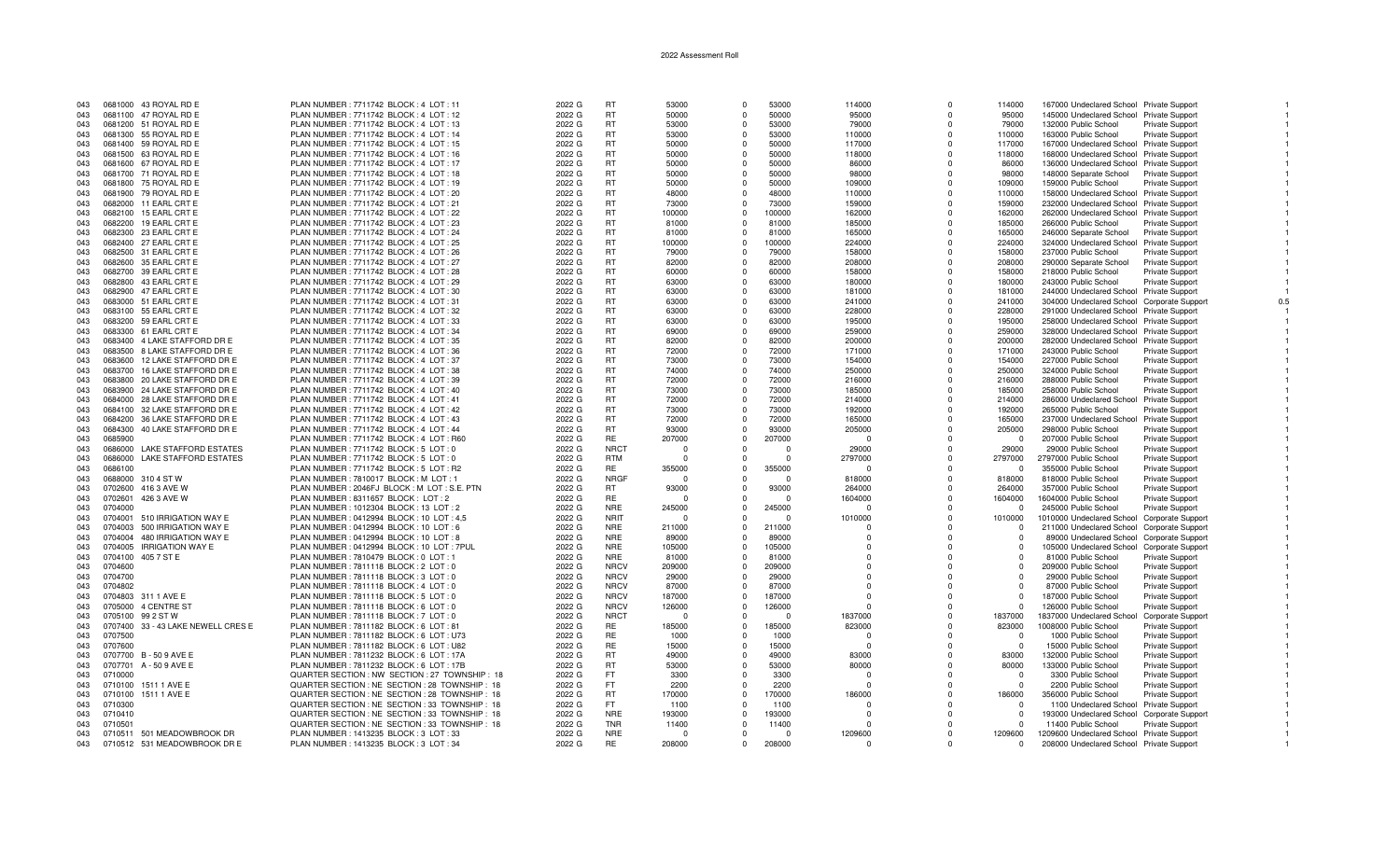| 043 | 0710520 |                                    | PLAN NUMBER : 0412605 BLOCK : 3 LOT : 13MR            | 2022 G | RE          | 258000     | $\Omega$       | 258000   | $\Omega$ | $\Omega$   | $\Omega$   | 258000 Undeclared School Corporate Support     |                          |
|-----|---------|------------------------------------|-------------------------------------------------------|--------|-------------|------------|----------------|----------|----------|------------|------------|------------------------------------------------|--------------------------|
| 043 | 0710530 |                                    | PLAN NUMBER : 0412605 BLOCK : 3 LOT : 16MR            | 2022 G | RE          | 60000      | $\mathbf 0$    | 60000    |          |            | $\Omega$   | 60000 Undeclared School Corporate Support      |                          |
| 043 | 0710540 |                                    | QUARTER SECTION : NE SECTION : 33 TOWNSHIP : 18       | 2022 G | <b>NRE</b>  | 242000     | $^{\circ}$     | 242000   | $\Omega$ | $\Omega$   | $\Omega$   | 242000 Undeclared School Corporate Support     |                          |
| 043 |         | 0710550 235 MEADOW LAKE WAY E      | PLAN NUMBER : 0412605 BLOCK : 3 LOT : 14              | 2022 G | <b>RTM</b>  | 371000     | $\Omega$       | 371000   | 6878000  | $\Omega$   | 6878000    | 7249000 Public School                          | <b>Corporate Support</b> |
| 043 |         | 0710571 1 - 499 MEADOW LAKE CRT E  | PLAN NUMBER : 2010593 BLOCK : 1 QUARTER SECTION : NE  | 2022 G | <b>RTM</b>  | $\Omega$   | $\Omega$       | $\Omega$ | 215000   | $\Omega$   | 215000     | 215000 Undeclared School Private Support       |                          |
| 043 |         | 0710572 2 - 499 MEADOW LAKE CRT E  | PLAN NUMBER : 2010593 BLOCK : 2 QUARTER SECTION : NE  | 2022 G | <b>RTM</b>  | $\Omega$   | -0             | $\Omega$ | 226000   |            | 226000     | 226000 Undeclared School Private Support       |                          |
| 043 |         | 0710573 3 - 499 MEADOW LAKE CRT E  | PLAN NUMBER : 2010593 BLOCK : 3 QUARTER SECTION : NE  | 2022 G | <b>RTM</b>  | $\Omega$   | $\Omega$       | $\Omega$ | 294000   | $\Omega$   | 294000     | 294000 Public School<br>Private Support        |                          |
| 043 |         | 0710574 4 - 499 MEADOW LAKE CRT E  | PLAN NUMBER : 2010593 BLOCK : 4 QUARTER SECTION : NE  | 2022 G | <b>RTM</b>  | $\Omega$   | $\Omega$       | $\Omega$ | 291000   | $\Omega$   | 291000     | 291000 Undeclared School Private Support       |                          |
| 043 |         | 0710575 5 - 499 MEADOW LAKE CRT E  | PLAN NUMBER : 2010593 BLOCK : 5 QUARTER SECTION : NE  | 2022 G | <b>RTM</b>  | $\Omega$   | $\Omega$       |          | 224000   | $\Omega$   | 224000     | 224000 Public School                           | <b>Corporate Support</b> |
| 043 |         | 0710576  6 - 499 MEADOW LAKE CRT E | PLAN NUMBER : 2010593 BLOCK : 6 QUARTER SECTION : ne  | 2022 G | <b>RTM</b>  | $\Omega$   | $\Omega$       | $\Omega$ | 249000   | $\Omega$   | 249000     | 249000 Public School                           | Corporate Support        |
| 043 |         | 0710577 7 - 499 MEADOW LAKE CRT E  | PLAN NUMBER : 2010593 BLOCK : 7 QUARTER SECTION : NE  | 2022 G | <b>RTM</b>  | $^{\circ}$ | 0              | 0        | 282000   | $^{\circ}$ | 282000     | 282000 Public School                           | Corporate Support        |
| 043 |         | 0710578 8 - 499 MEADOW LAKE CRT E  | PLAN NUMBER : 2010593 BLOCK : 8 QUARTER SECTION : NE  | 2022 G | <b>RTM</b>  | $\Omega$   | $\Omega$       | $\Omega$ | 276000   | $\Omega$   | 276000     | 276000 Undeclared School Private Support       |                          |
| 043 |         | 0710579 9 - 499 MEADOW LAKE CRT E  | PLAN NUMBER : 2010593 BLOCK : 9 QUARTER SECTION : NE  | 2022 G | <b>RTM</b>  | $\Omega$   | $\Omega$       | $\Omega$ | 220000   | $\Omega$   | 220000     | 220000 Undeclared School Corporate Support     |                          |
|     |         | 0710580 10 - 499 MEADOW LAKE CRT E | PLAN NUMBER: 2010593 BLOCK: 10 LOT:                   | 2022 G | <b>RTM</b>  |            | $\Omega$       | $\Omega$ | 231000   | $\Omega$   | 231000     | 231000 Public School<br>Private Support        |                          |
| 043 |         |                                    |                                                       |        | <b>RTM</b>  | $\Omega$   |                |          |          |            |            |                                                |                          |
| 043 |         | 0710581 11 - 499 MEADOW LAKE CRT E | PLAN NUMBER : 2010593 BLOCK : 11 QUARTER SECTION : NE | 2022 G | <b>RTM</b>  | $\Omega$   | $\Omega$       | $\Omega$ | 303000   | $\Omega$   | 303000     | 303000 Undeclared School Private Support       |                          |
| 043 |         | 0710582 12 - 499 MEADOW LAKE CRT E | PLAN NUMBER : 2010593 BLOCK : 12 QUARTER SECTION : NE | 2022 G |             | $\Omega$   | $\Omega$       | $\Omega$ | 299000   | $\Omega$   | 299000     | 299000 Undeclared School Private Support       |                          |
| 043 |         | 0710583 13 - 499 MEADOW LAKE CRT E | PLAN NUMBER : 2010593 BLOCK : 13 QUARTER SECTION : NE | 2022 G | <b>RTM</b>  | $\Omega$   | $\Omega$       | 0        | 260000   | $\Omega$   | 260000     | 260000 Undeclared School Corporate Support     |                          |
| 043 |         | 0710584 14 - 499 MEADOW LAKE CRT E | PLAN NUMBER : 2010593 BLOCK : 14 QUARTER SECTION : NE | 2022 G | <b>RTM</b>  | $\Omega$   | $\Omega$       | $\Omega$ | 268000   | $\Omega$   | 268000     | 268000 Public School                           | Corporate Support        |
| 043 | 0710585 | 15 - 499 MEADOW LAKE CRT E         | PLAN NUMBER : 2010593 BLOCK : 15 QUARTER SECTION : NE | 2022 G | <b>RTM</b>  | $\Omega$   | $\Omega$       | $\Omega$ | 289000   | $\Omega$   | 289000     | 289000 Undeclared School Corporate Support     |                          |
| 043 | 0710586 | 16 - 499 MEADOW LAKE CRT E         | PLAN NUMBER : 2010593 BLOCK : 16 QUARTER SECTION : NE | 2022 G | <b>RTM</b>  | $\Omega$   | $\Omega$       | $\Omega$ | 283000   | $\Omega$   | 283000     | 283000 Public School<br>Private Support        |                          |
| 043 |         | 0710587 17 - 499 MEADOW LAKE CRT E | PLAN NUMBER : 2010593 BLOCK : 17 QUARTER SECTION : NE | 2022 G | <b>RTM</b>  | $\Omega$   | $\Omega$       | $\Omega$ | 318000   |            | 318000     | 318000 Undeclared School Private Support       |                          |
| 043 | 0710588 | 18 - 499 MEADOW LAKE CRT E         | PLAN NUMBER : 2010593 BLOCK : 18 QUARTER SECTION : NE | 2022 G | <b>RTM</b>  | $\Omega$   | $\Omega$       | 0        | 417000   | $\Omega$   | 417000     | 417000 Public School<br>Private Support        | 0.5                      |
| 043 |         | 0710589 19 - 499 MEADOW LAKE CRT E | PLAN NUMBER : 2010593 BLOCK : 19 QUARTER SECTION : NE | 2022 G | <b>RTM</b>  | $\Omega$   | $\Omega$       | $\Omega$ | 449000   | $\Omega$   | 449000     | 449000 Public School                           | Corporate Support        |
| 043 |         | 0710590 20 - 499 MEADOW LAKE CRT E | PLAN NUMBER: 2010593 BLOCK: 20 LOT                    | 2022 G | <b>RTM</b>  | $\Omega$   | $\Omega$       | $\Omega$ | 361000   | $\Omega$   | 361000     | 361000 Public School<br><b>Private Support</b> |                          |
| 043 |         | 0710591 21 - 499 MEADOW LAKE CRT E | PLAN NUMBER : 2010593 BLOCK : 21 QUARTER SECTION : NE | 2022 G | <b>RTM</b>  |            | $\Omega$       |          | 297000   | $\Omega$   | 297000     | 297000 Public School<br><b>Private Support</b> |                          |
| 043 |         | 0710592 22 - 499 MEADOW LAKE CRT E | PLAN NUMBER : 2010593 BLOCK : 22 QUARTER SECTION : NE | 2022 G | <b>RTM</b>  | $\Omega$   | $\Omega$       | n        | 291000   | $\Omega$   | 291000     | 291000 Public School<br><b>Private Support</b> |                          |
| 043 |         | 0710593 23 - 499 MEADOW LAKE CRT E | PLAN NUMBER : 2010593 BLOCK : 23 QUARTER SECTION : NE | 2022 G | <b>RTM</b>  | 214000     | $\Omega$       | 214000   | 84000    | $\Omega$   | 84000      | 298000 Public School                           | Corporate Support        |
| 043 |         | 0710600 1311 1 AVE E               | PLAN NUMBER: 0313609 BLOCK: 11 LOT: 1                 | 2022 G | <b>NRCT</b> | $\Omega$   | $\mathbf 0$    |          | 444000   | $\Omega$   | 444000     | 444000 Undeclared School Private Support       |                          |
| 043 |         | 0710600 1311 1 AVE E               | PLAN NUMBER: 0313609 BLOCK: 11 LOT: 1                 | 2022 G | <b>NRE</b>  | 684000     | $\Omega$       | 684000   | 848000   | $\Omega$   | 848000     | 1532000 Undeclared School Private Support      |                          |
|     |         |                                    | PLAN NUMBER : 0512323 BLOCK : 3 LOT : 20MR            | 2022 G | <b>NRE</b>  |            | $\Omega$       | 103000   |          | $\Omega$   | $^{\circ}$ | 103000 Undeclared School Corporate Support     |                          |
| 043 | 0710610 |                                    |                                                       |        | <b>NRE</b>  | 103000     | $\Omega$       |          |          | $\Omega$   | $\Omega$   |                                                |                          |
| 043 | 0710620 |                                    | PLAN NUMBER : 0512323 BLOCK : 3 LOT : 17MR            | 2022 G |             | 118000     |                | 118000   |          |            |            | 118000 Undeclared School Corporate Support     |                          |
| 043 | 0710630 | 500 MEADOWBROOK DR E               | PLAN NUMBER: 0512323 BLOCK: 5 LOT: 1SR                | 2022 G | <b>NRE</b>  | 412000     | $\mathbf 0$    | 412000   | 2023000  | $\Omega$   | 2023000    | 2435000 Undeclared School Corporate Support    |                          |
| 043 | 0710640 |                                    | PLAN NUMBER : 0512323 BLOCK : 6 LOT : 1               | 2022 G | <b>RE</b>   | 298000     | $^{\circ}$     | 298000   | $\Omega$ | $\Omega$   | $\Omega$   | 298000 Undeclared School Corporate Support     |                          |
| 043 | 0710650 |                                    | PLAN NUMBER : 0512323 BLOCK : 6 LOT : 2MR             | 2022 G | <b>NRE</b>  | 24000      | $\Omega$       | 24000    | $\Omega$ | $\Omega$   | $\Omega$   | 24000 Undeclared School Corporate Support      |                          |
| 043 | 0710660 |                                    | PLAN NUMBER : 0512323 BLOCK : 6 LOT : 3               | 2022 G | <b>NRE</b>  | 390000     | $\Omega$       | 390000   | $\Omega$ | $\Omega$   | $\Omega$   | 390000 Undeclared School Corporate Support     |                          |
| 043 | 0711000 |                                    | QUARTER SECTION : SE SECTION : 33 TOWNSHIP : 18       | 2022 G | <b>NRE</b>  | 489000     | $\mathbf 0$    | 489000   |          |            | $\Omega$   | 489000 Undeclared School Private Support       |                          |
| 043 | 0711110 | 136 MEADOWBROOK DR E               | PLAN NUMBER : 0413995 BLOCK : 12 LOT : 2              | 2022 G | <b>RT</b>   | 93000      | $\Omega$       | 93000    | 223000   | $\Omega$   | 223000     | 316000 Undeclared School Corporate Support     |                          |
| 043 | 0711120 | 132 MEADOWBROOK DR E               | PLAN NUMBER : 0413995 BLOCK : 12 LOT : 3              | 2022 G | RT.         | 85000      | $\Omega$       | 85000    | 212000   |            | 212000     | 297000 Undeclared School Corporate Support     |                          |
| 043 |         | 0711130 128 MEADOWBROOK DR E       | PLAN NUMBER : 0413995 BLOCK : 12 LOT : 4              | 2022 G | <b>RT</b>   | 85000      | $\mathbf 0$    | 85000    | 217000   | $\Omega$   | 217000     | 302000 Undeclared School Corporate Support     |                          |
| 043 |         | 0711140 124 MEADOWBROOK DR E       | PLAN NUMBER : 0413995 BLOCK : 12 LOT : 5              | 2022 G | <b>RT</b>   | 85000      | $\overline{0}$ | 85000    | 251000   | $\Omega$   | 251000     | 336000 Undeclared School Corporate Support     |                          |
| 043 | 0711150 | 120 MEADOWBROOK DR E               | PLAN NUMBER : 0413995 BLOCK : 12 LOT : 6              | 2022 G | <b>RT</b>   | 85000      | $\Omega$       | 85000    | 226000   | $\Omega$   | 226000     | 311000 Undeclared School Corporate Support     |                          |
| 043 |         | 0711160 116 MEADOWBROOK DR E       | PLAN NUMBER: 0413995 BLOCK: 12 LOT: 7                 | 2022 G | <b>RT</b>   | 85000      | $\Omega$       | 85000    | 257000   | $\Omega$   | 257000     | 342000 Undeclared School Corporate Support     |                          |
| 043 |         | 0711170 112 MEADOWBROOK DR E       | PLAN NUMBER : 0413995 BLOCK : 12 LOT : 8              | 2022 G | <b>RT</b>   | 85000      | $\mathbf{0}$   | 85000    | 255000   | $\Omega$   | 255000     | 340000 Undeclared School Private Support       |                          |
| 043 |         | 0711180 108 MEADOWBROOK DR E       | PLAN NUMBER : 0413995 BLOCK : 12 LOT : 9              | 2022 G | <b>RT</b>   | 85000      | $\overline{0}$ | 85000    | 218000   | $\Omega$   | 218000     | 303000 Separate School                         | <b>Corporate Support</b> |
| 043 | 0711190 | 104 MEADOWBROOK DR E               | PLAN NUMBER : 0413995 BLOCK : 12 LOT : 10             | 2022 G | <b>RT</b>   | 77000      | $\Omega$       | 77000    | 229000   | $\Omega$   | 229000     | 306000 Separate School                         | Corporate Support        |
| 043 |         | 0711191 100 MEADOWBROOK DR E       | PLAN NUMBER: 0413995 BLOCK: 12 LOT: 11                | 2022 G | <b>RT</b>   | 84000      | $\Omega$       | 84000    | 264000   | $\Omega$   | 264000     | 348000 Undeclared School Corporate Support     |                          |
| 043 |         | 0711210 103 MEADOWBROOK DR E       | PLAN NUMBER: 0413995 BLOCK: 11 LOT: 39                | 2022 G | <b>RT</b>   | 100000     | $\Omega$       | 100000   | 303000   | $\Omega$   | 303000     | 403000 Undeclared School Corporate Support     |                          |
| 043 |         | 0711211 107 MEADOWBROOK DR E       | PLAN NUMBER : 0413995 BLOCK : 11 LOT : 40             | 2022 G | <b>RT</b>   | 101000     | $\overline{0}$ | 101000   | 320000   | $^{\circ}$ | 320000     | 421000 Undeclared School Private Support       |                          |
| 043 |         | 0711212 111 MEADOWBROOK DR E       | PLAN NUMBER : 0413995 BLOCK : 11 LOT : 41             | 2022 G | <b>RT</b>   | 101000     | $\Omega$       | 101000   | 252000   | $\Omega$   | 252000     | 353000 Undeclared School Corporate Support     |                          |
| 043 |         | 0711213 115 MEADOWBROOK DR E       | PLAN NUMBER: 0413995 BLOCK: 11 LOT: 42                | 2022 G | <b>RT</b>   | 115000     | $\Omega$       | 115000   | 244000   | $\Omega$   | 244000     |                                                |                          |
|     |         |                                    |                                                       |        | <b>RT</b>   |            | $\Omega$       |          |          |            |            | 359000 Undeclared School Private Support       |                          |
| 043 |         | 0711214 119 MEADOWBROOK DR E       | PLAN NUMBER: 0413995 BLOCK: 11 LOT: 43                | 2022 G |             | 115000     |                | 115000   | 290000   | $\Omega$   | 290000     | 405000 Undeclared School Private Support       |                          |
| 043 |         | 0711215 123 MEADOWBROOK DR E       | PLAN NUMBER : 0413995 BLOCK : 11 LOT : 44             | 2022 G | <b>RT</b>   | 115000     | $\Omega$       | 115000   | 232000   | $\Omega$   | 232000     | 347000 Separate School                         | Corporate Support        |
| 043 |         | 0711216 127 MEADOWBROOK DR E       | PLAN NUMBER: 0413995 BLOCK: 11 LOT: 45                | 2022 G | <b>RT</b>   | 115000     | $\Omega$       | 115000   | 261000   | $\Omega$   | 261000     | 376000 Undeclared School Private Support       |                          |
| 043 |         | 0711217 131 MEADOWBROOK DR E       | PLAN NUMBER: 0413995 BLOCK: 11 LOT: 46                | 2022 G | <b>RT</b>   | 115000     | $\Omega$       | 115000   | 259000   | $\Omega$   | 259000     | 374000 Undeclared School Corporate Support     |                          |
| 043 |         | 0711218 135 MEADOWBROOK DR E       | PLAN NUMBER: 0413995 BLOCK: 11 LOT: 47                | 2022 G | <b>RT</b>   | 115000     | $\Omega$       | 115000   | 229000   | $\Omega$   | 229000     | 344000 Undeclared School Private Support       |                          |
| 043 | 0711219 | 139 MEADOWBROOK DR E               | PLAN NUMBER: 0413995 BLOCK: 11 LOT: 48                | 2022 G | <b>RT</b>   | 116000     | $^{\circ}$     | 116000   | 282000   | $^{\circ}$ | 282000     | 398000 Undeclared School Corporate Support     |                          |
| 043 | 0711220 |                                    | PLAN NUMBER: 1410973 BLOCK: 12 LOT: 11MR              | 2022 G | <b>RE</b>   | 113000     | $\Omega$       | 113000   | $\Omega$ | $\Omega$   | $\Omega$   | 113000 Undeclared School Private Support       |                          |
| 043 | 0711300 |                                    | PLAN NUMBER : 8083FP BLOCK : A LOT : 0                | 2022 G | <b>NRE</b>  | 177000     | $\Omega$       | 177000   |          | $\Omega$   | $\Omega$   | 177000 Undeclared School Private Support       |                          |
| 043 |         | 0711301 LEASED PROPERTY            | PLAN NUMBER: 8083FP BLOCK: A LOT: 0                   | 2022 G | <b>TFT</b>  | 700        | $\Omega$       | 700      | $\Omega$ |            | - 0        | 700 Undeclared School Corporate Support        |                          |
| 043 |         | 0711302 1420 2 AVE E               | PLAN NUMBER : 0413542 BLOCK : 3 LOT : 6               | 2022 G | <b>NRE</b>  | 123000     | 0              | 123000   | $\Omega$ | $\Omega$   | $\Omega$   | 123000 Undeclared School Corporate Support     |                          |
| 043 |         | 0711303 1410 2 AVE E               | PLAN NUMBER : 0413542 BLOCK : 3 LOT : 7               | 2022 G | <b>NRE</b>  | 123000     | $\Omega$       | 123000   | $\Omega$ |            | $\Omega$   | 123000 Undeclared School Corporate Support     |                          |
| 043 |         | 0711304 230 MEADOWBROOK DR E       | PLAN NUMBER : 0413542 BLOCK : 12 LOT : 53             | 2022 G | RT          | 73000      | $\Omega$       | 73000    | 257000   |            | 257000     | 330000 Undeclared School Private Support       |                          |
| 043 |         | 0711305 226 MEADOWBROOK DR E       | PLAN NUMBER : 0413542 BLOCK : 12 LOT : 54             | 2022 G | <b>RT</b>   | 65000      | $^{\circ}$     | 65000    | 250000   | n          | 250000     | 315000 Undeclared School Private Support       |                          |
| 043 |         | 0711306 220 MEADOWBROOK DR E       | PLAN NUMBER : 0413542 BLOCK : 12 LOT : 55MR           | 2022 G | <b>RE</b>   | 108000     | $\Omega$       | 108000   | $\Omega$ |            | $\Omega$   | 108000 Undeclared School Corporate Support     |                          |
| 043 |         | 0711307 24 MEADOWBROOK GREEN E     | PLAN NUMBER : 0413542 BLOCK : 12 LOT : 56             | 2022 G | <b>RTV</b>  | 79000      | $\Omega$       | 79000    | $\Omega$ | $\Omega$   | $\Omega$   | 79000 Undeclared School Corporate Support      |                          |
| 043 |         | 0711310 12 MEADOWBROOK GREEN E     | PLAN NUMBER: 1411116 BLOCK: 12 LOT: 71                | 2022 G | <b>RT</b>   | 83000      | $\Omega$       | 83000    | 138000   |            | 138000     | 221000 Undeclared School Private Support       |                          |
|     |         |                                    |                                                       |        |             |            |                |          |          |            |            |                                                |                          |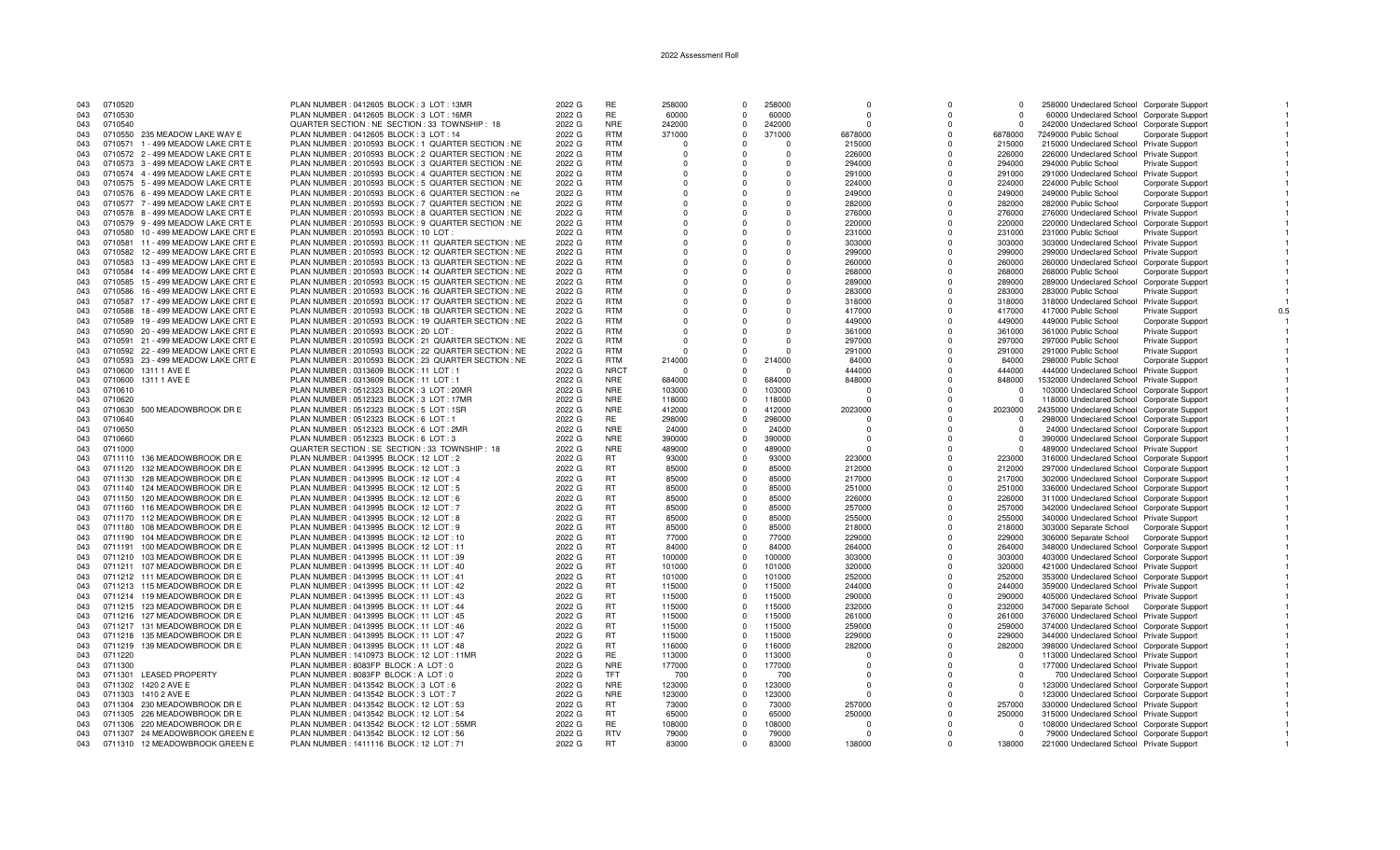| 043        |         | 0711311 8 MEADOWBROOK GREEN E                                | PLAN NUMBER: 1213702 BLOCK: 12 LOT: 68                                               | 2022 G           | <b>RT</b>        | 83000          |                      | 83000          | 216000           | $\Omega$             | 216000           | 299000 Undeclared School Corporate Support                                             |                          |     |
|------------|---------|--------------------------------------------------------------|--------------------------------------------------------------------------------------|------------------|------------------|----------------|----------------------|----------------|------------------|----------------------|------------------|----------------------------------------------------------------------------------------|--------------------------|-----|
| 043        |         | 0711313 10 MEADOWBROOK GREEN E                               | PLAN NUMBER: 1213702 BLOCK: 12 LOT: 69                                               | 2022 G           | <b>RT</b>        | 63000          | $\Omega$             | 63000          | 216000           | $\Omega$             | 216000           | 279000 Undeclared School Private Support                                               |                          |     |
| 043        |         | 0711314 14 MEADOWBROOK GREEN                                 | PLAN NUMBER: 1411116 BLOCK: 12 LOT: 70                                               | 2022 G           | RT.              | 65000          | $\Omega$             | 65000          | 137000           | $\Omega$             | 137000           | 202000 Public School                                                                   | Private Support          |     |
| 043        |         | 0711320 40 MEADOWBROOK CRT E                                 | PLAN NUMBER : 0413542 BLOCK : 13 LOT : 45                                            | 2022 G           | <b>RT</b>        | 99000          | $\Omega$             | 99000          | 272000           | $\Omega$             | 272000           | 371000 Public School                                                                   | Private Support          |     |
| 043        |         | 0711321 36 MEADOWBROOK CRT E                                 | PLAN NUMBER : 0413542 BLOCK : 13 LOT : 46                                            | 2022 G           | RT.              | 81000          | $\Omega$             | 81000          | 262000           | $\Omega$             | 262000           | 343000 Undeclared School Corporate Support                                             |                          |     |
| 043        |         | 0711322 32 MEADOWBROOK CRT E                                 | PLAN NUMBER : 0413542 BLOCK : 13 LOT : 47                                            | 2022 G           | RT               | 104000         | $\Omega$             | 104000         | 239000           | $\Omega$             | 239000           | 343000 Undeclared School Private Support                                               |                          |     |
| 043        |         | 0711323 28 MEADOWBROOK CRT E                                 | PLAN NUMBER: 0413542 BLOCK: 13 LOT: 48                                               | 2022 G           | <b>RT</b>        | 110000         | $\Omega$             | 110000         | 265000           | $\Omega$             | 265000           | 375000 Public School                                                                   | <b>Private Support</b>   |     |
| 043        |         | 0711324 24 MEADOWBROOK CRT E                                 | PLAN NUMBER : 0413542 BLOCK : 13 LOT : 49                                            | 2022 G           | <b>RT</b>        | 87000          | $\Omega$             | 87000          | 289000           | $\Omega$             | 289000           | 376000 Separate School                                                                 | Private Support          |     |
| 043        |         | 0711325 20 MEADOWBROOK CRT E                                 | PLAN NUMBER : 0413542 BLOCK : 13 LOT : 50                                            | 2022 G           | RT               | 107000         | $\Omega$             | 107000         | 420000           |                      | 420000           | 527000 Undeclared School Private Support                                               |                          |     |
| 043        |         | 0711326 16 MEADOWBROOK CRT E                                 | PLAN NUMBER : 0413542 BLOCK : 13 LOT : 51                                            | 2022 G           | <b>RT</b>        | 82000          | $\Omega$             | 82000          | 264000           | $\Omega$             | 264000           | 346000 Undeclared School Corporate Support                                             |                          |     |
| 043        |         | 0711327 12 MEADOWBROOK CRT E                                 | PLAN NUMBER : 0413542 BLOCK : 13 LOT : 52                                            | 2022 G           | RT.              | 76000          | $\Omega$             | 76000          | 242000           | $\Omega$             | 242000           | 318000 Undeclared School Corporate Support                                             |                          |     |
| 043        |         | 0711328 4 MEADOWBROOK BAY E                                  | PLAN NUMBER : 0413542 BLOCK : 14 LOT : 26                                            | 2022 G           | <b>RT</b>        | 83000          | $\Omega$             | 83000          | 245000           | $\Omega$             | 245000           | 328000 Undeclared School Corporate Support                                             |                          |     |
| 043        |         | 0711329 8 MEADOWBROOK BAY E                                  | PLAN NUMBER : 0413542 BLOCK : 14 LOT : 27                                            | 2022 G           | RT.              | 70000          | $\Omega$             | 70000          | 258000           | $\Omega$             | 258000           | 328000 Undeclared School Corporate Support                                             |                          |     |
| 043        |         | 0711330 12 MEADOWBROOK BAY E                                 | PLAN NUMBER : 0413542 BLOCK : 14 LOT : 28                                            | 2022 G           | <b>RT</b>        | 85000          | $\Omega$             | 85000          | 349000           | $\Omega$             | 349000           | 434000 Undeclared School Corporate Support                                             |                          |     |
| 043        | 0711331 | 16 MEADOWBROOK BAY E                                         | PLAN NUMBER : 0413542 BLOCK : 14 LOT : 29                                            | 2022 G           | <b>RT</b>        | 109000         | $\Omega$             | 109000         | 528000           | $\Omega$             | 528000           | 637000 Undeclared School Corporate Support                                             |                          |     |
| 043        |         | 0711332 20 MEADOWBROOK BAY E                                 | PLAN NUMBER : 0413542 BLOCK : 14 LOT : 30                                            | 2022 G           | <b>RT</b>        | 96000          | $\Omega$             | 96000          | 294000           | $\Omega$             | 294000           | 390000 Undeclared School Private Support                                               |                          |     |
| 043        |         | 0711333 24 MEADOWBROOK BAY E                                 | PLAN NUMBER : 0413542 BLOCK : 14 LOT : 31                                            | 2022 G           | RT               | 106000         | $\Omega$             | 106000         | 322000           |                      | 322000           | 428000 Public School                                                                   | Corporate Support        |     |
| 043        |         | 0711334 28 MEADOWBROOK BAY E                                 | PLAN NUMBER : 0413542 BLOCK : 14 LOT : 32                                            | 2022 G           | <b>RTV</b>       | 82000          | $\Omega$             | 82000          | $\Omega$         | $\Omega$             | $\Omega$         | 82000 Undeclared School Corporate Support                                              |                          |     |
| 043        |         | 0711335 32 MEADOWBROOK BAY E                                 | PLAN NUMBER : 0413542 BLOCK : 14 LOT : 33                                            | 2022 G           | RT.              | 69000          | $\Omega$             | 69000          | 263000           | $\Omega$             | 263000           | 332000 Undeclared School Corporate Support                                             |                          |     |
| 043        |         | 0711336 36 MEADOWBROOK BAY E                                 | PLAN NUMBER : 0413542 BLOCK : 14 LOT : 34                                            | 2022 G           | <b>RT</b>        | 83000          | $\Omega$             | 83000          | 230000           | $\Omega$             | 230000           | 313000 Undeclared School Corporate Support                                             |                          |     |
| 043        |         | 0711337 280 MEADOWBROOK DR E                                 | PLAN NUMBER : 0413542 BLOCK : 15 LOT : 35                                            | 2022 G           | RT.              | 72000          | $\Omega$             | 72000          | 355000           | $\Omega$             | 355000           | 427000 Undeclared School Corporate Support                                             |                          |     |
| 043        |         | 0711338 276 MEADOWBROOK DR E                                 | PLAN NUMBER : 0413542 BLOCK : 15 LOT : 36                                            | 2022 G           | <b>RT</b>        | 64000          | $^{\circ}$           | 64000          | 282000           | $\Omega$             | 282000           | 346000 Undeclared School Corporate Support                                             |                          |     |
| 043        |         | 0711339 272 MEADOWBROOK DR E                                 | PLAN NUMBER : 0413542 BLOCK : 15 LOT : 37                                            | 2022 G           | <b>RT</b>        | 65000          | $\Omega$             | 65000          | 239000           | $\Omega$             | 239000           | 304000 Undeclared School Private Support                                               |                          |     |
| 043        |         | 0711400 268 MEADOWBROOK DR E                                 | PLAN NUMBER : 0413542 BLOCK : 15 LOT : 38                                            | 2022 G           | <b>RT</b>        | 66000          | $\Omega$             | 66000          | 257000           | $\Omega$             | 257000           | 323000 Undeclared School Corporate Support                                             |                          |     |
| 043        |         | 0711401 264 MEADOWBROOK DR E                                 | PLAN NUMBER : 0413542 BLOCK : 15 LOT : 39                                            | 2022 G           | RT               | 66000          | $\Omega$             | 66000          | 261000           |                      | 261000           | 327000 Undeclared School Corporate Support                                             |                          |     |
| 043        |         | 0711402 260 MEADOWBROOK DR E                                 | PLAN NUMBER : 0413542 BLOCK : 15 LOT : 40                                            | 2022 G           | RT               | 65000          | $\Omega$             | 65000          | 257000           | $\Omega$             | 257000           | 322000 Undeclared School Private Support                                               |                          |     |
| 043        |         | 0711403 256 MEADOWBROOK DR E                                 | PLAN NUMBER : 0413542 BLOCK : 15 LOT : 41                                            | 2022 G           | RT.              | 65000          | $\Omega$             | 65000          | 250000           | $\Omega$             | 250000           | 315000 Undeclared School Corporate Support                                             |                          |     |
| 043        |         | 0711404 252 MEADOWBROOK DR E                                 | PLAN NUMBER : 0413542 BLOCK : 15 LOT : 42                                            | 2022 G           | <b>RT</b>        | 83000          | $\Omega$             | 83000          | 215000           | $\Omega$             | 215000           | 298000 Separate School Corporate Support                                               |                          |     |
| 043        |         | 0711405 248 MEADOWBROOK DR E                                 | PLAN NUMBER : 0413542 BLOCK : 15 LOT : 43                                            | 2022 G           | RT.              | 66000          | $\Omega$             | 66000          | 254000           | $\Omega$             | 254000           | 320000 Undeclared School Private Support                                               |                          |     |
| 043        |         | 0711406 244 MEADOWBROOK DR E                                 | PLAN NUMBER : 0413542 BLOCK : 15 LOT : 44                                            | 2022 G           | <b>RT</b>        | 74000          | $^{\circ}$           | 74000          | 234000           | $\Omega$             | 234000           | 308000 Undeclared School Corporate Support                                             |                          |     |
| 043        |         | 0711407 279 MEADOWBROOK DR E                                 | PLAN NUMBER : 0413542 BLOCK : 16 LOT : 1                                             | 2022 G           | <b>RT</b>        | 68000          | $\Omega$             | 68000          | 375000           | $\Omega$             | 375000           | 443000 Undeclared School Private Support                                               |                          |     |
| 043        |         | 0711408 275 MEADOWBROOK DR E                                 | PLAN NUMBER : 0413542 BLOCK : 16 LOT : 2                                             | 2022 G           | <b>RT</b>        | 67000          | $\Omega$             | 67000          | 246000           | $\Omega$             | 246000           | 313000 Undeclared School Private Support                                               |                          |     |
| 043        |         | 0711409 271 MEADOWBROOK DR E                                 | PLAN NUMBER : 0413542 BLOCK : 16 LOT : 3                                             | 2022 G           | <b>RT</b>        | 68000<br>68000 | $\Omega$             | 68000          | 213000           | $\Omega$             | 213000           | 281000 Undeclared School Private Support                                               |                          |     |
| 043        |         | 0711410 267 MEADOWBROOK DR E                                 | PLAN NUMBER : 0413542 BLOCK : 16 LOT : 4                                             | 2022 G           | RT               |                | $\Omega$<br>$\Omega$ | 68000          | 263000           | $\Omega$<br>$\Omega$ | 263000           | 331000 Undeclared School Private Support                                               |                          |     |
| 043        |         | 0711411 263 MEADOWBROOK DR E                                 | PLAN NUMBER : 0413542 BLOCK : 16 LOT : 5                                             | 2022 G           | RT.<br><b>RT</b> | 68000<br>68000 | $\Omega$             | 68000          | 221000           | $\Omega$             | 221000           | 289000 Undeclared School Private Support                                               |                          |     |
| 043        |         | 0711412 259 MEADOWBROOK DR E<br>0711413 255 MEADOWBROOK DR E | PLAN NUMBER : 0413542 BLOCK : 16 LOT : 6<br>PLAN NUMBER : 0413542 BLOCK : 16 LOT : 7 | 2022 G<br>2022 G | <b>RT</b>        | 68000          | $\Omega$             | 68000<br>68000 | 233000<br>242000 | $\Omega$             | 233000<br>242000 | 301000 Public School<br>310000 Undeclared School Corporate Support                     | <b>Corporate Support</b> |     |
| 043        |         | 0711414 251 MEADOWBROOK DR E                                 | PLAN NUMBER : 0413542 BLOCK : 16 LOT : 8                                             | 2022 G           | <b>RT</b>        | 68000          | $\Omega$             | 68000          | 271000           | $\Omega$             | 271000           |                                                                                        |                          |     |
| 043<br>043 |         | 0711415 247 MEADOWBROOK DR E                                 | PLAN NUMBER : 0413542 BLOCK : 16 LOT : 9                                             | 2022 G           | <b>RT</b>        | 68000          | $\Omega$             | 68000          | 250000           | $\Omega$             | 250000           | 339000 Undeclared School Private Support<br>318000 Undeclared School Corporate Support |                          |     |
| 043        |         | 0711416 243 MEADOWBROOK DR E                                 | PLAN NUMBER : 0413542 BLOCK : 16 LOT : 10                                            | 2022 G           | <b>RT</b>        | 68000          | $\Omega$             | 68000          | 253000           | $\Omega$             | 253000           | 321000 Undeclared School Corporate Support                                             |                          |     |
| 043        |         | 0711417 239 MEADOWBROOK DR E                                 | PLAN NUMBER : 0413542 BLOCK : 16 LOT : 11                                            | 2022 G           | <b>RT</b>        | 69000          | $\Omega$             | 69000          | 247000           | $\Omega$             | 247000           | 316000 Undeclared School Private Support                                               |                          |     |
| 043        |         | 0711418 235 MEADOWBROOK DR E                                 | PLAN NUMBER: 0413542 BLOCK: 16 LOT: 12                                               | 2022 G           | <b>RT</b>        | 70000          | $\Omega$             | 70000          | 255000           | $\Omega$             | 255000           | 325000 Public School                                                                   | Corporate Support        |     |
| 043        | 0711419 |                                                              | PLAN NUMBER: 0413542 BLOCK: 16 LOT: 13PUL                                            | 2022 G           | <b>RE</b>        | 14000          | $\Omega$             | 14000          | $\Omega$         | $\Omega$             | $\Omega$         | 14000 Undeclared School Corporate Support                                              |                          |     |
| 043        |         | 0711420 231 MEADOWBROOK DR E                                 | PLAN NUMBER : 0413542 BLOCK : 16 LOT : 14                                            | 2022 G           | RT               | 73000          | $\Omega$             | 73000          | 247000           | $\Omega$             | 247000           | 320000 Undeclared School Corporate Support                                             |                          |     |
| 043        | 0711421 | 227 MEADOWBROOK DR E                                         | PLAN NUMBER : 0413542 BLOCK : 16 LOT : 15                                            | 2022 G           | <b>RT</b>        | 76000          | $\Omega$             | 76000          | 265000           | $\Omega$             | 265000           | 341000 Public School                                                                   | <b>Private Support</b>   | 0.5 |
| 043        |         | 0711422 223 MEADOWBROOK DR E                                 | PLAN NUMBER : 0413542 BLOCK : 16 LOT : 16                                            | 2022 G           | <b>RT</b>        | 78000          | $\Omega$             | 78000          | 243000           | $\Omega$             | 243000           | 321000 Undeclared School Private Support                                               |                          |     |
| 043        | 0711423 | 215 MEADOWBROOK DR E                                         | PLAN NUMBER : 0413542 BLOCK : 16 LOT : 17                                            | 2022 G           | <b>RE</b>        | 205000         | $\Omega$             | 205000         | $\Omega$         | $\Omega$             | $\Omega$         | 205000 Undeclared School Corporate Support                                             |                          |     |
| 043        | 0711500 |                                                              | PLAN NUMBER : 0313610 BLOCK : 12 LOT : 1                                             | 2022 G           | <b>NRE</b>       | 449000         | $\Omega$             | 449000         | $\Omega$         | $\Omega$             | $\Omega$         | 449000 Public School                                                                   | Private Support          |     |
| 043        | 0711501 |                                                              | PLAN NUMBER : 0413409 BLOCK : 7 LOT : 4                                              | 2022 G           | <b>RE</b>        | 221000         | $\Omega$             | 221000         | $\Omega$         | $\Omega$             | $\Omega$         | 221000 Undeclared School Corporate Support                                             |                          |     |
| 043        | 0711502 |                                                              | PLAN NUMBER : 0413409 BLOCK : 7 LOT : 5                                              | 2022 G           | RE               | 249000         | $\Omega$             | 249000         | $\Omega$         | $\Omega$             | $\Omega$         | 249000 Undeclared School Corporate Support                                             |                          |     |
| 043        | 0711506 |                                                              | PLAN NUMBER : 0413409 BLOCK : 7 LOT : 9                                              | 2022 G           | <b>RE</b>        | 233000         | $\Omega$             | 233000         | $\Omega$         |                      | $\Omega$         | 233000 Undeclared School Corporate Support                                             |                          |     |
| 043        | 0711507 |                                                              | PLAN NUMBER : 0413409 BLOCK : 7 LOT : 10                                             | 2022 G           | <b>RE</b>        | 209000         | $\Omega$             | 209000         | $\Omega$         | $\Omega$             | $\Omega$         | 209000 Undeclared School Corporate Support                                             |                          |     |
| 043        | 0711508 | 39 MEADOWPLACE DR E                                          | PLAN NUMBER: 0511998 BLOCK: 7 LOT: 35                                                | 2022 G           | <b>RTV</b>       | 44000          | $\Omega$             | 44000          | $\Omega$         |                      | $\Omega$         | 44000 Undeclared School Corporate Support                                              |                          |     |
| 043        |         | 0711509 37 MEADOWPLACE DR E                                  | PLAN NUMBER: 0511998 BLOCK: 7 LOT: 36                                                | 2022 G           | <b>RTV</b>       | 44000          | $\Omega$             | 44000          | $\overline{0}$   | $\Omega$             | $\Omega$         | 44000 Undeclared School Corporate Support                                              |                          |     |
| 043        |         | 0711510 35 MEADOWPLACE DR E                                  | PLAN NUMBER: 0511998 BLOCK: 7 LOT: 37                                                | 2022 G           | <b>RTV</b>       | 44000          | $\Omega$             | 44000          | $\Omega$         | $\Omega$             | $\Omega$         | 44000 Undeclared School Corporate Support                                              |                          |     |
| 043        |         | 0711511 33 MEADOWPLACE DR E                                  | PLAN NUMBER : 0511998 BLOCK : 7 LOT : 38                                             | 2022 G           | <b>RTV</b>       | 44000          | $\Omega$             | 44000          | $\Omega$         | $\Omega$             | $\Omega$         | 44000 Undeclared School Private Support                                                |                          |     |
| 043        |         | 0711512 31 MEADOWPLACE DR E                                  | PLAN NUMBER: 0511998 BLOCK: 7 LOT: 39                                                | 2022 G           | <b>RT</b>        | 44000          | $\Omega$             | 44000          | $\Omega$         | $\Omega$             | $\Omega$         | 44000 Undeclared School Corporate Support                                              |                          |     |
| 043        |         | 0711513 29 MEADOWPLACE DR E                                  | PLAN NUMBER : 0511998 BLOCK : 7 LOT : 40                                             | 2022 G           | <b>RTV</b>       | 44000          | $\Omega$             | 44000          | $\Omega$         | $\Omega$             | $\Omega$         | 44000 Undeclared School Corporate Support                                              |                          |     |
| 043        |         | 0711514 27 MEADOWPLACE DR E                                  | PLAN NUMBER: 0511998 BLOCK: 7 LOT: 41                                                | 2022 G           | <b>RT</b>        | 44000          | $\Omega$             | 44000          | $\Omega$         |                      | $\Omega$         | 44000 Undeclared School Corporate Support                                              |                          |     |
| 043        |         | 0711515 25 MEADOWPLACE DR E                                  | PLAN NUMBER : 0511998 BLOCK : 7 LOT : 42                                             | 2022 G           | <b>RTV</b>       | 54000          | $\Omega$             | 54000          | $\Omega$         | n                    | $\Omega$         | 54000 Undeclared School Corporate Support                                              |                          |     |
| 043        |         | 0711516 23 MEADOWPLACE DR E                                  | PLAN NUMBER: 0511998 BLOCK: 7 LOT: 43                                                | 2022 G           | <b>RTV</b>       | 53000          | $\Omega$             | 53000          | $\Omega$         |                      | $\Omega$         | 53000 Undeclared School Corporate Support                                              |                          |     |
| 043        |         | 0711517 21 MEADOWPLACE DR E                                  | PLAN NUMBER: 0511998 BLOCK: 7 LOT: 44                                                | 2022 G           | <b>RTV</b>       | 52000          | $^{\circ}$           | 52000          | $^{\circ}$       | $\Omega$             | $\Omega$         | 52000 Undeclared School Corporate Support                                              |                          |     |
| 043        |         | 0711518 19 MEADOWPLACE DR E                                  | PLAN NUMBER: 0511998 BLOCK: 7 LOT: 45                                                | 2022 G           | <b>RTV</b>       | 44000          | $\Omega$             | 44000          | $\Omega$         |                      | $\Omega$         | 44000 Undeclared School Corporate Support                                              |                          |     |
| 043        |         | 0711519 17 MEADOWPLACE DR E                                  | PLAN NUMBER : 0511998 BLOCK : 7 LOT : 46                                             | 2022 G           | <b>RTV</b>       | 44000          | $\Omega$             | 44000          | $\Omega$         |                      |                  | 44000 Undeclared School Corporate Support                                              |                          |     |
| 043        |         | 0711520 15 MEADOWPLACE DR E                                  | PLAN NUMBER : 0511998 BLOCK : 7 LOT : 47                                             | 2022 G           | <b>RTV</b>       | 44000          | $\Omega$             | 44000          | $\Omega$         |                      | $\Omega$         | 44000 Undeclared School Corporate Support                                              |                          |     |
| 043        |         | 0711521 13 MEADOWPLACE DR E                                  | PLAN NUMBER: 0511998 BLOCK: 7 LOT: 48                                                | 2022 G           | <b>RTV</b>       | 44000          | $\Omega$             | 44000          | $\Omega$         |                      |                  | 44000 Undeclared School Corporate Support                                              |                          |     |

 $\overline{1}$ 

 $\overline{1}$ 

 $\begin{array}{c} 1 \\ 0.5 \end{array}$ 

 $\overline{1}$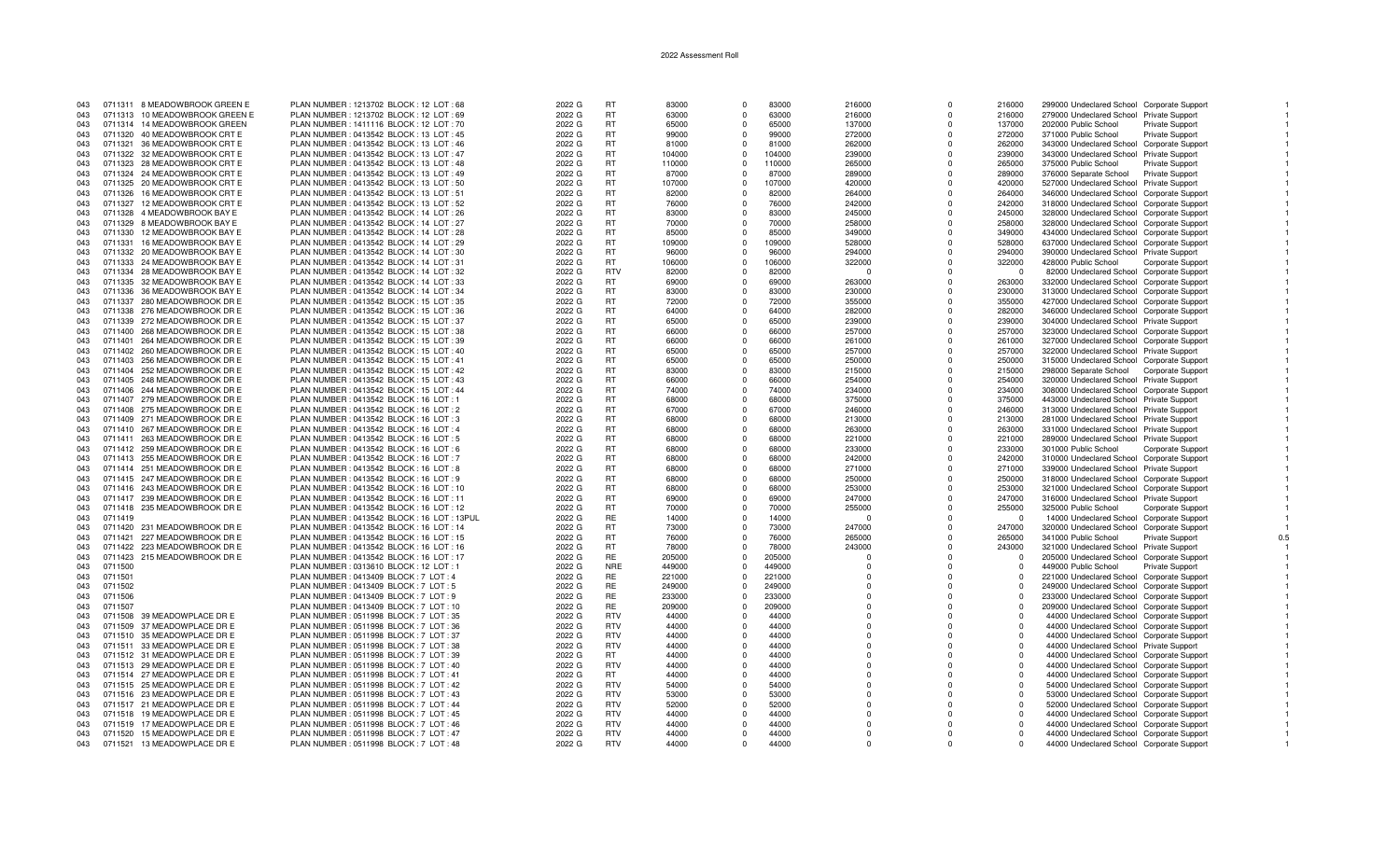| 043 |         | 0711522 11 MEADOWPLACE DR E   | PLAN NUMBER : 0511998 BLOCK : 7 LOT : 49  | 2022 G | <b>RTV</b> | 44000 |          | 44000 |              |          | $\Omega$ | 44000 Undeclared School Corporate Support |  |
|-----|---------|-------------------------------|-------------------------------------------|--------|------------|-------|----------|-------|--------------|----------|----------|-------------------------------------------|--|
| 043 |         | 0711523 9 MEADOWPLACE DR E    | PLAN NUMBER: 0511998 BLOCK: 7 LOT: 50     | 2022 G | RT         | 44000 |          | 44000 | $\mathbf 0$  | 0        | $\Omega$ | 44000 Undeclared School Corporate Support |  |
| 043 |         | 0711524 7 MEADOWPLACE DR E    | PLAN NUMBER : 0511998 BLOCK : 7 LOT : 51  | 2022 G | <b>RT</b>  | 44000 |          | 44000 | $\Omega$     | O        | $\Omega$ | 44000 Undeclared School Corporate Support |  |
|     |         |                               |                                           |        |            |       |          |       |              |          |          |                                           |  |
| 043 |         | 0711525 5 MEADOWPLACE DR E    | PLAN NUMBER: 0511998 BLOCK: 7 LOT: 52     | 2022 G | <b>RT</b>  | 44000 |          | 44000 | $\Omega$     | n        | $\Omega$ | 44000 Undeclared School Corporate Support |  |
| 043 |         | 0711526 3 MEADOWPLACE DR E    | PLAN NUMBER : 0511998 BLOCK : 7 LOT : 53  | 2022 G | <b>RT</b>  | 47000 |          | 47000 | $\Omega$     |          | $\Omega$ | 47000 Undeclared School Corporate Support |  |
| 043 |         | 0711527 3 MEADOWPLACE CRES E  | PLAN NUMBER : 0511998 BLOCK : 8 LOT : 29  | 2022 G | <b>RT</b>  | 47000 | $\Omega$ | 47000 | $\Omega$     | $\Omega$ | $\Omega$ | 47000 Undeclared School Corporate Support |  |
| 043 | 0711528 | 5 MEADOWPLACE CRES E          | PLAN NUMBER : 0511998 BLOCK : 8 LOT : 30  | 2022 G | <b>RT</b>  | 44000 | $\Omega$ | 44000 | $\Omega$     | $\Omega$ | $\Omega$ | 44000 Undeclared School Corporate Support |  |
| 043 |         | 0711529 7 MEADOWPLACE CRES E  | PLAN NUMBER: 0511998 BLOCK: 8 LOT: 31     | 2022 G | <b>RT</b>  | 44000 |          | 44000 | $\Omega$     |          | $\Omega$ | 44000 Undeclared School Corporate Support |  |
|     | 0711530 |                               |                                           |        | <b>RT</b>  |       |          |       |              |          |          |                                           |  |
| 043 |         | 9 MEADOWPLACE CRES E          | PLAN NUMBER : 0511998 BLOCK : 8 LOT : 32  | 2022 G |            | 44000 |          | 44000 |              |          |          | 44000 Undeclared School Corporate Support |  |
| 043 | 0711531 | 11 MEADOWPLACE CRES E         | PLAN NUMBER : 0511998 BLOCK : 8 LOT : 33  | 2022 G | <b>RT</b>  | 44000 |          | 44000 | $\Omega$     |          | $\Omega$ | 44000 Undeclared School Corporate Support |  |
| 043 | 0711532 | 13 MEADOWPLACE CRES E         | PLAN NUMBER : 0511998 BLOCK : 8 LOT : 34  | 2022 G | <b>RT</b>  | 44000 |          | 44000 |              |          | $\Omega$ | 44000 Undeclared School Corporate Support |  |
| 043 | 0711533 | 15 MEADOWPLACE CRES E         | PLAN NUMBER : 0511998 BLOCK : 8 LOT : 35  | 2022 G | <b>RT</b>  | 44000 |          | 44000 | $\Omega$     |          | $\Omega$ | 44000 Undeclared School Corporate Support |  |
| 043 |         | 0711534 17 MEADOWPLACE CRES E | PLAN NUMBER : 0511998 BLOCK : 8 LOT : 36  | 2022 G | <b>RT</b>  | 49000 |          | 49000 |              |          | $\Omega$ | 49000 Undeclared School Corporate Support |  |
| 043 | 0711535 | 19 MEADOWPLACE CRES E         | PLAN NUMBER: 0511998 BLOCK: 8 LOT: 37     | 2022 G | <b>RT</b>  | 54000 | $\Omega$ | 54000 | $\Omega$     | 0        | $\Omega$ | 54000 Undeclared School Corporate Support |  |
|     |         |                               |                                           |        |            |       |          |       | $\Omega$     | $\Omega$ |          |                                           |  |
| 043 |         | 0711536 21 MEADOWPLACE CRES E | PLAN NUMBER : 0511998 BLOCK : 8 LOT : 38  | 2022 G | <b>RT</b>  | 57000 | $\Omega$ | 57000 |              |          | $\Omega$ | 57000 Undeclared School Corporate Support |  |
| 043 |         | 0711537 23 MEADOWPLACE CRES E | PLAN NUMBER : 0511998 BLOCK : 8 LOT : 39  | 2022 G | <b>RTV</b> | 53000 |          | 53000 | $\Omega$     |          | $\Omega$ | 53000 Undeclared School Corporate Support |  |
| 043 |         | 0711538 25 MEADOWPLACE CRES E | PLAN NUMBER : 0511998 BLOCK : 8 LOT : 40  | 2022 G | <b>RT</b>  | 44000 |          | 44000 |              |          | $\Omega$ | 44000 Undeclared School Corporate Support |  |
| 043 |         | 0711539 27 MEADOWPLACE CRES E | PLAN NUMBER : 0511998 BLOCK : 8 LOT : 41  | 2022 G | <b>RT</b>  | 44000 |          | 44000 | $\Omega$     |          | $\Omega$ | 44000 Undeclared School Corporate Support |  |
| 043 |         | 0711540 29 MEADOWPLACE CRES E | PLAN NUMBER : 0511998 BLOCK : 8 LOT : 42  | 2022 G | <b>RT</b>  | 44000 |          | 44000 |              |          | $\Omega$ | 44000 Undeclared School Corporate Support |  |
| 043 |         | 0711541 31 MEADOWPLACE CRES E | PLAN NUMBER : 0511998 BLOCK : 8 LOT : 43  | 2022 G | <b>RT</b>  | 44000 |          | 44000 | $\Omega$     |          | $\Omega$ | 44000 Undeclared School Corporate Support |  |
|     |         |                               |                                           |        |            |       |          |       |              |          |          |                                           |  |
| 043 |         | 0711542 33 MEADOWPLACE CRES E | PLAN NUMBER : 0511998 BLOCK : 8 LOT : 44  | 2022 G | <b>RT</b>  | 44000 |          | 44000 | $\Omega$     |          | $\Omega$ | 44000 Undeclared School Corporate Support |  |
| 043 |         | 0711543 35 MEADOWPLACE CRES E | PLAN NUMBER: 0511998 BLOCK: 8 LOT: 45     | 2022 G | <b>RTV</b> | 44000 | $\Omega$ | 44000 | $\Omega$     | 0        | $\Omega$ | 44000 Undeclared School Private Support   |  |
| 043 |         | 0711544 37 MEADOWPLACE CRES E | PLAN NUMBER : 0511998 BLOCK : 8 LOT : 46  | 2022 G | <b>RT</b>  | 53000 | $\Omega$ | 53000 | $\Omega$     | $\Omega$ | $\Omega$ | 53000 Undeclared School Corporate Support |  |
| 043 |         | 0711545 39 MEADOWPLACE CRES E | PLAN NUMBER : 0511998 BLOCK : 8 LOT : 47  | 2022 G | <b>RT</b>  | 59000 |          | 59000 | $\Omega$     |          | $\Omega$ | 59000 Undeclared School Corporate Support |  |
| 043 |         | 0711546 41 MEADOWPLACE CRES E | PLAN NUMBER : 0511998 BLOCK : 8 LOT : 48  | 2022 G | <b>RTV</b> | 54000 |          | 54000 |              |          | $\Omega$ | 54000 Undeclared School Corporate Support |  |
| 043 |         | 0711547 43 MEADOWPLACE CRES E | PLAN NUMBER : 0511998 BLOCK : 8 LOT : 49  | 2022 G | <b>RTV</b> | 49000 |          | 49000 | $\Omega$     |          | $\Omega$ | 49000 Undeclared School Corporate Support |  |
|     |         |                               |                                           |        |            |       |          |       |              |          |          |                                           |  |
| 043 |         | 0711548 45 MEADOWPLACE CRES E | PLAN NUMBER : 0511998 BLOCK : 8 LOT : 50  | 2022 G | <b>RTV</b> | 44000 |          | 44000 |              |          | $\Omega$ | 44000 Undeclared School Corporate Support |  |
| 043 |         | 0711549 47 MEADOWPLACE CRES E | PLAN NUMBER : 0511998 BLOCK : 8 LOT : 51  | 2022 G | <b>RTV</b> | 44000 |          | 44000 | $\Omega$     |          | $\Omega$ | 44000 Undeclared School Corporate Support |  |
| 043 |         | 0711550 49 MEADOWPLACE CRES E | PLAN NUMBER : 0511998 BLOCK : 8 LOT : 52  | 2022 G | <b>RTV</b> | 44000 |          | 44000 | $\Omega$     |          | $\Omega$ | 44000 Undeclared School Corporate Support |  |
| 043 | 0711551 | 51 MEADOWPLACE CRES E         | PLAN NUMBER: 0511998 BLOCK: 8 LOT: 53     | 2022 G | <b>RTV</b> | 44000 | $\Omega$ | 44000 | $\Omega$     | 0        | $\Omega$ | 44000 Undeclared School Corporate Support |  |
| 043 | 0711552 | 53 MEADOWPLACE CRES E         | PLAN NUMBER : 0511998 BLOCK : 8 LOT : 54  | 2022 G | <b>RTV</b> | 44000 | $\Omega$ | 44000 | $\Omega$     | $\Omega$ | $\Omega$ | 44000 Undeclared School Corporate Support |  |
|     |         |                               |                                           |        | <b>RTV</b> | 44000 |          | 44000 | $\Omega$     |          | $\Omega$ |                                           |  |
| 043 |         | 0711553 55 MEADOWPLACE CRES E | PLAN NUMBER: 0511998 BLOCK: 8 LOT: 55     | 2022 G |            |       |          |       |              |          |          | 44000 Undeclared School Corporate Support |  |
| 043 |         | 0711554 57 MEADOWPLACE CRES E | PLAN NUMBER: 0511998 BLOCK: 8 LOT: 56     | 2022 G | <b>RT</b>  | 47000 | $\Omega$ | 47000 | $\Omega$     |          | $\Omega$ | 47000 Undeclared School Corporate Support |  |
| 043 |         | 0711555 2 MEADOWPLACE CRES E  | PLAN NUMBER: 0511998 BLOCK: 11 LOT: 1     | 2022 G | RT         | 51000 |          | 51000 | <sup>n</sup> |          | $\Omega$ | 51000 Undeclared School Corporate Support |  |
| 043 | 0711556 | 4 MEADOWPLACE CRES E          | PLAN NUMBER : 0511998 BLOCK : 11 LOT : 2  | 2022 G | <b>RTV</b> | 44000 |          | 44000 |              |          | $\Omega$ | 44000 Undeclared School Corporate Support |  |
| 043 | 0711557 | 6 MEADOWPLACE CRES E          | PLAN NUMBER : 0511998 BLOCK : 11 LOT : 3  | 2022 G | <b>RTV</b> | 44000 |          | 44000 | $\Omega$     |          | $\Omega$ | 44000 Undeclared School Corporate Support |  |
| 043 | 0711558 | 8 MEADOWPLACE CRES E          | PLAN NUMBER: 0511998 BLOCK: 11 LOT: 4     | 2022 G | <b>RTV</b> | 48000 |          | 48000 | $\Omega$     |          | $\Omega$ | 48000 Undeclared School Corporate Support |  |
| 043 | 0711559 | 10 MEADOWPLACE CRES E         | PLAN NUMBER: 0511998 BLOCK: 11 LOT: 5     | 2022 G | <b>RTV</b> | 44000 | $\Omega$ | 44000 | $\Omega$     | 0        | $\Omega$ |                                           |  |
|     |         |                               |                                           |        |            |       |          |       |              |          |          | 44000 Undeclared School Corporate Support |  |
| 043 | 0711560 | 12 MEADOWPLACE CRES E         | PLAN NUMBER: 0511998 BLOCK: 11 LOT: 6     | 2022 G | <b>RTV</b> | 44000 | $\Omega$ | 44000 | $\Omega$     | $\Omega$ | $\Omega$ | 44000 Undeclared School Corporate Support |  |
| 043 | 0711561 | 14 MEADOWPLACE CRES E         | PLAN NUMBER: 0511998 BLOCK: 11 LOT: 7     | 2022 G | <b>RT</b>  | 51000 |          | 51000 | $\Omega$     |          | $\Omega$ | 51000 Undeclared School Corporate Support |  |
| 043 |         | 0711562 44 MEADOWPLACE CRES E | PLAN NUMBER: 0511998 BLOCK: 11 LOT: 8     | 2022 G | <b>RT</b>  | 51000 | $\Omega$ | 51000 | $\Omega$     |          | $\Omega$ | 51000 Undeclared School Corporate Support |  |
| 043 | 0711563 | 46 MEADOWPLACE CRES E         | PLAN NUMBER: 0511998 BLOCK: 11 LOT: 9     | 2022 G | <b>RT</b>  | 44000 |          | 44000 | <sup>n</sup> |          | $\Omega$ | 44000 Undeclared School Corporate Support |  |
| 043 |         | 0711564 48 MEADOWPLACE CRES E | PLAN NUMBER: 0511998 BLOCK: 11 LOT: 10    | 2022 G | <b>RT</b>  | 44000 |          | 44000 |              |          | $\Omega$ | 44000 Undeclared School Corporate Support |  |
| 043 |         | 0711565 50 MEADOWPLACE CRESE  | PLAN NUMBER: 0511998 BLOCK: 11 LOT: 11    | 2022 G | <b>RT</b>  | 48000 |          | 48000 | $\Omega$     |          | $\Omega$ |                                           |  |
|     |         |                               |                                           |        |            |       |          |       |              |          |          | 48000 Undeclared School Corporate Support |  |
| 043 | 0711567 | 52 MEADOWPLACE CRES E         | PLAN NUMBER : 0511998 BLOCK : 11 LOT : 12 | 2022 G | <b>RT</b>  | 44000 |          | 44000 | $\Omega$     |          | $\Omega$ | 44000 Undeclared School Corporate Support |  |
| 043 | 0711568 | 54 MEADOWPLACE CRES E         | PLAN NUMBER : 0511998 BLOCK : 11 LOT : 13 | 2022 G | <b>RT</b>  | 44000 | $\Omega$ | 44000 | $\Omega$     | 0        | $\Omega$ | 44000 Undeclared School Private Support   |  |
| 043 | 0711569 | 56 MEADOWPLACE CRES E         | PLAN NUMBER: 0511998 BLOCK: 11 LOT: 14    | 2022 G | <b>RT</b>  | 51000 | $\Omega$ | 51000 | $\Omega$     | $\Omega$ | $\Omega$ | 51000 Undeclared School Corporate Support |  |
| 043 | 0711570 | 16 MEADOWPLACE DR E           | PLAN NUMBER: 0511998 BLOCK: 12 LOT: 1     | 2022 G | <b>RT</b>  | 51000 |          | 51000 | $\Omega$     |          | $\Omega$ | 51000 Undeclared School Corporate Support |  |
| 043 |         | 0711571 14 MEADOWPLACE DR E   | PLAN NUMBER : 0511998 BLOCK : 12 LOT : 2  | 2022 G | <b>RT</b>  | 44000 | $\Omega$ | 44000 | $\Omega$     |          | $\Omega$ | 44000 Undeclared School Corporate Support |  |
| 043 |         | 0711572 12 MEADOWPLACE DR E   | PLAN NUMBER : 0511998 BLOCK : 12 LOT : 3  | 2022 G | <b>RT</b>  | 44000 |          | 44000 | <sup>n</sup> |          | $\Omega$ | 44000 Undeclared School Corporate Support |  |
|     |         |                               |                                           |        |            |       |          |       |              |          |          |                                           |  |
| 043 | 0711573 | 10 MEADOWPLACE DR E           | PLAN NUMBER: 0511998 BLOCK: 12 LOT: 4     | 2022 G | <b>RTV</b> | 48000 |          | 48000 |              |          | $\Omega$ | 48000 Undeclared School Corporate Support |  |
| 043 |         | 0711574 8 MEADOWPLACE DR E    | PLAN NUMBER : 0511998 BLOCK : 12 LOT : 5  | 2022 G | <b>RT</b>  | 44000 |          | 44000 | $\Omega$     |          | $\Omega$ | 44000 Undeclared School Corporate Support |  |
| 043 |         | 0711575 6 MEADOWPLACE DR E    | PLAN NUMBER : 0511998 BLOCK : 12 LOT : 6  | 2022 G | <b>RT</b>  | 44000 | n        | 44000 | $\Omega$     |          | $\Omega$ | 44000 Undeclared School Corporate Support |  |
| 043 |         | 0711576 4 MEADOWPLACE DR E    | PLAN NUMBER: 0511998 BLOCK: 12 LOT: 7     | 2022 G | <b>RT</b>  | 44000 | $\Omega$ | 44000 | $\Omega$     | 0        | $\Omega$ | 44000 Undeclared School Corporate Support |  |
| 043 |         | 0711577 2 MEADOWPLACE DR E    | PLAN NUMBER : 0511998 BLOCK : 12 LOT : 8  | 2022 G | <b>RT</b>  | 51000 | $\Omega$ | 51000 | $\Omega$     |          | $\Omega$ | 51000 Undeclared School Corporate Support |  |
|     |         |                               |                                           |        |            |       |          |       |              |          | $\Omega$ |                                           |  |
| 043 | 0711578 | 17 MEADOWPLACE GREEN E        | PLAN NUMBER: 0511998 BLOCK: 12 LOT: 9     | 2022 G | <b>RT</b>  | 51000 |          | 51000 | $\Omega$     |          |          | 51000 Undeclared School Corporate Support |  |
| 043 | 0711579 | 15 MEADOWPLACE GREEN E        | PLAN NUMBER: 0511998 BLOCK: 12 LOT: 10    | 2022 G | <b>RTV</b> | 44000 | $\Omega$ | 44000 | $\Omega$     |          | $\Omega$ | 44000 Undeclared School Corporate Support |  |
| 043 | 0711580 | 13 MEADOWPLACE GREEN E        | PLAN NUMBER : 0511998 BLOCK : 12 LOT : 11 | 2022 G | <b>RTV</b> | 44000 |          | 44000 | $\Omega$     |          | $\Omega$ | 44000 Undeclared School Corporate Support |  |
| 043 | 0711581 | 11 MEADOWPLACE GREEN E        | PLAN NUMBER : 0511998 BLOCK : 12 LOT : 12 | 2022 G | <b>RTV</b> | 44000 |          | 44000 |              |          | $\Omega$ | 44000 Undeclared School Corporate Support |  |
| 043 |         | 0711582 9 MEADOWPLACE GREEN E | PLAN NUMBER: 0511998 BLOCK: 12 LOT: 13    | 2022 G | <b>RT</b>  | 48000 |          | 48000 | $\Omega$     |          | $\Omega$ | 48000 Undeclared School Corporate Support |  |
| 043 |         | 0711583 7 MEADOWPLACE GREEN E | PLAN NUMBER: 0511998 BLOCK: 12 LOT: 14    | 2022 G | <b>RT</b>  | 44000 | $\Omega$ | 44000 | $\Omega$     |          | $\Omega$ | 44000 Undeclared School Corporate Support |  |
| 043 | 0711584 | 5 MEADOWPLACE GREEN E         | PLAN NUMBER : 0511998 BLOCK : 12 LOT : 15 | 2022 G | RT         | 44000 | $\Omega$ | 44000 | $\Omega$     |          | $\Omega$ |                                           |  |
|     |         |                               |                                           |        |            |       |          |       |              |          |          | 44000 Undeclared School Corporate Support |  |
| 043 | 0711585 | 3 MEADOWPLACE GREEN E         | PLAN NUMBER: 0511998 BLOCK: 12 LOT: 16    | 2022 G | <b>RT</b>  | 51000 | $\Omega$ | 51000 | $\Omega$     |          | $\Omega$ | 51000 Undeclared School Corporate Support |  |
| 043 |         | 0711586 2 MEADOWPLACE GREEN E | PLAN NUMBER : 0511998 BLOCK : 13 LOT : 1  | 2022 G | <b>RT</b>  | 52000 |          | 52000 | $\Omega$     |          | $\Omega$ | 52000 Undeclared School Corporate Support |  |
| 043 |         | 0711587 4 MEADOWPLACE GREEN E | PLAN NUMBER : 0511998 BLOCK : 13 LOT : 2  | 2022 G | <b>RT</b>  | 44000 | $\Omega$ | 44000 | U            |          | $\Omega$ | 44000 Undeclared School Private Support   |  |
| 043 |         | 0711588 6 MEADOWPLACE GREEN E | PLAN NUMBER : 0511998 BLOCK : 13 LOT : 3  | 2022 G | <b>RT</b>  | 44000 |          | 44000 | $\Omega$     |          | $\Omega$ | 44000 Undeclared School Corporate Support |  |

 $\overline{1}$ 

 $\overline{1}$ 

 $\blacksquare$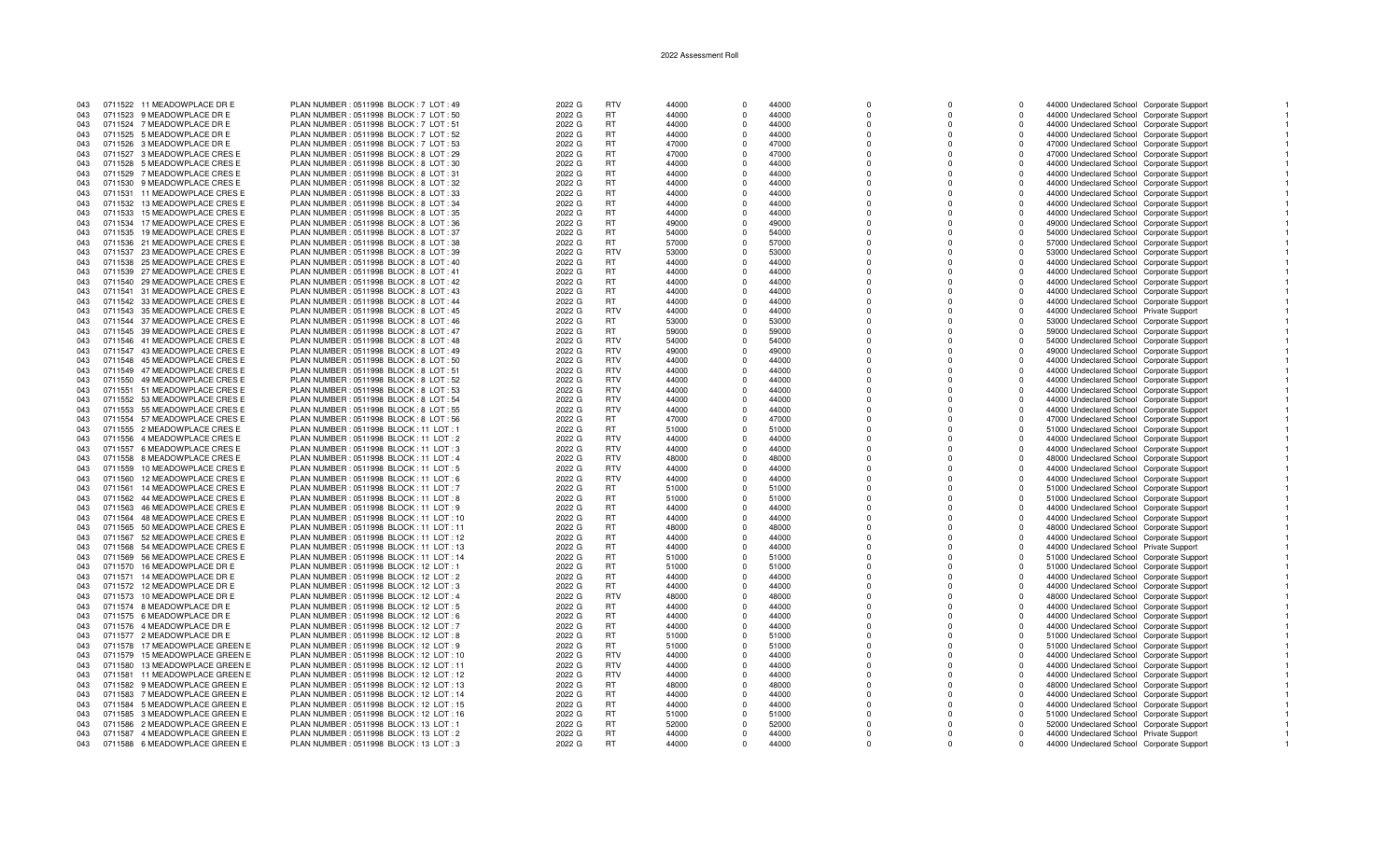| 043 |         | 0711589 8 MEADOWPLACE GREEN E  | PLAN NUMBER : 0511998 BLOCK : 13 LOT : 4  | 2022 G | <b>RT</b>                | 49000          | $\Omega$             | 49000  | $\Omega$             | $\Omega$     | $\Omega$ | 49000 Undeclared School Corporate Support |                          |  |
|-----|---------|--------------------------------|-------------------------------------------|--------|--------------------------|----------------|----------------------|--------|----------------------|--------------|----------|-------------------------------------------|--------------------------|--|
| 043 |         | 0711590 10 MEADOWPLACE GREEN E | PLAN NUMBER : 0511998 BLOCK : 13 LOT : 5  | 2022 G | <b>RTV</b>               | 44000          | $\Omega$             | 44000  | 0                    | $^{\circ}$   | $\Omega$ | 44000 Undeclared School Corporate Support |                          |  |
| 043 |         | 0711591 12 MEADOWPLACE GREEN E | PLAN NUMBER : 0511998 BLOCK : 13 LOT : 6  | 2022 G | <b>RT</b>                | 44000          | $\Omega$             | 44000  | $\Omega$             | $\Omega$     | $\Omega$ | 44000 Undeclared School Corporate Support |                          |  |
| 043 |         | 0711592 14 MEADOWPLACE GREEN E | PLAN NUMBER : 0511998 BLOCK : 13 LOT : 7  | 2022 G | <b>RT</b>                | 44000          | $\Omega$             | 44000  | $\Omega$             | $\Omega$     | $\Omega$ | 44000 Undeclared School Corporate Support |                          |  |
| 043 |         | 0711593 16 MEADOWPLACE GREEN E | PLAN NUMBER : 0511998 BLOCK : 13 LOT : 8  | 2022 G | <b>RTV</b>               | 52000          | $\Omega$             | 52000  | $\Omega$             | $\Omega$     | $\Omega$ | 52000 Undeclared School Corporate Support |                          |  |
| 043 |         | 0711594 41 MEADOWPLACE DR E    | PLAN NUMBER : 0814309 BLOCK : 7 LOT : 54  | 2022 G | <b>RTV</b>               | 44000          | $\Omega$             | 44000  | $\Omega$             | $\Omega$     | $\Omega$ | 44000 Public School                       | Corporate Support        |  |
| 043 |         | 0711595 43 MEADOWPLACE DR E    | PLAN NUMBER : 0814309 BLOCK : 7 LOT : 55  | 2022 G | <b>RTV</b>               | 44000          | $\Omega$             | 44000  | $\Omega$             | $\Omega$     | $\Omega$ | 44000 Public School                       | Corporate Support        |  |
| 043 |         | 0711596 45 MEADOWPLACE DR E    | PLAN NUMBER: 0814309 BLOCK: 7 LOT: 56     | 2022 G | <b>RTV</b>               | 44000          | $\Omega$             | 44000  | $\Omega$             | $\Omega$     |          | 44000 Public School                       | <b>Corporate Support</b> |  |
| 043 |         | 0711597 47 MEADOWPLACE DR E    | PLAN NUMBER : 0814309 BLOCK : 7 LOT : 57  | 2022 G | <b>RTV</b>               | 44000          | $\Omega$             | 44000  | $\Omega$             | $\Omega$     | $\Omega$ | 44000 Public School                       | Corporate Support        |  |
| 043 |         | 0711598 49 MEADOWPLACE DR E    | PLAN NUMBER: 0814309 BLOCK: 7 LOT: 58     | 2022 G | <b>RTV</b>               | 44000          | $\mathbf{0}$         | 44000  | $\Omega$             | $\Omega$     | $\Omega$ | 44000 Public School                       | Corporate Support        |  |
| 043 |         | 0711599 51 MEADOWPLACE DR E    | PLAN NUMBER : 0814309 BLOCK : 7 LOT : 59  | 2022 G | <b>RTV</b>               | 53000          | $\Omega$             | 53000  | $\Omega$             | $\Omega$     | $\Omega$ | 53000 Undeclared School Private Support   |                          |  |
| 043 |         | 0711600 303 20 ST E            | PLAN NUMBER : 0814309 BLOCK : 8 LOT : 57  | 2022 G | <b>RT</b>                | 50000          | $\Omega$             | 50000  | $\Omega$             | $\Omega$     | $\Omega$ | 50000 Public School                       | <b>Corporate Support</b> |  |
| 043 |         | 0711601 305 20 ST E            | PLAN NUMBER : 0814309 BLOCK : 8 LOT : 58  | 2022 G | <b>RT</b>                | 43000          | $\Omega$             | 43000  | $\Omega$             | $\Omega$     | $\Omega$ | 43000 Public School                       | Corporate Support        |  |
| 043 |         | 0711602 307 20 ST E            | PLAN NUMBER : 0814309 BLOCK : 8 LOT : 59  | 2022 G | <b>RT</b>                | 43000          | $\Omega$             | 43000  | $\Omega$             | $\Omega$     | $\Omega$ | 43000 Public School                       | Corporate Support        |  |
| 043 |         | 0711603 309 20 ST E            | PLAN NUMBER : 0814309 BLOCK : 8 LOT : 60  | 2022 G | <b>RTV</b>               | 43000          | $\Omega$             | 43000  | $\Omega$             | $\Omega$     | $\Omega$ | 43000 Public School                       | Corporate Support        |  |
| 043 |         | 0711604 311 20 ST E            | PLAN NUMBER : 0814309 BLOCK : 8 LOT : 61  | 2022 G | <b>RTV</b>               | 43000          | $\Omega$             | 43000  | $\Omega$             | $\Omega$     |          | 43000 Public School                       | <b>Corporate Support</b> |  |
| 043 |         | 0711605 313 20 ST E            | PLAN NUMBER : 0814309 BLOCK : 8 LOT : 62  | 2022 G | <b>RTV</b>               | 43000          | $\Omega$             | 43000  | $\Omega$             | $\Omega$     | $\Omega$ | 43000 Public School                       | Corporate Support        |  |
| 043 |         | 0711606 315 20 ST E            | PLAN NUMBER : 0814309 BLOCK : 8 LOT : 63  | 2022 G | <b>RTV</b>               | 43000          | $\mathbf{0}$         | 43000  | $\Omega$             | $\Omega$     | $\Omega$ | 43000 Public School                       | Corporate Support        |  |
| 043 |         | 0711607 317 20 ST E            | PLAN NUMBER : 0814309 BLOCK : 8 LOT : 64  | 2022 G | <b>RTV</b>               | 43000          | $\Omega$             | 43000  | $\Omega$             | $\Omega$     | $\Omega$ | 43000 Public School                       | Corporate Support        |  |
| 043 |         | 0711608 319 20 ST E            | PLAN NUMBER : 0814309 BLOCK : 8 LOT : 65  | 2022 G | <b>RTV</b>               | 43000          | $\Omega$             | 43000  | $\Omega$             | $\Omega$     | $\Omega$ | 43000 Public School                       | <b>Corporate Support</b> |  |
| 043 |         | 0711609 321 20 ST E            | PLAN NUMBER : 0814309 BLOCK : 8 LOT : 66  | 2022 G | <b>RTV</b>               | 43000          | $\Omega$             | 43000  | $\Omega$             | $\Omega$     | $\Omega$ | 43000 Public School                       |                          |  |
| 043 |         | 0711610 323 20 ST E            | PLAN NUMBER : 0814309 BLOCK : 8 LOT : 67  | 2022 G | <b>RTV</b>               | 48000          | $\Omega$             | 48000  | $\Omega$             | $\Omega$     | $\Omega$ |                                           | Corporate Support        |  |
| 043 |         |                                |                                           |        | <b>NRE</b>               |                | $\Omega$             |        | $\Omega$             | $\Omega$     | $\cap$   | 48000 Public School                       | Corporate Support        |  |
|     |         | 0711611 2002 3 AVE E           | PLAN NUMBER: 0814309 BLOCK: 13 LOT: 9MR   | 2022 G |                          | 314000         |                      | 314000 |                      |              |          | 314000 Public School                      | <b>Corporate Support</b> |  |
| 043 |         | 0711612 21 MEADOWPLACE MANOR E | PLAN NUMBER : 0814309 BLOCK : 13 LOT : 10 | 2022 G | <b>RTV</b><br><b>RTV</b> | 54000<br>45000 | $\Omega$<br>$\Omega$ | 54000  | $\Omega$<br>$\Omega$ | <sup>0</sup> |          | 54000 Public School                       | <b>Corporate Support</b> |  |
| 043 |         | 0711613 19 MEADOWPLACE MANOR E | PLAN NUMBER : 0814309 BLOCK : 13 LOT : 11 | 2022 G |                          |                |                      | 45000  |                      | <sup>0</sup> | $\Omega$ | 45000 Public School                       | Corporate Support        |  |
| 043 |         | 0711614 17 MEADOWPLACE MANOR E | PLAN NUMBER: 0814309 BLOCK: 13 LOT: 12    | 2022 G | <b>RTV</b>               | 46000          | $\Omega$             | 46000  | $\Omega$             | $\Omega$     | $\Omega$ | 46000 Public School                       | Corporate Support        |  |
| 043 |         | 0711615 15 MEADOWPLACE MANOR E | PLAN NUMBER: 0814309 BLOCK: 13 LOT: 13    | 2022 G | <b>RT</b>                | 46000          | $\Omega$             | 46000  | 162000               | $\Omega$     | 162000   | 208000 Public School                      | Private Support          |  |
| 043 |         | 0711616 13 MEADOWPLACE MANOR E | PLAN NUMBER: 0814309 BLOCK: 13 LOT: 14    | 2022 G | <b>RT</b>                | 50000          | $\Omega$             | 50000  | 179000               | $\Omega$     | 179000   | 229000 Public School                      | Private Support          |  |
| 043 |         | 0711617 11 MEADOWPLACE MANOR E | PLAN NUMBER: 0814309 BLOCK: 13 LOT: 15    | 2022 G | <b>RT</b>                | 45000          | $\Omega$             | 45000  | 146000               | $\Omega$     | 146000   | 191000 Undeclared School Private Support  |                          |  |
| 043 |         | 0711618 9 MEADOWPLACE MANOR E  | PLAN NUMBER : 0814309 BLOCK : 13 LOT : 16 | 2022 G | <b>RTV</b>               | 44000          | $\Omega$             | 44000  | $\Omega$             | $\Omega$     | $\Omega$ | 44000 Public School                       | <b>Corporate Support</b> |  |
| 043 |         | 0711619 7 MEADOWPLACE MANOR E  | PLAN NUMBER : 0814309 BLOCK : 13 LOT : 17 | 2022 G | <b>RTV</b>               | 44000          | $\Omega$             | 44000  | $\Omega$             | $\Omega$     | $\Omega$ | 44000 Public School                       | <b>Corporate Support</b> |  |
| 043 |         | 0711620 5 MEADOWPLACE MANOR E  | PLAN NUMBER : 0814309 BLOCK : 13 LOT : 18 | 2022 G | <b>RTV</b>               | 44000          | $\Omega$             | 44000  | $\Omega$             | $\Omega$     | $\Omega$ | 44000 Public School                       | Corporate Support        |  |
| 043 |         | 0711621 3 MEADOWPLACE MANOR E  | PLAN NUMBER: 0814309 BLOCK: 13 LOT: 19    | 2022 G | <b>RTV</b>               | 47000          | $\Omega$             | 47000  | $\Omega$             | $\Omega$     | $\Omega$ | 47000 Public School                       | Corporate Support        |  |
| 043 |         | 0711622 53 MEADOWPLACE DR E    | PLAN NUMBER: 0814309 BLOCK: 14 LOT: 1     | 2022 G | <b>RTV</b>               | 53000          | $\Omega$             | 53000  | $\Omega$             | $\Omega$     |          | 53000 Public School                       | <b>Corporate Support</b> |  |
| 043 |         | 0711623 55 MEADOWPLACE DR E    | PLAN NUMBER : 0814309 BLOCK : 14 LOT : 2  | 2022 G | <b>RT</b>                | 44000          | $\Omega$             | 44000  | 131000               | $\Omega$     | 131000   | 175000 Undeclared School Private Support  |                          |  |
| 043 |         | 0711624 57 MEADOWPLACE DR E    | PLAN NUMBER: 0814309 BLOCK: 14 LOT: 3     | 2022 G | <b>RTV</b>               | 44000          | $\Omega$             | 44000  | $\Omega$             | $\Omega$     |          | 44000 Public School                       | <b>Corporate Support</b> |  |
| 043 |         | 0711625 59 MEADOWPLACE DR E    | PLAN NUMBER : 0814309 BLOCK : 14 LOT : 4  | 2022 G | <b>RT</b>                | 44000          | $\Omega$             | 44000  | 161000               | $\Omega$     | 161000   | 205000 Undeclared School Private Support  |                          |  |
| 043 |         | 0711626 61 MEADOWPLACE DR E    | PLAN NUMBER: 0814309 BLOCK: 14 LOT: 5     | 2022 G | <b>RTV</b>               | 44000          | $\mathbf{0}$         | 44000  | 0                    | $^{\circ}$   | $\Omega$ | 44000 Public School                       | Corporate Support        |  |
| 043 |         | 0711627 63 MEADOWPLACE DR E    | PLAN NUMBER : 0814309 BLOCK : 14 LOT : 6  | 2022 G | <b>RTV</b>               | 44000          | $\Omega$             | 44000  | $\Omega$             | $\Omega$     | $\Omega$ | 44000 Public School                       | Corporate Support        |  |
| 043 |         | 0711628 65 MEADOWPLACE DR E    | PLAN NUMBER : 0814309 BLOCK : 14 LOT : 7  | 2022 G | <b>RTV</b>               | 44000          | $\Omega$             | 44000  | $\Omega$             | $\Omega$     | $\Omega$ | 44000 Public School                       | Corporate Support        |  |
| 043 |         | 0711629 67 MEADOWPLACE DR E    | PLAN NUMBER : 0814309 BLOCK : 14 LOT : 8  | 2022 G | <b>RTV</b>               | 44000          | $\Omega$             | 44000  | $\Omega$             | $\Omega$     | n        | 44000 Public School                       | <b>Corporate Support</b> |  |
| 043 |         | 0711630 69 MEADOWPLACE DR E    | PLAN NUMBER : 0814309 BLOCK : 14 LOT : 9  | 2022 G | <b>RT</b>                | 44000          | - 0                  | 44000  | 145000               | $\Omega$     | 145000   | 189000 Undeclared School Private Support  |                          |  |
| 043 |         | 0711631 71 MEADOWPLACE DR E    | PLAN NUMBER: 0814309 BLOCK: 14 LOT: 10    | 2022 G | <b>RTV</b>               | 44000          | $\Omega$             | 44000  | $\Omega$             | $\Omega$     | $\Omega$ | 44000 Public School                       | Corporate Support        |  |
| 043 |         | 0711632 73 MEADOWPLACE DR E    | PLAN NUMBER: 0814309 BLOCK: 14 LOT: 11    | 2022 G | <b>RTV</b>               | 44000          | $\Omega$             | 44000  | $\Omega$             | $\Omega$     | $\Omega$ | 44000 Public School                       | <b>Corporate Support</b> |  |
| 043 |         | 0711633 75 MEADOWPLACE DR E    | PLAN NUMBER: 0814309 BLOCK: 14 LOT: 12    | 2022 G | <b>RTV</b>               | 44000          | $\Omega$             | 44000  | $\Omega$             | $\Omega$     | $\Omega$ | 44000 Public School                       | Corporate Support        |  |
| 043 |         | 0711634 77 MEADOWPLACE DR E    | PLAN NUMBER: 0814309 BLOCK: 14 LOT: 13    | 2022 G | <b>RTV</b>               | 44000          | $\mathbf{0}$         | 44000  | $\Omega$             | $^{\circ}$   | - 0      | 44000 Public School                       | <b>Corporate Support</b> |  |
| 043 |         | 0711635 79 MEADOWPLACE DR E    | PLAN NUMBER: 0814309 BLOCK: 14 LOT: 14    | 2022 G | <b>RT</b>                | 49000          | $\Omega$             | 49000  | 141000               | $\Omega$     | 141000   | 190000 Undeclared School Private Support  |                          |  |
| 043 |         | 0711636 81 MEADOWPLACE DR E    | PLAN NUMBER : 0814309 BLOCK : 14 LOT : 15 | 2022 G | <b>RT</b>                | 57000          | $\Omega$             | 57000  | 158000               | $\Omega$     | 158000   | 215000 Undeclared School Private Support  |                          |  |
| 043 |         | 0711637 83 MEADOWPLACE DR E    | PLAN NUMBER : 0814309 BLOCK : 14 LOT : 16 | 2022 G | <b>RT</b>                | 58000          | $\Omega$             | 58000  | 183000               | $\Omega$     | 183000   | 241000 Undeclared School Private Support  |                          |  |
| 043 |         | 0711638 85 MEADOWPLACE DR E    | PLAN NUMBER : 0814309 BLOCK : 14 LOT : 17 | 2022 G | RT                       | 50000          | - 0                  | 50000  | 157000               | $\Omega$     | 157000   | 207000 Undeclared School Private Support  |                          |  |
| 043 |         | 0711639 87 MEADOWPLACE DR E    | PLAN NUMBER: 0814309 BLOCK: 14 LOT: 18    | 2022 G | <b>RTV</b>               | 44000          | $\Omega$             | 44000  | $\Omega$             | $\Omega$     | $\Omega$ | 44000 Public School                       | Corporate Support        |  |
| 043 |         | 0711640 89 MEADOWPLACE DR E    | PLAN NUMBER: 0814309 BLOCK: 14 LOT: 19    | 2022 G | <b>RTV</b>               | 44000          | $\Omega$             | 44000  | $\Omega$             | $\Omega$     | $\Omega$ | 44000 Public School                       | <b>Corporate Support</b> |  |
| 043 |         | 0711641 91 MEADOWPLACE DR E    | PLAN NUMBER : 0814309 BLOCK : 14 LOT : 20 | 2022 G | <b>RTV</b>               | 44000          | $\Omega$             | 44000  | $\Omega$             | $\Omega$     | $\Omega$ | 44000 Public School                       | Corporate Support        |  |
| 043 |         | 0711642 93 MEADOWPLACE DR E    | PLAN NUMBER: 0814309 BLOCK: 14 LOT: 21    | 2022 G | <b>RTV</b>               | 44000          | $\mathbf{0}$         | 44000  | $^{\circ}$           | $^{\circ}$   | $\Omega$ | 44000 Public School                       | Corporate Support        |  |
| 043 |         | 0711643 95 MEADOWPLACE DR E    | PLAN NUMBER: 0814309 BLOCK: 14 LOT: 22    | 2022 G | <b>RTV</b>               | 44000          | $\Omega$             | 44000  | $\Omega$             | $\Omega$     | $\Omega$ | 44000 Public School                       | Corporate Support        |  |
| 043 |         | 0711644 97 MEADOWPLACE DR E    | PLAN NUMBER: 0814309 BLOCK: 14 LOT: 23    | 2022 G | <b>RTV</b>               | 44000          | $\Omega$             | 44000  | $\Omega$             | $\Omega$     | $\cap$   | 44000 Public School                       | <b>Corporate Support</b> |  |
| 043 |         | 0711645 99 MEADOWPLACE DR E    | PLAN NUMBER : 0814309 BLOCK : 14 LOT : 24 | 2022 G | RT.                      | 44000          | $\Omega$             | 44000  | 144000               | $\Omega$     | 144000   | 188000 Undeclared School Private Support  |                          |  |
| 043 |         | 0711646 101 MEADOWPLACE DR E   | PLAN NUMBER : 0814309 BLOCK : 14 LOT : 25 | 2022 G | <b>RTV</b>               | 52000          | $\Omega$             | 52000  | $\Omega$             | $\Omega$     | $\Omega$ | 52000 Public School                       | Corporate Support        |  |
| 043 |         | 0711647 103 MEADOWPLACE DR E   | PLAN NUMBER : 0814309 BLOCK : 14 LOT : 26 | 2022 G | <b>RTV</b>               | 44000          | $\Omega$             | 44000  | $\Omega$             | $\Omega$     | $\Omega$ | 44000 Public School                       | Corporate Support        |  |
| 043 |         | 0711648 105 MEADOWPLACE DR E   | PLAN NUMBER: 0814309 BLOCK: 14 LOT: 27    | 2022 G | <b>RTV</b>               | 44000          | - 0                  | 44000  | $\Omega$             | $\Omega$     | $\cap$   | 44000 Public School                       | Corporate Support        |  |
| 043 |         | 0711649 107 MEADOWPLACE DR E   | PLAN NUMBER : 0814309 BLOCK : 14 LOT : 28 | 2022 G | <b>RTV</b>               | 44000          | $\Omega$             | 44000  | $\Omega$             | $\Omega$     | $\Omega$ | 44000 Public School                       | Corporate Support        |  |
| 043 | 0711650 | 109 MEADOWPLACE DR E           | PLAN NUMBER: 0814309 BLOCK: 14 LOT: 29    | 2022 G | <b>RTV</b>               | 44000          | $\mathbf{0}$         | 44000  | 0                    | $\Omega$     | $\Omega$ | 44000 Public School                       | <b>Corporate Support</b> |  |
| 043 | 0711651 | 111 MEADOWPLACE DR E           | PLAN NUMBER: 0814309 BLOCK: 14 LOT: 30    | 2022 G | <b>RTV</b>               | 44000          | $\Omega$             | 44000  | $\Omega$             | $\Omega$     | $\Omega$ | 44000 Public School                       | Corporate Support        |  |
| 043 |         | 0711652 113 MEADOWPLACE DR E   | PLAN NUMBER : 0814309 BLOCK : 14 LOT : 31 | 2022 G | <b>RTV</b>               | 44000          | $\Omega$             | 44000  | $\Omega$             | $\Omega$     |          | 44000 Public School                       | <b>Corporate Support</b> |  |
| 043 |         | 0711653 115 MEADOWPLACE DR E   | PLAN NUMBER : 0814309 BLOCK : 14 LOT : 32 | 2022 G | <b>RTV</b>               | 44000          | $\Omega$             | 44000  | $\Omega$             |              | $\cap$   | 44000 Public School                       | Corporate Support        |  |
| 043 |         | 0711654 117 MEADOWPLACE DR E   | PLAN NUMBER : 0814309 BLOCK : 14 LOT : 33 | 2022 G | <b>RTV</b>               | 44000          | $\Omega$             | 44000  | $\Omega$             |              |          | 44000 Public School                       | <b>Corporate Support</b> |  |
|     |         |                                |                                           |        |                          |                |                      |        |                      |              |          |                                           |                          |  |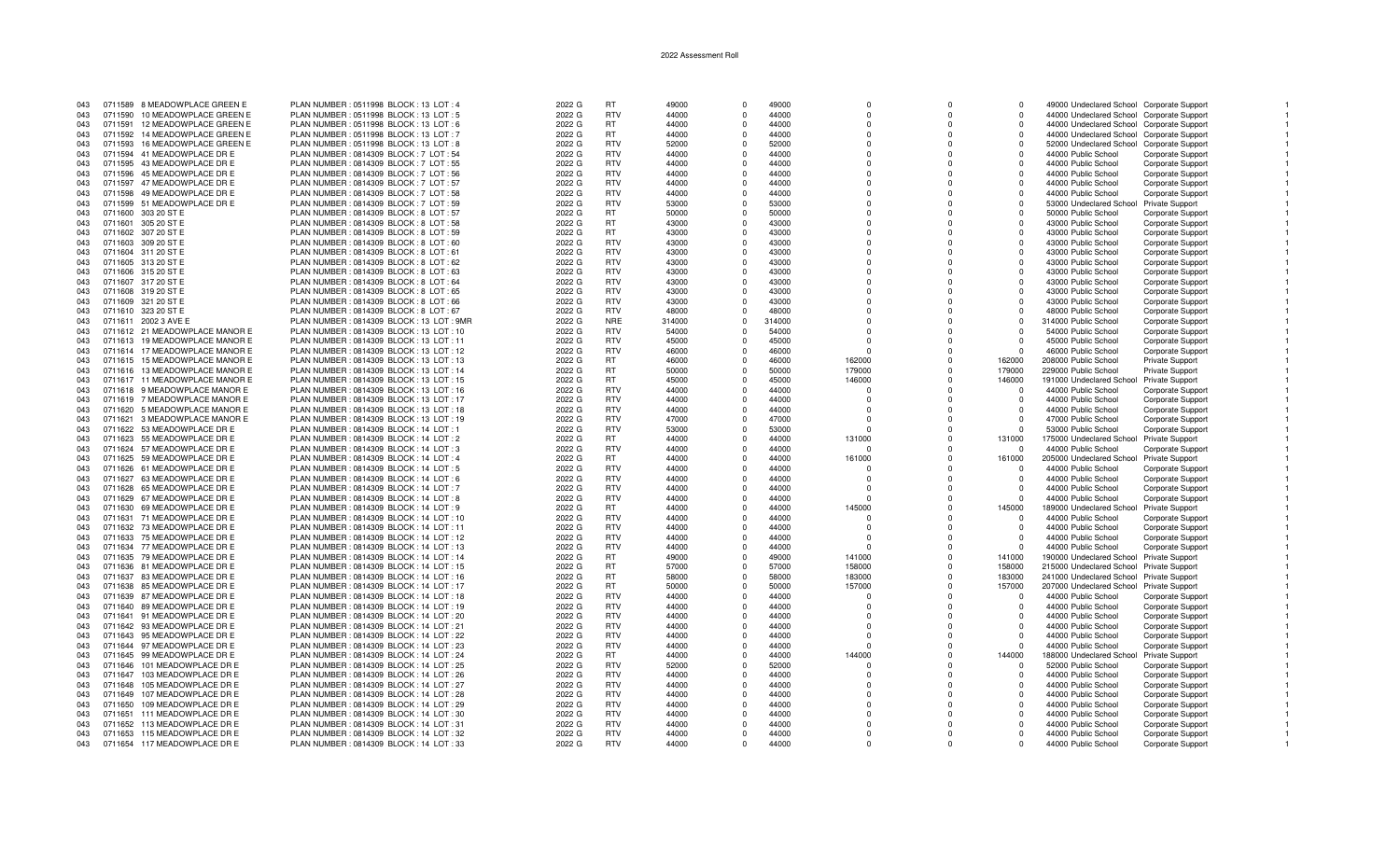| 043 |         | 0711655 119 MEADOWPLACE DR E   | PLAN NUMBER: 0814309 BLOCK: 14 LOT: 34    | 2022 G | <b>RTV</b> | 43000 | $\Omega$   | 43000 | $\Omega$     | $\Omega$   | $\Omega$ | 43000 Public School                      | Corporate Support        |  |
|-----|---------|--------------------------------|-------------------------------------------|--------|------------|-------|------------|-------|--------------|------------|----------|------------------------------------------|--------------------------|--|
| 043 | 0711656 | 121 MEADOWPLACE DR E           | PLAN NUMBER : 0814309 BLOCK : 14 LOT : 35 | 2022 G | <b>RTV</b> | 45000 | $\Omega$   | 45000 | $\Omega$     | $\Omega$   | $\Omega$ | 45000 Public School                      | <b>Corporate Support</b> |  |
|     | 0711657 | 123 MEADOWPLACE DR E           |                                           | 2022 G | RT.        | 54000 | $\Omega$   | 54000 | 196000       | n          | 196000   |                                          |                          |  |
| 043 |         |                                | PLAN NUMBER: 0814309 BLOCK: 14 LOT: 36    |        |            |       |            |       |              |            |          | 250000 Public School                     | Corporate Support        |  |
| 043 | 0711658 | 125 MEADOWPLACE DR E           | PLAN NUMBER: 0814309 BLOCK: 14 LOT: 37    | 2022 G | <b>RT</b>  | 60000 | $\Omega$   | 60000 | 159000       | $\Omega$   | 159000   | 219000 Undeclared School Private Support |                          |  |
| 043 | 0711659 | 127 MEADOWPLACE DR E           | PLAN NUMBER : 0814309 BLOCK : 14 LOT : 38 | 2022 G | <b>RT</b>  | 54000 | $\Omega$   | 54000 | 157000       | $\Omega$   | 157000   | 211000 Undeclared School Private Support |                          |  |
| 043 | 0711660 | 129 MEADOWPLACE DR E           | PLAN NUMBER : 0814309 BLOCK : 14 LOT : 39 | 2022 G | <b>RTV</b> | 45000 |            | 45000 |              | $\Omega$   |          | 45000 Public School                      | Corporate Support        |  |
| 043 | 0711661 | 131 MEADOWPLACE DR E           | PLAN NUMBER : 0814309 BLOCK : 14 LOT : 40 | 2022 G | <b>RTV</b> | 45000 | $^{\circ}$ | 45000 | $\Omega$     | $^{\circ}$ | $\Omega$ | 45000 Public School                      | Corporate Support        |  |
|     |         |                                |                                           |        |            |       |            |       |              |            |          |                                          |                          |  |
| 043 | 0711662 | 133 MEADOWPLACE DR E           | PLAN NUMBER : 0814309 BLOCK : 14 LOT : 41 | 2022 G | <b>RTV</b> | 45000 | $\Omega$   | 45000 | $\Omega$     | $\Omega$   | $\Omega$ | 45000 Public School                      | <b>Corporate Support</b> |  |
| 043 | 0711663 | 135 MEADOWPLACE DR E           | PLAN NUMBER: 0814309 BLOCK: 14 LOT: 42    | 2022 G | RT.        | 45000 | $\Omega$   | 45000 | 155000       | $\Omega$   | 155000   | 200000 Public School                     | <b>Private Support</b>   |  |
| 043 | 0711664 | 137 MEADOWPLACE DR E           | PLAN NUMBER: 0814309 BLOCK: 14 LOT: 43    | 2022 G | <b>RTV</b> | 45000 | $\Omega$   | 45000 |              | $\Omega$   |          | 45000 Public School                      | Corporate Support        |  |
| 043 | 0711665 | 139 MEADOWPLACE DR E           | PLAN NUMBER: 0814309 BLOCK: 14 LOT: 44    | 2022 G | <b>RTV</b> | 45000 | $\Omega$   | 45000 | $\Omega$     | $\Omega$   | $\Omega$ | 45000 Public School                      | Corporate Support        |  |
| 043 | 0711666 | 141 MEADOWPLACE DR E           | PLAN NUMBER: 0814309 BLOCK: 14 LOT: 45    | 2022 G | <b>RTV</b> | 44000 | $\Omega$   | 44000 | $\Omega$     | $\Omega$   | $\Omega$ | 44000 Public School                      | Corporate Support        |  |
|     |         |                                |                                           |        |            |       |            |       |              |            |          |                                          |                          |  |
| 043 | 0711667 | 143 MEADOWPLACE DR E           | PLAN NUMBER : 0814309 BLOCK : 14 LOT : 46 | 2022 G | <b>RT</b>  | 51000 | $\Omega$   | 51000 | 118000       | $\Omega$   | 118000   | 169000 Undeclared School Private Support |                          |  |
| 043 | 0711668 | 145 MEADOWPLACE DR E           | PLAN NUMBER : 0814309 BLOCK : 14 LOT : 47 | 2022 G | RT.        | 58000 | $\Omega$   | 58000 | 169000       | $\Omega$   | 169000   | 227000 Separate School                   | <b>Private Support</b>   |  |
| 043 | 0711669 | 147 MEADOWPLACE DR E           | PLAN NUMBER: 0814309 BLOCK: 14 LOT: 48    | 2022 G | RT         | 55000 | $\Omega$   | 55000 | 170000       | $\Omega$   | 170000   | 225000 Undeclared School                 | <b>Private Support</b>   |  |
| 043 | 0711670 | 149 MEADOWPLACE DR E           | PLAN NUMBER: 0814309 BLOCK: 14 LOT: 49    | 2022 G | <b>RTV</b> | 49000 | $\Omega$   | 49000 | <sup>0</sup> | $\Omega$   | $\Omega$ | 49000 Public School                      | <b>Corporate Support</b> |  |
| 043 |         | 0711671 151 MEADOWPLACE DR E   | PLAN NUMBER : 0814309 BLOCK : 14 LOT : 50 | 2022 G | <b>RTV</b> | 44000 | $\Omega$   | 44000 | $\Omega$     | $\Omega$   | $\Omega$ | 44000 Public School                      | <b>Corporate Support</b> |  |
|     |         |                                |                                           |        |            |       |            |       |              |            |          |                                          |                          |  |
| 043 |         | 0711672 153 MEADOWPLACE DR E   | PLAN NUMBER: 0814309 BLOCK: 14 LOT: 51    | 2022 G | <b>RTV</b> | 44000 | $\Omega$   | 44000 | $\Omega$     |            |          | 44000 Public School                      | <b>Corporate Support</b> |  |
| 043 | 0711673 | 155 MEADOWPLACE DR E           | PLAN NUMBER: 0814309 BLOCK: 14 LOT: 52    | 2022 G | <b>RTV</b> | 44000 | $\Omega$   | 44000 | <sup>0</sup> | $\Omega$   | $\cap$   | 44000 Public School                      | Corporate Support        |  |
| 043 |         | 0711674 157 MEADOWPLACE DR E   | PLAN NUMBER : 0814309 BLOCK : 14 LOT : 53 | 2022 G | <b>RTV</b> | 44000 | $\Omega$   | 44000 | $\Omega$     | $\Omega$   | $\Omega$ | 44000 Public School                      | Corporate Support        |  |
| 043 |         | 0711675 159 MEADOWPLACE DR E   | PLAN NUMBER: 0814309 BLOCK: 14 LOT: 54    | 2022 G | <b>RTV</b> | 49000 | $\Omega$   | 49000 | <sup>0</sup> | $\Omega$   | $\cap$   | 49000 Public School                      | Corporate Support        |  |
| 043 |         |                                | PLAN NUMBER: 0814309 BLOCK: 14 LOT: 55    | 2022 G | <b>RT</b>  | 56000 | $\Omega$   | 56000 | 115000       | $\Omega$   | 115000   |                                          |                          |  |
|     |         | 0711676 302 20 ST E            |                                           |        |            |       |            |       |              |            |          | 171000 Undeclared School Private Support |                          |  |
| 043 |         | 0711677 304 20 ST E            | PLAN NUMBER : 0814309 BLOCK : 14 LOT : 56 | 2022 G | <b>RTV</b> | 44000 | $\Omega$   | 44000 | $\Omega$     | $\Omega$   | $\Omega$ | 44000 Public School                      | Corporate Support        |  |
| 043 |         | 0711678 306 20 ST E            | PLAN NUMBER: 0814309 BLOCK: 14 LOT: 57    | 2022 G | <b>RTV</b> | 44000 | $\Omega$   | 44000 | $\Omega$     | $\Omega$   | $\Omega$ | 44000 Public School                      | Corporate Support        |  |
| 043 |         | 0711679 308 20 ST E            | PLAN NUMBER : 0814309 BLOCK : 14 LOT : 58 | 2022 G | <b>RTV</b> | 44000 | $\Omega$   | 44000 | $\Omega$     | n          | $\cap$   | 44000 Public School                      | Corporate Support        |  |
| 043 |         | 0711680 310 20 ST E            | PLAN NUMBER : 0814309 BLOCK : 14 LOT : 59 | 2022 G | <b>RTV</b> | 44000 | $\Omega$   | 44000 | $\Omega$     |            |          | 44000 Public School                      | Corporate Support        |  |
|     |         |                                |                                           |        |            |       |            |       |              |            |          |                                          |                          |  |
| 043 |         | 0711681 312 20 ST E            | PLAN NUMBER : 0814309 BLOCK : 14 LOT : 60 | 2022 G | <b>RTV</b> | 44000 | $\Omega$   | 44000 | $\Omega$     | n          | $\Omega$ | 44000 Public School                      | <b>Corporate Support</b> |  |
| 043 |         | 0711682 314 20 ST E            | PLAN NUMBER : 0814309 BLOCK : 14 LOT : 61 | 2022 G | <b>RTV</b> | 44000 | $\Omega$   | 44000 | $\Omega$     | $\Omega$   | $\Omega$ | 44000 Public School                      | Corporate Support        |  |
| 043 |         | 0711683 316 20 ST E            | PLAN NUMBER : 0814309 BLOCK : 14 LOT : 62 | 2022 G | <b>RTV</b> | 44000 | $\Omega$   | 44000 | $\Omega$     | $\Omega$   | $\Omega$ | 44000 Public School                      | <b>Corporate Support</b> |  |
| 043 |         | 0711684 318 20 ST E            | PLAN NUMBER: 0814309 BLOCK: 14 LOT: 63    | 2022 G | <b>RTV</b> | 44000 | $\Omega$   | 44000 | $\Omega$     | $\Omega$   | $\cap$   | 44000 Public School                      | Corporate Support        |  |
| 043 |         | 0711685 320 20 ST E            | PLAN NUMBER : 0814309 BLOCK : 14 LOT : 64 | 2022 G | RT.        | 44000 | $\Omega$   | 44000 | 162000       | $\Omega$   | 162000   | 206000 Undeclared School                 | <b>Private Support</b>   |  |
|     |         |                                |                                           |        |            |       |            |       |              |            |          |                                          |                          |  |
| 043 | 0711686 | 142 MEADOWPLACE DR E           | PLAN NUMBER: 0814309 BLOCK: 15 LOT: 1     | 2022 G | <b>RTV</b> | 50000 | $\Omega$   | 50000 | n            | $\Omega$   | - 0      | 50000 Public School                      | Corporate Support        |  |
| 043 | 0711687 | 140 MEADOWPLACE DR E           | PLAN NUMBER : 0814309 BLOCK : 15 LOT : 2  | 2022 G | <b>RT</b>  | 44000 | $\Omega$   | 44000 | 122000       | n          | 122000   | 166000 Undeclared School Private Support |                          |  |
| 043 | 0711688 | 138 MEADOWPLACE DR E           | PLAN NUMBER: 0814309 BLOCK: 15 LOT: 3     | 2022 G | <b>RT</b>  | 44000 | $\Omega$   | 44000 | 123000       | $\Omega$   | 123000   | 167000 Undeclared School Private Support |                          |  |
| 043 | 0711689 | 136 MEADOWPLACE DR E           | PLAN NUMBER : 0814309 BLOCK : 15 LOT : 4  | 2022 G | <b>RTV</b> | 44000 | $\Omega$   | 44000 |              | $\Omega$   | $\Omega$ | 44000 Public School                      | Corporate Support        |  |
| 043 | 0711690 | 134 MEADOWPLACE DR E           | PLAN NUMBER : 0814309 BLOCK : 15 LOT : 5  | 2022 G | <b>RTV</b> | 44000 | $\Omega$   | 44000 | $\Omega$     | $\Omega$   | $\Omega$ | 44000 Public School                      | Corporate Support        |  |
|     |         |                                |                                           |        |            |       |            |       |              |            |          |                                          |                          |  |
| 043 | 0711691 | 132 MEADOWPLACE DR E           | PLAN NUMBER : 0814309 BLOCK : 15 LOT : 6  | 2022 G | <b>RTV</b> | 44000 | $\Omega$   | 44000 | $\Omega$     | $\Omega$   | $\Omega$ | 44000 Public School                      | Corporate Support        |  |
| 043 |         | 0711692 130 MEADOWPLACE DR E   | PLAN NUMBER: 0814309 BLOCK: 15 LOT: 7     | 2022 G | <b>RTV</b> | 46000 | $\Omega$   | 46000 | $\Omega$     | $\Omega$   | n        | 46000 Public School                      | Corporate Support        |  |
| 043 |         | 0711693 2131 3 AVE E           | PLAN NUMBER: 0814309 BLOCK: 15 LOT: 8     | 2022 G | <b>RTV</b> | 50000 | $\Omega$   | 50000 | $\Omega$     | $\Omega$   | $\Omega$ | 50000 Public School                      | Corporate Support        |  |
| 043 |         | 0711694 2129 3 AVE E           | PLAN NUMBER: 0814309 BLOCK: 15 LOT: 9     | 2022 G | <b>RTV</b> | 44000 | $\Omega$   | 44000 | $\Omega$     | $\Omega$   | $\Omega$ | 44000 Public School                      | Corporate Support        |  |
| 043 |         | 0711695 2127 3 AVE E           | PLAN NUMBER : 0814309 BLOCK : 15 LOT : 10 | 2022 G | <b>RTV</b> | 44000 | $\Omega$   | 44000 | $\Omega$     |            |          | 44000 Public School                      | Corporate Support        |  |
| 043 |         | 0711696 2125 3 AVE E           |                                           |        | <b>RTV</b> | 44000 | $\Omega$   | 44000 | $\Omega$     | O          |          |                                          |                          |  |
|     |         |                                | PLAN NUMBER : 0814309 BLOCK : 15 LOT : 11 | 2022 G |            |       |            |       |              |            |          | 44000 Public School                      | Corporate Support        |  |
| 043 |         | 0711697 2123 3 AVE E           | PLAN NUMBER : 0814309 BLOCK : 15 LOT : 12 | 2022 G | RT.        | 44000 | $\Omega$   | 44000 | 117000       | n          | 117000   | 161000 Undeclared School Private Support |                          |  |
| 043 |         | 0711698 2121 3 AVE E           | PLAN NUMBER: 0814309 BLOCK: 15 LOT: 13    | 2022 G | <b>RTV</b> | 44000 | $\Omega$   | 44000 | $\Omega$     | $\Omega$   | $\cap$   | 44000 Public School                      | <b>Corporate Support</b> |  |
| 043 |         | 0711699 2119 3 AVE E           | PLAN NUMBER: 0814309 BLOCK: 15 LOT: 14    | 2022 G | <b>RT</b>  | 47000 | $\Omega$   | 47000 | 116000       | $\Omega$   | 116000   | 163000 Undeclared School Private Support |                          |  |
| 043 |         | 0711700 2118 3 AVE E           | PLAN NUMBER : 0814309 BLOCK : 16 LOT : 1  | 2022 G | <b>RTV</b> | 56000 | $\Omega$   | 56000 | $\Omega$     | $\Omega$   | $\Omega$ | 56000 Public School                      | <b>Corporate Support</b> |  |
| 043 |         | 0711701 2120 3 AVE E           | PLAN NUMBER : 0814309 BLOCK : 16 LOT : 2  | 2022 G | <b>RTV</b> | 44000 | $\Omega$   | 44000 | $\Omega$     | $\Omega$   | $\Omega$ | 44000 Public School                      | Corporate Support        |  |
|     |         |                                |                                           |        |            |       |            |       |              |            |          |                                          |                          |  |
| 043 |         | 0711702 2122 3 AVE E           | PLAN NUMBER: 0814309 BLOCK: 16 LOT: 3     | 2022 G | <b>RTV</b> | 44000 | $\Omega$   | 44000 | $\Omega$     | $\Omega$   | $\Omega$ | 44000 Public School                      | <b>Corporate Support</b> |  |
| 043 |         | 0711703 2124 3 AVE E           | PLAN NUMBER : 0814309 BLOCK : 16 LOT : 4  | 2022 G | RT.        | 44000 | $\Omega$   | 44000 | 128000       | $\Omega$   | 128000   | 172000 Undeclared School Private Support |                          |  |
| 043 |         | 0711704 2126 3 AVE E           | PLAN NUMBER: 0814309 BLOCK: 16 LOT: 5     | 2022 G | <b>RTV</b> | 44000 | $\Omega$   | 44000 | n            | O          | n        | 44000 Public School                      | <b>Corporate Support</b> |  |
| 043 |         | 0711705 2128 3 AVE E           | PLAN NUMBER: 0814309 BLOCK: 16 LOT: 6     | 2022 G | <b>RT</b>  | 51000 | $\Omega$   | 51000 | 149000       | $\Omega$   | 149000   | 200000 Undeclared School Private Support |                          |  |
| 043 |         | 0711706 100 MEADOWPLACE DR E   | PLAN NUMBER: 0814309 BLOCK: 16 LOT: 7     | 2022 G | <b>RTV</b> | 50000 | $\Omega$   | 50000 | $\Omega$     | $\Omega$   | $\Omega$ | 50000 Public School                      | Corporate Support        |  |
|     |         |                                |                                           |        |            |       |            |       |              |            |          |                                          |                          |  |
| 043 |         | 0711707 98 MEADOWPLACE DR E    | PLAN NUMBER : 0814309 BLOCK : 16 LOT : 8  | 2022 G | <b>RTV</b> | 44000 | $\Omega$   | 44000 | $\Omega$     | $\Omega$   |          | 44000 Public School                      | Corporate Support        |  |
| 043 |         | 0711708 96 MEADOWPLACE DR E    | PLAN NUMBER: 0814309 BLOCK: 16 LOT: 9     | 2022 G | <b>RTV</b> | 45000 | $\Omega$   | 45000 | $\Omega$     | $\Omega$   | $\Omega$ | 45000 Public School                      | Corporate Support        |  |
| 043 |         | 0711709 94 MEADOWPLACE DR E    | PLAN NUMBER : 0814309 BLOCK : 16 LOT : 10 | 2022 G | <b>RTV</b> | 45000 | $\Omega$   | 45000 | $\Omega$     | $\Omega$   | $\Omega$ | 45000 Public School                      | Corporate Support        |  |
| 043 |         | 0711710 92 MEADOWPLACE DR E    | PLAN NUMBER: 0814309 BLOCK: 16 LOT: 11    | 2022 G | <b>RTV</b> | 45000 | $\Omega$   | 45000 | $\Omega$     | n          | $\Omega$ | 45000 Public School                      | <b>Corporate Support</b> |  |
| 043 |         | 0711711 90 MEADOWPLACE DR E    | PLAN NUMBER: 0814309 BLOCK: 16 LOT: 12    | 2022 G | <b>RTV</b> | 45000 | $\Omega$   | 45000 | $\Omega$     |            | $\Omega$ | 45000 Public School                      | Corporate Support        |  |
|     |         |                                |                                           |        |            |       |            |       |              |            |          |                                          |                          |  |
| 043 |         | 0711712 88 MEADOWPLACE DR E    | PLAN NUMBER: 0814309 BLOCK: 16 LOT: 13    | 2022 G | <b>RTV</b> | 52000 | $\Omega$   | 52000 | $\Omega$     | $\Omega$   | $\Omega$ | 52000 Public School                      | Corporate Support        |  |
| 043 |         | 0711713 2 MEADOWPLACE MANOR E  | PLAN NUMBER: 0814309 BLOCK: 16 LOT: 14    | 2022 G | <b>RTV</b> | 52000 | $\Omega$   | 52000 |              |            |          | 52000 Public School                      | Corporate Support        |  |
| 043 |         | 0711714 4 MEADOWPLACE MANOR E  | PLAN NUMBER: 0814309 BLOCK: 16 LOT: 15    | 2022 G | RT.        | 44000 | $\Omega$   | 44000 | 140000       | $\Omega$   | 140000   | 184000 Undeclared School Private Support |                          |  |
| 043 |         | 0711715 6 MEADOWPLACE MANOR E  | PLAN NUMBER : 0814309 BLOCK : 16 LOT : 16 | 2022 G | <b>RTV</b> | 44000 | $\Omega$   | 44000 | $\Omega$     | O          | $\Omega$ | 44000 Public School                      | Corporate Support        |  |
| 043 |         | 0711716 8 MEADOWPLACE MANOR E  | PLAN NUMBER : 0814309 BLOCK : 16 LOT : 17 | 2022 G | <b>RTV</b> | 44000 | $\Omega$   | 44000 | $\Omega$     | $\Omega$   | $\Omega$ | 44000 Public School                      | Corporate Support        |  |
|     |         |                                |                                           |        |            |       |            |       |              |            |          |                                          |                          |  |
| 043 |         | 0711717 10 MEADOWPLACE MANOR E | PLAN NUMBER: 0814309 BLOCK: 16 LOT: 18    | 2022 G | <b>RTV</b> | 44000 | $\Omega$   | 44000 | $\Omega$     | $\Omega$   | $\Omega$ | 44000 Public School                      | Corporate Support        |  |
| 043 | 0711718 | 12 MEADOWPLACE MANOR E         | PLAN NUMBER : 0814309 BLOCK : 16 LOT : 19 | 2022 G | RT         | 45000 | $\Omega$   | 45000 | 124000       |            | 124000   | 169000 Undeclared School Private Support |                          |  |
| 043 |         | 0711719 14 MEADOWPLACE MANOR E | PLAN NUMBER: 0814309 BLOCK: 16 LOT: 20    | 2022 G | <b>RT</b>  | 52000 | $\Omega$   | 52000 | 153000       |            | 153000   | 205000 Undeclared School Private Support |                          |  |
| 043 |         | 0711720 20 MEADOWBROOK GREEN E | PLAN NUMBER : 0814496 BLOCK : 12 LOT : 65 | 2022 G | <b>RT</b>  | 64000 | $\Omega$   | 64000 | 137000       |            | 137000   | 201000 Public School                     | Corporate Support        |  |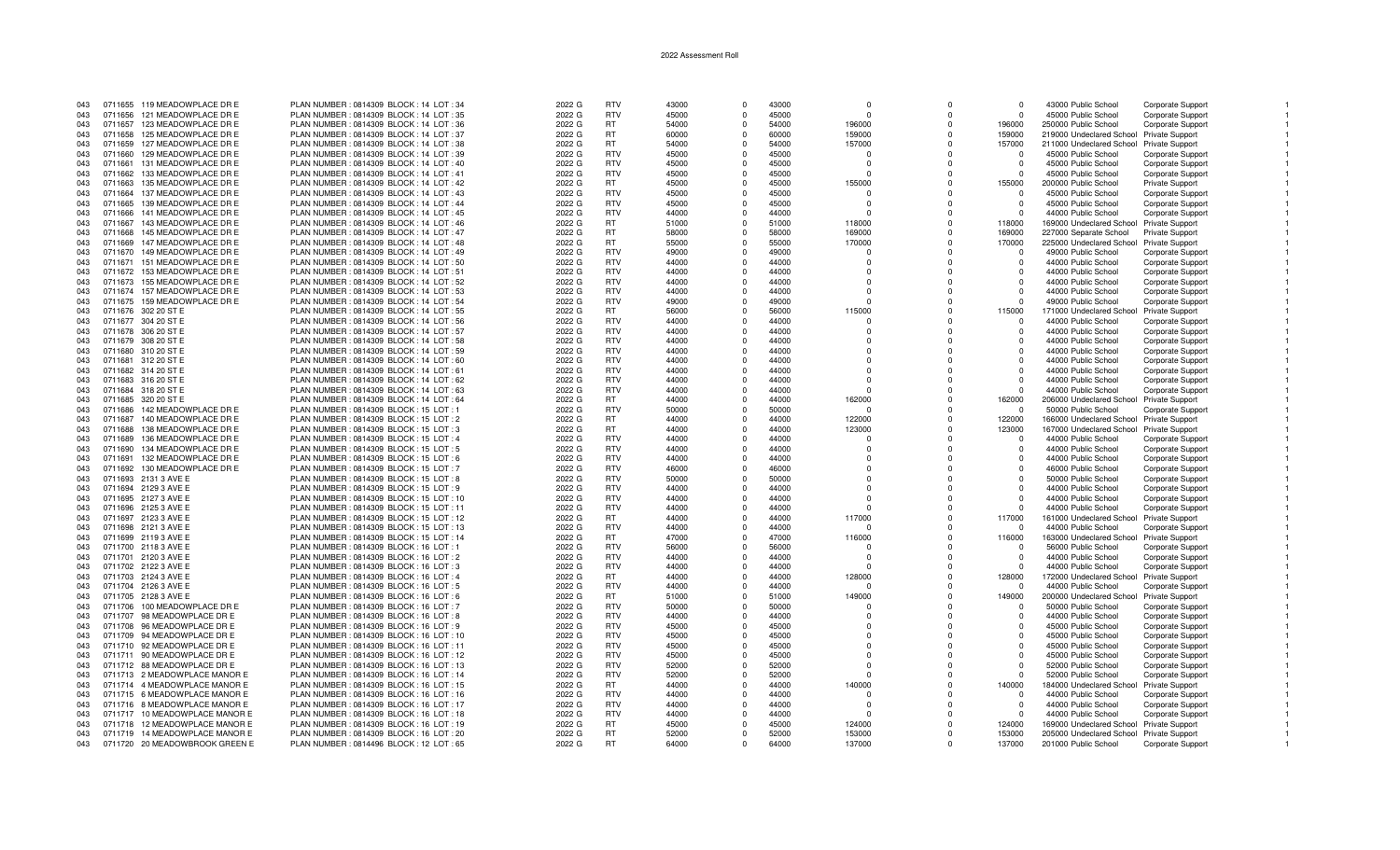| 043 |         | 0711721 22 MEADOWBROOK GREEN E      | PLAN NUMBER: 0814496 BLOCK: 12 LOT: 64          | 2022 G | <b>RT</b>   | 59000    | $\Omega$ | 59000        | 132000   | $\Omega$     | 132000   | 191000 Undeclared School Private Support   |                          |  |
|-----|---------|-------------------------------------|-------------------------------------------------|--------|-------------|----------|----------|--------------|----------|--------------|----------|--------------------------------------------|--------------------------|--|
| 043 |         | 0711722 4 MEADOWBROOK GREEN E       | PLAN NUMBER : 0814329 BLOCK : 12 LOT : 63       | 2022 G | <b>RT</b>   | 54000    | $\Omega$ | 54000        | 210000   | $\Omega$     | 210000   | 264000 Undeclared School Private Support   |                          |  |
| 043 | 0711723 | 6 MEADOWBROOK GREEN E               | PLAN NUMBER: 0814329 BLOCK: 12 LOT: 62          | 2022 G | <b>RT</b>   | 48000    | $\Omega$ | 48000        | 239000   | $\Omega$     | 239000   | 287000 Undeclared School Private Support   |                          |  |
|     |         |                                     |                                                 |        |             |          |          |              |          |              |          |                                            |                          |  |
| 043 |         | 0711724 16 MEADOWBROOK GREEN E      | PLAN NUMBER: 1012981 BLOCK: 12 LOT: 67          | 2022 G | <b>RT</b>   | 66000    | $\Omega$ | 66000        | 111000   | $\Omega$     | 111000   | 177000 Undeclared School Private Support   |                          |  |
| 043 | 0711725 | 18 MEADOWBROOK GREEN E              | PLAN NUMBER : 1012981 BLOCK : 12 LOT : 66       | 2022 G | <b>RT</b>   | 77000    | $\Omega$ | 77000        | 107000   | $\Omega$     | 107000   | 184000 Undeclared School Corporate Support |                          |  |
| 043 | 0712200 |                                     | QUARTER SECTION : NW SECTION : 34 TOWNSHIP : 18 | 2022 G | FT.         | 1400     | $\Omega$ | 1400         | $\Omega$ | $\Omega$     | $\Omega$ | 1400 Undeclared School Private Support     |                          |  |
|     |         |                                     |                                                 |        |             |          |          |              |          |              |          |                                            |                          |  |
| 043 | 0712200 |                                     | QUARTER SECTION : NW SECTION : 34 TOWNSHIP : 18 | 2022 G | RT.         | - C      |          | $\Omega$     | 3000     | $\Omega$     | 3000     | 3000 Undeclared School Private Support     |                          |  |
| 043 | 0712300 |                                     | PLAN NUMBER : 3-19-14-4 BLOCK : LOT             | 2022 G | <b>NRCV</b> | 537000   | $\Omega$ | 537000       | $\Omega$ | $\Omega$     | $\Omega$ | 537000 Public School                       | Private Support          |  |
|     |         |                                     |                                                 |        |             |          |          |              |          |              |          |                                            |                          |  |
| 043 | 0712301 | 1303 SUTHERLAND DR E                | PLAN NUMBER : 2011041 BLOCK : 3 LOT : 5         | 2022 G | <b>NRCT</b> | - 0      |          | $\mathsf{U}$ | 2896000  | $\mathbf 0$  | 2896000  | 2896000 Separate School                    | Corporate Support        |  |
| 043 | 0712310 | 1335 SUTHERLAND DR E                | PLAN NUMBER: 2011041 BLOCK: 3 LOT: 4            | 2022 G | <b>NRCT</b> | $\Omega$ | $\Omega$ | $\Omega$     | 1728000  | $\Omega$     | 1728000  | 1728000 Separate School                    | <b>Corporate Support</b> |  |
| 043 | 0712320 |                                     | PLAN NUMBER : 0712311 BLOCK : 3 LOT : 3MF       | 2022 G | <b>NRE</b>  | 30000    | $\Omega$ | 30000        | 0        | $\Omega$     | $\Omega$ | 30000 Undeclared School                    | Corporate Support        |  |
|     |         |                                     |                                                 |        |             |          |          |              |          |              |          |                                            |                          |  |
| 043 | 0712400 | 1780 SUTHERLAND DR E                | QUARTER SECTION : NE SECTION : 4 TOWNSHIP : 19  | 2022 G | FT.         | 1200     | $\Omega$ | 1200         | $\Omega$ | <sup>n</sup> | $\Omega$ | 1200 Public School                         | <b>Private Support</b>   |  |
| 043 | 0712400 | 1780 SUTHERLAND DR E                | QUARTER SECTION : NE SECTION : 4 TOWNSHIP : 19  | 2022 G | <b>RT</b>   | 131000   | $\Omega$ | 131000       | 321000   | $\Omega$     | 321000   | 452000 Public School                       | Private Support          |  |
|     |         |                                     |                                                 |        | <b>RT</b>   | 67000    | $\Omega$ | 67000        | 144000   | $\Omega$     |          |                                            |                          |  |
| 043 | 0713000 | 604 PRAIRIE MEADOWS CLOSE W         | PLAN NUMBER: 7910889 BLOCK: T LOT: 1            | 2022 G |             |          |          |              |          |              | 144000   | 211000 Undeclared School Private Support   |                          |  |
| 043 | 0713100 | 606 PRAIRIE MEADOWS CLOSE W         | PLAN NUMBER: 7910889 BLOCK: TLOT: 2             | 2022 G | <b>RT</b>   | 42000    | $\Omega$ | 42000        | 185000   | $\Omega$     | 185000   | 227000 Undeclared School Private Support   |                          |  |
| 043 | 0713200 | 608 PRAIRIE MEADOWS CLOSE W         | PLAN NUMBER: 7910889 BLOCK: TLOT: 3             | 2022 G | <b>RT</b>   | 42000    | $\Omega$ | 42000        | 153000   | $\Omega$     | 153000   | 195000 Public School                       | <b>Private Support</b>   |  |
|     |         |                                     |                                                 |        |             |          |          |              |          |              |          |                                            |                          |  |
| 043 | 0713300 | 610 PRAIRIE MEADOWS CLOSE W         | PLAN NUMBER: 7910889 BLOCK: T LOT: 4            | 2022 G | <b>RT</b>   | 42000    | $\Omega$ | 42000        | 157000   | $\Omega$     | 157000   | 199000 Undeclared School Private Support   |                          |  |
| 043 |         | 0713400 612 PRAIRIE MEADOWS CLOSE W | PLAN NUMBER: 7910889 BLOCK: TLOT: 5             | 2022 G | <b>RT</b>   | 42000    | $\Omega$ | 42000        | 153000   | $\Omega$     | 153000   | 195000 Undeclared School Private Support   |                          |  |
|     |         | 0713500 614 PRAIRIE MEADOWS CLOSE W | PLAN NUMBER: 7910889 BLOCK: TLOT: 6             | 2022 G | <b>RT</b>   | 49000    | $\Omega$ | 49000        | 156000   | $\Omega$     | 156000   | 205000 Undeclared School Private Support   |                          |  |
| 043 |         |                                     |                                                 |        |             |          |          |              |          |              |          |                                            |                          |  |
| 043 |         | 0713600 618 PRAIRIE MEADOWS CLOSE W | PLAN NUMBER: 7910889 BLOCK: TLOT: 7-8           | 2022 G | <b>RT</b>   | 70000    | $\Omega$ | 70000        | 232000   | $\Omega$     | 232000   | 302000 Public School                       | Private Support          |  |
| 043 | 0713800 | 622 PRAIRIE MEADOWS CLOSE W         | PLAN NUMBER: 7910889 BLOCK: T LOT: 9-10         | 2022 G | <b>RT</b>   | 62000    | $\Omega$ | 62000        | 215000   | $\Omega$     | 215000   | 277000 Undeclared School Private Support   |                          |  |
|     |         |                                     |                                                 |        |             |          |          |              |          |              |          |                                            |                          |  |
| 043 |         | 0714000 626 PRAIRIE MEADOWS CLOSE W | PLAN NUMBER: 7910889 BLOCK: T LOT: 11-12        | 2022 G | <b>RT</b>   | 70000    | $\Omega$ | 70000        | 203000   | $\Omega$     | 203000   | 273000 Undeclared School Private Support   |                          |  |
| 043 | 0714200 | 628 PRAIRIE MEADOWS CLOSE W         | PLAN NUMBER: 7910889 BLOCK: TLOT: 13            | 2022 G | <b>RT</b>   | 49000    | $\Omega$ | 49000        | 138000   | $\Omega$     | 138000   | 187000 Public School                       | Private Support          |  |
|     |         |                                     |                                                 |        |             |          |          |              |          |              |          |                                            |                          |  |
| 043 | 0714300 | 630 PRAIRIE MEADOWS CLOSE W         | PLAN NUMBER: 7910889 BLOCK: T LOT: 14           | 2022 G | <b>RT</b>   | 42000    | $\Omega$ | 42000        | 146000   | $\Omega$     | 146000   | 188000 Public School                       | <b>Private Support</b>   |  |
| 043 | 0714400 | 632 PRAIRIE MEADOWS CLOSE W         | PLAN NUMBER: 7910889 BLOCK: T LOT: 15           | 2022 G | <b>RT</b>   | 42000    | $\Omega$ | 42000        | 149000   | $\Omega$     | 149000   | 191000 Public School                       | <b>Private Support</b>   |  |
| 043 |         | 0714500 634 PRAIRIE MEADOWS CLOSE W | PLAN NUMBER: 7910889 BLOCK: T LOT: 16           | 2022 G | <b>RT</b>   | 42000    | $\Omega$ | 42000        | 157000   | O            | 157000   | 199000 Public School                       | Private Support          |  |
|     |         |                                     |                                                 |        |             |          |          |              |          |              |          |                                            |                          |  |
| 043 | 0714600 | 636 PRAIRIE MEADOWS CLOSE W         | PLAN NUMBER: 7910889 BLOCK: T LOT: 17           | 2022 G | <b>RT</b>   | 42000    | $\Omega$ | 42000        | 152000   | $\Omega$     | 152000   | 194000 Undeclared School Private Support   |                          |  |
| 043 | 0714700 | 638 PRAIRIE MEADOWS CLOSE W         | PLAN NUMBER: 7910889 BLOCK: TLOT: 18            | 2022 G | <b>RT</b>   | 49000    | $\Omega$ | 49000        | 144000   | $\mathbf 0$  | 144000   | 193000 Undeclared School Private Support   |                          |  |
| 043 | 0714800 |                                     |                                                 |        | <b>RT</b>   |          | $\Omega$ |              |          | $\Omega$     |          |                                            |                          |  |
|     |         | 642 PRAIRIE MEADOWS CLOSE W         | PLAN NUMBER: 7910889 BLOCK: T LOT: 19-22        | 2022 G |             | 102000   |          | 102000       | 247000   |              | 247000   | 349000 Public School                       | <b>Private Support</b>   |  |
| 043 | 0715200 | 639 PRAIRIE MEADOWS CLOSE W         | PLAN NUMBER : 7910889 BLOCK : T LOT : 23-26     | 2022 G | <b>RT</b>   | 101000   | $\Omega$ | 101000       | 275000   | $\Omega$     | 275000   | 376000 Public School                       | <b>Private Support</b>   |  |
| 043 | 0715600 | 637 PRAIRIE MEADOWS CLOSE W         | PLAN NUMBER: 7910889 BLOCK: T LOT: 27           | 2022 G | <b>RT</b>   | 49000    | $\Omega$ | 49000        | 144000   | $\Omega$     | 144000   | 193000 Public School                       | Private Support          |  |
|     |         |                                     |                                                 |        |             |          |          |              |          |              |          |                                            |                          |  |
| 043 | 0715700 | 635 PRAIRIE MEADOWS CLOSE W         | PLAN NUMBER: 7910889 BLOCK: TLOT: 28            | 2022 G | RT          | 43000    | $\Omega$ | 43000        | 157000   | $\Omega$     | 157000   | 200000 Undeclared School                   | <b>Private Support</b>   |  |
| 043 | 0715800 | 633 PRAIRIE MEADOWS CLOSE W         | PLAN NUMBER: 7910889 BLOCK: TLOT: 29            | 2022 G | <b>RT</b>   | 43000    | $\Omega$ | 43000        | 162000   | $\Omega$     | 162000   | 205000 Public School                       | Private Support          |  |
| 043 |         | 0715900 631 PRAIRIE MEADOWS CLOSE W | PLAN NUMBER: 7910889 BLOCK: TLOT: 30            | 2022 G | <b>RT</b>   | 43000    | $\Omega$ | 43000        | 161000   | O            | 161000   | 204000 Undeclared School                   | <b>Private Support</b>   |  |
|     |         |                                     |                                                 |        |             |          |          |              |          |              |          |                                            |                          |  |
| 043 | 0716000 | 629 PRAIRIE MEADOWS CLOSE W         | PLAN NUMBER: 7910889 BLOCK: T LOT: 31           | 2022 G | <b>RT</b>   | 43000    | $\Omega$ | 43000        | 206000   | $\Omega$     | 206000   | 249000 Separate School                     | Corporate Support        |  |
| 043 |         | 0716100 627 PRAIRIE MEADOWS CLOSE W | PLAN NUMBER: 7910889 BLOCK: T LOT: 32           | 2022 G | <b>RT</b>   | 48000    | $\Omega$ | 48000        | 144000   | $\Omega$     | 144000   | 192000 Undeclared School Private Support   |                          |  |
|     |         |                                     |                                                 |        | <b>RE</b>   |          | $\Omega$ |              | $\cap$   | U            | $\cap$   |                                            |                          |  |
| 043 | 0716101 |                                     | PLAN NUMBER: 7910889 BLOCK: TLOT: 33MR          | 2022 G |             | 154000   |          | 154000       |          |              |          | 154000 Public School                       | Private Support          |  |
| 043 | 0716200 | 3 LAKE BEVAN PL E                   | PLAN NUMBER: 7911407 BLOCK: 1 LOT: 19           | 2022 G | <b>RT</b>   | 77000    | $\Omega$ | 77000        | 187000   | $\Omega$     | 187000   | 264000 Undeclared School Private Support   |                          |  |
| 043 |         | 0716300 7 LAKE BEVAN PL E           | PLAN NUMBER: 7911407 BLOCK: 1 LOT: 20           | 2022 G | RT          | 72000    | $\Omega$ | 72000        | 172000   | $\Omega$     | 172000   | 244000 Public School                       | <b>Private Support</b>   |  |
|     |         |                                     |                                                 |        |             |          |          |              |          |              |          |                                            |                          |  |
| 043 | 0716400 | 11 LAKE BEVAN PL E                  | PLAN NUMBER: 7911407 BLOCK: 1 LOT: 21           | 2022 G | <b>RT</b>   | 78000    | $\Omega$ | 78000        | 213000   | $\Omega$     | 213000   | 291000 Separate School                     | Private Support          |  |
| 043 | 0716500 | 15 LAKE BEVAN PL E                  | PLAN NUMBER: 7911470 BLOCK: 1 LOT: 22           | 2022 G | <b>RT</b>   | 81000    | $\Omega$ | 81000        | 137000   | $\Omega$     | 137000   | 218000 Public School                       | Private Support          |  |
| 043 |         | 0716600 19 LAKE BEVAN PL E          | PLAN NUMBER: 7911407 BLOCK: 1 LOT: 23           | 2022 G | RT          | 84000    | $\Omega$ | 84000        | 154000   |              | 154000   | 238000 Undeclared School                   | Private Support          |  |
|     |         |                                     |                                                 |        |             |          |          |              |          |              |          |                                            |                          |  |
| 043 |         | 0716700 23 LAKE BEVAN PL E          | PLAN NUMBER: 7911407 BLOCK: 1 LOT: 24           | 2022 G | <b>RT</b>   | 99000    | $\Omega$ | 99000        | 229000   | $\Omega$     | 229000   | 328000 Public School                       | <b>Private Support</b>   |  |
| 043 |         | 0716800 27 LAKE BEVAN PL E          | PLAN NUMBER: 7911407 BLOCK: 1 LOT: 25           | 2022 G | <b>RT</b>   | 112000   | $\Omega$ | 112000       | 288000   | $\Omega$     | 288000   | 400000 Public School                       | Private Support          |  |
|     |         |                                     |                                                 |        | <b>RT</b>   | 101000   | $\Omega$ | 101000       |          | $\Omega$     |          |                                            |                          |  |
| 043 |         | 0716900 31 LAKE BEVAN PL E          | PLAN NUMBER: 7911407 BLOCK: 1 LOT: 26           | 2022 G |             |          |          |              | 152000   |              | 152000   | 253000 Separate School                     | <b>Private Support</b>   |  |
| 043 |         | 0717000 35 LAKE BEVAN PL E          | PLAN NUMBER: 7911407 BLOCK: 1 LOT: 27           | 2022 G | <b>RT</b>   | 112000   | $\Omega$ | 112000       | 203000   | $\Omega$     | 203000   | 315000 Public School                       | Private Support          |  |
| 043 |         | 0717100 39 LAKE BEVAN PL E          | PLAN NUMBER: 7911407 BLOCK: 1 LOT: 28           | 2022 G | <b>RT</b>   | 86000    | $\Omega$ | 86000        | 157000   | $\Omega$     | 157000   | 243000 Undeclared School Private Support   |                          |  |
|     |         |                                     |                                                 |        |             |          |          |              |          |              |          |                                            |                          |  |
| 043 |         | 0717200 43 LAKE BEVAN PL E          | PLAN NUMBER: 7911407 BLOCK: 1 LOT: 29           | 2022 G | <b>RT</b>   | 82000    | $\Omega$ | 82000        | 169000   | $\Omega$     | 169000   | 251000 Public School                       | <b>Private Support</b>   |  |
| 043 |         | 0717300 47 LAKE BEVAN PL E          | PLAN NUMBER : 7911407 BLOCK : 1 LOT : 30        | 2022 G | <b>RT</b>   | 75000    | $\Omega$ | 75000        | 186000   | O            | 186000   | 261000 Undeclared School Private Support   |                          |  |
| 043 |         | 0717400 51 LAKE BEVAN PL E          | PLAN NUMBER: 7911407 BLOCK: 1 LOT: 31           | 2022 G | <b>RT</b>   | 73000    | $\Omega$ | 73000        | 172000   | $\Omega$     | 172000   | 245000 Undeclared School Private Support   |                          |  |
|     |         |                                     |                                                 |        |             |          |          |              |          |              |          |                                            |                          |  |
| 043 |         | 0717500 55 LAKE BEVAN PL E          | PLAN NUMBER: 7911407 BLOCK: 1 LOT: 32           | 2022 G | <b>RT</b>   | 77000    | $\Omega$ | 77000        | 175000   | $\Omega$     | 175000   | 252000 Undeclared School Private Support   |                          |  |
| 043 |         | 0717600 617 LAKEWOOD RD E           | PLAN NUMBER: 7911407 BLOCK: 1 LOT: 33           | 2022 G | <b>RT</b>   | 75000    | $\Omega$ | 75000        | 149000   | $\Omega$     | 149000   | 224000 Public School                       | Private Support          |  |
| 043 |         |                                     |                                                 |        | <b>RT</b>   | 74000    | $\Omega$ | 74000        |          | $\Omega$     | 172000   |                                            |                          |  |
|     |         | 0717700 615 LAKEWOOD RD E           | PLAN NUMBER: 7911407 BLOCK: 1 LOT: 34           | 2022 G |             |          |          |              | 172000   |              |          | 246000 Undeclared School Private Support   |                          |  |
| 043 |         | 0717800 613 LAKEWOOD RD E           | PLAN NUMBER: 7911407 BLOCK: 1 LOT: 35           | 2022 G | <b>RT</b>   | 73000    | $\Omega$ | 73000        | 135000   | $\Omega$     | 135000   | 208000 Undeclared School Private Support   |                          |  |
| 043 |         | 0717900 611 LAKEWOOD RD E           | PLAN NUMBER: 7911407 BLOCK: 1 LOT: 36           | 2022 G | RT          | 71000    | $\Omega$ | 71000        | 180000   | $\Omega$     | 180000   | 251000 Undeclared School Private Support   |                          |  |
|     |         |                                     |                                                 |        |             |          |          |              |          |              |          |                                            |                          |  |
| 043 |         | 0718000 609 LAKEWOOD RD E           | PLAN NUMBER: 7911407 BLOCK: 1 LOT: 37           | 2022 G | <b>RT</b>   | 71000    | $\Omega$ | 71000        | 170000   | $\Omega$     | 170000   | 241000 Separate School                     | <b>Private Support</b>   |  |
| 043 |         | 0718100 607 LAKEWOOD RD E           | PLAN NUMBER : 7911407 BLOCK : 1 LOT : 38        | 2022 G | <b>RT</b>   | 71000    | $\Omega$ | 71000        | 159000   |              | 159000   | 230000 Undeclared School Private Support   |                          |  |
| 043 | 0718200 | 605 LAKEWOOD RD E                   | PLAN NUMBER: 7911407 BLOCK: 1 LOT: 39           | 2022 G | <b>RT</b>   | 71000    | $\Omega$ | 71000        | 144000   | $\Omega$     | 144000   | 215000 Undeclared School Private Support   |                          |  |
|     |         |                                     |                                                 |        |             |          |          |              |          |              |          |                                            |                          |  |
| 043 |         | 0718300 603 LAKEWOOD RD E           | PLAN NUMBER: 7911407 BLOCK: 1 LOT: 40           | 2022 G | <b>RT</b>   | 73000    | $\Omega$ | 73000        | 195000   | $\Omega$     | 195000   | 268000 Undeclared School Private Support   |                          |  |
| 043 | 0718400 |                                     | PLAN NUMBER: 7911407 BLOCK: 1 LOT: 41PUL        | 2022 G | <b>RE</b>   | 4000     | $\Omega$ | 4000         | $\Omega$ | $\Omega$     | - 0      | 4000 Public School                         | Private Support          |  |
| 043 | 0718500 | 49 LAKE NEWELL MEWS E               | PLAN NUMBER : 7911407 BLOCK : 6 LOT : 83        | 2022 G | <b>RT</b>   | 70000    | $\Omega$ | 70000        | 215000   | $\Omega$     | 215000   | 285000 Public School                       | <b>Private Support</b>   |  |
|     |         |                                     |                                                 |        |             |          |          |              |          |              |          |                                            |                          |  |
| 043 | 0718600 | 45 LAKE NEWELL MEWS E               | PLAN NUMBER: 7911407 BLOCK: 6 LOT: 84           | 2022 G | <b>RT</b>   | 70000    | $\Omega$ | 70000        | 202000   | $\Omega$     | 202000   | 272000 Undeclared School Private Support   |                          |  |
| 043 | 0718700 | 41 LAKE NEWELL MEWS E               | PLAN NUMBER: 7911407 BLOCK: 6 LOT: 85           | 2022 G | <b>RT</b>   | 70000    | $\Omega$ | 70000        | 177000   | $\Omega$     | 177000   | 247000 Public School                       | Private Support          |  |
|     |         | 0718800 37 LAKE NEWELL MEWS E       | PLAN NUMBER: 7911407 BLOCK: 6 LOT: 86           |        | <b>RT</b>   | 70000    | $\Omega$ | 70000        | 195000   | $\Omega$     |          |                                            |                          |  |
| 043 |         |                                     |                                                 | 2022 G |             |          |          |              |          |              | 195000   | 265000 Public School                       | Private Support          |  |
| 043 |         | 0718900 33 LAKE NEWELL MEWS E       | PLAN NUMBER: 7911407 BLOCK: 6 LOT: 87           | 2022 G | <b>RT</b>   | 81000    | $\Omega$ | 81000        | 197000   | $\Omega$     | 197000   | 278000 Separate School                     | Private Support          |  |
| 043 |         | 0719000 29 LAKE NEWELL MEWS E       | PLAN NUMBER: 7911407 BLOCK: 6 LOT: 88           | 2022 G | <b>RT</b>   | 101000   | $\Omega$ | 101000       | 202000   | $\Omega$     | 202000   | 303000 Public School                       | <b>Private Support</b>   |  |
|     |         |                                     |                                                 |        |             |          |          |              |          |              |          |                                            |                          |  |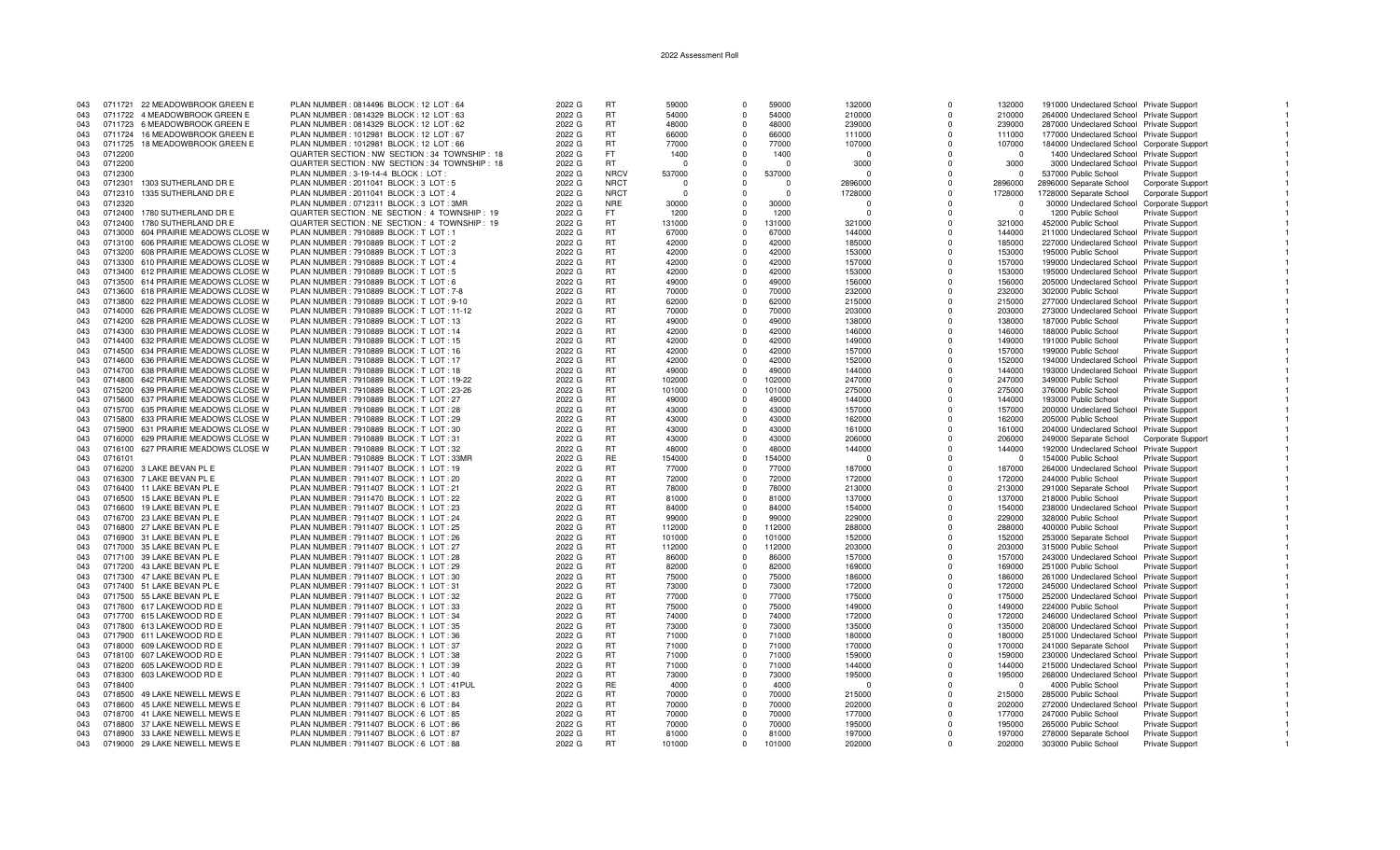| 043 |         | 0719100 25 LAKE NEWELL MEWS E | PLAN NUMBER : 7911407 BLOCK : 6 LOT : 89 | 2022 G | RT        | 83000  | $\Omega$    | 83000  | 253000 | $\Omega$    | 253000 | 336000 Undeclared School Private Support   |                        |  |
|-----|---------|-------------------------------|------------------------------------------|--------|-----------|--------|-------------|--------|--------|-------------|--------|--------------------------------------------|------------------------|--|
| 043 |         | 0719200 21 LAKE NEWELL MEWS E | PLAN NUMBER : 7911407 BLOCK : 6 LOT : 90 | 2022 G | <b>RT</b> | 108000 | $\Omega$    | 108000 | 227000 | $\Omega$    | 227000 | 335000 Public School                       | <b>Private Support</b> |  |
| 043 |         | 0719300 17 LAKE NEWELL MEWS E | PLAN NUMBER : 7911407 BLOCK : 6 LOT : 91 | 2022 G | <b>RT</b> | 85000  | $\Omega$    | 85000  | 236000 | $\Omega$    | 236000 | 321000 Public School                       | <b>Private Support</b> |  |
| 043 |         | 0720000 36 PHEASANT BAY W     | PLAN NUMBER : 7911190 BLOCK : 1 LOT : 1  | 2022 G | <b>RT</b> | 43000  | $\Omega$    | 43000  | 263000 | $\Omega$    | 263000 | 306000 Undeclared School Private Support   |                        |  |
|     |         |                               |                                          |        |           |        |             | 43000  |        |             |        |                                            |                        |  |
| 043 |         | 0720100 32 PHEASANT BAY W     | PLAN NUMBER: 7911190 BLOCK: 1 LOT: 2     | 2022 G | <b>RT</b> | 43000  | $\Omega$    |        | 278000 | $\Omega$    | 278000 | 321000 Undeclared School Corporate Support |                        |  |
| 043 |         | 0720200 28 PHEASANT BAY W     | PLAN NUMBER: 7911190 BLOCK: 1 LOT: 3     | 2022 G | <b>RT</b> | 47000  | $\Omega$    | 47000  | 338000 | $\Omega$    | 338000 | 385000 Undeclared School Private Support   |                        |  |
| 043 |         | 0720300 24 PHEASANT BAY W     | PLAN NUMBER: 7911190 BLOCK: 1 LOT: 4     | 2022 G | <b>RT</b> | 63000  | $\Omega$    | 63000  | 332000 | $\Omega$    | 332000 | 395000 Undeclared School Private Support   |                        |  |
| 043 |         | 0720400 20 PHEASANT BAY W     | PLAN NUMBER: 7911190 BLOCK: 1 LOT: 5     | 2022 G | <b>RT</b> | 62000  | $\Omega$    | 62000  | 325000 | $\Omega$    | 325000 | 387000 Public School                       | Private Support        |  |
| 043 |         | 0720500 16 PHEASANT BAY W     | PLAN NUMBER : 7911190 BLOCK : 1 LOT : 6  | 2022 G | <b>RT</b> | 59000  | $\Omega$    | 59000  | 284000 | $\Omega$    | 284000 | 343000 Undeclared School Private Support   |                        |  |
| 043 |         | 0720600 12 PHEASANT BAY W     | PLAN NUMBER: 7911190 BLOCK: 1 LOT: 7     | 2022 G | <b>RT</b> | 47000  | $\Omega$    | 47000  | 286000 | $\Omega$    | 286000 | 333000 Public School                       | Private Support        |  |
| 043 |         | 0720700 8 PHEASANT BAY W      | PLAN NUMBER: 7911190 BLOCK: 1 LOT: 8     | 2022 G | <b>RT</b> | 51000  | $\Omega$    | 51000  | 296000 | $\Omega$    | 296000 | 347000 Public School                       | <b>Private Support</b> |  |
| 043 |         | 0720800 4 PHEASANT BAY W      | PLAN NUMBER: 7911190 BLOCK: 1 LOT: 9     | 2022 G | <b>RT</b> | 49000  | $\Omega$    | 49000  | 284000 | $\Omega$    | 284000 | 333000 Public School                       | Private Support        |  |
| 043 |         | 0720900 140 UPLAND BLVD W     | PLAN NUMBER: 7911190 BLOCK: 1 LOT: 10    | 2022 G | <b>RT</b> | 44000  | $\Omega$    | 44000  | 193000 | $\Omega$    | 193000 | 237000 Undeclared School Private Support   |                        |  |
| 043 |         | 0721000 136 UPLAND BLVD W     | PLAN NUMBER: 7911190 BLOCK: 1 LOT: 11    | 2022 G | <b>RT</b> | 44000  | $\Omega$    | 44000  | 231000 | $\Omega$    | 231000 | 275000 Undeclared School Private Support   |                        |  |
| 043 |         |                               |                                          |        | <b>RT</b> |        | $\Omega$    | 46000  |        | $\Omega$    |        |                                            |                        |  |
|     |         | 0721100 132 UPLAND BLVD W     | PLAN NUMBER: 7911190 BLOCK: 1 LOT: 12    | 2022 G |           | 46000  |             |        | 196000 |             | 196000 | 242000 Undeclared School Private Support   |                        |  |
| 043 |         | 0721200 128 UPLAND BLVD W     | PLAN NUMBER: 7911190 BLOCK: 1 LOT: 13    | 2022 G | <b>RT</b> | 49000  | $\Omega$    | 49000  | 218000 | $\Omega$    | 218000 | 267000 Undeclared School Private Support   |                        |  |
| 043 |         | 0721300 124 UPLAND BLVD W     | PLAN NUMBER: 7911190 BLOCK: 1 LOT: 14    | 2022 G | <b>RT</b> | 49000  | $\Omega$    | 49000  | 214000 | $\Omega$    | 214000 | 263000 Undeclared School Private Support   |                        |  |
| 043 |         | 0721400 120 UPLAND BLVD W     | PLAN NUMBER: 7911190 BLOCK: 1 LOT: 15    | 2022 G | <b>RT</b> | 48000  | $\Omega$    | 48000  | 193000 | $\Omega$    | 193000 | 241000 Undeclared School Private Support   |                        |  |
| 043 |         | 0721500 116 UPLAND BLVD W     | PLAN NUMBER: 7911190 BLOCK: 1 LOT: 16    | 2022 G | <b>RT</b> | 46000  | $\Omega$    | 46000  | 199000 | $\Omega$    | 199000 | 245000 Undeclared School Private Support   |                        |  |
| 043 |         | 0721600 112 UPLAND BLVD W     | PLAN NUMBER: 7911190 BLOCK: 1 LOT: 17    | 2022 G | <b>RT</b> | 43000  | $\Omega$    | 43000  | 187000 | $\Omega$    | 187000 | 230000 Undeclared School Private Support   |                        |  |
| 043 |         | 0721700 108 UPLAND BLVD W     | PLAN NUMBER: 7911190 BLOCK: 1 LOT: 18    | 2022 G | <b>RT</b> | 43000  | $\Omega$    | 43000  | 208000 | $\Omega$    | 208000 | 251000 Undeclared School Private Support   |                        |  |
| 043 |         | 0721800 104 UPLAND BLVD W     | PLAN NUMBER: 7911190 BLOCK: 1 LOT: 19    | 2022 G | <b>RT</b> | 43000  | $\mathbf 0$ | 43000  | 206000 | $\mathbf 0$ | 206000 | 249000 Public School                       | Private Support        |  |
| 043 |         | 0721900 100 UPLAND BLVD W     | PLAN NUMBER: 7911190 BLOCK: 1 LOT: 20    | 2022 G | <b>RT</b> | 45000  | $\Omega$    | 45000  | 189000 | $\Omega$    | 189000 | 234000 Undeclared School Private Support   |                        |  |
| 043 |         | 0722000 15 UPLAND RD W        | PLAN NUMBER: 7911190 BLOCK: 2 LOT: 1     | 2022 G | <b>RT</b> | 41000  | $\Omega$    | 41000  | 250000 | $\Omega$    | 250000 | 291000 Undeclared School Private Support   |                        |  |
| 043 |         | 0722100 11 UPLAND RD W        | PLAN NUMBER: 7911190 BLOCK: 2 LOT: 2     | 2022 G | <b>RT</b> | 41000  | $\Omega$    | 41000  | 257000 | $\Omega$    | 257000 | 298000 Undeclared School Private Support   |                        |  |
|     |         |                               |                                          |        | <b>RT</b> | 42000  | $\Omega$    | 42000  |        |             |        |                                            |                        |  |
| 043 |         | 0722200 7 UPLAND RD W         | PLAN NUMBER: 7911190 BLOCK: 2 LOT: 3     | 2022 G |           |        |             |        | 219000 | $\Omega$    | 219000 | 261000 Public School                       | <b>Private Support</b> |  |
| 043 |         | 0722300 3 UPLAND RD W         | PLAN NUMBER: 7911190 BLOCK: 2 LOT: 4     | 2022 G | <b>RT</b> | 53000  | $\Omega$    | 53000  | 224000 | $\Omega$    | 224000 | 277000 Undeclared School Private Support   |                        |  |
| 043 |         | 0722400 1227 3 ST W           | PLAN NUMBER: 7911190 BLOCK: 2 LOT: 5     | 2022 G | <b>RT</b> | 49000  | $\Omega$    | 49000  | 206000 | $\Omega$    | 206000 | 255000 Undeclared School Private Support   |                        |  |
| 043 | 0722500 | 1223 3 ST W                   | PLAN NUMBER : 7911190 BLOCK : 2 LOT : 6  | 2022 G | <b>RT</b> | 47000  | $\Omega$    | 47000  | 272000 | $\Omega$    | 272000 | 319000 Undeclared School Private Support   |                        |  |
| 043 |         | 0722600 1219 3 ST W           | PLAN NUMBER: 7911190 BLOCK: 2 LOT: 7     | 2022 G | <b>RT</b> | 42000  | $\Omega$    | 42000  | 205000 | $\Omega$    | 205000 | 247000 Undeclared School Private Support   |                        |  |
| 043 |         | 0722700 1215 3 ST W           | PLAN NUMBER: 7911190 BLOCK: 2 LOT: 8     | 2022 G | <b>RT</b> | 41000  | $\Omega$    | 41000  | 238000 | $\Omega$    | 238000 | 279000 Undeclared School Private Support   |                        |  |
| 043 |         | 0722800 1211 3 ST W           | PLAN NUMBER: 7911190 BLOCK: 2 LOT: 9     | 2022 G | <b>RT</b> | 41000  | $\Omega$    | 41000  | 221000 | $\Omega$    | 221000 | 262000 Undeclared School Private Support   |                        |  |
| 043 | 0722900 | 1207 3 ST W                   | PLAN NUMBER : 7911190 BLOCK : 2 LOT : 10 | 2022 G | <b>RT</b> | 42000  | $\Omega$    | 42000  | 212000 | $\Omega$    | 212000 | 254000 Undeclared School Private Support   |                        |  |
| 043 |         | 0723000 1203 3 ST W           | PLAN NUMBER: 7911190 BLOCK: 2 LOT: 11    | 2022 G | <b>RT</b> | 43000  | $\mathbf 0$ | 43000  | 274000 | $\Omega$    | 274000 | 317000 Separate School                     | <b>Private Support</b> |  |
| 043 |         | 0723100 75 UPLAND DR W        | PLAN NUMBER : 7911190 BLOCK : 2 LOT : 12 | 2022 G | <b>RT</b> | 48000  | $\Omega$    | 48000  | 219000 | $\Omega$    | 219000 | 267000 Public School                       | Private Support        |  |
|     |         |                               |                                          |        |           |        | $\Omega$    |        |        | $\Omega$    |        |                                            |                        |  |
| 043 |         | 0723200 71 UPLAND DR W        | PLAN NUMBER: 7911190 BLOCK: 2 LOT: 13    | 2022 G | <b>RT</b> | 50000  |             | 50000  | 308000 |             | 308000 | 358000 Undeclared School Private Support   |                        |  |
| 043 |         | 0723300 67 UPLAND DR W        | PLAN NUMBER: 7911190 BLOCK: 2 LOT: 14    | 2022 G | <b>RT</b> | 46000  | $\Omega$    | 46000  | 195000 | $\Omega$    | 195000 | 241000 Undeclared School Private Support   |                        |  |
| 043 |         | 0723400 63 UPLAND DR W        | PLAN NUMBER: 7911190 BLOCK: 2 LOT: 15    | 2022 G | <b>RT</b> | 56000  | $\Omega$    | 56000  | 286000 | $\Omega$    | 286000 | 342000 Undeclared School Private Support   |                        |  |
| 043 |         | 0723500 59 UPLAND DR W        | PLAN NUMBER : 7911190 BLOCK : 2 LOT : 16 | 2022 G | <b>RT</b> | 57000  | $\Omega$    | 57000  | 274000 | $\Omega$    | 274000 | 331000 Public School                       | <b>Private Support</b> |  |
| 043 |         | 0723600 55 UPLAND DR W        | PLAN NUMBER : 7911190 BLOCK : 2 LOT : 17 | 2022 G | <b>RT</b> | 48000  | $\Omega$    | 48000  | 257000 | $\Omega$    | 257000 | 305000 Undeclared School Private Support   |                        |  |
| 043 |         | 0723700 51 UPLAND DR W        | PLAN NUMBER : 7911190 BLOCK : 2 LOT : 18 | 2022 G | <b>RT</b> | 46000  | $\Omega$    | 46000  | 273000 | $\Omega$    | 273000 | 319000 Undeclared School Private Support   |                        |  |
| 043 |         | 0723800 47 UPLAND DR W        | PLAN NUMBER : 7911190 BLOCK : 2 LOT : 19 | 2022 G | <b>RT</b> | 46000  | $\mathbf 0$ | 46000  | 208000 | $\Omega$    | 208000 | 254000 Undeclared School Private Support   |                        |  |
| 043 |         | 0723900 43 UPLAND DR W        | PLAN NUMBER: 7911190 BLOCK: 2 LOT: 20    | 2022 G | <b>RT</b> | 46000  | $\Omega$    | 46000  | 233000 | $\Omega$    | 233000 | 279000 Public School                       | Private Support        |  |
| 043 |         | 0724000 39 UPLAND DR W        | PLAN NUMBER : 7911190 BLOCK : 2 LOT : 21 | 2022 G | <b>RT</b> | 46000  | $\Omega$    | 46000  | 227000 | $\Omega$    | 227000 | 273000 Public School                       | <b>Private Support</b> |  |
| 043 |         | 0724100 35 UPLAND DR W        | PLAN NUMBER : 7911190 BLOCK : 2 LOT : 22 | 2022 G | <b>RT</b> | 46000  | $\Omega$    | 46000  | 253000 | $\Omega$    | 253000 | 299000 Public School                       | <b>Private Support</b> |  |
| 043 |         | 0724200 31 UPLAND DR W        | PLAN NUMBER: 7911190 BLOCK: 2 LOT: 23    | 2022 G | <b>RT</b> | 46000  | $\Omega$    | 46000  | 225000 | $\Omega$    | 225000 | 271000 Undeclared School Private Support   |                        |  |
| 043 |         | 0724300 27 UPLAND DR W        | PLAN NUMBER : 7911190 BLOCK : 2 LOT : 24 | 2022 G | <b>RT</b> | 44000  | $\Omega$    | 44000  | 186000 | $\Omega$    | 186000 | 230000 Public School                       |                        |  |
|     |         |                               |                                          |        |           |        |             |        |        |             |        |                                            | <b>Private Support</b> |  |
| 043 |         | 0724400 23 UPLAND DR W        | PLAN NUMBER : 7911190 BLOCK : 2 LOT : 25 | 2022 G | <b>RT</b> | 45000  | $\Omega$    | 45000  | 261000 | $\Omega$    | 261000 | 306000 Undeclared School Private Support   |                        |  |
| 043 |         | 0724500 19 UPLAND DR W        | PLAN NUMBER: 7911190 BLOCK: 2 LOT: 26    | 2022 G | <b>RT</b> | 43000  | $\Omega$    | 43000  | 175000 | $\Omega$    | 175000 | 218000 Undeclared School Private Support   |                        |  |
| 043 |         | 0724600 15 UPLAND DR W        | PLAN NUMBER : 7911190 BLOCK : 2 LOT : 27 | 2022 G | <b>RT</b> | 43000  | $\mathbf 0$ | 43000  | 227000 | $\Omega$    | 227000 | 270000 Undeclared School Private Support   |                        |  |
| 043 |         | 0724700 11 UPLAND DR W        | PLAN NUMBER : 7911190 BLOCK : 2 LOT : 28 | 2022 G | <b>RT</b> | 43000  | $\Omega$    | 43000  | 221000 | $\Omega$    | 221000 | 264000 Undeclared School Private Support   |                        |  |
| 043 |         | 0724800 7 UPLAND DR W         | PLAN NUMBER: 7911190 BLOCK: 2 LOT: 29    | 2022 G | <b>RT</b> | 43000  | $\Omega$    | 43000  | 207000 | $\Omega$    | 207000 | 250000 Undeclared School Private Support   |                        |  |
| 043 |         | 0724900 3 UPLAND DR W         | PLAN NUMBER : 7911190 BLOCK : 2 LOT : 30 | 2022 G | <b>RT</b> | 43000  | $\Omega$    | 43000  | 249000 | $\Omega$    | 249000 | 292000 Undeclared School Private Support   |                        |  |
| 043 |         | 0725000 156 UPLAND BLVD W     | PLAN NUMBER: 7911190 BLOCK: 2 LOT: 31    | 2022 G | <b>RT</b> | 46000  | $\Omega$    | 46000  | 196000 | $\Omega$    | 196000 | 242000 Undeclared School Private Support   |                        |  |
| 043 |         | 0725100 152 UPLAND BLVD W     | PLAN NUMBER: 7911190 BLOCK: 2 LOT: 32    | 2022 G | <b>RT</b> | 47000  | $\Omega$    | 47000  | 230000 | $\Omega$    | 230000 | 277000 Public School                       | Private Support        |  |
| 043 |         | 0725200 148 UPLAND BLVD W     | PLAN NUMBER : 7911190 BLOCK : 2 LOT : 33 | 2022 G | <b>RT</b> | 47000  | $\Omega$    | 47000  | 183000 | $\Omega$    | 183000 | 230000 Undeclared School Private Support   |                        |  |
| 043 |         |                               | PLAN NUMBER: 7911190 BLOCK: 2 LOT: 34    |        | <b>RT</b> | 46000  | $\Omega$    | 46000  |        | $\Omega$    |        |                                            |                        |  |
|     |         | 0725300 144 UPLAND BLVD W     |                                          | 2022 G |           |        |             |        | 226000 |             | 226000 | 272000 Undeclared School Private Support   |                        |  |
| 043 |         | 0725400 4 PHEASANT RD W       | PLAN NUMBER : 7911190 BLOCK : 2 LOT : 35 | 2022 G | <b>RT</b> | 41000  | $\Omega$    | 41000  | 220000 | $\Omega$    | 220000 | 261000 Undeclared School Private Support   |                        |  |
| 043 |         | 0725500 8 PHEASANT RD W       | PLAN NUMBER : 7911190 BLOCK : 2 LOT : 36 | 2022 G | <b>RT</b> | 41000  | $\Omega$    | 41000  | 265000 | $\Omega$    | 265000 | 306000 Undeclared School Private Support   |                        |  |
| 043 |         | 0725600 12 PHEASANT RD W      | PLAN NUMBER : 7911190 BLOCK : 2 LOT : 37 | 2022 G | <b>RT</b> | 41000  | $\Omega$    | 41000  | 223000 | $\Omega$    | 223000 | 264000 Undeclared School Private Support   |                        |  |
| 043 |         | 0725700 16 PHEASANT RD W      | PLAN NUMBER: 7911190 BLOCK: 2 LOT: 38    | 2022 G | <b>RT</b> | 41000  | $\Omega$    | 41000  | 275000 | $\Omega$    | 275000 | 316000 Public School                       | <b>Private Support</b> |  |
| 043 |         | 0725800 20 PHEASANT RD W      | PLAN NUMBER : 7911190 BLOCK : 2 LOT : 39 | 2022 G | <b>RT</b> | 42000  | $^{\circ}$  | 42000  | 390000 | $\Omega$    | 390000 | 432000 Undeclared School Private Support   |                        |  |
| 043 |         | 0725900 24 PHEASANT RD W      | PLAN NUMBER : 7911190 BLOCK : 2 LOT : 40 | 2022 G | <b>RT</b> | 45000  | $\Omega$    | 45000  | 327000 | $\Omega$    | 327000 | 372000 Public School                       | Private Support        |  |
| 043 |         | 0726000 28 PHEASANT RD W      | PLAN NUMBER: 7911190 BLOCK: 2 LOT: 41    | 2022 G | <b>RT</b> | 45000  | $\Omega$    | 45000  | 205000 | $\Omega$    | 205000 | 250000 Undeclared School Private Support   |                        |  |
| 043 |         | 0726100 32 PHEASANT RD W      | PLAN NUMBER : 7911190 BLOCK : 2 LOT : 42 | 2022 G | <b>RT</b> | 44000  | $\Omega$    | 44000  | 231000 | $\Omega$    | 231000 | 275000 Undeclared School Private Support   |                        |  |
| 043 |         | 0726200 36 PHEASANT RD W      | PLAN NUMBER : 7911190 BLOCK : 2 LOT : 43 | 2022 G | <b>RT</b> | 43000  | $\Omega$    | 43000  | 228000 | $\Omega$    | 228000 | 271000 Public School                       | Private Support        |  |
|     |         |                               |                                          |        |           |        |             |        |        |             |        |                                            |                        |  |

 $0.5$ 

 $\overline{1}$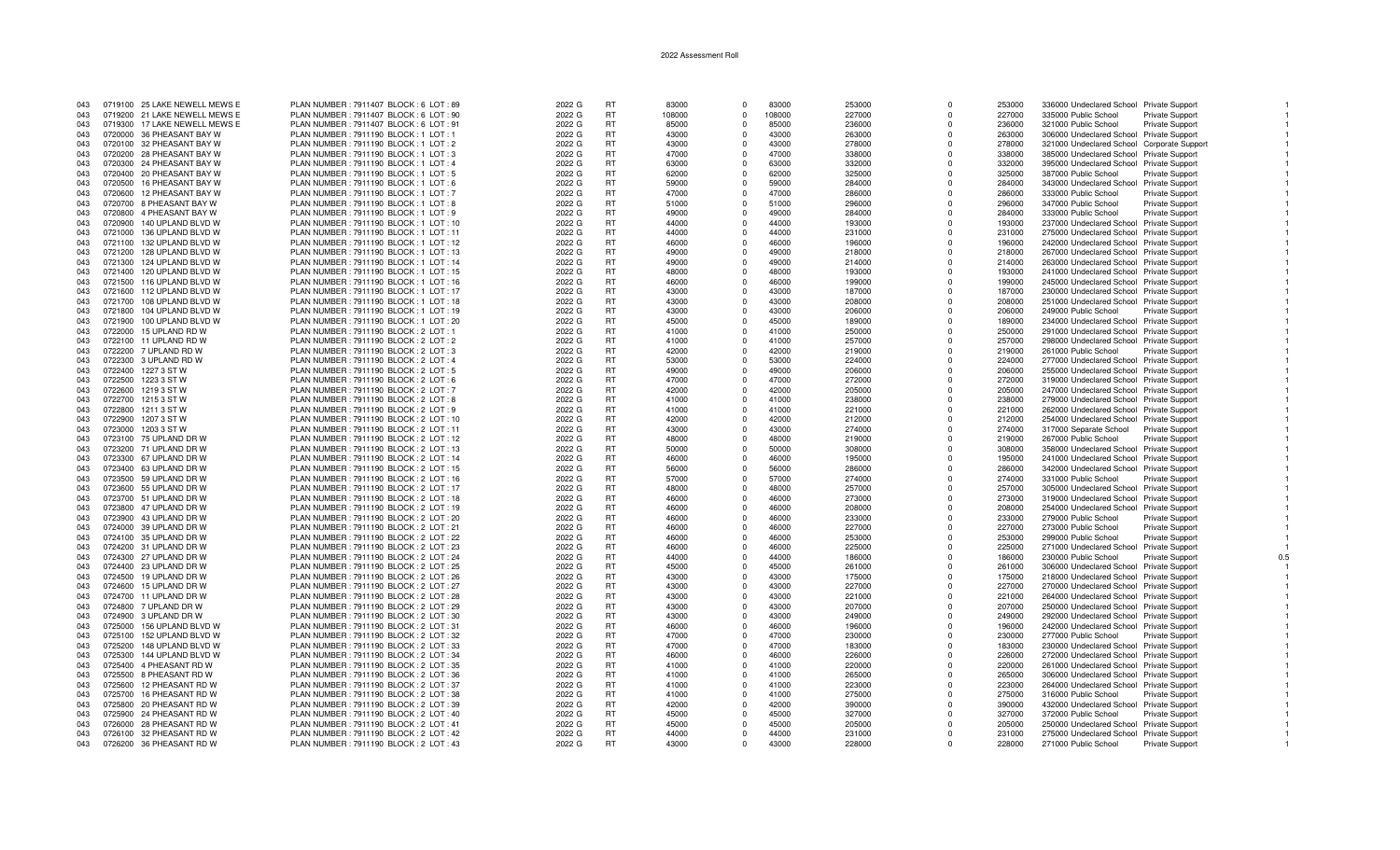| 043 |         | 0726400 200 UPLAND BLVD W | PLAN NUMBER: 7911190 BLOCK: 3 LOT: 1     | 2022 G | <b>RT</b>   | 50000    | $\Omega$       | 50000    | 187000   | $\Omega$    | 187000   | 237000 Undeclared School Private Support   |                        |  |
|-----|---------|---------------------------|------------------------------------------|--------|-------------|----------|----------------|----------|----------|-------------|----------|--------------------------------------------|------------------------|--|
| 043 |         | 0726500 196 UPLAND BLVD W | PLAN NUMBER: 7911190 BLOCK: 3 LOT: 2     | 2022 G | <b>RT</b>   | 44000    | $\Omega$       | 44000    | 146000   | $\Omega$    | 146000   | 190000 Separate School                     | <b>Private Support</b> |  |
| 043 |         | 0726600 192 UPLAND BLVD W | PLAN NUMBER: 7911190 BLOCK: 3 LOT: 3     | 2022 G | <b>RT</b>   | 44000    | $\Omega$       | 44000    | 136000   | $\Omega$    | 136000   | 180000 Separate School                     | Private Support        |  |
|     |         |                           |                                          |        |             |          |                |          |          |             |          |                                            |                        |  |
| 043 |         | 0726700 188 UPLAND BLVD W | PLAN NUMBER: 7911190 BLOCK: 3 LOT: 4     | 2022 G | <b>RT</b>   | 45000    | $\Omega$       | 45000    | 216000   | $\Omega$    | 216000   | 261000 Undeclared School Private Support   |                        |  |
| 043 |         | 0726800 184 UPLAND BLVD W | PLAN NUMBER: 7911190 BLOCK: 3 LOT: 5     | 2022 G | <b>RT</b>   | 47000    | $\Omega$       | 47000    | 209000   | $\Omega$    | 209000   | 256000 Undeclared School Private Support   |                        |  |
| 043 | 0726900 | 180 UPLAND BLVD W         | PLAN NUMBER : 7911190 BLOCK : 3 LOT : 6  | 2022 G | <b>RT</b>   | 45000    | $\Omega$       | 45000    | 200000   | $\Omega$    | 200000   | 245000 Public School                       | Private Support        |  |
| 043 |         | 0727000 176 UPLAND BLVD W | PLAN NUMBER: 7911190 BLOCK: 3 LOT: 7     | 2022 G | <b>RT</b>   | 43000    | $^{\circ}$     | 43000    | 188000   | $\mathbf 0$ | 188000   | 231000 Undeclared School Private Support   |                        |  |
| 043 |         | 0727100 172 UPLAND BLVD W | PLAN NUMBER: 7911190 BLOCK: 3 LOT: 8     | 2022 G | <b>RT</b>   | 43000    | $\Omega$       | 43000    | 240000   | $\Omega$    | 240000   | 283000 Undeclared School Private Support   |                        |  |
| 043 |         | 0727200 168 UPLAND BLVD W | PLAN NUMBER: 7911190 BLOCK: 3 LOT: 9     | 2022 G | <b>RT</b>   | 43000    | $\Omega$       | 43000    | 203000   | $\Omega$    | 203000   | 246000 Undeclared School Private Support   |                        |  |
|     |         |                           |                                          |        |             |          |                |          |          |             |          |                                            |                        |  |
| 043 |         | 0727300 164 UPLAND BLVD W | PLAN NUMBER: 7911190 BLOCK: 3 LOT: 10    | 2022 G | <b>RT</b>   | 43000    | $\Omega$       | 43000    | 243000   | $\Omega$    | 243000   | 286000 Undeclared School Private Support   |                        |  |
| 043 |         | 0727400 160 UPLAND BLVD W | PLAN NUMBER: 7911190 BLOCK: 3 LOT: 11    | 2022 G | <b>RT</b>   | 44000    | $\Omega$       | 44000    | 238000   | $\Omega$    | 238000   | 282000 Undeclared School Private Support   |                        |  |
| 043 |         | 0727500 3 UPLAND CRES W   | PLAN NUMBER: 7911190 BLOCK: 3 LOT: 12    | 2022 G | <b>RT</b>   | 44000    | $\Omega$       | 44000    | 285000   | $\Omega$    | 285000   | 329000 Separate School                     | <b>Private Support</b> |  |
| 043 |         | 0727600 7 UPLAND CRES W   | PLAN NUMBER: 7911190 BLOCK: 3 LOT: 13    | 2022 G | <b>RT</b>   | 41000    | $\Omega$       | 41000    | 146000   | $\Omega$    | 146000   | 187000 Public School                       | <b>Private Support</b> |  |
| 043 |         | 0727700 11 UPLAND CRES W  | PLAN NUMBER: 7911190 BLOCK: 3 LOT: 14    | 2022 G | <b>RT</b>   | 41000    | $\Omega$       | 41000    | 207000   | $\Omega$    | 207000   | 248000 Undeclared School Private Support   |                        |  |
|     |         |                           |                                          |        | <b>RT</b>   | 43000    |                | 43000    |          |             |          |                                            |                        |  |
| 043 |         | 0727800 15 UPLAND CRES W  | PLAN NUMBER: 7911190 BLOCK: 3 LOT: 15    | 2022 G |             |          | $\Omega$       |          | 261000   | $\Omega$    | 261000   | 304000 Public School                       | <b>Private Support</b> |  |
| 043 | 0727900 | 19 UPLAND CRES W          | PLAN NUMBER : 7911190 BLOCK : 3 LOT : 16 | 2022 G | <b>RT</b>   | 43000    | $\Omega$       | 43000    | 265000   | $\Omega$    | 265000   | 308000 Undeclared School Private Support   |                        |  |
| 043 |         | 0728000 23 UPLAND CRES W  | PLAN NUMBER: 7911190 BLOCK: 3 LOT: 17    | 2022 G | <b>RT</b>   | 44000    | $\Omega$       | 44000    | 242000   | $\Omega$    | 242000   | 286000 Undeclared School Private Support   |                        |  |
| 043 |         | 0728100 27 UPLAND CRES W  | PLAN NUMBER: 7911190 BLOCK: 3 LOT: 18    | 2022 G | <b>RT</b>   | 43000    | $\Omega$       | 43000    | 245000   | $\Omega$    | 245000   | 288000 Undeclared School Private Support   |                        |  |
| 043 |         | 0728200 31 UPLAND CRES W  | PLAN NUMBER: 7911190 BLOCK: 3 LOT: 19    | 2022 G | <b>RT</b>   | 44000    | $\Omega$       | 44000    | 334000   | $\Omega$    | 334000   | 378000 Separate School                     | Private Support        |  |
| 043 |         | 0728300 35 UPLAND CRES W  | PLAN NUMBER : 7911190 BLOCK : 3 LOT : 20 | 2022 G | <b>RT</b>   | 44000    | $\Omega$       | 44000    | 198000   | $\Omega$    | 198000   | 242000 Public School                       | <b>Private Support</b> |  |
|     |         |                           |                                          |        |             |          |                |          |          |             |          |                                            |                        |  |
| 043 |         | 0728400 39 UPLAND CRES W  | PLAN NUMBER: 7911190 BLOCK: 3 LOT: 21    | 2022 G | <b>RT</b>   | 43000    | $\Omega$       | 43000    | 165000   | $\Omega$    | 165000   | 208000 Public School                       | <b>Private Support</b> |  |
| 043 |         | 0728500 43 UPLAND CRES W  | PLAN NUMBER : 7911190 BLOCK : 3 LOT : 22 | 2022 G | <b>RT</b>   | 43000    | $\Omega$       | 43000    | 233000   | $\Omega$    | 233000   | 276000 Undeclared School Private Support   |                        |  |
| 043 |         | 0728600 47 UPLAND CRES W  | PLAN NUMBER: 7911190 BLOCK: 3 LOT: 23    | 2022 G | <b>RT</b>   | 48000    | $\mathbf 0$    | 48000    | 258000   | $^{\circ}$  | 258000   | 306000 Public School                       | <b>Private Support</b> |  |
| 043 |         | 0728700 51 UPLAND CRES W  | PLAN NUMBER: 7911190 BLOCK: 3 LOT: 24    | 2022 G | <b>RT</b>   | 49000    | $\Omega$       | 49000    | 220000   | $\Omega$    | 220000   | 269000 Separate School                     | Private Support        |  |
| 043 |         | 0728800 55 UPLAND CRES W  | PLAN NUMBER: 7911190 BLOCK: 3 LOT: 25    | 2022 G | <b>RT</b>   | 45000    | $\Omega$       | 45000    | 200000   | $\Omega$    | 200000   | 245000 Undeclared School Private Support   |                        |  |
|     |         | 0728900 59 UPLAND CRES W  | PLAN NUMBER: 7911190 BLOCK: 3 LOT: 26    |        | <b>RT</b>   | 45000    | $\Omega$       | 45000    | 201000   | $\Omega$    |          |                                            |                        |  |
| 043 |         |                           |                                          | 2022 G |             |          |                |          |          |             | 201000   | 246000 Undeclared School Private Support   |                        |  |
| 043 |         | 0729000 63 UPLAND CRES W  | PLAN NUMBER: 7911190 BLOCK: 3 LOT: 27    | 2022 G | <b>RT</b>   | 52000    | $\Omega$       | 52000    | 245000   | $\Omega$    | 245000   | 297000 Undeclared School Private Support   |                        |  |
| 043 |         | 0729100 52 UPLAND CRES W  | PLAN NUMBER: 7911190 BLOCK: 4 LOT: 1     | 2022 G | <b>RT</b>   | 50000    | $\Omega$       | 50000    | 287000   | $\Omega$    | 287000   | 337000 Undeclared School Private Support   |                        |  |
| 043 |         | 0729200 48 UPLAND CRES W  | PLAN NUMBER: 7911190 BLOCK: 4 LOT: 2     | 2022 G | <b>RT</b>   | 48000    | $\Omega$       | 48000    | 236000   | $\Omega$    | 236000   | 284000 Undeclared School Private Support   |                        |  |
| 043 |         | 0729300 44 UPLAND CRES W  | PLAN NUMBER: 7911190 BLOCK: 4 LOT: 3     | 2022 G | <b>RT</b>   | 47000    | $\Omega$       | 47000    | 242000   | $\Omega$    | 242000   | 289000 Public School                       | Private Support        |  |
| 043 |         | 0729400 40 UPLAND CRES W  | PLAN NUMBER: 7911190 BLOCK: 4 LOT: 4     | 2022 G | <b>RT</b>   | 49000    | $\Omega$       | 49000    | 206000   | $\Omega$    | 206000   | 255000 Undeclared School Private Support   |                        |  |
|     |         |                           |                                          |        |             |          |                |          |          |             |          |                                            |                        |  |
| 043 |         | 0729500 36 UPLAND CRES W  | PLAN NUMBER : 7911190 BLOCK : 4 LOT : 5  | 2022 G | <b>RT</b>   | 49000    | $\Omega$       | 49000    | 235000   | $\Omega$    | 235000   | 284000 Undeclared School Private Support   |                        |  |
| 043 |         | 0729600 32 UPLAND CRES W  | PLAN NUMBER: 7911190 BLOCK: 4 LOT: 6     | 2022 G | <b>RT</b>   | 49000    | $\Omega$       | 49000    | 259000   | $\Omega$    | 259000   | 308000 Undeclared School Private Support   |                        |  |
| 043 |         | 0729700 28 UPLAND CRES W  | PLAN NUMBER: 7911190 BLOCK: 4 LOT: 7     | 2022 G | <b>RT</b>   | 52000    | $\Omega$       | 52000    | 230000   | $\Omega$    | 230000   | 282000 Undeclared School Private Support   |                        |  |
| 043 |         | 0729800 24 UPLAND CRES W  | PLAN NUMBER: 7911190 BLOCK: 4 LOT: 8     | 2022 G | <b>RT</b>   | 49000    | $\Omega$       | 49000    | 222000   | $\Omega$    | 222000   | 271000 Public School                       | Private Support        |  |
| 043 |         | 0729900 20 UPLAND CRES W  | PLAN NUMBER: 7911190 BLOCK: 4 LOT: 9     | 2022 G | <b>RT</b>   | 51000    | $\Omega$       | 51000    | 228000   | $\Omega$    | 228000   | 279000 Undeclared School Private Support   |                        |  |
|     |         |                           |                                          |        | <b>RT</b>   |          | $\Omega$       | 53000    |          |             |          |                                            |                        |  |
| 043 |         | 0730000 16 UPLAND CRES W  | PLAN NUMBER: 7911190 BLOCK: 4 LOT: 10    | 2022 G |             | 53000    |                |          | 250000   | $\Omega$    | 250000   | 303000 Undeclared School Private Support   |                        |  |
| 043 |         | 0730100 12 UPLAND CRES W  | PLAN NUMBER: 7911190 BLOCK: 4 LOT: 11    | 2022 G | <b>RT</b>   | 67000    | $\Omega$       | 67000    | 237000   | $\Omega$    | 237000   | 304000 Undeclared School Private Support   |                        |  |
| 043 |         | 0730200 16 UPLAND DR W    | PLAN NUMBER: 7911190 BLOCK: 4 LOT: 12    | 2022 G | <b>RT</b>   | 54000    | $\Omega$       | 54000    | 234000   | $\Omega$    | 234000   | 288000 Public School                       | Private Support        |  |
| 043 |         | 0730300 20 UPLAND DR W    | PLAN NUMBER: 7911190 BLOCK: 4 LOT: 13    | 2022 G | <b>RT</b>   | 53000    | $\Omega$       | 53000    | 225000   | $\Omega$    | 225000   | 278000 Undeclared School Private Support   |                        |  |
| 043 |         | 0730400 24 UPLAND DR W    | PLAN NUMBER: 7911190 BLOCK: 4 LOT: 14    | 2022 G | <b>RT</b>   | 55000    | $\Omega$       | 55000    | 230000   | $\Omega$    | 230000   | 285000 Undeclared School Private Support   |                        |  |
| 043 |         | 0730500 28 UPLAND DR W    | PLAN NUMBER: 7911190 BLOCK: 4 LOT: 15    | 2022 G | <b>RT</b>   | 48000    | $\overline{0}$ | 48000    | 232000   | $\Omega$    | 232000   | 280000 Undeclared School Private Support   |                        |  |
|     |         |                           |                                          |        |             |          |                |          |          |             |          |                                            |                        |  |
| 043 |         | 0730600 32 UPLAND DR W    | PLAN NUMBER: 7911190 BLOCK: 4 LOT: 16    | 2022 G | <b>RT</b>   | 44000    | $\Omega$       | 44000    | 223000   | $\Omega$    | 223000   | 267000 Undeclared School Private Support   |                        |  |
| 043 |         | 0730700 36 UPLAND DR W    | PLAN NUMBER: 7911190 BLOCK: 4 LOT: 17    | 2022 G | <b>RT</b>   | 46000    | $\Omega$       | 46000    | 235000   | $\Omega$    | 235000   | 281000 Public School                       | Private Support        |  |
| 043 |         | 0730800 40 UPLAND DR W    | PLAN NUMBER: 7911190 BLOCK: 4 LOT: 18    | 2022 G | <b>RT</b>   | 44000    | $\Omega$       | 44000    | 235000   | $\Omega$    | 235000   | 279000 Public School                       | Private Support        |  |
| 043 |         | 0730900 44 UPLAND DR W    | PLAN NUMBER: 7911190 BLOCK: 4 LOT: 19    | 2022 G | <b>RT</b>   | 46000    | $\Omega$       | 46000    | 249000   | $\Omega$    | 249000   | 295000 Undeclared School Private Support   |                        |  |
| 043 |         | 0731000 48 UPLAND DR W    | PLAN NUMBER: 7911190 BLOCK: 4 LOT: 20    | 2022 G | <b>RT</b>   | 44000    | $\Omega$       | 44000    | 316000   | $\Omega$    | 316000   | 360000 Undeclared School Private Support   |                        |  |
| 043 |         |                           |                                          |        | <b>RT</b>   | 45000    | $\Omega$       | 45000    | 191000   | $\Omega$    | 191000   |                                            |                        |  |
|     |         | 0731100 52 UPLAND DR W    | PLAN NUMBER: 7911190 BLOCK: 4 LOT: 21    | 2022 G |             |          |                |          |          |             |          | 236000 Undeclared School Private Support   |                        |  |
| 043 |         | 0731300 15 PHEASANT RD W  | PLAN NUMBER : 7911190 BLOCK : 6MR LOT    | 2022 G | <b>RE</b>   | 25000    | $\Omega$       | 25000    | ſ        | $\Omega$    | $\Omega$ | 25000 Public School                        | Private Support        |  |
| 043 |         | 0731400 145 UPLAND BLVD   | PLAN NUMBER: 7911190 BLOCK: 5 LOT: 2SR   | 2022 G | <b>NRE</b>  | 271000   | $\Omega$       | 271000   | 10856000 | $\Omega$    | 10856000 | 11127000 Public School                     | <b>Private Support</b> |  |
| 043 |         | 0735100 604 CASSILS RD W  | PLAN NUMBER: 7911229 BLOCK: 2 LOT: 3     | 2022 G | <b>NRCT</b> | $\Omega$ | $\Omega$       |          | 914000   | $\Omega$    | 914000   | 914000 Undeclared School Private Support   |                        |  |
| 043 |         | 0735200 620 5 ST W        | PLAN NUMBER: 7911229 BLOCK: 2 LOT: 4-5   | 2022 G | <b>NRCT</b> | $\Omega$ | $\Omega$       | $\Omega$ | 1396000  | $\Omega$    | 1396000  | 1396000 Undeclared School Private Support  |                        |  |
| 043 |         | 0735400 1 - 311 9 ST E    | PLAN NUMBER: 7911466 BLOCK: 1 LOT        | 2022 G | <b>NRCT</b> | $\Omega$ | $\Omega$       |          | 77000    | $\Omega$    | 77000    | 77000 Undeclared School Private Support    |                        |  |
|     |         |                           |                                          |        | <b>NRCT</b> |          |                | $\Omega$ |          |             |          |                                            |                        |  |
| 043 |         | 0735500 2 - 311 9 ST E    | PLAN NUMBER: 7911466 BLOCK: 2 LOT        | 2022 G |             | $\Omega$ | $\Omega$       |          | 120000   | $\Omega$    | 120000   | 120000 Undeclared School Corporate Support |                        |  |
| 043 |         | 0735600 3 - 311 9 ST E    | PLAN NUMBER : 7911466 BLOCK : 3 LOT :    | 2022 G | <b>NRCT</b> | $\Omega$ | $\Omega$       | $\Omega$ | 120000   | $\Omega$    | 120000   | 120000 Undeclared School Corporate Support |                        |  |
| 043 |         | 0735700 4 - 311 9 ST E    | PLAN NUMBER : 7911466 BLOCK : 4 LOT      | 2022 G | <b>NRCT</b> | $\Omega$ | $\Omega$       | $\Omega$ | 120000   | $\Omega$    | 120000   | 120000 Undeclared School Corporate Support |                        |  |
| 043 |         | 0735800 5 - 311 9 ST E    | PLAN NUMBER: 7911466 BLOCK: 5 LOT        | 2022 G | <b>NRCT</b> | $\Omega$ | $\Omega$       | $\Omega$ | 115000   | $\Omega$    | 115000   | 115000 Undeclared School Corporate Support |                        |  |
| 043 |         | 0735900 6 - 311 9 ST E    | PLAN NUMBER: 7911466 BLOCK: 6 LOT        | 2022 G | <b>NRCT</b> | $\Omega$ | $\Omega$       | $\Omega$ | 120000   | $\Omega$    | 120000   | 120000 Undeclared School Private Support   |                        |  |
| 043 |         | 0736000 7 - 311 9 ST E    | PLAN NUMBER: 7911466 BLOCK: 7 LOT:       | 2022 G | <b>NRCT</b> | $\Omega$ |                |          | 120000   | $\Omega$    | 120000   | 120000 Public School                       | Private Support        |  |
|     |         |                           |                                          |        | <b>NRCT</b> | $\Omega$ | $\Omega$       | $\Omega$ |          | $\Omega$    |          |                                            |                        |  |
| 043 |         | 0736100 8 - 311 9 ST E    | PLAN NUMBER: 7911466 BLOCK: 8 LOT        | 2022 G |             |          |                |          | 120000   |             | 120000   | 120000 Undeclared School Private Support   |                        |  |
| 043 |         | 0736200 9 - 311 9 ST E    | PLAN NUMBER: 7911466 BLOCK: 9 LOT        | 2022 G | <b>NRCT</b> | $\Omega$ | $\Omega$       | $\Omega$ | 120000   | $\Omega$    | 120000   | 120000 Separate School                     | <b>Private Support</b> |  |
| 043 |         | 0736300 10 - 311 9 ST E   | PLAN NUMBER: 7911466 BLOCK: 10 LOT       | 2022 G | <b>NRCT</b> | $\Omega$ | $\Omega$       | $\Omega$ | 120000   | $\Omega$    | 120000   | 120000 Undeclared School Private Support   |                        |  |
| 043 |         | 0736400 11 - 311 9 ST E   | PLAN NUMBER: 7911466 BLOCK: 11 LOT:      | 2022 G | <b>NRE</b>  | $\Omega$ | $\Omega$       | $\Omega$ | 250000   | $\Omega$    | 250000   | 250000 Public School                       | Private Support        |  |
| 043 |         | 0737800 755 PARKLAND DR E | PLAN NUMBER: 7911422 BLOCK: 1 LOT: 14    | 2022 G | <b>RT</b>   | 70000    | $\Omega$       | 70000    | 286000   | $\Omega$    | 286000   | 356000 Public School                       | Private Support        |  |
| 043 |         | 0737900 751 PARKLAND DR E | PLAN NUMBER: 7911422 BLOCK: 1 LOT: 15    | 2022 G | <b>RT</b>   | 68000    | $\Omega$       | 68000    | 276000   | $\Omega$    | 276000   | 344000 Public School                       |                        |  |
|     |         |                           |                                          |        |             |          |                |          |          |             |          |                                            | Private Support        |  |
| 043 |         | 0738000 747 PARKLAND DR E | PLAN NUMBER : 7911422 BLOCK : 1 LOT : 16 | 2022 G | RT.         | 68000    | $\Omega$       | 68000    | 343000   | $\Omega$    | 343000   | 411000 Public School                       | <b>Private Support</b> |  |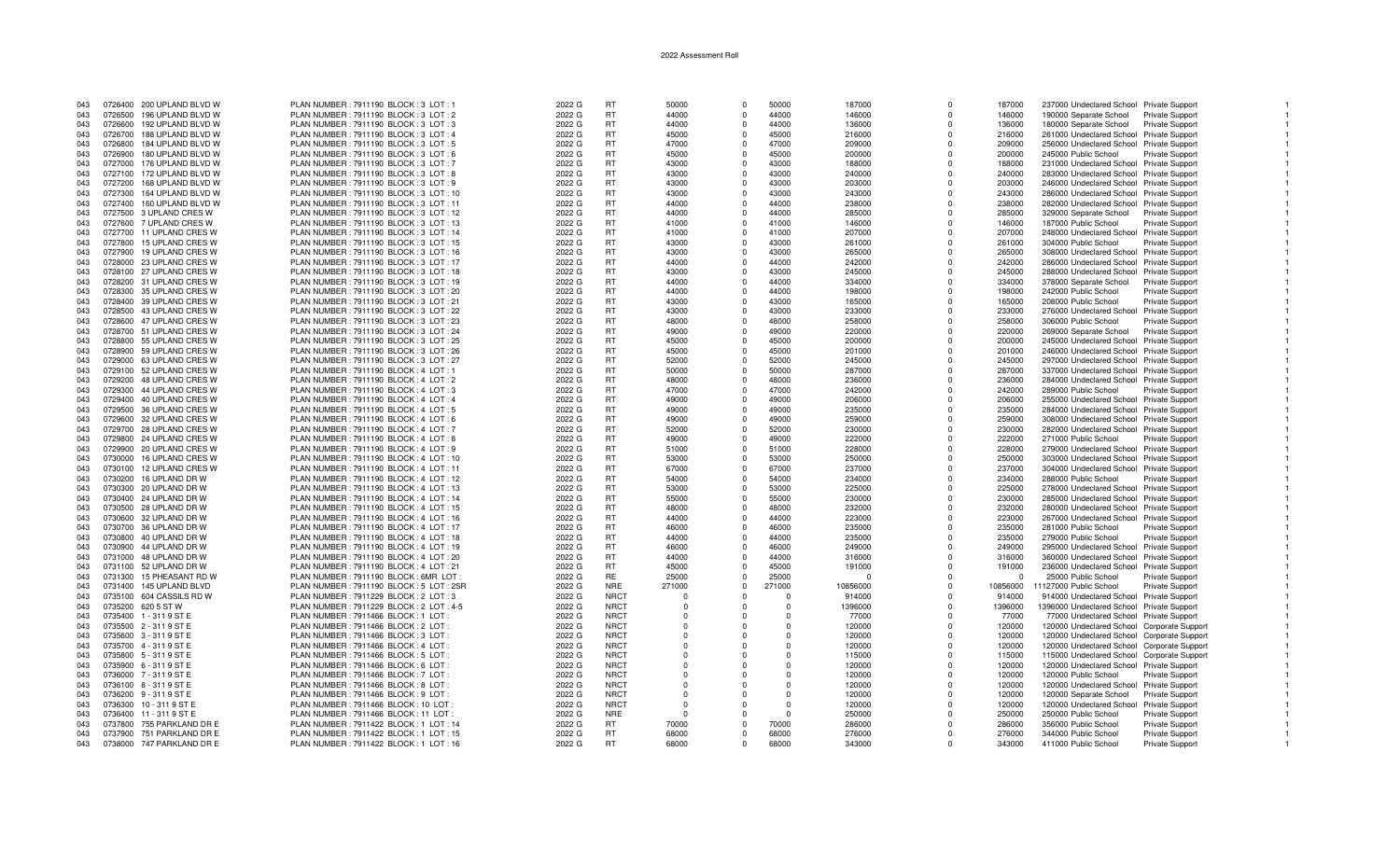| 043 |         | 0738100 743 PARKLAND DR E | PLAN NUMBER: 7911422 BLOCK: 1 LOT: 17    | 2022 G | <b>RT</b> | 69000  | $\Omega$   | 69000  | 273000   | $\Omega$    | 273000   | 342000 Public School                     | Private Support        |  |
|-----|---------|---------------------------|------------------------------------------|--------|-----------|--------|------------|--------|----------|-------------|----------|------------------------------------------|------------------------|--|
| 043 |         | 0739400 28 PARKLAND PL E  | PLAN NUMBER : 7911422 BLOCK : 2 LOT : 2  | 2022 G | <b>RT</b> | 62000  | $\Omega$   | 62000  | 214000   | $\Omega$    | 214000   | 276000 Public School                     | <b>Private Support</b> |  |
| 043 |         | 0739500 24 PARKLAND PL E  | PLAN NUMBER : 7911422 BLOCK : 2 LOT : 3  | 2022 G | <b>RT</b> | 63000  | $\Omega$   | 63000  | 233000   | n           | 233000   | 296000 Public School                     | Private Support        |  |
|     |         |                           |                                          |        |           |        |            |        |          |             |          |                                          |                        |  |
| 043 |         | 0739600 20 PARKLAND PL E  | PLAN NUMBER : 7911422 BLOCK : 2 LOT : 4  | 2022 G | <b>RT</b> | 63000  | $\Omega$   | 63000  | 198000   | $\Omega$    | 198000   | 261000 Undeclared School Private Support |                        |  |
| 043 |         | 0739700 16 PARKLAND PL E  | PLAN NUMBER : 7911422 BLOCK : 2 LOT : 5  | 2022 G | <b>RT</b> | 63000  | $\Omega$   | 63000  | 194000   | $\Omega$    | 194000   | 257000 Undeclared School Private Support |                        |  |
| 043 | 0739800 | 12 PARKLAND PL E          | PLAN NUMBER : 7911422 BLOCK : 2 LOT : 6  | 2022 G | <b>RT</b> | 69000  | $\Omega$   | 69000  | 206000   | $\Omega$    | 206000   | 275000 Public School                     | Private Support        |  |
| 043 |         | 0739900 727 PARKLAND DR E | PLAN NUMBER : 7911422 BLOCK : 2 LOT : 7  | 2022 G | <b>RT</b> | 67000  | $^{\circ}$ | 67000  | 244000   | $\mathbf 0$ | 244000   | 311000 Public School                     | <b>Private Support</b> |  |
| 043 | 0740000 | 731 PARKLAND DR E         | PLAN NUMBER: 7911422 BLOCK: 2 LOT: 8     | 2022 G | RT.       | 69000  | $\Omega$   | 69000  | 232000   | $\Omega$    | 232000   | 301000 Public School                     | <b>Private Support</b> |  |
| 043 |         |                           |                                          |        | <b>RT</b> | 68000  | $\Omega$   | 68000  |          | $\Omega$    | 242000   |                                          |                        |  |
|     |         | 0740100 735 PARKLAND DR E | PLAN NUMBER : 7911422 BLOCK : 2 LOT : 9  | 2022 G |           |        |            |        | 242000   |             |          | 310000 Public School                     | <b>Private Support</b> |  |
| 043 |         | 0740200 739 PARKLAND DR E | PLAN NUMBER : 7911422 BLOCK : 2 LOT : 10 | 2022 G | <b>RT</b> | 59000  | $\Omega$   | 59000  | 257000   | $\Omega$    | 257000   | 316000 Undeclared School                 | <b>Private Support</b> |  |
| 043 |         | 0742100 84 PARKLAND WAY E | PLAN NUMBER: 7911422 BLOCK: 3 LOT: 1     | 2022 G | <b>RT</b> | 66000  | $\Omega$   | 66000  | 142000   | $\Omega$    | 142000   | 208000 Public School                     | Private Support        |  |
| 043 |         | 0742200 88 PARKLAND WAY E | PLAN NUMBER : 7911422 BLOCK : 3 LOT : 2  | 2022 G | <b>RT</b> | 63000  | $\Omega$   | 63000  | 182000   | $\Omega$    | 182000   | 245000 Separate School                   | Private Support        |  |
| 043 |         | 0742300 92 PARKLAND WAY E | PLAN NUMBER: 7911422 BLOCK: 3 LOT: 3     | 2022 G | <b>RT</b> | 63000  | $\Omega$   | 63000  | 159000   | $\Omega$    | 159000   | 222000 Public School                     | <b>Private Support</b> |  |
| 043 |         | 0742400 96 PARKLAND WAY E | PLAN NUMBER : 7911422 BLOCK : 3 LOT : 4  | 2022 G | RT.       | 63000  | $\Omega$   | 63000  | 156000   | $\Omega$    | 156000   | 219000 Undeclared School Private Support |                        |  |
|     |         |                           |                                          |        |           |        |            |        |          |             |          |                                          |                        |  |
| 043 | 0742500 | 100 PARKLAND WAY E        | PLAN NUMBER : 7911422 BLOCK : 3 LOT : 5  | 2022 G | <b>RT</b> | 63000  | $^{\circ}$ | 63000  | 142000   | $\Omega$    | 142000   | 205000 Undeclared School Private Support |                        |  |
| 043 | 0742600 | 104 PARKLAND WAY E        | PLAN NUMBER : 7911422 BLOCK : 3 LOT : 6  | 2022 G | <b>RT</b> | 63000  | $\Omega$   | 63000  | 127000   | $\Omega$    | 127000   | 190000 Undeclared School Private Support |                        |  |
| 043 | 0742700 | 108 PARKLAND WAY E        | PLAN NUMBER: 7911422 BLOCK: 3 LOT: 7     | 2022 G | <b>RT</b> | 64000  | $\Omega$   | 64000  | 183000   | $\Omega$    | 183000   | 247000 Undeclared School Private Support |                        |  |
| 043 |         | 0742800 707 PARKLAND DR E | PLAN NUMBER: 7911422 BLOCK: 3 LOT: 8     | 2022 G | RT        | 59000  | $\Omega$   | 59000  | 159000   | $\Omega$    | 159000   | 218000 Public School                     | <b>Private Support</b> |  |
| 043 |         | 0742900 711 PARKLAND DR E | PLAN NUMBER: 7911422 BLOCK: 3 LOT: 9     | 2022 G | <b>RT</b> | 60000  | $\Omega$   | 60000  | 185000   | $\Omega$    | 185000   | 245000 Separate School                   | Private Support        |  |
|     |         |                           |                                          |        |           |        | $\Omega$   |        |          | $\Omega$    |          |                                          |                        |  |
| 043 |         | 0743000 715 PARKLAND DR E | PLAN NUMBER : 7911422 BLOCK : 3 LOT : 10 | 2022 G | RT.       | 60000  |            | 60000  | 156000   |             | 156000   | 216000 Public School                     | <b>Private Support</b> |  |
| 043 |         | 0743100 719 PARKLAND DR E | PLAN NUMBER : 7911422 BLOCK : 3 LOT : 11 | 2022 G | RT        | 60000  | $\Omega$   | 60000  | 209000   | $\Omega$    | 209000   | 269000 Undeclared School Private Support |                        |  |
| 043 |         | 0743200 723 PARKLAND DR E | PLAN NUMBER : 7911422 BLOCK : 3 LOT : 12 | 2022 G | <b>RT</b> | 59000  | $\Omega$   | 59000  | 182000   | $\Omega$    | 182000   | 241000 Public School                     | Private Support        |  |
| 043 | 0743300 | 11 PARKLAND PL E          | PLAN NUMBER: 7911422 BLOCK: 3 LOT: 13    | 2022 G | <b>RT</b> | 69000  | $^{\circ}$ | 69000  | 148000   | $\Omega$    | 148000   | 217000 Public School                     | <b>Private Support</b> |  |
| 043 | 0743400 | 15 PARKLAND PL E          | PLAN NUMBER: 7911422 BLOCK: 3 LOT: 14    | 2022 G | <b>RT</b> | 67000  | $\Omega$   | 67000  | 212000   | $\Omega$    | 212000   | 279000 Undeclared School Private Support |                        |  |
| 043 | 0743500 | 19 PARKLAND PL E          | PLAN NUMBER: 7911422 BLOCK: 3 LOT: 15    | 2022 G | RT.       | 64000  | $\Omega$   | 64000  | 215000   | $\Omega$    | 215000   |                                          |                        |  |
|     |         |                           |                                          |        |           |        |            |        |          |             |          | 279000 Undeclared School Private Support |                        |  |
| 043 |         | 0743600 23 PARKLAND PL E  | PLAN NUMBER : 7911422 BLOCK : 3 LOT : 16 | 2022 G | RT.       | 67000  | $\Omega$   | 67000  | 168000   | $\Omega$    | 168000   | 235000 Undeclared School Private Support |                        |  |
| 043 |         | 0743700 27 PARKLAND PL E  | PLAN NUMBER: 7911422 BLOCK: 3 LOT: 17    | 2022 G | RT        | 64000  | $\Omega$   | 64000  | 185000   | $\Omega$    | 185000   | 249000 Undeclared School Private Support |                        |  |
| 043 |         | 0743800 31 PARKLAND PL E  | PLAN NUMBER: 7911422 BLOCK: 3 LOT: 18    | 2022 G | <b>RT</b> | 67000  | $\Omega$   | 67000  | 188000   | $\Omega$    | 188000   | 255000 Undeclared School Private Support |                        |  |
| 043 |         | 0743900 35 PARKLAND PL E  | PLAN NUMBER: 7911422 BLOCK: 3 LOT: 19    | 2022 G | <b>RT</b> | 66000  | $\Omega$   | 66000  | 161000   | $\Omega$    | 161000   | 227000 Undeclared School Private Support |                        |  |
| 043 | 0743901 |                           | PLAN NUMBER: 7911422 BLOCK: 3 LOT: 20MR  | 2022 G | <b>RE</b> | 36000  | $\Omega$   | 36000  | $\Omega$ | $\Omega$    | $\Omega$ | 36000 Public School                      | Private Support        |  |
|     |         |                           |                                          |        |           |        |            |        |          |             |          |                                          |                        |  |
| 043 | 0744000 | 623 PARKLAND DR E         | PLAN NUMBER : 7911422 BLOCK : 4 LOT : 1  | 2022 G | <b>RT</b> | 63000  | $\Omega$   | 63000  | 263000   | $\Omega$    | 263000   | 326000 Undeclared School Private Support |                        |  |
| 043 |         | 0744100 627 PARKLAND DR E | PLAN NUMBER : 7911422 BLOCK : 4 LOT : 2  | 2022 G | <b>RT</b> | 64000  | $\Omega$   | 64000  | 244000   | $\Omega$    | 244000   | 308000 Public School                     | Private Support        |  |
| 043 |         | 0744200 631 PARKLAND DR E | PLAN NUMBER : 7911422 BLOCK : 4 LOT : 3  | 2022 G | <b>RT</b> | 65000  | $\Omega$   | 65000  | 194000   | n           | 194000   | 259000 Public School                     | <b>Private Support</b> |  |
| 043 |         | 0744300 635 PARKLAND DR E | PLAN NUMBER: 7911422 BLOCK: 4 LOT: 4     | 2022 G | <b>RT</b> | 62000  | $\Omega$   | 62000  | 167000   | $\Omega$    | 167000   | 229000 Undeclared School Private Support |                        |  |
| 043 |         | 0744400 639 PARKLAND DR E | PLAN NUMBER : 7911422 BLOCK : 4 LOT : 5  | 2022 G | <b>RT</b> | 63000  | $\Omega$   | 63000  | 230000   | $\Omega$    | 230000   | 293000 Undeclared School Private Support |                        |  |
| 043 | 0744500 |                           |                                          |        | <b>RT</b> | 71000  | $\Omega$   |        |          | $\Omega$    |          |                                          |                        |  |
|     |         | 107 PARKLAND WAY E        | PLAN NUMBER : 7911422 BLOCK : 4 LOT : 6  | 2022 G |           |        |            | 71000  | 166000   |             | 166000   | 237000 Undeclared School Private Support |                        |  |
| 043 | 0744600 | 103 PARKLAND WAY E        | PLAN NUMBER : 7911422 BLOCK : 4 LOT : 7  | 2022 G | RT.       | 69000  | $\Omega$   | 69000  | 183000   | $\Omega$    | 183000   | 252000 Undeclared School Private Support |                        |  |
| 043 |         | 0744700 99 PARKLAND WAY E | PLAN NUMBER: 7911422 BLOCK: 4 LOT: 8     | 2022 G | <b>RT</b> | 72000  | $\Omega$   | 72000  | 228000   | $\Omega$    | 228000   | 300000 Public School                     | <b>Private Support</b> |  |
| 043 | 0744800 | 95 PARKLAND WAY E         | PLAN NUMBER : 7911422 BLOCK : 4 LOT : 9  | 2022 G | <b>RT</b> | 72000  | $\Omega$   | 72000  | 179000   | $\Omega$    | 179000   | 251000 Undeclared School Private Support |                        |  |
| 043 |         | 0744900 91 PARKLAND WAY E | PLAN NUMBER: 7911422 BLOCK: 4 LOT: 10    | 2022 G | <b>RT</b> | 69000  | $\Omega$   | 69000  | 209000   | $\Omega$    | 209000   | 278000 Undeclared School Private Support |                        |  |
| 043 |         | 0745000 87 PARKLAND WAY E | PLAN NUMBER: 7911422 BLOCK: 4 LOT: 11    | 2022 G | <b>RT</b> | 68000  | $\Omega$   | 68000  | 149000   | $\Omega$    | 149000   | 217000 Public School                     | Private Support        |  |
|     |         |                           |                                          |        |           |        |            |        |          |             |          |                                          |                        |  |
| 043 |         | 0745100 83 PARKLAND WAY E | PLAN NUMBER : 7911422 BLOCK : 4 LOT : 12 | 2022 G | <b>RT</b> | 68000  | $\Omega$   | 68000  | 186000   | $\Omega$    | 186000   | 254000 Undeclared School Private Support |                        |  |
| 043 |         | 0745200 79 PARKLAND WAY E | PLAN NUMBER: 7911422 BLOCK: 4 LOT: 13    | 2022 G | <b>RT</b> | 63000  | $\Omega$   | 63000  | 194000   | $\Omega$    | 194000   | 257000 Undeclared School Private Support |                        |  |
| 043 |         | 0745300 77 PARKLAND WAY E | PLAN NUMBER : 7911422 BLOCK : 4 LOT : 14 | 2022 G | RT.       | 63000  | $\Omega$   | 63000  | 129000   | $\Omega$    | 129000   | 192000 Undeclared School Private Support |                        |  |
| 043 |         | 0745400 73 PARKLAND WAY E | PLAN NUMBER : 7911422 BLOCK : 4 LOT : 15 | 2022 G | <b>RT</b> | 60000  | $\Omega$   | 60000  | 145000   | $\Omega$    | 145000   | 205000 Public School                     | Private Support        |  |
| 043 |         | 0745500 69 PARKLAND WAY E | PLAN NUMBER: 7911422 BLOCK: 4 LOT: 16    | 2022 G | <b>RT</b> | 60000  | $^{\circ}$ | 60000  | 238000   | $\Omega$    | 238000   | 298000 Undeclared School Private Support |                        |  |
|     |         |                           |                                          |        |           |        |            |        |          |             |          |                                          |                        |  |
| 043 |         | 0745600 65 PARKLAND WAY E | PLAN NUMBER : 7911422 BLOCK : 4 LOT : 17 | 2022 G | RT        | 60000  | $\Omega$   | 60000  | 214000   | $\Omega$    | 214000   | 274000 Separate School                   | <b>Private Support</b> |  |
| 043 |         | 0745700 61 PARKLAND WAY E | PLAN NUMBER : 7911422 BLOCK : 4 LOT : 18 | 2022 G | <b>RT</b> | 65000  | $\Omega$   | 65000  | 198000   | $\Omega$    | 198000   | 263000 Undeclared School                 | Private Support        |  |
| 043 |         | 0745800 36 PARKLAND WAY E | PLAN NUMBER : 7911422 BLOCK : 4 LOT : 19 | 2022 G | RT.       | 65000  | $\Omega$   | 65000  | 244000   | $\Omega$    | 244000   | 309000 Separate School                   | <b>Private Support</b> |  |
| 043 |         | 0745900 32 PARKLAND WAY E | PLAN NUMBER: 7911422 BLOCK: 4 LOT: 20    | 2022 G | RT        | 60000  | $\Omega$   | 60000  | 213000   | $\Omega$    | 213000   | 273000 Separate School                   | <b>Private Support</b> |  |
| 043 |         | 0746000 28 PARKLAND WAY E | PLAN NUMBER: 7911422 BLOCK: 4 LOT: 21    | 2022 G | <b>RT</b> | 60000  | $\Omega$   | 60000  | 223000   | $\Omega$    | 223000   | 283000 Public School                     | Private Support        |  |
| 043 |         | 0746100 24 PARKLAND WAY E | PLAN NUMBER : 7911422 BLOCK : 4 LOT : 22 | 2022 G | <b>RT</b> | 61000  | $\Omega$   | 61000  | 185000   | $\Omega$    | 185000   |                                          |                        |  |
|     |         |                           |                                          |        |           |        |            |        |          |             |          | 246000 Undeclared School Private Support |                        |  |
| 043 |         | 0746200 20 PARKLAND WAY E | PLAN NUMBER: 7911422 BLOCK: 4 LOT: 23MR  | 2022 G | RE        | 120000 | $\Omega$   | 120000 | $\Omega$ | $\Omega$    | $\Omega$ | 120000 Public School                     | <b>Private Support</b> |  |
| 043 | 0746300 | 16 PARKLAND WAY E         | PLAN NUMBER: 7911422 BLOCK: 4 LOT: 24    | 2022 G | <b>RT</b> | 64000  | $\Omega$   | 64000  | 191000   | $\Omega$    | 191000   | 255000 Public School                     | <b>Private Support</b> |  |
| 043 | 0746400 | 12 PARKLAND WAY E         | PLAN NUMBER : 7911422 BLOCK : 4 LOT : 25 | 2022 G | RT.       | 64000  | $\Omega$   | 64000  | 239000   | $\Omega$    | 239000   | 303000 Undeclared School Private Support |                        |  |
| 043 |         | 0746500 603 PARKLAND DR E | PLAN NUMBER : 7911422 BLOCK : 5 LOT : 1  | 2022 G | RT        | 54000  | $\Omega$   | 54000  | 174000   | $\Omega$    | 174000   | 228000 Undeclared School Private Support |                        |  |
| 043 |         | 0746600 607 PARKLAND DR E | PLAN NUMBER : 7911422 BLOCK : 5 LOT : 2  | 2022 G | <b>RT</b> | 60000  | $\Omega$   | 60000  | 209000   | $\Omega$    | 209000   | 269000 Public School                     | <b>Private Support</b> |  |
|     |         |                           |                                          |        |           |        |            |        |          |             |          |                                          |                        |  |
| 043 |         | 0746700 611 PARKLAND DR E | PLAN NUMBER : 7911422 BLOCK : 5 LOT : 3  | 2022 G | <b>RT</b> | 60000  | $\Omega$   | 60000  | 199000   | $\Omega$    | 199000   | 259000 Undeclared School Private Support |                        |  |
| 043 |         | 0746800 615 PARKLAND DR E | PLAN NUMBER : 7911422 BLOCK : 5 LOT : 4  | 2022 G | RT        | 60000  | $\Omega$   | 60000  | 217000   | $\Omega$    | 217000   | 277000 Undeclared School Private Support |                        |  |
| 043 |         | 0746900 619 PARKLAND DR E | PLAN NUMBER : 7911422 BLOCK : 5 LOT : 5  | 2022 G | <b>RT</b> | 61000  | $\Omega$   | 61000  | 203000   | $\Omega$    | 203000   | 264000 Undeclared School Private Support |                        |  |
| 043 |         | 0747000 23 PARKLAND WAY E | PLAN NUMBER: 7911422 BLOCK: 5 LOT: 6     | 2022 G | <b>RT</b> | 66000  | $\Omega$   | 66000  | 182000   | $\Omega$    | 182000   | 248000 Public School                     | <b>Private Support</b> |  |
| 043 |         | 0747100 27 PARKLAND WAY E | PLAN NUMBER : 7911422 BLOCK : 5 LOT : 7  | 2022 G | <b>RT</b> | 64000  | $\Omega$   | 64000  | 191000   | $\Omega$    | 191000   | 255000 Public School                     | Private Support        |  |
| 043 |         | 0747200 31 PARKLAND WAY E | PLAN NUMBER: 7911422 BLOCK: 5 LOT: 8     | 2022 G | <b>RT</b> | 64000  | $\Omega$   | 64000  | 216000   | $\Omega$    | 216000   |                                          |                        |  |
|     |         |                           |                                          |        |           |        |            |        |          |             |          | 280000 Undeclared School                 | Private Support        |  |
| 043 |         | 0747300 35 PARKLAND WAY E | PLAN NUMBER : 7911422 BLOCK : 5 LOT : 9  | 2022 G | <b>RT</b> | 65000  | $\Omega$   | 65000  | 160000   | $\Omega$    | 160000   | 225000 Public School                     | Private Support        |  |
| 043 |         | 0747400 602 PARKLAND DR E | PLAN NUMBER : 7911422 BLOCK : 6 LOT : 1  | 2022 G | <b>RE</b> | 43000  | $\Omega$   | 43000  | $\Omega$ | $\Omega$    | $\Omega$ | 43000 Public School                      | Private Support        |  |
| 043 |         | 0747700 776 2 ST E        | PLAN NUMBER: 8010075 BLOCK: 1 LOT: 3     | 2022 G | RT.       | 103000 | $\Omega$   | 103000 | 243000   | $\Omega$    | 243000   | 346000 Public School                     | <b>Private Support</b> |  |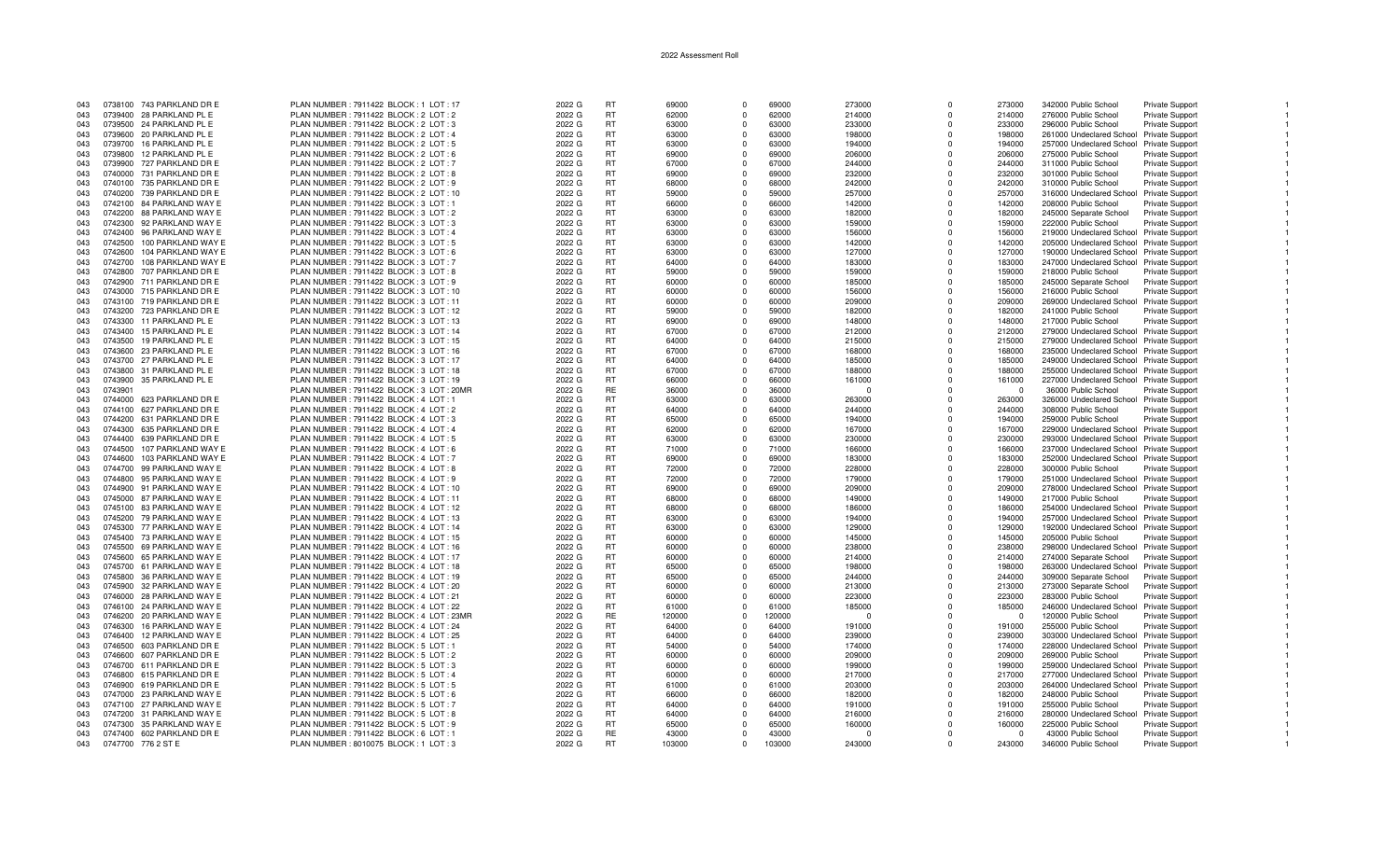| 043 | 0747800 3 PHILPOTT CRT E       | PLAN NUMBER: 8010075 BLOCK: 1 LOT: 4         | 2022 G | RT          | 78000    | $\cap$     | 78000    | 100000   | $\Omega$     | 100000     | 178000 Undeclared School Private Support   |                          |  |
|-----|--------------------------------|----------------------------------------------|--------|-------------|----------|------------|----------|----------|--------------|------------|--------------------------------------------|--------------------------|--|
| 043 | 0747900 7 PHILPOTT CRT E       | PLAN NUMBER : 0313477 BLOCK : 1 LOT : 13     | 2022 G | <b>RT</b>   | 114000   | $\Omega$   | 114000   | 226000   | $\Omega$     | 226000     | 340000 Undeclared School Private Support   |                          |  |
| 043 | 0748000 11 PHILPOTT CRT E      | PLAN NUMBER : 8010075 BLOCK : 1 LOT : 6      | 2022 G | RT          | 113000   | $\Omega$   | 113000   | 226000   | $\Omega$     | 226000     | 339000 Undeclared School Private Support   |                          |  |
|     |                                |                                              |        |             |          | $\Omega$   |          |          | $\Omega$     |            |                                            |                          |  |
| 043 | 15 PHILPOTT CRT E<br>0748100   | PLAN NUMBER : 8010075 BLOCK : 1 LOT : 7      | 2022 G | <b>RT</b>   | 99000    |            | 99000    | 260000   |              | 260000     | 359000 Undeclared School Private Support   |                          |  |
| 043 | 0748200<br>19 PHILPOTT CRT E   | PLAN NUMBER : 8010075 BLOCK : 1 LOT : 8      | 2022 G | <b>RT</b>   | 89000    | $\Omega$   | 89000    | 255000   | $\Omega$     | 255000     | 344000 Public School                       | <b>Private Support</b>   |  |
| 043 | 0748300<br>23 PHILPOTT CRT E   | PLAN NUMBER : 8010075 BLOCK : 1 LOT : 9      | 2022 G | <b>RT</b>   | 74000    | $\Omega$   | 74000    | 207000   | $\Omega$     | 207000     | 281000 Undeclared School Private Support   |                          |  |
| 043 | 95 FAIRVIEW AVE E<br>0748400   | PLAN NUMBER : 8010075 BLOCK : 1 LOT : 10     | 2022 G | <b>RT</b>   | 122000   | $^{\circ}$ | 122000   | 261000   | $\mathbf 0$  | 261000     | 383000 Undeclared School Private Support   |                          |  |
| 043 | 0748500                        | PLAN NUMBER : 8010416 BLOCK : 0 LOT : 0      | 2022 G | <b>NRIV</b> | 6000     | $\Omega$   | 6000     | $\cap$   | $\Omega$     | $^{\circ}$ | 6000 Undeclared School Private Support     |                          |  |
| 043 | 0748600                        | PLAN NUMBER : 8010431 BLOCK : 0 LOT : 0      | 2022 G | <b>NRIV</b> | 2000     | $\Omega$   | 2000     | $\Omega$ | n            | $\Omega$   | 2000 Undeclared School Corporate Suppor    |                          |  |
|     |                                |                                              |        |             |          |            |          |          |              |            |                                            |                          |  |
| 043 | 0748700<br>11 WILDROSE CRES W  | PLAN NUMBER : 8010647 BLOCK : 1 LOT : 1      | 2022 G | RT.         | 47000    | $\Omega$   | 47000    | 126000   |              | 126000     | 173000 Undeclared School Private Support   |                          |  |
| 043 | 13 WILDROSE CRES W<br>0748800  | PLAN NUMBER: 8010647 BLOCK: 1 LOT: 2         | 2022 G | <b>RT</b>   | 52000    | $\Omega$   | 52000    | 212000   | 0            | 212000     | 264000 Public School                       | <b>Private Support</b>   |  |
| 043 | 15 WILDROSE CRES W<br>0748900  | PLAN NUMBER: 8010647 BLOCK: 1 LOT: 3         | 2022 G | <b>RT</b>   | 68000    | $\Omega$   | 68000    | 226000   | $\Omega$     | 226000     | 294000 Undeclared School Private Support   |                          |  |
| 043 | 0749000<br>608 2 ST E          | PLAN NUMBER : 8010701 BLOCK : 1 LOT : 1      | 2022 G | <b>RT</b>   | 90000    | $\Omega$   | 90000    | 124000   | $\Omega$     | 124000     | 214000 Undeclared School Private Support   |                          |  |
| 043 | 0749001<br>612 2 ST E          | PLAN NUMBER : 8010701 BLOCK : 1 LOT : 1      | 2022 G | RT.         | 69000    | $\Omega$   | 69000    | 225000   | $\Omega$     | 225000     | 294000 Public School                       | <b>Private Support</b>   |  |
| 043 | 304 CASSILS RD E<br>0749100    | PLAN NUMBER : 8010701 BLOCK : 1 LOT : 2      | 2022 G | <b>NRE</b>  | 221000   | $\Omega$   | 221000   | 875000   | $\Omega$     | 875000     | 1096000 Public School                      | <b>Private Support</b>   |  |
|     |                                |                                              |        |             |          |            |          |          |              |            |                                            |                          |  |
| 043 | 0749110 504 CASSILS RD E       | PLAN NUMBER : 0410769 BLOCK : 9 LOT : 2      | 2022 G | <b>NRE</b>  | 401000   | $\Omega$   | 401000   | 2034000  | $\Omega$     | 2034000    | 2435000 Undeclared School Corporate Suppor |                          |  |
| 043 | 0749120 610 CASSILS RD E       | PLAN NUMBER : 0410769 BLOCK : 9 LOT : 1      | 2022 G | <b>NRCT</b> | $\Omega$ |            |          | 4645920  | $\Omega$     | 4645920    | 4645920 Separate School                    | Corporate Support        |  |
| 043 | 0749120 610 CASSILS RD E       | PLAN NUMBER : 0410769 BLOCK : 9 LOT : 1      | 2022 G | <b>NRE</b>  | $\Omega$ |            | $\Omega$ | 1409080  | $\Omega$     | 1409080    | 1409080 Separate School                    | <b>Corporate Support</b> |  |
| 043 | 0750100 369 AQUADUCT DR E      | PLAN NUMBER : 8010962 BLOCK : 3 LOT : 12     | 2022 G | ME          | $\Omega$ |            | $\Omega$ | 37000    | $\Omega$     | 37000      | 37000 Separate School                      | Corporate Support        |  |
| 043 | 0750100 369 AQUADUCT DR E      | PLAN NUMBER : 8010962 BLOCK : 3 LOT : 12     | 2022 G | <b>NRIT</b> | $\Omega$ |            | $\Omega$ | 283000   | $\Omega$     | 283000     | 283000 Separate School                     | Corporate Support        |  |
| 043 | 0751000 3 FAIRVIEW RD E        | PLAN NUMBER : 8011048 BLOCK : 4 LOT : 1      | 2022 G | RT.         | 80000    | $\Omega$   | 80000    | 191000   | $\Omega$     | 191000     |                                            |                          |  |
|     |                                |                                              |        |             |          |            |          |          |              |            | 271000 Public School                       | <b>Private Support</b>   |  |
| 043 | 0751100 5 FAIRVIEW RD E        | PLAN NUMBER: 8011048 BLOCK: 4 LOT: 2         | 2022 G | <b>RT</b>   | 71000    | $\Omega$   | 71000    | 168000   | $\Omega$     | 168000     | 239000 Undeclared School Private Support   |                          |  |
| 043 | 0751200 7 FAIRVIEW RD E        | PLAN NUMBER: 8011048 BLOCK: 4 LOT: 3         | 2022 G | RT          | 71000    | $\Omega$   | 71000    | 158000   | $\Omega$     | 158000     | 229000 Undeclared School Private Support   |                          |  |
| 043 | 0751300 9 FAIRVIEW RD E        | PLAN NUMBER: 8011048 BLOCK: 4 LOT: 4         | 2022 G | <b>RT</b>   | 71000    | $\Omega$   | 71000    | 153000   | $\Omega$     | 153000     | 224000 Undeclared School Private Support   |                          |  |
| 043 | 0751400 11 FAIRVIEW RD E       | PLAN NUMBER: 8011048 BLOCK: 4 LOT: 5         | 2022 G | <b>RT</b>   | 70000    | $\Omega$   | 70000    | 191000   | $\Omega$     | 191000     | 261000 Public School                       | <b>Private Support</b>   |  |
| 043 | 0751500 13 FAIRVIEW RD E       | PLAN NUMBER: 8011048 BLOCK: 4 LOT: 6         | 2022 G | <b>RT</b>   | 71000    | $\Omega$   | 71000    | 279000   | $\Omega$     | 279000     | 350000 Public School                       | Private Support          |  |
|     |                                |                                              |        |             |          |            |          |          | $\Omega$     |            |                                            |                          |  |
| 043 | 0751600<br>15 FAIRVIEW RD E    | PLAN NUMBER: 8011048 BLOCK: 4 LOT: 7         | 2022 G | <b>RT</b>   | 70000    | $\Omega$   | 70000    | 185000   |              | 185000     | 255000 Undeclared School Private Support   |                          |  |
| 043 | 0751700 17 FAIRVIEW RD E       | PLAN NUMBER: 8011048 BLOCK: 4 LOT: 8         | 2022 G | <b>RT</b>   | 71000    | $\Omega$   | 71000    | 179000   | $\Omega$     | 179000     | 250000 Undeclared School Private Support   |                          |  |
| 043 | 0751800 19 FAIRVIEW RD E       | PLAN NUMBER: 8011048 BLOCK: 4 LOT: 9         | 2022 G | <b>RT</b>   | 71000    |            | 71000    | 179000   | $\Omega$     | 179000     | 250000 Undeclared School Private Support   |                          |  |
| 043 | 0751900 21 FAIRVIEW RD E       | PLAN NUMBER: 8011048 BLOCK: 4 LOT: 10        | 2022 G | <b>RT</b>   | 71000    | $\Omega$   | 71000    | 135000   | $\Omega$     | 135000     | 206000 Public School                       | Private Support          |  |
| 043 | 0752000 23 FAIRVIEW RD E       | PLAN NUMBER: 8011048 BLOCK: 4 LOT: 11        | 2022 G | <b>RT</b>   | 80000    | $\Omega$   | 80000    | 248000   | $\Omega$     | 248000     | 328000 Undeclared School Private Support   |                          |  |
| 043 | 0752300 768 2 ST E             | PLAN NUMBER: 8011048 BLOCK: 5 LOT: 1         | 2022 G | <b>RT</b>   | 83000    | $\Omega$   | 83000    | 158000   | $\Omega$     | 158000     | 241000 Undeclared School Private Support   |                          |  |
|     |                                |                                              |        |             |          |            |          |          |              |            |                                            |                          |  |
| 043 | 0752400 764 2 ST E             | PLAN NUMBER : 8011048 BLOCK : 5 LOT : 2      | 2022 G | <b>RT</b>   | 62000    | $\Omega$   | 62000    | 175000   |              | 175000     | 237000 Undeclared School Private Support   |                          |  |
| 043 | 0752500 760 2 ST E             | PLAN NUMBER : 8011048 BLOCK : 5 LOT : 3      | 2022 G | <b>RT</b>   | 62000    | $\Omega$   | 62000    | 154000   | O            | 154000     | 216000 Undeclared School Private Support   |                          |  |
| 043 | 0752600 756 2 ST E             | PLAN NUMBER : 8011048 BLOCK : 5 LOT : 4      | 2022 G | <b>RT</b>   | 62000    | $\Omega$   | 62000    | 167000   | $\Omega$     | 167000     | 229000 Undeclared School Private Support   |                          |  |
| 043 | 0752700 752 2 ST E             | PLAN NUMBER : 8011048 BLOCK : 5 LOT : 5      | 2022 G | <b>RT</b>   | 66000    | $\Omega$   | 66000    | 165000   | $\Omega$     | 165000     | 231000 Public School                       | Private Support          |  |
| 043 | 0752800<br>3 FAIRVIEW CRES E   | PLAN NUMBER : 8011048 BLOCK : 5 LOT : 6      | 2022 G | <b>RT</b>   | 76000    |            | 76000    | 239000   | $\Omega$     | 239000     | 315000 Public School                       | Private Support          |  |
|     |                                |                                              |        |             | 78000    |            |          |          | $\Omega$     | 224000     |                                            |                          |  |
| 043 | 0752900 5 FAIRVIEW CRES E      | PLAN NUMBER: 8011048 BLOCK: 5 LOT: 7         | 2022 G | <b>RT</b>   |          | $\Omega$   | 78000    | 224000   |              |            | 302000 Undeclared School Private Support   |                          |  |
| 043 | 0753000<br>7 FAIRVIEW CRES E   | PLAN NUMBER : 8011048 BLOCK : 5 LOT : 8      | 2022 G | RT          | 78000    | $\Omega$   | 78000    | 219000   | $\Omega$     | 219000     | 297000 Undeclared School Private Support   |                          |  |
| 043 | 0753100 9 FAIRVIEW CRES E      | PLAN NUMBER: 8011048 BLOCK: 5 LOT: 9         | 2022 G | <b>RT</b>   | 82000    | $\Omega$   | 82000    | 211000   | $\Omega$     | 211000     | 293000 Public School                       | Private Support          |  |
| 043 | 0753200 11 FAIRVIEW CRES E     | PLAN NUMBER : 8011048 BLOCK : 5 LOT : 10     | 2022 G | <b>RT</b>   | 94000    | $\Omega$   | 94000    | 238000   |              | 238000     | 332000 Public School                       | <b>Private Support</b>   |  |
| 043 | 13 FAIRVIEW CRES E<br>0753300  | PLAN NUMBER: 8011048 BLOCK: 5 LOT: 11        | 2022 G | RT          | 85000    | $\Omega$   | 85000    | 283000   | <sup>n</sup> | 283000     | 368000 Undeclared School Private Support   |                          |  |
| 043 | 0753400<br>15 FAIRVIEW CRES E  | PLAN NUMBER : 8011048 BLOCK : 5 LOT : 12     | 2022 G | <b>RT</b>   | 80000    | $\Omega$   | 80000    | 279000   | $\Omega$     | 279000     | 359000 Undeclared School Private Support   |                          |  |
|     |                                |                                              |        |             | 91000    | $\Omega$   |          |          | $\Omega$     |            |                                            |                          |  |
| 043 | 0753500<br>17 FAIRVIEW CRES E  | PLAN NUMBER: 8011048 BLOCK: 5 LOT: 13        | 2022 G | <b>RT</b>   |          |            | 91000    | 273000   |              | 273000     | 364000 Undeclared School Private Support   |                          |  |
| 043 | 0753900<br>25 FAIRVIEW CRES E  | PLAN NUMBER: 8011048 BLOCK: 5 LOT: 17        | 2022 G | <b>RT</b>   | 80000    | $\Omega$   | 80000    | 283000   | $\Omega$     | 283000     | 363000 Undeclared School Private Support   |                          |  |
| 043 | 0754000 27 FAIRVIEW CRES E     | PLAN NUMBER : 8011048 BLOCK : 5 LOT : 18     | 2022 G | <b>RT</b>   | 80000    | $\Omega$   | 80000    | 230000   | $\Omega$     | 230000     | 310000 Public School                       | Private Support          |  |
| 043 | 29 FAIRVIEW CRES E<br>0754100  | PLAN NUMBER : 8011048 BLOCK : 5 LOT : 19     | 2022 G | <b>RT</b>   | 79000    | $\Omega$   | 79000    | 208000   | $\Omega$     | 208000     | 287000 Public School                       | <b>Private Support</b>   |  |
| 043 | 0754200                        | PLAN NUMBER : 8011048 BLOCK : 5 LOT : 20MR   | 2022 G | <b>RE</b>   | 123000   | $\Omega$   | 123000   | $\Omega$ | O            | $\Omega$   | 123000 Public School                       | <b>Private Support</b>   |  |
| 043 | 0754300                        | PLAN NUMBER: 8011048 BLOCK: 5 LOT: 21MR      | 2022 G | <b>RE</b>   | 128000   | $\Omega$   | 128000   | $\Omega$ |              | $\Omega$   | 128000 Public School                       |                          |  |
|     |                                |                                              |        |             |          |            |          |          |              |            |                                            | <b>Private Support</b>   |  |
| 043 | 0754400                        | PLAN NUMBER : 8011048 BLOCK : 6 LOT          | 2022 G | <b>NRE</b>  | 71000    | $\Omega$   | 71000    | $\Omega$ |              | $\Omega$   | 71000 Public School                        | Private Support          |  |
| 043 | 0755000<br>390 CANAL ST E      | PLAN NUMBER : 8110793 BLOCK : UNIT LOT : 1-2 | 2022 G | <b>NRIT</b> | $\Omega$ |            | $\Omega$ | 316000   | $\Omega$     | 316000     | 316000 Separate School                     | <b>Private Support</b>   |  |
| 043 | 0755200<br>390 CANAL ST E      | PLAN NUMBER : 8110793 BLOCK : UNIT LOT : 3   | 2022 G | <b>NRIT</b> | $\Omega$ | $\Omega$   | $\Omega$ | 117000   | $\Omega$     | 117000     | 117000 Separate School                     | <b>Private Support</b>   |  |
| 043 | 0755300<br>390 CANAL ST E      | PLAN NUMBER: 8110793 BLOCK: UNIT LOT: 4      | 2022 G | <b>NRIT</b> | $\Omega$ |            | $\Omega$ | 144000   | $\Omega$     | 144000     | 144000 Separate School                     | <b>Private Support</b>   |  |
| 043 | 0755400<br>390 CANAL ST E      | PLAN NUMBER: 8110793 BLOCK: UNIT LOT: 5      | 2022 G | <b>NRIT</b> | $\Omega$ |            | $\Omega$ | 144000   | $\Omega$     | 144000     | 144000 Separate School                     | <b>Private Support</b>   |  |
| 043 | 390 CANAL ST E<br>0755500      | PLAN NUMBER : 8110793 BLOCK : UNIT LOT : 6   | 2022 G | <b>NRIT</b> | $\Omega$ | $\Omega$   |          | 144000   | $\Omega$     | 144000     | 144000 Separate School                     |                          |  |
|     |                                |                                              |        |             |          |            |          |          |              |            |                                            | Private Support          |  |
| 043 | 0755600<br>380 CANAL ST E      | PLAN NUMBER: 8110597 BLOCK: 3 LOT: 1         | 2022 G | <b>NRIV</b> | 84000    | $\Omega$   | 84000    | $\Omega$ | $\Omega$     | $\Omega$   | 84000 Separate School                      | Private Support          |  |
| 043 | 0755700<br>150 INDUSTRIAL RD E | PLAN NUMBER: 8110597 BLOCK: 3 LOT: 3         | 2022 G | <b>NRIV</b> | 47000    | $\Omega$   | 47000    | $\Omega$ |              | $\Omega$   | 47000 Separate School                      | Private Support          |  |
| 043 | 0755800<br>200 INDUSTRIAL RD E | PLAN NUMBER: 8110597 BLOCK: 3 LOT: 4         | 2022 G | <b>NRIV</b> | 34000    | $\Omega$   | 34000    | -0       | $\Omega$     | $\Omega$   | 34000 Separate School                      | <b>Private Support</b>   |  |
| 043 | 0756600 269 AQUADUCT DR E      | PLAN NUMBER: 8110893 BLOCK: 2 LOT: 6         | 2022 G | <b>NRIT</b> | - 0      | $\Omega$   | $\Omega$ | 378000   |              | 378000     | 378000 Separate School                     | <b>Private Support</b>   |  |
| 043 | 0756700 259 CANAL ST E         | PLAN NUMBER : 8110893 BLOCK : 2 LOT : 7      | 2022 G | <b>NRIV</b> | 65000    | $\Omega$   | 65000    | $\Omega$ | n            | $\cap$     | 65000 Undeclared School Private Support    |                          |  |
| 043 | 0756800 279 AQUADUCT DR E      | PLAN NUMBER : 8110893 BLOCK : 2 LOT : 8      | 2022 G | <b>NRIT</b> | - 0      |            | $\Omega$ | 293000   | $\Omega$     | 293000     | 293000 Separate School                     | <b>Corporate Support</b> |  |
|     |                                |                                              |        |             |          |            |          |          |              |            |                                            |                          |  |
| 043 | 0757000<br>350 9 ST E          | PLAN NUMBER: 8111859 BLOCK: 2 LOT: 34        | 2022 G | ME          | $\Omega$ |            | $\Omega$ | 149000   | $\Omega$     | 149000     | 149000 Undeclared School Corporate Support |                          |  |
| 043 | 0757000<br>350 9 ST E          | PLAN NUMBER: 8111859 BLOCK: 2 LOT: 34        | 2022 G | <b>NRCT</b> | $\Omega$ |            | $\Omega$ | 310000   | $\Omega$     | 310000     | 310000 Undeclared School Corporate Support |                          |  |
| 043 | 0757200 324 9 ST E             | PLAN NUMBER : 8111859 BLOCK : 2 LOT : 36     | 2022 G | <b>RTM</b>  | 107000   | $\Omega$   | 107000   | 214000   | $\Omega$     | 214000     | 321000 Undeclared School Private Support   |                          |  |
| 043 | 0757300 1 BEAMISH PARK DR E    | PLAN NUMBER: 8111859 BLOCK: 2 LOT: 37-42     | 2022 G | <b>RE</b>   | - 0      |            | $\cap$   | 1010000  | $\Omega$     | 1010000    | 1010000 Undeclared School Private Support  |                          |  |
| 043 | 0759900 395 WELL ST E          | PLAN NUMBER: 8211671 BLOCK: 3 LOT: 1         | 2022 G | <b>NRIV</b> | 51000    |            | 51000    |          | $\Omega$     | $\Omega$   | 51000 Undeclared School Private Support    |                          |  |
|     |                                |                                              |        |             |          |            |          |          |              |            |                                            |                          |  |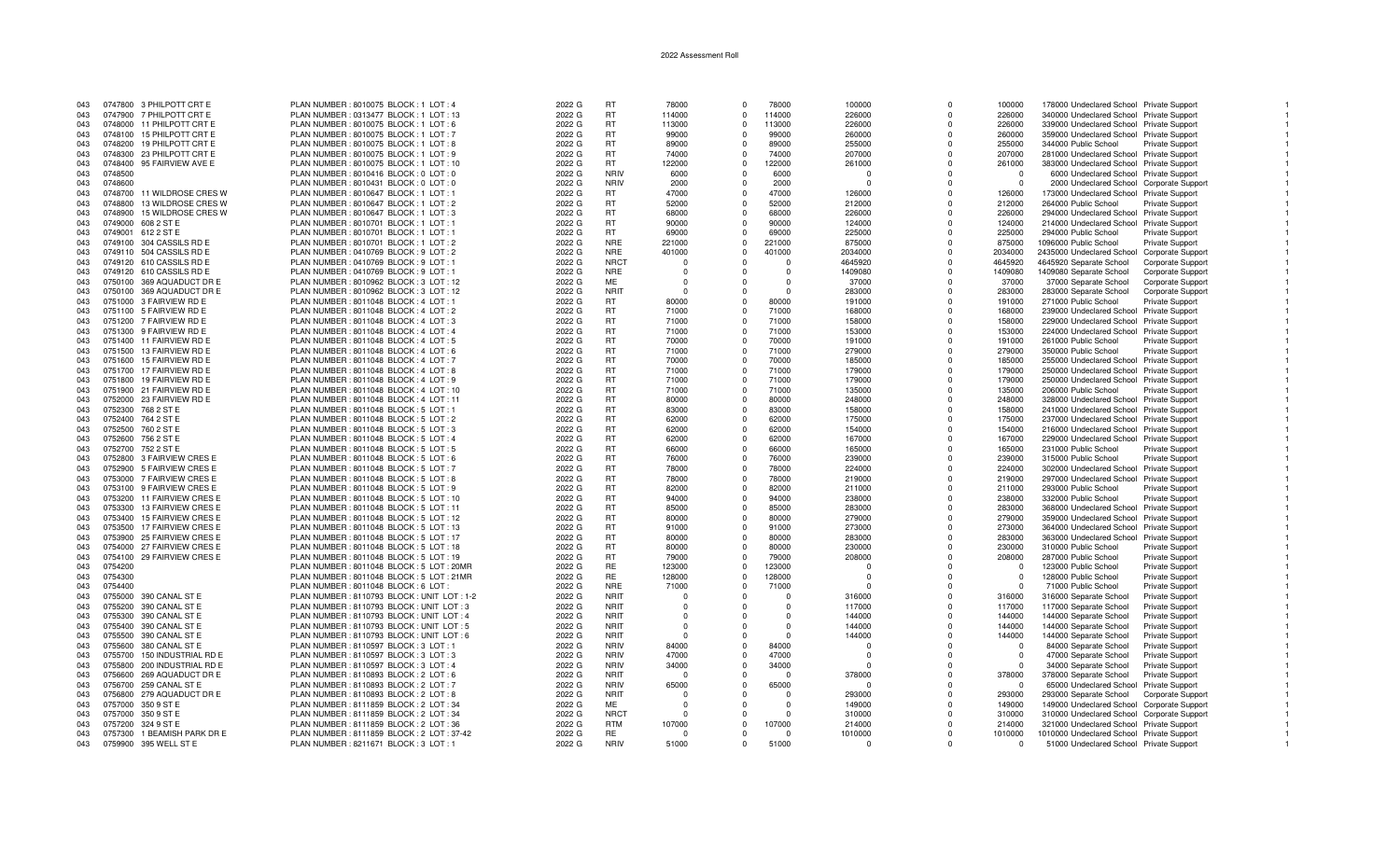| 043 |         | 0760000 389 WELL ST E                  | PLAN NUMBER : 9810425 BLOCK : 3 LOT : 15  | 2022 G | <b>NRIV</b> | 61000    | $\Omega$ | 61000    | 0        | $\Omega$     | $\Omega$   | 61000 Undeclared School Private Support     |                          |  |
|-----|---------|----------------------------------------|-------------------------------------------|--------|-------------|----------|----------|----------|----------|--------------|------------|---------------------------------------------|--------------------------|--|
| 043 |         | 0760100 379 WELL ST E                  | PLAN NUMBER : 9810425 BLOCK : 3 LOT : 16  | 2022 G | <b>NRCV</b> | 50000    | $\Omega$ | 50000    | $\Omega$ | $\Omega$     | $\Omega$   | 50000 Undeclared School Corporate Support   |                          |  |
| 043 |         | 0760200 369 WELL ST E                  | PLAN NUMBER : 9810425 BLOCK : 3 LOT : 17  | 2022 G | <b>NRIV</b> | 50000    | $\Omega$ | 50000    |          |              | $\Omega$   | 50000 Undeclared School Corporate Support   |                          |  |
| 043 |         | 0760300 359 WELL ST E                  | PLAN NUMBER: 9810425 BLOCK: 3 LOT: 18     | 2022 G | <b>NRIT</b> | 50000    | $\Omega$ | 50000    | $\Omega$ | $\Omega$     | $\Omega$   | 50000 Undeclared School Corporate Support   |                          |  |
|     |         |                                        |                                           |        |             |          |          |          |          |              |            |                                             |                          |  |
| 043 |         | 0760400 349 WELL ST E                  | PLAN NUMBER: 9810425 BLOCK: 3 LOT: 19     | 2022 G | <b>NRIT</b> | $\Omega$ | $\Omega$ | $\Omega$ | 810000   | $\Omega$     | 810000     | 810000 Undeclared School Corporate Support  |                          |  |
| 043 | 0760500 |                                        | PLAN NUMBER : 8211182 BLOCK : 0 LOT : 1   | 2022 G | <b>NRE</b>  | 14000    | $\Omega$ | 14000    | $\Omega$ | $\Omega$     | $\cap$     | 14000 Public School                         | <b>Private Support</b>   |  |
| 043 | 0760600 | 703 ALBERTA ST W                       | PLAN NUMBER : 0912722 BLOCK : 4 LOT : 3   | 2022 G | <b>NRCT</b> | $\Omega$ | $\Omega$ | $\Omega$ | 1117000  | $\Omega$     | 1117000    | 1117000 Undeclared School Corporate Support |                          |  |
| 043 |         | 0760700 731 ALBERTA ST W               | PLAN NUMBER: 8210183 BLOCK: M LOT: 2      | 2022 G | <b>NRCT</b> | $\Omega$ | $\Omega$ | $\Omega$ | 5562000  | $\Omega$     | 5562000    | 5562000 Undeclared School Corporate Support |                          |  |
| 043 | 0760800 | 150 INDUSTRIAL RD W                    | PLAN NUMBER: 8310368 BLOCK: 2 LOT:        | 2022 G | <b>NRIT</b> | $\Omega$ |          | $\Omega$ | 1410000  | $\Omega$     | 1410000    | 1410000 Public School                       | Private Support          |  |
| 043 | 0760900 | 160 YOUNG RD W                         | PLAN NUMBER : 9511919 BLOCK : 0 LOT : 6   | 2022 G | <b>NRIT</b> | $\Omega$ |          | $\Omega$ | 160000   | $\Omega$     | 160000     | 160000 Undeclared School Private Support    |                          |  |
| 043 | 0760901 | 150 YOUNG RD W                         | PLAN NUMBER : 8310905 BLOCK : 0 LOT : 3   | 2022 G | <b>NRIT</b> | $\Omega$ |          | $\Omega$ | 140000   | $\Omega$     | 140000     | 140000 Public School                        | Private Support          |  |
|     |         |                                        |                                           |        |             |          |          |          |          |              |            |                                             |                          |  |
| 043 | 0760902 |                                        | PLAN NUMBER: 9511919 BLOCK: 0 LOT: 7MR    | 2022 G | <b>NRE</b>  | 11000    | $\Omega$ | 11000    | $\Omega$ | <sup>0</sup> | - 0        | 11000 Public School                         | Private Support          |  |
| 043 | 0760903 |                                        | PLAN NUMBER: 8310905 BLOCK: 0 LOT: MR5    | 2022 G | <b>NRE</b>  | 3000     | $\Omega$ | 3000     | $\Omega$ | $\Omega$     | $\Omega$   | 3000 Public School                          | <b>Private Support</b>   |  |
| 043 | 0760904 |                                        | PLAN NUMBER: 8310905 BLOCK: 0 LOT: MR4    | 2022 G | <b>NRE</b>  | 5000     | $\Omega$ | 5000     | $\Omega$ |              | $\Omega$   | 5000 Undeclared School Corporate Suppor     |                          |  |
| 043 |         | 0761000 21 FAIRVIEW CRES E             | PLAN NUMBER: 8311170 BLOCK: 5 LOT: 22     | 2022 G | <b>RT</b>   | 115000   | $\Omega$ | 115000   | 227000   | $\Omega$     | 227000     | 342000 Undeclared School Private Support    |                          |  |
| 043 |         | 0761100 23 FAIRVIEW CRES E             | PLAN NUMBER : 8311170 BLOCK : 5 LOT : 23  | 2022 G | <b>RT</b>   | 114000   | $\Omega$ | 114000   | 249000   | $\Omega$     | 249000     | 363000 Public School                        | Private Support          |  |
| 043 | 0761200 | PARKLAND R/W                           | PLAN NUMBER : 8211557 BLOCK : 0 LOT : 0   | 2022 G | DIP         | 5970     | $\Omega$ | 5970     | 4600     | $\Omega$     | 4600       | 10570 Undeclared School Corporate Support   |                          |  |
| 043 |         | 0761300 200 HORTICULTURAL STATION RD E | PLAN NUMBER : 8211655 BLOCK : A LOT : 0   | 2022 G | <b>NRE</b>  | 493000   | $\Omega$ | 493000   | 8181000  | $\Omega$     | 8181000    | 8674000 Public School                       | <b>Private Support</b>   |  |
|     |         | 0761300 200 HORTICULTURAL STATION RD E |                                           |        | <b>RX</b>   |          |          | $\Omega$ |          | $\Omega$     |            |                                             |                          |  |
| 043 |         |                                        | PLAN NUMBER: 8211655 BLOCK: A LOT: 0      | 2022 G |             | $\Omega$ | $\Omega$ |          | 1192000  |              | 1192000    | 1192000 Public School                       | Private Support          |  |
| 043 |         | 0761500 36 CHARLESWORTH CRES E         | PLAN NUMBER : 8410342 BLOCK : 38 LOT : 46 | 2022 G | <b>RT</b>   | 84000    | $\Omega$ | 84000    | 150000   | $\Omega$     | 150000     | 234000 Separate School                      | Private Support          |  |
| 043 | 0761501 |                                        | PLAN NUMBER: 8410342 BLOCK: 38 LOT: 4MR   | 2022 G | <b>RE</b>   | 7000     | $\Omega$ | 7000     | $\Omega$ | $\Omega$     | $\Omega$   | 7000 Public School                          | <b>Private Support</b>   |  |
| 043 |         | 0762000 28 FAIRVIEW AVE W              | PLAN NUMBER : 8410916 BLOCK : 1 LOT : 1   | 2022 G | <b>RT</b>   | 112000   | $\Omega$ | 112000   | 327000   | $\Omega$     | 327000     | 439000 Public School                        | <b>Private Support</b>   |  |
| 043 |         | 0762100 32 FAIRVIEW AVE W              | PLAN NUMBER : 8410916 BLOCK : 1 LOT : 2   | 2022 G | <b>RT</b>   | 92000    | $\Omega$ | 92000    | 243000   | $\Omega$     | 243000     | 335000 Public School                        | Private Support          |  |
| 043 |         | 0762200 36 FAIRVIEW AVE W              | PLAN NUMBER: 8410916 BLOCK: 1 LOT: 3      | 2022 G | <b>RT</b>   | 113000   | $\Omega$ | 113000   | 307000   | $\Omega$     | 307000     | 420000 Undeclared School Private Support    |                          |  |
| 043 |         | 0762300 40 FAIRVIEW AVE E              | PLAN NUMBER : 8410916 BLOCK : 1 LOT : 4   | 2022 G | <b>RT</b>   | 117000   | $\Omega$ | 117000   | 151000   | $\Omega$     | 151000     |                                             |                          |  |
|     |         |                                        |                                           |        |             |          |          |          |          |              |            | 268000 Undeclared School Private Support    |                          |  |
| 043 |         | 0762400 44 FAIRVIEW AVE E              | PLAN NUMBER : 8410916 BLOCK : 1 LOT : 5   | 2022 G | <b>RT</b>   | 98000    | $\Omega$ | 98000    | 245000   |              | 245000     | 343000 Undeclared School Private Support    |                          |  |
| 043 |         | 0763300 104 FAIRVIEW WAY E             | PLAN NUMBER: 8410916 BLOCK: 1 LOT: 14MR   | 2022 G | <b>RE</b>   | 221000   | $\Omega$ | 221000   | - 0      | $\Omega$     | $^{\circ}$ | 221000 Public School                        | <b>Private Support</b>   |  |
| 043 |         | 0763400 104 FAIRVIEW AVE E             | PLAN NUMBER: 8410916 BLOCK: 1 LOT: 15     | 2022 G | <b>RT</b>   | 125000   | $\Omega$ | 125000   | 187000   | $\Omega$     | 187000     | 312000 Public School                        | <b>Private Support</b>   |  |
| 043 |         | 0763500 100 FAIRVIEW AVE E             | PLAN NUMBER : 8410916 BLOCK : 1 LOT : 16  | 2022 G | <b>RT</b>   | 100000   | $\Omega$ | 100000   | 196000   | $\Omega$     | 196000     | 296000 Undeclared School Private Support    |                          |  |
| 043 |         | 0763600 96 FAIRVIEW AVE E              | PLAN NUMBER: 8410916 BLOCK: 1 LOT: 17     | 2022 G | <b>RT</b>   | 95000    | $\Omega$ | 95000    | 142000   | $\Omega$     | 142000     | 237000 Undeclared School Private Support    |                          |  |
| 043 |         | 0763700 52 FAIRVIEW AVE E              | PLAN NUMBER : 8410916 BLOCK : 2 LOT : 1   | 2022 G | <b>RT</b>   | 104000   | $\Omega$ | 104000   | 99000    | $\Omega$     | 99000      | 203000 Undeclared School Private Support    |                          |  |
|     |         |                                        |                                           |        |             |          | $\Omega$ |          |          | $\Omega$     |            |                                             |                          |  |
| 043 |         | 0763800 56 FAIRVIEW AVE E              | PLAN NUMBER : 8410916 BLOCK : 2 LOT : 2   | 2022 G | RT          | 102000   |          | 102000   | 234000   |              | 234000     | 336000 Public School                        | <b>Private Support</b>   |  |
| 043 |         | 0763900 60 FAIRVIEW AVE E              | PLAN NUMBER : 8410916 BLOCK : 2 LOT : 3   | 2022 G | <b>RT</b>   | 102000   | $\Omega$ | 102000   | 199000   | $\Omega$     | 199000     | 301000 Public School                        | <b>Private Support</b>   |  |
| 043 |         | 0764000 64 FAIRVIEW AVE E              | PLAN NUMBER : 8410916 BLOCK : 2 LOT : 4   | 2022 G | <b>RT</b>   | 102000   | $\Omega$ | 102000   | 246000   |              | 246000     | 348000 Undeclared School Private Support    |                          |  |
| 043 |         | 0764100 68 FAIRVIEW AVE E              | PLAN NUMBER : 8410916 BLOCK : 2 LOT : 5   | 2022 G | <b>RT</b>   | 98000    | $\Omega$ | 98000    | 361000   | $\Omega$     | 361000     | 459000 Undeclared School Private Support    |                          |  |
| 043 |         | 0764200 72 FAIRVIEW AVE E              | PLAN NUMBER : 8410916 BLOCK : 2 LOT : 6   | 2022 G | <b>RT</b>   | 108000   | $\Omega$ | 108000   | 99000    | $\Omega$     | 99000      | 207000 Undeclared School Private Support    |                          |  |
| 043 |         | 0764300 76 FAIRVIEW AVE E              | PLAN NUMBER : 8410916 BLOCK : 2 LOT : 7   | 2022 G | <b>RT</b>   | 100000   | $\Omega$ | 100000   | 110000   | $\Omega$     | 110000     | 210000 Undeclared School Private Support    |                          |  |
| 043 |         | 0764400 80 FAIRVIEW AVE E              | PLAN NUMBER : 8410916 BLOCK : 2 LOT : 8   | 2022 G | <b>RT</b>   | 105000   | $\Omega$ | 105000   | 265000   | $\Omega$     | 265000     | 370000 Undeclared School Private Support    |                          |  |
|     |         |                                        |                                           |        | <b>RT</b>   | 105000   | $\Omega$ | 105000   |          | $\Omega$     |            |                                             |                          |  |
| 043 |         | 0764500 84 FAIRVIEW AVE E              | PLAN NUMBER : 8410916 BLOCK : 2 LOT : 9   | 2022 G |             |          |          |          | 338000   |              | 338000     | 443000 Undeclared School Private Support    |                          |  |
| 043 |         | 0764600 88 FAIRVIEW AVE E              | PLAN NUMBER : 8410916 BLOCK : 2 LOT : 10  | 2022 G | <b>RT</b>   | 113000   | $\Omega$ | 113000   | 102000   | $\Omega$     | 102000     | 215000 Public School                        | Private Support          |  |
| 043 |         | 0764700 92 FAIRVIEW AVE E              | PLAN NUMBER : 8410916 BLOCK : 2 LOT : 11  | 2022 G | <b>RT</b>   | 110000   | $\Omega$ | 110000   | 200000   |              | 200000     | 310000 Undeclared School Private Support    |                          |  |
| 043 |         | 0764800 87 FAIRVIEW WAY E              | PLAN NUMBER : 8410916 BLOCK : 2 LOT : 12  | 2022 G | RT          | 112000   | $\Omega$ | 112000   | 280000   |              | 280000     | 392000 Public School                        | <b>Private Support</b>   |  |
| 043 |         | 0764801 91 FAIRVIEW WAY E              | PLAN NUMBER : 8410916 BLOCK : 2 LOT : 12  | 2022 G | <b>RT</b>   | 112000   | $\Omega$ | 112000   | 268000   | $\Omega$     | 268000     | 380000 Public School                        | Private Support          |  |
| 043 | 0765200 |                                        | PLAN NUMBER: 8410916 BLOCK: 3 LOT: 1ER    | 2022 G | RE          | 27000    | $\Omega$ | 27000    | $\Omega$ | $\Omega$     | - 0        | 27000 Public School                         | Private Support          |  |
| 043 | 0770000 | 1216 2 ST W                            | PLAN NUMBER: 8411174 BLOCK: 1 LOT: 0      | 2022 G | <b>NRCT</b> | $\Omega$ | $\Omega$ | $\Omega$ | 3181000  | $\Omega$     | 3181000    | 3181000 Public School                       | Private Support          |  |
| 043 | 0770100 | 59 QUEENS WAY E                        | PLAN NUMBER : 8411174 BLOCK : 2 LOT : 0   | 2022 G | RT.         | 99000    | $\Omega$ | 99000    | 139000   | $\Omega$     | 139000     | 238000 Undeclared School Private Support    |                          |  |
|     |         |                                        |                                           |        |             |          |          |          |          |              |            |                                             |                          |  |
| 043 | 0770200 |                                        | PLAN NUMBER : 8411174 BLOCK : 3 LOT :     | 2022 G | <b>RTV</b>  | 436000   | $\Omega$ | 436000   |          | $\Omega$     | $\Omega$   | 436000 Undeclared School Private Support    |                          |  |
| 043 | 0770201 | 1160 2 ST W                            | PLAN NUMBER : 9512478 BLOCK : 3 LOT : 1   | 2022 G | <b>NRCT</b> | $\Omega$ | $\Omega$ | $\Omega$ | 1066000  | $\Omega$     | 1066000    | 1066000 Separate School                     | <b>Private Support</b>   |  |
| 043 | 0770202 | 1140 2 ST W                            | PLAN NUMBER : 9512478 BLOCK : 3 LOT : 2   | 2022 G | <b>NRCT</b> | $\Omega$ |          | $\Omega$ | 1050000  | $\Omega$     | 1050000    | 1050000 Public School                       | <b>Corporate Support</b> |  |
| 043 | 0770300 |                                        | PLAN NUMBER: 8411174 BLOCK: 4MR LOT       | 2022 G | <b>NRE</b>  | 132000   | $\Omega$ | 132000   | n        | $\Omega$     | $\Omega$   | 132000 Public School                        | Private Support          |  |
| 043 | 0770400 |                                        | PLAN NUMBER: 8411174 BLOCK: 5ER LOT:      | 2022 G | <b>NRE</b>  | 97000    | $\Omega$ | 97000    | ŋ        | $\Omega$     | $\Omega$   | 97000 Public School                         | <b>Private Support</b>   |  |
| 043 |         | 0771100 775 SUTHERLAND DR E            | PLAN NUMBER : 0010289 BLOCK : 39 LOT : 19 | 2022 G | <b>NRCT</b> | - 0      | $\Omega$ | $\Omega$ | 1089000  | $\Omega$     | 1089000    | 1089000 Public School                       | <b>Private Support</b>   |  |
|     |         |                                        |                                           |        |             | $\Omega$ |          | $\Omega$ |          | $\Omega$     |            |                                             |                          |  |
| 043 | 0771300 | 779 SUTHERLAND DR E                    | PLAN NUMBER : 8510792 BLOCK : 39 LOT : 18 | 2022 G | <b>NRCT</b> |          |          |          | 717000   |              | 717000     | 717000 Undeclared School Private Support    |                          |  |
| 043 |         | 0771500 290 CANAL ST E                 | PLAN NUMBER : 1910307 BLOCK : 3 LOT : 17  | 2022 G | <b>NRIT</b> | - 0      | $\Omega$ | $\Omega$ | 295000   | $\Omega$     | 295000     | 295000 Undeclared School Corporate Suppor   |                          |  |
| 043 | 0772000 | 1004 CASSILS RD W                      | PLAN NUMBER: 8611097 BLOCK: 1 LOT: 1      | 2022 G | RT          | 123000   | $\Omega$ | 123000   | 70000    | $\Omega$     | 70000      | 193000 Undeclared School Private Support    |                          |  |
| 043 |         | 0772100 1008 CASSILS RD W              | PLAN NUMBER: 8611097 BLOCK: 1 LOT: 2      | 2022 G | <b>RT</b>   | 102000   | $\Omega$ | 102000   | 278000   | $\Omega$     | 278000     | 380000 Undeclared School Private Support    |                          |  |
| 043 |         | 0772500 396 WELL ST E                  | PLAN NUMBER : 8711019 BLOCK : 4 LOT : 1   | 2022 G | <b>NRIT</b> | - 0      |          | $\Omega$ | 493000   | $\Omega$     | 493000     | 493000 Undeclared School Corporate Support  |                          |  |
| 043 |         | 0772700 380 WELL ST E                  | PLAN NUMBER: 1811239 BLOCK: 4 LOT: 22     | 2022 G | <b>NRIT</b> | $\Omega$ |          | $\Omega$ | 1021000  | $\Omega$     | 1021000    | 1021000 Public School                       | Corporate Support        |  |
| 043 |         | 0772800 370 WELL ST E                  | PLAN NUMBER: 9810425 BLOCK: 4 LOT: 12     | 2022 G | <b>NRIT</b> | $\Omega$ |          | $\Omega$ | 410000   | $\Omega$     | 410000     | 410000 Public School                        | <b>Private Support</b>   |  |
|     |         |                                        |                                           |        |             |          | $\Omega$ |          | $\Omega$ | $\Omega$     | $\cap$     |                                             |                          |  |
| 043 |         | 0772900 360 WELL ST E                  | PLAN NUMBER : 9810425 BLOCK : 4 LOT : 11  | 2022 G | <b>NRCV</b> | 76000    |          | 76000    |          |              |            | 76000 Undeclared School Private Support     |                          |  |
| 043 |         | 0773000 350 WELL ST E                  | PLAN NUMBER : 9810425 BLOCK : 4 LOT : 10  | 2022 G | <b>NRIT</b> | 97000    | $\Omega$ | 97000    | 25000    | $\Omega$     | 25000      | 122000 Undeclared School Private Support    |                          |  |
| 043 | 0773100 | 600 INDUSTRIAL RD E                    | PLAN NUMBER : 8711019 BLOCK : 4 LOT : 7   | 2022 G | <b>NRIT</b> | 186000   | $\Omega$ | 186000   | 767000   | <sup>0</sup> | 767000     | 953000 Undeclared School Private Support    |                          |  |
| 043 | 0773200 | 650 INDUSTRIAL RD E                    | PLAN NUMBER : 8711019 BLOCK : 4 LOT : 8   | 2022 G | <b>NRIT</b> | 284000   | $\Omega$ | 284000   | 15000    | $\Omega$     | 15000      | 299000 Public School                        | Private Support          |  |
| 043 | 0773300 |                                        | PLAN NUMBER: 8711019 BLOCK: 4 LOT: 9PUL   | 2022 G | <b>NRE</b>  | 14000    | $\Omega$ | 14000    |          |              | - 0        | 14000 Public School                         | <b>Private Support</b>   |  |
| 043 | 0773400 |                                        | PLAN NUMBER: 8711019 BLOCK: 4 LOT: 10PUL  | 2022 G | <b>NRE</b>  | 15000    | $\Omega$ | 15000    | $\Omega$ |              | $\Omega$   | 15000 Public School                         | Private Support          |  |
| 043 |         | 0773500 96 FAIRVIEW WAY E              | PLAN NUMBER : 8711112 BLOCK : 4 LOT : 1   | 2022 G | <b>RT</b>   | 145000   | $\Omega$ | 145000   | 294000   |              | 294000     | 439000 Public School                        |                          |  |
|     |         |                                        |                                           |        |             |          |          |          |          |              |            |                                             | <b>Private Support</b>   |  |

 $\overline{1}$ 

 $\overline{1}$ 

 $\overline{1}$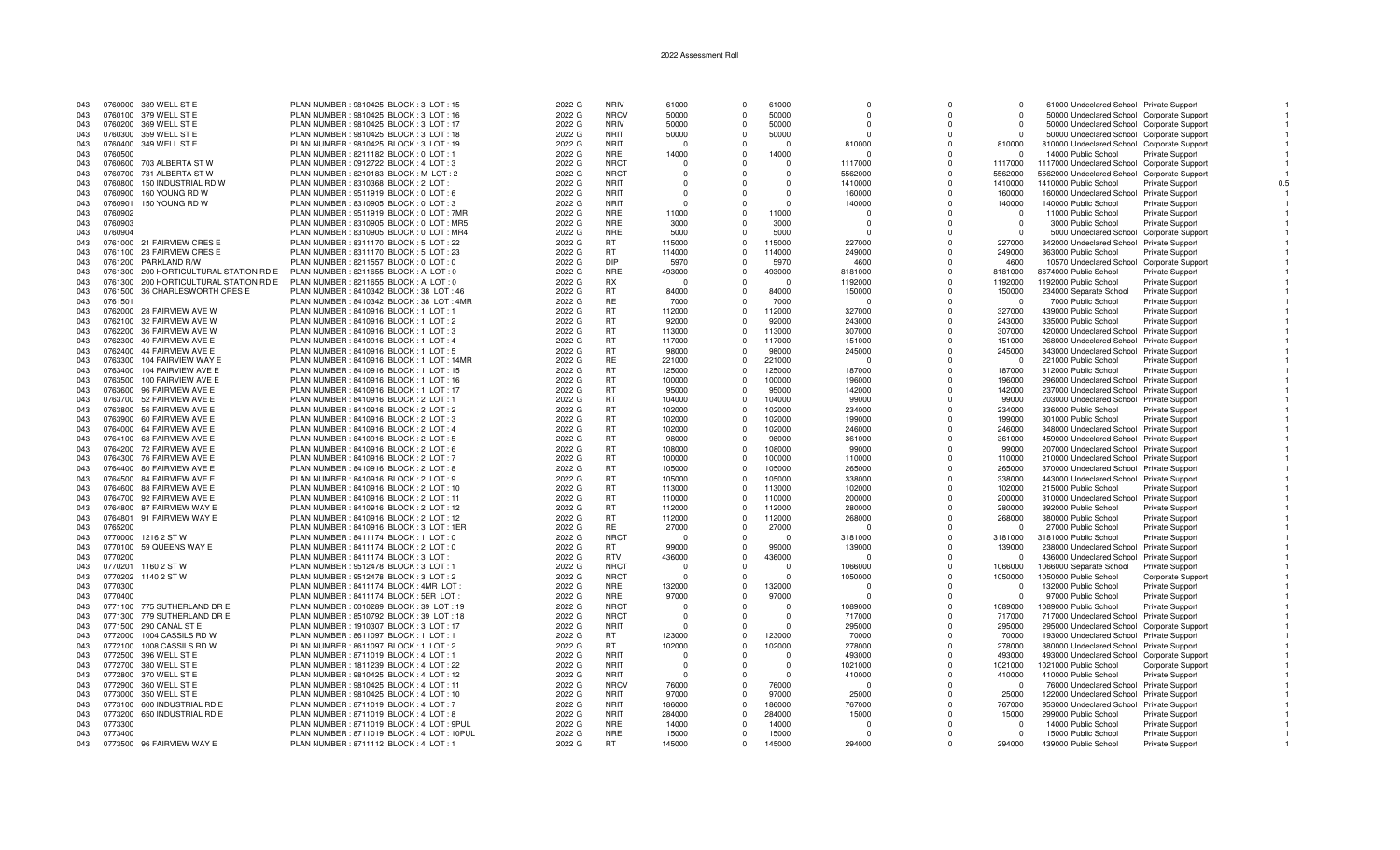| 043 | 0773600 92 FAIRVIEW WAY E          | PLAN NUMBER: 8711112 BLOCK: 4 LOT: 2        | 2022 G | <b>RT</b>   | 117000   | $\Omega$   | 117000   | 293000 | $\Omega$     | 293000 | 410000 Public School                       | Private Support        |     |
|-----|------------------------------------|---------------------------------------------|--------|-------------|----------|------------|----------|--------|--------------|--------|--------------------------------------------|------------------------|-----|
| 043 | 0773700 88 FAIRVIEW WAY E          | PLAN NUMBER: 8711112 BLOCK: 4 LOT: 3        | 2022 G | <b>RT</b>   | 117000   | $\Omega$   | 117000   | 281000 | <sup>n</sup> | 281000 | 398000 Public School                       | <b>Private Support</b> |     |
|     | 0773800 84 FAIRVIEW WAY E          |                                             | 2022 G | <b>RT</b>   | 110000   | $\Omega$   | 110000   |        | <sup>n</sup> | 283000 |                                            |                        |     |
| 043 |                                    | PLAN NUMBER : 8711112 BLOCK : 4 LOT : 4     |        |             |          |            |          | 283000 |              |        | 393000 Public School                       | Private Support        |     |
| 043 | 0773900 80 FAIRVIEW WAY E          | PLAN NUMBER: 8711112 BLOCK: 4 LOT: 5        | 2022 G | <b>RT</b>   | 110000   | $\Omega$   | 110000   | 288000 | 0            | 288000 | 398000 Separate School                     | <b>Private Support</b> |     |
| 043 | 0774000 76 FAIRVIEW WAY E          | PLAN NUMBER: 8711112 BLOCK: 4 LOT: 6        | 2022 G | <b>RT</b>   | 109000   | $\Omega$   | 109000   | 314000 | $\Omega$     | 314000 | 423000 Undeclared School Private Support   |                        |     |
| 043 | 0774100 72 FAIRVIEW WAY E          | PLAN NUMBER: 8711112 BLOCK: 4 LOT: 7        | 2022 G | <b>RT</b>   | 106000   | $\Omega$   | 106000   | 323000 | $\Omega$     | 323000 | 429000 Separate School                     | Private Support        |     |
|     |                                    |                                             |        |             |          |            |          |        |              |        |                                            |                        |     |
| 043 | 0774200 68 FAIRVIEW WAY E          | PLAN NUMBER: 8711112 BLOCK: 4 LOT: 8        | 2022 G | <b>RT</b>   | 104000   | $\Omega$   | 104000   | 319000 | $\mathbf 0$  | 319000 | 423000 Undeclared School Private Support   |                        |     |
| 043 | 0774300 64 FAIRVIEW WAY E          | PLAN NUMBER: 8711112 BLOCK: 4 LOT: 9        | 2022 G | <b>RT</b>   | 103000   | $\Omega$   | 103000   | 261000 | $\Omega$     | 261000 | 364000 Undeclared School Private Support   |                        |     |
| 043 | 0774400 83 FAIRVIEW WAY E          | PLAN NUMBER: 8711112 BLOCK: 5 LOT: 1        | 2022 G | <b>RT</b>   | 105000   | $\Omega$   | 105000   | 256000 | $\Omega$     | 256000 | 361000 Public School                       | <b>Private Support</b> |     |
| 043 | 0774500 79 FAIRVIEW WAY E          | PLAN NUMBER : 8711112 BLOCK : 5 LOT : 2     | 2022 G | <b>RT</b>   | 105000   | $\Omega$   | 105000   | 247000 | 0            | 247000 | 352000 Undeclared School Private Support   |                        |     |
|     |                                    |                                             |        |             |          |            |          |        |              |        |                                            |                        |     |
| 043 | 0774600 75 FAIRVIEW WAY E          | PLAN NUMBER: 8711112 BLOCK: 5 LOT: 3        | 2022 G | <b>RT</b>   | 104000   | $\Omega$   | 104000   | 336000 | $\Omega$     | 336000 | 440000 Public School                       | <b>Private Support</b> |     |
| 043 | 0774700 71 FAIRVIEW WAY E          | PLAN NUMBER: 8711112 BLOCK: 5 LOT: 4        | 2022 G | <b>RT</b>   | 105000   | $\Omega$   | 105000   | 320000 | $\Omega$     | 320000 | 425000 Separate School                     | Private Support        |     |
| 043 | 0774800 67 FAIRVIEW WAY E          | PLAN NUMBER : 8711112 BLOCK : 5 LOT : 5     | 2022 G | <b>RT</b>   | 105000   | $\Omega$   | 105000   | 246000 | $\Omega$     | 246000 | 351000 Public School                       | <b>Private Support</b> |     |
| 043 | 0774900 63 FAIRVIEW WAY E          | PLAN NUMBER : 8711112 BLOCK : 5 LOT : 6     | 2022 G | <b>RT</b>   | 104000   | $\Omega$   | 104000   | 279000 | $\Omega$     | 279000 | 383000 Undeclared School Private Support   |                        |     |
|     |                                    |                                             |        |             |          |            |          |        |              |        |                                            |                        |     |
| 043 | 0775000 648 2 ST E                 | PLAN NUMBER: 8711257 BLOCK: 1 LOT: 1        | 2022 G | <b>RT</b>   | 76000    | $\Omega$   | 76000    | 293000 | $\Omega$     | 293000 | 369000 Undeclared School Private Support   |                        |     |
| 043 | 0775100 652 2 ST E                 | PLAN NUMBER: 8711257 BLOCK: 1 LOT: 2        | 2022 G | <b>RT</b>   | 73000    | $\Omega$   | 73000    | 197000 | $\Omega$     | 197000 | 270000 Public School                       | Private Support        |     |
| 043 | 0775200 704 2 ST E                 | PLAN NUMBER: 8711257 BLOCK: 1 LOT: 3        | 2022 G | <b>RT</b>   | 96000    | $\Omega$   | 96000    | 150000 | $\Omega$     | 150000 | 246000 Undeclared School Private Support   |                        |     |
| 043 | 0775300 708 2 ST E                 | PLAN NUMBER: 8711257 BLOCK: 1 LOT: 4        | 2022 G | <b>RT</b>   | 78000    | $\Omega$   | 78000    | 209000 | $\Omega$     | 209000 | 287000 Public School                       | <b>Private Support</b> |     |
|     |                                    |                                             |        |             |          |            |          |        |              |        |                                            |                        |     |
| 043 | 0775400 712 2 ST E                 | PLAN NUMBER: 8711257 BLOCK: 1 LOT: 5        | 2022 G | RT.         | 78000    | $\Omega$   | 78000    | 256000 | $\Omega$     | 256000 | 334000 Public School                       | Private Support        |     |
| 043 | 52 WESTBROOK CRES W<br>0775800     | PLAN NUMBER: 8810365 BLOCK: 9 LOT: 21       | 2022 G | <b>RTM</b>  | 53000    | $\Omega$   | 53000    | 95000  | $\Omega$     | 95000  | 148000 Undeclared School Private Support   |                        |     |
| 043 | 0775900<br>50 WESTBROOK CRES W     | PLAN NUMBER : 8810365 BLOCK : 9 LOT : 22    | 2022 G | <b>RTM</b>  | 49000    | $\Omega$   | 49000    | 95000  | $\Omega$     | 95000  | 144000 Undeclared School Private Support   |                        |     |
| 043 | 3 PRAIRIE MEADOWS RD W<br>0776000  | PLAN NUMBER: 8811103 BLOCK: 1 LOT: 1        | 2022 G | RT.         | 89000    | $\Omega$   | 89000    |        | $\Omega$     | 252000 |                                            |                        |     |
|     |                                    |                                             |        |             |          |            |          | 252000 |              |        | 341000 Undeclared School Private Support   |                        |     |
| 043 | 0776100 7 PRAIRIE MEADOWS RD W     | PLAN NUMBER: 8811103 BLOCK: 1 LOT: 2        | 2022 G | <b>RT</b>   | 85000    | $^{\circ}$ | 85000    | 267000 | $\Omega$     | 267000 | 352000 Public School                       | Private Support        |     |
| 043 | 11 PRAIRIE MEADOWS RD W<br>0776200 | PLAN NUMBER: 8811103 BLOCK: 1 LOT: 3        | 2022 G | <b>RT</b>   | 85000    | $\Omega$   | 85000    | 218000 | $\Omega$     | 218000 | 303000 Undeclared School Private Support   |                        |     |
| 043 | 15 PRAIRIE MEADOWS RD W<br>0776300 | PLAN NUMBER: 8811103 BLOCK: 1 LOT: 4        | 2022 G | <b>RT</b>   | 85000    | $\Omega$   | 85000    | 258000 | U            | 258000 | 343000 Undeclared School Private Support   |                        |     |
|     |                                    |                                             |        |             |          |            |          |        | $\Omega$     |        |                                            |                        |     |
| 043 | 19 PRAIRIE MEADOWS RD W<br>0776400 | PLAN NUMBER: 8811103 BLOCK: 1 LOT: 5        | 2022 G | <b>RT</b>   | 85000    | $\Omega$   | 85000    | 301000 |              | 301000 | 386000 Public School                       | <b>Private Support</b> |     |
| 043 | 0776500<br>23 PRAIRIE MEADOWS RD W | PLAN NUMBER: 8811103 BLOCK: 1 LOT: 6        | 2022 G | <b>RT</b>   | 83000    | $\Omega$   | 83000    | 226000 | $\Omega$     | 226000 | 309000 Undeclared School Private Support   |                        |     |
| 043 | 0776600 27 PRAIRIE MEADOWS RD W    | PLAN NUMBER: 8811103 BLOCK: 1 LOT: 7        | 2022 G | <b>RT</b>   | 76000    | $\Omega$   | 76000    | 268000 | $\Omega$     | 268000 | 344000 Public School                       | Private Support        |     |
| 043 | 0776700 31 PRAIRIE MEADOWS RD W    | PLAN NUMBER: 8811103 BLOCK: 1 LOT: 8        | 2022 G | <b>RT</b>   | 104000   | $\Omega$   | 104000   | 253000 | $\Omega$     | 253000 | 357000 Public School                       | <b>Private Support</b> |     |
|     |                                    |                                             |        |             |          |            |          |        |              |        |                                            |                        |     |
| 043 | 0776800 35 PRAIRIE MEADOWS RD W    | PLAN NUMBER: 8811103 BLOCK: 1 LOT: 9        | 2022 G | <b>RT</b>   | 95000    | $\Omega$   | 95000    | 287000 | $\Omega$     | 287000 | 382000 Public School                       | Private Support        |     |
| 043 | 39 PRAIRIE MEADOWS RD W<br>0776900 | PLAN NUMBER: 8811103 BLOCK: 1 LOT: 10       | 2022 G | <b>RT</b>   | 82000    | $\Omega$   | 82000    | 272000 | $\Omega$     | 272000 | 354000 Undeclared School Private Support   |                        |     |
| 043 | 43 PRAIRIE MEADOWS RD W<br>0777000 | PLAN NUMBER: 8811103 BLOCK: 1 LOT: 11       | 2022 G | <b>RT</b>   | 85000    | $\Omega$   | 85000    | 222000 | $\Omega$     | 222000 | 307000 Public School                       | <b>Private Support</b> | 0.5 |
| 043 | 0777100 47 PRAIRIE MEADOWS RD W    | PLAN NUMBER: 8811103 BLOCK: 1 LOT: 12       | 2022 G | <b>RT</b>   | 85000    | $\Omega$   | 85000    | 273000 | <sup>n</sup> | 273000 | 358000 Public School                       | <b>Private Support</b> |     |
|     |                                    |                                             |        |             |          |            |          |        |              |        |                                            |                        |     |
| 043 | 0777200 51 PRAIRIE MEADOWS RD W    | PLAN NUMBER: 8811103 BLOCK: 1 LOT: 13       | 2022 G | <b>RT</b>   | 85000    | $\Omega$   | 85000    | 271000 | $\Omega$     | 271000 | 356000 Public School                       | <b>Private Support</b> |     |
| 043 | 0777300<br>55 PRAIRIE MEADOWS RD W | PLAN NUMBER: 8811103 BLOCK: 1 LOT: 14       | 2022 G | <b>RT</b>   | 85000    | $\Omega$   | 85000    | 255000 | $\Omega$     | 255000 | 340000 Undeclared School Private Support   |                        |     |
| 043 | 0777400 59 PRAIRIE MEADOWS RD W    | PLAN NUMBER: 8811103 BLOCK: 1 LOT: 15       | 2022 G | <b>RT</b>   | 97000    | $\Omega$   | 97000    | 276000 | $\Omega$     | 276000 | 373000 Undeclared School Private Support   |                        |     |
| 043 | 0777500<br>60 PRAIRIE MEADOWS RD W | PLAN NUMBER : 8811103 BLOCK : 1 LOT : 16    | 2022 G | <b>RT</b>   | 81000    | $\Omega$   | 81000    | 249000 | $\Omega$     | 249000 | 330000 Undeclared School Private Support   |                        |     |
|     |                                    |                                             |        |             |          |            |          |        |              |        |                                            |                        |     |
| 043 | 56 PRAIRIE MEADOWS RD W<br>0777600 | PLAN NUMBER: 8811103 BLOCK: 1 LOT: 17       | 2022 G | <b>RT</b>   | 83000    | $\Omega$   | 83000    | 271000 | $\Omega$     | 271000 | 354000 Undeclared School Corporate Support |                        |     |
| 043 | 0777700<br>52 PRAIRIE MEADOWS RD W | PLAN NUMBER: 8811103 BLOCK: 1 LOT: 18       | 2022 G | <b>RT</b>   | 83000    | $\Omega$   | 83000    | 233000 | $\Omega$     | 233000 | 316000 Separate School                     | <b>Private Support</b> |     |
| 043 | 48 PRAIRIE MEADOWS RD W<br>0777800 | PLAN NUMBER: 8811103 BLOCK: 1 LOT: 19       | 2022 G | <b>RT</b>   | 84000    | $\Omega$   | 84000    | 221000 | $\Omega$     | 221000 | 305000 Public School                       | Private Support        |     |
| 043 | 0777900<br>24 PRAIRIE MEADOWS RD W | PLAN NUMBER: 8811103 BLOCK: 1 LOT: 20       | 2022 G | <b>RT</b>   | 89000    | $\Omega$   | 89000    | 237000 |              | 237000 | 326000 Public School                       | Private Support        |     |
|     |                                    |                                             |        |             |          |            |          |        |              |        |                                            |                        |     |
| 043 | 0778000 20 PRAIRIE MEADOWS RD W    | PLAN NUMBER: 8811103 BLOCK: 1 LOT: 21       | 2022 G | <b>RT</b>   | 76000    | $\Omega$   | 76000    | 237000 | $\Omega$     | 237000 | 313000 Undeclared School Private Support   |                        |     |
| 043 | 0778100 16 PRAIRIE MEADOWS RD W    | PLAN NUMBER: 8811103 BLOCK: 1 LOT: 22       | 2022 G | <b>RT</b>   | 85000    | $\Omega$   | 85000    | 262000 | $\Omega$     | 262000 | 347000 Public School                       | <b>Private Support</b> |     |
| 043 | 0778200<br>12 PRAIRIE MEADOWS RD W | PLAN NUMBER: 8811103 BLOCK: 1 LOT: 23       | 2022 G | <b>RT</b>   | 81000    | $\Omega$   | 81000    | 217000 | $\Omega$     | 217000 | 298000 Public School                       | <b>Private Support</b> |     |
| 043 | 0778300<br>8 PRAIRIE MEADOWS RD W  | PLAN NUMBER: 8811103 BLOCK: 1 LOT: 24       | 2022 G | <b>RT</b>   | 77000    | $\Omega$   | 77000    | 214000 | $\Omega$     | 214000 | 291000 Undeclared School Private Support   |                        |     |
|     |                                    |                                             |        |             |          |            |          |        |              |        |                                            |                        |     |
| 043 | 0778400 4 PRAIRIE MEADOWS RD W     | PLAN NUMBER : 8811103 BLOCK : 1 LOT : 25    | 2022 G | <b>RT</b>   | 86000    | $^{\circ}$ | 86000    | 242000 | $\Omega$     | 242000 | 328000 Undeclared School Private Support   |                        |     |
| 043 | 0778500<br>407 2 AVE E             | PLAN NUMBER: 8811610 BLOCK: 1 LOT: 1        | 2022 G | <b>NRCT</b> | 18240    | $\Omega$   | 18240    | 43000  | $\Omega$     | 43000  | 61240 Undeclared School Private Support    |                        |     |
| 043 | 0778500 407 2 AVE E                | PLAN NUMBER: 8811610 BLOCK: 1 LOT: 1        | 2022 G | RT.         | 29760    | $\Omega$   | 29760    | 109000 | $\Omega$     | 109000 | 138760 Undeclared School Private Support   |                        |     |
|     |                                    |                                             |        | <b>NRCT</b> |          |            |          |        | $\Omega$     |        |                                            |                        |     |
| 043 | 130 3 ST E<br>0778501              | PLAN NUMBER : 8811610 BLOCK : 1 LOT : 2     | 2022 G |             |          | $\Omega$   |          | 199000 |              | 199000 | 199000 Undeclared School Private Support   |                        |     |
| 043 | 1 PRINCESS PL E<br>0778700         | PLAN NUMBER : 8911324 BLOCK : UNIT LOT : 1  | 2022 G | <b>RTM</b>  | - 0      | $\Omega$   | $\Omega$ | 85000  | <sup>n</sup> | 85000  | 85000 Undeclared School Private Support    |                        |     |
| 043 | 0778800 2 PRINCESS PL E            | PLAN NUMBER : 8911324 BLOCK : UNIT LOT : 2  | 2022 G | <b>RTM</b>  |          |            | $\Omega$ | 81000  | $\Omega$     | 81000  | 81000 Undeclared School Private Support    |                        |     |
| 043 | 0778900 3 PRINCESS PL E            | PLAN NUMBER : 8911324 BLOCK : UNIT LOT : 3  | 2022 G | <b>RTM</b>  | $\Omega$ | $\Omega$   | $\Omega$ | 85000  | $\Omega$     | 85000  | 85000 Undeclared School Private Support    |                        |     |
|     |                                    |                                             |        |             |          |            |          |        |              |        |                                            |                        |     |
| 043 | 0779000 4 PRINCESS PL E            | PLAN NUMBER: 8911324 BLOCK: UNIT LOT: 4     | 2022 G | <b>RTM</b>  |          | $\Omega$   | $\Omega$ | 85000  | $\Omega$     | 85000  | 85000 Undeclared School Private Support    |                        |     |
| 043 | 0779100 5 PRINCESS PL E            | PLAN NUMBER: 8911324 BLOCK: UNIT LOT: 5     | 2022 G | <b>RTM</b>  | $\Omega$ | $\Omega$   | $\Omega$ | 85000  | $\Omega$     | 85000  | 85000 Public School                        | <b>Private Support</b> |     |
| 043 | 0779200 6 PRINCESS PL E            | PLAN NUMBER: 8911324 BLOCK: UNIT LOT: 6     | 2022 G | <b>RTM</b>  | $\Omega$ | $\Omega$   | $\Omega$ | 81000  | $\Omega$     | 81000  | 81000 Undeclared School Private Support    |                        |     |
| 043 | 0779300 7 PRINCESS PL E            | PLAN NUMBER: 8911324 BLOCK: UNIT LOT: 7     | 2022 G | <b>RTM</b>  | $\Omega$ | $\Omega$   | $\Omega$ | 81000  | O            | 81000  | 81000 Undeclared School Private Support    |                        |     |
|     |                                    |                                             |        |             |          |            |          |        |              |        |                                            |                        |     |
| 043 | 0779400 8 PRINCESS PL E            | PLAN NUMBER: 8911324 BLOCK: UNIT LOT: 8     | 2022 G | <b>RTM</b>  | $\Omega$ |            | $\Omega$ | 81000  |              | 81000  | 81000 Undeclared School Private Support    |                        |     |
| 043 | 0779500 9 PRINCESS PL E            | PLAN NUMBER: 8911324 BLOCK: UNIT LOT: 9     | 2022 G | <b>RTM</b>  | $\Omega$ |            | $\Omega$ | 81000  | $\Omega$     | 81000  | 81000 Undeclared School Private Support    |                        |     |
| 043 | 10 PRINCESS PL E<br>0779600        | PLAN NUMBER : 8911324 BLOCK : UNIT LOT : 10 | 2022 G | <b>RTM</b>  | $\Omega$ |            |          | 85000  |              | 85000  | 85000 Undeclared School Private Support    |                        |     |
| 043 | 0779700 16 PRINCESS PL E           | PLAN NUMBER: 8911324 BLOCK: UNIT LOT: 11    | 2022 G | <b>RTM</b>  | $\Omega$ | $\Omega$   | $\Omega$ | 81000  | $\Omega$     | 81000  | 81000 Undeclared School Private Support    |                        |     |
|     |                                    |                                             |        |             |          |            | $\Omega$ |        | $\Omega$     |        |                                            |                        |     |
| 043 | 17 PRINCESS PL E<br>0779800        | PLAN NUMBER : 8911324 BLOCK : UNIT LOT : 12 | 2022 G | <b>RTM</b>  | $\Omega$ | $\Omega$   |          | 81000  |              | 81000  | 81000 Undeclared School Private Support    |                        |     |
| 043 | 18 PRINCESS PL E<br>0779900        | PLAN NUMBER: 8911324 BLOCK: UNIT LOT: 13    | 2022 G | <b>RTM</b>  | $\Omega$ | $\Omega$   | $\Omega$ | 85000  | $\Omega$     | 85000  | 85000 Undeclared School Private Support    |                        |     |
| 043 | 11 PRINCESS PL E<br>0780000        | PLAN NUMBER: 8911324 BLOCK: UNIT LOT: 14    | 2022 G | <b>RTM</b>  | $\Omega$ | $\Omega$   | $\Omega$ | 81000  | $\Omega$     | 81000  | 81000 Undeclared School Private Support    |                        |     |
| 043 | 0780100 12 PRINCESS PL E           | PLAN NUMBER: 8911324 BLOCK: UNIT LOT: 15    | 2022 G | <b>RTM</b>  | $\Omega$ |            | $\Omega$ | 85000  | O            | 85000  | 85000 Undeclared School Private Support    |                        |     |
|     |                                    |                                             |        | <b>RTM</b>  | $\Omega$ | $\Omega$   | $\Omega$ |        | $\Omega$     | 85000  |                                            |                        |     |
| 043 | 0780200 13 PRINCESS PL E           | PLAN NUMBER: 8911324 BLOCK: 16 LOT          | 2022 G |             |          |            |          | 85000  |              |        | 85000 Undeclared School Private Support    |                        |     |
| 043 | 0780300 14 PRINCESS PL E           | PLAN NUMBER: 8911324 BLOCK: UNIT LOT: 17    | 2022 G | <b>RTM</b>  | $\Omega$ |            |          | 85000  | $\Omega$     | 85000  | 85000 Undeclared School Private Support    |                        |     |

 $\overline{1}$ 

 $0.5$ 

 $\frac{1}{1}$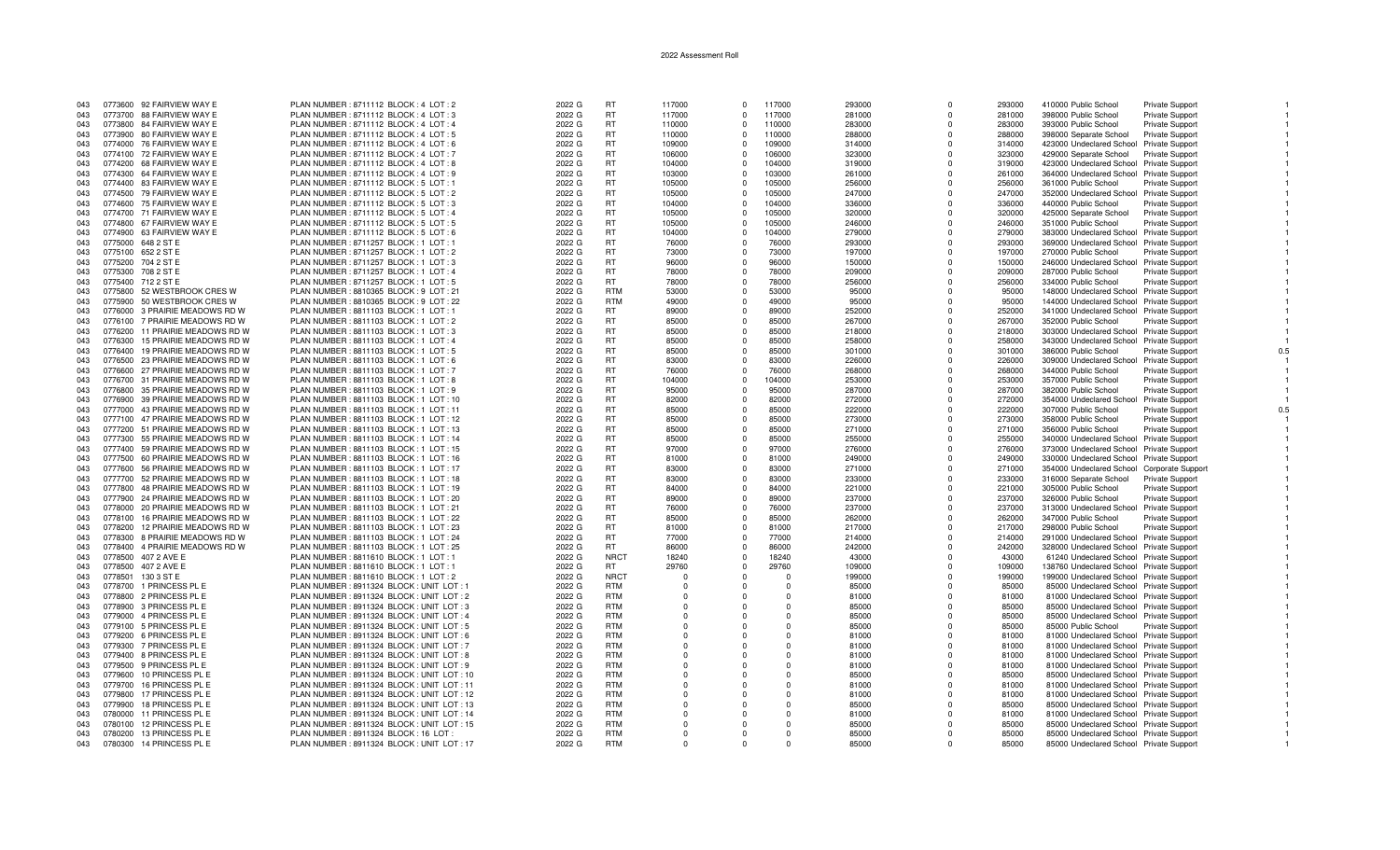| 043        | 0780400 15 PRINCESS PL E                                   | PLAN NUMBER: 8911324 BLOCK: 18 LOT                                                   | 2022 G           | <b>RTM</b>             |          |                         | $\Omega$       | 81000            |          | 81000            | 81000 Public School                                              | Corporate Support        |
|------------|------------------------------------------------------------|--------------------------------------------------------------------------------------|------------------|------------------------|----------|-------------------------|----------------|------------------|----------|------------------|------------------------------------------------------------------|--------------------------|
| 043        | 0780500 19 PRINCESS PL E                                   | PLAN NUMBER: 8911324 BLOCK: UNIT LOT: 19                                             | 2022 G           | <b>RTM</b>             | $\Omega$ | $\Omega$                | $\Omega$       | 81000            | $\Omega$ | 81000            | 81000 Undeclared School Private Support                          |                          |
| 043        | 0780600 20 PRINCESS PL E                                   | PLAN NUMBER: 8911324 BLOCK: UNIT LOT: 20                                             | 2022 G           | <b>RTM</b>             | $\Omega$ | $\Omega$                | $\Omega$       | 81000            | $\Omega$ | 81000            | 81000 Undeclared School Private Support                          |                          |
| 043        | 0780700 21 PRINCESS PL E                                   | PLAN NUMBER: 8911324 BLOCK: UNIT LOT: 21                                             | 2022 G           | <b>RTM</b>             | $\Omega$ | $\Omega$                | $\Omega$       | 81000            | $\Omega$ | 81000            | 81000 Undeclared School Private Support                          |                          |
| 043        | 0780800 22 PRINCESS PL E                                   | PLAN NUMBER : 8911324 BLOCK : UNIT LOT : 22                                          | 2022 G           | <b>RTM</b>             | $\Omega$ | $\Omega$                | $\Omega$       | 81000            | $\Omega$ | 81000            | 81000 Undeclared School Private Support                          |                          |
| 043        | 0780900 23 PRINCESS PL E                                   | PLAN NUMBER: 8911324 BLOCK: UNIT LOT: 23                                             | 2022 G           | <b>RTM</b>             | $\Omega$ | $\Omega$                | $\Omega$       | 85000            | $\Omega$ | 85000            | 85000 Undeclared School Private Support                          |                          |
| 043        | 0781000 24 PRINCESS PL E                                   | PLAN NUMBER: 8911324 BLOCK: UNIT LOT: 24                                             | 2022 G           | <b>RTM</b>             | $\Omega$ | $\Omega$                | $\Omega$       | 85000            | $\Omega$ | 85000            | 85000 Undeclared School Private Support                          |                          |
| 043        | 0781100 25 PRINCESS PL E                                   | PLAN NUMBER: 8911324 BLOCK: UNIT LOT: 25                                             | 2022 G           | <b>RTM</b>             | $\Omega$ | $\Omega$                | $\Omega$       | 81000            | $\Omega$ | 81000            | 81000 Undeclared School Private Support                          |                          |
| 043        | 0781200 26 PRINCESS PL E                                   | PLAN NUMBER: 8911324 BLOCK: UNIT LOT: 26                                             | 2022 G           | <b>RTM</b>             | $\Omega$ | $\Omega$                | $\Omega$       | 81000            |          | 81000            | 81000 Undeclared School Private Support                          |                          |
| 043        | 0781300 27 PRINCESS PL E                                   | PLAN NUMBER: 8911324 BLOCK: UNIT LOT: 27                                             | 2022 G           | <b>RTM</b>             | $\Omega$ | $\Omega$                | $\Omega$       | 85000            | $\Omega$ | 85000            | 85000 Undeclared School Private Support                          |                          |
| 043        | 0781400 28 PRINCESS PL E                                   | PLAN NUMBER: 8911324 BLOCK: UNIT LOT: 28                                             | 2022 G           | <b>RTM</b>             | $\Omega$ | $\Omega$                | $\Omega$       | 85000            |          | 85000            | 85000 Undeclared School Private Support                          |                          |
| 043        | 0781500 29 PRINCESS PL E                                   | PLAN NUMBER: 8911324 BLOCK: UNIT LOT: 29                                             | 2022 G           | <b>RTM</b>             | $\Omega$ | $\Omega$                | $\Omega$       | 81000            | $\Omega$ | 81000            | 81000 Undeclared School Private Support                          |                          |
| 043        | 0781600 30 PRINCESS PL E                                   | PLAN NUMBER : 8911324 BLOCK : UNIT LOT : 30                                          | 2022 G           | <b>RTM</b>             | $\Omega$ | $\Omega$                | $\Omega$       | 85000            | $\Omega$ | 85000            | 85000 Undeclared School Private Support                          |                          |
| 043        | 0781700 31 PRINCESS PL E                                   | PLAN NUMBER: 8911324 BLOCK: UNIT LOT: 31                                             | 2022 G           | <b>RTM</b>             | $\Omega$ | $\Omega$                | $\Omega$       | 85000            | $\Omega$ | 85000            | 85000 Undeclared School Private Support                          |                          |
| 043        | 0781800 32 PRINCESS PL E                                   | PLAN NUMBER : 8911324 BLOCK : UNIT LOT : 32                                          | 2022 G           | <b>RTM</b>             | $\Omega$ | $\Omega$                | $\Omega$       | 81000            | $\Omega$ | 81000            | 81000 Undeclared School Private Support                          |                          |
| 043        | 0781900 33 PRINCESS PL E                                   | PLAN NUMBER: 8911324 BLOCK: UNIT LOT: 33                                             | 2022 G           | <b>RTM</b>             | $\Omega$ | $\Omega$                | $\Omega$       | 81000            | $\cap$   | 81000            | 81000 Undeclared School Private Support                          |                          |
| 043        | 0782000 34 PRINCESS PL E                                   | PLAN NUMBER: 8911324 BLOCK: UNIT LOT: 34                                             | 2022 G           | <b>RTM</b>             | $\Omega$ | $\Omega$                | $\Omega$       | 81000            |          | 81000            | 81000 Undeclared School Private Support                          |                          |
| 043        | 0782100 35 PRINCESS PL E                                   | PLAN NUMBER: 8911324 BLOCK: UNIT LOT: 35                                             | 2022 G           | <b>RTM</b>             | $\Omega$ | $\Omega$                | $\Omega$       | 85000            | $\Omega$ | 85000            | 85000 Undeclared School Private Support                          |                          |
| 043        | 0782200 36 PRINCESS PL E                                   | PLAN NUMBER: 8911324 BLOCK: UNIT LOT: 36                                             | 2022 G           | <b>RTM</b>             | $\Omega$ | $\Omega$                | $\Omega$       | 85000            |          | 85000            |                                                                  |                          |
|            |                                                            |                                                                                      |                  | <b>RTM</b>             | $\Omega$ | $\Omega$                | $\Omega$       |                  | $\Omega$ |                  | 85000 Undeclared School Private Support                          |                          |
| 043        | 0782300 37 PRINCESS PL E                                   | PLAN NUMBER: 8911324 BLOCK: UNIT LOT: 37                                             | 2022 G           |                        |          |                         |                | 81000            |          | 81000            | 81000 Undeclared School Private Support                          |                          |
| 043        | 0782400 38 PRINCESS PL E                                   | PLAN NUMBER : 8911324 BLOCK : UNIT LOT : 38                                          | 2022 G           | <b>RTM</b>             |          | $\Omega$                |                | 85000            |          | 85000            | 85000 Undeclared School Private Support                          |                          |
| 043        | 0782500 39 PRINCESS PL E                                   | PLAN NUMBER: 8911324 BLOCK: UNIT LOT: 39                                             | 2022 G           | <b>RTM</b>             | $\Omega$ | $\Omega$                | $\Omega$       | 81000            | $\Omega$ | 81000            | 81000 Undeclared School Private Support                          |                          |
| 043        | 0782600 44 PRINCESS PL E                                   | PLAN NUMBER : 8911324 BLOCK : UNIT LOT : 40                                          | 2022 G           | <b>RTM</b>             | $\Omega$ | $\Omega$                | $\Omega$       | 81000            | $\Omega$ | 81000            | 81000 Undeclared School Private Support                          |                          |
| 043        | 0782700 45 PRINCESS PL E                                   | PLAN NUMBER: 8911324 BLOCK: UNIT LOT: 41                                             | 2022 G           | <b>RTM</b>             | $\Omega$ | $\Omega$                | $\Omega$       | 81000            | $\cap$   | 81000            | 81000 Undeclared School Private Support                          |                          |
| 043        | 0782800 46 PRINCESS PL E                                   | PLAN NUMBER: 8911324 BLOCK: UNIT LOT: 42                                             | 2022 G           | <b>RTM</b>             | $\Omega$ | $\Omega$                | $\Omega$       | 85000            |          | 85000            | 85000 Undeclared School Private Support                          |                          |
| 043        | 0782900 47 PRINCESS PL E                                   | PLAN NUMBER: 8911324 BLOCK: UNIT LOT: 43                                             | 2022 G           | <b>RTM</b>             | $\Omega$ | $\Omega$                | $\Omega$       | 85000            | $\Omega$ | 85000            | 85000 Undeclared School Private Support                          |                          |
| 043        | 0783000 40 PRINCESS PL E                                   | PLAN NUMBER: 8911324 BLOCK: UNIT LOT: 44                                             | 2022 G           | <b>RTM</b>             | $\Omega$ | $\Omega$                | $\Omega$       | 81000            |          | 81000            | 81000 Undeclared School Private Support                          |                          |
| 043        | 0783100 41 PRINCESS PL E                                   | PLAN NUMBER: 8911324 BLOCK: UNIT LOT: 45                                             | 2022 G           | <b>RTM</b>             | $\Omega$ | $\Omega$                | $\Omega$       | 81000            | $\Omega$ | 81000            | 81000 Undeclared School Private Support                          |                          |
| 043        | 0783200 42 PRINCESS PL E                                   | PLAN NUMBER: 8911324 BLOCK: UNIT LOT: 46                                             | 2022 G           | <b>RTM</b>             |          | $\Omega$                |                | 81000            |          | 81000            | 81000 Undeclared School Private Support                          |                          |
| 043        | 0783300 43 PRINCESS PL E                                   | PLAN NUMBER: 8911324 BLOCK: 47 LOT:                                                  | 2022 G           | <b>RTM</b>             | $\Omega$ | $\Omega$                | $\Omega$       | 85000            | $\Omega$ | 85000            | 85000 Public School                                              | <b>Corporate Support</b> |
| 043        | 0783400 48 PRINCESS PL E                                   | PLAN NUMBER : 8911324 BLOCK : UNIT LOT : 48                                          | 2022 G           | <b>RTM</b>             | $\Omega$ | $\Omega$                | $\Omega$       | 85000            | $\Omega$ | 85000            | 85000 Undeclared School Private Support                          |                          |
| 043        | 0783500 49 PRINCESS PL E                                   | PLAN NUMBER: 8911324 BLOCK: UNIT LOT: 49                                             | 2022 G           | <b>RTM</b>             | $\Omega$ | $\Omega$                | $\Omega$       | 81000            | $\cap$   | 81000            | 81000 Undeclared School Private Support                          |                          |
| 043        | 0783600 50 PRINCESS PL E                                   | PLAN NUMBER : 8911324 BLOCK : UNIT LOT : 50                                          | 2022 G           | <b>RTM</b>             | $\Omega$ | $\Omega$                | $\Omega$       | 81000            |          | 81000            | 81000 Undeclared School Private Support                          |                          |
| 043        | 0783700 51 PRINCESS PL E                                   | PLAN NUMBER: 8911324 BLOCK: 51 LOT                                                   | 2022 G           | <b>RTM</b>             | $\Omega$ | $\Omega$                | $\Omega$       | 85000            | $\Omega$ | 85000            | 85000 Public School                                              | Corporate Support        |
| 043        | 0783800 52 PRINCESS PL E                                   | PLAN NUMBER: 8911324 BLOCK: UNIT LOT: 52                                             | 2022 G           | <b>RTM</b>             | $\Omega$ | $\Omega$                | $\Omega$       | 81000            |          | 81000            | 81000 Undeclared School Private Support                          |                          |
| 043        | 0783900 53 PRINCESS PL E                                   | PLAN NUMBER : 8911324 BLOCK : UNIT LOT : 53                                          | 2022 G           | <b>RTM</b>             | $\Omega$ | $\Omega$                | $\Omega$       | 81000            | $\Omega$ | 81000            | 81000 Undeclared School Private Support                          |                          |
| 043        | 0784000 54 PRINCESS PL E                                   | PLAN NUMBER: 8911324 BLOCK: UNIT LOT: 54                                             | 2022 G           | <b>RTM</b>             | $\Omega$ | $\Omega$                | $\Omega$       | 85000            | $\Omega$ | 85000            | 85000 Undeclared School Private Support                          |                          |
| 043        | 0784100 55 PRINCESS PL E                                   | PLAN NUMBER : 8911324 BLOCK : UNIT LOT : 55                                          | 2022 G           | <b>RTM</b>             | $\Omega$ | $\Omega$                | $\Omega$       | 85000            | $\Omega$ | 85000            | 85000 Undeclared School Private Support                          |                          |
| 043        | 0784200 1260 CASSILS PL E                                  | PLAN NUMBER : 8911409 BLOCK : 1 LOT : 0                                              | 2022 G           | <b>NRCT</b>            | $\Omega$ | $\Omega$                | $\Omega$       | 2036000          | $\Omega$ | 2036000          | 2036000 Undeclared School Private Support                        |                          |
| 043        | 0784300 32 PARKLAND PL E                                   | PLAN NUMBER: 8911745 BLOCK: 2 LOT: 29                                                | 2022 G           | RT.                    | 82000    | $\overline{0}$          | 82000          | 208000           | $\Omega$ | 208000           | 290000 Public School                                             | Private Support          |
| 043        | 0784400 11 PARKLAND CLOSE E                                | PLAN NUMBER : 8911745 BLOCK : 2 LOT : 30                                             | 2022 G           | <b>RT</b>              | 67000    | $\Omega$                | 67000          | 319000           | $\Omega$ | 319000           | 386000 Undeclared School Private Support                         |                          |
| 043        | 0784500 15 PARKLAND CLOSE E                                | PLAN NUMBER: 8911745 BLOCK: 2 LOT: 31                                                | 2022 G           | <b>RT</b>              | 64000    | $\overline{\mathbf{0}}$ | 64000          | 221000           | $\Omega$ | 221000           | 285000 Public School                                             | <b>Private Support</b>   |
| 043        | 0784600 19 PARKLAND CLOSE E                                | PLAN NUMBER : 8911745 BLOCK : 2 LOT : 32                                             | 2022 G           | <b>RT</b>              | 64000    | $\Omega$                | 64000          | 223000           | $\Omega$ | 223000           | 287000 Undeclared School Private Support                         |                          |
| 043        | 0784700 23 PARKLAND CLOSE E                                | PLAN NUMBER : 8911745 BLOCK : 2 LOT : 33                                             | 2022 G           | <b>RT</b>              | 57000    | $\Omega$                | 57000          | 216000           | $\Omega$ | 216000           | 273000 Undeclared School Private Support                         |                          |
| 043        | 0784800 27 PARKLAND CLOSE E                                | PLAN NUMBER : 8911745 BLOCK : 2 LOT : 34                                             | 2022 G           | <b>RT</b>              | 63000    | $\mathbf 0$             | 63000          | 217000           |          | 217000           | 280000 Public School                                             | <b>Private Support</b>   |
| 043        | 0784900 31 PARKLAND CLOSE E                                | PLAN NUMBER : 8911745 BLOCK : 2 LOT : 35                                             | 2022 G           | <b>RT</b>              | 94000    | $\mathbf 0$             | 94000          | 360000           | $\Omega$ | 360000           | 454000 Public School                                             | <b>Private Support</b>   |
| 043        | 0785000 35 PARKLAND CLOSE E                                | PLAN NUMBER : 8911745 BLOCK : 2 LOT : 36                                             | 2022 G           | <b>RT</b>              | 74000    | $\Omega$                | 74000          | 242000           | $\Omega$ | 242000           | 316000 Public School                                             | <b>Private Support</b>   |
| 043        | 0785100 39 PARKLAND CLOSE E                                | PLAN NUMBER: 8911745 BLOCK: 2 LOT: 37                                                | 2022 G           | <b>RT</b>              | 67000    | $\Omega$                | 67000          | 273000           | $\Omega$ | 273000           | 340000 Undeclared School Private Support                         |                          |
| 043        | 0785200 43 PARKLAND CLOSE E                                | PLAN NUMBER : 8911745 BLOCK : 2 LOT : 38                                             | 2022 G           | <b>RT</b>              | 68000    | $\Omega$                | 68000          | 267000           |          | 267000           | 335000 Undeclared School Private Support                         |                          |
| 043        | 0785300 47 PARKLAND CLOSE E                                | PLAN NUMBER : 8911745 BLOCK : 2 LOT : 39                                             | 2022 G           | <b>RT</b>              | 68000    | $\Omega$                | 68000          | 244000           | $\Omega$ | 244000           | 312000 Public School                                             | <b>Private Support</b>   |
| 043        | 0785400 51 PARKLAND CLOSE E                                | PLAN NUMBER : 8911745 BLOCK : 2 LOT : 40                                             | 2022 G           | <b>RT</b>              | 68000    | $\Omega$                | 68000          | 260000           | $\Omega$ | 260000           | 328000 Undeclared School Private Support                         |                          |
| 043        | 0785500 55 PARKLAND CLOSE E                                | PLAN NUMBER : 8911745 BLOCK : 2 LOT : 41                                             | 2022 G           | <b>RT</b>              | 67000    | $\Omega$                | 67000          | 247000           | $\Omega$ | 247000           | 314000 Undeclared School Private Support                         |                          |
| 043        | 0785600 59 PARKLAND CLOSE E                                | PLAN NUMBER : 8911745 BLOCK : 2 LOT : 42                                             | 2022 G           | <b>RT</b>              | 72000    | $\mathbf 0$             | 72000          | 241000           | $\Omega$ | 241000           | 313000 Undeclared School Private Support                         |                          |
| 043        | 0785700 63 PARKLAND CLOSE E                                | PLAN NUMBER : 8911745 BLOCK : 2 LOT : 43                                             | 2022 G           | <b>RT</b>              | 94000    | $\overline{\mathbf{0}}$ | 94000          | 237000           | $\Omega$ | 237000           | 331000 Public School                                             | Private Support          |
| 043        | 0785800 67 PARKLAND CLOSE E                                | PLAN NUMBER : 8911745 BLOCK : 2 LOT : 44                                             | 2022 G           | RT                     | 74000    | $\overline{\mathbf{0}}$ | 74000          | 223000           | $\Omega$ | 223000           | 297000 Separate School                                           | Private Support          |
| 043        | 0785900 71 PARKLAND CLOSE E                                | PLAN NUMBER : 8911745 BLOCK : 2 LOT : 45                                             | 2022 G           | <b>RT</b>              | 60000    | $\Omega$                | 60000          | 226000           | $\Omega$ | 226000           | 286000 Undeclared School Private Support                         |                          |
| 043        | 0786000 75 PARKLAND CLOSE E                                | PLAN NUMBER : 8911745 BLOCK : 2 LOT : 46                                             | 2022 G           | <b>RT</b>              | 60000    | $\Omega$                | 60000          | 250000           |          | 250000           | 310000 Undeclared School Private Support                         |                          |
| 043        | 0786100 79 PARKLAND CLOSE E                                | PLAN NUMBER : 8911745 BLOCK : 2 LOT : 47                                             | 2022 G           | <b>RT</b>              | 63000    | $\mathbf 0$             | 63000          | 245000           | $\Omega$ | 245000           | 308000 Undeclared School Private Support                         |                          |
|            |                                                            |                                                                                      |                  | <b>RT</b>              | 94000    | $\Omega$                |                |                  |          |                  |                                                                  |                          |
| 043<br>043 | 0786200 83 PARKLAND CLOSE E<br>0786300 87 PARKLAND CLOSE E | PLAN NUMBER : 8911745 BLOCK : 2 LOT : 48<br>PLAN NUMBER : 8911745 BLOCK : 2 LOT : 49 | 2022 G<br>2022 G | <b>RT</b>              | 72000    | $\Omega$                | 94000<br>72000 | 319000<br>262000 | $\Omega$ | 319000<br>262000 | 413000 Undeclared School Private Support<br>334000 Public School | <b>Private Support</b>   |
| 043        | 0786400 91 PARKLAND CLOSE E                                | PLAN NUMBER: 8911745 BLOCK: 2 LOT: 50                                                | 2022 G           | <b>RT</b>              | 69000    | $\mathbf 0$             | 69000          | 238000           |          | 238000           | 307000 Undeclared School Private Support                         |                          |
|            |                                                            |                                                                                      |                  |                        |          |                         |                |                  |          |                  |                                                                  |                          |
| 043        | 0786500 95 PARKLAND CLOSE E                                | PLAN NUMBER: 8911745 BLOCK: 2 LOT: 51                                                | 2022 G           | <b>RT</b>              | 65000    | $\mathbf 0$             | 65000          | 235000           | $\Omega$ | 235000           | 300000 Undeclared School Private Support                         |                          |
| 043        | 0786600 99 PARKLAND CLOSE E                                | PLAN NUMBER : 8911745 BLOCK : 2 LOT : 52                                             | 2022 G           | <b>RT</b><br><b>RT</b> | 65000    | $\mathbf 0$<br>$\Omega$ | 65000          | 214000           |          | 214000           | 279000 Public School                                             | Private Support          |
| 043        | 0786700 103 PARKLAND CLOSE E                               | PLAN NUMBER : 8911745 BLOCK : 2 LOT : 53                                             | 2022 G           |                        | 65000    |                         | 65000          | 238000           |          | 238000           | 303000 Separate School                                           | Private Support          |
| 043        | 0786800 107 PARKLAND CLOSE E                               | PLAN NUMBER : 8911745 BLOCK : 2 LOT : 54                                             | 2022 G           | <b>RT</b>              | 73000    | $\Omega$                | 73000          | 222000           |          | 222000           | 295000 Undeclared School Private Support                         |                          |
| 043        | 0786900 759 PARKLAND DR E                                  | PLAN NUMBER : 8911745 BLOCK : 2 LOT : 55                                             | 2022 G           | <b>RT</b>              | 76000    | $\Omega$                | 76000          | 262000           |          | 262000           | 338000 Public School                                             | <b>Private Support</b>   |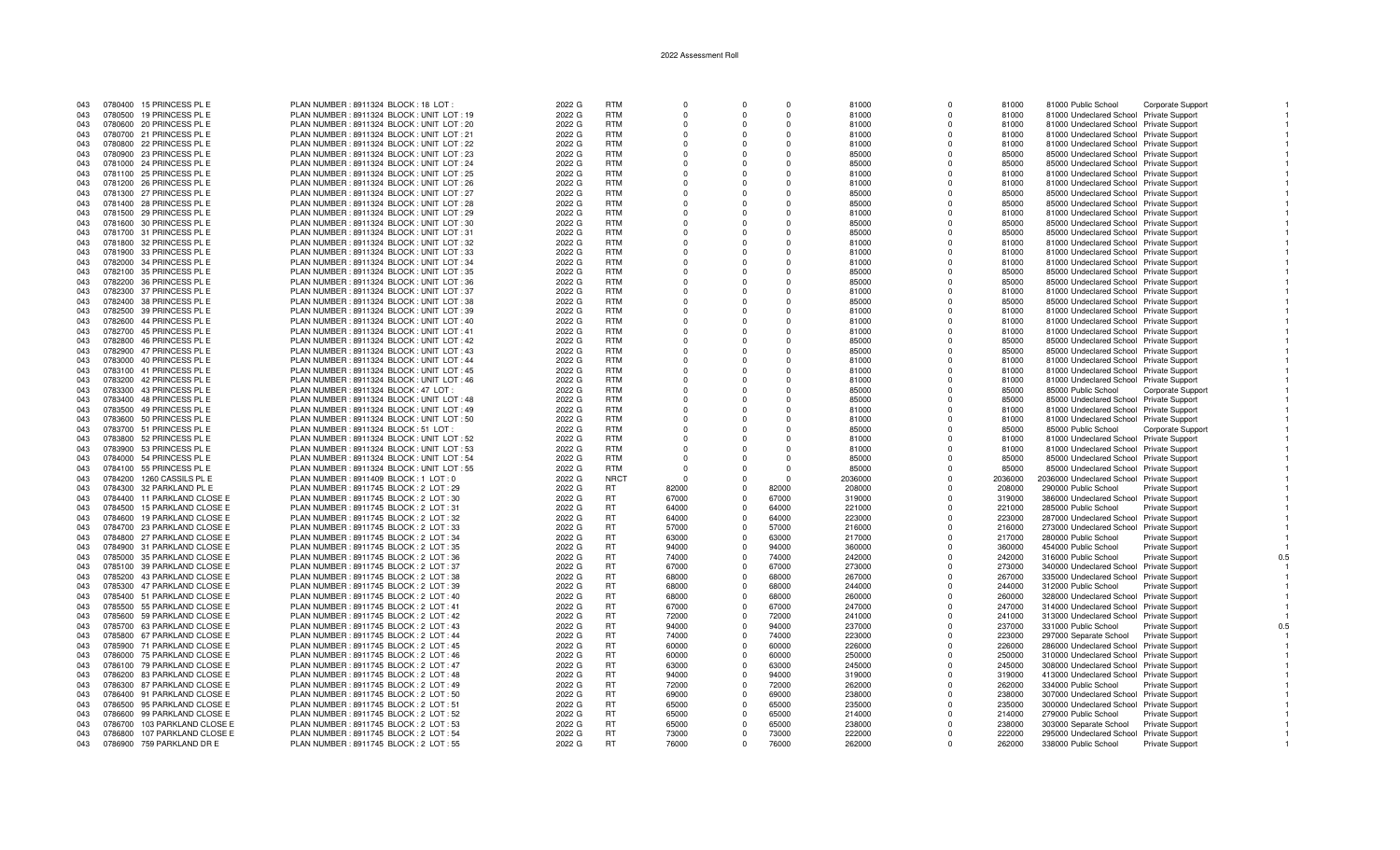| 043 |         | 0787000 763 PARKLAND DR E       | PLAN NUMBER: 8911745 BLOCK: 2 LOT: 56      | 2022 G | <b>RT</b>   | 76000      |          | 76000      | 255000   |              | 255000      | 331000 Undeclared School Private Support  |                        |     |
|-----|---------|---------------------------------|--------------------------------------------|--------|-------------|------------|----------|------------|----------|--------------|-------------|-------------------------------------------|------------------------|-----|
| 043 |         | 0787100 767 PARKLAND DR E       | PLAN NUMBER: 8911745 BLOCK: 2 LOT: 57      | 2022 G | <b>RT</b>   | 80000      | $\cap$   | 80000      | 293000   | $\Omega$     | 293000      | 373000 Public School                      | Private Support        |     |
| 043 |         | 0787200 375 LAKE STAFFORD DR E  | PLAN NUMBER : 8911745 BLOCK : 2 LOT : 58   | 2022 G | <b>RT</b>   | 70000      | $\Omega$ | 70000      | 268000   | $\Omega$     | 268000      | 338000 Undeclared School Private Support  |                        |     |
| 043 |         | 0787300 371 LAKE STAFFORD DR E  | PLAN NUMBER : 8911745 BLOCK : 2 LOT : 59   | 2022 G | <b>RT</b>   | 69000      | $\Omega$ | 69000      | 275000   | $\Omega$     | 275000      | 344000 Undeclared School Private Support  |                        |     |
| 043 |         | 0787400 367 LAKE STAFFORD DR E  | PLAN NUMBER : 8911745 BLOCK : 2 LOT : 60   | 2022 G | <b>RT</b>   | 68000      | $\Omega$ | 68000      | 235000   | $\Omega$     | 235000      | 303000 Undeclared School Private Support  |                        |     |
| 043 |         | 0787500 363 LAKE STAFFORD DR E  | PLAN NUMBER: 8911745 BLOCK: 2 LOT: 61      | 2022 G | <b>RT</b>   | 67000      | $\Omega$ | 67000      | 260000   | $\Omega$     | 260000      | 327000 Undeclared School Private Support  |                        |     |
| 043 |         | 0787600 359 LAKE STAFFORD DR E  | PLAN NUMBER: 8911745 BLOCK: 2 LOT: 62      | 2022 G | <b>RT</b>   | 66000      | $\Omega$ | 66000      | 279000   | $\Omega$     | 279000      | 345000 Undeclared School Private Support  |                        |     |
| 043 |         | 0787700 355 LAKE STAFFORD DR E  | PLAN NUMBER : 8911745 BLOCK : 2 LOT : 63   | 2022 G | <b>RT</b>   | 67000      | $\Omega$ | 67000      | 304000   | $\Omega$     | 304000      | 371000 Undeclared School Private Support  |                        |     |
| 043 |         | 0787800 351 LAKE STAFFORD DR E  | PLAN NUMBER : 8911745 BLOCK : 2 LOT : 64   | 2022 G | <b>RT</b>   | 67000      |          | 67000      | 272000   |              | 272000      | 339000 Undeclared School Private Support  |                        |     |
| 043 |         | 0787900 347 LAKE STAFFORD DR E  | PLAN NUMBER: 8911745 BLOCK: 2 LOT: 65      | 2022 G | <b>RT</b>   | 66000      | $\Omega$ | 66000      | 273000   | $\Omega$     | 273000      | 339000 Undeclared School Private Support  |                        |     |
| 043 |         | 0788000 343 LAKE STAFFORD DR E  | PLAN NUMBER : 8911745 BLOCK : 2 LOT : 66   | 2022 G | <b>RT</b>   | 66000      | $\Omega$ | 66000      | 263000   | $\Omega$     | 263000      | 329000 Undeclared School Private Support  |                        |     |
| 043 |         | 0788100 339 LAKE STAFFORD DR E  | PLAN NUMBER : 8911745 BLOCK : 2 LOT : 67   | 2022 G | <b>RT</b>   | 67000      | $\Omega$ | 67000      | 263000   | $\Omega$     | 263000      | 330000 Undeclared School Private Support  |                        |     |
| 043 | 0788200 | 335 LAKE STAFFORD DR E          | PLAN NUMBER: 8911745 BLOCK: 2 LOT: 68      | 2022 G | <b>RT</b>   | 67000      |          | 67000      | 248000   | $\Omega$     | 248000      | 315000 Undeclared School Private Support  |                        |     |
| 043 | 0788300 |                                 | PLAN NUMBER: 8911745 BLOCK: 3 LOT: 1MR     | 2022 G | <b>RE</b>   | 131000     | $\Omega$ | 131000     | - 0      | $\Omega$     | $\mathbf 0$ | 131000 Public School                      | <b>Private Support</b> |     |
| 043 |         | 0788400 714 2 ST E              | PLAN NUMBER: 8911773 BLOCK: 1 LOT:         | 2022 G | <b>RT</b>   | 78000      | $\Omega$ | 78000      | 223000   | $\Omega$     | 223000      | 301000 Undeclared School Private Support  |                        |     |
| 043 |         | 0789000 51 FAIRVIEW WAY E       | PLAN NUMBER: 9011362 BLOCK: 6 LOT: 1       | 2022 G | <b>RT</b>   | 104000     | $\Omega$ | 104000     | 263000   | $\Omega$     | 263000      | 367000 Undeclared School Private Support  |                        |     |
| 043 |         | 0789100 55 FAIRVIEW WAY E       | PLAN NUMBER : 9011362 BLOCK : 6 LOT : 2    | 2022 G | <b>RT</b>   | 104000     | $\Omega$ | 104000     | 249000   |              | 249000      | 353000 Public School                      | Private Support        |     |
| 043 |         | 0789200 59 FAIRVIEW WAY E       | PLAN NUMBER : 9011362 BLOCK : 6 LOT : 3    |        | <b>RT</b>   | 104000     | $\Omega$ | 104000     |          | $\Omega$     | 295000      |                                           |                        |     |
|     |         |                                 |                                            | 2022 G |             |            | $\Omega$ |            | 295000   | $\Omega$     |             | 399000 Undeclared School Private Support  |                        |     |
| 043 |         | 0789400 3 FAIRVIEW CLOSE E      | PLAN NUMBER : 9011362 BLOCK : 7 LOT : 1    | 2022 G | <b>RT</b>   | 93000      | $\Omega$ | 93000      | 259000   |              | 259000      | 352000 Public School                      | <b>Private Support</b> |     |
| 043 |         | 0789500 7 FAIRVIEW CLOSE E      | PLAN NUMBER : 9011362 BLOCK : 7 LOT : 2    | 2022 G | <b>RT</b>   | 93000      |          | 93000      | 226000   | $\Omega$     | 226000      | 319000 Public School                      | <b>Private Support</b> |     |
| 043 |         | 0789600 11 FAIRVIEW CLOSE E     | PLAN NUMBER : 9011362 BLOCK : 7 LOT : 3    | 2022 G | <b>RT</b>   | 92000      |          | 92000      | 298000   | $\Omega$     | 298000      | 390000 Public School                      | <b>Private Support</b> |     |
| 043 |         | 0789700 15 FAIRVIEW CLOSE E     | PLAN NUMBER: 9011362 BLOCK: 7 LOT: 4       | 2022 G | <b>RT</b>   | 111000     | $\Omega$ | 111000     | 375000   | $\Omega$     | 375000      | 486000 Public School                      | <b>Private Support</b> | 0.5 |
| 043 |         | 0789800 17 FAIRVIEW CLOSE E     | PLAN NUMBER: 9011362 BLOCK: 7 LOT: 5       | 2022 G | <b>RT</b>   | 118000     | $\Omega$ | 118000     | 287000   | $\Omega$     | 287000      | 405000 Public School                      | Private Support        |     |
| 043 |         | 0789900 23 FAIRVIEW CLOSE E     | PLAN NUMBER: 9011362 BLOCK: 7 LOT: 6       | 2022 G | <b>RT</b>   | 113000     | $\Omega$ | 113000     | 260000   | $\Omega$     | 260000      | 373000 Public School                      | Private Support        |     |
| 043 |         | 0790000 28 FAIRVIEW CLOSE E     | PLAN NUMBER : 9011362 BLOCK : 7 LOT : 7    | 2022 G | <b>RT</b>   | 119000     | $\Omega$ | 119000     | 294000   |              | 294000      | 413000 Undeclared School                  | <b>Private Support</b> |     |
| 043 |         | 0790100 32 FAIRVIEW CLOSE E     | PLAN NUMBER : 9011362 BLOCK : 7 LOT : 8    | 2022 G | <b>RT</b>   | 89000      | $\Omega$ | 89000      | 257000   | $\Omega$     | 257000      | 346000 Public School                      | Private Support        |     |
| 043 |         | 0790200 36 FAIRVIEW CLOSE E     | PLAN NUMBER : 9011362 BLOCK : 7 LOT : 9    | 2022 G | <b>RT</b>   | 81000      | $\Omega$ | 81000      | 312000   | $\Omega$     | 312000      | 393000 Public School                      | <b>Private Support</b> |     |
| 043 |         | 0790300 40 FAIRVIEW CLOSE E     | PLAN NUMBER : 9011362 BLOCK : 7 LOT : 10   | 2022 G | <b>RT</b>   | 93000      | $\Omega$ | 93000      | 218000   | $\Omega$     | 218000      | 311000 Public School                      | <b>Private Support</b> |     |
| 043 |         | 0790400 44 FAIRVIEW CLOSE E     | PLAN NUMBER : 9011362 BLOCK : 7 LOT : 11   | 2022 G | <b>RT</b>   | 93000      | $\Omega$ | 93000      | 311000   | $\Omega$     | 311000      | 404000 Separate School                    | <b>Private Support</b> |     |
| 043 |         | 0790500 48 FAIRVIEW WAY E       | PLAN NUMBER : 9011362 BLOCK : 7 LOT : 12   | 2022 G | <b>RT</b>   | 93000      | $\Omega$ | 93000      | 264000   | $\Omega$     | 264000      | 357000 Undeclared School Private Support  |                        |     |
| 043 |         | 0790600 52 FAIRVIEW WAY E       | PLAN NUMBER : 9011362 BLOCK : 7 LOT : 13   | 2022 G | <b>RT</b>   | 87000      | $\Omega$ | 87000      | 265000   | $\Omega$     | 265000      | 352000 Undeclared School Private Support  |                        |     |
| 043 |         | 0790700 56 FAIRVIEW WAY E       | PLAN NUMBER : 9011362 BLOCK : 7 LOT : 14   | 2022 G | <b>RT</b>   | 87000      | $\Omega$ | 87000      | 240000   | $\Omega$     | 240000      | 327000 Undeclared School Private Support  |                        |     |
| 043 |         | 0790800 60 FAIRVIEW WAY E       | PLAN NUMBER: 9011362 BLOCK: 7 LOT: 15      | 2022 G | <b>RT</b>   | 87000      | $\Omega$ | 87000      | 242000   | $\Omega$     | 242000      | 329000 Undeclared School Private Support  |                        |     |
| 043 |         | 0790900 315 1 AVE E             | PLAN NUMBER : 9011801 BLOCK : 8 LOT :      | 2022 G | <b>NRIT</b> | - 0        | $\Omega$ | $\Omega$   | 922000   | <sup>n</sup> | 922000      | 922000 Public School                      | Corporate Support      |     |
| 043 |         | 0791000 63 PRAIRIE MEADOWS RD W | PLAN NUMBER : 9011911 BLOCK : 1 LOT : 1    | 2022 G | RT.         | 85000      | $\Omega$ | 85000      | 254000   | $\Omega$     | 254000      | 339000 Undeclared School Private Support  |                        |     |
| 043 |         | 0791100 67 PRAIRIE MEADOWS RD W | PLAN NUMBER: 9011911 BLOCK: 1 LOT: 2       | 2022 G | <b>RT</b>   | 80000      | $\Omega$ | 80000      | 255000   | $\Omega$     | 255000      | 335000 Public School                      | Private Support        |     |
| 043 |         | 0791200 71 PRAIRIE MEADOWS RD W | PLAN NUMBER : 9011911 BLOCK : 1 LOT : 3    | 2022 G | <b>RT</b>   | 98000      | $\Omega$ | 98000      | 267000   | $\Omega$     | 267000      | 365000 Undeclared School Private Support  |                        |     |
| 043 |         | 0791300 75 PRAIRIE MEADOWS RD W | PLAN NUMBER: 9011911 BLOCK: 1 LOT: 4       | 2022 G | <b>RT</b>   | 112000     | $\Omega$ | 112000     | 263000   | $\Omega$     | 263000      | 375000 Undeclared School Private Support  |                        |     |
| 043 |         | 0791400 80 PRAIRIE MEADOWS RD W | PLAN NUMBER : 9011911 BLOCK : 1 LOT : 5    | 2022 G | <b>RT</b>   | 97000      | $\Omega$ | 97000      | 268000   | $\Omega$     | 268000      | 365000 Undeclared School Private Support  |                        |     |
| 043 |         | 0791500 76 PRAIRIE MEADOWS RD W | PLAN NUMBER: 9011911 BLOCK: 1 LOT: 6       | 2022 G | <b>RT</b>   | 115000     | $\Omega$ | 115000     | 233000   | $\Omega$     | 233000      | 348000 Separate School Private Support    |                        |     |
| 043 |         | 0791600 72 PRAIRIE MEADOWS RD W | PLAN NUMBER : 9011911 BLOCK : 1 LOT : 7    | 2022 G | <b>RT</b>   | 110000     | $\Omega$ | 110000     | 289000   | $\Omega$     | 289000      | 399000 Undeclared School Private Support  |                        |     |
| 043 |         | 0791700 68 PRAIRIE MEADOWS RD W | PLAN NUMBER: 9011911 BLOCK: 1 LOT: 8       | 2022 G | <b>RT</b>   | 91000      | $\Omega$ | 91000      | 257000   | $\Omega$     | 257000      | 348000 Undeclared School Private Support  |                        |     |
| 043 |         | 0791800 64 PRAIRIE MEADOWS RD W | PLAN NUMBER : 9011911 BLOCK : 1 LOT : 9    | 2022 G | <b>RT</b>   | 92000      | $\Omega$ | 92000      | 249000   | $\Omega$     | 249000      | 341000 Undeclared School Private Support  |                        |     |
| 043 | 0791900 |                                 | PLAN NUMBER : 9011911 BLOCK : 1 LOT : 10MR | 2022 G | <b>RE</b>   | 119000     | $\Omega$ | 119000     | n        | $\Omega$     | $\Omega$    | 119000 Public School                      | <b>Private Support</b> |     |
| 043 | 0792000 |                                 | PLAN NUMBER: 9011911 BLOCK: 1 LOT: 11      | 2022 G | <b>RE</b>   | 48000      | $\Omega$ | 48000      | $\Omega$ | $\Omega$     | $\Omega$    | 48000 Public School                       | <b>Private Support</b> |     |
| 043 | 0792100 |                                 | PLAN NUMBER: 9011911 BLOCK: 1 LOT: 12PUL   | 2022 G | <b>RE</b>   | 164000     | $\Omega$ | 164000     | $\Omega$ | $\Omega$     | $\Omega$    | 164000 Public School                      | Private Support        |     |
| 043 | 0792200 |                                 | PLAN NUMBER: 9011911 BLOCK: 1 LOT: 13PUL   | 2022 G | <b>RE</b>   | 97000      | $\Omega$ | 97000      | $\Omega$ | $\Omega$     | $\Omega$    | 97000 Public School                       | Private Support        |     |
| 043 | 0792300 | 440 AQUADUCT DR E               | PLAN NUMBER: 1910858 BLOCK: 6 LOT: 14      | 2022 G | <b>NRIT</b> | $\Omega$   |          | $\Omega$   | 859000   | $\Omega$     | 859000      | 859000 Public School                      | Private Support        |     |
| 043 |         | 0792800 1 QUEENS WAY E          | PLAN NUMBER : 9110426 BLOCK : 1 LOT :      | 2022 G | <b>RTM</b>  | $\Omega$   |          | $\Omega$   | 89000    |              | 89000       | 89000 Undeclared School Corporate Support |                        |     |
| 043 |         | 0792900 2 QUEENS WAY E          | PLAN NUMBER : 9110426 BLOCK : 2 LOT :      | 2022 G | <b>RTM</b>  | $\Omega$   |          | $\Omega$   | 89000    | <sup>0</sup> | 89000       | 89000 Undeclared School Corporate Support |                        |     |
| 043 |         | 0793000 3 QUEENS WAY E          | PLAN NUMBER : 9110426 BLOCK : 3 LOT :      | 2022 G | <b>RTM</b>  | $\Omega$   |          | $\Omega$   | 89000    | $\Omega$     | 89000       | 89000 Undeclared School Corporate Support |                        |     |
| 043 |         | 0793100 4 QUEENS WAY E          | PLAN NUMBER : 9110426 BLOCK : 4 LOT        | 2022 G | <b>RTM</b>  | $\Omega$   |          | $\Omega$   | 89000    | $\Omega$     | 89000       | 89000 Undeclared School Corporate Support |                        |     |
| 043 |         | 0793200 5 QUEENS WAY E          | PLAN NUMBER : 9110426 BLOCK : 5 LOT        | 2022 G | <b>RTM</b>  | $\Omega$   | $\Omega$ | $\Omega$   | 89000    | $\Omega$     | 89000       | 89000 Undeclared School Corporate Support |                        |     |
| 043 |         | 0793300 6 QUEENS WAY E          | PLAN NUMBER : 9110426 BLOCK : 6 LOT        | 2022 G | <b>RTM</b>  | $\Omega$   | $\Omega$ | $\Omega$   | 89000    | $\Omega$     | 89000       | 89000 Undeclared School Private Support   |                        |     |
| 043 |         | 0793400 7 QUEENS WAY E          | PLAN NUMBER : 9110426 BLOCK : 7 LOT        | 2022 G | <b>RTM</b>  | $\Omega$   | $\Omega$ | $\Omega$   | 89000    | $\Omega$     | 89000       | 89000 Undeclared School Corporate Support |                        |     |
| 043 |         | 0793500 8 QUEENS WAY E          | PLAN NUMBER: 9110426 BLOCK: 8 LOT          | 2022 G | <b>RTM</b>  | $\Omega$   |          | $\Omega$   | 89000    | $\Omega$     | 89000       | 89000 Undeclared School Corporate Support |                        |     |
| 043 |         | 0793600 9 QUEENS WAY E          | PLAN NUMBER : 9110426 BLOCK : 9 LOT        | 2022 G | <b>RTM</b>  | $\Omega$   |          | $\Omega$   | 89000    | O            | 89000       | 89000 Undeclared School Corporate Support |                        |     |
| 043 |         | 0793700 10 QUEENS WAY E         | PLAN NUMBER : 9110426 BLOCK : 10 LOT       | 2022 G | <b>RTM</b>  | $\Omega$   |          | $\Omega$   | 89000    | $\Omega$     | 89000       | 89000 Undeclared School Corporate Support |                        |     |
| 043 |         | 0793800 11 QUEENS WAY E         | PLAN NUMBER : 9110426 BLOCK : 11 LOT :     | 2022 G | <b>RTM</b>  | $\Omega$   |          | $\Omega$   | 89000    |              | 89000       | 89000 Undeclared School Corporate Support |                        |     |
| 043 |         | 0793900 12 QUEENS WAY E         | PLAN NUMBER : 9110426 BLOCK : 12 LOT :     | 2022 G | <b>RTM</b>  | $\Omega$   |          | $\Omega$   | 89000    | <sup>n</sup> | 89000       | 89000 Undeclared School Corporate Support |                        |     |
| 043 | 0794000 | 13 QUEENS WAY E                 | PLAN NUMBER: 9110426 BLOCK: 13 LOT:        | 2022 G | <b>RTM</b>  | $\Omega$   | $\Omega$ | $\Omega$   | 89000    | $\Omega$     | 89000       | 89000 Undeclared School Corporate Support |                        |     |
| 043 | 0794100 | 14 QUEENS WAY E                 | PLAN NUMBER: 9110426 BLOCK: 14 LOT:        | 2022 G | <b>RTM</b>  | $\Omega$   | $\Omega$ | $\Omega$   | 89000    | $\Omega$     | 89000       | 89000 Undeclared School Corporate Support |                        |     |
| 043 |         | 0794200 15 QUEENS WAY E         | PLAN NUMBER : 9110426 BLOCK : 15 LOT :     | 2022 G | <b>RTM</b>  | $\Omega$   | $\Omega$ | $\Omega$   | 89000    | $\Omega$     | 89000       | 89000 Undeclared School Corporate Support |                        |     |
| 043 |         | 0794300 16 QUEENS WAY E         | PLAN NUMBER: 9110426 BLOCK: 16 LOT:        | 2022 G | <b>RTM</b>  | $^{\circ}$ |          | $^{\circ}$ | 89000    |              | 89000       | 89000 Undeclared School Corporate Support |                        |     |
| 043 |         | 0794400 17 QUEENS WAY E         | PLAN NUMBER : 9110426 BLOCK : 17 LOT :     | 2022 G | <b>RTM</b>  | $\Omega$   |          | $\Omega$   | 89000    | $\Omega$     | 89000       | 89000 Undeclared School Corporate Support |                        |     |
| 043 |         | 0794500 18 QUEENS WAY E         | PLAN NUMBER : 9110426 BLOCK : 18 LOT :     | 2022 G | <b>RTM</b>  | $\Omega$   |          |            | 89000    | $\Omega$     | 89000       | 89000 Undeclared School Corporate Support |                        |     |
|     |         |                                 |                                            |        |             |            |          |            |          |              |             |                                           |                        |     |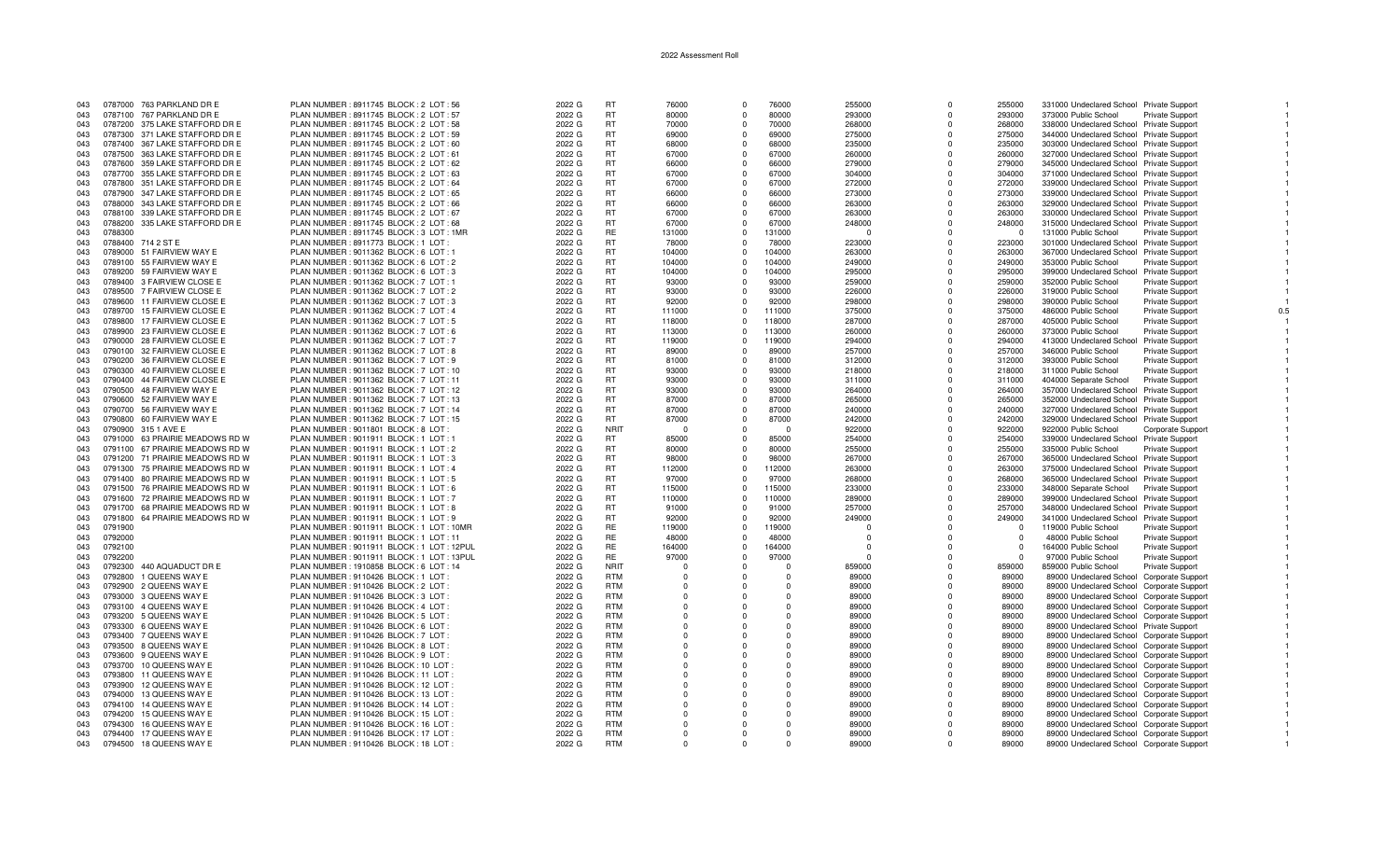| 043 | 0794600 19 QUEENS WAY E         | PLAN NUMBER: 9110426 BLOCK: 19 LOT       | 2022 G | <b>RTM</b> |            |            |          | 89000  |              | 89000  | 89000 Undeclared School Corporate Support        |  |
|-----|---------------------------------|------------------------------------------|--------|------------|------------|------------|----------|--------|--------------|--------|--------------------------------------------------|--|
| 043 | 0794700 20 QUEENS WAY E         | PLAN NUMBER : 9110426 BLOCK : 20 LOT     | 2022 G | <b>RTM</b> | $\Omega$   |            | $\Omega$ | 89000  | $\Omega$     | 89000  | 89000 Undeclared School Corporate Support        |  |
| 043 | 0794800 21 QUEENS WAY E         | PLAN NUMBER : 9110426 BLOCK : 21 LOT :   | 2022 G | <b>RTM</b> | $\Omega$   |            | $\Omega$ | 89000  | $\Omega$     | 89000  | 89000 Undeclared School Corporate Support        |  |
| 043 | 0794900 22 QUEENS WAY E         | PLAN NUMBER : 9110426 BLOCK : 22 LOT     | 2022 G | <b>RTM</b> | $\Omega$   | $\Omega$   | $\Omega$ | 89000  | $\Omega$     | 89000  | 89000 Undeclared School Corporate Support        |  |
|     |                                 |                                          |        |            |            |            |          |        |              |        |                                                  |  |
| 043 | 0795000 23 QUEENS WAY E         | PLAN NUMBER : 9110426 BLOCK : 23 LOT     | 2022 G | <b>RTM</b> |            |            |          | 89000  |              | 89000  | 89000 Undeclared School Corporate Support        |  |
| 043 | 0795100 24 QUEENS WAY E         | PLAN NUMBER : 9110426 BLOCK : 24 LOT     | 2022 G | <b>RTM</b> | $\Omega$   | $\Omega$   | $\Omega$ | 89000  | $\Omega$     | 89000  | 89000 Undeclared School Corporate Support        |  |
| 043 | 0795200 25 QUEENS WAY E         | PLAN NUMBER : 9110426 BLOCK : 25 LOT     | 2022 G | <b>RTM</b> | $\Omega$   | $\Omega$   | $\Omega$ | 89000  | $\Omega$     | 89000  | 89000 Undeclared School Corporate Support        |  |
| 043 | 0795300 26 QUEENS WAY E         | PLAN NUMBER : 9110426 BLOCK : 26 LOT     | 2022 G | <b>RTM</b> | $\Omega$   | $\cap$     | $\Omega$ | 89000  | n            | 89000  | 89000 Undeclared School Corporate Support        |  |
| 043 | 0795400 27 QUEENS WAY E         | PLAN NUMBER : 9110426 BLOCK : 27 LOT     | 2022 G | <b>RTM</b> |            |            |          | 89000  |              | 89000  | 89000 Undeclared School Corporate Support        |  |
| 043 | 0795500 28 QUEENS WAY E         | PLAN NUMBER : 9110426 BLOCK : 28 LOT     | 2022 G | <b>RTM</b> | $\Omega$   |            | $\Omega$ | 89000  | O            | 89000  | 89000 Undeclared School Corporate Support        |  |
|     |                                 |                                          |        |            |            |            |          |        |              |        |                                                  |  |
| 043 | 0795600 29 QUEENS WAY E         | PLAN NUMBER : 9110426 BLOCK : 29 LOT :   | 2022 G | <b>RTM</b> | $\Omega$   |            | $\Omega$ | 89000  | <sup>0</sup> | 89000  | 89000 Undeclared School Corporate Support        |  |
| 043 | 0795700 30 QUEENS WAY E         | PLAN NUMBER : 9110426 BLOCK : 30 LOT     | 2022 G | <b>RTM</b> | $\Omega$   |            | $\Omega$ | 89000  | $\Omega$     | 89000  | 89000 Undeclared School Corporate Support        |  |
| 043 | 0795800 31 QUEENS WAY E         | PLAN NUMBER: 9110426 BLOCK: 31 LOT       | 2022 G | <b>RTM</b> |            |            |          | 89000  | $\Omega$     | 89000  | 89000 Undeclared School Corporate Support        |  |
| 043 | 0795900 32 QUEENS WAY E         | PLAN NUMBER : 9110426 BLOCK : 32 LOT     | 2022 G | <b>RTM</b> | $\Omega$   | $\Omega$   | $\Omega$ | 89000  | $\Omega$     | 89000  | 89000 Undeclared School Corporate Support        |  |
| 043 | 0796000 33 QUEENS WAY E         | PLAN NUMBER : 9110426 BLOCK : 33 LOT     | 2022 G | <b>RTM</b> | $\Omega$   | $\Omega$   | $\Omega$ | 89000  | $\Omega$     | 89000  | 89000 Undeclared School Corporate Support        |  |
|     |                                 |                                          |        | <b>RTM</b> | $\Omega$   | $\Omega$   | $\Omega$ |        | $\Omega$     |        |                                                  |  |
| 043 | 0796100 34 QUEENS WAY E         | PLAN NUMBER : 9110426 BLOCK : 34 LOT     | 2022 G |            |            |            |          | 89000  |              | 89000  | 89000 Undeclared School Corporate Support        |  |
| 043 | 0796200 35 QUEENS WAY E         | PLAN NUMBER : 9110426 BLOCK : 35 LOT     | 2022 G | <b>RTM</b> | $\Omega$   |            | $\Omega$ | 89000  | $\Omega$     | 89000  | 89000 Undeclared School Corporate Support        |  |
| 043 | 0796300 36 QUEENS WAY E         | PLAN NUMBER : 9110426 BLOCK : 36 LOT     | 2022 G | <b>RTM</b> | $\Omega$   |            | $\Omega$ | 89000  | n            | 89000  | 89000 Undeclared School Corporate Support        |  |
| 043 | 0796400 37 QUEENS WAY E         | PLAN NUMBER : 9110426 BLOCK : 37 LOT     | 2022 G | <b>RTM</b> | $\Omega$   |            | $\Omega$ | 89000  | $\Omega$     | 89000  | 89000 Undeclared School Corporate Support        |  |
| 043 | 0796500 38 QUEENS WAY E         | PLAN NUMBER : 9110426 BLOCK : 38 LOT     | 2022 G | <b>RTM</b> | $\Omega$   |            | $\Omega$ | 89000  | $\Omega$     | 89000  | 89000 Undeclared School Corporate Support        |  |
| 043 | 0796600 39 QUEENS WAY E         | PLAN NUMBER: 9110426 BLOCK: 39 LOT       | 2022 G | <b>RTM</b> |            |            |          | 89000  | O            | 89000  | 89000 Undeclared School Corporate Support        |  |
|     |                                 |                                          |        |            |            |            |          |        |              |        |                                                  |  |
| 043 | 0796700 40 QUEENS WAY E         | PLAN NUMBER : 9110426 BLOCK : 40 LOT     | 2022 G | <b>RTM</b> | $\Omega$   | $\Omega$   | $\Omega$ | 89000  | $\Omega$     | 89000  | 89000 Undeclared School Corporate Support        |  |
| 043 | 41 QUEENS WAY E<br>0796800      | PLAN NUMBER : 9110426 BLOCK : 41 LOT     | 2022 G | <b>RTM</b> | $\Omega$   |            | $\Omega$ | 89000  | $\Omega$     | 89000  | 89000 Undeclared School Corporate Support        |  |
| 043 | 0796900 42 QUEENS WAY E         | PLAN NUMBER: 9110426 BLOCK: 42 LOT       | 2022 G | <b>RTM</b> | $\Omega$   | $\Omega$   | $\Omega$ | 89000  | $\Omega$     | 89000  | 89000 Undeclared School Corporate Support        |  |
| 043 | 0797000 43 QUEENS WAY E         | PLAN NUMBER: 9110426 BLOCK: LOT: 43      | 2022 G | <b>RTM</b> | $\Omega$   |            | $\Omega$ | 89000  | n            | 89000  | 89000 Undeclared School Corporate Support        |  |
| 043 | 0797100 44 QUEENS WAY E         | PLAN NUMBER: 9110426 BLOCK: 44 LOT       | 2022 G | <b>RTM</b> |            |            | $\Omega$ | 89000  |              | 89000  | 89000 Undeclared School Corporate Support        |  |
| 043 | 0797200 45 QUEENS WAY E         | PLAN NUMBER: 9110426 BLOCK: 45 LOT       | 2022 G | <b>RTM</b> | $\Omega$   |            | $\Omega$ | 89000  | $\Omega$     | 89000  |                                                  |  |
|     |                                 |                                          |        |            |            |            |          |        |              |        | 89000 Undeclared School Corporate Support        |  |
| 043 | 0797300 46 QUEENS WAY E         | PLAN NUMBER: 9110426 BLOCK: 46 LOT       | 2022 G | <b>RTM</b> | $\Omega$   |            | $\Omega$ | 89000  | $\Omega$     | 89000  | 89000 Undeclared School Corporate Support        |  |
| 043 | 0797400 47 QUEENS WAY E         | PLAN NUMBER: 9110426 BLOCK: 47 LOT       | 2022 G | <b>RTM</b> | $\Omega$   |            |          | 89000  | $\Omega$     | 89000  | 89000 Undeclared School Corporate Support        |  |
| 043 | 0797500 48 QUEENS WAY E         | PLAN NUMBER : 9110426 BLOCK : 48 LOT     | 2022 G | <b>RTM</b> | $\Omega$   | $\Omega$   | $\Omega$ | 89000  | $\Omega$     | 89000  | 89000 Undeclared School Corporate Support        |  |
| 043 | 49 QUEENS WAY E<br>0797600      | PLAN NUMBER : 9110426 BLOCK : 49 LOT     | 2022 G | <b>RTM</b> | $^{\circ}$ |            | $\Omega$ | 89000  | $\Omega$     | 89000  | 89000 Undeclared School Corporate Support        |  |
| 043 | 0797700 50 QUEENS WAY E         | PLAN NUMBER : 9110426 BLOCK : 50 LOT     | 2022 G | <b>RTM</b> | $\Omega$   |            | $\Omega$ | 89000  | $\Omega$     | 89000  | 89000 Undeclared School Corporate Support        |  |
|     |                                 | PLAN NUMBER: 9110426 BLOCK: 51 LOT       |        | <b>RTM</b> | $\Omega$   |            | $\Omega$ |        |              |        |                                                  |  |
| 043 | 0797800 51 QUEENS WAY E         |                                          | 2022 G |            |            |            |          | 89000  |              | 89000  | 89000 Undeclared School Corporate Support        |  |
| 043 | 0798000 52 QUEENS WAY E         | PLAN NUMBER : 9110426 BLOCK : 52 LOT     | 2022 G | <b>RTM</b> |            |            |          | 89000  |              | 89000  | 89000 Undeclared School Corporate Support        |  |
| 043 | 0798101 127 SOUTH SHORE DR E    | PLAN NUMBER : 0312070 BLOCK : 8 LOT : 1  | 2022 G | <b>RT</b>  | 97000      | $\Omega$   | 97000    | 350000 | <sup>n</sup> | 350000 | 447000 Undeclared School Corporate Support       |  |
| 043 | 0798102 123 SOUTH SHORE DR E    | PLAN NUMBER : 0312070 BLOCK : 8 LOT : 2  | 2022 G | <b>RT</b>  | 84000      | $\Omega$   | 84000    | 292000 | $\Omega$     | 292000 | 376000 Undeclared School Corporate Support       |  |
| 043 | 0798103 119 SOUTH SHORE DR E    | PLAN NUMBER : 0312070 BLOCK : 8 LOT : 3  | 2022 G | <b>RT</b>  | 84000      | $\Omega$   | 84000    | 273000 | $\Omega$     | 273000 | 357000 Undeclared School Private Support         |  |
| 043 | 0798104 115 SOUTH SHORE DR E    | PLAN NUMBER : 0312070 BLOCK : 8 LOT : 4  | 2022 G | <b>RT</b>  | 84000      | $\Omega$   | 84000    | 287000 | $\Omega$     | 287000 | 371000 Undeclared School Corporate Support       |  |
|     |                                 |                                          |        |            |            |            |          |        |              |        |                                                  |  |
| 043 | 0798105 111 SOUTH SHORE DR E    | PLAN NUMBER : 0312070 BLOCK : 8 LOT : 5  | 2022 G | <b>RT</b>  | 84000      | $\Omega$   | 84000    | 239000 | $\Omega$     | 239000 | 323000 Undeclared School Private Support         |  |
| 043 | 107 SOUTH SHORE DR E<br>0798106 | PLAN NUMBER : 0312070 BLOCK : 8 LOT : 6  | 2022 G | <b>RT</b>  | 84000      | $\Omega$   | 84000    | 248000 | $\Omega$     | 248000 | 332000 Undeclared School Corporate Support       |  |
| 043 | 103 SOUTH SHORE DR E<br>0798107 | PLAN NUMBER : 0312070 BLOCK : 8 LOT : 7  | 2022 G | <b>RT</b>  | 84000      | $\Omega$   | 84000    | 252000 | $\Omega$     | 252000 | 336000 Undeclared School Corporate Support       |  |
| 043 | 0798108<br>102 SOUTH SHORE DR E | PLAN NUMBER: 0312070 BLOCK: 7 LOT: 33    | 2022 G | <b>RT</b>  | 84000      | $\Omega$   | 84000    | 255000 |              | 255000 | 339000 Undeclared School Private Support         |  |
| 043 | 106 SOUTH SHORE DR E<br>0798109 | PLAN NUMBER : 0312070 BLOCK : 7 LOT : 32 | 2022 G | <b>RT</b>  | 84000      | $\Omega$   | 84000    | 239000 | $\Omega$     | 239000 | 323000 Undeclared School Corporate Support       |  |
| 043 | 0798110 110 SOUTH SHORE DR E    | PLAN NUMBER : 0312070 BLOCK : 7 LOT : 31 | 2022 G | <b>RT</b>  | 84000      | $\Omega$   | 84000    | 265000 | $\Omega$     | 265000 | 349000 Undeclared School Private Support         |  |
|     |                                 |                                          |        |            |            |            |          |        |              |        |                                                  |  |
| 043 | 0798111 114 SOUTH SHORE DR E    | PLAN NUMBER : 0312070 BLOCK : 7 LOT : 30 | 2022 G | <b>RT</b>  | 94000      | $\Omega$   | 94000    | 276000 | $\Omega$     | 276000 | 370000 Undeclared School Private Support         |  |
| 043 | 0798112 122 SOUTH SHORE DR E    | PLAN NUMBER: 0312070 BLOCK: 7 LOT: 10    | 2022 G | <b>RT</b>  | 94000      |            | 94000    | 251000 | $\Omega$     | 251000 | 345000 Undeclared School Corporate Support       |  |
| 043 | 0798113 126 SOUTH SHORE DR E    | PLAN NUMBER : 0312070 BLOCK : 7 LOT : 9  | 2022 G | <b>RT</b>  | 106000     | $\Omega$   | 106000   | 308000 | $\Omega$     | 308000 | 414000 Undeclared School Private Support         |  |
| 043 | 0798114 235 LAKE STAFFORD DR E  | PLAN NUMBER : 0312070 BLOCK : 7 LOT : 8  | 2022 G | <b>RT</b>  | 99000      | $\Omega$   | 99000    | 242000 | $\Omega$     | 242000 | 341000 Undeclared School Private Support         |  |
| 043 | 0798115 231 LAKE STAFFORD DR E  | PLAN NUMBER : 0312070 BLOCK : 7 LOT : 7  | 2022 G | <b>RT</b>  | 99000      | $\Omega$   | 99000    | 330000 | n            | 330000 | 429000 Undeclared School Private Support         |  |
| 043 |                                 |                                          |        | <b>RT</b>  | 95000      | $\Omega$   |          |        | O            |        |                                                  |  |
|     | 0798116 227 LAKE STAFFORD DR E  | PLAN NUMBER : 0312070 BLOCK : 7 LOT : 6  | 2022 G |            |            |            | 95000    | 369000 |              | 369000 | 464000 Undeclared School Corporate Support       |  |
| 043 | 0798117 47 FAIRVIEW RD E        | PLAN NUMBER: 0312070 BLOCK: 7 LOT: 5     | 2022 G | <b>RT</b>  | 95000      | $\Omega$   | 95000    | 303000 | <sup>n</sup> | 303000 | 398000 Undeclared School Corporate Support       |  |
| 043 | 0798118 43 FAIRVIEW RD E        | PLAN NUMBER : 0312070 BLOCK : 7 LOT : 4  | 2022 G | <b>RT</b>  | 91000      | $\Omega$   | 91000    | 355000 | $\Omega$     | 355000 | 446000 Undeclared School Corporate Support       |  |
| 043 | 0798119 39 FAIRVIEW RD E        | PLAN NUMBER : 0312070 BLOCK : 7 LOT : 3  | 2022 G | <b>RT</b>  | 91000      | $\Omega$   | 91000    | 315000 | $\Omega$     | 315000 | 406000 Undeclared School Private Support         |  |
| 043 | 0798120 35 FAIRVIEW RD E        | PLAN NUMBER : 0312070 BLOCK : 7 LOT : 2  | 2022 G | <b>RT</b>  | 101000     | $\Omega$   | 101000   | 417000 | $\Omega$     | 417000 | 518000 Public School<br><b>Corporate Support</b> |  |
| 043 | 0798121 31 FAIRVIEW RD E        | PLAN NUMBER : 0312070 BLOCK : 7 LOT : 1  | 2022 G | <b>RT</b>  | 107000     | $\Omega$   | 107000   | 380000 | $\Omega$     | 380000 | 487000 Undeclared School Corporate Support       |  |
|     |                                 |                                          |        |            |            |            |          |        |              |        |                                                  |  |
| 043 | 0798130 98 SOUTH SHORE DR E     | PLAN NUMBER : 0414100 BLOCK : 7 LOT : 34 | 2022 G | <b>RT</b>  | 84000      | $\Omega$   | 84000    | 251000 | $\Omega$     | 251000 | 335000 Undeclared School Private Support         |  |
| 043 | 0798140 94 SOUTH SHORE DR E     | PLAN NUMBER : 0414100 BLOCK : 7 LOT : 35 | 2022 G | <b>RT</b>  | 86000      | $\Omega$   | 86000    | 262000 | $\Omega$     | 262000 | 348000 Undeclared School Private Support         |  |
| 043 | 0798141 90 SOUTH SHORE DR E     | PLAN NUMBER : 0414100 BLOCK : 7 LOT : 36 | 2022 G | <b>RT</b>  | 95000      | $\Omega$   | 95000    | 248000 |              | 248000 | 343000 Public School<br><b>Private Support</b>   |  |
| 043 | 0798142 80 SOUTH SHORE DR E     | PLAN NUMBER : 0414100 BLOCK : 7 LOT : 37 | 2022 G | <b>RT</b>  | 96000      | $\Omega$   | 96000    | 281000 | $\Omega$     | 281000 | 377000 Separate School<br>Private Support        |  |
| 043 | 0798143<br>60 SOUTH SHORE DR E  | PLAN NUMBER : 0414100 BLOCK : 7 LOT : 38 | 2022 G | <b>RT</b>  | 96000      | $^{\circ}$ | 96000    | 302000 | $\Omega$     | 302000 | 398000 Undeclared School Corporate Support       |  |
| 043 | 0798144 50 SOUTH SHORE DR E     | PLAN NUMBER : 0414100 BLOCK : 7 LOT : 39 | 2022 G | <b>RT</b>  | 92000      | $\Omega$   | 92000    | 279000 | $\Omega$     | 279000 | 371000 Undeclared School Private Support         |  |
|     |                                 |                                          |        |            |            |            |          |        |              |        |                                                  |  |
| 043 | 0798145 46 SOUTH SHORE DR E     | PLAN NUMBER : 0414100 BLOCK : 7 LOT : 40 | 2022 G | <b>RT</b>  | 83000      | $\Omega$   | 83000    | 265000 | <sup>n</sup> | 265000 | 348000 Undeclared School Corporate Support       |  |
| 043 | 0798146 42 SOUTH SHORE DR E     | PLAN NUMBER : 0414100 BLOCK : 7 LOT : 41 | 2022 G | <b>RT</b>  | 81000      | $\Omega$   | 81000    | 229000 | $\Omega$     | 229000 | 310000 Undeclared School Corporate Support       |  |
| 043 | 0798147 38 SOUTH SHORE DR E     | PLAN NUMBER : 0414100 BLOCK : 7 LOT : 42 | 2022 G | <b>RT</b>  | 81000      | $\Omega$   | 81000    | 288000 | $\Omega$     | 288000 | 369000 Undeclared School Corporate Support       |  |
| 043 | 0798148 34 SOUTH SHORE DR E     | PLAN NUMBER : 0414100 BLOCK : 7 LOT : 43 | 2022 G | <b>RT</b>  | 81000      | $\Omega$   | 81000    | 249000 | $\Omega$     | 249000 | 330000 Public School<br>Corporate Support        |  |
| 043 | 0798149 30 SOUTH SHORE DR E     | PLAN NUMBER : 0414100 BLOCK : 7 LOT : 44 | 2022 G | <b>RT</b>  | 80000      | $\Omega$   | 80000    | 245000 | $\Omega$     | 245000 | 325000 Undeclared School Corporate Support       |  |
|     |                                 |                                          |        |            |            |            |          |        |              |        |                                                  |  |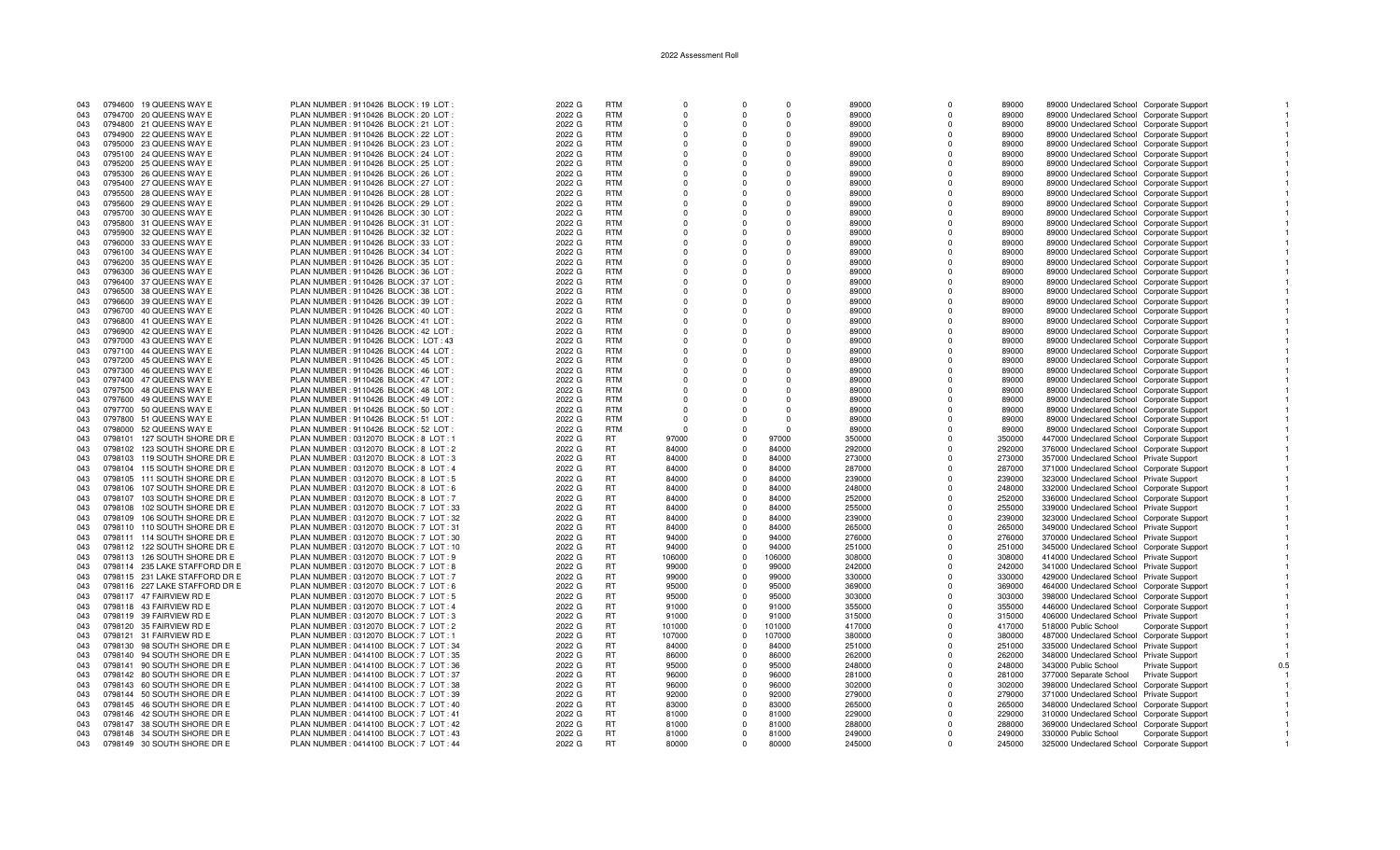| 043 |         | 0798150 99 SOUTH SHORE DR E      | PLAN NUMBER: 0414100 BLOCK: 8 LOT: 8       | 2022 G | <b>RT</b>   | 84000    | $\Omega$     | 84000    | 345000   | $\Omega$     | 345000   | 429000 Public School                       | Corporate Support        |  |
|-----|---------|----------------------------------|--------------------------------------------|--------|-------------|----------|--------------|----------|----------|--------------|----------|--------------------------------------------|--------------------------|--|
| 043 |         | 0798151 95 SOUTH SHORE DR E      | PLAN NUMBER : 0414100 BLOCK : 8 LOT : 9    | 2022 G | RT          | 84000    | $\Omega$     | 84000    | 295000   | $\Omega$     | 295000   | 379000 Public School                       | <b>Private Support</b>   |  |
| 043 |         |                                  |                                            |        | <b>RT</b>   |          | $\Omega$     |          |          |              | 351000   |                                            |                          |  |
|     |         | 0798152 91 SOUTH SHORE DR E      | PLAN NUMBER : 0414100 BLOCK : 8 LOT : 10   | 2022 G |             | 86000    |              | 86000    | 351000   | $\Omega$     |          | 437000 Undeclared School Private Support   |                          |  |
| 043 |         | 0798153 87 SOUTH SHORE DR E      | PLAN NUMBER : 0414100 BLOCK : 8 LOT : 11   | 2022 G | <b>RT</b>   | 92000    | $\Omega$     | 92000    | 355000   | $\Omega$     | 355000   | 447000 Public School                       | <b>Private Support</b>   |  |
| 043 |         | 0798154 83 SOUTH SHORE DR E      | PLAN NUMBER : 0414100 BLOCK : 8 LOT : 12   | 2022 G | <b>RT</b>   | 96000    | $\Omega$     | 96000    | 342000   | $\Omega$     | 342000   | 438000 Undeclared School Private Support   |                          |  |
|     |         |                                  |                                            |        | <b>RT</b>   |          |              | 92000    |          |              |          |                                            |                          |  |
| 043 |         | 0798155 79 SOUTH SHORE DR E      | PLAN NUMBER : 0414100 BLOCK : 8 LOT : 13   | 2022 G |             | 92000    |              |          | 267000   | $\Omega$     | 267000   | 359000 Undeclared School Private Support   |                          |  |
| 043 |         | 0798156 75 SOUTH SHORE DR E      | PLAN NUMBER : 0414100 BLOCK : 8 LOT : 14   | 2022 G | <b>RT</b>   | 125000   | $\Omega$     | 125000   | 538000   | $\Omega$     | 538000   | 663000 Undeclared School Corporate Support |                          |  |
| 043 |         | 0798157 71 SOUTH SHORE DR E      | PLAN NUMBER : 0414100 BLOCK : 8 LOT : 15   | 2022 G | RT          | 120000   | $\Omega$     | 120000   | 359000   | $\Omega$     | 359000   | 479000 Undeclared School Corporate Support |                          |  |
|     |         |                                  |                                            |        | <b>RT</b>   |          | $\Omega$     |          |          | $\Omega$     |          |                                            |                          |  |
| 043 |         | 0798158 67 SOUTH SHORE DR E      | PLAN NUMBER : 0414100 BLOCK : 8 LOT : 16   | 2022 G |             | 94000    |              | 94000    | 293000   |              | 293000   | 387000 Undeclared School Corporate Support |                          |  |
| 043 |         | 0798159 63 SOUTH SHORE DR E      | PLAN NUMBER : 0414100 BLOCK : 8 LOT : 17   | 2022 G | RT          | 94000    | $\Omega$     | 94000    | 250000   | $\Omega$     | 250000   | 344000 Separate School                     | <b>Corporate Support</b> |  |
| 043 |         | 0798160 59 SOUTH SHORE DR E      | PLAN NUMBER : 0414100 BLOCK : 8 LOT : 18   | 2022 G | <b>RT</b>   | 92000    | $\Omega$     | 92000    | 285000   | $\Omega$     | 285000   | 377000 Undeclared School Private Support   |                          |  |
|     |         |                                  |                                            |        |             |          |              |          |          |              |          |                                            |                          |  |
| 043 |         | 0798161 55 SOUTH SHORE DR E      | PLAN NUMBER: 0414100 BLOCK: 8 LOT: 19      | 2022 G | <b>RT</b>   | 84000    | $\Omega$     | 84000    | 236000   | $\Omega$     | 236000   | 320000 Undeclared School Corporate Support |                          |  |
| 043 |         | 0798162 51 SOUTH SHORE DR E      | PLAN NUMBER : 0414100 BLOCK : 8 LOT : 20   | 2022 G | <b>RT</b>   | 81000    | $\Omega$     | 81000    | 271000   | $\Omega$     | 271000   | 352000 Separate School                     | Private Support          |  |
| 043 |         | 0798163 47 SOUTH SHORE DR E      | PLAN NUMBER : 0414100 BLOCK : 8 LOT : 21   | 2022 G | <b>RT</b>   | 81000    | $\Omega$     | 81000    | 291000   | $\Omega$     | 291000   | 372000 Undeclared School Corporate Support |                          |  |
|     |         |                                  |                                            |        | <b>RT</b>   | 81000    | $\Omega$     | 81000    |          | $\Omega$     | 282000   |                                            |                          |  |
| 043 |         | 0798164 43 SOUTH SHORE DR E      | PLAN NUMBER : 0414100 BLOCK : 8 LOT : 22   | 2022 G |             |          |              |          | 282000   |              |          | 363000 Undeclared School Private Support   |                          |  |
| 043 |         | 0798165 39 SOUTH SHORE DR E      | PLAN NUMBER : 0414100 BLOCK : 8 LOT : 23   | 2022 G | <b>RT</b>   | 81000    | $\Omega$     | 81000    | 342000   | $\Omega$     | 342000   | 423000 Public School                       | <b>Corporate Support</b> |  |
| 043 |         | 0798166 35 SOUTH SHORE DR E      | PLAN NUMBER : 0414100 BLOCK : 8 LOT : 24   | 2022 G | <b>RT</b>   | 81000    | $\Omega$     | 81000    | 247000   | $\Omega$     | 247000   | 328000 Undeclared School Corporate Support |                          |  |
|     |         |                                  |                                            |        |             |          | $\Omega$     |          |          |              |          |                                            |                          |  |
| 043 |         | 0798167 31 SOUTH SHORE DR E      | PLAN NUMBER : 0414100 BLOCK : 8 LOT : 25   | 2022 G | <b>RT</b>   | 86000    |              | 86000    | 331000   | $\Omega$     | 331000   | 417000 Undeclared School Corporate Support |                          |  |
| 043 |         | 0798168 4 SOUTH SHORE CLOSE E    | PLAN NUMBER : 0612512 BLOCK : 7 LOT : 45   | 2022 G | <b>RT</b>   | 115000   | $\Omega$     | 115000   | 341000   | $\Omega$     | 341000   | 456000 Undeclared School Private Support   |                          |  |
| 043 |         | 0798169 8 SOUTH SHORE CLOSE E    | PLAN NUMBER : 0612512 BLOCK : 7 LOT : 46   | 2022 G | <b>RT</b>   | 110000   | $\Omega$     | 110000   | 297000   | $\Omega$     | 297000   | 407000 Public School                       | <b>Private Support</b>   |  |
| 043 |         |                                  |                                            |        | <b>RT</b>   |          | $\Omega$     |          |          | $\Omega$     |          |                                            |                          |  |
|     |         | 0798170 12 SOUTH SHORE CLOSE E   | PLAN NUMBER : 0612512 BLOCK : 7 LOT : 47   | 2022 G |             | 123000   |              | 123000   | 420000   |              | 420000   | 543000 Undeclared School Private Support   |                          |  |
| 043 |         | 0798171 16 SOUTH SHORE CLOSE E   | PLAN NUMBER : 0612512 BLOCK : 7 LOT : 48   | 2022 G | <b>RT</b>   | 128000   | <sup>n</sup> | 128000   | 404000   | $\Omega$     | 404000   | 532000 Undeclared School Corporate Support |                          |  |
| 043 |         | 0798172 20 SOUTH SHORE CLOSE E   | PLAN NUMBER : 0612512 BLOCK : 7 LOT : 49   | 2022 G | <b>RT</b>   | 111000   | $\Omega$     | 111000   | 323000   | $\Omega$     | 323000   | 434000 Undeclared School Corporate Support |                          |  |
|     |         |                                  |                                            |        |             |          |              |          |          |              |          |                                            |                          |  |
| 043 |         | 0798173 24 SOUTH SHORE CLOSE E   | PLAN NUMBER : 0612512 BLOCK : 7 LOT : 50   | 2022 G | <b>RT</b>   | 91000    | $\Omega$     | 91000    | 273000   | $\Omega$     | 273000   | 364000 Undeclared School Corporate Support |                          |  |
| 043 |         | 0798174 28 SOUTH SHORE CLOSE E   | PLAN NUMBER : 0612512 BLOCK : 7 LOT : 51   | 2022 G | <b>RT</b>   | 100000   | $\Omega$     | 100000   | 374000   | $\Omega$     | 374000   | 474000 Public School                       | Corporate Support        |  |
| 043 |         | 0798175 32 SOUTH SHORE CLOSE E   | PLAN NUMBER : 0612512 BLOCK : 7 LOT : 52   | 2022 G | <b>RT</b>   | 100000   | $\Omega$     | 100000   | 475000   | $\Omega$     | 475000   | 575000 Public School                       | <b>Corporate Support</b> |  |
|     |         |                                  |                                            |        |             |          |              |          |          |              |          |                                            |                          |  |
| 043 |         | 0798176 36 SOUTH SHORE CLOSE E   | PLAN NUMBER : 0612512 BLOCK : 7 LOT : 53   | 2022 G | <b>RT</b>   | 100000   | $\Omega$     | 100000   | 471000   | $\Omega$     | 471000   | 571000 Undeclared School Corporate Support |                          |  |
| 043 |         | 0798177 40 SOUTH SHORE CLOSE E   | PLAN NUMBER : 0612512 BLOCK : 7 LOT : 54   | 2022 G | <b>RT</b>   | 101000   | $\Omega$     | 101000   | 382000   | $\Omega$     | 382000   | 483000 Undeclared School Corporate Support |                          |  |
| 043 |         | 0798178 44 SOUTH SHORE CLOSE E   | PLAN NUMBER : 0612512 BLOCK : 7 LOT : 55   | 2022 G | <b>RT</b>   | 129000   | $\Omega$     | 129000   | 458000   | $\Omega$     | 458000   | 587000 Separate School                     | Private Support          |  |
|     |         |                                  |                                            |        |             |          |              |          |          |              |          |                                            |                          |  |
| 043 |         | 0798179 48 SOUTH SHORE CLOSE E   | PLAN NUMBER : 0612512 BLOCK : 7 LOT : 56   | 2022 G | <b>RT</b>   | 126000   | $\Omega$     | 126000   | 423000   | $\Omega$     | 423000   | 549000 Undeclared School Private Support   |                          |  |
| 043 |         | 0798180 52 SOUTH SHORE CLOSE E   | PLAN NUMBER : 0612512 BLOCK : 7 LOT : 57   | 2022 G | <b>RT</b>   | 114000   | $\Omega$     | 114000   | 408000   | $\Omega$     | 408000   | 522000 Undeclared School Corporate Support |                          |  |
| 043 | 0798181 | 56 SOUTH SHORE CLOSE E           | PLAN NUMBER : 0612512 BLOCK : 7 LOT : 58   | 2022 G | <b>RT</b>   | 120000   | $\Omega$     | 120000   | 671000   | $\Omega$     | 671000   | 791000 Undeclared School Corporate Support |                          |  |
|     |         |                                  |                                            |        |             |          |              |          |          |              |          |                                            |                          |  |
| 043 |         | 0798182 60 SOUTH SHORE CLOSE E   | PLAN NUMBER : 0612512 BLOCK : 7 LOT : 59   | 2022 G | <b>RT</b>   | 101000   | $\Omega$     | 101000   | 259000   | $\Omega$     | 259000   | 360000 Public School                       | <b>Private Support</b>   |  |
| 043 |         | 0798183 64 SOUTH SHORE CLOSE E   | PLAN NUMBER : 0612512 BLOCK : 7 LOT : 60   | 2022 G | <b>RT</b>   | 99000    | $\Omega$     | 99000    | 291000   | $\Omega$     | 291000   | 390000 Undeclared School Corporate Suppor  |                          |  |
| 043 |         | 0798184 68 SOUTH SHORE CLOSE E   | PLAN NUMBER: 0714597 BLOCK: 7 LOT: 63      | 2022 G | <b>RT</b>   | 94000    | $\Omega$     | 94000    | 421000   | $\Omega$     | 421000   | 515000 Undeclared School Corporate Support |                          |  |
|     |         |                                  |                                            |        |             |          |              |          |          |              |          |                                            |                          |  |
| 043 |         | 0798185 72 SOUTH SHORE CLOSE E   | PLAN NUMBER : 0714597 BLOCK : 7 LOT : 64   | 2022 G | <b>RT</b>   | 105000   | $\Omega$     | 105000   | 554000   | $\mathbf 0$  | 554000   | 659000 Undeclared School Corporate Support |                          |  |
| 043 | 0798201 | 212 LAKE STAFFORD DR E           | PLAN NUMBER : 0312100 BLOCK : 6 LOT : 9    | 2022 G | <b>RT</b>   | 127000   | $\Omega$     | 127000   | 475000   | $\Omega$     | 475000   | 602000 Undeclared School Private Support   |                          |  |
| 043 |         | 0798202 216 LAKE STAFFORD DR E   | PLAN NUMBER : 0312100 BLOCK : 6 LOT : 8    | 2022 G | <b>RT</b>   | 102000   | $\Omega$     | 102000   | 454000   | $\Omega$     | 454000   | 556000 Undeclared School Corporate Support |                          |  |
|     |         |                                  |                                            |        |             |          |              |          |          |              |          |                                            |                          |  |
| 043 |         | 0798203 220 LAKE STAFFORD DR E   | PLAN NUMBER : 0312100 BLOCK : 6 LOT : 7    | 2022 G | <b>RT</b>   | 117000   | $\Omega$     | 117000   | 447000   | $\Omega$     | 447000   | 564000 Undeclared School Corporate Support |                          |  |
| 043 | 0798204 | 224 LAKE STAFFORD DR E           | PLAN NUMBER : 0312100 BLOCK : 6 LOT : 6    | 2022 G | RT          | 141000   | $\Omega$     | 141000   | 462000   | $\Omega$     | 462000   | 603000 Undeclared School Corporate Support |                          |  |
| 043 |         | 0798205 228 LAKE STAFFORD DR E   | PLAN NUMBER : 0312100 BLOCK : 6 LOT : 5    | 2022 G | <b>RT</b>   | 144000   | $\Omega$     | 144000   | 413000   | $\Omega$     | 413000   | 557000 Undeclared School Corporate Support |                          |  |
|     |         |                                  |                                            |        |             |          |              |          |          |              |          |                                            |                          |  |
| 043 |         | 0798206 232 LAKE STAFFORD DR E   | PLAN NUMBER : 0312100 BLOCK : 6 LOT : 4    | 2022 G | <b>RT</b>   | 146000   | $\Omega$     | 146000   | 481000   | $\Omega$     | 481000   | 627000 Undeclared School Corporate Support |                          |  |
| 043 |         | 0798207 236 LAKE STAFFORD DR E   | PLAN NUMBER : 0312100 BLOCK : 6 LOT : 3    | 2022 G | <b>RT</b>   | 146000   | $\Omega$     | 146000   | 441000   | $\Omega$     | 441000   | 587000 Public School                       | <b>Private Support</b>   |  |
| 043 | 0798208 | 240 LAKE STAFFORD DR E           | PLAN NUMBER : 0312100 BLOCK : 6 LOT : 2    | 2022 G | <b>RT</b>   | 149000   | $\Omega$     | 149000   | 514000   | $\mathbf 0$  | 514000   | 663000 Separate School                     | <b>Private Support</b>   |  |
|     |         |                                  |                                            |        | <b>RE</b>   |          | $\Omega$     |          | $\Omega$ | $\Omega$     | $\Omega$ |                                            |                          |  |
| 043 | 0798209 | LAKE STAFFORD DR E               | PLAN NUMBER : 0312100 BLOCK : 6 LOT : 1PUL | 2022 G |             | 51000    |              | 51000    |          |              |          | 51000 Undeclared School Corporate Support  |                          |  |
| 043 | 0798300 | 112 FAIRVIEW AVE E               | PLAN NUMBER: 8911293 BLOCK: 3 LOT: 0       | 2022 G | <b>RT</b>   | 174000   | $\Omega$     | 174000   | 151000   | $\Omega$     | 151000   | 325000 Undeclared School Private Support   |                          |  |
| 043 |         | 0798400 204 LAKE STAFFORD DR E   | PLAN NUMBER : 0312100 BLOCK : 6 LOT : 10EF | 2022 G | <b>RE</b>   | 317000   | $\Omega$     | 317000   | $\Omega$ | $\Omega$     | $\Omega$ | 317000 Public School                       | <b>Private Support</b>   |  |
| 043 | 0798500 | 40 FAIRVIEW RD E                 |                                            |        | <b>NRE</b>  | 237000   | $\Omega$     | 237000   | $\Omega$ | $\Omega$     | $\Omega$ |                                            |                          |  |
|     |         |                                  | PLAN NUMBER: 8911293 BLOCK: LOT: 1MR       | 2022 G |             |          |              |          |          |              |          | 237000 Public School                       | <b>Private Support</b>   |  |
| 043 |         | 0798600 616 2 ST W               | PLAN NUMBER : 9110199 BLOCK : 5 LOT : 1    | 2022 G | <b>NRCT</b> | - 0      | $\Omega$     | $\Omega$ | 1071000  | $\Omega$     | 1071000  | 1071000 Undeclared School Corporate Suppor |                          |  |
| 043 |         | 0798700 615 1 ST W               | PLAN NUMBER : 9110199 BLOCK : 5 LOT : 2    | 2022 G | <b>NRCT</b> | $\Omega$ |              | $\Omega$ | 615000   | $\Omega$     | 615000   | 615000 Undeclared School Private Support   |                          |  |
| 043 |         | 0798800 728 2 AVE E              | PLAN NUMBER : 9110472 BLOCK : 39 LOT : 19  | 2022 G | <b>NRCT</b> | $\Omega$ |              | $\Omega$ | 545000   | $\Omega$     | 545000   | 545000 Public School                       | Private Support          |  |
|     |         |                                  |                                            |        |             |          |              |          |          |              |          |                                            |                          |  |
| 043 |         | 0798900 724 2 AVE E              | PLAN NUMBER : 9110472 BLOCK : 39 LOT : 20  | 2022 G | <b>NRCT</b> | $\Omega$ | $\Omega$     | $\Omega$ | 288000   | $\Omega$     | 288000   | 288000 Undeclared School Private Support   |                          |  |
| 043 |         | 0799000 903 2 ST W               | PLAN NUMBER : 0511295 BLOCK : 27 LOT : 2   | 2022 G | <b>NRCT</b> | $\cap$   | $\Omega$     | $\Omega$ | 1411000  | $\Omega$     | 1411000  | 1411000 Separate School                    | Corporate Support        |  |
| 043 | 0799001 |                                  | PLAN NUMBER: 9110631 BLOCK: 26 LOT: 2MR    | 2022 G | <b>NRE</b>  | 13000    | $\Omega$     | 13000    | $\Omega$ | $\Omega$     | $\Omega$ | 13000 Public School                        | <b>Private Support</b>   |  |
|     |         |                                  |                                            |        |             |          |              |          |          |              |          |                                            |                          |  |
| 043 | 0799002 |                                  | PLAN NUMBER: 8110974 BLOCK: 0 LOT: 0       | 2022 G | <b>NRCV</b> | 42000    | $\Omega$     | 42000    | $\Omega$ | $\Omega$     | $\Omega$ | 42000 Undeclared School Corporate Support  |                          |  |
| 043 | 0799100 |                                  | PLAN NUMBER : 9110660 BLOCK : 0 LOT : 1    | 2022 G | <b>NRIT</b> | 18000    | $\Omega$     | 18000    | 34000    | $\Omega$     | 34000    | 52000 Public School                        | <b>Private Support</b>   |  |
| 043 |         | 0799200 936 CASSILS RD W         | PLAN NUMBER : 9110921 BLOCK : 1 LOT : 1    | 2022 G | <b>RT</b>   | 91000    | $\Omega$     | 91000    | 237000   | $\Omega$     | 237000   | 328000 Public School                       |                          |  |
|     |         |                                  |                                            |        |             |          |              |          |          |              |          |                                            | <b>Private Support</b>   |  |
| 043 |         | 0799300 6158 STW                 | PLAN NUMBER: 9110921 BLOCK: 1 LOT: 2       | 2022 G | <b>RT</b>   | 108000   | $\Omega$     | 108000   | 241000   | <sup>0</sup> | 241000   | 349000 Public School                       | <b>Private Support</b>   |  |
| 043 |         | 0799500 24 WILDROSE CRES W       | PLAN NUMBER: 9111490 BLOCK: 7 LOT: 1A      | 2022 G | <b>RT</b>   | 64000    | $\Omega$     | 64000    | 202000   | $\Omega$     | 202000   | 266000 Undeclared School Private Support   |                          |  |
| 043 |         | 0799600 22 WILDROSE CRES W       | PLAN NUMBER: 9111490 BLOCK: 7 LOT: 2A      | 2022 G | <b>RT</b>   | 51000    | $\Omega$     | 51000    | 144000   | $\Omega$     | 144000   | 195000 Undeclared School Private Support   |                          |  |
|     |         |                                  |                                            |        |             |          |              |          |          |              |          |                                            |                          |  |
| 043 |         | 0799700 20 WILDROSE CRES W       | PLAN NUMBER: 9111490 BLOCK: 7 LOT: 3A      | 2022 G | <b>RT</b>   | 74000    | $\Omega$     | 74000    | 106000   | $\Omega$     | 106000   | 180000 Public School                       | Private Support          |  |
| 043 |         | 0799800 784 2 ST E               | PLAN NUMBER: 9112085 BLOCK: 1 LOT: 11      | 2022 G | <b>RT</b>   | 115000   | $\Omega$     | 115000   | 178000   | $\Omega$     | 178000   | 293000 Undeclared School Private Support   |                          |  |
| 043 |         | 0799900 780 2 ST E               | PLAN NUMBER : 9112085 BLOCK : 1 LOT : 12   | 2022 G | <b>RT</b>   | 118000   | $\Omega$     | 118000   | 283000   | $\Omega$     | 283000   | 401000 Undeclared School Private Support   |                          |  |
|     |         |                                  |                                            |        |             |          |              |          |          |              |          |                                            |                          |  |
| 043 | 0800000 | 279 VEINER RD E                  | PLAN NUMBER : 9110587 BLOCK : 6 LOT        | 2022 G | <b>NRE</b>  | - 0      | $\Omega$     | $\Omega$ | 1594000  | $\Omega$     | 1594000  | 1594000 Public School                      | <b>Private Support</b>   |  |
| 043 |         | 0800300 4 EVERGREEN PARK CLOSE W | PLAN NUMBER : 9210606 BLOCK : 8 LOT : 1    | 2022 G | RT.         | 115000   | $\Omega$     | 115000   | 281000   | $\Omega$     | 281000   | 396000 Separate School                     | Private Support          |  |
| 043 |         | 0800400 8 EVERGREEN PARK CLOSE W | PLAN NUMBER : 9210606 BLOCK : 8 LOT : 2    | 2022 G | RT.         | 145000   | $\Omega$     | 145000   | 138000   | $\Omega$     | 138000   | 283000 Public School                       | <b>Private Support</b>   |  |
|     |         |                                  |                                            |        |             |          |              |          |          |              |          |                                            |                          |  |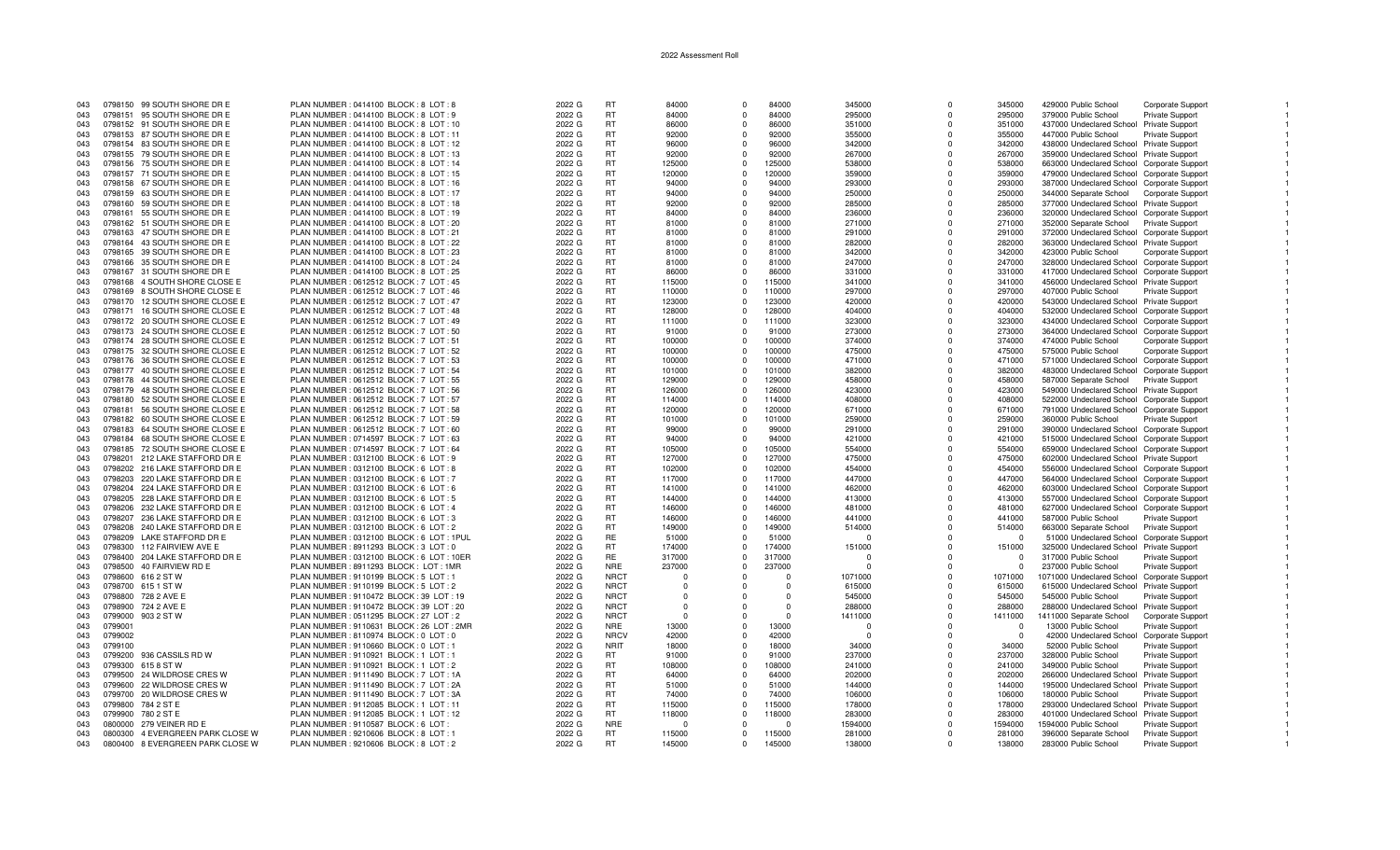| 043        | 0800500 | 12 EVERGREEN PARK CLOSE W         | PLAN NUMBER : 9210606 BLOCK : 8 LOT : 3        | 2022 G | RT              | 146000   | $\Omega$             | 146000   | 279000       | $\Omega$ | 279000         | 425000 Public School                                                                      | Private Support          |  |
|------------|---------|-----------------------------------|------------------------------------------------|--------|-----------------|----------|----------------------|----------|--------------|----------|----------------|-------------------------------------------------------------------------------------------|--------------------------|--|
| 043        | 0800600 | 16 EVERGREEN PARK CLOSE W         | PLAN NUMBER : 9210606 BLOCK : 8 LOT : 4        | 2022 G | <b>RT</b>       | 143000   | $\Omega$             | 143000   | 234000       | O        | 234000         | 377000 Public School                                                                      | Private Support          |  |
| 043        | 0800700 | 20 EVERGREEN PARK CLOSE W         | PLAN NUMBER : 9210606 BLOCK : 8 LOT : 5        | 2022 G | <b>RT</b>       | 132000   | $^{\circ}$           | 132000   | 210000       | $\Omega$ | 210000         | 342000 Public School                                                                      | <b>Private Support</b>   |  |
| 043        |         | 0800800 24 EVERGREEN PARK CLOSE W | PLAN NUMBER : 9210606 BLOCK : 8 LOT : 6        | 2022 G | <b>RT</b>       | 125000   | $\Omega$             | 125000   | 296000       | $\Omega$ | 296000         | 421000 Separate School                                                                    | Private Support          |  |
| 043        |         | 0800900 28 EVERGREEN PARK CLOSE W | PLAN NUMBER : 9210606 BLOCK : 8 LOT : 7        | 2022 G | <b>RT</b>       | 151000   | $\Omega$             | 151000   | 196000       | $\Omega$ | 196000         | 347000 Separate School                                                                    | <b>Private Support</b>   |  |
| 043        |         | 0801000 32 EVERGREEN PARK CLOSE W | PLAN NUMBER : 9210606 BLOCK : 8 LOT : 8        | 2022 G | <b>RT</b>       | 150000   | $\Omega$             | 150000   | 433000       | $\Omega$ | 433000         | 583000 Undeclared School Private Support                                                  |                          |  |
| 043        |         | 0801100 36 EVERGREEN PARK CLOSE W | PLAN NUMBER: 9210606 BLOCK: 8 LOT: 9           | 2022 G | <b>RT</b>       | 146000   | $\Omega$             | 146000   | 385000       | $\Omega$ | 385000         | 531000 Undeclared School Private Support                                                  |                          |  |
| 043        | 0801200 | 40 EVERGREEN PARK CLOSE W         | PLAN NUMBER : 9210606 BLOCK : 8 LOT : 10       | 2022 G | <b>RT</b>       | 166000   | $\Omega$             | 166000   | 167000       | $\Omega$ | 167000         | 333000 Separate School                                                                    | Private Support          |  |
| 043        |         | 0801300 50 EVERGREEN PARK CLOSE W | PLAN NUMBER : 0012091 BLOCK : 8 LOT : 15-16    | 2022 G | RT.             | 217000   | $\Omega$             | 217000   | 217000       | $\Omega$ | 217000         | 434000 Undeclared School Private Support                                                  |                          |  |
| 043        |         | 0801400 420 1 AVE W               | PLAN NUMBER : 9210606 BLOCK : 8 LOT : 12       | 2022 G | <b>NRE</b>      | 373000   | $\Omega$             | 373000   | 1062000      | $\Omega$ | 1062000        | 1435000 Public School                                                                     | Private Support          |  |
| 043        | 0801401 | 103 3 ST W                        | PLAN NUMBER : 9210606 BLOCK : 8 LOT : 14MR     | 2022 G | <b>NRE</b>      | 33000    | $\Omega$             | 33000    | $\Omega$     | $\Omega$ | $\Omega$       | 33000 Public School                                                                       | Private Support          |  |
| 043        |         | 0801500 415 2 AVE W               | PLAN NUMBER : 1212292 BLOCK : 8 LOT : 17       | 2022 G | <b>NRE</b>      | $\Omega$ | $\Omega$             | $\Omega$ | 247000       | $\Omega$ | 247000         | 247000 Public School                                                                      | Private Support          |  |
| 043        |         | 0801501 419 2 AVE W               | PLAN NUMBER : 1212292 BLOCK : 8 LOT : 17       | 2022 G | <b>NRE</b>      | $\Omega$ | O                    |          | 544500       | $\Omega$ | 544500         | 544500 Undeclared School Private Support                                                  |                          |  |
| 043        |         | 0801600 51 YOUNG RD W             | PLAN NUMBER : 9210606 BLOCK : 14MR LOT : 14 MR | 2022 G | RE              | 428000   | $\Omega$             | 428000   | 24000        | $\Omega$ | 24000          | 452000 Public School                                                                      | <b>Private Support</b>   |  |
| 043        |         | 0801700 598 INDUSTRIAL RD E       | PLAN NUMBER : 9212038 BLOCK : 5 LOT : 1        | 2022 G | <b>NRIT</b>     | $\Omega$ |                      | $\Omega$ | 474000       | $\Omega$ | 474000         | 474000 Undeclared School Private Support                                                  |                          |  |
|            |         | 0801701 340 WELL ST E             | PLAN NUMBER : 0213934 BLOCK : 4 LOT : 21       | 2022 G | <b>NRIT</b>     | $\Omega$ |                      | $\Omega$ |              | $\Omega$ | 1240000        |                                                                                           |                          |  |
| 043<br>043 | 0801702 |                                   | PLAN NUMBER : 0213934 BLOCK : 3 LOT : 20       | 2022 G | <b>NRIV</b>     | 103000   | $\Omega$             | 103000   | 1240000<br>n | $\Omega$ | $\Omega$       | 1240000 Undeclared School Corporate Support<br>103000 Undeclared School Corporate Support |                          |  |
|            |         |                                   |                                                |        |                 |          |                      | 67000    |              | $\Omega$ |                |                                                                                           |                          |  |
| 043        |         | 0801800 C - 15 7 ST E             | PLAN NUMBER : 9212038 BLOCK : 5 LOT : 2        | 2022 G | RT<br><b>RT</b> | 67000    | $\Omega$<br>$\Omega$ | 47000    | 147000       | $\Omega$ | 147000         | 214000 Undeclared School Private Support                                                  |                          |  |
| 043        |         | 0801900 B-157 ST E                | PLAN NUMBER : 9212038 BLOCK : 5 LOT : 3        | 2022 G |                 | 47000    | $\Omega$             |          | 149000       |          | 149000         | 196000 Undeclared School Private Support                                                  |                          |  |
| 043        |         | 0802000 A-157 ST E                | PLAN NUMBER : 9212038 BLOCK : 5 LOT : 4        | 2022 G | <b>RT</b>       | 91000    |                      | 91000    | 85000        | $\Omega$ | 85000          | 176000 Public School                                                                      | Private Support          |  |
| 043        |         | 0802100 728 2 ST E                | PLAN NUMBER: 9512251 BLOCK: 1 LOT: 18          | 2022 G | RT.             | 97000    | $\Omega$             | 97000    | 172000       | $\Omega$ | 172000         | 269000 Undeclared School Private Support                                                  |                          |  |
| 043        |         | 0802200 724 2 ST E                | PLAN NUMBER : 9512251 BLOCK : 1 LOT : 17       | 2022 G | RT              | 88000    | $\Omega$             | 88000    | 236000       | $\Omega$ | 236000         | 324000 Public School                                                                      | <b>Private Support</b>   |  |
| 043        | 0802400 | 1003 CASSILS RD W                 | PLAN NUMBER : 4215JK BLOCK : 4 LOT : 3         | 2022 G | <b>RTM</b>      | - 0      | $\Omega$             | $\Omega$ | 834000       | $\Omega$ | 834000         | 834000 Undeclared School Private Support                                                  |                          |  |
| 043        | 0803600 | SOUTH OF CPR - 5.040 ACRE S       | PLAN NUMBER : 9212039 BLOCK : 5 LOT : 6        | 2022 G | FT.             | 300      |                      | 300      | $\Omega$     | $\Omega$ |                | 300 Undeclared School Private Support                                                     |                          |  |
| 043        | 0803600 | SOUTH OF CPR - 5.040 ACRE S       | PLAN NUMBER : 9212039 BLOCK : 5 LOT : 6        | 2022 G | <b>RT</b>       | - 0      | $\Omega$             | $\cap$   | 25000        | $\Omega$ | 25000          | 25000 Undeclared School Private Support                                                   |                          |  |
| 043        | 0803601 |                                   | PLAN NUMBER : 0511032 BLOCK : 6 LOT : 1        | 2022 G | <b>NRIV</b>     | 397000   | $\Omega$             | 397000   | $\Omega$     | $\Omega$ | $^{\circ}$     | 397000 Undeclared School Corporate Support                                                |                          |  |
| 043        | 0803610 |                                   | PLAN NUMBER: 1412798 BLOCK: RW LOT: 18         | 2022 G | <b>NRE</b>      | 1000     | $\Omega$             | 1000     | $\Omega$     | $\Omega$ | $\Omega$       | 1000 Undeclared School Corporate Support                                                  |                          |  |
| 043        |         | 0803700 28 GREENBROOK CRES E      | PLAN NUMBER : 9310066 BLOCK : UNIT LOT : 1     | 2022 G | <b>RTM</b>      | 29000    | $\Omega$             | 29000    | 82000        |          | 82000          | 111000 Public School                                                                      | <b>Private Support</b>   |  |
| 043        | 0803800 | 28 GREENBROOK CRES E              | PLAN NUMBER : 9310066 BLOCK : UNIT LOT : 2     | 2022 G | <b>RTM</b>      | 29000    | $\Omega$             | 29000    | 82000        | n        | 82000          | 111000 Public School                                                                      | <b>Private Support</b>   |  |
| 043        | 0803900 | 28 GREENBROOK CRES E              | PLAN NUMBER : 9310066 BLOCK : UNIT LOT : 3     | 2022 G | <b>RTM</b>      | 29000    | $\Omega$             | 29000    | 82000        | $\Omega$ | 82000          | 111000 Public School                                                                      | <b>Private Support</b>   |  |
| 043        |         | 0804000 28 GREENBROOK CRES E      | PLAN NUMBER : 9310066 BLOCK : UNIT LOT : 4     | 2022 G | <b>RTM</b>      | 29000    | $\Omega$             | 29000    | 82000        | $\Omega$ | 82000          | 111000 Public School                                                                      | Private Support          |  |
| 043        |         | 0804100 8 GREENBROOK CRES E       | PLAN NUMBER : 9310067 BLOCK : UNIT LOT : 1     | 2022 G | <b>RTM</b>      | $\Omega$ | $\Omega$             | $\Omega$ | 96000        | $\Omega$ | 96000          | 96000 Undeclared School Corporate Support                                                 |                          |  |
| 043        |         | 0804200 8 GREENBROOK CRESE        | PLAN NUMBER : 9310067 BLOCK : UNIT LOT : 2     | 2022 G | <b>RTM</b>      | $\Omega$ | n                    | $\Omega$ | 96000        | $\Omega$ | 96000          | 96000 Undeclared School Private Support                                                   |                          |  |
| 043        | 0804300 | 8 GREENBROOK CRES E               | PLAN NUMBER : 9310067 BLOCK : UNIT LOT : 3     | 2022 G | <b>RTM</b>      | $\Omega$ |                      | $\Omega$ | 96000        | O        | 96000          | 96000 Undeclared School Corporate Support                                                 |                          |  |
| 043        | 0804400 | 8 GREENBROOK CRES E               | PLAN NUMBER : 9310067 BLOCK : UNIT LOT : 4     | 2022 G | <b>RTM</b>      | $\Omega$ | $\Omega$             | $\cap$   | 96000        | $\Omega$ | 96000          | 96000 Undeclared School Corporate Support                                                 |                          |  |
| 043        | 0804500 |                                   | PLAN NUMBER: 9310946 BLOCK: 1 LOT: 4ER         | 2022 G | <b>RE</b>       | 54000    | $\Omega$             | 54000    | n            | $\Omega$ | $\Omega$       | 54000 Public School                                                                       | Private Support          |  |
| 043        | 0804600 | 1600 SUTHERLAND DR E              | PLAN NUMBER: 9310946 BLOCK: 1 LOT: 3           | 2022 G | <b>FTC</b>      | 146000   | $\Omega$             | 146000   | 266000       | $\Omega$ | 266000         | 412000 Undeclared School Private Support                                                  |                          |  |
| 043        | 0804700 |                                   | PLAN NUMBER: 9310946 BLOCK: 1 LOT: 5MR         | 2022 G | <b>RE</b>       | 32000    | $\Omega$             | 32000    | n            | $\Omega$ | $\Omega$       | 32000 Public School                                                                       | Private Support          |  |
| 043        | 0804800 | 951 CASSILS RD W                  | PLAN NUMBER : 9310318 BLOCK : 9 LOT : 31       | 2022 G | <b>RTM</b>      | 130000   | $\Omega$             | 130000   | 6695000      | $\Omega$ | 6695000        | 6825000 Undeclared School Private Support                                                 |                          |  |
| 043        | 0804900 | 74 10 ST W                        | PLAN NUMBER : 9310318 BLOCK : 9 LOT : 32MR     | 2022 G | <b>NRE</b>      | 104000   | $\Omega$             | 104000   | <sup>0</sup> | $\Omega$ | $\Omega$       | 104000 Public School                                                                      | Private Support          |  |
| 043        | 0805000 | 44 10 ST W                        | PLAN NUMBER : 9310318 BLOCK : 9 LOT : 33       | 2022 G | <b>NRE</b>      | 265000   | $\Omega$             | 265000   | 2373000      | $\Omega$ | 2373000        | 2638000 Public School                                                                     | <b>Private Support</b>   |  |
| 043        |         | 0805100 LAKE STAFFORD DR E        | PLAN NUMBER: 9311193 BLOCK: 2 LOT              | 2022 G | <b>NRE</b>      | 197000   | $\Omega$             | 197000   | n            | $\Omega$ | $\Omega$       | 197000 Public School                                                                      | <b>Private Support</b>   |  |
| 043        |         | 0805200 1104 2 ST W               | PLAN NUMBER : 9311193 BLOCK : 1 LOT : 0        | 2022 G | <b>NRE</b>      | 165000   | $\Omega$             | 165000   | 45000        | $\Omega$ | 45000          | 210000 Public School                                                                      | Private Support          |  |
| 043        |         | 0805300 359 AQUADUCT DR E         | PLAN NUMBER : 9910761 BLOCK : 3 LOT : 16       | 2022 G | <b>NRIT</b>     | - 0      | $\Omega$             | $\Omega$ | 536000       | $\Omega$ | 536000         | 536000 Separate School                                                                    | <b>Corporate Support</b> |  |
| 043        |         | 0805400 365 AQUADUCT DR E         | PLAN NUMBER : 9312067 BLOCK : 3 LOT : 14       | 2022 G | <b>NRIT</b>     | $\Omega$ | $\Omega$             | $\Omega$ | 235000       | $\Omega$ | 235000         | 235000 Undeclared School Corporate Support                                                |                          |  |
| 043        | 0805500 | 1 - 103 GREENBROOK DR E           | PLAN NUMBER : 9410565 BLOCK : 0 LOT : 1        | 2022 G | <b>RTM</b>      | 29000    | $\Omega$             | 29000    | 41000        | $\Omega$ | 41000          | 70000 Undeclared School Private Support                                                   |                          |  |
| 043        |         | 0805600 2 - 103 GREENBROOK DR E   | PLAN NUMBER : 9410565 BLOCK : 0 LOT : 2        | 2022 G | <b>RTM</b>      | 29000    | $\Omega$             | 29000    | 41000        | $\Omega$ | 41000          | 70000 Undeclared School Private Support                                                   |                          |  |
| 043        |         | 0805700 3 - 103 GREENBROOK DR E   | PLAN NUMBER : 9410565 BLOCK : 0 LOT : 3        | 2022 G | <b>RTM</b>      | 29000    | $^{\circ}$           | 29000    | 41000        | $\Omega$ | 41000          | 70000 Undeclared School Private Support                                                   |                          |  |
| 043        |         | 0805800 4 - 103 GREENBROOK DR E   | PLAN NUMBER : 9410565 BLOCK : 0 LOT : 4        | 2022 G | <b>RTM</b>      | 29000    | $\Omega$             | 29000    | 41000        | $\Omega$ | 41000          | 70000 Undeclared School Private Support                                                   |                          |  |
| 043        |         | 0805900 5 - 103 GREENBROOK DR E   | PLAN NUMBER : 9410565 BLOCK : 0 LOT : 5        | 2022 G | <b>RTM</b>      | 29000    | $\Omega$             | 29000    | 41000        | O        | 41000          | 70000 Undeclared School Private Support                                                   |                          |  |
| 043        |         | 0806000 6 - 103 GREENBROOK DR E   | PLAN NUMBER : 9410565 BLOCK : 0 LOT : 6        | 2022 G | <b>RTM</b>      | 29000    | $\Omega$             | 29000    | 41000        | O        | 41000          | 70000 Undeclared School Private Support                                                   |                          |  |
| 043        |         | 0806100 1 - 119 GREENBROOK DR E   | PLAN NUMBER : 9411577 BLOCK : 0 LOT : 1        | 2022 G | <b>RTM</b>      | 33000    | $\Omega$             | 33000    | 41000        | $\Omega$ | 41000          | 74000 Undeclared School Private Support                                                   |                          |  |
| 043        |         | 0806200 2 - 119 GREENBROOK DR E   |                                                |        | <b>RTM</b>      | 33000    | $\Omega$             | 33000    | 41000        | $\Omega$ | 41000          |                                                                                           |                          |  |
|            |         |                                   | PLAN NUMBER : 9411577 BLOCK : 0 LOT : 2        | 2022 G | <b>RTM</b>      | 33000    | $\Omega$             | 33000    |              | $\Omega$ |                | 74000 Undeclared School Private Support                                                   |                          |  |
| 043        |         | 0806300 3 - 119 GREENBROOK DR E   | PLAN NUMBER : 9411577 BLOCK : 0 LOT : 3        | 2022 G | <b>RTM</b>      | 33000    |                      | 33000    | 41000        | $\Omega$ | 41000<br>41000 | 74000 Undeclared School Private Support                                                   |                          |  |
| 043        |         | 0806400 4 - 119 GREENBROOK DR E   | PLAN NUMBER : 9411577 BLOCK : 0 LOT : 4        | 2022 G |                 |          | $\Omega$             |          | 41000        |          |                | 74000 Undeclared School Private Support                                                   |                          |  |
| 043        |         | 0806500 5 - 119 GREENBROOK DR E   | PLAN NUMBER : 9411577 BLOCK : 0 LOT : 5        | 2022 G | <b>RTM</b>      | 33000    | $\Omega$             | 33000    | 41000        | $\Omega$ | 41000          | 74000 Undeclared School Private Support                                                   |                          |  |
| 043        |         | 0806600 6 - 119 GREENBROOK DR E   | PLAN NUMBER : 9411577 BLOCK : 0 LOT : 6        | 2022 G | <b>RTM</b>      | 33000    | $\Omega$             | 33000    | 41000        | $\Omega$ | 41000          | 74000 Public School                                                                       | <b>Private Support</b>   |  |
| 043        |         | 0806700 1 - 151 GREENBROOK DR E   | PLAN NUMBER : 9411576 BLOCK : 1 LOT            | 2022 G | <b>RTM</b>      | $\Omega$ |                      |          | 71000        |          | 71000          | 71000 Undeclared School Private Support                                                   |                          |  |
| 043        |         | 0806800 2 - 151 GREENBROOK DR E   | PLAN NUMBER : 9411576 BLOCK : 2 LOT            | 2022 G | <b>RTM</b>      | $\Omega$ | n                    | $\Omega$ | 65000        | n        | 65000          | 65000 Undeclared School Private Support                                                   |                          |  |
| 043        |         | 0806900 3 - 151 GREENBROOK DR E   | PLAN NUMBER : 9411576 BLOCK : 3 LOT :          | 2022 G | <b>RTM</b>      |          |                      | $\Omega$ | 65000        | $\Omega$ | 65000          | 65000 Undeclared School Private Support                                                   |                          |  |
| 043        |         | 0807000 4 - 151 GREENBROOK DR E   | PLAN NUMBER : 9411576 BLOCK : 4 LOT            | 2022 G | <b>RTM</b>      | $\Omega$ | $\Omega$             | $\cap$   | 71000        | $\Omega$ | 71000          | 71000 Undeclared School Private Support                                                   |                          |  |
| 043        |         | 0807100 5 - 151 GREENBROOK DR E   | PLAN NUMBER : 9411576 BLOCK : 5 LOT            | 2022 G | <b>RTM</b>      | $\Omega$ | $\Omega$             |          | 69000        |          | 69000          | 69000 Undeclared School Private Support                                                   |                          |  |
| 043        |         | 0807200 6 - 151 GREENBROOK DR E   | PLAN NUMBER: 9411576 BLOCK: 6 LOT              | 2022 G | <b>RTM</b>      | $\Omega$ | $\Omega$             | $\Omega$ | 69000        | $\Omega$ | 69000          | 69000 Undeclared School Private Support                                                   |                          |  |
| 043        |         | 0807300 7 - 151 GREENBROOK DR E   | PLAN NUMBER: 9411576 BLOCK: 7 LOT              | 2022 G | <b>RTM</b>      | $\Omega$ | $\Omega$             | $\Omega$ | 71000        | $\Omega$ | 71000          | 71000 Undeclared School Private Support                                                   |                          |  |
| 043        |         | 0807400 8 - 151 GREENBROOK DR E   | PLAN NUMBER: 9411576 BLOCK: 8 LOT              | 2022 G | <b>RTM</b>      | $\Omega$ | $\Omega$             | $\cap$   | 69000        | $\Omega$ | 69000          | 69000 Undeclared School Private Support                                                   |                          |  |
| 043        |         | 0807500 9 - 151 GREENBROOK DR E   | PLAN NUMBER : 9411576 BLOCK : 9 LOT            | 2022 G | <b>RTM</b>      | $\Omega$ | $\Omega$             | $\cap$   | 69000        | $\Omega$ | 69000          | 69000 Undeclared School Private Support                                                   |                          |  |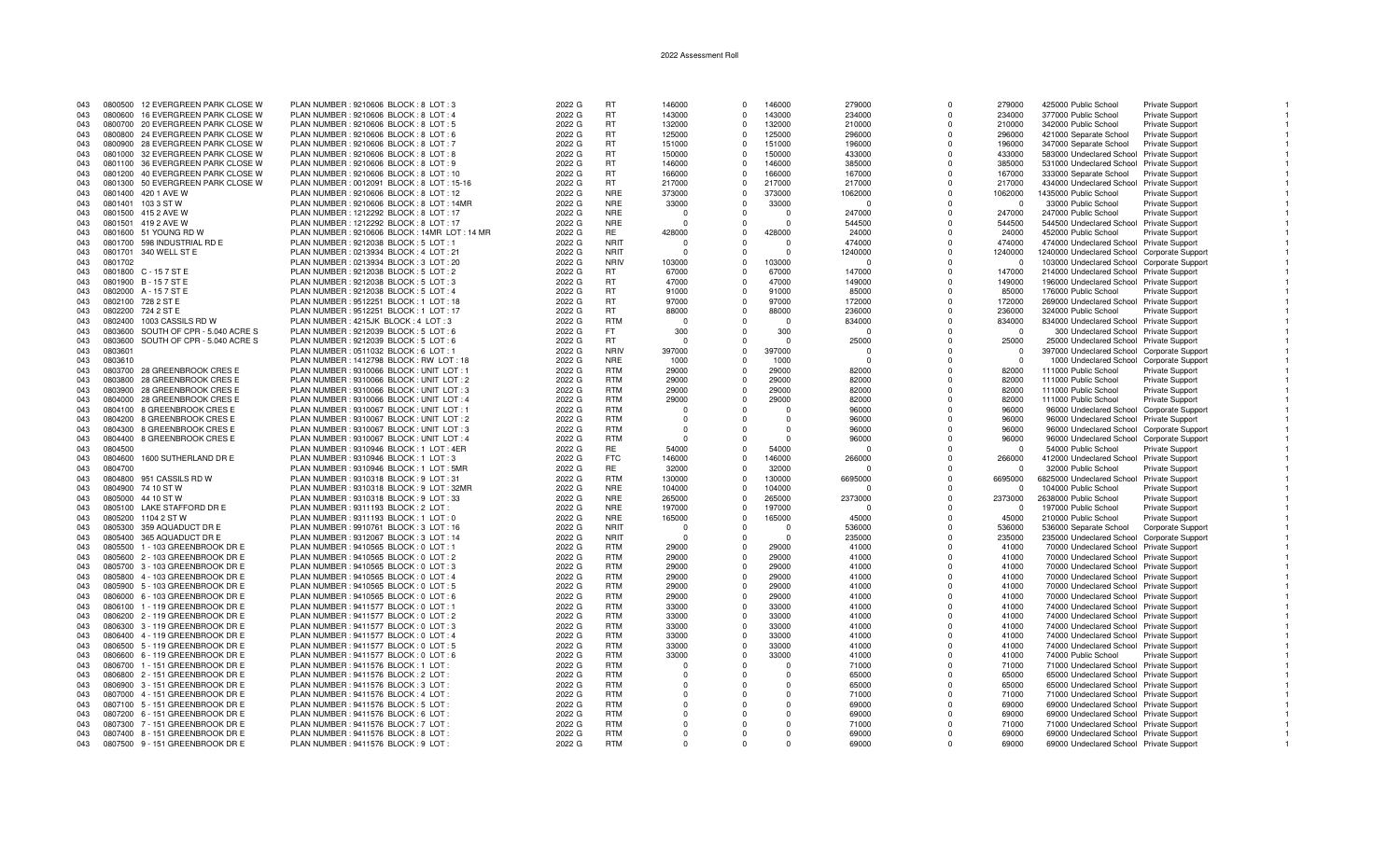| 043 |         | 0807600 10 - 151 GREENBROOK DR E | PLAN NUMBER: 9411576 BLOCK: 10 LOT        | 2022 G | <b>RTM</b>  | $\Omega$     |          | $\Omega$ | 71000              | $\Omega$     | 71000    | 71000 Undeclared School Private Support                                                |                        |  |
|-----|---------|----------------------------------|-------------------------------------------|--------|-------------|--------------|----------|----------|--------------------|--------------|----------|----------------------------------------------------------------------------------------|------------------------|--|
| 043 |         | 0807700 11 - 151 GREENBROOK DR E | PLAN NUMBER: 9411576 BLOCK: 11 LOT:       | 2022 G | <b>RTM</b>  | $\Omega$     |          | $\Omega$ | 69000              | $\Omega$     | 69000    | 69000 Undeclared School Private Support                                                |                        |  |
| 043 |         | 0807800 12 - 151 GREENBROOK DR E | PLAN NUMBER : 9411576 BLOCK : 12 LOT :    | 2022 G | <b>RTM</b>  | $\Omega$     |          | $\Omega$ | 69000              | $\Omega$     | 69000    | 69000 Undeclared School Private Support                                                |                        |  |
| 043 |         | 0807900 13 - 139 GREENBROOK DR E | PLAN NUMBER: 9411576 BLOCK: 13 LOT:       | 2022 G | <b>RTM</b>  | $\Omega$     |          | $\Omega$ | 71000              | $\Omega$     | 71000    | 71000 Undeclared School Private Support                                                |                        |  |
| 043 |         | 0808000 14 - 139 GREENBROOK DR E | PLAN NUMBER : 9411576 BLOCK : 14 LOT :    | 2022 G | <b>RTM</b>  | $\Omega$     |          | $\Omega$ | 65000              | $\Omega$     | 65000    | 65000 Undeclared School Private Support                                                |                        |  |
| 043 |         | 0808100 15 - 139 GREENBROOK DR E | PLAN NUMBER: 9411576 BLOCK: 15 LOT:       | 2022 G | <b>RTM</b>  | $\Omega$     | $\Omega$ | $\Omega$ | 65000              | $\Omega$     | 65000    | 65000 Public School                                                                    | <b>Private Support</b> |  |
| 043 |         | 0808200 16 - 139 GREENBROOK DR E | PLAN NUMBER: 9411576 BLOCK: 16 LOT:       | 2022 G | <b>RTM</b>  | $\Omega$     | $\Omega$ | $\Omega$ | 71000              | $\Omega$     | 71000    | 71000 Undeclared School Private Support                                                |                        |  |
| 043 |         | 0808300 17 - 139 GREENBROOK DR E | PLAN NUMBER : 9411576 BLOCK : 17 LOT      | 2022 G | <b>RTM</b>  | $\Omega$     |          | $\Omega$ | 69000              | $\Omega$     | 69000    | 69000 Undeclared School Private Support                                                |                        |  |
| 043 |         | 0808400 18 - 139 GREENBROOK DR E | PLAN NUMBER: 9411576 BLOCK: 18 LOT:       | 2022 G | <b>RTM</b>  |              |          | $\Omega$ | 69000              |              | 69000    | 69000 Undeclared School Private Support                                                |                        |  |
| 043 |         | 0808500 19 - 139 GREENBROOK DR E | PLAN NUMBER : 9411576 BLOCK : 19 LOT :    | 2022 G | <b>RTM</b>  | <sup>0</sup> |          | $\Omega$ | 71000              | $\Omega$     | 71000    | 71000 Undeclared School Private Support                                                |                        |  |
| 043 |         | 0808600 20 - 139 GREENBROOK DR E | PLAN NUMBER: 9411576 BLOCK: 20 LOT:       | 2022 G | <b>RTM</b>  | $\Omega$     |          | $\Omega$ | 69000              | $\Omega$     | 69000    | 69000 Undeclared School Private Support                                                |                        |  |
| 043 |         | 0808700 21 - 139 GREENBROOK DR E | PLAN NUMBER: 9411576 BLOCK: 21 LOT:       | 2022 G | <b>RTM</b>  | $\Omega$     |          | $\Omega$ | 69000              | $\Omega$     | 69000    | 69000 Undeclared School Private Support                                                |                        |  |
| 043 |         | 0808800 22 - 139 GREENBROOK DR E | PLAN NUMBER : 9411576 BLOCK : 22 LOT :    | 2022 G | <b>RTM</b>  |              |          | $\Omega$ | 71000              | $\Omega$     | 71000    | 71000 Undeclared School Private Support                                                |                        |  |
| 043 |         | 0808900 23 - 139 GREENBROOK DR E | PLAN NUMBER: 9411576 BLOCK: 23 LOT:       | 2022 G | <b>RTM</b>  | $\Omega$     | $\Omega$ | $\Omega$ | 69000              | $\Omega$     | 69000    | 69000 Undeclared School Private Support                                                |                        |  |
| 043 |         | 0809000 24 - 139 GREENBROOK DR E | PLAN NUMBER: 9411576 BLOCK: 24 LOT:       | 2022 G | <b>RTM</b>  | $\Omega$     |          | $\Omega$ | 69000              | $\Omega$     | 69000    | 69000 Undeclared School Private Support                                                |                        |  |
| 043 |         | 0809100 159 GREENBROOK DR E      | PLAN NUMBER: 731260 BLOCK: 6 LOT: 1       | 2022 G | <b>RTM</b>  | $\Omega$     |          | $\Omega$ | 454000             | $\Omega$     | 454000   |                                                                                        |                        |  |
| 043 |         | 0809700 319 1 AVE W              | PLAN NUMBER: 9411070 BLOCK: 1 LOT:        | 2022 G | <b>NRCT</b> | $\Omega$     |          | $\Omega$ | 460000             |              | 460000   | 454000 Undeclared School Private Support<br>460000 Undeclared School Corporate Support |                        |  |
| 043 |         | 0809800 620 2 ST E               | PLAN NUMBER : 9410207 BLOCK : 1 LOT : 1   | 2022 G | <b>RT</b>   | 72000        | $\cap$   | 72000    |                    | $\Omega$     | 126000   |                                                                                        |                        |  |
|     |         |                                  |                                           |        |             |              |          |          | 126000<br>$\Omega$ | $\Omega$     | $\Omega$ | 198000 Undeclared School Private Support                                               |                        |  |
| 043 | 0809900 |                                  | PLAN NUMBER : 9411703 BLOCK : 2 LOT : 1   | 2022 G | <b>NRCV</b> | 104000       |          | 104000   |                    |              |          | 104000 Public School                                                                   | Private Support        |  |
| 043 | 0810000 | 1240 CASSILS PL E                | PLAN NUMBER : 9411703 BLOCK : 2 LOT : 2   | 2022 G | <b>NRCT</b> | $\Omega$     |          | $\Omega$ | 701000             | $\Omega$     | 701000   | 701000 Undeclared School Private Support                                               |                        |  |
| 043 | 0810100 |                                  | PLAN NUMBER : 3858AZ BLOCK : RD LOT : 0   | 2022 G | <b>NRE</b>  | 28000        | $\Omega$ | 28000    | n                  |              | $\Omega$ | 28000 Public School                                                                    | Private Support        |  |
| 043 | 0810300 | 127 GREENBROOK DR E              | PLAN NUMBER : 9412630 BLOCK : 0 LOT : 1   | 2022 G | <b>RTM</b>  | 29000        | $\Omega$ | 29000    | 45000              | $\Omega$     | 45000    | 74000 Undeclared School Private Support                                                |                        |  |
| 043 | 0810400 | 127 GREENBROOK DR E              | PLAN NUMBER : 9412630 BLOCK : 0 LOT : 2   | 2022 G | <b>RTM</b>  | 29000        | $\Omega$ | 29000    | 45000              | $\Omega$     | 45000    | 74000 Undeclared School Private Support                                                |                        |  |
| 043 | 0810500 | 127 GREENBROOK DR E              | PLAN NUMBER : 9412630 BLOCK : 0 LOT : 3   | 2022 G | <b>RTM</b>  | 29000        | $\Omega$ | 29000    | 45000              | $\Omega$     | 45000    | 74000 Undeclared School Private Support                                                |                        |  |
| 043 | 0810600 | 127 GREENBROOK DR E              | PLAN NUMBER : 9412630 BLOCK : 0 LOT : 4   | 2022 G | RTM         | 29000        | $\Omega$ | 29000    | 45000              |              | 45000    | 74000 Undeclared School Private Support                                                |                        |  |
| 043 |         | 0810700 127 GREENBROOK DR E      | PLAN NUMBER : 9412630 BLOCK : 0 LOT : 5   | 2022 G | <b>RTM</b>  | 29000        | $\Omega$ | 29000    | 45000              | $\Omega$     | 45000    | 74000 Undeclared School Private Support                                                |                        |  |
| 043 |         | 0810800 127 GREENBROOK DR E      | PLAN NUMBER : 9412630 BLOCK : 0 LOT : 6   | 2022 G | <b>RTM</b>  | 29000        | $\Omega$ | 29000    | 45000              | $\Omega$     | 45000    | 74000 Undeclared School Private Support                                                |                        |  |
| 043 |         | 0810900 1 - 111 GREENBROOK DR E  | PLAN NUMBER : 9412631 BLOCK : 0 LOT : 1   | 2022 G | <b>RTM</b>  | 32000        | $\Omega$ | 32000    | 41000              | $\Omega$     | 41000    | 73000 Separate School                                                                  | <b>Private Support</b> |  |
| 043 |         | 0811000 2 - 111 GREENBROOK DR E  | PLAN NUMBER : 9412631 BLOCK : 0 LOT : 2   | 2022 G | <b>RTM</b>  | 32000        | $\Omega$ | 32000    | 41000              | $\Omega$     | 41000    | 73000 Separate School                                                                  | <b>Private Support</b> |  |
| 043 |         | 0811100 3 - 111 GREENBROOK DR E  | PLAN NUMBER : 9412631 BLOCK : 0 LOT : 3   | 2022 G | <b>RTM</b>  | 32000        | $\Omega$ | 32000    | 41000              | $\Omega$     | 41000    | 73000 Separate School                                                                  | <b>Private Support</b> |  |
| 043 |         | 0811200 4 - 111 GREENBROOK DR E  | PLAN NUMBER : 9412631 BLOCK : 0 LOT : 4   | 2022 G | <b>RTM</b>  | 32000        | $\Omega$ | 32000    | 41000              | $\Omega$     | 41000    | 73000 Separate School                                                                  | Private Support        |  |
| 043 |         | 0811300 5 - 111 GREENBROOK DR E  | PLAN NUMBER : 9412631 BLOCK : 0 LOT : 5   | 2022 G | <b>RTM</b>  | 32000        | $\Omega$ | 32000    | 41000              | $\Omega$     | 41000    | 73000 Separate School                                                                  | Private Support        |  |
| 043 |         | 0811400 6 - 111 GREENBROOK DR E  | PLAN NUMBER : 9412631 BLOCK : 0 LOT : 6   | 2022 G | <b>RTM</b>  | 32000        | $\Omega$ | 32000    | 41000              | $\Omega$     | 41000    | 73000 Separate School                                                                  | Private Support        |  |
| 043 |         | 0811500 1205 CASSILS RD E        | PLAN NUMBER : 9412700 BLOCK : 1 LOT : 1   | 2022 G | <b>RE</b>   | 396000       | $\Omega$ | 396000   | $\cap$             | O            | $\Omega$ | 396000 Public School                                                                   | <b>Private Support</b> |  |
| 043 |         | 0811600 45 MEADOW LAKE CLOSE E   | PLAN NUMBER : 9412700 BLOCK : 1 LOT : 2   | 2022 G | <b>RT</b>   | 55000        | $\Omega$ | 55000    | 107000             | $\Omega$     | 107000   | 162000 Undeclared School Private Support                                               |                        |  |
| 043 |         | 0811700 49 MEADOW LAKE CLOSE E   | PLAN NUMBER : 9412700 BLOCK : 1 LOT : 3   | 2022 G | <b>RT</b>   | 55000        | $\Omega$ | 55000    | 109000             | $\Omega$     | 109000   | 164000 Undeclared School Private Support                                               |                        |  |
| 043 |         | 0811800 53 MEADOW LAKE CLOSE E   | PLAN NUMBER : 9412700 BLOCK : 1 LOT : 4   | 2022 G | <b>RT</b>   | 55000        | $\Omega$ | 55000    | 94000              | $\Omega$     | 94000    | 149000 Undeclared School Private Support                                               |                        |  |
| 043 |         | 0811900 57 MEADOW LAKE CLOSE E   | PLAN NUMBER : 9412700 BLOCK : 1 LOT : 5   | 2022 G | <b>RT</b>   | 55000        | $\Omega$ | 55000    | 87000              | $\Omega$     | 87000    | 142000 Undeclared School Private Support                                               |                        |  |
| 043 |         | 0812000 61 MEADOW LAKE CLOSE E   | PLAN NUMBER : 9412700 BLOCK : 1 LOT : 6   | 2022 G | <b>RT</b>   | 55000        | $\Omega$ | 55000    | 80000              | $\Omega$     | 80000    | 135000 Undeclared School Private Support                                               |                        |  |
| 043 |         | 0812100 65 MEADOW LAKE CLOSE E   | PLAN NUMBER : 9412700 BLOCK : 1 LOT : 7   | 2022 G | <b>RT</b>   | 55000        | $\Omega$ | 55000    | 93000              | $\Omega$     | 93000    | 148000 Undeclared School Private Support                                               |                        |  |
| 043 |         | 0812200 69 MEADOW LAKE CLOSE E   | PLAN NUMBER : 9412700 BLOCK : 1 LOT : 8   | 2022 G | <b>RT</b>   | 55000        | $\Omega$ | 55000    | 85000              | $\Omega$     | 85000    | 140000 Separate School Private Support                                                 |                        |  |
| 043 |         | 0812300 73 MEADOW LAKE CLOSE E   | PLAN NUMBER: 9412700 BLOCK: 1 LOT: 9      | 2022 G | <b>RT</b>   | 55000        | $\Omega$ | 55000    | 94000              | <sup>0</sup> | 94000    | 149000 Undeclared School Private Support                                               |                        |  |
| 043 |         | 0812400 77 MEADOW LAKE CLOSE E   | PLAN NUMBER : 9412700 BLOCK : 1 LOT : 10  | 2022 G | <b>RT</b>   | 55000        |          | 55000    | 85000              | $\Omega$     | 85000    | 140000 Public School                                                                   | Private Support        |  |
| 043 |         | 0812500 81 MEADOW LAKE CLOSE E   | PLAN NUMBER : 9412700 BLOCK : 1 LOT : 11  | 2022 G | <b>RT</b>   | 67000        | $\Omega$ | 67000    | 94000              | $\Omega$     | 94000    | 161000 Undeclared School Private Support                                               |                        |  |
| 043 |         | 0812600 85 MEADOW LAKE CLOSE E   | PLAN NUMBER : 9412700 BLOCK : 1 LOT : 12  | 2022 G | <b>RT</b>   | 72000        | $\Omega$ | 72000    | 86000              | $\Omega$     | 86000    | 158000 Undeclared School Private Support                                               |                        |  |
| 043 |         | 0812700 89 MEADOW LAKE CLOSE E   | PLAN NUMBER: 9412700 BLOCK: 1 LOT: 13     | 2022 G | <b>RT</b>   | 75000        | $\Omega$ | 75000    | 96000              | $\Omega$     | 96000    | 171000 Undeclared School Private Support                                               |                        |  |
| 043 |         | 0812800 93 MEADOW LAKE CLOSE E   | PLAN NUMBER: 9412700 BLOCK: 1 LOT: 14     | 2022 G | <b>RT</b>   | 58000        | $\Omega$ | 58000    | 88000              | $\Omega$     | 88000    | 146000 Undeclared School Private Support                                               |                        |  |
| 043 |         | 0812900 97 MEADOW LAKE CLOSE E   | PLAN NUMBER : 9412700 BLOCK : 1 LOT : 15  | 2022 G | <b>RT</b>   | 57000        | $\Omega$ | 57000    | 83000              | $\Omega$     | 83000    | 140000 Public School                                                                   | Private Support        |  |
| 043 | 0813000 |                                  | PLAN NUMBER: 9412700 BLOCK: 1 LOT: 16 PUL | 2022 G | <b>RE</b>   | 3000         | $\Omega$ | 3000     | - 0                | $\Omega$     | $\Omega$ | 3000 Public School                                                                     | Private Support        |  |
| 043 | 0813100 | 101 MEADOW LAKE CLOSE E          | PLAN NUMBER: 9412700 BLOCK: 1 LOT: 17     | 2022 G | <b>RT</b>   | 54000        | $\Omega$ | 54000    | 100000             | $\Omega$     | 100000   | 154000 Undeclared School Private Support                                               |                        |  |
| 043 | 0813200 | 105 MEADOW LAKE CLOSE E          | PLAN NUMBER : 9412700 BLOCK : 1 LOT : 18  | 2022 G | <b>RT</b>   | 49000        |          | 49000    | 109000             | $\Omega$     | 109000   | 158000 Undeclared School Private Support                                               |                        |  |
| 043 | 0813300 | 109 MEADOW LAKE CLOSE E          | PLAN NUMBER : 9412700 BLOCK : 1 LOT : 19  | 2022 G | <b>RT</b>   | 56000        | $\cap$   | 56000    | 79000              | $\Omega$     | 79000    | 135000 Undeclared School Private Support                                               |                        |  |
| 043 | 0813400 | 113 MEADOW LAKE CLOSE E          | PLAN NUMBER: 9412700 BLOCK: 1 LOT: 20     | 2022 G | <b>RT</b>   | 66000        | $\Omega$ | 66000    | 108000             | $\Omega$     | 108000   | 174000 Undeclared School Private Support                                               |                        |  |
| 043 | 0813500 | 117 MEADOW LAKE CLOSE E          | PLAN NUMBER: 9412700 BLOCK: 1 LOT: 21     | 2022 G | <b>RT</b>   | 62000        | $\Omega$ | 62000    | 109000             | $\Omega$     | 109000   | 171000 Undeclared School Private Support                                               |                        |  |
| 043 | 0813600 | 121 MEADOW LAKE CLOSE E          | PLAN NUMBER : 9412700 BLOCK : 1 LOT : 22  | 2022 G | <b>RT</b>   | 55000        | $\Omega$ | 55000    | 105000             | $\Omega$     | 105000   | 160000 Undeclared School Private Support                                               |                        |  |
| 043 | 0813700 | 125 MEADOW LAKE CLOSE E          | PLAN NUMBER : 9412700 BLOCK : 1 LOT : 23  | 2022 G | <b>RT</b>   | 56000        | $\Omega$ | 56000    | 109000             | $\Omega$     | 109000   | 165000 Undeclared School Private Support                                               |                        |  |
| 043 | 0813800 | 129 MEADOW LAKE CLOSE E          | PLAN NUMBER : 9412700 BLOCK : 1 LOT : 24  | 2022 G | <b>RT</b>   | 59000        | $\Omega$ | 59000    | 100000             | $\Omega$     | 100000   | 159000 Undeclared School Private Support                                               |                        |  |
| 043 |         | 0813900 20 MEADOW LAKE CLOSE E   | PLAN NUMBER : 9412700 BLOCK : 1 LOT : 25  | 2022 G | <b>RT</b>   | 59000        |          | 59000    | 108000             | $\Omega$     | 108000   | 167000 Undeclared School Private Support                                               |                        |  |
| 043 |         | 0814000 16 MEADOW LAKE CLOSE E   | PLAN NUMBER : 9412700 BLOCK : 1 LOT : 26  | 2022 G | <b>RT</b>   | 57000        | $\Omega$ | 57000    | 107000             | $\Omega$     | 107000   | 164000 Undeclared School Private Support                                               |                        |  |
| 043 |         | 0814100 12 MEADOW LAKE CLOSE E   | PLAN NUMBER : 9412700 BLOCK : 1 LOT : 27  | 2022 G | <b>RT</b>   | 56000        | $\cap$   | 56000    | 108000             | $\Omega$     | 108000   | 164000 Undeclared School Private Support                                               |                        |  |
| 043 |         | 0814200 8 MEADOW LAKE CLOSE E    | PLAN NUMBER: 9412700 BLOCK: 1 LOT: 28     | 2022 G | <b>RT</b>   | 57000        | $\Omega$ | 57000    | 106000             | $\Omega$     | 106000   | 163000 Public School                                                                   | <b>Private Support</b> |  |
| 043 |         | 0814300 28 MEADOW LAKE GATE E    | PLAN NUMBER: 9412700 BLOCK: 1 LOT: 29     | 2022 G | <b>RT</b>   | 58000        | $\Omega$ | 58000    | 104000             | $\Omega$     | 104000   | 162000 Undeclared School Private Support                                               |                        |  |
| 043 |         | 0814400 24 MEADOW LAKE GATE E    | PLAN NUMBER: 9412700 BLOCK: 1 LOT: 30     | 2022 G | <b>RT</b>   | 59000        | $\Omega$ | 59000    | 104000             | $\Omega$     | 104000   | 163000 Undeclared School Private Support                                               |                        |  |
| 043 |         | 0814500 20 MEADOW LAKE GATE E    | PLAN NUMBER : 9412700 BLOCK : 1 LOT : 31  | 2022 G | <b>RT</b>   | 56000        | $\Omega$ | 56000    | 105000             | $\Omega$     | 105000   | 161000 Public School                                                                   | <b>Private Support</b> |  |
| 043 |         | 0814600 16 MEADOW LAKE GATE E    | PLAN NUMBER : 9412700 BLOCK : 1 LOT : 32  | 2022 G | <b>RT</b>   | 56000        | $\Omega$ | 56000    | 114000             | $\Omega$     | 114000   | 170000 Undeclared School Private Support                                               |                        |  |
| 043 |         | 0814700 12 MEADOW LAKE GATE E    | PLAN NUMBER : 9412700 BLOCK : 1 LOT : 33  | 2022 G | <b>RT</b>   | 56000        |          | 56000    | 106000             |              | 106000   | 162000 Public School                                                                   | <b>Private Support</b> |  |
|     |         |                                  |                                           |        |             |              |          |          |                    |              |          |                                                                                        |                        |  |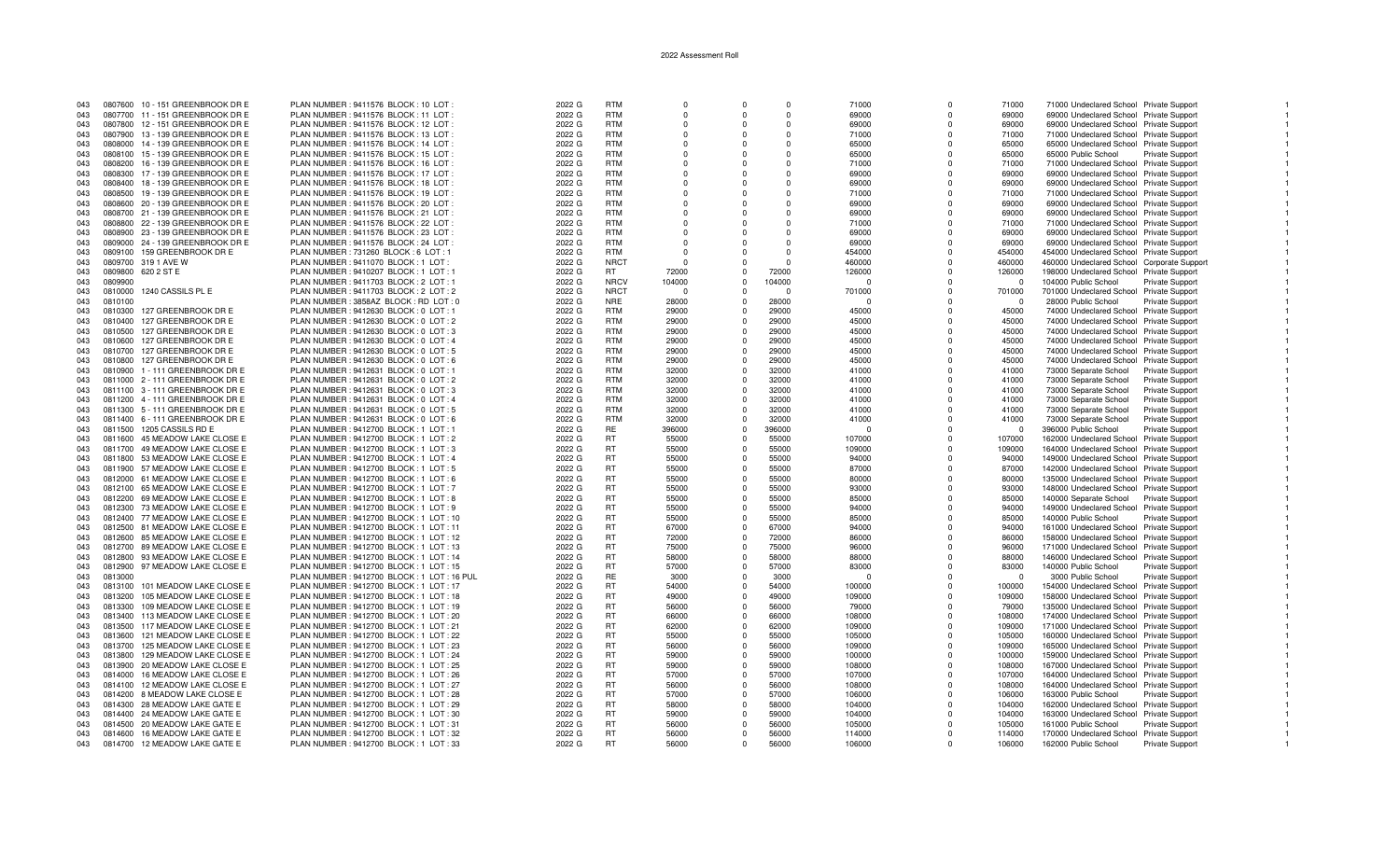| 043        | 0814800 8 MEADOW LAKE GATE E                           | PLAN NUMBER : 9412700 BLOCK : 1 LOT : 34                                          | 2022 G           | <b>RT</b>                | 56000                | $\Omega$             | 56000                | 115000           | $\Omega$             | 115000           | 171000 Undeclared School Private Support                         |                        |  |
|------------|--------------------------------------------------------|-----------------------------------------------------------------------------------|------------------|--------------------------|----------------------|----------------------|----------------------|------------------|----------------------|------------------|------------------------------------------------------------------|------------------------|--|
| 043        | 0814900 4 MEADOW LAKE GATE E                           | PLAN NUMBER : 9412700 BLOCK : 1 LOT : 35                                          | 2022 G           | <b>RT</b>                | 56000                | $\Omega$             | 56000                | 99000            | $\mathbf 0$          | 99000            | 155000 Undeclared School Private Support                         |                        |  |
| 043        | 0815000                                                | PLAN NUMBER: 9412700 BLOCK: 1 LOT: 36 MR                                          | 2022 G           | <b>RE</b>                | 14000                | $\Omega$             | 14000                | $\cap$           | $\Omega$             | $\cap$           | 14000 Public School                                              | Private Support        |  |
| 043        | 0815100 44 MEADOW LAKE CLOSE E                         | PLAN NUMBER : 9412700 BLOCK : 2 LOT : 1                                           | 2022 G           | <b>RT</b>                | 64000                | $\Omega$             | 64000                | 134000           | $\Omega$             | 134000           | 198000 Public School                                             | <b>Private Support</b> |  |
| 043        | 0815200<br>40 MEADOW LAKE CLOSE E                      | PLAN NUMBER : 9412700 BLOCK : 2 LOT : 2                                           | 2022 G           | <b>RT</b>                | 61000                | $\Omega$             | 61000                | 95000            | $\Omega$             | 95000            | 156000 Separate School                                           | <b>Private Support</b> |  |
| 043        | 0815300<br>36 MEADOW LAKE CLOSE E                      | PLAN NUMBER : 9412700 BLOCK : 2 LOT : 3                                           | 2022 G           | <b>RT</b>                | 59000                | $\Omega$             | 59000                | 114000           | $\Omega$             | 114000           | 173000 Undeclared School Private Support                         |                        |  |
| 043        | 0815400 32 MEADOW LAKE CLOSE E                         | PLAN NUMBER : 9412700 BLOCK : 2 LOT : 4                                           | 2022 G           | <b>RT</b>                | 58000                | $\Omega$             | 58000                | 96000            | $\Omega$             | 96000            | 154000 Undeclared School Private Support                         |                        |  |
| 043        | 0815500 28 MEADOW LAKE CLOSE E                         | PLAN NUMBER : 9412700 BLOCK : 2 LOT : 5                                           | 2022 G           | <b>RT</b>                | 57000                | $\Omega$             | 57000                | 96000            | O                    | 96000            | 153000 Undeclared School Private Support                         |                        |  |
| 043        | 0815600 24 MEADOW LAKE CLOSE E                         | PLAN NUMBER : 9412700 BLOCK : 2 LOT : 6                                           | 2022 G           | <b>RT</b>                | 59000                | $\Omega$             | 59000                | 124000           | $\Omega$             | 124000           | 183000 Public School                                             | <b>Private Support</b> |  |
| 043        | 0815700<br>128 MEADOW LAKE CLOSE E                     | PLAN NUMBER : 9412700 BLOCK : 2 LOT : 7                                           | 2022 G           | <b>RT</b>                | 68000                | $\Omega$             | 68000                | 109000           | $\Omega$             | 109000           | 177000 Undeclared School Private Support                         |                        |  |
| 043        | 0815800<br>124 MEADOW LAKE CLOSE E                     | PLAN NUMBER : 9412700 BLOCK : 2 LOT : 8                                           | 2022 G           | <b>RT</b>                | 63000                | $\Omega$             | 63000                | 83000            | $\Omega$             | 83000            | 146000 Undeclared School Private Support                         |                        |  |
| 043        | 116 MEADOW LAKE CLOSE E<br>0815900                     | PLAN NUMBER : 9412700 BLOCK : 2 LOT : 9                                           | 2022 G           | <b>RT</b>                | 67000                | $\Omega$             | 67000                | 92000            | $\Omega$             | 92000            | 159000 Undeclared School Private Support                         |                        |  |
| 043        | 0816000<br>76 MEADOW LAKE CLOSE E                      | PLAN NUMBER : 9412700 BLOCK : 2 LOT : 10                                          | 2022 G           | <b>RT</b>                | 62000                | $\Omega$             | 62000                | 104000           | $\Omega$             | 104000           | 166000 Undeclared School Private Support                         |                        |  |
| 043        | 72 MEADOW LAKE CLOSE E<br>0816100                      | PLAN NUMBER : 9412700 BLOCK : 2 LOT : 11                                          | 2022 G           | <b>RT</b>                | 60000                | $\Omega$             | 60000                | 75000            | $\Omega$             | 75000            | 135000 Undeclared School Private Support                         |                        |  |
| 043        | 0816200<br>68 MEADOW LAKE CLOSE E                      | PLAN NUMBER : 9412700 BLOCK : 2 LOT : 12                                          | 2022 G           | <b>RT</b>                | 58000                | $\Omega$             | 58000                | 91000            | $\Omega$             | 91000            | 149000 Undeclared School Private Support                         |                        |  |
| 043        | 0816300 64 MEADOW LAKE CLOSE E                         | PLAN NUMBER : 9412700 BLOCK : 2 LOT : 13                                          | 2022 G           | <b>RT</b>                | 58000                | $\Omega$             | 58000                | 94000            | O                    | 94000            | 152000 Undeclared School Private Support                         |                        |  |
| 043        | 0816400 60 MEADOW LAKE CLOSE E                         | PLAN NUMBER : 9412700 BLOCK : 2 LOT : 14                                          | 2022 G           | <b>RT</b>                | 65000                | $\Omega$             | 65000                | 100000           | $\Omega$             | 100000           | 165000 Undeclared School Private Support                         |                        |  |
| 043        | 0816500 39 MEADOW LAKE GATE E                          | PLAN NUMBER : 9412700 BLOCK : 3 LOT : 1                                           | 2022 G           | <b>RT</b>                | 55000                | $\Omega$             | 55000                | 102000           | $\Omega$             | 102000           | 157000 Undeclared School Private Support                         |                        |  |
| 043        | 0816600 35 MEADOW LAKE GATE E                          | PLAN NUMBER : 9412700 BLOCK : 3 LOT : 2                                           | 2022 G           | <b>RT</b>                | 55000                | $\Omega$             | 55000                | 101000           | $\Omega$             | 101000           | 156000 Public School                                             | Private Support        |  |
| 043        | 0816700 31 MEADOW LAKE GATE E                          | PLAN NUMBER : 9412700 BLOCK : 3 LOT : 3                                           | 2022 G           | <b>RT</b>                | 55000                | $\Omega$             | 55000                | 103000           | $\Omega$             | 103000           | 158000 Public School                                             | <b>Private Support</b> |  |
| 043        | 0816800 27 MEADOW LAKE GATE E                          | PLAN NUMBER: 9412700 BLOCK: 3 LOT: 4                                              | 2022 G           | <b>RT</b>                | 55000                | $\Omega$             | 55000                | 102000           | $\Omega$             | 102000           | 157000 Undeclared School Private Support                         |                        |  |
| 043        | 23 MEADOW LAKE GATE E<br>0816900                       | PLAN NUMBER : 9412700 BLOCK : 3 LOT : 5                                           | 2022 G           | <b>RT</b>                | 55000                | $\Omega$             | 55000                | 109000           | $\Omega$             | 109000           | 164000 Undeclared School Private Support                         |                        |  |
| 043        | 0817000<br>19 MEADOW LAKE GATE E                       | PLAN NUMBER : 9412700 BLOCK : 3 LOT : 6                                           | 2022 G           | <b>RT</b>                | 55000                | $\Omega$             | 55000                | 102000           | $\Omega$             | 102000           | 157000 Undeclared School Private Support                         |                        |  |
| 043        | 0817100<br>15 MEADOW LAKE GATE E                       | PLAN NUMBER : 9412700 BLOCK : 3 LOT : 7                                           | 2022 G           | <b>RT</b>                | 55000                | $\Omega$             | 55000                | 118000           | 0                    | 118000           | 173000 Undeclared School Private Support                         |                        |  |
| 043        | 0817200<br>11 MEADOW LAKE GATE E                       | PLAN NUMBER: 9412700 BLOCK: 3 LOT: 8                                              | 2022 G           | <b>RT</b>                | 55000                | $\Omega$             | 55000                | 101000           | O                    | 101000           | 156000 Undeclared School Private Support                         |                        |  |
| 043        | 0817300 7 MEADOW LAKE GATE E                           | PLAN NUMBER : 9412700 BLOCK : 3 LOT : 9                                           | 2022 G           | <b>RT</b>                | 55000                | $\Omega$             | 55000                | 101000           | $\Omega$             | 101000           | 156000 Undeclared School Private Support                         |                        |  |
| 043        | 3 MEADOW LAKE GATE E<br>0817400                        | PLAN NUMBER : 9412700 BLOCK : 3 LOT : 10                                          | 2022 G           | <b>RT</b>                | 55000                | $\Omega$             | 55000                | 102000           | $\Omega$             | 102000           | 157000 Public School                                             | Private Support        |  |
| 043        | 0817500                                                | PLAN NUMBER : 9412700 BLOCK : 3 LOT : 11 MR                                       | 2022 G           | <b>RE</b>                | 169000               | $\Omega$             | 169000               | $\Omega$         | $\Omega$             | $\Omega$         | 169000 Public School                                             | <b>Private Support</b> |  |
| 043        | 0817600                                                | PLAN NUMBER : 9412700 BLOCK : 3 LOT : 12 MR                                       | 2022 G           | <b>RE</b>                | 179000               | $\Omega$             | 179000               | $\Omega$         | $\Omega$             | $\Omega$         | 179000 Public School                                             | <b>Private Support</b> |  |
| 043        | 0817800<br>290 VEINER RD E                             | PLAN NUMBER: 9510549 BLOCK: 1 LOT: 0                                              | 2022 G           | <b>NRE</b>               | 187000               | $\Omega$             | 187000               | $\Omega$         | $\Omega$             | $\Omega$         | 187000 Public School                                             | <b>Private Support</b> |  |
| 043        | 0817801                                                | PLAN NUMBER : 9510549 BLOCK : 1 LOT : 0                                           | 2022 G           | <b>TNR</b>               | 35900                | $\Omega$             | 35900                | $\Omega$         | $\Omega$             | $\Omega$         | 35900 Undeclared School Private Support                          |                        |  |
| 043        | 0817900                                                | PLAN NUMBER : 9511497 BLOCK : 6 LOT : 1MR                                         | 2022 G           | RE.                      | 202000               | $\Omega$             | 202000               | $\Omega$         | O                    | $\Omega$         | 202000 Public School                                             | <b>Private Support</b> |  |
| 043        | 0818000 359 CANAL ST E                                 | PLAN NUMBER : 9510549 BLOCK : 0 LOT : 3PUL                                        | 2022 G           | <b>NRE</b>               | 124000               | $\Omega$             | 124000               | $\Omega$         | n                    | $\Omega$         | 124000 Public School                                             | Private Support        |  |
| 043        | 0818100 419 3 ST W                                     | PLAN NUMBER : 9510605 BLOCK : 1 LOT :                                             | 2022 G           | <b>RTM</b>               | $\Omega$             | $\Omega$             | $\Omega$             | 75000            | 0                    | 75000            | 75000 Undeclared School Private Support                          |                        |  |
| 043        | 0818200 419 3 ST W                                     | PLAN NUMBER : 9510605 BLOCK : 2 LOT :                                             | 2022 G           | <b>RTM</b>               | $\Omega$             | $\Omega$             | $\Omega$             | 69000            |                      | 69000            | 69000 Undeclared School Private Support                          |                        |  |
| 043        | 0818300 419 3 ST W                                     | PLAN NUMBER : 9510605 BLOCK : 3 LOT :                                             | 2022 G           | <b>RTM</b>               | $\Omega$             | $\Omega$             | $\Omega$             | 76000            | $\Omega$             | 76000            | 76000 Undeclared School Private Support                          |                        |  |
| 043        | 0818400 419 3 ST W                                     | PLAN NUMBER : 9510605 BLOCK : 4 LOT :                                             | 2022 G           | <b>RTM</b>               | $\Omega$             | $\Omega$             | $\Omega$             | 76000            | $\Omega$             | 76000            | 76000 Undeclared School Private Support                          |                        |  |
| 043        | 419 3 ST W<br>0818500                                  | PLAN NUMBER : 9510605 BLOCK : 5 LOT :                                             | 2022 G           | <b>RTM</b>               | $^{\circ}$           | $\Omega$             | $\Omega$             | 76000            | $\Omega$             | 76000            | 76000 Undeclared School Private Support                          |                        |  |
| 043        | 0818600 419 3 ST W                                     | PLAN NUMBER : 9510605 BLOCK : 6 LOT :                                             | 2022 G           | <b>RTM</b>               | $\Omega$             | $\Omega$             | $\Omega$             | 76000            | $\Omega$             | 76000            | 76000 Undeclared School Private Support                          |                        |  |
| 043        | 0818700 423 3 ST W                                     | PLAN NUMBER : 9510604 BLOCK : 1 LOT :                                             | 2022 G           | <b>RTM</b>               | $\Omega$             | $\Omega$             | $\Omega$             | 78000            | O                    | 78000            | 78000 Undeclared School Private Support                          |                        |  |
| 043        | 0818800 423 3 ST W                                     | PLAN NUMBER : 9510604 BLOCK : 2 LOT :                                             | 2022 G           | <b>RTM</b>               | $\Omega$             | $\Omega$             | $\Omega$             | 72000            | O                    | 72000            | 72000 Undeclared School Private Support                          |                        |  |
| 043        | 0818900 423 3 ST W                                     | PLAN NUMBER : 9510604 BLOCK : 3 LOT :                                             | 2022 G           | <b>RTM</b>               | $\Omega$             |                      | $\Omega$             | 80000            | $\Omega$             | 80000            | 80000 Undeclared School Private Support                          |                        |  |
| 043        | 0819000 423 3 ST W                                     | PLAN NUMBER : 9510604 BLOCK : 4 LOT :                                             | 2022 G           | <b>RTM</b>               | $\Omega$             |                      | $\Omega$             | 80000            | $\Omega$             | 80000            | 80000 Undeclared School Private Support                          |                        |  |
| 043        | 0819100 423 3 ST W                                     | PLAN NUMBER : 9510604 BLOCK : 5 LOT                                               | 2022 G           | <b>RTM</b>               | $\Omega$             | $\Omega$             | $\Omega$             | 80000            | $\Omega$             | 80000            | 80000 Undeclared School Private Support                          |                        |  |
| 043        | 0819200<br>423 3 ST W                                  | PLAN NUMBER : 9510604 BLOCK : 6 LOT                                               | 2022 G           | <b>RTM</b>               | $\Omega$             | $\Omega$             | $\Omega$             | 80000            | $\Omega$             | 80000            | 80000 Undeclared School Private Support                          |                        |  |
| 043        | 1023 CASSILS RD W<br>0819300                           | PLAN NUMBER : 9510519 BLOCK : 1 LOT :                                             | 2022 G           | <b>RTM</b><br><b>RTM</b> | $^{\circ}$           | $\Omega$             | $\Omega$             | 80000            | $\Omega$<br>$\Omega$ | 80000            | 80000 Public School                                              | <b>Private Support</b> |  |
| 043        | 0819400<br>1023 CASSILS RD W                           | PLAN NUMBER : 9510519 BLOCK : 2 LOT :                                             | 2022 G           |                          | $\Omega$             | $\Omega$             | $\Omega$             | 80000            |                      | 80000            | 80000 Public School                                              | Private Support        |  |
| 043        | 1023 CASSILS RD W<br>0819500                           | PLAN NUMBER : 9510519 BLOCK : 3 LOT                                               | 2022 G           | <b>RTM</b><br><b>RTM</b> | $\Omega$             | $\Omega$             | $\Omega$             | 80000            | O                    | 80000            | 80000 Undeclared School Private Support                          |                        |  |
| 043        | 0819600<br>1023 CASSILS RD W                           | PLAN NUMBER : 9510519 BLOCK : 4 LOT :                                             | 2022 G           |                          | $\Omega$             | $\Omega$             | $\Omega$             | 80000            | O                    | 80000            | 80000 Undeclared School Private Support                          |                        |  |
| 043        | 1019 CASSILS RD W<br>0819700                           | PLAN NUMBER: 9510518 BLOCK: 1 LOT:                                                | 2022 G           | <b>RTM</b><br><b>RTM</b> | $\Omega$             |                      | $\Omega$<br>$\Omega$ | 87000            | $\Omega$<br>$\Omega$ | 87000<br>87000   | 87000 Undeclared School Private Support                          |                        |  |
| 043        | 1019 CASSILS RD W<br>0819800                           | PLAN NUMBER : 9510518 BLOCK : 2 LOT :                                             | 2022 G           | <b>RTM</b>               | $\Omega$<br>$\Omega$ |                      | $\Omega$             | 87000            | $\Omega$             |                  | 87000 Undeclared School Private Support                          |                        |  |
| 043        | 0819900<br>1019 CASSILS RD W                           | PLAN NUMBER: 9510518 BLOCK: 3 LOT:                                                | 2022 G           | <b>RTM</b>               | $\Omega$             |                      | $\Omega$             | 87000            | $\Omega$             | 87000            | 87000 Undeclared School Private Support                          |                        |  |
| 043        | 1019 CASSILS RD W<br>0820000                           | PLAN NUMBER : 9510518 BLOCK : 4 LOT :                                             | 2022 G           |                          |                      | $\Omega$             |                      | 87000            |                      | 87000            | 87000 Undeclared School Private Support                          |                        |  |
| 043        | 3 LU-DOR CLOSE E<br>0820100                            | PLAN NUMBER : 9510404 BLOCK : 1 LOT : 7                                           | 2022 G           | <b>RT</b><br><b>RT</b>   | 67000<br>62000       | $^{\circ}$           | 67000<br>62000       | 238000           | $\Omega$<br>$\Omega$ | 238000           | 305000 Public School                                             | <b>Private Support</b> |  |
| 043        | 0820200 7 LU-DOR CLOSE E                               | PLAN NUMBER : 9510404 BLOCK : 1 LOT : 8                                           | 2022 G           |                          |                      | $\Omega$             |                      | 210000           | $\Omega$             | 210000           | 272000 Undeclared School Private Support                         |                        |  |
| 043        | 0820300 11 LU-DOR CLOSE E                              | PLAN NUMBER : 9510404 BLOCK : 1 LOT : 9                                           | 2022 G<br>2022 G | <b>RT</b><br><b>RT</b>   | 62000<br>62000       | $\Omega$<br>$\Omega$ | 62000<br>62000       | 238000           | $\Omega$             | 238000<br>218000 | 300000 Public School                                             | <b>Private Support</b> |  |
| 043        | 0820400 15 LU-DOR CLOSE E                              | PLAN NUMBER : 9510404 BLOCK : 1 LOT : 10                                          |                  | <b>RT</b>                | 62000                |                      | 62000                | 218000<br>255000 | $\Omega$             |                  | 280000 Undeclared School Private Support                         |                        |  |
| 043        | 0820500<br>19 LU-DOR CLOSE E                           | PLAN NUMBER : 9510404 BLOCK : 1 LOT : 11                                          | 2022 G           | <b>RT</b>                | 82000                | $\Omega$<br>$\Omega$ | 82000                |                  | $\Omega$             | 255000           | 317000 Undeclared School Private Support                         |                        |  |
| 043<br>043 | 0820600 23 LU-DOR CLOSE E<br>0820700 27 LU-DOR CLOSE E | PLAN NUMBER : 9510404 BLOCK : 1 LOT : 12<br>PLAN NUMBER: 9510404 BLOCK: 1 LOT: 13 | 2022 G<br>2022 G | <b>RT</b>                | 108000               | $\Omega$             | 108000               | 363000<br>273000 | $\Omega$             | 363000<br>273000 | 445000 Public School<br>381000 Undeclared School Private Support | <b>Private Support</b> |  |
| 043        | 0820800 31 LU-DOR CLOSE E                              | PLAN NUMBER : 9510404 BLOCK : 1 LOT : 14                                          | 2022 G           | <b>RT</b>                | 72000                | $\Omega$             | 72000                | 254000           | $\Omega$             | 254000           | 326000 Public School                                             |                        |  |
| 043        | 0820900 35 LU-DOR CLOSE E                              | PLAN NUMBER : 9510404 BLOCK : 1 LOT : 15                                          | 2022 G           | <b>RT</b>                | 67000                | $\Omega$             | 67000                | 220000           | $\Omega$             | 220000           | 287000 Undeclared School Private Support                         | Private Support        |  |
| 043        | 0821000 39 LU-DOR CLOSE E                              | PLAN NUMBER : 9510404 BLOCK : 1 LOT : 16                                          | 2022 G           | <b>RT</b>                | 62000                | $\Omega$             | 62000                | 219000           | $\Omega$             | 219000           | 281000 Undeclared School Private Support                         |                        |  |
| 043        | 0821100 43 LU-DOR CLOSE E                              | PLAN NUMBER : 9510404 BLOCK : 1 LOT : 17                                          | 2022 G           | RT                       | 62000                | $\Omega$             | 62000                | 193000           | $\Omega$             | 193000           | 255000 Public School                                             | <b>Private Support</b> |  |
| 043        | 0821200 47 LU-DOR CLOSE E                              | PLAN NUMBER : 9510404 BLOCK : 1 LOT : 18                                          | 2022 G           | <b>RT</b>                | 70000                | $\Omega$             | 70000                | 239000           | $\Omega$             | 239000           | 309000 Public School                                             | Private Support        |  |
| 043        | 0821300 51 LU-DOR CLOSE E                              | PLAN NUMBER : 9510404 BLOCK : 1 LOT : 19                                          | 2022 G           | <b>RT</b>                | 78000                | $\Omega$             | 78000                | 221000           |                      | 221000           | 299000 Public School                                             | <b>Private Support</b> |  |
|            |                                                        |                                                                                   |                  |                          |                      |                      |                      |                  |                      |                  |                                                                  |                        |  |

 $\overline{1}$ 

 $\overline{1}$ 

 $\overline{1}$ 

 $\blacksquare$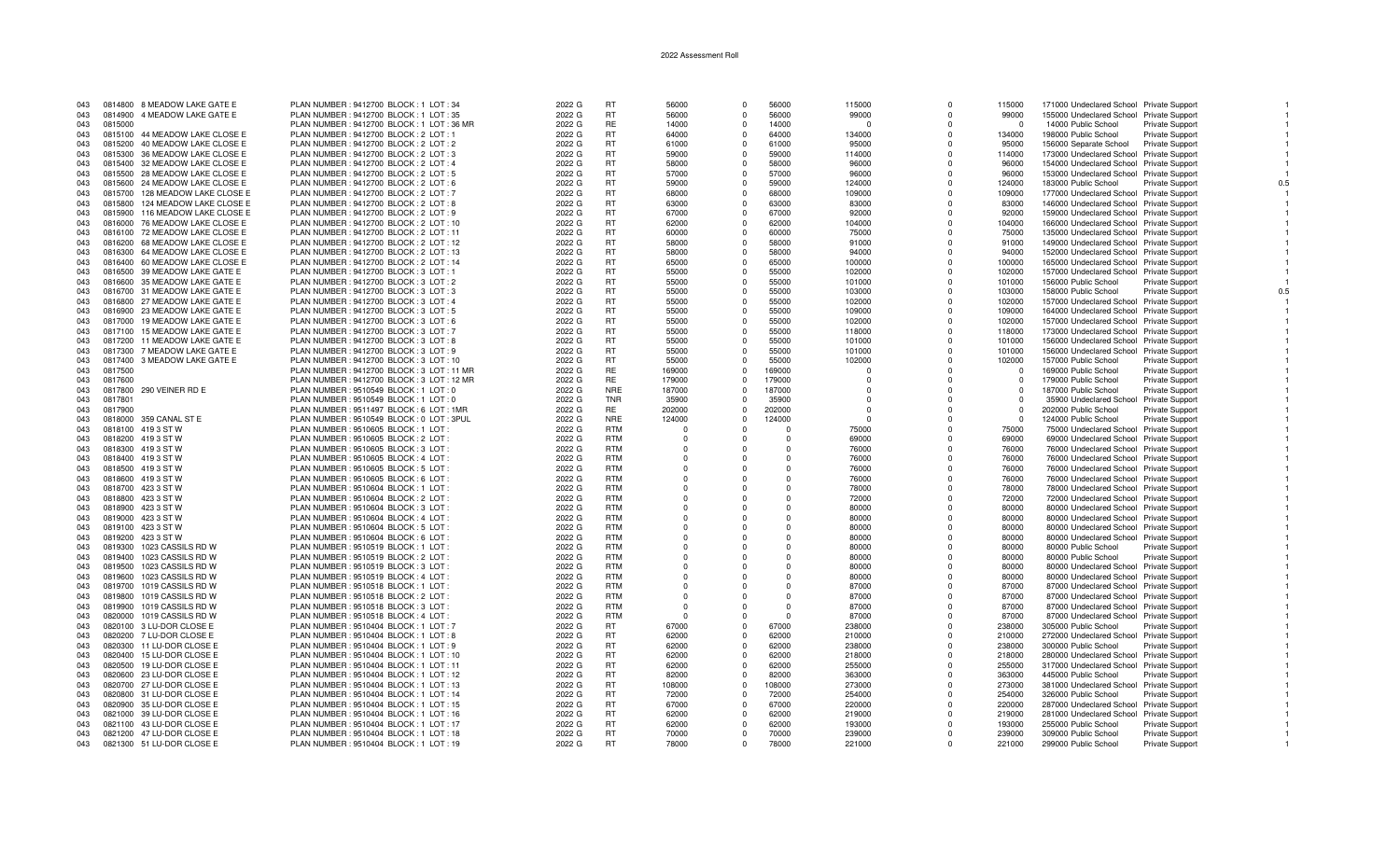| 043 | 0821400 55 LU-DOR CLOSE E       | PLAN NUMBER : 9510404 BLOCK : 1 LOT : 20   | 2022 G | <b>RT</b>   | 98000    | $\Omega$       | 98000    | 224000   | $\Omega$     | 224000   | 322000 Undeclared School Private Support |                        |  |
|-----|---------------------------------|--------------------------------------------|--------|-------------|----------|----------------|----------|----------|--------------|----------|------------------------------------------|------------------------|--|
| 043 | 0821500 59 LU-DOR CLOSE E       | PLAN NUMBER: 9510404 BLOCK: 1 LOT: 21      | 2022 G | <b>RT</b>   | 81000    | $\Omega$       | 81000    | 237000   | $\Omega$     | 237000   | 318000 Public School                     | <b>Private Support</b> |  |
|     |                                 |                                            |        |             |          |                |          |          |              |          |                                          |                        |  |
| 043 | 0821600 63 LU-DOR CLOSE E       | PLAN NUMBER : 9510404 BLOCK : 1 LOT : 22   | 2022 G | <b>RT</b>   | 62000    | $\Omega$       | 62000    | 236000   | $\Omega$     | 236000   | 298000 Public School                     | <b>Private Support</b> |  |
| 043 | 0821700 67 LU-DOR CLOSE E       | PLAN NUMBER : 9510404 BLOCK : 1 LOT : 23   | 2022 G | <b>RT</b>   | 61000    | $\Omega$       | 61000    | 226000   | $\Omega$     | 226000   | 287000 Separate School                   | <b>Private Support</b> |  |
| 043 | 0821800 71 LU-DOR CLOSE E       | PLAN NUMBER: 9510404 BLOCK: 1 LOT: 24      | 2022 G | <b>RT</b>   | 61000    | $\Omega$       | 61000    | 235000   | $\Omega$     | 235000   | 296000 Undeclared School Private Support |                        |  |
| 043 | 0821900 75 LU-DOR CLOSE E       | PLAN NUMBER : 9510404 BLOCK : 1 LOT : 25   | 2022 G | <b>RTM</b>  | 61000    | $\Omega$       | 61000    | 216000   | $\Omega$     | 216000   | 277000 Separate School                   | Private Support        |  |
|     |                                 |                                            |        |             |          |                |          |          |              |          |                                          |                        |  |
| 043 | 0822000 79 LU-DOR CLOSE E       | PLAN NUMBER : 9510404 BLOCK : 1 LOT : 26   | 2022 G | <b>RTM</b>  | 63000    | $\mathbf 0$    | 63000    | 239000   | $\mathbf 0$  | 239000   | 302000 Public School                     | Private Support        |  |
| 043 | 0822100 80 LU-DOR CLOSE E       | PLAN NUMBER : 9510404 BLOCK : 1 LOT : 27   | 2022 G | RT.         | 72000    | $\Omega$       | 72000    | 249000   | $\Omega$     | 249000   | 321000 Undeclared School Private Support |                        |  |
| 043 | 0822200 76 LU-DOR CLOSE E       | PLAN NUMBER : 9510404 BLOCK : 1 LOT : 28   | 2022 G | <b>RT</b>   | 66000    | $\Omega$       | 66000    | 235000   | $\Omega$     | 235000   | 301000 Undeclared School Private Support |                        |  |
| 043 | 0822300 48 LU-DOR CLOSE E       | PLAN NUMBER : 9510404 BLOCK : 1 LOT : 29   | 2022 G | <b>RT</b>   | 71000    | $\Omega$       | 71000    | 247000   | $\Omega$     | 247000   | 318000 Undeclared School Private Support |                        |  |
|     |                                 |                                            |        |             |          |                |          |          |              |          |                                          |                        |  |
| 043 | 0822400 44 LU-DOR CLOSE E       | PLAN NUMBER : 9510404 BLOCK : 1 LOT : 30   | 2022 G | <b>RT</b>   | 62000    | $\mathbf 0$    | 62000    | 246000   | $\Omega$     | 246000   | 308000 Undeclared School Private Support |                        |  |
| 043 | 0822500 40 LU-DOR CLOSE E       | PLAN NUMBER : 9510404 BLOCK : 1 LOT : 31   | 2022 G | <b>RT</b>   | 62000    | $\Omega$       | 62000    | 256000   | $\Omega$     | 256000   | 318000 Public School                     | <b>Private Support</b> |  |
| 043 | 0822600 36 LU-DOR CLOSE E       | PLAN NUMBER : 9510404 BLOCK : 1 LOT : 32   | 2022 G | <b>RT</b>   | 71000    | $\Omega$       | 71000    | 257000   | $\Omega$     | 257000   | 328000 Separate School                   | <b>Private Support</b> |  |
|     |                                 |                                            |        |             |          |                |          |          |              |          |                                          |                        |  |
| 043 | 0822700 4 LU-DOR CLOSE E        | PLAN NUMBER : 9510404 BLOCK : 1 LOT : 33MR | 2022 G | <b>RE</b>   | 80000    | $\Omega$       | 80000    | $\Omega$ | $\Omega$     | $\Omega$ | 80000 Public School                      | Private Support        |  |
| 043 | 0822800 1 - 11 GREENBROOK DR E  | PLAN NUMBER : 9510166 BLOCK : 0 LOT : 1    | 2022 G | <b>RTM</b>  | $\Omega$ | $\Omega$       | $\Omega$ | 69000    | $\Omega$     | 69000    | 69000 Undeclared School Private Support  |                        |  |
| 043 | 0822900 2 - 11 GREENBROOK DR E  | PLAN NUMBER : 9510166 BLOCK : 0 LOT : 2    | 2022 G | <b>RTM</b>  | $\Omega$ | $\Omega$       | $\Omega$ | 62000    | $\Omega$     | 62000    | 62000 Undeclared School Private Support  |                        |  |
| 043 | 0823000 3 - 11 GREENBROOK DR E  | PLAN NUMBER : 9510166 BLOCK : 0 LOT : 3    | 2022 G | <b>RTM</b>  | $\Omega$ | $\Omega$       | $\Omega$ | 62000    | $\Omega$     | 62000    | 62000 Undeclared School Private Support  |                        |  |
|     |                                 |                                            |        |             |          |                |          |          |              |          |                                          |                        |  |
| 043 | 0823100 4 - 11 GREENBROOK DR E  | PLAN NUMBER : 9510166 BLOCK : 0 LOT : 4    | 2022 G | <b>RTM</b>  |          | $\Omega$       | $\Omega$ | 62000    | $\Omega$     | 62000    | 62000 Undeclared School Private Support  |                        |  |
| 043 | 0823200 5 - 11 GREENBROOK DR E  | PLAN NUMBER : 9510166 BLOCK : 0 LOT : 5    | 2022 G | <b>RTM</b>  | $\Omega$ | $\Omega$       | $\cap$   | 69000    | $\Omega$     | 69000    | 69000 Undeclared School Private Support  |                        |  |
| 043 | 0823300 6 - 11 GREENBROOK DR E  | PLAN NUMBER : 9510166 BLOCK : 0 LOT : 6    | 2022 G | <b>RTM</b>  | $\Omega$ | $\Omega$       | $\Omega$ | 69000    | $\Omega$     | 69000    | 69000 Undeclared School Private Support  |                        |  |
|     |                                 |                                            |        |             |          |                | $\Omega$ |          |              |          |                                          |                        |  |
| 043 | 0823400 7 - 11 GREENBROOK DR E  | PLAN NUMBER : 9510166 BLOCK : 0 LOT : 7    | 2022 G | <b>RTM</b>  | $\Omega$ | $\Omega$       |          | 62000    | $\Omega$     | 62000    | 62000 Undeclared School Private Support  |                        |  |
| 043 | 0823500 8 - 11 GREENBROOK DR E  | PLAN NUMBER : 9510166 BLOCK : 0 LOT : 8    | 2022 G | <b>RTM</b>  | $\Omega$ | $\Omega$       | $\Omega$ | 62000    | $\Omega$     | 62000    | 62000 Undeclared School Private Support  |                        |  |
| 043 | 0823600 9 - 11 GREENBROOK DR E  | PLAN NUMBER : 9510166 BLOCK : 0 LOT : 9    | 2022 G | <b>RTM</b>  | $\Omega$ | $\Omega$       | $\Omega$ | 69000    | $\Omega$     | 69000    | 69000 Undeclared School Private Support  |                        |  |
| 043 | 0823700 10 - 11 GREENBROOK DR E | PLAN NUMBER : 9510166 BLOCK : 0 LOT : 10   | 2022 G | <b>RTM</b>  | $\Omega$ | $\Omega$       | $\Omega$ | 69000    | $\Omega$     | 69000    | 69000 Undeclared School Private Support  |                        |  |
|     |                                 |                                            |        |             |          |                |          |          |              |          |                                          |                        |  |
| 043 | 0823800 11 - 11 GREENBROOK DR E | PLAN NUMBER : 9510166 BLOCK : 0 LOT : 11   | 2022 G | <b>RTM</b>  | $\Omega$ | $\Omega$       | $\Omega$ | 62000    | $\Omega$     | 62000    | 62000 Undeclared School Private Support  |                        |  |
| 043 | 0823900 12 - 11 GREENBROOK DR E | PLAN NUMBER : 9510166 BLOCK : 0 LOT : 12   | 2022 G | <b>RTM</b>  | $\Omega$ | $\Omega$       | $\Omega$ | 62000    | $\Omega$     | 62000    | 62000 Undeclared School Private Support  |                        |  |
| 043 | 0824000 13 - 11 GREENBROOK DR E | PLAN NUMBER : 9510166 BLOCK : 0 LOT : 13   | 2022 G | <b>RTM</b>  | $\Omega$ | $\Omega$       | $\Omega$ | 62000    | $\Omega$     | 62000    | 62000 Undeclared School Private Support  |                        |  |
| 043 | 0824100 14 - 11 GREENBROOK DR E | PLAN NUMBER : 9510166 BLOCK : 0 LOT : 14   | 2022 G | <b>RTM</b>  | $\Omega$ | $\Omega$       | $\Omega$ | 69000    | $\Omega$     | 69000    |                                          |                        |  |
|     |                                 |                                            |        |             |          |                |          |          |              |          | 69000 Undeclared School Private Support  |                        |  |
| 043 | 0824200 15 - 11 GREENBROOK DR E | PLAN NUMBER : 9510166 BLOCK : 0 LOT : 15   | 2022 G | <b>RTM</b>  | $\Omega$ | $\Omega$       | $\Omega$ | 69000    | $\Omega$     | 69000    | 69000 Undeclared School Private Support  |                        |  |
| 043 | 0824300 16 - 11 GREENBROOK DR E | PLAN NUMBER : 9510166 BLOCK : 0 LOT : 16   | 2022 G | <b>RTM</b>  | $\Omega$ | $\Omega$       | $\Omega$ | 62000    | $\Omega$     | 62000    | 62000 Undeclared School Private Support  |                        |  |
| 043 | 0824400 17 - 11 GREENBROOK DR E | PLAN NUMBER : 9510166 BLOCK : 0 LOT : 17   | 2022 G | <b>RTM</b>  | $\Omega$ | $\Omega$       | $\Omega$ | 62000    | $\Omega$     | 62000    | 62000 Undeclared School Private Support  |                        |  |
|     |                                 |                                            |        |             |          |                |          |          |              |          |                                          |                        |  |
| 043 | 0824500 18 - 11 GREENBROOK DR E | PLAN NUMBER : 9510166 BLOCK : 0 LOT : 18   | 2022 G | <b>RTM</b>  | $\Omega$ | $\Omega$       | $\Omega$ | 62000    | $\Omega$     | 62000    | 62000 Undeclared School Private Support  |                        |  |
| 043 | 0824600 19 - 11 GREENBROOK DR E | PLAN NUMBER : 9510166 BLOCK : 0 LOT : 19   | 2022 G | <b>RTM</b>  | $\Omega$ | $\Omega$       | $\Omega$ | 69000    | <sup>0</sup> | 69000    | 69000 Undeclared School Private Support  |                        |  |
| 043 | 0824700 20 - 11 GREENBROOK DR E | PLAN NUMBER : 9510166 BLOCK : 0 LOT : 20   | 2022 G | <b>RTM</b>  | $\Omega$ | $\Omega$       | $\Omega$ | 69000    | $\Omega$     | 69000    | 69000 Undeclared School Private Support  |                        |  |
| 043 | 0824800 21 - 11 GREENBROOK DR E | PLAN NUMBER : 9510166 BLOCK : 0 LOT : 21   | 2022 G | <b>RTM</b>  | $\Omega$ | $\Omega$       | $\Omega$ | 62000    | $\Omega$     | 62000    | 62000 Undeclared School Private Support  |                        |  |
|     |                                 |                                            |        |             |          |                |          |          |              |          |                                          |                        |  |
| 043 | 0824900 22 - 11 GREENBROOK DR E | PLAN NUMBER : 9510166 BLOCK : 0 LOT : 22   | 2022 G | <b>RTM</b>  | $\Omega$ | $\Omega$       | $\Omega$ | 62000    | $\Omega$     | 62000    | 62000 Undeclared School Private Support  |                        |  |
| 043 | 0825000 23 - 11 GREENBROOK DR E | PLAN NUMBER : 9510166 BLOCK : 0 LOT : 23   | 2022 G | <b>RTM</b>  | $\Omega$ |                | $\Omega$ | 62000    | $\Omega$     | 62000    | 62000 Undeclared School Private Support  |                        |  |
| 043 | 0825100 24 - 11 GREENBROOK DR E | PLAN NUMBER : 9510166 BLOCK : 0 LOT : 24   | 2022 G | <b>RTM</b>  | $\Omega$ | $\overline{0}$ | $\Omega$ | 69000    | $\Omega$     | 69000    | 69000 Undeclared School Private Support  |                        |  |
|     |                                 |                                            |        | <b>RTM</b>  |          |                |          |          |              |          |                                          |                        |  |
| 043 | 0825200 25 - 11 GREENBROOK DR E | PLAN NUMBER : 9510166 BLOCK : 0 LOT : 25   | 2022 G |             | $\Omega$ | $\Omega$       | $\Omega$ | 69000    | $\Omega$     | 69000    | 69000 Undeclared School Private Support  |                        |  |
| 043 | 0825300 26 - 11 GREENBROOK DR E | PLAN NUMBER : 9510166 BLOCK : 0 LOT : 26   | 2022 G | <b>RTM</b>  | $\Omega$ | $\Omega$       | $\Omega$ | 62000    | $\Omega$     | 62000    | 62000 Undeclared School Private Support  |                        |  |
| 043 | 0825400 27 - 11 GREENBROOK DR E | PLAN NUMBER : 9510166 BLOCK : 0 LOT : 27   | 2022 G | <b>RTM</b>  |          |                |          | 62000    |              | 62000    | 62000 Undeclared School Private Support  |                        |  |
| 043 | 0825500 28 - 11 GREENBROOK DR E | PLAN NUMBER : 9510166 BLOCK : 0 LOT : 28   | 2022 G | <b>RTM</b>  | $\Omega$ | $\Omega$       | $\Omega$ | 62000    | $\Omega$     | 62000    | 62000 Undeclared School Private Support  |                        |  |
|     |                                 |                                            |        |             |          |                |          |          |              |          |                                          |                        |  |
| 043 | 0825600 29 - 11 GREENBROOK DR E | PLAN NUMBER : 9510166 BLOCK : 0 LOT : 29   | 2022 G | <b>RTM</b>  | $\Omega$ |                |          | 69000    | $\Omega$     | 69000    | 69000 Undeclared School Private Support  |                        |  |
| 043 | 0825700 608 2 ST W              | PLAN NUMBER : 9510861 BLOCK : 0 LOT : 1    | 2022 G | <b>NRCT</b> | $\Omega$ | $\Omega$       | $\Omega$ | 144000   | $\Omega$     | 144000   | 144000 Undeclared School Private Support |                        |  |
| 043 | 0825800 608 2 ST W              | PLAN NUMBER: 9510861 BLOCK: 0 LOT: 1B      | 2022 G | <b>NRCT</b> | $\Omega$ | $\Omega$       | $\Omega$ | 206000   | $\Omega$     | 206000   | 206000 Undeclared School Private Support |                        |  |
| 043 | 0825900 608 2 ST W              | PLAN NUMBER : 9510861 BLOCK : 0 LOT : 1C   | 2022 G | <b>NRCT</b> | $\Omega$ | $\Omega$       | $\Omega$ | 207000   | $\Omega$     | 207000   | 207000 Undeclared School Private Support |                        |  |
|     |                                 |                                            |        |             |          |                |          |          |              |          |                                          |                        |  |
| 043 | 0826000 608 2 ST W              | PLAN NUMBER : 9510861 BLOCK : 0 LOT : 1D   | 2022 G | <b>NRCT</b> | $\Omega$ | $\Omega$       | $\Omega$ | 125000   | $\Omega$     | 125000   | 125000 Undeclared School Private Support |                        |  |
| 043 | 0826100 608 2 ST W              | PLAN NUMBER : 9510861 BLOCK : 0 LOT : 1E   | 2022 G | <b>NRCT</b> | $\Omega$ | $\Omega$       | $\Omega$ | 81000    | $\Omega$     | 81000    | 81000 Undeclared School Private Support  |                        |  |
| 043 | 0826200 608 2 ST W              | PLAN NUMBER : 9510861 BLOCK : 0 LOT : 1F   | 2022 G | <b>NRCT</b> | $\Omega$ | $\Omega$       | $\Omega$ | 53000    | $\Omega$     | 53000    | 53000 Undeclared School Private Support  |                        |  |
|     |                                 |                                            |        |             |          |                |          |          |              |          |                                          |                        |  |
| 043 | 0826300 608 2 ST W              | PLAN NUMBER : 9510861 BLOCK : 0 LOT : 2A   | 2022 G | <b>RTM</b>  | $\Omega$ | $\Omega$       | $\Omega$ | 73000    | $\Omega$     | 73000    | 73000 Undeclared School Private Support  |                        |  |
| 043 | 0826400 608 2 ST W              | PLAN NUMBER : 9510861 BLOCK : 0 LOT : 2B   | 2022 G | <b>RTM</b>  | $\Omega$ |                | $\Omega$ | 73000    | $\Omega$     | 73000    | 73000 Undeclared School Private Support  |                        |  |
| 043 | 0826500 608 2 ST W              | PLAN NUMBER : 9510861 BLOCK : 0 LOT : 2C   | 2022 G | <b>RTM</b>  | $\Omega$ | $\Omega$       | $\Omega$ | 73000    | $\Omega$     | 73000    | 73000 Undeclared School Private Support  |                        |  |
| 043 | 0826600 608 2 ST W              | PLAN NUMBER : 9510861 BLOCK : 0 LOT : 2D   | 2022 G | <b>RTM</b>  | $\Omega$ | $\Omega$       |          | 73000    | $\Omega$     | 73000    |                                          |                        |  |
|     |                                 |                                            |        |             |          |                |          |          |              |          | 73000 Undeclared School Private Support  |                        |  |
| 043 | 0826700 608 2 ST W              | PLAN NUMBER : 9510861 BLOCK : 0 LOT : 2E   | 2022 G | <b>RTM</b>  | $\Omega$ | $\Omega$       | $\Omega$ | 73000    | $\Omega$     | 73000    | 73000 Undeclared School Private Support  |                        |  |
| 043 | 0826800<br>608 2 ST W           | PLAN NUMBER : 9510861 BLOCK : 0 LOT : 2F   | 2022 G | <b>RTM</b>  | $\Omega$ | $\Omega$       | $\Omega$ | 73000    | $\Omega$     | 73000    | 73000 Undeclared School Private Support  |                        |  |
| 043 | 0826900 608 2 ST W              | PLAN NUMBER : 9510861 BLOCK : 0 LOT : 2G   | 2022 G | <b>RTM</b>  | $\Omega$ | $\Omega$       | $\Omega$ | 73000    | $\Omega$     | 73000    | 73000 Undeclared School Private Support  |                        |  |
|     |                                 |                                            |        |             |          |                |          |          |              |          |                                          |                        |  |
| 043 | 0827000 608 2 ST W              | PLAN NUMBER : 9510861 BLOCK : 0 LOT : 2H   | 2022 G | <b>RTM</b>  | $\Omega$ | $\Omega$       | $\Omega$ | 73000    | $\Omega$     | 73000    | 73000 Undeclared School Private Support  |                        |  |
| 043 | 0827100 608 2 ST W              | PLAN NUMBER : 9510861 BLOCK : 0 LOT : 21   | 2022 G | <b>RTM</b>  | $\Omega$ | $\Omega$       | $\Omega$ | 73000    | $\Omega$     | 73000    | 73000 Undeclared School Private Support  |                        |  |
| 043 | 0827200 608 2 ST W              | PLAN NUMBER : 9510861 BLOCK : 2J LOT :     | 2022 G | <b>RTM</b>  | $\Omega$ |                |          | 73000    | $\Omega$     | 73000    | 73000 Undeclared School Private Support  |                        |  |
| 043 | 0827300 608 2 ST W              | PLAN NUMBER : 9510861 BLOCK : 0 LOT : 2K   | 2022 G | <b>RTM</b>  | $\Omega$ | $\Omega$       | $\Omega$ | 73000    | $\Omega$     | 73000    | 73000 Undeclared School Private Support  |                        |  |
|     |                                 |                                            |        |             |          |                |          |          |              |          |                                          |                        |  |
| 043 | 0827400 608 2 ST W              | PLAN NUMBER : 9510861 BLOCK : 0 LOT : 2L   | 2022 G | <b>RTM</b>  | $\Omega$ | $\Omega$       | $\Omega$ | 73000    | $\Omega$     | 73000    | 73000 Undeclared School Private Support  |                        |  |
| 043 | 0827500 608 2 ST W              | PLAN NUMBER : 9510861 BLOCK : 0 LOT : 2M   | 2022 G | <b>RTM</b>  | $\Omega$ | $\Omega$       | $\Omega$ | 73000    | $\Omega$     | 73000    | 73000 Undeclared School Private Support  |                        |  |
| 043 | 0827600 608 2 ST W              | PLAN NUMBER : 9510861 BLOCK : 0 LOT : 2N   | 2022 G | <b>RTM</b>  | $\Omega$ | $\Omega$       | $\Omega$ | 73000    | $\Omega$     | 73000    | 73000 Undeclared School Private Support  |                        |  |
| 043 | 0827700 608 2 ST W              | PLAN NUMBER : 9510861 BLOCK : 0 LOT : 20   | 2022 G | <b>RTM</b>  | $\Omega$ | $\Omega$       | $\Omega$ | 73000    | $\Omega$     | 73000    | 73000 Undeclared School Private Support  |                        |  |
|     |                                 |                                            |        |             |          |                |          |          |              |          |                                          |                        |  |
| 043 | 0827800 608 2 ST W              | PLAN NUMBER : 9510861 BLOCK : 0 LOT : 2P   | 2022 G | <b>RTM</b>  | $\Omega$ | $\Omega$       | $\Omega$ | 73000    | $\Omega$     | 73000    | 73000 Undeclared School Private Support  |                        |  |
| 043 | 0827900 1 - 1048 3 AVE E        | PLAN NUMBER: 9511525 BLOCK: 1 LOT:         | 2022 G | <b>RTM</b>  | $\Omega$ |                |          | 72000    | $\Omega$     | 72000    | 72000 Public School                      | <b>Private Support</b> |  |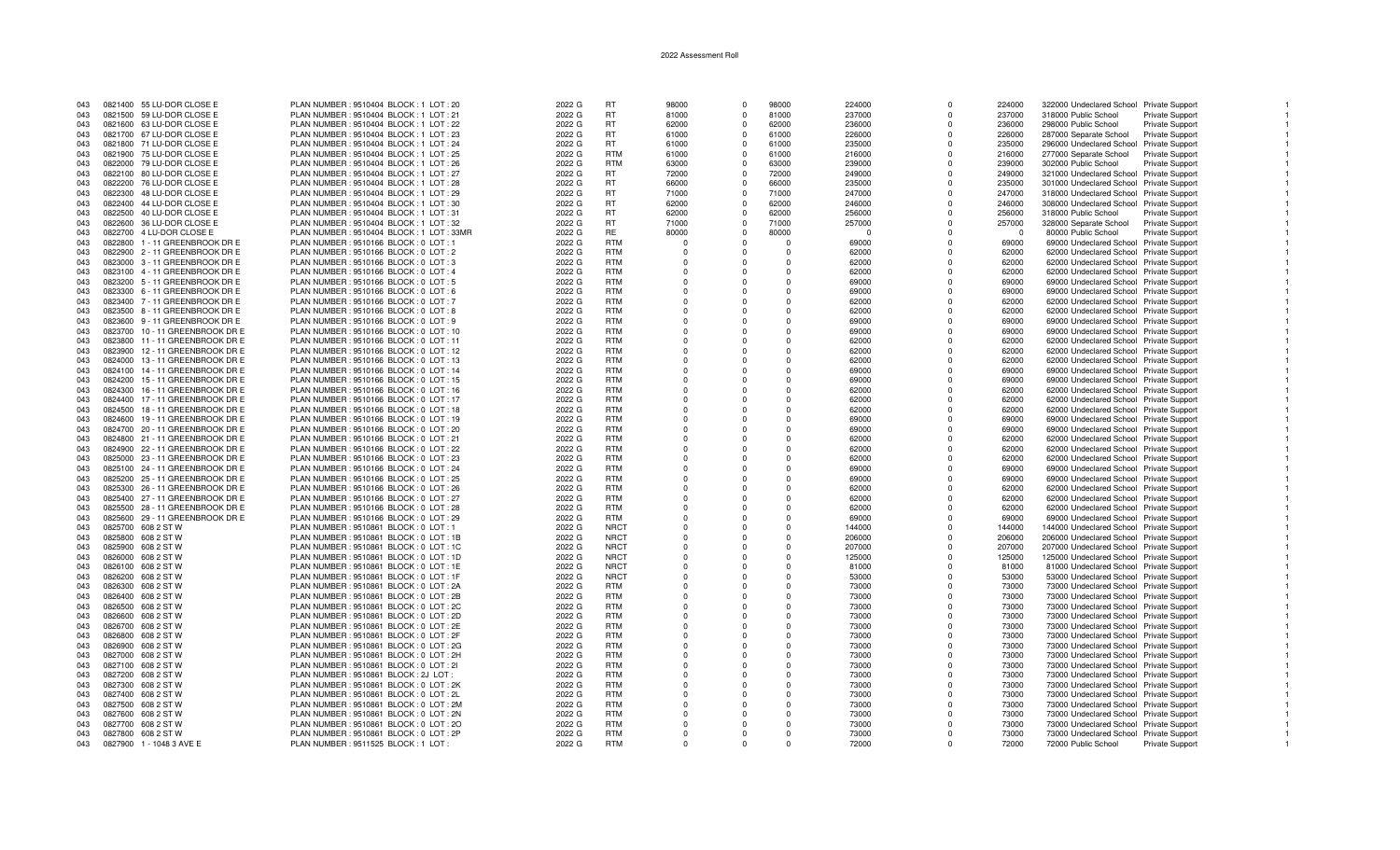| 043        | 0828000 2 - 1048 3 AVE E                                       | PLAN NUMBER : 9511525 BLOCK : 2 LOT :                                        | 2022 G           | <b>RTM</b>             | $\Omega$         |                      | $\Omega$         | 72000            | $\Omega$     | 72000            | 72000 Public School                            | Private Support                           |  |
|------------|----------------------------------------------------------------|------------------------------------------------------------------------------|------------------|------------------------|------------------|----------------------|------------------|------------------|--------------|------------------|------------------------------------------------|-------------------------------------------|--|
| 043        | 0828100 3 - 1048 3 AVE E                                       | PLAN NUMBER: 9511525 BLOCK: 3 LOT                                            | 2022 G           | <b>RTM</b>             | $\Omega$         |                      | $\Omega$         | 65000            | O            | 65000            | 65000 Public School                            | <b>Private Support</b>                    |  |
|            |                                                                |                                                                              |                  |                        |                  |                      |                  |                  |              |                  |                                                |                                           |  |
| 043        | 0828200 4 - 1048 3 AVE E                                       | PLAN NUMBER : 9511525 BLOCK : 4 LOT :                                        | 2022 G           | <b>RTM</b>             | $\Omega$         | $\Omega$             | $\Omega$         | 72000            | O            | 72000            | 72000 Public School                            | Private Support                           |  |
| 043        | 0828300 5 - 1048 3 AVE E                                       | PLAN NUMBER : 9511525 BLOCK : 5 LOT :                                        | 2022 G           | <b>RTM</b>             | $\Omega$         |                      | $\Omega$         | 72000            | 0            | 72000            | 72000 Undeclared School Private Support        |                                           |  |
| 043        | 0828400 6 - 1048 3 AVE E                                       | PLAN NUMBER : 9511525 BLOCK : 6 LOT                                          | 2022 G           | <b>RTM</b>             | $\Omega$         | $\Omega$             | $\Omega$         | 72000            | $\Omega$     | 72000            | 72000 Public School                            | Private Support                           |  |
|            |                                                                |                                                                              |                  |                        |                  |                      |                  |                  |              |                  |                                                |                                           |  |
| 043        | 0828500 7 - 1048 3 AVE E                                       | PLAN NUMBER: 9511525 BLOCK: 7 LOT                                            | 2022 G           | <b>RTM</b>             |                  |                      |                  | 73000            | $\Omega$     | 73000            | 73000 Public School                            | Private Support                           |  |
| 043        | 0828600 8 - 1048 3 AVE E                                       | PLAN NUMBER : 9511525 BLOCK : 8 LOT :                                        | 2022 G           | <b>RTM</b>             | $\Omega$         | $\Omega$             | $\Omega$         | 72000            | $\Omega$     | 72000            | 72000 Public School                            | <b>Private Support</b>                    |  |
| 043        | 0828700 9 - 1048 3 AVE E                                       | PLAN NUMBER : 9511525 BLOCK : 9 LOT                                          | 2022 G           | <b>RTM</b>             | $\Omega$         | $\Omega$             | $\Omega$         | 72000            | $\Omega$     | 72000            | 72000 Public School                            | <b>Private Support</b>                    |  |
|            |                                                                |                                                                              |                  |                        |                  |                      |                  |                  |              |                  |                                                |                                           |  |
| 043        | 0828800 10 - 1048 3 AVE E                                      | PLAN NUMBER : 9511525 BLOCK : 10 LOT                                         | 2022 G           | <b>RTM</b>             | $\Omega$         |                      | $\Omega$         | 72000            | $\Omega$     | 72000            | 72000 Public School                            | <b>Private Support</b>                    |  |
| 043        | 0828900 11 - 1048 3 AVE E                                      | PLAN NUMBER: 9511525 BLOCK: 11 LOT                                           | 2022 G           | <b>RTM</b>             | - 0              |                      | $\Omega$         | 73000            | O            | 73000            | 73000 Public School                            | Private Support                           |  |
| 043        | 0829000 12 - 1048 3 AVE E                                      | PLAN NUMBER: 9511525 BLOCK: 12 LOT:                                          | 2022 G           | <b>RTM</b>             | $\Omega$         |                      | $\Omega$         | 72000            | $\Omega$     | 72000            | 72000 Public School                            | Private Support                           |  |
|            |                                                                |                                                                              |                  |                        |                  |                      |                  |                  |              |                  |                                                |                                           |  |
| 043        | 0829100 205 UPLAND BLVD W                                      | PLAN NUMBER : 9511497 BLOCK : 5 LOT : 14                                     | 2022 G           | RT                     | 35000            | $\Omega$             | 35000            | 186000           | $\Omega$     | 186000           | 221000 Undeclared School Private Support       |                                           |  |
| 043        | 0829200 201 UPLAND BLVD W                                      | PLAN NUMBER : 9712475 BLOCK : 5 LOT : 52                                     | 2022 G           | <b>RT</b>              | 35000            | $\Omega$             | 35000            | 241000           | $\Omega$     | 241000           | 276000 Undeclared School Private Support       |                                           |  |
| 043        | 197 UPLAND BLVD W<br>0829300                                   | PLAN NUMBER : 9712475 BLOCK : 5 LOT : 51                                     | 2022 G           | <b>RT</b>              | 35000            | $\Omega$             | 35000            | 187000           | $\Omega$     | 187000           | 222000 Public School                           | Private Support                           |  |
|            |                                                                |                                                                              |                  |                        |                  |                      |                  |                  |              |                  |                                                |                                           |  |
| 043        | 0829400<br>193 UPLAND BLVD W                                   | PLAN NUMBER : 9712475 BLOCK : 5 LOT : 50                                     | 2022 G           | <b>RT</b>              | 35000            | $\Omega$             | 35000            | 207000           | $\Omega$     | 207000           | 242000 Undeclared School Private Support       |                                           |  |
| 043        | 189 UPLAND BLVD W<br>0829500                                   | PLAN NUMBER: 9712475 BLOCK: 5 LOT: 49                                        | 2022 G           | <b>RT</b>              | 34000            | $\Omega$             | 34000            | 211000           | $\Omega$     | 211000           | 245000 Undeclared School Private Support       |                                           |  |
| 043        | 0829700<br>181 UPLAND BLVD W                                   | PLAN NUMBER : 9511497 BLOCK : 5 LOT : 20                                     | 2022 G           | <b>RT</b>              | 29000            | $\Omega$             | 29000            | 208000           | $\Omega$     | 208000           | 237000 Undeclared School Private Support       |                                           |  |
|            |                                                                |                                                                              |                  |                        |                  |                      |                  |                  |              |                  |                                                |                                           |  |
| 043        | 0829800<br>177 UPLAND BLVD W                                   | PLAN NUMBER: 9511497 BLOCK: 5 LOT: 21                                        | 2022 G           | RT                     | 34000            | $\Omega$             | 34000            | 210000           | $\Omega$     | 210000           | 244000 Undeclared School Private Support       |                                           |  |
| 043        | 0829900 173 UPLAND BLVD W                                      | PLAN NUMBER: 9511497 BLOCK: 5 LOT: 22                                        | 2022 G           | <b>RT</b>              | 29000            | $\Omega$             | 29000            | 184000           | $\Omega$     | 184000           | 213000 Undeclared School Private Support       |                                           |  |
| 043        | 169 UPLAND BLVD W<br>0830000                                   | PLAN NUMBER: 9511497 BLOCK: 5 LOT: 23                                        | 2022 G           | <b>RT</b>              | 29000            | $\Omega$             | 29000            | 199000           | $\Omega$     | 199000           | 228000 Undeclared School Private Support       |                                           |  |
|            |                                                                |                                                                              |                  |                        |                  |                      |                  |                  |              |                  |                                                |                                           |  |
| 043        | 0830100 165 UPLAND BLVD W                                      | PLAN NUMBER : 9511497 BLOCK : 5 LOT : 24                                     | 2022 G           | <b>RT</b>              | 29000            | $\Omega$             | 29000            | 169000           | $\Omega$     | 169000           | 198000 Undeclared School Private Support       |                                           |  |
| 043        | 0830200<br>161 UPLAND BLVD W                                   | PLAN NUMBER : 9511497 BLOCK : 5 LOT : 25                                     | 2022 G           | RT.                    | 34000            | $\Omega$             | 34000            | 170000           | $\Omega$     | 170000           | 204000 Undeclared School Private Support       |                                           |  |
| 043        | 0830300<br>4 UPLAND CRT W                                      | PLAN NUMBER: 9711038 BLOCK: 5 LOT: 40                                        | 2022 G           | <b>RTM</b>             | 30000            | $\Omega$             | 30000            | 143000           | $\Omega$     | 143000           | 173000 Undeclared School Private Support       |                                           |  |
|            |                                                                |                                                                              |                  |                        |                  |                      |                  |                  |              |                  |                                                |                                           |  |
| 043        | 0830301<br>8 UPLAND CRT W                                      | PLAN NUMBER: 9711038 BLOCK: 5 LOT: 41                                        | 2022 G           | <b>RTM</b>             | 27000            | $\Omega$             | 27000            | 157000           | $\Omega$     | 157000           | 184000 Undeclared School Private Support       |                                           |  |
| 043        | 0830401<br>12 UPLAND CRT W                                     | PLAN NUMBER : 0213230 BLOCK : 1 LOT : 0                                      | 2022 G           | <b>RTM</b>             | 24000            | $\Omega$             | 24000            | 112000           | $\Omega$     | 112000           | 136000 Undeclared School Private Support       |                                           |  |
| 043        | 0830402 12 UPLAND CRT W                                        | PLAN NUMBER : 0213230 BLOCK : 2 LOT : 0                                      | 2022 G           | <b>RTM</b>             | 24000            | $\Omega$             | 24000            | 112000           | $\Omega$     | 112000           | 136000 Undeclared School Private Support       |                                           |  |
|            |                                                                |                                                                              |                  |                        |                  |                      |                  |                  |              |                  |                                                |                                           |  |
| 043        | 0830403 12 UPLAND CRT W                                        | PLAN NUMBER : 0213230 BLOCK : 3 LOT : 0                                      | 2022 G           | <b>RTM</b>             | 24000            | $\Omega$             | 24000            | 112000           | $\Omega$     | 112000           | 136000 Undeclared School Private Support       |                                           |  |
| 043        | 0830404 12 UPLAND CRT W                                        | PLAN NUMBER : 0213230 BLOCK : 4 LOT : 0                                      | 2022 G           | <b>RTM</b>             | 24000            | $\Omega$             | 24000            | 112000           | $\Omega$     | 112000           | 136000 Undeclared School Private Support       |                                           |  |
| 043        | 0830501 A - 20 UPLAND CRT W                                    | PLAN NUMBER : 0213229 BLOCK : 1 LOT :                                        | 2022 G           | <b>RTM</b>             | 22000            | $\Omega$             | 22000            | 111000           | $\Omega$     | 111000           | 133000 Undeclared School Private Support       |                                           |  |
|            |                                                                |                                                                              |                  |                        |                  |                      |                  |                  |              |                  |                                                |                                           |  |
| 043        | 0830502 B - 20 UPLAND CRT W                                    | PLAN NUMBER : 0213229 BLOCK : 2 LOT :                                        | 2022 G           | <b>RTM</b>             | 22000            | $\Omega$             | 22000            | 119000           | $\Omega$     | 119000           | 141000 Undeclared School Private Support       |                                           |  |
| 043        | 0830503 C - 20 UPLAND CRT W                                    | PLAN NUMBER : 0213229 BLOCK : 3 LOT :                                        | 2022 G           | <b>RTM</b>             | 22000            | $\Omega$             | 22000            | 117000           | $\Omega$     | 117000           | 139000 Undeclared School Private Support       |                                           |  |
| 043        | 0830504 D - 20 UPLAND CRT W                                    | PLAN NUMBER : 0213229 BLOCK : 0 LOT : 4                                      | 2022 G           | <b>RTM</b>             | 22000            | $\Omega$             | 22000            | 109000           | $\Omega$     | 109000           | 131000 Undeclared School Private Support       |                                           |  |
|            |                                                                |                                                                              |                  |                        |                  |                      |                  |                  |              |                  |                                                |                                           |  |
| 043        | 0830601 A - 28 UPLAND CRT W                                    | PLAN NUMBER : 0412816 BLOCK : 1 LOT :                                        | 2022 G           | <b>RTM</b>             | 23000            | $\Omega$             | 23000            | 112000           | <sup>n</sup> | 112000           | 135000 Separate School                         | Corporate Support                         |  |
| 043        | 0830602 28-D UPLAND CRT W                                      | PLAN NUMBER : 0412816 BLOCK : 2 LOT                                          | 2022 G           | <b>RTM</b>             | 23000            | $\Omega$             | 23000            | 112000           | $\Omega$     | 112000           | 135000 Separate School                         | Corporate Support                         |  |
| 043        | 0830603 28-B UPLAND CRT W                                      | PLAN NUMBER : 0412816 BLOCK : 3 LOT :                                        | 2022 G           | <b>RTM</b>             | 23000            | $\Omega$             | 23000            | 112000           | $\Omega$     | 112000           | 135000 Separate School                         | Corporate Support                         |  |
|            |                                                                |                                                                              |                  |                        |                  | $\Omega$             |                  |                  | $\Omega$     |                  |                                                |                                           |  |
| 043        | 0830604 28-C UPLAND CRT W                                      | PLAN NUMBER : 0412816 BLOCK : 4 LOT :                                        | 2022 G           | <b>RTM</b>             | 23000            |                      | 23000            | 112000           |              | 112000           | 135000 Separate School                         | Corporate Support                         |  |
| 043        | 0830800 2249 COLLEGE DR E                                      | PLAN NUMBER : 9510706 BLOCK : 1 LOT : 1                                      | 2022 G           | <b>NRCT</b>            | - 0              | $\Omega$             | $\Omega$         | 2812000          | $\Omega$     | 2812000          | 2812000 Undeclared School Private Support      |                                           |  |
| 043        | 0830900 23 UPLAND RD W                                         | PLAN NUMBER: 9511536 BLOCK: 4 LOT: 22                                        | 2022 G           | RT.                    | 45000            | $\Omega$             | 45000            | 244000           | $\Omega$     | 244000           | 289000 Undeclared School Private Support       |                                           |  |
|            |                                                                |                                                                              |                  |                        |                  |                      |                  |                  |              |                  |                                                |                                           |  |
| 043        | 0831000 27 UPLAND RD W                                         | PLAN NUMBER: 9511536 BLOCK: 4 LOT: 23                                        | 2022 G           | <b>RT</b>              | 40000            | $\Omega$             | 40000            | 213000           | $\Omega$     | 213000           | 253000 Undeclared School Private Support       |                                           |  |
| 043        | 0831100 31 UPLAND RD W                                         | PLAN NUMBER: 9511536 BLOCK: 4 LOT: 24                                        | 2022 G           | <b>RT</b>              | 43000            | $\Omega$             | 43000            | 240000           | $\Omega$     | 240000           | 283000 Undeclared School Private Support       |                                           |  |
| 043        | 0831200 35 UPLAND RD W                                         | PLAN NUMBER: 9511536 BLOCK: 4 LOT: 25                                        | 2022 G           | <b>RT</b>              | 43000            | $\Omega$             | 43000            | 244000           | $\Omega$     | 244000           | 287000 Undeclared School Private Support       |                                           |  |
| 043        | 0831300 39 UPLAND RD W                                         |                                                                              |                  | <b>RT</b>              | 40000            | $\Omega$             | 40000            |                  | O            | 197000           |                                                |                                           |  |
|            |                                                                | PLAN NUMBER : 9511536 BLOCK : 4 LOT : 26                                     | 2022 G           |                        |                  |                      |                  | 197000           |              |                  | 237000 Public School                           | Private Support                           |  |
| 043        | 0831400 43 UPLAND RD W                                         | PLAN NUMBER : 9511536 BLOCK : 4 LOT : 27                                     | 2022 G           | <b>RT</b>              | 44000            | $\Omega$             | 44000            | 222000           | $\Omega$     | 222000           | 266000 Public School                           | <b>Private Support</b>                    |  |
| 043        | 0831500 47 UPLAND RD W                                         | PLAN NUMBER: 9511536 BLOCK: 4 LOT: 28                                        | 2022 G           | <b>RT</b>              | 47000            | $\Omega$             | 47000            | 293000           | $\Omega$     | 293000           | 340000 Separate School                         | Private Support                           |  |
| 043        | 0831600 55 UPLAND RD W                                         | PLAN NUMBER: 9511536 BLOCK: 4 LOT: 29MF                                      | 2022 G           | <b>RE</b>              | 118000           | $\Omega$             | 118000           | $\Omega$         | $\Omega$     | $\Omega$         | 118000 Public School                           | Private Support                           |  |
|            |                                                                |                                                                              |                  |                        |                  |                      |                  |                  |              |                  |                                                |                                           |  |
| 043        | 0831700 63 UPLAND RD W                                         | PLAN NUMBER: 9511536 BLOCK: 4 LOT: 30                                        | 2022 G           | <b>RT</b>              | 50000            | $\Omega$             | 50000            | 275000           | $\Omega$     | 275000           | 325000 Undeclared School Private Support       |                                           |  |
| 043        | 0831800 67 UPLAND RD W                                         | PLAN NUMBER: 9511536 BLOCK: 4 LOT: 31                                        | 2022 G           | RT                     | 40000            | $\Omega$             | 40000            | 222000           | $\Omega$     | 222000           | 262000 Undeclared School Private Support       |                                           |  |
| 043        | 0831900 71 UPLAND RD W                                         | PLAN NUMBER: 9511536 BLOCK: 4 LOT: 32                                        | 2022 G           | <b>RT</b>              | 43000            | $\Omega$             | 43000            | 216000           | $\Omega$     | 216000           | 259000 Public School                           | <b>Private Support</b>                    |  |
|            |                                                                |                                                                              |                  |                        |                  |                      |                  |                  |              |                  |                                                |                                           |  |
| 043        | 0832000 75 UPLAND RD W                                         | PLAN NUMBER : 9511536 BLOCK : 4 LOT : 33                                     | 2022 G           | <b>RT</b>              | 40000            | $\Omega$             | 40000            | 243000           |              | 243000           | 283000 Public School                           | <b>Private Support</b>                    |  |
| 043        | 0832100 79 UPLAND RD W                                         | PLAN NUMBER: 9511536 BLOCK: 4 LOT: 34                                        | 2022 G           | RT                     | 43000            | $\Omega$             | 43000            | 217000           | <sup>n</sup> | 217000           | 260000 Public School                           | <b>Private Support</b>                    |  |
| 043        | 0832200 83 UPLAND RD W                                         | PLAN NUMBER: 9511536 BLOCK: 4 LOT: 35                                        | 2022 G           | <b>RT</b>              | 40000            | $\Omega$             | 40000            | 224000           | $\Omega$     | 224000           | 264000 Undeclared School Private Support       |                                           |  |
|            |                                                                |                                                                              |                  |                        |                  |                      |                  |                  |              |                  |                                                |                                           |  |
| 043        | 0832300 87 UPLAND RD W                                         | PLAN NUMBER: 9511536 BLOCK: 4 LOT: 36                                        | 2022 G           | <b>RT</b>              | 46000            | $\Omega$             | 46000            | 241000           | $\Omega$     | 241000           | 287000 Public School                           | Private Support                           |  |
| 043        | 0832400 834 FRAZER AVE W                                       | PLAN NUMBER: 9511441 BLOCK: 5 LOT: 3                                         | 2022 G           | RT                     | 114000           | $\Omega$             | 114000           | 170000           | $\Omega$     | 170000           | 284000 Public School                           | <b>Private Support</b>                    |  |
| 043        | 0832500 824 FRAZER AVE W                                       | PLAN NUMBER: 9511441 BLOCK: 5 LOT: 4                                         | 2022 G           | RT.                    | 97000            | $\Omega$             | 97000            | 153000           | $\Omega$     | 153000           | 250000 Undeclared School Private Support       |                                           |  |
|            |                                                                |                                                                              |                  |                        |                  |                      |                  |                  |              |                  |                                                |                                           |  |
| 043        | 0832600 800 FRAZER AVE W                                       | PLAN NUMBER : 9511441 BLOCK : 5 LOT : 5                                      | 2022 G           | RT.                    | 104000           | $\Omega$             | 104000           | 198000           | $\Omega$     | 198000           | 302000 Undeclared School Private Support       |                                           |  |
| 043        | 0832700 620 1 AVE E                                            | PLAN NUMBER : 9511946 BLOCK : 32 LOT : 1                                     | 2022 G           | <b>NRCT</b>            | - 0              |                      | $\cap$           | 1009000          | $\Omega$     | 1009000          | 1009000 Undeclared School Private Support      |                                           |  |
| 043        | 0832800 611 2 AVE E                                            | PLAN NUMBER : 9511946 BLOCK : 32 LOT : 2, 3                                  | 2022 G           | <b>NRCT</b>            | $\mathsf{r}$     | $\Omega$             | $\Omega$         | 938000           | $\Omega$     | 938000           | 938000 Public School                           | Private Support                           |  |
|            |                                                                |                                                                              |                  |                        |                  |                      |                  |                  |              |                  |                                                |                                           |  |
| 043        | 0833000 716 2 ST E                                             | PLAN NUMBER : 9512251 BLOCK : 1 LOT : 1                                      | 2022 G           | <b>RT</b>              | 108000           | $\Omega$             | 108000           | 79000            | $\Omega$     | 79000            | 187000 Public School                           | Private Support                           |  |
| 043        | 0833100 8 KELLINGTON CLOSE E                                   | PLAN NUMBER: 9512251 BLOCK: 1 LOT: 2                                         | 2022 G           | RT                     | 105000           | $\Omega$             | 105000           | 271000           |              | 271000           | 376000 Public School                           | Private Support                           |  |
| 043        | 0833200<br>12 KELLINGTON CLOSE E                               | PLAN NUMBER: 9512251 BLOCK: 1 LOT: 3                                         | 2022 G           | <b>RT</b>              | 133000           | $\Omega$             | 133000           | 294000           | U            | 294000           | 427000 Separate School                         | <b>Private Support</b>                    |  |
| 043        | 16 KELLINGTON CLOSE E<br>0833300                               | PLAN NUMBER : 9512251 BLOCK : 1 LOT : 4                                      | 2022 G           | <b>RT</b>              | 106000           | $\Omega$             | 106000           | 232000           | $\Omega$     | 232000           | 338000 Public School                           | <b>Private Support</b>                    |  |
|            |                                                                |                                                                              |                  |                        |                  |                      |                  |                  |              |                  |                                                |                                           |  |
| 043        | 20 KELLINGTON CLOSE E<br>0833400                               | PLAN NUMBER : 9512251 BLOCK : 1 LOT : 5                                      | 2022 G           | <b>RT</b>              | 92000            | $\Omega$             | 92000            | 207000           | $\Omega$     | 207000           | 299000 Public School                           | <b>Private Support</b>                    |  |
| 043        | 24 KELLINGTON CLOSE E<br>0833500                               | PLAN NUMBER : 9512251 BLOCK : 1 LOT : 6                                      | 2022 G           | <b>RT</b>              | 93000            | $\Omega$             | 93000            | 238000           | $\Omega$     | 238000           | 331000 Undeclared School Private Support       |                                           |  |
| 043        |                                                                |                                                                              |                  |                        |                  |                      |                  |                  |              |                  |                                                |                                           |  |
|            |                                                                |                                                                              |                  |                        |                  |                      |                  |                  |              |                  |                                                |                                           |  |
|            | 0833600 28 KELLINGTON CLOSE E                                  | PLAN NUMBER : 9512251 BLOCK : 1 LOT : 7                                      | 2022 G           | <b>RT</b>              | 137000           | $\Omega$             | 137000           | 304000           | $\Omega$     | 304000           | 441000 Undeclared School Private Support       |                                           |  |
| 043<br>043 | 0833700 32 KELLINGTON CLOSE E<br>0833800 36 KELLINGTON CLOSE E | PLAN NUMBER: 9512251 BLOCK: 1 LOT: 8<br>PLAN NUMBER: 9512251 BLOCK: 1 LOT: 9 | 2022 G<br>2022 G | <b>RT</b><br><b>RT</b> | 132000<br>119000 | $\Omega$<br>$\Omega$ | 132000<br>119000 | 246000<br>289000 |              | 246000<br>289000 | 378000 Separate School<br>408000 Public School | Private Support<br><b>Private Support</b> |  |

 $\blacksquare$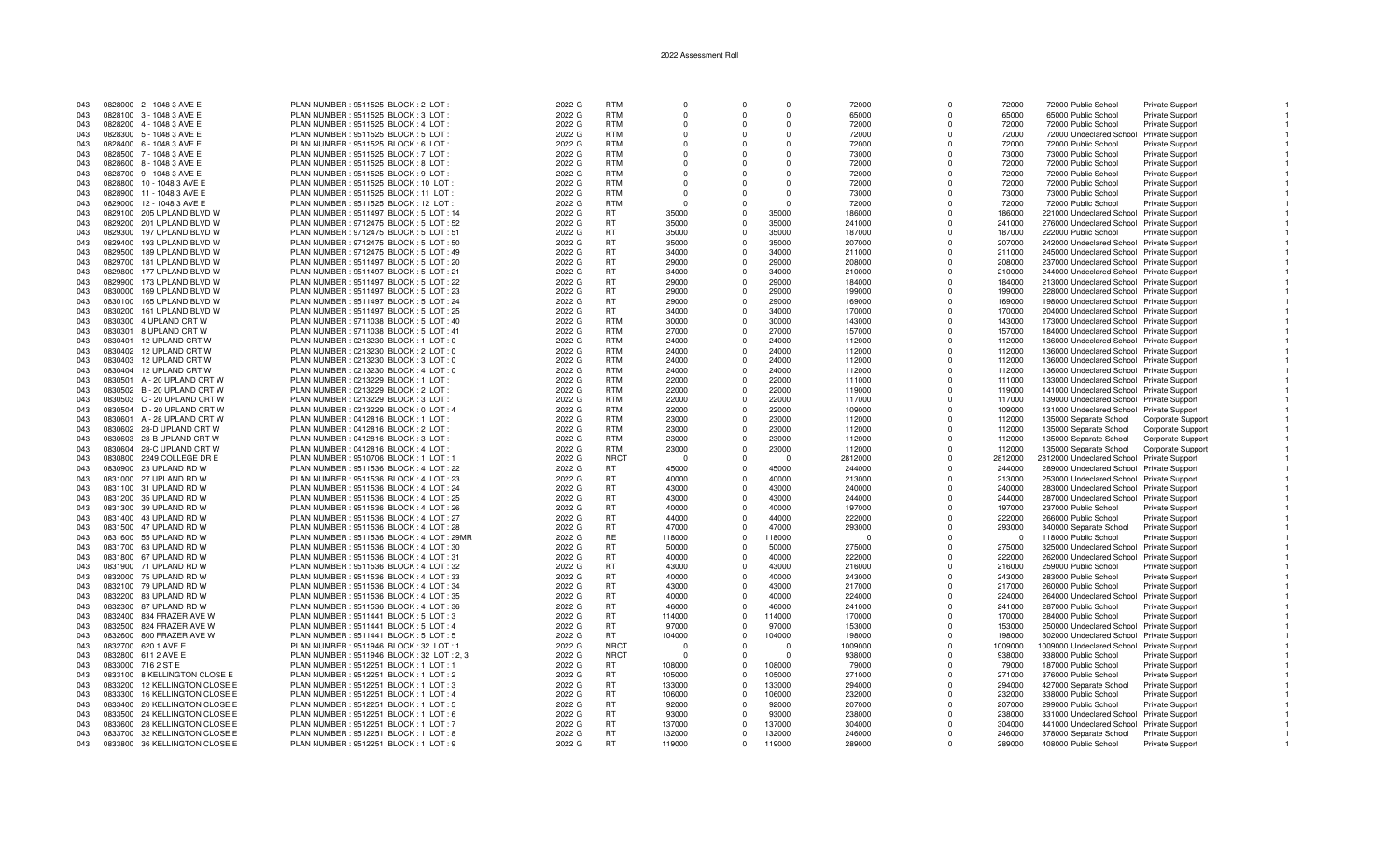| 043        |         | 0833900 40 KELLINGTON CLOSE E | PLAN NUMBER : 9512251 BLOCK : 1 LOT : 10 | 2022 G | <b>RT</b>       | 141000   | $\Omega$       | 141000   | 330000   | $\Omega$     | 330000   | 471000 Undeclared School Private Support   |                          |     |
|------------|---------|-------------------------------|------------------------------------------|--------|-----------------|----------|----------------|----------|----------|--------------|----------|--------------------------------------------|--------------------------|-----|
| 043        |         | 0834000 44 KELLINGTON CLOSE E | PLAN NUMBER: 9512251 BLOCK: 1 LOT: 11    | 2022 G | <b>RT</b>       | 102000   | $\Omega$       | 102000   | 211000   | $\mathbf 0$  | 211000   | 313000 Undeclared School Private Support   |                          |     |
| 043        |         | 0834100 48 KELLINGTON CLOSE E | PLAN NUMBER : 9512251 BLOCK : 1 LOT : 12 | 2022 G | <b>RT</b>       | 91000    | $\Omega$       | 91000    | 248000   | $\Omega$     | 248000   | 339000 Undeclared School Private Support   |                          |     |
| 043        |         | 0834200 52 KELLINGTON CLOSE E | PLAN NUMBER : 9512251 BLOCK : 1 LOT : 13 | 2022 G | <b>RT</b>       | 91000    | $\Omega$       | 91000    | 219000   | $\Omega$     | 219000   | 310000 Public School                       | <b>Private Support</b>   |     |
| 043        |         | 0834300 56 KELLINGTON CLOSE E | PLAN NUMBER : 9512251 BLOCK : 1 LOT : 14 | 2022 G | <b>RT</b>       | 91000    | $\overline{0}$ | 91000    | 238000   | $\Omega$     | 238000   | 329000 Public School                       | <b>Private Support</b>   |     |
| 043        |         | 0834400 60 KELLINGTON CLOSE E | PLAN NUMBER: 9512251 BLOCK: 1 LOT: 15    | 2022 G | <b>RT</b>       | 91000    | $\Omega$       | 91000    | 250000   | $\Omega$     | 250000   | 341000 Public School                       | <b>Private Support</b>   |     |
| 043        |         | 0834500 64 KELLINGTON CLOSE E | PLAN NUMBER: 9512251 BLOCK: 1 LOT: 16    | 2022 G | <b>RT</b>       | 99000    | $\Omega$       | 99000    | 261000   | $\Omega$     | 261000   | 360000 Undeclared School                   | Private Support          |     |
| 043        |         | 0834600 36 GREENBROOK CRES E  | PLAN NUMBER : 9512310 BLOCK : 0 LOT : 1  | 2022 G | <b>RTM</b>      | 31000    | $\Omega$       | 31000    | 82000    | $\Omega$     | 82000    | 113000 Public School                       | Private Support          |     |
| 043        |         | 0834700 36 GREENBROOK CRES E  | PLAN NUMBER : 9512310 BLOCK : 0 LOT : 2  | 2022 G | <b>RTM</b>      | 31000    | $\Omega$       | 31000    | 82000    | $\Omega$     | 82000    | 113000 Public School                       | Private Support          |     |
|            |         |                               |                                          |        | <b>RTM</b>      |          | $\Omega$       |          |          | $\Omega$     |          |                                            |                          |     |
| 043        |         | 0834800 36 GREENBROOK CRES E  | PLAN NUMBER : 9512310 BLOCK : 0 LOT : 3  | 2022 G |                 | 31000    |                | 31000    | 82000    |              | 82000    | 113000 Public School                       | <b>Private Support</b>   |     |
| 043        |         | 0834900 36 GREENBROOK CRES E  | PLAN NUMBER : 9512310 BLOCK : 0 LOT : 4  | 2022 G | <b>RTM</b>      | 31000    | $\Omega$       | 31000    | 82000    | $\Omega$     | 82000    | 113000 Public School                       | Private Support          |     |
| 043        |         | 0835000 40 GREENBROOK CRES E  | PLAN NUMBER : 9512309 BLOCK : 0 LOT : 1  | 2022 G | <b>RTM</b>      | 32000    | $\Omega$       | 32000    | 82000    | $\Omega$     | 82000    | 114000 Public School                       | <b>Private Support</b>   |     |
| 043        |         | 0835100 40 GREENBROOK CRES E  | PLAN NUMBER : 9512309 BLOCK : 0 LOT : 2  | 2022 G | <b>RTM</b>      | 32000    | $\Omega$       | 32000    | 82000    | $\Omega$     | 82000    | 114000 Public School                       | Private Support          |     |
| 043        | 0835200 | 40 GREENBROOK CRES E          | PLAN NUMBER : 9512309 BLOCK : 0 LOT : 3  | 2022 G | <b>RTM</b>      | 32000    | $\Omega$       | 32000    | 82000    | $\Omega$     | 82000    | 114000 Public School                       | <b>Private Support</b>   |     |
| 043        | 0835300 | 40 GREENBROOK CRES E          | PLAN NUMBER : 9512309 BLOCK : 0 LOT : 4  | 2022 G | <b>RTM</b>      | 32000    | $\Omega$       | 32000    | 82000    | $\Omega$     | 82000    | 114000 Public School                       | Private Support          |     |
| 043        |         | 0835400 3 PARK PL W           | PLAN NUMBER : 9512540 BLOCK : 1 LOT : 1  | 2022 G | <b>RT</b>       | 52000    | $\Omega$       | 52000    | 264000   | $\Omega$     | 264000   | 316000 Undeclared School                   | <b>Private Support</b>   |     |
| 043        |         | 0835500 7 PARK PL W           | PLAN NUMBER: 9512540 BLOCK: 1 LOT: 2     | 2022 G | <b>RT</b>       | 52000    | $\Omega$       | 52000    | 297000   | $\Omega$     | 297000   | 349000 Public School                       | Private Support          | 0.5 |
| 043        |         | 0835600 11 PARK PL W          | PLAN NUMBER: 9512540 BLOCK: 1 LOT: 3     | 2022 G | <b>RT</b>       | 52000    | $\Omega$       | 52000    | 240000   | $\Omega$     | 240000   | 292000 Undeclared School Private Support   |                          |     |
| 043        |         | 0835700 15 PARK PL W          | PLAN NUMBER : 9512540 BLOCK : 1 LOT : 4  | 2022 G | <b>RT</b>       | 52000    | $\Omega$       | 52000    | 280000   | $\Omega$     | 280000   | 332000 Undeclared School Private Support   |                          |     |
| 043        |         | 0835800 19 PARK PL W          | PLAN NUMBER : 9512540 BLOCK : 1 LOT : 5  | 2022 G | <b>RT</b>       | 52000    | $\Omega$       | 52000    | 280000   | $\Omega$     | 280000   | 332000 Public School                       | <b>Private Support</b>   |     |
| 043        |         | 0835900 23 PARK PL W          | PLAN NUMBER: 9512540 BLOCK: 1 LOT: 6     | 2022 G | <b>RT</b>       | 52000    | $\Omega$       | 52000    | 335000   | $\Omega$     | 335000   | 387000 Undeclared School Private Support   |                          |     |
| 043        |         | 0836000 27 PARK PL W          | PLAN NUMBER : 9512540 BLOCK : 1 LOT : 7  | 2022 G | <b>RT</b>       | 52000    | $\Omega$       | 52000    | 315000   | $\Omega$     | 315000   | 367000 Undeclared School Private Support   |                          |     |
| 043        |         | 0836100 31 PARK PL W          | PLAN NUMBER: 9512540 BLOCK: 1 LOT: 8     | 2022 G | <b>RT</b>       | 54000    | $\Omega$       | 54000    | 306000   | $\Omega$     | 306000   | 360000 Public School                       | Private Support          |     |
| 043        |         | 0836200 35 PARK PL W          | PLAN NUMBER: 9512540 BLOCK: 1 LOT: 9     | 2022 G | <b>RT</b>       | 56000    | $\Omega$       | 56000    | 360000   | $\Omega$     | 360000   | 416000 Public School                       | <b>Private Support</b>   |     |
| 043        |         | 0836300 39 PARK PL W          | PLAN NUMBER: 9512540 BLOCK: 1 LOT: 10    | 2022 G | <b>RT</b>       | 72000    | $\Omega$       | 72000    | 429000   | <sup>0</sup> | 429000   | 501000 Public School                       | Private Support          |     |
| 043        |         | 0836400 43 PARK PL W          | PLAN NUMBER: 9512540 BLOCK: 1 LOT: 11    | 2022 G | RT              | 54000    | $\Omega$       | 54000    | 352000   | $\Omega$     | 352000   | 406000 Undeclared School Private Support   |                          |     |
| 043        |         | 0836500 47 PARK PL W          |                                          | 2022 G | <b>RT</b>       | 56000    | $\Omega$       | 56000    | 282000   | $\Omega$     | 282000   |                                            |                          |     |
|            |         |                               | PLAN NUMBER : 9512540 BLOCK : 1 LOT : 12 |        |                 |          | $\Omega$       |          |          |              |          | 338000 Public School                       | Private Support          |     |
| 043        |         | 0836600 51 PARK PL W          | PLAN NUMBER : 9512540 BLOCK : 1 LOT : 13 | 2022 G | RT              | 56000    |                | 56000    | 429000   | $\Omega$     | 429000   | 485000 Public School                       | <b>Private Support</b>   |     |
| 043        |         | 0836700 55 PARK PL W          | PLAN NUMBER : 9512540 BLOCK : 1 LOT : 14 | 2022 G | <b>RT</b>       | 57000    | $\Omega$       | 57000    | 302000   | $\Omega$     | 302000   | 359000 Undeclared School Private Support   |                          |     |
| 043        |         | 0836800 59 PARK PL W          | PLAN NUMBER : 9512540 BLOCK : 1 LOT : 15 | 2022 G | <b>RT</b>       | 79000    | $\Omega$       | 79000    | 281000   | $\Omega$     | 281000   | 360000 Undeclared School Private Support   |                          |     |
| 043        |         | 0837000 67 PARK PL W          | PLAN NUMBER: 9512540 BLOCK: 1 LOT: 17    | 2022 G | <b>RT</b>       | 88000    | $\Omega$       | 88000    | 393000   | $\Omega$     | 393000   | 481000 Public School                       | Private Support          |     |
| 043        |         | 0837100 71 PARK PL W          | PLAN NUMBER : 9512540 BLOCK : 1 LOT : 18 | 2022 G | <b>RT</b>       | 54000    | $\Omega$       | 54000    | 354000   | $\Omega$     | 354000   | 408000 Public School                       | <b>Private Support</b>   |     |
| 043        |         | 0837200 75 PARK PL W          | PLAN NUMBER : 9512540 BLOCK : 1 LOT : 19 | 2022 G | <b>RT</b>       | 54000    | $\Omega$       | 54000    | 252000   | $\Omega$     | 252000   | 306000 Public School                       | <b>Private Support</b>   |     |
| 043        |         | 0837300 79 PARK PL W          | PLAN NUMBER : 9512540 BLOCK : 1 LOT : 20 | 2022 G | RT              | 53000    | $\Omega$       | 53000    | 377000   | $\Omega$     | 377000   | 430000 Undeclared School Private Support   |                          |     |
| 043        |         | 0837400 83 PARK PL W          | PLAN NUMBER: 9512540 BLOCK: 1 LOT: 21    | 2022 G | <b>RT</b>       | 52000    | $\Omega$       | 52000    | 261000   | $\Omega$     | 261000   | 313000 Separate School                     | Private Support          |     |
| 043        |         | 0837500 87 PARK PL W          | PLAN NUMBER : 9512540 BLOCK : 1 LOT : 22 | 2022 G | <b>RTV</b>      | 54000    | $\Omega$       | 54000    | $\Omega$ | $\Omega$     | $\Omega$ | 54000 Public School                        | <b>Private Support</b>   |     |
| 043        |         | 0837600 91 PARK PL W          | PLAN NUMBER : 9512540 BLOCK : 1 LOT : 23 | 2022 G | <b>RT</b>       | 77000    | $\Omega$       | 77000    | 341000   | $\Omega$     | 341000   | 418000 Undeclared School Private Support   |                          |     |
| 043        |         | 0837700 92 PARK PL W          | PLAN NUMBER : 9512540 BLOCK : 1 LOT : 24 | 2022 G | RT              | 63000    | $^{\circ}$     | 63000    | 377000   | $\mathbf 0$  | 377000   | 440000 Separate School                     | <b>Private Support</b>   |     |
| 043        |         | 0837800 88 PARK PL W          | PLAN NUMBER: 9512540 BLOCK: 1 LOT: 25    | 2022 G | <b>RT</b>       | 80000    | $\Omega$       | 80000    | 282000   | $\Omega$     | 282000   | 362000 Undeclared School Private Support   |                          |     |
| 043        |         | 0837900 84 PARK PL W          | PLAN NUMBER : 9512540 BLOCK : 1 LOT : 26 | 2022 G | <b>RT</b>       | 71000    | $\Omega$       | 71000    | 337000   | $\Omega$     | 337000   | 408000 Undeclared School Private Support   |                          |     |
| 043        |         | 0838000 80 PARK PL W          | PLAN NUMBER: 9512540 BLOCK: 1 LOT: 27    | 2022 G | <b>RT</b>       | 52000    | $\Omega$       | 52000    | 257000   | $\Omega$     | 257000   | 309000 Undeclared School Private Support   |                          |     |
| 043        |         | 0838100 76 PARK PL W          | PLAN NUMBER : 9512540 BLOCK : 1 LOT : 28 | 2022 G | RT              | 52000    | $\Omega$       | 52000    | 270000   | $\Omega$     | 270000   | 322000 Undeclared School Private Support   |                          |     |
| 043        |         | 0838200 72 PARK PL W          | PLAN NUMBER : 9512540 BLOCK : 1 LOT : 29 | 2022 G | <b>RT</b>       | 52000    | $\Omega$       | 52000    | 277000   | $\Omega$     | 277000   | 329000 Undeclared School Private Support   |                          |     |
| 043        |         | 0838300 68 PARK PL W          | PLAN NUMBER: 9512540 BLOCK: 1 LOT: 30    | 2022 G | <b>RT</b>       | 53000    | $\Omega$       | 53000    | 269000   | $\Omega$     | 269000   | 322000 Undeclared School Private Support   |                          |     |
| 043        | 0838301 | 660 AQUADUCT DR E             | PLAN NUMBER : 0412994 BLOCK : 11 LOT : 5 | 2022 G | <b>NRIT</b>     | $\Omega$ | $\Omega$       | $\Omega$ | 907000   | $\Omega$     | 907000   | 907000 Undeclared School Private Support   |                          |     |
|            | 0838302 | 650 AQUADUCT DR E             | PLAN NUMBER : 0412994 BLOCK : 11 LOT : 4 | 2022 G | <b>NRIV</b>     | 190000   | $^{\circ}$     | 190000   |          | $\mathbf 0$  | $\Omega$ |                                            |                          |     |
| 043<br>043 | 0838303 |                               |                                          | 2022G  | <b>NRIT</b>     | $\Omega$ | $\Omega$       | $\Omega$ | 0        | $\Omega$     | 618000   | 190000 Public School                       | <b>Corporate Support</b> |     |
|            |         | 640 AQUADUCT DR E             | PLAN NUMBER: 0412994 BLOCK: 11 LOT: 3    |        |                 |          |                |          | 618000   |              |          | 618000 Undeclared School Corporate Support |                          |     |
| 043        | 0838304 | 630 AQUADUCT DR E             | PLAN NUMBER : 0412994 BLOCK : 11 LOT : 2 | 2022 G | <b>NRIT</b>     | $\Omega$ | $\Omega$       | $\cap$   | 892000   | $\Omega$     | 892000   | 892000 Undeclared School Corporate Support |                          |     |
| 043        |         | 0838400 32 PARK PL W          | PLAN NUMBER : 9512540 BLOCK : 1 LOT : 31 | 2022 G | <b>RT</b>       | 52000    | $\Omega$       | 52000    | 264000   | $\Omega$     | 264000   | 316000 Undeclared School Private Support   |                          |     |
| 043        |         | 0838500 28 PARK PL W          | PLAN NUMBER : 9512540 BLOCK : 1 LOT : 32 | 2022 G | RT              | 51000    | $\Omega$       | 51000    | 288000   | $\Omega$     | 288000   | 339000 Undeclared School Private Support   |                          |     |
| 043        |         | 0838600 24 PARK PL W          | PLAN NUMBER : 9512540 BLOCK : 1 LOT : 33 | 2022 G | <b>RT</b>       | 51000    | $\Omega$       | 51000    | 351000   | $\Omega$     | 351000   | 402000 Undeclared School Private Support   |                          |     |
| 043        |         | 0838700 20 PARK PL W          | PLAN NUMBER: 9512540 BLOCK: 1 LOT: 34    | 2022 G | <b>RT</b>       | 51000    | $\Omega$       | 51000    | 265000   | $\Omega$     | 265000   | 316000 Undeclared School Private Support   |                          |     |
| 043        | 0838800 | 16 PARK PL W                  | PLAN NUMBER : 9512540 BLOCK : 1 LOT : 35 | 2022 G | <b>RT</b>       | 51000    | $\Omega$       | 51000    | 290000   | $\Omega$     | 290000   | 341000 Undeclared School Private Support   |                          |     |
| 043        | 0838900 | 12 PARK PL W                  | PLAN NUMBER : 9512540 BLOCK : 1 LOT : 36 | 2022 G | RT              | 51000    | $^{\circ}$     | 51000    | 270000   | $\mathbf 0$  | 270000   | 321000 Undeclared School Private Support   |                          |     |
| 043        |         | 0839000 8 PARK PL W           | PLAN NUMBER: 9512540 BLOCK: 1 LOT: 37    | 2022 G | <b>RT</b>       | 51000    | $\Omega$       | 51000    | 274000   | $\Omega$     | 274000   | 325000 Public School                       | Private Support          |     |
| 043        |         | 0839100 4 PARK PL W           | PLAN NUMBER : 9512540 BLOCK : 1 LOT : 38 | 2022 G | RT              | 53000    | $\Omega$       | 53000    | 269000   | $\Omega$     | 269000   | 322000 Undeclared School Private Support   |                          |     |
| 043        |         | 0839500 249 UPLAND BLVD W     | PLAN NUMBER : 9811681 BLOCK : 5 LOT : 56 | 2022 G | <b>RT</b>       | 33000    | $\Omega$       | 33000    | 197000   | $\Omega$     | 197000   | 230000 Public School                       | Private Support          |     |
| 043        |         | 0839600 245 UPLAND BLVD W     | PLAN NUMBER : 9811681 BLOCK : 5 LOT : 55 | 2022 G | <b>RT</b>       | 30000    | $\Omega$       | 30000    | 172000   | $\Omega$     | 172000   | 202000 Undeclared School Private Support   |                          |     |
| 043        |         | 0839700 241 UPLAND BLVD W     | PLAN NUMBER : 9811681 BLOCK : 5 LOT : 54 | 2022 G | <b>RT</b>       | 30000    | $\Omega$       | 30000    | 172000   | $\Omega$     | 172000   | 202000 Undeclared School Private Support   |                          |     |
| 043        |         | 0839800 237 UPLAND BLVD W     | PLAN NUMBER : 9811681 BLOCK : 5 LOT : 53 | 2022 G | <b>RT</b>       | 32000    | $\Omega$       | 32000    | 187000   | $\Omega$     | 187000   | 219000 Undeclared School Private Support   |                          |     |
| 043        |         | 0839900 233 UPLAND BLVD W     | PLAN NUMBER: 9610578 BLOCK: 5 LOT: 7     | 2022 G | <b>RT</b>       | 30000    | $\Omega$       | 30000    | 185000   | $\Omega$     | 185000   | 215000 Undeclared School Private Support   |                          |     |
| 043        | 0840000 | 229 UPLAND BLVD W             | PLAN NUMBER: 9610578 BLOCK: 5 LOT: 8     | 2022 G | RT              | 30000    | $^{\circ}$     | 30000    | 175000   | $\Omega$     | 175000   | 205000 Separate School                     | <b>Private Support</b>   |     |
| 043        |         | 0840100 225 UPLAND BLVD W     | PLAN NUMBER : 9610578 BLOCK : 5 LOT : 9  | 2022 G | <b>RT</b>       | 30000    | $\Omega$       | 30000    | 184000   | $\Omega$     | 184000   | 214000 Public School                       |                          |     |
|            |         |                               |                                          |        |                 |          | $\Omega$       |          |          | $\Omega$     |          |                                            | Private Support          |     |
| 043        |         | 0840200 221 UPLAND BLVD W     | PLAN NUMBER : 9610578 BLOCK : 5 LOT : 10 | 2022 G | RT<br><b>RT</b> | 32000    |                | 32000    | 166000   |              | 166000   | 198000 Undeclared School Private Support   |                          |     |
| 043        |         | 0840300 217 UPLAND BLVD W     | PLAN NUMBER : 9610578 BLOCK : 5 LOT : 11 | 2022 G |                 | 36000    | $\Omega$       | 36000    | 203000   | $\Omega$     | 203000   | 239000 Public School                       | Private Support          |     |
| 043        |         | 0840400 213 UPLAND BLVD W     | PLAN NUMBER : 9610578 BLOCK : 5 LOT : 12 | 2022 G | RT.             | 48000    | $\Omega$       | 48000    | 197000   | $\Omega$     | 197000   | 245000 Undeclared School Private Support   |                          |     |

 $\overline{1}$ 

 $\overline{1}$ 

 $\overline{1}$ 

 $0.5\,$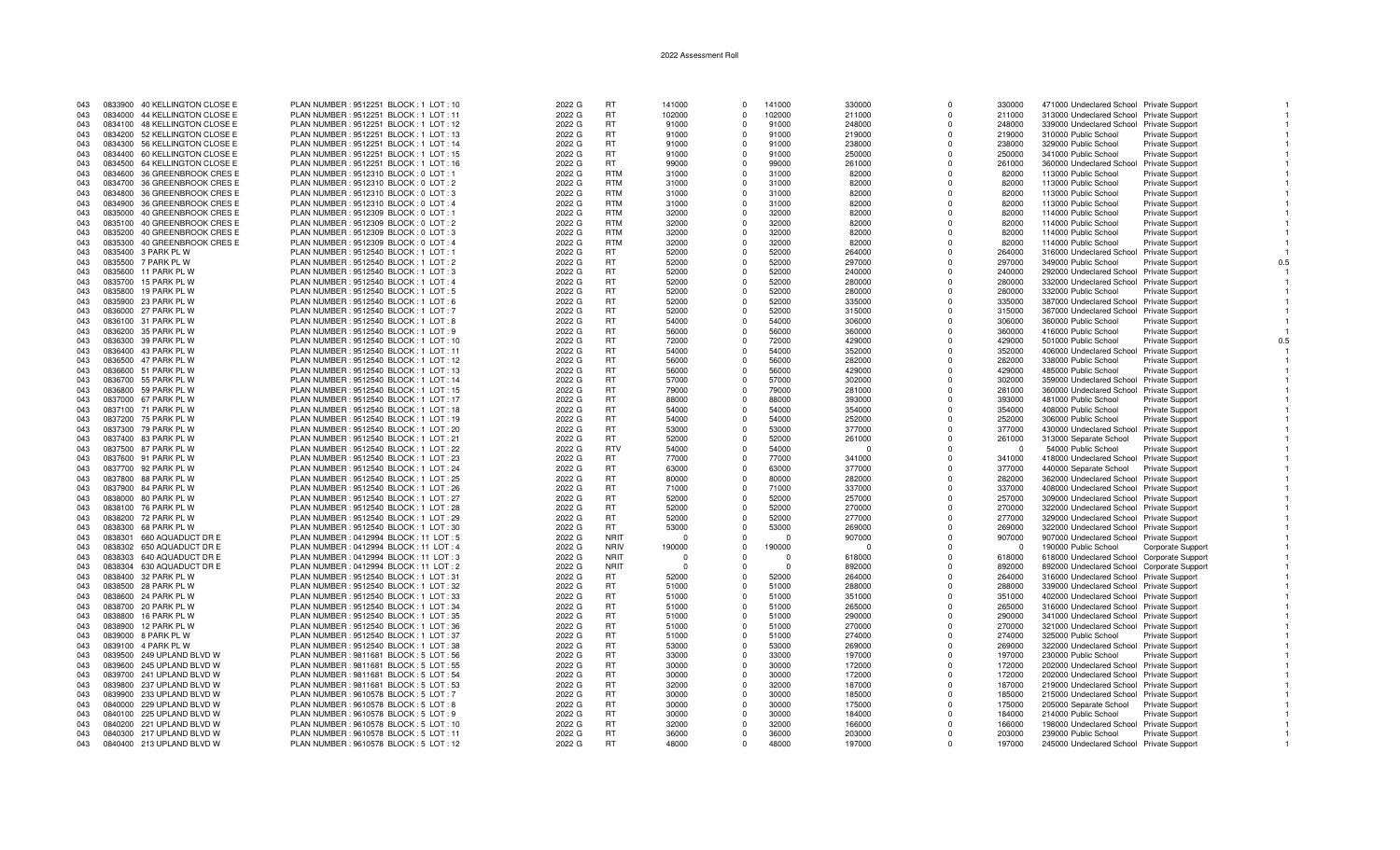| 043 |         | 0840500 209 UPLAND BLVD W        | PLAN NUMBER : 9610578 BLOCK : 5 LOT : 13   | 2022 G | <b>RT</b>  | 56000    | $\Omega$ | 56000    | 207000   | $\Omega$    | 207000   | 263000 Undeclared School Private Support         |  |
|-----|---------|----------------------------------|--------------------------------------------|--------|------------|----------|----------|----------|----------|-------------|----------|--------------------------------------------------|--|
| 043 |         | 0840600 36 UPLAND CRT W          | PLAN NUMBER : 9610578 BLOCK : 5 LOT : 30MF | 2022 G | <b>RE</b>  | 68000    |          | 68000    | $\Omega$ | ŋ           | $\Omega$ | 68000 Public School<br><b>Private Support</b>    |  |
| 043 |         | 0840700 44 UPLAND CRT W          | PLAN NUMBER: 9711864 BLOCK: 5 LOT: 43      | 2022 G | <b>RT</b>  | 27000    | $\Omega$ | 27000    | 168000   | $\Omega$    | 168000   | 195000 Separate School<br><b>Private Support</b> |  |
|     |         |                                  |                                            |        |            |          |          |          |          |             |          |                                                  |  |
| 043 |         | 0840701 46 UPLAND CRT W          | PLAN NUMBER: 9711864 BLOCK: 5 LOT: 44      | 2022 G | RT         | 27000    |          | 27000    | 163000   | $\Omega$    | 163000   | 190000 Undeclared School Private Support         |  |
| 043 |         | 0840801 48 UPLAND CRT W          | PLAN NUMBER: 0112459 BLOCK: 5 LOT: 49      | 2022 G | <b>RT</b>  | 30000    | $\Omega$ | 30000    | 188000   | $\Omega$    | 188000   | 218000 Undeclared School Private Support         |  |
| 043 |         | 0840802 50 UPLAND CRT W          | PLAN NUMBER : 0112459 BLOCK : 5 LOT : 50   | 2022 G | <b>RT</b>  | 30000    |          | 30000    | 178000   | $\Omega$    | 178000   | 208000 Public School<br><b>Private Support</b>   |  |
| 043 |         | 0840803 52 UPLAND CRT W          | PLAN NUMBER : 0112459 BLOCK : 5 LOT : 51   | 2022 G | <b>RT</b>  | 30000    | $\Omega$ | 30000    | 195000   | $\mathbf 0$ | 195000   | 225000 Public School<br>Private Support          |  |
| 043 |         | 0840910 1 - 60 UPLAND CRT W      | PLAN NUMBER : 0915182 BLOCK : 1            | 2022 G | <b>RTM</b> | 25000    | $\Omega$ | 25000    | 114000   | $\Omega$    | 114000   | 139000 Undeclared School Private Support         |  |
| 043 |         | 0840920 2 - 60 UPLAND CRT W      | PLAN NUMBER : 0915182 BLOCK : 2            | 2022 G | <b>RTM</b> | 25000    | $\Omega$ | 25000    | 113000   | $\Omega$    | 113000   | 138000 Undeclared School Private Support         |  |
|     |         |                                  |                                            |        |            |          |          |          |          |             |          |                                                  |  |
| 043 |         | 0840930 3 - 60 UPLAND CRT W      | PLAN NUMBER : 0915182 BLOCK : 3            | 2022 G | <b>RTM</b> | 25000    | $\Omega$ | 25000    | 114000   | 0           | 114000   | 139000 Undeclared School Corporate Support       |  |
| 043 |         | 0840940  4 - 60 UPLAND CRT W     | PLAN NUMBER : 0915182 BLOCK : 4            | 2022 G | <b>RTM</b> | 25000    | $\Omega$ | 25000    | 113000   | $\Omega$    | 113000   | 138000 Undeclared School Private Support         |  |
| 043 |         | 0840950 5 - 60 UPLAND CRT W      | PLAN NUMBER : 0915182 BLOCK : 5            | 2022 G | <b>RTM</b> | 25000    |          | 25000    | 114000   | $\Omega$    | 114000   | 139000 Undeclared School Corporate Support       |  |
| 043 |         | 0840960 6 - 60 UPLAND CRT W      | PLAN NUMBER : 0915182 BLOCK : 6            | 2022 G | <b>RTM</b> | 25000    | $\Omega$ | 25000    | 114000   | $\Omega$    | 114000   | 139000 Undeclared School Corporate Support       |  |
| 043 |         | 0840970 7 - 60 UPLAND CRT W      | PLAN NUMBER : 0915182 BLOCK : 7            | 2022 G | <b>RTM</b> | 25000    | $\Omega$ | 25000    | 113000   | $\Omega$    | 113000   | 138000 Undeclared School Private Support         |  |
|     |         |                                  |                                            |        | <b>RTM</b> |          | $\Omega$ | 25000    |          |             |          |                                                  |  |
| 043 |         | 0840980 8 - 60 UPLAND CRT W      | PLAN NUMBER : 0915182 BLOCK : 8            | 2022 G |            | 25000    |          |          | 113000   | $\Omega$    | 113000   | 138000 Undeclared School Private Support         |  |
| 043 |         | 0841010 1 - 68 UPLAND CRT W      | PLAN NUMBER : 0915182 BLOCK : 9            | 2022 G | <b>RTM</b> | 25000    | $\Omega$ | 25000    | 114000   | $\Omega$    | 114000   | 139000 Undeclared School Corporate Support       |  |
| 043 |         | 0841020 2 - 68 UPLAND CRT W      | PLAN NUMBER : 0915182 BLOCK : 10           | 2022 G | <b>RTM</b> | 25000    | $\Omega$ | 25000    | 115000   | $\Omega$    | 115000   | 140000 Undeclared School Private Support         |  |
| 043 |         | 0841030 3 - 68 UPLAND CRT W      | PLAN NUMBER : 0915182 BLOCK : 11           | 2022 G | <b>RTM</b> | 25000    | $\Omega$ | 25000    | 114000   | 0           | 114000   | 139000 Undeclared School Corporate Support       |  |
| 043 |         | 0841040  4 - 68 UPLAND CRT W     | PLAN NUMBER : 0915182 BLOCK : 12           | 2022 G | <b>RTM</b> | 25000    | $\Omega$ | 25000    | 115000   | $\Omega$    | 115000   | 140000 Undeclared School Corporate Support       |  |
| 043 |         | 0841050 5 - 68 UPLAND CRT W      | PLAN NUMBER : 0915182 BLOCK : 13           | 2022 G | <b>RTM</b> | 25000    |          | 25000    | 115000   | $\Omega$    | 115000   | 140000 Undeclared School Corporate Support       |  |
|     |         |                                  |                                            |        |            |          |          |          |          |             |          |                                                  |  |
| 043 |         | 0841060 6 - 68 UPLAND CRT W      | PLAN NUMBER : 0915182 BLOCK : 14           | 2022 G | <b>RTM</b> | 25000    | $\Omega$ | 25000    | 115000   | $\Omega$    | 115000   | 140000 Undeclared School Private Support         |  |
| 043 |         | 0841070 7 - 68 UPLAND CRT W      | PLAN NUMBER : 0915182 BLOCK : 15           | 2022 G | <b>RTM</b> | 25000    | $\Omega$ | 25000    | 115000   | $\Omega$    | 115000   | 140000 Undeclared School Corporate Support       |  |
| 043 |         | 0841080 8 - 68 UPLAND CRT W      | PLAN NUMBER : 0915182 BLOCK : 16           | 2022 G | <b>RTM</b> | 25000    | $\Omega$ | 25000    | 115000   | $\mathbf 0$ | 115000   | 140000 Undeclared School Corporate Support       |  |
| 043 |         | 0841100 76 UPLAND CRT W          | PLAN NUMBER : 9610578 BLOCK : 5 LOT : 35   | 2022 G | <b>RTM</b> | $\Omega$ | $\Omega$ | $\Omega$ | 441000   | $\Omega$    | 441000   | 441000 Public School<br><b>Private Support</b>   |  |
| 043 |         | 0841200 84 UPLAND CRT W          | PLAN NUMBER : 9610578 BLOCK : 5 LOT : 36   | 2022 G | <b>RTM</b> | $\Omega$ |          | $\Omega$ | 492000   | $\Omega$    | 492000   | 492000 Public School<br>Private Support          |  |
| 043 |         | 0841300 92 UPLAND CRT W          | PLAN NUMBER : 9610578 BLOCK : 5 LOT : 37   | 2022 G | <b>RTM</b> | $\cap$   |          | $\Omega$ | 480000   | O           | 480000   | 480000 Public School<br><b>Private Support</b>   |  |
|     |         |                                  |                                            |        |            |          |          |          |          |             |          |                                                  |  |
| 043 |         | 0841400 100 UPLAND CRT W         | PLAN NUMBER : 9610578 BLOCK : 5 LOT : 38   | 2022 G | RT         | 45000    |          | 45000    | 191000   | $\Omega$    | 191000   | 236000 Undeclared School Private Support         |  |
| 043 |         | 0841501 4F - 104 UPLAND TRAIL W  | PLAN NUMBER : 0414413 BLOCK : 1 LOT :      | 2022 G | <b>RTM</b> | 17000    | $\Omega$ | 17000    | 111000   | $\Omega$    | 111000   | 128000 Undeclared School Corporate Support       |  |
| 043 |         | 0841502 3F - 104 UPLAND TRAIL W  | PLAN NUMBER : 0414413 BLOCK : 2 LOT        | 2022 G | <b>RTM</b> | 17000    |          | 17000    | 111000   | $\Omega$    | 111000   | 128000 Undeclared School Private Support         |  |
| 043 |         | 0841503 2F - 104 UPLAND TRAIL W  | PLAN NUMBER : 0414413 BLOCK : 3 LOT        | 2022 G | <b>RTM</b> | 17000    | $\Omega$ | 17000    | 111000   | $\Omega$    | 111000   | 128000 Undeclared School Private Support         |  |
| 043 |         | 0841504 1F - 104 UPLAND TRAIL W  | PLAN NUMBER : 0414413 BLOCK : 4 LOT        | 2022 G | <b>RTM</b> | 17000    | $\Omega$ | 17000    | 111000   | $\Omega$    | 111000   | 128000 Undeclared School Corporate Support       |  |
|     |         |                                  |                                            |        |            |          |          |          |          |             |          |                                                  |  |
| 043 |         | 0841505 4E - 104 UPLAND TRAIL W  | PLAN NUMBER : 0414413 BLOCK : 5 LOT        | 2022 G | <b>RTM</b> | 17000    | $\Omega$ | 17000    | 111000   | $\Omega$    | 111000   | 128000 Undeclared School Corporate Support       |  |
| 043 |         | 0841506 3E - 104 UPLAND TRAIL W  | PLAN NUMBER : 0414413 BLOCK : 6 LOT        | 2022 G | <b>RTM</b> | 17000    |          | 17000    | 111000   | 0           | 111000   | 128000 Undeclared School Private Support         |  |
| 043 |         | 0841507 2E - 104 UPLAND TRAIL W  | PLAN NUMBER : 0414413 BLOCK : 7 LOT        | 2022 G | <b>RTM</b> | 17000    | $\Omega$ | 17000    | 111000   | 0           | 111000   | 128000 Undeclared School Corporate Support       |  |
| 043 |         | 0841508 1E - 104 UPLAND TRAIL W  | PLAN NUMBER : 0414413 BLOCK : 8 LOT        | 2022 G | <b>RTM</b> | 17000    | $\Omega$ | 17000    | 111000   | $\mathbf 0$ | 111000   | 128000 Undeclared School Corporate Support       |  |
| 043 |         | 0841509 4D - 104 UPLAND TRAIL W  | PLAN NUMBER : 0414413 BLOCK : 9 LOT        | 2022 G | <b>RTM</b> | 17000    | $\Omega$ | 17000    | 111000   | $\Omega$    | 111000   | 128000 Public School<br>Corporate Support        |  |
|     |         |                                  |                                            |        | <b>RTM</b> |          |          | 17000    |          | $\Omega$    |          |                                                  |  |
| 043 |         | 0841510 3D - 104 UPLAND TRAIL W  | PLAN NUMBER : 0414413 BLOCK : 10 LOT       | 2022 G |            | 17000    |          |          | 111000   |             | 111000   | 128000 Public School<br>Corporate Support        |  |
| 043 |         | 0841511 2D - 104 UPLAND TRAIL W  | PLAN NUMBER: 0414413 BLOCK: 11 LOT         | 2022 G | <b>RTM</b> | 17000    | $\Omega$ | 17000    | 111000   | $\Omega$    | 111000   | 128000 Undeclared School Corporate Support       |  |
| 043 |         | 0841512 1D - 104 UPLAND TRAIL W  | PLAN NUMBER : 0414413 BLOCK : 12 LOT       | 2022 G | <b>RTM</b> | 17000    | $\Omega$ | 17000    | 111000   | $\Omega$    | 111000   | 128000 Undeclared School Corporate Support       |  |
| 043 |         | 0841513  4C - 104 UPLAND TRAIL W | PLAN NUMBER : 0414413 BLOCK : 13 LOT       | 2022 G | <b>RTM</b> | 17000    | $\Omega$ | 17000    | 111000   | $\Omega$    | 111000   | 128000 Undeclared School Corporate Support       |  |
| 043 |         | 0841514 3C - 104 UPLAND TRAIL W  | PLAN NUMBER : 0414413 BLOCK : 14 LOT       | 2022 G | <b>RTM</b> | 17000    |          | 17000    | 111000   | 0           | 111000   | 128000 Undeclared School Corporate Support       |  |
| 043 |         | 0841515 2C - 104 UPLAND TRAIL W  | PLAN NUMBER : 0414413 BLOCK : 15 LOT       | 2022 G | <b>RTM</b> | 17000    | $\Omega$ | 17000    | 111000   | $\Omega$    | 111000   | 128000 Undeclared School Corporate Support       |  |
|     |         |                                  |                                            |        |            |          |          |          |          |             |          |                                                  |  |
| 043 |         | 0841516 1C - 104 UPLAND TRAIL W  | PLAN NUMBER : 0414413 BLOCK : 16 LOT       | 2022 G | <b>RTM</b> | 17000    | $\Omega$ | 17000    | 118000   | $\Omega$    | 118000   | 135000 Separate School Private Support           |  |
| 043 |         | 0841517 2B - 104 UPLAND TRAIL W  | PLAN NUMBER: 0414413 BLOCK: 17 LOT         | 2022 G | <b>RTM</b> | 23000    | $\Omega$ | 23000    | 127000   | $\Omega$    | 127000   | 150000 Undeclared School Corporate Support       |  |
| 043 |         | 0841518 1B - 104 UPLAND TRAIL W  | PLAN NUMBER : 0414413 BLOCK : 18 LOT       | 2022 G | <b>RTM</b> | 23000    |          | 23000    | 132000   | $\Omega$    | 132000   | 155000 Undeclared School Corporate Support       |  |
| 043 |         | 0841519 2A - 104 UPLAND TRAIL W  | PLAN NUMBER : 0414413 BLOCK : 19 LOT       | 2022 G | <b>RTM</b> | 17000    | $\Omega$ | 17000    | 111000   | $\Omega$    | 111000   | 128000 Undeclared School Corporate Support       |  |
| 043 |         | 0841520 1A - 104 UPLAND TRAIL W  | PLAN NUMBER: 0414413 BLOCK: 20 LOT         | 2022 G | <b>RTM</b> | 17000    | $\Omega$ | 17000    | 111000   | $\Omega$    | 111000   | 128000 Undeclared School Corporate Support       |  |
| 043 |         | 0841521 4A - 104 UPLAND TRAIL W  |                                            |        | <b>RTM</b> | 17000    | $\Omega$ | 17000    |          | $\Omega$    | 111000   |                                                  |  |
|     |         |                                  | PLAN NUMBER : 0414413 BLOCK : 21 LOT       | 2022 G |            |          |          |          | 111000   |             |          | 128000 Undeclared School Private Support         |  |
| 043 |         | 0841522 3A - 104 UPLAND TRAIL W  | PLAN NUMBER : 0414413 BLOCK : 22 LOT       | 2022 G | <b>RTM</b> | 17000    |          | 17000    | 111000   | O           | 111000   | 128000 Undeclared School Corporate Support       |  |
| 043 |         | 0841523 2H - 104 UPLAND TRAIL W  | PLAN NUMBER : 0414413 BLOCK : 23 LOT       | 2022 G | <b>RTM</b> | 17000    | $\Omega$ | 17000    | 114000   | $\Omega$    | 114000   | 131000 Undeclared School Corporate Support       |  |
| 043 |         | 0841524 1H - 104 UPLAND TRAIL W  | PLAN NUMBER : 0414413 BLOCK : 24 LOT       | 2022 G | <b>RTM</b> | 17000    |          | 17000    | 111000   | $\Omega$    | 111000   | 128000 Undeclared School Corporate Support       |  |
| 043 |         | 0841525 4H - 104 UPLAND TRAIL W  | PLAN NUMBER : 0414413 BLOCK : 25 LOT       | 2022 G | <b>RTM</b> | 17000    | $\Omega$ | 17000    | 111000   | $\Omega$    | 111000   | 128000 Undeclared School Corporate Support       |  |
| 043 |         | 0841526 3H - 104 UPLAND TRAIL W  | PLAN NUMBER : 0414413 BLOCK : 26 LOT       | 2022 G | <b>RTM</b> | 17000    |          | 17000    | 111000   | $\Omega$    | 111000   | 128000 Separate School Corporate Support         |  |
|     |         |                                  |                                            | 2022 G | <b>RTM</b> | 23000    | $\Omega$ | 23000    |          | $\Omega$    |          |                                                  |  |
| 043 |         | 0841527 2G - 104 UPLAND TRAIL W  | PLAN NUMBER : 0414413 BLOCK : 27 LOT       |        |            |          |          |          | 129000   |             | 129000   | 152000 Undeclared School Private Support         |  |
| 043 |         | 0841528 1G - 104 UPLAND TRAIL W  | PLAN NUMBER : 0414413 BLOCK : 28 LOT       | 2022 G | <b>RTM</b> | 23000    | $\Omega$ | 23000    | 115000   | $\Omega$    | 115000   | 138000 Undeclared School Private Support         |  |
| 043 |         | 0841600 1 - 308 3 ST W           | PLAN NUMBER : 9610732 BLOCK : 1 LOT        | 2022 G | <b>RTM</b> | - 0      |          | $\Omega$ | 140000   | $\Omega$    | 140000   | 140000 Undeclared School Private Support         |  |
| 043 |         | 0841700 2 - 308 3 ST W           | PLAN NUMBER : 9610732 BLOCK : 2 LOT        | 2022 G | <b>RTM</b> | $\Omega$ |          | $\Omega$ | 140000   | 0           | 140000   | 140000 Undeclared School Private Support         |  |
| 043 |         | 0841800 3 - 308 3 ST W           | PLAN NUMBER : 9610732 BLOCK : 3 LOT :      | 2022 G | <b>RTM</b> | - 0      |          | $\Omega$ | 157000   | $\Omega$    | 157000   | 157000 Undeclared School Private Support         |  |
| 043 |         | 0841900 4 - 308 3 ST W           | PLAN NUMBER : 9610732 BLOCK : 4 LOT :      | 2022 G | <b>RTM</b> | $\cap$   |          | $\Omega$ | 157000   | $\Omega$    | 157000   | 157000 Undeclared School Private Support         |  |
|     |         |                                  |                                            |        |            |          |          |          |          |             |          |                                                  |  |
| 043 |         | 0842000 636 2 ST E               | PLAN NUMBER : 9610719 BLOCK : 1 LOT : 1    | 2022 G | <b>RT</b>  | 70000    |          | 70000    | 201000   | $\Omega$    | 201000   | 271000 Separate School Private Support           |  |
| 043 |         | 0842100 632 2 ST E               | PLAN NUMBER : 9610719 BLOCK : 1 LOT : 2    | 2022 G | RT.        | 64000    | $\Omega$ | 64000    | 173000   | $\Omega$    | 173000   | 237000 Undeclared School Private Support         |  |
| 043 | 0842200 | 628 2 ST E                       | PLAN NUMBER: 9610719 BLOCK: 1 LOT: 3       | 2022 G | RT         | 82000    | $\Omega$ | 82000    | 147000   | $\Omega$    | 147000   | 229000 Undeclared School Private Support         |  |
| 043 | 0842300 | 624 2 ST E                       | PLAN NUMBER: 9610719 BLOCK: 1 LOT: 4       | 2022 G | <b>RT</b>  | 66000    | $\Omega$ | 66000    | 196000   | $\Omega$    | 196000   | 262000 Public School<br>Private Support          |  |
| 043 | 0842400 |                                  | PLAN NUMBER: 9610719 BLOCK: 1 LOT: 5 PUL   | 2022 G | <b>RE</b>  | 11000    |          | 11000    | $\Omega$ |             | $\Omega$ | 11000 Public School<br><b>Private Support</b>    |  |
|     |         |                                  |                                            |        | <b>RT</b>  |          | $\Omega$ | 68000    |          |             | 207000   |                                                  |  |
| 043 |         | 0842500 622 2 ST E               | PLAN NUMBER : 9610719 BLOCK : 1 LOT : 6    | 2022 G |            | 68000    |          |          | 207000   |             |          | 275000 Public School<br>Private Support          |  |
| 043 |         | 0842600 3 GARROW CRES E          | PLAN NUMBER : 9610719 BLOCK : 2 LOT : 7    | 2022 G | <b>RTM</b> | 53000    |          | 53000    | 134000   |             | 134000   | 187000 Undeclared School Private Support         |  |

 $\blacksquare$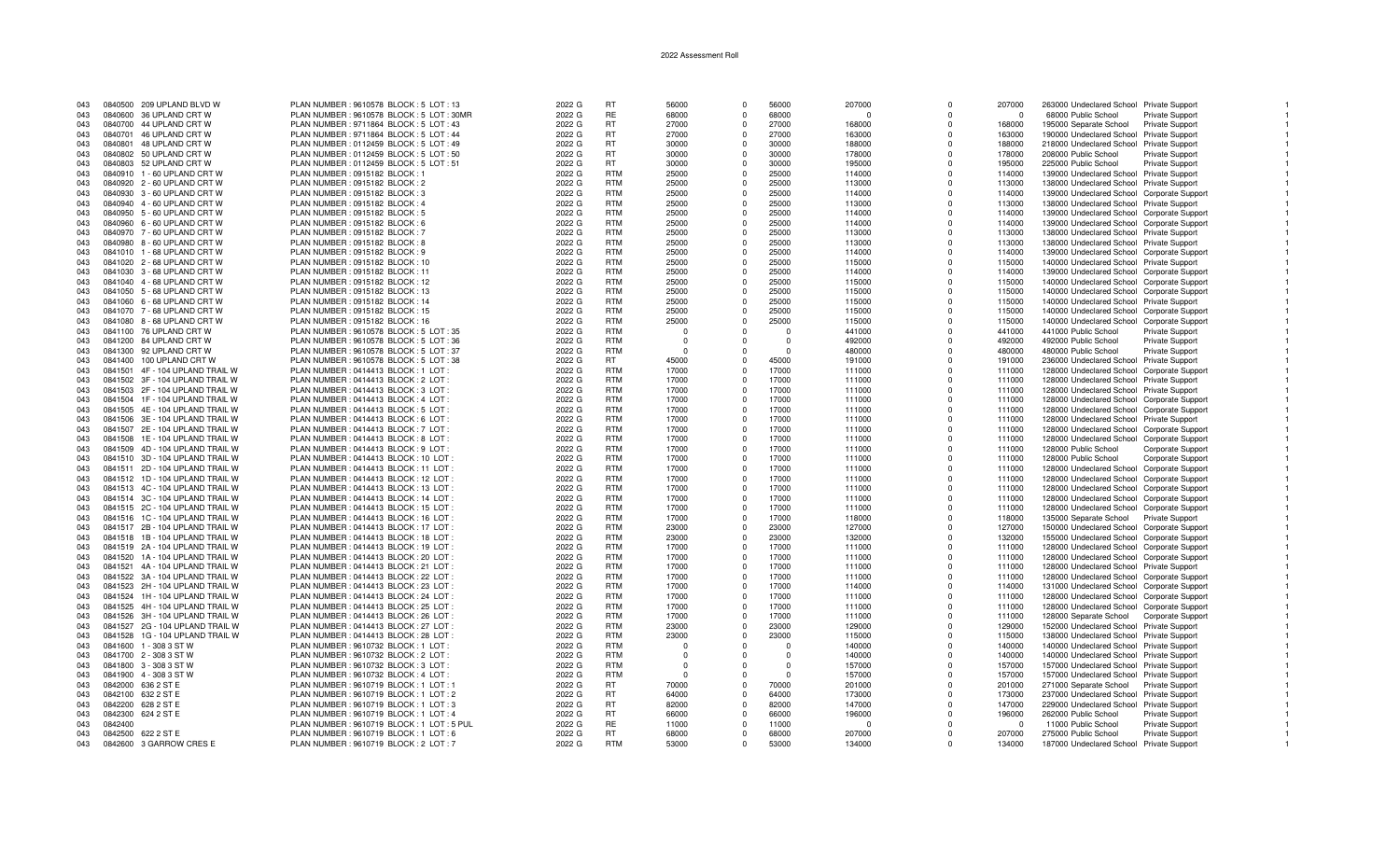| 043 |         | 0842700 5 GARROW CRES E          | PLAN NUMBER : 9610719 BLOCK : 2 LOT : 8     | 2022 G | <b>RTM</b> | 44000  | $\Omega$    | 44000  | 133000   | $\Omega$   | 133000   | 177000 Undeclared School Private Support   |                        |  |
|-----|---------|----------------------------------|---------------------------------------------|--------|------------|--------|-------------|--------|----------|------------|----------|--------------------------------------------|------------------------|--|
| 043 |         | 0842800 7 GARROW CRES E          | PLAN NUMBER : 9610719 BLOCK : 2 LOT : 9     | 2022 G | <b>RTM</b> | 44000  | $\Omega$    | 44000  | 122000   | $\Omega$   | 122000   | 166000 Undeclared School Private Support   |                        |  |
| 043 |         | 0842900 9 GARROW CRES E          | PLAN NUMBER : 9610719 BLOCK : 2 LOT : 10    | 2022 G | <b>RTM</b> | 49000  | $\Omega$    | 49000  | 126000   | $\Omega$   | 126000   | 175000 Public School                       | Private Support        |  |
|     |         |                                  |                                             |        | RE         |        |             |        |          |            |          |                                            |                        |  |
| 043 | 0843000 |                                  | PLAN NUMBER : 9610719 BLOCK : 2 LOT : 11PUL | 2022 G |            | 4000   | $\Omega$    | 4000   | $\Omega$ | $\Omega$   | $\Omega$ | 4000 Public School                         | <b>Private Support</b> |  |
| 043 |         | 0843100 11 GARROW CRES E         | PLAN NUMBER : 9610719 BLOCK : 2 LOT : 12    | 2022 G | <b>RTM</b> | 49000  | $\Omega$    | 49000  | 134000   | $\Omega$   | 134000   | 183000 Undeclared School Private Support   |                        |  |
| 043 | 0843200 | 13 GARROW CRES E                 | PLAN NUMBER : 9610719 BLOCK : 2 LOT : 13    | 2022 G | <b>RTM</b> | 44000  | $\Omega$    | 44000  | 131000   | $\Omega$   | 131000   | 175000 Undeclared School Private Support   |                        |  |
| 043 | 0843300 | 15 GARROW CRES E                 | PLAN NUMBER : 9610719 BLOCK : 2 LOT : 14    | 2022 G | <b>RTM</b> | 44000  | $\mathbf 0$ | 44000  | 136000   | $\Omega$   | 136000   | 180000 Undeclared School Private Support   |                        |  |
| 043 | 0843400 | 17 GARROW CRES E                 | PLAN NUMBER : 9610719 BLOCK : 2 LOT : 15    | 2022 G | <b>RTM</b> | 44000  | $\Omega$    | 44000  | 126000   | $\Omega$   | 126000   | 170000 Undeclared School Private Support   |                        |  |
| 043 | 0843500 | 19 GARROW CRES E                 | PLAN NUMBER : 9610719 BLOCK : 2 LOT : 16    | 2022 G | <b>RTM</b> | 44000  | $\Omega$    | 44000  | 121000   | $\Omega$   | 121000   | 165000 Separate School                     | <b>Private Support</b> |  |
| 043 |         | 0843600 21 GARROW CRES E         | PLAN NUMBER : 9610719 BLOCK : 2 LOT : 17    | 2022 G | <b>RTM</b> | 49000  | $\Omega$    | 49000  | 123000   | $\Omega$   | 123000   | 172000 Public School                       | Private Support        |  |
|     |         |                                  |                                             |        |            |        |             |        |          |            |          |                                            |                        |  |
| 043 | 0843700 |                                  | PLAN NUMBER : 9610719 BLOCK : 2 LOT : 18PUL | 2022 G | RE         | 9000   | $\mathbf 0$ | 9000   | $\Omega$ | $\Omega$   | $\Omega$ | 9000 Public School                         | Private Support        |  |
| 043 |         | 0843800 23 GARROW CRES E         | PLAN NUMBER : 9610719 BLOCK : 2 LOT : 19    | 2022 G | RT.        | 62000  | $\Omega$    | 62000  | 145000   | $\Omega$   | 145000   | 207000 Undeclared School Private Support   |                        |  |
| 043 | 0843900 | 25 GARROW CRES E                 | PLAN NUMBER : 9610719 BLOCK : 2 LOT : 20    | 2022 G | <b>RTM</b> | 71000  | $\Omega$    | 71000  | 138000   | $\Omega$   | 138000   | 209000 Undeclared School Private Support   |                        |  |
| 043 |         | 0844000 27 GARROW CRES E         | PLAN NUMBER : 9610719 BLOCK : 2 LOT : 21    | 2022 G | RTM        | 56000  | $\Omega$    | 56000  | 151000   | $\Omega$   | 151000   | 207000 Public School                       | <b>Private Support</b> |  |
| 043 |         | 0844100 29 GARROW CRES E         | PLAN NUMBER : 9610719 BLOCK : 2 LOT : 22    | 2022 G | <b>RTM</b> | 37000  | 0           | 37000  | 130000   | $\Omega$   | 130000   | 167000 Undeclared School Private Support   |                        |  |
| 043 |         | 0844200 31 GARROW CRES E         | PLAN NUMBER : 9610719 BLOCK : 2 LOT : 23    | 2022 G | <b>RTM</b> | 39000  | $\Omega$    | 39000  | 122000   | $\Omega$   | 122000   | 161000 Undeclared School Private Support   |                        |  |
| 043 |         | 0844300 33 GARROW CRES E         | PLAN NUMBER : 9610719 BLOCK : 2 LOT : 24    | 2022 G | <b>RTM</b> | 39000  | $\Omega$    | 39000  | 121000   | $\Omega$   | 121000   | 160000 Public School                       | <b>Private Support</b> |  |
|     |         |                                  |                                             |        | <b>RTM</b> |        | $\Omega$    |        |          |            |          |                                            |                        |  |
| 043 |         | 0844400 35 GARROW CRES E         | PLAN NUMBER : 9610719 BLOCK : 2 LOT : 25    | 2022 G |            | 45000  |             | 45000  | 130000   | $\Omega$   | 130000   | 175000 Undeclared School Private Support   |                        |  |
| 043 | 0844500 |                                  | PLAN NUMBER : 9610719 BLOCK : 2 LOT : 26PUL | 2022 G | <b>RE</b>  | 3000   | $\Omega$    | 3000   | $\Omega$ | $\Omega$   | $\Omega$ | 3000 Public School                         | <b>Private Support</b> |  |
| 043 |         | 0844700 4 GARROW CRES E          | PLAN NUMBER : 9610719 BLOCK : 3 LOT : 27    | 2022 G | RTM        | 49000  | $\Omega$    | 49000  | 118000   | $\Omega$   | 118000   | 167000 Public School                       | <b>Private Support</b> |  |
| 043 | 0844800 | 6 GARROW CRES E                  | PLAN NUMBER : 9610719 BLOCK : 3 LOT : 28    | 2022 G | <b>RTM</b> | 41000  | $\Omega$    | 41000  | 129000   | $\Omega$   | 129000   | 170000 Undeclared School Private Support   |                        |  |
| 043 | 0844900 | 8 GARROW CRES E                  | PLAN NUMBER : 9610719 BLOCK : 3 LOT : 29    | 2022 G | <b>RTM</b> | 41000  | $\Omega$    | 41000  | 134000   | $\Omega$   | 134000   | 175000 Public School                       | <b>Private Support</b> |  |
| 043 | 0845000 | 10 GARROW CRES E                 | PLAN NUMBER : 9610719 BLOCK : 3 LOT : 30    | 2022 G | <b>RTM</b> | 45000  | $\mathbf 0$ | 45000  | 123000   | $^{\circ}$ | 123000   | 168000 Undeclared School Private Support   |                        |  |
| 043 | 0845100 | 16 GARROW CRES E                 | PLAN NUMBER: 9610719 BLOCK: 3 LOT: 31MR     | 2022 G | <b>RE</b>  | 156000 | $\Omega$    | 156000 | $\Omega$ | $\Omega$   | $\Omega$ | 156000 Public School                       | Private Support        |  |
|     |         |                                  |                                             |        | <b>RE</b>  |        |             | 4000   |          | $\Omega$   |          |                                            |                        |  |
| 043 | 0845200 |                                  | PLAN NUMBER : 9610719 BLOCK : 3 LOT : 32PUI | 2022 G |            | 4000   | $\Omega$    |        | $\Omega$ |            | $\Omega$ | 4000 Public School                         | <b>Private Support</b> |  |
| 043 | 0845400 | PLEASANT PARK RD W               | PLAN NUMBER : 9611434 BLOCK : 8 LOT : 15MR  | 2022 G | <b>RE</b>  | 141000 | $\Omega$    | 141000 | $\Omega$ | $\Omega$   | $\Omega$ | 141000 Public School                       | <b>Private Support</b> |  |
| 043 | 0845500 | 23 PLEASANT PARK RD W            | PLAN NUMBER: 9611434 BLOCK: 8 LOT: 16       | 2022 G | <b>RTV</b> | 168000 | $\mathbf 0$ | 168000 | $\Omega$ | $\Omega$   | $\Omega$ | 168000 Undeclared School Private Support   |                        |  |
| 043 | 0845600 |                                  | PLAN NUMBER: 9611434 BLOCK: 8 LOT: 17MR     | 2022 G | <b>RE</b>  | 139000 | $\Omega$    | 139000 | $\Omega$ | $\Omega$   | $\Omega$ | 139000 Public School                       | Private Support        |  |
| 043 | 0845700 | PLEASANT PARK RD W               | PLAN NUMBER: 9611434 BLOCK: 8 LOT: 18PUI    | 2022 G | <b>RE</b>  | 146000 | $\Omega$    | 146000 | $\Omega$ | $\Omega$   | $\Omega$ | 146000 Public School                       | <b>Private Support</b> |  |
| 043 |         | 0845800 4 PLEASANT PARK GREEN W  | PLAN NUMBER : 9611434 BLOCK : 8 LOT : 19    | 2022 G | <b>RTM</b> | 43000  | $\Omega$    | 43000  | 125000   | $\Omega$   | 125000   | 168000 Undeclared School Private Support   |                        |  |
| 043 | 0845900 | 6 PLEASANT PARK GREEN W          | PLAN NUMBER : 9611434 BLOCK : 8 LOT : 20    | 2022 G | <b>RTM</b> | 40000  | $\Omega$    | 40000  | 136000   | $\Omega$   | 136000   | 176000 Undeclared School Private Support   |                        |  |
|     |         |                                  |                                             |        | <b>RTM</b> |        | $\Omega$    |        |          |            |          |                                            |                        |  |
| 043 |         | 0846000 8 PLEASANT PARK GREEN W  | PLAN NUMBER : 9611434 BLOCK : 8 LOT : 21    | 2022 G |            | 41000  |             | 41000  | 124000   | $\Omega$   | 124000   | 165000 Undeclared School Private Support   |                        |  |
| 043 |         | 0846100 10 PLEASANT PARK GREEN W | PLAN NUMBER : 9611434 BLOCK : 8 LOT : 22    | 2022 G | <b>RTM</b> | 43000  | $\Omega$    | 43000  | 124000   | $\Omega$   | 124000   | 167000 Public School                       | <b>Private Support</b> |  |
| 043 |         | 0846200 12 PLEASANT PARK GREEN W | PLAN NUMBER : 9611434 BLOCK : 8 LOT : 23    | 2022 G | <b>RTM</b> | 43000  | $\Omega$    | 43000  | 142000   | $\Omega$   | 142000   | 185000 Separate School                     | <b>Private Support</b> |  |
| 043 | 0846300 | 14 PLEASANT PARK GREEN W         | PLAN NUMBER : 9611434 BLOCK : 8 LOT : 24    | 2022 G | <b>RTM</b> | 43000  | $\mathbf 0$ | 43000  | 125000   | 0          | 125000   | 168000 Undeclared School Private Support   |                        |  |
| 043 | 0846400 | 16 PLEASANT PARK GREEN W         | PLAN NUMBER : 9611434 BLOCK : 8 LOT : 25    | 2022 G | <b>RTM</b> | 43000  | $\Omega$    | 43000  | 146000   | $\Omega$   | 146000   | 189000 Undeclared School Private Support   |                        |  |
| 043 | 0846500 | 18 PLEASANT PARK GREEN W         | PLAN NUMBER : 9611434 BLOCK : 8 LOT : 26    | 2022 G | <b>RTM</b> | 43000  | $\Omega$    | 43000  | 130000   | $\Omega$   | 130000   | 173000 Public School                       | <b>Private Support</b> |  |
| 043 |         | 0846600 20 PLEASANT PARK GREEN W | PLAN NUMBER: 9611434 BLOCK: 8 LOT: 27       | 2022 G | <b>RTM</b> | 41000  | $\Omega$    | 41000  | 125000   | $\Omega$   | 125000   | 166000 Undeclared School Private Support   |                        |  |
|     |         |                                  |                                             |        | <b>RTM</b> |        |             |        |          |            |          |                                            |                        |  |
| 043 | 0846700 | 22 PLEASANT PARK GREEN W         | PLAN NUMBER : 9611434 BLOCK : 8 LOT : 28    | 2022 G |            | 40000  | $\Omega$    | 40000  | 144000   | $\Omega$   | 144000   | 184000 Undeclared School Private Support   |                        |  |
| 043 |         | 0846800 24 PLEASANT PARK GREEN W | PLAN NUMBER: 9611434 BLOCK: 8 LOT: 29       | 2022 G | <b>RTM</b> | 42000  | $\Omega$    | 42000  | 125000   | $\Omega$   | 125000   | 167000 Undeclared School Private Support   |                        |  |
| 043 |         | 0846900 26 PLEASANT PARK GREEN W | PLAN NUMBER : 9611434 BLOCK : 8 LOT : 30    | 2022 G | <b>RTM</b> | 48000  | $\Omega$    | 48000  | 125000   | $\Omega$   | 125000   | 173000 Undeclared School Private Support   |                        |  |
| 043 |         | 0847000 21 PLEASANT PARK GREEN W | PLAN NUMBER : 9611434 BLOCK : 8 LOT : 31    | 2022 G | <b>RTM</b> | 39000  | $\Omega$    | 39000  | 125000   | $\Omega$   | 125000   | 164000 Undeclared School Private Support   |                        |  |
| 043 |         | 0847100 19 PLEASANT PARK GREEN W | PLAN NUMBER : 9611434 BLOCK : 8 LOT : 32    | 2022 G | <b>RTM</b> | 40000  | $\Omega$    | 40000  | 129000   | $\Omega$   | 129000   | 169000 Undeclared School Private Support   |                        |  |
| 043 | 0847200 | 17 PLEASANT PARK GREEN W         | PLAN NUMBER : 9611434 BLOCK : 8 LOT : 33    | 2022 G | <b>RTM</b> | 41000  | $\Omega$    | 41000  | 125000   | $\Omega$   | 125000   | 166000 Undeclared School Private Support   |                        |  |
| 043 | 0847300 | 15 PLEASANT PARK GREEN W         | PLAN NUMBER : 9611434 BLOCK : 8 LOT : 34    | 2022 G | <b>RTM</b> | 41000  | $\Omega$    | 41000  | 125000   | $\Omega$   | 125000   | 166000 Undeclared School Private Support   |                        |  |
|     | 0847400 | 13 PLEASANT PARK GREEN W         |                                             |        | <b>RTM</b> | 41000  | $\mathbf 0$ | 41000  |          | $\Omega$   | 125000   |                                            |                        |  |
| 043 |         |                                  | PLAN NUMBER : 9611434 BLOCK : 8 LOT : 35    | 2022 G |            |        |             |        | 125000   |            |          | 166000 Undeclared School Private Support   |                        |  |
| 043 | 0847500 | 11 PLEASANT PARK GREEN W         | PLAN NUMBER : 9611434 BLOCK : 8 LOT : 36    | 2022 G | <b>RTM</b> | 41000  | $\Omega$    | 41000  | 134000   | $\Omega$   | 134000   | 175000 Undeclared School Private Support   |                        |  |
| 043 |         | 0847600 9 PLEASANT PARK GREEN W  | PLAN NUMBER : 9611434 BLOCK : 8 LOT : 37    | 2022 G | <b>RTM</b> | 40000  | $\Omega$    | 40000  | 125000   | $\Omega$   | 125000   | 165000 Undeclared School Private Support   |                        |  |
| 043 |         | 0847700 7 PLEASANT PARK GREEN W  | PLAN NUMBER : 9611434 BLOCK : 8 LOT : 38    | 2022 G | <b>RTM</b> | 40000  | $\Omega$    | 40000  | 137000   | $\Omega$   | 137000   | 177000 Undeclared School Private Support   |                        |  |
| 043 |         | 0847800 5 PLEASANT PARK GREEN W  | PLAN NUMBER : 9611434 BLOCK : 8 LOT : 39    | 2022 G | RTM        | 42000  | $\Omega$    | 42000  | 139000   | $\Omega$   | 139000   | 181000 Separate School Private Support     |                        |  |
| 043 |         | 0847900 3 PLEASANT PARK GREEN W  | PLAN NUMBER : 9611434 BLOCK : 8 LOT : 40    | 2022 G | <b>RTM</b> | 50000  | $\Omega$    | 50000  | 125000   | $\Omega$   | 125000   | 175000 Undeclared School Private Support   |                        |  |
| 043 |         | 0848110 4 PLEASANT PARK PL W     | PLAN NUMBER : 0411911 BLOCK : 8 LOT : 72    | 2022 G | <b>RT</b>  | 58000  | $\Omega$    | 58000  | 217000   | $\Omega$   | 217000   | 275000 Undeclared School Private Support   |                        |  |
|     |         |                                  |                                             |        |            |        | $\Omega$    |        |          | $\Omega$   |          |                                            |                        |  |
| 043 |         | 0848120 8 PLEASANT PARK PL W     | PLAN NUMBER : 0411911 BLOCK : 8 LOT : 73    | 2022 G | RT         | 57000  |             | 57000  | 211000   |            | 211000   | 268000 Undeclared School Private Support   |                        |  |
| 043 |         | 0848130 12 PLEASANT PARK PL W    | PLAN NUMBER : 0411911 BLOCK : 8 LOT : 74    | 2022 G | <b>RT</b>  | 58000  | $\Omega$    | 58000  | 224000   | $\Omega$   | 224000   | 282000 Undeclared School Corporate Support |                        |  |
| 043 |         | 0848140 16 PLEASANT PARK PL W    | PLAN NUMBER : 0411911 BLOCK : 8 LOT : 75    | 2022 G | <b>RT</b>  | 59000  | $\Omega$    | 59000  | 198000   | $\Omega$   | 198000   | 257000 Undeclared School Private Support   |                        |  |
| 043 |         | 0848150 20 PLEASANT PARK PL W    | PLAN NUMBER: 0411911 BLOCK: 8 LOT: 76       | 2022 G | <b>RT</b>  | 74000  | $\Omega$    | 74000  | 186000   | $\Omega$   | 186000   | 260000 Undeclared School Private Support   |                        |  |
| 043 |         | 0848160 24 PLEASANT PARK PL W    | PLAN NUMBER: 0411911 BLOCK: 8 LOT: 77       | 2022 G | <b>RT</b>  | 97000  | $\Omega$    | 97000  | 217000   | $\Omega$   | 217000   | 314000 Undeclared School Private Support   |                        |  |
| 043 |         | 0848170 28 PLEASANT PARK PL W    | PLAN NUMBER : 0411911 BLOCK : 8 LOT : 78    | 2022 G | <b>RT</b>  | 79000  | $\mathbf 0$ | 79000  | 231000   | $\Omega$   | 231000   | 310000 Undeclared School Private Support   |                        |  |
| 043 |         | 0848180 32 PLEASANT PARK PL W    | PLAN NUMBER : 0411911 BLOCK : 8 LOT : 79    | 2022 G | RT         | 87000  | $\Omega$    | 87000  | 251000   | $\Omega$   | 251000   | 338000 Undeclared School Private Support   |                        |  |
| 043 |         | 0848190 36 PLEASANT PARK PL W    | PLAN NUMBER : 0411911 BLOCK : 8 LOT : 80    | 2022 G | <b>RT</b>  | 78000  | $\Omega$    | 78000  | 221000   | $\Omega$   | 221000   | 299000 Undeclared School Private Support   |                        |  |
|     |         |                                  |                                             |        |            |        |             |        |          |            |          |                                            |                        |  |
| 043 |         | 0848200 4 PLEASANT PARK CLOSE W  | PLAN NUMBER : 9611434 BLOCK : 8 LOT : 46    | 2022 G | RTM        | 42000  | $\Omega$    | 42000  | 126000   | $\Omega$   | 126000   | 168000 Undeclared School Private Support   |                        |  |
| 043 |         | 0848210 40 PLEASANT PARK PL W    | PLAN NUMBER : 0411911 BLOCK : 8 LOT : 81    | 2022 G | <b>RT</b>  | 59000  | $\mathbf 0$ | 59000  | 214000   | $\Omega$   | 214000   | 273000 Undeclared School Private Support   |                        |  |
| 043 |         | 0848220 44 PLEASANT PARK PL W    | PLAN NUMBER : 0411911 BLOCK : 8 LOT : 82    | 2022 G | <b>RT</b>  | 59000  | $\Omega$    | 59000  | 234000   | $\Omega$   | 234000   | 293000 Public School                       | Corporate Support      |  |
| 043 |         | 0848230 48 PLEASANT PARK PL W    | PLAN NUMBER : 0411911 BLOCK : 8 LOT : 83    | 2022 G | <b>RT</b>  | 59000  | $\mathbf 0$ | 59000  | 207000   | $\Omega$   | 207000   | 266000 Undeclared School Corporate Support |                        |  |
| 043 |         | 0848240 52 PLEASANT PARK PL W    | PLAN NUMBER : 0411911 BLOCK : 8 LOT : 84    | 2022 G | <b>RT</b>  | 59000  | $\Omega$    | 59000  | 202000   | $\Omega$   | 202000   | 261000 Undeclared School Corporate Support |                        |  |
| 043 |         | 0848250 56 PLEASANT PARK PL W    | PLAN NUMBER : 0411911 BLOCK : 8 LOT : 85    | 2022 G | RT.        | 59000  | $\Omega$    | 59000  | 221000   | $\Omega$   | 221000   | 280000 Undeclared School Private Support   |                        |  |
|     |         |                                  |                                             |        |            |        |             |        |          |            |          |                                            |                        |  |

 $\overline{1}$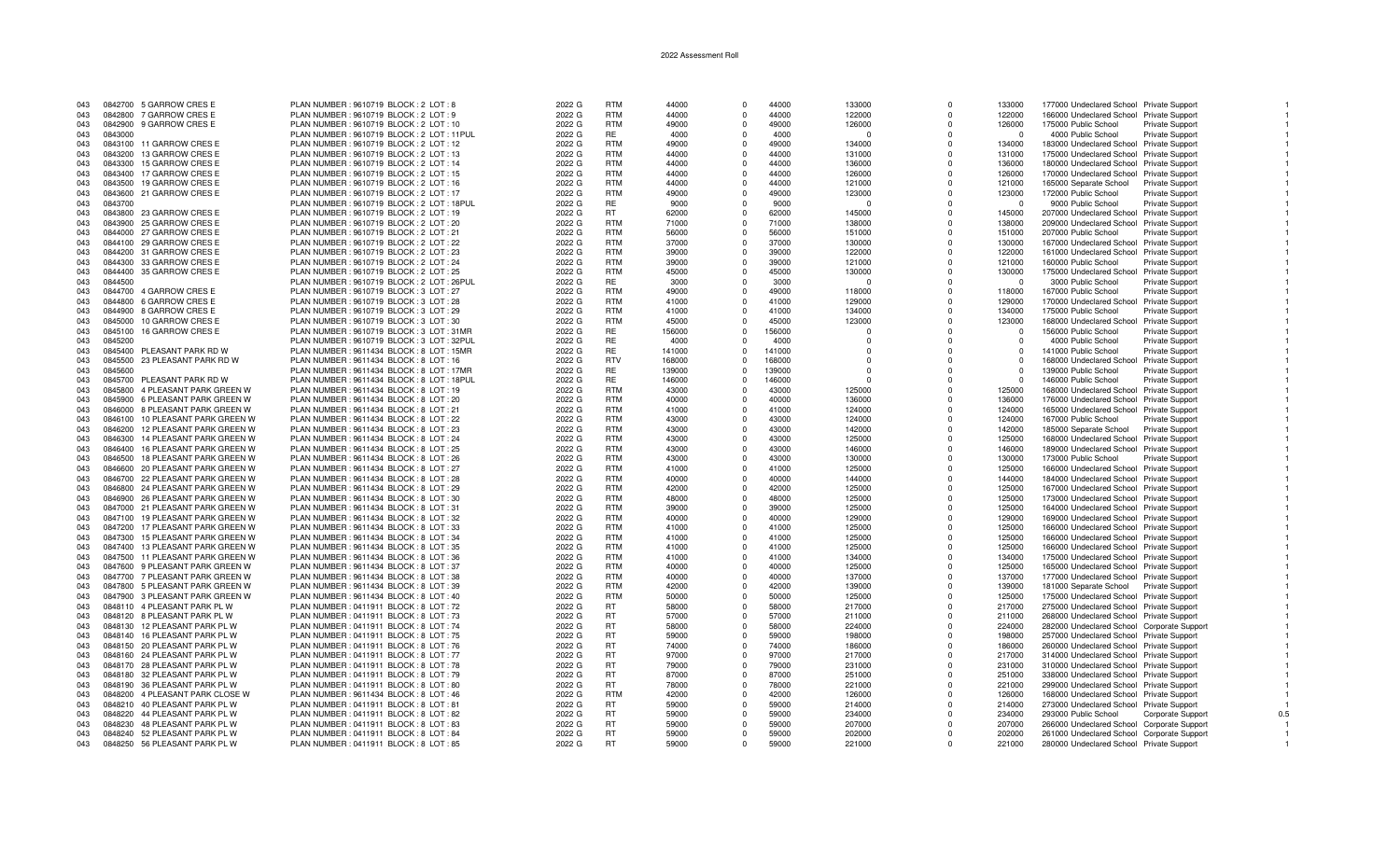| 043 | 0848260 | 4 PLEASANT PARK CRES W           | PLAN NUMBER: 0513204 BLOCK: 8 LOT: 89     | 2022 G | <b>RT</b>  | 56000  | $\Omega$   | 56000  | 227000   | $\Omega$    | 227000   | 283000 Undeclared School Private Support   |                        |
|-----|---------|----------------------------------|-------------------------------------------|--------|------------|--------|------------|--------|----------|-------------|----------|--------------------------------------------|------------------------|
| 043 | 0848261 | 8 PLEASANT PARK CRES W           | PLAN NUMBER : 0513204 BLOCK : 8 LOT : 90  | 2022 G | <b>RT</b>  | 52000  | $\Omega$   | 52000  | 226000   | $\Omega$    | 226000   | 278000 Undeclared School Private Support   |                        |
|     |         |                                  |                                           |        |            |        |            |        |          |             |          |                                            |                        |
| 043 |         | 0848262 12 PLEASANT PARK CRES W  | PLAN NUMBER: 0513204 BLOCK: 8 LOT: 91     | 2022 G | <b>RT</b>  | 52000  | $\Omega$   | 52000  | 248000   | n           | 248000   | 300000 Undeclared School Corporate Support |                        |
| 043 | 0848263 | 16 PLEASANT PARK CRES W          | PLAN NUMBER : 0513204 BLOCK : 8 LOT : 92  | 2022 G | RT         | 52000  | $\Omega$   | 52000  | 198000   | $\Omega$    | 198000   | 250000 Separate School Corporate Support   |                        |
| 043 |         | 0848264 20 PLEASANT PARK CRES W  | PLAN NUMBER : 0513204 BLOCK : 8 LOT : 93  | 2022 G | <b>RT</b>  | 57000  | $\Omega$   | 57000  | 227000   | $\Omega$    | 227000   | 284000 Undeclared School Private Support   |                        |
|     |         |                                  |                                           |        |            |        |            |        |          |             |          |                                            |                        |
| 043 |         | 0848265 24 PLEASANT PARK CRES W  | PLAN NUMBER : 0513204 BLOCK : 8 LOT : 94  | 2022 G | <b>RT</b>  | 87000  | $\Omega$   | 87000  | 270000   | $\Omega$    | 270000   | 357000 Undeclared School Private Support   |                        |
| 043 |         | 0848266 28 PLEASANT PARK CRES W  | PLAN NUMBER : 0513204 BLOCK : 8 LOT : 95  | 2022 G | <b>RT</b>  | 71000  | $^{\circ}$ | 71000  | 239000   | $\mathbf 0$ | 239000   | 310000 Undeclared School Corporate Support |                        |
| 043 | 0848267 | 32 PLEASANT PARK CRES W          | PLAN NUMBER: 0513204 BLOCK: 8 LOT: 96     | 2022 G | RT         | 61000  | $\Omega$   | 61000  | 222000   | $\Omega$    | 222000   | 283000 Undeclared School Private Support   |                        |
| 043 | 0848268 |                                  |                                           |        |            |        | $\Omega$   |        |          | $\Omega$    |          |                                            |                        |
|     |         | 36 PLEASANT PARK CRES W          | PLAN NUMBER : 0513204 BLOCK : 8 LOT : 97  | 2022 G | <b>RT</b>  | 60000  |            | 60000  | 211000   |             | 211000   | 271000 Undeclared School Corporate Support |                        |
| 043 |         | 0848269 40 PLEASANT PARK CRES W  | PLAN NUMBER : 0513204 BLOCK : 8 LOT : 98  | 2022 G | RT.        | 72000  | $\Omega$   | 72000  | 216000   | $\Omega$    | 216000   | 288000 Undeclared School Corporate Support |                        |
| 043 |         | 0848270 61 PLEASANT PARK CRES W  | PLAN NUMBER: 0513204 BLOCK: 8 LOT: 105    | 2022 G | <b>RT</b>  | 71000  | $\Omega$   | 71000  | 228000   | $\Omega$    | 228000   | 299000 Undeclared School Corporate Support |                        |
|     |         |                                  |                                           |        | <b>RT</b>  |        | $\Omega$   | 60000  |          | $\Omega$    |          |                                            |                        |
| 043 |         | 0848271 57 PLEASANT PARK CRES W  | PLAN NUMBER : 0513204 BLOCK : 8 LOT : 106 | 2022 G |            | 60000  |            |        | 225000   |             | 225000   | 285000 Undeclared School Corporate Support |                        |
| 043 |         | 0848272 53 PLEASANT PARK CRES W  | PLAN NUMBER : 0513204 BLOCK : 8 LOT : 107 | 2022 G | <b>RT</b>  | 65000  | $\Omega$   | 65000  | 218000   | $\Omega$    | 218000   | 283000 Undeclared School Private Support   |                        |
| 043 |         | 0848273 44 PLEASANT PARK CRES W  | PLAN NUMBER: 0513204 BLOCK: 8 LOT: 99     | 2022 G | RT         | 67000  | $\Omega$   | 67000  | 212000   | $\Omega$    | 212000   | 279000 Undeclared School Corporate Support |                        |
| 043 |         | 0848274 48 PLEASANT PARK CRES W  | PLAN NUMBER: 0513204 BLOCK: 8 LOT: 100    | 2022 G | <b>RT</b>  | 52000  | $\Omega$   | 52000  | 218000   | $\Omega$    | 218000   | 270000 Undeclared School Private Support   |                        |
|     |         |                                  |                                           |        |            |        |            |        |          |             |          |                                            |                        |
| 043 | 0848280 | 52 PLEASANT PARK CRES W          | PLAN NUMBER : 0513204 BLOCK : 8 LOT : 101 | 2022 G | RT.        | 52000  | $\Omega$   | 52000  | 218000   | $\Omega$    | 218000   | 270000 Undeclared School Corporate Support |                        |
| 043 | 0848281 | 56 PLEASANT PARK CRES W          | PLAN NUMBER : 0513204 BLOCK : 8 LOT : 102 | 2022 G | <b>RT</b>  | 52000  | $\Omega$   | 52000  | 222000   | $\Omega$    | 222000   | 274000 Undeclared School Private Support   |                        |
| 043 |         | 0848282 60 PLEASANT PARK CRES W  | PLAN NUMBER: 0513204 BLOCK: 8 LOT: 103    | 2022 G | <b>RT</b>  | 52000  | $\Omega$   | 52000  | 233000   | $\Omega$    | 233000   | 285000 Undeclared School Corporate Support |                        |
|     |         |                                  |                                           |        |            |        |            |        |          |             |          |                                            |                        |
| 043 |         | 0848283 64 PLEASANT PARK CRES W  | PLAN NUMBER : 0513204 BLOCK : 8 LOT : 104 | 2022 G | <b>RT</b>  | 52000  | $^{\circ}$ | 52000  | 218000   | $\Omega$    | 218000   | 270000 Undeclared School Corporate Support |                        |
| 043 |         | 0848300 6 PLEASANT PARK CLOSE W  | PLAN NUMBER : 9611434 BLOCK : 8 LOT : 47  | 2022 G | <b>RTM</b> | 38000  | $\Omega$   | 38000  | 127000   | $\Omega$    | 127000   | 165000 Undeclared School Private Support   |                        |
| 043 | 0848400 | 8 PLEASANT PARK CLOSE W          | PLAN NUMBER : 9611434 BLOCK : 8 LOT : 48  | 2022 G | <b>RTM</b> | 38000  | $\Omega$   | 38000  | 146000   | $\Omega$    | 146000   | 184000 Undeclared School Private Support   |                        |
|     |         | 10 PLEASANT PARK CLOSE W         | PLAN NUMBER : 9611434 BLOCK : 8 LOT : 49  | 2022 G | <b>RTM</b> | 38000  | $\Omega$   | 38000  |          | $\Omega$    |          |                                            |                        |
| 043 | 0848500 |                                  |                                           |        |            |        |            |        | 127000   |             | 127000   | 165000 Undeclared School Private Support   |                        |
| 043 | 0848600 | 12 PLEASANT PARK CLOSE W         | PLAN NUMBER : 9611434 BLOCK : 8 LOT : 50  | 2022 G | RT         | 38000  | $\Omega$   | 38000  | 116000   | $\Omega$    | 116000   | 154000 Undeclared School Private Support   |                        |
| 043 | 0848700 | 14 PLEASANT PARK CLOSE W         | PLAN NUMBER: 9611434 BLOCK: 8 LOT: 51     | 2022 G | <b>RT</b>  | 38000  | $\Omega$   | 38000  | 126000   | $\Omega$    | 126000   | 164000 Undeclared School Private Support   |                        |
| 043 | 0848800 | 16 PLEASANT PARK CLOSE W         | PLAN NUMBER : 9611434 BLOCK : 8 LOT : 52  | 2022 G | <b>RT</b>  | 38000  | $\Omega$   | 38000  | 120000   | $\Omega$    | 120000   | 158000 Undeclared School Private Support   |                        |
|     |         |                                  |                                           |        |            |        |            |        |          |             |          |                                            |                        |
| 043 | 0848900 | 18 PLEASANT PARK CLOSE W         | PLAN NUMBER : 9611434 BLOCK : 8 LOT : 53  | 2022 G | RT         | 38000  | $\Omega$   | 38000  | 126000   | $\Omega$    | 126000   | 164000 Undeclared School Private Support   |                        |
| 043 |         | 0849000 20 PLEASANT PARK CLOSE W | PLAN NUMBER : 9611434 BLOCK : 8 LOT : 54  | 2022 G | RT         | 38000  | $\Omega$   | 38000  | 116000   | $\Omega$    | 116000   | 154000 Undeclared School Private Support   |                        |
| 043 |         | 0849100 22 PLEASANT PARK CLOSE W | PLAN NUMBER : 9611434 BLOCK : 8 LOT : 55  | 2022 G | RT.        | 40000  | $\Omega$   | 40000  | 126000   | $\Omega$    | 126000   | 166000 Undeclared School Private Support   |                        |
|     |         |                                  |                                           |        |            |        |            |        |          |             |          |                                            |                        |
| 043 |         | 0849200 24 PLEASANT PARK CLOSE W | PLAN NUMBER : 9611434 BLOCK : 8 LOT : 56  | 2022 G | RT         | 44000  | $\Omega$   | 44000  | 119000   | $\Omega$    | 119000   | 163000 Undeclared School Private Support   |                        |
| 043 |         | 0849300 26 PLEASANT PARK CLOSE W | PLAN NUMBER: 9611434 BLOCK: 8 LOT: 57     | 2022 G | <b>RT</b>  | 48000  | $\Omega$   | 48000  | 147000   | $\Omega$    | 147000   | 195000 Undeclared School Private Support   |                        |
| 043 |         | 0849400 21 PLEASANT PARK CLOSE W | PLAN NUMBER : 9611434 BLOCK : 8 LOT : 58  | 2022 G | <b>RT</b>  | 39000  | $^{\circ}$ | 39000  | 134000   | $\Omega$    | 134000   | 173000 Undeclared School Private Support   |                        |
|     |         |                                  |                                           |        |            |        |            |        |          |             |          |                                            |                        |
| 043 | 0849500 | 19 PLEASANT PARK CLOSE W         | PLAN NUMBER: 9611434 BLOCK: 8 LOT: 59     | 2022 G | <b>RT</b>  | 39000  | $\Omega$   | 39000  | 132000   | $\Omega$    | 132000   | 171000 Undeclared School Private Support   |                        |
| 043 | 0849600 | 17 PLEASANT PARK CLOSE W         | PLAN NUMBER : 9611434 BLOCK : 8 LOT : 60  | 2022 G | <b>RT</b>  | 39000  | $\Omega$   | 39000  | 129000   | $\Omega$    | 129000   | 168000 Undeclared School Private Support   |                        |
| 043 |         | 0849700 15 PLEASANT PARK CLOSE W | PLAN NUMBER : 9611434 BLOCK : 8 LOT : 61  | 2022 G | RT.        | 42000  | $\Omega$   | 42000  | 126000   | $\Omega$    | 126000   | 168000 Undeclared School Private Support   |                        |
|     |         |                                  |                                           |        | <b>RT</b>  |        | $\Omega$   |        |          |             |          |                                            |                        |
| 043 |         | 0849800 13 PLEASANT PARK CLOSE W | PLAN NUMBER: 9611434 BLOCK: 8 LOT: 62     | 2022 G |            | 41000  |            | 41000  | 116000   | $\Omega$    | 116000   | 157000 Undeclared School Private Support   |                        |
| 043 | 0849900 | 11 PLEASANT PARK CLOSE W         | PLAN NUMBER : 9611434 BLOCK : 8 LOT : 63  | 2022 G | <b>RT</b>  | 39000  | $\Omega$   | 39000  | 126000   | $\Omega$    | 126000   | 165000 Undeclared School Private Support   |                        |
| 043 | 0850000 | 9 PLEASANT PARK CLOSE W          | PLAN NUMBER : 9611434 BLOCK : 8 LOT : 64  | 2022 G | <b>RTM</b> | 38000  | $\Omega$   | 38000  | 144000   | $\Omega$    | 144000   | 182000 Undeclared School Private Support   |                        |
| 043 | 0850100 | 7 PLEASANT PARK CLOSE W          | PLAN NUMBER : 9611434 BLOCK : 8 LOT : 65  | 2022 G | <b>RTM</b> | 38000  | $\Omega$   | 38000  | 146000   | $\Omega$    | 146000   | 184000 Public School                       |                        |
|     |         |                                  |                                           |        |            |        |            |        |          |             |          |                                            | Private Support        |
| 043 | 0850200 | 5 PLEASANT PARK CLOSE W          | PLAN NUMBER : 9611434 BLOCK : 8 LOT : 66  | 2022 G | <b>RTM</b> | 38000  | $^{\circ}$ | 38000  | 119000   | $\mathbf 0$ | 119000   | 157000 Separate School                     | <b>Private Support</b> |
| 043 | 0850300 | 3 PLEASANT PARK CLOSE W          | PLAN NUMBER : 9611434 BLOCK : 8 LOT : 67  | 2022 G | <b>RTM</b> | 45000  | $\Omega$   | 45000  | 143000   | $\Omega$    | 143000   | 188000 Separate School                     | <b>Private Support</b> |
| 043 | 0850400 | 175 PLEASANT PARK RD W           | PLAN NUMBER : 9611434 BLOCK : 8 LOT : 68  | 2022 G | <b>RTV</b> | 192000 | $\Omega$   | 192000 | $\Omega$ | $\Omega$    | $\Omega$ | 192000 Undeclared School Corporate Support |                        |
|     |         |                                  |                                           |        |            |        |            |        |          |             |          |                                            |                        |
| 043 | 0850500 | 207 PLEASANT PARK RD W           | PLAN NUMBER: 9611434 BLOCK: 8 LOT: 69     | 2022 G | <b>RTV</b> | 162000 | $\Omega$   | 162000 | $\Omega$ | O           | $\Omega$ | 162000 Undeclared School Corporate Support |                        |
| 043 | 0850600 |                                  | PLAN NUMBER: 9611434 BLOCK: 8 LOT: 70MR   | 2022 G | RE         | 114000 | $\Omega$   | 114000 | $\Omega$ | $\Omega$    | $\Omega$ | 114000 Public School                       | Private Support        |
| 043 | 0850700 |                                  | PLAN NUMBER: 9611434 BLOCK: 8 LOT: 71PUL  | 2022 G | <b>RE</b>  | 118000 | $\Omega$   | 118000 | $\Omega$ | $\Omega$    | $\Omega$ | 118000 Public School                       | Private Support        |
| 043 | 0850800 | 4 PLEASANT PARK RD W             | PLAN NUMBER : 0512942 BLOCK : 10 LOT : 58 | 2022 G | RT         | 47000  | $\Omega$   | 47000  | 210000   | $\Omega$    | 210000   |                                            |                        |
|     |         |                                  |                                           |        |            |        |            |        |          |             |          | 257000 Undeclared School Private Support   |                        |
| 043 | 0850801 | 6 PLEASANT PARK RD W             | PLAN NUMBER : 0512942 BLOCK : 10 LOT : 59 | 2022 G | <b>RT</b>  | 41000  | $\Omega$   | 41000  | 208000   | $\Omega$    | 208000   | 249000 Undeclared School Private Support   |                        |
| 043 | 0850900 | 8 PLEASANT PARK RD W             | PLAN NUMBER : 0512942 BLOCK : 10 LOT : 60 | 2022 G | RT.        | 42000  | $\Omega$   | 42000  | 208000   | $\Omega$    | 208000   | 250000 Public School                       | <b>Private Support</b> |
| 043 | 0850901 | 10 PLEASANT PARK RD W            | PLAN NUMBER: 0512942 BLOCK: 10 LOT: 61    | 2022 G | RT.        | 42000  | $\Omega$   | 42000  | 208000   | $\Omega$    | 208000   | 250000 Undeclared School Corporate Support |                        |
|     |         |                                  |                                           |        |            |        |            |        |          |             |          |                                            |                        |
| 043 | 0851000 | 12 PLEASANT PARK RD W            | PLAN NUMBER : 0512942 BLOCK : 10 LOT : 62 | 2022 G | <b>RT</b>  | 43000  | $\Omega$   | 43000  | 208000   | $\Omega$    | 208000   | 251000 Undeclared School Private Support   |                        |
| 043 |         | 0851100 14 PLEASANT PARK RD W    | PLAN NUMBER : 0512942 BLOCK : 10 LOT : 63 | 2022 G | <b>RT</b>  | 43000  | $\Omega$   | 43000  | 221000   | $\Omega$    | 221000   | 264000 Undeclared School Private Support   |                        |
| 043 |         | 0851101 16 PLEASANT PARK RD W    | PLAN NUMBER : 0512942 BLOCK : 10 LOT : 64 | 2022 G | <b>RT</b>  | 44000  | $^{\circ}$ | 44000  | 218000   | $\mathbf 0$ | 218000   | 262000 Undeclared School Private Support   |                        |
| 043 | 0851200 | 18 PLEASANT PARK RD W            | PLAN NUMBER : 0512942 BLOCK : 10 LOT : 65 | 2022 G | <b>RT</b>  | 44000  | $\Omega$   | 44000  | 218000   | $\Omega$    | 218000   | 262000 Public School                       | Private Support        |
|     |         |                                  |                                           |        |            |        |            |        |          |             |          |                                            |                        |
| 043 |         | 0851201 20 PLEASANT PARK RD W    | PLAN NUMBER : 0512942 BLOCK : 10 LOT : 66 | 2022 G | RT.        | 44000  | $\Omega$   | 44000  | 223000   | $\Omega$    | 223000   | 267000 Undeclared School Private Support   |                        |
| 043 | 0851300 | 22 PLEASANT PARK RD W            | PLAN NUMBER : 0512942 BLOCK : 10 LOT : 67 | 2022 G | RT.        | 45000  | $\Omega$   | 45000  | 215000   | $\Omega$    | 215000   | 260000 Undeclared School Private Support   |                        |
| 043 | 0851400 | 32 PLEASANT PARK RD W            | PLAN NUMBER: 1210679 BLOCK: 10 LOT: 69MF  | 2022 G | RE         | 131000 | $\Omega$   | 131000 | $\Omega$ | $\Omega$    | - 0      | 131000 Public School                       | <b>Private Support</b> |
|     |         |                                  |                                           |        |            |        |            |        |          |             |          |                                            |                        |
| 043 | 0851500 | 44 PLEASANT PARK RD W            | PLAN NUMBER : 9611434 BLOCK : 10 LOT : 8  | 2022 G | <b>RT</b>  | 59000  | $\Omega$   | 59000  | 197000   | $\Omega$    | 197000   | 256000 Separate School                     | <b>Private Support</b> |
| 043 |         | 0851600 48 PLEASANT PARK RD W    | PLAN NUMBER : 9611434 BLOCK : 10 LOT : 9  | 2022 G | RT         | 59000  | $\Omega$   | 59000  | 191000   | $\Omega$    | 191000   | 250000 Undeclared School Private Support   |                        |
| 043 |         | 0851700 52 PLEASANT PARK RD W    | PLAN NUMBER : 9611434 BLOCK : 10 LOT : 10 | 2022 G | RT         | 59000  | $^{\circ}$ | 59000  | 183000   | $\Omega$    | 183000   | 242000 Undeclared School Private Support   |                        |
| 043 |         | 0851800 56 PLEASANT PARK RD W    | PLAN NUMBER : 9611434 BLOCK : 10 LOT : 11 | 2022 G | RT         | 59000  | $\Omega$   | 59000  | 219000   | $\Omega$    | 219000   | 278000 Undeclared School Private Support   |                        |
|     |         |                                  |                                           |        |            |        |            |        |          |             |          |                                            |                        |
| 043 |         | 0851900 60 PLEASANT PARK RD W    | PLAN NUMBER : 9611434 BLOCK : 10 LOT : 12 | 2022 G | RT.        | 61000  | $\Omega$   | 61000  | 207000   | $\Omega$    | 207000   | 268000 Undeclared School Private Support   |                        |
| 043 |         | 0852000 64 PLEASANT PARK RD W    | PLAN NUMBER : 9611434 BLOCK : 10 LOT : 13 | 2022 G | RT         | 61000  | $\Omega$   | 61000  | 201000   | $\Omega$    | 201000   | 262000 Public School                       | <b>Private Support</b> |
| 043 |         | 0852100 68 PLEASANT PARK RD W    | PLAN NUMBER : 9611434 BLOCK : 10 LOT : 14 | 2022 G | <b>RT</b>  | 73000  | $^{\circ}$ | 73000  | 201000   | $\Omega$    | 201000   | 274000 Public School                       | <b>Private Support</b> |
|     |         |                                  |                                           |        |            |        |            |        |          |             |          |                                            |                        |
| 043 | 0852200 | 4 PLEASANT PARK CRT W            | PLAN NUMBER: 9611434 BLOCK: 10 LOT: 15    | 2022 G | RT         | 66000  | $\Omega$   | 66000  | 200000   | $\Omega$    | 200000   | 266000 Public School                       | <b>Private Support</b> |
| 043 | 0852300 | 8 PLEASANT PARK CRT W            | PLAN NUMBER : 9611434 BLOCK : 10 LOT : 16 | 2022 G | <b>RT</b>  | 65000  | $\Omega$   | 65000  | 218000   | $\Omega$    | 218000   | 283000 Undeclared School Private Support   |                        |
| 043 |         | 0852400 12 PLEASANT PARK CRT W   | PLAN NUMBER : 9611434 BLOCK : 10 LOT : 17 | 2022 G | RT.        | 78000  | $\Omega$   | 78000  | 231000   |             | 231000   | 309000 Public School                       | <b>Private Support</b> |
| 043 |         | 0852500 16 PLEASANT PARK CRT W   | PLAN NUMBER: 9611434 BLOCK: 10 LOT: 18    | 2022 G | <b>RT</b>  | 86000  | $\Omega$   | 86000  | 225000   | $\Omega$    | 225000   | 311000 Undeclared School Private Support   |                        |
|     |         |                                  |                                           |        |            |        |            |        |          |             |          |                                            |                        |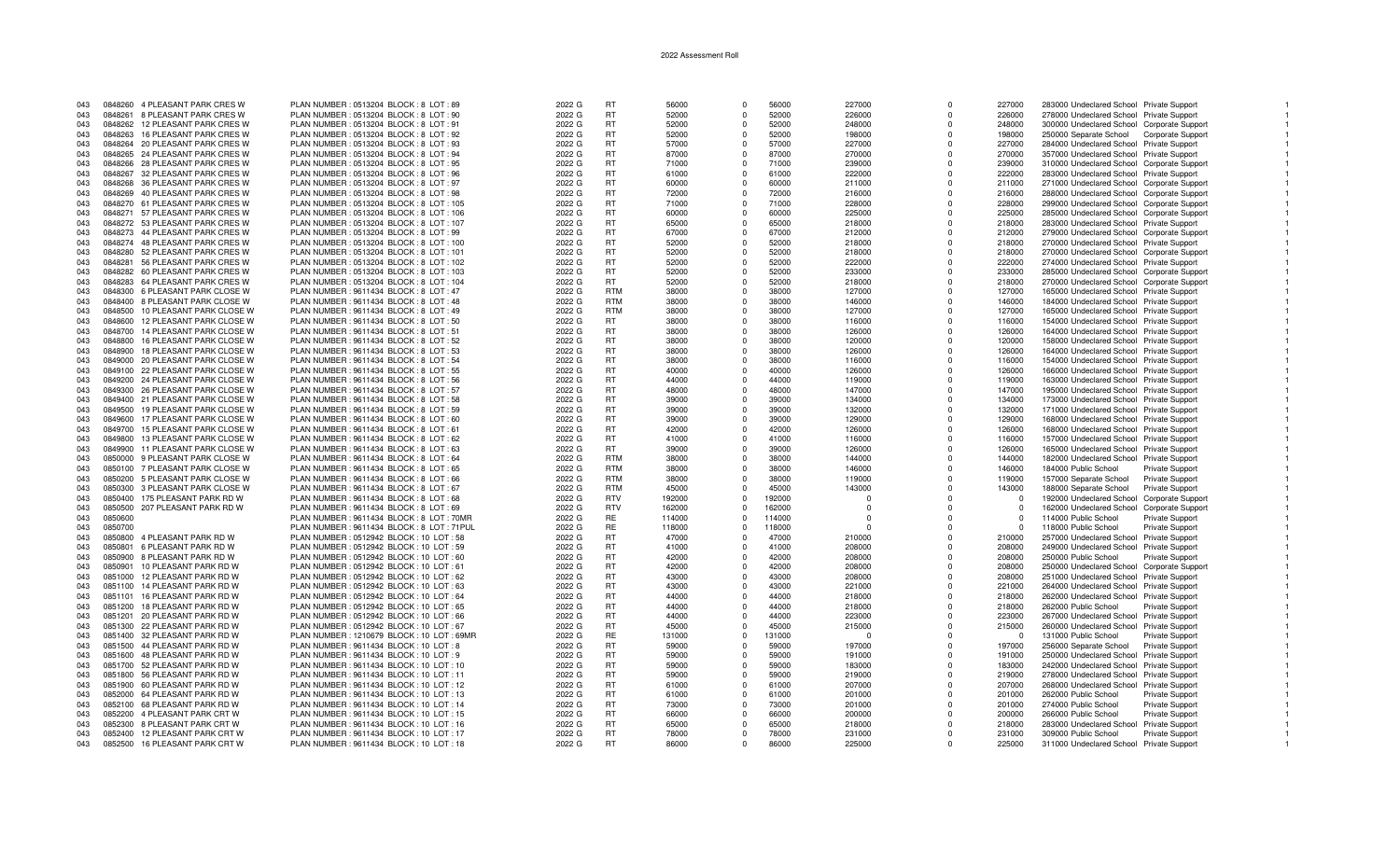| 043 | 0852600 20 PLEASANT PARK CRT W           | PLAN NUMBER: 9611434 BLOCK: 10 LOT: 19    | 2022 G             | <b>RT</b>   | 86000    | $\Omega$ | 86000    | 308000   | $\Omega$     | 308000   | 394000 Undeclared School Private Support     |                        |     |
|-----|------------------------------------------|-------------------------------------------|--------------------|-------------|----------|----------|----------|----------|--------------|----------|----------------------------------------------|------------------------|-----|
| 043 | 0852700 24 PLEASANT PARK CRT W           | PLAN NUMBER : 9611434 BLOCK : 10 LOT : 20 | 2022 G             | <b>RT</b>   | 78000    | $\Omega$ | 78000    | 231000   | <sup>n</sup> | 231000   | 309000 Undeclared School Private Support     |                        |     |
| 043 | 0852800 28 PLEASANT PARK CRT W           | PLAN NUMBER: 9611434 BLOCK: 10 LOT: 21    | 2022 G             | <b>RT</b>   | 62000    | $\Omega$ | 62000    | 217000   | <sup>n</sup> | 217000   | 279000 Undeclared School Private Support     |                        |     |
|     |                                          |                                           |                    |             |          |          |          |          |              |          |                                              |                        |     |
| 043 | 0852900 32 PLEASANT PARK CRT W           | PLAN NUMBER : 9611434 BLOCK : 10 LOT : 22 | 2022 G             | <b>RT</b>   | 64000    | $\Omega$ | 64000    | 174000   | $\Omega$     | 174000   | 238000 Public School                         | <b>Private Support</b> |     |
| 043 | 0853000 84 PLEASANT PARK RD W            | PLAN NUMBER : 9611434 BLOCK : 10 LOT : 23 | 2022 G             | <b>RT</b>   | 49000    | $\Omega$ | 49000    | 153000   | $\Omega$     | 153000   | 202000 Undeclared School Private Support     |                        |     |
| 043 | 0853100 88 PLEASANT PARK RD W            | PLAN NUMBER : 9611434 BLOCK : 10 LOT : 24 | 2022 G             | <b>RT</b>   | 48000    | $\Omega$ | 48000    | 139000   | $\Omega$     | 139000   | 187000 Undeclared School Private Support     |                        |     |
| 043 | 0853200<br>92 PLEASANT PARK RD W         | PLAN NUMBER : 9611434 BLOCK : 10 LOT : 25 | 2022 G             | <b>RT</b>   | 47000    | $\Omega$ | 47000    | 153000   | $\mathbf 0$  | 153000   | 200000 Undeclared School Private Support     |                        |     |
| 043 | 96 PLEASANT PARK RD W<br>0853300         | PLAN NUMBER : 9611434 BLOCK : 10 LOT : 26 | 2022 G             | <b>RT</b>   | 47000    | $\Omega$ | 47000    | 176000   | $\Omega$     | 176000   | 223000 Separate School Private Support       |                        |     |
| 043 | 0853400<br>100 PLEASANT PARK RD W        | PLAN NUMBER: 9611434 BLOCK: 10 LOT: 27    | 2022 G             | <b>RT</b>   | 47000    | $\Omega$ | 47000    | 185000   | $\Omega$     | 185000   | 232000 Undeclared School Private Support     |                        |     |
|     |                                          |                                           |                    |             |          |          |          |          |              |          |                                              |                        |     |
| 043 | 0853500<br>104 PLEASANT PARK RD W        | PLAN NUMBER: 9611434 BLOCK: 10 LOT: 28    | 2022 G             | <b>RT</b>   | 47000    | $\Omega$ | 47000    | 179000   | 0            | 179000   | 226000 Undeclared School Private Support     |                        |     |
| 043 | 108 PLEASANT PARK RD W<br>0853600        | PLAN NUMBER : 9611434 BLOCK : 10 LOT : 29 | 2022 G             | <b>RT</b>   | 47000    | $\Omega$ | 47000    | 158000   | $\Omega$     | 158000   | 205000 Public School                         | Private Support        |     |
| 043 | 0853700<br>112 PLEASANT PARK RD W        | PLAN NUMBER : 9611434 BLOCK : 10 LOT : 30 | 2022 G             | <b>RT</b>   | 47000    | $\Omega$ | 47000    | 154000   | $\Omega$     | 154000   | 201000 Undeclared School Private Support     |                        |     |
| 043 | 0853800<br>116 PLEASANT PARK RD W        | PLAN NUMBER : 9611434 BLOCK : 10 LOT : 31 | 2022 G             | <b>RT</b>   | 47000    | $\Omega$ | 47000    | 185000   | $\Omega$     | 185000   | 232000 Undeclared School Private Support     |                        |     |
| 043 | 120 PLEASANT PARK RD W<br>0853900        | PLAN NUMBER : 9611434 BLOCK : 10 LOT : 32 | 2022 G             | <b>RT</b>   | 47000    | $\Omega$ | 47000    | 129000   | $\Omega$     | 129000   | 176000 Public School                         | <b>Private Support</b> |     |
|     |                                          |                                           |                    |             | 47000    |          | 47000    |          |              |          |                                              |                        |     |
| 043 | 124 PLEASANT PARK RD W<br>0854000        | PLAN NUMBER: 9611434 BLOCK: 10 LOT: 33    | 2022 G             | <b>RT</b>   |          | $\Omega$ |          | 155000   | $\Omega$     | 155000   | 202000 Undeclared School Private Support     |                        |     |
| 043 | 128 PLEASANT PARK RD W<br>0854100        | PLAN NUMBER : 9611434 BLOCK : 10 LOT : 34 | 2022 G             | <b>RT</b>   | 47000    | $\Omega$ | 47000    | 186000   | $\Omega$     | 186000   | 233000 Undeclared School Private Support     |                        |     |
| 043 | 132 PLEASANT PARK RD W<br>0854200        | PLAN NUMBER : 9611434 BLOCK : 10 LOT : 35 | 2022 G             | <b>RT</b>   | 47000    | $\Omega$ | 47000    | 159000   | $\Omega$     | 159000   | 206000 Undeclared School Private Support     |                        |     |
| 043 | 0854300<br>136 PLEASANT PARK RD W        | PLAN NUMBER: 9611434 BLOCK: 10 LOT: 36    | 2022 G             | <b>RT</b>   | 51000    | $\Omega$ | 51000    | 198000   | $\Omega$     | 198000   | 249000 Undeclared School Private Support     |                        |     |
| 043 | 140 PLEASANT PARK RD W<br>0854400        | PLAN NUMBER : 9611434 BLOCK : 10 LOT : 37 | 2022 G             | <b>RT</b>   | 52000    | $\Omega$ | 52000    | 168000   | $\Omega$     | 168000   | 220000 Undeclared School Private Support     |                        |     |
| 043 | 0854500<br>144 PLEASANT PARK RD W        | PLAN NUMBER : 9611434 BLOCK : 10 LOT : 38 | 2022 G             | <b>RT</b>   | 52000    | $\Omega$ | 52000    | 189000   | $\Omega$     | 189000   | 241000 Undeclared School Private Support     |                        |     |
|     |                                          |                                           |                    |             |          |          |          |          |              |          |                                              |                        |     |
| 043 | 0854600<br>148 PLEASANT PARK RD W        | PLAN NUMBER : 9611434 BLOCK : 10 LOT : 39 | 2022 G             | <b>RT</b>   | 48000    | $\Omega$ | 48000    | 159000   | $\Omega$     | 159000   | 207000 Undeclared School Private Support     |                        |     |
| 043 | 0854700<br>152 PLEASANT PARK RD W        | PLAN NUMBER : 9611434 BLOCK : 10 LOT : 40 | 2022 G             | <b>RT</b>   | 49000    | $\Omega$ | 49000    | 137000   | $\Omega$     | 137000   | 186000 Separate School Private Support       |                        |     |
| 043 | 0854800<br>156 PLEASANT PARK RD W        | PLAN NUMBER: 9611434 BLOCK: 10 LOT: 41    | 2022 G             | <b>RT</b>   | 50000    | $\Omega$ | 50000    | 145000   | $\Omega$     | 145000   | 195000 Undeclared School Private Support     |                        |     |
| 043 | 0854900<br>160 PLEASANT PARK RD W        | PLAN NUMBER : 9611434 BLOCK : 10 LOT : 42 | 2022 G             | RT.         | 50000    | $\Omega$ | 50000    | 161000   | $\Omega$     | 161000   | 211000 Undeclared School Private Support     |                        |     |
| 043 | 0855000<br>164 PLEASANT PARK RD W        | PLAN NUMBER: 9611434 BLOCK: 10 LOT: 43    | 2022 G             | <b>RTM</b>  | 48000    | $\Omega$ | 48000    | 180000   | $\Omega$     | 180000   | 228000 Undeclared School Private Support     |                        |     |
| 043 | 168 PLEASANT PARK RD W<br>0855100        | PLAN NUMBER : 9611434 BLOCK : 10 LOT : 44 | 2022 G             | <b>RTM</b>  | 47000    | $\Omega$ | 47000    | 192000   | $\Omega$     | 192000   | 239000 Undeclared School Private Support     |                        |     |
|     |                                          |                                           |                    |             |          |          |          |          |              |          |                                              |                        |     |
| 043 | 0855200<br>172 PLEASANT PARK RD W        | PLAN NUMBER: 9611434 BLOCK: 10 LOT: 45    | 2022 G             | <b>RT</b>   | 47000    | $\Omega$ | 47000    | 156000   | $\Omega$     | 156000   | 203000 Undeclared School Private Support     |                        |     |
| 043 | 0855300<br>176 PLEASANT PARK RD W        | PLAN NUMBER : 9611434 BLOCK : 10 LOT : 46 | 2022 G             | RT.         | 47000    | $\Omega$ | 47000    | 173000   | $\Omega$     | 173000   | 220000 Public School                         | Private Support        |     |
| 043 | 0855400<br>180 PLEASANT PARK RD W        | PLAN NUMBER : 9611434 BLOCK : 10 LOT : 47 | 2022 G             | <b>RTM</b>  | 47000    | $\Omega$ | 47000    | 180000   | $\Omega$     | 180000   | 227000 Undeclared School Private Support     |                        |     |
| 043 | 0855500<br>184 PLEASANT PARK RD W        | PLAN NUMBER: 9611434 BLOCK: 10 LOT: 48    | 2022 G             | <b>RTM</b>  | 47000    | $\Omega$ | 47000    | 180000   | $\Omega$     | 180000   | 227000 Undeclared School Private Support     |                        |     |
| 043 | 188 PLEASANT PARK RD W<br>0855600        | PLAN NUMBER: 9611434 BLOCK: 10 LOT: 49    | 2022 G             | RT.         | 47000    | $\Omega$ | 47000    | 156000   | $\Omega$     | 156000   | 203000 Separate School Private Support       |                        |     |
|     |                                          |                                           |                    |             |          |          |          |          |              |          |                                              |                        |     |
| 043 | 0855700<br>192 PLEASANT PARK RD W        | PLAN NUMBER : 9611434 BLOCK : 10 LOT : 50 | 2022 G             | RT.         | 47000    | $\Omega$ | 47000    | 136000   | $\Omega$     | 136000   | 183000 Undeclared School Private Support     |                        |     |
| 043 | 0855800<br>196 PLEASANT PARK RD W        | PLAN NUMBER: 9611434 BLOCK: 10 LOT: 51    | 2022 G             | <b>RTM</b>  | 47000    | $\Omega$ | 47000    | 180000   | <sup>n</sup> | 180000   | 227000 Undeclared School Private Support     |                        |     |
| 043 | 0855900<br>200 PLEASANT PARK RD W        | PLAN NUMBER: 9611434 BLOCK: 10 LOT: 52    | 2022 G             | <b>RTM</b>  | 47000    | $\Omega$ | 47000    | 179000   | $\Omega$     | 179000   | 226000 Undeclared School Private Support     |                        |     |
| 043 | 204 PLEASANT PARK RD W<br>0856000        | PLAN NUMBER: 9611434 BLOCK: 10 LOT: 53    | 2022 G             | <b>RT</b>   | 47000    | $\Omega$ | 47000    | 183000   | $\Omega$     | 183000   | 230000 Undeclared School Private Support     |                        |     |
| 043 | 0856100 208 PLEASANT PARK RD W           | PLAN NUMBER : 9611434 BLOCK : 10 LOT : 54 | 2022 G             | <b>RT</b>   | 47000    | $\Omega$ | 47000    | 147000   | $\Omega$     | 147000   | 194000 Undeclared School Private Support     |                        |     |
| 043 |                                          |                                           |                    | <b>RTM</b>  | 47000    | $\Omega$ | 47000    | 180000   | $\Omega$     | 180000   |                                              |                        |     |
|     | 0856200 212 PLEASANT PARK RD W           | PLAN NUMBER : 9611434 BLOCK : 10 LOT : 55 | 2022 G             |             |          |          |          |          |              |          | 227000 Undeclared School Private Support     |                        |     |
| 043 | 0856300 216 PLEASANT PARK RD W           | PLAN NUMBER : 9611434 BLOCK : 10 LOT : 56 | 2022 G             | <b>RTM</b>  | 47000    | $\Omega$ | 47000    | 180000   | $\Omega$     | 180000   | 227000 Undeclared School Private Support     |                        |     |
| 043 | 0856400<br>220 PLEASANT PARK RD W        | PLAN NUMBER: 9611434 BLOCK: 10 LOT: 57    | 2022 G             | <b>RT</b>   | 57000    | $\Omega$ | 57000    | 184000   | $\Omega$     | 184000   | 241000 Undeclared School Private Support     |                        |     |
| 043 | 0856500                                  | PLAN NUMBER: 9611434 BLOCK: 10 LOT: 58MF  | 2022 G             | <b>RE</b>   | 34000    | $\Omega$ | 34000    | $\Omega$ | $\Omega$     | $\Omega$ | 34000 Public School                          | Private Support        |     |
| 043 | 0856600<br>1405 3 ST W                   | PLAN NUMBER : 0613874 BLOCK : 6 LOT : 48  | 2022 G             | <b>RTV</b>  | 231000   | $\Omega$ | 231000   |          |              |          | 231000 Undeclared School Private Support     |                        |     |
| 043 | 0856610<br>1235 3 ST W                   | PLAN NUMBER : 0613874 BLOCK : 11 LOT : 63 | 2022 G             | <b>NRCT</b> | 4100     | $\Omega$ | 4100     | 211340   | $\Omega$     | 211340   | 215440 Undeclared School Corporate Support   |                        |     |
| 043 | 0856610<br>1235 3 ST W                   |                                           | 2022 G             | <b>RTM</b>  | 200900   | $\Omega$ | 200900   | 10355660 | $\Omega$     | 10355660 |                                              |                        |     |
|     |                                          | PLAN NUMBER : 0613874 BLOCK : 11 LOT : 63 |                    |             |          |          |          |          |              |          | 10556560 Undeclared School Corporate Support |                        |     |
| 043 | 0856700<br>1429 3 ST W                   | PLAN NUMBER : 9612017 BLOCK : LOT : 2     | 2022 G             | <b>NRCV</b> | 143000   | $\Omega$ | 143000   | $\Omega$ | $\Omega$     | $\Omega$ | 143000 Undeclared School Private Support     |                        |     |
| 043 | 0856710<br>1439 3 ST W                   | PLAN NUMBER: 0513571 BLOCK: 1 LOT: 11     | 2022 G             | <b>NRCT</b> | $\Omega$ | $\Omega$ | $\Omega$ | 1163000  | $\Omega$     | 1163000  | 1163000 Undeclared School Corporate Support  |                        |     |
| 043 | 0856800<br>1323 2 ST W                   | PLAN NUMBER: 0110989 BLOCK: 1 LOT: 9      | 2022 G             | <b>NRCT</b> | $\Omega$ | $\Omega$ | $\Omega$ | 1034000  | $\Omega$     | 1034000  | 1034000 Undeclared School Private Support    |                        |     |
| 043 | 0856801<br>1319 2 ST W                   | PLAN NUMBER : 0110989 BLOCK : 1 LOT : 10  | 2022 G             | <b>NRCT</b> | $\Omega$ | $\Omega$ | $\Omega$ | 1694000  | $\Omega$     | 1694000  | 1694000 Public School                        | Corporate Support      |     |
| 043 | 0856802                                  |                                           | 2022 G<br>$\Omega$ | <b>TNR</b>  | 5200     | $\Omega$ | 5200     | $\cap$   | $\Omega$     | $\Omega$ | 5200 Undeclared School Corporate Support     |                        |     |
| 043 | 0856900<br>1303 2 ST W                   | PLAN NUMBER : 9910820 BLOCK : 6 LOT : 8   | 2022 G             | <b>NRCT</b> | $\Omega$ |          | $\Omega$ | 1006000  | $\Omega$     | 1006000  | 1006000 Undeclared School Private Support    |                        |     |
|     |                                          |                                           |                    |             |          |          |          |          |              |          |                                              |                        |     |
| 043 | 1239 2 ST W<br>0857000                   | PLAN NUMBER: 9612017 BLOCK: LOT: 5        | 2022 G             | <b>NRCT</b> | - 0      | $\Omega$ | $\Omega$ | 890000   | $\Omega$     | 890000   | 890000 Public School                         | <b>Private Support</b> | 0.5 |
| 043 | 0857200<br>450 AQUADUCT DR E             | PLAN NUMBER: 1710958 BLOCK: 6 LOT: 13     | 2022 G             | <b>NRIV</b> | 78000    |          | 78000    | $\Omega$ | $\Omega$     | $\Omega$ | 78000 Public School                          | Corporate Support      |     |
| 043 | 0857300<br>1 FAIRVIEW PARK LANE W        | PLAN NUMBER : 9710215 BLOCK : 1 LOT :     | 2022 G             | <b>RTM</b>  | 44000    | $\Omega$ | 44000    | 187000   | $\Omega$     | 187000   | 231000 Undeclared School Private Support     |                        |     |
| 043 | 2 FAIRVIEW PARK LANE W<br>0857400        | PLAN NUMBER : 9710215 BLOCK : 2 LOT :     | 2022 G             | <b>RTM</b>  | 44000    | $\Omega$ | 44000    | 190000   | $\Omega$     | 190000   | 234000 Public School                         | Private Support        |     |
| 043 | 0857500<br>3 FAIRVIEW PARK LANE W        | PLAN NUMBER : 9710215 BLOCK : 3 LOT :     | 2022 G             | <b>RTM</b>  | 44000    | $\Omega$ | 44000    | 198000   | $\Omega$     | 198000   | 242000 Undeclared School Private Support     |                        |     |
|     |                                          |                                           |                    |             |          | $\Omega$ |          |          | $\Omega$     |          |                                              |                        |     |
| 043 | <b>4 FAIRVIEW PARK LANE W</b><br>0857600 | PLAN NUMBER : 9710215 BLOCK : 4 LOT :     | 2022 G             | <b>RTM</b>  | 44000    |          | 44000    | 201000   |              | 201000   | 245000 Undeclared School Private Support     |                        |     |
| 043 | 0857700 5 FAIRVIEW PARK LANE W           | PLAN NUMBER : 9710215 BLOCK : 5 LOT       | 2022 G             | <b>RTM</b>  | 44000    | $\Omega$ | 44000    | 187000   | $\Omega$     | 187000   | 231000 Public School                         | <b>Private Support</b> |     |
| 043 | 0857800 6 FAIRVIEW PARK LANE W           | PLAN NUMBER : 9710215 BLOCK : 6 LOT       | 2022 G             | <b>RTM</b>  | 44000    | $\Omega$ | 44000    | 201000   | $\Omega$     | 201000   | 245000 Undeclared School Private Support     |                        |     |
| 043 | 0857900 7 FAIRVIEW PARK LANE W           | PLAN NUMBER : 9710215 BLOCK : 7 LOT :     | 2022 G             | <b>RT</b>   | 44000    | $\Omega$ | 44000    | 214000   | $\Omega$     | 214000   | 258000 Undeclared School Private Support     |                        |     |
| 043 | 0858000 8 FAIRVIEW PARK LANE W           | PLAN NUMBER : 9710215 BLOCK : 8 LOT :     | 2022 G             | <b>RTM</b>  | 44000    | $\Omega$ | 44000    | 224000   | $\Omega$     | 224000   | 268000 Undeclared School Private Support     |                        |     |
| 043 | 0858100 9 FAIRVIEW PARK LANE W           | PLAN NUMBER : 9710215 BLOCK : 9 LOT :     | 2022 G             | RT.         | 44000    | $\Omega$ | 44000    | 186000   | $\Omega$     | 186000   | 230000 Undeclared School Private Support     |                        |     |
|     |                                          |                                           |                    |             |          |          |          |          |              |          |                                              |                        |     |
| 043 | 10 FAIRVIEW PARK LANE W<br>0858200       | PLAN NUMBER : 9710215 BLOCK : 10 LOT      | 2022 G             | RT.         | 44000    | $\Omega$ | 44000    | 187000   | $\Omega$     | 187000   | 231000 Undeclared School Private Support     |                        |     |
| 043 | 0858300<br>11 FAIRVIEW PARK LANE W       | PLAN NUMBER: 9710215 BLOCK: 11 LOT        | 2022 G             | <b>RTM</b>  | 44000    | $\Omega$ | 44000    | 199000   | $\Omega$     | 199000   | 243000 Public School                         | Private Support        |     |
| 043 | 0858400<br>12 FAIRVIEW PARK LANE W       | PLAN NUMBER: 9710215 BLOCK: 12 LOT        | 2022 G             | RT.         | 41000    | $\Omega$ | 41000    | 171000   | $\Omega$     | 171000   | 212000 Separate School                       | Private Support        |     |
| 043 | 0858500<br>13 FAIRVIEW PARK LANE W       | PLAN NUMBER: 9710215 BLOCK: 13 LOT        | 2022 G             | <b>RT</b>   | 40000    | $\Omega$ | 40000    | 153000   | $\Omega$     | 153000   | 193000 Separate School                       | <b>Private Support</b> |     |
| 043 | 0858600 14 - FAIRVIEW PARK LANE W        | PLAN NUMBER: 9710215 BLOCK: 14 LOT        | 2022 G             | <b>RT</b>   | 44000    | $\Omega$ | 44000    | 196000   | $\Omega$     | 196000   | 240000 Undeclared School Private Support     |                        |     |
| 043 | 0858700 15 FAIRVIEW PARK LANE W          | PLAN NUMBER : 9710215 BLOCK : 15 LOT :    | 2022 G             | <b>RT</b>   | 44000    | $\Omega$ | 44000    | 175000   | $\Omega$     | 175000   | 219000 Public School                         | <b>Private Support</b> |     |
|     |                                          |                                           |                    |             |          |          |          |          |              |          |                                              |                        |     |

 $0.5\,$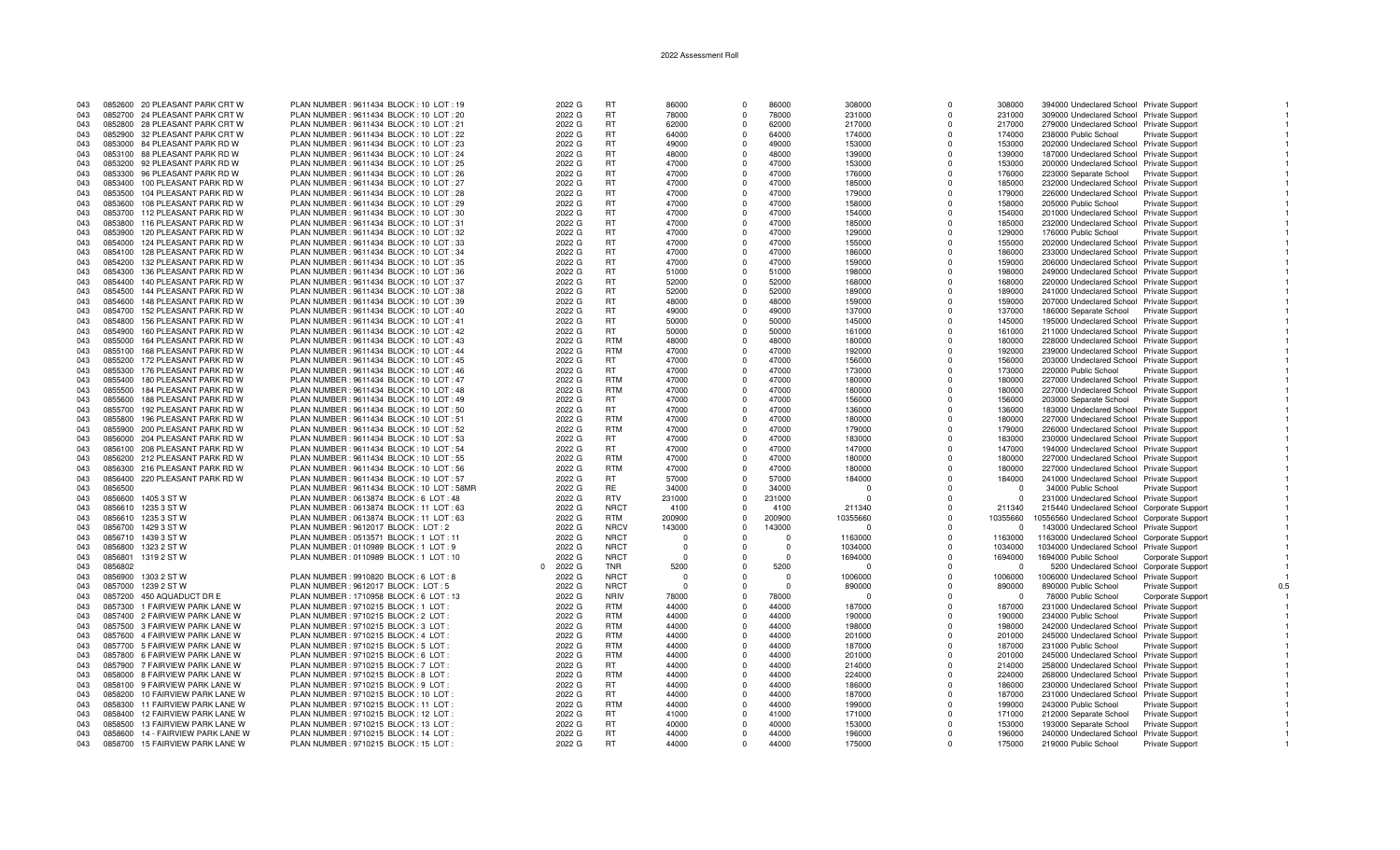| 043 |         | 0858800 16 FAIRVIEW PARK LANE W | PLAN NUMBER: 9710215 BLOCK: 16 LOT       | 2022 G | <b>RT</b>   | 42000    | $\Omega$       | 42000    | 170000 | $\Omega$    | 170000 | 212000 Public School                     | <b>Private Support</b> |  |
|-----|---------|---------------------------------|------------------------------------------|--------|-------------|----------|----------------|----------|--------|-------------|--------|------------------------------------------|------------------------|--|
| 043 |         | 0858900 17 FAIRVIEW PARK LANE W | PLAN NUMBER: 9710215 BLOCK: 17 LOT       | 2022 G | <b>RT</b>   | 51000    | $\Omega$       | 51000    | 173000 | $\Omega$    | 173000 | 224000 Undeclared School Private Support |                        |  |
|     |         |                                 |                                          |        |             |          |                |          |        |             |        |                                          |                        |  |
| 043 | 0859000 | 18 FAIRVIEW PARK LANE W         | PLAN NUMBER: 9710215 BLOCK: 18 LOT       | 2022 G | <b>RTM</b>  | 46000    | $\mathbf 0$    | 46000    | 195000 | $\mathbf 0$ | 195000 | 241000 Separate School                   | Private Support        |  |
| 043 |         | 0859100 19 FAIRVIEW PARK LANE W | PLAN NUMBER: 9710215 BLOCK: 19 LOT:      | 2022 G | <b>RTM</b>  | 44000    | $\Omega$       | 44000    | 181000 | $\Omega$    | 181000 | 225000 Public School                     | Private Support        |  |
| 043 |         | 0859200 20 FAIRVIEW PARK LANE W | PLAN NUMBER : 9710215 BLOCK : 20 LOT     | 2022 G | <b>RT</b>   | 44000    | $\Omega$       | 44000    | 187000 | $\Omega$    | 187000 | 231000 Public School                     | <b>Private Support</b> |  |
|     |         | 0859300 21 FAIRVIEW PARK LANE W | PLAN NUMBER : 9710215 BLOCK : 21 LOT     | 2022 G | <b>RT</b>   | 44000    | $\overline{0}$ | 44000    | 186000 | $\Omega$    | 186000 |                                          |                        |  |
| 043 |         |                                 |                                          |        |             |          |                |          |        |             |        | 230000 Undeclared School Private Support |                        |  |
| 043 |         | 0859400 22 FAIRVIEW PARK LANE W | PLAN NUMBER : 9710215 BLOCK : 22 LOT     | 2022 G | <b>RT</b>   | 44000    | $\Omega$       | 44000    | 189000 | $\Omega$    | 189000 | 233000 Undeclared School Private Support |                        |  |
| 043 |         | 0859500 23 FAIRVIEW PARK LANE W | PLAN NUMBER: 9710215 BLOCK: 23 LOT       | 2022 G | <b>RT</b>   | 44000    | $\Omega$       | 44000    | 189000 | $\Omega$    | 189000 | 233000 Public School                     | Private Support        |  |
| 043 |         | 0859600 24 FAIRVIEW PARK LANE W | PLAN NUMBER: 9710215 BLOCK: 24 LOT       | 2022 G | <b>RTM</b>  | 44000    | $\Omega$       | 44000    | 182000 | $\Omega$    | 182000 | 226000 Undeclared School Private Support |                        |  |
|     |         |                                 |                                          |        |             |          |                |          |        |             |        |                                          |                        |  |
| 043 |         | 0859700 25 FAIRVIEW PARK LANE W | PLAN NUMBER: 9710215 BLOCK: 25 LOT       | 2022 G | <b>RTM</b>  | 44000    | $\Omega$       | 44000    | 192000 | $\Omega$    | 192000 | 236000 Public School                     | <b>Private Support</b> |  |
| 043 |         | 0859800 26 FAIRVIEW PARK LANE W | PLAN NUMBER : 9710215 BLOCK : 26 LOT :   | 2022 G | <b>RTM</b>  | 44000    | $\Omega$       | 44000    | 199000 | $\Omega$    | 199000 | 243000 Public School                     | <b>Private Support</b> |  |
| 043 |         | 0859900 27 FAIRVIEW PARK LANE W | PLAN NUMBER : 9710215 BLOCK : 27 LOT :   | 2022 G | <b>RTM</b>  | 46000    | $\Omega$       | 46000    | 175000 | $\Omega$    | 175000 | 221000 Separate School                   | Private Support        |  |
|     |         |                                 |                                          |        |             |          |                |          |        |             |        |                                          |                        |  |
| 043 |         | 0860000 U28 - 108 GARROW AVE W  | PLAN NUMBER: 9710215 BLOCK: 28 LOT       | 2022 G | <b>RTM</b>  | 37000    | $\Omega$       | 37000    | 119000 | $\mathbf 0$ | 119000 | 156000 Undeclared School Private Support |                        |  |
| 043 |         | 0860100 U29 - 108 GARROW AVE W  | PLAN NUMBER: 9710215 BLOCK: 29 LOT       | 2022 G | <b>RTM</b>  | 30000    | $\Omega$       | 30000    | 123000 | $\Omega$    | 123000 | 153000 Separate School                   | Private Support        |  |
| 043 |         | 0860200 U30 - 108 GARROW AVE W  | PLAN NUMBER : 9710215 BLOCK : 30 LOT     | 2022 G | <b>RTM</b>  | 30000    | $\mathbf{0}$   | 30000    | 132000 | $^{\circ}$  | 132000 | 162000 Public School                     | <b>Private Support</b> |  |
|     |         |                                 |                                          |        |             |          |                |          |        |             |        |                                          |                        |  |
| 043 |         | 0860300 U31 - 108 GARROW AVE W  | PLAN NUMBER : 9710215 BLOCK : 31 LOT     | 2022 G | <b>RTM</b>  | 37000    | $\Omega$       | 37000    | 145000 | $\Omega$    | 145000 | 182000 Undeclared School Private Support |                        |  |
| 043 |         | 0860400 U32 - 108 GARROW AVE W  | PLAN NUMBER: 9710215 BLOCK: 32 LOT       | 2022 G | <b>RTM</b>  | 37000    | $\Omega$       | 37000    | 141000 | $\Omega$    | 141000 | 178000 Undeclared School Private Support |                        |  |
| 043 |         | 0860500 U33 - 108 GARROW AVE W  | PLAN NUMBER : 9710215 BLOCK : 33 LOT     | 2022 G | <b>RTM</b>  | 30000    | $\Omega$       | 30000    | 142000 | $\Omega$    | 142000 | 172000 Separate School                   | <b>Private Support</b> |  |
|     |         |                                 |                                          |        |             |          |                |          |        |             |        |                                          |                        |  |
| 043 |         | 0860600 U34 - 108 GARROW AVE W  | PLAN NUMBER: 9710215 BLOCK: 34 LOT       | 2022 G | <b>RTM</b>  | 30000    | $\Omega$       | 30000    | 136000 | $\Omega$    | 136000 | 166000 Undeclared School Private Support |                        |  |
| 043 |         | 0860700 U35 - 108 GARROW AVE W  | PLAN NUMBER : 9710215 BLOCK : 35 LOT :   | 2022 G | <b>RTM</b>  | 37000    | $\Omega$       | 37000    | 137000 | $\Omega$    | 137000 | 174000 Undeclared School Private Support |                        |  |
| 043 |         | 0860800 U36 - 108 GARROW AVE W  | PLAN NUMBER: 9710215 BLOCK: 36 LOT       | 2022 G | <b>RTM</b>  | 35000    | $\Omega$       | 35000    | 155000 | $\Omega$    | 155000 | 190000 Undeclared School Private Support |                        |  |
|     |         |                                 |                                          |        |             |          |                |          |        |             |        |                                          |                        |  |
| 043 |         | 0860900 U37 - 108 GARROW AVE W  | PLAN NUMBER: 9710215 BLOCK: 37 LOT       | 2022 G | <b>RTM</b>  | 28000    | $\Omega$       | 28000    | 146000 | $\Omega$    | 146000 | 174000 Separate School                   | <b>Private Support</b> |  |
| 043 |         | 0861000 U38 - 108 GARROW AVE W  | PLAN NUMBER : 9710215 BLOCK : 38 LOT     | 2022 G | <b>RTM</b>  | 28000    | $\mathbf{0}$   | 28000    | 144000 | $^{\circ}$  | 144000 | 172000 Undeclared School Private Support |                        |  |
| 043 |         | 0861100 U39 - 108 GARROW AVE W  | PLAN NUMBER: 9710215 BLOCK: 39 LOT       | 2022 G | <b>RTM</b>  | 28000    | $\Omega$       | 28000    | 153000 | $\Omega$    | 153000 | 181000 Undeclared School Private Support |                        |  |
| 043 |         | 0861200 U40 - 108 GARROW AVE W  | PLAN NUMBER : 9710215 BLOCK : 40 LOT     | 2022 G | <b>RTM</b>  | 35000    | $\Omega$       | 35000    | 153000 | $\Omega$    | 153000 | 188000 Undeclared School Private Support |                        |  |
|     |         |                                 |                                          |        |             |          |                |          |        |             |        |                                          |                        |  |
| 043 |         | 0861300 U41 - 108 GARROW AVE W  | PLAN NUMBER: 9710215 BLOCK: 41 LOT       | 2022 G | <b>RTM</b>  | 28000    | $\overline{0}$ | 28000    | 140000 | $\Omega$    | 140000 | 168000 Undeclared School Private Support |                        |  |
| 043 |         | 0861400 U42 - 108 GARROW AVE W  | PLAN NUMBER : 9710215 BLOCK : 42 LOT     | 2022 G | <b>RTM</b>  | 28000    | $\Omega$       | 28000    | 163000 | $\Omega$    | 163000 | 191000 Undeclared School Private Support |                        |  |
| 043 |         | 0861500 U43 - 108 GARROW AVE W  | PLAN NUMBER : 9710215 BLOCK : 43 LOT :   | 2022 G | <b>RTM</b>  | 35000    | $\Omega$       | 35000    | 155000 | $\Omega$    | 155000 | 190000 Undeclared School Private Support |                        |  |
|     |         |                                 |                                          |        |             |          |                |          |        |             |        |                                          |                        |  |
| 043 |         | 0861600 U44 - 108 GARROW AVE W  | PLAN NUMBER : 9710215 BLOCK : 44 LOT     | 2022 G | <b>RTM</b>  | 35000    | $\Omega$       | 35000    | 144000 | $\Omega$    | 144000 | 179000 Public School                     | <b>Private Support</b> |  |
| 043 |         | 0861700 U45 - 108 GARROW AVE W  | PLAN NUMBER : 9710215 BLOCK : 45 LOT     | 2022 G | <b>RTM</b>  | 28000    | $\Omega$       | 28000    | 143000 | $\Omega$    | 143000 | 171000 Undeclared School Private Support |                        |  |
| 043 |         | 0861800 U46 - 108 GARROW AVE W  | PLAN NUMBER: 9710215 BLOCK: 46 LOT       | 2022 G | <b>RTM</b>  | 28000    | $\Omega$       | 28000    | 144000 | $\Omega$    | 144000 | 172000 Undeclared School Private Support |                        |  |
|     |         |                                 |                                          |        |             |          |                |          |        |             |        |                                          |                        |  |
| 043 |         | 0861900 U47 - 108 GARROW AVE W  | PLAN NUMBER : 9710215 BLOCK : 47 LOT     | 2022 G | <b>RTM</b>  | 35000    | $\Omega$       | 35000    | 162000 | $\Omega$    | 162000 | 197000 Undeclared School Private Support |                        |  |
| 043 |         | 0862000 U48 - 108 GARROW AVE W  | PLAN NUMBER : 9710215 BLOCK : 48 LOT     | 2022 G | <b>RTM</b>  | 35000    | $\Omega$       | 35000    | 162000 | $\Omega$    | 162000 | 197000 Undeclared School Private Support |                        |  |
| 043 |         | 0862100 U49 - 108 GARROW AVE W  | PLAN NUMBER: 9710215 BLOCK: 49 LOT       | 2022 G | <b>RTM</b>  | 28000    | $\Omega$       | 28000    | 136000 | $\Omega$    | 136000 | 164000 Public School                     | Private Support        |  |
| 043 |         | 0862200 U50 - 108 GARROW AVE W  | PLAN NUMBER : 9710215 BLOCK : 50 LOT     | 2022 G | <b>RTM</b>  | 28000    | $\mathbf{0}$   | 28000    | 144000 | $\Omega$    | 144000 |                                          |                        |  |
|     |         |                                 |                                          |        |             |          |                |          |        |             |        | 172000 Undeclared School Private Support |                        |  |
| 043 |         | 0862300 U51 - 108 GARROW AVE W  | PLAN NUMBER: 9710215 BLOCK: 51 LOT:      | 2022 G | <b>RTM</b>  | 35000    | $\Omega$       | 35000    | 164000 | $\Omega$    | 164000 | 199000 Undeclared School Private Support |                        |  |
| 043 |         | 0862400 U52 - 108 GARROW AVE E  | PLAN NUMBER : 9710215 BLOCK : 52 LOT     | 2022 G | <b>RTM</b>  | 38000    | $\Omega$       | 38000    | 155000 | $\Omega$    | 155000 | 193000 Undeclared School Private Support |                        |  |
| 043 |         | 0862500 U53 - 108 GARROW AVE E  | PLAN NUMBER: 9710215 BLOCK: 53 LOT       | 2022 G | <b>RTM</b>  | 32000    | $\Omega$       | 32000    | 158000 | $\Omega$    | 158000 | 190000 Undeclared School Private Support |                        |  |
|     |         |                                 |                                          |        |             |          |                |          |        |             |        |                                          |                        |  |
| 043 |         | 0862600 U54 - 108 GARROW AVE E  | PLAN NUMBER : 9710215 BLOCK : 54 LOT     | 2022 G | <b>RTM</b>  | 32000    | $\Omega$       | 32000    | 148000 | $\Omega$    | 148000 | 180000 Undeclared School Private Support |                        |  |
| 043 |         | 0862700 U55 - 108 GARROW AVE E  | PLAN NUMBER : 9710215 BLOCK : 55 LOT     | 2022 G | <b>RTM</b>  | 38000    | $\Omega$       | 38000    | 155000 | $\Omega$    | 155000 | 193000 Public School                     | <b>Private Support</b> |  |
| 043 |         | 0862800 U56 - 108 GARROW AVE E  | PLAN NUMBER: 9710215 BLOCK: 56 LOT       | 2022 G | <b>RTM</b>  | 38000    | $\Omega$       | 38000    | 146000 | $\Omega$    | 146000 | 184000 Undeclared School Private Support |                        |  |
|     |         |                                 |                                          |        |             |          |                |          |        |             |        |                                          |                        |  |
| 043 |         | 0862900 U57 - 108 GARROW AVE E  | PLAN NUMBER: 9710215 BLOCK: 57 LOT       | 2022 G | <b>RTM</b>  | 32000    | $\Omega$       | 32000    | 146000 | $\Omega$    | 146000 | 178000 Undeclared School Private Support |                        |  |
| 043 |         | 0863000 U58 - 108 GARROW AVE E  | PLAN NUMBER : 9710215 BLOCK : 58 LOT     | 2022 G | <b>RTM</b>  | 32000    | $\Omega$       | 32000    | 151000 | $\Omega$    | 151000 | 183000 Undeclared School Private Support |                        |  |
| 043 |         | 0863100 U59 - 108 GARROW AVE E  | PLAN NUMBER : 9710215 BLOCK : 59 LOT :   | 2022 G | <b>RTM</b>  | 38000    | $\Omega$       | 38000    | 150000 | $\Omega$    | 150000 | 188000 Undeclared School Private Support |                        |  |
| 043 |         | 0863300 5 PINE AVE W            | PLAN NUMBER: 9710398 BLOCK: 3 LOT: 18    | 2022 G | <b>RT</b>   | 47000    | $\Omega$       | 47000    | 104000 | $\Omega$    | 104000 |                                          |                        |  |
|     |         |                                 |                                          |        |             |          |                |          |        |             |        | 151000 Public School                     | Private Support        |  |
| 043 |         | 0863400 3 PINE AVE W            | PLAN NUMBER : 9710398 BLOCK : 3 LOT : 19 | 2022 G | <b>NRCT</b> | 42000    | $\Omega$       | 42000    | 15000  | $\Omega$    | 15000  | 57000 Undeclared School Private Support  |                        |  |
| 043 |         | 0863500 101 - 680 CASSILS RD W  | PLAN NUMBER : 9710748 BLOCK : 1 LOT      | 2022 G | <b>RTM</b>  | $\Omega$ | $\Omega$       | $\Omega$ | 207000 | $\Omega$    | 207000 | 207000 Undeclared School Private Support |                        |  |
| 043 | 0863600 | 102 - 680 CASSILS RD W          | PLAN NUMBER : 9710748 BLOCK : 2 LOT      | 2022 G | <b>RTM</b>  | $\Omega$ | $\Omega$       | $\Omega$ | 207000 | $\Omega$    | 207000 | 207000 Public School                     | <b>Private Support</b> |  |
|     |         |                                 |                                          |        |             |          |                |          |        |             |        |                                          |                        |  |
| 043 |         | 0863700 103 - 680 CASSILS RD W  | PLAN NUMBER : 9710748 BLOCK : 3 LOT      | 2022 G | <b>RTM</b>  | $\Omega$ | $\Omega$       | $\cap$   | 207000 | $\Omega$    | 207000 | 207000 Undeclared School Private Support |                        |  |
| 043 |         | 0863800 104 - 680 CASSILS RD W  | PLAN NUMBER : 9710748 BLOCK : 4 LOT      | 2022 G | <b>RTM</b>  | $\Omega$ | $\Omega$       | - 0      | 235000 | $\Omega$    | 235000 | 235000 Public School                     | <b>Private Support</b> |  |
| 043 |         | 0863900 105 - 680 CASSILS RD W  | PLAN NUMBER : 9710748 BLOCK : 5 LOT      | 2022 G | <b>RTM</b>  | $\Omega$ | $\Omega$       | $\Omega$ | 235000 | $\Omega$    | 235000 | 235000 Undeclared School Private Support |                        |  |
|     |         |                                 |                                          |        | <b>RTM</b>  |          |                |          |        |             |        |                                          |                        |  |
| 043 | 0864000 | 106 - 680 CASSILS RD W          | PLAN NUMBER : 9710748 BLOCK : 6 LOT      | 2022 G |             | $\Omega$ | $\Omega$       | $\Omega$ | 207000 | $\Omega$    | 207000 | 207000 Undeclared School Private Support |                        |  |
| 043 |         | 0864100 107 - 680 CASSILS RD W  | PLAN NUMBER: 9710748 BLOCK: 7 LOT        | 2022 G | <b>RTM</b>  | $\Omega$ | $\Omega$       | $\Omega$ | 207000 | $\Omega$    | 207000 | 207000 Undeclared School Private Support |                        |  |
| 043 |         | 0864200 108 - 680 CASSILS RD W  | PLAN NUMBER : 9710748 BLOCK : 8 LOT      | 2022 G | <b>RTM</b>  | $\Omega$ |                | - 0      | 207000 | $\Omega$    | 207000 | 207000 Public School                     | <b>Private Support</b> |  |
| 043 |         | 0864300 201 - 680 CASSILS RD W  | PLAN NUMBER : 9710748 BLOCK : 9 LOT      | 2022 G | <b>RTM</b>  | $\Omega$ | $\Omega$       | $\Omega$ | 207000 | $\Omega$    | 207000 | 207000 Separate School                   | <b>Private Support</b> |  |
|     |         |                                 |                                          |        |             |          |                |          |        |             |        |                                          |                        |  |
| 043 |         | 0864400 202 - 680 CASSILS RD W  | PLAN NUMBER : 9710748 BLOCK : 10 LOT     | 2022 G | <b>RTM</b>  | $\Omega$ | $\Omega$       | $\Omega$ | 207000 | $\Omega$    | 207000 | 207000 Undeclared School Private Support |                        |  |
| 043 |         | 0864500 203 - 680 CASSILS RD W  | PLAN NUMBER : 9710748 BLOCK : 11 LOT     | 2022 G | <b>RTM</b>  | $\Omega$ | $\Omega$       | $\Omega$ | 207000 | $\Omega$    | 207000 | 207000 Separate School                   | Private Support        |  |
| 043 |         | 0864600 204 - 680 CASSILS RD W  | PLAN NUMBER: 9710748 BLOCK: 12 LOT       | 2022 G | <b>RTM</b>  |          |                |          | 207000 | $\Omega$    | 207000 | 207000 Undeclared School Private Support |                        |  |
|     |         |                                 |                                          |        | <b>RTM</b>  |          |                |          |        |             |        |                                          |                        |  |
| 043 |         | 0864700 205 - 680 CASSILS RD W  | PLAN NUMBER: 9710748 BLOCK: 13 LOT       | 2022 G |             | $\Omega$ | $\Omega$       | $\Omega$ | 235000 | $\Omega$    | 235000 | 235000 Undeclared School Private Support |                        |  |
| 043 |         | 0864800 206 - 680 CASSILS RD W  | PLAN NUMBER: 9710748 BLOCK: 14 LOT       | 2022 G | <b>RTM</b>  | $\Omega$ | $\Omega$       | $\Omega$ | 235000 | $^{\circ}$  | 235000 | 235000 Separate School                   | <b>Private Support</b> |  |
| 043 |         | 0864900 207 - 680 CASSILS RD W  | PLAN NUMBER : 9710748 BLOCK : 15 LOT     | 2022 G | <b>RTM</b>  | $\Omega$ | $\Omega$       | $\Omega$ | 207000 | $\Omega$    | 207000 | 207000 Undeclared School Private Support |                        |  |
| 043 |         | 0865000 208 - 680 CASSILS RD W  | PLAN NUMBER : 9710748 BLOCK : 16 LOT     | 2022 G | <b>RTM</b>  | $\Omega$ |                | $\Omega$ | 207000 | $\Omega$    | 207000 | 207000 Undeclared School Private Support |                        |  |
|     |         |                                 |                                          |        |             |          |                |          |        |             |        |                                          |                        |  |
| 043 |         | 0865100 301 - 680 CASSILS RD W  | PLAN NUMBER : 9710748 BLOCK : 17 LOT     | 2022 G | RTM         | $\Omega$ | $\Omega$       | $\Omega$ | 207000 | $\Omega$    | 207000 | 207000 Separate School                   | <b>Private Support</b> |  |
| 043 |         | 0865200 302 - 680 CASSILS RD W  | PLAN NUMBER: 9710748 BLOCK: 18 LOT       | 2022 G | <b>RTM</b>  | $\Omega$ | $\Omega$       | $\Omega$ | 207000 | $\Omega$    | 207000 | 207000 Public School                     | <b>Private Support</b> |  |
| 043 |         | 0865300 303 - 680 CASSILS RD W  | PLAN NUMBER : 9710748 BLOCK : 19 LOT     | 2022 G | <b>RTM</b>  | $\Omega$ | $\Omega$       | $\Omega$ | 262000 | $\Omega$    | 262000 | 262000 Separate School                   | Private Support        |  |
|     |         |                                 |                                          |        | <b>RTM</b>  | $\Omega$ | $\Omega$       | $\Omega$ |        | $\Omega$    |        |                                          |                        |  |
| 043 |         | 0865400 304 - 680 CASSILS RD W  | PLAN NUMBER : 9710748 BLOCK : 20 LOT     | 2022 G |             |          |                |          | 235000 |             | 235000 | 235000 Separate School                   | <b>Private Support</b> |  |

 $\overline{1}$ 

 $\overline{1}$ 

 $\overline{1}$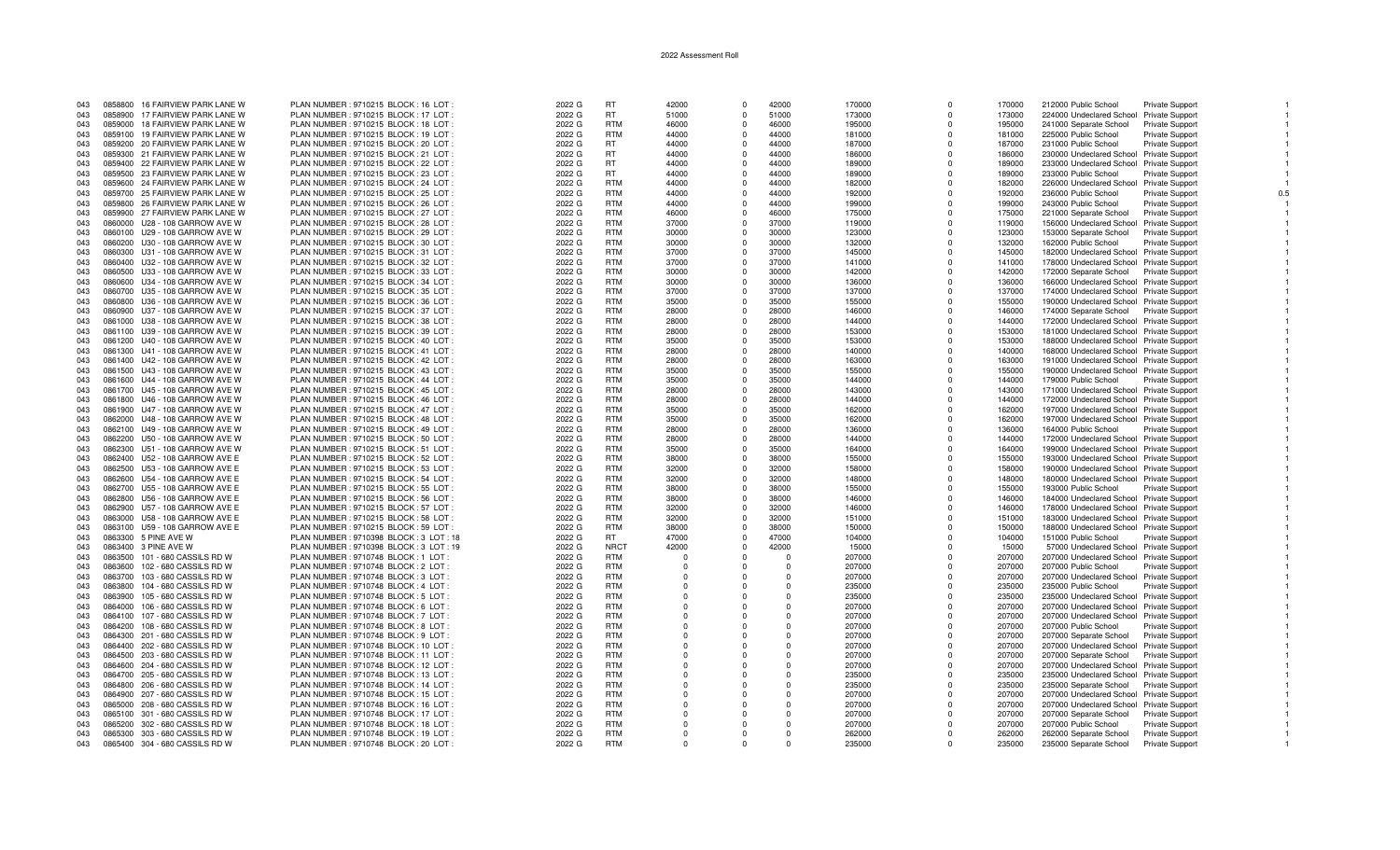| 043 |         | 0865500 305 - 680 CASSILS RD W       | PLAN NUMBER: 9710748 BLOCK: 21 LOT          | 2022 G | <b>RTM</b> | $\Omega$                | $\Omega$ | $\Omega$ | 235000   | $\Omega$     | 235000   | 235000 Undeclared School Private Support |                        |  |
|-----|---------|--------------------------------------|---------------------------------------------|--------|------------|-------------------------|----------|----------|----------|--------------|----------|------------------------------------------|------------------------|--|
| 043 |         | 0865600 306 - 680 CASSILS RD W       | PLAN NUMBER : 9710748 BLOCK : 22 LOT        | 2022 G | <b>RTM</b> | $\Omega$                |          | $\Omega$ | 235000   | <sup>0</sup> | 235000   | 235000 Public School                     | <b>Private Support</b> |  |
|     |         |                                      |                                             |        |            |                         |          |          |          |              |          |                                          |                        |  |
| 043 |         | 0865700 307 - 680 CASSILS RD W       | PLAN NUMBER : 9710748 BLOCK : 23 LOT        | 2022 G | <b>RTM</b> | $\Omega$                |          | $\Omega$ | 207000   | $\Omega$     | 207000   | 207000 Undeclared School Private Support |                        |  |
| 043 |         | 0865800 308 - 680 CASSILS RD W       | PLAN NUMBER : 9710748 BLOCK : 24 LOT        | 2022 G | <b>RTM</b> | $\Omega$                |          | $\Omega$ | 207000   | $\Omega$     | 207000   | 207000 Undeclared School Private Support |                        |  |
| 043 | 0865900 | 101-PARKING 680 CASSILS RD W         | PLAN NUMBER : 9710748 BLOCK : 25 LOT        | 2022 G | <b>RTM</b> | $\Omega$                | $\Omega$ | $\Omega$ | 5000     | $\Omega$     | 5000     | 5000 Undeclared School Private Support   |                        |  |
|     |         |                                      |                                             |        |            |                         |          |          |          |              |          |                                          |                        |  |
| 043 | 0866000 | 101-PARKING 680 CASSILS RD W         | PLAN NUMBER : 9710748 BLOCK : 26 LOT        | 2022 G | <b>RTM</b> | $\Omega$                |          | $\Omega$ | 5000     | $\Omega$     | 5000     | 5000 Undeclared School Private Support   |                        |  |
| 043 | 0866100 | 207-PARKING 680 CASSILS RD W         | PLAN NUMBER : 9710748 BLOCK : 27 LOT        | 2022 G | <b>RTM</b> | $\Omega$                | $\Omega$ | $\Omega$ | 5000     | $\Omega$     | 5000     | 5000 Undeclared School Private Support   |                        |  |
| 043 | 0866200 | 202-PARKING 680 CASSILS RD W         | PLAN NUMBER : 9710748 BLOCK : 28 LOT        | 2022 G | <b>RTM</b> | $\Omega$                | $\Omega$ | $\Omega$ | 5000     | $\Omega$     | 5000     | 5000 Undeclared School Private Support   |                        |  |
|     |         |                                      |                                             |        |            |                         |          |          |          |              |          |                                          |                        |  |
| 043 | 0866300 | 306-PARKING 680 CASSILS RD W         | PLAN NUMBER : 9710748 BLOCK : 29 LOT        | 2022 G | <b>RTM</b> | $\Omega$                | $\Omega$ | $\Omega$ | 5000     | $\Omega$     | 5000     | 5000 Undeclared School Private Support   |                        |  |
| 043 |         | 0866400 204-PARKING 680 CASSILS RD W | PLAN NUMBER : 9710748 BLOCK : 30 LOT        | 2022 G | <b>RTM</b> | $\Omega$                |          | $\Omega$ | 5000     |              | 5000     | 5000 Undeclared School Private Support   |                        |  |
| 043 |         | 0866500 308-PARKING 680 CASSILS RD W | PLAN NUMBER : 9710748 BLOCK : 31 LOT        | 2022 G | <b>RTM</b> | $\Omega$                |          | $\Omega$ | 5000     | <sup>0</sup> | 5000     | 5000 Undeclared School Private Support   |                        |  |
|     |         |                                      |                                             |        |            |                         |          |          |          |              |          |                                          |                        |  |
| 043 | 0866600 | 308-PARKING 680 CASSILS RD W         | PLAN NUMBER : 9710748 BLOCK : 32 LOT :      | 2022 G | <b>RTM</b> | $\Omega$                |          | $\Omega$ | 5000     |              | 5000     | 5000 Undeclared School Private Support   |                        |  |
| 043 | 0866700 | 105-PARKING 680 CASSILS RD W         | PLAN NUMBER : 9710748 BLOCK : 33 LOT        | 2022 G | <b>RTM</b> | $\Omega$                |          | $\Omega$ | 5000     | $\Omega$     | 5000     | 5000 Public School                       | Private Support        |  |
|     |         | 305-PARKING 680 CASSILS RD W         | PLAN NUMBER: 9710748 BLOCK: 34 LOT          | 2022 G | <b>RTM</b> | $\Omega$                |          | $\Omega$ | 5000     |              | 5000     |                                          |                        |  |
| 043 | 0866800 |                                      |                                             |        |            |                         |          |          |          |              |          | 5000 Undeclared School Private Support   |                        |  |
| 043 | 0866900 | 205-PARKING 680 CASSILS RD W         | PLAN NUMBER: 9710748 BLOCK: 35 LOT          | 2022 G | <b>RTM</b> | $\Omega$                | $\Omega$ | $\Omega$ | 5000     | $\Omega$     | 5000     | 5000 Undeclared School Private Support   |                        |  |
| 043 | 0867000 | 205-PARKING 680 CASSILS RD W         | PLAN NUMBER : 9710748 BLOCK : 36 LOT        | 2022 G | <b>RTM</b> | $\Omega$                | $\Omega$ | $\Omega$ | 5000     | $\Omega$     | 5000     | 5000 Undeclared School Private Support   |                        |  |
|     |         |                                      |                                             |        |            | $\Omega$                |          | $\Omega$ |          |              |          |                                          |                        |  |
| 043 | 0867100 | 106-PARKING 680 CASSILS RD W         | PLAN NUMBER : 9710748 BLOCK : 37 LOT        | 2022 G | <b>RTM</b> |                         | $\Omega$ |          | 5000     | $\Omega$     | 5000     | 5000 Undeclared School Private Support   |                        |  |
| 043 |         | 0867200 201-PARKING 680 CASSILS RD W | PLAN NUMBER : 9710748 BLOCK : 38 LOT        | 2022 G | <b>RTM</b> | $\Omega$                |          | $\Omega$ | 5000     |              | 5000     | 5000 Separate School                     | <b>Private Support</b> |  |
| 043 |         | 0867300 301-PARKING 680 CASSILS RD W | PLAN NUMBER: 9710748 BLOCK: 39 LOT          | 2022 G | <b>RTM</b> | $\Omega$                |          | $\Omega$ | 5000     | <sup>0</sup> | 5000     | 5000 Separate School                     | <b>Private Support</b> |  |
|     |         |                                      |                                             |        |            |                         |          |          |          |              |          |                                          |                        |  |
| 043 |         | 0867400 301-PARKING 680 CASSILS RD W | PLAN NUMBER: 9710748 BLOCK: 40 LOT:         | 2022 G | <b>RTM</b> | $\Omega$                |          | $\Omega$ | 5000     | U            | 5000     | 5000 Separate School                     | <b>Private Support</b> |  |
| 043 | 0867500 | 107-PARKING 680 CASSILS RD W         | PLAN NUMBER : 9710748 BLOCK : 41 LOT        | 2022 G | <b>RTM</b> | $\Omega$                |          | $\Omega$ | 5000     |              | 5000     | 5000 Undeclared School Private Support   |                        |  |
| 043 | 0867600 | 103-PARKING 680 CASSILS RD W         | PLAN NUMBER : 9710748 BLOCK : 42 LOT        | 2022 G | <b>RTM</b> | $\Omega$                | $\Omega$ | $\Omega$ | 5000     | U            | 5000     | 5000 Undeclared School Private Support   |                        |  |
|     |         |                                      |                                             |        |            |                         |          |          |          |              |          |                                          |                        |  |
| 043 | 0867700 | 302-PARKING 680 CASSILS RD W         | PLAN NUMBER : 9710748 BLOCK : 43 LOT        | 2022 G | <b>RTM</b> | $\Omega$                | $\Omega$ | $\Omega$ | 5000     | $\Omega$     | 5000     | 5000 Public School                       | Private Support        |  |
| 043 | 0867800 | 304-PARKING 680 CASSILS RD W         | PLAN NUMBER : 9710748 BLOCK : 44 LOT        | 2022 G | <b>RTM</b> | $\Omega$                | $\Omega$ | $\Omega$ | 5000     | $\Omega$     | 5000     | 5000 Separate School                     | Private Support        |  |
|     |         |                                      |                                             |        | <b>RTM</b> | $\Omega$                |          | $\Omega$ | 5000     |              | 5000     |                                          |                        |  |
| 043 | 0867900 | 102-PARKING 680 CASSILS RD W         | PLAN NUMBER : 9710748 BLOCK : 45 LOT        | 2022 G |            |                         |          |          |          |              |          | 5000 Public School                       | <b>Private Support</b> |  |
| 043 |         | 0868000 208-PARKING 680 CASSILS RD W | PLAN NUMBER : 9710748 BLOCK : 46 LOT        | 2022 G | <b>RTM</b> | $\Omega$                |          | $\Omega$ | 5000     |              | 5000     | 5000 Public School                       | <b>Private Support</b> |  |
| 043 | 0868100 | 108-PARKING 680 CASSILS RD W         | PLAN NUMBER: 9710748 BLOCK: 47 LOT          | 2022 G | <b>RTM</b> | $\Omega$                |          | $\Omega$ | 5000     | $\Omega$     | 5000     | 5000 Undeclared School Private Support   |                        |  |
|     |         |                                      |                                             |        |            |                         |          |          |          |              |          |                                          |                        |  |
| 043 |         | 0868200 303-PARKING 680 CASSILS RD W | PLAN NUMBER: 9710748 BLOCK: 48 LOT          | 2022 G | <b>RTM</b> | $\Omega$                |          | $\Omega$ | 5000     | U            | 5000     | 5000 Separate School                     | Private Support        |  |
| 043 |         | 0868300 303-PARKING 680 CASSILS RD W | PLAN NUMBER: 9710748 BLOCK: 49 LOT          | 2022 G | <b>RTM</b> | $\Omega$                |          | $\Omega$ | 5000     |              | 5000     | 5000 Separate School                     | <b>Private Support</b> |  |
| 043 |         | 0868400 201-PARKING 680 CASSILS RD W | PLAN NUMBER: 9710748 BLOCK: 50 LOT          | 2022 G | <b>RTM</b> | $\Omega$                | $\Omega$ | $\Omega$ | 5000     | $\Omega$     | 5000     | 5000 Undeclared School Private Support   |                        |  |
|     |         |                                      |                                             |        |            |                         |          |          |          |              |          |                                          |                        |  |
| 043 | 0868500 | 206-PARKING 680 CASSILS RD W         | PLAN NUMBER: 9710748 BLOCK: 51 LOT          | 2022 G | <b>RTM</b> | $\Omega$                |          | $\Omega$ | 5000     | $\Omega$     | 5000     | 5000 Separate School                     | <b>Private Support</b> |  |
| 043 | 0868600 | 104-PARKING 680 CASSILS RD W         | PLAN NUMBER : 9710748 BLOCK : 52 LOT        | 2022 G | <b>RTM</b> | $\Omega$                |          | $\Omega$ | 5000     | $\Omega$     | 5000     | 5000 Undeclared School Private Support   |                        |  |
| 043 | 0868700 | 104-PARKING 680 CASSILS RD W         | PLAN NUMBER: 9710748 BLOCK: 53 LOT          | 2022 G | <b>RTM</b> | $\Omega$                |          | $\Omega$ | 5000     |              | 5000     | 5000 Undeclared School Private Support   |                        |  |
|     |         |                                      |                                             |        |            |                         |          |          |          |              |          |                                          |                        |  |
| 043 |         | 0868800 307-PARKING 680 CASSILS RD W | PLAN NUMBER: 9710748 BLOCK: 54 LOT          | 2022 G | <b>RTM</b> | $\Omega$                |          | $\Omega$ | 5000     |              | 5000     | 5000 Undeclared School Private Support   |                        |  |
| 043 |         | 0868900 306-PARKING 680 CASSILS RD W | PLAN NUMBER : 9710748 BLOCK : 55 LOT :      | 2022 G | <b>RTM</b> | $\overline{\mathbf{0}}$ |          | 0        | 5000     | $\Omega$     | 5000     | 5000 Public School                       | Private Support        |  |
| 043 |         | 0869000 69 GARROW CRES E             | PLAN NUMBER : 9710644 BLOCK : 2 LOT : 39    | 2022 G | <b>RTM</b> | 49000                   | $\Omega$ | 49000    | 144000   | $\Omega$     | 144000   | 193000 Undeclared School Private Support |                        |  |
|     |         |                                      |                                             |        |            |                         |          |          |          |              |          |                                          |                        |  |
| 043 |         | 0869100 67 GARROW CRES E             | PLAN NUMBER : 9710644 BLOCK : 2 LOT : 40    | 2022 G | <b>RTM</b> | 41000                   |          | 41000    | 140000   |              | 140000   | 181000 Separate School                   | <b>Private Support</b> |  |
| 043 | 0869200 | 65 GARROW CRES E                     | PLAN NUMBER: 9710644 BLOCK: 2 LOT: 41       | 2022 G | <b>RTM</b> | 41000                   | $\Omega$ | 41000    | 127000   | $\Omega$     | 127000   | 168000 Public School                     | <b>Private Support</b> |  |
| 043 | 0869300 | 63 GARROW CRES E                     | PLAN NUMBER : 9710644 BLOCK : 2 LOT : 42    | 2022 G | <b>RTM</b> | 45000                   | $\Omega$ | 45000    | 138000   | $\Omega$     | 138000   | 183000 Undeclared School Private Support |                        |  |
|     |         |                                      |                                             |        |            |                         |          |          |          |              |          |                                          |                        |  |
| 043 |         | 0869400 61 GARROW CRES E             | PLAN NUMBER: 9710644 BLOCK: 2 LOT: 44       | 2022 G | <b>RTM</b> | 45000                   | $\Omega$ | 45000    | 147000   | $\Omega$     | 147000   | 192000 Separate School Private Support   |                        |  |
| 043 |         | 0869500 59 GARROW CRES E             | PLAN NUMBER : 9710644 BLOCK : 2 LOT : 45    | 2022 G | <b>RTM</b> | 41000                   |          | 41000    | 136000   |              | 136000   | 177000 Undeclared School Private Support |                        |  |
|     |         |                                      |                                             | 2022 G | <b>RTM</b> | 45000                   | $\Omega$ | 45000    | 130000   | $\Omega$     | 130000   |                                          |                        |  |
| 043 |         | 0869600 57 GARROW CRES E             | PLAN NUMBER : 9710644 BLOCK : 2 LOT : 46    |        |            |                         |          |          |          |              |          | 175000 Undeclared School Private Support |                        |  |
| 043 |         | 0869700 55 GARROW CRES E             | PLAN NUMBER : 9710644 BLOCK : 2 LOT : 47    | 2022 G | RT.        | 45000                   | $\Omega$ | 45000    | 144000   | $\Omega$     | 144000   | 189000 Undeclared School Private Support |                        |  |
| 043 |         | 0869800 53 GARROW CRES E             | PLAN NUMBER : 9710644 BLOCK : 2 LOT : 48    | 2022 G | RT.        | 45000                   | $\Omega$ | 45000    | 144000   | $\Omega$     | 144000   | 189000 Undeclared School Private Support |                        |  |
|     |         |                                      |                                             |        | <b>RTM</b> |                         |          |          |          | $\Omega$     |          |                                          |                        |  |
| 043 |         | 0869900 51 GARROW CRES E             | PLAN NUMBER : 9710644 BLOCK : 2 LOT : 49    | 2022 G |            | 52000                   |          | 52000    | 152000   |              | 152000   | 204000 Undeclared School Private Support |                        |  |
| 043 |         | 0870000 49 GARROW CRES E             | PLAN NUMBER : 9710644 BLOCK : 2 LOT : 50    | 2022 G | <b>RTM</b> | 63000                   | $\Omega$ | 63000    | 178000   | $\Omega$     | 178000   | 241000 Undeclared School Private Support |                        |  |
| 043 |         | 0870100 47 GARROW CRES E             | PLAN NUMBER: 9710644 BLOCK: 2 LOT: 51       | 2022 G | <b>RTM</b> | 60000                   | $\Omega$ | 60000    | 157000   | $\Omega$     | 157000   | 217000 Separate School                   | <b>Private Support</b> |  |
|     |         |                                      |                                             |        |            |                         | $\Omega$ |          |          | $\Omega$     |          |                                          |                        |  |
| 043 |         | 0870200 45 GARROW CRES E             | PLAN NUMBER : 9710644 BLOCK : 2 LOT : 52    | 2022 G | <b>RTM</b> | 49000                   |          | 49000    | 147000   |              | 147000   | 196000 Undeclared School Private Support |                        |  |
| 043 |         | 0870300 43 GARROW CRES E             | PLAN NUMBER : 9710644 BLOCK : 2 LOT : 53    | 2022 G | <b>RTM</b> | 44000                   | $\Omega$ | 44000    | 130000   |              | 130000   | 174000 Public School                     | <b>Private Support</b> |  |
| 043 |         | 0870400 41 GARROW CRES E             | PLAN NUMBER : 9710644 BLOCK : 2 LOT : 54    | 2022 G | <b>RTM</b> | 39000                   | $\Omega$ | 39000    | 129000   | $\Omega$     | 129000   | 168000 Separate School                   | <b>Private Support</b> |  |
|     |         |                                      |                                             |        |            |                         |          |          |          |              |          |                                          |                        |  |
| 043 |         | 0870500 39 GARROW CRES E             | PLAN NUMBER : 9710644 BLOCK : 2 LOT : 55    | 2022 G | <b>RTM</b> | 39000                   |          | 39000    | 129000   | $\Omega$     | 129000   | 168000 Undeclared School Private Support |                        |  |
| 043 | 0870600 |                                      | PLAN NUMBER : 9710644 BLOCK : 2 LOT : 43PUL | 2022 G | <b>RE</b>  | 3000                    | $\Omega$ | 3000     | $\Omega$ | $\Omega$     | $\Omega$ | 3000 Public School                       | Private Support        |  |
| 043 |         | 0870700 37 GARROW CRES E             | PLAN NUMBER : 9710644 BLOCK : 2 LOT : 56    | 2022 G | <b>RTM</b> | 45000                   |          | 45000    | 137000   | $\Omega$     | 137000   | 182000 Undeclared School Private Support |                        |  |
|     |         |                                      |                                             |        |            |                         |          |          |          |              |          |                                          |                        |  |
| 043 |         | 0870800 70 GARROW CRES E             | PLAN NUMBER : 9710644 BLOCK : 3 LOT : 35    | 2022 G | <b>RTM</b> | 49000                   | $\Omega$ | 49000    | 137000   | $\Omega$     | 137000   | 186000 Undeclared School Private Support |                        |  |
| 043 |         | 0870900 68 GARROW CRES E             | PLAN NUMBER : 9710644 BLOCK : 3 LOT : 36    | 2022 G | <b>RTM</b> | 41000                   | $\Omega$ | 41000    | 141000   | $\Omega$     | 141000   | 182000 Undeclared School Private Support |                        |  |
| 043 |         | 0871000 66 GARROW CRES E             | PLAN NUMBER : 9710644 BLOCK : 3 LOT : 37    | 2022 G | <b>RTM</b> | 41000                   | $\Omega$ | 41000    | 142000   | <sup>0</sup> | 142000   | 183000 Undeclared School Private Support |                        |  |
|     |         |                                      |                                             |        |            |                         |          |          |          |              |          |                                          |                        |  |
| 043 |         | 0871100 64 GARROW CRES E             | PLAN NUMBER: 9710644 BLOCK: 3 LOT: 38       | 2022 G | <b>RTM</b> | 41000                   | $\Omega$ | 41000    | 127000   |              | 127000   | 168000 Public School                     | Private Support        |  |
| 043 |         | 0871200 20 LAKEWOOD GREEN E          | PLAN NUMBER : 9711263 BLOCK : 6 LOT : 53    | 2022 G | <b>RT</b>  | 75000                   | $\Omega$ | 75000    | 301000   | $\Omega$     | 301000   | 376000 Undeclared School Private Support |                        |  |
| 043 |         | 0871300 24 LAKEWOOD GREEN E          | PLAN NUMBER : 9711263 BLOCK : 6 LOT : 54    | 2022 G | RT         | 66000                   |          | 66000    | 222000   | $\Omega$     | 222000   | 288000 Public School                     | <b>Private Support</b> |  |
|     |         |                                      |                                             |        |            |                         |          |          |          |              |          |                                          |                        |  |
| 043 |         | 0871400 28 LAKEWOOD GREEN E          | PLAN NUMBER : 9711263 BLOCK : 6 LOT : 55    | 2022 G | <b>RT</b>  | 86000                   | $\Omega$ | 86000    | 194000   | $\Omega$     | 194000   | 280000 Undeclared School Private Support |                        |  |
| 043 |         | 0871500 32 LAKEWOOD GREEN E          | PLAN NUMBER : 9711263 BLOCK : 6 LOT : 56    | 2022 G | RT         | 73000                   | $\Omega$ | 73000    | 195000   | $\Omega$     | 195000   | 268000 Undeclared School Private Support |                        |  |
| 043 |         | 0871600 36 LAKEWOOD GREEN E          | PLAN NUMBER: 9711263 BLOCK: 6 LOT: 57       | 2022 G | <b>RT</b>  | 59000                   | $\Omega$ | 59000    | 196000   | $\Omega$     | 196000   | 255000 Undeclared School Private Support |                        |  |
|     |         |                                      |                                             |        |            |                         |          |          |          |              |          |                                          |                        |  |
| 043 |         | 0871700 284 UPLAND AVE W             | PLAN NUMBER: 9711458 BLOCK: 6 LOT: 1        | 2022 G | <b>RT</b>  | 41000                   | $\Omega$ | 41000    | 245000   | $\Omega$     | 245000   | 286000 Separate School                   | Private Support        |  |
| 043 |         | 0871800 280 UPLAND AVE W             | PLAN NUMBER : 9711458 BLOCK : 6 LOT : 2     | 2022 G | <b>RT</b>  | 40000                   | $\Omega$ | 40000    | 190000   |              | 190000   | 230000 Public School                     | <b>Private Support</b> |  |
| 043 |         | 0871900 276 UPLAND AVE W             | PLAN NUMBER : 9711458 BLOCK : 6 LOT : 3     | 2022 G | <b>RT</b>  | 40000                   | $\Omega$ | 40000    | 228000   |              | 228000   | 268000 Public School                     | Private Support        |  |
|     |         |                                      |                                             |        |            |                         |          |          |          |              |          |                                          |                        |  |
| 043 |         | 0872000 272 UPLAND AVE W             | PLAN NUMBER : 9711458 BLOCK : 6 LOT : 4     | 2022 G | <b>RT</b>  | 40000                   |          | 40000    | 212000   |              | 212000   | 252000 Undeclared School Private Support |                        |  |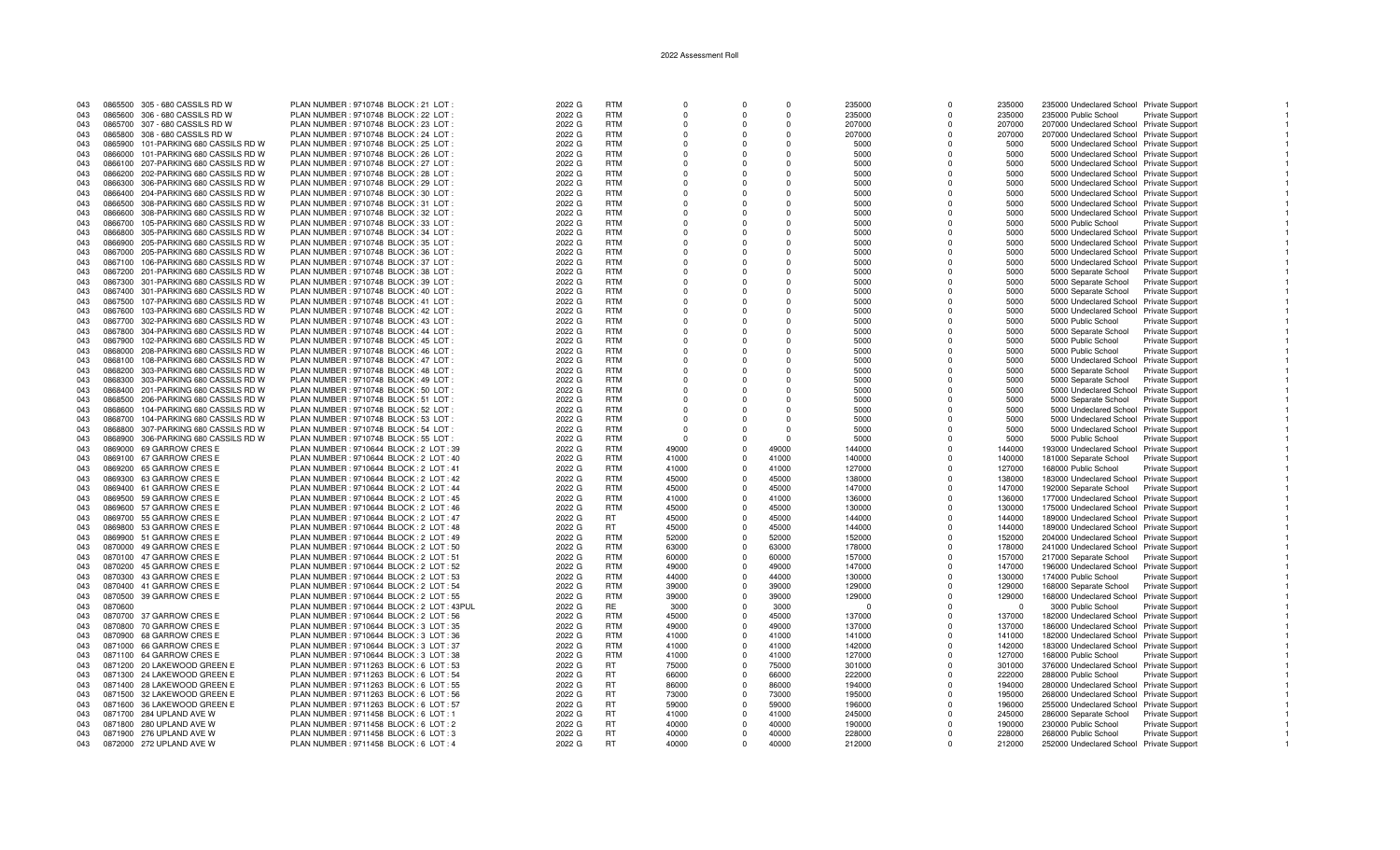| 043        | 0872100 268 UPLAND AVE W                       | PLAN NUMBER: 9711458 BLOCK: 6 LOT: 5                                                | 2022 G           | <b>RT</b>                | 40000             | $\Omega$                 | 40000             | 190000             | $\Omega$             | 190000             | 230000 Undeclared School Private Support                                            |                          |     |
|------------|------------------------------------------------|-------------------------------------------------------------------------------------|------------------|--------------------------|-------------------|--------------------------|-------------------|--------------------|----------------------|--------------------|-------------------------------------------------------------------------------------|--------------------------|-----|
|            |                                                |                                                                                     |                  |                          |                   |                          |                   |                    |                      |                    |                                                                                     |                          |     |
| 043        | 0872200 264 UPLAND AVE W                       | PLAN NUMBER: 9711458 BLOCK: 6 LOT: 6                                                | 2022 G           | <b>RT</b>                | 41000             | $\Omega$                 | 41000             | 212000             | $\Omega$             | 212000             | 253000 Undeclared School Private Support                                            |                          |     |
| 043        | 0872300                                        | PLAN NUMBER: 9711458 BLOCK: 6 LOT: 7PUL                                             | 2022 G           | <b>RE</b>                | 62000             | $\Omega$                 | 62000             | $\Omega$           | $\Omega$             | - 0                | 62000 Public School                                                                 | Private Support          |     |
| 043        | 0872400 91 UPLAND RD W                         | PLAN NUMBER: 9711458 BLOCK: 3 LOT: 28                                               | 2022 G           | <b>RT</b>                | 48000             | $\Omega$                 | 48000             | 247000             | $\Omega$             | 247000             | 295000 Undeclared School Private Support                                            |                          |     |
|            | 95 UPLAND RD W<br>0872500                      | PLAN NUMBER: 9711458 BLOCK: 3 LOT: 29                                               | 2022 G           | <b>RT</b>                | 51000             | $\Omega$                 | 51000             | 250000             | $\Omega$             | 250000             |                                                                                     |                          |     |
| 043        |                                                |                                                                                     |                  |                          |                   |                          |                   |                    |                      |                    | 301000 Undeclared School Private Support                                            |                          |     |
| 043        | 0872600 99 UPLAND RD W                         | PLAN NUMBER : 9711458 BLOCK : 3 LOT : 30                                            | 2022 G           | <b>RT</b>                | 55000             | $\Omega$                 | 55000             | 327000             | $\Omega$             | 327000             | 382000 Separate School                                                              | <b>Private Support</b>   |     |
| 043        | 0872700 103 UPLAND RD W                        | PLAN NUMBER: 9711458 BLOCK: 3 LOT: 31                                               | 2022 G           | <b>RT</b>                | 48000             | $\Omega$                 | 48000             | 234000             | $\Omega$             | 234000             | 282000 Undeclared School Private Support                                            |                          |     |
| 043        | 0872800<br>107 UPLAND RD W                     | PLAN NUMBER: 9711458 BLOCK: 3 LOT: 32                                               | 2022 G           | <b>RT</b>                | 45000             | $\Omega$                 | 45000             | 236000             | $\Omega$             | 236000             | 281000 Public School                                                                | Private Support          |     |
|            |                                                |                                                                                     |                  |                          |                   |                          |                   |                    |                      |                    |                                                                                     |                          |     |
| 043        | 111 UPLAND RD W<br>0872900                     | PLAN NUMBER: 9711458 BLOCK: 3 LOT: 33                                               | 2022 G           | <b>RT</b>                | 43000             | $\Omega$                 | 43000             | 247000             | $\Omega$             | 247000             | 290000 Undeclared School Private Support                                            |                          |     |
| 043        | 0873000 115 UPLAND RD W                        | PLAN NUMBER: 9711458 BLOCK: 3 LOT: 34                                               | 2022 G           | <b>RT</b>                | 45000             | $\Omega$                 | 45000             | 241000             | $\Omega$             | 241000             | 286000 Undeclared School Private Support                                            |                          |     |
| 043        | 0873100 119 UPLAND RD W                        | PLAN NUMBER: 9711458 BLOCK: 3 LOT: 35                                               | 2022 G           | <b>RT</b>                | 45000             | $\Omega$                 | 45000             | 262000             | $\Omega$             | 262000             | 307000 Undeclared School Private Support                                            |                          |     |
| 043        | 0873200<br>123 UPLAND RD W                     | PLAN NUMBER: 9711458 BLOCK: 3 LOT: 36                                               | 2022 G           | <b>RT</b>                | 43000             | $\Omega$                 | 43000             | 243000             | $\Omega$             | 243000             | 286000 Public School                                                                | Private Support          |     |
|            |                                                |                                                                                     |                  |                          |                   |                          |                   |                    |                      |                    |                                                                                     |                          |     |
| 043        | 0873300<br>127 UPLAND RD W                     | PLAN NUMBER: 9711458 BLOCK: 3 LOT: 37                                               | 2022 G           | <b>RT</b>                | 42000             | $^{\circ}$               | 42000             | 286000             | $\Omega$             | 286000             | 328000 Public School                                                                | Private Support          |     |
| 043        | 0873400<br>131 UPLAND RD W                     | PLAN NUMBER: 9711458 BLOCK: 3 LOT: 38                                               | 2022 G           | <b>RT</b>                | 42000             | $\Omega$                 | 42000             | 236000             | $\Omega$             | 236000             | 278000 Undeclared School Private Support                                            |                          |     |
| 043        | 0873500<br>135 UPLAND RD W                     | PLAN NUMBER : 9711458 BLOCK : 3 LOT : 39                                            | 2022 G           | <b>RT</b>                | 46000             | $\Omega$                 | 46000             | 253000             | $\Omega$             | 253000             | 299000 Undeclared School Private Support                                            |                          |     |
|            |                                                |                                                                                     |                  |                          |                   |                          |                   |                    |                      |                    |                                                                                     |                          |     |
| 043        | 139 UPLAND RD W<br>0873600                     | PLAN NUMBER: 9711458 BLOCK: 3 LOT: 40                                               | 2022 G           | <b>RT</b>                | 46000             | $\Omega$                 | 46000             | 277000             | $\Omega$             | 277000             | 323000 Separate School                                                              | Private Support          |     |
| 043        | 143 UPLAND RD W<br>0873700                     | PLAN NUMBER: 9711458 BLOCK: 3 LOT: 41                                               | 2022 G           | <b>RT</b>                | 46000             | $\Omega$                 | 46000             | 231000             | $\Omega$             | 231000             | 277000 Public School                                                                | <b>Private Support</b>   |     |
| 043        | 147 UPLAND RD W<br>0873800                     | PLAN NUMBER: 9711458 BLOCK: 3 LOT: 42                                               | 2022 G           | RT.                      | 48000             | $\Omega$                 | 48000             | 242000             | $\Omega$             | 242000             | 290000 Undeclared School Private Support                                            |                          |     |
| 043        | 0873900                                        | PLAN NUMBER : 9710974 BLOCK : A LOT : 0                                             | 2022 G           | <b>NRE</b>               | 31000             | $\overline{0}$           | 31000             | -0                 | $\Omega$             | $^{\circ}$         | 31000 Public School                                                                 | <b>Private Support</b>   |     |
|            |                                                |                                                                                     |                  |                          |                   |                          |                   |                    |                      |                    |                                                                                     |                          |     |
| 043        | 0874100                                        | QUARTER SECTION : SW SECTION : 31 TOWNSHIP : 18                                     | 2022 G           | FT.                      | 26500             | $\Omega$                 | 26500             | $\Omega$           | $\Omega$             | $\Omega$           | 26500 Undeclared School Private Support                                             |                          |     |
| 043        | 0874200                                        | QUARTER SECTION : SW SECTION : 31 TOWNSHIP : 18                                     | 2022 G           | FT.                      | 33500             | $\Omega$                 | 33500             | $\Omega$           | <sup>n</sup>         | $\Omega$           | 33500 Undeclared School Private Support                                             |                          |     |
| 043        | 0874300                                        | QUARTER SECTION : NW SECTION : 30 TOWNSHIP : 18                                     | 2022 G           | FT.                      | 27800             | $\Omega$                 | 27800             | $\Omega$           | $\Omega$             | $\Omega$           | 27800 Undeclared School Private Support                                             |                          |     |
|            |                                                |                                                                                     |                  |                          |                   |                          |                   |                    |                      |                    |                                                                                     |                          |     |
| 043        | 0874400                                        | QUARTER SECTION : NW SECTION : 30 TOWNSHIP : 18                                     | 2022 G           | FT.                      | 27800             | $\Omega$                 | 27800             | $\Omega$           |                      | $\Omega$           | 27800 Undeclared School Private Support                                             |                          |     |
| 043        | 0874500                                        | QUARTER SECTION : NE SECTION : 30 TOWNSHIP : 18                                     | 2022 G           | <b>FT</b>                | 4900              | $\Omega$                 | 4900              | $\Omega$           | $\Omega$             | $\Omega$           | 4900 Undeclared School Private Support                                              |                          |     |
| 043        | 0874500                                        | QUARTER SECTION : NE SECTION : 30 TOWNSHIP : 18                                     | 2022 G           | <b>RT</b>                | 145000            | $^{\circ}$               | 145000            | 23000              | $\Omega$             | 23000              | 168000 Undeclared School Private Support                                            |                          |     |
| 043        | 0874600<br>57 WILDROSE AVE W                   | QUARTER SECTION : SE SECTION : 31 TOWNSHIP : 18                                     | 2022 G           | FT.                      | 900               | $\Omega$                 | 900               | $\cap$             | $\Omega$             | $\Omega$           | 900 Undeclared School Private Support                                               |                          |     |
|            |                                                |                                                                                     |                  |                          |                   |                          |                   |                    |                      |                    |                                                                                     |                          |     |
| 043        | 0874600 57 WILDROSE AVE W                      | QUARTER SECTION : SE SECTION : 31 TOWNSHIP : 18                                     | 2022 G           | <b>RE</b>                | - 0               | $\Omega$                 | $\Omega$          | 5800               |                      | 5800               | 5800 Undeclared School Private Support                                              |                          |     |
| 043        | 0874600 57 WILDROSE AVE W                      | QUARTER SECTION : SE SECTION : 31 TOWNSHIP : 18                                     | 2022 G           | <b>RT</b>                | 145000            | $\Omega$                 | 145000            | 294200             | <sup>n</sup>         | 294200             | 439200 Undeclared School Private Support                                            |                          |     |
| 043        | 0874700                                        | QUARTER SECTION : SE SECTION : 31 TOWNSHIP : 18                                     | 2022 G           | FT.                      | 4900              |                          | 4900              |                    | 0                    | $\Omega$           | 4900 Undeclared School Private Support                                              |                          |     |
|            |                                                |                                                                                     |                  | <b>NRCT</b>              | $\Omega$          | $\Omega$                 | $\Omega$          |                    | $\Omega$             |                    |                                                                                     |                          |     |
| 043        | 0874900<br>1307 2 ST W                         | PLAN NUMBER : 9910820 BLOCK : 6 LOT : 6                                             | 2022 G           |                          |                   |                          |                   | 1754000            |                      | 1754000            | 1754000 Undeclared School Corporate Support                                         |                          |     |
| 043        | 0875000<br>1315 2 ST W                         | PLAN NUMBER : 9910820 BLOCK : 6 LOT : 7                                             | 2022 G           | <b>NRCT</b>              |                   |                          | $\Omega$          | 897000             | $\Omega$             | 897000             | 897000 Undeclared School Private Support                                            |                          |     |
| 043        | 0875200 B - 212 3 AVE W                        | PLAN NUMBER : 0011508 BLOCK : 2 LOT :                                               | 2022 G           | <b>NRCT</b>              | $\Omega$          | $\Omega$                 | $\Omega$          | 187000             | $\mathbf 0$          | 187000             | 187000 Public School                                                                | <b>Corporate Support</b> |     |
| 043        | 0875300 C - 212 3 AVE W                        | PLAN NUMBER: 0011508 BLOCK: 3 LOT:                                                  | 2022 G           | <b>NRCT</b>              | $\Omega$          | $\Omega$                 | $\Omega$          | 156000             | $\Omega$             | 156000             | 156000 Public School                                                                | Private Support          |     |
|            |                                                |                                                                                     |                  |                          |                   |                          |                   |                    |                      |                    |                                                                                     |                          |     |
| 043        | 0875400 4 UPLAND LINK W                        | PLAN NUMBER : 0110078 BLOCK : 7 LOT : 1                                             | 2022 G           | RT.                      | 49000             | $\Omega$                 | 49000             | 249000             | $\Omega$             | 249000             | 298000 Undeclared School Private Support                                            |                          |     |
| 043        | 0875500 8 UPLAND LINK W                        | PLAN NUMBER : 0110078 BLOCK : 7 LOT : 2                                             | 2022 G           | <b>RT</b>                | 46000             | $\Omega$                 | 46000             | 257000             | 0                    | 257000             | 303000 Undeclared School Private Support                                            |                          |     |
| 043        | 0875600 12 UPLAND LINK W                       | PLAN NUMBER : 0110078 BLOCK : 7 LOT : 3                                             | 2022 G           | <b>RT</b>                | 46000             | $\Omega$                 | 46000             | 251000             | $\Omega$             | 251000             | 297000 Public School                                                                | Private Support          | 0.5 |
|            |                                                |                                                                                     |                  | <b>RT</b>                |                   | $\Omega$                 |                   |                    | $\Omega$             |                    |                                                                                     |                          |     |
| 043        | 0875700 16 UPLAND LINK W                       | PLAN NUMBER : 0110078 BLOCK : 7 LOT : 4                                             | 2022 G           |                          | 50000             |                          | 50000             | 249000             |                      | 249000             | 299000 Undeclared School Private Support                                            |                          |     |
| 043        | 0875800 4 UPLAND MANOR W                       | PLAN NUMBER : 0110078 BLOCK : 8 LOT : 1                                             | 2022 G           | <b>RT</b>                | 50000             | $\Omega$                 | 50000             | 246000             | $\Omega$             | 246000             | 296000 Undeclared School Private Support                                            |                          |     |
| 043        | 0875900 911 2 AVE W                            | PLAN NUMBER : 9811722 BLOCK : 1 LOT : 1                                             | 2022 G           | <b>RT</b>                | 97000             | $\Omega$                 | 97000             | 317000             | $\Omega$             | 317000             | 414000 Undeclared School Private Support                                            |                          |     |
| 043        | 0876000 907 2 AVE W                            | PLAN NUMBER: 9811722 BLOCK: 1 LOT: 2                                                | 2022 G           | <b>RT</b>                | 73000             | $\Omega$                 | 73000             | 294000             | $\Omega$             | 294000             | 367000 Undeclared School Private Support                                            |                          |     |
|            |                                                |                                                                                     |                  |                          |                   |                          |                   |                    |                      |                    |                                                                                     |                          |     |
| 043        | 0876100 903 2 AVE W                            | PLAN NUMBER : 9811722 BLOCK : 1 LOT : 3                                             | 2022 G           | RT.                      | 79000             | $\Omega$                 | 79000             | 244000             | $\Omega$             | 244000             | 323000 Public School                                                                | Private Support          |     |
| 043        | 0876200 U1 - 55 PLEASANT PARK RD W             | PLAN NUMBER : 9812317 BLOCK : 0 LOT : 1                                             | 2022 G           | <b>RTM</b>               | $\Omega$          | $\Omega$                 | - 0               | 103000             | $\Omega$             | 103000             | 103000 Undeclared School Private Support                                            |                          |     |
| 043        | 0876300 U2 - 55 PLEASANT PARK RD W             | PLAN NUMBER : 9812317 BLOCK : 0 LOT : 2                                             | 2022 G           | <b>RTM</b>               | $\Omega$          |                          | $\Omega$          | 103000             | $\Omega$             | 103000             | 103000 Undeclared School Private Support                                            |                          |     |
|            | 0876400 U3 - 55 PLEASANT PARK RD W             |                                                                                     |                  | <b>RTM</b>               | $\Omega$          | $\Omega$                 | $\Omega$          |                    | $\Omega$             |                    |                                                                                     |                          |     |
| 043        |                                                | PLAN NUMBER : 9812317 BLOCK : 0 LOT : 3                                             | 2022 G           |                          |                   |                          |                   | 103000             |                      | 103000             | 103000 Undeclared School Private Support                                            |                          |     |
| 043        | 0876500 U4 - 55 PLEASANT PARK RD W             | PLAN NUMBER : 9812317 BLOCK : 0 LOT : 4                                             | 2022 G           | <b>RTM</b>               | $\Omega$          |                          | $\Omega$          | 103000             | $\Omega$             | 103000             | 103000 Undeclared School Private Support                                            |                          |     |
| 043        | 0876600 U5 - 55 PLEASANT PARK RD W             | PLAN NUMBER : 9812317 BLOCK : 0 LOT : 5                                             | 2022 G           | <b>RTM</b>               | $\Omega$          | $\Omega$                 | $\cap$            | 103000             | $\Omega$             | 103000             | 103000 Undeclared School Private Support                                            |                          |     |
| 043        | 0876700 U6 - 55 PLEASANT PARK RD W             | PLAN NUMBER : 9812317 BLOCK : 0 LOT : 6                                             | 2022 G           | <b>RTM</b>               | $\Omega$          | $\Omega$                 | $\Omega$          | 103000             | $\Omega$             | 103000             | 103000 Undeclared School Private Support                                            |                          |     |
|            |                                                |                                                                                     |                  |                          |                   |                          |                   |                    |                      |                    |                                                                                     |                          |     |
| 043        | 0876800 U7 - 55 PLEASANT PARK RD W             | PLAN NUMBER : 9812317 BLOCK : 0 LOT : 7                                             | 2022 G           | <b>RTM</b>               | $\Omega$          | $\Omega$                 | $\Omega$          | 103000             | $\Omega$             | 103000             | 103000 Undeclared School Private Support                                            |                          |     |
| 043        | 0876900 U8 - 55 PLEASANT PARK RD W             | PLAN NUMBER : 9812317 BLOCK : 0 LOT : 8                                             | 2022 G           | <b>RTM</b>               | $\Omega$          | $\Omega$                 | $\Omega$          | 103000             | $\Omega$             | 103000             | 103000 Undeclared School Private Support                                            |                          |     |
| 043        | 0877000 U9 - 55 PLEASANT PARK RD W             | PLAN NUMBER : 9812317 BLOCK : 0 LOT : 9                                             | 2022 G           | <b>RTM</b>               | $\Omega$          | $\Omega$                 | $\Omega$          | 103000             | $\Omega$             | 103000             | 103000 Undeclared School Private Support                                            |                          |     |
|            |                                                |                                                                                     |                  | <b>RTM</b>               |                   |                          |                   |                    | $\Omega$             |                    |                                                                                     |                          |     |
| 043        | 0877100 U10 - 55 PLEASANT PARK RD W            | PLAN NUMBER : 9812317 BLOCK : 0 LOT : 10                                            | 2022 G           |                          |                   |                          |                   | 103000             |                      | 103000             | 103000 Undeclared School Private Support                                            |                          |     |
| 043        | U11 - 55 PLEASANT PARK RD W<br>0877200         | PLAN NUMBER : 9812317 BLOCK : 0 LOT : 11                                            | 2022 G           | <b>RTM</b>               | $\Omega$          | $\Omega$                 | $\Omega$          | 103000             | $\Omega$             | 103000             | 103000 Undeclared School Private Support                                            |                          |     |
| 043        | 0877300 U12 - 55 PLEASANT PARK RD W            | PLAN NUMBER : 9812317 BLOCK : 0 LOT : 12                                            | 2022 G           | <b>RTM</b>               | $\Omega$          |                          | $\Omega$          | 103000             | $\Omega$             | 103000             | 103000 Undeclared School Private Support                                            |                          |     |
| 043        | 0877400 U13 - 55 PLEASANT PARK RD W            | PLAN NUMBER : 9812317 BLOCK : 0 LOT : 13                                            | 2022 G           | <b>RTM</b>               | $\Omega$          |                          | $\Omega$          | 103000             | $\Omega$             | 103000             | 103000 Undeclared School Private Support                                            |                          |     |
|            |                                                |                                                                                     |                  |                          |                   |                          |                   |                    |                      |                    |                                                                                     |                          |     |
| 043        | 0877500 U14 - 55 PLEASANT PARK RD W            | PLAN NUMBER : 9812317 BLOCK : 0 LOT : 14                                            | 2022 G           | <b>RTM</b>               | $\Omega$          | $\Omega$                 | $\Omega$          | 103000             | $\Omega$             | 103000             | 103000 Undeclared School Private Support                                            |                          |     |
| 043        | U15 - 55 PLEASANT PARK RD W<br>0877600         | PLAN NUMBER : 9812317 BLOCK : 0 LOT : 15                                            | 2022 G           | <b>RTM</b>               | $^{\circ}$        | $\Omega$                 | $\Omega$          | 103000             | $\mathbf 0$          | 103000             | 103000 Undeclared School Private Support                                            |                          |     |
| 043        | 0877700 U16 - 55 PLEASANT PARK RD W            | PLAN NUMBER : 9812317 BLOCK : 0 LOT : 16                                            | 2022 G           | <b>RTM</b>               | $\Omega$          | $\Omega$                 | $\Omega$          | 103000             | $\Omega$             | 103000             | 103000 Undeclared School Private Support                                            |                          |     |
|            | 0877800 U17 - 55 PLEASANT PARK RD W            | PLAN NUMBER : 9812317 BLOCK : 0 LOT : 17                                            | 2022 G           | <b>RTM</b>               | $\Omega$          | $\Omega$                 | $\Omega$          |                    | $\Omega$             | 103000             |                                                                                     |                          |     |
| 043        |                                                |                                                                                     |                  |                          |                   |                          |                   | 103000             |                      |                    | 103000 Undeclared School Private Support                                            |                          |     |
| 043        | 0877900 U18 - 55 PLEASANT PARK RD W            | PLAN NUMBER : 9812317 BLOCK : 0 LOT : 18                                            | 2022 G           | <b>RTM</b>               | $\Omega$          |                          |                   | 103000             | $\Omega$             | 103000             | 103000 Undeclared School Corporate Support                                          |                          |     |
| 043        | U19 - 55 PLEASANT PARK RD W<br>0878000         | PLAN NUMBER : 9812317 BLOCK : 0 LOT : 19                                            | 2022 G           | <b>RTM</b>               | $\Omega$          |                          | $\Omega$          | 103000             | $\Omega$             | 103000             | 103000 Undeclared School Private Support                                            |                          |     |
| 043        | 0878100 U20 - 55 PLEASANT PARK RD W            | PLAN NUMBER : 9812317 BLOCK : 0 LOT : 20                                            | 2022 G           | <b>RTM</b>               | $\Omega$          |                          | $\Omega$          | 103000             | $\Omega$             | 103000             | 103000 Undeclared School Private Support                                            |                          |     |
|            |                                                |                                                                                     |                  |                          |                   |                          |                   |                    |                      |                    |                                                                                     |                          |     |
| 043        | 0878200 U21 - 55 PLEASANT PARK RD W            | PLAN NUMBER : 9812317 BLOCK : 0 LOT : 21                                            | 2022 G           | <b>RTM</b>               | $\Omega$          |                          | $\Omega$          | 103000             | $\Omega$             | 103000             | 103000 Undeclared School Private Support                                            |                          |     |
| 043        | 0878300<br>U22 - 55 PLEASANT PARK RD W         | PLAN NUMBER : 9812317 BLOCK : 0 LOT : 22                                            | 2022 G           | <b>RTM</b>               | $\Omega$          | $\Omega$                 | $\Omega$          | 103000             | $\Omega$             | 103000             | 103000 Undeclared School Private Support                                            |                          |     |
| 043        |                                                |                                                                                     |                  | <b>RTM</b>               |                   |                          |                   |                    | $\Omega$             | 103000             | 103000 Undeclared School Private Support                                            |                          |     |
|            | U23 - 55 PLEASANT PARK RD W<br>0878400         |                                                                                     | 2022 G           |                          | $\mathbf{0}$      |                          | $\Omega$          |                    |                      |                    |                                                                                     |                          |     |
|            |                                                | PLAN NUMBER : 9812317 BLOCK : 0 LOT : 23                                            |                  |                          |                   |                          |                   | 103000             |                      |                    |                                                                                     |                          |     |
| 043<br>043 | 0878500 U24 - 55 PLEASANT PARK RD W<br>0878600 | PLAN NUMBER : 9812317 BLOCK : 0 LOT : 24<br>PLAN NUMBER : 9811781 BLOCK : 1 LOT : 0 | 2022 G<br>2022 G | <b>RTM</b><br><b>NRE</b> | $\Omega$<br>63000 | $\Omega$<br>$\mathbf{0}$ | $\Omega$<br>63000 | 103000<br>$\Omega$ | $\Omega$<br>$\Omega$ | 103000<br>$\Omega$ | 103000 Undeclared School Private Support<br>63000 Undeclared School Private Support |                          |     |

 $0.5$ 

 $\overline{1}$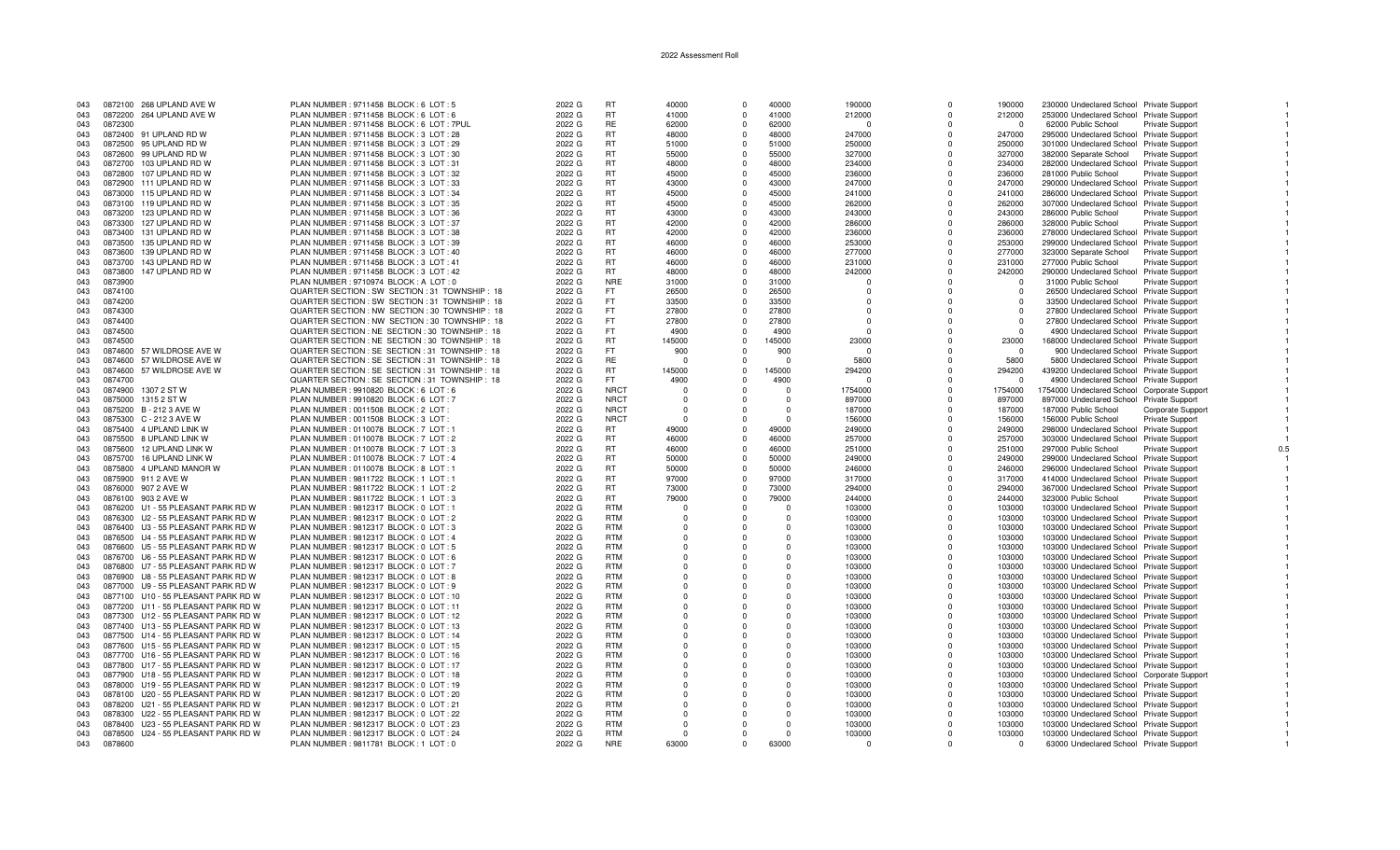| 043 |         | 0878700 408 1 ST W        | PLAN NUMBER: 1512991 BLOCK: 5 LOT: 1        | 2022 G | <b>NRE</b> | 326000 | $\Omega$    | 326000 | 20312000    | $\Omega$     | 20312000 | 20638000 Separate School                 | Private Support        |     |
|-----|---------|---------------------------|---------------------------------------------|--------|------------|--------|-------------|--------|-------------|--------------|----------|------------------------------------------|------------------------|-----|
| 043 |         | 0878900 124 4 AVE E       | PLAN NUMBER : 9811781 BLOCK : 4 LOT : 0     | 2022 G | <b>NRE</b> | 324000 | $\Omega$    | 324000 | 9904000     | $\Omega$     | 9904000  | 10228000 Public School                   | Private Support        |     |
| 043 |         | 0879000 88 UPLAND ST W    | PLAN NUMBER : 9812892 BLOCK : 3 LOT : 43    | 2022 G | RT         | 45000  | $\Omega$    | 45000  | 271000      | $\Omega$     | 271000   | 316000 Public School                     | Private Support        |     |
| 043 |         | 0879100 84 UPLAND ST W    | PLAN NUMBER : 9812892 BLOCK : 3 LOT : 44    | 2022 G | RT         | 46000  | $\Omega$    | 46000  | 247000      | $\Omega$     | 247000   | 293000 Undeclared School Private Support |                        |     |
| 043 |         | 0879200 80 UPLAND ST W    | PLAN NUMBER : 9812892 BLOCK : 3 LOT : 45    | 2022 G | <b>RT</b>  | 46000  | $\Omega$    | 46000  | 265000      | $\Omega$     | 265000   | 311000 Public School                     | Private Support        |     |
|     |         |                           |                                             |        |            |        |             |        |             |              |          |                                          |                        |     |
| 043 |         | 0879300 76 UPLAND ST W    | PLAN NUMBER : 9812892 BLOCK : 3 LOT : 46    | 2022 G | <b>RT</b>  | 43000  | $\Omega$    | 43000  | 249000      | $\Omega$     | 249000   | 292000 Undeclared School Private Support |                        |     |
| 043 |         | 0879400 72 UPLAND ST W    | PLAN NUMBER : 9812892 BLOCK : 3 LOT : 47    | 2022 G | <b>RT</b>  | 43000  | $\Omega$    | 43000  | 230000      | $\Omega$     | 230000   | 273000 Undeclared School Private Support |                        |     |
| 043 |         | 0879500 68 UPLAND ST W    | PLAN NUMBER: 9812892 BLOCK: 3 LOT: 48       | 2022 G | <b>RT</b>  | 43000  | $\Omega$    | 43000  | 265000      | $\Omega$     | 265000   | 308000 Undeclared School Private Support |                        |     |
| 043 |         | 0879600 64 UPLAND ST W    | PLAN NUMBER : 9812892 BLOCK : 3 LOT : 49    | 2022 G | <b>RT</b>  | 43000  | $\Omega$    | 43000  | 254000      | $\Omega$     | 254000   | 297000 Public School                     | Private Support        |     |
| 043 |         | 0879700 60 UPLAND ST W    | PLAN NUMBER: 9812892 BLOCK: 3 LOT: 50       | 2022 G | RT         | 43000  | $\Omega$    | 43000  | 301000      | $\Omega$     | 301000   | 344000 Undeclared School Private Support |                        |     |
| 043 |         | 0879800 56 UPLAND ST W    | PLAN NUMBER: 9812892 BLOCK: 3 LOT: 51       | 2022 G | RT         | 43000  | $\Omega$    | 43000  | 235000      | $\Omega$     | 235000   | 278000 Undeclared School Private Support |                        |     |
|     |         |                           |                                             |        |            |        |             |        |             |              |          |                                          |                        |     |
| 043 |         | 0879900 52 UPLAND ST W    | PLAN NUMBER : 9812892 BLOCK : 3 LOT : 52    | 2022 G | <b>RT</b>  | 43000  | $\Omega$    | 43000  | 248000      | $\Omega$     | 248000   | 291000 Undeclared School Private Support |                        |     |
| 043 |         | 0880000 48 UPLAND ST W    | PLAN NUMBER : 9812892 BLOCK : 3 LOT : 53    | 2022 G | RT         | 42000  | $\Omega$    | 42000  | 266000      | $\Omega$     | 266000   | 308000 Public School                     | Private Support        |     |
| 043 |         | 0880100 44 UPLAND ST W    | PLAN NUMBER : 9812892 BLOCK : 3 LOT : 54    | 2022 G | RT         | 41000  | $\Omega$    | 41000  | 260000      | $\Omega$     | 260000   | 301000 Undeclared School Private Support |                        |     |
| 043 | 0880200 | 40 UPLAND ST W            | PLAN NUMBER : 9812892 BLOCK : 3 LOT : 55    | 2022 G | <b>RT</b>  | 43000  | $\Omega$    | 43000  | 257000      | $\Omega$     | 257000   | 300000 Public School                     | <b>Private Support</b> |     |
| 043 |         | 0880300 36 UPLAND ST W    | PLAN NUMBER : 9812892 BLOCK : 3 LOT : 56    | 2022 G | <b>RT</b>  | 43000  | $\Omega$    | 43000  | 249000      | $\Omega$     | 249000   | 292000 Public School                     | <b>Private Support</b> |     |
|     |         |                           |                                             |        |            |        |             |        |             |              |          |                                          |                        |     |
| 043 |         | 0880400 32 UPLAND ST W    | PLAN NUMBER : 9812892 BLOCK : 3 LOT : 57    | 2022 G | <b>RT</b>  | 43000  | $\Omega$    | 43000  | 266000      | $\Omega$     | 266000   | 309000 Undeclared School Private Support |                        |     |
| 043 |         | 0880500 28 UPLAND ST W    | PLAN NUMBER: 9812892 BLOCK: 3 LOT: 58       | 2022 G | <b>RT</b>  | 44000  | $\Omega$    | 44000  | 220000      | $\Omega$     | 220000   | 264000 Undeclared School Private Support |                        |     |
| 043 | 0880600 | 24 UPLAND ST W            | PLAN NUMBER : 9812892 BLOCK : 3 LOT : 59    | 2022 G | RT         | 41000  | $\Omega$    | 41000  | 253000      | $\Omega$     | 253000   | 294000 Undeclared School Private Support |                        |     |
| 043 |         | 0880700 20 UPLAND ST W    | PLAN NUMBER : 9812892 BLOCK : 3 LOT : 60    | 2022 G | <b>RT</b>  | 41000  | $\Omega$    | 41000  | 252000      | $\Omega$     | 252000   | 293000 Undeclared School Private Support |                        |     |
| 043 |         | 0880800 16 UPLAND ST W    | PLAN NUMBER: 9812892 BLOCK: 3 LOT: 61       | 2022 G | RT         | 41000  |             | 41000  | 288000      | $\Omega$     | 288000   | 329000 Undeclared School Private Support |                        |     |
|     |         |                           | PLAN NUMBER: 9812892 BLOCK: 3 LOT: 62       |        | RT         | 40000  | $\mathbf 0$ | 40000  |             | $\mathbf 0$  |          |                                          |                        |     |
| 043 |         | 0880900 12 UPLAND ST W    |                                             | 2022 G |            |        |             |        | 253000      |              | 253000   | 293000 Undeclared School Private Support |                        |     |
| 043 |         | 0881000 222 UPLAND BLVD W | PLAN NUMBER : 9812892 BLOCK : 3 LOT : 63    | 2022 G | RT         | 39000  | $\Omega$    | 39000  | 168000      | $\Omega$     | 168000   | 207000 Undeclared School Private Support |                        |     |
| 043 |         | 0881100 218 UPLAND BLVD W | PLAN NUMBER : 9812892 BLOCK : 3 LOT : 64    | 2022 G | <b>RT</b>  | 33000  | $\Omega$    | 33000  | 185000      | $\Omega$     | 185000   | 218000 Undeclared School Private Support |                        |     |
| 043 |         | 0881200 214 UPLAND BLVD W | PLAN NUMBER : 9812892 BLOCK : 3 LOT : 65    | 2022 G | <b>RT</b>  | 33000  | $\Omega$    | 33000  | 233000      | $\Omega$     | 233000   | 266000 Undeclared School Private Support |                        |     |
| 043 |         | 0881300 246 UPLAND BLVD W | PLAN NUMBER : 9812892 BLOCK : 9 LOT : 1     | 2022 G | <b>RT</b>  | 39000  | $\Omega$    | 39000  | 179000      | $\Omega$     | 179000   | 218000 Separate School                   | Private Support        |     |
| 043 |         | 0881400 242 UPLAND BLVD W | PLAN NUMBER : 9812892 BLOCK : 9 LOT : 2     | 2022 G | RT         | 36000  | $\Omega$    | 36000  | 212000      | $\Omega$     | 212000   | 248000 Public School                     | <b>Private Support</b> |     |
| 043 |         |                           |                                             |        | <b>RT</b>  | 36000  | $\Omega$    | 36000  |             | $\Omega$     | 217000   |                                          |                        |     |
|     |         | 0881500 238 UPLAND BLVD W | PLAN NUMBER : 9812892 BLOCK : 9 LOT : 3     | 2022 G |            |        |             |        | 217000      |              |          | 253000 Undeclared School Private Support |                        |     |
| 043 |         | 0881600 234 UPLAND BLVD W | PLAN NUMBER : 9812892 BLOCK : 9 LOT : 4     | 2022 G | <b>RT</b>  | 42000  | $\Omega$    | 42000  | 246000      | $\Omega$     | 246000   | 288000 Undeclared School Private Support |                        |     |
| 043 |         | 0881700 230 UPLAND BLVD W | PLAN NUMBER: 9812892 BLOCK: 9 LOT: 5        | 2022 G | <b>RT</b>  | 53000  | $\Omega$    | 53000  | 192000      | $\Omega$     | 192000   | 245000 Public School                     | Private Support        |     |
| 043 |         | 0881900 288 UPLAND AVE W  | PLAN NUMBER : 9812892 BLOCK : 6 LOT : 7     | 2022 G | RT         | 40000  | $\Omega$    | 40000  | 221000      | $\Omega$     | 221000   | 261000 Undeclared School Private Support |                        |     |
| 043 |         | 0882000 292 UPLAND AVE W  | PLAN NUMBER: 9812892 BLOCK: 6 LOT: 8        | 2022 G | <b>RT</b>  | 40000  | $\Omega$    | 40000  | 292000      | $\Omega$     | 292000   | 332000 Undeclared School Private Support |                        |     |
| 043 |         | 0882100 296 UPLAND AVE W  | PLAN NUMBER : 9812892 BLOCK : 6 LOT : 9     | 2022 G | RT         | 40000  | $\Omega$    | 40000  | 277000      | $\Omega$     | 277000   | 317000 Public School                     | Private Support        |     |
| 043 |         | 0882200 300 UPLAND AVE W  |                                             | 2022 G | <b>RT</b>  | 40000  | $\Omega$    | 40000  | 233000      | $\Omega$     | 233000   |                                          |                        |     |
|     |         |                           | PLAN NUMBER : 9812892 BLOCK : 6 LOT : 10    |        |            |        |             |        |             |              |          | 273000 Undeclared School Private Support |                        |     |
| 043 |         | 0882300 304 UPLAND AVE W  | PLAN NUMBER : 9812892 BLOCK : 6 LOT : 11    | 2022 G | <b>RT</b>  | 40000  | $\Omega$    | 40000  | 256000      | $\Omega$     | 256000   | 296000 Undeclared School Private Support |                        |     |
| 043 | 0882400 |                           | PLAN NUMBER : 9812892 BLOCK : 6 LOT : 12PUL | 2022 G | <b>RE</b>  | 49000  | $\Omega$    | 49000  | $\Omega$    | $\Omega$     | $\Omega$ | 49000 Public School                      | Private Support        |     |
| 043 | 0882500 | 1230 2 AVE E              | PLAN NUMBER : 9813007 BLOCK : 1 LOT : 1     | 2022 G | <b>RE</b>  | 103000 | $\Omega$    | 103000 | $\Omega$    | $\Omega$     | $\Omega$ | 103000 Public School                     | <b>Private Support</b> |     |
| 043 | 0882600 | 1234 2 AVE E              | PLAN NUMBER : 9813007 BLOCK : 1 LOT : 2     | 2022 G | <b>RE</b>  | 105000 | $\Omega$    | 105000 | $\Omega$    | $\Omega$     | $\Omega$ | 105000 Public School                     | Private Support        |     |
| 043 | 0882700 | 1304 2 AVE E              | PLAN NUMBER : 9813007 BLOCK : 2 LOT : 1     | 2022 G | RE         | 97000  | $\Omega$    | 97000  | $\Omega$    | $\Omega$     |          | 97000 Public School                      | Private Support        |     |
|     |         |                           |                                             |        |            |        | $\Omega$    |        | $\Omega$    | $\Omega$     | $\Omega$ |                                          |                        |     |
| 043 | 0882800 | 1308 2 AVE E              | PLAN NUMBER : 9813007 BLOCK : 2 LOT : 2     | 2022 G | <b>RE</b>  | 91000  |             | 91000  |             |              |          | 91000 Public School                      | Private Support        |     |
| 043 | 0882900 | 1312 2 AVE E              | PLAN NUMBER : 9813007 BLOCK : 2 LOT : 3     | 2022 G | RE         | 91000  | $\Omega$    | 91000  | $\Omega$    | $\Omega$     |          | 91000 Public School                      | Private Support        |     |
| 043 |         | 0883000 1316 2 AVE E      | PLAN NUMBER : 9813007 BLOCK : 2 LOT : 4     | 2022 G | <b>RE</b>  | 91000  | $\Omega$    | 91000  | $\Omega$    | $\Omega$     | $\Omega$ | 91000 Undeclared School                  | Private Support        |     |
| 043 | 0883100 | 1320 2 AVE E              | PLAN NUMBER : 9813007 BLOCK : 2 LOT : 5     | 2022 G | RE         | 91000  | $^{\circ}$  | 91000  | $\mathbf 0$ | $\Omega$     | $\Omega$ | 91000 Public School                      | <b>Private Support</b> |     |
| 043 | 0883200 | 1324 2 AVE E              | PLAN NUMBER : 9813007 BLOCK : 2 LOT : 6     | 2022 G | <b>RE</b>  | 91000  | $\Omega$    | 91000  | $\Omega$    | $\Omega$     | $\Omega$ | 91000 Public School                      | Private Support        |     |
| 043 | 0883300 | 1328 2 AVE E              | PLAN NUMBER : 9813007 BLOCK : 2 LOT : 7     | 2022 G | <b>RE</b>  | 91000  | $\Omega$    | 91000  | $\Omega$    | $\Omega$     | $\Omega$ | 91000 Public School                      | <b>Private Support</b> |     |
|     |         |                           |                                             |        |            |        |             |        |             |              |          |                                          |                        |     |
| 043 | 0883400 | 1332 2 AVE E              | PLAN NUMBER : 9813007 BLOCK : 2 LOT : 8     | 2022 G | <b>RE</b>  | 91000  | $\Omega$    | 91000  | $\Omega$    | $\Omega$     | $\Omega$ | 91000 Public School                      | Private Support        |     |
| 043 | 0883500 | 1336 2 AVE E              | PLAN NUMBER : 9813007 BLOCK : 2 LOT : 9     | 2022 G | <b>RE</b>  | 91000  | $\Omega$    | 91000  | $\Omega$    | $\Omega$     | $\Omega$ | 91000 Public School                      | <b>Private Support</b> |     |
| 043 | 0883600 | 1340 2 AVE E              | PLAN NUMBER : 9813007 BLOCK : 2 LOT : 10    | 2022 G | <b>RE</b>  | 91000  | $\Omega$    | 91000  | $\Omega$    | $\Omega$     | $\Omega$ | 91000 Public School                      | Private Support        |     |
| 043 | 0883700 | 1344 2 AVE E              | PLAN NUMBER : 9813007 BLOCK : 2 LOT : 11    | 2022 G | RE         | 91000  | $\Omega$    | 91000  | $\Omega$    | $\Omega$     |          | 91000 Public School                      | Private Support        |     |
| 043 | 0883800 | 1348 2 AVE E              | PLAN NUMBER : 9813007 BLOCK : 2 LOT : 12    | 2022 G | <b>RE</b>  | 90000  | $\Omega$    | 90000  | $\Omega$    | $\Omega$     | $\Omega$ | 90000 Public School                      | Private Support        |     |
|     | 0883900 |                           | PLAN NUMBER : 9813007 BLOCK : 2 LOT : 13MR  | 2022 G | RE         | 114000 | $\Omega$    | 114000 | $\Omega$    | $\Omega$     | $\Omega$ | 114000 Public School                     |                        |     |
| 043 |         |                           |                                             |        |            |        |             |        |             |              |          |                                          | Private Support        |     |
| 043 | 0884000 | 1310 2 AVE E              | PLAN NUMBER : 9813007 BLOCK : 3 LOT : 1     | 2022 G | <b>RE</b>  | 10000  | $\Omega$    | 10000  | $\Omega$    | $\Omega$     | $\Omega$ | 10000 Public School                      | Private Support        |     |
| 043 | 0884190 | 147 14 ST E               | PLAN NUMBER: 1410973 BLOCK: 12 LOT: 21      | 2022 G | <b>RT</b>  | 84000  | $\Omega$    | 84000  | 341000      | $\Omega$     | 341000   | 425000 Separate School                   | <b>Private Support</b> |     |
| 043 |         | 0884210 151 14 ST E       | PLAN NUMBER: 1410973 BLOCK: 12 LOT: 20      | 2022 G | <b>RE</b>  | 84000  | $\Omega$    | 84000  | $\Omega$    | $\Omega$     | n        | 84000 Undeclared School Private Support  |                        |     |
| 043 | 0884220 | 155 14 ST E               | PLAN NUMBER: 1410973 BLOCK: 12 LOT: 19      | 2022 G | <b>RT</b>  | 84000  | $\Omega$    | 84000  | 316000      | $\Omega$     | 316000   | 400000 Public School                     | <b>Private Support</b> |     |
| 043 | 0884230 | 159 14 ST E               | PLAN NUMBER: 1410973 BLOCK: 12 LOT: 18      | 2022 G | <b>RE</b>  | 84000  | $\Omega$    | 84000  | $\Omega$    | $\Omega$     | $\Omega$ | 84000 Undeclared School Private Support  |                        |     |
|     |         |                           |                                             |        | <b>RE</b>  |        | $\Omega$    | 80000  |             | $\Omega$     | $\Omega$ |                                          |                        |     |
| 043 |         | 0884240 163 14 ST E       | PLAN NUMBER: 1410973 BLOCK: 12 LOT: 17      | 2022 G |            | 80000  |             |        | $\Omega$    |              |          | 80000 Undeclared School Private Support  |                        |     |
| 043 |         | 0884250 167 14 ST E       | PLAN NUMBER: 1410973 BLOCK: 12 LOT: 16      | 2022 G | <b>RE</b>  | 97000  | $\Omega$    | 97000  | $\Omega$    | $\Omega$     | $\Omega$ | 97000 Undeclared School Private Support  |                        |     |
| 043 |         | 0884260 171 14 ST E       | PLAN NUMBER: 1410973 BLOCK: 12 LOT: 15      | 2022 G | RE         | 104000 | $\Omega$    | 104000 | $\Omega$    | $\Omega$     | $\Omega$ | 104000 Undeclared School Private Support |                        |     |
| 043 |         | 0884270 175 14 ST E       | PLAN NUMBER: 1410973 BLOCK: 12 LOT: 14      | 2022 G | <b>RE</b>  | 108000 | $\Omega$    | 108000 | $\Omega$    | $\Omega$     | $\Omega$ | 108000 Undeclared School Private Support |                        |     |
| 043 | 0884280 | 179 14 ST E               | PLAN NUMBER: 1410973 BLOCK: 12 LOT: 13      | 2022 G | RE         | 108000 | $\Omega$    | 108000 | $\Omega$    | $\Omega$     | $\Omega$ | 108000 Undeclared School Private Support |                        |     |
| 043 |         | 0884290 183 14 ST E       | PLAN NUMBER: 1410973 BLOCK: 12 LOT: 12      | 2022 G | <b>RE</b>  | 112000 | $\Omega$    | 112000 | $\Omega$    |              | $\Omega$ | 112000 Undeclared School Private Support |                        |     |
|     |         |                           |                                             |        |            |        |             |        |             |              |          |                                          |                        |     |
| 043 | 0884300 | 1430 2 AVE E              | PLAN NUMBER : 9813007 BLOCK : 3 LOT : 4     | 2022 G | RE         | 123000 | $^{\circ}$  | 123000 | $\mathbf 0$ | <sup>0</sup> |          | 123000 Public School                     | <b>Private Support</b> |     |
| 043 |         | 0884401 215 14 ST E       | PLAN NUMBER : 0212963 BLOCK : 3 LOT : 6     | 2022 G | RT.        | 67000  | $\Omega$    | 67000  | 211000      | n            | 211000   | 278000 Public School                     | Private Support        |     |
| 043 |         | 0884402 219 14 ST E       | PLAN NUMBER : 0212963 BLOCK : 3 LOT : 7     | 2022 G | <b>RT</b>  | 70000  | $\Omega$    | 70000  | 190000      | $\Omega$     | 190000   | 260000 Undeclared School Private Support |                        |     |
| 043 |         | 0884403 223 14 ST E       | PLAN NUMBER: 0212963 BLOCK: 3 LOT: 8        | 2022 G | <b>RT</b>  | 70000  | $\Omega$    | 70000  | 242000      | $\Omega$     | 242000   | 312000 Public School                     | Private Support        | 0.5 |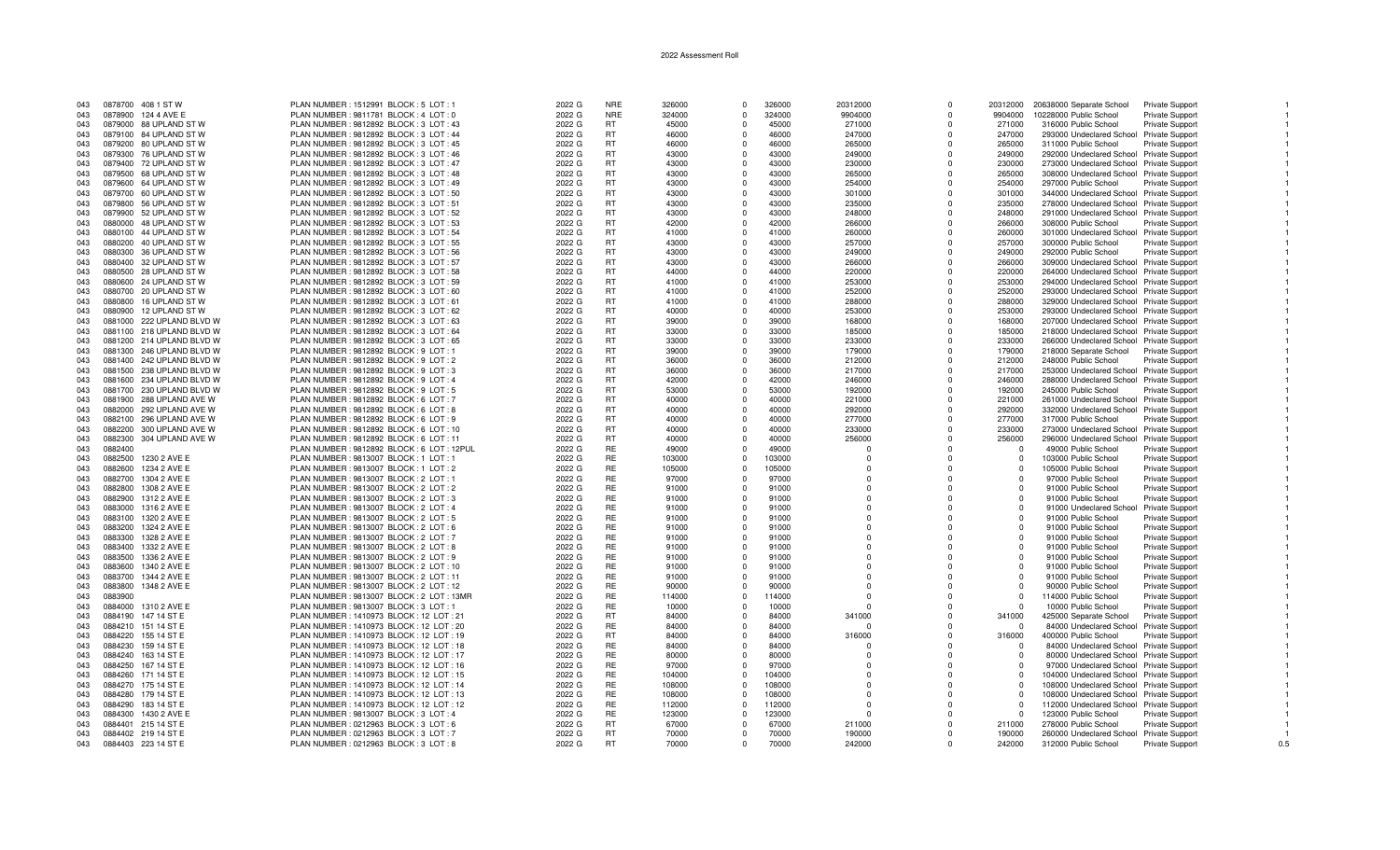| 043 | 0884404 227 14 ST E     | PLAN NUMBER : 0212963 BLOCK : 3 LOT : 9  | 2022 G | <b>RT</b>  | 70000 | $\Omega$    | 70000 | 219000   | $\Omega$    | 219000   | 289000 Undeclared School Private Support   |                          |  |
|-----|-------------------------|------------------------------------------|--------|------------|-------|-------------|-------|----------|-------------|----------|--------------------------------------------|--------------------------|--|
| 043 | 0884405 231 14 ST E     | PLAN NUMBER : 0212963 BLOCK : 3 LOT : 10 | 2022 G | <b>RT</b>  | 70000 | $\Omega$    | 70000 | 177000   | $\Omega$    | 177000   | 247000 Undeclared School Private Support   |                          |  |
| 043 | 0884406 235 14 ST E     | PLAN NUMBER: 0212963 BLOCK: 3 LOT: 11    | 2022 G | <b>RT</b>  | 70000 | $\Omega$    | 70000 | 213000   | $\Omega$    | 213000   | 283000 Undeclared School Private Support   |                          |  |
| 043 | 0884407 239 14 ST E     | PLAN NUMBER : 0212963 BLOCK : 3 LOT : 12 | 2022 G | <b>RT</b>  | 70000 | $\Omega$    | 70000 | 231000   | $\Omega$    | 231000   | 301000 Undeclared School Private Support   |                          |  |
| 043 | 0884408 243 14 ST E     | PLAN NUMBER : 0212963 BLOCK : 3 LOT : 13 | 2022 G | <b>RT</b>  | 69000 | $\Omega$    | 69000 | 218000   | $\Omega$    | 218000   |                                            |                          |  |
|     |                         |                                          |        |            |       |             |       |          |             |          | 287000 Undeclared School Private Support   |                          |  |
| 043 | 0884409 303 14 ST E     | PLAN NUMBER: 0212963 BLOCK: 3 LOT: 14    | 2022 G | <b>RT</b>  | 69000 | $\Omega$    | 69000 | 224000   | $\Omega$    | 224000   | 293000 Undeclared School Private Support   |                          |  |
| 043 | 0884410 307 14 ST E     | PLAN NUMBER : 0212963 BLOCK : 3 LOT : 15 | 2022 G | <b>RT</b>  | 70000 | $\mathbf 0$ | 70000 | 201000   | $\mathbf 0$ | 201000   | 271000 Public School                       | Private Support          |  |
| 043 | 0884411 311 14 ST E     | PLAN NUMBER: 0212963 BLOCK: 3 LOT: 16    | 2022 G | <b>RT</b>  | 70000 | $\Omega$    | 70000 | 266000   | $\Omega$    | 266000   | 336000 Undeclared School Private Support   |                          |  |
| 043 | 0884412 315 14 ST E     | PLAN NUMBER : 0212963 BLOCK : 3 LOT : 17 | 2022 G | <b>RT</b>  | 70000 | $\Omega$    | 70000 | 212000   | $\Omega$    | 212000   | 282000 Public School                       | <b>Private Support</b>   |  |
| 043 | 0884413 319 14 ST E     | PLAN NUMBER : 0212963 BLOCK : 3 LOT : 18 | 2022 G | <b>RT</b>  | 70000 | $\Omega$    | 70000 | 250000   | $\Omega$    | 250000   | 320000 Separate School                     | Private Support          |  |
| 043 | 0884414 323 14 ST E     | PLAN NUMBER: 0212963 BLOCK: 3 LOT: 19    | 2022 G | <b>RT</b>  | 69000 | $^{\circ}$  | 69000 | 268000   | $\Omega$    | 268000   | 337000 Undeclared School Private Support   |                          |  |
| 043 | 0884415 327 14 ST E     | PLAN NUMBER : 0212963 BLOCK : 3 LOT : 20 | 2022 G | <b>RT</b>  | 69000 | $\Omega$    | 69000 | 245000   | $\Omega$    | 245000   | 314000 Undeclared School Private Support   |                          |  |
| 043 | 0884416 331 14 ST E     | PLAN NUMBER : 0212963 BLOCK : 3 LOT : 21 | 2022 G | <b>RT</b>  | 69000 | $\Omega$    | 69000 | 228000   | $\Omega$    | 228000   | 297000 Undeclared School Private Support   |                          |  |
| 043 | 0884417 335 14 ST E     | PLAN NUMBER : 0212963 BLOCK : 3 LOT : 22 | 2022 G | <b>RT</b>  | 69000 | $\Omega$    | 69000 | 222000   | $\Omega$    | 222000   | 291000 Public School                       | Private Support          |  |
|     |                         |                                          |        | <b>RT</b>  |       |             |       |          |             |          |                                            |                          |  |
| 043 | 0884418 339 14 ST E     | PLAN NUMBER : 0212963 BLOCK : 3 LOT : 23 | 2022 G |            | 69000 | $\Omega$    | 69000 | 217000   | $\Omega$    | 217000   | 286000 Undeclared School Private Support   |                          |  |
| 043 | 0884419 343 14 ST E     | PLAN NUMBER : 0212963 BLOCK : 3 LOT : 24 | 2022 G | <b>RT</b>  | 72000 | $\Omega$    | 72000 | 228000   | $\Omega$    | 228000   | 300000 Undeclared School Private Support   |                          |  |
| 043 | 0884420 347 14 ST E     | PLAN NUMBER : 0212963 BLOCK : 3 LOT : 25 | 2022 G | <b>RT</b>  | 76000 | $\Omega$    | 76000 | 223000   | $\Omega$    | 223000   | 299000 Undeclared School Private Support   |                          |  |
| 043 | 0884421                 | PLAN NUMBER : 0313376 BLOCK : A          | 2022 G | <b>RE</b>  | 23000 | $\Omega$    | 23000 | $\Omega$ | $\Omega$    | $\Omega$ | 23000 Undeclared School Private Support    |                          |  |
| 043 | 0884422                 | PLAN NUMBER : 0313376 BLOCK : B          | 2022 G | RE         | 66000 | $\mathbf 0$ | 66000 | $\Omega$ | $\Omega$    | $\Omega$ | 66000 Undeclared School Private Support    |                          |  |
| 043 | 146 14 ST E<br>0884570  | PLAN NUMBER: 1410973 BLOCK: 13 LOT: 9    | 2022 G | <b>RE</b>  | 90000 | $\Omega$    | 90000 | $\Omega$ | $\Omega$    | $\Omega$ | 90000 Undeclared School Private Support    |                          |  |
| 043 | 0884580<br>150 14 ST E  | PLAN NUMBER : 1410973 BLOCK : 13 LOT : 8 | 2022 G | <b>RE</b>  | 90000 | $\Omega$    | 90000 | $\Omega$ | $\Omega$    | $\Omega$ | 90000 Undeclared School Private Support    |                          |  |
| 043 | 0884590<br>154 14 ST E  | PLAN NUMBER: 1410973 BLOCK: 13 LOT: 7    | 2022 G | <b>RE</b>  | 90000 | $\Omega$    | 90000 | $\Omega$ | $\Omega$    | $\Omega$ | 90000 Undeclared School Private Support    |                          |  |
| 043 | 162 14 ST E<br>0884640  | PLAN NUMBER: 1410973 BLOCK: 13 LOT: 6    | 2022 G | RE         | 94000 | $\Omega$    | 94000 | $\Omega$ | $\Omega$    | $\Omega$ | 94000 Undeclared School Private Support    |                          |  |
| 043 | 0884650<br>166 14 ST E  | PLAN NUMBER: 1410973 BLOCK: 13 LOT: 5    | 2022 G | <b>RE</b>  | 83000 | $\Omega$    | 83000 | $\Omega$ | $\Omega$    | $\Omega$ | 83000 Undeclared School Private Support    |                          |  |
| 043 | 0884660 170 14 ST E     | PLAN NUMBER: 1410973 BLOCK: 13 LOT: 4    | 2022 G | RE         | 85000 | $\Omega$    | 85000 | $\Omega$ | $\Omega$    | $\Omega$ |                                            |                          |  |
|     |                         |                                          |        |            |       |             |       |          |             |          | 85000 Undeclared School Private Support    |                          |  |
| 043 | 0884670 174 14 ST E     | PLAN NUMBER: 1410973 BLOCK: 13 LOT: 3    | 2022 G | RE         | 85000 | $\Omega$    | 85000 | $\Omega$ | $\Omega$    | $\Omega$ | 85000 Undeclared School Private Support    |                          |  |
| 043 | 0884680 178 14 ST E     | PLAN NUMBER : 1410973 BLOCK : 13 LOT : 2 | 2022 G | RE         | 84000 | $\Omega$    | 84000 | $\Omega$ | $\Omega$    | $\Omega$ | 84000 Undeclared School Private Support    |                          |  |
| 043 | 0884690 182 14 ST E     | PLAN NUMBER: 1410973 BLOCK: 13 LOT: 1    | 2022 G | <b>RE</b>  | 85000 | $\Omega$    | 85000 | $\Omega$ | $\Omega$    | $\Omega$ | 85000 Undeclared School Private Support    |                          |  |
| 043 | 0884700 1504 2 AVE E    | PLAN NUMBER : 0712061 BLOCK : 4 LOT : 18 | 2022 G | <b>RE</b>  | 51000 | $\Omega$    | 51000 | $\Omega$ | $\Omega$    | $\Omega$ | 51000 Public School                        | <b>Corporate Support</b> |  |
| 043 | 0884701 216 14 ST E     | PLAN NUMBER : 0212963 BLOCK : 4 LOT : 5  | 2022 G | <b>RT</b>  | 77000 | $\Omega$    | 77000 | 221000   | $\Omega$    | 221000   | 298000 Public School                       | <b>Private Support</b>   |  |
| 043 | 0884702 220 14 ST E     | PLAN NUMBER : 0212963 BLOCK : 4 LOT : 6  | 2022 G | <b>RT</b>  | 70000 | $\Omega$    | 70000 | 184000   | $\Omega$    | 184000   | 254000 Undeclared School Private Support   |                          |  |
| 043 | 0884703 224 14 ST E     | PLAN NUMBER : 0212963 BLOCK : 4 LOT : 7  | 2022 G | <b>RT</b>  | 70000 | $\Omega$    | 70000 | 245000   | $\Omega$    | 245000   | 315000 Undeclared School Corporate Support |                          |  |
| 043 | 0884704 228 14 ST E     | PLAN NUMBER : 0212963 BLOCK : 4 LOT : 8  | 2022 G | <b>RT</b>  | 70000 | $\Omega$    | 70000 | 223000   | $\Omega$    | 223000   | 293000 Public School                       | <b>Private Support</b>   |  |
| 043 | 0884705 232 14 ST E     | PLAN NUMBER : 0212963 BLOCK : 4 LOT : 9  | 2022 G | <b>RT</b>  | 70000 | $\Omega$    | 70000 | 216000   | $\Omega$    | 216000   | 286000 Undeclared School Private Support   |                          |  |
| 043 | 0884706 236 14 ST E     | PLAN NUMBER : 0212963 BLOCK : 4 LOT : 10 | 2022 G | <b>RT</b>  | 70000 | $\Omega$    | 70000 | 213000   | $\Omega$    | 213000   | 283000 Undeclared School Private Support   |                          |  |
| 043 | 0884707 240 14 ST E     |                                          |        | <b>RT</b>  | 70000 | $\Omega$    | 70000 | 242000   | $\Omega$    | 242000   |                                            |                          |  |
|     |                         | PLAN NUMBER: 0212963 BLOCK: 4 LOT: 11    | 2022 G |            |       |             |       |          |             |          | 312000 Undeclared School Private Support   |                          |  |
| 043 | 0884708 244 14 ST E     | PLAN NUMBER : 0212963 BLOCK : 4 LOT : 12 | 2022 G | <b>RT</b>  | 75000 | $\Omega$    | 75000 | 230000   | $\Omega$    | 230000   | 305000 Undeclared School Private Support   |                          |  |
| 043 | 0884710 1506 2 AVE E    | PLAN NUMBER : 0712061 BLOCK : 4 LOT : 19 | 2022 G | RE         | 45000 | $^{\circ}$  | 45000 | $\Omega$ | $\mathbf 0$ | $\Omega$ | 45000 Public School                        | Corporate Support        |  |
| 043 | 0884720 1508 2 AVE E    | PLAN NUMBER : 0712061 BLOCK : 4 LOT : 20 | 2022 G | RE         | 45000 | $\Omega$    | 45000 | $\Omega$ | $\Omega$    | $\Omega$ | 45000 Public School                        | Corporate Support        |  |
| 043 | 0884730 1510 2 AVE E    | PLAN NUMBER : 0712061 BLOCK : 4 LOT : 21 | 2022 G | <b>RE</b>  | 45000 | $\Omega$    | 45000 | $\Omega$ | $\Omega$    | $\cap$   | 45000 Public School                        | Corporate Support        |  |
| 043 | 0884740 1512 2 AVE E    | PLAN NUMBER : 0712061 BLOCK : 4 LOT : 22 | 2022 G | <b>RE</b>  | 45000 | $\Omega$    | 45000 | $\Omega$ | $\Omega$    |          | 45000 Public School                        | Corporate Support        |  |
| 043 | 0884750 1514 2 AVE E    | PLAN NUMBER : 0712061 BLOCK : 4 LOT : 23 | 2022 G | RE         | 45000 | $\Omega$    | 45000 | $\Omega$ | $\Omega$    | $\Omega$ | 45000 Public School                        | Corporate Support        |  |
| 043 | 0884760<br>1516 2 AVE E | PLAN NUMBER : 0712061 BLOCK : 4 LOT : 24 | 2022 G | RE         | 45000 | $\Omega$    | 45000 | $\Omega$ | $\Omega$    | $\Omega$ | 45000 Public School                        | Corporate Support        |  |
| 043 | 0884770 1518 2 AVE E    | PLAN NUMBER: 0712061 BLOCK: 4 LOT: 25    | 2022 G | <b>RE</b>  | 45000 | $\Omega$    | 45000 | $\Omega$ | $\Omega$    | $\Omega$ | 45000 Public School                        | Corporate Support        |  |
| 043 | 0884780<br>1520 2 AVE E | PLAN NUMBER : 0712061 BLOCK : 4 LOT : 26 | 2022 G | <b>RTV</b> | 45000 | $\Omega$    | 45000 | $\Omega$ |             |          | 45000 Undeclared School Private Support    |                          |  |
| 043 | 0884790 1522 2 AVE E    | PLAN NUMBER : 0712061 BLOCK : 4 LOT : 27 | 2022 G | <b>RTV</b> | 51000 | $\Omega$    | 51000 | $\Omega$ | $\Omega$    | $\Omega$ | 51000 Undeclared School Corporate Support  |                          |  |
| 043 | 0884810 1610 2 AVE E    | PLAN NUMBER : 0712061 BLOCK : 5 LOT : 23 | 2022 G | <b>RTV</b> | 57000 | $\Omega$    | 57000 | $\Omega$ | $\Omega$    | $\Omega$ | 57000 Undeclared School Private Support    |                          |  |
|     |                         |                                          |        | <b>RTV</b> |       | $\Omega$    |       | $\Omega$ | $\Omega$    | $\cap$   |                                            |                          |  |
| 043 | 0884820 1612 2 AVE E    | PLAN NUMBER : 0712061 BLOCK : 5 LOT : 24 | 2022 G |            | 51000 |             | 51000 |          |             |          | 51000 Undeclared School Private Support    |                          |  |
| 043 | 0884830 1614 2 AVE E    | PLAN NUMBER : 0712061 BLOCK : 5 LOT : 25 | 2022 G | <b>RTV</b> | 51000 | $\Omega$    | 51000 | $\Omega$ | n           | $\Omega$ | 51000 Undeclared School Private Support    |                          |  |
| 043 | 0884840 1616 2 AVE E    | PLAN NUMBER : 0712061 BLOCK : 5 LOT : 26 | 2022 G | <b>RT</b>  | 51000 | $\mathbf 0$ | 51000 | 121000   | $\Omega$    | 121000   | 172000 Undeclared School Private Support   |                          |  |
| 043 | 0885200 271 16 ST E     | PLAN NUMBER : 9813007 BLOCK : 5 LOT : 3  | 2022 G | RT         | 29000 | $\Omega$    | 29000 | 154000   | $\Omega$    | 154000   | 183000 Undeclared School Private Support   |                          |  |
| 043 | 0885300 267 16 ST E     | PLAN NUMBER : 9813007 BLOCK : 5 LOT : 4  | 2022 G | RT         | 27000 | $\Omega$    | 27000 | 135000   | $\Omega$    | 135000   | 162000 Undeclared School Private Support   |                          |  |
| 043 | 0885400 263 16 ST E     | PLAN NUMBER : 9813007 BLOCK : 5 LOT : 5  | 2022 G | <b>RT</b>  | 27000 | $\Omega$    | 27000 | 149000   | $\Omega$    | 149000   | 176000 Undeclared School Private Support   |                          |  |
| 043 | 0885500 259 16 ST E     | PLAN NUMBER : 9813007 BLOCK : 5 LOT : 6  | 2022 G | RT         | 27000 | $\Omega$    | 27000 | 153000   | $\Omega$    | 153000   | 180000 Undeclared School Private Support   |                          |  |
| 043 | 0885600 255 16 ST E     | PLAN NUMBER : 9813007 BLOCK : 5 LOT : 7  | 2022 G | <b>RT</b>  | 27000 | $\Omega$    | 27000 | 134000   | $\Omega$    | 134000   | 161000 Separate School                     | <b>Private Support</b>   |  |
| 043 | 0885700 251 16 ST E     | PLAN NUMBER : 9813007 BLOCK : 5 LOT : 8  | 2022 G | RT         | 27000 | $\Omega$    | 27000 | 125000   | $\Omega$    | 125000   | 152000 Public School                       | Private Support          |  |
| 043 | 0885800 247 16 ST E     | PLAN NUMBER : 9813007 BLOCK : 5 LOT : 9  | 2022 G | <b>RT</b>  | 27000 | $\Omega$    | 27000 | 206000   | $\Omega$    | 206000   | 233000 Undeclared School Private Support   |                          |  |
| 043 | 0885900 243 16 ST E     | PLAN NUMBER : 9813007 BLOCK : 5 LOT : 10 | 2022 G | <b>RTV</b> | 27000 | $\mathbf 0$ | 27000 | $\Omega$ | $\Omega$    | $\Omega$ | 27000 Undeclared School Private Support    |                          |  |
| 043 | 0886000 239 16 ST E     | PLAN NUMBER: 9813007 BLOCK: 5 LOT: 11    | 2022 G | <b>RT</b>  | 27000 | $\Omega$    | 27000 | 143000   | $\Omega$    | 143000   | 170000 Undeclared School Private Support   |                          |  |
|     |                         |                                          |        |            |       | $\Omega$    |       |          |             |          |                                            |                          |  |
| 043 | 0886100 235 16 ST E     | PLAN NUMBER : 9813007 BLOCK : 5 LOT : 12 | 2022 G | <b>RT</b>  | 27000 |             | 27000 | 171000   | $\Omega$    | 171000   | 198000 Undeclared School Private Support   |                          |  |
| 043 | 0886200 231 16 ST E     | PLAN NUMBER : 9813007 BLOCK : 5 LOT : 13 | 2022 G | <b>RTV</b> | 27000 | $\Omega$    | 27000 | $\Omega$ | $\Omega$    | $\Omega$ | 27000 Undeclared School Private Support    |                          |  |
| 043 | 0886300 227 16 ST E     | PLAN NUMBER : 9813007 BLOCK : 5 LOT : 14 | 2022 G | RT         | 27000 | $\mathbf 0$ | 27000 | 168000   | $\Omega$    | 168000   | 195000 Undeclared School Private Support   |                          |  |
| 043 | 0886400 223 16 ST E     | PLAN NUMBER : 9813007 BLOCK : 5 LOT : 15 | 2022 G | <b>RT</b>  | 27000 | $\Omega$    | 27000 | 150000   | $\Omega$    | 150000   | 177000 Undeclared School Private Support   |                          |  |
| 043 | 0886500 219 16 ST E     | PLAN NUMBER : 9813007 BLOCK : 5 LOT : 16 | 2022 G | RT         | 27000 | $\Omega$    | 27000 | 156000   | $\Omega$    | 156000   | 183000 Undeclared School Private Support   |                          |  |
| 043 | 0886600 215 16 ST E     | PLAN NUMBER : 9813007 BLOCK : 5 LOT : 17 | 2022 G | <b>RT</b>  | 29000 | $\Omega$    | 29000 | 164000   | $\Omega$    | 164000   | 193000 Undeclared School Private Support   |                          |  |
| 043 | 0886700 1628 2 AVE E    | PLAN NUMBER : 9813007 BLOCK : 5 LOT : 18 | 2022 G | <b>RT</b>  | 35000 | $\Omega$    | 35000 | 177000   | $\Omega$    | 177000   | 212000 Public School                       | <b>Private Support</b>   |  |

 $\overline{1}$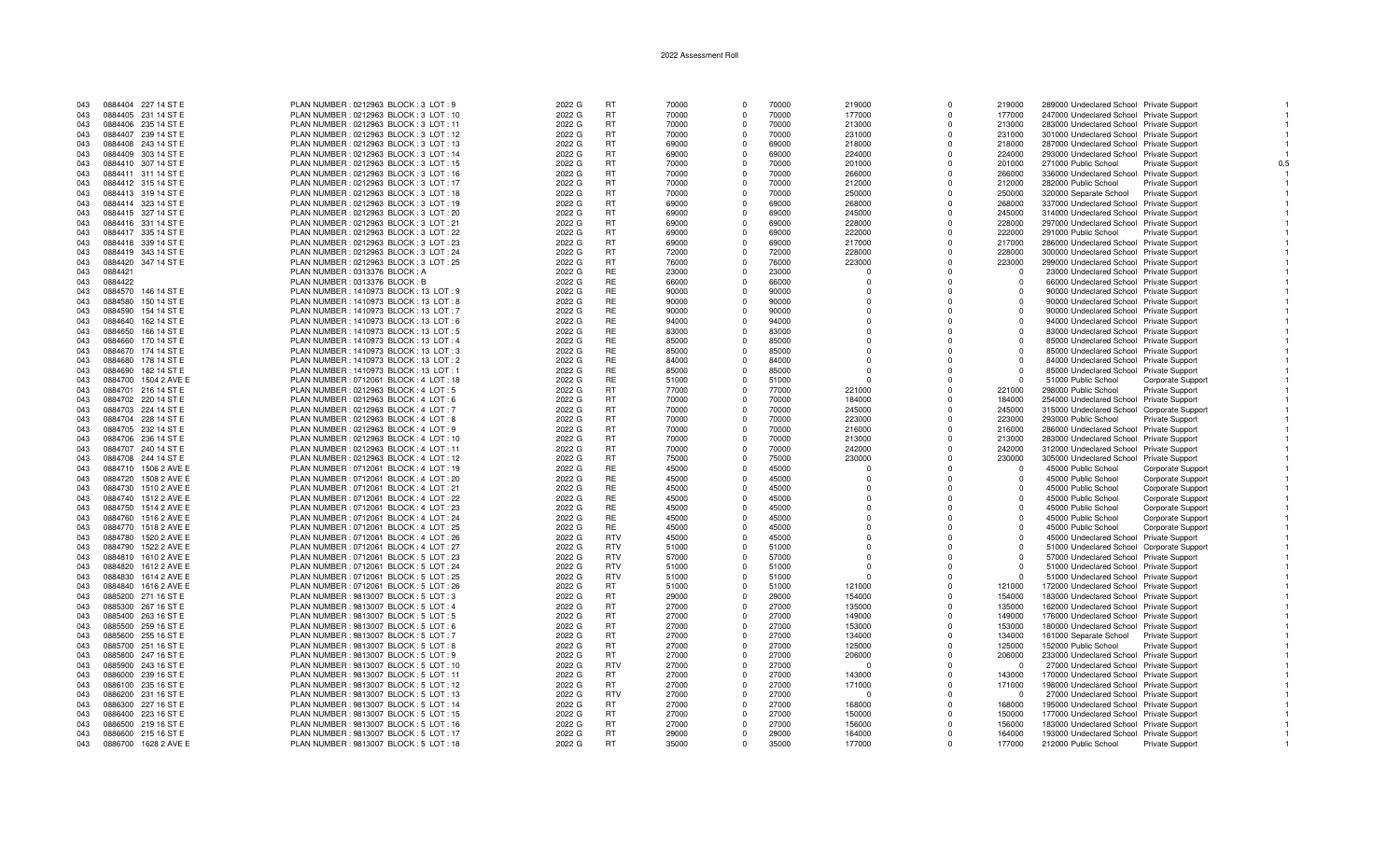| 043 | 0886800 | 1624 2 AVE E                          | PLAN NUMBER : 9813007 BLOCK : 5 LOT : 19              | 2022 G | <b>RT</b>  | 35000        | $\Omega$ | 35000      | 159000   | $\Omega$     | 159000      |                                            |                                 |
|-----|---------|---------------------------------------|-------------------------------------------------------|--------|------------|--------------|----------|------------|----------|--------------|-------------|--------------------------------------------|---------------------------------|
|     |         |                                       |                                                       |        |            |              |          |            |          |              |             | 194000 Undeclared School Private Support   |                                 |
| 043 | 0886900 | 1620 2 AVE E                          | PLAN NUMBER : 9813007 BLOCK : 5 LOT : 20              | 2022 G | RT         | 34000        | $\Omega$ | 34000      | 185000   | $\Omega$     | 185000      | 219000 Undeclared School Private Support   |                                 |
| 043 |         | 0887100 1712 2 AVE E                  | PLAN NUMBER : 9813007 BLOCK : 6 LOT : 2               | 2022 G | <b>RT</b>  | 35000        | $\Omega$ | 35000      | 161000   | $\Omega$     | 161000      | 196000 Undeclared School Private Support   |                                 |
| 043 |         | 0887200 1708 2 AVE E                  | PLAN NUMBER : 9813007 BLOCK : 6 LOT : 3               | 2022 G | <b>RT</b>  | 35000        |          | 35000      | 163000   |              | 163000      | 198000 Undeclared School Private Support   |                                 |
| 043 |         | 0887300 1704 2 AVE E                  | PLAN NUMBER : 9813007 BLOCK : 6 LOT : 4               | 2022 G | <b>RT</b>  | 34000        | $\Omega$ | 34000      | 205000   | $\Omega$     | 205000      | 239000 Undeclared School Private Support   |                                 |
|     |         |                                       |                                                       |        |            |              |          |            |          |              |             |                                            |                                 |
| 043 |         | 0887400 216 16 ST E                   | PLAN NUMBER : 9813007 BLOCK : 6 LOT : 5               | 2022 G | <b>RT</b>  | 32000        | $\Omega$ | 32000      | 147000   | $\Omega$     | 147000      | 179000 Undeclared School Private Support   |                                 |
| 043 |         | 0887500 220 16 ST E                   | PLAN NUMBER : 9813007 BLOCK : 6 LOT : 6               | 2022 G | <b>RT</b>  | 27000        | $\Omega$ | 27000      | 201000   | $\Omega$     | 201000      | 228000 Undeclared School Private Support   |                                 |
| 043 |         | 0887600 224 16 ST E                   | PLAN NUMBER : 9813007 BLOCK : 6 LOT : 7               | 2022 G | <b>RT</b>  | 27000        | $\Omega$ | 27000      | 186000   | $\Omega$     | 186000      | 213000 Undeclared School Private Support   |                                 |
| 043 |         | 0887700 228 16 ST E                   | PLAN NUMBER : 9813007 BLOCK : 6 LOT : 8               | 2022 G | <b>RT</b>  | 27000        | $\Omega$ | 27000      | 163000   | $\Omega$     | 163000      | 190000 Undeclared School Private Support   |                                 |
|     |         |                                       |                                                       |        |            |              |          |            |          |              |             |                                            |                                 |
| 043 |         | 0887800 232 16 ST E                   | PLAN NUMBER : 9813007 BLOCK : 6 LOT : 9               | 2022 G | <b>RTV</b> | 27000        | $\Omega$ | 27000      | $\Omega$ | $\Omega$     | $\Omega$    | 27000 Undeclared School Private Support    |                                 |
| 043 |         | 0887900 236 16 ST E                   | PLAN NUMBER : 9813007 BLOCK : 6 LOT : 10              | 2022 G | <b>RT</b>  | 27000        | $\Omega$ | 27000      | 166000   | $\Omega$     | 166000      | 193000 Public School                       | Private Support                 |
| 043 |         | 0888000 240 16 ST E                   | PLAN NUMBER : 9813007 BLOCK : 6 LOT : 11              | 2022 G | <b>RT</b>  | 27000        | $\Omega$ | 27000      | 149000   |              | 149000      | 176000 Public School                       | Private Support                 |
|     |         |                                       |                                                       |        | <b>RT</b>  | 27000        | $\Omega$ |            |          | $\Omega$     |             |                                            |                                 |
| 043 |         | 0888100 244 16 ST E                   | PLAN NUMBER : 9813007 BLOCK : 6 LOT : 12              | 2022 G |            |              |          | 27000      | 180000   |              | 180000      | 207000 Undeclared School Private Support   |                                 |
| 043 |         | 0888200 248 16 ST E                   | PLAN NUMBER : 9813007 BLOCK : 6 LOT : 13              | 2022 G | <b>RT</b>  | 27000        | $\Omega$ | 27000      | 179000   | $\Omega$     | 179000      | 206000 Undeclared School Private Support   |                                 |
| 043 |         | 0888300 252 16 ST E                   | PLAN NUMBER : 9813007 BLOCK : 6 LOT : 14              | 2022 G | <b>RTV</b> | 27000        |          | 27000      | n        | <sup>n</sup> | $\Omega$    | 27000 Undeclared School Private Support    |                                 |
| 043 |         | 0888400 256 16 ST E                   | PLAN NUMBER : 9813007 BLOCK : 6 LOT : 15              | 2022 G | <b>RT</b>  | 27000        | $\Omega$ | 27000      | 139000   | $\Omega$     | 139000      | 166000 Separate School Private Support     |                                 |
|     |         |                                       |                                                       | 2022 G | <b>RT</b>  | 27000        | $\Omega$ | 27000      |          |              |             |                                            |                                 |
| 043 |         | 0888500 260 16 ST E                   | PLAN NUMBER : 9813007 BLOCK : 6 LOT : 16              |        |            |              |          |            | 197000   | $\mathbf 0$  | 197000      | 224000 Undeclared School Private Support   |                                 |
| 043 |         | 0888600 264 16 ST E                   | PLAN NUMBER : 9813007 BLOCK : 6 LOT : 17              | 2022 G | <b>RTV</b> | 27000        | $\Omega$ | 27000      | $\Omega$ | $\Omega$     | $\Omega$    | 27000 Undeclared School Private Support    |                                 |
| 043 |         | 0888700 268 16 ST E                   | PLAN NUMBER : 9813007 BLOCK : 6 LOT : 18              | 2022 G | <b>RTV</b> | 27000        | $\Omega$ | 27000      | n        | U            | $\Omega$    | 27000 Undeclared School Private Support    |                                 |
| 043 |         | 0888800 272 16 ST E                   | PLAN NUMBER : 9813007 BLOCK : 6 LOT : 19              | 2022 G | RT.        | 35000        | $\Omega$ | 35000      | 150000   |              | 150000      | 185000 Undeclared School Private Support   |                                 |
|     |         |                                       |                                                       |        |            |              |          |            |          |              |             |                                            |                                 |
| 043 |         | 0888884 H - 241 17 ST E               | PLAN NUMBER : 1710149 BLOCK : 4 QUARTER SECTION : SE  | 2022 G | <b>RTM</b> | $\Omega$     |          | $\Omega$   | 112000   | $\Omega$     | 112000      | 112000 Separate School                     | <b>Corporate Support</b><br>0.5 |
| 043 |         | 0888885 G - 241 17 ST E               | PLAN NUMBER : 1710149 BLOCK : 1 QUARTER SECTION : SE  | 2022 G | <b>RTM</b> | $\Omega$     |          | $\Omega$   | 112000   | $\Omega$     | 112000      | 112000 Separate School                     | Corporate Support<br>0.5        |
| 043 |         | 0888886 F-241 17 ST E                 | PLAN NUMBER : 1710149 BLOCK : 8 QUARTER SECTION : SE  | 2022 G | <b>RTM</b> | $\Omega$     |          | $\Omega$   | 200000   | $\Omega$     | 200000      | 200000 Separate School                     | 0.5<br><b>Corporate Support</b> |
| 043 |         | 0888887 E - 241 17 ST E               | PLAN NUMBER: 1710149 BLOCK: 5 QUARTER SECTION: SE     | 2022 G | <b>RTM</b> | $\Omega$     | $\cap$   | $\Omega$   | 200000   | $\Omega$     | 200000      | 200000 Separate School                     | 0.5                             |
|     |         |                                       |                                                       |        |            |              |          |            |          |              |             |                                            | Corporate Support               |
| 043 |         | 0888888 D - 241 17 ST E               | PLAN NUMBER : 1710149 BLOCK : 2 QUARTER SECTION : SE  | 2022 G | <b>RTM</b> | $\Omega$     | $\Omega$ | $\Omega$   | 112000   | $\Omega$     | 112000      | 112000 Separate School                     | 0.5<br>Corporate Support        |
| 043 |         | 0888889 C - 241 17 ST E               | PLAN NUMBER : 1710149 BLOCK : 3 QUARTER SECTION : SE  | 2022 G | <b>RTM</b> | $\Omega$     | $\Omega$ | $\Omega$   | 112000   | $\Omega$     | 112000      | 112000 Separate School                     | Corporate Support<br>0.5        |
| 043 |         | 0888890 B-241 17 ST E                 | PLAN NUMBER: 1710149 BLOCK: 6 QUARTER SECTION: SE     | 2022 G | <b>RTM</b> | $\Omega$     |          | $\Omega$   | 200000   | $\Omega$     | 200000      | 200000 Separate School                     | Corporate Support<br>0.5        |
| 043 |         |                                       | PLAN NUMBER: 1710149 BLOCK: 7 QUARTER SECTION: SE     |        | <b>RTM</b> | $\Omega$     |          | $\Omega$   |          | $\Omega$     |             |                                            | 0.5                             |
|     |         | 0888891 A-241 17 ST E                 |                                                       | 2022 G |            |              |          |            | 200000   |              | 200000      | 200000 Separate School                     | Corporate Support               |
| 043 |         | 0888892 G - 235 17 ST E               | PLAN NUMBER : 1611069 BLOCK : 1 QUARTER SECTION : SE  | 2022 G | <b>RTM</b> | <sup>0</sup> |          | $^{\circ}$ | 112000   | $\mathbf 0$  | 112000      | 112000 Undeclared School Corporate Support |                                 |
| 043 |         | 0888893 D - 235 17 ST E               | PLAN NUMBER : 1611069 BLOCK : 2 QUARTER SECTION : SE  | 2022 G | <b>RTM</b> | $\Omega$     |          | $\Omega$   | 112000   | $\Omega$     | 112000      | 112000 Undeclared School Corporate Support |                                 |
| 043 |         | 0888894 C - 235 17 ST E               | PLAN NUMBER: 1611069 BLOCK: 3 QUARTER SECTION: SE     | 2022 G | <b>RTM</b> | <sup>0</sup> |          | $\Omega$   | 112000   | $\Omega$     | 112000      | 112000 Undeclared School Corporate Support |                                 |
|     |         |                                       |                                                       |        | <b>RTM</b> |              |          |            |          |              |             |                                            |                                 |
| 043 |         | 0888895 H - 235 17 ST E               | PLAN NUMBER : 1611069 BLOCK : 4 QUARTER SECTION : SE  | 2022 G |            | $\Omega$     | $\Omega$ | $\Omega$   | 112000   | $\Omega$     | 112000      | 112000 Undeclared School Corporate Support |                                 |
| 043 |         | 0888896 E - 235 17 ST E               | PLAN NUMBER : 1611069 BLOCK : 5 QUARTER SECTION : SE  | 2022 G | <b>RTM</b> | $\Omega$     |          | $\Omega$   | 200000   | $\Omega$     | 200000      | 200000 Undeclared School Corporate Support |                                 |
| 043 |         | 0888897 B-235 17 ST E                 | PLAN NUMBER : 1611069 BLOCK : 6 QUARTER SECTION : SE  | 2022 G | <b>RTM</b> | $\Omega$     | $\Omega$ | $\Omega$   | 200000   | $\Omega$     | 200000      | 200000 Undeclared School Corporate Support |                                 |
| 043 |         | 0888898 A - 235 17 ST E               | PLAN NUMBER : 1611069 BLOCK : 7 QUARTER SECTION : SE  | 2022 G | <b>RTM</b> | $\Omega$     |          | $\Omega$   | 200000   | $\Omega$     | 200000      | 200000 Undeclared School Corporate Support |                                 |
|     |         |                                       |                                                       |        | <b>RTM</b> |              |          | $\Omega$   |          | $\Omega$     |             |                                            |                                 |
| 043 |         | 0888899 F - 235 17 ST E               | PLAN NUMBER : 1611069 BLOCK : 8 QUARTER SECTION : SE  | 2022 G |            | <sup>0</sup> |          |            | 200000   |              | 200000      | 200000 Undeclared School Corporate Support |                                 |
| 043 |         | 0888909 229 17 ST E                   | PLAN NUMBER : 0511404 BLOCK : 6 LOT : 29-31           | 2022 G | <b>RTM</b> | $\Omega$     |          | $\Omega$   | 864000   | $\Omega$     | 864000      | 864000 Undeclared School Private Support   |                                 |
| 043 |         | 0888912 223 17 ST E                   | PLAN NUMBER : 0511404 BLOCK : 6 LOT : 32-34           | 2022 G | <b>RTM</b> | $\Omega$     |          | $\Omega$   | 864000   | $\Omega$     | 864000      | 864000 Undeclared School Private Support   |                                 |
| 043 |         | 0888915 217 17 ST E                   | PLAN NUMBER : 0511404 BLOCK : 6 LOT : 35-37           | 2022 G | <b>RTM</b> | $\Omega$     |          | $\Omega$   | 864000   | $\Omega$     | 864000      | 864000 Undeclared School Private Support   |                                 |
|     |         |                                       |                                                       |        |            |              |          |            |          |              |             |                                            |                                 |
| 043 |         | 0888919 1720 2 AVE E                  | PLAN NUMBER : 0511404 BLOCK : 6 LOT : 41              | 2022 G | <b>RE</b>  | 46000        | $\Omega$ | 46000      | $\Omega$ | $\Omega$     | $\mathbf 0$ | 46000 Undeclared School Corporate Support  |                                 |
| 043 |         | 0888920 1716 2 AVE E                  | PLAN NUMBER : 0511404 BLOCK : 6 LOT : 42              | 2022 G | <b>RE</b>  | 47000        | $\Omega$ | 47000      | $\Omega$ | $\Omega$     | $\Omega$    | 47000 Undeclared School Corporate Support  |                                 |
| 043 |         | 0888921 G - 211 17 ST E               | PLAN NUMBER : 1412412 BLOCK : 1 QUARTER SECTION : SE  | 2022 G | <b>RTM</b> | $\Omega$     | $\cap$   | $\Omega$   | 112000   | $\Omega$     | 112000      | 112000 Undeclared School Private Support   |                                 |
| 043 |         | 0888922 F-211 17 ST E                 | PLAN NUMBER : 1412412 BLOCK : 2 QUARTER SECTION : SE  | 2022 G | <b>RTM</b> | $\Omega$     |          | $\Omega$   | 112000   | O            | 112000      | 112000 Undeclared School Private Support   |                                 |
|     |         |                                       |                                                       |        |            |              |          |            |          |              |             |                                            |                                 |
| 043 |         | 0888923 E - 211 17 ST E               | PLAN NUMBER: 1412412 BLOCK: 3 QUARTER SECTION: SE     | 2022 G | <b>RTM</b> | $\Omega$     |          | $\Omega$   | 112000   | $\Omega$     | 112000      | 112000 Undeclared School Private Support   |                                 |
| 043 |         | 0888924 H - 211 17 ST E               | PLAN NUMBER : 1412412 BLOCK : 4 QUARTER SECTION : SE  | 2022 G | <b>RTM</b> | $\Omega$     |          | $\Omega$   | 112000   | $\Omega$     | 112000      | 112000 Undeclared School Private Support   |                                 |
| 043 |         | 0888925 C - 211 17 ST E               | PLAN NUMBER : 1412412 BLOCK : 5 QUARTER SECTION : SE  | 2022 G | <b>RTM</b> | $\Omega$     |          | $\Omega$   | 200000   | $\Omega$     | 200000      | 200000 Undeclared School Private Support   |                                 |
| 043 |         | 0888926 B-211 17 ST E                 | PLAN NUMBER : 1412412 BLOCK : 6 QUARTER SECTION : SE  | 2022 G | <b>RTM</b> | $\Omega$     |          | $\Omega$   | 200000   | $\Omega$     | 200000      |                                            |                                 |
|     |         |                                       |                                                       |        |            |              |          |            |          |              |             | 200000 Public School                       | Private Support                 |
| 043 |         | 0888927 A-211 17 ST E                 | PLAN NUMBER : 1412412 BLOCK : 7 QUARTER SECTION : SE  | 2022 G | <b>RTM</b> | $\Omega$     |          | $\Omega$   | 200000   | $\Omega$     | 200000      | 200000 Undeclared School Private Support   |                                 |
| 043 |         | 0888928 D - 211 17 ST E               | PLAN NUMBER : 1412412 BLOCK : 8 QUARTER SECTION : SE  | 2022 G | <b>RTM</b> | $\Omega$     |          | $\Omega$   | 200000   | $\Omega$     | 200000      | 200000 Undeclared School Corporate Support |                                 |
| 043 |         | 0888930 1601 2 AVE E                  | PLAN NUMBER: 1410973 BLOCK: 13 LOT: 10MR              | 2022 G | <b>NRE</b> | 589000       | $\Omega$ | 589000     | 638000   | $\Omega$     | 638000      | 1227000 Undeclared School Private Support  |                                 |
|     |         |                                       |                                                       |        | <b>RTM</b> |              |          |            |          | $\Omega$     |             |                                            |                                 |
| 043 |         | 0889001 UNIT 56 - 204-PARKING 17 ST E | PLAN NUMBER : 0610661 BLOCK : 56                      | 2022 G |            |              |          |            | 5000     |              | 5000        | 5000 Public School                         | Private Support                 |
| 043 |         | 0889002 UNIT 57 - 204-PARKING 17 ST E | PLAN NUMBER : 0610661 BLOCK : 57 QUARTER SECTION : SW | 2022 G | <b>RTM</b> | $\Omega$     |          | $\Omega$   | 5000     | $\Omega$     | 5000        | 5000 Undeclared School Private Support     |                                 |
| 043 |         | 0889003 UNIT 58 - 204-PARKING 17 ST E | PLAN NUMBER : 0610661 BLOCK : 58 QUARTER SECTION : SW | 2022 G | <b>RTM</b> | n            |          | $\Omega$   | 5000     |              | 5000        | 5000 Undeclared School Private Support     |                                 |
| 043 |         | 0889004 UNIT 59 - 204-PARKING 17 ST E | PLAN NUMBER : 0610661 BLOCK : 59                      | 2022 G | <b>RTM</b> | $\Omega$     |          | $\Omega$   | 5000     |              | 5000        | 5000 Undeclared School Corporate Support   |                                 |
|     |         |                                       |                                                       |        |            |              |          |            |          |              |             |                                            |                                 |
| 043 |         | 0889005 UNIT 60 - 204-PARKING 17 ST E | PLAN NUMBER : 0610661 BLOCK : 60                      | 2022 G | <b>RTM</b> | $\Omega$     | $\Omega$ | $\Omega$   | 5000     | O            | 5000        | 5000 Undeclared School Corporate Support   |                                 |
| 043 |         | 0889006 UNIT 61 - 204-PARKING 17 ST E | PLAN NUMBER : 0610661 BLOCK : 61                      | 2022 G | <b>RTM</b> | $\Omega$     |          | $\Omega$   | 5000     | $\Omega$     | 5000        | 5000 Undeclared School Corporate Support   |                                 |
| 043 |         | 0889007 UNIT 62 - 204-PARKING 17 ST E | PLAN NUMBER : 0610661 BLOCK : 62 QUARTER SECTION : SW | 2022 G | <b>RTM</b> | $\Omega$     | $\Omega$ | $\Omega$   | 5000     | $\Omega$     | 5000        | 5000 Public School                         | Private Support                 |
|     |         | 0889008 UNIT 63 - 204-PARKING 17 ST E | PLAN NUMBER : 0610661 BLOCK : 63 QUARTER SECTION : SW | 2022 G | <b>RTM</b> | $\Omega$     |          | $\Omega$   | 5000     |              | 5000        |                                            |                                 |
| 043 |         |                                       |                                                       |        |            |              |          |            |          |              |             | 5000 Separate School                       | <b>Private Support</b>          |
| 043 |         | 0889009 UNIT 64 - 204-PARKING 17 ST E | PLAN NUMBER : 0610661 BLOCK : 64 QUARTER SECTION : SW | 2022 G | <b>RTM</b> |              |          | $\Omega$   | 5000     |              | 5000        | 5000 Undeclared School Corporate Support   |                                 |
| 043 |         | 0889010 UNIT 65 - 204-PARKING 17 ST E | PLAN NUMBER : 0610661 BLOCK : 65                      | 2022 G | RTM        | $\Omega$     |          | $\Omega$   | 5000     | 0            | 5000        | 5000 Undeclared School Corporate Support   |                                 |
| 043 |         | 0889011 UNIT 66 - 204-PARKING 17 ST E | PLAN NUMBER : 0610661 BLOCK : 66                      | 2022 G | <b>RTM</b> | <sup>0</sup> |          | $\Omega$   | 5000     |              | 5000        | 5000 Undeclared School Corporate Support   |                                 |
|     |         | 0889012 UNIT 66 - 204-PARKING 17 ST E | PLAN NUMBER : 0610661 BLOCK : 67 QUARTER SECTION : SW | 2022 G | <b>RTM</b> | $\Omega$     |          | $\Omega$   | 5000     |              | 5000        |                                            |                                 |
| 043 |         |                                       |                                                       |        |            |              |          |            |          |              |             | 5000 Undeclared School Private Support     |                                 |
| 043 |         | 0889013 UNIT 68 - 204-PARKING 17 ST E | PLAN NUMBER : 0610661 BLOCK : 68 QUARTER SECTION : SW | 2022 G | <b>RTM</b> | $\Omega$     | $\Omega$ | $\Omega$   | 5000     |              | 5000        | 5000 Undeclared School Private Support     |                                 |
| 043 |         | 0889014 UNIT 69 - 204-PARKING 17 ST E | PLAN NUMBER : 0610661 BLOCK : 69                      | 2022 G | <b>RTM</b> | $\Omega$     |          | $\Omega$   | 5000     | O            | 5000        | 5000 Undeclared School Corporate Support   |                                 |
| 043 |         | 0889015 UNIT 70 - 204-PARKING 17 ST E | PLAN NUMBER : 0610661 BLOCK : 70 QUARTER SECTION : SW | 2022 G | <b>RTM</b> | $\Omega$     | $\cap$   | $\Omega$   | 5000     | $\Omega$     | 5000        | 5000 Undeclared School Private Support     |                                 |
| 043 |         | 0889016 UNIT 71 - 204-PARKING 17 ST E | PLAN NUMBER : 0610661 BLOCK : 71                      | 2022 G | <b>RTM</b> | $\Omega$     |          | $\Omega$   | 5000     | $\Omega$     | 5000        |                                            |                                 |
|     |         |                                       |                                                       |        |            |              |          |            |          |              |             | 5000 Undeclared School Corporate Support   |                                 |

 $\overline{1}$ 

 $\overline{1}$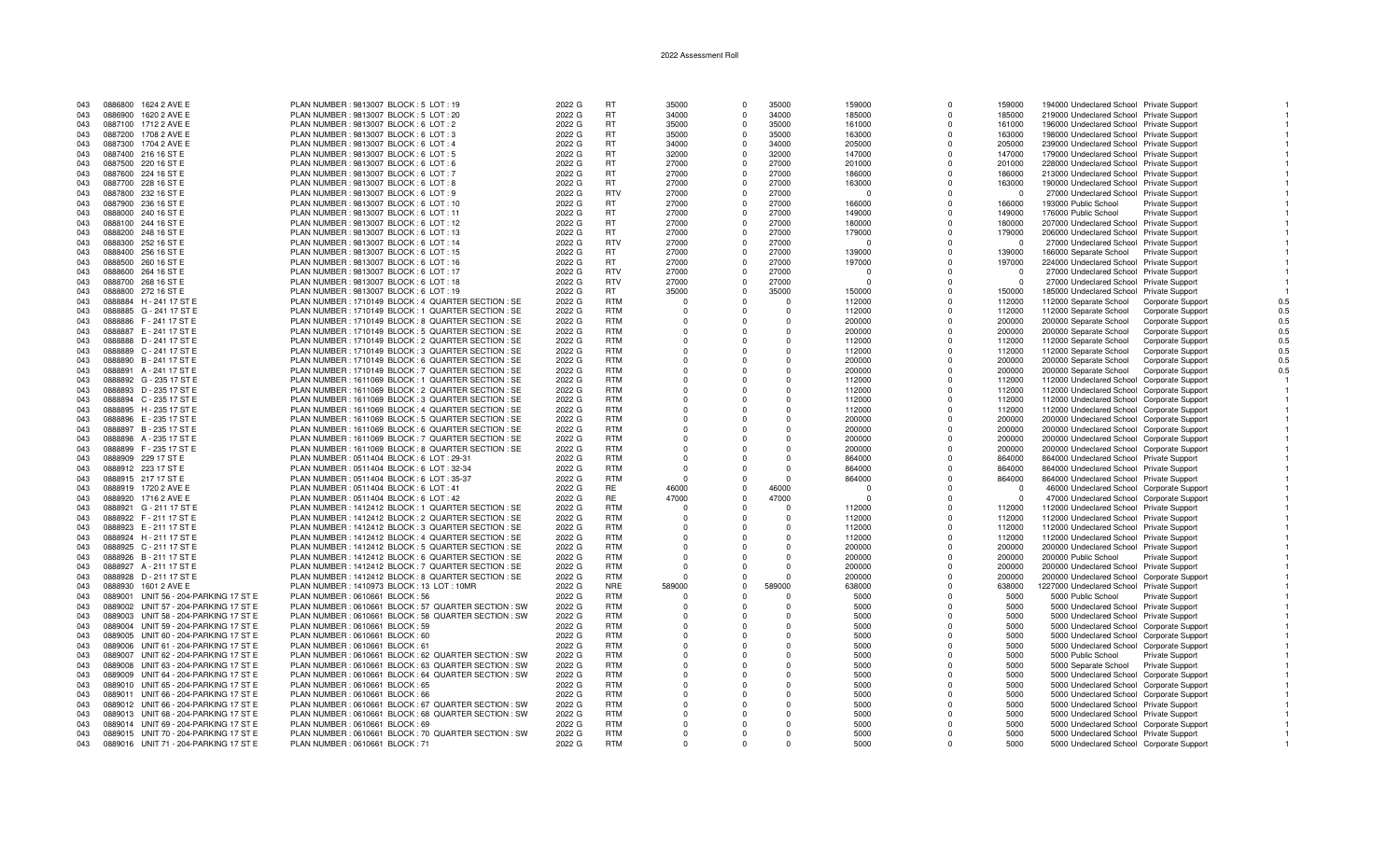| 043 | 0889017 UNIT 72 - 204-PARKING 17 ST E | PLAN NUMBER : 0610661 BLOCK : 72 QUARTER SECTION : sw | 2022 G | <b>RTM</b> | $\Omega$ | $\Omega$       | $\Omega$ | 5000   | $\Omega$ | 5000   | 5000 Undeclared School Private Support           |  |
|-----|---------------------------------------|-------------------------------------------------------|--------|------------|----------|----------------|----------|--------|----------|--------|--------------------------------------------------|--|
| 043 | 0889018 UNIT 73 - 204-PARKING 17 ST E | PLAN NUMBER : 0610661 BLOCK : 73                      | 2022 G | <b>RTM</b> | $\Omega$ | $\Omega$       | $\Omega$ | 5000   | $\Omega$ | 5000   | 5000 Undeclared School Private Support           |  |
| 043 | 0889019 UNIT 74 - 204-PARKING 17 ST E | PLAN NUMBER : 0610661 BLOCK : 74                      | 2022 G | <b>RTM</b> | $\Omega$ | $\Omega$       | $\Omega$ | 1000   |          | 1000   | 1000 Undeclared School Corporate Support         |  |
|     |                                       |                                                       |        | <b>RTM</b> | $\Omega$ | $\Omega$       | $\Omega$ |        |          |        |                                                  |  |
| 043 | 0889020 UNIT 75 - 204-PARKING 17 ST E | PLAN NUMBER : 0610661 BLOCK : 75                      | 2022 G |            |          |                |          | 5000   | $\Omega$ | 5000   | 5000 Separate School Private Support             |  |
| 043 | 0889021 UNIT 76 - 204-PARKING 17 ST E | PLAN NUMBER : 0610661 BLOCK : 76                      | 2022 G | <b>RTM</b> | $\Omega$ | $\Omega$       | $\Omega$ | 5000   | $\Omega$ | 5000   | 5000 Undeclared School Private Support           |  |
| 043 | 0889022 UNIT 77 - 204-PARKING 17 ST E | PLAN NUMBER : 0610661 BLOCK : 77 QUARTER SECTION : SW | 2022 G | <b>RTM</b> | $\Omega$ | $\Omega$       | $\Omega$ | 5000   | $\Omega$ | 5000   | 5000 Public School<br>Private Support            |  |
| 043 | 0889023 UNIT 78 - 204-PARKING 17 ST E | PLAN NUMBER : 0610661 BLOCK : 78 LOT : 0              | 2022 G | <b>RTM</b> | $\Omega$ | $\Omega$       | O        | 5000   |          | 5000   | 5000 Undeclared School Corporate Support         |  |
|     |                                       |                                                       |        |            |          |                |          |        |          |        |                                                  |  |
| 043 | 0889024 UNIT 79 - 204-PARKING 17 ST E | PLAN NUMBER : 0610661 BLOCK : 79                      | 2022 G | <b>RTM</b> | $\Omega$ | $\Omega$       | $\Omega$ | 5000   | $\Omega$ | 5000   | 5000 Undeclared School Corporate Support         |  |
| 043 | 0889025 UNIT 80 - 204-PARKING 17 ST E | PLAN NUMBER : 0610661 BLOCK : 80 QUARTER SECTION : sw | 2022 G | <b>RTM</b> | $\Omega$ | $\Omega$       | $\Omega$ | 5000   |          | 5000   | 5000 Undeclared School Private Support           |  |
| 043 | 0889026 UNIT 81 - 204-PARKING 17 ST E | PLAN NUMBER : 0610661 BLOCK : 81 QUARTER SECTION : SW | 2022 G | <b>RTM</b> | $\Omega$ | $\Omega$       | $\Omega$ | 5000   | $\Omega$ | 5000   | 5000 Undeclared School Private Support           |  |
| 043 | 0889027 UNIT 82 - 204-PARKING 17 ST E | PLAN NUMBER : 0610661 BLOCK : 82 QUARTER SECTION : SW | 2022 G | <b>RTM</b> | $\Omega$ | $\Omega$       | $\Omega$ | 5000   |          | 5000   | 5000 Undeclared School Private Support           |  |
|     |                                       | PLAN NUMBER : 0610661 BLOCK : 83 QUARTER SECTION : SW |        | <b>RTM</b> | $\Omega$ | $\Omega$       | $\Omega$ |        | $\Omega$ |        |                                                  |  |
| 043 | 0889028 UNIT 83 - 204-PARKING 17 ST E |                                                       | 2022 G |            |          |                |          | 5000   |          | 5000   | 5000 Undeclared School Private Support           |  |
| 043 | 0889029 UNIT 84 - 204-PARKING 17 ST E | PLAN NUMBER : 0610661 BLOCK : 84                      | 2022 G | <b>RTM</b> | $\Omega$ | $\Omega$       | $\Omega$ | 5000   |          | 5000   | 5000 Undeclared School Corporate Support         |  |
| 043 | 0889030 UNIT 85 - 204-PARKING 17 ST E | PLAN NUMBER : 0610661 BLOCK : 85                      | 2022 G | <b>RTM</b> | $\Omega$ | $\Omega$       | $\Omega$ | 5000   | $\Omega$ | 5000   | 5000 Undeclared School Corporate Support         |  |
| 043 | 0889031 UNIT 86 - 204-PARKING 17 ST E | PLAN NUMBER : 0610661 BLOCK : 86                      | 2022 G | <b>RTM</b> | $\Omega$ | $\Omega$       | $\Omega$ | 5000   | $\Omega$ | 5000   | 5000 Undeclared School Corporate Support         |  |
|     |                                       |                                                       |        | <b>RTM</b> |          |                |          |        |          |        |                                                  |  |
| 043 | 0889032 UNIT 87 - 204-PARKING 17 ST E | PLAN NUMBER : 0610661 BLOCK : 87                      | 2022 G |            | $\Omega$ | $\mathbf{0}$   | 0        | 5000   | $\Omega$ | 5000   | 5000 Undeclared School Corporate Support         |  |
| 043 | 0889033 UNIT 88 - 204-PARKING 17 ST E | PLAN NUMBER : 0610661 BLOCK : 88                      | 2022 G | <b>RTM</b> | $\Omega$ | $\Omega$       | $\Omega$ | 5000   | $\Omega$ | 5000   | 5000 Undeclared School Private Support           |  |
| 043 | 0889034 UNIT 89 - 204-PARKING 17 ST E | PLAN NUMBER : 0610661 BLOCK : 89                      | 2022 G | <b>RTM</b> | $\Omega$ | $\Omega$       | $\Omega$ | 5000   | $\Omega$ | 5000   | 5000 Undeclared School Corporate Support         |  |
| 043 | 0889035 UNIT 90 - 204-PARKING 17 ST E | PLAN NUMBER : 0610661 BLOCK : 90                      | 2022 G | <b>RTM</b> | $\Omega$ | $\Omega$       | $\Omega$ | 5000   |          | 5000   | 5000 Undeclared School Corporate Support         |  |
| 043 | 0889036 UNIT 91 - 204-PARKING 17 ST E | PLAN NUMBER : 0610661 BLOCK : 91                      | 2022 G | <b>RTM</b> | $\Omega$ | $\Omega$       | $\Omega$ | 5000   | $\Omega$ | 5000   | 5000 Public School<br>Private Support            |  |
|     |                                       |                                                       |        |            |          |                |          |        |          |        |                                                  |  |
| 043 | 0889037 UNIT 92 - 204-PARKING 17 ST E | PLAN NUMBER : 0610661 BLOCK : 92                      | 2022 G | <b>RTM</b> | $\Omega$ | $\Omega$       | $\Omega$ | 5000   | $\Omega$ | 5000   | 5000 Undeclared School Private Support           |  |
| 043 | 0889038 UNIT 93 - 204-PARKING 17 ST E | PLAN NUMBER : 0610661 BLOCK : 93                      | 2022 G | <b>RTM</b> | $\Omega$ | $\Omega$       | $\Omega$ | 5000   |          | 5000   | 5000 Public School<br>Corporate Support          |  |
| 043 | 0889039 UNIT 94 - 204-PARKING 17 ST E | PLAN NUMBER : 0610661 BLOCK : 94                      | 2022 G | <b>RTM</b> | $\Omega$ | $\Omega$       | $\Omega$ | 5000   | $\Omega$ | 5000   | 5000 Undeclared School Corporate Support         |  |
|     |                                       |                                                       |        |            |          |                |          |        |          |        |                                                  |  |
| 043 | 0889040 UNIT 95 - 204-PARKING 17 ST E | PLAN NUMBER : 0610661 BLOCK : 95 QUARTER SECTION : SW | 2022 G | <b>RTM</b> | $\Omega$ | $\Omega$       | $\Omega$ | 5000   | $\Omega$ | 5000   | 5000 Undeclared School Private Support           |  |
| 043 | 0889041 UNIT 96 - 204-PARKING 17 ST E | PLAN NUMBER : 0610661 BLOCK : 96 QUARTER SECTION : SW | 2022 G | <b>RTM</b> | $\Omega$ | $\Omega$       | $\Omega$ | 5000   | $\Omega$ | 5000   | 5000 Undeclared School Private Support           |  |
| 043 | 0889042 UNIT 97 - 204-PARKING 17 ST E | PLAN NUMBER : 0610661 BLOCK : 97 QUARTER SECTION : SW | 2022 G | <b>RTM</b> | $\Omega$ | $\Omega$       | $\Omega$ | 5000   | $\Omega$ | 5000   | 5000 Separate School<br>Private Support          |  |
| 043 | 0889043 UNIT 98 - 204-PARKING 17 ST E | PLAN NUMBER : 0610661 BLOCK : 98 QUARTER SECTION : SW | 2022 G | <b>RTM</b> | $\Omega$ | $\Omega$       | $\Omega$ | 5000   | $\Omega$ | 5000   | 5000 Separate School<br>Private Support          |  |
|     |                                       |                                                       |        |            |          |                |          |        |          |        |                                                  |  |
| 043 | 0889101 250 17 ST E                   | PLAN NUMBER : 0511404 BLOCK : 7 LOT : 11              | 2022 G | <b>RT</b>  | 49000    | $\Omega$       | 49000    | 142000 | $\Omega$ | 142000 | 191000 Public School<br>Corporate Support        |  |
| 043 | 0889102 248 17 ST E                   | PLAN NUMBER : 0511404 BLOCK : 7 LOT : 12              | 2022 G | RT.        | 38000    | $\Omega$       | 38000    | 163000 | $\Omega$ | 163000 | 201000 Public School<br>Corporate Support        |  |
| 043 | 0889103 246 17 ST E                   | PLAN NUMBER : 0511404 BLOCK : 7 LOT : 13              | 2022 G | <b>RT</b>  | 38000    | $\overline{0}$ | 38000    | 147000 | $\Omega$ | 147000 | 185000 Public School<br>Corporate Support        |  |
| 043 | 0889104 244 17 ST E                   | PLAN NUMBER : 0511404 BLOCK : 7 LOT : 14              | 2022 G | <b>RT</b>  | 38000    | $\mathbf 0$    | 38000    | 147000 | $\Omega$ | 147000 | 185000 Public School<br>Corporate Support        |  |
|     |                                       |                                                       |        |            |          |                |          |        |          |        |                                                  |  |
| 043 | 0889105 242 17 ST E                   | PLAN NUMBER : 0511404 BLOCK : 7 LOT : 15              | 2022 G | <b>RT</b>  | 38000    | $\overline{0}$ | 38000    | 163000 | $\Omega$ | 163000 | 201000 Undeclared School Private Support         |  |
| 043 | 0889106 240 17 ST E                   | PLAN NUMBER : 0511404 BLOCK : 7 LOT : 16              | 2022 G | <b>RT</b>  | 43000    | $\Omega$       | 43000    | 144000 | $\Omega$ | 144000 | 187000 Public School<br>Corporate Support        |  |
| 043 | 0889107 238 17 ST E                   | PLAN NUMBER : 0511404 BLOCK : 7 LOT : 17              | 2022 G | <b>RT</b>  | 43000    | $\Omega$       | 43000    | 163000 | $\Omega$ | 163000 | 206000 Public School<br>Corporate Support        |  |
| 043 | 0889108 236 17 ST E                   | PLAN NUMBER : 0511404 BLOCK : 7 LOT : 18              | 2022 G | <b>RT</b>  | 38000    | $\Omega$       | 38000    | 166000 | $\Omega$ | 166000 | 204000 Public School<br>Corporate Support        |  |
|     |                                       |                                                       |        |            |          | $\Omega$       |          |        |          |        |                                                  |  |
| 043 | 0889109 234 17 ST E                   | PLAN NUMBER : 0511404 BLOCK : 7 LOT : 19              | 2022 G | <b>RT</b>  | 38000    |                | 38000    | 165000 | $\Omega$ | 165000 | 203000 Undeclared School Private Support         |  |
| 043 | 0889111 232 17 ST E                   | PLAN NUMBER : 0511404 BLOCK : 7 LOT : 20              | 2022 G | <b>RT</b>  | 38000    | $\Omega$       | 38000    | 164000 | $\Omega$ | 164000 | 202000 Public School<br>Private Support          |  |
| 043 | 0889112 230 17 ST E                   | PLAN NUMBER: 0511404 BLOCK: 7 LOT: 21                 | 2022 G | <b>RT</b>  | 38000    | $\overline{0}$ | 38000    | 148000 | $\Omega$ | 148000 | 186000 Undeclared School Private Support         |  |
| 043 | 0889113 228 17 ST E                   | PLAN NUMBER : 0511404 BLOCK : 7 LOT : 22              | 2022 G | <b>RT</b>  | 43000    | $\mathbf 0$    | 43000    | 151000 | $\Omega$ | 151000 | 194000 Undeclared School Corporate Support       |  |
|     |                                       |                                                       |        |            |          |                |          |        |          |        |                                                  |  |
| 043 | 0889114 226 17 ST E                   | PLAN NUMBER : 0511404 BLOCK : 7 LOT : 23              | 2022 G | <b>RT</b>  | 43000    | $\Omega$       | 43000    | 152000 | $\Omega$ | 152000 | 195000 Undeclared School Private Support         |  |
| 043 | 0889115 224 17 ST E                   | PLAN NUMBER : 0511404 BLOCK : 7 LOT : 24              | 2022 G | <b>RT</b>  | 38000    | $\Omega$       | 38000    | 157000 | $\Omega$ | 157000 | 195000 Undeclared School Private Support         |  |
| 043 | 0889116 222 17 ST E                   | PLAN NUMBER : 0511404 BLOCK : 7 LOT : 25              | 2022 G | RT         | 38000    | $\overline{0}$ | 38000    | 148000 | $\Omega$ | 148000 | 186000 Undeclared School Corporate Support       |  |
| 043 | 0889117 220 17 ST E                   | PLAN NUMBER : 0511404 BLOCK : 7 LOT : 26              | 2022 G | <b>RT</b>  | 38000    | $\mathbf 0$    | 38000    | 151000 | $\Omega$ | 151000 | 189000 Undeclared School Private Support         |  |
|     |                                       |                                                       |        |            |          |                |          |        |          |        |                                                  |  |
| 043 | 0889118 218 17 ST E                   | PLAN NUMBER : 0511404 BLOCK : 7 LOT : 27              | 2022 G | <b>RT</b>  | 38000    | $\Omega$       | 38000    | 158000 | $\Omega$ | 158000 | 196000 Separate School<br><b>Private Support</b> |  |
| 043 | 0889119 216 17 ST E                   | PLAN NUMBER : 0511404 BLOCK : 7 LOT : 28              | 2022 G | <b>RT</b>  | 41000    | $\Omega$       | 41000    | 153000 | $\Omega$ | 153000 | 194000 Public School<br><b>Private Support</b>   |  |
| 043 | 0889120 101 - 204 17 ST E             | PLAN NUMBER : 0610661 BLOCK : 1 LOT :                 | 2022 G | <b>RTM</b> | $\Omega$ | $\Omega$       | $\Omega$ | 140000 | $\Omega$ | 140000 | 140000 Undeclared School Private Support         |  |
| 043 | 0889121 103 - 204 17 ST E             | PLAN NUMBER : 0610661 BLOCK : 2 LOT                   | 2022 G | <b>RTM</b> | $\Omega$ | $\overline{0}$ | $\Omega$ | 118000 | $\Omega$ | 118000 | 118000 Separate School<br>Private Support        |  |
|     |                                       |                                                       |        |            |          |                |          |        |          |        |                                                  |  |
| 043 | 0889122 105 - 204 17 ST E             | PLAN NUMBER : 0610661 BLOCK : 3 LOT :                 | 2022 G | <b>RTM</b> | $\Omega$ | $\Omega$       | $\Omega$ | 110000 | $\Omega$ | 110000 | 110000 Undeclared School Corporate Support       |  |
| 043 | 0889123 109 - 204 17 ST E             | PLAN NUMBER : 0610661 BLOCK : 4 LOT                   | 2022 G | <b>RTM</b> | $\Omega$ | $\Omega$       | $\Omega$ | 110000 | $\Omega$ | 110000 | 110000 Undeclared School Corporate Support       |  |
| 043 | 0889124 111 - 204 17 ST E             | PLAN NUMBER : 0610661 BLOCK : 5 LOT                   | 2022 G | <b>RTM</b> | $\Omega$ | $\Omega$       | O        | 140000 | $\Omega$ | 140000 | 140000 Undeclared School Corporate Support       |  |
| 043 | 0889125 113 - 204 17 ST E             | PLAN NUMBER : 0610661 BLOCK : 6 LOT : 0               | 2022 G | <b>RTM</b> | $\Omega$ | - 0            | $\Omega$ | 140000 | $\Omega$ | 140000 | 140000 Undeclared School Private Support         |  |
|     |                                       |                                                       |        |            |          |                |          |        |          |        |                                                  |  |
| 043 | 0889126 114 - 204 17 ST E             | PLAN NUMBER : 0610661 BLOCK : 7 LOT : 0               | 2022 G | <b>RTM</b> | $\Omega$ | $\Omega$       | $\Omega$ | 156000 | $\Omega$ | 156000 | 156000 Undeclared School Corporate Support       |  |
| 043 | 0889127 112 - 204 17 ST E             | PLAN NUMBER : 0610661 BLOCK : 8 LOT                   | 2022 G | <b>RTM</b> | $\Omega$ | $\Omega$       | $\Omega$ | 118000 | $\Omega$ | 118000 | 118000 Undeclared School Corporate Support       |  |
| 043 | 0889128 110 - 204 17 ST E             | PLAN NUMBER : 0610661 BLOCK : 9 LOT :                 | 2022 G | <b>RTM</b> | $\Omega$ | $\Omega$       | $\Omega$ | 110000 | $\Omega$ | 110000 | 110000 Undeclared School Private Support         |  |
| 043 | 0889129 108 - 204 17 ST E             | PLAN NUMBER: 0610661 BLOCK: 10 LOT:                   | 2022 G | <b>RTM</b> | $\Omega$ | $\Omega$       | $\Omega$ | 141000 | $\Omega$ | 141000 | 141000 Undeclared School Corporate Support       |  |
|     |                                       |                                                       |        |            |          |                |          |        |          |        |                                                  |  |
| 043 | 0889130 106 - 204 17 ST E             | PLAN NUMBER: 0610661 BLOCK: 11 LOT                    | 2022 G | <b>RTM</b> | $\Omega$ | $\Omega$       | $\Omega$ | 110000 | $\Omega$ | 110000 | 110000 Undeclared School Corporate Support       |  |
| 043 | 0889131 104 - 204 17 ST E             | PLAN NUMBER : 0610661 BLOCK : 12 LOT                  | 2022 G | <b>RTM</b> | $\Omega$ | $\Omega$       | $\Omega$ | 140000 | $\Omega$ | 140000 | 140000 Undeclared School Corporate Support       |  |
| 043 | 0889132 102 - 204 17 ST E             | PLAN NUMBER : 0610661 BLOCK : 13 QUARTER SECTION : SW | 2022 G | <b>RTM</b> | $\Omega$ | $\Omega$       | $\Omega$ | 156000 | $\Omega$ | 156000 | 156000 Undeclared School Private Support         |  |
| 043 | 0889133 201 - 204 17 ST E             | PLAN NUMBER : 0610661 BLOCK : 14                      | 2022 G | <b>RTM</b> | $\Omega$ | $\Omega$       | $\Omega$ | 140000 | $\Omega$ | 140000 | 140000 Separate School Private Support           |  |
|     |                                       |                                                       |        | <b>RTM</b> |          |                | $\Omega$ |        |          |        |                                                  |  |
| 043 | 0889134 203 - 204 17 ST E             | PLAN NUMBER : 0610661 BLOCK : 15                      | 2022 G |            | $\Omega$ | $\Omega$       |          | 125000 | $\Omega$ | 125000 | 125000 Undeclared School Corporate Support       |  |
| 043 | 0889135 205 - 204 17 ST E             | PLAN NUMBER : 0610661 BLOCK : 16                      | 2022 G | <b>RTM</b> | $\Omega$ | $\Omega$       | $\Omega$ | 110000 | $\Omega$ | 110000 | 110000 Undeclared School Corporate Support       |  |
| 043 | 0889136 207 - 204 17 ST E             | PLAN NUMBER : 0610661 BLOCK : 17 LOT : 0              | 2022 G | <b>RTM</b> | $\Omega$ | $\Omega$       | $\Omega$ | 140000 | $\Omega$ | 140000 | 140000 Undeclared School Private Support         |  |
| 043 | 0889137 209 - 204 17 ST E             | PLAN NUMBER : 0610661 BLOCK : 18 LOT : 0              | 2022 G | <b>RTM</b> | $\Omega$ | $\Omega$       | $\Omega$ | 110000 | $\Omega$ | 110000 | 110000 Public School<br>Private Support          |  |
| 043 |                                       |                                                       |        | <b>RTM</b> | $\Omega$ | $\Omega$       | $\Omega$ |        | $\Omega$ |        |                                                  |  |
|     | 0889138 211 - 204 17 ST E             | PLAN NUMBER : 0610661 BLOCK : 19 QUARTER SECTION : SW | 2022 G |            |          |                |          | 140000 |          | 140000 | 140000 Public School<br>Private Support          |  |
| 043 | 0889139 213 - 204 17 ST E             | PLAN NUMBER : 0610661 BLOCK : 20                      | 2022 G | <b>RTM</b> | $\Omega$ | $\Omega$       | $\Omega$ | 140000 |          | 140000 | 140000 Undeclared School Corporate Support       |  |
| 043 | 0889140 214 - 204 17 ST E             | PLAN NUMBER : 0610661 BLOCK : 21 LOT : 0              | 2022 G | <b>RTM</b> | $\Omega$ | $\cap$         |          | 156000 |          | 156000 | 156000 Public School<br>Corporate Support        |  |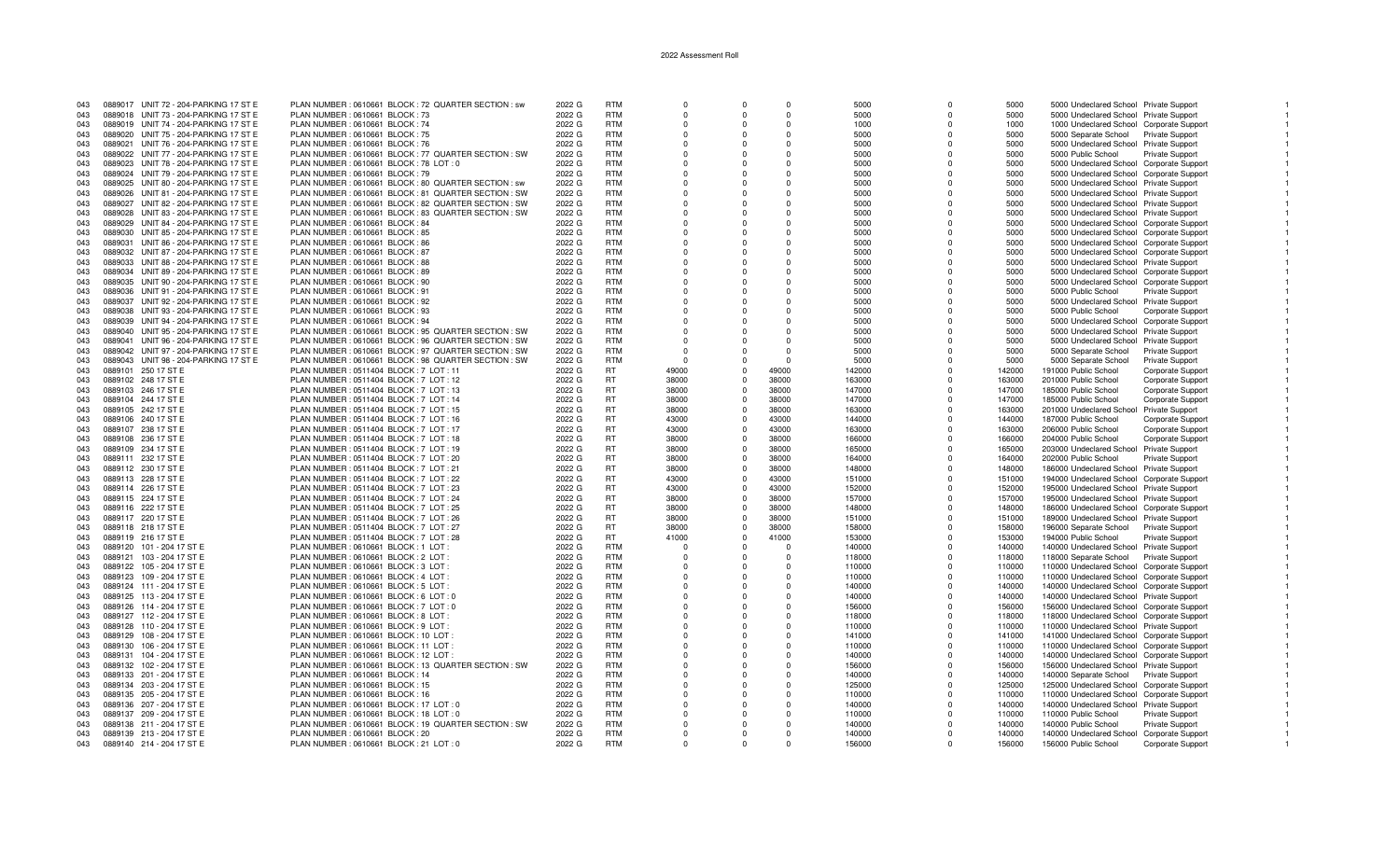| 043 | 0889141 212 - 204 17 ST E | PLAN NUMBER : 0610661 BLOCK : 22 QUARTER SECTION : SW | 2022 G | <b>RTM</b> | $\Omega$   | $\Omega$       | $\Omega$ | 125000     | $\Omega$    | 125000     | 125000 Public School                       | Corporate Support        |
|-----|---------------------------|-------------------------------------------------------|--------|------------|------------|----------------|----------|------------|-------------|------------|--------------------------------------------|--------------------------|
| 043 | 0889142 210 - 204 17 ST E | PLAN NUMBER : 0610661 BLOCK : 23 QUARTER SECTION : SW | 2022 G | <b>RTM</b> | $\Omega$   | $\Omega$       | $\Omega$ | 110000     | $\Omega$    | 110000     | 110000 Undeclared School Private Support   |                          |
| 043 | 0889143 208 - 204 17 ST E | PLAN NUMBER : 0610661 BLOCK : 24                      | 2022 G | RTM        | $\Omega$   | $\Omega$       | $\Omega$ | 140000     | $\Omega$    | 140000     | 140000 Undeclared School Corporate Support |                          |
|     |                           |                                                       |        |            |            |                |          |            |             |            |                                            |                          |
| 043 | 0889144 206 - 204 17 ST E | PLAN NUMBER : 0610661 BLOCK : 25                      | 2022 G | <b>RTM</b> | $\Omega$   | $\Omega$       | $\Omega$ | 110000     | $\Omega$    | 110000     | 110000 Undeclared School Corporate Support |                          |
| 043 | 0889145 204 - 204 17 ST E | PLAN NUMBER : 0610661 BLOCK : 26 QUARTER SECTION : SW | 2022 G | <b>RTM</b> | $\Omega$   | $\Omega$       | $\Omega$ | 140000     | $\Omega$    | 140000     | 140000 Undeclared School Private Support   |                          |
| 043 | 0889146 202 - 204 17 ST E | PLAN NUMBER : 0610661 BLOCK : 27 QUARTER SECTION : SW | 2022 G | <b>RTM</b> | $\Omega$   | $\Omega$       | $\Omega$ | 156000     | $\Omega$    | 156000     | 156000 Public School                       | Private Support          |
|     |                           |                                                       |        | <b>RTM</b> | $\Omega$   | $\Omega$       | $\Omega$ |            | $\Omega$    | 140000     |                                            |                          |
| 043 | 0889147 301 - 204 17 ST E | PLAN NUMBER : 0610661 BLOCK : 28 QUARTER SECTION : SW | 2022 G |            |            |                |          | 140000     |             |            | 140000 Public School                       | Private Support          |
| 043 | 0889148 303 - 204 17 ST E | PLAN NUMBER : 0610661 BLOCK : 29 QUARTER SECTION : SW | 2022 G | <b>RTM</b> | $\Omega$   | $\Omega$       | $\Omega$ | 125000     | $\Omega$    | 125000     | 125000 Undeclared School Corporate Support |                          |
| 043 | 0889149 305 - 204 17 ST E | PLAN NUMBER : 0610661 BLOCK : 30 LOT :                | 2022 G | <b>RTM</b> | $\Omega$   | $\Omega$       | $\Omega$ | 110000     | $\Omega$    | 110000     | 110000 Undeclared School Private Support   |                          |
| 043 | 0889150 307 - 204 17 ST E | PLAN NUMBER : 0610661 BLOCK : 31 LOT : 0              | 2022 G | <b>RTM</b> | $\Omega$   | $\Omega$       | $\Omega$ | 140000     | $\Omega$    | 140000     | 140000 Undeclared School Corporate Support |                          |
|     |                           |                                                       |        |            |            |                |          |            |             |            |                                            |                          |
| 043 | 0889151 309 - 204 17 ST E | PLAN NUMBER : 0610661 BLOCK : 32                      | 2022 G | <b>RTM</b> | $\Omega$   | $\Omega$       | $\Omega$ | 110000     | $\Omega$    | 110000     | 110000 Undeclared School Corporate Support |                          |
| 043 | 0889152 311 - 204 17 ST E | PLAN NUMBER : 0610661 BLOCK : 33                      | 2022 G | <b>RTM</b> | $\Omega$   | $\Omega$       | 0        | 140000     | $\Omega$    | 140000     | 140000 Undeclared School Corporate Support |                          |
| 043 | 0889153 313 - 204 17 ST E | PLAN NUMBER : 0610661 BLOCK : 34 LOT :                | 2022 G | <b>RTM</b> | $\Omega$   | $\Omega$       | $\Omega$ | 140000     | $\Omega$    | 140000     | 140000 Undeclared School Private Support   |                          |
| 043 | 0889154 314 - 204 17 ST E | PLAN NUMBER : 0610661 BLOCK : 35                      | 2022 G | <b>RTM</b> | $\Omega$   | $\Omega$       | $\Omega$ | 156000     | $\Omega$    | 156000     | 156000 Undeclared School Private Support   |                          |
|     |                           |                                                       |        |            |            |                |          |            |             |            |                                            |                          |
| 043 | 0889155 312 - 204 17 ST E | PLAN NUMBER : 0610661 BLOCK : 36                      | 2022 G | <b>RTM</b> | $\Omega$   | $\Omega$       | $\Omega$ | 125000     | $\Omega$    | 125000     | 125000 Public School                       | Private Support          |
| 043 | 0889156 310 - 204 17 ST E | PLAN NUMBER : 0610661 BLOCK : 37                      | 2022 G | <b>RTM</b> | $\Omega$   | $\Omega$       | $\Omega$ | 110000     | $\Omega$    | 110000     | 110000 Undeclared School Corporate Support |                          |
| 043 | 0889157 308 - 204 17 ST E | PLAN NUMBER : 0610661 BLOCK : 38                      | 2022 G | <b>RTM</b> | $\Omega$   | $\Omega$       | $\Omega$ | 140000     | $\Omega$    | 140000     | 140000 Undeclared School Corporate Support |                          |
| 043 | 0889158 306 - 204 17 ST E | PLAN NUMBER : 0610661 BLOCK : 39 LOT : 0              | 2022 G | <b>RTM</b> | $\Omega$   | $\Omega$       | $\Omega$ | 110000     | $\Omega$    | 110000     | 110000 Undeclared School Corporate Support |                          |
|     |                           |                                                       |        |            |            |                |          |            |             |            |                                            |                          |
| 043 | 0889159 304 - 204 17 ST E | PLAN NUMBER : 0610661 BLOCK : 40 QUARTER SECTION : SW | 2022 G | <b>RTM</b> | $\Omega$   | $\Omega$       | $\Omega$ | 140000     | $\Omega$    | 140000     | 140000 Undeclared School Private Support   |                          |
| 043 | 0889160 302 - 204 17 ST E | PLAN NUMBER : 0610661 BLOCK : 41                      | 2022 G | <b>RTM</b> | $\Omega$   | $\Omega$       | $\Omega$ | 156000     | $\Omega$    | 156000     | 156000 Undeclared School Private Support   |                          |
| 043 | 0889161 401 - 204 17 ST E | PLAN NUMBER : 0610661 BLOCK : 42                      | 2022 G | <b>RTM</b> | $\Omega$   | $\Omega$       | $\Omega$ | 140000     | $\Omega$    | 140000     | 140000 Undeclared School Private Support   |                          |
|     |                           |                                                       | 2022 G | <b>RTM</b> | $\Omega$   | $\Omega$       | $\Omega$ |            | $\Omega$    |            |                                            |                          |
| 043 | 0889162 403 - 204 17 ST E | PLAN NUMBER : 0610661 BLOCK : 43                      |        |            |            |                |          | 125000     |             | 125000     | 125000 Undeclared School Corporate Support |                          |
| 043 | 0889163 405 - 204 17 ST E | PLAN NUMBER : 0610661 BLOCK : 44                      | 2022 G | <b>RTM</b> | $^{\circ}$ | $\overline{0}$ | $\Omega$ | 110000     | $\mathbf 0$ | 110000     | 110000 Public School                       | Corporate Support        |
| 043 | 0889164 407 - 204 17 ST E | PLAN NUMBER : 0610661 BLOCK : 45 QUARTER SECTION : SW | 2022 G | <b>RTM</b> | $\Omega$   | $\Omega$       | $\Omega$ | 140000     | $\Omega$    | 140000     | 140000 Undeclared School Private Support   |                          |
| 043 | 0889165 409 - 204 17 ST E | PLAN NUMBER : 0610661 BLOCK : 46                      | 2022 G | <b>RTM</b> | $\Omega$   | $\Omega$       | $\Omega$ | 110000     | $\Omega$    | 110000     | 110000 Undeclared School Private Support   |                          |
|     |                           |                                                       |        |            |            |                |          |            |             |            |                                            |                          |
| 043 | 0889166 411 - 204 17 ST E | PLAN NUMBER : 0610661 BLOCK : 47 QUARTER SECTION : SW | 2022 G | <b>RTM</b> | $\Omega$   | $\Omega$       | $\Omega$ | 125000     | $\Omega$    | 125000     | 125000 Separate School Private Support     |                          |
| 043 | 0889167 413 - 204 17 ST E | PLAN NUMBER : 0610661 BLOCK : 48                      | 2022 G | <b>RTM</b> | $\Omega$   | $\Omega$       | $\Omega$ | 140000     | $\Omega$    | 140000     | 140000 Undeclared School Private Support   |                          |
| 043 | 0889168 414 - 204 17 ST E | PLAN NUMBER : 0610661 BLOCK : 49                      | 2022 G | <b>RTM</b> | $\Omega$   | $\Omega$       | $\Omega$ | 156000     | $\Omega$    | 156000     | 156000 Undeclared School Corporate Support |                          |
| 043 | 0889169 412 - 204 17 ST E | PLAN NUMBER : 0610661 BLOCK : 50                      | 2022 G | <b>RTM</b> | $\Omega$   | $\Omega$       | $\Omega$ | 125000     | $\Omega$    | 125000     | 125000 Undeclared School Corporate Support |                          |
|     |                           |                                                       |        |            |            |                |          |            |             |            |                                            |                          |
| 043 | 0889170 410 - 204 17 ST E | PLAN NUMBER : 0610661 BLOCK : 51                      | 2022 G | <b>RTM</b> | $\Omega$   | $\Omega$       | $\Omega$ | 110000     | $\Omega$    | 110000     | 110000 Separate School Corporate Support   |                          |
| 043 | 0889171 408 - 204 17 ST E | PLAN NUMBER : 0610661 BLOCK : 52 QUARTER SECTION : SW | 2022 G | <b>RTM</b> | $\Omega$   | $\Omega$       | $\Omega$ | 140000     | $\Omega$    | 140000     | 140000 Undeclared School Private Support   |                          |
| 043 | 0889172 406 - 204 17 ST E | PLAN NUMBER : 0610661 BLOCK : 53                      | 2022 G | <b>RTM</b> | $\Omega$   | $\Omega$       | $\Omega$ | 110000     | $\Omega$    | 110000     | 110000 Undeclared School Corporate Support |                          |
|     |                           |                                                       |        | <b>RTM</b> | $\Omega$   |                | $\Omega$ |            | $\Omega$    |            |                                            |                          |
| 043 | 0889173 404 - 204 17 ST E | PLAN NUMBER : 0610661 BLOCK : 54 QUARTER SECTION : SW | 2022 G |            |            | $\Omega$       |          | 140000     |             | 140000     | 140000 Separate School Private Support     |                          |
| 043 | 0889174 402 - 204 17 ST E | PLAN NUMBER : 0610661 BLOCK : 55 QUARTER SECTION : SW | 2022 G | RTM        | $\Omega$   | $\Omega$       | $\Omega$ | 156000     | $\Omega$    | 156000     | 156000 Undeclared School Private Support   |                          |
| 043 | 0889201 356 17 st E       | PLAN NUMBER : 0511404 BLOCK : 8 LOT : 2               | 2022 G | <b>RTV</b> | 37000      | $^{\circ}$     | 37000    | $\Omega$   | $\Omega$    | $^{\circ}$ | 37000 Undeclared School Private Support    |                          |
| 043 | 0889202 354 17 ST E       | PLAN NUMBER : 0511404 BLOCK : 8 LOT : 3               | 2022 G | <b>RTV</b> | 24000      | $\Omega$       | 24000    | $\Omega$   | $\Omega$    | $\Omega$   | 24000 Undeclared School Corporate Support  |                          |
|     |                           |                                                       |        |            |            |                |          |            |             |            |                                            |                          |
| 043 | 0889203 352 17 ST E       | PLAN NUMBER : 0511404 BLOCK : 8 LOT : 4               | 2022 G | <b>RTV</b> | 24000      | $\Omega$       | 24000    | $\Omega$   | $\Omega$    | $\Omega$   | 24000 Undeclared School Corporate Support  |                          |
| 043 | 0889204 350 17 ST E       | PLAN NUMBER : 0511404 BLOCK : 8 LOT : 5               | 2022 G | <b>RTV</b> | 24000      | $\Omega$       | 24000    | $\Omega$   | $\Omega$    | $\Omega$   | 24000 Undeclared School Corporate Support  |                          |
| 043 | 0889205 348 17 ST E       | PLAN NUMBER: 0511404 BLOCK: 8 LOT: 6                  | 2022 G | <b>RTV</b> | 24000      | $\overline{0}$ | 24000    | $\Omega$   | $\Omega$    | $\Omega$   | 24000 Undeclared School Corporate Support  |                          |
| 043 | 0889206 346 17 ST E       | PLAN NUMBER: 0511404 BLOCK: 8 LOT: 7                  | 2022 G | <b>RTV</b> | 29000      | $\Omega$       | 29000    | $\Omega$   | $\Omega$    | $\Omega$   | 29000 Undeclared School Corporate Support  |                          |
|     |                           |                                                       |        |            |            |                |          |            |             |            |                                            |                          |
| 043 | 0889207 344 17 ST E       | PLAN NUMBER : 0511404 BLOCK : 8 LOT : 8               | 2022 G | <b>RTV</b> | 29000      | $\mathbf{0}$   | 29000    | $\Omega$   | $\Omega$    | $\Omega$   | 29000 Undeclared School Corporate Support  |                          |
| 043 | 0889208 342 17 ST E       | PLAN NUMBER : 0511404 BLOCK : 8 LOT : 9               | 2022 G | <b>RTV</b> | 24000      | $\Omega$       | 24000    | $\Omega$   |             | $\Omega$   | 24000 Undeclared School Corporate Support  |                          |
| 043 | 0889209 340 17 ST E       | PLAN NUMBER : 0511404 BLOCK : 8 LOT : 10              | 2022 G | <b>RTV</b> | 24000      | $\Omega$       | 24000    | $\Omega$   | $\Omega$    | $\Omega$   | 24000 Undeclared School Corporate Support  |                          |
| 043 | 0889210 338 17 ST E       | PLAN NUMBER : 0511404 BLOCK : 8 LOT : 11              | 2022 G | <b>RTV</b> | 24000      | $\Omega$       | 24000    | $\Omega$   |             | $\Omega$   | 24000 Undeclared School Corporate Support  |                          |
|     |                           |                                                       |        |            |            |                |          |            |             |            |                                            |                          |
| 043 | 0889211 336 17 ST E       | PLAN NUMBER : 0511404 BLOCK : 8 LOT : 12              | 2022 G | <b>RTV</b> | 29000      | $\Omega$       | 29000    | $\Omega$   |             | $\Omega$   | 29000 Undeclared School Corporate Support  |                          |
| 043 | 0889212 334 17 ST E       | PLAN NUMBER : 0511404 BLOCK : 8 LOT : 13              | 2022 G | <b>RTV</b> | 29000      | $\overline{0}$ | 29000    | $\Omega$   | $\Omega$    | $\Omega$   | 29000 Public School                        | Corporate Support        |
| 043 | 0889213 332 17 ST E       | PLAN NUMBER : 0511404 BLOCK : 8 LOT : 14              | 2022 G | <b>RT</b>  | 24000      | $\overline{0}$ | 24000    | $^{\circ}$ | $\Omega$    | $^{\circ}$ | 24000 Public School                        | Corporate Support        |
| 043 | 0889214 330 17 ST E       | PLAN NUMBER : 0511404 BLOCK : 8 LOT : 15              | 2022 G | <b>RTV</b> | 36000      | $\Omega$       | 36000    | $\Omega$   | $\Omega$    | $\Omega$   | 36000 Public School                        |                          |
|     |                           |                                                       |        |            |            |                |          |            |             |            |                                            | <b>Corporate Support</b> |
| 043 | 0889215 328 17 ST E       | PLAN NUMBER : 0511404 BLOCK : 8 LOT : 16              | 2022 G | <b>RTV</b> | 24000      | $\Omega$       | 24000    | $\Omega$   |             | $\Omega$   | 24000 Public School                        | Corporate Support        |
| 043 | 0889216 326 17 ST E       | PLAN NUMBER: 0511404 BLOCK: 8 LOT: 17                 | 2022 G | <b>RT</b>  | 24000      | $\Omega$       | 24000    | $\Omega$   |             | $\Omega$   | 24000 Public School                        | Corporate Support        |
| 043 | 0889217 324 17 ST E       | PLAN NUMBER : 0511404 BLOCK : 8 LOT : 18              | 2022 G | <b>RTV</b> | 29000      | $\overline{0}$ | 29000    | $\Omega$   | $\Omega$    | $^{\circ}$ | 29000 Public School                        | Corporate Support        |
|     |                           |                                                       |        | <b>RT</b>  | 42000      | $\Omega$       | 42000    |            | $\Omega$    |            |                                            |                          |
| 043 | 0889218 322 17 ST E       | PLAN NUMBER : 0511404 BLOCK : 8 LOT : 19              | 2022 G |            |            |                |          | 158000     |             | 158000     | 200000 Undeclared School Private Support   |                          |
| 043 | 0889219 320 17 ST E       | PLAN NUMBER : 0511404 BLOCK : 8 LOT : 20              | 2022 G | <b>RT</b>  | 38000      | $\overline{0}$ | 38000    | 185000     | $\Omega$    | 185000     | 223000 Undeclared School Corporate Support |                          |
| 043 | 0889220 318 17 ST E       | PLAN NUMBER : 0511404 BLOCK : 8 LOT : 21              | 2022 G | <b>RT</b>  | 38000      | $\Omega$       | 38000    | 160000     | $\Omega$    | 160000     | 198000 Public School                       | Private Support          |
| 043 | 0889221 316 17 ST E       | PLAN NUMBER : 0511404 BLOCK : 8 LOT : 22              | 2022 G | <b>RT</b>  | 38000      | $\overline{0}$ | 38000    | 158000     | $\Omega$    | 158000     | 196000 Undeclared School Private Support   |                          |
|     |                           |                                                       |        |            |            |                |          |            |             |            |                                            |                          |
| 043 | 0889222 314 17 ST E       | PLAN NUMBER: 0511404 BLOCK: 8 LOT: 23                 | 2022 G | <b>RT</b>  | 42000      | $\Omega$       | 42000    | 161000     | $\Omega$    | 161000     | 203000 Undeclared School Private Support   |                          |
| 043 | 0889223 312 17 ST E       | PLAN NUMBER : 0511404 BLOCK : 8 LOT : 24              | 2022 G | <b>RT</b>  | 42000      | $\overline{0}$ | 42000    | 159000     | $\Omega$    | 159000     | 201000 Undeclared School Corporate Support |                          |
| 043 | 0889224 310 17 ST E       | PLAN NUMBER : 0511404 BLOCK : 8 LOT : 25              | 2022 G | <b>RT</b>  | 38000      | $\overline{0}$ | 38000    | 154000     | $\Omega$    | 154000     | 192000 Undeclared School Private Support   |                          |
| 043 | 0889225 308 17 ST E       | PLAN NUMBER : 0511404 BLOCK : 8 LOT : 26              | 2022 G | <b>RT</b>  | 38000      | $\Omega$       | 38000    | 169000     | $\Omega$    | 169000     | 207000 Undeclared School Private Support   |                          |
|     |                           |                                                       |        |            |            |                |          |            |             |            |                                            |                          |
| 043 | 0889226 306 17 ST E       | PLAN NUMBER : 0511404 BLOCK : 8 LOT : 27              | 2022 G | <b>RT</b>  | 38000      | $\Omega$       | 38000    | 162000     | $\Omega$    | 162000     | 200000 Undeclared School Corporate Support |                          |
| 043 | 0889227 304 17 ST E       | PLAN NUMBER : 0511404 BLOCK : 8 LOT : 28              | 2022 G | <b>RT</b>  | 48000      | $\Omega$       | 48000    | 166000     | $\Omega$    | 166000     | 214000 Undeclared School Private Support   |                          |
| 043 | 0889300 304 16 ST E       | PLAN NUMBER: 9813007 BLOCK: 9 LOT: 1                  | 2022 G | <b>RT</b>  | 31000      | $\mathbf 0$    | 31000    | 152000     | $\Omega$    | 152000     | 183000 Public School                       | Private Support<br>0.5   |
| 043 | 0889400 308 16 ST E       | PLAN NUMBER : 9813007 BLOCK : 9 LOT : 2               | 2022 G | <b>RT</b>  | 28000      | $\Omega$       | 28000    | 158000     | $\Omega$    | 158000     | 186000 Undeclared School Private Support   |                          |
|     |                           |                                                       |        |            |            |                |          |            |             |            |                                            |                          |
| 043 | 0889500 312 16 ST E       | PLAN NUMBER : 9813007 BLOCK : 9 LOT : 3               | 2022 G | <b>RT</b>  | 28000      | $\Omega$       | 28000    | 244000     | $\Omega$    | 244000     | 272000 Undeclared School Private Support   |                          |
| 043 | 0889600 316 16 ST E       | PLAN NUMBER : 9813007 BLOCK : 9 LOT : 4               | 2022 G | <b>RT</b>  | 28000      | $\Omega$       | 28000    | 181000     |             | 181000     | 209000 Undeclared School Private Support   |                          |
| 043 | 0889700 320 16 ST E       | PLAN NUMBER : 9813007 BLOCK : 9 LOT : 5               | 2022 G | <b>RT</b>  | 28000      | $\cap$         | 28000    | 161000     |             | 161000     | 189000 Undeclared School Private Support   |                          |
|     |                           |                                                       |        |            |            |                |          |            |             |            |                                            |                          |

## 2022 Assessment Roll

 $\overline{1}$ 

 $\blacksquare$ 

 $\overline{1}$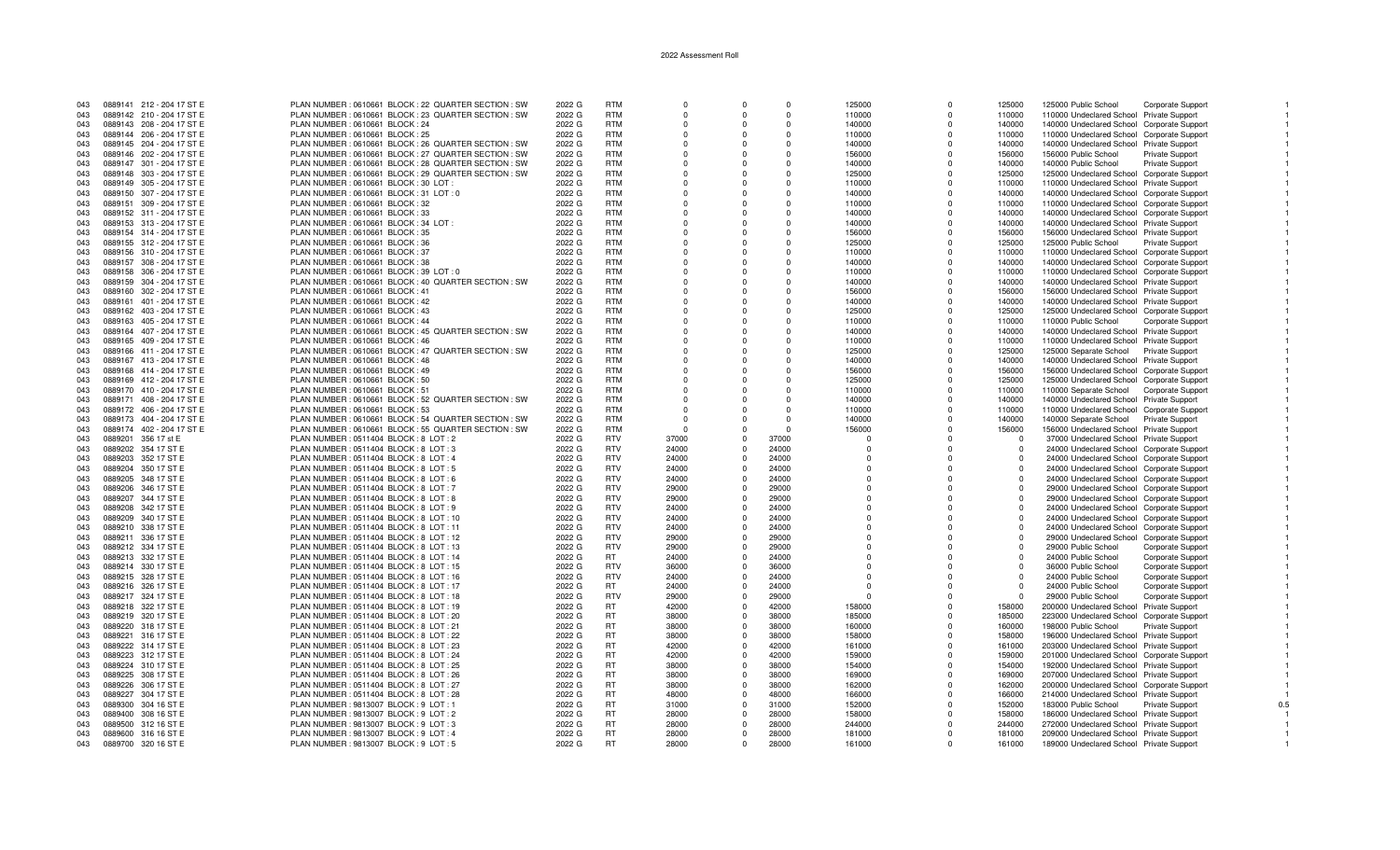| 043<br>043<br>043 |                           | 0889800 324 16 ST E       | PLAN NUMBER : 9813007 BLOCK : 9 LOT : 6                                            | 2022 G |                          |                |                |          |          |             |                |                                            |                        |  |
|-------------------|---------------------------|---------------------------|------------------------------------------------------------------------------------|--------|--------------------------|----------------|----------------|----------|----------|-------------|----------------|--------------------------------------------|------------------------|--|
|                   |                           |                           |                                                                                    |        | <b>RTV</b>               | 28000          | $\Omega$       | 28000    | $\Omega$ | $\Omega$    | $\overline{0}$ | 28000 Undeclared School Private Support    |                        |  |
|                   |                           | 0889900 328 16 ST E       | PLAN NUMBER : 9813007 BLOCK : 9 LOT : 7                                            | 2022 G | <b>RTM</b>               | 28000          | $\Omega$       | 28000    | 253000   | $\Omega$    | 253000         | 281000 Undeclared School Private Support   |                        |  |
|                   |                           |                           |                                                                                    |        |                          |                |                |          |          |             |                |                                            |                        |  |
|                   |                           | 0890000 332 16 ST E       | PLAN NUMBER : 9813007 BLOCK : 9 LOT : 8                                            | 2022 G | RT.                      | 28000          | $\Omega$       | 28000    | 244000   | $\Omega$    | 244000         | 272000 Undeclared School Private Support   |                        |  |
| 043               |                           | 0890100 336 16 ST E       | PLAN NUMBER : 9813007 BLOCK : 9 LOT : 9                                            | 2022 G | <b>RT</b>                | 28000          | $\Omega$       | 28000    | 249000   | $\Omega$    | 249000         | 277000 Undeclared School Private Support   |                        |  |
| 043               |                           | 0890200 340 16 ST E       | PLAN NUMBER: 9813007 BLOCK: 9 LOT: 10                                              | 2022 G | <b>RTV</b>               | 28000          | $\Omega$       | 28000    | $\Omega$ | $\Omega$    | $\Omega$       | 28000 Undeclared School Private Support    |                        |  |
| 043               |                           | 0890300 344 16 ST E       | PLAN NUMBER : 9813007 BLOCK : 9 LOT : 11                                           | 2022 G | RT                       | 28000          | $\Omega$       | 28000    | 180000   | $\Omega$    | 180000         | 208000 Undeclared School Private Support   |                        |  |
|                   |                           |                           |                                                                                    |        |                          |                |                |          |          |             |                |                                            |                        |  |
| 043               |                           | 0890400 348 16 ST E       | PLAN NUMBER : 9813007 BLOCK : 9 LOT : 12                                           | 2022 G | <b>RT</b>                | 28000          | $\mathbf 0$    | 28000    | 254000   | $\mathbf 0$ | 254000         | 282000 Public School                       | Private Support        |  |
| 043               |                           | 0890500 352 16 ST E       | PLAN NUMBER : 9813007 BLOCK : 9 LOT : 13                                           | 2022 G | <b>RTM</b>               | 28000          | $\Omega$       | 28000    | 253000   | $\Omega$    | 253000         | 281000 Undeclared School Private Support   |                        |  |
| 043               |                           | 0890600 356 16 ST E       | PLAN NUMBER : 9813007 BLOCK : 9 LOT : 14                                           | 2022 G | <b>RTM</b>               | 28000          | $\Omega$       | 28000    | 255000   | $\Omega$    | 255000         | 283000 Public School                       | <b>Private Support</b> |  |
|                   |                           |                           |                                                                                    |        | <b>RT</b>                |                | $\Omega$       | 28000    |          |             |                |                                            |                        |  |
| 043               |                           | 0890700 360 16 ST E       | PLAN NUMBER : 9813007 BLOCK : 9 LOT : 15                                           | 2022 G |                          | 28000          |                |          | 148000   | $\Omega$    | 148000         | 176000 Undeclared School Private Support   |                        |  |
| 043               |                           | 0890800 364 16 ST E       | PLAN NUMBER : 9813007 BLOCK : 9 LOT : 16                                           | 2022 G | RT                       | 28000          | $\mathbf 0$    | 28000    | 171000   | $\Omega$    | 171000         | 199000 Separate School                     | Private Support        |  |
| 043               |                           | 0890900 368 16 ST E       | PLAN NUMBER : 9813007 BLOCK : 9 LOT : 17                                           | 2022 G | RT                       | 28000          | $\Omega$       | 28000    | 249000   | $\Omega$    | 249000         | 277000 Public School                       | <b>Private Support</b> |  |
| 043               |                           | 0891100 376 16 ST E       | PLAN NUMBER : 9813007 BLOCK : 9 LOT : 18,19                                        | 2022 G | RT                       | 47000          | $\Omega$       | 47000    | 195000   | $\Omega$    | 195000         | 242000 Undeclared School Private Support   |                        |  |
|                   |                           |                           |                                                                                    |        |                          |                |                |          |          |             |                |                                            |                        |  |
| 043               |                           | 0891199 347 17 ST E       | PLAN NUMBER: 1611226 BLOCK: 9 LOT: 43                                              | 2022 G | <b>RT</b>                | 46000          | $\Omega$       | 46000    | 173000   | $\Omega$    | 173000         | 219000 Separate School                     | Private Support        |  |
| 043               |                           | 0891201 345 17 ST E       | PLAN NUMBER: 1611226 BLOCK: 9 LOT: 44                                              | 2022 G | RT                       | 36000          | $\mathbf{0}$   | 36000    | 173000   | $\Omega$    | 173000         | 209000 Undeclared School Private Support   |                        |  |
| 043               |                           | 0891202 343 17 ST E       | PLAN NUMBER: 1611226 BLOCK: 9 LOT: 45                                              | 2022 G | <b>RT</b>                | 44000          | $\Omega$       | 44000    | 173000   | $\Omega$    | 173000         | 217000 Undeclared School Private Support   |                        |  |
| 043               |                           | 0891203 341 17 ST E       | PLAN NUMBER: 1611226 BLOCK: 9 LOT: 46                                              | 2022 G | <b>RT</b>                | 44000          | $\Omega$       | 44000    | 173000   | $\Omega$    | 173000         | 217000 Undeclared School Private Support   |                        |  |
|                   |                           |                           |                                                                                    |        |                          |                |                |          |          |             |                |                                            |                        |  |
| 043               |                           | 0891204 339 17 ST E       | PLAN NUMBER: 1611226 BLOCK: 9 LOT: 47                                              | 2022 G | <b>RT</b>                | 36000          | $\mathbf 0$    | 36000    | 173000   | $\Omega$    | 173000         | 209000 Undeclared School Corporate Support |                        |  |
| 043               |                           | 0891205 337 17 ST E       | PLAN NUMBER: 1611226 BLOCK: 9 LOT: 48                                              | 2022 G | <b>RT</b>                | 41000          | $\Omega$       | 41000    | 173000   | $\Omega$    | 173000         | 214000 Undeclared School Private Support   |                        |  |
| 043               |                           | 0891206 335 17 ST E       | PLAN NUMBER: 1611226 BLOCK: 9 LOT: 49                                              | 2022 G | <b>RTV</b>               | 21000          | $\Omega$       | 21000    | $\Omega$ | $\Omega$    | $\Omega$       | 21000 Undeclared School Private Support    |                        |  |
|                   |                           |                           |                                                                                    |        |                          |                | $\Omega$       |          |          |             |                |                                            |                        |  |
| 043               |                           | 0891207 333 17 ST E       | PLAN NUMBER: 1611226 BLOCK: 9 LOT: 50                                              | 2022 G | <b>RTV</b>               | 18000          |                | 18000    | $\Omega$ | $\Omega$    | $\Omega$       | 18000 Undeclared School Corporate Support  |                        |  |
| 043               |                           | 0891208 331 17 ST E       | PLAN NUMBER: 1611226 BLOCK: 9 LOT: 51                                              | 2022 G | <b>RTV</b>               | 29000          | $\Omega$       | 29000    | $\Omega$ | $\Omega$    | $\Omega$       | 29000 Undeclared School Corporate Support  |                        |  |
| 043               |                           | 0891210 327 17 ST E       | PLAN NUMBER: 0511404 BLOCK: 9 LOT: 29-30                                           | 2022 G | <b>RTM</b>               | $\Omega$       | $\Omega$       | $\Omega$ | 621000   | $\mathbf 0$ | 621000         | 621000 Undeclared School Private Support   |                        |  |
| 043               |                           | 0891212 323 17 ST E       | PLAN NUMBER: 0511404 BLOCK: 9 LOT: 31-32                                           | 2022 G | <b>RTM</b>               | $\Omega$       | $\Omega$       | $\Omega$ | 621000   | $\Omega$    | 621000         | 621000 Public School                       | Corporate Support      |  |
|                   |                           |                           |                                                                                    |        |                          |                |                |          |          |             |                |                                            |                        |  |
| 043               |                           | 0891214 319 17 ST E       | PLAN NUMBER : 0511404 BLOCK : 9 LOT : 33,34                                        | 2022 G | <b>RTM</b>               | $\sqrt{ }$     | $\Omega$       | $\cap$   | 621000   | $\Omega$    | 621000         | 621000 Undeclared School Corporate Support |                        |  |
| 043               |                           | 0891215 317 17 ST E       | PLAN NUMBER: 0511404 BLOCK: 9 LOT: 35                                              | 2022 G | <b>RE</b>                | 42000          | $\Omega$       | 42000    | $\Omega$ | $\Omega$    | $\Omega$       | 42000 Undeclared School Corporate Support  |                        |  |
| 043               |                           | 0891216 315 17 ST E       | PLAN NUMBER : 0511404 BLOCK : 9 LOT : 36                                           | 2022 G | RE                       | 42000          | $\Omega$       | 42000    | $\Omega$ | $\Omega$    | $\Omega$       | 42000 Undeclared School Corporate Support  |                        |  |
|                   |                           |                           |                                                                                    |        | <b>RT</b>                | 46000          | $\Omega$       | 46000    | 201000   | $\Omega$    |                |                                            |                        |  |
| 043               |                           | 0891217 313 17 ST E       | PLAN NUMBER: 0511404 BLOCK: 9 LOT: 37                                              | 2022 G |                          |                |                |          |          |             | 201000         | 247000 Undeclared School Corporate Support |                        |  |
| 043               |                           | 0891218 311 17 ST E       | PLAN NUMBER : 0511404 BLOCK : 9 LOT : 38                                           | 2022 G | <b>RT</b>                | 46000          | $\Omega$       | 46000    | 195000   | $\Omega$    | 195000         | 241000 Undeclared School Corporate Support |                        |  |
| 043               |                           | 0891220 307 17 ST E       | PLAN NUMBER: 2110938 BLOCK: 9 LOT: 52                                              | 2022 G | <b>RTM</b>               | - 0            | $\Omega$       | $\Omega$ | 621000   | $\Omega$    | 621000         | 621000 Undeclared School Private Support   |                        |  |
| 043               |                           | 0891221 305 17 ST E       | PLAN NUMBER : 0511404 BLOCK : 9 LOT : 41                                           | 2022 G | <b>RE</b>                | 47000          | $\Omega$       | 47000    | $\Omega$ | $\Omega$    | $^{\circ}$     | 47000 Undeclared School Corporate Support  |                        |  |
|                   |                           |                           |                                                                                    |        |                          |                |                |          |          |             |                |                                            |                        |  |
| 043               |                           | 0891222 303 17 ST E       | PLAN NUMBER : 0511404 BLOCK : 9 LOT : 42                                           | 2022 G | <b>RE</b>                | 46000          | $\Omega$       | 46000    | $\Omega$ | $\Omega$    | $\Omega$       | 46000 Undeclared School Corporate Support  |                        |  |
| 043               |                           | 0891301 348 14 ST E       | PLAN NUMBER : 0212963 BLOCK : 10 LOT : 21                                          | 2022 G | <b>RT</b>                | 80000          | $\Omega$       | 80000    | 247000   | $\Omega$    | 247000         | 327000 Undeclared School Private Support   |                        |  |
| 043               |                           | 0891302 344 14 ST E       | PLAN NUMBER: 0212963 BLOCK: 10 LOT: 22                                             | 2022 G | <b>RT</b>                | 71000          | $\Omega$       | 71000    | 207000   | $\Omega$    | 207000         | 278000 Undeclared School Private Support   |                        |  |
|                   |                           |                           | PLAN NUMBER: 0212963 BLOCK: 10 LOT: 23                                             |        | <b>RT</b>                |                | $\mathbf 0$    | 71000    |          | $\Omega$    |                |                                            |                        |  |
| 043               |                           | 0891303 340 14 ST E       |                                                                                    | 2022 G |                          | 71000          |                |          | 223000   |             | 223000         | 294000 Public School                       | Private Support        |  |
| 043               |                           | 0891304 336 14 ST E       | PLAN NUMBER : 0212963 BLOCK : 10 LOT : 24                                          | 2022 G | <b>RT</b>                | 71000          | $\Omega$       | 71000    | 231000   | $\Omega$    | 231000         | 302000 Undeclared School Private Support   |                        |  |
| 043               |                           | 0891305 332 14 ST E       | PLAN NUMBER: 0212963 BLOCK: 10 LOT: 25                                             | 2022 G | <b>RT</b>                | 68000          | $\Omega$       | 68000    | 193000   | $\Omega$    | 193000         | 261000 Undeclared School Private Support   |                        |  |
| 043               |                           | 0891306 328 14 ST E       | PLAN NUMBER: 0212963 BLOCK: 10 LOT: 26                                             | 2022 G | <b>RT</b>                | 68000          | $\Omega$       | 68000    | 251000   | $\Omega$    | 251000         | 319000 Undeclared School Private Support   |                        |  |
|                   |                           |                           |                                                                                    |        |                          |                |                |          |          |             |                |                                            |                        |  |
| 043               |                           | 0891307 324 14 ST E       | PLAN NUMBER: 0212963 BLOCK: 10 LOT: 27                                             | 2022 G | <b>RT</b>                | 68000          | $\Omega$       | 68000    | 225000   | $\Omega$    | 225000         | 293000 Undeclared School Private Support   |                        |  |
| 043               |                           | 0891308 320 14 ST E       | PLAN NUMBER : 0212963 BLOCK : 10 LOT : 28                                          | 2022 G | <b>RT</b>                | 68000          | $\overline{0}$ | 68000    | 233000   | $\Omega$    | 233000         | 301000 Undeclared School Private Support   |                        |  |
| 043               |                           | 0891309 316 14 ST E       | PLAN NUMBER: 0212963 BLOCK: 10 LOT: 29                                             | 2022 G | <b>RT</b>                | 68000          | $\Omega$       | 68000    | 211000   | $\Omega$    | 211000         | 279000 Undeclared School Private Support   |                        |  |
| 043               |                           |                           |                                                                                    |        | <b>RT</b>                | 68000          | $\Omega$       | 68000    |          | $\Omega$    | 211000         |                                            |                        |  |
|                   |                           | 0891310 312 14 ST E       | PLAN NUMBER : 0212963 BLOCK : 10 LOT : 30                                          | 2022 G |                          |                |                |          | 211000   |             |                | 279000 Public School                       | Private Support        |  |
| 043               |                           | 0891311 308 14 ST E       | PLAN NUMBER : 0212963 BLOCK : 10 LOT : 31                                          | 2022 G | <b>RT</b>                | 68000          | $\Omega$       | 68000    | 212000   | $\Omega$    | 212000         | 280000 Undeclared School Private Support   |                        |  |
| 043               |                           | 0891312 304 14 ST E       | PLAN NUMBER: 0212963 BLOCK: 10 LOT: 32                                             | 2022 G | <b>RT</b>                | 76000          | $\Omega$       | 76000    | 246000   | $\Omega$    | 246000         | 322000 Public School                       | Private Support        |  |
| 043               |                           | 0891400 303 16 ST E       | PLAN NUMBER : 9813007 BLOCK : 10 LOT : 2                                           | 2022 G | <b>RT</b>                | 31000          | $\Omega$       | 31000    | 169000   | $\Omega$    | 169000         | 200000 Undeclared School Private Support   |                        |  |
|                   |                           |                           |                                                                                    |        |                          |                |                |          |          |             |                |                                            |                        |  |
| 043               |                           | 0891500 307 16 ST E       | PLAN NUMBER : 9813007 BLOCK : 10 LOT : 3                                           | 2022 G | <b>RT</b>                | 28000          | $\mathbf 0$    | 28000    | 197000   | $\mathbf 0$ | 197000         | 225000 Undeclared School Private Support   |                        |  |
| 043               |                           | 0891600 311 16 ST E       | PLAN NUMBER : 9813007 BLOCK : 10 LOT : 4                                           | 2022 G | <b>RTV</b>               | 28000          | $\Omega$       | 28000    | $\Omega$ | $\Omega$    | $\Omega$       | 28000 Undeclared School Private Support    |                        |  |
| 043               |                           | 0891700 315 16 ST E       | PLAN NUMBER : 9813007 BLOCK : 10 LOT : 5                                           | 2022 G | <b>RTV</b>               | 28000          | $\Omega$       | 28000    | $\Omega$ | $\Omega$    | $\Omega$       | 28000 Undeclared School Private Support    |                        |  |
| 043               |                           | 0891800 319 16 ST E       | PLAN NUMBER : 9813007 BLOCK : 10 LOT : 6                                           | 2022 G | RT.                      | 28000          | $\Omega$       | 28000    | 156000   | $\Omega$    | 156000         | 184000 Undeclared School Private Support   |                        |  |
|                   |                           |                           |                                                                                    |        |                          |                |                |          |          |             |                |                                            |                        |  |
| 043               |                           | 0891900 323 16 ST E       | PLAN NUMBER : 9813007 BLOCK : 10 LOT : 7                                           | 2022 G | <b>RTV</b>               | 28000          | $^{\circ}$     | 28000    | $\Omega$ | $\Omega$    | $\Omega$       | 28000 Undeclared School Private Support    |                        |  |
| 043               |                           | 0892000 327 16 ST E       | PLAN NUMBER : 9813007 BLOCK : 10 LOT : 8                                           | 2022 G | <b>RT</b>                | 28000          | $\Omega$       | 28000    | 196000   | $\Omega$    | 196000         | 224000 Undeclared School Private Support   |                        |  |
| 043               |                           | 0892100 331 16 ST E       | PLAN NUMBER : 9813007 BLOCK : 10 LOT : 9                                           | 2022 G | <b>RT</b>                | 28000          | $\Omega$       | 28000    | 154000   | $\Omega$    | 154000         | 182000 Undeclared School Private Support   |                        |  |
|                   |                           |                           |                                                                                    |        |                          |                |                |          |          |             |                |                                            |                        |  |
| 043               |                           | 0892200 335 16 ST E       | PLAN NUMBER : 9813007 BLOCK : 10 LOT : 10                                          | 2022 G | <b>RTV</b>               | 28000          | $\Omega$       | 28000    | $\Omega$ | $\Omega$    | $\Omega$       | 28000 Undeclared School Private Support    |                        |  |
| 043               |                           | 0892300 339 16 ST E       | PLAN NUMBER: 9813007 BLOCK: 10 LOT: 11                                             | 2022 G | <b>RTV</b>               | 28000          | $\mathbf{0}$   | 28000    | $\Omega$ | $\Omega$    | $\Omega$       | 28000 Undeclared School Private Support    |                        |  |
| 043               |                           | 0892400 343 16 ST E       | PLAN NUMBER : 9813007 BLOCK : 10 LOT : 12-13                                       | 2022 G | RT.                      | 44000          | $\Omega$       | 44000    | 154000   | $\Omega$    | 154000         | 198000 Undeclared School Private Support   |                        |  |
| 043               |                           | 0892600 351 16 ST E       | PLAN NUMBER : 9813007 BLOCK : 10 LOT : 14                                          | 2022 G | <b>RTM</b>               | 28000          | $\Omega$       | 28000    | 240000   | $\Omega$    | 240000         | 268000 Public School                       | Private Support        |  |
|                   |                           |                           |                                                                                    |        |                          |                |                |          |          |             |                |                                            |                        |  |
| 043               |                           | 0892700 355 16 ST E       | PLAN NUMBER : 9813007 BLOCK : 10 LOT : 15                                          | 2022 G | <b>RTM</b>               | 28000          | $\Omega$       | 28000    | 242000   | $\Omega$    | 242000         | 270000 Public School                       | Private Support        |  |
| 043               |                           | 0892800 359 16 ST E       | PLAN NUMBER : 9813007 BLOCK : 10 LOT : 16                                          | 2022 G | <b>RT</b>                | 30000          | $\mathbf 0$    | 30000    | 242000   | $\Omega$    | 242000         | 272000 Undeclared School Private Support   |                        |  |
| 043               |                           | 0892900 363 16 ST E       | PLAN NUMBER : 9813007 BLOCK : 10 LOT : 17                                          | 2022 G | RT                       | 30000          | $\Omega$       | 30000    | 256000   | $\Omega$    | 256000         | 286000 Undeclared School Private Support   |                        |  |
| 043               |                           | 0893000 367 16 ST E       | PLAN NUMBER: 9813007 BLOCK: 10 LOT: 18                                             | 2022 G | RT.                      | 30000          | $\Omega$       | 30000    | 254000   | $\Omega$    | 254000         | 284000 Public School                       | <b>Private Support</b> |  |
|                   |                           |                           |                                                                                    |        |                          |                |                |          |          |             |                |                                            |                        |  |
| 043               |                           | 0893100 371 16 ST E       | PLAN NUMBER : 9813007 BLOCK : 10 LOT : 19                                          | 2022 G | <b>RTM</b>               | 30000          | $\Omega$       | 30000    | 213000   | $\Omega$    | 213000         | 243000 Undeclared School Private Support   |                        |  |
|                   |                           | 0893200 375 16 ST E       | PLAN NUMBER : 9813007 BLOCK : 10 LOT : 20                                          | 2022 G | <b>RT</b>                | 31000          | $\mathbf 0$    | 31000    | 162000   | $\Omega$    | 162000         | 193000 Undeclared School Private Support   |                        |  |
| 043               |                           |                           | PLAN NUMBER : 9910673 BLOCK : 0 LOT : 1                                            | 2022 G | <b>RTM</b>               | $\overline{0}$ | $\Omega$       | $\Omega$ | 77000    | $\Omega$    | 77000          | 77000 Undeclared School Private Support    |                        |  |
|                   |                           |                           |                                                                                    |        |                          |                |                |          |          |             |                |                                            |                        |  |
| 043               | 0893300 U101 - 336 9 ST E |                           |                                                                                    |        |                          |                |                |          |          |             |                |                                            |                        |  |
| 043               |                           | 0893400 U103 - 336 9 ST E | PLAN NUMBER : 9910673 BLOCK : 0 LOT : 2                                            | 2022 G | <b>RTM</b>               | $\Omega$       | $\Omega$       | $\Omega$ | 77000    | $\Omega$    | 77000          | 77000 Undeclared School Private Support    |                        |  |
| 043               |                           | 0893500 U105 - 336 9 ST E | PLAN NUMBER : 9910673 BLOCK : 0 LOT : 3<br>PLAN NUMBER : 9910673 BLOCK : 0 LOT : 4 | 2022 G | <b>RTM</b><br><b>RTM</b> | $\Omega$       | $\Omega$       | $\Omega$ | 77000    | $\Omega$    | 77000<br>77000 | 77000 Undeclared School Private Support    |                        |  |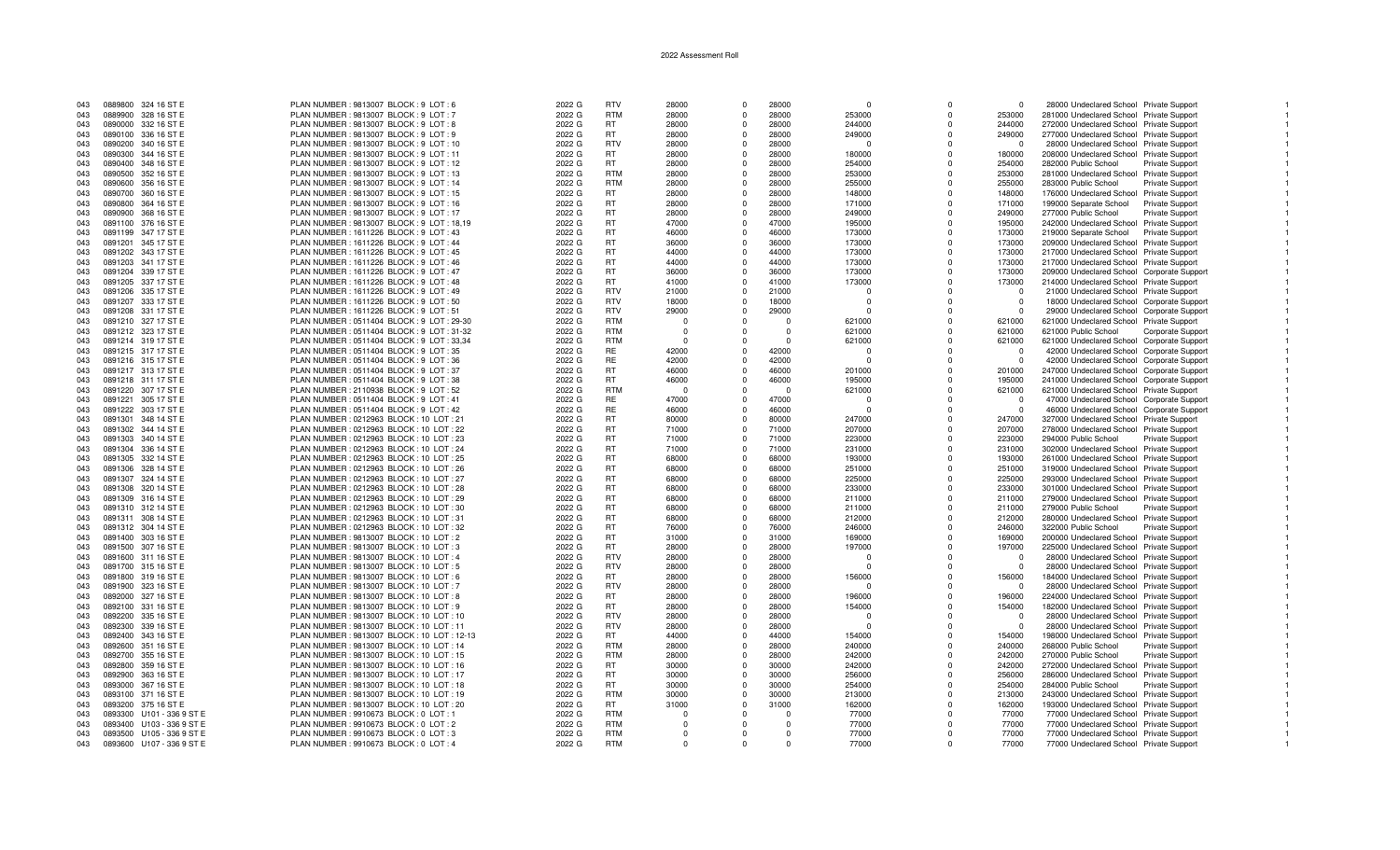| 043 | 0893700 U106 - 336 9 ST E    | PLAN NUMBER : 9910673 BLOCK : 0 LOT : 5     | 2022 G | <b>RTM</b> | $\Omega$ |            | $\Omega$ | 77000        | $\Omega$     | 77000    | 77000 Undeclared School Private Support    |                        |  |
|-----|------------------------------|---------------------------------------------|--------|------------|----------|------------|----------|--------------|--------------|----------|--------------------------------------------|------------------------|--|
| 043 | 0893800 U104 - 336 9 ST E    | PLAN NUMBER : 9910673 BLOCK : 0 LOT : 6     | 2022 G | <b>RTM</b> | $\Omega$ |            | $\Omega$ | 69000        | $\Omega$     | 69000    | 69000 Undeclared School Private Support    |                        |  |
| 043 | 0893900 U102 - 336 9 ST E    | PLAN NUMBER : 9910673 BLOCK : 0 LOT : 7     | 2022 G | <b>RTM</b> | $\Omega$ | $\Omega$   | $\Omega$ | 77000        | $\Omega$     | 77000    | 77000 Undeclared School Private Support    |                        |  |
| 043 | 0894000 U201 - 336 9 ST E    | PLAN NUMBER : 9910673 BLOCK : 0 LOT : 8     | 2022 G | <b>RTM</b> |          |            | $\Omega$ | 77000        | $\Omega$     | 77000    | 77000 Undeclared School Private Support    |                        |  |
| 043 | 0894100 U203 - 336 9 ST E    | PLAN NUMBER : 9910673 BLOCK : 0 LOT : 9     | 2022 G | <b>RTM</b> | $\Omega$ | $\Omega$   | $\Omega$ | 77000        | $\Omega$     | 77000    | 77000 Undeclared School Private Support    |                        |  |
| 043 | 0894200 U205 - 336 9 ST E    | PLAN NUMBER : 9910673 BLOCK : 0 LOT : 10    | 2022 G | <b>RTM</b> | $\Omega$ | $\Omega$   | $\Omega$ | 77000        | $\Omega$     | 77000    | 77000 Undeclared School Private Support    |                        |  |
| 043 | 0894300 U207 - 336 9 ST E    | PLAN NUMBER : 9910673 BLOCK : 0 LOT : 11    | 2022 G | <b>RTM</b> | $\Omega$ | $\cap$     | $\Omega$ | 77000        | $\Omega$     | 77000    | 77000 Undeclared School Private Support    |                        |  |
| 043 | 0894400 U206 - 336 9 ST E    | PLAN NUMBER : 9910673 BLOCK : 0 LOT : 12    | 2022 G | <b>RTM</b> |          |            | $\Omega$ | 79000        |              | 79000    | 79000 Undeclared School Private Support    |                        |  |
| 043 | 0894500 U204 - 336 9 ST E    | PLAN NUMBER : 9910673 BLOCK : 0 LOT : 13    | 2022 G | <b>RTM</b> | n        |            | $\Omega$ | 77000        | O            | 77000    | 77000 Undeclared School Private Support    |                        |  |
| 043 | 0894600 U202 - 336 9 ST E    | PLAN NUMBER : 9910673 BLOCK : 0 LOT : 14    | 2022 G | <b>RTM</b> | $\Omega$ |            | $\Omega$ | 77000        | $\Omega$     | 77000    | 77000 Undeclared School Private Support    |                        |  |
| 043 | 0894700 U301 - 336 9 ST E    | PLAN NUMBER : 9910673 BLOCK : 0 LOT : 15    | 2022 G | <b>RTM</b> | $\Omega$ | $\Omega$   | $\Omega$ | 77000        | $\Omega$     | 77000    | 77000 Undeclared School Private Support    |                        |  |
| 043 | 0894800 U303 - 336 9 ST E    | PLAN NUMBER : 9910673 BLOCK : 0 LOT : 16    | 2022 G | <b>RTM</b> |          |            |          | 77000        | $\Omega$     | 77000    | 77000 Undeclared School Private Support    |                        |  |
| 043 | 0894900 U305 - 336 9 ST E    | PLAN NUMBER : 9910673 BLOCK : 0 LOT : 17    | 2022 G | <b>RTM</b> | $\Omega$ | $\Omega$   | $\Omega$ | 77000        | $\Omega$     | 77000    | 77000 Undeclared School Private Support    |                        |  |
| 043 | 0895000 U307 - 336 9 ST E    | PLAN NUMBER : 9910673 BLOCK : 0 LOT : 18    | 2022 G | <b>RTM</b> | $\Omega$ |            | $\Omega$ | 77000        | $\Omega$     | 77000    | 77000 Undeclared School Private Support    |                        |  |
| 043 | 0895100 336 9 ST E           | PLAN NUMBER : 9910673 BLOCK : 0 LOT : 19    | 2022 G | <b>RTM</b> | $\Omega$ |            | $\Omega$ | 80000        | $\Omega$     | 80000    | 80000 Undeclared School Private Support    |                        |  |
| 043 | 0895200 U304 - 336 9 ST E    | PLAN NUMBER : 9910673 BLOCK : 0 LOT : 20    | 2022 G | <b>RTM</b> |          |            | $\Omega$ | 77000        |              | 77000    | 77000 Undeclared School Private Support    |                        |  |
| 043 | 0895300 U302 - 336 9 ST E    | PLAN NUMBER : 9910673 BLOCK : 0 LOT : 21    | 2022 G | <b>RTM</b> | - 0      |            | $\Omega$ | 78000        | O            | 78000    | 78000 Undeclared School Private Support    |                        |  |
| 043 | 0895400 8 UPLAND MANOR W     | PLAN NUMBER : 0110078 BLOCK : 8 LOT : 2     | 2022 G | RT         | 43000    |            | 43000    | 242000       | <sup>n</sup> | 242000   | 285000 Undeclared School Private Support   |                        |  |
| 043 | 0895500<br>12 UPLAND MANOR W | PLAN NUMBER : 0110078 BLOCK : 8 LOT : 3     | 2022 G | <b>RT</b>  | 41000    | $\Omega$   | 41000    | 256000       | $\Omega$     | 256000   | 297000 Undeclared School Private Support   |                        |  |
| 043 | 0895600<br>16 UPLAND MANOR W | PLAN NUMBER : 0110078 BLOCK : 8 LOT : 4     | 2022 G | <b>RT</b>  | 44000    |            | 44000    | 253000       | $\Omega$     | 253000   | 297000 Public School                       | Private Support        |  |
|     | 15 UPLAND LINK W<br>0895700  |                                             | 2022 G | <b>RT</b>  | 51000    | $\Omega$   | 51000    | 281000       | $\Omega$     | 281000   |                                            |                        |  |
| 043 |                              | PLAN NUMBER : 0110078 BLOCK : 8 LOT : 5     |        |            | 46000    |            |          |              | $\Omega$     |          | 332000 Undeclared School Private Support   |                        |  |
| 043 | 0895800<br>11 UPLAND LINK W  | PLAN NUMBER : 0110078 BLOCK : 8 LOT : 6     | 2022 G | <b>RT</b>  |          | $\Omega$   | 46000    | 217000       | $\Omega$     | 217000   | 263000 Public School                       | Private Support        |  |
| 043 | 0895900 7 UPLAND LINK W      | PLAN NUMBER : 0110078 BLOCK : 8 LOT : 7     | 2022 G | <b>RT</b>  | 46000    | $\Omega$   | 46000    | 263000       |              | 263000   | 309000 Public School                       | Private Support        |  |
| 043 | 0896000 3 UPLAND LINK W      | PLAN NUMBER : 0110078 BLOCK : 8 LOT : 8     | 2022 G | <b>RT</b>  | 47000    | $\Omega$   | 47000    | 247000       |              | 247000   | 294000 Public School                       | Private Support        |  |
| 043 | 0896100 3 UPLAND MANOR W     | PLAN NUMBER : 0110078 BLOCK : 9 LOT : 6     | 2022 G | <b>RT</b>  | 47000    | $\Omega$   | 47000    | 259000       | O            | 259000   | 306000 Undeclared School Private Support   |                        |  |
| 043 | 0896200 7 UPLAND MANOR W     | PLAN NUMBER : 0110078 BLOCK : 9 LOT : 7     | 2022 G | <b>RT</b>  | 42000    | $\Omega$   | 42000    | 276000       | $\Omega$     | 276000   | 318000 Separate School                     | Corporate Support      |  |
| 043 | 0896300<br>11 UPLAND MANOR W | PLAN NUMBER : 0110078 BLOCK : 9 LOT : 8     | 2022 G | <b>RT</b>  | 41000    | $\Omega$   | 41000    | 247000       | $\Omega$     | 247000   | 288000 Undeclared School Private Support   |                        |  |
| 043 | 0896400<br>15 UPLAND MANOR W | PLAN NUMBER : 0110078 BLOCK : 9 LOT : 9     | 2022 G | <b>RT</b>  | 53000    | $\Omega$   | 53000    | 287000       | $\Omega$     | 287000   | 340000 Public School                       | <b>Private Support</b> |  |
| 043 | 0896500<br>19 UPLAND MANOR W | PLAN NUMBER: 0110078 BLOCK: 9 LOT: 10       | 2022 G | <b>RT</b>  | 56000    | $\Omega$   | 56000    | 312000       | $\Omega$     | 312000   | 368000 Undeclared School Private Support   |                        |  |
| 043 | 0896600<br>23 UPLAND MANOR W | PLAN NUMBER: 0110078 BLOCK: 9 LOT: 11       | 2022 G | <b>RT</b>  | 38000    | $\Omega$   | 38000    | 260000       | $\Omega$     | 260000   | 298000 Undeclared School Private Support   |                        |  |
| 043 | 0896700 27 UPLAND MANOR W    | PLAN NUMBER : 0110078 BLOCK : 9 LOT : 12    | 2022 G | <b>RT</b>  | 40000    | $\Omega$   | 40000    | 251000       | $\Omega$     | 251000   | 291000 Undeclared School Private Support   |                        |  |
| 043 | 0896800 31 UPLAND MANOR W    | PLAN NUMBER : 0110078 BLOCK : 9 LOT : 13    | 2022 G | <b>RT</b>  | 40000    | $\Omega$   | 40000    | 263000       | $\Omega$     | 263000   | 303000 Undeclared School Private Support   |                        |  |
| 043 | 0896900 35 UPLAND MANOR W    | PLAN NUMBER : 0110078 BLOCK : 9 LOT : 14    | 2022 G | <b>RT</b>  | 40000    | $\Omega$   | 40000    | 288000       | $\Omega$     | 288000   | 328000 Undeclared School Private Support   |                        |  |
| 043 | 0897000 39 UPLAND MANOR W    | PLAN NUMBER : 0110078 BLOCK : 9 LOT : 15    | 2022 G | <b>RT</b>  | 40000    | $\Omega$   | 40000    | 266000       | <sup>n</sup> | 266000   | 306000 Undeclared School Private Support   |                        |  |
| 043 | 0897100 43 UPLAND MANOR W    | PLAN NUMBER : 0110078 BLOCK : 9 LOT : 16    | 2022 G | <b>RT</b>  | 40000    | $\Omega$   | 40000    | 262000       | $\Omega$     | 262000   | 302000 Undeclared School Private Support   |                        |  |
| 043 | 0897200 47 UPLAND MANOR W    | PLAN NUMBER : 0110078 BLOCK : 9 LOT : 17    | 2022 G | RT.        | 40000    | $\Omega$   | 40000    | 283000       | $\Omega$     | 283000   | 323000 Undeclared School Private Support   |                        |  |
| 043 | 0897300 84 UPLAND MANOR W    | PLAN NUMBER: 0613077 BLOCK: 7 LOT: 5        | 2022 G | <b>RTV</b> | 51000    | $\Omega$   | 51000    | $\Omega$     | $\Omega$     | $\Omega$ | 51000 Undeclared School Private Support    |                        |  |
| 043 | 0897310 88 UPLAND MANOR W    | PLAN NUMBER : 0613077 BLOCK : 7 LOT : 6     | 2022 G | <b>RTV</b> | 47000    | $\Omega$   | 47000    | $\Omega$     | $\Omega$     | $\Omega$ | 47000 Undeclared School Corporate Support  |                        |  |
| 043 | 0897320 92 UPLAND MANOR W    | PLAN NUMBER : 0613077 BLOCK : 7 LOT : 7     | 2022 G | <b>RTV</b> | 47000    | $\Omega$   | 47000    | $\Omega$     | $\Omega$     | $\Omega$ | 47000 Undeclared School Corporate Support  |                        |  |
| 043 | 0897330 96 UPLAND MANOR W    | PLAN NUMBER : 0613077 BLOCK : 7 LOT : 8     | 2022 G | <b>RTV</b> | 49000    | $\Omega$   | 49000    | $\Omega$     |              | $\Omega$ | 49000 Undeclared School Corporate Support  |                        |  |
| 043 | 0897340 95 UPLAND MANOR W    | PLAN NUMBER: 0613077 BLOCK: 9 LOT: 29       | 2022 G | <b>RTV</b> | 49000    | $\Omega$   | 49000    | $\Omega$     | $\Omega$     | $\Omega$ | 49000 Undeclared School Corporate Support  |                        |  |
| 043 | 0897350 91 UPLAND MANOR W    | PLAN NUMBER : 0613077 BLOCK : 9 LOT : 28    | 2022 G | <b>RTV</b> | 47000    | $\Omega$   | 47000    | $\Omega$     | O            | $\Omega$ | 47000 Undeclared School Corporate Support  |                        |  |
| 043 | 0897360 87 UPLAND MANOR W    | PLAN NUMBER : 0613077 BLOCK : 9 LOT : 27    | 2022 G | <b>RTV</b> | 47000    | $\Omega$   | 47000    | $\Omega$     |              | $\Omega$ | 47000 Undeclared School Corporate Support  |                        |  |
| 043 | 0897370 83 UPLAND MANOR W    | PLAN NUMBER : 0613077 BLOCK : 9 LOT : 26    | 2022 G | <b>RTV</b> | 49000    | $\Omega$   | 49000    | $\Omega$     | $\Omega$     | $\Omega$ | 49000 Undeclared School Corporate Support  |                        |  |
| 043 | 0897380 79 UPLAND MANOR W    | PLAN NUMBER : 0613077 BLOCK : 9 LOT : 25    | 2022 G | <b>RTV</b> | 51000    | $\Omega$   | 51000    | $\Omega$     | $\Omega$     | $\Omega$ | 51000 Undeclared School Corporate Support  |                        |  |
| 043 | 75 UPLAND MANOR W<br>0897390 | PLAN NUMBER : 0613077 BLOCK : 9 LOT : 24    | 2022 G | RT.        | 66000    | $\Omega$   | 66000    | 353000       | $\Omega$     | 353000   | 419000 Undeclared School Corporate Support |                        |  |
| 043 | 0897400                      | PLAN NUMBER: 0613077 BLOCK: 13 LOT: 1MR     | 2022 G | <b>RE</b>  | 139000   | $\Omega$   | 139000   | $\Omega$     | n            | $\Omega$ | 139000 Undeclared School Corporate Support |                        |  |
| 043 | 0897410 133 UPLAND BLVD W    | PLAN NUMBER : 0613077 BLOCK : 13 LOT : 2    | 2022 G | <b>RTV</b> | 47000    | $\Omega$   | 47000    | $\Omega$     |              | $\Omega$ | 47000 Undeclared School Corporate Support  |                        |  |
| 043 | 0897420<br>129 UPLAND BLVD W | PLAN NUMBER : 0613077 BLOCK : 13 LOT : 3    | 2022 G | <b>RTV</b> | 42000    | $\Omega$   | 42000    | $\Omega$     | O            | $\Omega$ | 42000 Undeclared School Corporate Support  |                        |  |
| 043 | 0897430<br>125 UPLAND BLVD W | PLAN NUMBER : 0613077 BLOCK : 13 LOT : 4    | 2022 G | <b>RTV</b> | 42000    | $\Omega$   | 42000    | $\Omega$     | O            | $\Omega$ | 42000 Undeclared School Corporate Support  |                        |  |
| 043 | 0897440 121 UPLAND BLVD W    | PLAN NUMBER : 0613077 BLOCK : 13 LOT : 5    | 2022 G | <b>RTV</b> | 42000    | $\Omega$   | 42000    | $\Omega$     |              | $\Omega$ | 42000 Undeclared School Corporate Support  |                        |  |
| 043 | 0897450 117 UPLAND BLVD W    | PLAN NUMBER : 0613077 BLOCK : 13 LOT : 6    | 2022 G | <b>RTV</b> | 41000    | $\Omega$   | 41000    | $\Omega$     |              | $\Omega$ | 41000 Undeclared School Corporate Support  |                        |  |
| 043 | 0897460<br>113 UPLAND BLVD W | PLAN NUMBER : 0613077 BLOCK : 13 LOT : 7    | 2022 G | <b>RTV</b> | 41000    | $\Omega$   | 41000    | $\Omega$     | $\Omega$     | $\Omega$ | 41000 Undeclared School Corporate Support  |                        |  |
| 043 | 0897470<br>109 UPLAND BLVD W | PLAN NUMBER : 0613077 BLOCK : 13 LOT : 8    | 2022 G | <b>RTV</b> | 41000    | $^{\circ}$ | 41000    | $\Omega$     | $\Omega$     | $\Omega$ | 41000 Undeclared School Corporate Support  |                        |  |
| 043 | 0897480<br>105 UPLAND BLVD W | PLAN NUMBER : 0613077 BLOCK : 13 LOT : 9    | 2022 G | RT.        | 42000    | $\Omega$   | 42000    | 451000       | $\Omega$     | 451000   | 493000 Undeclared School Private Support   |                        |  |
| 043 | 0897490 101 UPLAND BLVD W    | PLAN NUMBER : 0613077 BLOCK : 13 LOT : 10   | 2022 G | RT.        | 41000    | $\Omega$   | 41000    |              |              | $\Omega$ | 41000 Undeclared School Corporate Support  |                        |  |
| 043 | 0897500 97 UPLAND BLVD W     | PLAN NUMBER: 0613077 BLOCK: 13 LOT: 11      | 2022 G | <b>RTV</b> | 41000    | $\Omega$   | 41000    | $\Omega$     | O            | $\Omega$ | 41000 Undeclared School Corporate Support  |                        |  |
| 043 | 0897510 93 UPLAND BLVD W     | PLAN NUMBER : 0613077 BLOCK : 13 LOT : 12   | 2022 G | <b>RTV</b> | 41000    | $\Omega$   | 41000    | $\Omega$     |              | $\Omega$ | 41000 Undeclared School Corporate Support  |                        |  |
| 043 | 0897520 89 UPLAND BLVD W     | PLAN NUMBER: 0613077 BLOCK: 13 LOT: 13      | 2022 G | <b>RTV</b> | 41000    | $\Omega$   | 41000    | n            |              | $\Omega$ | 41000 Undeclared School Corporate Support  |                        |  |
| 043 | 0897530 85 UPLAND BLVD W     | PLAN NUMBER : 0613077 BLOCK : 13 LOT : 14   | 2022 G | <b>RTV</b> | 41000    | $\Omega$   | 41000    | $\Omega$     |              | $\cap$   | 41000 Undeclared School Corporate Support  |                        |  |
| 043 | 0897540 81 UPLAND BLVD W     | PLAN NUMBER : 0613077 BLOCK : 13 LOT : 15   | 2022 G | RT.        | 41000    | $\Omega$   | 41000    | 307000       | $\Omega$     | 307000   | 348000 Public School                       | Private Support        |  |
| 043 | 0897550 77 UPLAND BLVD W     | PLAN NUMBER : 0613077 BLOCK : 13 LOT : 16   | 2022 G | <b>RTV</b> | 40000    | $\Omega$   | 40000    | $\Omega$     | $\Omega$     | $\Omega$ | 40000 Undeclared School Corporate Support  |                        |  |
| 043 | 0897560 73 UPLAND BLVD W     | PLAN NUMBER: 0613077 BLOCK: 13 LOT: 17      | 2022 G | <b>RTV</b> | 40000    | $\Omega$   | 40000    | $\Omega$     |              | $\Omega$ | 40000 Undeclared School Private Support    |                        |  |
| 043 | 0897570 69 UPLAND BLVD W     | PLAN NUMBER : 0613077 BLOCK : 13 LOT : 18   | 2022 G | <b>RT</b>  | 41000    |            | 41000    | 257000       |              | 257000   | 298000 Undeclared School Corporate Support |                        |  |
| 043 | 0897580 65 UPLAND BLVD W     | PLAN NUMBER : 0613077 BLOCK : 13 LOT : 19MR | 2022 G | <b>RE</b>  | 2000     | $\Omega$   | 2000     | <sup>0</sup> |              | $\Omega$ | 2000 Undeclared School Corporate Support   |                        |  |
| 043 | 0898300 669 AQUADUCT DR E    | PLAN NUMBER: 1012304 BLOCK: 13 LOT: 4       | 2022 G | <b>NRE</b> | 413000   | $\Omega$   | 413000   | $\Omega$     | $\Omega$     |          | 413000 Public School                       | <b>Private Support</b> |  |
|     |                              |                                             |        |            |          |            |          |              |              |          |                                            |                        |  |

 $\overline{1}$ 

 $\overline{1}$ 

 $\blacksquare$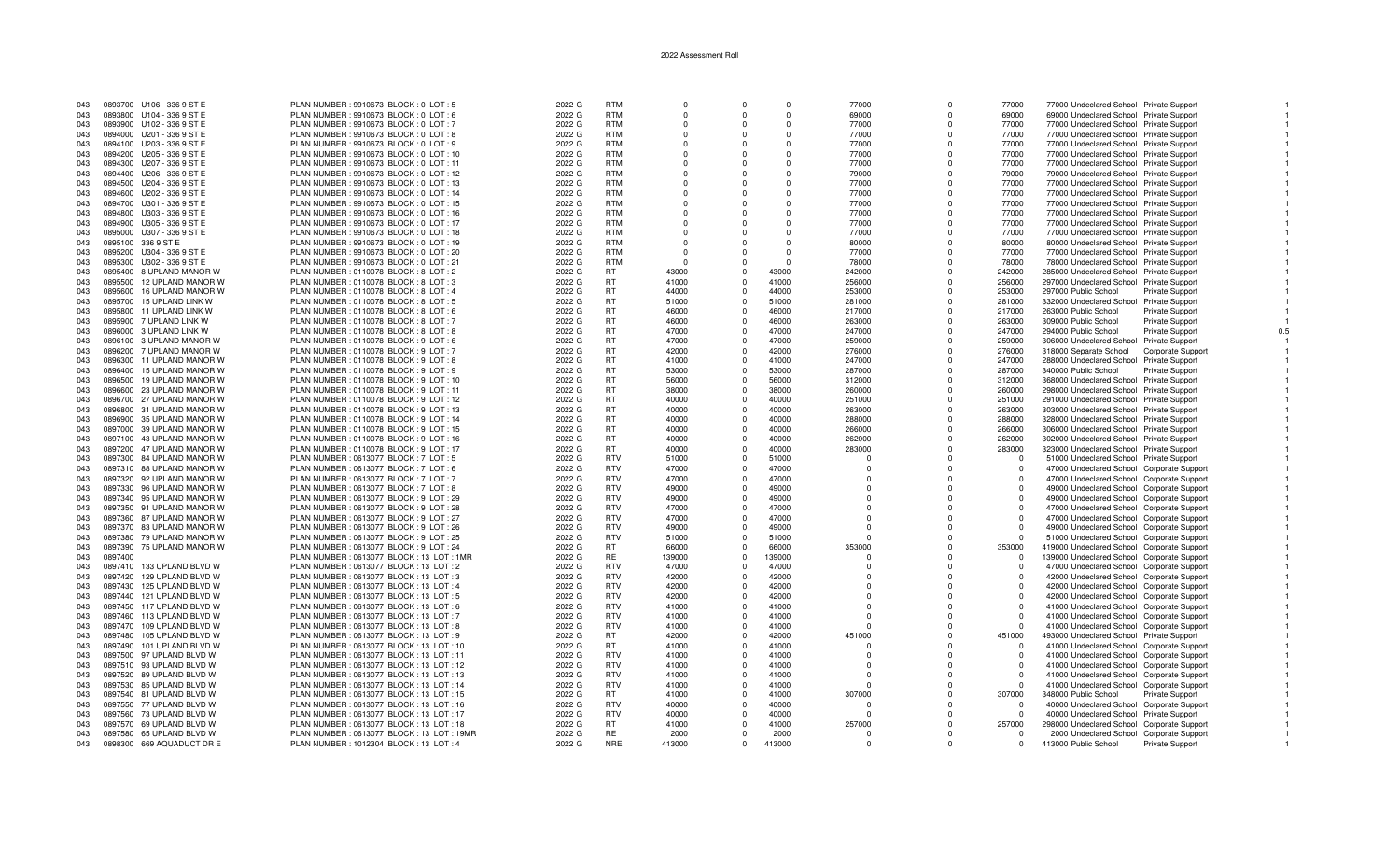| 043 | 0898301                         | PLAN NUMBER : 1012304 BLOCK : 13 LOT : 5     | 2022 G | <b>NRE</b>  | 351000   | $\Omega$ | 351000     | $\Omega$     | $\Omega$     | $\Omega$   | 351000 Undeclared School Corporate Support  |                          |     |
|-----|---------------------------------|----------------------------------------------|--------|-------------|----------|----------|------------|--------------|--------------|------------|---------------------------------------------|--------------------------|-----|
| 043 | 0898302                         | PLAN NUMBER: 1012304 BLOCK: 13 LOT: 3Pul     | 2022 G | <b>NRE</b>  | 97000    | $\Omega$ | 97000      | $\Omega$     |              | $\Omega$   | 97000 Undeclared School Corporate Support   |                          |     |
| 043 | 0898303                         | PLAN NUMBER: 1012304 BLOCK: 13 LOT: 1PUL     | 2022 G | <b>NRE</b>  | 104000   | $\Omega$ | 104000     | $\Omega$     | $\Omega$     | $\Omega$   | 104000 Undeclared School Corporate Support  |                          |     |
| 043 | 0898400 520 AQUADUCT DR E       | PLAN NUMBER : 0210378 BLOCK : 7 LOT : 1      | 2022 G | <b>NRIT</b> | $\Omega$ | $\Omega$ | $\Omega$   | 392000       | $\Omega$     | 392000     | 392000 Undeclared School Private Support    |                          |     |
| 043 | 0898410                         | PLAN NUMBER : 0710404 BLOCK : 7 LOT : 6 PUL  | 2022 G | <b>NRE</b>  | 18000    | $\Omega$ | 18000      |              |              | - 0        | 18000 Undeclared School Corporate Support   |                          |     |
| 043 | 0898500 530 AQUADUCT DR E       | PLAN NUMBER : 0210378 BLOCK : 7 LOT : 2      | 2022 G | <b>NRIT</b> | $\Omega$ | $\Omega$ | $\Omega$   | 543000       | $\Omega$     | 543000     | 543000 Undeclared School Private Support    |                          |     |
|     |                                 |                                              |        |             |          |          |            |              |              |            |                                             |                          |     |
| 043 | 0898600 540 AQUADUCT DR E       | PLAN NUMBER : 0210378 BLOCK : 7 LOT : 3      | 2022 G | <b>NRIT</b> | - 0      | $\Omega$ | $^{\circ}$ | 789000       | $\Omega$     | 789000     | 789000 Public School                        | Corporate Support        | 0.5 |
| 043 | 550 AQUADUCT DR E<br>0898700    | PLAN NUMBER : 0210378 BLOCK : 7 LOT : 4      | 2022 G | <b>NRIT</b> | $\Omega$ |          | $\Omega$   | 454000       | $\Omega$     | 454000     | 454000 Undeclared School Private Support    |                          |     |
| 043 | 0898800 560 AQUADUCT DR E       | PLAN NUMBER : 0210378 BLOCK : 7 LOT : 5      | 2022 G | <b>NRIT</b> | - 0      | $\Omega$ | $\Omega$   | 620000       | $\Omega$     | 620000     | 620000 Undeclared School Private Support    |                          |     |
| 043 | 0898900 520 CANAL ST E          | PLAN NUMBER : 0210378 BLOCK : 8 LOT : 1      | 2022 G | <b>NRIV</b> | 174000   | $\Omega$ | 174000     |              |              | $\Omega$   | 174000 Public School                        | Private Support          |     |
| 043 | 0899000 530 CANAL ST E          | PLAN NUMBER : 0210378 BLOCK : 8 LOT : 2      | 2022 G | <b>NRIT</b> | - 0      |          | $\Omega$   | 733000       | $\Omega$     | 733000     | 733000 Undeclared School Private Support    |                          |     |
| 043 | 0899100 540 CANAL ST E          | PLAN NUMBER : 0210378 BLOCK : 8 LOT : 3      | 2022 G | <b>NRIT</b> | $\Omega$ | $\Omega$ | $\Omega$   | 444000       | $\Omega$     | 444000     | 444000 Undeclared School Private Support    |                          |     |
| 043 | 0899200 550 CANAL ST E          | PLAN NUMBER : 0210378 BLOCK : 8 LOT : 4      | 2022 G | <b>NRIV</b> | 209000   |          | 209000     |              |              | - 0        | 209000 Public School                        | Corporate Support        |     |
| 043 | 0899300 560 CANAL ST E          | PLAN NUMBER : 0210378 BLOCK : 8 LOT : 5      | 2022 G | <b>NRIV</b> | 173000   | $\Omega$ | 173000     | $\Omega$     | $\Omega$     | $\Omega$   | 173000 Public School                        | Private Support          |     |
|     |                                 |                                              |        |             |          |          | 52000      |              | $\Omega$     |            |                                             |                          |     |
| 043 | 0899400 559 AQUADUCT DR E       | PLAN NUMBER : 0210378 BLOCK : 8 LOT : 6      | 2022 G | <b>NRIT</b> | 52000    | $\Omega$ |            | 14000        |              | 14000      | 66000 Undeclared School Private Support     |                          |     |
| 043 | 0899500 549 AQUADUCT DR E       | PLAN NUMBER : 0210378 BLOCK : 8 LOT : 7      | 2022 G | <b>NRIT</b> | 33000    | $\Omega$ | 33000      | 6000         | $\Omega$     | 6000       | 39000 Undeclared School Private Support     |                          |     |
| 043 | 0899600 539 AQUADUCT DR E       | PLAN NUMBER : 0210378 BLOCK : 8 LOT : 8      | 2022 G | <b>NRIT</b> | 128000   | $\Omega$ | 128000     | 16000        |              | 16000      | 144000 Undeclared School Private Support    |                          |     |
| 043 | 0899700 519 AQUADUCT DR E       | PLAN NUMBER : 0210378 BLOCK : 8 LOT : 9      | 2022 G | <b>NRIT</b> | $\Omega$ | $\Omega$ | C          | 576000       |              | 576000     | 576000 Public School                        | <b>Private Support</b>   |     |
| 043 | 0899800 619 CANAL ST E          | PLAN NUMBER : 0210378 BLOCK : 9 LOT : 1      | 2022 G | <b>NRE</b>  | 122000   | $\Omega$ | 122000     | $\Omega$     | $\Omega$     | $\Omega$   | 122000 Public School                        | Private Support          |     |
| 043 | 0899900 211 CARP AVE E          | PLAN NUMBER: 0210378 BLOCK: 10 LOT: 1        | 2022 G | <b>NRIV</b> | 111000   | $\Omega$ | 111000     | $\Omega$     |              | - 0        | 111000 Undeclared School Private Support    |                          |     |
| 043 | 0900000 231 CARP AVE E          | PLAN NUMBER : 0210378 BLOCK : 10 LOT : 2     | 2022 G | <b>NRIT</b> | - 0      |          | $\Omega$   | 671000       |              | 671000     | 671000 Public School                        | Corporate Support        |     |
| 043 | 0900100 251 CARP AVE E          | PLAN NUMBER : 0210378 BLOCK : 10 LOT : 3     | 2022 G | <b>NRIT</b> | $\Omega$ | $\Omega$ | $\Omega$   | 789000       | $\Omega$     | 789000     | 789000 Public School                        | <b>Corporate Support</b> | 0.5 |
|     |                                 |                                              |        |             |          |          |            |              |              |            |                                             |                          |     |
| 043 | 0900200<br>620 AQUADUCT DR E    | PLAN NUMBER : 0210378 BLOCK : 11 LOT : 1     | 2022 G | <b>NRIT</b> | - 0      | $\Omega$ | $\Omega$   | 959000       | $\Omega$     | 959000     | 959000 Undeclared School Private Support    |                          |     |
| 043 | 0900300                         | PLAN NUMBER : 0716398 BLOCK : 7 LOT : 1      | 2022 G | <b>NRE</b>  | 105000   | $\Omega$ | 105000     | $\Omega$     | $\Omega$     | $\Omega$   | 105000 Undeclared School Corporate Support  |                          |     |
| 043 | 0900400                         | PLAN NUMBER : 0716398 BLOCK : 8 LOT : 1      | 2022 G | <b>NRE</b>  | 238000   | $\Omega$ | 238000     |              |              | $\Omega$   | 238000 Undeclared School Corporate Support  |                          |     |
| 043 | 0900600                         | SECTION: 33 TOWNSHIP: 18 RANGE: 14           | 2022 G | <b>NRE</b>  | 566000   | $\Omega$ | 566000     | $\Omega$     |              | $\Omega$   | 566000 Undeclared School Corporate Support  |                          |     |
| 043 | 100 IRRIGATION ST W<br>0900700  | PLAN NUMBER : 0813625 BLOCK : 3 LOT : 2      | 2022 G | <b>NRIV</b> | 409000   | $\Omega$ | 409000     | <sup>0</sup> |              | $\Omega$   | 409000 Undeclared School Private Support    |                          |     |
| 043 | 0900800<br>120 IRRIGATION ST W  | PLAN NUMBER : 0813625 BLOCK : 3 LOT : 3      | 2022 G | <b>NRIV</b> | 413000   | $\Omega$ | 413000     |              |              | $\Omega$   | 413000 Undeclared School Private Support    |                          |     |
| 043 | 0900900<br>140 IRRIGATION ST W  | PLAN NUMBER : 0813625 BLOCK : 3 LOT : 4      | 2022 G | <b>NRIV</b> | 402000   | $\Omega$ | 402000     |              |              | $\Omega$   | 402000 Undeclared School Private Support    |                          |     |
| 043 | 101 IRRIGATION ST W<br>0901000  | PLAN NUMBER: 0813625 BLOCK: 4 LOT: 1         | 2022 G | <b>NRIT</b> | - 0      | $\Omega$ | $\Omega$   | 1370000      | $\Omega$     | 1370000    | 1370000 Undeclared School Corporate Support |                          |     |
|     |                                 |                                              |        |             |          |          |            |              |              |            |                                             |                          |     |
| 043 | 0901100<br>INDUSTRIAL RD W      | PLAN NUMBER: 0813625 BLOCK: 3 LOT: 1Pul      | 2022 G | <b>NRE</b>  | 145000   | $\Omega$ | 145000     |              | $\Omega$     | $\Omega$   | 145000 Public School                        | <b>Corporate Support</b> |     |
| 043 | 0901200 121 IRRIGATION ST W     | PLAN NUMBER : 0813625 BLOCK : 4 LOT : 2      | 2022 G | <b>NRIT</b> | - 0      | $\Omega$ | $\Omega$   | 564000       | $\Omega$     | 564000     | 564000 Undeclared School Private Support    |                          |     |
| 043 | 0901300 131 IRRIGATION ST W     | PLAN NUMBER : 0813625 BLOCK : 4 LOT : 3      | 2022 G | <b>NRE</b>  | 200000   | $\Omega$ | 200000     |              |              | $\Omega$   | 200000 Public School                        | <b>Corporate Support</b> |     |
| 043 | 0901400 141 IRRIGATION ST W     | PLAN NUMBER : 0813625 BLOCK : 4 LOT : 4      | 2022 G | <b>NRE</b>  | 236000   | $\Omega$ | 236000     | <sup>0</sup> | $\Omega$     | $\Omega$   | 236000 Public School                        | <b>Corporate Support</b> |     |
| 043 | 0901500<br>161 IRRIGATION ST W  | PLAN NUMBER : 0813625 BLOCK : 5 LOT : 4      | 2022 G | <b>NRE</b>  | 191000   | $\Omega$ | 191000     | $\Omega$     | <sup>0</sup> | $\Omega$   | 191000 Public School                        | Corporate Support        |     |
| 043 | 0901600 150 IRRIGATION AVE W    | PLAN NUMBER : 0813625 BLOCK : 4 LOT : 6      | 2022 G | <b>NRE</b>  | 174000   | $\Omega$ | 174000     | $\Omega$     |              | $\Omega$   | 174000 Public School                        | <b>Corporate Support</b> |     |
| 043 | 0901700 160 IRRIGATION ST W     | PLAN NUMBER : 0813625 BLOCK : 3 LOT : 5      | 2022 G | <b>NRIV</b> | 409000   |          | 409000     |              |              |            | 409000 Undeclared School Private Support    |                          |     |
| 043 | 0901800 200 IRRIGATION ST W     | PLAN NUMBER : 0813625 BLOCK : 3 LOT : 6      | 2022 G | <b>NRIV</b> | 409000   | $\Omega$ | 409000     | $\Omega$     | $\Omega$     | $\Omega$   | 409000 Undeclared School Private Support    |                          |     |
|     |                                 |                                              |        |             |          |          |            |              |              |            |                                             |                          |     |
| 043 | 151 IRRIGATION AVE W<br>0901900 | PLAN NUMBER : 0813625 BLOCK : 5 LOT : 2      | 2022 G | <b>NRE</b>  | 258000   | $\Omega$ | 258000     | $\Omega$     | $\Omega$     | $\Omega$   | 258000 Public School                        | Corporate Support        |     |
| 043 | 0902000 201 IRRIGATION ST W     | PLAN NUMBER : 0813625 BLOCK : 5 LOT : 3      | 2022 G | <b>NRE</b>  | 283000   | $\Omega$ | 283000     |              |              | $\Omega$   | 283000 Public School                        | Corporate Support        |     |
| 043 | 0902100                         | PLAN NUMBER : 0813625 BLOCK : 3 LOT : 8Pul   | 2022 G | <b>NRE</b>  | 11000    | $\Omega$ | 11000      |              |              | $\Omega$   | 11000 Public School                         | <b>Corporate Support</b> |     |
| 043 | 0902200                         | PLAN NUMBER: 0813625 BLOCK: 4 LOT: 7Pul      | 2022 G | <b>NRE</b>  | 196000   | $\Omega$ | 196000     | <sup>0</sup> |              | $\Omega$   | 196000 Public School                        | Corporate Support        |     |
| 043 | 0902300                         | PLAN NUMBER: 0813625 BLOCK: 3 LOT: 7Pul      | 2022 G | <b>NRE</b>  | 9000     | $\Omega$ | 9000       | $\Omega$     |              | $\Omega$   | 9000 Public School                          | Corporate Support        |     |
| 043 | 0902400                         | PLAN NUMBER : 0813625 BLOCK : 5 LOT : 4Pul   | 2022 G | <b>NRE</b>  | 9000     | $\Omega$ | 9000       | $\Omega$     |              | $\Omega$   | 9000 Public School                          | Corporate Support        |     |
| 043 | 0902500                         | PLAN NUMBER: 0813625 BLOCK: 4 LOT: 8MR       | 2022 G | <b>NRE</b>  | 28000    |          | 28000      |              |              | $\Omega$   | 28000 Public School                         | Corporate Support        |     |
| 043 | 0902600                         | PLAN NUMBER: 0813625 BLOCK: 5 LOT: 1MR       | 2022 G | <b>NRE</b>  | 11000    | $\Omega$ | 11000      | $\Omega$     | $\Omega$     | $\Omega$   | 11000 Public School                         | Corporate Support        |     |
| 043 | 0902700 215 15 ST E             | PLAN NUMBER : 0814126 BLOCK : 4 LOT : 28     | 2022 G | <b>RE</b>   | 85000    | $\Omega$ | 85000      | $\Omega$     | $\Omega$     | $\Omega$   | 85000 Public School                         |                          |     |
|     |                                 |                                              |        |             |          |          |            |              |              |            |                                             | Corporate Support        |     |
| 043 | 0902800                         | PLAN NUMBER : 0814126 BLOCK : 10 LOT : 39PUL | 2022 G | <b>NRE</b>  | 20000    | $\Omega$ | 20000      |              |              | $\Omega$   | 20000 Public School                         | Corporate Support        |     |
| 043 | 0902900                         | PLAN NUMBER : 0814126 BLOCK : 10 LOT : 46MR  | 2022 G | <b>NRE</b>  | 201000   | $\Omega$ | 201000     |              |              | $\Omega$   | 201000 Public School                        | Corporate Support        |     |
| 043 | 0903000 219 15 ST E             | PLAN NUMBER : 0814126 BLOCK : 4 LOT : 29     | 2022 G | <b>RT</b>   | 70000    | $\Omega$ | 70000      | 301000       |              | 301000     | 371000 Undeclared School Private Support    |                          |     |
| 043 | 0903100 223 15 ST E             | PLAN NUMBER : 0814126 BLOCK : 4 LOT : 30     | 2022 G | <b>RT</b>   | 70000    | $\Omega$ | 70000      | 245000       |              | 245000     | 315000 Undeclared School Private Support    |                          |     |
| 043 | 0903200 227 15 ST E             | PLAN NUMBER : 0814126 BLOCK : 4 LOT : 31     | 2022 G | <b>RT</b>   | 70000    | $\Omega$ | 70000      | 261000       | $\Omega$     | 261000     | 331000 Undeclared School Private Support    |                          |     |
| 043 | 0903300 231 15 ST E             | PLAN NUMBER : 0814126 BLOCK : 4 LOT : 32     | 2022 G | <b>RT</b>   | 70000    | $\Omega$ | 70000      | 279000       |              | 279000     | 349000 Public School                        | Private Support          |     |
| 043 | 0903400 235 15 ST E             | PLAN NUMBER : 0814126 BLOCK : 4 LOT : 33     | 2022 G | <b>RT</b>   | 70000    | $\Omega$ | 70000      | 263000       | $\Omega$     | 263000     | 333000 Undeclared School Private Support    |                          |     |
| 043 | 0903500 239 15 ST E             | PLAN NUMBER : 0814126 BLOCK : 4 LOT : 34     | 2022 G | <b>RT</b>   | 70000    | $\Omega$ | 70000      | 283000       | $\Omega$     | 283000     | 353000 Undeclared School Private Support    |                          |     |
|     |                                 |                                              |        |             |          |          |            |              |              |            |                                             |                          |     |
| 043 | 0903600 243 15 ST E             | PLAN NUMBER : 0814126 BLOCK : 4 LOT : 35     | 2022 G | <b>RT</b>   | 81000    | $\Omega$ | 81000      | 356000       | $\Omega$     | 356000     | 437000 Public School                        | Private Support          |     |
| 043 | 0903700 216 15 ST E             | PLAN NUMBER : 0814126 BLOCK : 5 LOT : 23     | 2022 G | <b>RE</b>   | 91000    | $\Omega$ | 91000      |              | $\Omega$     | $\Omega$   | 91000 Public School                         | Corporate Support        |     |
| 043 | 0903800 220 15 ST E             | PLAN NUMBER : 0814126 BLOCK : 5 LOT : 24     | 2022 G | RE          | 76000    | $\Omega$ | 76000      | $\Omega$     | $\Omega$     | $^{\circ}$ | 76000 Public School                         | Corporate Support        |     |
| 043 | 0903900 224 15 ST E             | PLAN NUMBER : 0814126 BLOCK : 5 LOT : 25     | 2022 G | RE.         | 74000    | $\Omega$ | 74000      |              |              | $\Omega$   | 74000 Public School                         | Corporate Support        |     |
| 043 | 0904000 228 15 ST E             | PLAN NUMBER : 0814126 BLOCK : 5 LOT : 26     | 2022 G | RE          | 70000    | $\Omega$ | 70000      |              |              | $\Omega$   | 70000 Public School                         | Corporate Support        |     |
| 043 | 0904100 232 15 ST E             | PLAN NUMBER : 0814126 BLOCK : 5 LOT : 27     | 2022 G | <b>RT</b>   | 70000    | $\Omega$ | 70000      | 301000       |              | 301000     | 371000 Undeclared School Private Support    |                          |     |
| 043 | 0904200 236 15 ST E             | PLAN NUMBER : 0814126 BLOCK : 5 LOT : 28     | 2022 G | <b>RT</b>   | 70000    | $\Omega$ | 70000      | 282000       | $\Omega$     | 282000     | 352000 Undeclared School Private Support    |                          |     |
| 043 | 0904300 240 15 ST E             | PLAN NUMBER : 0814126 BLOCK : 5 LOT : 29     | 2022 G | <b>RE</b>   | 70000    | $\Omega$ | 70000      | $\Omega$     |              | $\Omega$   | 70000 Public School                         | Corporate Support        |     |
|     |                                 |                                              |        | RE          |          | $\Omega$ | 81000      |              |              | $\Omega$   |                                             |                          |     |
| 043 | 0904400 244 15 ST E             | PLAN NUMBER : 0814126 BLOCK : 5 LOT : 30     | 2022 G |             | 81000    |          |            |              |              |            | 81000 Public School                         | <b>Corporate Support</b> |     |
| 043 | 0904500 303 15 ST E             | PLAN NUMBER: 0814126 BLOCK: 10 LOT: 33       | 2022 G | RE          | 78000    | $\Omega$ | 78000      |              |              | $\Omega$   | 78000 Public School                         | Corporate Support        |     |
| 043 | 0904600 307 15 ST E             | PLAN NUMBER : 0814126 BLOCK : 10 LOT : 34    | 2022 G | <b>RT</b>   | 70000    | $\Omega$ | 70000      | 218000       |              | 218000     | 288000 Public School                        | Corporate Support        |     |

 $\overline{1}$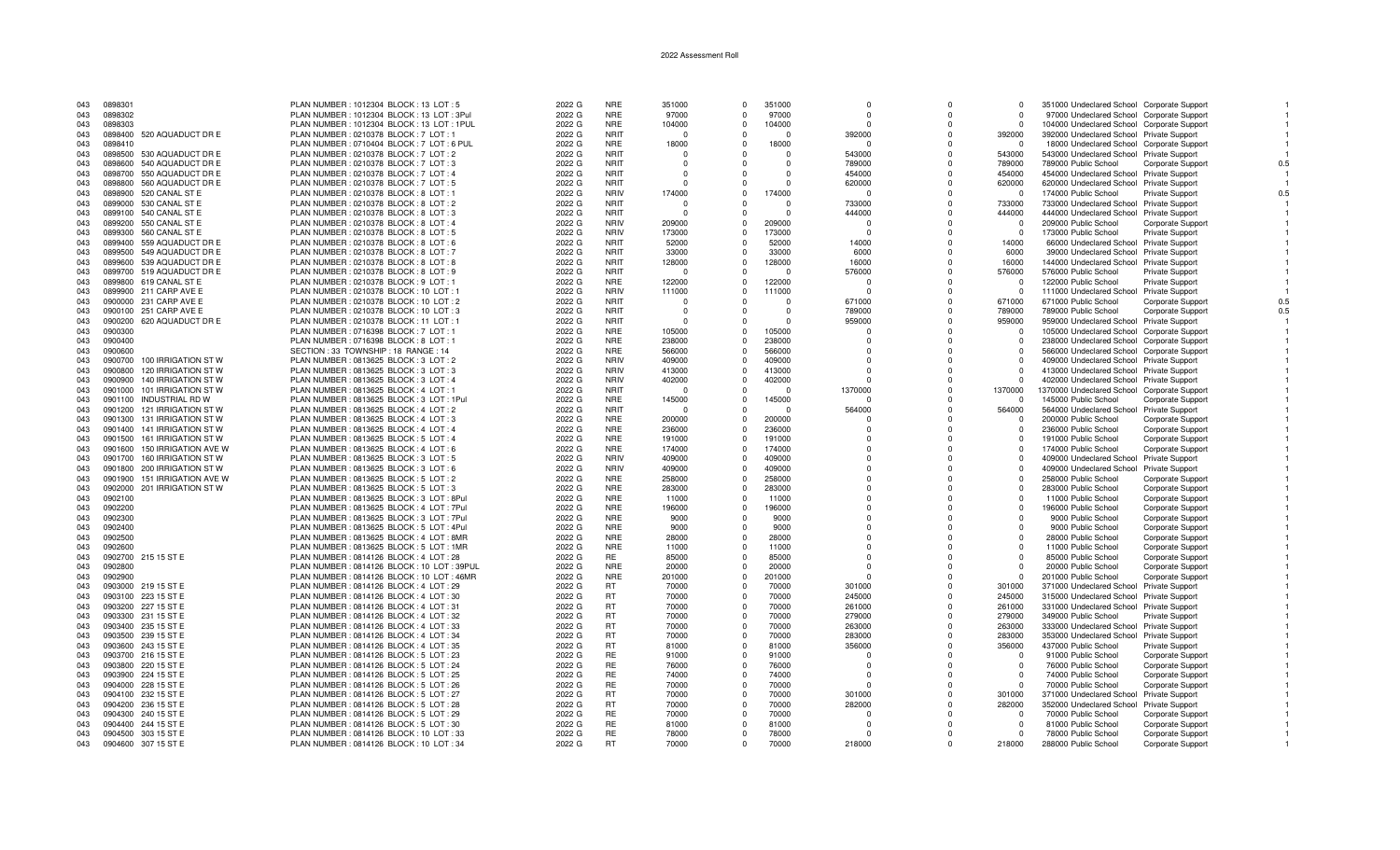| 043 |         | 0904700 311 15 ST E          | PLAN NUMBER: 0814126 BLOCK: 10 LOT: 35          | 2022 G | <b>RT</b>   | 70000    | $\Omega$       | 70000    | 248000   | $\Omega$     | 248000   | 318000 Undeclared School Private Support   |                          |  |
|-----|---------|------------------------------|-------------------------------------------------|--------|-------------|----------|----------------|----------|----------|--------------|----------|--------------------------------------------|--------------------------|--|
| 043 |         | 0904800 315 15 ST E          | PLAN NUMBER : 0814126 BLOCK : 10 LOT : 36       | 2022 G | <b>RT</b>   | 76000    | $\Omega$       | 76000    | 337000   | $\Omega$     | 337000   | 413000 Undeclared School Private Support   |                          |  |
| 043 |         | 0904900 319 15 ST E          | PLAN NUMBER : 0814126 BLOCK : 10 LOT : 37       | 2022 G | <b>RE</b>   | 90000    | $\Omega$       | 90000    |          | $\Omega$     |          | 90000 Public School                        | Corporate Support        |  |
|     |         |                              |                                                 |        |             |          |                |          |          |              |          |                                            |                          |  |
| 043 |         | 0905000 323 15 ST E          | PLAN NUMBER : 0814126 BLOCK : 10 LOT : 38       | 2022 G | RE          | 108000   | $\Omega$       | 108000   | $\Omega$ | $\Omega$     | $\Omega$ | 108000 Public School                       | Corporate Support        |  |
| 043 |         | 0905100 324 15 ST E          | PLAN NUMBER : 0814126 BLOCK : 10 LOT : 40       | 2022 G | <b>RE</b>   | 108000   | $\Omega$       | 108000   | $\Omega$ | $\Omega$     | $\Omega$ | 108000 Public School                       | Corporate Support        |  |
| 043 |         | 0905200 320 15 ST E          | PLAN NUMBER : 0814126 BLOCK : 10 LOT : 41       | 2022 G | <b>RE</b>   | 99000    | $\Omega$       | 99000    | $\Omega$ | $\Omega$     | $\Omega$ | 99000 Public School                        | Corporate Support        |  |
| 043 |         | 0905300 316 15 ST E          | PLAN NUMBER: 0814126 BLOCK: 10 LOT: 42          | 2022 G | <b>RT</b>   | 76000    | $\Omega$       | 76000    | 286000   | $\Omega$     | 286000   | 362000 Undeclared School Private Support   |                          |  |
|     |         |                              |                                                 |        |             |          |                |          |          |              |          |                                            |                          |  |
| 043 |         | 0905400 312 15 ST E          | PLAN NUMBER : 0814126 BLOCK : 10 LOT : 43       | 2022 G | <b>RT</b>   | 70000    | $\Omega$       | 70000    | 280000   | $\Omega$     | 280000   | 350000 Undeclared School Private Support   |                          |  |
| 043 |         | 0905500 308 15 ST E          | PLAN NUMBER : 0814126 BLOCK : 10 LOT : 44       | 2022 G | RE          | 70000    | $\Omega$       | 70000    | $\Omega$ | $\Omega$     | $\Omega$ | 70000 Public School                        | <b>Corporate Support</b> |  |
| 043 |         | 0905600 304 15 ST E          | PLAN NUMBER : 0814126 BLOCK : 10 LOT : 45       | 2022 G | <b>RE</b>   | 78000    | $\Omega$       | 78000    | $\Omega$ | $\Omega$     | $\Omega$ | 78000 Public School                        | Corporate Support        |  |
|     |         |                              |                                                 |        |             |          |                |          |          |              |          |                                            |                          |  |
| 043 |         | 0905700 1325 CASSILS RD W    | QUARTER SECTION : NW SECTION : 31 TOWNSHIP : 18 | 2022 G | FT.         | 10600    | $\Omega$       | 10600    | $\Omega$ |              |          | 10600 Undeclared School Private Support    |                          |  |
| 043 |         | 0905700 1325 CASSILS RD W    | QUARTER SECTION : NW SECTION : 31 TOWNSHIP : 18 | 2022 G | <b>RT</b>   | 145000   | $\Omega$       | 145000   | 66000    | $\Omega$     | 66000    | 211000 Undeclared School Private Support   |                          |  |
| 043 | 0905800 | 1435 CASSILS RD W            | QUARTER SECTION : NW SECTION : 31 TOWNSHIP : 18 | 2022 G | <b>RT</b>   | 163000   | $\Omega$       | 163000   | 64000    | $\Omega$     | 64000    | 227000 Public School                       | Corporate Support        |  |
|     |         |                              |                                                 |        |             |          |                |          |          |              |          |                                            |                          |  |
| 043 |         | 0905900 575 15 ST W          | PLAN NUMBER: 9811297 BLOCK: 1 LOT: 1            | 2022 G | <b>RT</b>   | 95000    | $\Omega$       | 95000    | 301000   | $\Omega$     | 301000   | 396000 Separate School                     | Corporate Support        |  |
| 043 |         | 0906000 565 15 ST W          | PLAN NUMBER: 0511230 BLOCK: 1 LOT: 3            | 2022 G | <b>RT</b>   | 78000    | $\Omega$       | 78000    | 66000    | $\Omega$     | 66000    | 144000 Public School                       | Corporate Support        |  |
| 043 |         | 0906100 555 15 ST W          | PLAN NUMBER : 0511230 BLOCK : 1 LOT : 4         | 2022 G | <b>RT</b>   | 85000    | $\Omega$       | 85000    | 264000   | $^{\circ}$   | 264000   | 349000 Public School                       | Corporate Support        |  |
|     |         |                              |                                                 |        |             |          |                |          | $\Omega$ | $\Omega$     | $\Omega$ |                                            |                          |  |
| 043 | 0906200 | 9 AVE W                      | PLAN NUMBER: 1711387 BLOCK: 1 LOT: 4            | 2022 G | <b>NRCV</b> | 262000   | $\Omega$       | 262000   |          |              |          | 262000 Undeclared School Corporate Support |                          |  |
| 043 | 0906600 |                              | PLAN NUMBER : 0815174 BLOCK : 8 LOT : 1PUL      | 2022 G | <b>NRE</b>  | 27000    | $\Omega$       | 27000    | $\Omega$ | $\Omega$     | $\cap$   | 27000 Public School                        | Corporate Support        |  |
| 043 | 0906700 | 403 MEADOWBROOK DR E         | PLAN NUMBER : 0912797 BLOCK : 3 LOT : 22        | 2022 G | RE.         | 75000    | $\Omega$       | 75000    | $\Omega$ | $\Omega$     | $\Omega$ | 75000 Undeclared School Corporate Support  |                          |  |
|     | 0906800 | 407 MEADOWBROOK DR E         | PLAN NUMBER : 0912797 BLOCK : 3 LOT : 23        | 2022 G | <b>RT</b>   | 75000    | $\overline{0}$ | 75000    | 262000   | $\Omega$     | 262000   |                                            |                          |  |
| 043 |         |                              |                                                 |        |             |          |                |          |          |              |          | 337000 Undeclared School Corporate Support |                          |  |
| 043 | 0906900 | 411 MEADOWBROOK DR E         | PLAN NUMBER : 0912797 BLOCK : 3 LOT : 24        | 2022 G | <b>RE</b>   | 75000    | $\Omega$       | 75000    | $\Omega$ | $\Omega$     | $\Omega$ | 75000 Undeclared School Corporate Support  |                          |  |
| 043 |         | 0907000 415 MEADOWBROOK DR E | PLAN NUMBER : 0912797 BLOCK : 3 LOT : 25        | 2022 G | RE          | 75000    | $\Omega$       | 75000    | $\Omega$ | $\Omega$     | $\Omega$ | 75000 Undeclared School Corporate Support  |                          |  |
| 043 |         | 0907100 419 MEADOWBROOK DR E | PLAN NUMBER : 0912797 BLOCK : 3 LOT : 26        | 2022 G | RE.         | 75000    | $\Omega$       | 75000    | $\Omega$ | $\Omega$     | $\Omega$ |                                            |                          |  |
|     |         |                              |                                                 |        |             |          |                |          |          |              |          | 75000 Undeclared School Corporate Support  |                          |  |
| 043 | 0907200 | 423 MEADOWBROOK DR E         | PLAN NUMBER : 0912797 BLOCK : 3 LOT : 27        | 2022 G | RE          | 74000    | $\Omega$       | 74000    | $\Omega$ | $\Omega$     | - 0      | 74000 Undeclared School Corporate Support  |                          |  |
| 043 | 0907300 | 431 MEADOWBROOK DR E         | PLAN NUMBER : 0912797 BLOCK : 3 LOT : 28        | 2022 G | RE          | 75000    | $\Omega$       | 75000    | $\Omega$ | $\Omega$     | $\Omega$ | 75000 Undeclared School Corporate Support  |                          |  |
| 043 |         | 0907400 435 MEADOWBROOK DR E | PLAN NUMBER : 0912797 BLOCK : 3 LOT : 29        | 2022 G | RE          | 71000    | $\Omega$       | 71000    | $\Omega$ | $\Omega$     | $\Omega$ | 71000 Undeclared School Corporate Support  |                          |  |
|     |         |                              |                                                 |        |             |          |                |          |          |              |          |                                            |                          |  |
| 043 | 0907500 | 439 MEADOWBROOK DR E         | PLAN NUMBER : 0912797 BLOCK : 3 LOT : 30        | 2022 G | <b>RE</b>   | 71000    | $\Omega$       | 71000    | $\Omega$ | $\Omega$     | $\Omega$ | 71000 Undeclared School Corporate Support  |                          |  |
| 043 | 0907600 | 443 MEADOWBROOK DR E         | PLAN NUMBER : 0912797 BLOCK : 3 LOT : 31        | 2022 G | <b>RE</b>   | 71000    | $\Omega$       | 71000    | $\Omega$ | $\Omega$     | $\Omega$ | 71000 Undeclared School Corporate Support  |                          |  |
| 043 | 0907700 | 445 MEADOWBROOK DR E         | PLAN NUMBER : 0912797 BLOCK : 3 LOT : 32        | 2022 G | <b>RE</b>   | 75000    | $\Omega$       | 75000    | $\Omega$ | $\Omega$     | $\Omega$ | 75000 Undeclared School Corporate Support  |                          |  |
|     |         |                              |                                                 |        |             |          |                |          |          |              |          |                                            |                          |  |
| 043 | 0907800 | 432 MEADOWBROOK DR E         | PLAN NUMBER : 0912797 BLOCK : 4 LOT : 9         | 2022 G | <b>RE</b>   | 83000    | $\Omega$       | 83000    | $\Omega$ | $\Omega$     | $\Omega$ | 83000 Undeclared School Corporate Support  |                          |  |
| 043 | 0907900 | 428 MEADOWBROOK DR E         | PLAN NUMBER : 0912797 BLOCK : 4 LOT : 8         | 2022 G | <b>RE</b>   | 70000    | $\Omega$       | 70000    | $\Omega$ | $\Omega$     | $\Omega$ | 70000 Undeclared School Corporate Support  |                          |  |
| 043 | 0908000 | 424 MEADOWBROOK DR E         | PLAN NUMBER : 0912797 BLOCK : 4 LOT : 7         | 2022 G | <b>RE</b>   | 72000    | $\Omega$       | 72000    | $\Omega$ | $\Omega$     | $\Omega$ | 72000 Undeclared School Corporate Support  |                          |  |
|     |         |                              |                                                 |        | <b>RE</b>   |          |                |          |          |              |          |                                            |                          |  |
| 043 |         | 0908100 420 MEADOWBROOK DR E | PLAN NUMBER : 0912797 BLOCK : 4 LOT : 6         | 2022 G |             | 72000    | $\Omega$       | 72000    | $\Omega$ | $\Omega$     | $\cap$   | 72000 Undeclared School Corporate Support  |                          |  |
| 043 |         | 0908200 416 MEADOWBROOK DR E | PLAN NUMBER : 0912797 BLOCK : 4 LOT : 5         | 2022 G | <b>RE</b>   | 72000    | $\Omega$       | 72000    | $\Omega$ | <sup>0</sup> | $\Omega$ | 72000 Undeclared School Corporate Support  |                          |  |
| 043 | 0908300 | 412 MEADOWBROOK DR E         | PLAN NUMBER : 0912797 BLOCK : 4 LOT : 4         | 2022 G | RE.         | 72000    | $\Omega$       | 72000    | $\Omega$ | <sup>0</sup> | $\Omega$ | 72000 Undeclared School Corporate Support  |                          |  |
|     | 0908400 |                              |                                                 |        | RE          |          | $\Omega$       |          | $\Omega$ | $\Omega$     | $\Omega$ |                                            |                          |  |
| 043 |         | 408 MEADOWBROOK DR E         | PLAN NUMBER : 0912797 BLOCK : 4 LOT : 3         | 2022 G |             | 72000    |                | 72000    |          |              |          | 72000 Undeclared School Corporate Support  |                          |  |
| 043 | 0908500 | 404 MEADOWBROOK DR E         | PLAN NUMBER : 0912797 BLOCK : 4 LOT : 2         | 2022 G | <b>RE</b>   | 71000    | $\Omega$       | 71000    | $\Omega$ | $\Omega$     | $\Omega$ | 71000 Undeclared School Corporate Support  |                          |  |
| 043 |         | 9205710 140 1 ST W           | PLAN NUMBER: 2859 R BLOCK: 1 LOT: 25-28         | 2022 G | <b>NRX</b>  |          | $\Omega$       |          | 3000     | $\Omega$     | 3000     | 3000 Public School                         | Private Support          |  |
| 043 | 9205721 | 136 1 ST W                   | PLAN NUMBER: 2859R BLOCK: 1 LOT: 25-28          | 2022 G | <b>NRX</b>  | $\Omega$ | $\Omega$       | $\Omega$ | 2000     | $\Omega$     | 2000     |                                            |                          |  |
|     |         |                              |                                                 |        |             |          |                |          |          |              |          | 2000 Undeclared School Private Support     |                          |  |
| 043 | 9205800 | 132 1 ST W                   | PLAN NUMBER : 2859 R BLOCK : 1 LOT : 30         | 2022 G | <b>NRX</b>  | $\Omega$ | $\Omega$       | $\Omega$ | 2000     | $\Omega$     | 2000     | 2000 Undeclared School Private Support     |                          |  |
| 043 | 9205900 | 134 1 ST W                   | PLAN NUMBER: 2859 R BLOCK: 1 LOT: 29            | 2022 G | <b>NRX</b>  |          | $\Omega$       | $\Omega$ | 2000     | <sup>0</sup> | 2000     | 2000 Undeclared School Private Support     |                          |  |
| 043 |         | 9206010 124 1 ST W           | PLAN NUMBER: 2859 R BLOCK: 1 LOT: 31 - 33       | 2022 G | <b>NRX</b>  |          |                |          | 3000     |              | 3000     | 3000 Public School                         | Private Support          |  |
|     |         |                              |                                                 |        |             |          |                |          |          |              |          |                                            |                          |  |
| 043 |         | 9206020 126 1 ST W           | PLAN NUMBER : 2859 R BLOCK : 1 LOT : 31 - 33    | 2022 G | <b>NRX</b>  | $\Omega$ | $\Omega$       | $\Omega$ | 1000     | $\Omega$     | 1000     | 1000 Undeclared School Private Support     |                          |  |
| 043 |         | 9206030 128 1 ST W           | PLAN NUMBER: 2859 R BLOCK: 1 LOT: 31 - 33       | 2022 G | <b>NRX</b>  |          | $\Omega$       | $\Omega$ | 1000     | $\Omega$     | 1000     | 1000 Undeclared School Private Support     |                          |  |
| 043 |         | 9206100 120 1 ST W           | PLAN NUMBER: 2859R BLOCK: 1 LOT: 33-35          | 2022 G | <b>NRX</b>  |          | $\Omega$       | $\Omega$ | 3000     | $\Omega$     | 3000     | 3000 Public School                         | <b>Private Support</b>   |  |
|     |         |                              |                                                 |        |             |          |                |          |          |              |          |                                            |                          |  |
| 043 | 9206200 | 111 1 ST W                   | PLAN NUMBER: 2859 R BLOCK: 4 LOT: 11-13         | 2022 G | <b>NRX</b>  | $\Omega$ | $\Omega$       | $\Omega$ | 3000     | $\Omega$     | 3000     | 3000 Public School                         | <b>Private Support</b>   |  |
| 043 | 9209820 | 102 2 ST W                   | PLAN NUMBER: 2859 R BLOCK: 4 LOT: 1-3           | 2022 G | <b>NRX</b>  | $\Omega$ | $\Omega$       | $\Omega$ | 2000     | $\Omega$     | 2000     | 2000 Undeclared School Private Support     |                          |  |
| 043 |         | 9209910 106 2 ST W           | PLAN NUMBER: 2859R BLOCK: 4 LOT: 1,2            | 2022 G | <b>NRX</b>  | $\Omega$ | $\Omega$       | $\Omega$ | 2000     | $\Omega$     | 2000     | 2000 Undeclared School Private Support     |                          |  |
|     |         |                              |                                                 |        | <b>NRX</b>  |          | $\Omega$       | $\Omega$ |          | $\Omega$     |          |                                            |                          |  |
| 043 | 9209920 | 106 2 ST W                   | PLAN NUMBER: 2859R BLOCK: 4 LOT: 1,2            | 2022 G |             |          |                |          | 1000     |              | 1000     | 1000 Undeclared School Private Support     |                          |  |
| 043 |         | 9210000 108 2 ST W           | PLAN NUMBER : 2859 R BLOCK : 4 LOT : S30' OF    | 2022 G | <b>NRX</b>  |          | <sup>0</sup>   |          | 2000     |              | 2000     | 2000 Undeclared School Private Support     |                          |  |
| 043 |         | 9210110 110 2 ST W           | PLAN NUMBER: 2859 R BLOCK: 4 LOT: N25' OF 1     | 2022 G | <b>NRX</b>  |          | $\Omega$       | $\Omega$ | 2000     | $\Omega$     | 2000     | 2000 Undeclared School Private Support     |                          |  |
| 043 |         | 9210210 132 2 ST W           | PLAN NUMBER: 2859 R BLOCK: 4 LOT: PART OF 28    | 2022 G | <b>NRX</b>  |          | $\Omega$       | $\Omega$ | 1000     | $\Omega$     | 1000     | 1000 Undeclared School Private Support     |                          |  |
|     |         |                              |                                                 |        |             |          |                |          |          |              |          |                                            |                          |  |
| 043 |         | 9210310 107 1 ST W           | PLAN NUMBER: 2859 R BLOCK: 4 LOT: 7-10          | 2022 G | <b>NRX</b>  |          |                | $\Omega$ | 2000     | $\Omega$     | 2000     | 2000 Undeclared School Private Support     |                          |  |
| 043 |         | 9210320 1071 STW             | PLAN NUMBER: 2859 R BLOCK: 4 LOT: 7-10          | 2022 G | <b>NRX</b>  | $\Omega$ | $\Omega$       | $\Omega$ | 2000     | $\Omega$     | 2000     | 2000 Undeclared School Private Support     |                          |  |
| 043 | 9210321 | 107 1 ST W                   | PLAN NUMBER : 2859R BLOCK : 4 LOT : 7-10        | 2022 G | <b>NRX</b>  | $\Omega$ | $\Omega$       | $\Omega$ | 1000     | $\Omega$     | 1000     | 1000 Undeclared School Corporate Support   |                          |  |
|     |         |                              |                                                 |        |             |          |                |          |          |              |          |                                            |                          |  |
| 043 |         | 9210322 107 1 ST W           | PLAN NUMBER: 2859R BLOCK: 4 LOT: 7-10           | 2022 G | <b>NRX</b>  | $\Omega$ | $\Omega$       | $\Omega$ | 1000     | $\Omega$     | 1000     | 1000 Undeclared School Private Support     |                          |  |
| 043 |         | 9210323 107 1 ST W           | PLAN NUMBER: 2859R BLOCK: 4 LOT: 7-10           | 2022 G | <b>NRX</b>  |          |                | $\Omega$ | 1000     | $\Omega$     | 1000     | 1000 Undeclared School Private Support     |                          |  |
| 043 |         | 9210324 107 1 ST W           | PLAN NUMBER: 2859R BLOCK: 4 LOT: 7-10           | 2022 G | <b>NRX</b>  | $\Omega$ | $\Omega$       | $\Omega$ | 1000     | $\Omega$     | 1000     | 1000 Undeclared School Private Support     |                          |  |
|     |         |                              |                                                 |        |             |          |                |          |          |              |          |                                            |                          |  |
| 043 |         | 9210325 107 1 ST W           | PLAN NUMBER: 2859R BLOCK: 4 LOT: 7-10           | 2022 G | <b>NRX</b>  |          | $\Omega$       | $\Omega$ | 1000     | $\Omega$     | 1000     | 1000 Undeclared School Private Support     |                          |  |
| 043 |         | 9210326 107 1 ST W           |                                                 | 2022 G | <b>NRX</b>  |          | $\Omega$       | $\Omega$ | 1000     | $\Omega$     | 1000     | 1000<br>$\Omega$                           | - 0                      |  |
| 043 |         | 9210700 121 1 ST W           | PLAN NUMBER : 2859 R BLOCK : 4 LOT : 16         | 2022 G | <b>NRX</b>  |          |                |          | 2000     | <sup>0</sup> | 2000     | 2000 Public School                         | <b>Private Support</b>   |  |
| 043 |         | 9210900 123 1 ST W           | PLAN NUMBER: 2859 R BLOCK: 4 LOT: 17            | 2022 G | <b>NRX</b>  | n        | $\Omega$       | $\Omega$ | 2000     | <sup>0</sup> | 2000     | 2000 Public School                         | <b>Private Support</b>   |  |
|     |         |                              |                                                 |        |             |          |                |          |          |              |          |                                            |                          |  |
| 043 |         | 9211010 127 1 ST W           | PLAN NUMBER: 2859 R BLOCK: 4 LOT: 18-19         | 2022 G | <b>NRX</b>  |          | $\Omega$       | $\Omega$ | 3000     | $\Omega$     | 3000     | 3000 Public School                         | Private Support          |  |
| 043 |         | 9211020 127 1 ST W           | PLAN NUMBER: 2859 R BLOCK: 4 LOT: 18-19         | 2022 G | <b>NRX</b>  | $\Omega$ | $\Omega$       | $\Omega$ | 3000     | $\Omega$     | 3000     | 3000 Undeclared School Private Support     |                          |  |
| 043 |         | 9211100 131 1 ST W           | PLAN NUMBER: 2859 R BLOCK: 4 LOT: 20            | 2022 G | <b>NRX</b>  |          | $\Omega$       |          | 2000     |              | 2000     | 2000 Undeclared School Private Support     |                          |  |
|     |         |                              |                                                 |        |             |          | $\Omega$       |          |          |              |          |                                            |                          |  |
| 043 |         | 9211600 136 2 ST W           | PLAN NUMBER: 2859 R BLOCK: 4 LOT: 25-26         | 2022 G | <b>NRX</b>  | $\Omega$ |                |          | 3000     | $\Omega$     | 3000     | 3000 Undeclared School Private Support     |                          |  |

 $\Omega$ 

 $\overline{0}$ 

 $\overline{0}$ 

 $\overline{0}$